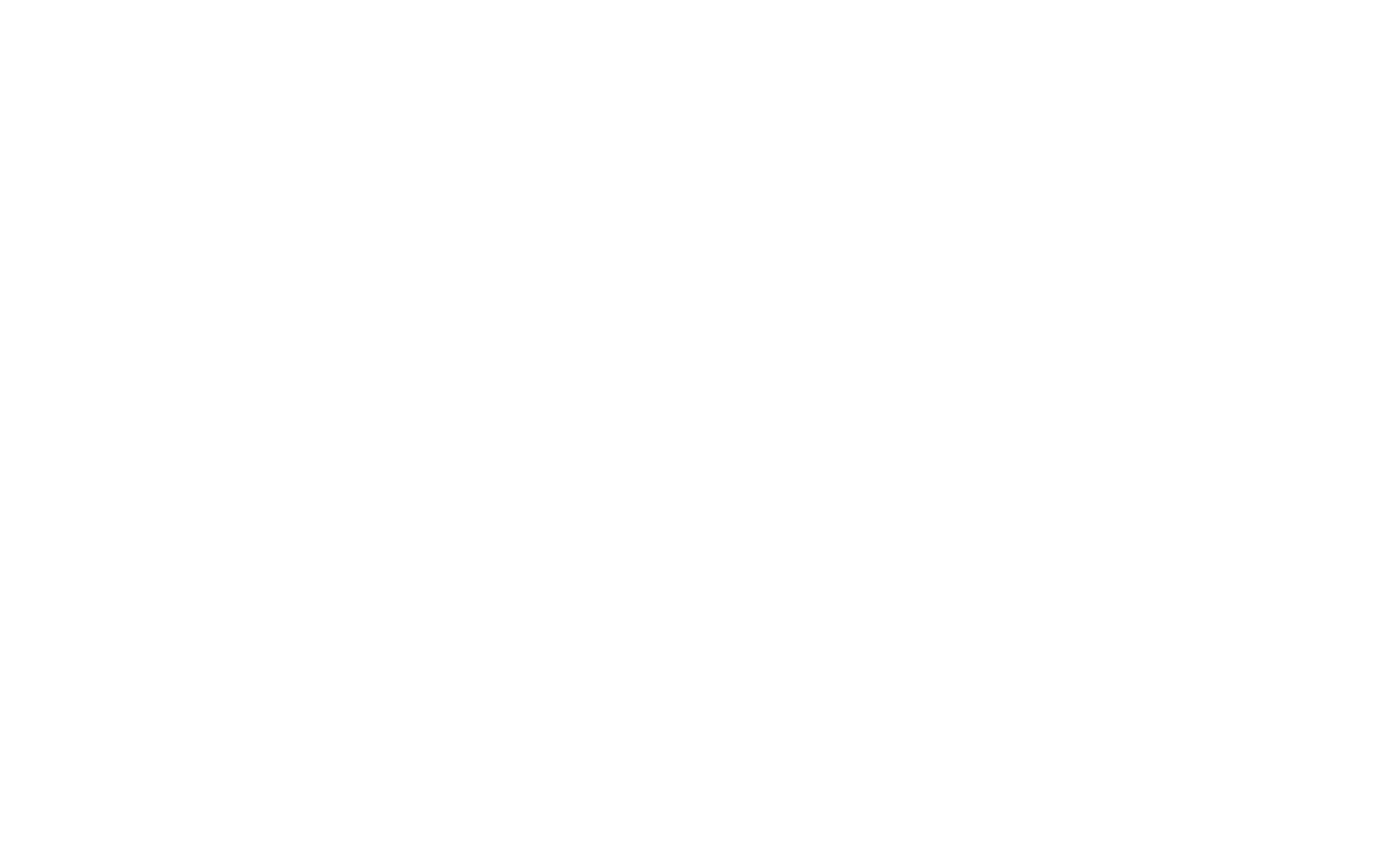| STATE OF NEW YORK  | 2017 TOWN TAX ROLL                 | PAGE                             |
|--------------------|------------------------------------|----------------------------------|
| COUNTY - Herkimer  | TAXABLE SECTION OF THE ROLL - 1    | VALUATION DATE-JUL 01, 2015      |
| - Columbia<br>TOWN | OWNERS NAME SEOUENCE               | TAXABLE STATUS DATE-MAR 01, 2016 |
| $-212000$<br>SWIS  | UNIFORM PERCENT OF VALUE IS 090.00 |                                  |

| TAX MAP PARCEL NUMBER   | PROPERTY LOCATION & CLASS ASSESSMENT EXEMPTION CODE----------------COUNTY--------TOWN----------- |         |                        |                          |                                         |
|-------------------------|--------------------------------------------------------------------------------------------------|---------|------------------------|--------------------------|-----------------------------------------|
| CURRENT OWNERS NAME     | SCHOOL DISTRICT                                                                                  | LAND    | TAX DESCRIPTION        | TAXABLE VALUE            |                                         |
| CURRENT OWNERS ADDRESS  | PARCEL SIZE/GRID COORD                                                                           | TOTAL   | SPECIAL DISTRICTS      |                          | TAX AMOUNT                              |
| **********************  | *****************************                                                                    |         |                        |                          |                                         |
|                         | 1652 State Route 28                                                                              |         |                        | ACCT 180224              | <b>BILL</b><br>$\overline{\phantom{0}}$ |
| $126.3 - 2 - 58.2$      | 484 1 use sm bld                                                                                 |         | County Tax             | 37,100                   | 239.25                                  |
| Abdallah Bilal F        | Central Valley 212803                                                                            | 14,000  | Town Tax               | 37,100                   | 205.24                                  |
| Abdallah Amin G         | 8.90<br>ACRES                                                                                    | 37,100  | FD010 Col-litch fd #1  | 37,100 TO M              | 39.64                                   |
| 141 Irish Hollow Road   | EAST-0355547 NRTH-1497185                                                                        |         |                        |                          |                                         |
| Cherry Valley, NY 13320 | DEED BOOK 1496 PG-346                                                                            |         |                        |                          |                                         |
|                         | FULL MARKET VALUE                                                                                | 41,222  |                        |                          |                                         |
|                         |                                                                                                  |         | TOTAL TAX ---          |                          | 484.13**                                |
|                         |                                                                                                  |         |                        | DATE #1                  | 01/31/17                                |
|                         |                                                                                                  |         |                        | AMT DUE                  | 484.13                                  |
|                         |                                                                                                  |         |                        |                          |                                         |
|                         | 1555 Mckoons Rd                                                                                  |         |                        | ACCT 070001050           | $\overline{\phantom{a}}$<br><b>BILL</b> |
| $131.2 - 1 - 29.1$      | 240 Rural res                                                                                    |         | County Tax             | 115,000                  | 741.62                                  |
| Adams Patricia A        | Central Valley 212803                                                                            | 63,000  | Town Tax               | 115,000                  | 636.20                                  |
| Adams Charles E         | FRNT 2360.00 DPTH                                                                                | 115,000 | FD010 Col-litch fd #1  | 115,000 TO M             | 122.87                                  |
| 328 Eastern Ave         | ACRES 89.90                                                                                      |         |                        |                          |                                         |
| Herkimer, NY 13350      | EAST-0346798 NRTH-1492725                                                                        |         |                        |                          |                                         |
|                         | DEED BOOK 00627 PG-01050                                                                         |         |                        |                          |                                         |
|                         | FULL MARKET VALUE                                                                                | 127,778 |                        |                          |                                         |
|                         |                                                                                                  |         | TOTAL TAX ---          |                          | $1,500.69**$                            |
|                         |                                                                                                  |         |                        | DATE #1                  | 01/31/17                                |
|                         |                                                                                                  |         |                        | AMT DUE                  | 1,500.69                                |
|                         |                                                                                                  |         |                        |                          |                                         |
|                         | 452 Sarafin Rd                                                                                   |         |                        | ACCT 186272              | <b>BILL</b><br>$\overline{3}$           |
| $132.2 - 2 - 13$        | 210 1 Family Res                                                                                 |         | VET COM C 41132        | 13,350                   | $\mathbf 0$                             |
| Ainslie Kyle R          | Owen D Young<br>215001                                                                           |         | 19,800 VET COM T 41133 | 17,550<br>$\overline{0}$ |                                         |
| Nelson Marnieta N       | FRNT 535.00 DPTH                                                                                 |         | 70,200 County Tax      | 56,850                   | 366.62                                  |
| 452 Sarafin Rd          | 4.10<br>ACRES                                                                                    |         | Town Tax               | 52,650                   | 291.27                                  |
| Mohawk, NY 13407        | EAST-0364199 NRTH-1492068                                                                        |         | FD010 Col-litch fd #1  | 70,200 TO M              | 75.00                                   |
|                         | DEED BOOK 1533 PG-518                                                                            |         |                        |                          |                                         |
|                         | FULL MARKET VALUE                                                                                | 78,000  |                        |                          |                                         |
|                         |                                                                                                  |         | TOTAL TAX ---          |                          | 732.89**                                |
|                         |                                                                                                  |         |                        | DATE #1                  | 01/31/17                                |
|                         |                                                                                                  |         |                        | AMT DUE                  | 732.89                                  |
|                         |                                                                                                  |         |                        |                          |                                         |
|                         | LOT 7 Jordanville Rd                                                                             |         |                        | ACCT 070001020           | BILL 4                                  |
| $131.2 - 2 - 7$         | 314 Rural vac<10                                                                                 |         | County Tax             | 9,300                    | 59.97                                   |
| Alaman Gherald V        | Central Valley 212803                                                                            | 9,300   | Town Tax               | 9,300                    | 51.45                                   |
| 1210 Hanover St         | SUB DIV LOT#7                                                                                    | 9,300   | School Relevy          |                          | 206.82                                  |
| Pascataway, NJ 08854    | ACRES<br>3.00                                                                                    |         | FD010 Col-litch fd #1  | 9,300 TO M               | 9.94                                    |
|                         | EAST-0344916 NRTH-1494749                                                                        |         |                        |                          |                                         |
|                         | DEED BOOK 1097 PG-819                                                                            |         |                        |                          |                                         |
|                         | FULL MARKET VALUE                                                                                | 10,333  |                        |                          |                                         |
|                         |                                                                                                  |         | TOTAL TAX ---          |                          | 328.18**                                |
|                         |                                                                                                  |         |                        | DATE #1                  | 01/31/17                                |
|                         |                                                                                                  |         |                        | AMT DUE                  | 328.18                                  |
|                         |                                                                                                  |         |                        |                          |                                         |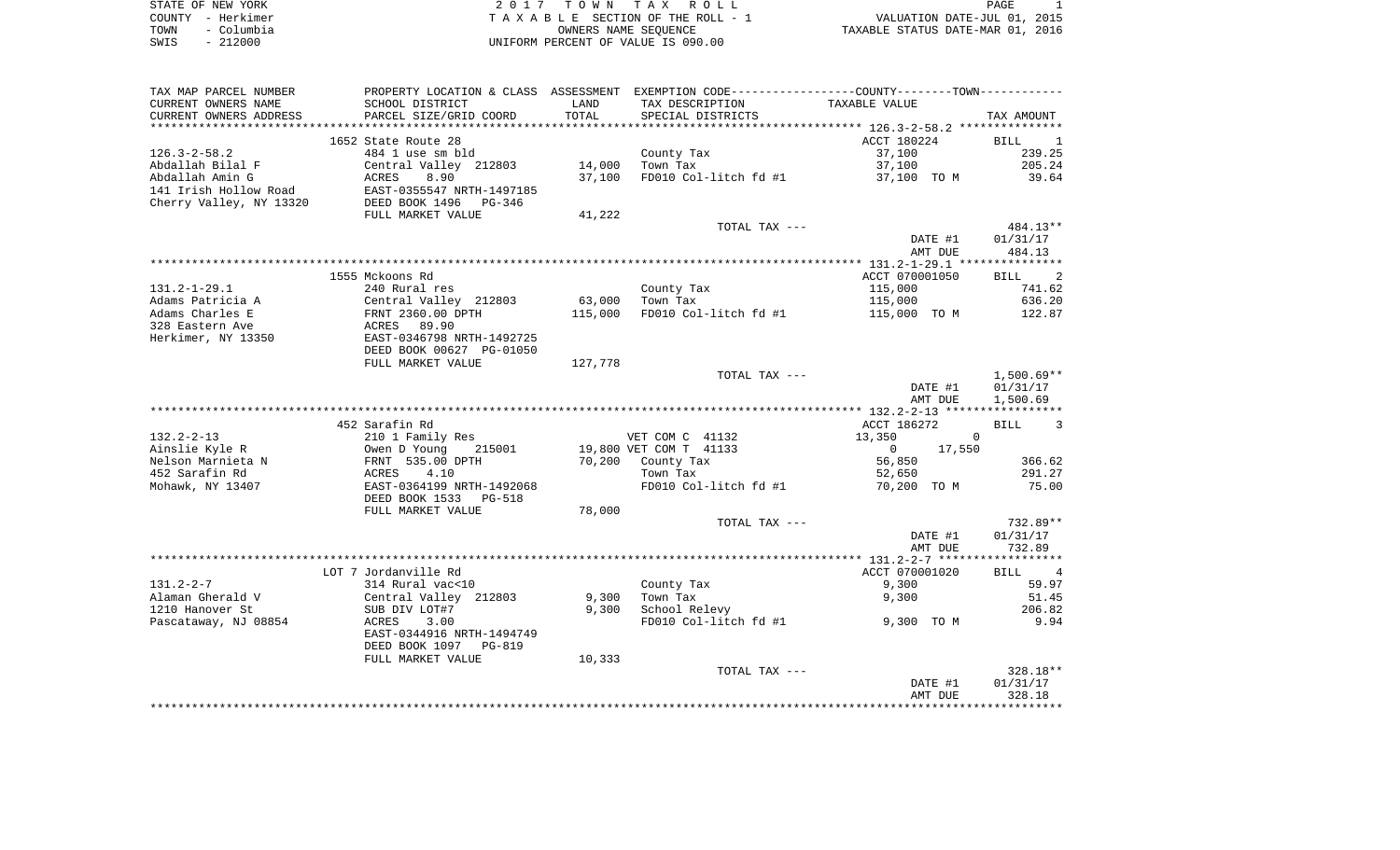| STATE OF NEW YORK  | 2017 TOWN TAX ROLL                 | PAGE                             |
|--------------------|------------------------------------|----------------------------------|
| COUNTY - Herkimer  | TAXABLE SECTION OF THE ROLL - 1    | VALUATION DATE-JUL 01, 2015      |
| – Columbia<br>TOWN | OWNERS NAME SEOUENCE               | TAXABLE STATUS DATE-MAR 01, 2016 |
| $-212000$<br>SWIS  | UNIFORM PERCENT OF VALUE IS 090.00 |                                  |

| TAX MAP PARCEL NUMBER                                 | PROPERTY LOCATION & CLASS ASSESSMENT                 |               | EXEMPTION CODE-----------------COUNTY-------TOWN----------- |                |                               |
|-------------------------------------------------------|------------------------------------------------------|---------------|-------------------------------------------------------------|----------------|-------------------------------|
| CURRENT OWNERS NAME<br>CURRENT OWNERS ADDRESS         | SCHOOL DISTRICT<br>PARCEL SIZE/GRID COORD            | LAND<br>TOTAL | TAX DESCRIPTION<br>SPECIAL DISTRICTS                        | TAXABLE VALUE  | TAX AMOUNT                    |
| *************************                             |                                                      |               |                                                             |                |                               |
|                                                       | 115 Owens Ln                                         |               |                                                             | ACCT 070016051 | BILL<br>5                     |
| $126.3 - 2 - 55.5$                                    | 210 1 Family Res                                     |               | County Tax                                                  | 127,400        | 821.59                        |
| Allen Scott R                                         | Central Valley 212803                                | 17,400        | Town Tax                                                    | 127,400        | 704.80                        |
| Allen Kimberly S                                      | 3.00<br>ACRES                                        | 127,400       | School Relevy                                               |                | 2,241.51                      |
| 115 Owens Lane<br>Mohawk, NY 13407                    | EAST-0354942 NRTH-1498929<br>DEED BOOK 788<br>PG-367 |               | FD010 Col-litch fd #1                                       | 127,400 TO M   | 136.11                        |
|                                                       | FULL MARKET VALUE                                    | 141,556       |                                                             |                |                               |
|                                                       |                                                      |               | TOTAL TAX ---                                               |                | $3,904.01**$                  |
|                                                       |                                                      |               |                                                             | DATE #1        | 01/31/17                      |
|                                                       |                                                      |               |                                                             | AMT DUE        | 3,904.01                      |
|                                                       |                                                      |               |                                                             |                |                               |
|                                                       | State Route 28                                       |               |                                                             | ACCT 151858    | BILL<br>6                     |
| $139.3 - 2 - 7$                                       | 105 Vac farmland                                     |               | County Tax                                                  | 22,700         | 146.39                        |
| Ames Irrevocable Trust Dorothy Richfield Sprin 365601 |                                                      | 22,700        | Town Tax                                                    | 22,700         | 125.58                        |
| Compton Susan A Trustee                               | ACRES<br>35.20                                       | 22,700        | FD010 Col-litch fd #1                                       | 22,700 TO M    | 24.25                         |
| 3 Harrison Avenue                                     | EAST-0357129 NRTH-1470677                            |               |                                                             |                |                               |
| Oneonta, NY 13820                                     | DEED BOOK 1316<br>PG-479                             |               |                                                             |                |                               |
|                                                       | FULL MARKET VALUE                                    | 25,222        | TOTAL TAX ---                                               |                | $296.22**$                    |
|                                                       |                                                      |               |                                                             | DATE #1        | 01/31/17                      |
|                                                       |                                                      |               |                                                             | AMT DUE        | 296.22                        |
|                                                       |                                                      |               |                                                             |                |                               |
|                                                       | 493 State Route 28                                   |               |                                                             | ACCT 070003120 | $\overline{7}$<br>BILL        |
| $139.1 - 2 - 53$                                      | 710 Manufacture                                      |               | County Tax                                                  | 225,000        | 1,450.99                      |
| Andela Realty LLC                                     | Richfield Sprin 365601                               | 22,800        | Town Tax                                                    | 225,000        | 1,244.75                      |
| 493 State Route 28                                    | ACRES<br>5.84                                        | 225,000       | FD010 Col-litch fd #1                                       | 225,000 TO M   | 240.39                        |
| Richfield Springs, NY 13339                           | EAST-0357207 NRTH-1474645                            |               |                                                             |                |                               |
|                                                       | DEED BOOK 1150<br>PG-647                             |               |                                                             |                |                               |
| PRIOR OWNER ON 3/01/2016<br>Andela Realty LLC         | FULL MARKET VALUE                                    | 250,000       |                                                             |                |                               |
|                                                       |                                                      |               | TOTAL TAX ---                                               |                | $2,936.13**$                  |
|                                                       |                                                      |               |                                                             | DATE #1        | 01/31/17                      |
|                                                       |                                                      |               |                                                             | AMT DUE        | 2,936.13                      |
|                                                       |                                                      |               |                                                             |                |                               |
|                                                       | No Columbia Rd                                       |               |                                                             | ACCT 070000900 | 8 <sup>8</sup><br><b>BILL</b> |
| $125.2 - 2 - 31.1$                                    | 311 Res vac land                                     |               | County Tax                                                  | 10,300         | 66.42                         |
| Andersen Andrew                                       | Central Valley 212803                                | 10,300        | Town Tax                                                    | 10,300         | 56.98                         |
| Anderson Julia                                        | 5.10<br>ACRES                                        | 10,300        | FD010 Col-litch fd #1                                       | 10,300 TO M    | 11.00                         |
| 304 No Columbia Rd                                    | EAST-0343282 NRTH-1510284                            |               |                                                             |                |                               |
| Ilion, NY 13357                                       | DEED BOOK 701<br>$PG-71$                             |               |                                                             |                |                               |
|                                                       | FULL MARKET VALUE                                    | 11,444        |                                                             |                |                               |
|                                                       |                                                      |               | TOTAL TAX ---                                               |                | 134.40**                      |
|                                                       |                                                      |               |                                                             | DATE #1        | 01/31/17                      |
|                                                       |                                                      |               |                                                             | AMT DUE        | 134.40                        |
|                                                       |                                                      |               |                                                             |                |                               |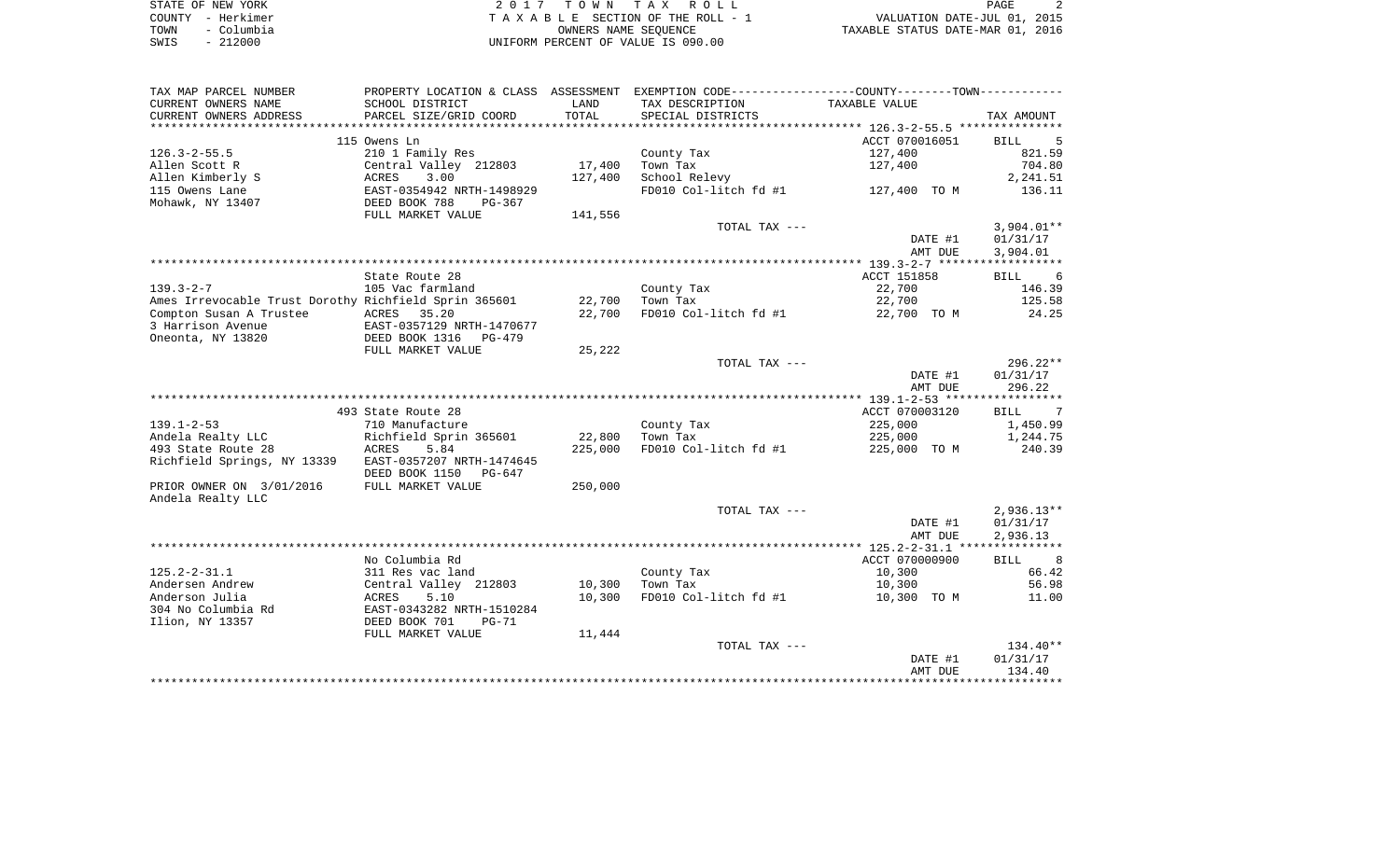|      | STATE OF NEW YORK | 2017 TOWN TAX ROLL                 |                                  | PAGE                        |  |
|------|-------------------|------------------------------------|----------------------------------|-----------------------------|--|
|      | COUNTY - Herkimer | TAXABLE SECTION OF THE ROLL - 1    |                                  | VALUATION DATE-JUL 01, 2015 |  |
| TOWN | - Columbia        | OWNERS NAME SEOUENCE               | TAXABLE STATUS DATE-MAR 01, 2016 |                             |  |
| SWIS | $-212000$         | UNIFORM PERCENT OF VALUE IS 090.00 |                                  |                             |  |

| CURRENT OWNERS NAME<br>TAXABLE VALUE<br>SCHOOL DISTRICT<br>LAND<br>TAX DESCRIPTION<br>PARCEL SIZE/GRID COORD<br>TOTAL<br>CURRENT OWNERS ADDRESS<br>SPECIAL DISTRICTS                                                                                                                            |              |
|-------------------------------------------------------------------------------------------------------------------------------------------------------------------------------------------------------------------------------------------------------------------------------------------------|--------------|
|                                                                                                                                                                                                                                                                                                 |              |
|                                                                                                                                                                                                                                                                                                 | TAX AMOUNT   |
|                                                                                                                                                                                                                                                                                                 |              |
| ACCT 070000905<br>304 No Columbia Rd                                                                                                                                                                                                                                                            | BILL 9       |
| 125.2-2-31.2<br>County Tax<br>240 Rural res<br>117,700                                                                                                                                                                                                                                          | 759.03       |
| 28,800<br>125.2-2 J<br>Andersen Andrew<br>Tilia<br>117,700<br>Town Tax                                                                                                                                                                                                                          | 651.14       |
| Central Valley 212803<br>ACRES 11.60<br>EAST-0343014 NRTH-1509752<br>DEED BOOK 701 PG-75<br>NYT WOOK 701 PG-75<br>117,700 TO M<br>117,700<br>FD010 Col-litch fd #1                                                                                                                              | 125.75       |
| 304 No Columbia Rd<br>Ilion, NY 13357                                                                                                                                                                                                                                                           |              |
| Ilion, NY 13357                                                                                                                                                                                                                                                                                 |              |
| FULL MARKET VALUE<br>130,778                                                                                                                                                                                                                                                                    |              |
| TOTAL TAX ---                                                                                                                                                                                                                                                                                   | 1,535.92**   |
| DATE #1                                                                                                                                                                                                                                                                                         | 01/31/17     |
| AMT DUE                                                                                                                                                                                                                                                                                         | 1,535.92     |
| 191 Stroupe Rd<br>ACCT 196061                                                                                                                                                                                                                                                                   | BILL 10      |
| 131.2-1-4.3<br>241 Rural res&ag<br>AG MKTS 41730<br>$\overline{0}$<br>$\overline{0}$                                                                                                                                                                                                            |              |
| Anderson Irrev Trust 12/7/15 H Mount Markham 215601<br>33,000 County Tax<br>190,000                                                                                                                                                                                                             | 1,225.28     |
| 190,000 Town Tax<br>190,000                                                                                                                                                                                                                                                                     | 1,051.12     |
| FD010 Col-litch fd #1 190,000 TO M 203.00                                                                                                                                                                                                                                                       |              |
|                                                                                                                                                                                                                                                                                                 |              |
|                                                                                                                                                                                                                                                                                                 |              |
| Merriman Kirsten H<br>Merriman Kirsten H<br>191 Stroupe Rd<br>191 Stroupe Rd<br>191 Stroupe Rd<br>1920<br>1920<br>1920<br>1920<br>1920<br>1920<br>1920<br>1920<br>1920<br>1920<br>1920<br>1920<br>1920<br>1920<br>1920<br>1920<br>1920<br>1920<br>1920<br>1920<br>1920<br>1920<br>19<br>211,111 |              |
| UNDER AGDIST LAW TIL 2023                                                                                                                                                                                                                                                                       |              |
| TOTAL TAX ---                                                                                                                                                                                                                                                                                   | $2,479.40**$ |
| DATE #1                                                                                                                                                                                                                                                                                         | 01/31/17     |
| AMT DUE                                                                                                                                                                                                                                                                                         | 2,479.40     |
|                                                                                                                                                                                                                                                                                                 |              |
|                                                                                                                                                                                                                                                                                                 |              |
| 175 Mckoons Rd<br>ACCT 070000010                                                                                                                                                                                                                                                                | BILL 11      |
| 139.1-2-34<br>210 1 Family Res<br>VET COM C 41132<br>11,075<br>$\overline{0}$                                                                                                                                                                                                                   |              |
| $\overline{0}$<br>11,075                                                                                                                                                                                                                                                                        |              |
|                                                                                                                                                                                                                                                                                                 | 214.26       |
| 33,225                                                                                                                                                                                                                                                                                          | 183.81       |
| 139.1-2-34 210 1 Family Res VET COM C 41132<br>Andrecheck James & Mary Richfield Sprin 365601 9,600 VET COM T 41133<br>Andrecheck Timothy W FRNT 180.00 DPTH 185.00 44,300 County Tax<br>175 Mckoons Rd ACRES 0.57 Town Tax<br>Richfie<br>FD010 Col-litch fd #1<br>44,300 TO M                  | 47.33        |
| LT010 Columbia lt dist #1 44,300 TO M<br>DEED BOOK 1296 PG-335                                                                                                                                                                                                                                  | 15.74        |
| 49,222<br>FULL MARKET VALUE                                                                                                                                                                                                                                                                     |              |
| TOTAL TAX ---                                                                                                                                                                                                                                                                                   | 461.14**     |
| DATE #1                                                                                                                                                                                                                                                                                         | 01/31/17     |
| AMT DUE                                                                                                                                                                                                                                                                                         | 461.14       |
|                                                                                                                                                                                                                                                                                                 |              |
| Brennan Rd<br>ACCT 160526                                                                                                                                                                                                                                                                       | BILL 12      |
| 23,000                                                                                                                                                                                                                                                                                          | 148.32       |
| County Tax $\overline{ }$<br>23,000                                                                                                                                                                                                                                                             | 127.24       |
| FD010 Col-litch fd #1<br>23,000 TO M                                                                                                                                                                                                                                                            | 24.57        |
|                                                                                                                                                                                                                                                                                                 |              |
| EAST-0341017 NRTH-1498355                                                                                                                                                                                                                                                                       |              |
| DEED BOOK 1368 PG-364                                                                                                                                                                                                                                                                           |              |
| 25,556<br>FULL MARKET VALUE                                                                                                                                                                                                                                                                     |              |
| TOTAL TAX ---                                                                                                                                                                                                                                                                                   | $300.13**$   |
| DATE #1                                                                                                                                                                                                                                                                                         | 01/31/17     |
| AMT DUE                                                                                                                                                                                                                                                                                         | 300.13       |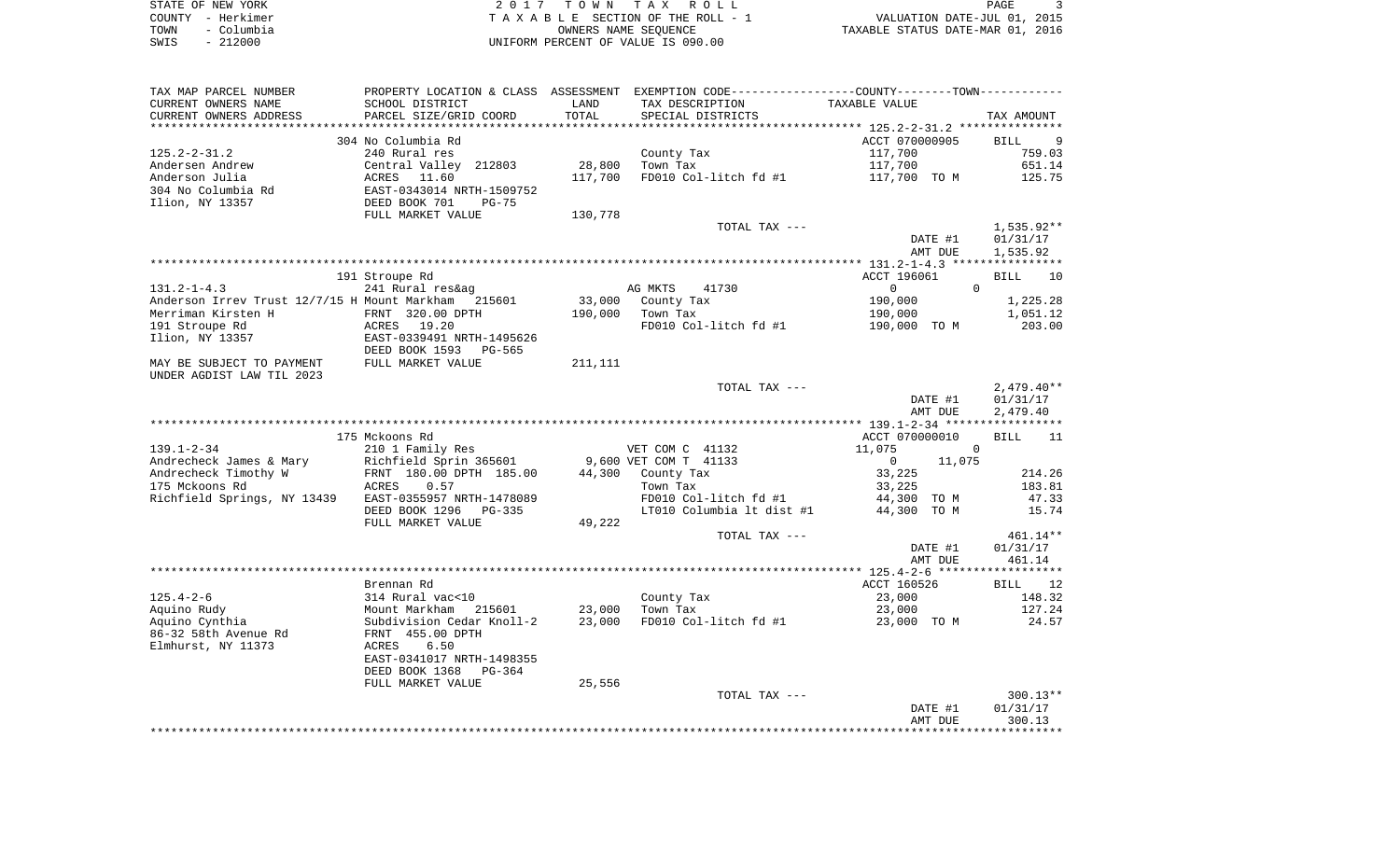| STATE OF NEW YORK  | 2017 TOWN TAX ROLL                 | <b>PAGE</b>                      |
|--------------------|------------------------------------|----------------------------------|
| COUNTY - Herkimer  | TAXABLE SECTION OF THE ROLL - 1    | VALUATION DATE-JUL 01, 2015      |
| – Columbia<br>TOWN | OWNERS NAME SEOUENCE               | TAXABLE STATUS DATE-MAR 01, 2016 |
| $-212000$<br>SWIS  | UNIFORM PERCENT OF VALUE IS 090.00 |                                  |

| TAX MAP PARCEL NUMBER       | PROPERTY LOCATION & CLASS ASSESSMENT EXEMPTION CODE---------------COUNTY-------TOWN---------- |         |                        |                          |                        |
|-----------------------------|-----------------------------------------------------------------------------------------------|---------|------------------------|--------------------------|------------------------|
| CURRENT OWNERS NAME         | SCHOOL DISTRICT                                                                               | LAND    | TAX DESCRIPTION        | TAXABLE VALUE            |                        |
| CURRENT OWNERS ADDRESS      | PARCEL SIZE/GRID COORD                                                                        | TOTAL   | SPECIAL DISTRICTS      |                          | TAX AMOUNT             |
|                             |                                                                                               |         |                        |                          |                        |
|                             | 1144 Jordanville Rd                                                                           |         |                        | ACCT 070013950           | <b>BILL</b><br>13      |
| $131.2 - 1 - 24$            | 210 1 Family Res                                                                              |         | County Tax             | 58,300                   | 375.97                 |
| Archer Daniel P             | Central Valley 212803                                                                         | 9,200   | Town Tax               | 58,300                   | 322.53                 |
| Archer Rhonda L             | FRNT 234.00 DPTH 120.00                                                                       | 58,300  | FD010 Col-litch fd #1  | 58,300 TO M              | 62.29                  |
| 1144 Jordanville Rd         | <b>ACRES</b><br>0.53 BANK<br>813                                                              |         |                        |                          |                        |
| Richfield Springs, NY 13439 | EAST-0348479 NRTH-1493711                                                                     |         |                        |                          |                        |
|                             | DEED BOOK 1173 PG-855                                                                         |         |                        |                          |                        |
|                             | FULL MARKET VALUE                                                                             | 64,778  |                        |                          |                        |
|                             |                                                                                               |         | TOTAL TAX ---          |                          | 760.79**               |
|                             |                                                                                               |         |                        | DATE #1                  | 01/31/17               |
|                             |                                                                                               |         |                        | AMT DUE                  | 760.79                 |
|                             |                                                                                               |         |                        |                          |                        |
|                             | 418 Gage Rd                                                                                   |         |                        | ACCT 179727              | 14<br>BILL             |
| $125.4 - 1 - 58.6$          | 270 Mfg housing                                                                               |         | County Tax             | 90,000                   | 580.40                 |
| Archer David                | Mount Markham 215601                                                                          | 15,200  | Town Tax               | 90,000                   | 497.90                 |
| Archer Susan                | ACRES<br>2.00                                                                                 | 90,000  | FD010 Col-litch fd #1  | 90,000 TO M              | 96.16                  |
| 418 Gage Rd                 | EAST-0337268 NRTH-1498138                                                                     |         |                        |                          |                        |
| Ilion, NY 13357             | DEED BOOK 1494 PG-581                                                                         |         |                        |                          |                        |
|                             | FULL MARKET VALUE                                                                             | 100,000 |                        |                          |                        |
|                             |                                                                                               |         | TOTAL TAX ---          | DATE #1                  | 1,174.46**<br>01/31/17 |
|                             |                                                                                               |         |                        | AMT DUE                  | 1,174.46               |
|                             |                                                                                               |         |                        |                          |                        |
|                             | 347 Polly Miller Rd                                                                           |         |                        | ACCT 070000016           | 15<br><b>BILL</b>      |
| $125.4 - 1 - 17$            | 210 1 Family Res                                                                              |         | VET WAR C 41122        | 8,010<br>$\Omega$        |                        |
| Archer George D             | Central Valley 212803                                                                         |         | 13,000 VET WAR T 41123 | 10,200<br>$\overline{0}$ |                        |
| Archer Marcia               | FRNT 388.00 DPTH                                                                              | 68,000  | County Tax             | 59,990                   | 386.87                 |
| 347 Polly Miller Rd         | 1.30<br>ACRES                                                                                 |         | Town Tax               | 57,800                   | 319.76                 |
| Mohawk, NY 13407            | EAST-0349363 NRTH-1504295                                                                     |         | FD010 Col-litch fd #1  | 68,000 TO M              | 72.65                  |
|                             | DEED BOOK 798<br>$PG-55$                                                                      |         |                        |                          |                        |
|                             | FULL MARKET VALUE                                                                             | 75,556  |                        |                          |                        |
|                             |                                                                                               |         | TOTAL TAX ---          |                          | $779.28**$             |
|                             |                                                                                               |         |                        | DATE #1                  | 01/31/17               |
|                             |                                                                                               |         |                        | AMT DUE                  | 779.28                 |
|                             |                                                                                               |         |                        |                          |                        |
|                             | Diehl Rd                                                                                      |         |                        | ACCT 167117              | 16<br>BILL             |
| $125.4 - 1 - 14$            | 105 Vac farmland                                                                              |         | County Tax             | 19,600                   | 126.40                 |
| Archer Lewis W              | Central Valley 212803                                                                         | 19,600  | Town Tax               | 19,600                   | 108.43                 |
| Archer Evelyn J             | 31.70<br>ACRES                                                                                | 19,600  | FD010 Col-litch fd #1  | 19,600 TO M              | 20.94                  |
| 373 Polly Miller Rd         | EAST-0347686 NRTH-1503490                                                                     |         |                        |                          |                        |
| Mohawk, NY 13407            | DEED BOOK 1410 PG-883                                                                         |         |                        |                          |                        |
|                             | FULL MARKET VALUE                                                                             | 21,778  |                        |                          |                        |
|                             |                                                                                               |         | TOTAL TAX ---          |                          | $255.77**$             |
|                             |                                                                                               |         |                        | DATE #1                  | 01/31/17               |
|                             |                                                                                               |         |                        | AMT DUE                  | 255.77                 |
|                             |                                                                                               |         |                        |                          |                        |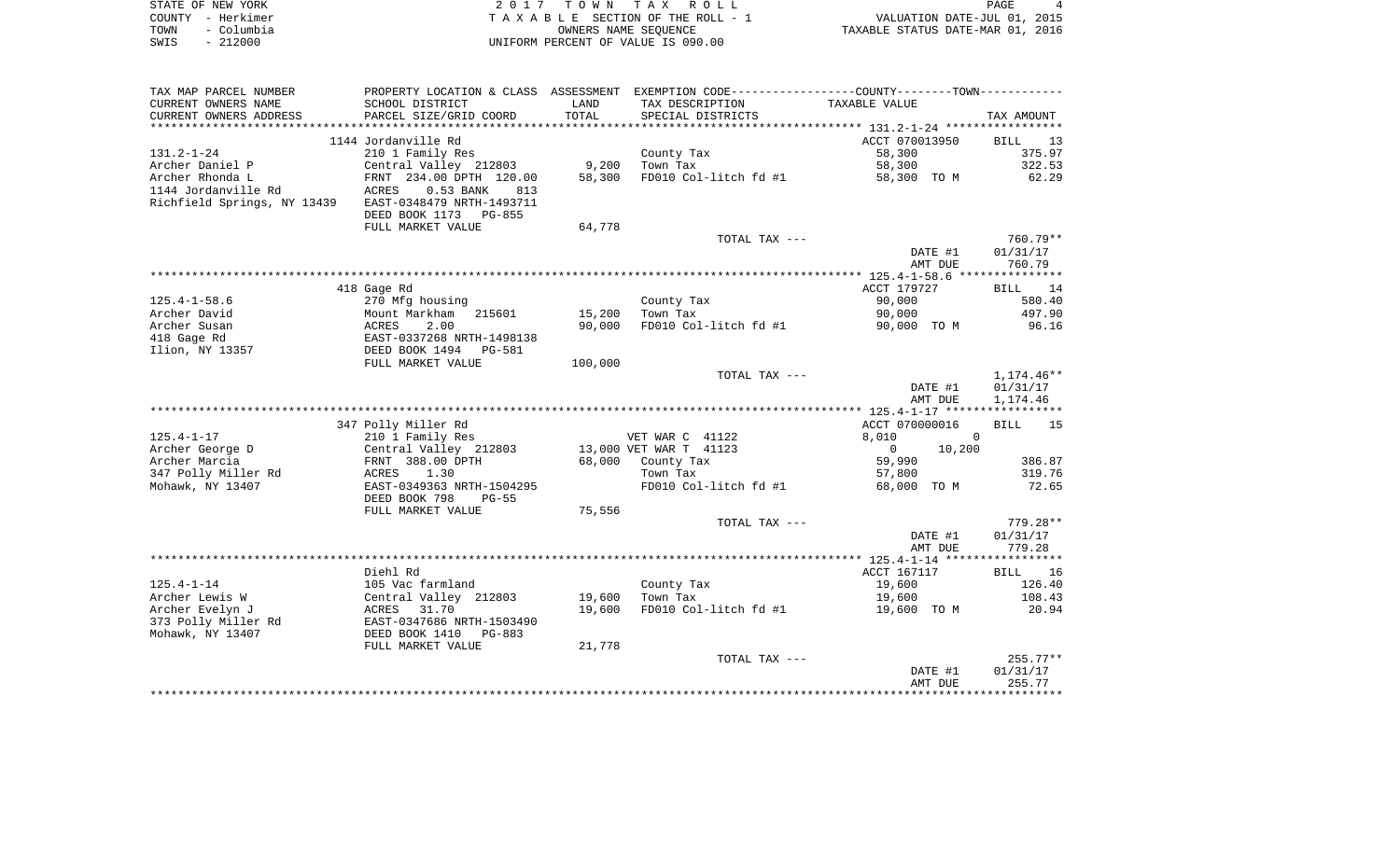|      | STATE OF NEW YORK | 2017 TOWN TAX ROLL                                       | PAGE                        |  |
|------|-------------------|----------------------------------------------------------|-----------------------------|--|
|      | COUNTY - Herkimer | TAXABLE SECTION OF THE ROLL - 1                          | VALUATION DATE-JUL 01, 2015 |  |
| TOWN | - Columbia        | TAXABLE STATUS DATE-MAR 01, 2016<br>OWNERS NAME SEOUENCE |                             |  |
| SWIS | - 212000          | UNIFORM PERCENT OF VALUE IS 090.00                       |                             |  |

| TAX MAP PARCEL NUMBER       |                                                        |         | PROPERTY LOCATION & CLASS ASSESSMENT EXEMPTION CODE---------------COUNTY-------TOWN---------- |                                                    |                      |
|-----------------------------|--------------------------------------------------------|---------|-----------------------------------------------------------------------------------------------|----------------------------------------------------|----------------------|
| CURRENT OWNERS NAME         | SCHOOL DISTRICT                                        | LAND    | TAX DESCRIPTION                                                                               | TAXABLE VALUE                                      |                      |
| CURRENT OWNERS ADDRESS      | PARCEL SIZE/GRID COORD                                 | TOTAL   | SPECIAL DISTRICTS                                                                             |                                                    | TAX AMOUNT           |
|                             |                                                        |         |                                                                                               | ******************** 125.4-1-15 ****************** |                      |
|                             | 389 Polly Miller Rd                                    |         |                                                                                               | ACCT 167117                                        | BILL 17              |
| $125.4 - 1 - 15$            | 113 Cattle farm                                        |         | County Tax                                                                                    | 88,000                                             | 567.50               |
| Archer Lewis W              | Central Valley 212803                                  | 57,300  | Town Tax                                                                                      | 88,000                                             | 486.83               |
| Archer Evelyn J             | includes 125.2-2-40.6 cor                              | 88,000  | FD010 Col-litch fd #1                                                                         | 88,000 TO M                                        | 94.02                |
| 373 Polly Miller Rd         | FRNT 4397.00 DPTH                                      |         |                                                                                               |                                                    |                      |
| Mohawk, NY 13407            | ACRES 64.30                                            |         |                                                                                               |                                                    |                      |
|                             | EAST-0038420 NRTH-1504232                              |         |                                                                                               |                                                    |                      |
|                             | DEED BOOK 1410<br>PG-883                               |         |                                                                                               |                                                    |                      |
|                             | FULL MARKET VALUE                                      | 97,778  |                                                                                               |                                                    |                      |
|                             |                                                        |         | TOTAL TAX ---                                                                                 |                                                    | 1,148.35**           |
|                             |                                                        |         |                                                                                               | DATE #1                                            | 01/31/17             |
|                             |                                                        |         |                                                                                               | AMT DUE                                            | 1,148.35             |
|                             |                                                        |         |                                                                                               |                                                    |                      |
|                             | 365 Spohn Rd                                           |         |                                                                                               | ACCT 070000570                                     | BILL 18              |
| $125.4 - 1 - 45$            | 433 Auto body                                          |         | County Tax                                                                                    | 92,000                                             | 593.30               |
| Archer Wayne S              | Central Valley 212803                                  | 13,600  | Town Tax                                                                                      | 92,000                                             | 508.96               |
| 365 Spohn Rd                | FRNT 340.00 DPTH 128.00                                | 92,000  | School Relevy                                                                                 |                                                    | 1,454.15             |
| Ilion, NY 13357             | ACRES<br>1.31 BANK<br>720<br>EAST-0345694 NRTH-1498994 |         | FD010 Col-litch fd #1                                                                         | 92,000 TO M                                        | 98.29                |
|                             | DEED BOOK 709<br>PG-834                                |         |                                                                                               |                                                    |                      |
|                             | FULL MARKET VALUE                                      | 102,222 |                                                                                               |                                                    |                      |
|                             |                                                        |         | TOTAL TAX ---                                                                                 |                                                    | $2,654.70**$         |
|                             |                                                        |         |                                                                                               | DATE #1                                            | 01/31/17             |
|                             |                                                        |         |                                                                                               | AMT DUE                                            | 2,654.70             |
|                             |                                                        |         |                                                                                               |                                                    |                      |
|                             | Cullen Rd                                              |         |                                                                                               | ACCT 183012                                        | BILL 19              |
| $139.1 - 2 - 73$            | 322 Rural vac>10                                       |         | County Tax                                                                                    | 15,500                                             | 99.96                |
| Armstrong John              | Richfield Sprin 365601                                 | 15,500  | Town Tax                                                                                      | 15,500                                             | 85.75                |
| Armstrong Diana             | FRNT 129.00 DPTH                                       | 15,500  | FD010 Col-litch fd #1                                                                         | 15,500 TO M                                        | 16.56                |
| PO Box 414                  | ACRES 14.00                                            |         |                                                                                               |                                                    |                      |
| Richfield Springs, NY 13439 | EAST-0358499 NRTH-1473367                              |         |                                                                                               |                                                    |                      |
|                             | DEED BOOK 1514<br>PG-137                               |         |                                                                                               |                                                    |                      |
|                             | FULL MARKET VALUE                                      | 17,222  |                                                                                               |                                                    |                      |
|                             |                                                        |         | TOTAL TAX ---                                                                                 |                                                    | $202.27**$           |
|                             |                                                        |         |                                                                                               | DATE #1                                            | 01/31/17             |
|                             |                                                        |         |                                                                                               | AMT DUE                                            | 202.27               |
|                             |                                                        |         |                                                                                               |                                                    |                      |
|                             | 1928 State Route 28                                    |         |                                                                                               | ACCT 181817                                        | BILL 20              |
| $126.3 - 2 - 25$            | 416 Mfg hsing pk                                       |         | County Tax                                                                                    | 177,000                                            | 1,141.45             |
| Attia Said M                | Central Valley 212803                                  | 26,900  | Town Tax                                                                                      | 177,000                                            | 979.20               |
| 2705 Peconic Ave            | Golden Horseshoe Park                                  | 177,000 | FD010 Col-litch fd #1                                                                         | 177,000 TO M                                       | 189.11               |
| Seaford, NY 11783           | ACRES<br>12.20                                         |         |                                                                                               |                                                    |                      |
|                             | EAST-0354561 NRTH-1502685                              |         |                                                                                               |                                                    |                      |
|                             | DEED BOOK 1506<br>PG-506                               |         |                                                                                               |                                                    |                      |
|                             | FULL MARKET VALUE                                      | 196,667 |                                                                                               |                                                    |                      |
|                             |                                                        |         | TOTAL TAX ---                                                                                 |                                                    | $2,309.76**$         |
|                             |                                                        |         |                                                                                               | DATE #1<br>AMT DUE                                 | 01/31/17<br>2,309.76 |
|                             |                                                        |         |                                                                                               |                                                    |                      |
|                             |                                                        |         |                                                                                               |                                                    |                      |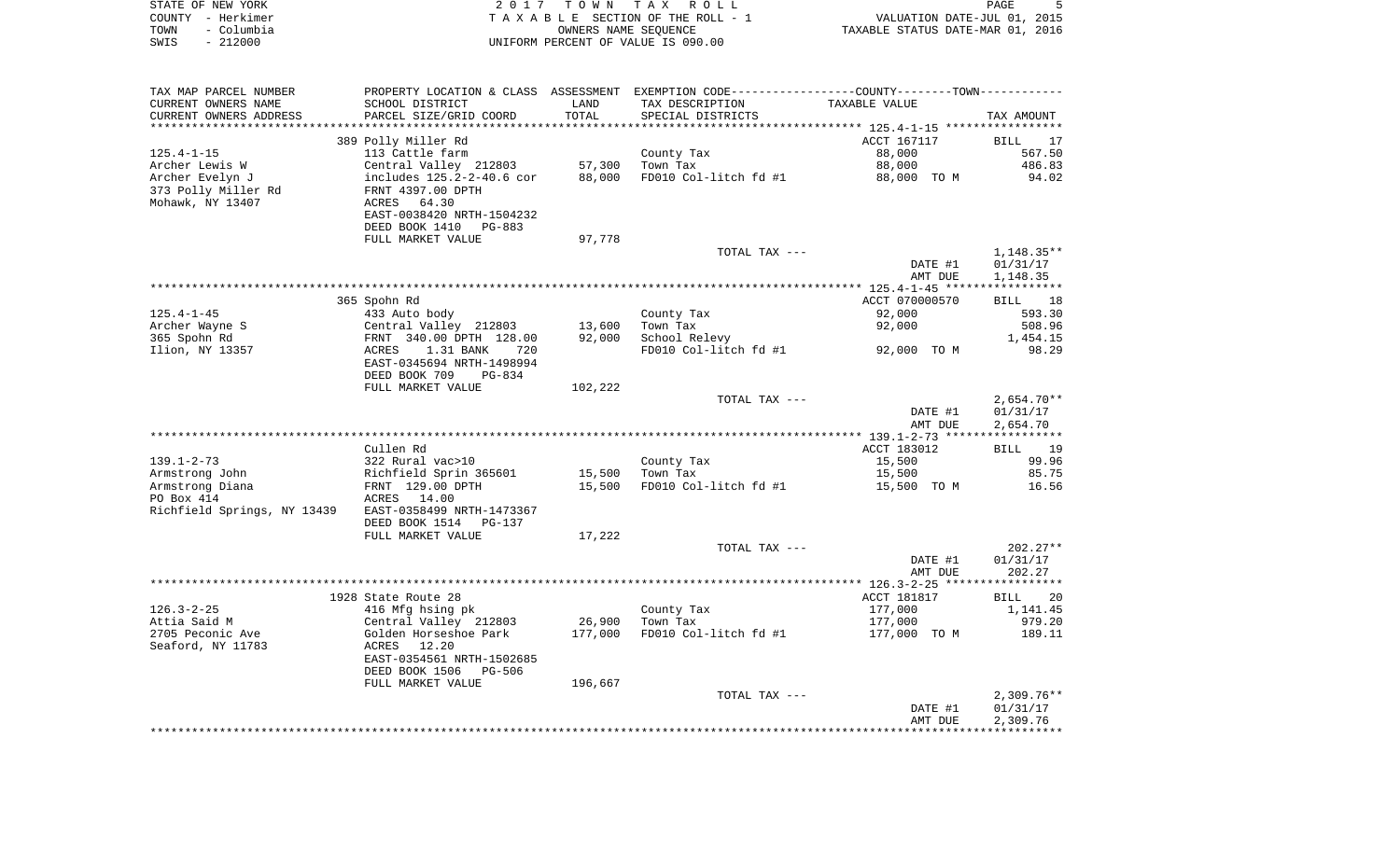|      | STATE OF NEW YORK | 2017 TOWN TAX ROLL                 |                                  | PAGE |  |
|------|-------------------|------------------------------------|----------------------------------|------|--|
|      | COUNTY - Herkimer | TAXABLE SECTION OF THE ROLL - 1    | VALUATION DATE-JUL 01, 2015      |      |  |
| TOWN | - Columbia        | OWNERS NAME SEOUENCE               | TAXABLE STATUS DATE-MAR 01, 2016 |      |  |
| SWIS | - 212000          | UNIFORM PERCENT OF VALUE IS 090.00 |                                  |      |  |

| TAX MAP PARCEL NUMBER       | PROPERTY LOCATION & CLASS ASSESSMENT EXEMPTION CODE---------------COUNTY-------TOWN---------- |         |                       |                |                   |
|-----------------------------|-----------------------------------------------------------------------------------------------|---------|-----------------------|----------------|-------------------|
| CURRENT OWNERS NAME         | SCHOOL DISTRICT                                                                               | LAND    | TAX DESCRIPTION       | TAXABLE VALUE  |                   |
| CURRENT OWNERS ADDRESS      | PARCEL SIZE/GRID COORD                                                                        | TOTAL   | SPECIAL DISTRICTS     |                | TAX AMOUNT        |
|                             |                                                                                               |         |                       |                |                   |
|                             | Sarafin Rd                                                                                    |         |                       |                | BILL<br>21        |
| $132.1 - 1 - 11.2$          | 314 Rural vac<10                                                                              |         | County Tax            | 9,000          | 58.04             |
| Bailey Anthony              | Owen D Young<br>215001                                                                        | 9,000   | Town Tax              | 9,000          | 49.79             |
| Bailey Barbara              | includes 11.3                                                                                 | 9,000   | FD010 Col-litch fd #1 | 9,000 TO M     | 9.62              |
| 322 Gulf Rd                 | FRNT 471.00 DPTH                                                                              |         |                       |                |                   |
| Richfield Springs, NY 13439 | 10.00<br>ACRES                                                                                |         |                       |                |                   |
|                             | EAST-0361372 NRTH-1490701                                                                     |         |                       |                |                   |
|                             | DEED BOOK 1271<br><b>PG-70</b>                                                                |         |                       |                |                   |
|                             | FULL MARKET VALUE                                                                             | 10,000  |                       |                |                   |
|                             |                                                                                               |         | TOTAL TAX ---         |                | $117.45**$        |
|                             |                                                                                               |         |                       | DATE #1        | 01/31/17          |
|                             |                                                                                               |         |                       |                |                   |
|                             |                                                                                               |         |                       | AMT DUE        | 117.45            |
|                             |                                                                                               |         |                       |                |                   |
|                             | 423 Spohn Rd                                                                                  |         |                       |                | <b>BILL</b><br>22 |
| $125.4 - 1 - 64.1$          | 210 1 Family Res                                                                              |         | County Tax            | 92,000         | 593.30            |
| Bailey Jeffrey              | Central Valley 212803                                                                         | 19,200  | Town Tax              | 92,000         | 508.96            |
| Bailey Kim M                | FRNT 200.00 DPTH                                                                              | 92,000  | FD010 Col-litch fd #1 | 92,000 TO M    | 98.29             |
| 423 Spohn Rd                | ACRES<br>3.80                                                                                 |         |                       |                |                   |
| Ilion, NY 13357             | EAST-0345136 NRTH-1499941                                                                     |         |                       |                |                   |
|                             | DEED BOOK 1175<br>PG-53                                                                       |         |                       |                |                   |
|                             | FULL MARKET VALUE                                                                             | 102,222 |                       |                |                   |
|                             |                                                                                               |         | TOTAL TAX ---         |                | $1,200.55**$      |
|                             |                                                                                               |         |                       | DATE #1        | 01/31/17          |
|                             |                                                                                               |         |                       | AMT DUE        | 1,200.55          |
|                             |                                                                                               |         |                       |                |                   |
|                             | 1228 Elizabethtown Rd                                                                         |         |                       | ACCT 070011070 | 23<br>BILL        |
| $125.2 - 2 - 22$            | 210 1 Family Res                                                                              |         | County Tax            | 67,600         | 435.94            |
| Bailey Nicki C              | Central Valley 212803                                                                         | 10,800  | Town Tax              | 67,600         | 373.98            |
| 1228 Elizabethtown Rd       | FRNT 178.00 DPTH 176.00                                                                       | 67,600  | FD010 Col-litch fd #1 | 67,600 TO M    | 72.22             |
| Ilion, NY 13357             | BANK<br>291                                                                                   |         |                       |                |                   |
|                             | EAST-0339235 NRTH-1512086                                                                     |         |                       |                |                   |
|                             | DEED BOOK 852<br>$PG-140$                                                                     |         |                       |                |                   |
|                             | FULL MARKET VALUE                                                                             | 75,111  |                       |                |                   |
|                             |                                                                                               |         | TOTAL TAX ---         |                | 882.14**          |
|                             |                                                                                               |         |                       | DATE #1        | 01/31/17          |
|                             |                                                                                               |         |                       | AMT DUE        | 882.14            |
|                             |                                                                                               |         |                       |                |                   |
|                             | 111 Seckner Rd                                                                                |         |                       | ACCT 070001685 | BILL<br>24        |
| $125.3 - 1 - 18$            | 270 Mfg housing                                                                               |         | County Tax            | 55,000         | 354.69            |
| Baker Robert J              | Central Valley 212803                                                                         | 15,200  | Town Tax              | 55,000         | 304.27            |
| Baker Jolene B              | 1.2 acres cal                                                                                 | 55,000  | School Relevy         |                | 631.19            |
| 111 Seckner Rd              | ACRES<br>2.00                                                                                 |         | FD010 Col-litch fd #1 | 55,000 TO M    | 58.76             |
| Ilion, NY 13357             | EAST-0333602 NRTH-1500082                                                                     |         |                       |                |                   |
|                             | DEED BOOK 700<br><b>PG-793</b>                                                                |         |                       |                |                   |
|                             | FULL MARKET VALUE                                                                             | 61,111  |                       |                |                   |
|                             |                                                                                               |         | TOTAL TAX ---         |                | 1,348.91**        |
|                             |                                                                                               |         |                       | DATE #1        | 01/31/17          |
|                             |                                                                                               |         |                       | AMT DUE        | 1,348.91          |
|                             |                                                                                               |         |                       |                |                   |
|                             |                                                                                               |         |                       |                |                   |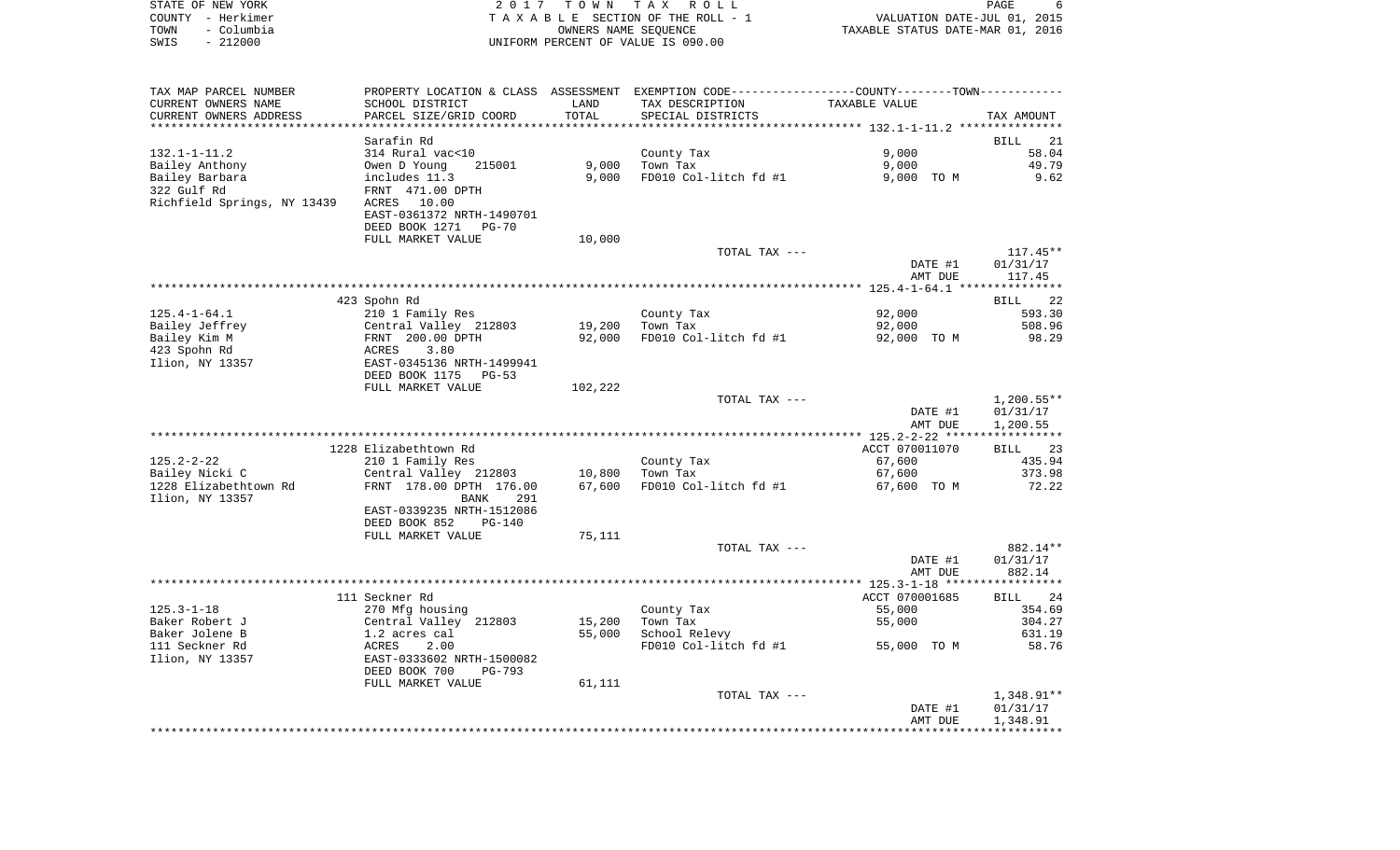| STATE OF NEW YORK  | 2017 TOWN TAX ROLL                 | PAGE                             |
|--------------------|------------------------------------|----------------------------------|
| COUNTY - Herkimer  | TAXABLE SECTION OF THE ROLL - 1    | VALUATION DATE-JUL 01, 2015      |
| TOWN<br>– Columbia | OWNERS NAME SEOUENCE               | TAXABLE STATUS DATE-MAR 01, 2016 |
| $-212000$<br>SWIS  | UNIFORM PERCENT OF VALUE IS 090.00 |                                  |

| TAX MAP PARCEL NUMBER   | PROPERTY LOCATION & CLASS ASSESSMENT EXEMPTION CODE---------------COUNTY-------TOWN---------- |        |                                                     |                |                   |
|-------------------------|-----------------------------------------------------------------------------------------------|--------|-----------------------------------------------------|----------------|-------------------|
| CURRENT OWNERS NAME     | SCHOOL DISTRICT                                                                               | LAND   | TAX DESCRIPTION                                     | TAXABLE VALUE  |                   |
| CURRENT OWNERS ADDRESS  | PARCEL SIZE/GRID COORD                                                                        | TOTAL  | SPECIAL DISTRICTS                                   |                | TAX AMOUNT        |
|                         |                                                                                               |        |                                                     |                |                   |
|                         | Elizabethtown Rd                                                                              |        |                                                     |                | <b>BILL</b><br>25 |
| $125.3 - 1 - 20.2$      | 311 Res vac land                                                                              |        | County Tax                                          | 3,100          | 19.99             |
| Baker Robert J          | Central Valley 212803                                                                         | 3,100  | Town Tax                                            | 3,100          | 17.15             |
|                         | FRNT 950.00 DPTH                                                                              |        |                                                     |                |                   |
| Baker Jolene B          |                                                                                               | 3,100  | School Relevy                                       |                | 68.94             |
| 111 Seckner Rd          | 4.00<br>ACRES                                                                                 |        | FD010 Col-litch $f d$ #1 $\qquad \qquad$ 3,100 TO M |                | 3.31              |
| Ilion, NY 13357         | EAST-0333822 NRTH-1500394                                                                     |        |                                                     |                |                   |
|                         | DEED BOOK 857<br>PG-476                                                                       |        |                                                     |                |                   |
|                         | FULL MARKET VALUE                                                                             | 3,444  |                                                     |                |                   |
|                         |                                                                                               |        | TOTAL TAX ---                                       |                | $109.39**$        |
|                         |                                                                                               |        |                                                     | DATE #1        | 01/31/17          |
|                         |                                                                                               |        |                                                     | AMT DUE        | 109.39            |
|                         |                                                                                               |        |                                                     |                |                   |
|                         | Lake Rd                                                                                       |        |                                                     | ACCT 070000001 | BILL 26           |
| $131.1 - 1 - 35$        | 314 Rural vac<10 - WTRFNT                                                                     |        | County Tax                                          | 5,200          | 33.53             |
| Baldino Christina       | 215601                                                                                        | 5,200  | Town Tax                                            | 5,200          | 28.77             |
| 138 Lake Rd             | Mount Markham<br>FRNT 66.00 I<br>66.00 DPTH 170.00                                            |        | 5,200 School Relevy                                 |                | 116.65            |
|                         | <b>ACRES</b><br>0.25                                                                          |        | FD010 Col-litch fd #1                               | 5,200 TO M     | 5.56              |
| West Winfield, NY 13491 |                                                                                               |        |                                                     |                |                   |
|                         | EAST-0337250 NRTH-1489519                                                                     |        |                                                     |                |                   |
|                         | DEED BOOK 1129<br>PG-965                                                                      |        |                                                     |                |                   |
|                         | FULL MARKET VALUE                                                                             | 5,778  |                                                     |                |                   |
|                         |                                                                                               |        | TOTAL TAX ---                                       |                | $184.51***$       |
|                         |                                                                                               |        |                                                     | DATE #1        | 01/31/17          |
|                         |                                                                                               |        |                                                     | AMT DUE        | 184.51            |
|                         |                                                                                               |        |                                                     |                |                   |
|                         | 138 Lake Rd                                                                                   |        |                                                     | ACCT 070010920 | BILL 27           |
| $131.1 - 1 - 36$        |                                                                                               |        | County Tax                                          | 35,000         | 225.71            |
| Baldino Christina       |                                                                                               | 8,600  | Town Tax                                            | 35,000         | 193.63            |
| 138 Lake Road           | 260 Seasonal res - WTRFNT<br>Mount Markham - 215601<br>FRNT - 70.00 DPTH - 170.00             | 35,000 | School Relevy                                       |                | 785.09            |
| W. Winfield, NY 13491   | <b>ACRES</b><br>0.43                                                                          |        | FD010 Col-litch fd #1 35,000 TO M                   |                | 37.39             |
|                         | EAST-0337158 NRTH-1489519                                                                     |        |                                                     |                |                   |
|                         | DEED BOOK 913<br>PG-586                                                                       |        |                                                     |                |                   |
|                         | FULL MARKET VALUE                                                                             | 38,889 |                                                     |                |                   |
|                         |                                                                                               |        |                                                     |                |                   |
|                         |                                                                                               |        | TOTAL TAX ---                                       |                | 1,241.82**        |
|                         |                                                                                               |        |                                                     | DATE #1        | 01/31/17          |
|                         |                                                                                               |        |                                                     | AMT DUE        | 1,241.82          |
|                         |                                                                                               |        |                                                     |                |                   |
|                         | 161 Elizabethtown Rd                                                                          |        |                                                     | ACCT 070005730 | BILL 28           |
| $131.30 - 2 - 4$        | 210 1 Family Res                                                                              |        | County Tax                                          | 32,400         | 208.94            |
| Baldock Thomas J        |                                                                                               | 6,100  | Town Tax                                            | 32,400         | 179.24            |
| Baldock Doreen J        |                                                                                               | 32,400 | FD010 Col-litch $fd$ #1 32,400 TO M                 |                | 34.62             |
| 1820 State Route 51     |                                                                                               |        |                                                     |                |                   |
| Ilion, NY 13357         |                                                                                               |        |                                                     |                |                   |
|                         | DEED BOOK 1393 PG-505                                                                         |        |                                                     |                |                   |
|                         | FULL MARKET VALUE                                                                             | 36,000 |                                                     |                |                   |
|                         |                                                                                               |        | TOTAL TAX ---                                       |                | $422.80**$        |
|                         |                                                                                               |        |                                                     | DATE #1        | 01/31/17          |
|                         |                                                                                               |        |                                                     | AMT DUE        | 422.80            |
|                         |                                                                                               |        |                                                     |                |                   |
|                         |                                                                                               |        |                                                     |                |                   |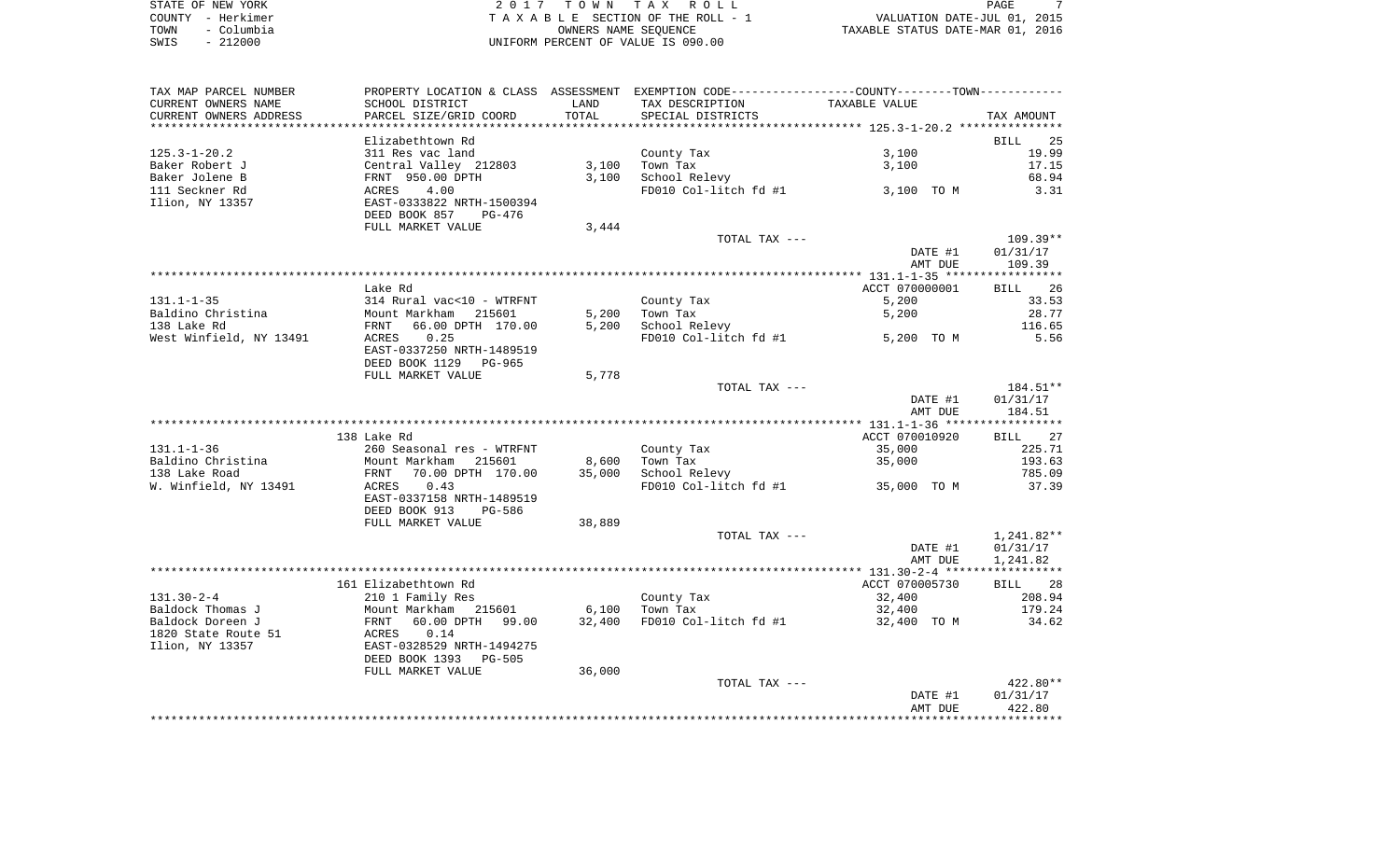| STATE OF NEW YORK  | 2017 TOWN TAX ROLL                 |                                  | PAGE |  |
|--------------------|------------------------------------|----------------------------------|------|--|
| COUNTY – Herkimer  | TAXABLE SECTION OF THE ROLL - 1    | VALUATION DATE-JUL 01, 2015      |      |  |
| - Columbia<br>TOWN | OWNERS NAME SEOUENCE               | TAXABLE STATUS DATE-MAR 01, 2016 |      |  |
| - 212000<br>SWIS   | UNIFORM PERCENT OF VALUE IS 090.00 |                                  |      |  |

| TAX MAP PARCEL NUMBER  | PROPERTY LOCATION & CLASS ASSESSMENT EXEMPTION CODE---------------COUNTY-------TOWN---------- |         |                                    |                |              |
|------------------------|-----------------------------------------------------------------------------------------------|---------|------------------------------------|----------------|--------------|
| CURRENT OWNERS NAME    | SCHOOL DISTRICT                                                                               | LAND    | TAX DESCRIPTION                    | TAXABLE VALUE  |              |
| CURRENT OWNERS ADDRESS | PARCEL SIZE/GRID COORD                                                                        | TOTAL   | SPECIAL DISTRICTS                  |                | TAX AMOUNT   |
|                        | ******************************                                                                |         |                                    |                |              |
|                        | 505 Elizabethtown Rd                                                                          |         |                                    | ACCT 182427    | BILL<br>29   |
| $125.3 - 1 - 22.1$     | 210 1 Family Res                                                                              |         | County Tax                         | 88,000         | 567.50       |
| Bankowski Jennifer     | Central Valley 212803                                                                         | 22,000  | Town Tax                           | 88,000         | 486.83       |
| 505 Elizabethtown Rd   | FRNT 316.00 DPTH                                                                              | 88,000  | FD010 Col-litch fd #1              | 88,000 TO M    | 94.02        |
| Ilion, NY 13357        | 9.90<br>ACRES                                                                                 |         |                                    |                |              |
|                        | EAST-0332454 NRTH-1499454                                                                     |         |                                    |                |              |
|                        |                                                                                               |         |                                    |                |              |
|                        | DEED BOOK 1510 PG-502                                                                         |         |                                    |                |              |
|                        | FULL MARKET VALUE                                                                             | 97,778  |                                    |                |              |
|                        |                                                                                               |         | TOTAL TAX ---                      |                | 1,148.35**   |
|                        |                                                                                               |         |                                    | DATE #1        | 01/31/17     |
|                        |                                                                                               |         |                                    | AMT DUE        | 1,148.35     |
|                        |                                                                                               |         |                                    |                |              |
|                        | 527 Gage Rd                                                                                   |         |                                    |                | BILL 30      |
| $125.4 - 1 - 55.2$     | 210 1 Family Res                                                                              |         | County Tax                         | 180,000        | 1,160.80     |
| Barrett Dale           | Mount Markham 215601                                                                          | 20,500  | Town Tax                           | 180,000        | 995.80       |
| Barrett Kathy          | FRNT 378.00 DPTH                                                                              | 180,000 | School Relevy                      |                | 3,443.21     |
| 527 Gage Rd            |                                                                                               |         | FD010 Col-litch fd #1 180,000 TO M |                | 192.31       |
| Ilion, NY 13357        | ACRES 4.40<br>EAST-0339267 NRTH-1498783                                                       |         |                                    |                |              |
|                        | DEED BOOK 852<br>PG-464                                                                       |         |                                    |                |              |
|                        | FULL MARKET VALUE                                                                             | 200,000 |                                    |                |              |
|                        |                                                                                               |         |                                    |                |              |
|                        |                                                                                               |         | TOTAL TAX ---                      |                | $5,792.12**$ |
|                        |                                                                                               |         |                                    | DATE #1        | 01/31/17     |
|                        |                                                                                               |         |                                    | AMT DUE        | 5,792.12     |
|                        |                                                                                               |         |                                    |                |              |
|                        | Elizabethtown Rd                                                                              |         |                                    |                | 31<br>BILL   |
| $125.3 - 1 - 22.5$     | 322 Rural vac>10                                                                              |         | County Tax                         | 28,000         | 180.57       |
| Barrett Gerald A       | Central Valley 212803                                                                         | 28,000  | Town Tax                           | 28,000         | 154.90       |
| Barrett Christine A    | FRNT 316.00 DPTH                                                                              | 28,000  | FD010 Col-litch fd #1              | 28,000 TO M    | 29.92        |
| 329 Lakedale Drive     | ACRES<br>27.60                                                                                |         |                                    |                |              |
| Berlin, NJ 08009       | EAST-0331666 NRTH-1499345                                                                     |         |                                    |                |              |
|                        | DEED BOOK 1296<br>PG-131                                                                      |         |                                    |                |              |
|                        | FULL MARKET VALUE                                                                             | 31,111  |                                    |                |              |
|                        |                                                                                               |         | TOTAL TAX ---                      |                | $365.39**$   |
|                        |                                                                                               |         |                                    | DATE #1        | 01/31/17     |
|                        |                                                                                               |         |                                    | AMT DUE        | 365.39       |
|                        |                                                                                               |         |                                    |                |              |
|                        | Elizabethtown Rd                                                                              |         |                                    | ACCT 070002670 | BILL 32      |
| $131.1 - 1 - 1.1$      |                                                                                               |         |                                    |                |              |
|                        | 105 Vac farmland                                                                              |         | County Tax                         | 3,900          | 25.15        |
| Barrett Gerald A       | Mount Markham 215601                                                                          | 3,900   | Town Tax                           | 3,900          | 21.58        |
| 329 Lake Dale Road     | Partially In Litchfield                                                                       | 3,900   | FD010 Col-litch fd #1              | 3,900 TO M     | 4.17         |
| Berlin, NJ 08009       | ACRES<br>2.50                                                                                 |         |                                    |                |              |
|                        | EAST-0329483 NRTH-1496210                                                                     |         |                                    |                |              |
|                        | DEED BOOK 1273 PG-972                                                                         |         |                                    |                |              |
|                        | FULL MARKET VALUE                                                                             | 4,333   |                                    |                |              |
|                        |                                                                                               |         | TOTAL TAX ---                      |                | 50.90**      |
|                        |                                                                                               |         |                                    | DATE #1        | 01/31/17     |
|                        |                                                                                               |         |                                    | AMT DUE        | 50.90        |
|                        |                                                                                               |         |                                    |                |              |
|                        |                                                                                               |         |                                    |                |              |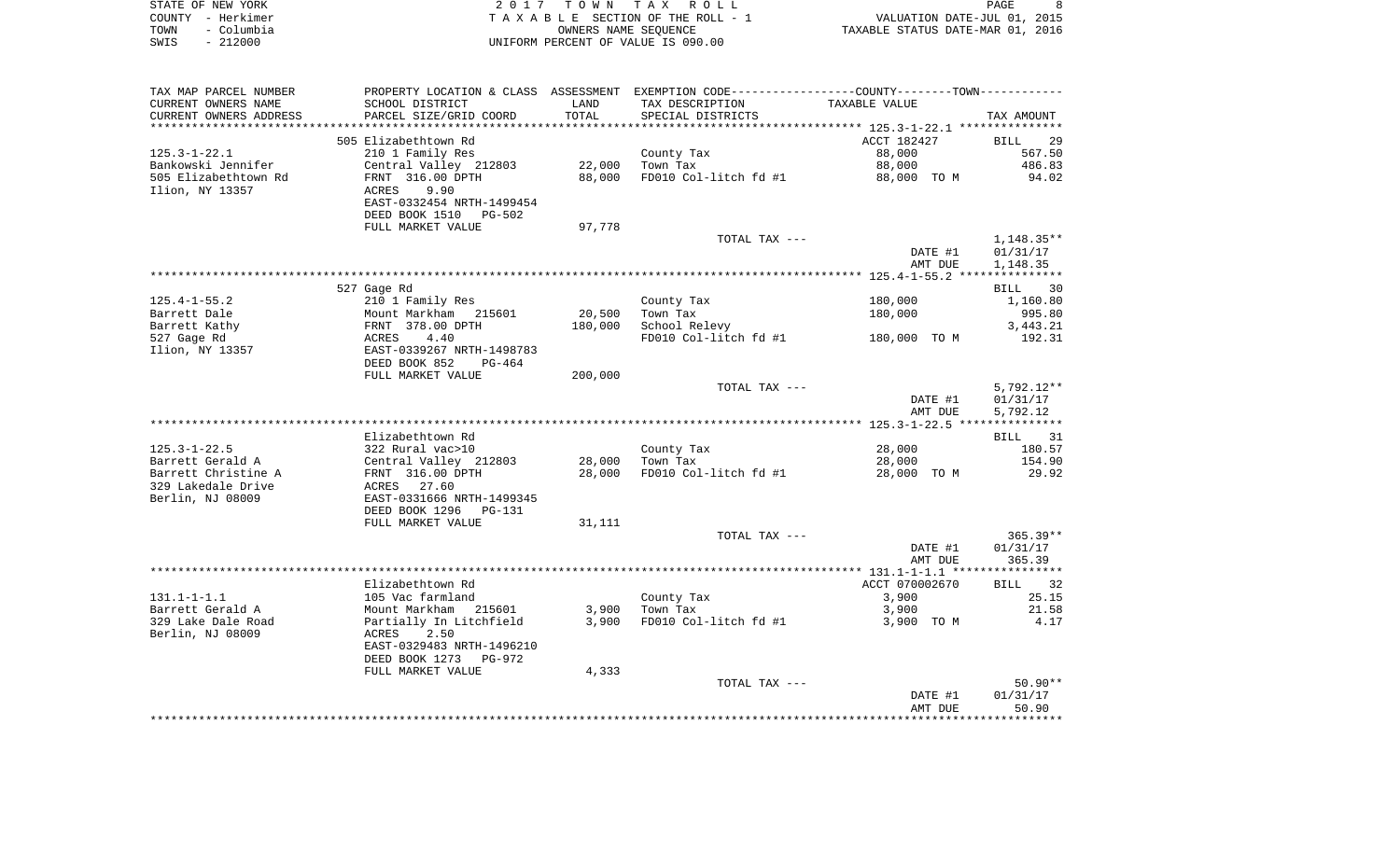|      | STATE OF NEW YORK | 2017 TOWN TAX ROLL                 |                                  | PAGE |  |
|------|-------------------|------------------------------------|----------------------------------|------|--|
|      | COUNTY - Herkimer | TAXABLE SECTION OF THE ROLL - 1    | VALUATION DATE-JUL 01, 2015      |      |  |
| TOWN | - Columbia        | OWNERS NAME SEOUENCE               | TAXABLE STATUS DATE-MAR 01, 2016 |      |  |
| SWIS | - 212000          | UNIFORM PERCENT OF VALUE IS 090.00 |                                  |      |  |

| TAX MAP PARCEL NUMBER                             |                                      |         | PROPERTY LOCATION & CLASS ASSESSMENT EXEMPTION CODE----------------COUNTY--------TOWN----------- |                  |                   |
|---------------------------------------------------|--------------------------------------|---------|--------------------------------------------------------------------------------------------------|------------------|-------------------|
| CURRENT OWNERS NAME                               | SCHOOL DISTRICT                      | LAND    | TAX DESCRIPTION                                                                                  | TAXABLE VALUE    |                   |
| CURRENT OWNERS ADDRESS                            | PARCEL SIZE/GRID COORD               | TOTAL   | SPECIAL DISTRICTS                                                                                |                  | TAX AMOUNT        |
|                                                   |                                      |         |                                                                                                  |                  |                   |
|                                                   | 196 Elizabethtown Rd                 |         |                                                                                                  | ACCT 070009180   | BILL 33           |
| $131.1 - 1 - 7.2$                                 | 112 Dairy farm                       |         | County Tax                                                                                       | 154,500          | 996.35            |
| Barrett Gerald A                                  | 215601<br>Mount Markham              | 40,200  | Town Tax                                                                                         | 154,500          | 854.73            |
| 196 Elizabethtown Road                            | ACRES<br>50.70                       | 154,500 | FD010 Col-litch fd #1                                                                            | 154,500 TO M     | 165.07            |
| Ilion, NY 13357                                   | EAST-0329885 NRTH-1495276            |         |                                                                                                  |                  |                   |
|                                                   | DEED BOOK 1273<br>PG-972             |         |                                                                                                  |                  |                   |
|                                                   | FULL MARKET VALUE                    | 171,667 |                                                                                                  |                  |                   |
|                                                   |                                      |         | TOTAL TAX ---                                                                                    |                  | $2,016.15**$      |
|                                                   |                                      |         |                                                                                                  | DATE #1          | 01/31/17          |
|                                                   |                                      |         |                                                                                                  | AMT DUE          | 2,016.15          |
|                                                   |                                      |         |                                                                                                  |                  |                   |
|                                                   | 305 Depot Rd                         |         |                                                                                                  | ACCT 201698      | BILL 34           |
| 131.3-1-23.2                                      | 210 1 Family Res                     |         | County Tax                                                                                       | 74,000           | 477.22            |
| Bastien Rachel                                    | Mount Markham 215601                 | 15,000  | Town Tax                                                                                         | 74,000           | 409.38            |
| Chilson Eric                                      | Mount Marknam 21<br>FRNT 282.00 DPTH | 74,000  | FD010 Col-litch fd #1                                                                            | 74,000 TO M      | 79.06             |
| 305 Depot Rd                                      | ACRES<br>2.00                        |         |                                                                                                  |                  |                   |
| West Winfield, NY 13491                           | EAST-0334110 NRTH-1486338            |         |                                                                                                  |                  |                   |
|                                                   | DEED BOOK 1629<br>PG-315             |         |                                                                                                  |                  |                   |
| PRIOR OWNER ON 3/01/2016                          | FULL MARKET VALUE                    | 82,222  |                                                                                                  |                  |                   |
| Smith Sean M                                      |                                      |         |                                                                                                  |                  |                   |
|                                                   |                                      |         | TOTAL TAX ---                                                                                    |                  | 965.66**          |
|                                                   |                                      |         |                                                                                                  | DATE #1          | 01/31/17          |
|                                                   |                                      |         |                                                                                                  | AMT DUE          | 965.66            |
|                                                   |                                      |         |                                                                                                  |                  |                   |
|                                                   | 329 No Columbia Rd                   |         |                                                                                                  | ACCT 165706      | BILL 35           |
| $125.2 - 2 - 32$                                  | 210 1 Family Res                     |         | County Tax                                                                                       | 40,000           | 257.95            |
| Bates Terry Paul                                  | Central Valley 212803                | 16,700  | Town Tax                                                                                         | 40,000           | 221.29            |
| 329 N Columbia Road                               | 2.31<br>ACRES                        | 40,000  | FD010 Col-litch fd #1                                                                            | 40,000 TO M      | 42.74             |
| Ilion, NY 13357                                   | EAST-0343772 NRTH-1510025            |         |                                                                                                  |                  |                   |
|                                                   | DEED BOOK 1402<br>PG-486             |         |                                                                                                  |                  |                   |
|                                                   | FULL MARKET VALUE                    | 44,444  |                                                                                                  |                  |                   |
|                                                   |                                      |         | TOTAL TAX ---                                                                                    |                  | 521.98**          |
|                                                   |                                      |         |                                                                                                  | DATE #1          | 01/31/17          |
|                                                   |                                      |         |                                                                                                  | AMT DUE          | 521.98            |
|                                                   |                                      |         |                                                                                                  |                  |                   |
|                                                   | 184 Sarafin Spur Rd                  |         |                                                                                                  | ACCT 070011760   | <b>BILL</b><br>36 |
| $132.1 - 1 - 11.1$                                | 113 Cattle farm                      |         | AGRIC 10 Y 41700                                                                                 | 40,000<br>40,000 |                   |
| Bauer Jeffrey A                                   | Richfield Sprin 365601               |         | 42,500 County Tax                                                                                | 170,000          | 1,096.31          |
| Caraftis Susan E                                  | ACRES<br>48.00                       | 210,000 | Town Tax                                                                                         | 170,000          | 940.47            |
| PO Box 528                                        | EAST-0360402 NRTH-1490442            |         | FD010 Col-litch fd #1                                                                            | 210,000 TO M     | 224.36            |
| Richfield Springs, NY 13439 DEED BOOK 1267 PG-894 |                                      |         |                                                                                                  |                  |                   |
|                                                   | FULL MARKET VALUE                    | 233,333 |                                                                                                  |                  |                   |
|                                                   |                                      |         | TOTAL TAX ---                                                                                    |                  | $2,261.14**$      |
|                                                   |                                      |         |                                                                                                  | DATE #1          | 01/31/17          |
|                                                   |                                      |         |                                                                                                  | AMT DUE          | 2,261.14          |
|                                                   |                                      |         |                                                                                                  |                  |                   |
|                                                   |                                      |         |                                                                                                  |                  |                   |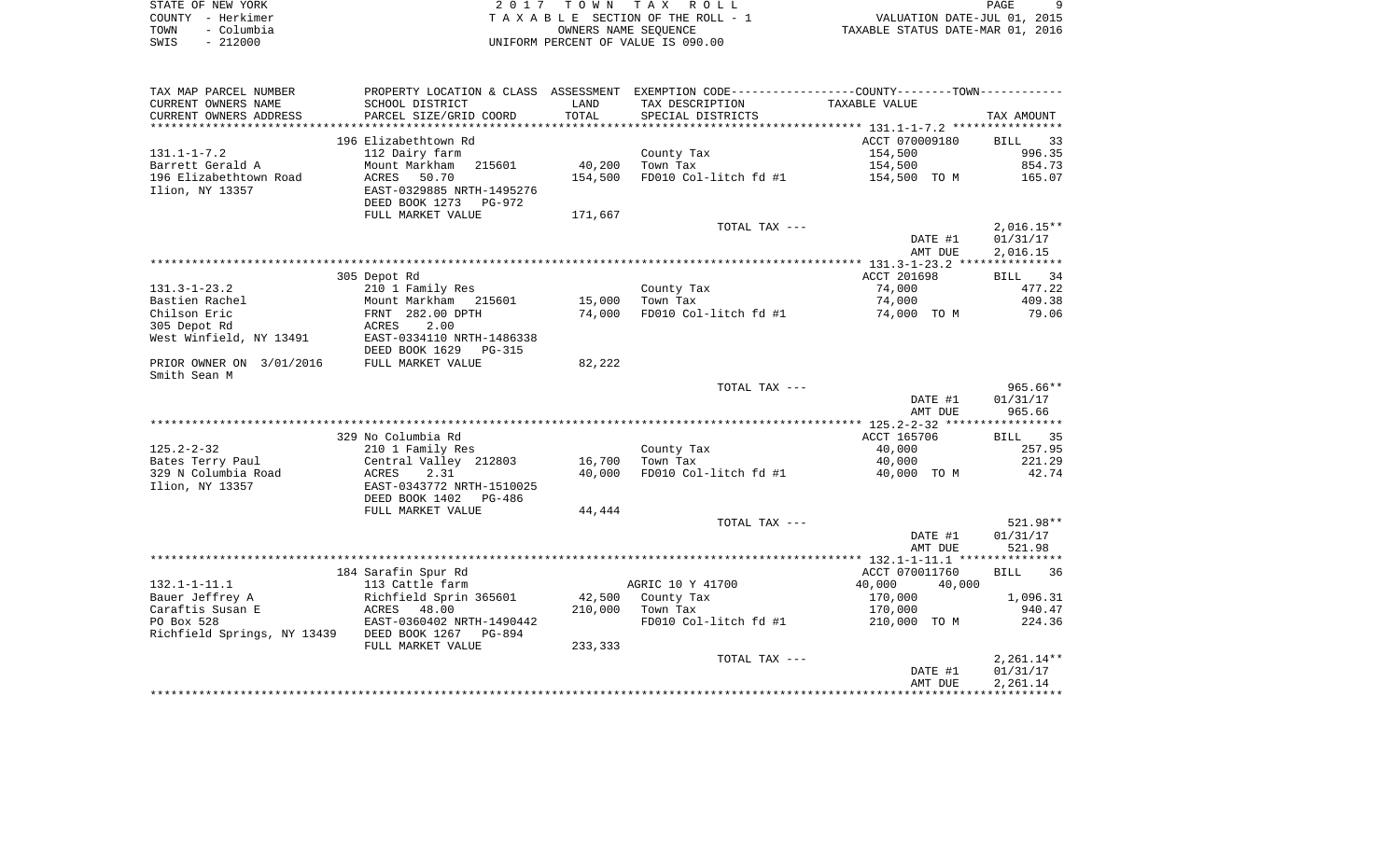| STATE OF NEW YORK  | 2017 TOWN TAX ROLL                 | PAGE                             |
|--------------------|------------------------------------|----------------------------------|
| COUNTY - Herkimer  | TAXABLE SECTION OF THE ROLL - 1    | VALUATION DATE-JUL 01, 2015      |
| - Columbia<br>TOWN | OWNERS NAME SEOUENCE               | TAXABLE STATUS DATE-MAR 01, 2016 |
| $-212000$<br>SWIS  | UNIFORM PERCENT OF VALUE IS 090.00 |                                  |

| TAX MAP PARCEL NUMBER                                |                                                                             |         | PROPERTY LOCATION & CLASS ASSESSMENT EXEMPTION CODE----------------COUNTY--------TOWN----------- |                    |                      |
|------------------------------------------------------|-----------------------------------------------------------------------------|---------|--------------------------------------------------------------------------------------------------|--------------------|----------------------|
| CURRENT OWNERS NAME                                  | SCHOOL DISTRICT                                                             | LAND    | TAX DESCRIPTION                                                                                  | TAXABLE VALUE      |                      |
| CURRENT OWNERS ADDRESS                               | PARCEL SIZE/GRID COORD                                                      | TOTAL   | SPECIAL DISTRICTS                                                                                |                    | TAX AMOUNT           |
|                                                      | Sarafin Rd                                                                  |         |                                                                                                  |                    | BILL<br>37           |
| $132.1 - 1 - 11.5$                                   | 314 Rural vac<10                                                            |         | County Tax                                                                                       | 4,100              | 26.44                |
| Bauer Jeffrey A                                      | Richfield Sprin 365601                                                      | 4,100   | Town Tax                                                                                         | 4,100              | 22.68                |
| Caraftis Susan E                                     | ACRES<br>3.40                                                               | 4,100   | FD010 Col-litch fd #1                                                                            | 4,100 TO M         | 4.38                 |
| PO Box 528                                           | EAST-0361444 NRTH-1490058                                                   |         |                                                                                                  |                    |                      |
| Richfield Springs, NY 13439 DEED BOOK 1267 PG-894    |                                                                             |         |                                                                                                  |                    |                      |
|                                                      | FULL MARKET VALUE                                                           | 4,556   |                                                                                                  |                    |                      |
|                                                      |                                                                             |         | TOTAL TAX ---                                                                                    |                    | $53.50**$            |
|                                                      |                                                                             |         |                                                                                                  | DATE #1            | 01/31/17             |
|                                                      |                                                                             |         |                                                                                                  | AMT DUE            | 53.50                |
|                                                      |                                                                             |         |                                                                                                  |                    |                      |
|                                                      | 115 Purdy Rd                                                                |         |                                                                                                  | ACCT 191677        | BILL 38              |
| $126.3 - 2 - 40$                                     | 210 1 Family Res                                                            |         | County Tax                                                                                       | 51,800             | 334.05               |
| Baylor Patricia L                                    | Central Valley 212803                                                       | 10,100  | Town Tax                                                                                         | 51,800             | 286.57               |
| Baylor Donald E Jr                                   | FRNT 261.60 DPTH 213.00                                                     | 51,800  | FD010 Col-litch fd #1                                                                            | 51,800 TO M        | 55.34                |
| 115 Purdy Rd                                         | ACRES 0.73<br>EAST-0354926 NRTH-1500415                                     |         |                                                                                                  |                    |                      |
| Mohawk, NY 13407                                     | DEED BOOK 1566<br>PG-316                                                    |         |                                                                                                  |                    |                      |
|                                                      | FULL MARKET VALUE                                                           | 57,556  |                                                                                                  |                    |                      |
|                                                      |                                                                             |         | TOTAL TAX ---                                                                                    |                    | 675.96**             |
|                                                      |                                                                             |         |                                                                                                  | DATE #1            | 01/31/17             |
|                                                      |                                                                             |         |                                                                                                  | AMT DUE            | 675.96               |
|                                                      |                                                                             |         |                                                                                                  |                    |                      |
|                                                      | 235 Dropp Rd                                                                |         |                                                                                                  | ACCT 070013230     | <b>BILL</b><br>39    |
| $139.1 - 2 - 5$                                      | 240 Rural res                                                               |         | 41730<br>AG MKTS                                                                                 | 14,788<br>14,788   |                      |
| Bayzon Ronald D                                      | Richfield Sprin 365601<br>ACRES 29.60 BANK 023<br>EAST-0354875 NRTH-1480723 | 37,800  | County Tax                                                                                       | 179,612            | 1,158.29             |
| Bayzon Carole                                        |                                                                             | 194,400 | Town Tax                                                                                         | 179,612            | 993.65               |
| 235 Dropp Rd                                         |                                                                             |         | FD010 Col-litch fd #1                                                                            | 194,400 TO M       | 207.70               |
| Richfield Springs, NY 13439 DEED BOOK 00616 PG-00139 |                                                                             |         |                                                                                                  |                    |                      |
|                                                      | FULL MARKET VALUE                                                           | 216,000 |                                                                                                  |                    |                      |
| MAY BE SUBJECT TO PAYMENT                            |                                                                             |         |                                                                                                  |                    |                      |
| UNDER AGDIST LAW TIL 2023                            |                                                                             |         | TOTAL TAX ---                                                                                    |                    | $2,359.64**$         |
|                                                      |                                                                             |         |                                                                                                  | DATE #1            | 01/31/17             |
|                                                      |                                                                             |         |                                                                                                  | AMT DUE            | 2,359.64             |
|                                                      |                                                                             |         |                                                                                                  |                    |                      |
|                                                      | Mckoons Rd                                                                  |         |                                                                                                  | ACCT 070013170     | <b>BILL</b><br>40    |
| 139.1-2-6                                            | 240 Rural res                                                               |         | 41730<br>AG MKTS                                                                                 | 5,377<br>5,377     |                      |
| Bayzon Ronald D                                      | Richfield Sprin 365601                                                      | 60,000  | County Tax                                                                                       | 83,623             | 539.27               |
| Duesler Barbara                                      | ACRES 76.00                                                                 | 89,000  | Town Tax                                                                                         | 83,623             | 462.62               |
| 235 Dropp Rd                                         | EAST-0355991 NRTH-1480020                                                   |         | FD010 Col-litch fd #1                                                                            | 89,000 TO M        | 95.09                |
| Richfield Springs, NY 13439 DEED BOOK 808            | $PG-355$                                                                    |         | LT010 Columbia lt dist #1                                                                        | 89,000 TO M        | 31.63                |
|                                                      | FULL MARKET VALUE                                                           | 98,889  |                                                                                                  |                    |                      |
| MAY BE SUBJECT TO PAYMENT                            |                                                                             |         |                                                                                                  |                    |                      |
| UNDER AGDIST LAW TIL 2023                            |                                                                             |         |                                                                                                  |                    |                      |
|                                                      |                                                                             |         | TOTAL TAX ---                                                                                    |                    | $1,128.61**$         |
|                                                      |                                                                             |         |                                                                                                  | DATE #1<br>AMT DUE | 01/31/17<br>1,128.61 |
|                                                      |                                                                             |         |                                                                                                  |                    |                      |
|                                                      |                                                                             |         |                                                                                                  |                    |                      |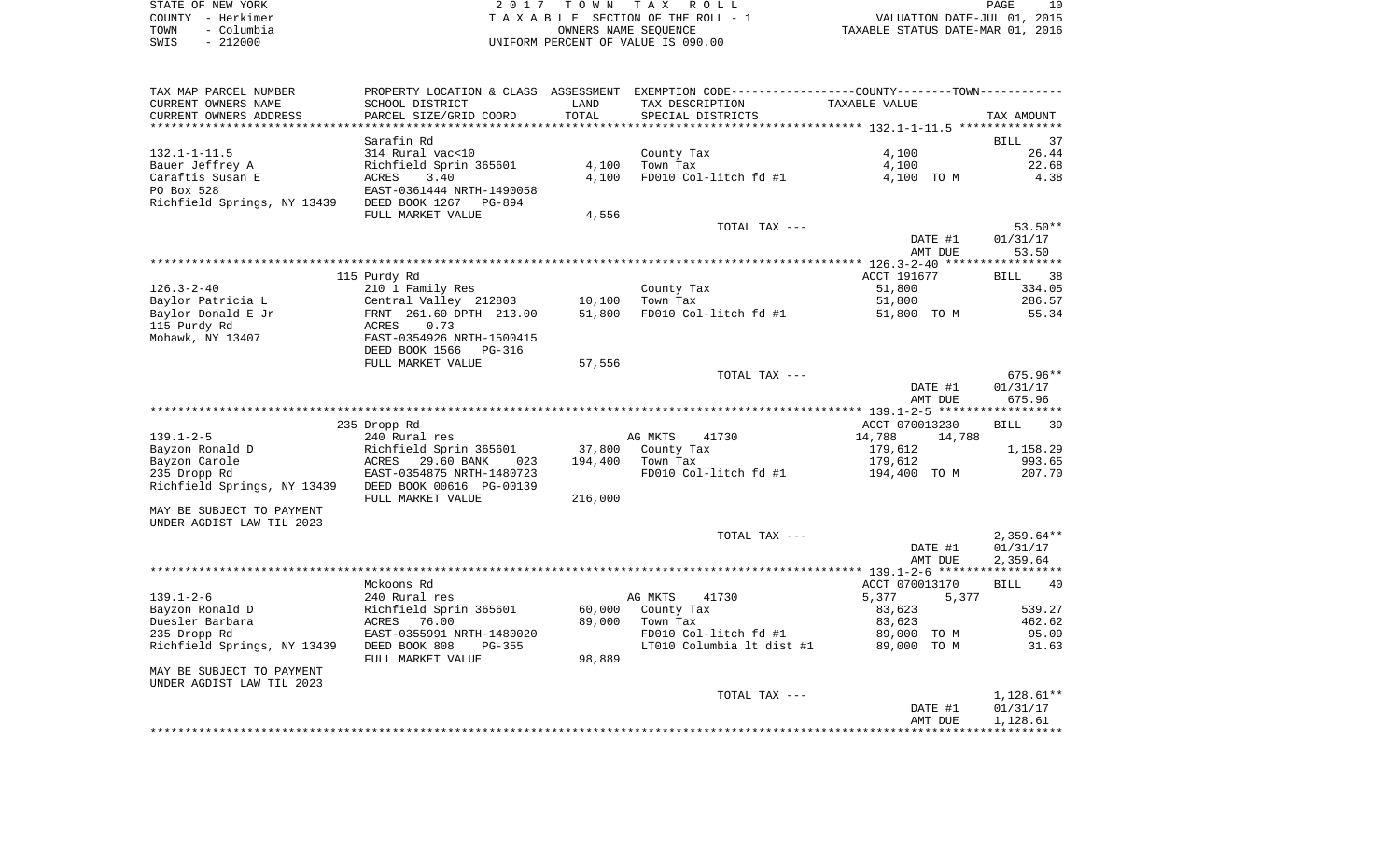|      | STATE OF NEW YORK | 2017 TOWN TAX ROLL                 | PAGE                             |  |
|------|-------------------|------------------------------------|----------------------------------|--|
|      | COUNTY - Herkimer | TAXABLE SECTION OF THE ROLL - 1    | VALUATION DATE-JUL 01, 2015      |  |
| TOWN | - Columbia        | OWNERS NAME SEOUENCE               | TAXABLE STATUS DATE-MAR 01, 2016 |  |
| SWIS | $-212000$         | UNIFORM PERCENT OF VALUE IS 090.00 |                                  |  |

| TAX MAP PARCEL NUMBER<br>CURRENT OWNERS NAME<br>CURRENT OWNERS ADDRESS | SCHOOL DISTRICT<br>PARCEL SIZE/GRID COORD                                                         | LAND<br>TOTAL    | PROPERTY LOCATION & CLASS ASSESSMENT EXEMPTION CODE---------------COUNTY-------TOWN----------<br>TAX DESCRIPTION<br>SPECIAL DISTRICTS | <b>TAXABLE VALUE</b>  | TAX AMOUNT        |
|------------------------------------------------------------------------|---------------------------------------------------------------------------------------------------|------------------|---------------------------------------------------------------------------------------------------------------------------------------|-----------------------|-------------------|
|                                                                        |                                                                                                   |                  |                                                                                                                                       |                       |                   |
|                                                                        | 346 Jones Rd                                                                                      |                  |                                                                                                                                       | ACCT 189154           | <b>BILL</b><br>41 |
| $131.1 - 1 - 55$                                                       | 210 1 Family Res                                                                                  |                  | County Tax                                                                                                                            | 77,800                | 501.72            |
| Beachy Ida Mae                                                         | Mount Markham<br>215601                                                                           | 9,200            | Town Tax                                                                                                                              | 77,800                | 430.41            |
| 346 Jones Rd                                                           | Doublewide                                                                                        | 77,800           | FD010 Col-litch fd #1                                                                                                                 | 77,800 TO M           | 83.12             |
| Ilion, NY 13357                                                        | FRNT 150.00 DPTH 150.00<br>EAST-0336239 NRTH-1490368<br>DEED BOOK 1551 PG-40<br>FULL MARKET VALUE | 86,444           |                                                                                                                                       |                       |                   |
|                                                                        |                                                                                                   |                  | TOTAL TAX ---                                                                                                                         |                       | $1,015.25**$      |
|                                                                        |                                                                                                   |                  |                                                                                                                                       | DATE #1               | 01/31/17          |
|                                                                        |                                                                                                   |                  |                                                                                                                                       | AMT DUE               | 1,015.25          |
|                                                                        |                                                                                                   |                  |                                                                                                                                       |                       |                   |
|                                                                        | 457 Spohn Rd                                                                                      |                  |                                                                                                                                       | ACCT 185401           | 42<br><b>BILL</b> |
| $125.4 - 1 - 21.2$                                                     | 210 1 Family Res                                                                                  |                  | County Tax                                                                                                                            | 35,600                | 229.58            |
| Beardsley Melanie                                                      | Central Valley 212803                                                                             | 10,400           | Town Tax                                                                                                                              | 35,600                | 196.95            |
| 457 Spohn Rd                                                           | FRNT 320.00 DPTH 185.00                                                                           | 35,600           | School Relevy                                                                                                                         |                       | 2.34              |
| Ilion, NY 13357                                                        | 0.68<br>ACRES                                                                                     |                  | FD010 Col-litch fd #1                                                                                                                 | 35,600 TO M           | 38.04             |
|                                                                        | EAST-0345077 NRTH-1500518<br>DEED BOOK 1528<br>PG-842                                             |                  |                                                                                                                                       |                       |                   |
|                                                                        | FULL MARKET VALUE                                                                                 | 39,556           |                                                                                                                                       |                       |                   |
|                                                                        |                                                                                                   |                  | TOTAL TAX ---                                                                                                                         |                       | $466.91**$        |
|                                                                        |                                                                                                   |                  |                                                                                                                                       | DATE #1               | 01/31/17          |
|                                                                        |                                                                                                   |                  |                                                                                                                                       | AMT DUE               | 466.91            |
|                                                                        |                                                                                                   |                  |                                                                                                                                       |                       |                   |
|                                                                        | Polly Miller Rd                                                                                   |                  |                                                                                                                                       | ACCT 070016110        | <b>BILL</b><br>43 |
| $126.3 - 2 - 5.1$                                                      | 105 Vac farmland                                                                                  |                  | AG MKTS L 41720                                                                                                                       | $\mathbf 0$           | $\Omega$          |
| Becker Richard G<br>Becker Phillis M                                   | Central Valley 212803<br>44.70                                                                    | 21,900<br>21,900 | County Tax                                                                                                                            | 21,900                | 141.23            |
| 495 Robinson Rd                                                        | ACRES<br>EAST-0351342 NRTH-1504482                                                                |                  | Town Tax<br>FD010 Col-litch fd #1                                                                                                     | 21,900<br>21,900 TO M | 121.16<br>23.40   |
| Mohawk, NY 13407                                                       | DEED BOOK 763<br>$PG-425$                                                                         |                  |                                                                                                                                       |                       |                   |
|                                                                        | FULL MARKET VALUE                                                                                 | 24,333           |                                                                                                                                       |                       |                   |
| MAY BE SUBJECT TO PAYMENT                                              |                                                                                                   |                  |                                                                                                                                       |                       |                   |
| UNDER AGDIST LAW TIL 2020                                              |                                                                                                   |                  |                                                                                                                                       |                       |                   |
|                                                                        |                                                                                                   |                  | TOTAL TAX ---                                                                                                                         |                       | $285.79**$        |
|                                                                        |                                                                                                   |                  |                                                                                                                                       | DATE #1               | 01/31/17          |
|                                                                        |                                                                                                   |                  |                                                                                                                                       | AMT DUE               | 285.79            |
|                                                                        |                                                                                                   |                  |                                                                                                                                       |                       |                   |
|                                                                        | Robinson Rd                                                                                       |                  |                                                                                                                                       | ACCT 07001441         | <b>BILL</b><br>44 |
| $126.4 - 3 - 3.2$                                                      | 314 Rural vac<10                                                                                  |                  | AG MKTS L 41720                                                                                                                       | 223<br>223            |                   |
| Becker Richard L                                                       | Central Valley 212803                                                                             | 2,100            | County Tax                                                                                                                            | 1,877                 | 12.10             |
| Becker Valerie G                                                       | 4.00<br>ACRES                                                                                     | 2,100            | Town Tax                                                                                                                              | 1,877                 | 10.38             |
| 493 Robinson Rd                                                        | EAST-0362938 NRTH-1500303                                                                         |                  | FD010 Col-litch fd #1                                                                                                                 | 1,877 TO M            | 2.01              |
| Mohawk, NY 13407                                                       | DEED BOOK 891<br>PG-532<br>FULL MARKET VALUE                                                      | 2,333            | 223 EX                                                                                                                                |                       |                   |
| MAY BE SUBJECT TO PAYMENT<br>UNDER AGDIST LAW TIL 2020                 |                                                                                                   |                  |                                                                                                                                       |                       |                   |
|                                                                        |                                                                                                   |                  | TOTAL TAX ---                                                                                                                         |                       | $24.49**$         |
|                                                                        |                                                                                                   |                  |                                                                                                                                       | DATE #1               | 01/31/17          |
|                                                                        |                                                                                                   |                  |                                                                                                                                       | AMT DUE               | 24.49             |
|                                                                        |                                                                                                   |                  |                                                                                                                                       |                       |                   |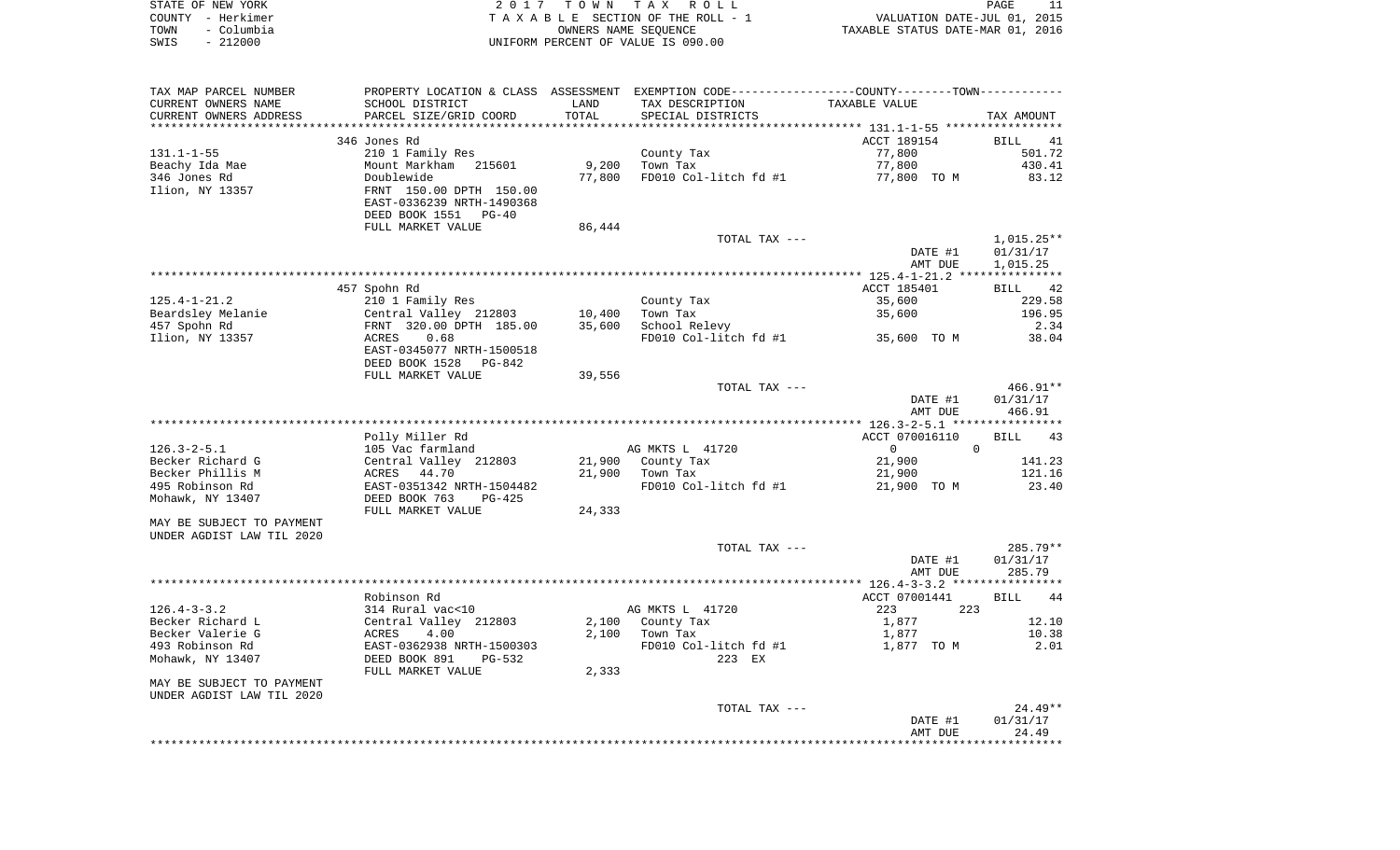|      | STATE OF NEW YORK | 2017 TOWN TAX ROLL                 | PAGE                             |  |
|------|-------------------|------------------------------------|----------------------------------|--|
|      | COUNTY - Herkimer | TAXABLE SECTION OF THE ROLL - 1    | VALUATION DATE-JUL 01, 2015      |  |
| TOWN | – Columbia        | OWNERS NAME SEOUENCE               | TAXABLE STATUS DATE-MAR 01, 2016 |  |
| SWIS | - 212000          | UNIFORM PERCENT OF VALUE IS 090.00 |                                  |  |

| TAX MAP PARCEL NUMBER  | PROPERTY LOCATION & CLASS ASSESSMENT EXEMPTION CODE---------------COUNTY-------TOWN---------- |         |                       |                |                    |
|------------------------|-----------------------------------------------------------------------------------------------|---------|-----------------------|----------------|--------------------|
| CURRENT OWNERS NAME    | SCHOOL DISTRICT                                                                               | LAND    | TAX DESCRIPTION       | TAXABLE VALUE  |                    |
| CURRENT OWNERS ADDRESS | PARCEL SIZE/GRID COORD                                                                        | TOTAL   | SPECIAL DISTRICTS     |                | TAX AMOUNT         |
|                        |                                                                                               |         |                       |                |                    |
|                        | 545 Spohn Rd                                                                                  |         |                       | ACCT 070015045 | 45<br>BILL         |
| $125.4 - 1 - 23$       | 312 Vac w/imprv                                                                               |         | County Tax            | 15,500         | 99.96              |
| Becker Victoria M      | Central Valley 212803                                                                         | 8,000   | Town Tax              | 15,500         | 85.75              |
| 545 Spohn Rd           | FRNT 205.00 DPTH 170.00                                                                       | 15,500  | FD010 Col-litch fd #1 | 15,500 TO M    | 16.56              |
| Ilion, NY 13357        | 0.80<br>ACRES                                                                                 |         |                       |                |                    |
|                        | EAST-0344035 NRTH-1502044                                                                     |         |                       |                |                    |
|                        | DEED BOOK 00645 PG-00540                                                                      |         |                       |                |                    |
|                        | FULL MARKET VALUE                                                                             | 17,222  |                       |                |                    |
|                        |                                                                                               |         | TOTAL TAX ---         |                | $202.27**$         |
|                        |                                                                                               |         |                       | DATE #1        | 01/31/17           |
|                        |                                                                                               |         |                       | AMT DUE        | 202.27             |
|                        |                                                                                               |         |                       |                |                    |
|                        | 545 Spohn Rd                                                                                  |         |                       | ACCT 070000600 | BILL 46            |
| $125.4 - 1 - 30.1$     | 210 1 Family Res                                                                              |         | County Tax            | 40,200         | 259.24             |
| Becker Victoria M      | Central Valley 212803                                                                         | 22,800  | Town Tax              | 40,200         | 222.39             |
| 545 Spohn Rd           | Doublewide                                                                                    | 40,200  | FD010 Col-litch fd #1 | 40,200 TO M    | 42.95              |
| Ilion, NY 13357        | ACRES<br>7.00                                                                                 |         |                       |                |                    |
|                        | EAST-0343913 NRTH-1501666                                                                     |         |                       |                |                    |
|                        | DEED BOOK 00629 PG-00788                                                                      |         |                       |                |                    |
|                        | FULL MARKET VALUE                                                                             | 44,667  |                       |                |                    |
|                        |                                                                                               |         | TOTAL TAX ---         | DATE #1        | 524.58**           |
|                        |                                                                                               |         |                       | AMT DUE        | 01/31/17<br>524.58 |
|                        |                                                                                               |         |                       |                |                    |
|                        | 714 Elizabethtown Rd                                                                          |         |                       | ACCT 197002    | BILL<br>47         |
| 125.3-1-7              | 210 1 Family Res                                                                              |         | County Tax            | 81,000         | 522.36             |
| Beckwith Eric          | Central Valley 212803                                                                         | 16,300  | Town Tax              | 81,000         | 448.11             |
| Beckwith Christina     | Merged $w/8.11$ & $8.12$                                                                      | 81,000  | FD010 Col-litch fd #1 | 81,000 TO M    | 86.54              |
| 714 Elizabethtown Rd   | ACRES<br>3.38                                                                                 |         |                       |                |                    |
| Ilion, NY 13357        | EAST-0033585 NRTH-0150262                                                                     |         |                       |                |                    |
|                        | DEED BOOK 1599<br>PG-47                                                                       |         |                       |                |                    |
|                        | FULL MARKET VALUE                                                                             | 90,000  |                       |                |                    |
|                        |                                                                                               |         | TOTAL TAX ---         |                | 1,057.01**         |
|                        |                                                                                               |         |                       | DATE #1        | 01/31/17           |
|                        |                                                                                               |         |                       | AMT DUE        | 1,057.01           |
|                        |                                                                                               |         |                       |                |                    |
|                        | 791 Elizabethtown Rd                                                                          |         |                       | ACCT 170264    | <b>BILL</b><br>48  |
| $125.3 - 1 - 3$        | 210 1 Family Res                                                                              |         | County Tax            | 190,000        | 1,225.28           |
| Beckwith Renee         | Central Valley 212803                                                                         | 18,000  | Town Tax              | 190,000        | 1,051.12           |
| 791 Elizabethtown Rd   | 5.00<br>ACRES                                                                                 | 190,000 | FD010 Col-litch fd #1 | 190,000 TO M   | 203.00             |
| Ilion, NY 13357        | EAST-0335551 NRTH-1504462                                                                     |         |                       |                |                    |
|                        | DEED BOOK 1431<br>PG-451                                                                      |         |                       |                |                    |
|                        | FULL MARKET VALUE                                                                             | 211,111 |                       |                |                    |
|                        |                                                                                               |         | TOTAL TAX ---         |                | $2,479.40**$       |
|                        |                                                                                               |         |                       | DATE #1        | 01/31/17           |
|                        |                                                                                               |         |                       | AMT DUE        | 2,479.40           |
|                        |                                                                                               |         |                       |                |                    |
|                        |                                                                                               |         |                       |                |                    |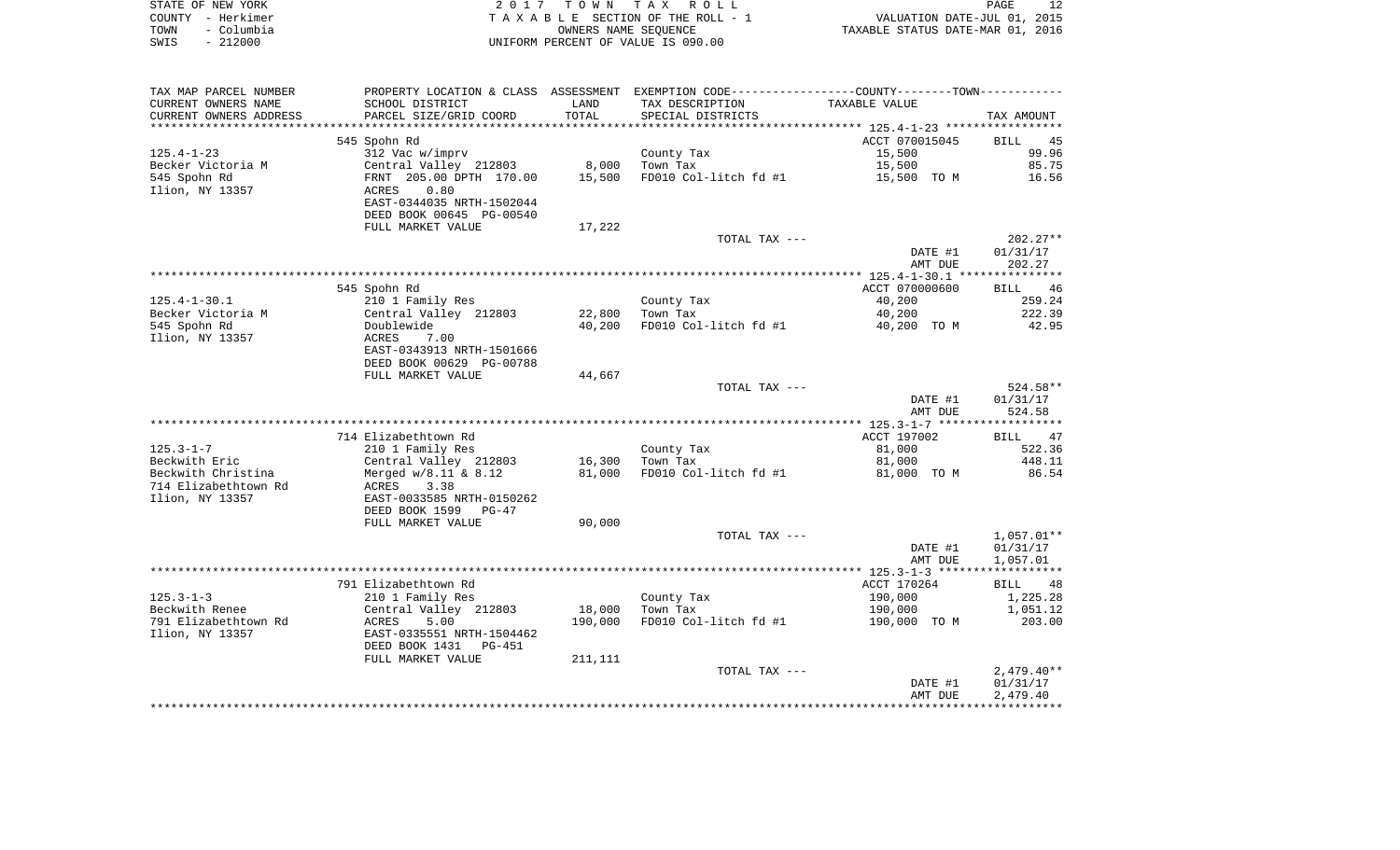|      | STATE OF NEW YORK | 2017 TOWN TAX ROLL                 | PAGE                             |
|------|-------------------|------------------------------------|----------------------------------|
|      | COUNTY - Herkimer | TAXABLE SECTION OF THE ROLL - 1    | VALUATION DATE-JUL 01, 2015      |
| TOWN | - Columbia        | OWNERS NAME SEOUENCE               | TAXABLE STATUS DATE-MAR 01, 2016 |
| SWIS | - 212000          | UNIFORM PERCENT OF VALUE IS 090.00 |                                  |

| TAX MAP PARCEL NUMBER                       | PROPERTY LOCATION & CLASS ASSESSMENT EXEMPTION CODE-----------------COUNTY--------TOWN--------- |         |                        |                |                      |
|---------------------------------------------|-------------------------------------------------------------------------------------------------|---------|------------------------|----------------|----------------------|
| CURRENT OWNERS NAME                         | SCHOOL DISTRICT                                                                                 | LAND    | TAX DESCRIPTION        | TAXABLE VALUE  |                      |
| CURRENT OWNERS ADDRESS                      | PARCEL SIZE/GRID COORD                                                                          | TOTAL   | SPECIAL DISTRICTS      |                | TAX AMOUNT           |
|                                             |                                                                                                 |         |                        |                |                      |
|                                             | 759 Elizabethtown Rd                                                                            |         |                        | ACCT 070000630 | 49<br>BILL           |
| $125.3 - 1 - 5$                             | 120 Field crops                                                                                 |         | County Tax             | 125,000        | 806.11               |
| Beckwith Robert E                           | Central Valley 212803                                                                           | 75,000  | Town Tax               | 125,000        | 691.53               |
| Beckwith Patricia L                         | Includes $1.1 \& 1.2$                                                                           | 125,000 | FD010 Col-litch fd #1  | 125,000 TO M   | 133.55               |
| 759 Elizabethtown Rd                        | FRNT 1110.00 DPTH                                                                               |         |                        |                |                      |
| Ilion, NY 13357                             | 84.00<br>ACRES                                                                                  |         |                        |                |                      |
|                                             | EAST-0334638 NRTH-1504192                                                                       |         |                        |                |                      |
|                                             | DEED BOOK 910<br>$PG-453$                                                                       |         |                        |                |                      |
|                                             | FULL MARKET VALUE                                                                               | 138,889 |                        |                |                      |
|                                             |                                                                                                 |         | TOTAL TAX ---          |                | $1,631.19**$         |
|                                             |                                                                                                 |         |                        | DATE #1        | 01/31/17             |
|                                             |                                                                                                 |         |                        | AMT DUE        | 1,631.19             |
|                                             |                                                                                                 |         |                        |                |                      |
|                                             | 135 Beebe Rd                                                                                    |         |                        | ACCT 154222    | 50<br><b>BILL</b>    |
| $125.4 - 1 - 3.1$                           | 210 1 Family Res                                                                                |         | County Tax             | 75,000         | 483.66               |
| Beimel Charles                              | Central Valley 212803                                                                           | 13,200  | Town Tax               | 75,000         | 414.92               |
| 135 Beebe Rd                                | 1.10<br>ACRES                                                                                   | 75,000  | FD010 Col-litch fd #1  | 75,000 TO M    | 80.13                |
| Ilion, NY 13357                             | EAST-0337995 NRTH-1502500                                                                       |         |                        |                |                      |
|                                             | DEED BOOK 1331<br>PG-216                                                                        |         |                        |                |                      |
|                                             | FULL MARKET VALUE                                                                               | 83,333  |                        |                |                      |
|                                             |                                                                                                 |         | TOTAL TAX ---          |                | 978.71**             |
|                                             |                                                                                                 |         |                        | DATE #1        | 01/31/17             |
|                                             |                                                                                                 |         |                        | AMT DUE        | 978.71               |
|                                             |                                                                                                 |         |                        |                |                      |
|                                             | 185 Sarafin Spur Rd                                                                             |         |                        | ACCT 180091    | 51<br><b>BILL</b>    |
| $132.1 - 1 - 11.6$                          | 210 1 Family Res                                                                                |         | County Tax             | 165,000        | 1,064.06             |
| Bellinger Michael J                         | Richfield Sprin 365601                                                                          | 23,500  | Town Tax               | 165,000        | 912.81               |
| 185 Sarafin Spur Rd                         | FRNT 1105.00 DPTH                                                                               | 165,000 | FD010 Col-litch fd #1  | 165,000 TO M   | 176.29               |
| Mohawk, NY 13407                            | ACRES<br>6.40                                                                                   |         |                        |                |                      |
|                                             | EAST-0359095 NRTH-1490811                                                                       |         |                        |                |                      |
|                                             | DEED BOOK 1495<br><b>PG-555</b>                                                                 |         |                        |                |                      |
|                                             |                                                                                                 | 183,333 |                        |                |                      |
|                                             | FULL MARKET VALUE                                                                               |         | TOTAL TAX ---          |                | $2,153.16**$         |
|                                             |                                                                                                 |         |                        | DATE #1        | 01/31/17             |
|                                             |                                                                                                 |         |                        | AMT DUE        | 2,153.16             |
|                                             |                                                                                                 |         |                        |                |                      |
|                                             | 734 Jordanville Rd                                                                              |         |                        | ACCT 193553    |                      |
| $131.2 - 1 - 51.1$                          | 240 Rural res                                                                                   |         |                        | 150,100        | 52<br>BILL<br>967.97 |
| Berberick Family Trust Cary R Mount Markham | 215601                                                                                          | 43,000  | County Tax<br>Town Tax | 150,100        | 830.38               |
|                                             | 40.90                                                                                           |         |                        |                |                      |
| Berberick Cary R II<br>734 Jordanville Rd   | ACRES<br>EAST-0340645 NRTH-1493057                                                              | 150,100 | FD010 Col-litch fd #1  | 150,100 TO M   | 160.37               |
|                                             |                                                                                                 |         |                        |                |                      |
| Ilion, NY 13357                             | DEED BOOK 1577 PG-432                                                                           |         |                        |                |                      |
|                                             | FULL MARKET VALUE                                                                               | 166,778 |                        |                |                      |
|                                             |                                                                                                 |         | TOTAL TAX ---          |                | 1,958.72**           |
|                                             |                                                                                                 |         |                        | DATE #1        | 01/31/17             |
|                                             |                                                                                                 |         |                        | AMT DUE        | 1,958.72             |
|                                             |                                                                                                 |         |                        |                |                      |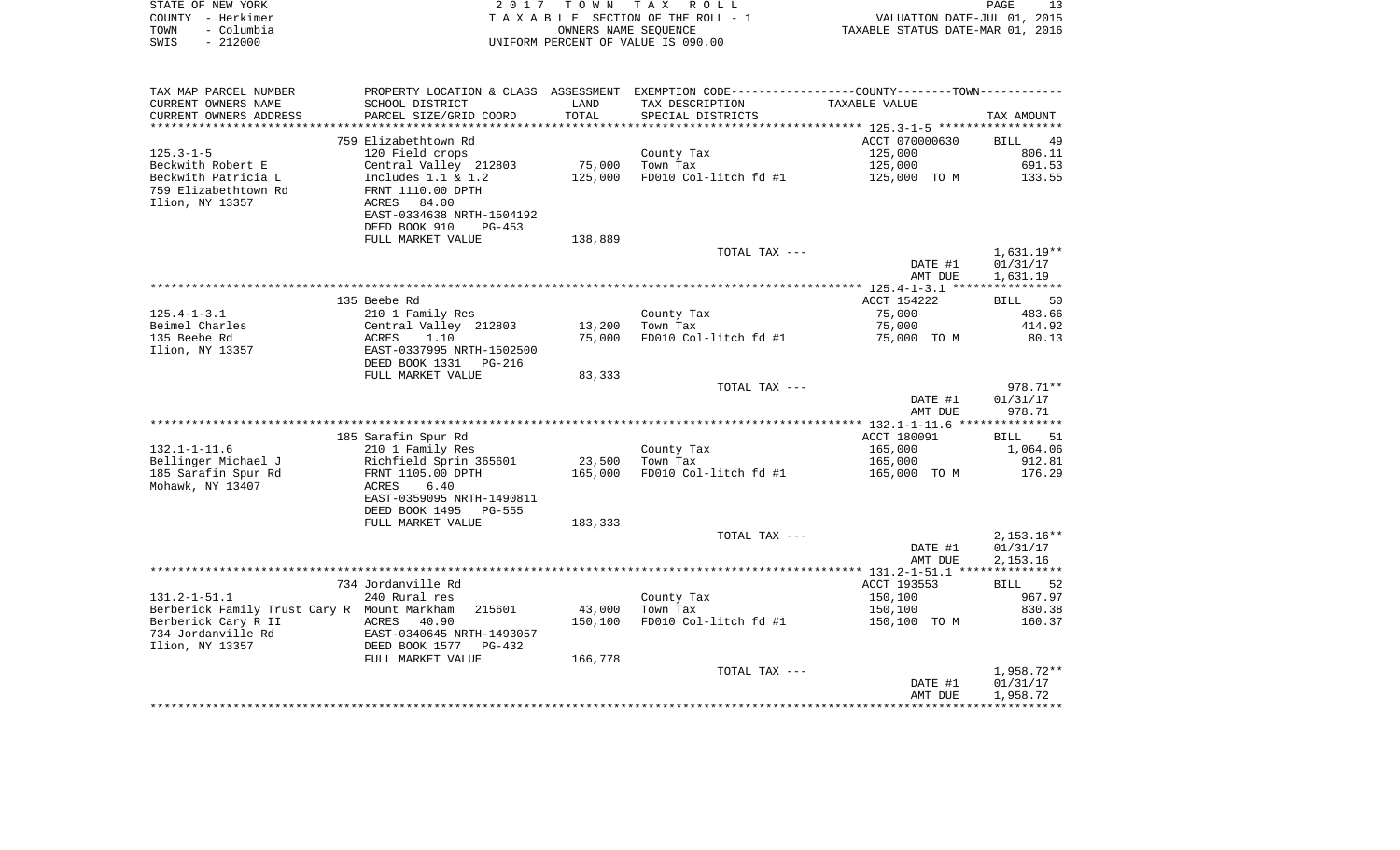| STATE OF NEW YORK  | 2017 TOWN TAX ROLL                 | 14<br><b>PAGE</b>                |
|--------------------|------------------------------------|----------------------------------|
| COUNTY - Herkimer  | TAXABLE SECTION OF THE ROLL - 1    | VALUATION DATE-JUL 01, 2015      |
| – Columbia<br>TOWN | OWNERS NAME SEOUENCE               | TAXABLE STATUS DATE-MAR 01, 2016 |
| $-212000$<br>SWIS  | UNIFORM PERCENT OF VALUE IS 090.00 |                                  |

| CURRENT OWNERS NAME<br>SCHOOL DISTRICT<br>LAND<br>TAX DESCRIPTION<br>TAXABLE VALUE<br>CURRENT OWNERS ADDRESS<br>PARCEL SIZE/GRID COORD<br>TOTAL<br>SPECIAL DISTRICTS<br>TAX AMOUNT<br>*******************************<br>No Columbia Rd<br>ACCT 156662<br><b>BILL</b><br>53<br>$125.2 - 2 - 26.3$<br>314 Rural vac<10<br>12,000<br>77.39<br>County Tax<br>Central Valley 212803<br>12,000 Town Tax<br>12,000<br>Berie Robert F Jr<br>66.39<br>Berie Valerie J<br>FRNT 480.00 DPTH<br>ACRES 14.50<br>12,000<br>FD010 Col-litch fd #1 12,000 TO M<br>12.82<br>261 N Columbia Road<br>EAST-0341942 NRTH-1510729<br>DEED BOOK 1345 PG-298<br>FULL MARKET VALUE<br>13,333<br>156.60**<br>TOTAL TAX ---<br>DATE #1<br>01/31/17<br>AMT DUE<br>156.60<br>No Columbia Rd<br>ACCT 178426<br>BILL 54<br>125.2-2-26.4<br>18,000<br>314 Rural vac<10<br>County Tax<br>116.08<br>Central Valley 212803<br>FRNT 251.00 DPTH<br>99.58<br>Berie Robert F Jr<br>18,000<br>Town Tax<br>18,000<br>18,000 TO M<br>Berie Valerie J<br>18,000<br>FD010 Col-litch fd #1<br>19.23<br>261 N Columbia Road<br>ACRES 7.20<br>EAST-0342364 NRTH-1510610<br>DEED BOOK 1502 PG-726<br>FULL MARKET VALUE<br>20,000<br>TOTAL TAX ---<br>DATE #1<br>01/31/17<br>AMT DUE<br>234.89<br>ACCT 152640<br>BILL 55<br>State Route 28<br>126.3-2-17<br>County Tax<br>Town Tax<br>15,000<br>96.73<br>312 Vac w/imprv<br>Better Homes & Transport Inc Central Valley 212803<br>15,000<br>8,000<br>Town Tax<br>82.98<br>3787 US Highway 20<br>15,000<br>FD010 Col-litch fd #1<br>ACRES 1.00<br>15,000 TO M<br>16.03<br>Richfield Springs, NY 13439 EAST-0354383 NRTH-1503854<br>DEED BOOK 1321 PG-257<br>FULL MARKET VALUE<br>16,667<br>TOTAL TAX ---<br>DATE #1<br>01/31/17<br>AMT DUE<br>195.74<br>BILL 56<br>ACCT 152640<br>Robinson Rd<br>$126.3 - 2 - 18.2$<br>40,000<br>257.95<br>484 1 use sm bld<br>County Tax<br>Town Tax<br>Better Homes & Transport Inc Central Valley 212803 11,400<br>221.29<br>40,000<br>3787 US Highway 20<br>FRNT 140.00 DPTH 230.00<br>40,000<br>FD010 Col-litch fd #1<br>42.74<br>40,000 TO M<br>Richfield Springs, NY 13439 ACRES<br>0.80<br>EAST-0354515 NRTH-1503832<br>DEED BOOK 1321 PG-257<br>FULL MARKET VALUE<br>44,444<br>TOTAL TAX ---<br>01/31/17<br>DATE #1<br>AMT DUE<br>521.98 | TAX MAP PARCEL NUMBER  | PROPERTY LOCATION & CLASS ASSESSMENT EXEMPTION CODE----------------COUNTY--------TOWN---------- |  |          |
|-----------------------------------------------------------------------------------------------------------------------------------------------------------------------------------------------------------------------------------------------------------------------------------------------------------------------------------------------------------------------------------------------------------------------------------------------------------------------------------------------------------------------------------------------------------------------------------------------------------------------------------------------------------------------------------------------------------------------------------------------------------------------------------------------------------------------------------------------------------------------------------------------------------------------------------------------------------------------------------------------------------------------------------------------------------------------------------------------------------------------------------------------------------------------------------------------------------------------------------------------------------------------------------------------------------------------------------------------------------------------------------------------------------------------------------------------------------------------------------------------------------------------------------------------------------------------------------------------------------------------------------------------------------------------------------------------------------------------------------------------------------------------------------------------------------------------------------------------------------------------------------------------------------------------------------------------------------------------------------------------------------------------------------------------------------------------------------------------------------------------------------------------------------------------------------------------------------------------------------------------------------------------------------|------------------------|-------------------------------------------------------------------------------------------------|--|----------|
|                                                                                                                                                                                                                                                                                                                                                                                                                                                                                                                                                                                                                                                                                                                                                                                                                                                                                                                                                                                                                                                                                                                                                                                                                                                                                                                                                                                                                                                                                                                                                                                                                                                                                                                                                                                                                                                                                                                                                                                                                                                                                                                                                                                                                                                                                   |                        |                                                                                                 |  |          |
|                                                                                                                                                                                                                                                                                                                                                                                                                                                                                                                                                                                                                                                                                                                                                                                                                                                                                                                                                                                                                                                                                                                                                                                                                                                                                                                                                                                                                                                                                                                                                                                                                                                                                                                                                                                                                                                                                                                                                                                                                                                                                                                                                                                                                                                                                   | ********************** |                                                                                                 |  |          |
|                                                                                                                                                                                                                                                                                                                                                                                                                                                                                                                                                                                                                                                                                                                                                                                                                                                                                                                                                                                                                                                                                                                                                                                                                                                                                                                                                                                                                                                                                                                                                                                                                                                                                                                                                                                                                                                                                                                                                                                                                                                                                                                                                                                                                                                                                   |                        |                                                                                                 |  |          |
|                                                                                                                                                                                                                                                                                                                                                                                                                                                                                                                                                                                                                                                                                                                                                                                                                                                                                                                                                                                                                                                                                                                                                                                                                                                                                                                                                                                                                                                                                                                                                                                                                                                                                                                                                                                                                                                                                                                                                                                                                                                                                                                                                                                                                                                                                   |                        |                                                                                                 |  |          |
|                                                                                                                                                                                                                                                                                                                                                                                                                                                                                                                                                                                                                                                                                                                                                                                                                                                                                                                                                                                                                                                                                                                                                                                                                                                                                                                                                                                                                                                                                                                                                                                                                                                                                                                                                                                                                                                                                                                                                                                                                                                                                                                                                                                                                                                                                   |                        |                                                                                                 |  |          |
|                                                                                                                                                                                                                                                                                                                                                                                                                                                                                                                                                                                                                                                                                                                                                                                                                                                                                                                                                                                                                                                                                                                                                                                                                                                                                                                                                                                                                                                                                                                                                                                                                                                                                                                                                                                                                                                                                                                                                                                                                                                                                                                                                                                                                                                                                   |                        |                                                                                                 |  |          |
|                                                                                                                                                                                                                                                                                                                                                                                                                                                                                                                                                                                                                                                                                                                                                                                                                                                                                                                                                                                                                                                                                                                                                                                                                                                                                                                                                                                                                                                                                                                                                                                                                                                                                                                                                                                                                                                                                                                                                                                                                                                                                                                                                                                                                                                                                   |                        |                                                                                                 |  |          |
|                                                                                                                                                                                                                                                                                                                                                                                                                                                                                                                                                                                                                                                                                                                                                                                                                                                                                                                                                                                                                                                                                                                                                                                                                                                                                                                                                                                                                                                                                                                                                                                                                                                                                                                                                                                                                                                                                                                                                                                                                                                                                                                                                                                                                                                                                   | Ilion, NY 13357        |                                                                                                 |  |          |
|                                                                                                                                                                                                                                                                                                                                                                                                                                                                                                                                                                                                                                                                                                                                                                                                                                                                                                                                                                                                                                                                                                                                                                                                                                                                                                                                                                                                                                                                                                                                                                                                                                                                                                                                                                                                                                                                                                                                                                                                                                                                                                                                                                                                                                                                                   |                        |                                                                                                 |  |          |
|                                                                                                                                                                                                                                                                                                                                                                                                                                                                                                                                                                                                                                                                                                                                                                                                                                                                                                                                                                                                                                                                                                                                                                                                                                                                                                                                                                                                                                                                                                                                                                                                                                                                                                                                                                                                                                                                                                                                                                                                                                                                                                                                                                                                                                                                                   |                        |                                                                                                 |  |          |
|                                                                                                                                                                                                                                                                                                                                                                                                                                                                                                                                                                                                                                                                                                                                                                                                                                                                                                                                                                                                                                                                                                                                                                                                                                                                                                                                                                                                                                                                                                                                                                                                                                                                                                                                                                                                                                                                                                                                                                                                                                                                                                                                                                                                                                                                                   |                        |                                                                                                 |  |          |
|                                                                                                                                                                                                                                                                                                                                                                                                                                                                                                                                                                                                                                                                                                                                                                                                                                                                                                                                                                                                                                                                                                                                                                                                                                                                                                                                                                                                                                                                                                                                                                                                                                                                                                                                                                                                                                                                                                                                                                                                                                                                                                                                                                                                                                                                                   |                        |                                                                                                 |  |          |
|                                                                                                                                                                                                                                                                                                                                                                                                                                                                                                                                                                                                                                                                                                                                                                                                                                                                                                                                                                                                                                                                                                                                                                                                                                                                                                                                                                                                                                                                                                                                                                                                                                                                                                                                                                                                                                                                                                                                                                                                                                                                                                                                                                                                                                                                                   |                        |                                                                                                 |  |          |
|                                                                                                                                                                                                                                                                                                                                                                                                                                                                                                                                                                                                                                                                                                                                                                                                                                                                                                                                                                                                                                                                                                                                                                                                                                                                                                                                                                                                                                                                                                                                                                                                                                                                                                                                                                                                                                                                                                                                                                                                                                                                                                                                                                                                                                                                                   |                        |                                                                                                 |  |          |
|                                                                                                                                                                                                                                                                                                                                                                                                                                                                                                                                                                                                                                                                                                                                                                                                                                                                                                                                                                                                                                                                                                                                                                                                                                                                                                                                                                                                                                                                                                                                                                                                                                                                                                                                                                                                                                                                                                                                                                                                                                                                                                                                                                                                                                                                                   |                        |                                                                                                 |  |          |
|                                                                                                                                                                                                                                                                                                                                                                                                                                                                                                                                                                                                                                                                                                                                                                                                                                                                                                                                                                                                                                                                                                                                                                                                                                                                                                                                                                                                                                                                                                                                                                                                                                                                                                                                                                                                                                                                                                                                                                                                                                                                                                                                                                                                                                                                                   |                        |                                                                                                 |  |          |
|                                                                                                                                                                                                                                                                                                                                                                                                                                                                                                                                                                                                                                                                                                                                                                                                                                                                                                                                                                                                                                                                                                                                                                                                                                                                                                                                                                                                                                                                                                                                                                                                                                                                                                                                                                                                                                                                                                                                                                                                                                                                                                                                                                                                                                                                                   |                        |                                                                                                 |  |          |
|                                                                                                                                                                                                                                                                                                                                                                                                                                                                                                                                                                                                                                                                                                                                                                                                                                                                                                                                                                                                                                                                                                                                                                                                                                                                                                                                                                                                                                                                                                                                                                                                                                                                                                                                                                                                                                                                                                                                                                                                                                                                                                                                                                                                                                                                                   |                        |                                                                                                 |  |          |
|                                                                                                                                                                                                                                                                                                                                                                                                                                                                                                                                                                                                                                                                                                                                                                                                                                                                                                                                                                                                                                                                                                                                                                                                                                                                                                                                                                                                                                                                                                                                                                                                                                                                                                                                                                                                                                                                                                                                                                                                                                                                                                                                                                                                                                                                                   | Ilion, NY 13357        |                                                                                                 |  |          |
|                                                                                                                                                                                                                                                                                                                                                                                                                                                                                                                                                                                                                                                                                                                                                                                                                                                                                                                                                                                                                                                                                                                                                                                                                                                                                                                                                                                                                                                                                                                                                                                                                                                                                                                                                                                                                                                                                                                                                                                                                                                                                                                                                                                                                                                                                   |                        |                                                                                                 |  |          |
|                                                                                                                                                                                                                                                                                                                                                                                                                                                                                                                                                                                                                                                                                                                                                                                                                                                                                                                                                                                                                                                                                                                                                                                                                                                                                                                                                                                                                                                                                                                                                                                                                                                                                                                                                                                                                                                                                                                                                                                                                                                                                                                                                                                                                                                                                   |                        |                                                                                                 |  |          |
|                                                                                                                                                                                                                                                                                                                                                                                                                                                                                                                                                                                                                                                                                                                                                                                                                                                                                                                                                                                                                                                                                                                                                                                                                                                                                                                                                                                                                                                                                                                                                                                                                                                                                                                                                                                                                                                                                                                                                                                                                                                                                                                                                                                                                                                                                   |                        |                                                                                                 |  | 234.89** |
|                                                                                                                                                                                                                                                                                                                                                                                                                                                                                                                                                                                                                                                                                                                                                                                                                                                                                                                                                                                                                                                                                                                                                                                                                                                                                                                                                                                                                                                                                                                                                                                                                                                                                                                                                                                                                                                                                                                                                                                                                                                                                                                                                                                                                                                                                   |                        |                                                                                                 |  |          |
|                                                                                                                                                                                                                                                                                                                                                                                                                                                                                                                                                                                                                                                                                                                                                                                                                                                                                                                                                                                                                                                                                                                                                                                                                                                                                                                                                                                                                                                                                                                                                                                                                                                                                                                                                                                                                                                                                                                                                                                                                                                                                                                                                                                                                                                                                   |                        |                                                                                                 |  |          |
|                                                                                                                                                                                                                                                                                                                                                                                                                                                                                                                                                                                                                                                                                                                                                                                                                                                                                                                                                                                                                                                                                                                                                                                                                                                                                                                                                                                                                                                                                                                                                                                                                                                                                                                                                                                                                                                                                                                                                                                                                                                                                                                                                                                                                                                                                   |                        |                                                                                                 |  |          |
|                                                                                                                                                                                                                                                                                                                                                                                                                                                                                                                                                                                                                                                                                                                                                                                                                                                                                                                                                                                                                                                                                                                                                                                                                                                                                                                                                                                                                                                                                                                                                                                                                                                                                                                                                                                                                                                                                                                                                                                                                                                                                                                                                                                                                                                                                   |                        |                                                                                                 |  |          |
|                                                                                                                                                                                                                                                                                                                                                                                                                                                                                                                                                                                                                                                                                                                                                                                                                                                                                                                                                                                                                                                                                                                                                                                                                                                                                                                                                                                                                                                                                                                                                                                                                                                                                                                                                                                                                                                                                                                                                                                                                                                                                                                                                                                                                                                                                   |                        |                                                                                                 |  |          |
|                                                                                                                                                                                                                                                                                                                                                                                                                                                                                                                                                                                                                                                                                                                                                                                                                                                                                                                                                                                                                                                                                                                                                                                                                                                                                                                                                                                                                                                                                                                                                                                                                                                                                                                                                                                                                                                                                                                                                                                                                                                                                                                                                                                                                                                                                   |                        |                                                                                                 |  |          |
|                                                                                                                                                                                                                                                                                                                                                                                                                                                                                                                                                                                                                                                                                                                                                                                                                                                                                                                                                                                                                                                                                                                                                                                                                                                                                                                                                                                                                                                                                                                                                                                                                                                                                                                                                                                                                                                                                                                                                                                                                                                                                                                                                                                                                                                                                   |                        |                                                                                                 |  |          |
|                                                                                                                                                                                                                                                                                                                                                                                                                                                                                                                                                                                                                                                                                                                                                                                                                                                                                                                                                                                                                                                                                                                                                                                                                                                                                                                                                                                                                                                                                                                                                                                                                                                                                                                                                                                                                                                                                                                                                                                                                                                                                                                                                                                                                                                                                   |                        |                                                                                                 |  |          |
|                                                                                                                                                                                                                                                                                                                                                                                                                                                                                                                                                                                                                                                                                                                                                                                                                                                                                                                                                                                                                                                                                                                                                                                                                                                                                                                                                                                                                                                                                                                                                                                                                                                                                                                                                                                                                                                                                                                                                                                                                                                                                                                                                                                                                                                                                   |                        |                                                                                                 |  |          |
|                                                                                                                                                                                                                                                                                                                                                                                                                                                                                                                                                                                                                                                                                                                                                                                                                                                                                                                                                                                                                                                                                                                                                                                                                                                                                                                                                                                                                                                                                                                                                                                                                                                                                                                                                                                                                                                                                                                                                                                                                                                                                                                                                                                                                                                                                   |                        |                                                                                                 |  | 195.74** |
|                                                                                                                                                                                                                                                                                                                                                                                                                                                                                                                                                                                                                                                                                                                                                                                                                                                                                                                                                                                                                                                                                                                                                                                                                                                                                                                                                                                                                                                                                                                                                                                                                                                                                                                                                                                                                                                                                                                                                                                                                                                                                                                                                                                                                                                                                   |                        |                                                                                                 |  |          |
|                                                                                                                                                                                                                                                                                                                                                                                                                                                                                                                                                                                                                                                                                                                                                                                                                                                                                                                                                                                                                                                                                                                                                                                                                                                                                                                                                                                                                                                                                                                                                                                                                                                                                                                                                                                                                                                                                                                                                                                                                                                                                                                                                                                                                                                                                   |                        |                                                                                                 |  |          |
|                                                                                                                                                                                                                                                                                                                                                                                                                                                                                                                                                                                                                                                                                                                                                                                                                                                                                                                                                                                                                                                                                                                                                                                                                                                                                                                                                                                                                                                                                                                                                                                                                                                                                                                                                                                                                                                                                                                                                                                                                                                                                                                                                                                                                                                                                   |                        |                                                                                                 |  |          |
|                                                                                                                                                                                                                                                                                                                                                                                                                                                                                                                                                                                                                                                                                                                                                                                                                                                                                                                                                                                                                                                                                                                                                                                                                                                                                                                                                                                                                                                                                                                                                                                                                                                                                                                                                                                                                                                                                                                                                                                                                                                                                                                                                                                                                                                                                   |                        |                                                                                                 |  |          |
|                                                                                                                                                                                                                                                                                                                                                                                                                                                                                                                                                                                                                                                                                                                                                                                                                                                                                                                                                                                                                                                                                                                                                                                                                                                                                                                                                                                                                                                                                                                                                                                                                                                                                                                                                                                                                                                                                                                                                                                                                                                                                                                                                                                                                                                                                   |                        |                                                                                                 |  |          |
|                                                                                                                                                                                                                                                                                                                                                                                                                                                                                                                                                                                                                                                                                                                                                                                                                                                                                                                                                                                                                                                                                                                                                                                                                                                                                                                                                                                                                                                                                                                                                                                                                                                                                                                                                                                                                                                                                                                                                                                                                                                                                                                                                                                                                                                                                   |                        |                                                                                                 |  |          |
|                                                                                                                                                                                                                                                                                                                                                                                                                                                                                                                                                                                                                                                                                                                                                                                                                                                                                                                                                                                                                                                                                                                                                                                                                                                                                                                                                                                                                                                                                                                                                                                                                                                                                                                                                                                                                                                                                                                                                                                                                                                                                                                                                                                                                                                                                   |                        |                                                                                                 |  |          |
|                                                                                                                                                                                                                                                                                                                                                                                                                                                                                                                                                                                                                                                                                                                                                                                                                                                                                                                                                                                                                                                                                                                                                                                                                                                                                                                                                                                                                                                                                                                                                                                                                                                                                                                                                                                                                                                                                                                                                                                                                                                                                                                                                                                                                                                                                   |                        |                                                                                                 |  |          |
|                                                                                                                                                                                                                                                                                                                                                                                                                                                                                                                                                                                                                                                                                                                                                                                                                                                                                                                                                                                                                                                                                                                                                                                                                                                                                                                                                                                                                                                                                                                                                                                                                                                                                                                                                                                                                                                                                                                                                                                                                                                                                                                                                                                                                                                                                   |                        |                                                                                                 |  |          |
|                                                                                                                                                                                                                                                                                                                                                                                                                                                                                                                                                                                                                                                                                                                                                                                                                                                                                                                                                                                                                                                                                                                                                                                                                                                                                                                                                                                                                                                                                                                                                                                                                                                                                                                                                                                                                                                                                                                                                                                                                                                                                                                                                                                                                                                                                   |                        |                                                                                                 |  |          |
|                                                                                                                                                                                                                                                                                                                                                                                                                                                                                                                                                                                                                                                                                                                                                                                                                                                                                                                                                                                                                                                                                                                                                                                                                                                                                                                                                                                                                                                                                                                                                                                                                                                                                                                                                                                                                                                                                                                                                                                                                                                                                                                                                                                                                                                                                   |                        |                                                                                                 |  | 521.98** |
|                                                                                                                                                                                                                                                                                                                                                                                                                                                                                                                                                                                                                                                                                                                                                                                                                                                                                                                                                                                                                                                                                                                                                                                                                                                                                                                                                                                                                                                                                                                                                                                                                                                                                                                                                                                                                                                                                                                                                                                                                                                                                                                                                                                                                                                                                   |                        |                                                                                                 |  |          |
|                                                                                                                                                                                                                                                                                                                                                                                                                                                                                                                                                                                                                                                                                                                                                                                                                                                                                                                                                                                                                                                                                                                                                                                                                                                                                                                                                                                                                                                                                                                                                                                                                                                                                                                                                                                                                                                                                                                                                                                                                                                                                                                                                                                                                                                                                   |                        |                                                                                                 |  |          |
|                                                                                                                                                                                                                                                                                                                                                                                                                                                                                                                                                                                                                                                                                                                                                                                                                                                                                                                                                                                                                                                                                                                                                                                                                                                                                                                                                                                                                                                                                                                                                                                                                                                                                                                                                                                                                                                                                                                                                                                                                                                                                                                                                                                                                                                                                   |                        |                                                                                                 |  |          |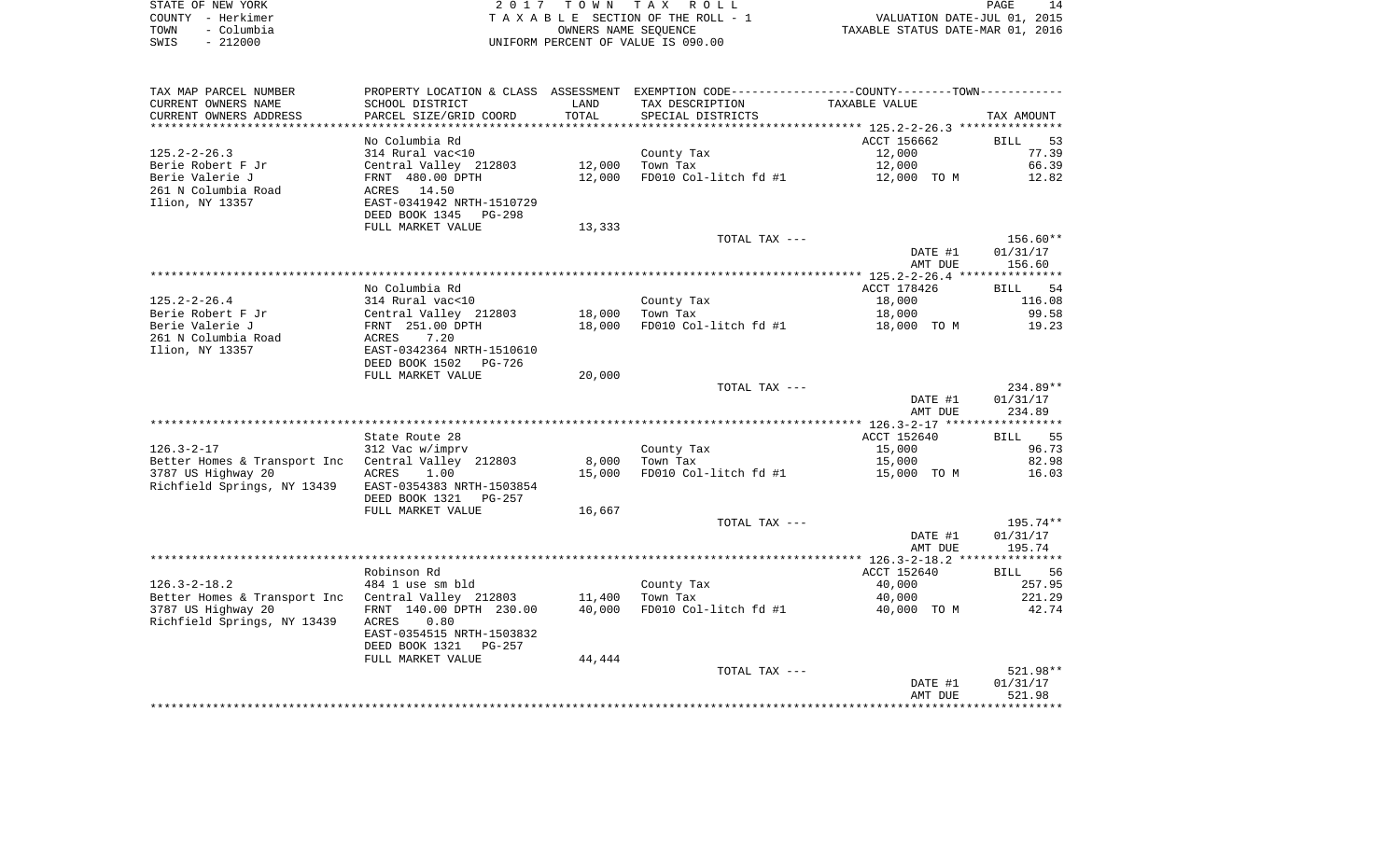|      | STATE OF NEW YORK | 2017 TOWN TAX ROLL                 | PAGE                             |
|------|-------------------|------------------------------------|----------------------------------|
|      | COUNTY - Herkimer | TAXABLE SECTION OF THE ROLL - 1    | VALUATION DATE-JUL 01, 2015      |
| TOWN | – Columbia        | OWNERS NAME SEOUENCE               | TAXABLE STATUS DATE-MAR 01, 2016 |
| SWIS | $-212000$         | UNIFORM PERCENT OF VALUE IS 090.00 |                                  |

| TAX MAP PARCEL NUMBER<br>CURRENT OWNERS NAME | PROPERTY LOCATION & CLASS ASSESSMENT<br>SCHOOL DISTRICT | LAND      | TAX DESCRIPTION           | EXEMPTION CODE-----------------COUNTY--------TOWN-----------<br>TAXABLE VALUE |                   |
|----------------------------------------------|---------------------------------------------------------|-----------|---------------------------|-------------------------------------------------------------------------------|-------------------|
| CURRENT OWNERS ADDRESS                       | PARCEL SIZE/GRID COORD                                  | TOTAL     | SPECIAL DISTRICTS         |                                                                               | TAX AMOUNT        |
|                                              |                                                         | ********* |                           |                                                                               |                   |
|                                              | 387 Jordanville Rd                                      |           |                           | ACCT 070012300                                                                | 57<br><b>BILL</b> |
| $131.1 - 1 - 15$                             | 210 1 Family Res                                        |           | County Tax                | 35,600                                                                        | 229.58            |
| Bevins Roy A Sr                              | Mount Markham<br>215601                                 | 8,400     | Town Tax                  | 35,600                                                                        | 196.95            |
| Bevins Susan                                 | FRNT 270.00 DPTH 270.00                                 | 35,600    | FD010 Col-litch fd #1     | 35,600 TO M                                                                   | 38.04             |
| 387 Jordanville Rd                           | 0.42 BANK<br>ACRES<br>021                               |           |                           |                                                                               |                   |
| Ilion, NY 13357                              | EAST-0333590 NRTH-1493582                               |           |                           |                                                                               |                   |
|                                              | DEED BOOK 698<br>$PG-233$                               |           |                           |                                                                               |                   |
|                                              | FULL MARKET VALUE                                       | 39,556    |                           |                                                                               |                   |
|                                              |                                                         |           | TOTAL TAX ---             |                                                                               | $464.57**$        |
|                                              |                                                         |           |                           | DATE #1                                                                       | 01/31/17          |
|                                              |                                                         |           |                           | AMT DUE                                                                       | 464.57            |
|                                              |                                                         |           |                           |                                                                               |                   |
|                                              | Elizabethtown Rd                                        |           |                           | ACCT 156792                                                                   | <b>BILL</b><br>58 |
| $125.2 - 2 - 76$                             | 105 Vac farmland                                        |           | AG MKTS<br>41730          | $\Omega$<br>0                                                                 |                   |
| Black Iron Dairy, LLC                        | Central Valley 212803                                   | 12,700    | County Tax                | 12,700                                                                        | 81.90             |
| 869 Elizabethtown Road<br>Ilion, NY 13357    | ACRES<br>20.45<br>EAST-0338133 NRTH-1505174             | 12,700    | Town Tax<br>School Relevy | 12,700                                                                        | 70.26<br>282.50   |
|                                              | DEED BOOK 1346<br>PG-156                                |           | FD010 Col-litch fd #1     | 12,700 TO M                                                                   | 13.57             |
| MAY BE SUBJECT TO PAYMENT                    | FULL MARKET VALUE                                       | 14,111    |                           |                                                                               |                   |
| UNDER AGDIST LAW TIL 2023                    |                                                         |           |                           |                                                                               |                   |
|                                              |                                                         |           | TOTAL TAX ---             |                                                                               | 448.23**          |
|                                              |                                                         |           |                           | DATE #1                                                                       | 01/31/17          |
|                                              |                                                         |           |                           | AMT DUE                                                                       | 448.23            |
|                                              |                                                         |           |                           |                                                                               |                   |
|                                              | Elizabethtown Rd                                        |           |                           | ACCT 156792                                                                   | 59<br><b>BILL</b> |
| $125.2 - 2 - 77$                             | 105 Vac farmland                                        |           | AG MKTS<br>41730          | $\mathbf{0}$<br>$\Omega$                                                      |                   |
| Black Iron Dairy, LLC                        | Central Valley 212803                                   | 27,000    | County Tax                | 27,000                                                                        | 174.12            |
| 869 Elizabethtown Road                       | FRNT 1330.00 DPTH                                       | 27,000    | Town Tax                  | 27,000                                                                        | 149.37            |
| Ilion, NY 13357                              | ACRES 37.90                                             |           | School Relevy             |                                                                               | 600.55            |
|                                              | EAST-0337221 NRTH-1505007                               |           | FD010 Col-litch fd #1     | 27,000 TO M                                                                   | 28.85             |
| MAY BE SUBJECT TO PAYMENT                    | DEED BOOK 1346<br>$PG-156$                              |           |                           |                                                                               |                   |
| UNDER AGDIST LAW TIL 2023                    | FULL MARKET VALUE                                       | 30,000    |                           |                                                                               |                   |
|                                              |                                                         |           | TOTAL TAX ---             |                                                                               | 952.89**          |
|                                              |                                                         |           |                           | DATE #1                                                                       | 01/31/17          |
|                                              |                                                         |           |                           | AMT DUE                                                                       | 952.89            |
|                                              | 685 Elizabethtown Rd                                    |           |                           | ACCT 175153                                                                   | 60<br>BILL        |
| $125.3 - 1 - 6$                              | 240 Rural res                                           |           | AG MKTS<br>41730          | $\overline{0}$<br>$\Omega$                                                    |                   |
| Black Iron Dairy, LLC                        | Central Valley 212803                                   | 56,000    | County Tax                | 226,800                                                                       | 1,462.60          |
| 869 Elizabethtown Rd                         | 57.00<br>ACRES                                          | 226,800   | Town Tax                  | 226,800                                                                       | 1,254.70          |
| Ilion, NY 13357                              | EAST-0333819 NRTH-1503236                               |           | School Relevy             |                                                                               | 5,044.53          |
|                                              | DEED BOOK 1463<br>$PG-123$                              |           | FD010 Col-litch fd #1     | 226,800 TO M                                                                  | 242.31            |
| MAY BE SUBJECT TO PAYMENT                    | FULL MARKET VALUE                                       | 252,000   |                           |                                                                               |                   |
| UNDER AGDIST LAW TIL 2023                    |                                                         |           |                           |                                                                               |                   |
|                                              |                                                         |           | TOTAL TAX ---             |                                                                               | $8,004.14**$      |
|                                              |                                                         |           |                           | DATE #1                                                                       | 01/31/17          |
|                                              |                                                         |           |                           |                                                                               |                   |
|                                              |                                                         |           |                           | AMT DUE                                                                       | 8,004.14          |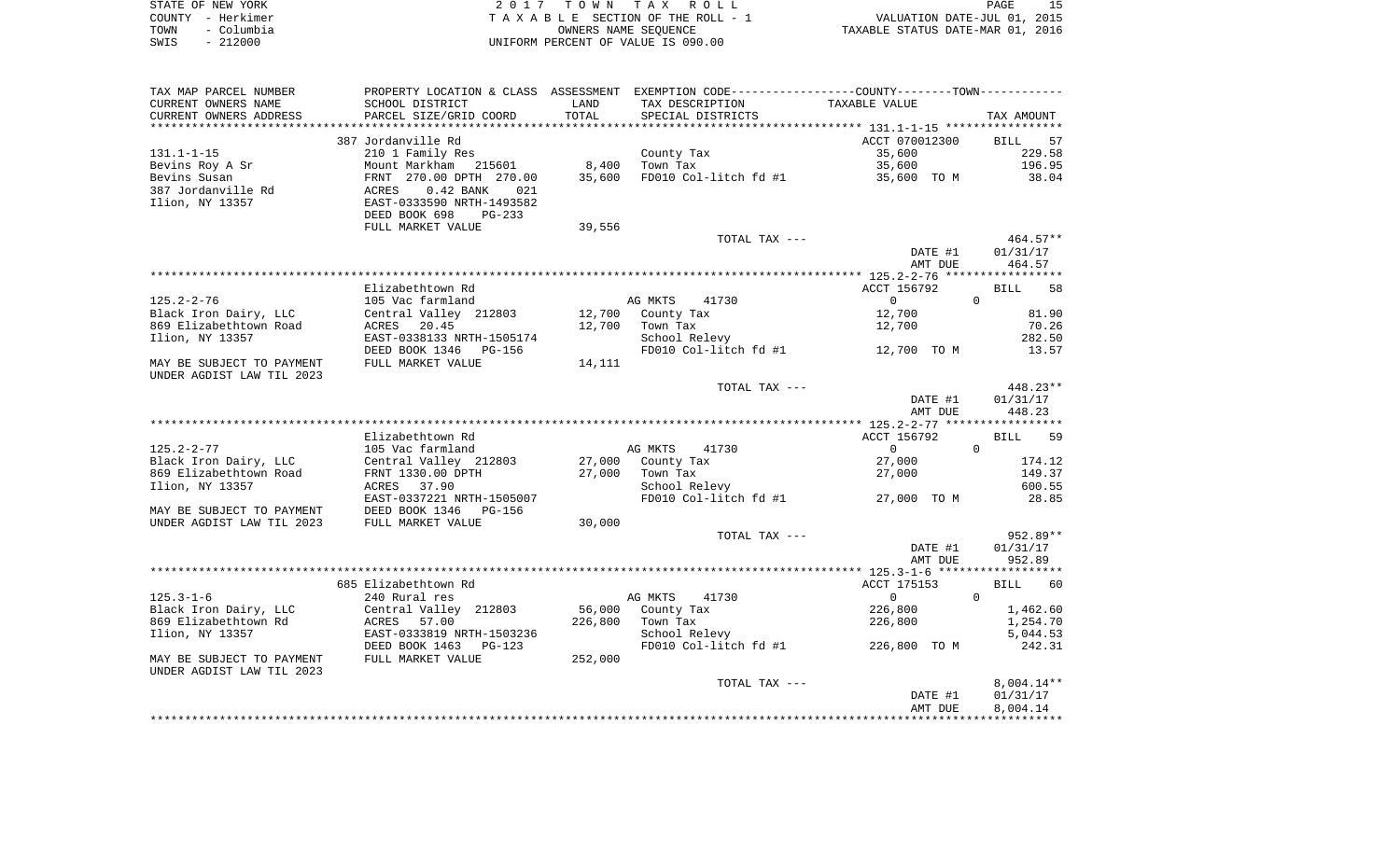| STATE OF NEW YORK |                   | 2017 TOWN TAX ROLL                 | 16<br>PAGE                       |
|-------------------|-------------------|------------------------------------|----------------------------------|
|                   | COUNTY - Herkimer | TAXABLE SECTION OF THE ROLL - 1    | VALUATION DATE-JUL 01, 2015      |
| TOWN              | – Columbia        | OWNERS NAME SEOUENCE               | TAXABLE STATUS DATE-MAR 01, 2016 |
| SWIS              | - 212000          | UNIFORM PERCENT OF VALUE IS 090.00 |                                  |

| TAX MAP PARCEL NUMBER                     | PROPERTY LOCATION & CLASS ASSESSMENT     |         | EXEMPTION CODE-----------------COUNTY-------TOWN----------- |                |                   |
|-------------------------------------------|------------------------------------------|---------|-------------------------------------------------------------|----------------|-------------------|
| CURRENT OWNERS NAME                       | SCHOOL DISTRICT                          | LAND    | TAX DESCRIPTION                                             | TAXABLE VALUE  |                   |
| CURRENT OWNERS ADDRESS                    | PARCEL SIZE/GRID COORD                   | TOTAL   | SPECIAL DISTRICTS                                           |                | TAX AMOUNT        |
|                                           |                                          |         |                                                             |                |                   |
|                                           | 1214 Elizabethtown Rd                    |         |                                                             | ACCT 070002160 | BILL<br>61        |
| $125.2 - 2 - 21$                          | 210 1 Family Res                         |         | County Tax                                                  | 92,900         | 599.10            |
| Blaise Douglas G                          | Central Valley 212803                    | 14,100  | Town Tax                                                    | 92,900         | 513.94            |
| Blaise Caroline                           | FRNT 360.00 DPTH 185.00                  | 92,900  | FD010 Col-litch fd #1                                       | 92,900 TO M    | 99.25             |
| 1214 Elizabethtown Rd                     | 1.52<br>ACRES                            |         |                                                             |                |                   |
| Ilion, NY 13357                           | EAST-0339230 NRTH-1511847                |         |                                                             |                |                   |
|                                           | DEED BOOK 917<br><b>PG-91</b>            |         |                                                             |                |                   |
|                                           | FULL MARKET VALUE                        | 103,222 |                                                             |                |                   |
|                                           |                                          |         | TOTAL TAX ---                                               |                | $1,212.29**$      |
|                                           |                                          |         |                                                             | DATE #1        | 01/31/17          |
|                                           |                                          |         |                                                             | AMT DUE        | 1,212.29          |
|                                           |                                          |         |                                                             |                |                   |
|                                           | 392 Hugick Rd                            |         |                                                             | ACCT 070005420 | <b>BILL</b><br>62 |
| $132.3 - 1 - 21$                          | 210 1 Family Res                         |         | County Tax                                                  | 99,000         | 638.44            |
| Blanchard David J                         | Richfield Sprin 365601                   | 16,100  | Town Tax                                                    | 99,000         | 547.69            |
| Blanchard Claudette R                     | ACRES<br>2.40 BANK<br>184                | 99,000  | FD010 Col-litch fd #1                                       | 99,000 TO M    | 105.77            |
| 392 Hugick Rd                             | EAST-0355421 NRTH-1486161                |         |                                                             |                |                   |
| Richfield Springs, NY 13439 DEED BOOK 800 | $PG-239$                                 |         |                                                             |                |                   |
|                                           | FULL MARKET VALUE                        | 110,000 |                                                             |                |                   |
|                                           |                                          |         | TOTAL TAX ---                                               |                | $1,291.90**$      |
|                                           |                                          |         |                                                             | DATE #1        | 01/31/17          |
|                                           |                                          |         |                                                             | AMT DUE        | 1,291.90          |
|                                           | 1227 Elizabethtown Rd                    |         |                                                             | ACCT 070010540 | BILL 63           |
| $125.2 - 2 - 6$                           |                                          |         | County Tax                                                  | 14,000         | 90.28             |
| Blovat William H                          | 270 Mfg housing<br>Central Valley 212803 | 8,800   | Town Tax                                                    | 14,000         | 77.45             |
| 1227 Elizabethtown Rd                     | 74.00 DPTH 327.00<br>FRNT                | 14,000  | FD010 Col-litch fd #1                                       | 14,000 TO M    | 14.96             |
| Ilion, NY 13357                           | 0.48<br>ACRES                            |         |                                                             |                |                   |
|                                           | EAST-0338967 NRTH-1512083                |         |                                                             |                |                   |
|                                           | DEED BOOK 1110<br>PG-724                 |         |                                                             |                |                   |
|                                           | FULL MARKET VALUE                        | 15,556  |                                                             |                |                   |
|                                           |                                          |         | TOTAL TAX ---                                               |                | 182.69**          |
|                                           |                                          |         |                                                             | DATE #1        | 01/31/17          |
|                                           |                                          |         |                                                             | AMT DUE        | 182.69            |
|                                           |                                          |         |                                                             |                |                   |
|                                           | 1223 Elizabethtown Rd                    |         |                                                             | ACCT 070010530 | 64<br>BILL        |
| $125.2 - 2 - 7$                           | 210 1 Family Res                         |         | County Tax                                                  | 68,000         | 438.52            |
| Blovat William H                          | Central Valley 212803                    | 13,300  | Town Tax                                                    | 68,000         | 376.19            |
| 1223 Elizabethtown Rd                     | FRNT 135.00 DPTH 332.00                  | 68,000  | FD010 Col-litch fd #1                                       | 68,000 TO M    | 72.65             |
| Ilion, NY 13357                           | 0.77<br>ACRES                            |         |                                                             |                |                   |
|                                           | EAST-0338948 NRTH-1511993                |         |                                                             |                |                   |
|                                           | DEED BOOK 1110<br>PG-721                 |         |                                                             |                |                   |
|                                           | FULL MARKET VALUE                        | 75,556  |                                                             |                |                   |
|                                           |                                          |         | TOTAL TAX ---                                               |                | 887.36**          |
|                                           |                                          |         |                                                             | DATE #1        | 01/31/17          |
|                                           |                                          |         |                                                             | AMT DUE        | 887.36            |
|                                           |                                          |         |                                                             |                |                   |
|                                           |                                          |         |                                                             |                |                   |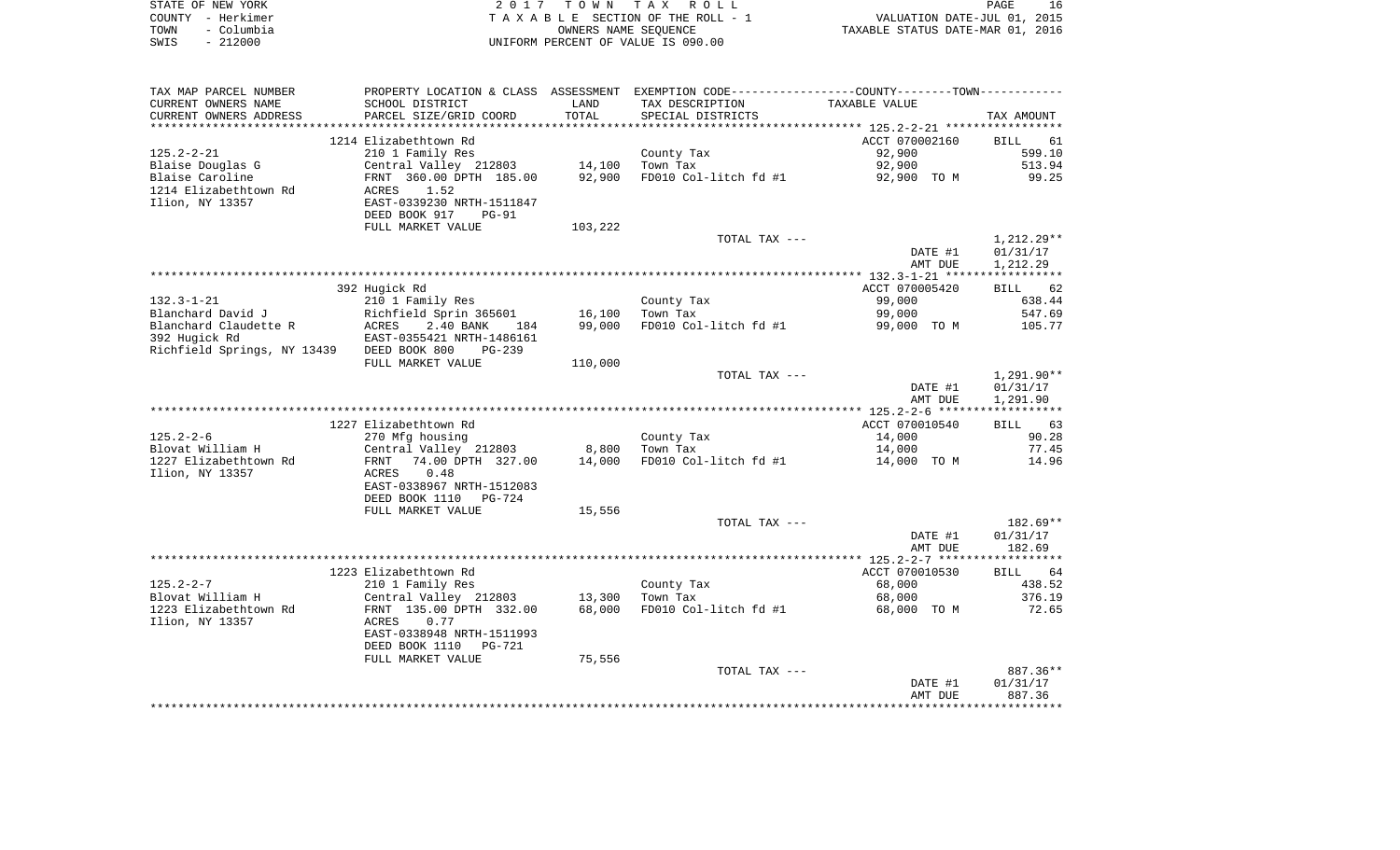|      | STATE OF NEW YORK | 2017 TOWN TAX ROLL                 | PAGE                             |
|------|-------------------|------------------------------------|----------------------------------|
|      | COUNTY - Herkimer | TAXABLE SECTION OF THE ROLL - 1    | VALUATION DATE-JUL 01, 2015      |
| TOWN | - Columbia        | OWNERS NAME SEOUENCE               | TAXABLE STATUS DATE-MAR 01, 2016 |
| SWIS | $-212000$         | UNIFORM PERCENT OF VALUE IS 090.00 |                                  |

| TAX MAP PARCEL NUMBER     |                                           |                 | PROPERTY LOCATION & CLASS ASSESSMENT EXEMPTION CODE---------------COUNTY-------TOWN---------- |                            |                   |
|---------------------------|-------------------------------------------|-----------------|-----------------------------------------------------------------------------------------------|----------------------------|-------------------|
| CURRENT OWNERS NAME       | SCHOOL DISTRICT                           | LAND            | TAX DESCRIPTION                                                                               | TAXABLE VALUE              |                   |
| CURRENT OWNERS ADDRESS    | PARCEL SIZE/GRID COORD                    | TOTAL           | SPECIAL DISTRICTS                                                                             |                            | TAX AMOUNT        |
|                           |                                           |                 |                                                                                               |                            |                   |
|                           | Smith Rd                                  |                 |                                                                                               | ACCT 070002400             | 65<br><b>BILL</b> |
| $132.3 - 1 - 1$           | 322 Rural vac>10                          |                 | County Tax                                                                                    | 8,200                      | 52.88             |
| Blumberg Henry D          | Richfield Sprin 365601                    | 8,200           | Town Tax                                                                                      | 8,200                      | 45.36             |
| 32 Gramercy Pk South 17 E | ACRES 15.00                               | 8,200           | FD010 Col-litch fd #1                                                                         | 8,200 TO M                 | 8.76              |
| New York, NY 10003-1713   | EAST-0349861 NRTH-1489153                 |                 |                                                                                               |                            |                   |
|                           | DEED BOOK 00619 PG-00553                  |                 |                                                                                               |                            |                   |
|                           | FULL MARKET VALUE                         | 9,111           |                                                                                               |                            |                   |
|                           |                                           |                 | TOTAL TAX ---                                                                                 |                            | $107.00**$        |
|                           |                                           |                 |                                                                                               | DATE #1                    | 01/31/17          |
|                           |                                           |                 |                                                                                               | AMT DUE                    | 107.00            |
|                           |                                           |                 |                                                                                               |                            |                   |
|                           | 869 Elizabethtown Rd                      |                 |                                                                                               | ACCT 156790                | <b>BILL</b><br>66 |
| $125.1 - 1 - 2$           | 112 Dairy farm                            |                 | VET COM C 41132                                                                               | 13,350<br>0                |                   |
| Bodwell Daniel J          | Central Valley 212803                     |                 | 78,000 VET COM T 41133                                                                        | $\mathbf{0}$<br>17,800     |                   |
| Bodwell Elma S            | ACRES 103.40                              | 300,000 AG MKTS | 41730                                                                                         | $\mathbf{0}$<br>$\Omega$   |                   |
| 869 Elizabethtown Rd      | EAST-0335576 NRTH-1505827                 |                 | County Tax                                                                                    | 286,650                    | 1,848.57          |
| Ilion, NY 13357           | DEED BOOK 1346<br>PG-148                  |                 | Town Tax                                                                                      | 282,200                    | 1,561.19          |
|                           | FULL MARKET VALUE                         |                 | 333,333 School Relevy                                                                         |                            | 6,080.52          |
| MAY BE SUBJECT TO PAYMENT |                                           |                 | FD010 Col-litch fd #1                                                                         | 300,000 TO M               | 320.52            |
| UNDER AGDIST LAW TIL 2023 |                                           |                 |                                                                                               |                            |                   |
|                           |                                           |                 | TOTAL TAX ---                                                                                 |                            | $9,810.80**$      |
|                           |                                           |                 |                                                                                               | DATE #1                    | 01/31/17          |
|                           |                                           |                 |                                                                                               | AMT DUE                    | 9,810.80          |
|                           | Beebe Rd                                  |                 |                                                                                               | ACCT 156790                | <b>BILL</b><br>67 |
| $125.3 - 1 - 13.1$        |                                           |                 | AG MKTS<br>41730                                                                              | $\Omega$<br>$\Omega$       |                   |
| Bodwell Daniel J          | 105 Vac farmland<br>Central Valley 212803 |                 | 56,700 County Tax                                                                             | 56,700                     | 365.65            |
| Bodwell Elma S            | 92.70<br>ACRES                            | 56,700          | Town Tax                                                                                      | 56,700                     | 313.68            |
| 869 Elizabethtown Rd      | EAST-0336552 NRTH-1500379                 |                 | School Relevy                                                                                 |                            | 1,261.16          |
| Ilion, NY 13357           | DEED BOOK 1346<br>PG-148                  |                 | FD010 Col-litch fd #1                                                                         | 56,700 TO M                | 60.58             |
|                           | FULL MARKET VALUE                         | 63,000          |                                                                                               |                            |                   |
| MAY BE SUBJECT TO PAYMENT |                                           |                 |                                                                                               |                            |                   |
| UNDER AGDIST LAW TIL 2023 |                                           |                 |                                                                                               |                            |                   |
|                           |                                           |                 | TOTAL TAX ---                                                                                 |                            | $2,001.07**$      |
|                           |                                           |                 |                                                                                               | DATE #1                    | 01/31/17          |
|                           |                                           |                 |                                                                                               | AMT DUE                    | 2,001.07          |
|                           |                                           |                 |                                                                                               |                            |                   |
|                           | Columbia Center Rd                        |                 |                                                                                               | ACCT 070016090             | BILL<br>68        |
| $126.3 - 2 - 67.1$        | 105 Vac farmland                          |                 | AG MKTS<br>41730                                                                              | $\Omega$<br>$\overline{0}$ |                   |
| Bodwell Joyce             | Central Valley 212803                     | 70,000          | County Tax                                                                                    | 70,000                     | 451.42            |
| Bodwell Trust Joyce       | ACRES 107.00                              |                 | 70,000 Town Tax                                                                               | 70,000                     | 387.25            |
| 79 North Rd               | EAST-0352130 NRTH-1499062                 |                 | FD010 Col-litch fd #1                                                                         | 70,000 TO M                | 74.79             |
| East Kingston, NH 03827   | DEED BOOK 947<br><b>PG-591</b>            |                 |                                                                                               |                            |                   |
|                           | FULL MARKET VALUE                         | 77,778          |                                                                                               |                            |                   |
| MAY BE SUBJECT TO PAYMENT |                                           |                 |                                                                                               |                            |                   |
| UNDER AGDIST LAW TIL 2023 |                                           |                 |                                                                                               |                            |                   |
|                           |                                           |                 | TOTAL TAX ---                                                                                 |                            | $913.46**$        |
|                           |                                           |                 |                                                                                               | DATE #1                    | 01/31/17          |

 AMT DUE 913.46\*\*\*\*\*\*\*\*\*\*\*\*\*\*\*\*\*\*\*\*\*\*\*\*\*\*\*\*\*\*\*\*\*\*\*\*\*\*\*\*\*\*\*\*\*\*\*\*\*\*\*\*\*\*\*\*\*\*\*\*\*\*\*\*\*\*\*\*\*\*\*\*\*\*\*\*\*\*\*\*\*\*\*\*\*\*\*\*\*\*\*\*\*\*\*\*\*\*\*\*\*\*\*\*\*\*\*\*\*\*\*\*\*\*\*\*\*\*\*\*\*\*\*\*\*\*\*\*\*\*\*\*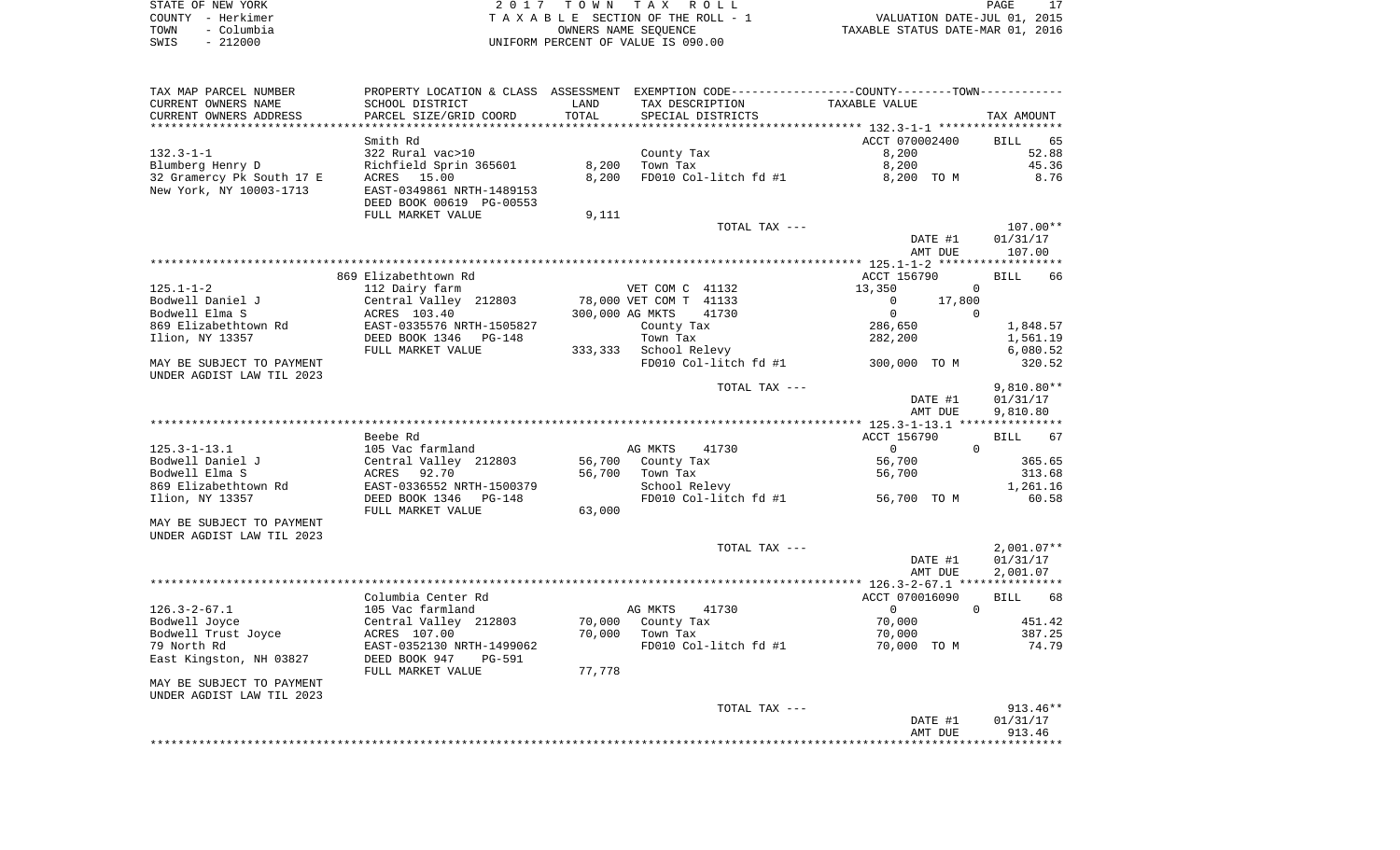| STATE OF NEW YORK  | 2017 TOWN TAX ROLL                 | 18<br>PAGE                       |
|--------------------|------------------------------------|----------------------------------|
| COUNTY - Herkimer  | TAXABLE SECTION OF THE ROLL - 1    | VALUATION DATE-JUL 01, 2015      |
| - Columbia<br>TOWN | OWNERS NAME SEOUENCE               | TAXABLE STATUS DATE-MAR 01, 2016 |
| $-212000$<br>SWIS  | UNIFORM PERCENT OF VALUE IS 090.00 |                                  |

| TAX MAP PARCEL NUMBER                                  | PROPERTY LOCATION & CLASS ASSESSMENT EXEMPTION CODE----------------COUNTY--------TOWN---------- |         |                         |                          |            |
|--------------------------------------------------------|-------------------------------------------------------------------------------------------------|---------|-------------------------|--------------------------|------------|
| CURRENT OWNERS NAME                                    | SCHOOL DISTRICT                                                                                 | LAND    | TAX DESCRIPTION         | TAXABLE VALUE            |            |
| CURRENT OWNERS ADDRESS                                 | PARCEL SIZE/GRID COORD                                                                          | TOTAL   | SPECIAL DISTRICTS       |                          | TAX AMOUNT |
|                                                        |                                                                                                 |         |                         |                          |            |
|                                                        | 883 Elizabethtown Rd                                                                            |         |                         | ACCT 156791              | BILL 69    |
| $125.1 - 1 - 3$                                        | 210 1 Family Res                                                                                |         | County Tax              | 128,000                  | 825.45     |
| Bodwell Skottke Amy                                    | Central Valley 212803                                                                           | 14,100  | Town Tax                | 128,000                  | 708.12     |
| 883 Elizabethtown Rd                                   | FRNT 338.00 DPTH                                                                                | 128,000 | FD010 Col-litch fd #1   | 128,000 TO M             | 136.76     |
| Ilion, NY 13357                                        | 1.50<br>ACRES                                                                                   |         |                         |                          |            |
|                                                        | EAST-0336868 NRTH-1505903                                                                       |         |                         |                          |            |
|                                                        | DEED BOOK 1346<br>PG-153                                                                        |         |                         |                          |            |
|                                                        | FULL MARKET VALUE                                                                               | 142,222 |                         |                          |            |
|                                                        |                                                                                                 |         | TOTAL TAX ---           |                          | 1,670.33** |
|                                                        |                                                                                                 |         |                         | DATE #1                  | 01/31/17   |
|                                                        |                                                                                                 |         |                         | AMT DUE                  | 1,670.33   |
|                                                        |                                                                                                 |         |                         |                          |            |
|                                                        | Columbia Center Rd                                                                              |         |                         | ACCT 190200              | BILL<br>70 |
| $126.3 - 2 - 78.1$                                     | 105 Vac farmland                                                                                |         | AG MKTS<br>41730        | 12,894<br>12,894         |            |
| Bodwell Trust Daniel T                                 | Central Valley 212803                                                                           |         | 105,000 County Tax      | 92,106                   | 593.98     |
| Bodwell Daniel T                                       | FRNT 2856.00 DPTH                                                                               | 105,000 | Town Tax                | 92,106                   | 509.55     |
| 115 Van Alstine Road                                   | ACRES 156.00                                                                                    |         | FD010 Col-litch fd #1   | 105,000 TO M             | 112.18     |
| PO Box 208                                             | EAST-0349863 NRTH-1497135                                                                       |         |                         |                          |            |
| Mohawk, NY 13407                                       | DEED BOOK 1557 PG-39                                                                            |         |                         |                          |            |
|                                                        |                                                                                                 | 116,667 |                         |                          |            |
|                                                        | FULL MARKET VALUE                                                                               |         |                         |                          |            |
| MAY BE SUBJECT TO PAYMENT<br>UNDER AGDIST LAW TIL 2023 |                                                                                                 |         |                         |                          |            |
|                                                        |                                                                                                 |         |                         |                          | 1,215.71** |
|                                                        |                                                                                                 |         | TOTAL TAX ---           |                          |            |
|                                                        |                                                                                                 |         |                         | DATE #1                  | 01/31/17   |
|                                                        |                                                                                                 |         |                         | AMT DUE                  | 1,215.71   |
|                                                        | 460 Hugick Rd                                                                                   |         |                         | ACCT 190199              | BILL<br>71 |
| $132.3 - 1 - 5.4$                                      | 112 Dairy farm                                                                                  |         | AG MKTS<br>41730        | $\mathbf{0}$<br>$\Omega$ |            |
| Bodwell Trust Daniel T                                 | Richfield Sprin 365601                                                                          |         | 78,200 AGRIC 10 Y 42100 | 9,500<br>9,500           |            |
| Bodwell Daniel T                                       | FRNT 9390.00 DPTH                                                                               | 154,500 |                         |                          | 935.09     |
|                                                        | ACRES 116.00                                                                                    |         | County Tax<br>Town Tax  | 145,000                  | 802.17     |
| 115 Van Alstine Road<br>PO Box 208                     | EAST-0354881 NRTH-1488192                                                                       |         | FD010 Col-litch fd #1   | 145,000<br>154,500 TO M  | 165.07     |
|                                                        |                                                                                                 |         |                         |                          |            |
| Mohawk, NY 13407                                       | DEED BOOK 1557 PG-31                                                                            |         |                         |                          |            |
|                                                        | FULL MARKET VALUE                                                                               | 171,667 |                         |                          |            |
| MAY BE SUBJECT TO PAYMENT                              |                                                                                                 |         |                         |                          |            |
| UNDER AGDIST LAW TIL 2023                              |                                                                                                 |         |                         |                          |            |
|                                                        |                                                                                                 |         | TOTAL TAX ---           |                          | 1,902.33** |
|                                                        |                                                                                                 |         |                         | DATE #1                  | 01/31/17   |
|                                                        |                                                                                                 |         |                         | AMT DUE                  | 1,902.33   |
|                                                        |                                                                                                 |         |                         |                          |            |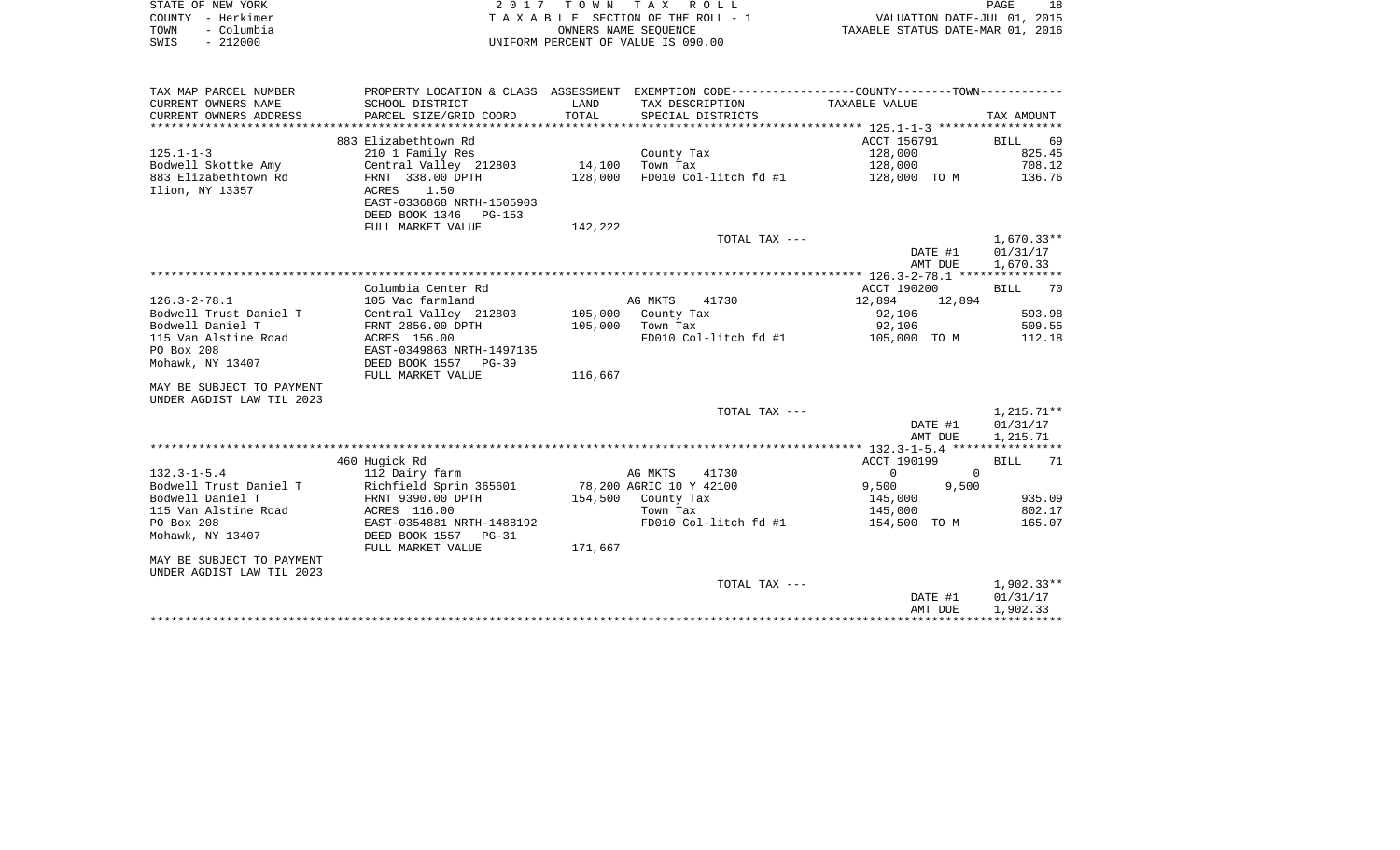|      | STATE OF NEW YORK | 2017 TOWN TAX ROLL                 | 1 Q<br>PAGE                      |
|------|-------------------|------------------------------------|----------------------------------|
|      | COUNTY - Herkimer | TAXABLE SECTION OF THE ROLL - 1    | VALUATION DATE-JUL 01, 2015      |
| TOWN | – Columbia        | OWNERS NAME SEOUENCE               | TAXABLE STATUS DATE-MAR 01, 2016 |
| SWIS | $-212000$         | UNIFORM PERCENT OF VALUE IS 090.00 |                                  |

| TAX MAP PARCEL NUMBER  | PROPERTY LOCATION & CLASS ASSESSMENT |             | EXEMPTION CODE----------------COUNTY-------TOWN----------- |                          |                   |
|------------------------|--------------------------------------|-------------|------------------------------------------------------------|--------------------------|-------------------|
| CURRENT OWNERS NAME    | SCHOOL DISTRICT                      | LAND        | TAX DESCRIPTION                                            | TAXABLE VALUE            |                   |
| CURRENT OWNERS ADDRESS | PARCEL SIZE/GRID COORD               | TOTAL       | SPECIAL DISTRICTS                                          |                          | TAX AMOUNT        |
|                        |                                      | *********** |                                                            |                          |                   |
|                        | 107 Eberline Rd                      |             |                                                            | ACCT 169469              | <b>BILL</b><br>72 |
| $125.2 - 2 - 41$       | 210 1 Family Res                     |             | County Tax                                                 | 144,700                  | 933.15            |
| Bowman Francis E       | Central Valley 212803                | 21,800      | Town Tax                                                   | 144,700                  | 800.51            |
| Anguish Karen          | 5.00<br>ACRES                        | 144,700     | FD010 Col-litch fd #1                                      | 144,700 TO M             | 154.60            |
| 107 Eberline Road      | EAST-0348112 NRTH-1506670            |             |                                                            |                          |                   |
| Mohawk, NY 13407       | DEED BOOK 1426 PG-618                |             |                                                            |                          |                   |
|                        | FULL MARKET VALUE                    | 160,778     |                                                            |                          |                   |
|                        |                                      |             | TOTAL TAX ---                                              |                          | 1,888.26**        |
|                        |                                      |             |                                                            | DATE #1                  | 01/31/17          |
|                        |                                      |             |                                                            | AMT DUE                  | 1,888.26          |
|                        |                                      |             |                                                            |                          |                   |
|                        | Eberline Rd                          |             |                                                            | ACCT 070001620           | 73<br>BILL        |
| $125.2 - 2 - 42$       | 314 Rural vac<10                     |             | County Tax                                                 | 4,900                    | 31.60             |
| Bowman Francis E       | Central Valley 212803                | 4,900       | Town Tax                                                   | 4,900                    | 27.11             |
| 119 John Street        | 94.00 DPTH 102.00<br>FRNT            | 4,900       | FD010 Col-litch fd #1                                      | 4,900 TO M               | 5.24              |
| Ilion, NY 13357        | 0.22<br>ACRES                        |             |                                                            |                          |                   |
|                        | EAST-0348292 NRTH-1506425            |             |                                                            |                          |                   |
|                        | DEED BOOK 1426 PG-618                |             |                                                            |                          |                   |
|                        | FULL MARKET VALUE                    | 5,444       |                                                            |                          |                   |
|                        |                                      |             | TOTAL TAX ---                                              |                          | $63.95**$         |
|                        |                                      |             |                                                            | DATE #1                  | 01/31/17          |
|                        |                                      |             |                                                            | AMT DUE                  | 63.95             |
|                        |                                      |             |                                                            |                          |                   |
|                        | 945 State Route 51                   |             |                                                            |                          | BILL 74           |
| $131.30 - 2 - 14.2$    | 210 1 Family Res                     |             | VET COM C 41132                                            | 13,350                   | $\Omega$          |
| Bowman Thomas C        | Mount Markham<br>215601              |             | 10,000 VET COM T 41133                                     | 14,850<br>$\overline{0}$ |                   |
| Bowman Barbara A       | ACRES<br>0.51                        | 59,400      | County Tax                                                 | 46,050                   | 296.97            |
| 945 State Route 51     | EAST-0327905 NRTH-1493125            |             | Town Tax                                                   | 44,550                   | 246.46            |
| Ilion, NY 13357        | DEED BOOK 715<br>$PG-323$            |             | FD010 Col-litch fd #1                                      | 59,400 TO M              | 63.46             |
|                        | FULL MARKET VALUE                    | 66,000      |                                                            |                          |                   |
|                        |                                      |             | TOTAL TAX ---                                              |                          | $606.89**$        |
|                        |                                      |             |                                                            | DATE #1                  | 01/31/17          |
|                        |                                      |             |                                                            | AMT DUE                  | 606.89            |
|                        |                                      |             |                                                            |                          |                   |
|                        | Elizabethtown Rd                     |             |                                                            | ACCT 070008730           | 75<br>BILL        |
| $131.1 - 1 - 5$        | 314 Rural vac<10                     |             | County Tax                                                 | 8,200                    | 52.88             |
| Boyer Michael W        | Mount Markham 215601                 | 8,200       | Town Tax                                                   | 8,200                    | 45.36             |
| Boyer Donna W          | FRNT 150.00 DPTH 170.00              | 8,200       | FD010 Col-litch fd #1                                      | 8,200 TO M               | 8.76              |
| 283 Elizabethtown Rd   | EAST-0329703 NRTH-1496260            |             |                                                            |                          |                   |
| Ilion, NY 13357        | DEED BOOK 1151 PG-749                |             |                                                            |                          |                   |
|                        | FULL MARKET VALUE                    | 9,111       |                                                            |                          |                   |
|                        |                                      |             | TOTAL TAX ---                                              |                          | $107.00**$        |
|                        |                                      |             |                                                            | DATE #1                  | 01/31/17          |
|                        |                                      |             |                                                            | AMT DUE                  | 107.00            |
|                        |                                      |             |                                                            |                          |                   |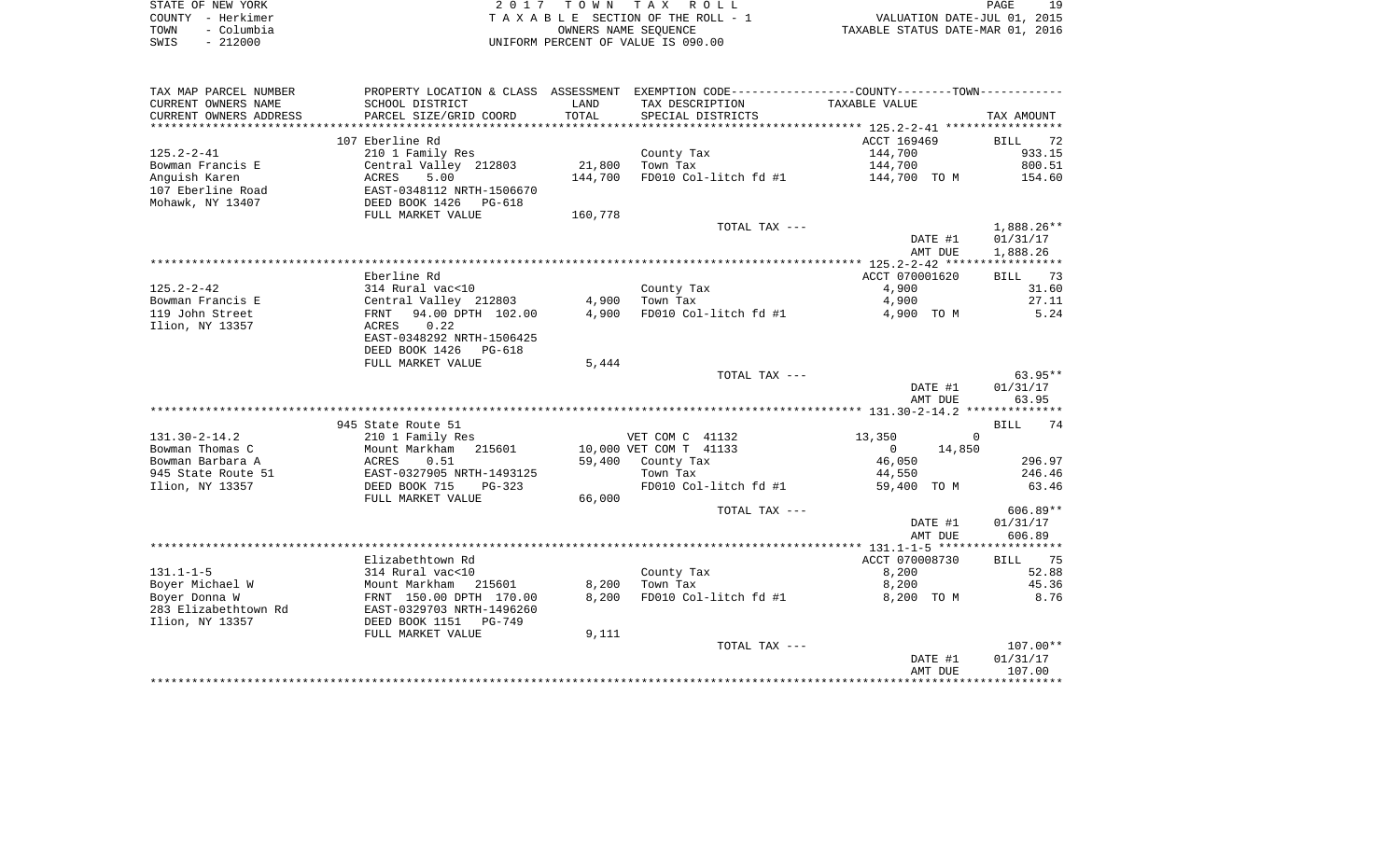| STATE OF NEW YORK  | 2017 TOWN TAX ROLL                 | -20<br>PAGE                      |
|--------------------|------------------------------------|----------------------------------|
| COUNTY - Herkimer  | TAXABLE SECTION OF THE ROLL - 1    | VALUATION DATE-JUL 01, 2015      |
| - Columbia<br>TOWN | OWNERS NAME SEOUENCE               | TAXABLE STATUS DATE-MAR 01, 2016 |
| - 212000<br>SWIS   | UNIFORM PERCENT OF VALUE IS 090.00 |                                  |

| TAX MAP PARCEL NUMBER  | PROPERTY LOCATION & CLASS ASSESSMENT EXEMPTION CODE----------------COUNTY--------TOWN---------- |         |                       |                          |                   |
|------------------------|-------------------------------------------------------------------------------------------------|---------|-----------------------|--------------------------|-------------------|
| CURRENT OWNERS NAME    | SCHOOL DISTRICT                                                                                 | LAND    | TAX DESCRIPTION       | TAXABLE VALUE            |                   |
| CURRENT OWNERS ADDRESS | PARCEL SIZE/GRID COORD                                                                          | TOTAL   | SPECIAL DISTRICTS     |                          | TAX AMOUNT        |
| *******************    | *****************************                                                                   |         |                       |                          |                   |
|                        | 283 Elizabethtown Rd                                                                            |         |                       | ACCT 070008735           | <b>BILL</b><br>76 |
| $131.1 - 1 - 6$        | 210 1 Family Res                                                                                |         | VET COM C 41132       | 13,350<br>0              |                   |
| Boyer Michael W        | Mount Markham 215601                                                                            |         | 9,700 VET COM T 41133 | $\overline{0}$<br>17,800 |                   |
| Boyer Donna W          | FRNT 150.00 DPTH 170.00                                                                         | 85,000  | County Tax            | 71,650                   | 462.06            |
| 283 Elizabethtown Rd   | 0.59<br>ACRES                                                                                   |         | Town Tax              | 67,200                   | 371.76            |
| Ilion, NY 13357        | EAST-0329760 NRTH-1496350                                                                       |         | FD010 Col-litch fd #1 | 85,000 TO M              | 90.81             |
|                        | DEED BOOK 1151<br>PG-749                                                                        |         |                       |                          |                   |
|                        | FULL MARKET VALUE                                                                               | 94,444  |                       |                          |                   |
|                        |                                                                                                 |         | TOTAL TAX ---         |                          | $924.63**$        |
|                        |                                                                                                 |         |                       | DATE #1                  | 01/31/17          |
|                        |                                                                                                 |         |                       | AMT DUE                  | 924.63            |
|                        |                                                                                                 |         |                       |                          |                   |
|                        | 152 Beebe Rd                                                                                    |         |                       |                          | 77<br>BILL        |
| $125.4 - 1 - 61.2$     | 210 1 Family Res                                                                                |         | County Tax            | 91,800                   | 592.01            |
| Bradbury Harold        | Central Valley 212803                                                                           | 17,400  | Town Tax              | 91,800                   | 507.86            |
| Bradbury Nancy         | Doublewide                                                                                      | 91,800  | School Relevy         |                          | 2,041.84          |
| 152 Beebe Rd           | 3.00<br>ACRES                                                                                   |         | FD010 Col-litch fd #1 | 91,800 TO M              | 98.08             |
| Ilion, NY 13357        | EAST-0336406 NRTH-1502839                                                                       |         |                       |                          |                   |
|                        | DEED BOOK 855<br>$PG-325$                                                                       |         |                       |                          |                   |
|                        | FULL MARKET VALUE                                                                               | 102,000 |                       |                          |                   |
|                        |                                                                                                 |         | TOTAL TAX ---         |                          | $3,239.79**$      |
|                        |                                                                                                 |         |                       | DATE #1                  | 01/31/17          |
|                        |                                                                                                 |         |                       | AMT DUE                  | 3,239.79          |
|                        |                                                                                                 |         |                       |                          |                   |
|                        | 1169 Elizabethtown Rd                                                                           |         |                       | ACCT 070005315           | BILL<br>78        |
| $125.2 - 2 - 9.3$      | 210 1 Family Res                                                                                |         | County Tax            | 63,700                   | 410.79            |
| Brewer Edward E Sr     | Central Valley 212803                                                                           | 17,000  | Town Tax              | 63,700                   | 352.40            |
| Brewer Julia D         | ACRES<br>2.80                                                                                   | 63,700  | FD010 Col-litch fd #1 | 63,700 TO M              | 68.06             |
| 1169 Elizabethtown Rd  | EAST-0338938 NRTH-1510811                                                                       |         |                       |                          |                   |
| Ilion, NY 13357        | DEED BOOK 709<br>PG-942                                                                         |         |                       |                          |                   |
|                        | FULL MARKET VALUE                                                                               | 70,778  |                       |                          |                   |
|                        |                                                                                                 |         | TOTAL TAX ---         |                          | 831.25**          |
|                        |                                                                                                 |         |                       | DATE #1                  | 01/31/17          |
|                        |                                                                                                 |         |                       | AMT DUE                  | 831.25            |
|                        |                                                                                                 |         |                       |                          |                   |
|                        | 107 Warren Rd                                                                                   |         |                       |                          | BILL 79           |
| $125.2 - 2 - 40.7$     | 210 1 Family Res                                                                                |         | County Tax            | 80,000                   | 515.91            |
| Brewer James           | Central Valley 212803                                                                           | 24,000  | Town Tax              | 80,000                   | 442.58            |
| Flynn Ruth A           | land contract 8/20/15                                                                           | 80,000  | FD010 Col-litch fd #1 | 80,000 TO M              | 85.47             |
| 107 Warren Rd          | FRNT 1280.00 DPTH                                                                               |         |                       |                          |                   |
| Ilion, NY 13357        | ACRES<br>6.80                                                                                   |         |                       |                          |                   |
|                        | EAST-0347665 NRTH-1506864                                                                       |         |                       |                          |                   |
|                        | FULL MARKET VALUE                                                                               | 88,889  |                       |                          |                   |
|                        |                                                                                                 |         | TOTAL TAX ---         |                          | $1,043.96**$      |
|                        |                                                                                                 |         |                       | DATE #1                  | 01/31/17          |
|                        |                                                                                                 |         |                       | AMT DUE                  | 1,043.96          |
|                        |                                                                                                 |         |                       |                          |                   |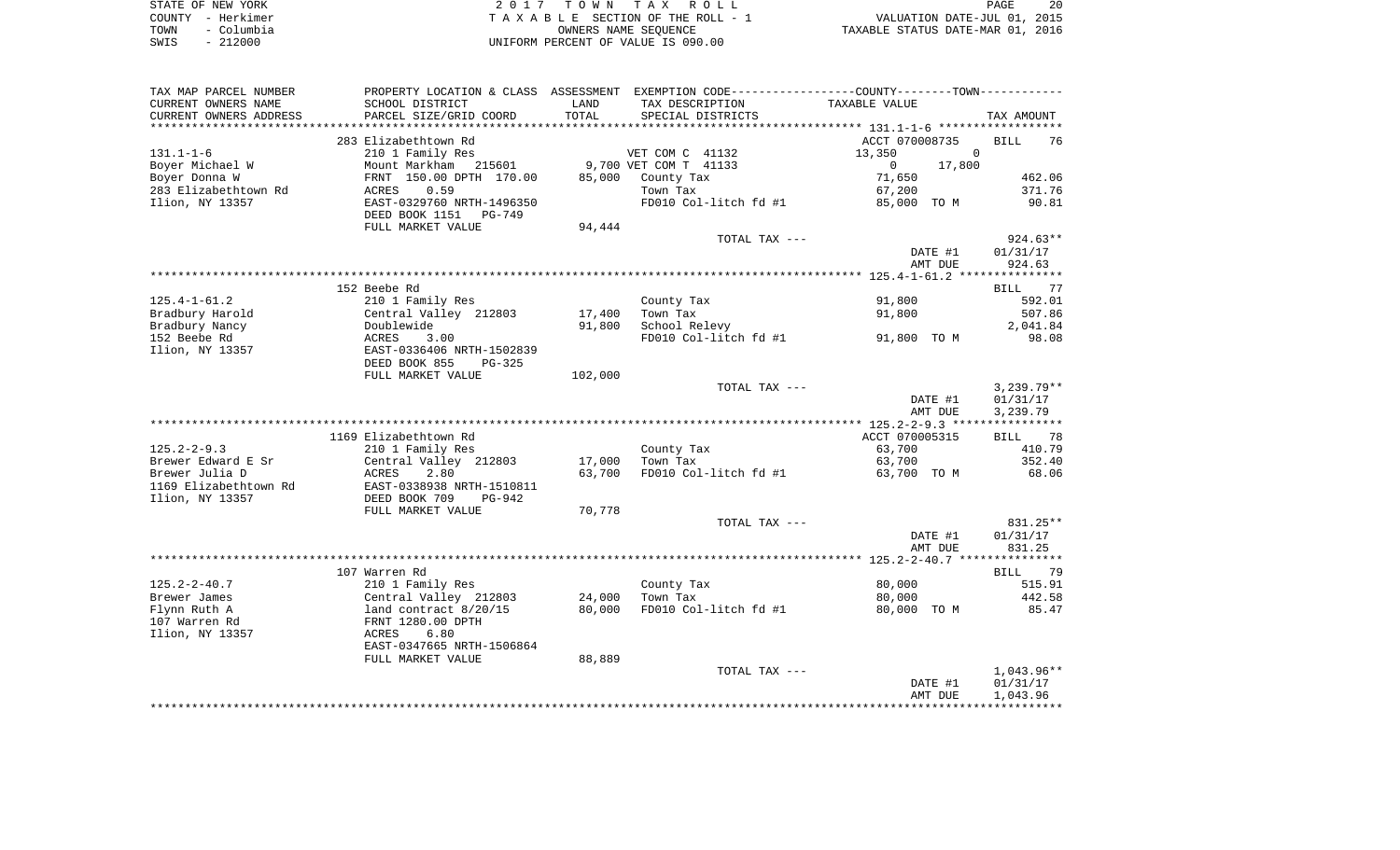| STATE OF NEW YORK  | 2017 TOWN TAX ROLL                 | 21<br><b>PAGE</b>                |
|--------------------|------------------------------------|----------------------------------|
| COUNTY - Herkimer  | TAXABLE SECTION OF THE ROLL - 1    | VALUATION DATE-JUL 01, 2015      |
| – Columbia<br>TOWN | OWNERS NAME SEOUENCE               | TAXABLE STATUS DATE-MAR 01, 2016 |
| $-212000$<br>SWIS  | UNIFORM PERCENT OF VALUE IS 090.00 |                                  |

| TAX MAP PARCEL NUMBER                                 | PROPERTY LOCATION & CLASS ASSESSMENT EXEMPTION CODE---------------COUNTY-------TOWN---------- |         |                        |                          |                        |
|-------------------------------------------------------|-----------------------------------------------------------------------------------------------|---------|------------------------|--------------------------|------------------------|
| CURRENT OWNERS NAME                                   | SCHOOL DISTRICT                                                                               | LAND    | TAX DESCRIPTION        | TAXABLE VALUE            |                        |
| CURRENT OWNERS ADDRESS                                | PARCEL SIZE/GRID COORD                                                                        | TOTAL   | SPECIAL DISTRICTS      |                          | TAX AMOUNT             |
| ********************                                  |                                                                                               |         |                        |                          |                        |
|                                                       | 228 Brewer Rd                                                                                 |         |                        |                          | BILL<br>80             |
| $125.2 - 2 - 61.2$                                    | 210 1 Family Res                                                                              |         | County Tax             | 75,600                   | 487.53                 |
| Brewer Jim L                                          | Central Valley 212803                                                                         | 11,200  | Town Tax               | 75,600                   | 418.23                 |
| Brewer Phyllis L                                      | FRNT 250.00 DPTH 135.00                                                                       | 75,600  | FD010 Col-litch fd #1  | 75,600 TO M              | 80.77                  |
| 228 Brewer Rd                                         | 0.77<br>ACRES                                                                                 |         |                        |                          |                        |
| Ilion, NY 13357                                       | EAST-0339522 NRTH-1505307                                                                     |         |                        |                          |                        |
|                                                       | DEED BOOK 840<br>PG-427                                                                       |         |                        |                          |                        |
|                                                       | FULL MARKET VALUE                                                                             | 84,000  |                        |                          |                        |
|                                                       |                                                                                               |         | TOTAL TAX ---          |                          | $986.53**$             |
|                                                       |                                                                                               |         |                        | DATE #1                  | 01/31/17               |
|                                                       |                                                                                               |         |                        | AMT DUE                  | 986.53                 |
|                                                       |                                                                                               |         |                        |                          |                        |
|                                                       | 1420 Jordanville Rd                                                                           |         |                        | ACCT 155248              | 81<br>BILL             |
| $132.1 - 1 - 33$                                      | 210 1 Family Res                                                                              |         | County Tax             | 82,100                   | 529.45                 |
| Brewer Living Trust 8/28/09 Jo Richfield Sprin 365601 |                                                                                               | 11,200  | Town Tax               | 82,100                   | 454.19                 |
| Brewer John & Carol                                   | FRNT 168.80 DPTH 200.00                                                                       | 82,100  | FD010 Col-litch fd #1  | 82,100 TO M              | 87.72                  |
| 1420 Jordanville Rd                                   | EAST-0353027 NRTH-1491006                                                                     |         |                        |                          |                        |
| Richfield Springs, NY 13439 DEED BOOK 1337 PG-106     |                                                                                               |         |                        |                          |                        |
|                                                       | FULL MARKET VALUE                                                                             | 91,222  |                        |                          |                        |
|                                                       |                                                                                               |         | TOTAL TAX ---          |                          | 1,071.36**             |
|                                                       |                                                                                               |         |                        | DATE #1                  | 01/31/17               |
|                                                       |                                                                                               |         |                        | AMT DUE                  | 1,071.36               |
|                                                       |                                                                                               |         |                        |                          |                        |
|                                                       | 173 Brewer Rd                                                                                 |         |                        | ACCT 182015              | 82<br>BILL             |
| $125.2 - 2 - 63$                                      | 120 Field crops                                                                               |         | County Tax             | 105,000                  | 677.13                 |
| Brewer Michael                                        | Central Valley 212803                                                                         | 47,000  | Town Tax               | 105,000                  | 580.88                 |
| 173 Brewer Rd                                         | 69.40<br>ACRES                                                                                | 105,000 | FD010 Col-litch fd #1  | 105,000 TO M             | 112.18                 |
| Ilion, NY 13357                                       | EAST-0339361 NRTH-1507151                                                                     |         |                        |                          |                        |
|                                                       | DEED BOOK 1507 PG-825                                                                         |         |                        |                          |                        |
|                                                       | FULL MARKET VALUE                                                                             | 116,667 |                        |                          |                        |
|                                                       |                                                                                               |         | TOTAL TAX ---          | DATE #1                  | 1,370.19**<br>01/31/17 |
|                                                       |                                                                                               |         |                        | AMT DUE                  | 1,370.19               |
|                                                       |                                                                                               |         |                        |                          |                        |
|                                                       | 138 Eberline Rd                                                                               |         |                        |                          | <b>BILL</b><br>83      |
| $125.2 - 2 - 40.5$                                    | 210 1 Family Res                                                                              |         | VET WAR C 41122        | $\Omega$<br>8,010        |                        |
| Brewer William G                                      | Central Valley 212803                                                                         |         | 24,300 VET WAR T 41123 | 10,680<br>$\overline{0}$ |                        |
| Brewer Barbara A                                      | FRNT 860.00 DPTH                                                                              |         | 200,000 County Tax     | 191,990                  | 1,238.12               |
| 138 Eberline Road                                     | ACRES<br>7.00                                                                                 |         | Town Tax               | 189,320                  | 1,047.36               |
| Mohawk, NY 13407                                      | EAST-0348320 NRTH-1505992                                                                     |         | FD010 Col-litch fd #1  | 200,000 TO M             | 213.68                 |
|                                                       | DEED BOOK 904<br>PG-481                                                                       |         |                        |                          |                        |
|                                                       | FULL MARKET VALUE                                                                             | 222,222 |                        |                          |                        |
|                                                       |                                                                                               |         | TOTAL TAX ---          |                          | $2,499.16**$           |
|                                                       |                                                                                               |         |                        | DATE #1                  | 01/31/17               |
|                                                       |                                                                                               |         |                        | AMT DUE                  | 2,499.16               |
|                                                       |                                                                                               |         |                        |                          |                        |
|                                                       |                                                                                               |         |                        |                          |                        |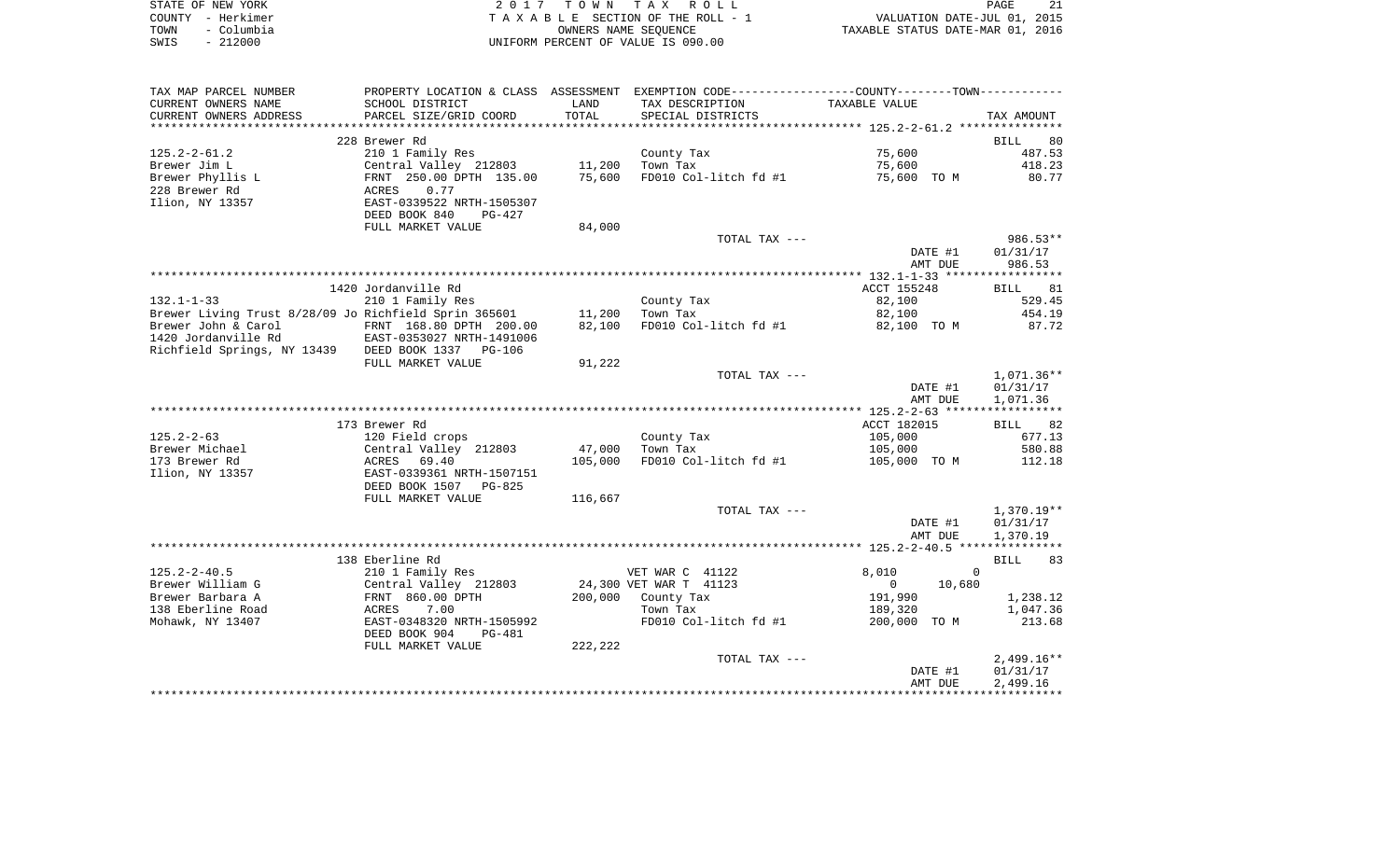| STATE OF NEW YORK |            | 2017 TOWN TAX ROLL                 | PAGE                             |
|-------------------|------------|------------------------------------|----------------------------------|
| COUNTY - Herkimer |            | TAXABLE SECTION OF THE ROLL - 1    | VALUATION DATE-JUL 01, 2015      |
| TOWN              | - Columbia | OWNERS NAME SEOUENCE               | TAXABLE STATUS DATE-MAR 01, 2016 |
| SWIS              | $-212000$  | UNIFORM PERCENT OF VALUE IS 090.00 |                                  |

| TAX MAP PARCEL NUMBER       | PROPERTY LOCATION & CLASS ASSESSMENT EXEMPTION CODE---------------COUNTY--------TOWN---------- |         |                       |                          |                     |
|-----------------------------|------------------------------------------------------------------------------------------------|---------|-----------------------|--------------------------|---------------------|
| CURRENT OWNERS NAME         | SCHOOL DISTRICT                                                                                | LAND    | TAX DESCRIPTION       | TAXABLE VALUE            |                     |
| CURRENT OWNERS ADDRESS      | PARCEL SIZE/GRID COORD                                                                         | TOTAL   | SPECIAL DISTRICTS     |                          | TAX AMOUNT          |
|                             |                                                                                                |         |                       |                          |                     |
|                             | 1242 Elizabethtown Rd                                                                          |         |                       | ACCT 070005940           | <b>BILL</b><br>84   |
| $125.2 - 2 - 23$            | 210 1 Family Res                                                                               |         | County Tax            | 45,400                   | 292.78              |
| Brien Timothy E             | Central Valley 212803                                                                          | 15,000  | Town Tax              | 45,400                   | 251.16              |
| Crandall Amy B              | ACRES<br>1.90 BANK<br>184                                                                      | 45,400  | FD010 Col-litch fd #1 | 45,400 TO M              | 48.51               |
| 1242 Elizabethtown Rd       | EAST-0339373 NRTH-1512411                                                                      |         |                       |                          |                     |
| Ilion, NY 13357             | DEED BOOK 946<br>$PG-396$                                                                      |         |                       |                          |                     |
|                             | FULL MARKET VALUE                                                                              | 50,444  |                       |                          |                     |
|                             |                                                                                                |         | TOTAL TAX ---         |                          | 592.45**            |
|                             |                                                                                                |         |                       | DATE #1                  | 01/31/17            |
|                             |                                                                                                |         |                       | AMT DUE                  | 592.45              |
|                             | 1909 Jordanville Rd                                                                            |         |                       | ACCT 163531              | BILL 85             |
| $132.4 - 2 - 2$             | 210 1 Family Res                                                                               |         | County Tax            | 81,000                   | 522.36              |
| Brodrick Silvia             | Richfield Sprin 365601                                                                         | 16,700  | Town Tax              | 81,000                   | 448.11              |
| 37 Shadow Lawn Drive        | ACRES<br>2.70                                                                                  | 81,000  | School Relevy         |                          | 1,026.86            |
| Oakhurst, NJ 07755          | EAST-0362337 NRTH-1487891                                                                      |         | FD010 Col-litch fd #1 | 81,000 TO M              | 86.54               |
|                             | DEED BOOK 1388<br>PG-816                                                                       |         |                       |                          |                     |
|                             | FULL MARKET VALUE                                                                              | 90,000  |                       |                          |                     |
|                             |                                                                                                |         | TOTAL TAX ---         |                          | $2,083.87**$        |
|                             |                                                                                                |         |                       | DATE #1                  | 01/31/17            |
|                             |                                                                                                |         |                       | AMT DUE                  | 2,083.87            |
|                             |                                                                                                |         |                       |                          |                     |
|                             | 1884 Jordanville Rd                                                                            |         |                       |                          | 86<br>BILL          |
| $132.4 - 2 - 3.3$           | 240 Rural res                                                                                  |         | County Tax            | 224,600                  | 1,448.41            |
| Brodrick Silvia             | Richfield Sprin 365601                                                                         | 31,000  | Town Tax              | 224,600                  | 1,242.53            |
| 37 Shadow Lawn Drive        | ACRES 58.40                                                                                    | 224,600 | School Relevy         |                          | 2,847.32            |
| Oakhurst, NJ 07755          | EAST-0361510 NRTH-1487518                                                                      |         | FD010 Col-litch fd #1 | 224,600 TO M             | 239.96              |
|                             | DEED BOOK 1253<br>PG-923                                                                       |         |                       |                          |                     |
|                             | FULL MARKET VALUE                                                                              | 249,556 |                       |                          |                     |
|                             |                                                                                                |         | TOTAL TAX ---         |                          | $5,778.22**$        |
|                             |                                                                                                |         |                       | DATE #1                  | 01/31/17            |
|                             |                                                                                                |         |                       | AMT DUE                  | 5,778.22            |
|                             |                                                                                                |         |                       |                          |                     |
| $131.1 - 1 - 25.2$          | Saxon Rd<br>322 Rural vac>10                                                                   |         | County Tax            | ACCT 070015395<br>10,300 | 87<br>BILL<br>66.42 |
| Brown Daniel J              | Mount Markham<br>215601                                                                        | 10,300  | Town Tax              | 10,300                   | 56.98               |
| 1917 US Highway 20          | ACRES<br>12.00                                                                                 | 10,300  | FD010 Col-litch fd #1 | 10,300 TO M              | 11.00               |
| Richfield Springs, NY 13439 | EAST-0331648 NRTH-1491152                                                                      |         |                       |                          |                     |
|                             | DEED BOOK 887<br>$PG-273$                                                                      |         |                       |                          |                     |
|                             | FULL MARKET VALUE                                                                              | 11,444  |                       |                          |                     |
|                             |                                                                                                |         | TOTAL TAX ---         |                          | $134.40**$          |
|                             |                                                                                                |         |                       | DATE #1                  | 01/31/17            |
|                             |                                                                                                |         |                       | AMT DUE                  | 134.40              |
|                             |                                                                                                |         |                       |                          |                     |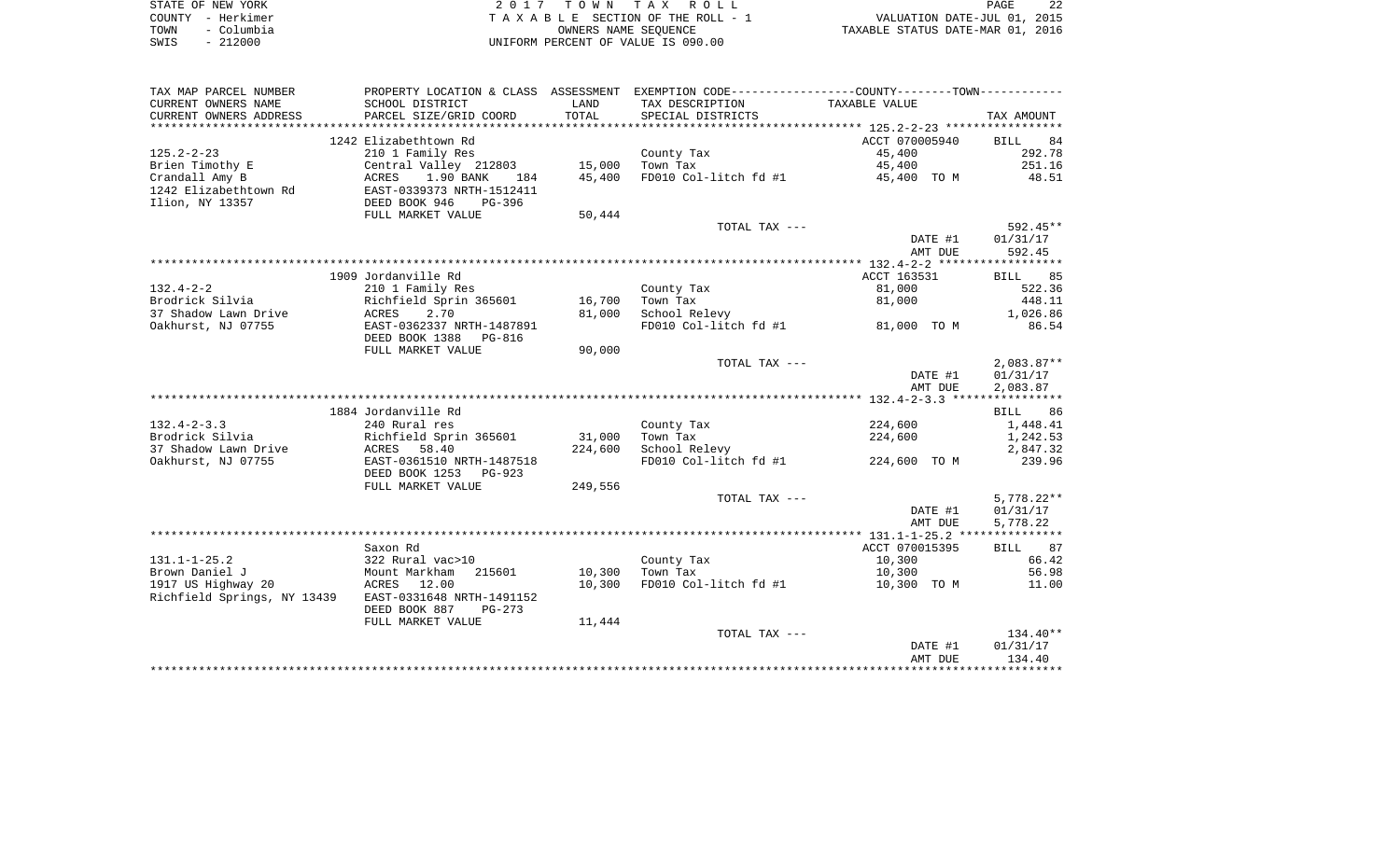| STATE OF NEW YORK  | 2017 TOWN TAX ROLL                 | 23<br>PAGE                       |
|--------------------|------------------------------------|----------------------------------|
| COUNTY – Herkimer  | TAXABLE SECTION OF THE ROLL - 1    | VALUATION DATE-JUL 01, 2015      |
| – Columbia<br>TOWN | OWNERS NAME SEOUENCE               | TAXABLE STATUS DATE-MAR 01, 2016 |
| $-212000$<br>SWIS  | UNIFORM PERCENT OF VALUE IS 090.00 |                                  |

| TAX MAP PARCEL NUMBER   |                           |         | PROPERTY LOCATION & CLASS ASSESSMENT EXEMPTION CODE----------------COUNTY--------TOWN---------- |                |              |
|-------------------------|---------------------------|---------|-------------------------------------------------------------------------------------------------|----------------|--------------|
| CURRENT OWNERS NAME     | SCHOOL DISTRICT           | LAND    | TAX DESCRIPTION                                                                                 | TAXABLE VALUE  |              |
| CURRENT OWNERS ADDRESS  | PARCEL SIZE/GRID COORD    | TOTAL   | SPECIAL DISTRICTS                                                                               |                | TAX AMOUNT   |
|                         |                           |         |                                                                                                 |                |              |
|                         | 289 Millers Mills Rd      |         |                                                                                                 |                | BILL<br>88   |
| $131.1 - 1 - 63.3$      | 270 Mfg housing           |         | County Tax                                                                                      | 31,000         | 199.91       |
| Brown Jimmy             | Mount Markham 215601      | 14,000  | Town Tax                                                                                        | 31,000         | 171.50       |
| 289 Millers Mills Road  | FRNT 157.00 DPTH          | 31,000  | School Relevy                                                                                   |                | 100.99       |
| W Winfield, NY 13491    | ACRES<br>1.50             |         | FD010 Col-litch fd #1 31,000 TO M                                                               |                | 33.12        |
|                         | EAST-0330153 NRTH-1489609 |         |                                                                                                 |                |              |
|                         | DEED BOOK 1152<br>PG-664  |         |                                                                                                 |                |              |
|                         | FULL MARKET VALUE         | 34,444  |                                                                                                 |                |              |
|                         |                           |         | TOTAL TAX ---                                                                                   |                | 505.52**     |
|                         |                           |         |                                                                                                 | DATE #1        | 01/31/17     |
|                         |                           |         |                                                                                                 | AMT DUE        | 505.52       |
|                         |                           |         |                                                                                                 |                |              |
|                         | 540 Millers Mills Rd      |         |                                                                                                 |                | BILL 89      |
| $131.3 - 1 - 22.3$      | 210 1 Family Res          |         | County Tax                                                                                      | 76,700         | 494.63       |
| Brown Keith C           | Mount Markham 215601      | 15,600  | Town Tax                                                                                        | 76,700         | 424.32       |
| Brown Vivian L          | Doublewide                | 76,700  | FD010 Col-litch fd #1                                                                           | 76,700 TO M    | 81.95        |
| 540 Millers Mills Rd    | 2.20<br>ACRES             |         |                                                                                                 |                |              |
| West Winfield, NY 13491 | EAST-0334379 NRTH-1487323 |         |                                                                                                 |                |              |
|                         | DEED BOOK 814<br>$PG-627$ |         |                                                                                                 |                |              |
|                         | FULL MARKET VALUE         | 85,222  |                                                                                                 |                |              |
|                         |                           |         | TOTAL TAX ---                                                                                   |                | $1,000.90**$ |
|                         |                           |         |                                                                                                 | DATE #1        | 01/31/17     |
|                         |                           |         |                                                                                                 | AMT DUE        | 1,000.90     |
|                         |                           |         |                                                                                                 |                |              |
|                         | 140 Saxon Rd              |         |                                                                                                 |                | BILL 90      |
| $131.1 - 1 - 63.4$      | 210 1 Family Res          |         | County Tax                                                                                      | 98,000         | 631.99       |
| Brown Michael           | Mount Markham 215601      | 20,000  | Town Tax                                                                                        | 98,000         | 542.16       |
| Brown Wendy             | FRNT 465.00 DPTH          | 98,000  | FD010 Col-litch fd #1                                                                           | 98,000 TO M    | 104.70       |
| 140 Saxon Road          | 4.60<br>ACRES             |         |                                                                                                 |                |              |
| West Winfield, NY 13491 | EAST-0330110 NRTH-1490083 |         |                                                                                                 |                |              |
|                         | DEED BOOK 1253<br>$PG-31$ |         |                                                                                                 |                |              |
|                         | FULL MARKET VALUE         | 108,889 |                                                                                                 |                |              |
|                         |                           |         | TOTAL TAX ---                                                                                   |                | $1,278.85**$ |
|                         |                           |         |                                                                                                 | DATE #1        | 01/31/17     |
|                         |                           |         |                                                                                                 | AMT DUE        | 1,278.85     |
|                         |                           |         |                                                                                                 |                |              |
|                         | 375 Eberline Rd           |         |                                                                                                 | ACCT 070016120 | BILL 91      |
| $126.3 - 2 - 7$         | 270 Mfg housing           |         | County Tax                                                                                      | 14,000         | 90.28        |
| Brown Robert D          | Central Valley 212803     | 13,000  | Town Tax                                                                                        | 14,000         | 77.45        |
| 375 Eberline Rd         | ACRES<br>1.00             | 14,000  | School Relevy                                                                                   |                | 311.39       |
| Mohawk, NY 13407        | EAST-0352273 NRTH-1505072 |         | FD010 Col-litch fd #1                                                                           | 14,000 TO M    | 14.96        |
|                         | DEED BOOK 1351<br>PG-396  |         |                                                                                                 |                |              |
|                         | FULL MARKET VALUE         | 15,556  |                                                                                                 |                |              |
|                         |                           |         | TOTAL TAX ---                                                                                   |                | 494.08**     |
|                         |                           |         |                                                                                                 | DATE #1        | 01/31/17     |
|                         |                           |         |                                                                                                 | AMT DUE        | 494.08       |
|                         |                           |         |                                                                                                 |                |              |
|                         |                           |         |                                                                                                 |                |              |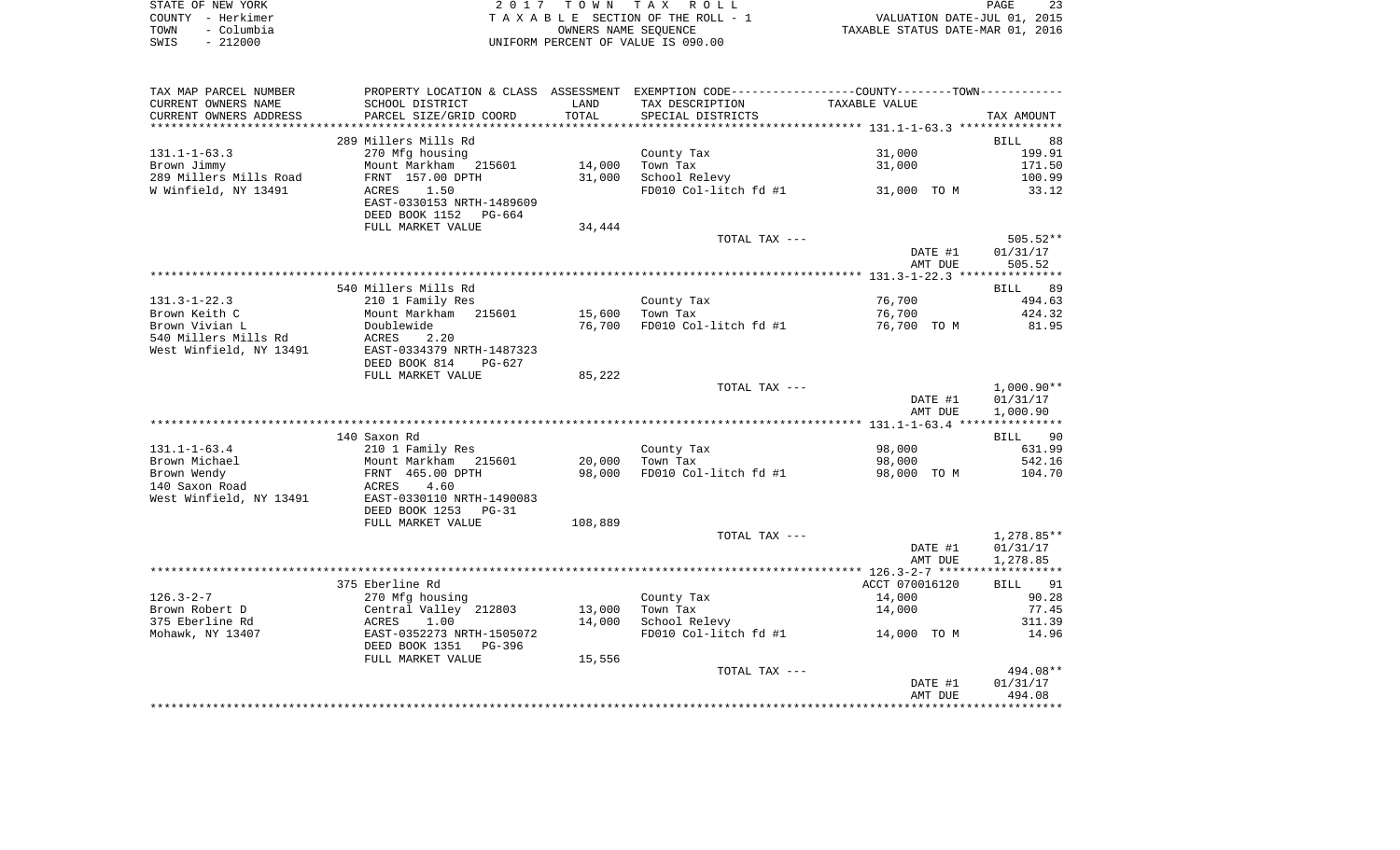| STATE OF NEW YORK  | 2017 TOWN TAX ROLL                 | 24<br>PAGE                       |
|--------------------|------------------------------------|----------------------------------|
| COUNTY - Herkimer  | TAXABLE SECTION OF THE ROLL - 1    | VALUATION DATE-JUL 01, 2015      |
| - Columbia<br>TOWN | OWNERS NAME SEOUENCE               | TAXABLE STATUS DATE-MAR 01, 2016 |
| $-212000$<br>SWIS  | UNIFORM PERCENT OF VALUE IS 090.00 |                                  |

| TAX MAP PARCEL NUMBER                           |                                            |             | PROPERTY LOCATION & CLASS ASSESSMENT EXEMPTION CODE---------------COUNTY-------TOWN---------- |                |                   |
|-------------------------------------------------|--------------------------------------------|-------------|-----------------------------------------------------------------------------------------------|----------------|-------------------|
| CURRENT OWNERS NAME                             | SCHOOL DISTRICT                            | LAND        | TAX DESCRIPTION                                                                               | TAXABLE VALUE  |                   |
| CURRENT OWNERS ADDRESS                          | PARCEL SIZE/GRID COORD                     | TOTAL       | SPECIAL DISTRICTS                                                                             |                | TAX AMOUNT        |
| *******************                             |                                            | *********** |                                                                                               |                |                   |
|                                                 | Eberline Rd                                |             |                                                                                               | ACCT 070016145 | <b>BILL</b><br>92 |
| $126.3 - 2 - 8.1$                               | 322 Rural vac>10                           |             | County Tax                                                                                    | 22,800         | 147.03            |
| Brown Robert D                                  | Central Valley 212803                      | 22,800      | Town Tax                                                                                      | 22,800         | 126.13            |
| Charles Hight                                   | ACRES<br>24.60                             | 22,800      | FD010 Col-litch fd #1                                                                         | 22,800 TO M    | 24.36             |
| 368 Eberline Rd                                 | EAST-0353425 NRTH-1504082                  |             |                                                                                               |                |                   |
| Mohawk, NY 13439                                | DEED BOOK 818<br><b>PG-148</b>             |             |                                                                                               |                |                   |
|                                                 | FULL MARKET VALUE                          | 25,333      |                                                                                               |                |                   |
|                                                 |                                            |             | TOTAL TAX ---                                                                                 |                | $297.52**$        |
|                                                 |                                            |             |                                                                                               | DATE #1        | 01/31/17          |
|                                                 |                                            |             |                                                                                               | AMT DUE        | 297.52            |
|                                                 |                                            |             |                                                                                               |                |                   |
|                                                 | 277 Millers Mills Rd                       |             |                                                                                               | ACCT 070001375 | <b>BILL</b><br>93 |
| $131.1 - 1 - 63.1$                              | 314 Rural vac<10                           |             | County Tax                                                                                    | 21,000         | 135.43            |
| Brown Stanley J                                 | Mount Markham<br>215601                    | 21,000      | Town Tax                                                                                      | 21,000         | 116.18            |
| Brown Deborah A                                 | FRNT 1013.00 DPTH                          | 21,000      | FD010 Col-litch fd #1                                                                         | 21,000 TO M    | 22.44             |
| 267 Millers Mills Rd                            | ACRES<br>20.90                             |             |                                                                                               |                |                   |
| West Winfield, NY 13491                         | EAST-3306623 NRTH-1489666                  |             |                                                                                               |                |                   |
|                                                 | DEED BOOK 706<br>$PG-133$                  |             |                                                                                               |                |                   |
|                                                 | FULL MARKET VALUE                          | 23,333      |                                                                                               |                |                   |
|                                                 |                                            |             | TOTAL TAX ---                                                                                 |                | $274.05**$        |
|                                                 |                                            |             |                                                                                               | DATE #1        | 01/31/17          |
|                                                 |                                            |             |                                                                                               | AMT DUE        | 274.05            |
|                                                 |                                            |             |                                                                                               |                |                   |
|                                                 | 283 Millers Mills Rd                       |             |                                                                                               | ACCT 181434    | 94<br>BILL        |
| $131.1 - 1 - 63.2$                              | 312 Vac w/imprv                            |             | County Tax                                                                                    | 15,000         | 96.73             |
| Brown Stanley J                                 | Mount Markham 215601                       | 9,000       | Town Tax                                                                                      | 15,000         | 82.98             |
| Brown Barbara                                   | FRNT 130.00 DPTH 225.00                    | 15,000      | FD010 Col-litch fd #1                                                                         | 15,000 TO M    | 16.03             |
| 267 Millers Mills Rd<br>West Winfield, NY 13491 | ACRES<br>0.80<br>EAST-0329981 NRTH-1489608 |             |                                                                                               |                |                   |
|                                                 |                                            |             |                                                                                               |                |                   |
|                                                 | DEED BOOK 1504<br><b>PG-208</b>            |             |                                                                                               |                |                   |
|                                                 | FULL MARKET VALUE                          | 16,667      | TOTAL TAX ---                                                                                 |                | $195.74**$        |
|                                                 |                                            |             |                                                                                               | DATE #1        | 01/31/17          |
|                                                 |                                            |             |                                                                                               | AMT DUE        | 195.74            |
|                                                 |                                            |             |                                                                                               |                |                   |
|                                                 | 267 Millers Mills Rd                       |             |                                                                                               | ACCT 070001390 | 95<br>BILL        |
| $131.1 - 1 - 65$                                | 210 1 Family Res                           |             | County Tax                                                                                    | 75,600         | 487.53            |
| Brown Stanley J                                 | Mount Markham<br>215601                    | 13,900      | Town Tax                                                                                      | 75,600         | 418.23            |
| Brown Deborah A                                 | ACRES<br>1.42                              | 75,600      | FD010 Col-litch fd #1                                                                         | 75,600 TO M    | 80.77             |
| 267 Millers Mills Rd                            | EAST-0329641 NRTH-1489755                  |             |                                                                                               |                |                   |
| West Winfield, NY 13491                         | DEED BOOK 740<br><b>PG-317</b>             |             |                                                                                               |                |                   |
|                                                 | FULL MARKET VALUE                          | 84,000      |                                                                                               |                |                   |
|                                                 |                                            |             | TOTAL TAX ---                                                                                 |                | 986.53**          |
|                                                 |                                            |             |                                                                                               | DATE #1        | 01/31/17          |
|                                                 |                                            |             |                                                                                               | AMT DUE        | 986.53            |
|                                                 |                                            |             |                                                                                               |                |                   |
|                                                 |                                            |             |                                                                                               |                |                   |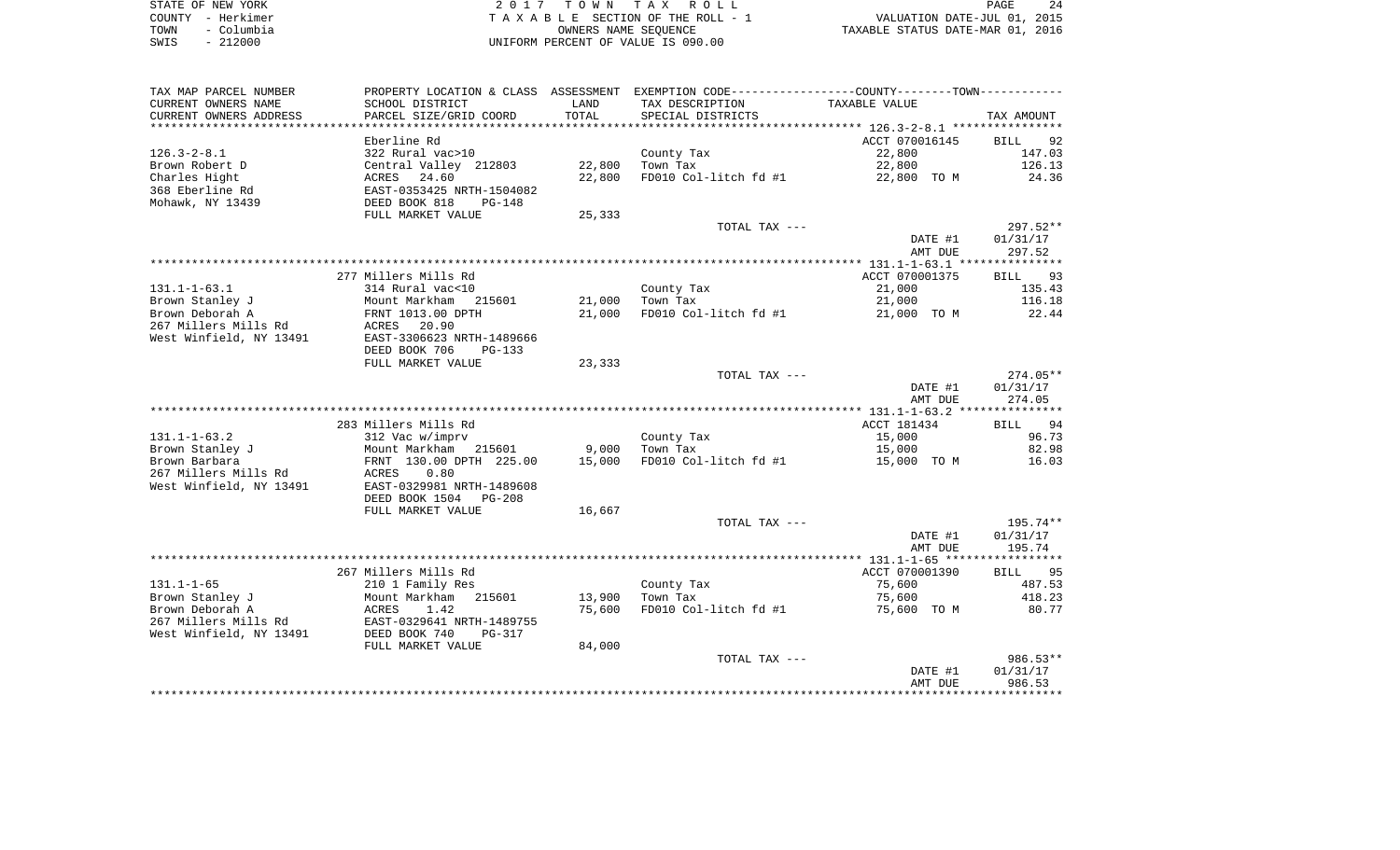| STATE OF NEW YORK |            | 2017 TOWN TAX ROLL                 |                                  | PAGE | 25 |
|-------------------|------------|------------------------------------|----------------------------------|------|----|
| COUNTY - Herkimer |            | TAXABLE SECTION OF THE ROLL - 1    | VALUATION DATE-JUL 01, 2015      |      |    |
| TOWN              | - Columbia | OWNERS NAME SEOUENCE               | TAXABLE STATUS DATE-MAR 01, 2016 |      |    |
| SWIS              | $-212000$  | UNIFORM PERCENT OF VALUE IS 090.00 |                                  |      |    |

| TAX MAP PARCEL NUMBER   | PROPERTY LOCATION & CLASS ASSESSMENT EXEMPTION CODE---------------COUNTY-------TOWN---------- |         |                       |                |              |
|-------------------------|-----------------------------------------------------------------------------------------------|---------|-----------------------|----------------|--------------|
| CURRENT OWNERS NAME     | SCHOOL DISTRICT                                                                               | LAND    | TAX DESCRIPTION       | TAXABLE VALUE  |              |
| CURRENT OWNERS ADDRESS  | PARCEL SIZE/GRID COORD                                                                        | TOTAL   | SPECIAL DISTRICTS     |                | TAX AMOUNT   |
|                         |                                                                                               |         |                       |                |              |
|                         | Robinson Rd                                                                                   |         |                       | ACCT 070001440 | BILL<br>96   |
| $126.4 - 3 - 3.1$       | 314 Rural vac<10                                                                              |         | County Tax            | 5,400          | 34.82        |
| Brown Timothy           | Central Valley 212803                                                                         | 5,400   | Town Tax              | 5,400          | 29.87        |
| 557 Robinson Road       | 4.00<br>ACRES                                                                                 | 5,400   | School Relevy         |                | 120.08       |
| Mohawk, NY 13407        | EAST-0363305 NRTH-1500269                                                                     |         | FD010 Col-litch fd #1 | 5,400 TO M     | 5.77         |
|                         | DEED BOOK 792<br>PG-659                                                                       |         |                       |                |              |
|                         | FULL MARKET VALUE                                                                             | 6,000   |                       |                |              |
|                         |                                                                                               |         | TOTAL TAX ---         |                | 190.54**     |
|                         |                                                                                               |         |                       | DATE #1        | 01/31/17     |
|                         |                                                                                               |         |                       | AMT DUE        | 190.54       |
|                         |                                                                                               |         |                       |                |              |
|                         | 549 Millers Mills Rd                                                                          |         |                       | ACCT 070001530 | BILL 97      |
| $131.3 - 1 - 7.1$       | 270 Mfg housing                                                                               |         | County Tax            | 31,200         | 201.20       |
| Brunette Lawrence W     | Mount Markham 215601                                                                          | 15,000  | Town Tax              | 31,200         | 172.60       |
| Brunette Claudia        | FRNT 250.00 DPTH 330.00<br>ACRES 1.90                                                         | 31,200  | FD010 Col-litch fd #1 | 31,200 TO M    | 33.33        |
| 549 Millers Mills Rd    |                                                                                               |         |                       |                |              |
| West Winfield, NY 13491 | EAST-0334684 NRTH-1487605                                                                     |         |                       |                |              |
|                         | DEED BOOK 686<br>PG-610                                                                       |         |                       |                |              |
|                         | FULL MARKET VALUE                                                                             | 34,667  |                       |                |              |
|                         |                                                                                               |         | TOTAL TAX ---         |                | 407.13**     |
|                         |                                                                                               |         |                       | DATE #1        | 01/31/17     |
|                         |                                                                                               |         |                       | AMT DUE        | 407.13       |
|                         |                                                                                               |         |                       |                |              |
|                         | 641 Brennan Rd                                                                                |         |                       |                | BILL 98      |
| $125.2 - 2 - 44.5$      | 210 1 Family Res                                                                              |         | County Tax            | 180,000        | 1,160.80     |
| Bubb John               | Central Valley 212803<br>FRNT 540.00 DPTH<br>ACRES 5.00<br>EAST-0346627 NRTH-1505328          | 21,800  | Town Tax              | 180,000        | 995.80       |
| Bundick Joanne          |                                                                                               | 180,000 | FD010 Col-litch fd #1 | 180,000 TO M   | 192.31       |
| 641 Brennan Rd          |                                                                                               |         |                       |                |              |
| Ilion, NY 13357         |                                                                                               |         |                       |                |              |
|                         | DEED BOOK 933<br>$PG-394$<br>FULL MARKET VALUE                                                | 200,000 |                       |                |              |
|                         |                                                                                               |         | TOTAL TAX ---         |                | $2,348.91**$ |
|                         |                                                                                               |         |                       | DATE #1        | 01/31/17     |
|                         |                                                                                               |         |                       | AMT DUE        | 2,348.91     |
|                         |                                                                                               |         |                       |                |              |
|                         | Brewer Rd                                                                                     |         |                       |                | BILL 99      |
| $125.2 - 2 - 44.6$      |                                                                                               |         | County Tax            | 31,000         | 199.91       |
| Bubb John               | 322 Rural vac>10<br>Central Valley 212803                                                     | 31,000  | Town Tax              | 31,000         | 171.50       |
| Bundick JoAnne          | FRNT 2960.00 DPTH                                                                             | 31,000  | FD010 Col-litch fd #1 | 31,000 TO M    | 33.12        |
| 641 Brennan Road        | ACRES 25.10                                                                                   |         |                       |                |              |
| Ilion, NY 13357         | EAST-0346390 NRTH-1505742                                                                     |         |                       |                |              |
|                         | DEED BOOK 1181<br>PG-348                                                                      |         |                       |                |              |
|                         | FULL MARKET VALUE                                                                             | 34,444  |                       |                |              |
|                         |                                                                                               |         | TOTAL TAX ---         |                | 404.53**     |
|                         |                                                                                               |         |                       | DATE #1        | 01/31/17     |
|                         |                                                                                               |         |                       | AMT DUE        | 404.53       |
|                         |                                                                                               |         |                       |                |              |
|                         |                                                                                               |         |                       |                |              |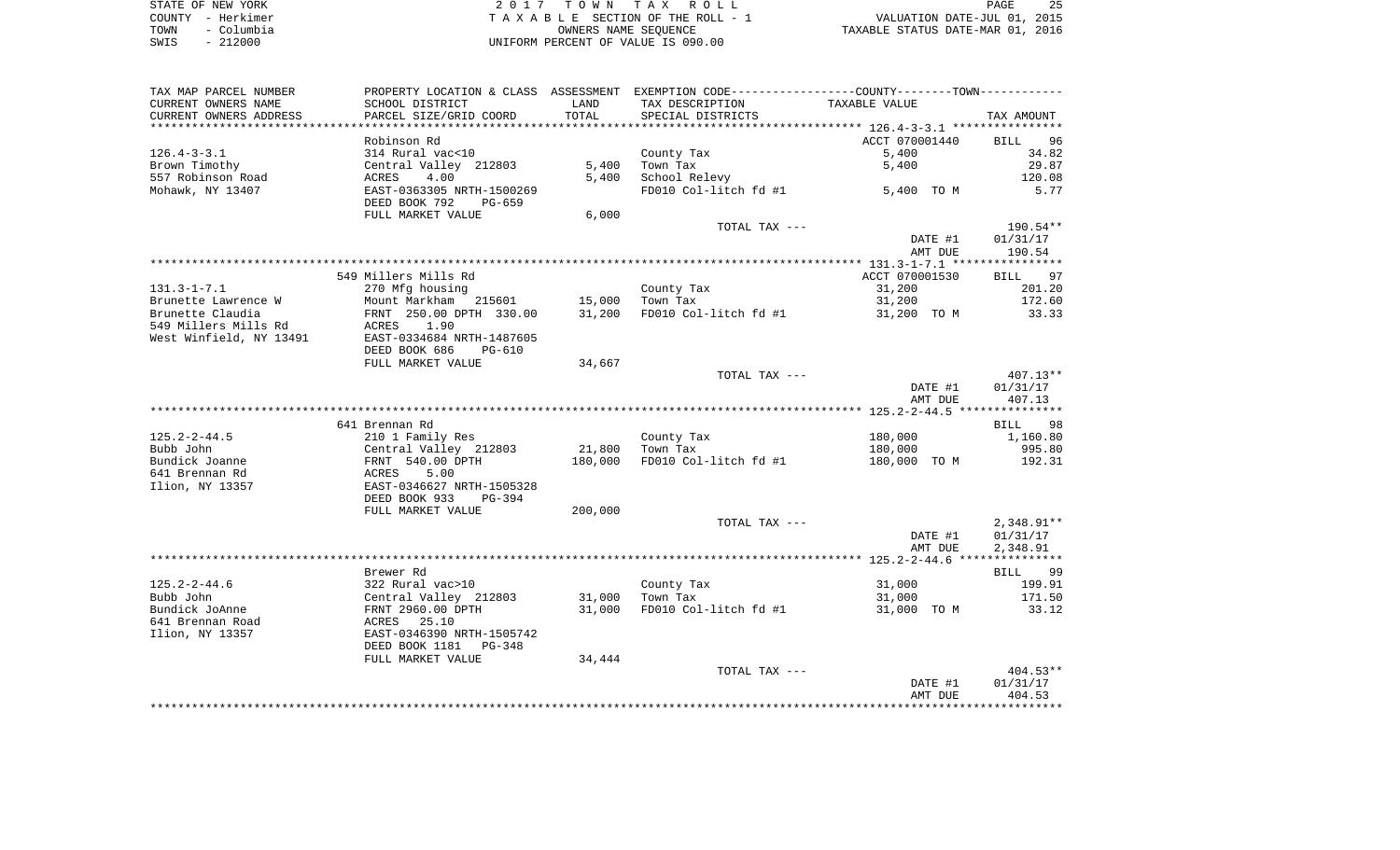| STATE OF NEW YORK  | 2017 TOWN TAX ROLL                 | 26<br>PAGE                       |
|--------------------|------------------------------------|----------------------------------|
| COUNTY – Herkimer  | TAXABLE SECTION OF THE ROLL - 1    | VALUATION DATE-JUL 01, 2015      |
| – Columbia<br>TOWN | OWNERS NAME SEOUENCE               | TAXABLE STATUS DATE-MAR 01, 2016 |
| $-212000$<br>SWIS  | UNIFORM PERCENT OF VALUE IS 090.00 |                                  |

| TAX MAP PARCEL NUMBER                                 |                                             |        | PROPERTY LOCATION & CLASS ASSESSMENT EXEMPTION CODE----------------COUNTY--------TOWN----------- |                    |            |
|-------------------------------------------------------|---------------------------------------------|--------|--------------------------------------------------------------------------------------------------|--------------------|------------|
| CURRENT OWNERS NAME                                   | SCHOOL DISTRICT                             | LAND   | TAX DESCRIPTION                                                                                  | TAXABLE VALUE      |            |
| CURRENT OWNERS ADDRESS                                | PARCEL SIZE/GRID COORD                      | TOTAL  | SPECIAL DISTRICTS                                                                                |                    | TAX AMOUNT |
| ************************                              |                                             |        |                                                                                                  |                    |            |
|                                                       | 125 Casler Rd                               |        |                                                                                                  | ACCT 178913        | BILL 100   |
| 131.1-1-48                                            | 270 Mfg housing                             |        | County Tax                                                                                       | 21,800             | 140.59     |
| Buchinski Michael                                     | Mount Markham 215601                        | 6,000  | Town Tax                                                                                         | 21,800             | 120.60     |
| Buchinski Patricia                                    | 65.00 DPTH 110.00<br>FRNT                   | 21,800 | FD010 Col-litch fd #1                                                                            | 21,800 TO M        | 23.29      |
| 110 Sherwood Acres Drive Apt B ACRES                  | 0.13                                        |        |                                                                                                  |                    |            |
| Herkimer, NY 13350                                    | EAST-0336361 NRTH-1489297<br>DEED BOOK 1488 |        |                                                                                                  |                    |            |
|                                                       | PG-124<br>FULL MARKET VALUE                 | 24,222 |                                                                                                  |                    |            |
|                                                       |                                             |        | TOTAL TAX ---                                                                                    |                    | 284.48**   |
|                                                       |                                             |        |                                                                                                  | DATE #1            | 01/31/17   |
|                                                       |                                             |        |                                                                                                  | AMT DUE            | 284.48     |
|                                                       |                                             |        |                                                                                                  |                    |            |
|                                                       | 1190 Mckoons Rd                             |        |                                                                                                  | ACCT 070013830     | BILL 101   |
| $132.3 - 1 - 42$                                      | 210 1 Family Res                            |        | County Tax                                                                                       | 69,600             | 448.84     |
| Buck Roy Robert                                       | Richfield Sprin 365601                      | 8,500  | Town Tax                                                                                         | 69,600             | 385.04     |
| 1190 Mckoons Rd                                       | FRNT 150.00 DPTH 200.00                     | 69,600 | FD010 Col-litch fd #1                                                                            | 69,600 TO M        | 74.36      |
| Richfield Springs, NY 13439 ACRES                     | 0.69                                        |        |                                                                                                  |                    |            |
|                                                       | EAST-0347768 NRTH-1486222                   |        |                                                                                                  |                    |            |
|                                                       | DEED BOOK 1378<br>PG-52                     |        |                                                                                                  |                    |            |
|                                                       | FULL MARKET VALUE                           | 77,333 |                                                                                                  |                    |            |
|                                                       |                                             |        | TOTAL TAX ---                                                                                    |                    | $908.24**$ |
|                                                       |                                             |        |                                                                                                  | DATE #1            | 01/31/17   |
|                                                       |                                             |        |                                                                                                  | AMT DUE            | 908.24     |
|                                                       |                                             |        |                                                                                                  |                    |            |
|                                                       | 1155 Millers Mills Rd                       |        |                                                                                                  | ACCT 070016592     | BILL 102   |
| $131.4 - 1 - 11.2$                                    | 210 1 Family Res                            |        | County Tax                                                                                       | 75,000             | 483.66     |
| Buddle Robert M                                       | Richfield Sprin 365601                      | 12,000 | Town Tax                                                                                         | 75,000             | 414.92     |
| Buddle Kary E                                         | Doublewide                                  | 75,000 | FD010 Col-litch fd #1                                                                            | 75,000 TO M        | 80.13      |
| 1155 Millers Mills Rd                                 | ACRES<br>$1.80$ BANK<br>184                 |        |                                                                                                  |                    |            |
| Richfield Springs, NY 13439 EAST-0345537 NRTH-1487710 |                                             |        |                                                                                                  |                    |            |
|                                                       | DEED BOOK 925<br>$PG-31$                    |        |                                                                                                  |                    |            |
|                                                       | FULL MARKET VALUE                           | 83,333 |                                                                                                  |                    |            |
|                                                       |                                             |        | TOTAL TAX ---                                                                                    |                    | 978.71**   |
|                                                       |                                             |        |                                                                                                  | DATE #1<br>AMT DUE | 01/31/17   |
|                                                       |                                             |        |                                                                                                  |                    | 978.71     |
|                                                       | Mckoons Rd                                  |        |                                                                                                  | ACCT 197544        | BILL 103   |
| $131.2 - 1 - 28.4$                                    | 322 Rural vac>10                            |        | County Tax                                                                                       | 7,200              | 46.43      |
| Bulger Mary Ann                                       | Central Valley 212803                       | 7,200  | Town Tax                                                                                         | 7,200              | 39.83      |
| Bulger Robert J                                       | ACRES 11.30                                 | 7,200  | School Relevy                                                                                    |                    | 160.14     |
| 305 Lotville Rd                                       | EAST-0348593 NRTH-1492853                   |        | FD010 Col-litch fd #1                                                                            | 7,200 TO M         | 7.69       |
| Dolgeville, NY 13329                                  | DEED BOOK 1602<br>PG-670                    |        |                                                                                                  |                    |            |
|                                                       | FULL MARKET VALUE                           | 8,000  |                                                                                                  |                    |            |
|                                                       |                                             |        | TOTAL TAX ---                                                                                    |                    | 254.09**   |
|                                                       |                                             |        |                                                                                                  | DATE #1            | 01/31/17   |
|                                                       |                                             |        |                                                                                                  | AMT DUE            | 254.09     |
|                                                       |                                             |        |                                                                                                  |                    |            |
|                                                       |                                             |        |                                                                                                  |                    |            |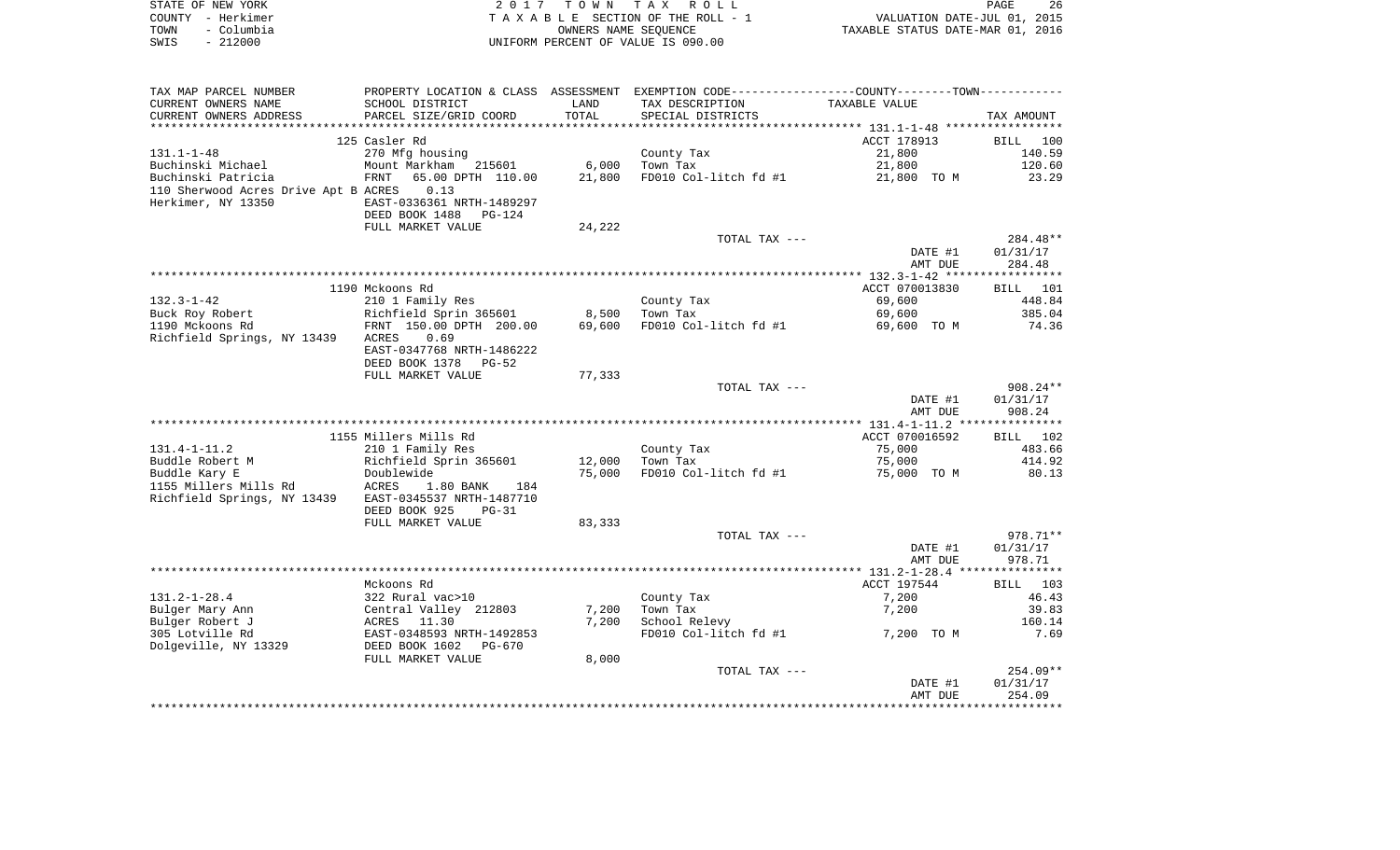| STATE OF NEW YORK  | 2017 TOWN TAX ROLL                 | 27<br>PAGE                       |
|--------------------|------------------------------------|----------------------------------|
| COUNTY - Herkimer  | TAXABLE SECTION OF THE ROLL - 1    | VALUATION DATE-JUL 01, 2015      |
| - Columbia<br>TOWN | OWNERS NAME SEOUENCE               | TAXABLE STATUS DATE-MAR 01, 2016 |
| 212000<br>SWIS     | UNIFORM PERCENT OF VALUE IS 090.00 |                                  |

| TAX MAP PARCEL NUMBER                                 |                                           |                | PROPERTY LOCATION & CLASS ASSESSMENT EXEMPTION CODE---------------COUNTY-------TOWN---------- |                |              |
|-------------------------------------------------------|-------------------------------------------|----------------|-----------------------------------------------------------------------------------------------|----------------|--------------|
| CURRENT OWNERS NAME                                   | SCHOOL DISTRICT                           | LAND           | TAX DESCRIPTION                                                                               | TAXABLE VALUE  |              |
| CURRENT OWNERS ADDRESS                                | PARCEL SIZE/GRID COORD                    | TOTAL          | SPECIAL DISTRICTS                                                                             |                | TAX AMOUNT   |
| **************                                        | ********************                      | ************** |                                                                                               |                |              |
|                                                       | Jordanville Rd                            |                |                                                                                               | ACCT 197544    | BILL 104     |
| $132.1 - 1 - 37.1$                                    | 322 Rural vac>10                          |                | County Tax                                                                                    | 11,300         | 72.87        |
| Bulger Mary Ann                                       | Central Valley 212803                     | 11,300         | Town Tax                                                                                      | 11,300         | 62.51        |
| Bulger Robert J                                       | ACRES 10.00                               | 11,300         | School Relevy                                                                                 |                | 251.31       |
| 305 Lotville Rd                                       | EAST-0349721 NRTH-1492346                 |                | FD010 Col-litch fd #1                                                                         | 11,300 TO M    | 12.07        |
| Dolgeville, NY 13329                                  | DEED BOOK 1602<br>PG-670                  |                |                                                                                               |                |              |
|                                                       | FULL MARKET VALUE                         | 12,556         |                                                                                               |                |              |
|                                                       |                                           |                | TOTAL TAX ---                                                                                 |                | 398.76**     |
|                                                       |                                           |                |                                                                                               | DATE #1        | 01/31/17     |
|                                                       |                                           |                |                                                                                               | AMT DUE        | 398.76       |
|                                                       |                                           |                |                                                                                               |                |              |
|                                                       | 1216 Jordanville Rd                       |                |                                                                                               | ACCT 197544    | BILL 105     |
| $132.1 - 1 - 38$                                      | 270 Mfg housing                           |                | County Tax                                                                                    | 34,800         | 224.42       |
| Bulger Mary Ann                                       | Central Valley 212803                     | 32,422         | Town Tax                                                                                      | 34,800         | 192.52       |
| Bulger Robert J                                       | ACRES<br>23.00                            | 34,800         | School Relevy                                                                                 |                | 774.04       |
| 305 Lotville Rd                                       | ACRES 20.000<br>EAST-0349257 NRTH-1492491 |                | FD010 Col-litch fd #1                                                                         | 34,800 TO M    | 37.18        |
| Dolgeville, NY 13329                                  | DEED BOOK 1602<br>PG-670                  |                |                                                                                               |                |              |
|                                                       | FULL MARKET VALUE                         | 38,667         |                                                                                               |                |              |
|                                                       |                                           |                | TOTAL TAX ---                                                                                 |                | $1,228.16**$ |
|                                                       |                                           |                |                                                                                               | DATE #1        | 01/31/17     |
|                                                       |                                           |                |                                                                                               | AMT DUE        | 1,228.16     |
|                                                       |                                           |                |                                                                                               |                |              |
|                                                       | 1438 Jordanville Rd                       |                |                                                                                               | ACCT 070000390 | BILL 106     |
| $132.1 - 1 - 29.1$                                    | 314 Rural vac<10                          |                | County Tax                                                                                    | 3,500          | 22.57        |
| Burdick Susan L                                       |                                           | 3,500          | Town Tax                                                                                      | 3,500          | 19.36        |
| 1438 Jordanville Rd                                   |                                           | 3,500          | FD010 Col-litch fd #1                                                                         | 3,500 TO M     | 3.74         |
| Richfield Springs, NY 13439 ACRES                     | 6.00                                      |                |                                                                                               |                |              |
|                                                       | EAST-0353318 NRTH-1490342                 |                |                                                                                               |                |              |
|                                                       | DEED BOOK 1527<br>PG-786                  |                |                                                                                               |                |              |
|                                                       | FULL MARKET VALUE                         | 3,889          |                                                                                               |                |              |
|                                                       |                                           |                | TOTAL TAX ---                                                                                 |                | 45.67**      |
|                                                       |                                           |                |                                                                                               | DATE #1        | 01/31/17     |
|                                                       |                                           |                |                                                                                               | AMT DUE        | 45.67        |
|                                                       |                                           |                |                                                                                               |                |              |
|                                                       | 1438 Jordanville Rd                       |                |                                                                                               | ACCT 185237    | BILL 107     |
| $132.1 - 1 - 30$                                      | 210 1 Family Res                          |                | County Tax                                                                                    | 95,000         | 612.64       |
| Burdick Susan L                                       | Richfield Sprin 365601                    | 14,100         | Town Tax                                                                                      | 95,000         | 525.56       |
| 1438 Jordanville Rd                                   | ACRES<br>1.50                             | 95,000         | FD010 Col-litch fd #1                                                                         | 95,000 TO M    | 101.50       |
| Richfield Springs, NY 13439 EAST-0353370 NRTH-1490795 |                                           |                |                                                                                               |                |              |
|                                                       | DEED BOOK 1527<br>PG-786                  |                |                                                                                               |                |              |
|                                                       | FULL MARKET VALUE                         | 105,556        |                                                                                               |                |              |
|                                                       |                                           |                | TOTAL TAX ---                                                                                 |                | 1,239.70**   |
|                                                       |                                           |                |                                                                                               | DATE #1        | 01/31/17     |
|                                                       |                                           |                |                                                                                               | AMT DUE        | 1,239.70     |
|                                                       |                                           |                |                                                                                               |                |              |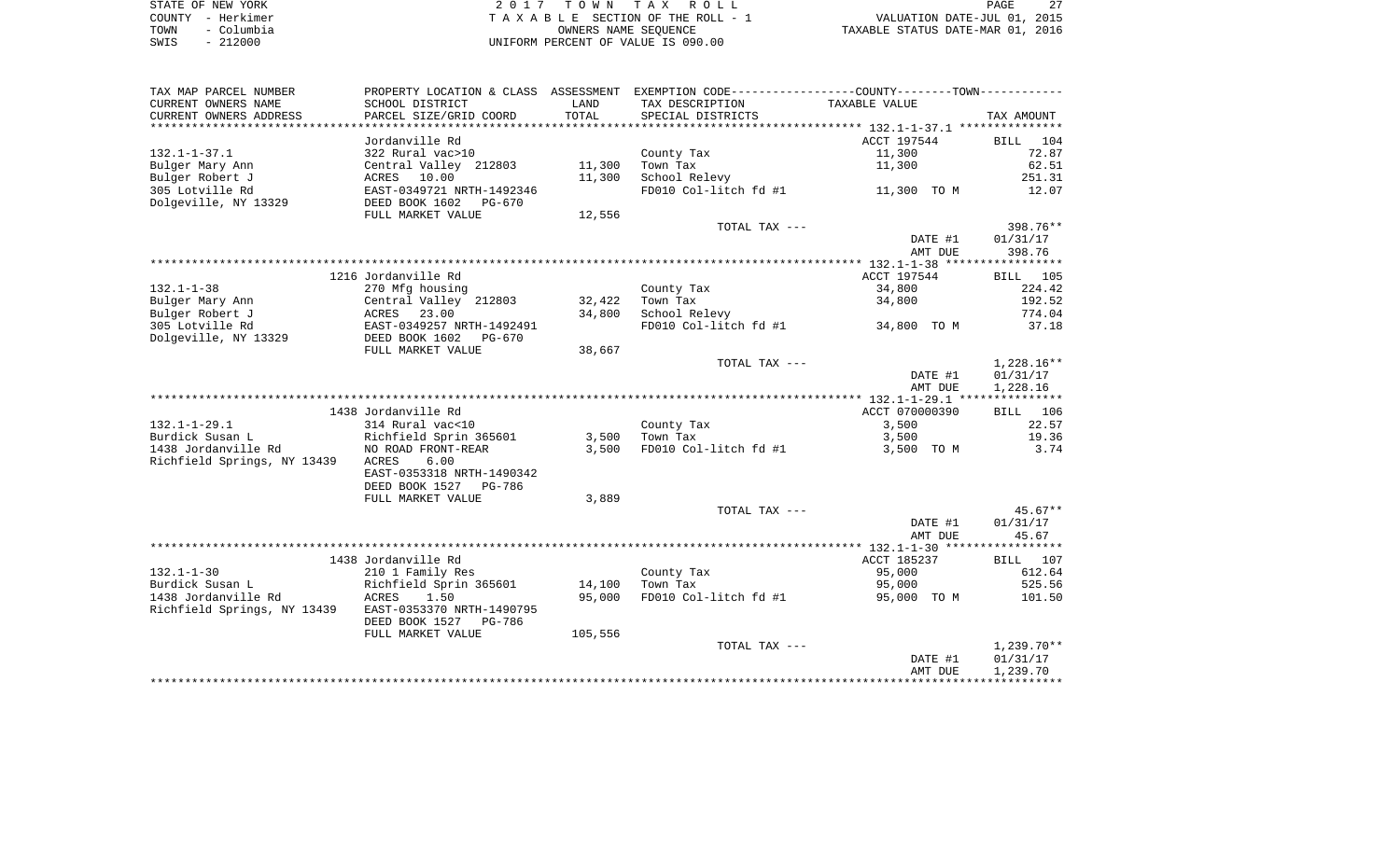| STATE OF NEW YORK  | 2017 TOWN TAX ROLL                 | 28<br>PAGE                       |
|--------------------|------------------------------------|----------------------------------|
| COUNTY – Herkimer  | TAXABLE SECTION OF THE ROLL - 1    | VALUATION DATE-JUL 01, 2015      |
| - Columbia<br>TOWN | OWNERS NAME SEOUENCE               | TAXABLE STATUS DATE-MAR 01, 2016 |
| - 212000<br>SWIS   | UNIFORM PERCENT OF VALUE IS 090.00 |                                  |

| TAX MAP PARCEL NUMBER     |                            |         | PROPERTY LOCATION & CLASS ASSESSMENT EXEMPTION CODE---------------COUNTY-------TOWN---------- |                   |                 |
|---------------------------|----------------------------|---------|-----------------------------------------------------------------------------------------------|-------------------|-----------------|
| CURRENT OWNERS NAME       | SCHOOL DISTRICT            | LAND    | TAX DESCRIPTION                                                                               | TAXABLE VALUE     |                 |
| CURRENT OWNERS ADDRESS    | PARCEL SIZE/GRID COORD     | TOTAL   | SPECIAL DISTRICTS                                                                             |                   | TAX AMOUNT      |
|                           |                            |         |                                                                                               |                   |                 |
|                           | 828 State Route 51         |         |                                                                                               |                   | BILL 108        |
| $131.1 - 1 - 82$          | 210 1 Family Res           |         | County Tax                                                                                    | 135,000           | 870.60          |
| Burke Bradley P Jr        | Mount Markham 215601       | 23,000  | Town Tax                                                                                      | 135,000           | 746.85          |
| 828 State Route 51        | split from 131.3-1-1.1     | 135,000 | FD010 Col-litch fd #1                                                                         | 135,000 TO M      | 144.23          |
| Ilion, NY 13357           | FRNT 568.00 DPTH           |         |                                                                                               |                   |                 |
|                           | 5.60<br>ACRES              |         |                                                                                               |                   |                 |
|                           | EAST-0327288 NRTH-1491084  |         |                                                                                               |                   |                 |
|                           | DEED BOOK 1280<br>PG-253   |         |                                                                                               |                   |                 |
|                           | FULL MARKET VALUE          | 150,000 |                                                                                               |                   |                 |
|                           |                            |         | TOTAL TAX ---                                                                                 |                   | $1,761.68**$    |
|                           |                            |         |                                                                                               | DATE #1           | 01/31/17        |
|                           |                            |         |                                                                                               | AMT DUE           | 1,761.68        |
|                           |                            |         |                                                                                               |                   |                 |
|                           | Millers Mills Rd           |         |                                                                                               | ACCT 070001865    | BILL 109        |
| $131.2 - 1 - 62.1$        | 105 Vac farmland           |         | AG MKTS L 41720                                                                               | $0 \qquad \qquad$ | $\Omega$        |
| Burke Bradley P Jr        | Mount Markham 215601       |         | 66,100 County Tax                                                                             | 72,100            | 464.96          |
| Burke James C             | ACRES 139.90               |         | 72,100 Town Tax                                                                               | 72,100            | 398.87          |
| 828 State Route 51 Rd     | EAST-0340451 NRTH-1489284  |         | FD010 Col-litch fd #1                                                                         | 72,100 TO M       | 77.03           |
| Ilion, NY 13357           | DEED BOOK 799<br>PG-336    |         |                                                                                               |                   |                 |
|                           | FULL MARKET VALUE          | 80,111  |                                                                                               |                   |                 |
| MAY BE SUBJECT TO PAYMENT |                            |         |                                                                                               |                   |                 |
| UNDER AGDIST LAW TIL 2020 |                            |         |                                                                                               |                   |                 |
|                           |                            |         | TOTAL TAX ---                                                                                 |                   | 940.86**        |
|                           |                            |         |                                                                                               | DATE #1           | 01/31/17        |
|                           |                            |         |                                                                                               | AMT DUE           | 940.86          |
|                           |                            |         |                                                                                               |                   |                 |
|                           | 794 State Route 51         |         |                                                                                               |                   | BILL 110        |
| $131.1 - 1 - 81$          | 210 1 Family Res           |         | County Tax                                                                                    | 138,000           | 889.94          |
| Burke Christopher P       | Mount Markham 215601       |         | 25,500 Town Tax                                                                               | 138,000           | 763.44          |
| 794 State Route 51        | part 131.3-1-1.1           | 138,000 | FD010 Col-litch fd #1                                                                         | 138,000 TO M      | 147.44          |
| Ilion, NY 13357           | FRNT 874.00 DPTH           |         |                                                                                               |                   |                 |
|                           | 8.00<br>ACRES              |         |                                                                                               |                   |                 |
|                           | EAST-0326963 NRTH-1490491  |         |                                                                                               |                   |                 |
|                           | DEED BOOK 1280<br>$PG-249$ |         |                                                                                               |                   |                 |
|                           | FULL MARKET VALUE          | 153,333 |                                                                                               |                   |                 |
|                           |                            |         | TOTAL TAX ---                                                                                 |                   | $1,800.82**$    |
|                           |                            |         |                                                                                               | DATE #1           | 01/31/17        |
|                           |                            |         |                                                                                               | AMT DUE           | 1,800.82        |
|                           |                            |         |                                                                                               |                   |                 |
|                           | 937 Millers Mills Rd       |         |                                                                                               | ACCT 160385       | <b>BILL</b> 111 |
| $131.2 - 1 - 62.2$        | 210 1 Family Res           |         | County Tax                                                                                    | 140,000           | 902.84          |
| Burke James C             | Mount Markham 215601       |         | 14,000 Town Tax                                                                               | 140,000           | 774.51          |
| Burke Antonia W           | FRNT 265.00 DPTH 240.00    | 140,000 | FD010 Col-litch fd #1                                                                         | 140,000 TO M      | 149.58          |
| 937 Millers Mills Rd      | ACRES 1.44                 |         |                                                                                               |                   |                 |
| West Winfield, NY 13491   | EAST-0341362 NRTH-1488269  |         |                                                                                               |                   |                 |
|                           | DEED BOOK 1367 PG-425      |         |                                                                                               |                   |                 |
|                           | FULL MARKET VALUE          | 155,556 |                                                                                               |                   |                 |
|                           |                            |         | TOTAL TAX ---                                                                                 |                   | 1,826.93**      |
|                           |                            |         |                                                                                               | DATE #1           | 01/31/17        |
|                           |                            |         |                                                                                               | AMT DUE           | 1,826.93        |
|                           |                            |         |                                                                                               |                   |                 |
|                           |                            |         |                                                                                               |                   |                 |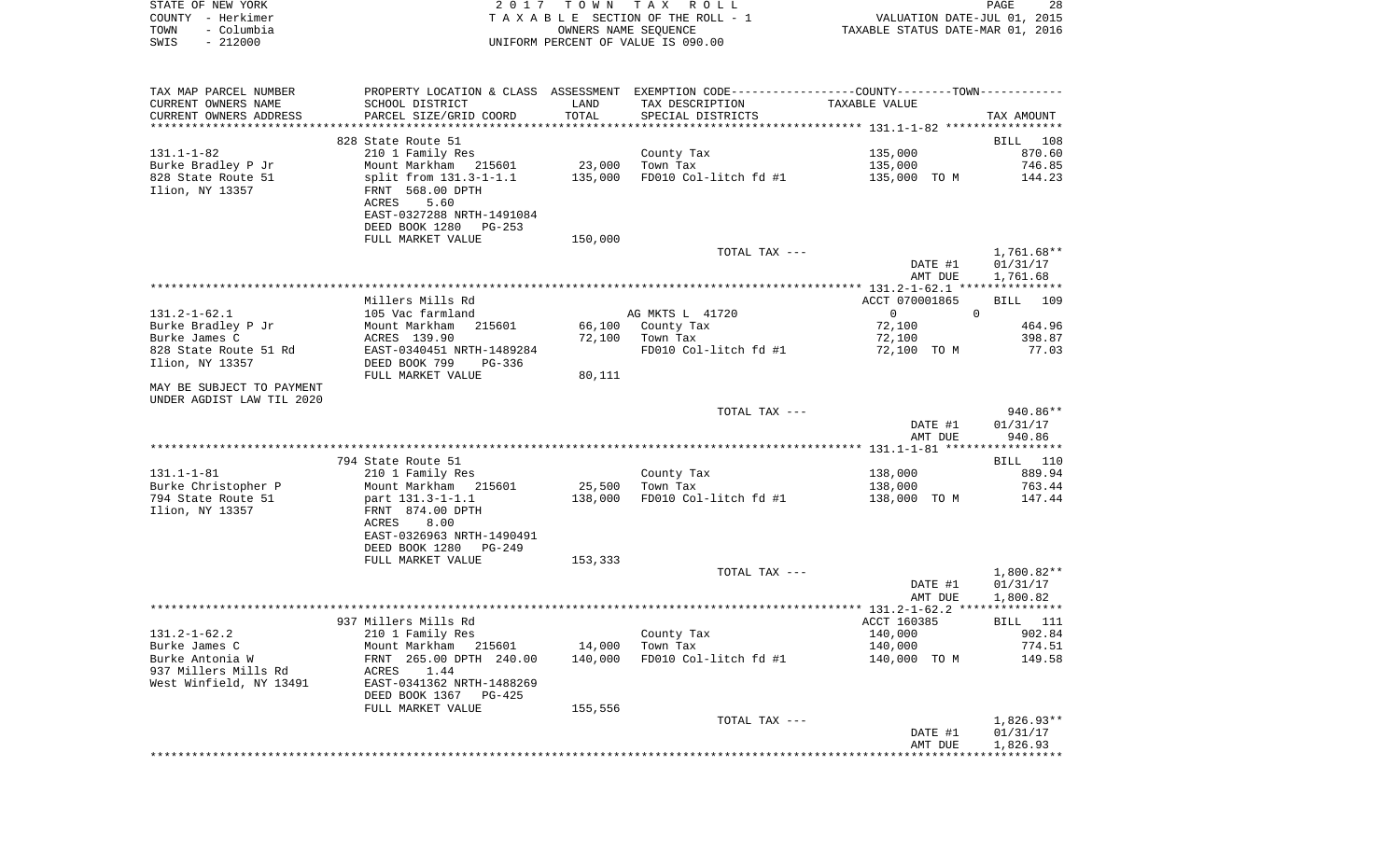| STATE OF NEW YORK  | 2017 TOWN TAX ROLL                 | 29<br>PAGE                       |
|--------------------|------------------------------------|----------------------------------|
| COUNTY - Herkimer  | TAXABLE SECTION OF THE ROLL - 1    | VALUATION DATE-JUL 01, 2015      |
| - Columbia<br>TOWN | OWNERS NAME SEOUENCE               | TAXABLE STATUS DATE-MAR 01, 2016 |
| - 212000<br>SWIS   | UNIFORM PERCENT OF VALUE IS 090.00 |                                  |

| TAX MAP PARCEL NUMBER     |                                                                        |         | PROPERTY LOCATION & CLASS ASSESSMENT EXEMPTION CODE---------------COUNTY-------TOWN---------- |                    |                                    |
|---------------------------|------------------------------------------------------------------------|---------|-----------------------------------------------------------------------------------------------|--------------------|------------------------------------|
| CURRENT OWNERS NAME       | SCHOOL DISTRICT                                                        | LAND    | TAX DESCRIPTION                                                                               | TAXABLE VALUE      |                                    |
| CURRENT OWNERS ADDRESS    | PARCEL SIZE/GRID COORD                                                 | TOTAL   | SPECIAL DISTRICTS                                                                             |                    | TAX AMOUNT                         |
| *********************     | **************************                                             |         |                                                                                               |                    |                                    |
|                           | 266 Spohn Rd                                                           |         |                                                                                               | ACCT 070001950     | <b>BILL</b><br>112                 |
| $125.4 - 1 - 38$          | 240 Rural res                                                          |         | AG MKTS<br>41730                                                                              | 5,597<br>5,597     |                                    |
| Burke Ronald G            | Central Valley 212803                                                  | 84,000  | County Tax                                                                                    | 94,403             | 608.79                             |
| 266 Spohn Rd              | ACRES 112.00                                                           | 100,000 | Town Tax                                                                                      | 94,403             | 522.26                             |
| Ilion, NY 13351           | EAST-0348029 NRTH-1498060<br>DEED BOOK 829<br>$PG-29$                  |         | FD010 Col-litch fd #1                                                                         | 100,000 TO M       | 106.84                             |
| MAY BE SUBJECT TO PAYMENT | FULL MARKET VALUE                                                      | 111,111 |                                                                                               |                    |                                    |
| UNDER AGDIST LAW TIL 2023 |                                                                        |         |                                                                                               |                    |                                    |
|                           |                                                                        |         | TOTAL TAX ---                                                                                 | DATE #1<br>AMT DUE | 1,237.89**<br>01/31/17<br>1,237.89 |
|                           |                                                                        |         |                                                                                               |                    |                                    |
|                           | 1586 Mckoons Rd                                                        |         |                                                                                               | ACCT 070002040     | BILL 113                           |
| $131.2 - 1 - 26$          | 210 1 Family Res                                                       |         | County Tax                                                                                    | 48,600             | 313.41                             |
| Burke Ronald G            | Central Valley 212803                                                  | 10,100  | Town Tax                                                                                      | 48,600             | 268.86                             |
| 266 Spohn Rd              | FRNT 151.87 DPTH 279.00                                                | 48,600  | FD010 Col-litch fd #1                                                                         | 48,600 TO M        | 51.92                              |
| Ilion, NY 13357           | 0.64<br>ACRES<br>EAST-0348289 NRTH-1493540<br>DEED BOOK 829<br>$PG-29$ |         |                                                                                               |                    |                                    |
|                           | FULL MARKET VALUE                                                      | 54,000  |                                                                                               |                    |                                    |
|                           |                                                                        |         | TOTAL TAX ---                                                                                 |                    | $634.19**$                         |
|                           |                                                                        |         |                                                                                               | DATE #1            | 01/31/17                           |
|                           |                                                                        |         |                                                                                               | AMT DUE            | 634.19                             |
|                           |                                                                        |         |                                                                                               |                    |                                    |
|                           | Saxon Rd                                                               |         |                                                                                               |                    | BILL 114                           |
| $131.1 - 1 - 25.5$        | 311 Res vac land                                                       |         | County Tax                                                                                    | 11,300             | 72.87                              |
| Burke Thomas A            | Mount Markham<br>215601                                                | 11,300  | Town Tax                                                                                      | 11,300             | 62.51                              |
| Burke Michaele L          | ACRES<br>9.40                                                          | 11,300  | FD010 Col-litch fd #1                                                                         | 11,300 TO M        | 12.07                              |
| 643 South Road            | EAST-0330962 NRTH-1492020                                              |         |                                                                                               |                    |                                    |
| West Winfield, NY 13491   | DEED BOOK 817<br><b>PG-577</b>                                         |         |                                                                                               |                    |                                    |
|                           | FULL MARKET VALUE                                                      | 12,556  |                                                                                               |                    |                                    |
|                           |                                                                        |         | TOTAL TAX ---                                                                                 |                    | $147.45**$                         |
|                           |                                                                        |         |                                                                                               | DATE #1            | 01/31/17                           |
|                           |                                                                        |         |                                                                                               | AMT DUE            | 147.45                             |
|                           |                                                                        |         |                                                                                               |                    |                                    |
|                           | Elizabethtown Rd                                                       |         |                                                                                               | ACCT 070004580     | BILL 115                           |
| $125.3 - 1 - 8.4$         | 311 Res vac land                                                       |         | County Tax                                                                                    | 10,300             | 66.42                              |
| Burns Robert              | Central Valley 212803                                                  | 10,300  | Town Tax                                                                                      | 10,300             | 56.98                              |
| Burns Lynne M             | 5.50<br>ACRES                                                          | 10,300  | FD010 Col-litch fd #1                                                                         | 10,300 TO M        | 11.00                              |
| 157 Seckner Rd            | EAST-0334557 NRTH-1499808                                              |         |                                                                                               |                    |                                    |
| Ilion, NY 13357           | DEED BOOK 672<br>$PG-822$                                              |         |                                                                                               |                    |                                    |
|                           | FULL MARKET VALUE                                                      | 11,444  |                                                                                               |                    |                                    |
|                           |                                                                        |         | TOTAL TAX ---                                                                                 |                    | 134.40**                           |
|                           |                                                                        |         |                                                                                               | DATE #1            | 01/31/17                           |
|                           |                                                                        |         |                                                                                               | AMT DUE            | 134.40                             |
|                           |                                                                        |         |                                                                                               |                    |                                    |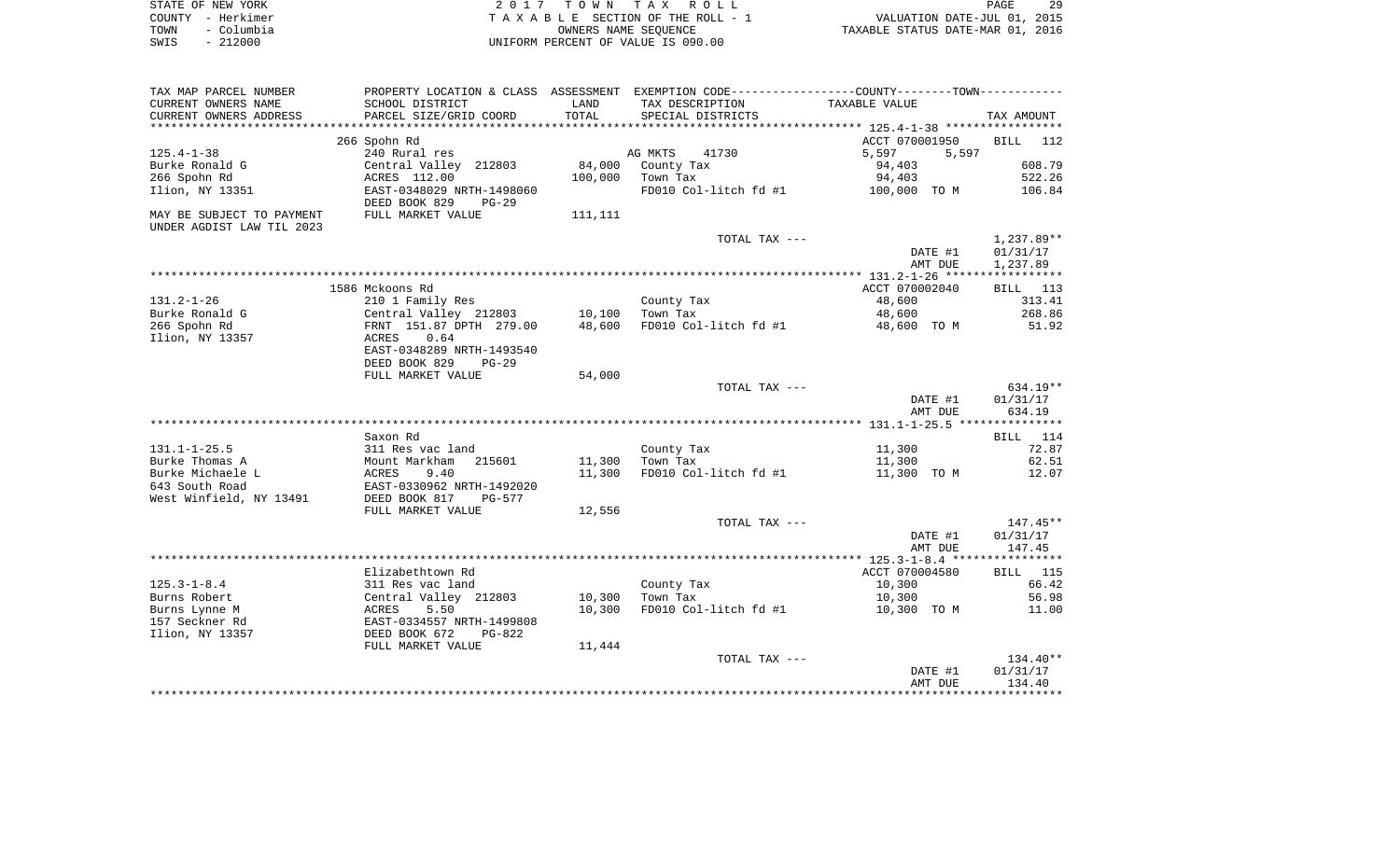|      | STATE OF NEW YORK | 2017 TOWN TAX ROLL                 | PAGE                             |  |
|------|-------------------|------------------------------------|----------------------------------|--|
|      | COUNTY - Herkimer | TAXABLE SECTION OF THE ROLL - 1    | VALUATION DATE-JUL 01, 2015      |  |
| TOWN | - Columbia        | OWNERS NAME SEOUENCE               | TAXABLE STATUS DATE-MAR 01, 2016 |  |
| SWIS | $-212000$         | UNIFORM PERCENT OF VALUE IS 090.00 |                                  |  |

|                                                                                                                                                           | Osley Rd<br>105 Vac farmland<br>Richfield Sprin 365601<br>FRNT 1686.00 DPTH<br>ACRES<br>45.20<br>EAST-0360085 NRTH-1479255<br>DEED BOOK 1617<br>PG-281<br>FULL MARKET VALUE | 40,000<br>40,000<br>44,444 | County Tax<br>Town Tax<br>FD010 Col-litch fd #1<br>TOTAL TAX --- | ACCT 199848<br>40,000<br>40,000<br>40,000 TO M<br>DATE #1<br>AMT DUE                             | BILL 119<br>257.95<br>221.29<br>42.74<br>521.98**<br>01/31/17<br>521.98 |
|-----------------------------------------------------------------------------------------------------------------------------------------------------------|-----------------------------------------------------------------------------------------------------------------------------------------------------------------------------|----------------------------|------------------------------------------------------------------|--------------------------------------------------------------------------------------------------|-------------------------------------------------------------------------|
| $139.1 - 2 - 11.1$<br>Byler Michael A<br>Byler Betty M<br>330 State Route 28<br>Richfield Springs, NY 13439<br>PRIOR OWNER ON 3/01/2016<br>Grup William H |                                                                                                                                                                             |                            |                                                                  |                                                                                                  |                                                                         |
|                                                                                                                                                           |                                                                                                                                                                             |                            |                                                                  |                                                                                                  |                                                                         |
|                                                                                                                                                           |                                                                                                                                                                             |                            |                                                                  |                                                                                                  |                                                                         |
|                                                                                                                                                           |                                                                                                                                                                             |                            |                                                                  |                                                                                                  |                                                                         |
|                                                                                                                                                           |                                                                                                                                                                             |                            |                                                                  |                                                                                                  |                                                                         |
|                                                                                                                                                           |                                                                                                                                                                             |                            |                                                                  |                                                                                                  |                                                                         |
|                                                                                                                                                           |                                                                                                                                                                             |                            |                                                                  |                                                                                                  |                                                                         |
|                                                                                                                                                           |                                                                                                                                                                             |                            |                                                                  |                                                                                                  |                                                                         |
|                                                                                                                                                           |                                                                                                                                                                             |                            |                                                                  |                                                                                                  |                                                                         |
|                                                                                                                                                           |                                                                                                                                                                             |                            |                                                                  |                                                                                                  |                                                                         |
|                                                                                                                                                           |                                                                                                                                                                             |                            |                                                                  |                                                                                                  |                                                                         |
|                                                                                                                                                           |                                                                                                                                                                             |                            |                                                                  | AMT DUE                                                                                          | 1,849.14                                                                |
|                                                                                                                                                           |                                                                                                                                                                             |                            |                                                                  | DATE #1                                                                                          | 01/31/17                                                                |
|                                                                                                                                                           |                                                                                                                                                                             |                            | TOTAL TAX ---                                                    |                                                                                                  | 1,849.14**                                                              |
| UNDER AGDIST LAW TIL 2023                                                                                                                                 |                                                                                                                                                                             |                            |                                                                  |                                                                                                  |                                                                         |
| MAY BE SUBJECT TO PAYMENT                                                                                                                                 | FULL MARKET VALUE                                                                                                                                                           | 177,778                    |                                                                  |                                                                                                  |                                                                         |
|                                                                                                                                                           | DEED BOOK 1520<br>$PG-73$                                                                                                                                                   |                            | FD010 Col-litch fd #1                                            | 160,000 TO M                                                                                     | 170.94                                                                  |
| Richfield Springs, NY 13439                                                                                                                               | EAST-0345824 NRTH-1486950                                                                                                                                                   |                            | Town Tax                                                         | 140,071                                                                                          | 774.90                                                                  |
| 1164 Millers Mills Rd                                                                                                                                     | Richfield Sprin 365601<br>ACRES 31.70                                                                                                                                       |                            | 160,000 County Tax                                               | 140,071                                                                                          | 903.30                                                                  |
| Byler Matthew                                                                                                                                             |                                                                                                                                                                             |                            | 38,000 AGRIC 10 Y 42100                                          | 15,000<br>15,000                                                                                 |                                                                         |
| $131.4 - 1 - 10.1$                                                                                                                                        | 240 Rural res                                                                                                                                                               |                            | AG MKTS<br>41730                                                 | 4,929<br>4,929                                                                                   |                                                                         |
|                                                                                                                                                           | 1164 Millers Mills Rd                                                                                                                                                       |                            |                                                                  | ACCT 183748                                                                                      | BILL 118                                                                |
|                                                                                                                                                           |                                                                                                                                                                             |                            |                                                                  |                                                                                                  |                                                                         |
|                                                                                                                                                           |                                                                                                                                                                             |                            |                                                                  | AMT DUE                                                                                          | 1,141.84                                                                |
|                                                                                                                                                           |                                                                                                                                                                             |                            |                                                                  | DATE #1                                                                                          | 01/31/17                                                                |
|                                                                                                                                                           |                                                                                                                                                                             |                            | TOTAL TAX ---                                                    |                                                                                                  | 1,141.84**                                                              |
|                                                                                                                                                           | FULL MARKET VALUE                                                                                                                                                           | 97,222                     |                                                                  |                                                                                                  |                                                                         |
|                                                                                                                                                           | DEED BOOK 788<br>$PG-573$                                                                                                                                                   |                            |                                                                  |                                                                                                  |                                                                         |
| Mohawk, NY 13407                                                                                                                                          | EAST-0366080 NRTH-1499936                                                                                                                                                   |                            |                                                                  |                                                                                                  |                                                                         |
| 729 Robinson Rd                                                                                                                                           | ACRES<br>6.80 BANK<br>291                                                                                                                                                   |                            |                                                                  |                                                                                                  |                                                                         |
| Butterfield Robert Sr                                                                                                                                     | FRNT 461.50 DPTH                                                                                                                                                            | 87,500                     | FD010 Col-litch fd #1                                            | 87,500 TO M                                                                                      | 93.49                                                                   |
| Butterfield Ella M                                                                                                                                        | Central Valley 212803                                                                                                                                                       | 24,000                     | Town Tax                                                         | 87,500                                                                                           | 484.07                                                                  |
| $126.4 - 3 - 8.1$                                                                                                                                         | 210 1 Family Res                                                                                                                                                            |                            | County Tax                                                       | 87,500                                                                                           | 564.28                                                                  |
|                                                                                                                                                           | 729 Robinson Rd                                                                                                                                                             |                            |                                                                  | ACCT 070003030                                                                                   | BILL 117                                                                |
|                                                                                                                                                           |                                                                                                                                                                             |                            |                                                                  |                                                                                                  |                                                                         |
|                                                                                                                                                           |                                                                                                                                                                             |                            |                                                                  | DATE #1<br>AMT DUE                                                                               | 1,670.33                                                                |
|                                                                                                                                                           |                                                                                                                                                                             |                            | TOTAL TAX ---                                                    |                                                                                                  | $1,670.33**$<br>01/31/17                                                |
|                                                                                                                                                           | FULL MARKET VALUE                                                                                                                                                           | 142,222                    |                                                                  |                                                                                                  |                                                                         |
| Ilion, NY 13357                                                                                                                                           | DEED BOOK 00639 PG-00503                                                                                                                                                    |                            |                                                                  |                                                                                                  |                                                                         |
| 157 Seckner Rd                                                                                                                                            | EAST-0334499 NRTH-1499626                                                                                                                                                   |                            |                                                                  |                                                                                                  |                                                                         |
| Burns Lynne M                                                                                                                                             | ACRES<br>1.20                                                                                                                                                               | 128,000                    | FD010 Col-litch fd #1                                            | 128,000 TO M                                                                                     | 136.76                                                                  |
| Burns Robert                                                                                                                                              | Central Valley 212803                                                                                                                                                       | 13,400                     | Town Tax                                                         | 128,000                                                                                          | 708.12                                                                  |
| 125.3-1-11                                                                                                                                                | 210 1 Family Res                                                                                                                                                            |                            | County Tax                                                       | 128,000                                                                                          | 825.45                                                                  |
|                                                                                                                                                           | 157 Seckner Rd                                                                                                                                                              |                            |                                                                  | ACCT 070004592                                                                                   | BILL 116                                                                |
|                                                                                                                                                           |                                                                                                                                                                             |                            |                                                                  |                                                                                                  |                                                                         |
|                                                                                                                                                           | PARCEL SIZE/GRID COORD                                                                                                                                                      | TOTAL                      | SPECIAL DISTRICTS                                                |                                                                                                  | TAX AMOUNT                                                              |
|                                                                                                                                                           | SCHOOL DISTRICT                                                                                                                                                             | LAND                       | TAX DESCRIPTION                                                  | TAXABLE VALUE                                                                                    |                                                                         |
| CURRENT OWNERS NAME<br>CURRENT OWNERS ADDRESS                                                                                                             |                                                                                                                                                                             |                            |                                                                  | PROPERTY LOCATION & CLASS ASSESSMENT EXEMPTION CODE----------------COUNTY--------TOWN----------- |                                                                         |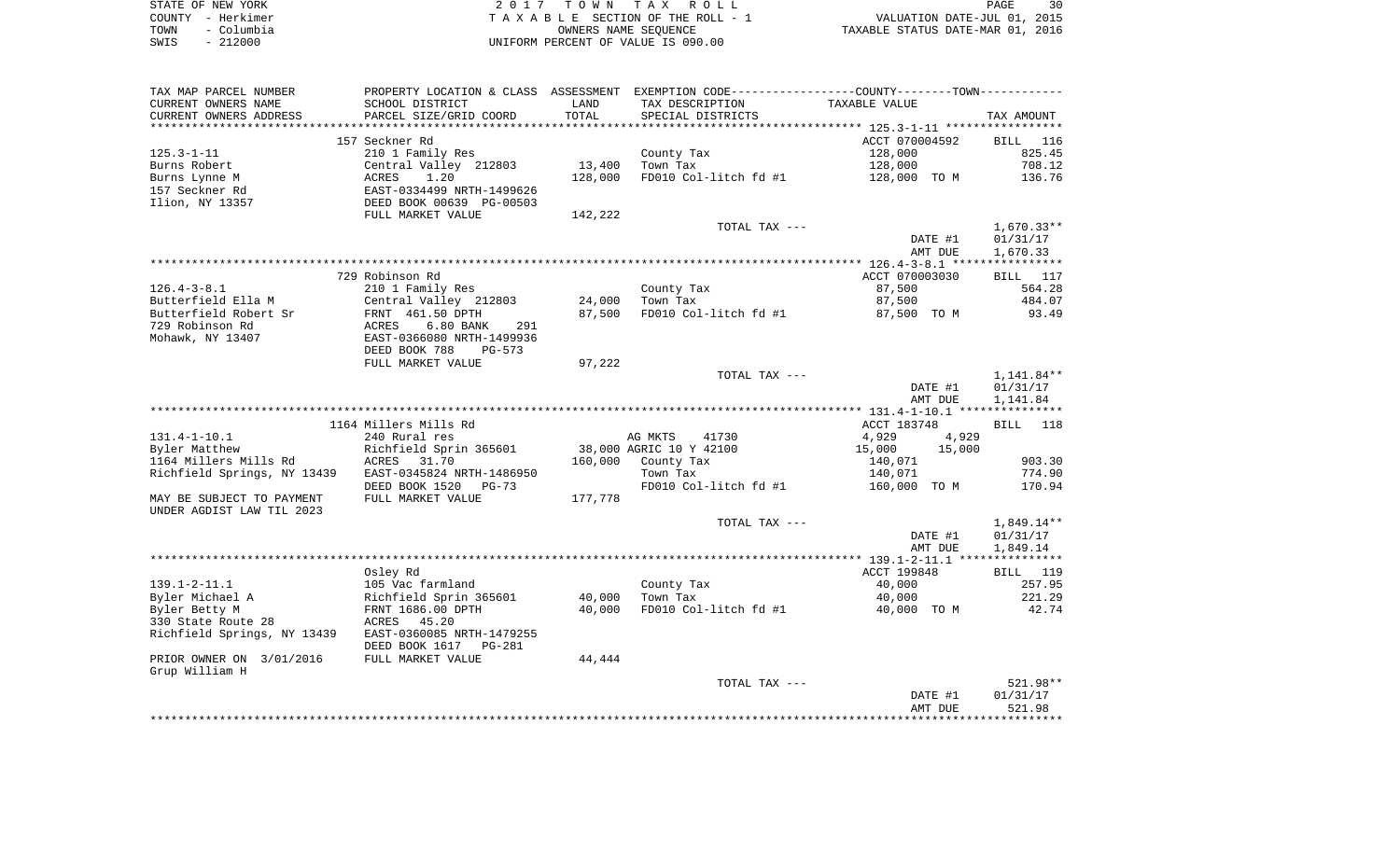|      | STATE OF NEW YORK | 2017 TOWN TAX ROLL                 | PAGE                             |  |
|------|-------------------|------------------------------------|----------------------------------|--|
|      | COUNTY - Herkimer | TAXABLE SECTION OF THE ROLL - 1    | VALUATION DATE-JUL 01, 2015      |  |
| TOWN | - Columbia        | OWNERS NAME SEOUENCE               | TAXABLE STATUS DATE-MAR 01, 2016 |  |
| SWIS | $-212000$         | UNIFORM PERCENT OF VALUE IS 090.00 |                                  |  |

| TAX MAP PARCEL NUMBER       | PROPERTY LOCATION & CLASS ASSESSMENT EXEMPTION CODE---------------COUNTY-------TOWN---------- |        |                       |                  |              |
|-----------------------------|-----------------------------------------------------------------------------------------------|--------|-----------------------|------------------|--------------|
| CURRENT OWNERS NAME         | SCHOOL DISTRICT                                                                               | LAND   | TAX DESCRIPTION       | TAXABLE VALUE    |              |
| CURRENT OWNERS ADDRESS      | PARCEL SIZE/GRID COORD                                                                        | TOTAL  | SPECIAL DISTRICTS     |                  | TAX AMOUNT   |
| ***********************     | ******************************                                                                |        |                       |                  |              |
|                             | 330 State Route 28                                                                            |        |                       |                  | BILL<br>120  |
| $139.3 - 2 - 3.2$           | 320 Rural vacant                                                                              |        | AG MKTS<br>41730      | 10,107<br>10,107 |              |
| Byler Michael A             | Richfield Sprin 365601                                                                        | 18,500 | County Tax            | 8,393            | 54.13        |
| Byler Betty M               | FRNT 836.00 DPTH                                                                              | 18,500 | Town Tax              | 8,393            | 46.43        |
| 330 State Route 28          | ACRES 10.00                                                                                   |        | FD010 Col-litch fd #1 | 18,500 TO M      | 19.77        |
| Richfield Springs, NY 13439 | EAST-0358267 NRTH-1471639                                                                     |        |                       |                  |              |
|                             | DEED BOOK 935<br>PG-535                                                                       |        |                       |                  |              |
|                             | FULL MARKET VALUE                                                                             | 20,556 |                       |                  |              |
| MAY BE SUBJECT TO PAYMENT   |                                                                                               |        |                       |                  |              |
| UNDER AGDIST LAW TIL 2023   |                                                                                               |        |                       |                  |              |
|                             |                                                                                               |        | TOTAL TAX ---         |                  | $120.33**$   |
|                             |                                                                                               |        |                       | DATE #1          | 01/31/17     |
|                             |                                                                                               |        |                       | AMT DUE          | 120.33       |
|                             |                                                                                               |        |                       |                  |              |
|                             | State Route 28                                                                                |        |                       | ACCT 165086      | BILL 121     |
| $139.3 - 2 - 4.2$           | 314 Rural vac<10                                                                              |        | County Tax            | 5,200            | 33.53        |
| Byler Michael A             | Richfield Sprin 365601                                                                        | 5,200  | Town Tax              | 5,200            | 28.77        |
| Byler Betty M               | 1.00<br>ACRES                                                                                 | 5,200  | FD010 Col-litch fd #1 | 5,200 TO M       | 5.56         |
| 330 State Route 28          | EAST-0358136 NRTH-1471050                                                                     |        |                       |                  |              |
| Richfield Springs, NY 13439 | DEED BOOK 1398<br>$PG-628$                                                                    |        |                       |                  |              |
|                             | FULL MARKET VALUE                                                                             | 5,778  |                       |                  |              |
|                             |                                                                                               |        | TOTAL TAX ---         |                  | $67.86**$    |
|                             |                                                                                               |        |                       | DATE #1          | 01/31/17     |
|                             |                                                                                               |        |                       | AMT DUE          | 67.86        |
|                             |                                                                                               |        |                       |                  |              |
|                             | State Route 28                                                                                |        |                       |                  | BILL 122     |
| $139.3 - 2 - 9$             | 323 Vacant rural                                                                              |        | County Tax            | 500              | 3.22         |
| Byler Michael A             | Richfield Sprin 365601                                                                        | 500    | Town Tax              | 500              | 2.77         |
| Byler Betty M               | 0.30<br>ACRES                                                                                 | 500    | FD010 Col-litch fd #1 | 500 TO M         | .53          |
| 330 State Route 28          | EAST-0358155 NRTH-1470536                                                                     |        |                       |                  |              |
|                             |                                                                                               |        |                       |                  |              |
| Richfield Springs, NY 13439 | FULL MARKET VALUE                                                                             | 556    |                       |                  |              |
|                             |                                                                                               |        | TOTAL TAX ---         |                  | $6.52**$     |
|                             |                                                                                               |        |                       | DATE #1          | 01/31/17     |
|                             |                                                                                               |        |                       | AMT DUE          | 6.52         |
|                             |                                                                                               |        |                       |                  |              |
|                             | 522 Brennan Rd                                                                                |        |                       | ACCT 070004380   | BILL 123     |
| $125.4 - 1 - 13$            | 210 1 Family Res                                                                              |        | County Tax            | 84,000           | 541.70       |
| Byma Benjamin A             | Central Valley 212803                                                                         | 17,000 | Town Tax              | 84,000           | 464.70       |
| Byma Linda A                | 8.00<br>ACRES                                                                                 | 84,000 | FD010 Col-litch fd #1 | 84,000 TO M      | 89.75        |
| 522 Brennan Road            | EAST-0346836 NRTH-1503302                                                                     |        |                       |                  |              |
| Ilion, NY 13357             | DEED BOOK 774<br>$PG-456$                                                                     |        |                       |                  |              |
|                             | FULL MARKET VALUE                                                                             | 93,333 |                       |                  |              |
|                             |                                                                                               |        | TOTAL TAX ---         |                  | $1,096.15**$ |
|                             |                                                                                               |        |                       | DATE #1          | 01/31/17     |
|                             |                                                                                               |        |                       | AMT DUE          | 1,096.15     |
|                             |                                                                                               |        |                       |                  |              |
|                             |                                                                                               |        |                       |                  |              |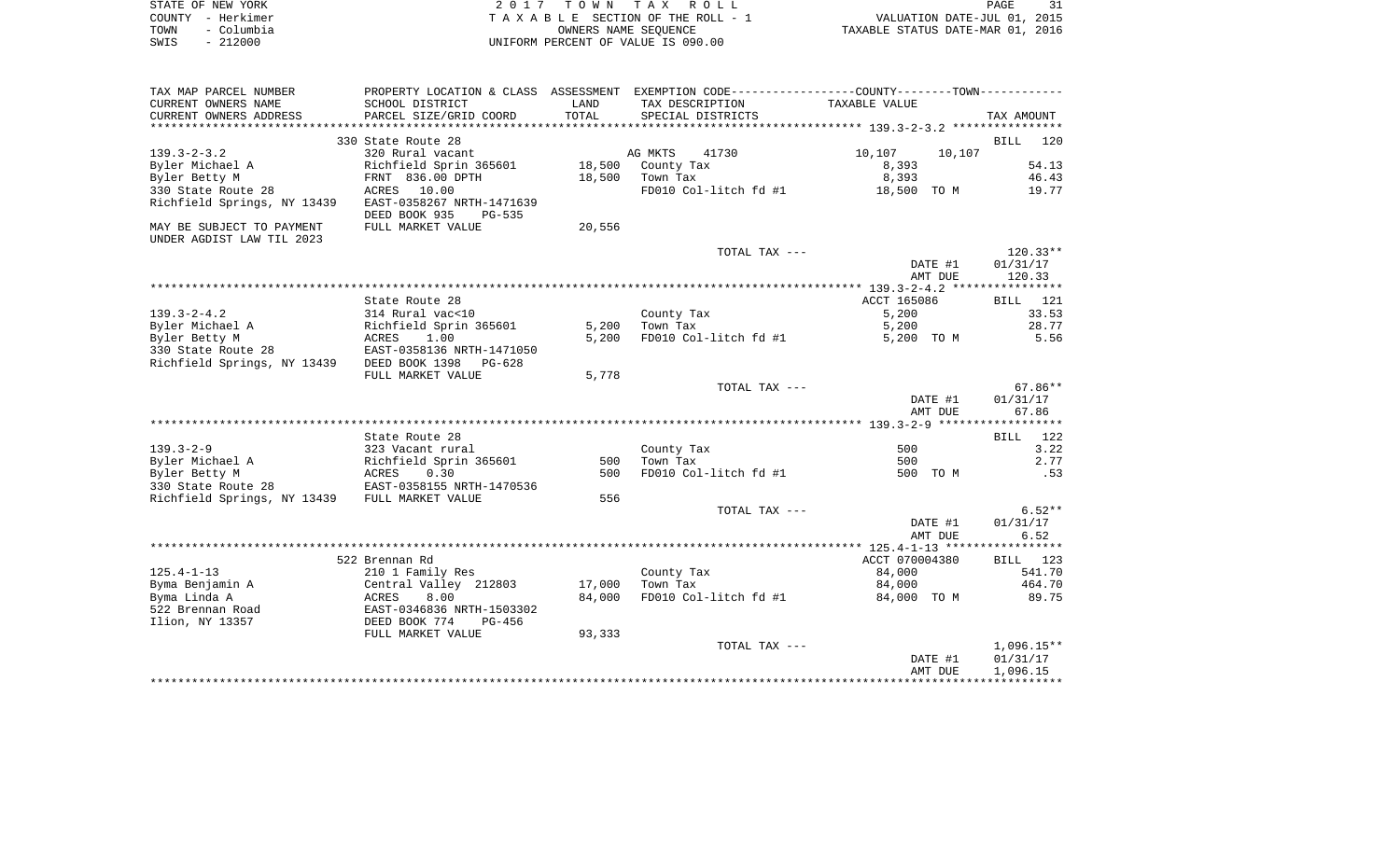| STATE OF NEW YORK  | 2017 TOWN TAX ROLL                 | 32<br>PAGE                       |
|--------------------|------------------------------------|----------------------------------|
| COUNTY – Herkimer  | TAXABLE SECTION OF THE ROLL - 1    | VALUATION DATE-JUL 01, 2015      |
| – Columbia<br>TOWN | OWNERS NAME SEOUENCE               | TAXABLE STATUS DATE-MAR 01, 2016 |
| $-212000$<br>SWIS  | UNIFORM PERCENT OF VALUE IS 090.00 |                                  |

| TAX MAP PARCEL NUMBER                                  | PROPERTY LOCATION & CLASS ASSESSMENT  |         | EXEMPTION CODE-----------------COUNTY-------TOWN----------- |                |              |
|--------------------------------------------------------|---------------------------------------|---------|-------------------------------------------------------------|----------------|--------------|
| CURRENT OWNERS NAME                                    | SCHOOL DISTRICT                       | LAND    | TAX DESCRIPTION                                             | TAXABLE VALUE  |              |
| CURRENT OWNERS ADDRESS                                 | PARCEL SIZE/GRID COORD                | TOTAL   | SPECIAL DISTRICTS                                           |                | TAX AMOUNT   |
| ************************                               | **********************                |         |                                                             |                |              |
|                                                        | 407 House Rd                          |         |                                                             | ACCT 1578049   | BILL<br>124  |
| $131.2 - 1 - 60$                                       | 210 1 Family Res                      |         | County Tax                                                  | 89,000         | 573.95       |
| Byrda Avis C                                           | Richfield Sprin 365601                | 12,000  | Town Tax                                                    | 89,000         | 492.37       |
| Avis C Byrda Re Trust 11/23/11 FRNT 265.00 DPTH 210.00 |                                       | 89,000  | FD010 Col-litch fd #1                                       | 89,000 TO M    | 95.09        |
| 407 House Rd                                           | ACRES<br>0.87                         |         |                                                             |                |              |
| Richfield Springs, NY                                  | EAST-0345376 NRTH-1488777             |         |                                                             |                |              |
|                                                        | 13439-9617 DEED BOOK 1422 PG-100      |         |                                                             |                |              |
|                                                        | FULL MARKET VALUE                     | 98,889  |                                                             |                |              |
|                                                        |                                       |         | TOTAL TAX ---                                               |                | 1,161.41**   |
|                                                        |                                       |         |                                                             | DATE #1        | 01/31/17     |
|                                                        |                                       |         |                                                             | AMT DUE        | 1,161.41     |
|                                                        |                                       |         |                                                             |                |              |
|                                                        | 407 House Rd                          |         |                                                             | ACCT 070002070 | 125<br>BILL  |
| $131.2 - 1 - 54$                                       | 105 Vac farmland                      |         | VETFUND CT 41101                                            | 1,050<br>1,050 |              |
|                                                        |                                       |         |                                                             |                | 1,023.11     |
| Byrda, Avis C Revoc Trust                              | Central Valley 212803<br>ACRES 225.00 | 115,000 | County Tax                                                  | 158,650        | 877.68       |
| Byrda Avis C                                           |                                       | 159,700 | Town Tax                                                    | 158,650        |              |
| 407 House Rd                                           | EAST-0343778 NRTH-1490923             |         | FD010 Col-litch fd #1                                       | 159,700 TO M   | 170.62       |
| Richfield Springs, NY                                  | DEED BOOK 1422<br>PG-100              |         |                                                             |                |              |
|                                                        | 13439-9617 FULL MARKET VALUE          | 177,444 |                                                             |                |              |
|                                                        |                                       |         | TOTAL TAX ---                                               |                | $2,071.41**$ |
|                                                        |                                       |         |                                                             | DATE #1        | 01/31/17     |
|                                                        |                                       |         |                                                             | AMT DUE        | 2,071.41     |
|                                                        |                                       |         |                                                             |                |              |
|                                                        | House Rd                              |         |                                                             | ACCT 157993    | BILL 126     |
| $131.2 - 1 - 61$                                       | 105 Vac farmland                      |         | County Tax                                                  | 69,000         | 444.97       |
| Byrda, Avis C Revoc Trust                              | Richfield Sprin 365601                | 69,000  | Town Tax                                                    | 69,000         | 381.72       |
| Byrda Avis C                                           | ACRES 149.00                          | 69,000  | FD010 Col-litch fd #1                                       | 69,000 TO M    | 73.72        |
| 407 House Rd                                           | EAST-0343895 NRTH-1488619             |         |                                                             |                |              |
| Richfield Springs, NY                                  | DEED BOOK 1422 PG-100                 |         |                                                             |                |              |
|                                                        | 13439-9617 FULL MARKET VALUE          | 76,667  |                                                             |                |              |
|                                                        |                                       |         | TOTAL TAX ---                                               |                | $900.41**$   |
|                                                        |                                       |         |                                                             | DATE #1        | 01/31/17     |
|                                                        |                                       |         |                                                             | AMT DUE        | 900.41       |
|                                                        |                                       |         |                                                             |                |              |
|                                                        | Elizabethtown Rd                      |         |                                                             | ACCT 070005310 | BILL 127     |
| $125.2 - 2 - 9.1$                                      | 322 Rural vac>10                      |         | County Tax                                                  | 19,600         | 126.40       |
| Cable Wayne D                                          | Central Valley 212803                 | 19,600  | Town Tax                                                    | 19,600         | 108.43       |
| Cable Sally R                                          | ACRES 37.50                           | 19,600  | FD010 Col-litch fd #1                                       | 19,600 TO M    | 20.94        |
| 1111 Elizabethtown Rd                                  | EAST-0338239 NRTH-1511210             |         |                                                             |                |              |
| Ilion, NY 13357                                        | DEED BOOK 675<br>$PG-228$             |         |                                                             |                |              |
|                                                        | FULL MARKET VALUE                     | 21,778  |                                                             |                |              |
|                                                        |                                       |         | TOTAL TAX ---                                               |                | $255.77**$   |
|                                                        |                                       |         |                                                             | DATE #1        | 01/31/17     |
|                                                        |                                       |         |                                                             | AMT DUE        | 255.77       |
|                                                        |                                       |         |                                                             |                |              |
|                                                        |                                       |         |                                                             |                |              |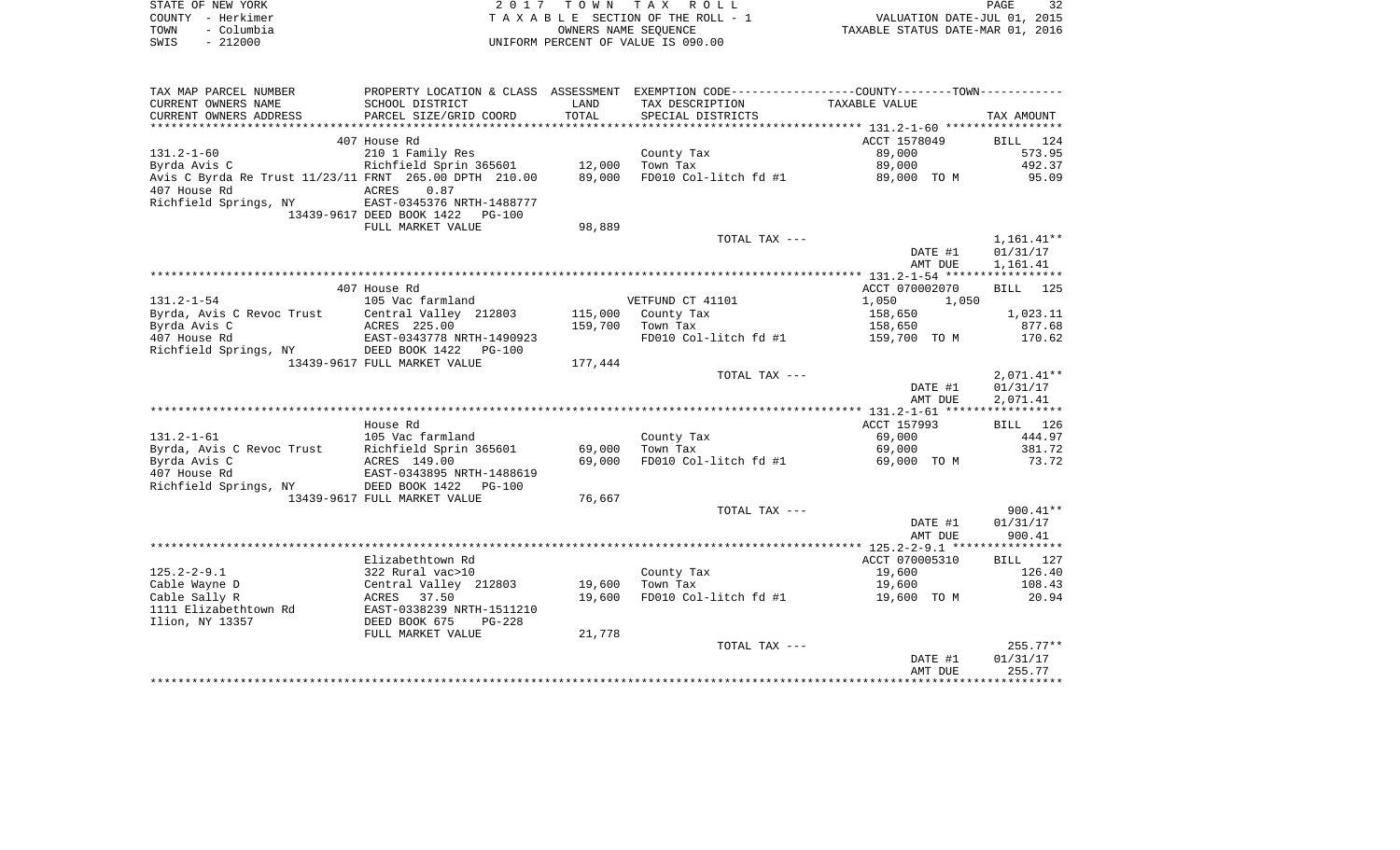| STATE OF NEW YORK  | 2017 TOWN TAX ROLL                 | PAGE                             |
|--------------------|------------------------------------|----------------------------------|
| COUNTY - Herkimer  | TAXABLE SECTION OF THE ROLL - 1    | VALUATION DATE-JUL 01, 2015      |
| - Columbia<br>TOWN | OWNERS NAME SEOUENCE               | TAXABLE STATUS DATE-MAR 01, 2016 |
| - 212000<br>SWIS   | UNIFORM PERCENT OF VALUE IS 090.00 |                                  |

| TAX MAP PARCEL NUMBER              | PROPERTY LOCATION & CLASS ASSESSMENT EXEMPTION CODE---------------COUNTY--------TOWN---------- |                  |                        |                |                    |
|------------------------------------|------------------------------------------------------------------------------------------------|------------------|------------------------|----------------|--------------------|
| CURRENT OWNERS NAME                | SCHOOL DISTRICT                                                                                | LAND             | TAX DESCRIPTION        | TAXABLE VALUE  |                    |
| CURRENT OWNERS ADDRESS             | PARCEL SIZE/GRID COORD                                                                         | TOTAL            | SPECIAL DISTRICTS      |                | TAX AMOUNT         |
|                                    |                                                                                                |                  |                        |                |                    |
|                                    | 1111 Elizabethtown Rd                                                                          |                  |                        | ACCT 070009480 | BILL 128           |
| $125.2 - 2 - 71$                   | 240 Rural res                                                                                  |                  | County Tax             | 81,000         | 522.36             |
| Cable Wayne D                      | Central Valley 212803                                                                          | 41,400           | Town Tax               | 81,000         | 448.11             |
| Cable Sally R                      | ACRES<br>36.30                                                                                 | 81,000           | FD010 Col-litch fd #1  | 81,000 TO M    | 86.54              |
| 1111 Elizabethtown Rd              | EAST-0338035 NRTH-1510541                                                                      |                  |                        |                |                    |
| Ilion, NY 13357                    | DEED BOOK 705<br>$PG-453$                                                                      |                  |                        |                |                    |
|                                    | FULL MARKET VALUE                                                                              | 90,000           |                        |                |                    |
|                                    |                                                                                                |                  | TOTAL TAX ---          |                | $1,057.01**$       |
|                                    |                                                                                                |                  |                        | DATE #1        | 01/31/17           |
|                                    |                                                                                                |                  |                        | AMT DUE        | 1,057.01           |
|                                    | 143 Smith Rd                                                                                   |                  |                        | ACCT 070015875 | BILL 129           |
| $131.2 - 1 - 55.2$                 | 210 1 Family Res                                                                               |                  | County Tax             | 82,100         | 529.45             |
| Caqwin Charles J                   | Central Valley 212803                                                                          | 13,100           | Town Tax               | 82,100         | 454.19             |
| Cagwin Darlene G                   | Doublewide                                                                                     | 82,100           | FD010 Col-litch fd #1  | 82,100 TO M    | 87.72              |
| 143 Smith Road                     | FRNT 213.00 DPTH 212.00                                                                        |                  |                        |                |                    |
| Richfield Springs, NY 13439        | ACRES<br>1.03                                                                                  |                  |                        |                |                    |
|                                    | EAST-0347830 NRTH-1491436                                                                      |                  |                        |                |                    |
|                                    | DEED BOOK 1179<br>PG-478                                                                       |                  |                        |                |                    |
|                                    | FULL MARKET VALUE                                                                              | 91,222           |                        |                |                    |
|                                    |                                                                                                |                  | TOTAL TAX ---          |                | 1,071.36**         |
|                                    |                                                                                                |                  |                        | DATE #1        | 01/31/17           |
|                                    |                                                                                                |                  |                        | AMT DUE        | 1,071.36           |
|                                    |                                                                                                |                  |                        | ACCT 186168    | 130                |
| $131.3 - 1 - 23.1$                 | Depot Rd<br>105 Vac farmland                                                                   |                  | AG MKTS<br>41730       | 5,029<br>5,029 | BILL               |
| Cantwell Timothy                   | Mount Markham 215601                                                                           | 34,500           | County Tax             | 29,471         | 190.05             |
| 201 Dugan Rd                       | split w/ 23.2 2007                                                                             | 34,500           | Town Tax               | 29,471         | 163.04             |
| Richfield Springs, NY 13439        | 93.00 DPTH<br>FRNT                                                                             |                  | FD010 Col-litch fd #1  | 34,500 TO M    | 36.86              |
|                                    | ACRES<br>52.20                                                                                 |                  |                        |                |                    |
| MAY BE SUBJECT TO PAYMENT          | EAST-0033052 NRTH-0146812                                                                      |                  |                        |                |                    |
| UNDER AGDIST LAW TIL 2023          | DEED BOOK 1533<br>PG-299                                                                       |                  |                        |                |                    |
|                                    | FULL MARKET VALUE                                                                              | 38,333           |                        |                |                    |
|                                    |                                                                                                |                  | TOTAL TAX ---          |                | 389.95**           |
|                                    |                                                                                                |                  |                        | DATE #1        | 01/31/17           |
|                                    |                                                                                                |                  |                        | AMT DUE        | 389.95             |
|                                    |                                                                                                |                  |                        |                |                    |
|                                    | Dugan Rd                                                                                       |                  |                        | ACCT 070002250 | <b>BILL</b><br>131 |
| $138.2 - 1 - 6$                    | 322 Rural vac>10                                                                               |                  | AG MKTS<br>41730       | 622<br>622     |                    |
| Cantwell Timothy M<br>201 Dugan Rd | Richfield Sprin 365601<br>ACRES<br>27.50                                                       | 10,300<br>10,300 | County Tax<br>Town Tax | 9,678<br>9,678 | 62.41<br>53.54     |
| Richfield Springs, NY 13439        | EAST-0348468 NRTH-1476315                                                                      |                  | FD010 Col-litch fd #1  | 10,300 TO M    | 11.00              |
|                                    | DEED BOOK 817<br>PG-475                                                                        |                  |                        |                |                    |
| MAY BE SUBJECT TO PAYMENT          | FULL MARKET VALUE                                                                              | 11,444           |                        |                |                    |
| UNDER AGDIST LAW TIL 2023          |                                                                                                |                  |                        |                |                    |
|                                    |                                                                                                |                  | TOTAL TAX ---          |                | $126.95**$         |
|                                    |                                                                                                |                  |                        | DATE #1        | 01/31/17           |
|                                    |                                                                                                |                  |                        | AMT DUE        | 126.95             |
|                                    |                                                                                                |                  |                        |                |                    |
|                                    |                                                                                                |                  |                        |                |                    |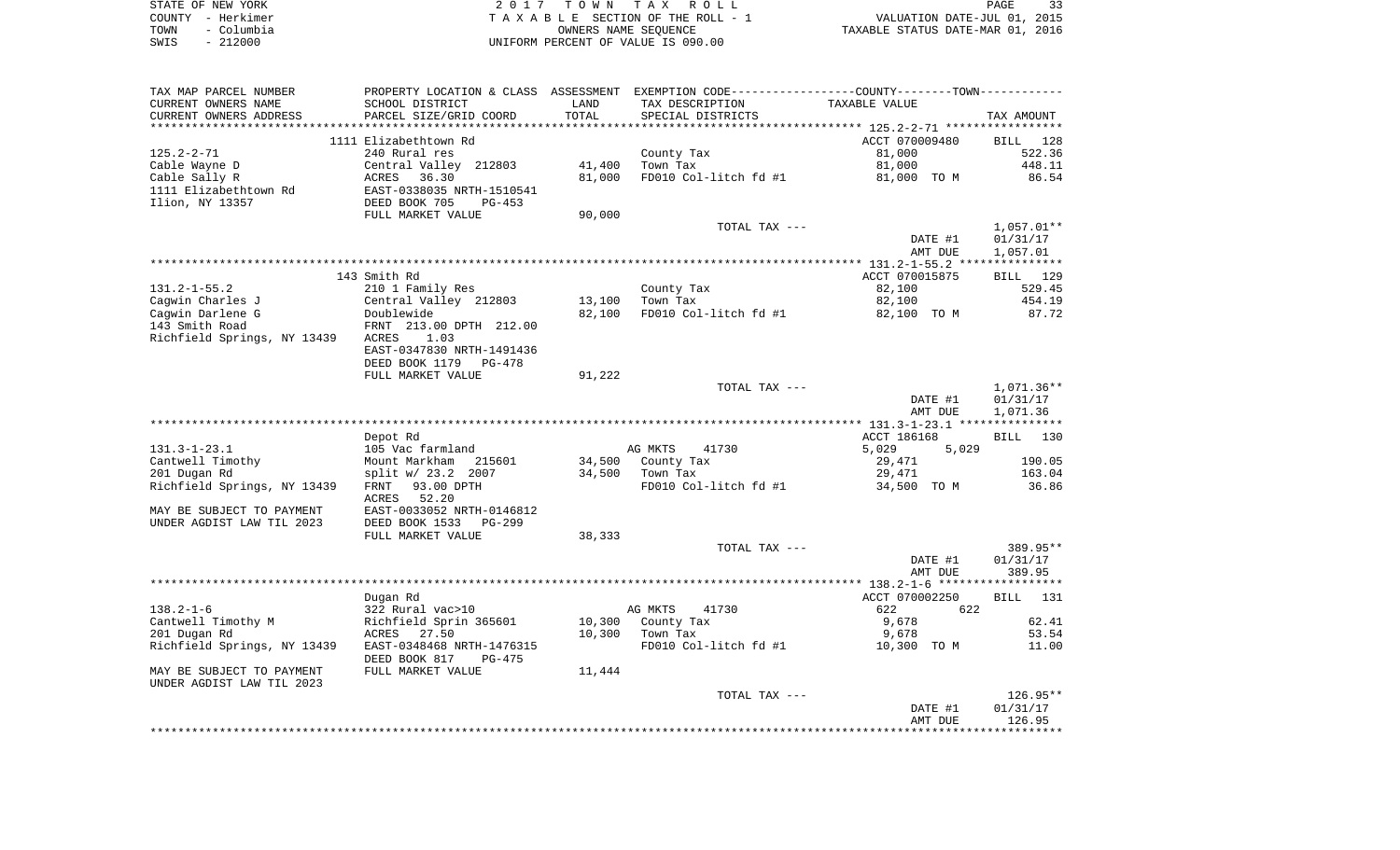|      | STATE OF NEW YORK | 2017 TOWN TAX ROLL                 | 34<br>PAGE                       |  |
|------|-------------------|------------------------------------|----------------------------------|--|
|      | COUNTY - Herkimer | TAXABLE SECTION OF THE ROLL - 1    | VALUATION DATE-JUL 01, 2015      |  |
| TOWN | - Columbia        | OWNERS NAME SEOUENCE               | TAXABLE STATUS DATE-MAR 01, 2016 |  |
| SWIS | - 212000          | UNIFORM PERCENT OF VALUE IS 090.00 |                                  |  |

| TAX MAP PARCEL NUMBER                  | PROPERTY LOCATION & CLASS ASSESSMENT EXEMPTION CODE---------------COUNTY-------TOWN----------                                                               |        |                                                   |                          |                            |
|----------------------------------------|-------------------------------------------------------------------------------------------------------------------------------------------------------------|--------|---------------------------------------------------|--------------------------|----------------------------|
| CURRENT OWNERS NAME                    | SCHOOL DISTRICT                                                                                                                                             | LAND   | TAX DESCRIPTION                                   | TAXABLE VALUE            |                            |
| CURRENT OWNERS ADDRESS                 | PARCEL SIZE/GRID COORD                                                                                                                                      | TOTAL  | SPECIAL DISTRICTS                                 |                          | TAX AMOUNT                 |
|                                        |                                                                                                                                                             |        |                                                   |                          |                            |
|                                        | 258 Huxtable Rd                                                                                                                                             |        |                                                   | ACCT 162122              | BILL 132                   |
| $131.4 - 1 - 42$                       | 210 1 Family Res                                                                                                                                            |        | County Tax                                        | 56,200                   | 362.43                     |
|                                        | Cappy Trust dated 12/28/10 Mount Markham 215601                                                                                                             | 14,300 | Town Tax                                          | 56,200                   | 310.91                     |
| Huxtable David F                       | FRNT 210.00 DPTH                                                                                                                                            | 56,200 | FD010 Col-litch fd #1                             | 56,200 TO M              | 60.04                      |
| 258 Huxtable Rd                        | ACRES 1.60                                                                                                                                                  |        |                                                   |                          |                            |
| West Winfield, NY 13491                | EAST-0337418 NRTH-1483724                                                                                                                                   |        |                                                   |                          |                            |
|                                        | DEED BOOK 1384 PG-585                                                                                                                                       |        |                                                   |                          |                            |
|                                        | FULL MARKET VALUE                                                                                                                                           | 62,444 |                                                   |                          |                            |
|                                        |                                                                                                                                                             |        | TOTAL TAX ---                                     |                          | 733.38**                   |
|                                        |                                                                                                                                                             |        |                                                   |                          | DATE #1<br>01/31/17        |
|                                        |                                                                                                                                                             |        |                                                   |                          | 733.38<br>AMT DUE          |
|                                        |                                                                                                                                                             |        |                                                   |                          |                            |
|                                        | 680 State Route 28                                                                                                                                          |        |                                                   | ACCT 070010320           | BILL 133                   |
| $139.1 - 2 - 13$                       | 210 1 Family Res                                                                                                                                            |        | County Tax                                        | 78,500                   | 506.24                     |
| Carnes Charles E                       | Richfield Sprin 365601 7,200                                                                                                                                |        | Town Tax                                          | 78,500                   | 434.28                     |
|                                        | Carnes Bernadette $\begin{array}{cccc}\n\text{FRNT} & 134.40 \text{ DPTH} & 246.55 & 78,500 \\ 96 \text{ Meadowed Lane} & \text{ACRES} & 0.28\n\end{array}$ |        | FD010 Col-litch fd #1                             | 78,500 TO M              | 83.87                      |
|                                        |                                                                                                                                                             |        | LT010 Columbia lt dist #1                         | 78,500 TO M              | 27.89                      |
| Montgomery, NY 12549                   | EAST-0357718 NRTH-1478353                                                                                                                                   |        |                                                   |                          |                            |
|                                        | DEED BOOK 1236<br>PG-550                                                                                                                                    |        |                                                   |                          |                            |
|                                        | FULL MARKET VALUE                                                                                                                                           | 87,222 |                                                   |                          |                            |
|                                        |                                                                                                                                                             |        | TOTAL TAX ---                                     |                          | 1,052.28**                 |
|                                        |                                                                                                                                                             |        |                                                   |                          | DATE #1<br>01/31/17        |
|                                        |                                                                                                                                                             |        |                                                   |                          | AMT DUE<br>1,052.28        |
|                                        |                                                                                                                                                             |        |                                                   |                          |                            |
|                                        | 268 Saxon Rd                                                                                                                                                |        |                                                   | ACCT 070015401           | BILL 134                   |
| $131.1 - 1 - 25.3$                     | 210 1 Family Res                                                                                                                                            |        | VET WAR C 41122                                   | 8,010                    | $\Omega$                   |
| Carroll Clinton R<br>Carroll Darlene M | Mount Markham 215601<br>ACRES 1.70<br>EAST-0331620 NRTH-1492097                                                                                             |        | 14,700 VET WAR T 41123<br>109,000 VET COM C 41132 | $\overline{0}$<br>13,350 | 10,680<br>0                |
| 268 Saxon Rd                           |                                                                                                                                                             |        | VET COM T 41133                                   | $\overline{0}$           | 17,800                     |
| Ilion, NY 13357                        | DEED BOOK 848<br>PG-302                                                                                                                                     |        | VET DIS C 41142                                   | 21,800                   |                            |
|                                        | FULL MARKET VALUE                                                                                                                                           |        | 121, 111 VET DIS C 41142                          | 5,450                    | $\overline{0}$<br>$\Omega$ |
|                                        |                                                                                                                                                             |        | VET DIS T 41143                                   | $\overline{0}$           | 5,450                      |
|                                        |                                                                                                                                                             |        | VET DIS T 41143                                   | $\overline{0}$           | 21,800                     |
|                                        |                                                                                                                                                             |        | County Tax                                        | 60,390                   | 389.45                     |
|                                        |                                                                                                                                                             |        | Town Tax                                          | 53,270                   | 294.70                     |
|                                        |                                                                                                                                                             |        | FD010 Col-litch fd #1                             | 109,000 TO M             | 116.46                     |
|                                        |                                                                                                                                                             |        | TOTAL TAX ---                                     |                          | 800.61**                   |
|                                        |                                                                                                                                                             |        |                                                   |                          | DATE #1<br>01/31/17        |
|                                        |                                                                                                                                                             |        |                                                   |                          | AMT DUE<br>800.61          |
|                                        |                                                                                                                                                             |        |                                                   |                          |                            |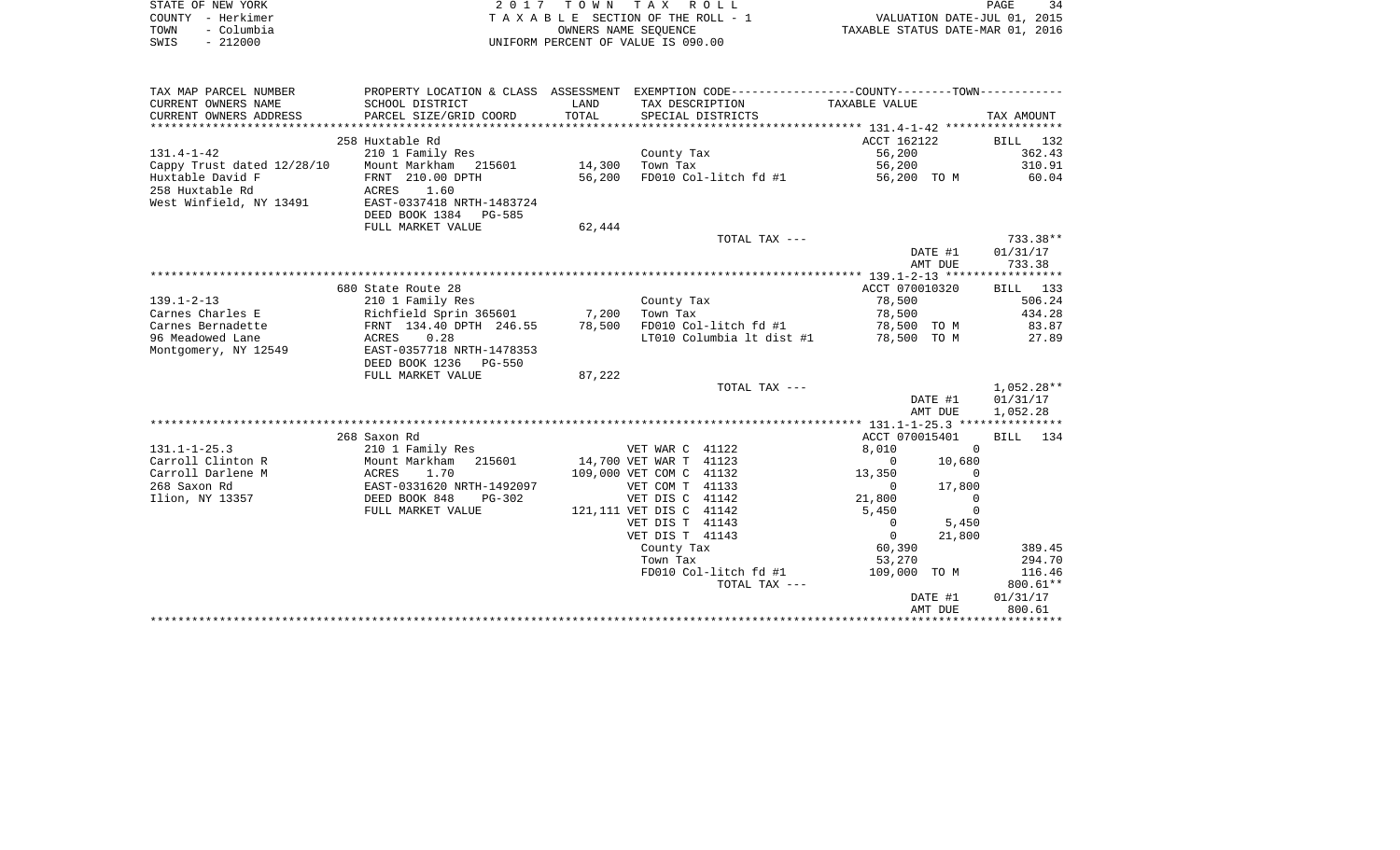| STATE OF NEW YORK  | 2017 TOWN TAX ROLL                 | 35<br>PAGE                       |
|--------------------|------------------------------------|----------------------------------|
| COUNTY – Herkimer  | TAXABLE SECTION OF THE ROLL - 1    | VALUATION DATE-JUL 01, 2015      |
| – Columbia<br>TOWN | OWNERS NAME SEOUENCE               | TAXABLE STATUS DATE-MAR 01, 2016 |
| $-212000$<br>SWIS  | UNIFORM PERCENT OF VALUE IS 090.00 |                                  |

| CURRENT OWNERS NAME<br>SCHOOL DISTRICT<br>LAND<br>TAX DESCRIPTION<br>TAXABLE VALUE<br>TOTAL<br>CURRENT OWNERS ADDRESS<br>PARCEL SIZE/GRID COORD<br>SPECIAL DISTRICTS<br>TAX AMOUNT<br>**************************<br><b>BILL</b><br>Saxon Rd<br>4,790<br>4,790<br>AG MKTS<br>105 Vac farmland<br>41730<br>Carroll Clinton R<br>18,500<br>Mount Markham<br>215601<br>County Tax<br>13,710<br>Carroll Darlene M<br>ACRES<br>18.70<br>18,500<br>13,710<br>Town Tax<br>268 Saxon Rd<br>EAST-0332175 NRTH-1491996<br>FD010 Col-litch fd #1<br>18,500 TO M<br>DEED BOOK 848<br>$PG-300$<br>20,556<br>FULL MARKET VALUE<br>TOTAL TAX ---<br>184.03**<br>DATE #1<br>01/31/17<br>184.03<br>AMT DUE<br>ACCT 156044<br>Kingdom Rd<br>BILL 136<br>105 Vac farmland<br>County Tax<br>18,400<br>Central Valley 212803<br>18,400<br>Town Tax<br>18,400<br>29.90<br>18,400<br>FD010 Col-litch fd #1<br>ACRES<br>18,400 TO M<br>EAST-0358820 NRTH-1500716<br>DEED BOOK 1341<br>PG-688<br>FULL MARKET VALUE<br>20,444<br>240.11**<br>TOTAL TAX ---<br>01/31/17<br>DATE #1<br>240.11<br>AMT DUE | 135<br>88.41<br>75.85<br>19.77<br>118.66<br>101.79<br>19.66 |
|-----------------------------------------------------------------------------------------------------------------------------------------------------------------------------------------------------------------------------------------------------------------------------------------------------------------------------------------------------------------------------------------------------------------------------------------------------------------------------------------------------------------------------------------------------------------------------------------------------------------------------------------------------------------------------------------------------------------------------------------------------------------------------------------------------------------------------------------------------------------------------------------------------------------------------------------------------------------------------------------------------------------------------------------------------------------------------|-------------------------------------------------------------|
| $131.1 - 1 - 25.7$<br>Ilion, NY 13357<br>MAY BE SUBJECT TO PAYMENT<br>UNDER AGDIST LAW TIL 2023<br>$126.3 - 2 - 49.1$<br>Case Allen E<br>Case Joyce R<br>190 Purdy Rd<br>Mohawk, NY 13407                                                                                                                                                                                                                                                                                                                                                                                                                                                                                                                                                                                                                                                                                                                                                                                                                                                                                   |                                                             |
|                                                                                                                                                                                                                                                                                                                                                                                                                                                                                                                                                                                                                                                                                                                                                                                                                                                                                                                                                                                                                                                                             |                                                             |
|                                                                                                                                                                                                                                                                                                                                                                                                                                                                                                                                                                                                                                                                                                                                                                                                                                                                                                                                                                                                                                                                             |                                                             |
|                                                                                                                                                                                                                                                                                                                                                                                                                                                                                                                                                                                                                                                                                                                                                                                                                                                                                                                                                                                                                                                                             |                                                             |
|                                                                                                                                                                                                                                                                                                                                                                                                                                                                                                                                                                                                                                                                                                                                                                                                                                                                                                                                                                                                                                                                             |                                                             |
|                                                                                                                                                                                                                                                                                                                                                                                                                                                                                                                                                                                                                                                                                                                                                                                                                                                                                                                                                                                                                                                                             |                                                             |
|                                                                                                                                                                                                                                                                                                                                                                                                                                                                                                                                                                                                                                                                                                                                                                                                                                                                                                                                                                                                                                                                             |                                                             |
|                                                                                                                                                                                                                                                                                                                                                                                                                                                                                                                                                                                                                                                                                                                                                                                                                                                                                                                                                                                                                                                                             |                                                             |
|                                                                                                                                                                                                                                                                                                                                                                                                                                                                                                                                                                                                                                                                                                                                                                                                                                                                                                                                                                                                                                                                             |                                                             |
|                                                                                                                                                                                                                                                                                                                                                                                                                                                                                                                                                                                                                                                                                                                                                                                                                                                                                                                                                                                                                                                                             |                                                             |
|                                                                                                                                                                                                                                                                                                                                                                                                                                                                                                                                                                                                                                                                                                                                                                                                                                                                                                                                                                                                                                                                             |                                                             |
|                                                                                                                                                                                                                                                                                                                                                                                                                                                                                                                                                                                                                                                                                                                                                                                                                                                                                                                                                                                                                                                                             |                                                             |
|                                                                                                                                                                                                                                                                                                                                                                                                                                                                                                                                                                                                                                                                                                                                                                                                                                                                                                                                                                                                                                                                             |                                                             |
|                                                                                                                                                                                                                                                                                                                                                                                                                                                                                                                                                                                                                                                                                                                                                                                                                                                                                                                                                                                                                                                                             |                                                             |
|                                                                                                                                                                                                                                                                                                                                                                                                                                                                                                                                                                                                                                                                                                                                                                                                                                                                                                                                                                                                                                                                             |                                                             |
|                                                                                                                                                                                                                                                                                                                                                                                                                                                                                                                                                                                                                                                                                                                                                                                                                                                                                                                                                                                                                                                                             |                                                             |
|                                                                                                                                                                                                                                                                                                                                                                                                                                                                                                                                                                                                                                                                                                                                                                                                                                                                                                                                                                                                                                                                             |                                                             |
|                                                                                                                                                                                                                                                                                                                                                                                                                                                                                                                                                                                                                                                                                                                                                                                                                                                                                                                                                                                                                                                                             |                                                             |
|                                                                                                                                                                                                                                                                                                                                                                                                                                                                                                                                                                                                                                                                                                                                                                                                                                                                                                                                                                                                                                                                             |                                                             |
|                                                                                                                                                                                                                                                                                                                                                                                                                                                                                                                                                                                                                                                                                                                                                                                                                                                                                                                                                                                                                                                                             |                                                             |
|                                                                                                                                                                                                                                                                                                                                                                                                                                                                                                                                                                                                                                                                                                                                                                                                                                                                                                                                                                                                                                                                             |                                                             |
|                                                                                                                                                                                                                                                                                                                                                                                                                                                                                                                                                                                                                                                                                                                                                                                                                                                                                                                                                                                                                                                                             |                                                             |
|                                                                                                                                                                                                                                                                                                                                                                                                                                                                                                                                                                                                                                                                                                                                                                                                                                                                                                                                                                                                                                                                             |                                                             |
|                                                                                                                                                                                                                                                                                                                                                                                                                                                                                                                                                                                                                                                                                                                                                                                                                                                                                                                                                                                                                                                                             |                                                             |
|                                                                                                                                                                                                                                                                                                                                                                                                                                                                                                                                                                                                                                                                                                                                                                                                                                                                                                                                                                                                                                                                             |                                                             |
|                                                                                                                                                                                                                                                                                                                                                                                                                                                                                                                                                                                                                                                                                                                                                                                                                                                                                                                                                                                                                                                                             |                                                             |
| ACCT 070012155<br>190 Purdy Rd<br>BILL 137                                                                                                                                                                                                                                                                                                                                                                                                                                                                                                                                                                                                                                                                                                                                                                                                                                                                                                                                                                                                                                  |                                                             |
| $126.3 - 2 - 51.2$<br>210 1 Family Res<br>County Tax<br>68,700                                                                                                                                                                                                                                                                                                                                                                                                                                                                                                                                                                                                                                                                                                                                                                                                                                                                                                                                                                                                              | 443.04                                                      |
| Case Allen E<br>Central Valley 212803<br>11,900<br>68,700<br>Town Tax                                                                                                                                                                                                                                                                                                                                                                                                                                                                                                                                                                                                                                                                                                                                                                                                                                                                                                                                                                                                       | 380.06                                                      |
| 190 Purdy Rd<br>0.86<br>68,700<br>FD010 Col-litch fd #1<br>ACRES<br>68,700 TO M                                                                                                                                                                                                                                                                                                                                                                                                                                                                                                                                                                                                                                                                                                                                                                                                                                                                                                                                                                                             | 73.40                                                       |
| Mohawk, NY 13407<br>EAST-0356385 NRTH-1500654                                                                                                                                                                                                                                                                                                                                                                                                                                                                                                                                                                                                                                                                                                                                                                                                                                                                                                                                                                                                                               |                                                             |
| DEED BOOK 780<br>$PG-238$                                                                                                                                                                                                                                                                                                                                                                                                                                                                                                                                                                                                                                                                                                                                                                                                                                                                                                                                                                                                                                                   |                                                             |
| 76,333<br>FULL MARKET VALUE<br>896.50**<br>TOTAL TAX ---                                                                                                                                                                                                                                                                                                                                                                                                                                                                                                                                                                                                                                                                                                                                                                                                                                                                                                                                                                                                                    |                                                             |
| 01/31/17<br>DATE #1                                                                                                                                                                                                                                                                                                                                                                                                                                                                                                                                                                                                                                                                                                                                                                                                                                                                                                                                                                                                                                                         |                                                             |
| AMT DUE<br>896.50                                                                                                                                                                                                                                                                                                                                                                                                                                                                                                                                                                                                                                                                                                                                                                                                                                                                                                                                                                                                                                                           |                                                             |
|                                                                                                                                                                                                                                                                                                                                                                                                                                                                                                                                                                                                                                                                                                                                                                                                                                                                                                                                                                                                                                                                             |                                                             |
| 226 Purdy Rd<br>ACCT 156043<br>BILL 138                                                                                                                                                                                                                                                                                                                                                                                                                                                                                                                                                                                                                                                                                                                                                                                                                                                                                                                                                                                                                                     |                                                             |
| $126.3 - 2 - 52$<br>AGRIC 10 Y 42100<br>12,900<br>120 Field crops<br>12,900                                                                                                                                                                                                                                                                                                                                                                                                                                                                                                                                                                                                                                                                                                                                                                                                                                                                                                                                                                                                 |                                                             |
| Case Allen E<br>158,500<br>1,212.39<br>Central Valley 212803<br>County Tax<br>188,000                                                                                                                                                                                                                                                                                                                                                                                                                                                                                                                                                                                                                                                                                                                                                                                                                                                                                                                                                                                       |                                                             |
| Case Joyce R<br>ACRES 257.00<br>200,900<br>Town Tax<br>188,000<br>1,040.05                                                                                                                                                                                                                                                                                                                                                                                                                                                                                                                                                                                                                                                                                                                                                                                                                                                                                                                                                                                                  |                                                             |
| 190 Purdy Rd<br>EAST-0358470 NRTH-1498755<br>FD010 Col-litch fd #1<br>200,900 TO M                                                                                                                                                                                                                                                                                                                                                                                                                                                                                                                                                                                                                                                                                                                                                                                                                                                                                                                                                                                          | 214.64                                                      |
| Mohawk, NY 13407<br>DEED BOOK 1341<br>$PG-684$                                                                                                                                                                                                                                                                                                                                                                                                                                                                                                                                                                                                                                                                                                                                                                                                                                                                                                                                                                                                                              |                                                             |
| 223,222<br>FULL MARKET VALUE                                                                                                                                                                                                                                                                                                                                                                                                                                                                                                                                                                                                                                                                                                                                                                                                                                                                                                                                                                                                                                                |                                                             |
| $2,467.08**$<br>TOTAL TAX ---                                                                                                                                                                                                                                                                                                                                                                                                                                                                                                                                                                                                                                                                                                                                                                                                                                                                                                                                                                                                                                               |                                                             |
| DATE #1<br>01/31/17                                                                                                                                                                                                                                                                                                                                                                                                                                                                                                                                                                                                                                                                                                                                                                                                                                                                                                                                                                                                                                                         |                                                             |
| 2,467.08<br>AMT DUE                                                                                                                                                                                                                                                                                                                                                                                                                                                                                                                                                                                                                                                                                                                                                                                                                                                                                                                                                                                                                                                         |                                                             |
|                                                                                                                                                                                                                                                                                                                                                                                                                                                                                                                                                                                                                                                                                                                                                                                                                                                                                                                                                                                                                                                                             |                                                             |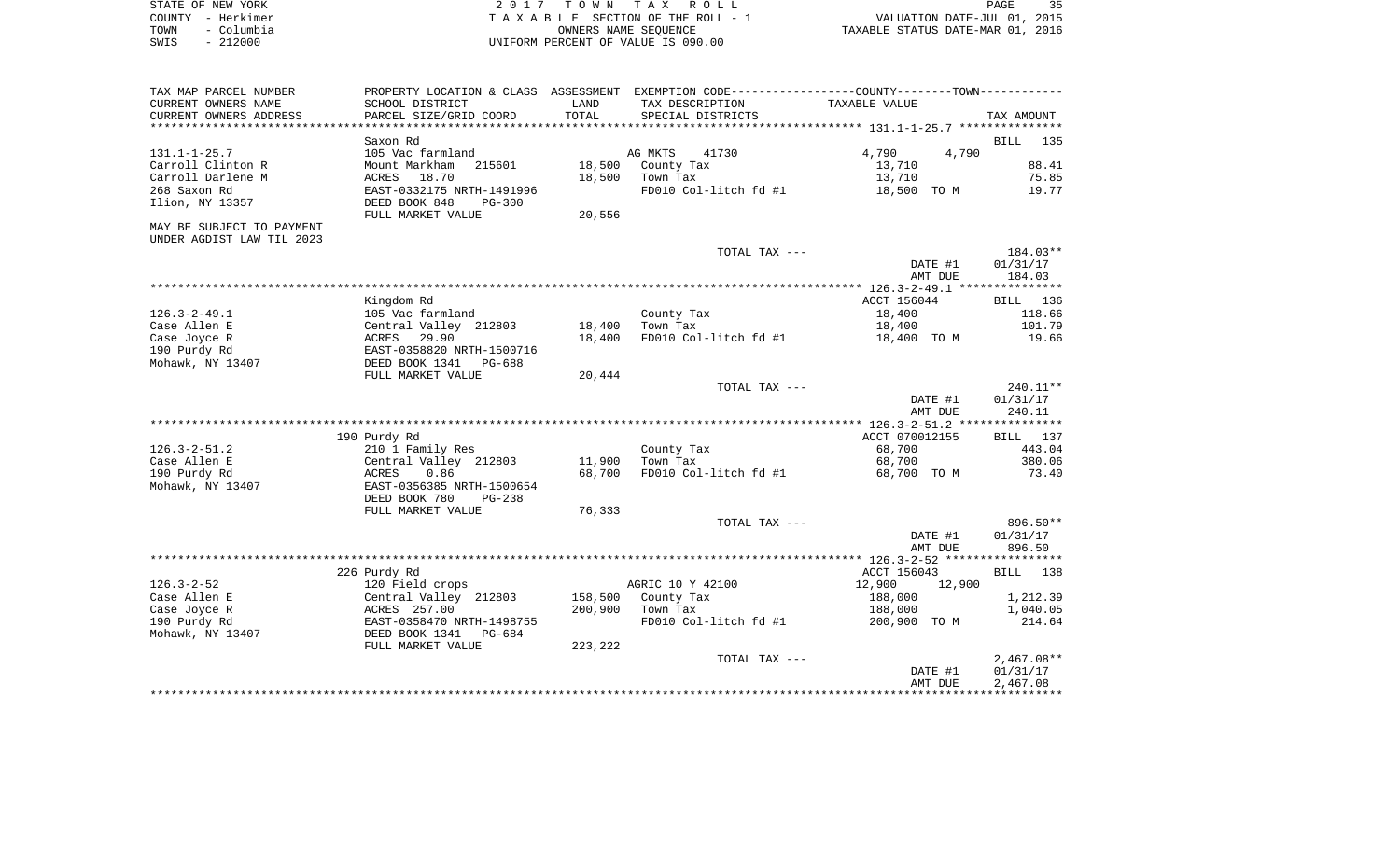| STATE OF NEW YORK |            | 2017 TOWN TAX ROLL                 | 36<br>PAGE                       |
|-------------------|------------|------------------------------------|----------------------------------|
| COUNTY - Herkimer |            | TAXABLE SECTION OF THE ROLL - 1    | VALUATION DATE-JUL 01, 2015      |
| TOWN              | – Columbia | OWNERS NAME SEOUENCE               | TAXABLE STATUS DATE-MAR 01, 2016 |
| $-212000$<br>SWIS |            | UNIFORM PERCENT OF VALUE IS 090.00 |                                  |

| TAX MAP PARCEL NUMBER                          | PROPERTY LOCATION & CLASS ASSESSMENT                   |               | EXEMPTION CODE-----------------COUNTY-------TOWN----------- |                                  |                    |
|------------------------------------------------|--------------------------------------------------------|---------------|-------------------------------------------------------------|----------------------------------|--------------------|
| CURRENT OWNERS NAME                            | SCHOOL DISTRICT                                        | LAND<br>TOTAL | TAX DESCRIPTION                                             | TAXABLE VALUE                    |                    |
| CURRENT OWNERS ADDRESS                         | PARCEL SIZE/GRID COORD                                 |               | SPECIAL DISTRICTS                                           |                                  | TAX AMOUNT         |
|                                                | Purdy Rd                                               |               |                                                             | ACCT 156042                      | BILL 139           |
| $126.3 - 2 - 54$                               | 105 Vac farmland                                       |               | County Tax                                                  | 30,900                           | 199.27             |
| Case Allen E                                   | Central Valley 212803                                  | 30,900        | Town Tax                                                    | 30,900                           | 170.95             |
| Case Joyce R                                   | ACRES 53.10                                            | 30,900        | FD010 Col-litch fd #1                                       | 30,900 TO M                      | 33.01              |
| 190 Purdy Rd<br>Mohawk, NY 13407               | EAST-0356369 NRTH-1499812<br>DEED BOOK 1341            |               |                                                             |                                  |                    |
|                                                | PG-681<br>FULL MARKET VALUE                            | 34,333        |                                                             |                                  |                    |
|                                                |                                                        |               | TOTAL TAX ---                                               |                                  | $403.23**$         |
|                                                |                                                        |               |                                                             | DATE #1                          | 01/31/17           |
|                                                |                                                        |               |                                                             | AMT DUE                          | 403.23             |
|                                                |                                                        |               |                                                             |                                  |                    |
| $125.2 - 2 - 49.1$                             | 524 Brewer Rd                                          |               |                                                             | ACCT 070009900                   | BILL 140           |
| Case Mary                                      | 210 1 Family Res<br>Central Valley 212803              | 28,000        | County Tax<br>Town Tax                                      | 74,800<br>74,800                 | 482.38<br>413.81   |
| Case Paul V                                    | ACRES 10.00                                            | 74,800        | FD010 Col-litch fd #1                                       | 74,800 TO M                      | 79.92              |
| 159 Hazelton Rd                                | EAST-0344923 NRTH-1505102                              |               |                                                             |                                  |                    |
| Richfield Springs, NY 13439                    | DEED BOOK 00662 PG-00189                               |               |                                                             |                                  |                    |
|                                                | FULL MARKET VALUE                                      | 83,111        |                                                             |                                  |                    |
|                                                |                                                        |               | TOTAL TAX ---                                               |                                  | $976.11**$         |
|                                                |                                                        |               |                                                             | DATE #1<br>AMT DUE               | 01/31/17<br>976.11 |
|                                                |                                                        |               |                                                             |                                  |                    |
|                                                | Elizabethtown Rd                                       |               |                                                             | ACCT 070000240                   | <b>BILL</b> 141    |
| $131.30 - 2 - 11$                              | 210 1 Family Res                                       |               | County Tax                                                  | 45,000                           | 290.20             |
| Case Paul V                                    | Mount Markham 215601                                   | 6,500         | Town Tax                                                    | 45,000                           | 248.95             |
| Case Mary                                      | FRNT 153.70 DPTH<br>54.00                              | 45,000        | FD010 Col-litch $fd$ #1 $45,000$ TO M                       |                                  | 48.08              |
| 159 Hazelton Rd<br>Richfield Springs, NY 13439 | EAST-0328186 NRTH-1493648<br>DEED BOOK 724<br>$PG-232$ |               |                                                             |                                  |                    |
|                                                | FULL MARKET VALUE                                      | 50,000        |                                                             |                                  |                    |
|                                                |                                                        |               | TOTAL TAX ---                                               |                                  | 587.23**           |
|                                                |                                                        |               |                                                             | DATE #1                          | 01/31/17           |
|                                                |                                                        |               |                                                             | AMT DUE                          | 587.23             |
|                                                |                                                        |               |                                                             |                                  |                    |
| $132.3 - 1 - 3$                                | 159 Hazelton Rd<br>112 Dairy farm                      |               | AGRIC 10 Y 42100                                            | ACCT 070002310<br>5,000<br>5,000 | <b>BILL</b><br>142 |
| Case Paul V                                    | Richfield Sprin 365601                                 |               | 92,400 County Tax                                           | 154,700                          | 997.64             |
| Case Mary E                                    | ACRES 116.00                                           | 159,700       | Town Tax                                                    | 154,700                          | 855.83             |
| 159 Hazelton Rd                                | EAST-0350222 NRTH-1487603                              |               | FD010 Col-litch fd #1                                       | 159,700 TO M                     | 170.62             |
| Richfield Springs, NY 13439                    | DEED BOOK 749<br>$PG-241$                              |               |                                                             |                                  |                    |
|                                                | FULL MARKET VALUE                                      | 177,444       |                                                             |                                  | $2,024.09**$       |
|                                                |                                                        |               | TOTAL TAX ---                                               | DATE #1                          | 01/31/17           |
|                                                |                                                        |               |                                                             | AMT DUE                          | 2,024.09           |
|                                                |                                                        |               |                                                             |                                  |                    |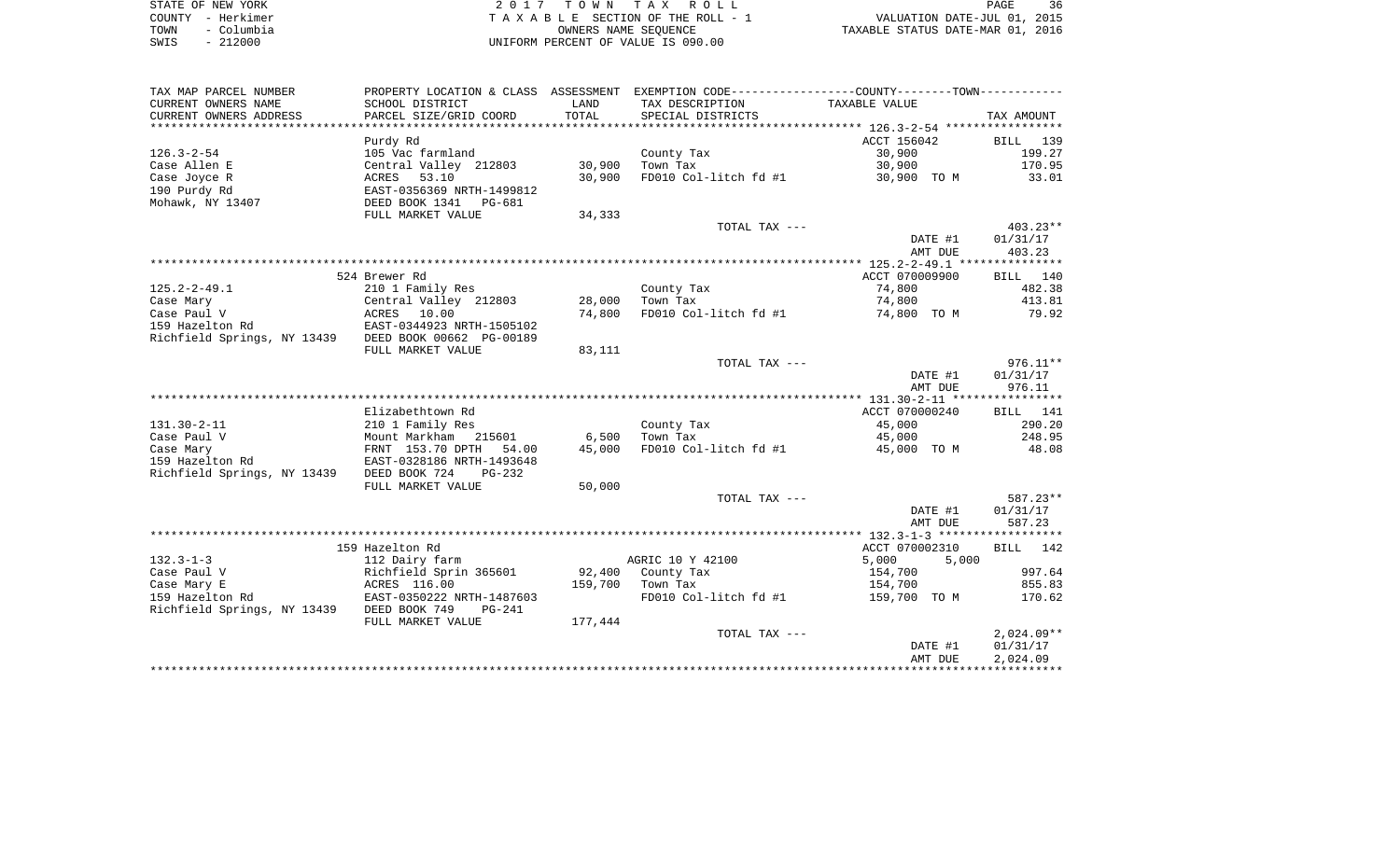| STATE OF NEW YORK  | 2017 TOWN TAX ROLL                 | PAGE                             |
|--------------------|------------------------------------|----------------------------------|
| COUNTY - Herkimer  | TAXABLE SECTION OF THE ROLL - 1    | VALUATION DATE-JUL 01, 2015      |
| – Columbia<br>TOWN | OWNERS NAME SEOUENCE               | TAXABLE STATUS DATE-MAR 01, 2016 |
| $-212000$<br>SWIS  | UNIFORM PERCENT OF VALUE IS 090.00 |                                  |

| SCHOOL DISTRICT<br>TAX DESCRIPTION<br>TAXABLE VALUE<br>LAND<br>TOTAL<br>PARCEL SIZE/GRID COORD<br>SPECIAL DISTRICTS<br>TAX AMOUNT<br>***********************<br>Hazelton Rd<br>ACCT 070002340<br>BILL<br>143<br>105 Vac farmland<br>299.23<br>County Tax<br>46,400<br>46,400<br>256.69<br>Richfield Sprin 365601<br>Town Tax<br>46,400<br>46,400<br>FD010 Col-litch fd #1<br>49.57<br>ACRES 93.00<br>46,400 TO M<br>EAST-0351431 NRTH-1487154<br>DEED BOOK 749<br>PG-241<br>FULL MARKET VALUE<br>51,556<br>$605.49**$<br>TOTAL TAX ---<br>01/31/17<br>DATE #1<br>AMT DUE<br>605.49<br>Elizabethtown Rd<br>ACCT 070011520<br>144<br>BILL<br>6,200<br>39.98<br>312 Vac w/imprv<br>County Tax<br>34.30<br>Mount Markham 215601<br>2,000<br>Town Tax<br>6,200<br>FRNT 162.00 DPTH<br>6.62<br>6,200<br>FD010 Col-litch fd #1<br>6,200 TO M<br>43.00<br>0.16<br>ACRES<br>EAST-0328112 NRTH-1493510<br>DEED BOOK 1251<br><b>PG-909</b><br>6,889<br>FULL MARKET VALUE<br>$80.90**$<br>TOTAL TAX ---<br>01/31/17<br>DATE #1<br>AMT DUE<br>80.90<br>Elizabethtown Rd<br>145<br>BILL<br>7.74<br>314 Rural vac<10<br>County Tax<br>1,200<br>6.64<br>Mount Markham<br>215601<br>1,200<br>Town Tax<br>1,200<br>96.00 DPTH 102.00<br>1,200<br>FD010 Col-litch fd #1<br>1.28<br>FRNT<br>1,200 TO M<br>0.23<br>ACRES<br>EAST-0328594 NRTH-1494417<br>DEED BOOK 818<br>PG-512<br>FULL MARKET VALUE<br>1,333<br>TOTAL TAX ---<br>$15.66**$<br>01/31/17<br>DATE #1<br>AMT DUE<br>15.66<br>165 Elizabethtown Rd<br>ACCT 070008190<br>BILL 146<br>68,800<br>443.68<br>210 1 Family Res<br>County Tax<br>Mount Markham 215601<br>6,300<br>Town Tax<br>68,800<br>380.62<br>FRNT<br>70.00 DPTH<br>68,800<br>FD010 Col-litch fd #1<br>68,800 TO M<br>73.51<br>99.00<br>EAST-0328559 NRTH-1494335<br>DEED BOOK 673<br>$PG-458$<br>FULL MARKET VALUE<br>76,444<br>897.81**<br>TOTAL TAX ---<br>DATE #1<br>01/31/17<br>AMT DUE<br>897.81 | TAX MAP PARCEL NUMBER       | PROPERTY LOCATION & CLASS ASSESSMENT EXEMPTION CODE---------------COUNTY-------TOWN---------- |  |  |
|-------------------------------------------------------------------------------------------------------------------------------------------------------------------------------------------------------------------------------------------------------------------------------------------------------------------------------------------------------------------------------------------------------------------------------------------------------------------------------------------------------------------------------------------------------------------------------------------------------------------------------------------------------------------------------------------------------------------------------------------------------------------------------------------------------------------------------------------------------------------------------------------------------------------------------------------------------------------------------------------------------------------------------------------------------------------------------------------------------------------------------------------------------------------------------------------------------------------------------------------------------------------------------------------------------------------------------------------------------------------------------------------------------------------------------------------------------------------------------------------------------------------------------------------------------------------------------------------------------------------------------------------------------------------------------------------------------------------------------------------------------------------------------------------------------------------------------------------------------------------------------------------------------------|-----------------------------|-----------------------------------------------------------------------------------------------|--|--|
|                                                                                                                                                                                                                                                                                                                                                                                                                                                                                                                                                                                                                                                                                                                                                                                                                                                                                                                                                                                                                                                                                                                                                                                                                                                                                                                                                                                                                                                                                                                                                                                                                                                                                                                                                                                                                                                                                                             | CURRENT OWNERS NAME         |                                                                                               |  |  |
|                                                                                                                                                                                                                                                                                                                                                                                                                                                                                                                                                                                                                                                                                                                                                                                                                                                                                                                                                                                                                                                                                                                                                                                                                                                                                                                                                                                                                                                                                                                                                                                                                                                                                                                                                                                                                                                                                                             | CURRENT OWNERS ADDRESS      |                                                                                               |  |  |
|                                                                                                                                                                                                                                                                                                                                                                                                                                                                                                                                                                                                                                                                                                                                                                                                                                                                                                                                                                                                                                                                                                                                                                                                                                                                                                                                                                                                                                                                                                                                                                                                                                                                                                                                                                                                                                                                                                             |                             |                                                                                               |  |  |
|                                                                                                                                                                                                                                                                                                                                                                                                                                                                                                                                                                                                                                                                                                                                                                                                                                                                                                                                                                                                                                                                                                                                                                                                                                                                                                                                                                                                                                                                                                                                                                                                                                                                                                                                                                                                                                                                                                             |                             |                                                                                               |  |  |
|                                                                                                                                                                                                                                                                                                                                                                                                                                                                                                                                                                                                                                                                                                                                                                                                                                                                                                                                                                                                                                                                                                                                                                                                                                                                                                                                                                                                                                                                                                                                                                                                                                                                                                                                                                                                                                                                                                             | $132.3 - 1 - 4$             |                                                                                               |  |  |
|                                                                                                                                                                                                                                                                                                                                                                                                                                                                                                                                                                                                                                                                                                                                                                                                                                                                                                                                                                                                                                                                                                                                                                                                                                                                                                                                                                                                                                                                                                                                                                                                                                                                                                                                                                                                                                                                                                             | Case Paul V                 |                                                                                               |  |  |
|                                                                                                                                                                                                                                                                                                                                                                                                                                                                                                                                                                                                                                                                                                                                                                                                                                                                                                                                                                                                                                                                                                                                                                                                                                                                                                                                                                                                                                                                                                                                                                                                                                                                                                                                                                                                                                                                                                             | Case Mary E                 |                                                                                               |  |  |
|                                                                                                                                                                                                                                                                                                                                                                                                                                                                                                                                                                                                                                                                                                                                                                                                                                                                                                                                                                                                                                                                                                                                                                                                                                                                                                                                                                                                                                                                                                                                                                                                                                                                                                                                                                                                                                                                                                             | 159 Hazelton Rd             |                                                                                               |  |  |
|                                                                                                                                                                                                                                                                                                                                                                                                                                                                                                                                                                                                                                                                                                                                                                                                                                                                                                                                                                                                                                                                                                                                                                                                                                                                                                                                                                                                                                                                                                                                                                                                                                                                                                                                                                                                                                                                                                             | Richfield Springs, NY 13439 |                                                                                               |  |  |
|                                                                                                                                                                                                                                                                                                                                                                                                                                                                                                                                                                                                                                                                                                                                                                                                                                                                                                                                                                                                                                                                                                                                                                                                                                                                                                                                                                                                                                                                                                                                                                                                                                                                                                                                                                                                                                                                                                             |                             |                                                                                               |  |  |
|                                                                                                                                                                                                                                                                                                                                                                                                                                                                                                                                                                                                                                                                                                                                                                                                                                                                                                                                                                                                                                                                                                                                                                                                                                                                                                                                                                                                                                                                                                                                                                                                                                                                                                                                                                                                                                                                                                             |                             |                                                                                               |  |  |
|                                                                                                                                                                                                                                                                                                                                                                                                                                                                                                                                                                                                                                                                                                                                                                                                                                                                                                                                                                                                                                                                                                                                                                                                                                                                                                                                                                                                                                                                                                                                                                                                                                                                                                                                                                                                                                                                                                             |                             |                                                                                               |  |  |
|                                                                                                                                                                                                                                                                                                                                                                                                                                                                                                                                                                                                                                                                                                                                                                                                                                                                                                                                                                                                                                                                                                                                                                                                                                                                                                                                                                                                                                                                                                                                                                                                                                                                                                                                                                                                                                                                                                             |                             |                                                                                               |  |  |
|                                                                                                                                                                                                                                                                                                                                                                                                                                                                                                                                                                                                                                                                                                                                                                                                                                                                                                                                                                                                                                                                                                                                                                                                                                                                                                                                                                                                                                                                                                                                                                                                                                                                                                                                                                                                                                                                                                             |                             |                                                                                               |  |  |
|                                                                                                                                                                                                                                                                                                                                                                                                                                                                                                                                                                                                                                                                                                                                                                                                                                                                                                                                                                                                                                                                                                                                                                                                                                                                                                                                                                                                                                                                                                                                                                                                                                                                                                                                                                                                                                                                                                             |                             |                                                                                               |  |  |
|                                                                                                                                                                                                                                                                                                                                                                                                                                                                                                                                                                                                                                                                                                                                                                                                                                                                                                                                                                                                                                                                                                                                                                                                                                                                                                                                                                                                                                                                                                                                                                                                                                                                                                                                                                                                                                                                                                             | $131.30 - 2 - 12$           |                                                                                               |  |  |
|                                                                                                                                                                                                                                                                                                                                                                                                                                                                                                                                                                                                                                                                                                                                                                                                                                                                                                                                                                                                                                                                                                                                                                                                                                                                                                                                                                                                                                                                                                                                                                                                                                                                                                                                                                                                                                                                                                             | Case Paul W                 |                                                                                               |  |  |
|                                                                                                                                                                                                                                                                                                                                                                                                                                                                                                                                                                                                                                                                                                                                                                                                                                                                                                                                                                                                                                                                                                                                                                                                                                                                                                                                                                                                                                                                                                                                                                                                                                                                                                                                                                                                                                                                                                             | Case Frances A              |                                                                                               |  |  |
|                                                                                                                                                                                                                                                                                                                                                                                                                                                                                                                                                                                                                                                                                                                                                                                                                                                                                                                                                                                                                                                                                                                                                                                                                                                                                                                                                                                                                                                                                                                                                                                                                                                                                                                                                                                                                                                                                                             | 125 Elizabethtown Rd        |                                                                                               |  |  |
|                                                                                                                                                                                                                                                                                                                                                                                                                                                                                                                                                                                                                                                                                                                                                                                                                                                                                                                                                                                                                                                                                                                                                                                                                                                                                                                                                                                                                                                                                                                                                                                                                                                                                                                                                                                                                                                                                                             | Ilion, NY 13357             |                                                                                               |  |  |
|                                                                                                                                                                                                                                                                                                                                                                                                                                                                                                                                                                                                                                                                                                                                                                                                                                                                                                                                                                                                                                                                                                                                                                                                                                                                                                                                                                                                                                                                                                                                                                                                                                                                                                                                                                                                                                                                                                             |                             |                                                                                               |  |  |
|                                                                                                                                                                                                                                                                                                                                                                                                                                                                                                                                                                                                                                                                                                                                                                                                                                                                                                                                                                                                                                                                                                                                                                                                                                                                                                                                                                                                                                                                                                                                                                                                                                                                                                                                                                                                                                                                                                             |                             |                                                                                               |  |  |
|                                                                                                                                                                                                                                                                                                                                                                                                                                                                                                                                                                                                                                                                                                                                                                                                                                                                                                                                                                                                                                                                                                                                                                                                                                                                                                                                                                                                                                                                                                                                                                                                                                                                                                                                                                                                                                                                                                             |                             |                                                                                               |  |  |
|                                                                                                                                                                                                                                                                                                                                                                                                                                                                                                                                                                                                                                                                                                                                                                                                                                                                                                                                                                                                                                                                                                                                                                                                                                                                                                                                                                                                                                                                                                                                                                                                                                                                                                                                                                                                                                                                                                             |                             |                                                                                               |  |  |
|                                                                                                                                                                                                                                                                                                                                                                                                                                                                                                                                                                                                                                                                                                                                                                                                                                                                                                                                                                                                                                                                                                                                                                                                                                                                                                                                                                                                                                                                                                                                                                                                                                                                                                                                                                                                                                                                                                             |                             |                                                                                               |  |  |
|                                                                                                                                                                                                                                                                                                                                                                                                                                                                                                                                                                                                                                                                                                                                                                                                                                                                                                                                                                                                                                                                                                                                                                                                                                                                                                                                                                                                                                                                                                                                                                                                                                                                                                                                                                                                                                                                                                             |                             |                                                                                               |  |  |
|                                                                                                                                                                                                                                                                                                                                                                                                                                                                                                                                                                                                                                                                                                                                                                                                                                                                                                                                                                                                                                                                                                                                                                                                                                                                                                                                                                                                                                                                                                                                                                                                                                                                                                                                                                                                                                                                                                             |                             |                                                                                               |  |  |
|                                                                                                                                                                                                                                                                                                                                                                                                                                                                                                                                                                                                                                                                                                                                                                                                                                                                                                                                                                                                                                                                                                                                                                                                                                                                                                                                                                                                                                                                                                                                                                                                                                                                                                                                                                                                                                                                                                             | $131.30 - 2 - 1.2$          |                                                                                               |  |  |
|                                                                                                                                                                                                                                                                                                                                                                                                                                                                                                                                                                                                                                                                                                                                                                                                                                                                                                                                                                                                                                                                                                                                                                                                                                                                                                                                                                                                                                                                                                                                                                                                                                                                                                                                                                                                                                                                                                             | Casler Ronald J             |                                                                                               |  |  |
|                                                                                                                                                                                                                                                                                                                                                                                                                                                                                                                                                                                                                                                                                                                                                                                                                                                                                                                                                                                                                                                                                                                                                                                                                                                                                                                                                                                                                                                                                                                                                                                                                                                                                                                                                                                                                                                                                                             | 222 Jerusalem Hill Rd       |                                                                                               |  |  |
|                                                                                                                                                                                                                                                                                                                                                                                                                                                                                                                                                                                                                                                                                                                                                                                                                                                                                                                                                                                                                                                                                                                                                                                                                                                                                                                                                                                                                                                                                                                                                                                                                                                                                                                                                                                                                                                                                                             | Clayville, NY 13322         |                                                                                               |  |  |
|                                                                                                                                                                                                                                                                                                                                                                                                                                                                                                                                                                                                                                                                                                                                                                                                                                                                                                                                                                                                                                                                                                                                                                                                                                                                                                                                                                                                                                                                                                                                                                                                                                                                                                                                                                                                                                                                                                             |                             |                                                                                               |  |  |
|                                                                                                                                                                                                                                                                                                                                                                                                                                                                                                                                                                                                                                                                                                                                                                                                                                                                                                                                                                                                                                                                                                                                                                                                                                                                                                                                                                                                                                                                                                                                                                                                                                                                                                                                                                                                                                                                                                             |                             |                                                                                               |  |  |
|                                                                                                                                                                                                                                                                                                                                                                                                                                                                                                                                                                                                                                                                                                                                                                                                                                                                                                                                                                                                                                                                                                                                                                                                                                                                                                                                                                                                                                                                                                                                                                                                                                                                                                                                                                                                                                                                                                             |                             |                                                                                               |  |  |
|                                                                                                                                                                                                                                                                                                                                                                                                                                                                                                                                                                                                                                                                                                                                                                                                                                                                                                                                                                                                                                                                                                                                                                                                                                                                                                                                                                                                                                                                                                                                                                                                                                                                                                                                                                                                                                                                                                             |                             |                                                                                               |  |  |
|                                                                                                                                                                                                                                                                                                                                                                                                                                                                                                                                                                                                                                                                                                                                                                                                                                                                                                                                                                                                                                                                                                                                                                                                                                                                                                                                                                                                                                                                                                                                                                                                                                                                                                                                                                                                                                                                                                             |                             |                                                                                               |  |  |
|                                                                                                                                                                                                                                                                                                                                                                                                                                                                                                                                                                                                                                                                                                                                                                                                                                                                                                                                                                                                                                                                                                                                                                                                                                                                                                                                                                                                                                                                                                                                                                                                                                                                                                                                                                                                                                                                                                             |                             |                                                                                               |  |  |
|                                                                                                                                                                                                                                                                                                                                                                                                                                                                                                                                                                                                                                                                                                                                                                                                                                                                                                                                                                                                                                                                                                                                                                                                                                                                                                                                                                                                                                                                                                                                                                                                                                                                                                                                                                                                                                                                                                             |                             |                                                                                               |  |  |
|                                                                                                                                                                                                                                                                                                                                                                                                                                                                                                                                                                                                                                                                                                                                                                                                                                                                                                                                                                                                                                                                                                                                                                                                                                                                                                                                                                                                                                                                                                                                                                                                                                                                                                                                                                                                                                                                                                             |                             |                                                                                               |  |  |
|                                                                                                                                                                                                                                                                                                                                                                                                                                                                                                                                                                                                                                                                                                                                                                                                                                                                                                                                                                                                                                                                                                                                                                                                                                                                                                                                                                                                                                                                                                                                                                                                                                                                                                                                                                                                                                                                                                             | $131.30 - 2 - 3$            |                                                                                               |  |  |
|                                                                                                                                                                                                                                                                                                                                                                                                                                                                                                                                                                                                                                                                                                                                                                                                                                                                                                                                                                                                                                                                                                                                                                                                                                                                                                                                                                                                                                                                                                                                                                                                                                                                                                                                                                                                                                                                                                             | Casler Ronald J             |                                                                                               |  |  |
|                                                                                                                                                                                                                                                                                                                                                                                                                                                                                                                                                                                                                                                                                                                                                                                                                                                                                                                                                                                                                                                                                                                                                                                                                                                                                                                                                                                                                                                                                                                                                                                                                                                                                                                                                                                                                                                                                                             | Casler Cheryl A             |                                                                                               |  |  |
|                                                                                                                                                                                                                                                                                                                                                                                                                                                                                                                                                                                                                                                                                                                                                                                                                                                                                                                                                                                                                                                                                                                                                                                                                                                                                                                                                                                                                                                                                                                                                                                                                                                                                                                                                                                                                                                                                                             | 222 Jerusalem Hill Rd       |                                                                                               |  |  |
|                                                                                                                                                                                                                                                                                                                                                                                                                                                                                                                                                                                                                                                                                                                                                                                                                                                                                                                                                                                                                                                                                                                                                                                                                                                                                                                                                                                                                                                                                                                                                                                                                                                                                                                                                                                                                                                                                                             | Clayville, NY 13322         |                                                                                               |  |  |
|                                                                                                                                                                                                                                                                                                                                                                                                                                                                                                                                                                                                                                                                                                                                                                                                                                                                                                                                                                                                                                                                                                                                                                                                                                                                                                                                                                                                                                                                                                                                                                                                                                                                                                                                                                                                                                                                                                             |                             |                                                                                               |  |  |
|                                                                                                                                                                                                                                                                                                                                                                                                                                                                                                                                                                                                                                                                                                                                                                                                                                                                                                                                                                                                                                                                                                                                                                                                                                                                                                                                                                                                                                                                                                                                                                                                                                                                                                                                                                                                                                                                                                             |                             |                                                                                               |  |  |
|                                                                                                                                                                                                                                                                                                                                                                                                                                                                                                                                                                                                                                                                                                                                                                                                                                                                                                                                                                                                                                                                                                                                                                                                                                                                                                                                                                                                                                                                                                                                                                                                                                                                                                                                                                                                                                                                                                             |                             |                                                                                               |  |  |
|                                                                                                                                                                                                                                                                                                                                                                                                                                                                                                                                                                                                                                                                                                                                                                                                                                                                                                                                                                                                                                                                                                                                                                                                                                                                                                                                                                                                                                                                                                                                                                                                                                                                                                                                                                                                                                                                                                             |                             |                                                                                               |  |  |
|                                                                                                                                                                                                                                                                                                                                                                                                                                                                                                                                                                                                                                                                                                                                                                                                                                                                                                                                                                                                                                                                                                                                                                                                                                                                                                                                                                                                                                                                                                                                                                                                                                                                                                                                                                                                                                                                                                             |                             |                                                                                               |  |  |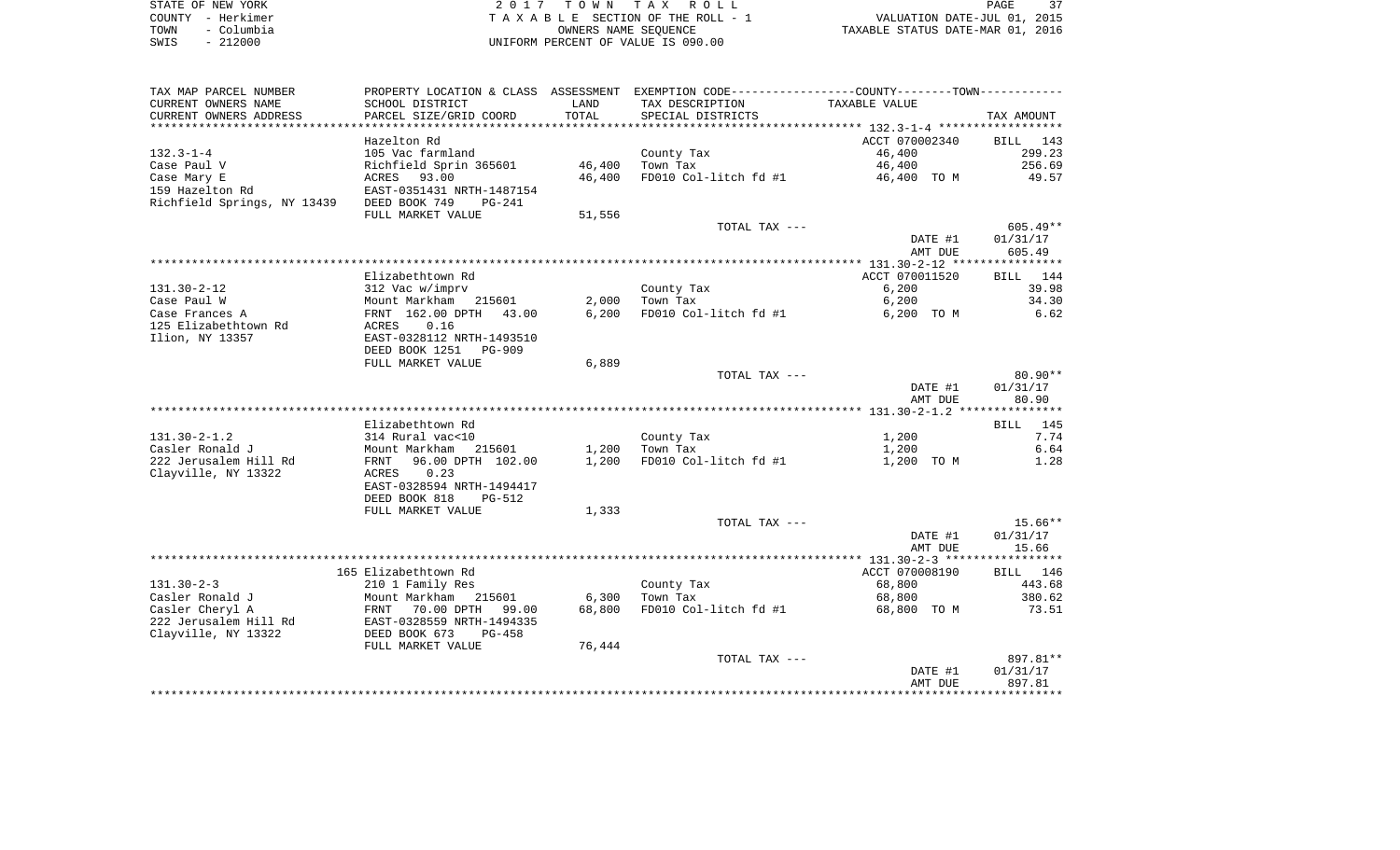| STATE OF NEW YORK  | 2017 TOWN TAX ROLL                 | 38<br>PAGE                       |
|--------------------|------------------------------------|----------------------------------|
| COUNTY - Herkimer  | TAXABLE SECTION OF THE ROLL - 1    | VALUATION DATE-JUL 01, 2015      |
| – Columbia<br>TOWN | OWNERS NAME SEOUENCE               | TAXABLE STATUS DATE-MAR 01, 2016 |
| $-212000$<br>SWIS  | UNIFORM PERCENT OF VALUE IS 090.00 |                                  |

| TAX MAP PARCEL NUMBER     | PROPERTY LOCATION & CLASS ASSESSMENT                   |        | EXEMPTION CODE-----------------COUNTY-------TOWN----------- |                |                          |
|---------------------------|--------------------------------------------------------|--------|-------------------------------------------------------------|----------------|--------------------------|
| CURRENT OWNERS NAME       | SCHOOL DISTRICT                                        | LAND   | TAX DESCRIPTION                                             | TAXABLE VALUE  |                          |
| CURRENT OWNERS ADDRESS    | PARCEL SIZE/GRID COORD                                 | TOTAL  | SPECIAL DISTRICTS                                           |                | TAX AMOUNT               |
| *********************     |                                                        |        |                                                             |                |                          |
|                           | Millers Mills Rd                                       |        |                                                             | ACCT 070016290 | <b>BILL</b><br>147       |
| $131.2 - 1 - 69$          | 314 Rural vac<10 - WTRFNT                              |        | County Tax                                                  | 5,200          | 33.53                    |
| Cassidy Robert J          | Mount Markham<br>215601                                | 5,200  | Town Tax                                                    | 5,200          | 28.77                    |
| 51 Overland Drive         | FRNT 200.00 DPTH 200.00                                | 5,200  | FD010 Col-litch fd #1                                       | 5,200 TO M     | 5.56                     |
| Clinton, NY 13323         | EAST-0337831 NRTH-1489070                              |        |                                                             |                |                          |
|                           | DEED BOOK 773<br><b>PG-526</b>                         |        |                                                             |                |                          |
|                           | FULL MARKET VALUE                                      | 5,778  |                                                             |                |                          |
|                           |                                                        |        | TOTAL TAX ---                                               |                | $67.86**$                |
|                           |                                                        |        |                                                             | DATE #1        | 01/31/17                 |
|                           |                                                        |        |                                                             | AMT DUE        | 67.86                    |
|                           |                                                        |        |                                                             |                | ***********              |
|                           | 293 Elizabethtown Rd                                   |        |                                                             | ACCT 070002665 | BILL 148                 |
| $131.1 - 1 - 1.2$         | 210 1 Family Res                                       |        | County Tax                                                  | 85,000         | 548.15                   |
| Chapple Howard M          | Mount Markham<br>215601                                | 16,700 | Town Tax                                                    | 85,000         | 470.24                   |
| Chapple Diane M           | 2.70<br>ACRES                                          | 85,000 | FD010 Col-litch fd #1                                       | 85,000 TO M    | 90.81                    |
| 293 Elizabethtown Rd      | EAST-0329813 NRTH-1496595                              |        |                                                             |                |                          |
| Ilion, NY 13357           | DEED BOOK 1133<br>PG-596                               |        |                                                             |                |                          |
|                           | FULL MARKET VALUE                                      | 94,444 |                                                             |                |                          |
|                           |                                                        |        | TOTAL TAX ---                                               |                | $1,109.20**$             |
|                           |                                                        |        |                                                             | DATE #1        | 01/31/17                 |
|                           |                                                        |        |                                                             | AMT DUE        | 1,109.20                 |
|                           |                                                        |        |                                                             |                |                          |
|                           | 311 Brewer Rd                                          |        |                                                             | ACCT 070001233 | BILL 149                 |
| $125.2 - 2 - 58.4$        | 210 1 Family Res                                       |        | County Tax                                                  | 75,600         | 487.53                   |
| Charron Jamey             | Central Valley 212803                                  | 15,200 | Town Tax                                                    | 75,600         | 418.23                   |
| Wuest Amy                 | Doublewide                                             | 75,600 | School Relevy                                               |                | 1,089.40                 |
| PO Box 375                | 2.00<br>ACRES                                          |        | FD010 Col-litch fd #1                                       | 75,600 TO M    | 80.77                    |
| Ilion, NY 13357           | EAST-0341162 NRTH-1505043<br>DEED BOOK 942<br>$PG-455$ |        |                                                             |                |                          |
|                           |                                                        |        |                                                             |                |                          |
|                           | FULL MARKET VALUE                                      | 84,000 | TOTAL TAX ---                                               |                |                          |
|                           |                                                        |        |                                                             | DATE #1        | $2,075.93**$<br>01/31/17 |
|                           |                                                        |        |                                                             | AMT DUE        | 2,075.93                 |
|                           |                                                        |        |                                                             |                |                          |
|                           | Warren (Off) Rd                                        |        |                                                             |                | 150<br><b>BILL</b>       |
| $125.2 - 2 - 33.2$        | 322 Rural vac>10                                       |        | AG MKTS<br>41730                                            | $\Omega$       | $\Omega$                 |
| Charron Mariane T         | Central Valley 212803                                  | 8,200  | County Tax                                                  | 8,200          | 52.88                    |
| 245 Brewer Road           | ACRES 22.20                                            | 8,200  | Town Tax                                                    | 8,200          | 45.36                    |
| Ilion, NY 13357           | EAST-0342717 NRTH-1507593                              |        | School Relevy                                               |                | 182.37                   |
|                           | DEED BOOK 1243<br><b>PG-780</b>                        |        | FD010 Col-litch fd #1                                       | 8,200 TO M     | 8.76                     |
| MAY BE SUBJECT TO PAYMENT | FULL MARKET VALUE                                      | 9,111  |                                                             |                |                          |
| UNDER AGDIST LAW TIL 2023 |                                                        |        |                                                             |                |                          |
|                           |                                                        |        | TOTAL TAX ---                                               |                | $289.37**$               |
|                           |                                                        |        |                                                             | DATE #1        | 01/31/17                 |
|                           |                                                        |        |                                                             | AMT DUE        | 289.37                   |
|                           |                                                        |        |                                                             |                |                          |
|                           |                                                        |        |                                                             |                |                          |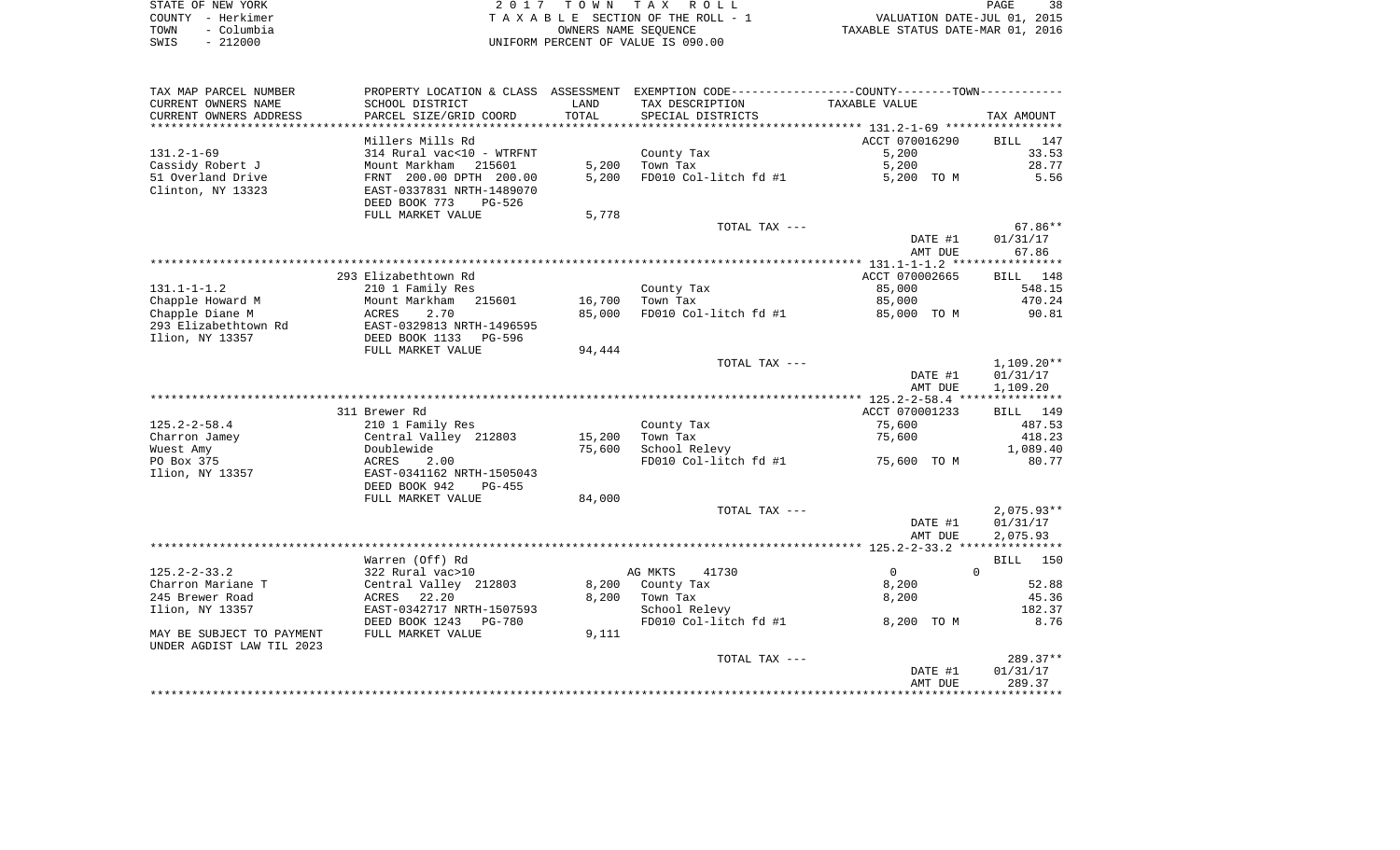|      | STATE OF NEW YORK | 2017 TOWN TAX ROLL                 | 39<br>PAGE                       |
|------|-------------------|------------------------------------|----------------------------------|
|      | COUNTY - Herkimer | TAXABLE SECTION OF THE ROLL - 1    | VALUATION DATE-JUL 01, 2015      |
| TOWN | – Columbia        | OWNERS NAME SEOUENCE               | TAXABLE STATUS DATE-MAR 01, 2016 |
| SWIS | $-212000$         | UNIFORM PERCENT OF VALUE IS 090.00 |                                  |

| UNDER AGDIST LAW TIL 2023                                                  | No Columbia Rd<br>322 Rural vac>10<br>Central Valley 212803<br>ACRES<br>20.00<br>EAST-0343700 NRTH-1508115<br>DEED BOOK 1255<br>PG-136<br>FULL MARKET VALUE | 13,000<br>13,000<br>14,444 | AG MKTS<br>41730<br>County Tax<br>Town Tax<br>School Relevy<br>FD010 Col-litch fd #1<br>TOTAL TAX --- | ACCT 070011460<br>0<br>13,000<br>13,000<br>13,000 TO M<br>DATE #1<br>AMT DUE                 | BILL<br>154<br>$\Omega$<br>83.84<br>71.92<br>289.16<br>13.89<br>458.81**<br>01/31/17<br>458.81 |
|----------------------------------------------------------------------------|-------------------------------------------------------------------------------------------------------------------------------------------------------------|----------------------------|-------------------------------------------------------------------------------------------------------|----------------------------------------------------------------------------------------------|------------------------------------------------------------------------------------------------|
|                                                                            |                                                                                                                                                             |                            |                                                                                                       |                                                                                              |                                                                                                |
| MAY BE SUBJECT TO PAYMENT                                                  |                                                                                                                                                             |                            |                                                                                                       |                                                                                              |                                                                                                |
| $125.2 - 2 - 33.1$<br>Charron Marianne<br>245 Brewer Rd<br>Ilion, NY 13357 |                                                                                                                                                             |                            |                                                                                                       |                                                                                              |                                                                                                |
|                                                                            |                                                                                                                                                             |                            |                                                                                                       |                                                                                              |                                                                                                |
|                                                                            |                                                                                                                                                             |                            |                                                                                                       |                                                                                              |                                                                                                |
|                                                                            |                                                                                                                                                             |                            |                                                                                                       |                                                                                              |                                                                                                |
|                                                                            |                                                                                                                                                             |                            |                                                                                                       |                                                                                              |                                                                                                |
|                                                                            |                                                                                                                                                             |                            |                                                                                                       |                                                                                              |                                                                                                |
|                                                                            |                                                                                                                                                             |                            |                                                                                                       |                                                                                              |                                                                                                |
|                                                                            |                                                                                                                                                             |                            |                                                                                                       |                                                                                              |                                                                                                |
|                                                                            |                                                                                                                                                             |                            |                                                                                                       | AMT DUE                                                                                      | 289.37                                                                                         |
|                                                                            |                                                                                                                                                             |                            |                                                                                                       | DATE #1                                                                                      | 01/31/17                                                                                       |
|                                                                            |                                                                                                                                                             |                            | TOTAL TAX ---                                                                                         |                                                                                              | 289.37**                                                                                       |
| UNDER AGDIST LAW TIL 2023                                                  |                                                                                                                                                             |                            |                                                                                                       |                                                                                              |                                                                                                |
| MAY BE SUBJECT TO PAYMENT                                                  | FULL MARKET VALUE                                                                                                                                           | 9,111                      |                                                                                                       |                                                                                              |                                                                                                |
|                                                                            | DEED BOOK 1243<br><b>PG-780</b>                                                                                                                             |                            | FD010 Col-litch fd #1                                                                                 | 8,200 TO M                                                                                   | 8.76                                                                                           |
| Ilion, NY 13357                                                            | EAST-0343065 NRTH-1506865                                                                                                                                   |                            | School Relevy                                                                                         |                                                                                              | 182.37                                                                                         |
| 245 Brewer Road                                                            | ACRES 20.00                                                                                                                                                 | 8,200                      | Town Tax                                                                                              | 8,200                                                                                        | 45.36                                                                                          |
| Charron Mariane T                                                          | Central Valley 212803                                                                                                                                       | 8,200                      | County Tax                                                                                            | 8,200                                                                                        | 52.88                                                                                          |
| $125.2 - 2 - 57$                                                           | 105 Vac farmland                                                                                                                                            |                            | AG MKTS<br>41730                                                                                      | $\Omega$                                                                                     | $\mathbf{0}$                                                                                   |
|                                                                            | No Columbia Rd                                                                                                                                              |                            |                                                                                                       | ACCT 070011400                                                                               | BILL<br>153                                                                                    |
|                                                                            |                                                                                                                                                             |                            |                                                                                                       |                                                                                              |                                                                                                |
|                                                                            |                                                                                                                                                             |                            |                                                                                                       | AMT DUE                                                                                      | 74.11<br>**********                                                                            |
|                                                                            |                                                                                                                                                             |                            |                                                                                                       | DATE #1                                                                                      | 01/31/17                                                                                       |
|                                                                            |                                                                                                                                                             |                            | TOTAL TAX ---                                                                                         |                                                                                              | $74.11**$                                                                                      |
| UNDER AGDIST LAW TIL 2023                                                  |                                                                                                                                                             |                            |                                                                                                       |                                                                                              |                                                                                                |
| MAY BE SUBJECT TO PAYMENT                                                  | FULL MARKET VALUE                                                                                                                                           | 2,333                      |                                                                                                       |                                                                                              |                                                                                                |
|                                                                            | DEED BOOK 1243<br>PG-780                                                                                                                                    |                            | FD010 Col-litch fd #1                                                                                 | 2,100 TO M                                                                                   | 2.24                                                                                           |
| Ilion, NY 13357                                                            | EAST-0344269 NRTH-1506326                                                                                                                                   |                            | School Relevy                                                                                         |                                                                                              | 46.71                                                                                          |
| 245 Brewer Road                                                            | 5.00<br>ACRES                                                                                                                                               | 2,100                      | Town Tax                                                                                              | 2,100                                                                                        | 11.62                                                                                          |
| Charron Mariane T                                                          | Central Valley 212803                                                                                                                                       | 2,100                      | County Tax                                                                                            | 2,100                                                                                        | 13.54                                                                                          |
| $125.2 - 2 - 50$                                                           | 105 Vac farmland                                                                                                                                            |                            | AG MKTS<br>41730                                                                                      | $\overline{0}$                                                                               |                                                                                                |
|                                                                            |                                                                                                                                                             |                            |                                                                                                       |                                                                                              | $\Omega$                                                                                       |
|                                                                            | Brewer Off Rd                                                                                                                                               |                            |                                                                                                       | ACCT 070011310                                                                               | 152<br>BILL                                                                                    |
|                                                                            |                                                                                                                                                             |                            |                                                                                                       |                                                                                              |                                                                                                |
|                                                                            |                                                                                                                                                             |                            |                                                                                                       | AMT DUE                                                                                      | 437.60                                                                                         |
|                                                                            |                                                                                                                                                             |                            |                                                                                                       | DATE #1                                                                                      | 01/31/17                                                                                       |
|                                                                            |                                                                                                                                                             |                            | TOTAL TAX ---                                                                                         |                                                                                              | $437.60**$                                                                                     |
| UNDER AGDIST LAW TIL 2023                                                  |                                                                                                                                                             |                            |                                                                                                       |                                                                                              |                                                                                                |
| MAY BE SUBJECT TO PAYMENT                                                  | FULL MARKET VALUE                                                                                                                                           | 13,778                     |                                                                                                       |                                                                                              |                                                                                                |
|                                                                            | DEED BOOK 1243<br><b>PG-780</b>                                                                                                                             |                            | FD010 Col-litch fd #1                                                                                 | 12,400 TO M                                                                                  | 13.25                                                                                          |
| Ilion, NY 13357                                                            | EAST-0344023 NRTH-1506936                                                                                                                                   |                            | School Relevy                                                                                         |                                                                                              | 275.78                                                                                         |
| 245 Brewer Road                                                            | ACRES 30.00                                                                                                                                                 | 12,400                     | Town Tax                                                                                              | 12,400                                                                                       | 68.60                                                                                          |
| Charron Mariane T                                                          | Central Valley 212803                                                                                                                                       | 12,400                     | County Tax                                                                                            | 12,400                                                                                       | 79.97                                                                                          |
| $125.2 - 2 - 35.3$                                                         | 322 Rural vac>10                                                                                                                                            |                            | AG MKTS<br>41730                                                                                      | $\Omega$                                                                                     | $\Omega$                                                                                       |
|                                                                            | Warren Off Rd                                                                                                                                               |                            |                                                                                                       |                                                                                              | <b>BILL</b><br>151                                                                             |
| ********************                                                       |                                                                                                                                                             |                            |                                                                                                       |                                                                                              |                                                                                                |
|                                                                            | PARCEL SIZE/GRID COORD                                                                                                                                      | TOTAL                      | SPECIAL DISTRICTS                                                                                     |                                                                                              | TAX AMOUNT                                                                                     |
| CURRENT OWNERS ADDRESS                                                     |                                                                                                                                                             | LAND                       | TAX DESCRIPTION                                                                                       | TAXABLE VALUE                                                                                |                                                                                                |
| CURRENT OWNERS NAME                                                        | SCHOOL DISTRICT                                                                                                                                             |                            |                                                                                                       | PROPERTY LOCATION & CLASS ASSESSMENT EXEMPTION CODE---------------COUNTY-------TOWN--------- |                                                                                                |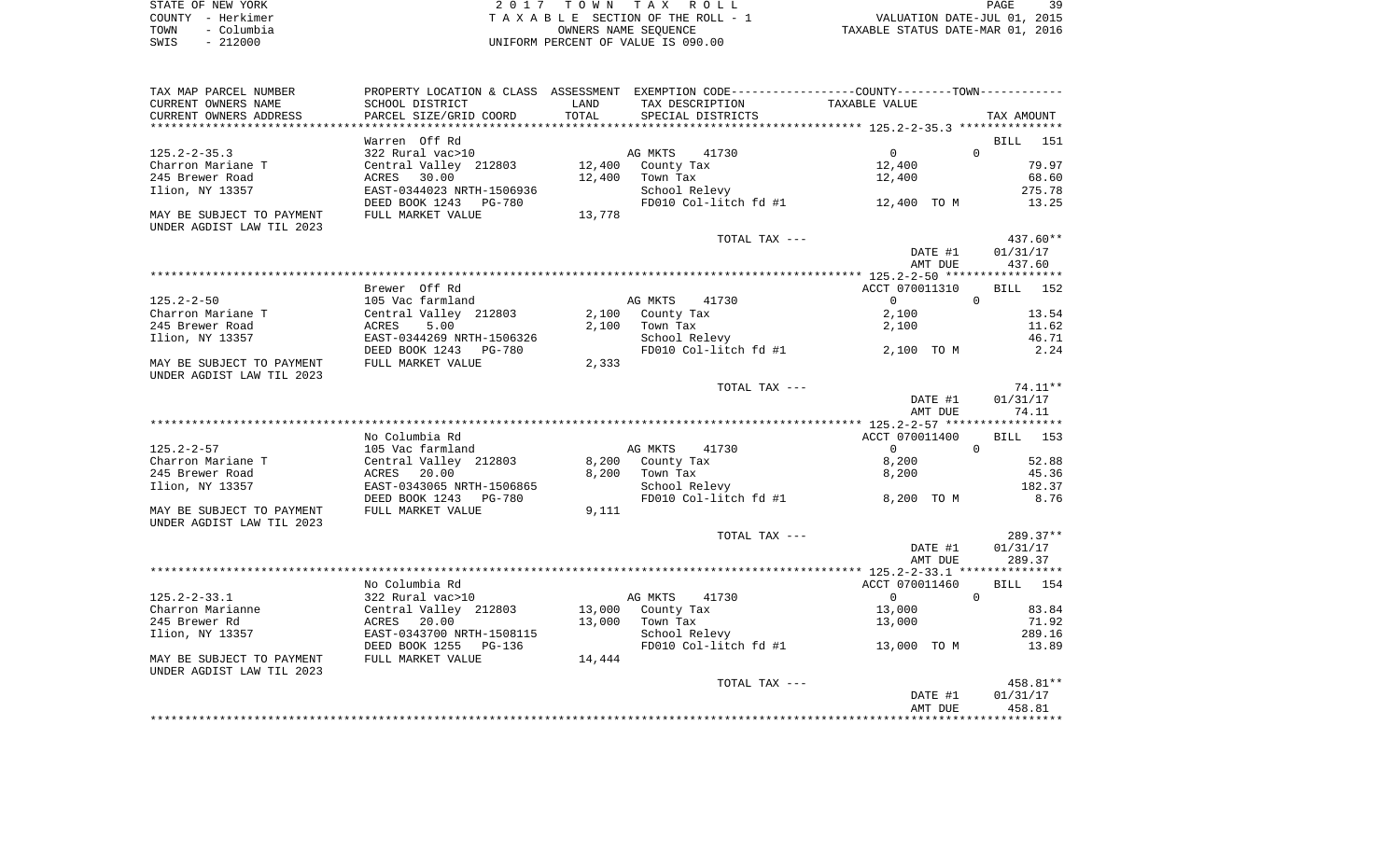|      | STATE OF NEW YORK | 2017 TOWN TAX ROLL                 | 40<br>PAGE                       |
|------|-------------------|------------------------------------|----------------------------------|
|      | COUNTY - Herkimer | TAXABLE SECTION OF THE ROLL - 1    | VALUATION DATE-JUL 01, 2015      |
| TOWN | – Columbia        | OWNERS NAME SEOUENCE               | TAXABLE STATUS DATE-MAR 01, 2016 |
| SWIS | $-212000$         | UNIFORM PERCENT OF VALUE IS 090.00 |                                  |

| TAX MAP PARCEL NUMBER     | PROPERTY LOCATION & CLASS ASSESSMENT EXEMPTION CODE---------------COUNTY-------TOWN---------- |        |                       |                                   |                 |
|---------------------------|-----------------------------------------------------------------------------------------------|--------|-----------------------|-----------------------------------|-----------------|
| CURRENT OWNERS NAME       | SCHOOL DISTRICT                                                                               | LAND   | TAX DESCRIPTION       | TAXABLE VALUE                     |                 |
| CURRENT OWNERS ADDRESS    | PARCEL SIZE/GRID COORD                                                                        | TOTAL  | SPECIAL DISTRICTS     |                                   | TAX AMOUNT      |
|                           |                                                                                               |        |                       |                                   |                 |
|                           | Brewer Rd                                                                                     |        |                       | ACCT 186257                       | <b>BILL</b> 155 |
| $125.2 - 2 - 44.4$        | 311 Res vac land                                                                              |        | County Tax            | 4,100                             | 26.44           |
| Charron Marianne          | Central Valley 212803                                                                         | 4,100  | Town Tax              | 4,100                             | 22.68           |
| 245 Brewer Rd             | FRNT 145.00 DPTH                                                                              | 4,100  | School Relevy         |                                   | 91.19           |
| Ilion, NY 13357           | ACRES<br>7.00                                                                                 |        | FD010 Col-litch fd #1 | 4,100 TO M                        | 4.38            |
|                           | EAST-0345271 NRTH-1506240                                                                     |        |                       |                                   |                 |
|                           | DEED BOOK 533<br>PG-488                                                                       |        |                       |                                   |                 |
|                           | FULL MARKET VALUE                                                                             | 4,556  |                       |                                   |                 |
|                           |                                                                                               |        | TOTAL TAX ---         |                                   | 144.69**        |
|                           |                                                                                               |        |                       | DATE #1                           | 01/31/17        |
|                           |                                                                                               |        |                       | AMT DUE                           | 144.69          |
|                           |                                                                                               |        |                       |                                   |                 |
|                           | Brewer Rd                                                                                     |        |                       | ACCT 070001170                    | BILL 156        |
| $125.2 - 2 - 51$          | 105 Vac farmland                                                                              |        | AG MKTS 41730         | $\Omega$                          | $\Omega$        |
| Charron Marianne          | Central Valley 212803                                                                         |        | 30,900 County Tax     | 30,900                            | 199.27          |
| PO Box 208                | ACRES 63.30                                                                                   | 30,900 | Town Tax              | 30,900                            | 170.95          |
| Ilion, NY 13357           | EAST-0343101 NRTH-1505653                                                                     |        | School Relevy         |                                   | 687.29          |
|                           | DEED BOOK 785 PG-194                                                                          |        | FD010 Col-litch fd #1 | 30,900 TO M                       | 33.01           |
| MAY BE SUBJECT TO PAYMENT | FULL MARKET VALUE                                                                             | 34,333 |                       |                                   |                 |
| UNDER AGDIST LAW TIL 2023 |                                                                                               |        |                       |                                   |                 |
|                           |                                                                                               |        | TOTAL TAX ---         |                                   | $1,090.52**$    |
|                           |                                                                                               |        |                       | DATE #1                           | 01/31/17        |
|                           |                                                                                               |        |                       | AMT DUE                           | 1,090.52        |
|                           |                                                                                               |        |                       |                                   |                 |
|                           | 389 Brewer Rd                                                                                 |        |                       | ACCT 179372                       | BILL 157        |
| 125.2-2-53                | 314 Rural vac<10                                                                              |        | County Tax            | 10,000                            | 64.49           |
| Charron Marianne          |                                                                                               | 10,000 | Town Tax              | 10,000                            | 55.32           |
| 245 Brewer Rd             | Central Valley 212803<br>FRNT 125.00 DPTH 350.00                                              | 10,000 | School Relevy         |                                   | 222.42          |
| Ilion, NY 13357           | ACRES<br>1.00                                                                                 |        | FD010 Col-litch fd #1 | 10,000 TO M                       | 10.68           |
|                           | EAST-0342658 NRTH-1504653                                                                     |        |                       |                                   |                 |
|                           | DEED BOOK 1491 PG-333                                                                         |        |                       |                                   |                 |
|                           | FULL MARKET VALUE                                                                             | 11,111 |                       |                                   |                 |
|                           |                                                                                               |        | TOTAL TAX ---         |                                   | 352.91**        |
|                           |                                                                                               |        |                       | DATE #1                           | 01/31/17        |
|                           |                                                                                               |        |                       | AMT DUE                           | 352.91          |
|                           |                                                                                               |        |                       |                                   |                 |
|                           | No Columbia Rd                                                                                |        |                       | ACCT 070011340                    | BILL 158        |
| $125.2 - 2 - 29$          | 105 Vac farmland                                                                              |        | AG MKTS<br>41730      | $\overline{0}$                    | $\Omega$        |
| Charron Marianne T        | Central Valley 212803                                                                         |        | 46,400 County Tax     | 46,400                            | 299.23          |
| 245 Brewer Road           | ACRES<br>93.90                                                                                | 46,400 | Town Tax              | 46,400                            | 256.69          |
| Ilion, NY 13357           | EAST-0340793 NRTH-1508852                                                                     |        | School Relevy         |                                   | 1,032.02        |
|                           | DEED BOOK 1114 PG-92                                                                          |        |                       | FD010 Col-litch fd #1 46,400 TO M | 49.57           |
| MAY BE SUBJECT TO PAYMENT | FULL MARKET VALUE                                                                             | 51,556 |                       |                                   |                 |
|                           |                                                                                               |        |                       |                                   |                 |
| UNDER AGDIST LAW TIL 2023 |                                                                                               |        | TOTAL TAX ---         |                                   | 1,637.51**      |
|                           |                                                                                               |        |                       | DATE #1                           | 01/31/17        |
|                           |                                                                                               |        |                       | AMT DUE                           | 1,637.51        |
|                           |                                                                                               |        |                       |                                   |                 |
|                           |                                                                                               |        |                       |                                   |                 |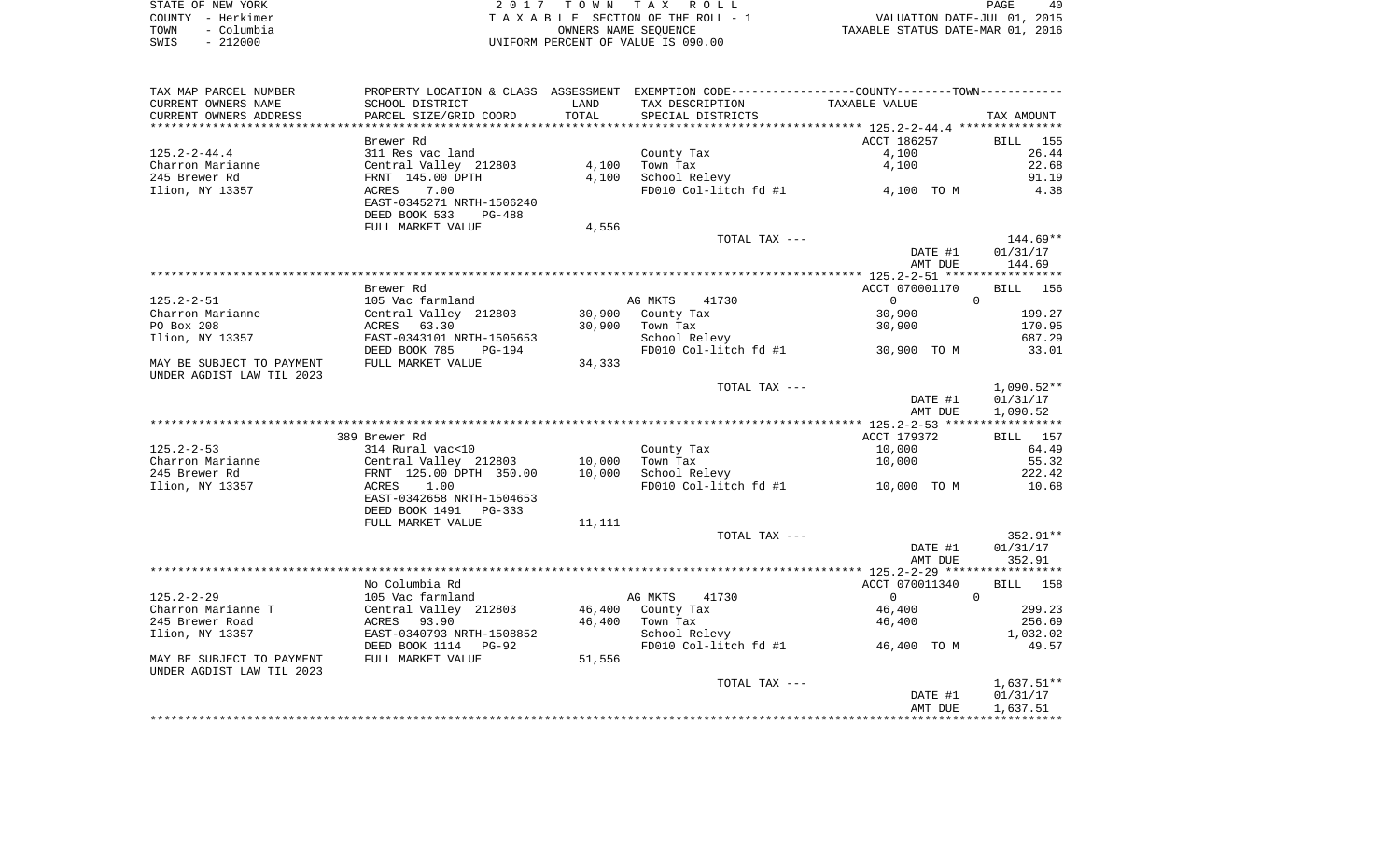| STATE OF NEW YORK  | 2017 TOWN TAX ROLL                 | 41<br>PAGE                       |
|--------------------|------------------------------------|----------------------------------|
| COUNTY - Herkimer  | TAXABLE SECTION OF THE ROLL - 1    | VALUATION DATE-JUL 01, 2015      |
| – Columbia<br>TOWN | OWNERS NAME SEOUENCE               | TAXABLE STATUS DATE-MAR 01, 2016 |
| $-212000$<br>SWIS  | UNIFORM PERCENT OF VALUE IS 090.00 |                                  |

| TAX MAP PARCEL NUMBER     |                                          |         |                        | PROPERTY LOCATION & CLASS ASSESSMENT EXEMPTION CODE----------------COUNTY--------TOWN----------- |                    |
|---------------------------|------------------------------------------|---------|------------------------|--------------------------------------------------------------------------------------------------|--------------------|
| CURRENT OWNERS NAME       | SCHOOL DISTRICT                          | LAND    | TAX DESCRIPTION        | TAXABLE VALUE                                                                                    |                    |
| CURRENT OWNERS ADDRESS    | PARCEL SIZE/GRID COORD                   | TOTAL   | SPECIAL DISTRICTS      |                                                                                                  | TAX AMOUNT         |
|                           |                                          |         |                        |                                                                                                  |                    |
|                           | Brewer Rd                                |         |                        |                                                                                                  | <b>BILL</b><br>159 |
| $125.2 - 2 - 58.5$        | 105 Vac farmland                         |         | AG MKTS<br>41730       | 1,508<br>1,508                                                                                   |                    |
| Charron Marianne T        | Central Valley 212803                    | 34,000  | County Tax             | 32,492                                                                                           | 209.54             |
| 245 Brewer Road           | ACRES<br>54.40                           | 34,000  | Town Tax               | 32,492                                                                                           | 179.75             |
| Ilion, NY 13357           | EAST-0341672 NRTH-1505991                |         | School Relevy          |                                                                                                  | 722.66             |
|                           | DEED BOOK 1114<br>PG-92                  |         | FD010 Col-litch fd #1  | 34,000 TO M                                                                                      | 36.33              |
| MAY BE SUBJECT TO PAYMENT | FULL MARKET VALUE                        | 37,778  |                        |                                                                                                  |                    |
| UNDER AGDIST LAW TIL 2023 |                                          |         |                        |                                                                                                  |                    |
|                           |                                          |         | TOTAL TAX ---          |                                                                                                  | 1,148.28**         |
|                           |                                          |         |                        | DATE #1                                                                                          | 01/31/17           |
|                           |                                          |         |                        | AMT DUE                                                                                          | 1,148.28           |
|                           | Brewer Rd                                |         |                        | ACCT 070001140                                                                                   | BILL 160           |
| $125.2 - 2 - 61.1$        | 112 Dairy farm                           |         | AG MKTS<br>41730       | 11,733<br>11,733                                                                                 |                    |
| Charron Marianne T        | Central Valley 212803                    | 77,900  | County Tax             | 162,267                                                                                          | 1,046.44           |
| 245 Brewer Road           | ACRES 109.80                             | 174,000 | Town Tax               | 162,267                                                                                          | 897.69             |
| Ilion, NY 13357           | EAST-0340441 NRTH-1506052                |         | School Relevy          |                                                                                                  | 3,017.03           |
|                           | DEED BOOK 1114<br>PG-92                  |         | FD010 Col-litch fd #1  | 174,000 TO M                                                                                     | 185.90             |
| MAY BE SUBJECT TO PAYMENT | FULL MARKET VALUE                        | 193,333 |                        |                                                                                                  |                    |
| UNDER AGDIST LAW TIL 2023 |                                          |         |                        |                                                                                                  |                    |
|                           |                                          |         | TOTAL TAX ---          |                                                                                                  | $5,147.06**$       |
|                           |                                          |         |                        | DATE #1                                                                                          | 01/31/17           |
|                           |                                          |         |                        | AMT DUE                                                                                          | 5,147.06           |
|                           |                                          |         |                        |                                                                                                  |                    |
|                           | Elizabethtown Rd                         |         |                        |                                                                                                  | BILL 161           |
| $125.4 - 1 - 1.2$         | 105 Vac farmland                         |         | AG MKTS<br>41730       | $\Omega$<br>$\Omega$                                                                             |                    |
| Charron Marianne T        | Central Valley 212803                    | 28,400  | County Tax             | 28,400                                                                                           | 183.15             |
| 245 Brewer Road           | 71.50<br>ACRES                           | 28,400  | Town Tax               | 28,400                                                                                           | 157.11             |
| Ilion, NY 13357           | EAST-0338649 NRTH-1504256                |         | School Relevy          |                                                                                                  | 631.65             |
|                           | DEED BOOK 1114 PG-92                     |         | FD010 Col-litch fd #1  | 28,400 TO M                                                                                      | 30.34              |
| MAY BE SUBJECT TO PAYMENT | FULL MARKET VALUE                        | 31,556  |                        |                                                                                                  |                    |
| UNDER AGDIST LAW TIL 2023 |                                          |         |                        |                                                                                                  |                    |
|                           |                                          |         | TOTAL TAX ---          |                                                                                                  | $1,002.25**$       |
|                           |                                          |         |                        | DATE #1                                                                                          | 01/31/17           |
|                           |                                          |         |                        | AMT DUE                                                                                          | 1,002.25           |
|                           |                                          |         |                        |                                                                                                  |                    |
| $125.2 - 2 - 38$          | No Columbia Rd                           |         |                        | ACCT 070002460<br>27,800                                                                         | BILL 162<br>179.28 |
| Childs Claudia M          | 312 Vac w/imprv<br>Central Valley 212803 | 23,000  | County Tax<br>Town Tax | 27,800                                                                                           | 153.80             |
| 519 No Columbia Rd        | ACRES<br>10.00                           | 27,800  | FD010 Col-litch fd #1  | 27,800 TO M                                                                                      | 29.70              |
| Ilion, NY 13357           | EAST-0346725 NRTH-1508197                |         |                        |                                                                                                  |                    |
|                           | DEED BOOK 00627 PG-00386                 |         |                        |                                                                                                  |                    |
|                           | FULL MARKET VALUE                        | 30,889  |                        |                                                                                                  |                    |
|                           |                                          |         | TOTAL TAX ---          |                                                                                                  | $362.78**$         |
|                           |                                          |         |                        | DATE #1                                                                                          | 01/31/17           |
|                           |                                          |         |                        | AMT DUE                                                                                          | 362.78             |
|                           |                                          |         |                        |                                                                                                  |                    |
|                           |                                          |         |                        |                                                                                                  |                    |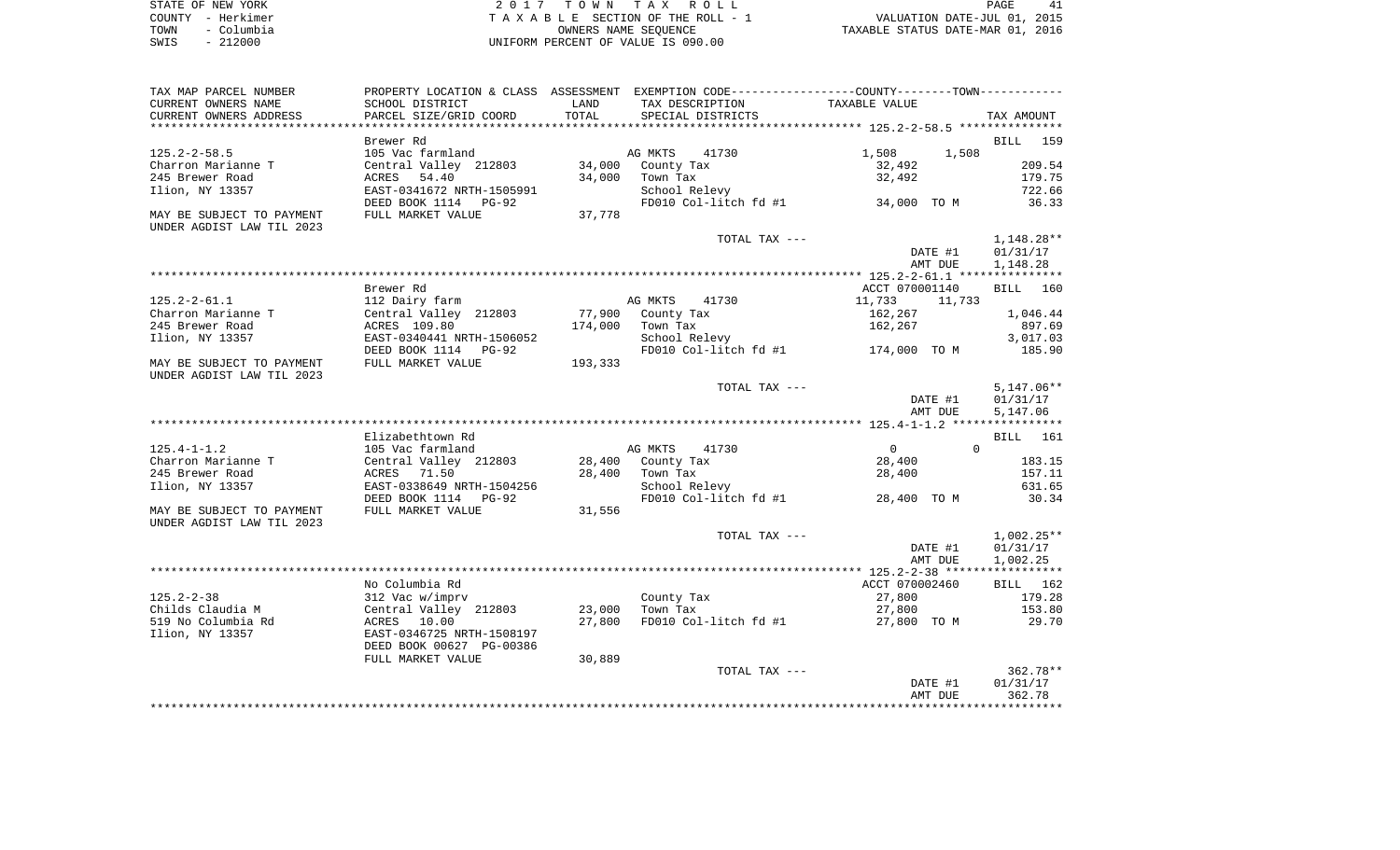| STATE OF NEW YORK  | 2017 TOWN TAX ROLL                 | 42<br>PAGE                       |
|--------------------|------------------------------------|----------------------------------|
| COUNTY - Herkimer  | TAXABLE SECTION OF THE ROLL - 1    | VALUATION DATE-JUL 01, 2015      |
| - Columbia<br>TOWN | OWNERS NAME SEOUENCE               | TAXABLE STATUS DATE-MAR 01, 2016 |
| $-212000$<br>SWIS  | UNIFORM PERCENT OF VALUE IS 090.00 |                                  |

| TAX MAP PARCEL NUMBER     |                                                      |            | PROPERTY LOCATION & CLASS ASSESSMENT EXEMPTION CODE---------------COUNTY-------TOWN---------- |                                                                      |                    |
|---------------------------|------------------------------------------------------|------------|-----------------------------------------------------------------------------------------------|----------------------------------------------------------------------|--------------------|
| CURRENT OWNERS NAME       | SCHOOL DISTRICT                                      | LAND       | TAX DESCRIPTION                                                                               | TAXABLE VALUE                                                        |                    |
| CURRENT OWNERS ADDRESS    | PARCEL SIZE/GRID COORD<br>************************** | TOTAL      | SPECIAL DISTRICTS                                                                             |                                                                      | TAX AMOUNT         |
| *******************       |                                                      | ********** |                                                                                               | ************************************** 125.2-2-39 ****************** |                    |
|                           | 519 No Columbia Rd                                   |            |                                                                                               | ACCT 070002490                                                       | BILL<br>163        |
| $125.2 - 2 - 39$          | 210 1 Family Res                                     |            | County Tax                                                                                    | 89,200                                                               | 575.24             |
| Childs Claudia M          | Central Valley 212803                                | 13,200     | Town Tax                                                                                      | 89,200                                                               | 493.47             |
| 519 No Columbia Rd        | ACRES<br>1.10                                        | 89,200     | FD010 Col-litch fd #1                                                                         | 89,200 TO M                                                          | 95.30              |
| Ilion, NY 13357           | EAST-0346956 NRTH-1507981                            |            |                                                                                               |                                                                      |                    |
|                           | DEED BOOK 00627 PG-00386                             |            |                                                                                               |                                                                      |                    |
|                           | FULL MARKET VALUE                                    | 99,111     |                                                                                               |                                                                      |                    |
|                           |                                                      |            | TOTAL TAX ---                                                                                 |                                                                      | $1,164.01**$       |
|                           |                                                      |            |                                                                                               | DATE #1                                                              | 01/31/17           |
|                           |                                                      |            |                                                                                               | AMT DUE                                                              | 1,164.01           |
|                           |                                                      |            |                                                                                               |                                                                      |                    |
|                           | 430 Jordanville Rd                                   |            |                                                                                               | ACCT 150779                                                          | 164<br><b>BILL</b> |
| $131.1 - 1 - 16$          | 120 Field crops                                      |            | AG MKTS<br>41730                                                                              | 8,737<br>8,737                                                       |                    |
| Chiverella David          | Mount Markham<br>215601                              | 65,000     | County Tax                                                                                    | 236,263                                                              | 1,523.63           |
| Chiverella Carol          | ACRES 104.00                                         | 245,000    | Town Tax                                                                                      | 236,263                                                              | 1,307.05           |
| 479 South Mountain Blvd   | EAST-0335104 NRTH-1493133                            |            | FD010 Col-litch fd #1                                                                         | 245,000 TO M                                                         | 261.76             |
| Mountain Top, PA 18707    | DEED BOOK 1309<br><b>PG-965</b>                      |            |                                                                                               |                                                                      |                    |
| MAY BE SUBJECT TO PAYMENT | FULL MARKET VALUE                                    | 272,222    |                                                                                               |                                                                      |                    |
| UNDER AGDIST LAW TIL 2023 |                                                      |            |                                                                                               |                                                                      |                    |
|                           |                                                      |            | TOTAL TAX ---                                                                                 |                                                                      | $3,092.44**$       |
|                           |                                                      |            |                                                                                               | DATE #1                                                              | 01/31/17           |
|                           |                                                      |            |                                                                                               | AMT DUE                                                              | 3,092.44           |
|                           |                                                      |            |                                                                                               |                                                                      |                    |
|                           | Jones Rd                                             |            |                                                                                               | ACCT 150779                                                          | <b>BILL</b><br>165 |
| $131.1 - 1 - 27$          | 105 Vac farmland                                     |            | AG MKTS<br>41730                                                                              | 430<br>430                                                           |                    |
| Chiverella David          | Mount Markham<br>215601                              | 7,200      | County Tax                                                                                    | 6,770                                                                | 43.66              |
| Chiverella Carol          | 12.00<br>ACRES                                       | 7,200      | Town Tax                                                                                      | 6,770                                                                | 37.45              |
| 479 South Mountain Blvd   | EAST-0333570 NRTH-1492458                            |            | FD010 Col-litch fd #1                                                                         | 7,200 TO M                                                           | 7.69               |
| Mountain Top, PA 18707    | DEED BOOK 1309<br><b>PG-965</b>                      |            |                                                                                               |                                                                      |                    |
|                           | FULL MARKET VALUE                                    | 8,000      |                                                                                               |                                                                      |                    |
| MAY BE SUBJECT TO PAYMENT |                                                      |            |                                                                                               |                                                                      |                    |
| UNDER AGDIST LAW TIL 2023 |                                                      |            |                                                                                               |                                                                      |                    |
|                           |                                                      |            | TOTAL TAX ---                                                                                 |                                                                      | 88.80**            |
|                           |                                                      |            |                                                                                               | DATE #1                                                              | 01/31/17           |
|                           |                                                      |            |                                                                                               | AMT DUE                                                              | 88.80              |
|                           |                                                      |            |                                                                                               |                                                                      |                    |
|                           | Jordanville Rd                                       |            |                                                                                               | ACCT 070004530                                                       | <b>BILL</b><br>166 |
| $132.1 - 1 - 1$           | 105 Vac farmland                                     |            | AG MKTS<br>41730                                                                              | 3,260<br>3,260                                                       |                    |
| Chiverella David          | Central Valley 212803                                |            | 103,500 AGRIC 10 Y 42100                                                                      | 1,000<br>1,000                                                       |                    |
| Chiverella Carol R        | ACRES 151.00                                         | 113,400    | County Tax                                                                                    | 109,140                                                              | 703.83             |
| 479 South Mountain Blvd   | EAST-0351076 NRTH-1495019                            |            | Town Tax                                                                                      | 109,140                                                              | 603.78             |
| Mountain Top, PA 18707    | DEED BOOK 1452<br>$PG-283$<br>FULL MARKET VALUE      | 126,000    | FD010 Col-litch fd #1                                                                         | 113,400 TO M                                                         | 121.16             |
| MAY BE SUBJECT TO PAYMENT |                                                      |            |                                                                                               |                                                                      |                    |
| UNDER AGDIST LAW TIL 2023 |                                                      |            |                                                                                               |                                                                      |                    |
|                           |                                                      |            | TOTAL TAX ---                                                                                 |                                                                      | $1,428.77**$       |
|                           |                                                      |            |                                                                                               | DATE #1                                                              | 01/31/17           |
|                           |                                                      |            |                                                                                               | AMT DUE                                                              | 1,428.77           |
|                           |                                                      |            |                                                                                               |                                                                      |                    |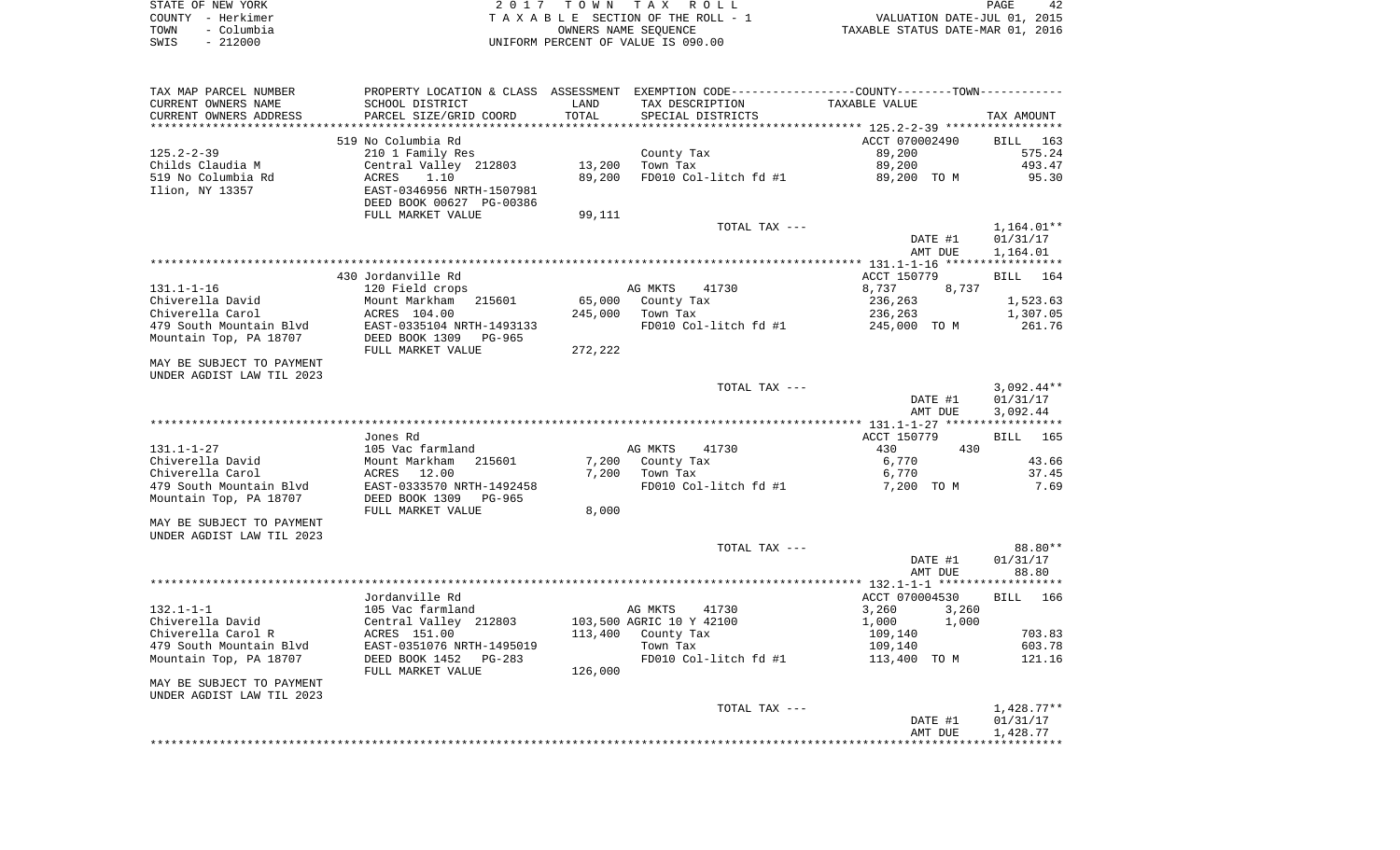| STATE OF NEW YORK  | 2017 TOWN TAX ROLL                 | PAGE                             |
|--------------------|------------------------------------|----------------------------------|
| COUNTY - Herkimer  | TAXABLE SECTION OF THE ROLL - 1    | VALUATION DATE-JUL 01, 2015      |
| - Columbia<br>TOWN | OWNERS NAME SEOUENCE               | TAXABLE STATUS DATE-MAR 01, 2016 |
| $-212000$<br>SWIS  | UNIFORM PERCENT OF VALUE IS 090.00 |                                  |

| TAX MAP PARCEL NUMBER   | PROPERTY LOCATION & CLASS ASSESSMENT |            | EXEMPTION CODE-----------------COUNTY-------TOWN----------- |                |                    |
|-------------------------|--------------------------------------|------------|-------------------------------------------------------------|----------------|--------------------|
| CURRENT OWNERS NAME     | SCHOOL DISTRICT                      | LAND       | TAX DESCRIPTION                                             | TAXABLE VALUE  |                    |
| CURRENT OWNERS ADDRESS  | PARCEL SIZE/GRID COORD               | TOTAL      | SPECIAL DISTRICTS                                           |                | TAX AMOUNT         |
| *****************       |                                      | ********** |                                                             |                |                    |
|                         | 1173 Jordanville Rd                  |            |                                                             | ACCT 070004535 | BILL<br>167        |
| $132.1 - 1 - 40$        | 210 1 Family Res                     |            | County Tax                                                  | 83,800         | 540.41             |
| Chiverella David        | Central Valley 212803                | 10,900     | Town Tax                                                    | 83,800         | 463.60             |
| Chiverella Carol R      | FRNT 277.00 DPTH 117.00              | 83,800     | FD010 Col-litch fd #1                                       | 83,800 TO M    | 89.53              |
| 479 South Mountain Blvd | EAST-0348935 NRTH-1493645            |            |                                                             |                |                    |
| Mountain Top, PA 18707  | DEED BOOK 1452<br>$PG-283$           |            |                                                             |                |                    |
|                         | FULL MARKET VALUE                    | 93,111     |                                                             |                |                    |
|                         |                                      |            | TOTAL TAX ---                                               |                | $1,093.54**$       |
|                         |                                      |            |                                                             | DATE #1        | 01/31/17           |
|                         |                                      |            |                                                             | AMT DUE        | 1,093.54           |
|                         |                                      |            |                                                             |                |                    |
|                         | 552 Gage Rd                          |            |                                                             | ACCT 070010620 | BILL 168           |
| $125.4 - 1 - 54.1$      | 210 1 Family Res                     |            | County Tax                                                  | 83,200         | 536.55             |
| Chrisman Harold C Jr    | Mount Markham<br>215601              | 17,200     | Town Tax                                                    | 83,200         | 460.28             |
| Chrisman Lisa M         | ACRES<br>2.90                        | 83,200     | FD010 Col-litch fd #1                                       | 83,200 TO M    | 88.89              |
| 552 Gage Rd             | EAST-0339601 NRTH-1498301            |            |                                                             |                |                    |
| Ilion, NY 13357-9529    | DEED BOOK 784<br>$PG-332$            |            |                                                             |                |                    |
|                         | FULL MARKET VALUE                    | 92,444     |                                                             |                |                    |
|                         |                                      |            | TOTAL TAX ---                                               |                | 1,085.72**         |
|                         |                                      |            |                                                             | DATE #1        | 01/31/17           |
|                         |                                      |            |                                                             | AMT DUE        | 1,085.72           |
|                         |                                      |            |                                                             |                |                    |
|                         | Mckoons Rd                           |            |                                                             | ACCT 070006270 | 169<br>BILL        |
| $138.2 - 1 - 2$         | 323 Vacant rural                     |            | County Tax                                                  | 1,000          | 6.45               |
| Christian Ernest John   | Richfield Sprin 365601               | 1,000      | Town Tax                                                    | 1,000          | 5.53               |
| Christian Bernice J     | 8.80<br>ACRES                        | 1,000      | FD010 Col-litch fd #1                                       | 1,000 TO M     | 1.07               |
| 2614 State Route 8      | EAST-0344859 NRTH-1480664            |            |                                                             |                |                    |
| West Winfield, NY 13491 | DEED BOOK 688<br>$PG-428$            |            |                                                             |                |                    |
|                         | FULL MARKET VALUE                    | 1,111      |                                                             |                |                    |
|                         |                                      |            | TOTAL TAX ---                                               |                | $13.05**$          |
|                         |                                      |            |                                                             | DATE #1        | 01/31/17           |
|                         |                                      |            |                                                             | AMT DUE        | 13.05              |
|                         |                                      |            |                                                             |                |                    |
|                         | Polly Miller Rd                      |            |                                                             | ACCT 070000060 | <b>BILL</b><br>170 |
| $126.3 - 2 - 1.1$       | 105 Vac farmland                     |            | County Tax                                                  | 12,400         | 79.97              |
| Clark John M            | Central Valley 212803                | 12,400     | Town Tax                                                    | 12,400         | 68.60              |
| Clark Patricia K        | ACRES<br>20.00                       | 12,400     | FD010 Col-litch fd #1                                       | 12,400 TO M    | 13.25              |
| 324 Polly Miller Rd     | EAST-0350309 NRTH-1505111            |            |                                                             |                |                    |
| Mohawk, NY 13407        | DEED BOOK 842<br>$PG-550$            |            |                                                             |                |                    |
|                         | FULL MARKET VALUE                    | 13,778     |                                                             |                |                    |
|                         |                                      |            | TOTAL TAX ---                                               |                | 161.82**           |
|                         |                                      |            |                                                             | DATE #1        | 01/31/17           |
|                         |                                      |            |                                                             | AMT DUE        | 161.82             |
|                         |                                      |            |                                                             |                |                    |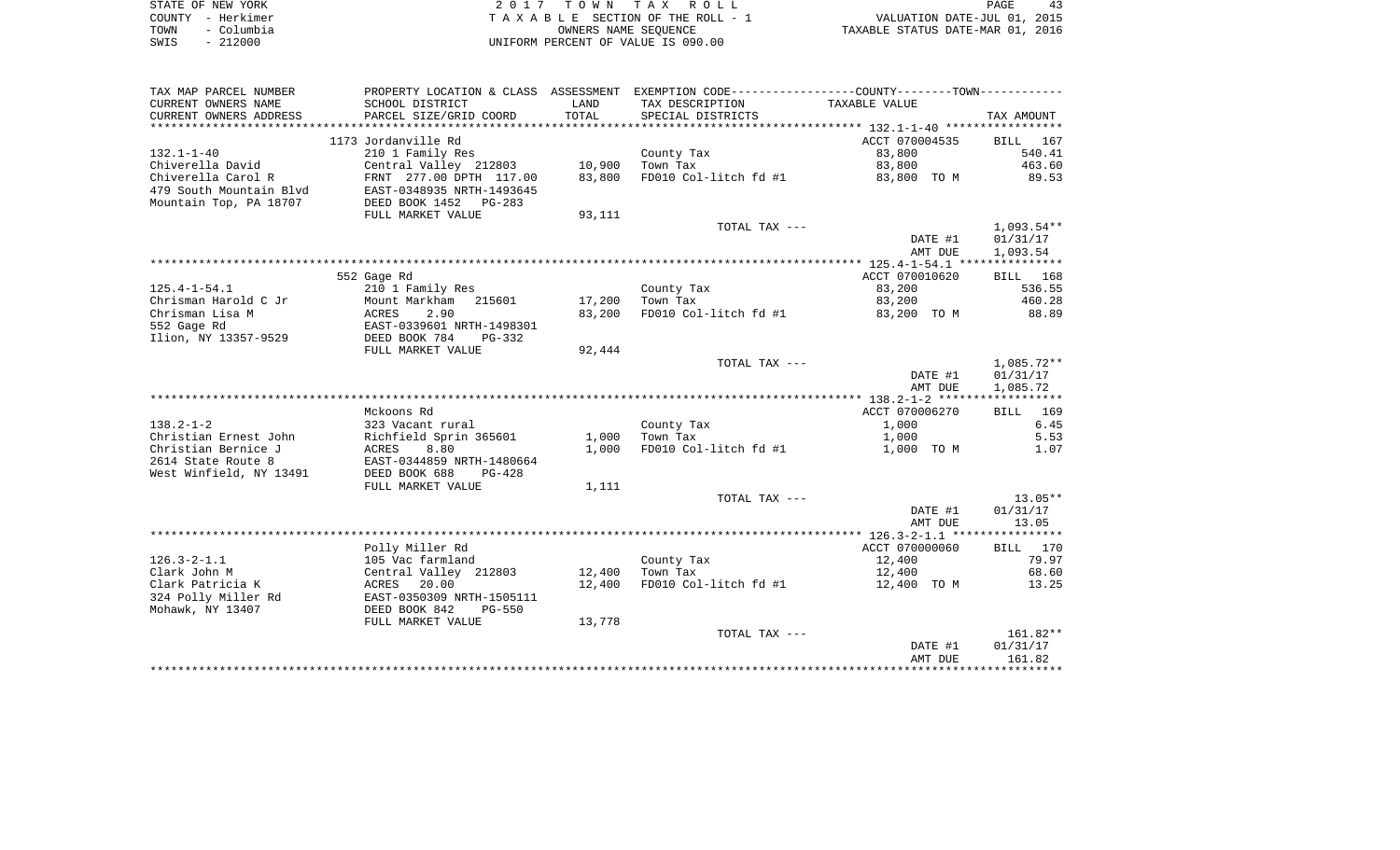| STATE OF NEW YORK  | 2017 TOWN TAX ROLL                    | PAGE                             |
|--------------------|---------------------------------------|----------------------------------|
| COUNTY - Herkimer  | T A X A B L E SECTION OF THE ROLL - 1 | VALUATION DATE-JUL 01, 2015      |
| - Columbia<br>TOWN | OWNERS NAME SEOUENCE                  | TAXABLE STATUS DATE-MAR 01, 2016 |
| $-212000$<br>SWIS  | UNIFORM PERCENT OF VALUE IS 090.00    |                                  |

| TAX MAP PARCEL NUMBER                         | PROPERTY LOCATION & CLASS ASSESSMENT EXEMPTION CODE---------------COUNTY-------TOWN---------- |         |                        |                  |                  |
|-----------------------------------------------|-----------------------------------------------------------------------------------------------|---------|------------------------|------------------|------------------|
| CURRENT OWNERS NAME                           | SCHOOL DISTRICT                                                                               | LAND    | TAX DESCRIPTION        | TAXABLE VALUE    |                  |
| CURRENT OWNERS ADDRESS                        | PARCEL SIZE/GRID COORD                                                                        | TOTAL   | SPECIAL DISTRICTS      |                  | TAX AMOUNT       |
|                                               |                                                                                               |         |                        |                  |                  |
|                                               | 324 Polly Miller Rd                                                                           |         |                        | ACCT 070000090   | BILL 171         |
| $126.3 - 2 - 2.1$                             | 113 Cattle farm                                                                               |         | County Tax             | 123,600          | 797.08           |
| Clark John M                                  | Central Valley 212803                                                                         | 32,000  | Town Tax               | 123,600          | 683.78           |
| Clark Patricia K                              | ACRES 32.30                                                                                   | 123,600 | FD010 Col-litch fd #1  | 123,600 TO M     | 132.05           |
| 324 Polly Miller Rd                           | EAST-0350067 NRTH-1504341                                                                     |         |                        |                  |                  |
| Mohawk, NY 13407                              | DEED BOOK 842<br><b>PG-550</b>                                                                |         |                        |                  |                  |
|                                               | FULL MARKET VALUE                                                                             | 137,333 |                        |                  |                  |
|                                               |                                                                                               |         | TOTAL TAX ---          |                  | $1,612.91**$     |
|                                               |                                                                                               |         |                        | DATE #1          | 01/31/17         |
|                                               |                                                                                               |         |                        | AMT DUE          | 1,612.91         |
|                                               |                                                                                               |         |                        |                  |                  |
|                                               | 121 Hugick Rd                                                                                 |         |                        | ACCT 070014430   | BILL 172         |
| $132.3 - 1 - 14.1$                            | 240 Rural res                                                                                 |         | County Tax             | 120,000          | 773.86           |
| Coker Linda                                   | Richfield Sprin 365601<br>Includes 13                                                         | 49,500  | Town Tax               | 120,000          | 663.86           |
| 121 Hugick Rd                                 |                                                                                               | 120,000 | FD010 Col-litch fd #1  | 120,000 TO M     | 128.21           |
| Richfield Springs, NY 13439 FRNT 2262.00 DPTH | ACRES                                                                                         |         |                        |                  |                  |
|                                               | 47.30<br>EAST-0356589 NRTH-1481552                                                            |         |                        |                  |                  |
|                                               | DEED BOOK 689<br>PG-416                                                                       |         |                        |                  |                  |
|                                               | FULL MARKET VALUE                                                                             | 133,333 |                        |                  |                  |
|                                               |                                                                                               |         | TOTAL TAX ---          |                  | $1,565.93**$     |
|                                               |                                                                                               |         |                        | DATE #1          | 01/31/17         |
|                                               |                                                                                               |         |                        | AMT DUE          | 1,565.93         |
|                                               |                                                                                               |         |                        |                  |                  |
|                                               | 249 Hugick Rd                                                                                 |         |                        | ACCT 153805      | BILL 173         |
| $132.3 - 1 - 14.3$                            | 270 Mfg housing                                                                               |         | County Tax             | 50,000           | 322.44           |
| Coker Linda                                   | Richfield Sprin 365601                                                                        | 30,000  | Town Tax               | 50,000           | 276.61           |
| 121 Hugick Road                               | Not Primary Residence                                                                         | 50,000  | FD010 Col-litch fd #1  | 50,000 TO M      | 53.42            |
| Richfield Springs, NY 13439 FRNT 868.00 DPTH  |                                                                                               |         |                        |                  |                  |
|                                               | 13.20<br>ACRES                                                                                |         |                        |                  |                  |
|                                               | EAST-0357204 NRTH-1482144                                                                     |         |                        |                  |                  |
|                                               | DEED BOOK 1328<br>PG-624                                                                      |         |                        |                  |                  |
|                                               | FULL MARKET VALUE                                                                             | 55,556  |                        |                  |                  |
|                                               |                                                                                               |         | TOTAL TAX ---          |                  | 652.47**         |
|                                               |                                                                                               |         |                        | DATE #1          | 01/31/17         |
|                                               |                                                                                               |         |                        | AMT DUE          | 652.47           |
|                                               |                                                                                               |         |                        | ACCT 185434      |                  |
| $132.2 - 2 - 10.1$                            | Robertson Rd                                                                                  |         |                        |                  | BILL 174         |
| Colantuono Donna L                            | 105 Vac farmland<br>215001                                                                    | 24,000  | County Tax<br>Town Tax | 24,000<br>24,000 | 154.77<br>132.77 |
| 13 Ridge Rd                                   | Owen D Young<br>FRNT 1966.00 DPTH                                                             | 24,000  | School Relevy          |                  | 492.35           |
| Carmel, NY 10512                              | ACRES 34.70                                                                                   |         | FD010 Col-litch fd #1  | 24,000 TO M      | 25.64            |
|                                               | EAST-0363205 NRTH-1492388                                                                     |         |                        |                  |                  |
|                                               | DEED BOOK 1528<br>PG-971                                                                      |         |                        |                  |                  |
|                                               | FULL MARKET VALUE                                                                             | 26,667  |                        |                  |                  |
|                                               |                                                                                               |         | TOTAL TAX ---          |                  | $805.53**$       |
|                                               |                                                                                               |         |                        | DATE #1          | 01/31/17         |
|                                               |                                                                                               |         |                        | AMT DUE          | 805.53           |
|                                               |                                                                                               |         |                        |                  |                  |
|                                               |                                                                                               |         |                        |                  |                  |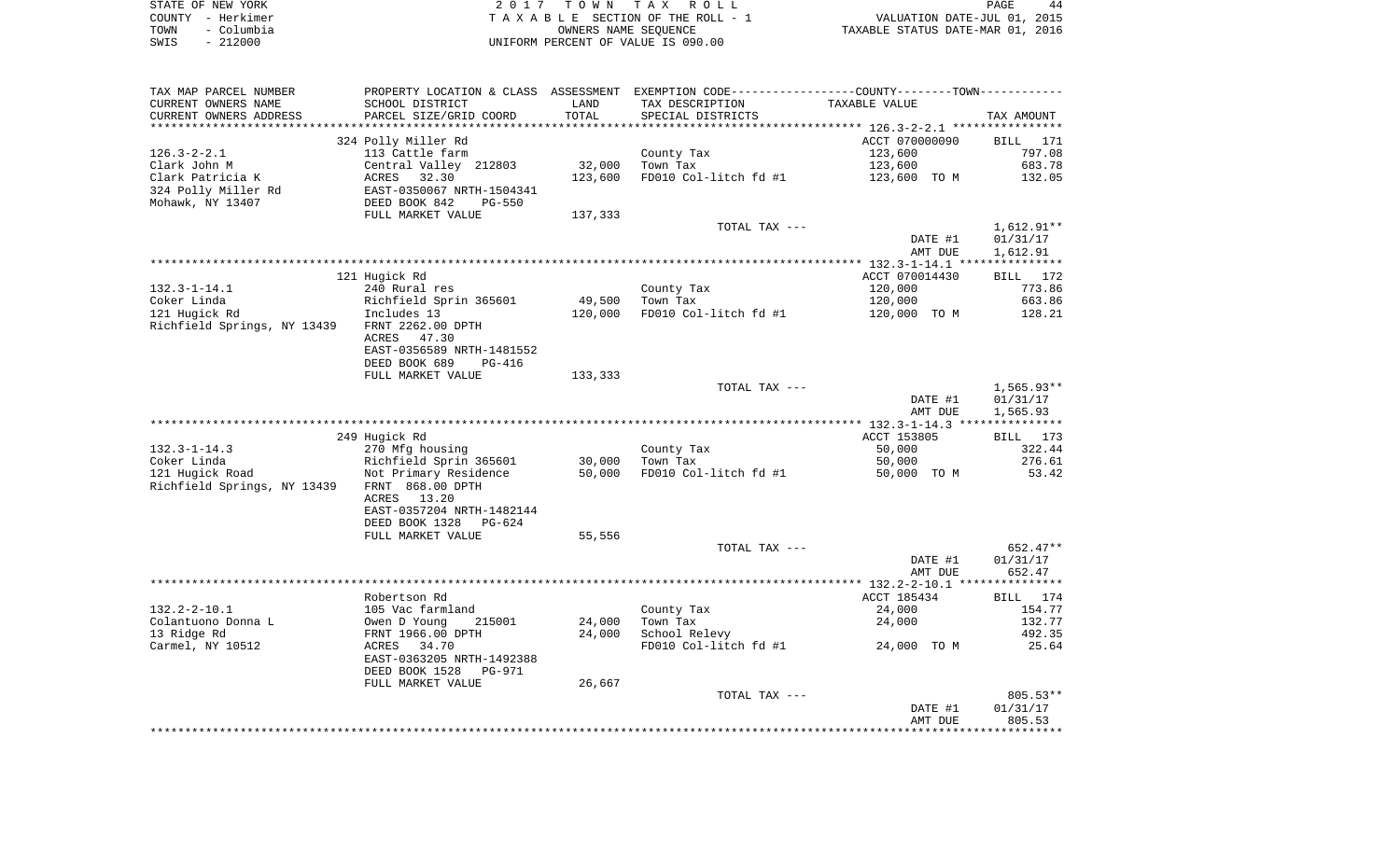|      | STATE OF NEW YORK | 2017 TOWN TAX ROLL                 | 45<br>PAGE                       |
|------|-------------------|------------------------------------|----------------------------------|
|      | COUNTY - Herkimer | TAXABLE SECTION OF THE ROLL - 1    | VALUATION DATE-JUL 01, 2015      |
| TOWN | - Columbia        | OWNERS NAME SEOUENCE               | TAXABLE STATUS DATE-MAR 01, 2016 |
| SWIS | - 212000          | UNIFORM PERCENT OF VALUE IS 090.00 |                                  |

| TAX MAP PARCEL NUMBER     | PROPERTY LOCATION & CLASS ASSESSMENT EXEMPTION CODE---------------COUNTY-------TOWN---------- |                |                        |                  |              |
|---------------------------|-----------------------------------------------------------------------------------------------|----------------|------------------------|------------------|--------------|
| CURRENT OWNERS NAME       | SCHOOL DISTRICT                                                                               | LAND           | TAX DESCRIPTION        | TAXABLE VALUE    |              |
| CURRENT OWNERS ADDRESS    | PARCEL SIZE/GRID COORD                                                                        | TOTAL          | SPECIAL DISTRICTS      |                  | TAX AMOUNT   |
|                           |                                                                                               |                |                        |                  |              |
|                           | 181 Sarafin Rd                                                                                |                |                        |                  | BILL 175     |
| $132.1 - 1 - 11.7$        | 117 Horse farm                                                                                |                | AGRIC 10 Y 41700       | 30,000<br>30,000 |              |
| Colantuono Thomas         | Richfield Sprin 365601                                                                        | 55,000 AG MKTS | 41730                  | 15,681<br>15,681 |              |
| Colantuono Deborah        | ACRES 80.10                                                                                   | 210,000        | County Tax             | 164,319          | 1,059.67     |
| 9 Collier Drive           | EAST-0360508 NRTH-1492172                                                                     |                | Town Tax               | 164,319          | 909.05       |
| Carmel, NY 10512          | DEED BOOK 1214 PG-68                                                                          |                | FD010 Col-litch fd #1  | 210,000 TO M     | 224.36       |
|                           | FULL MARKET VALUE                                                                             | 233,333        |                        |                  |              |
| MAY BE SUBJECT TO PAYMENT |                                                                                               |                |                        |                  |              |
| UNDER AGDIST LAW TIL 2023 |                                                                                               |                |                        |                  |              |
|                           |                                                                                               |                | TOTAL TAX ---          |                  | $2,193.08**$ |
|                           |                                                                                               |                |                        | DATE #1          | 01/31/17     |
|                           |                                                                                               |                |                        | AMT DUE          | 2,193.08     |
|                           |                                                                                               |                |                        |                  |              |
|                           | Sarafin Rd                                                                                    |                |                        |                  | BILL 176     |
| $132.2 - 2 - 10.5$        | 105 Vac farmland                                                                              |                |                        | 13,100           | 84.48        |
| Colantuono Thomas         | 215001                                                                                        | 13,100         | County Tax<br>Town Tax |                  | 72.47        |
|                           | Owen D Young                                                                                  |                |                        | 13,100           |              |
| Colantuono Deborah        | PORTION OF 132.2-2-10.1                                                                       | 13,100         | FD010 Col-litch fd #1  | 13,100 TO M      | 14.00        |
| 9 Collier Drive           | 18.20<br>ACRES                                                                                |                |                        |                  |              |
| Carmel, NY 10512          | EAST-0361727 NRTH-1491978                                                                     |                |                        |                  |              |
|                           | DEED BOOK 1214<br>PG-68                                                                       |                |                        |                  |              |
|                           | FULL MARKET VALUE                                                                             | 14,556         |                        |                  |              |
|                           |                                                                                               |                | TOTAL TAX ---          |                  | 170.95**     |
|                           |                                                                                               |                |                        | DATE #1          | 01/31/17     |
|                           |                                                                                               |                |                        | AMT DUE          | 170.95       |
|                           |                                                                                               |                |                        |                  |              |
|                           | 130 Jordanville Rd                                                                            |                |                        | ACCT 201719      | BILL 177     |
| $131.30 - 2 - 22$         | 210 1 Family Res                                                                              |                | County Tax             | 98,600           | 635.86       |
| Cole Michael              | Mount Markham<br>215601                                                                       | 21,800         | Town Tax               | 98,600           | 545.48       |
| Guske Samantha            | ACRES<br>5.00                                                                                 | 98,600         | FD010 Col-litch fd #1  | 98,600 TO M      | 105.34       |
| 130 Jordanville Rd        | EAST-0328380 NRTH-1492704                                                                     |                |                        |                  |              |
| Ilion, NY 13357           | DEED BOOK 1629<br>PG-990                                                                      |                |                        |                  |              |
|                           | FULL MARKET VALUE                                                                             | 109,556        |                        |                  |              |
| PRIOR OWNER ON 3/01/2016  |                                                                                               |                |                        |                  |              |
| Cole Robert               |                                                                                               |                |                        |                  |              |
|                           |                                                                                               |                | TOTAL TAX ---          |                  | $1,286.68**$ |
|                           |                                                                                               |                |                        | DATE #1          | 01/31/17     |
|                           |                                                                                               |                |                        | AMT DUE          | 1,286.68     |
|                           |                                                                                               |                |                        |                  |              |
|                           | 103 Jordanville Rd                                                                            |                |                        | ACCT 070009210   | BILL 178     |
| $131.30 - 2 - 24$         | 483 Converted Re                                                                              |                | County Tax             | 82,400           | 531.39       |
| Cole Sharon M             | 215601<br>Mount Markham                                                                       | 6,800          | Town Tax               | 82,400           | 455.85       |
| 103 Jordanville Rd        | 81.81 DPTH 122.76<br>FRNT                                                                     | 82,400         | FD010 Col-litch fd #1  | 82,400 TO M      | 88.04        |
| Ilion, NY 13357           | 0.23<br>ACRES                                                                                 |                |                        |                  |              |
|                           | EAST-0328066 NRTH-1493243                                                                     |                |                        |                  |              |
|                           | DEED BOOK 837<br>$PG-302$                                                                     |                |                        |                  |              |
|                           |                                                                                               | 91,556         |                        |                  |              |
|                           | FULL MARKET VALUE                                                                             |                |                        |                  |              |
|                           |                                                                                               |                | TOTAL TAX ---          |                  | 1,075.28**   |
|                           |                                                                                               |                |                        | DATE #1          | 01/31/17     |
|                           |                                                                                               |                |                        | AMT DUE          | 1,075.28     |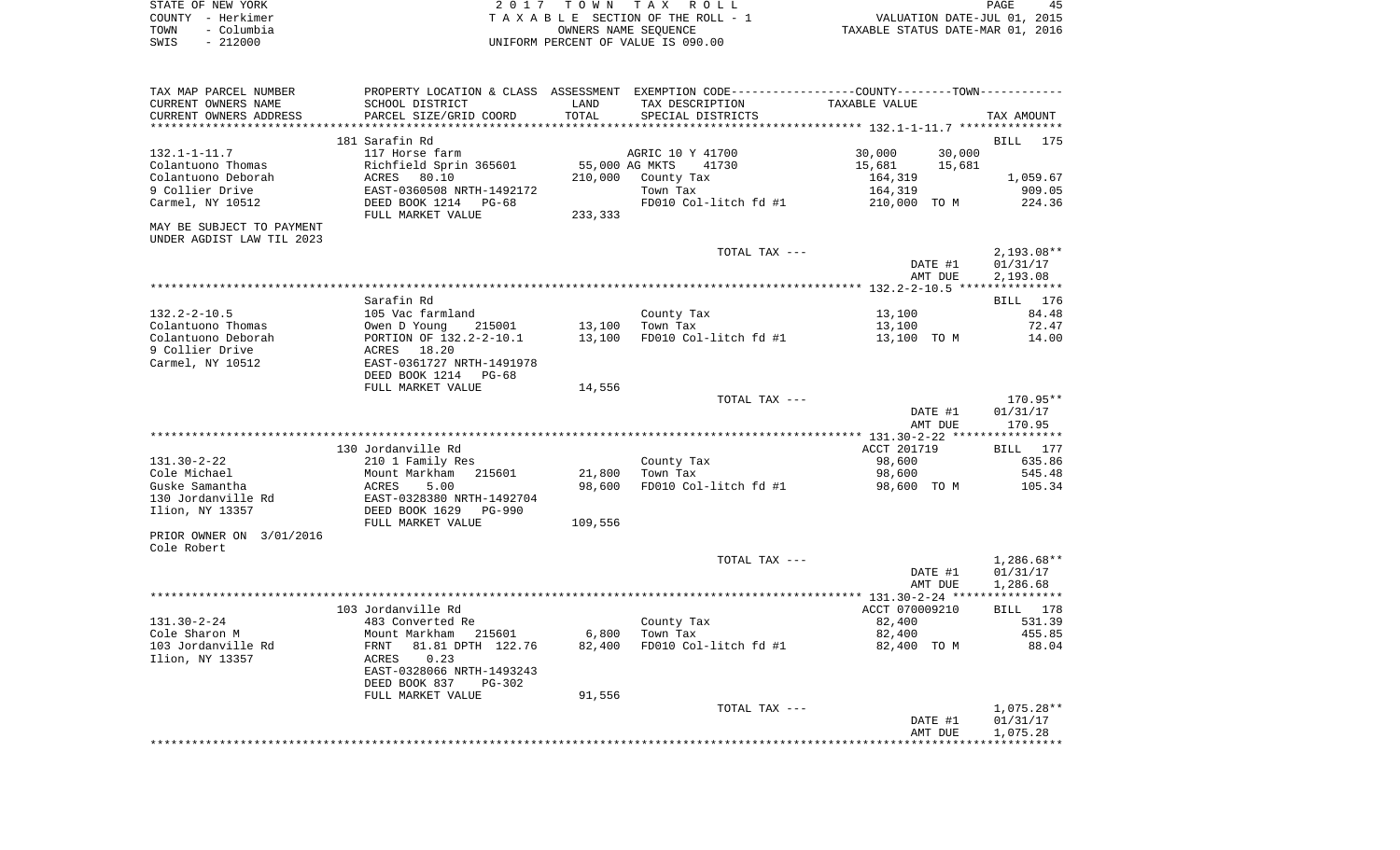|      | STATE OF NEW YORK | 2017 TOWN TAX ROLL                 | PAGE                             | 46 |
|------|-------------------|------------------------------------|----------------------------------|----|
|      | COUNTY – Herkimer | TAXABLE SECTION OF THE ROLL - 1    | VALUATION DATE-JUL 01, 2015      |    |
| TOWN | – Columbia        | OWNERS NAME SEOUENCE               | TAXABLE STATUS DATE-MAR 01, 2016 |    |
| SWIS | $-212000$         | UNIFORM PERCENT OF VALUE IS 090.00 |                                  |    |

| TAX MAP PARCEL NUMBER       |                                           |        | PROPERTY LOCATION & CLASS ASSESSMENT EXEMPTION CODE---------------COUNTY-------TOWN---------- |                |            |
|-----------------------------|-------------------------------------------|--------|-----------------------------------------------------------------------------------------------|----------------|------------|
| CURRENT OWNERS NAME         | SCHOOL DISTRICT                           | LAND   | TAX DESCRIPTION                                                                               | TAXABLE VALUE  |            |
| CURRENT OWNERS ADDRESS      | PARCEL SIZE/GRID COORD                    | TOTAL  | SPECIAL DISTRICTS                                                                             |                | TAX AMOUNT |
|                             |                                           |        |                                                                                               |                |            |
|                             | 418 Jordanville Rd                        |        |                                                                                               | ACCT 070003000 | BILL 179   |
| 131.30-2-25.1               | 311 Res vac land                          |        | County Tax                                                                                    | 3,500          | 22.57      |
| Cole Sharon M               | Mount Markham<br>215601                   | 3,500  | Town Tax                                                                                      | 3,500          | 19.36      |
| 103 Jordanville Rd          | ACRES<br>4.00                             | 3,500  | FD010 Col-litch fd #1                                                                         | 3,500 TO M     | 3.74       |
| Ilion, NY 13357             | EAST-0328345 NRTH-1493489                 |        |                                                                                               |                |            |
|                             | DEED BOOK 837<br>PG-305                   |        |                                                                                               |                |            |
|                             | FULL MARKET VALUE                         | 3,889  |                                                                                               |                |            |
|                             |                                           |        | TOTAL TAX ---                                                                                 |                | $45.67**$  |
|                             |                                           |        |                                                                                               | DATE #1        | 01/31/17   |
|                             |                                           |        |                                                                                               | AMT DUE        | 45.67      |
|                             |                                           |        |                                                                                               |                |            |
|                             | State Route 28                            |        |                                                                                               | ACCT 161710    | BILL 180   |
| $132.3 - 1 - 7.5$           |                                           |        |                                                                                               | 61,800         | 398.54     |
|                             | 642 Health bldg<br>Richfield Sprin 365601 |        | County Tax<br>Town Tax                                                                        |                | 341.89     |
| Coletti George J            |                                           | 14,000 |                                                                                               | 61,800         |            |
| 249 Hugick Road             | FRNT 787.00 DPTH                          | 61,800 | School Relevy                                                                                 | 61,800 TO M    | 783.46     |
| Richfield Springs, NY 13439 | 2.40<br>ACRES                             |        | FD010 Col-litch fd #1                                                                         |                | 66.03      |
|                             | EAST-0357812 NRTH-1488758                 |        |                                                                                               |                |            |
|                             | DEED BOOK 1376 PG-213                     |        |                                                                                               |                |            |
|                             | FULL MARKET VALUE                         | 68,667 |                                                                                               |                |            |
|                             |                                           |        | TOTAL TAX ---                                                                                 |                | 1,589.92** |
|                             |                                           |        |                                                                                               | DATE #1        | 01/31/17   |
|                             |                                           |        |                                                                                               | AMT DUE        | 1,589.92   |
|                             |                                           |        |                                                                                               |                |            |
|                             | 702 Millers Mills Rd                      |        |                                                                                               | ACCT 07010351  | BILL 181   |
| $131.4 - 1 - 4.2$           | 210 1 Family Res                          |        | County Tax                                                                                    | 75,600         | 487.53     |
| Collins Carol               | Mount Markham 215601                      | 15,000 | Town Tax                                                                                      | 75,600         | 418.23     |
| 702 Millers Mills Rd        | ACRES<br>1.90                             | 75,600 | FD010 Col-litch fd #1                                                                         | 75,600 TO M    | 80.77      |
| West Winfield, NY 13491     | EAST-0336858 NRTH-1488474                 |        |                                                                                               |                |            |
|                             | DEED BOOK 805<br>PG-254                   |        |                                                                                               |                |            |
|                             | FULL MARKET VALUE                         | 84,000 |                                                                                               |                |            |
|                             |                                           |        | TOTAL TAX ---                                                                                 |                | 986.53**   |
|                             |                                           |        |                                                                                               | DATE #1        | 01/31/17   |
|                             |                                           |        |                                                                                               | AMT DUE        | 986.53     |
|                             |                                           |        |                                                                                               |                |            |
|                             | Millers Mills Rd                          |        |                                                                                               | ACCT 070005252 | BILL 182   |
| $131.1 - 1 - 43.3$          | 314 Rural vac<10                          |        | County Tax                                                                                    | 1,000          | 6.45       |
| Collins Carol H             | Mount Markham<br>215601                   | 1,000  | Town Tax                                                                                      | 1,000          | 5.53       |
| 702 Millers Mills Rd        | 3.00<br>ACRES                             | 1,000  | FD010 Col-litch fd #1                                                                         | 1,000 TO M     | 1.07       |
| W Winfield, NY 13491        | EAST-0336963 NRTH-1488832                 |        |                                                                                               |                |            |
|                             | DEED BOOK 1172<br>PG-771                  |        |                                                                                               |                |            |
|                             | FULL MARKET VALUE                         | 1,111  |                                                                                               |                |            |
|                             |                                           |        | TOTAL TAX ---                                                                                 |                | $13.05**$  |
|                             |                                           |        |                                                                                               | DATE #1        | 01/31/17   |
|                             |                                           |        |                                                                                               | AMT DUE        | 13.05      |
|                             |                                           |        |                                                                                               |                |            |
|                             |                                           |        |                                                                                               |                |            |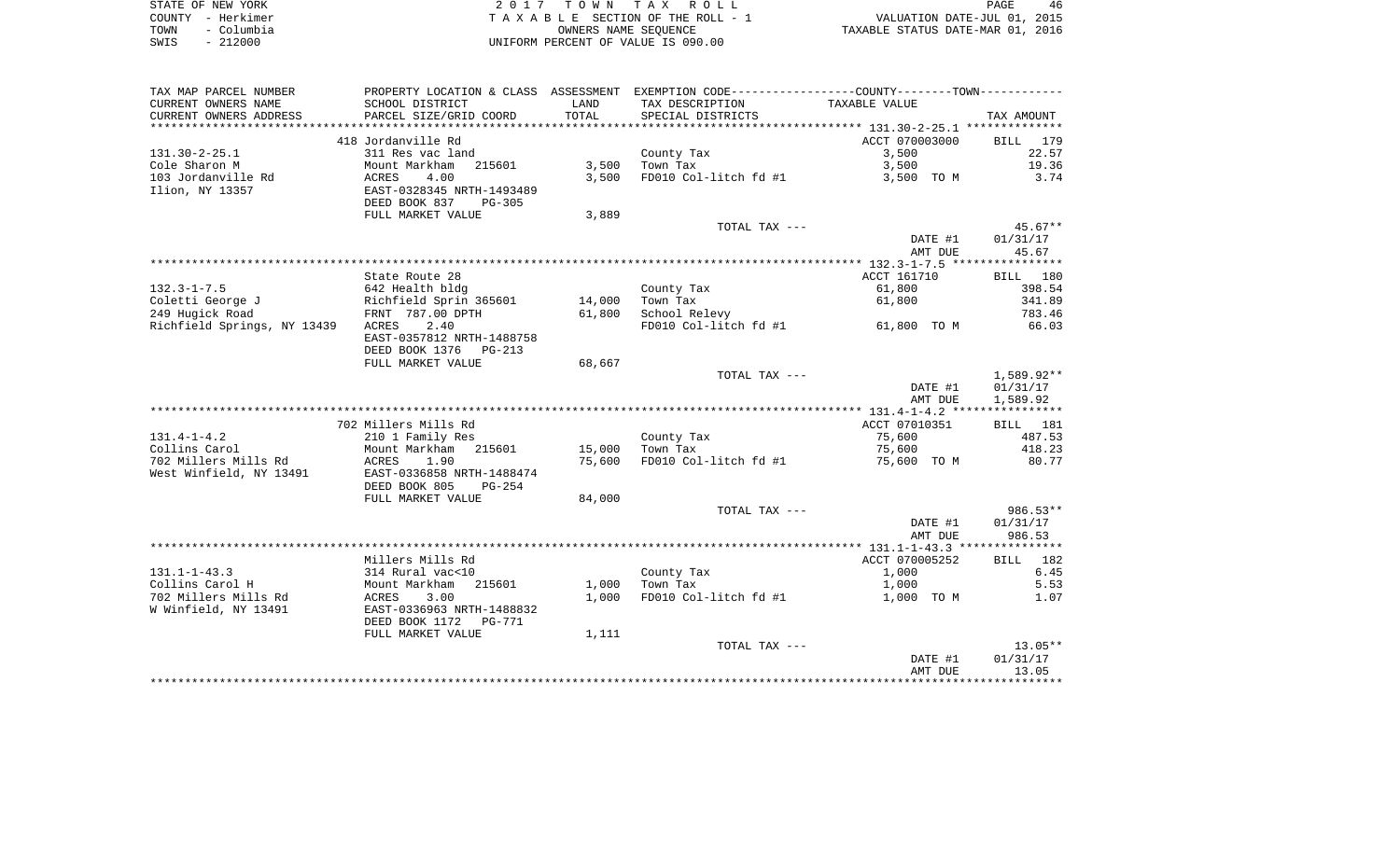| STATE OF NEW YORK |            | 2017 TOWN TAX ROLL                 | PAGE                             |  |
|-------------------|------------|------------------------------------|----------------------------------|--|
| COUNTY - Herkimer |            | TAXABLE SECTION OF THE ROLL - 1    | VALUATION DATE-JUL 01, 2015      |  |
| TOWN              | - Columbia | OWNERS NAME SEOUENCE               | TAXABLE STATUS DATE-MAR 01, 2016 |  |
| SWIS              | $-212000$  | UNIFORM PERCENT OF VALUE IS 090.00 |                                  |  |

| CURRENT OWNERS NAME<br>SCHOOL DISTRICT<br>TAX DESCRIPTION<br>TAXABLE VALUE<br>LAND<br>PARCEL SIZE/GRID COORD<br>TOTAL<br>CURRENT OWNERS ADDRESS<br>SPECIAL DISTRICTS<br>TAX AMOUNT<br>Depot Rd<br>ACCT 070002610<br>BILL<br>183<br>53.53<br>322 Rural vac>10<br>County Tax<br>8,300<br>8,300<br>8,300<br>Mount Markham<br>215601<br>Town Tax<br>45.92<br>FD010 Col-litch fd #1<br>ACRES 14.10<br>8,300<br>8.87<br>8,300 TO M<br>EAST-0331858 NRTH-1485214<br>DEED BOOK 1172<br>PG-771<br>FULL MARKET VALUE<br>9,222<br>$108.32**$<br>TOTAL TAX ---<br>DATE #1<br>01/31/17<br>108.32<br>AMT DUE<br>Millers Mills Rd<br>ACCT 070010355<br>BILL 184<br>99.96<br>15,500<br>312 Vac w/imprv<br>County Tax<br>85.75<br>Mount Markham 215601<br>5,100<br>Town Tax<br>15,500<br>702 Millers Mills Rd<br>FRNT 100.00 DPTH 280.00<br>15,500<br>FD010 Col-litch fd #1<br>15,500 TO M<br>16.56<br>W Winfield, NY 13491<br>ACRES<br>0.64<br>EAST-0336602 NRTH-1488472<br>DEED BOOK 1172<br><b>PG-771</b><br>17,222<br>FULL MARKET VALUE<br>$202.27**$<br>TOTAL TAX ---<br>DATE #1<br>01/31/17<br>202.27<br>AMT DUE<br>415 Huxtable Rd<br>ACCT 070007830<br>BILL 185<br>106,900<br>689.38<br>$131.3 - 1 - 17$<br>240 Rural res<br>County Tax<br>Collins David L<br>215601<br>30,400<br>106,900<br>591.39<br>Mount Markham<br>Town Tax<br>Collins Donna L<br>106,900<br>14.80<br>FD010 Col-litch fd #1<br>106,900 TO M<br>114.21<br>ACRES<br>415 Huxtable Rd<br>EAST-0334917 NRTH-1486785<br>West Winfield, NY 13491<br>DEED BOOK 693<br><b>PG-750</b><br>FULL MARKET VALUE<br>118,778<br>1,394.98**<br>TOTAL TAX ---<br>DATE #1<br>01/31/17<br>AMT DUE<br>1,394.98<br>511 Millers Mills Rd<br>BILL 186<br>$131.3 - 1 - 6$<br>95,000<br>612.64<br>210 1 Family Res<br>County Tax<br>Collins James R<br>Mount Markham 215601<br>16,000<br>Town Tax<br>95,000<br>525.56<br>FD010 Col-litch fd #1<br>Collins Darlene B<br>FRNT 270.00 DPTH 380.00<br>95,000<br>95,000 TO M<br>101.50<br>511 Millers Mills Rd<br>2.37<br>ACRES<br>West Winfield, NY 13491<br>EAST-0334013 NRTH-1488013<br>DEED BOOK 00509 PG-00593<br>FULL MARKET VALUE<br>105,556<br>$1,239.70**$<br>TOTAL TAX ---<br>DATE #1<br>01/31/17<br>1,239.70<br>AMT DUE | TAX MAP PARCEL NUMBER |  | PROPERTY LOCATION & CLASS ASSESSMENT EXEMPTION CODE---------------COUNTY-------TOWN---------- |  |
|----------------------------------------------------------------------------------------------------------------------------------------------------------------------------------------------------------------------------------------------------------------------------------------------------------------------------------------------------------------------------------------------------------------------------------------------------------------------------------------------------------------------------------------------------------------------------------------------------------------------------------------------------------------------------------------------------------------------------------------------------------------------------------------------------------------------------------------------------------------------------------------------------------------------------------------------------------------------------------------------------------------------------------------------------------------------------------------------------------------------------------------------------------------------------------------------------------------------------------------------------------------------------------------------------------------------------------------------------------------------------------------------------------------------------------------------------------------------------------------------------------------------------------------------------------------------------------------------------------------------------------------------------------------------------------------------------------------------------------------------------------------------------------------------------------------------------------------------------------------------------------------------------------------------------------------------------------------------------------------------------------------------------------------------------------------------------------------------------------------------------------------------------------------------------------------------------------------|-----------------------|--|-----------------------------------------------------------------------------------------------|--|
|                                                                                                                                                                                                                                                                                                                                                                                                                                                                                                                                                                                                                                                                                                                                                                                                                                                                                                                                                                                                                                                                                                                                                                                                                                                                                                                                                                                                                                                                                                                                                                                                                                                                                                                                                                                                                                                                                                                                                                                                                                                                                                                                                                                                                |                       |  |                                                                                               |  |
|                                                                                                                                                                                                                                                                                                                                                                                                                                                                                                                                                                                                                                                                                                                                                                                                                                                                                                                                                                                                                                                                                                                                                                                                                                                                                                                                                                                                                                                                                                                                                                                                                                                                                                                                                                                                                                                                                                                                                                                                                                                                                                                                                                                                                |                       |  |                                                                                               |  |
|                                                                                                                                                                                                                                                                                                                                                                                                                                                                                                                                                                                                                                                                                                                                                                                                                                                                                                                                                                                                                                                                                                                                                                                                                                                                                                                                                                                                                                                                                                                                                                                                                                                                                                                                                                                                                                                                                                                                                                                                                                                                                                                                                                                                                |                       |  |                                                                                               |  |
|                                                                                                                                                                                                                                                                                                                                                                                                                                                                                                                                                                                                                                                                                                                                                                                                                                                                                                                                                                                                                                                                                                                                                                                                                                                                                                                                                                                                                                                                                                                                                                                                                                                                                                                                                                                                                                                                                                                                                                                                                                                                                                                                                                                                                |                       |  |                                                                                               |  |
|                                                                                                                                                                                                                                                                                                                                                                                                                                                                                                                                                                                                                                                                                                                                                                                                                                                                                                                                                                                                                                                                                                                                                                                                                                                                                                                                                                                                                                                                                                                                                                                                                                                                                                                                                                                                                                                                                                                                                                                                                                                                                                                                                                                                                | $131.3 - 1 - 28$      |  |                                                                                               |  |
|                                                                                                                                                                                                                                                                                                                                                                                                                                                                                                                                                                                                                                                                                                                                                                                                                                                                                                                                                                                                                                                                                                                                                                                                                                                                                                                                                                                                                                                                                                                                                                                                                                                                                                                                                                                                                                                                                                                                                                                                                                                                                                                                                                                                                | Collins Carol H       |  |                                                                                               |  |
|                                                                                                                                                                                                                                                                                                                                                                                                                                                                                                                                                                                                                                                                                                                                                                                                                                                                                                                                                                                                                                                                                                                                                                                                                                                                                                                                                                                                                                                                                                                                                                                                                                                                                                                                                                                                                                                                                                                                                                                                                                                                                                                                                                                                                | 702 Millers Mills Rd  |  |                                                                                               |  |
|                                                                                                                                                                                                                                                                                                                                                                                                                                                                                                                                                                                                                                                                                                                                                                                                                                                                                                                                                                                                                                                                                                                                                                                                                                                                                                                                                                                                                                                                                                                                                                                                                                                                                                                                                                                                                                                                                                                                                                                                                                                                                                                                                                                                                | W Winfield, NY 13491  |  |                                                                                               |  |
|                                                                                                                                                                                                                                                                                                                                                                                                                                                                                                                                                                                                                                                                                                                                                                                                                                                                                                                                                                                                                                                                                                                                                                                                                                                                                                                                                                                                                                                                                                                                                                                                                                                                                                                                                                                                                                                                                                                                                                                                                                                                                                                                                                                                                |                       |  |                                                                                               |  |
|                                                                                                                                                                                                                                                                                                                                                                                                                                                                                                                                                                                                                                                                                                                                                                                                                                                                                                                                                                                                                                                                                                                                                                                                                                                                                                                                                                                                                                                                                                                                                                                                                                                                                                                                                                                                                                                                                                                                                                                                                                                                                                                                                                                                                |                       |  |                                                                                               |  |
|                                                                                                                                                                                                                                                                                                                                                                                                                                                                                                                                                                                                                                                                                                                                                                                                                                                                                                                                                                                                                                                                                                                                                                                                                                                                                                                                                                                                                                                                                                                                                                                                                                                                                                                                                                                                                                                                                                                                                                                                                                                                                                                                                                                                                |                       |  |                                                                                               |  |
|                                                                                                                                                                                                                                                                                                                                                                                                                                                                                                                                                                                                                                                                                                                                                                                                                                                                                                                                                                                                                                                                                                                                                                                                                                                                                                                                                                                                                                                                                                                                                                                                                                                                                                                                                                                                                                                                                                                                                                                                                                                                                                                                                                                                                |                       |  |                                                                                               |  |
|                                                                                                                                                                                                                                                                                                                                                                                                                                                                                                                                                                                                                                                                                                                                                                                                                                                                                                                                                                                                                                                                                                                                                                                                                                                                                                                                                                                                                                                                                                                                                                                                                                                                                                                                                                                                                                                                                                                                                                                                                                                                                                                                                                                                                |                       |  |                                                                                               |  |
|                                                                                                                                                                                                                                                                                                                                                                                                                                                                                                                                                                                                                                                                                                                                                                                                                                                                                                                                                                                                                                                                                                                                                                                                                                                                                                                                                                                                                                                                                                                                                                                                                                                                                                                                                                                                                                                                                                                                                                                                                                                                                                                                                                                                                |                       |  |                                                                                               |  |
|                                                                                                                                                                                                                                                                                                                                                                                                                                                                                                                                                                                                                                                                                                                                                                                                                                                                                                                                                                                                                                                                                                                                                                                                                                                                                                                                                                                                                                                                                                                                                                                                                                                                                                                                                                                                                                                                                                                                                                                                                                                                                                                                                                                                                |                       |  |                                                                                               |  |
|                                                                                                                                                                                                                                                                                                                                                                                                                                                                                                                                                                                                                                                                                                                                                                                                                                                                                                                                                                                                                                                                                                                                                                                                                                                                                                                                                                                                                                                                                                                                                                                                                                                                                                                                                                                                                                                                                                                                                                                                                                                                                                                                                                                                                | $131.4 - 1 - 3.1$     |  |                                                                                               |  |
|                                                                                                                                                                                                                                                                                                                                                                                                                                                                                                                                                                                                                                                                                                                                                                                                                                                                                                                                                                                                                                                                                                                                                                                                                                                                                                                                                                                                                                                                                                                                                                                                                                                                                                                                                                                                                                                                                                                                                                                                                                                                                                                                                                                                                | Collins Carol H       |  |                                                                                               |  |
|                                                                                                                                                                                                                                                                                                                                                                                                                                                                                                                                                                                                                                                                                                                                                                                                                                                                                                                                                                                                                                                                                                                                                                                                                                                                                                                                                                                                                                                                                                                                                                                                                                                                                                                                                                                                                                                                                                                                                                                                                                                                                                                                                                                                                |                       |  |                                                                                               |  |
|                                                                                                                                                                                                                                                                                                                                                                                                                                                                                                                                                                                                                                                                                                                                                                                                                                                                                                                                                                                                                                                                                                                                                                                                                                                                                                                                                                                                                                                                                                                                                                                                                                                                                                                                                                                                                                                                                                                                                                                                                                                                                                                                                                                                                |                       |  |                                                                                               |  |
|                                                                                                                                                                                                                                                                                                                                                                                                                                                                                                                                                                                                                                                                                                                                                                                                                                                                                                                                                                                                                                                                                                                                                                                                                                                                                                                                                                                                                                                                                                                                                                                                                                                                                                                                                                                                                                                                                                                                                                                                                                                                                                                                                                                                                |                       |  |                                                                                               |  |
|                                                                                                                                                                                                                                                                                                                                                                                                                                                                                                                                                                                                                                                                                                                                                                                                                                                                                                                                                                                                                                                                                                                                                                                                                                                                                                                                                                                                                                                                                                                                                                                                                                                                                                                                                                                                                                                                                                                                                                                                                                                                                                                                                                                                                |                       |  |                                                                                               |  |
|                                                                                                                                                                                                                                                                                                                                                                                                                                                                                                                                                                                                                                                                                                                                                                                                                                                                                                                                                                                                                                                                                                                                                                                                                                                                                                                                                                                                                                                                                                                                                                                                                                                                                                                                                                                                                                                                                                                                                                                                                                                                                                                                                                                                                |                       |  |                                                                                               |  |
|                                                                                                                                                                                                                                                                                                                                                                                                                                                                                                                                                                                                                                                                                                                                                                                                                                                                                                                                                                                                                                                                                                                                                                                                                                                                                                                                                                                                                                                                                                                                                                                                                                                                                                                                                                                                                                                                                                                                                                                                                                                                                                                                                                                                                |                       |  |                                                                                               |  |
|                                                                                                                                                                                                                                                                                                                                                                                                                                                                                                                                                                                                                                                                                                                                                                                                                                                                                                                                                                                                                                                                                                                                                                                                                                                                                                                                                                                                                                                                                                                                                                                                                                                                                                                                                                                                                                                                                                                                                                                                                                                                                                                                                                                                                |                       |  |                                                                                               |  |
|                                                                                                                                                                                                                                                                                                                                                                                                                                                                                                                                                                                                                                                                                                                                                                                                                                                                                                                                                                                                                                                                                                                                                                                                                                                                                                                                                                                                                                                                                                                                                                                                                                                                                                                                                                                                                                                                                                                                                                                                                                                                                                                                                                                                                |                       |  |                                                                                               |  |
|                                                                                                                                                                                                                                                                                                                                                                                                                                                                                                                                                                                                                                                                                                                                                                                                                                                                                                                                                                                                                                                                                                                                                                                                                                                                                                                                                                                                                                                                                                                                                                                                                                                                                                                                                                                                                                                                                                                                                                                                                                                                                                                                                                                                                |                       |  |                                                                                               |  |
|                                                                                                                                                                                                                                                                                                                                                                                                                                                                                                                                                                                                                                                                                                                                                                                                                                                                                                                                                                                                                                                                                                                                                                                                                                                                                                                                                                                                                                                                                                                                                                                                                                                                                                                                                                                                                                                                                                                                                                                                                                                                                                                                                                                                                |                       |  |                                                                                               |  |
|                                                                                                                                                                                                                                                                                                                                                                                                                                                                                                                                                                                                                                                                                                                                                                                                                                                                                                                                                                                                                                                                                                                                                                                                                                                                                                                                                                                                                                                                                                                                                                                                                                                                                                                                                                                                                                                                                                                                                                                                                                                                                                                                                                                                                |                       |  |                                                                                               |  |
|                                                                                                                                                                                                                                                                                                                                                                                                                                                                                                                                                                                                                                                                                                                                                                                                                                                                                                                                                                                                                                                                                                                                                                                                                                                                                                                                                                                                                                                                                                                                                                                                                                                                                                                                                                                                                                                                                                                                                                                                                                                                                                                                                                                                                |                       |  |                                                                                               |  |
|                                                                                                                                                                                                                                                                                                                                                                                                                                                                                                                                                                                                                                                                                                                                                                                                                                                                                                                                                                                                                                                                                                                                                                                                                                                                                                                                                                                                                                                                                                                                                                                                                                                                                                                                                                                                                                                                                                                                                                                                                                                                                                                                                                                                                |                       |  |                                                                                               |  |
|                                                                                                                                                                                                                                                                                                                                                                                                                                                                                                                                                                                                                                                                                                                                                                                                                                                                                                                                                                                                                                                                                                                                                                                                                                                                                                                                                                                                                                                                                                                                                                                                                                                                                                                                                                                                                                                                                                                                                                                                                                                                                                                                                                                                                |                       |  |                                                                                               |  |
|                                                                                                                                                                                                                                                                                                                                                                                                                                                                                                                                                                                                                                                                                                                                                                                                                                                                                                                                                                                                                                                                                                                                                                                                                                                                                                                                                                                                                                                                                                                                                                                                                                                                                                                                                                                                                                                                                                                                                                                                                                                                                                                                                                                                                |                       |  |                                                                                               |  |
|                                                                                                                                                                                                                                                                                                                                                                                                                                                                                                                                                                                                                                                                                                                                                                                                                                                                                                                                                                                                                                                                                                                                                                                                                                                                                                                                                                                                                                                                                                                                                                                                                                                                                                                                                                                                                                                                                                                                                                                                                                                                                                                                                                                                                |                       |  |                                                                                               |  |
|                                                                                                                                                                                                                                                                                                                                                                                                                                                                                                                                                                                                                                                                                                                                                                                                                                                                                                                                                                                                                                                                                                                                                                                                                                                                                                                                                                                                                                                                                                                                                                                                                                                                                                                                                                                                                                                                                                                                                                                                                                                                                                                                                                                                                |                       |  |                                                                                               |  |
|                                                                                                                                                                                                                                                                                                                                                                                                                                                                                                                                                                                                                                                                                                                                                                                                                                                                                                                                                                                                                                                                                                                                                                                                                                                                                                                                                                                                                                                                                                                                                                                                                                                                                                                                                                                                                                                                                                                                                                                                                                                                                                                                                                                                                |                       |  |                                                                                               |  |
|                                                                                                                                                                                                                                                                                                                                                                                                                                                                                                                                                                                                                                                                                                                                                                                                                                                                                                                                                                                                                                                                                                                                                                                                                                                                                                                                                                                                                                                                                                                                                                                                                                                                                                                                                                                                                                                                                                                                                                                                                                                                                                                                                                                                                |                       |  |                                                                                               |  |
|                                                                                                                                                                                                                                                                                                                                                                                                                                                                                                                                                                                                                                                                                                                                                                                                                                                                                                                                                                                                                                                                                                                                                                                                                                                                                                                                                                                                                                                                                                                                                                                                                                                                                                                                                                                                                                                                                                                                                                                                                                                                                                                                                                                                                |                       |  |                                                                                               |  |
|                                                                                                                                                                                                                                                                                                                                                                                                                                                                                                                                                                                                                                                                                                                                                                                                                                                                                                                                                                                                                                                                                                                                                                                                                                                                                                                                                                                                                                                                                                                                                                                                                                                                                                                                                                                                                                                                                                                                                                                                                                                                                                                                                                                                                |                       |  |                                                                                               |  |
|                                                                                                                                                                                                                                                                                                                                                                                                                                                                                                                                                                                                                                                                                                                                                                                                                                                                                                                                                                                                                                                                                                                                                                                                                                                                                                                                                                                                                                                                                                                                                                                                                                                                                                                                                                                                                                                                                                                                                                                                                                                                                                                                                                                                                |                       |  |                                                                                               |  |
|                                                                                                                                                                                                                                                                                                                                                                                                                                                                                                                                                                                                                                                                                                                                                                                                                                                                                                                                                                                                                                                                                                                                                                                                                                                                                                                                                                                                                                                                                                                                                                                                                                                                                                                                                                                                                                                                                                                                                                                                                                                                                                                                                                                                                |                       |  |                                                                                               |  |
|                                                                                                                                                                                                                                                                                                                                                                                                                                                                                                                                                                                                                                                                                                                                                                                                                                                                                                                                                                                                                                                                                                                                                                                                                                                                                                                                                                                                                                                                                                                                                                                                                                                                                                                                                                                                                                                                                                                                                                                                                                                                                                                                                                                                                |                       |  |                                                                                               |  |
|                                                                                                                                                                                                                                                                                                                                                                                                                                                                                                                                                                                                                                                                                                                                                                                                                                                                                                                                                                                                                                                                                                                                                                                                                                                                                                                                                                                                                                                                                                                                                                                                                                                                                                                                                                                                                                                                                                                                                                                                                                                                                                                                                                                                                |                       |  |                                                                                               |  |
|                                                                                                                                                                                                                                                                                                                                                                                                                                                                                                                                                                                                                                                                                                                                                                                                                                                                                                                                                                                                                                                                                                                                                                                                                                                                                                                                                                                                                                                                                                                                                                                                                                                                                                                                                                                                                                                                                                                                                                                                                                                                                                                                                                                                                |                       |  |                                                                                               |  |
|                                                                                                                                                                                                                                                                                                                                                                                                                                                                                                                                                                                                                                                                                                                                                                                                                                                                                                                                                                                                                                                                                                                                                                                                                                                                                                                                                                                                                                                                                                                                                                                                                                                                                                                                                                                                                                                                                                                                                                                                                                                                                                                                                                                                                |                       |  |                                                                                               |  |
|                                                                                                                                                                                                                                                                                                                                                                                                                                                                                                                                                                                                                                                                                                                                                                                                                                                                                                                                                                                                                                                                                                                                                                                                                                                                                                                                                                                                                                                                                                                                                                                                                                                                                                                                                                                                                                                                                                                                                                                                                                                                                                                                                                                                                |                       |  |                                                                                               |  |
|                                                                                                                                                                                                                                                                                                                                                                                                                                                                                                                                                                                                                                                                                                                                                                                                                                                                                                                                                                                                                                                                                                                                                                                                                                                                                                                                                                                                                                                                                                                                                                                                                                                                                                                                                                                                                                                                                                                                                                                                                                                                                                                                                                                                                |                       |  |                                                                                               |  |
|                                                                                                                                                                                                                                                                                                                                                                                                                                                                                                                                                                                                                                                                                                                                                                                                                                                                                                                                                                                                                                                                                                                                                                                                                                                                                                                                                                                                                                                                                                                                                                                                                                                                                                                                                                                                                                                                                                                                                                                                                                                                                                                                                                                                                |                       |  |                                                                                               |  |
|                                                                                                                                                                                                                                                                                                                                                                                                                                                                                                                                                                                                                                                                                                                                                                                                                                                                                                                                                                                                                                                                                                                                                                                                                                                                                                                                                                                                                                                                                                                                                                                                                                                                                                                                                                                                                                                                                                                                                                                                                                                                                                                                                                                                                |                       |  |                                                                                               |  |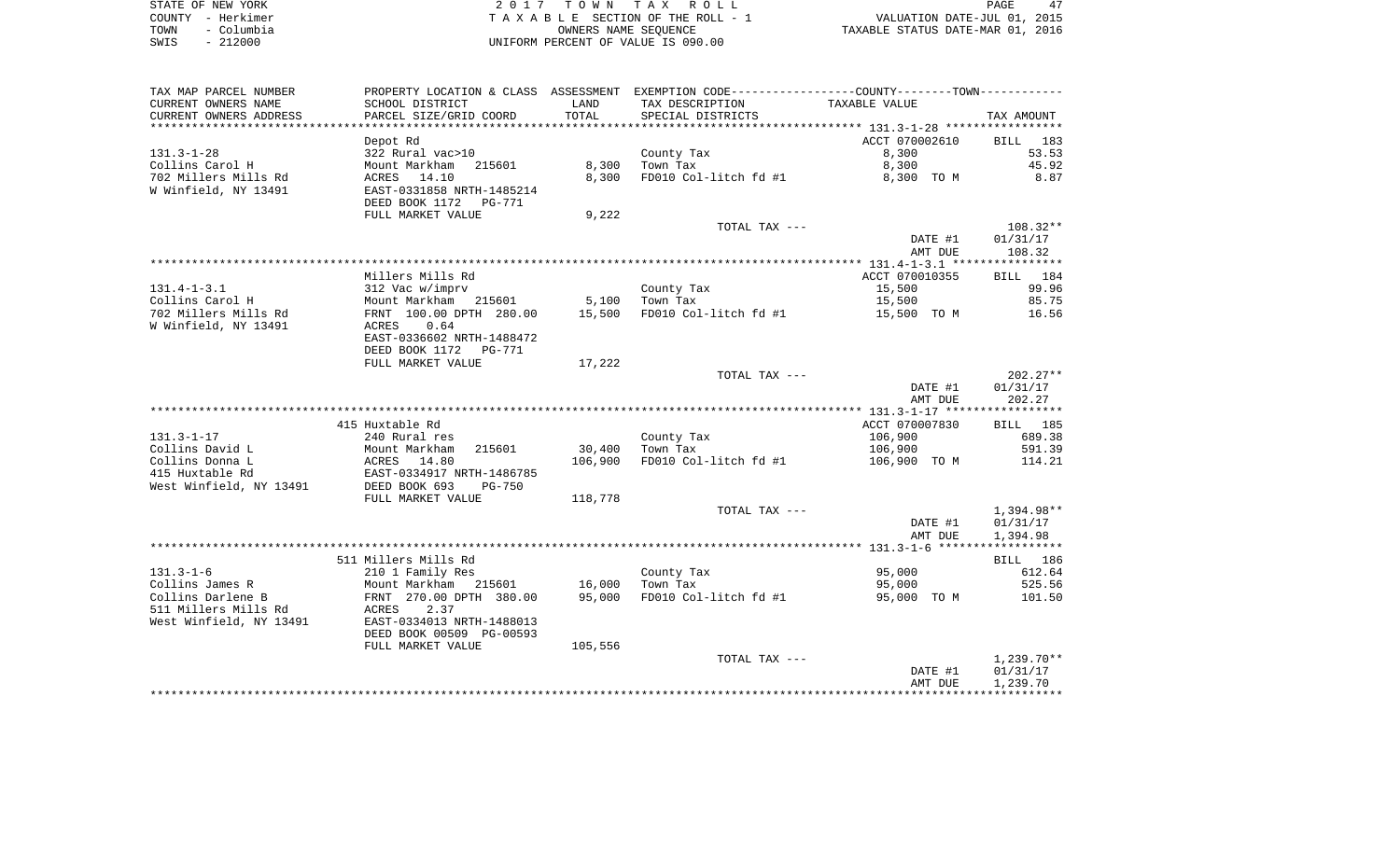| STATE OF NEW YORK  | 2017 TOWN TAX ROLL                 | PAGE                             |
|--------------------|------------------------------------|----------------------------------|
| COUNTY - Herkimer  | TAXABLE SECTION OF THE ROLL - 1    | VALUATION DATE-JUL 01, 2015      |
| – Columbia<br>TOWN | OWNERS NAME SEOUENCE               | TAXABLE STATUS DATE-MAR 01, 2016 |
| $-212000$<br>SWIS  | UNIFORM PERCENT OF VALUE IS 090.00 |                                  |

| TAX MAP PARCEL NUMBER   | PROPERTY LOCATION & CLASS ASSESSMENT    |                 |                        | EXEMPTION CODE----------------COUNTY-------TOWN----------- |                   |
|-------------------------|-----------------------------------------|-----------------|------------------------|------------------------------------------------------------|-------------------|
| CURRENT OWNERS NAME     | SCHOOL DISTRICT                         | LAND            | TAX DESCRIPTION        | TAXABLE VALUE                                              |                   |
| CURRENT OWNERS ADDRESS  | PARCEL SIZE/GRID COORD                  | TOTAL           | SPECIAL DISTRICTS      |                                                            | TAX AMOUNT        |
| **********************  | *********************                   | *************** |                        |                                                            |                   |
|                         | Millers Mills Rd                        |                 |                        | ACCT 070000365                                             | BILL 187          |
| $131.3 - 1 - 7.2$       | 312 Vac w/imprv                         |                 | County Tax             | 16,500                                                     | 106.41            |
| Collins James R         | Mount Markham 215601                    | 9,000           | Town Tax               | 16,500                                                     | 91.28             |
| Collins Darlene B       | ACRES<br>1.40                           | 16,500          | FD010 Col-litch fd #1  | 16,500 TO M                                                | 17.63             |
| 511 Millers Mills Rd    | EAST-0334221 NRTH-1487894               |                 |                        |                                                            |                   |
| West Winfield, NY 13491 | FULL MARKET VALUE                       | 18,333          |                        |                                                            |                   |
|                         |                                         |                 | TOTAL TAX ---          |                                                            | $215.32**$        |
|                         |                                         |                 |                        | DATE #1                                                    | 01/31/17          |
|                         |                                         |                 |                        | AMT DUE                                                    | 215.32            |
|                         |                                         |                 |                        |                                                            |                   |
|                         | Millers Mill Rd                         |                 |                        | ACCT 070011640                                             | BILL 188          |
| $131.3 - 1 - 22.1$      | 311 Res vac land                        |                 | County Tax             | 4,400                                                      | 28.38             |
| Collins James R         | Mount Markham<br>215601                 | 4,400           | Town Tax               | 4,400                                                      | 24.34             |
| Collins Darlene         | FRNT 590.00 DPTH                        | 4,400           | FD010 Col-litch fd #1  | 4,400 TO M                                                 | 4.70              |
| 511 Millers Mills Rd    | 7.80<br>ACRES                           |                 |                        |                                                            |                   |
| West Winfield, NY 13439 | EAST-0333959 NRTH-1487471               |                 |                        |                                                            |                   |
|                         | DEED BOOK 798<br>$PG-497$               |                 |                        |                                                            |                   |
|                         | FULL MARKET VALUE                       | 4,889           |                        |                                                            |                   |
|                         |                                         |                 | TOTAL TAX ---          |                                                            | $57.42**$         |
|                         |                                         |                 |                        | DATE #1                                                    | 01/31/17          |
|                         |                                         |                 |                        | AMT DUE                                                    | 57.42             |
|                         |                                         |                 |                        |                                                            |                   |
| $131.3 - 1 - 22.2$      | Millers Mills Rd                        |                 |                        | ACCT 070011641                                             | BILL 189<br>96.73 |
| Collins James R         | 312 Vac w/imprv<br>Mount Markham 215601 | 5,000           | County Tax<br>Town Tax | 15,000<br>15,000                                           | 82.98             |
| Collins Darlene S       | FRNT 410.00 DPTH                        | 15,000          | FD010 Col-litch fd #1  | 15,000 TO M                                                | 16.03             |
| 511 Millers Mills Rd    | 6.40<br>ACRES                           |                 |                        |                                                            |                   |
| West Winfield, NY 13491 | EAST-0333532 NRTH-1487674               |                 |                        |                                                            |                   |
|                         | DEED BOOK 1098<br>$PG-203$              |                 |                        |                                                            |                   |
|                         | FULL MARKET VALUE                       | 16,667          |                        |                                                            |                   |
|                         |                                         |                 | TOTAL TAX ---          |                                                            | 195.74**          |
|                         |                                         |                 |                        | DATE #1                                                    | 01/31/17          |
|                         |                                         |                 |                        | AMT DUE                                                    | 195.74            |
|                         |                                         |                 |                        |                                                            |                   |
|                         | 345 Depot Rd                            |                 |                        |                                                            | BILL 190          |
| $131.3 - 1 - 22.4$      | 210 1 Family Res                        |                 | County Tax             | 105,000                                                    | 677.13            |
| Collins James R Jr      | Mount Markham<br>215601                 | 21,100          | Town Tax               | 105,000                                                    | 580.88            |
| 345 Depot Rd            | FRNT 765.00 DPTH                        | 105,000         | FD010 Col-litch fd #1  | 105,000 TO M                                               | 112.18            |
| West Winfield, NY 13491 | 4.70<br>ACRES                           |                 |                        |                                                            |                   |
|                         | EAST-0334460 NRTH-1487091               |                 |                        |                                                            |                   |
|                         | DEED BOOK 864<br>PG-378                 |                 |                        |                                                            |                   |
|                         | FULL MARKET VALUE                       | 116,667         |                        |                                                            |                   |
|                         |                                         |                 | TOTAL TAX ---          |                                                            | 1,370.19**        |
|                         |                                         |                 |                        | DATE #1                                                    | 01/31/17          |
|                         |                                         |                 |                        |                                                            |                   |
|                         |                                         |                 |                        | AMT DUE                                                    | 1,370.19          |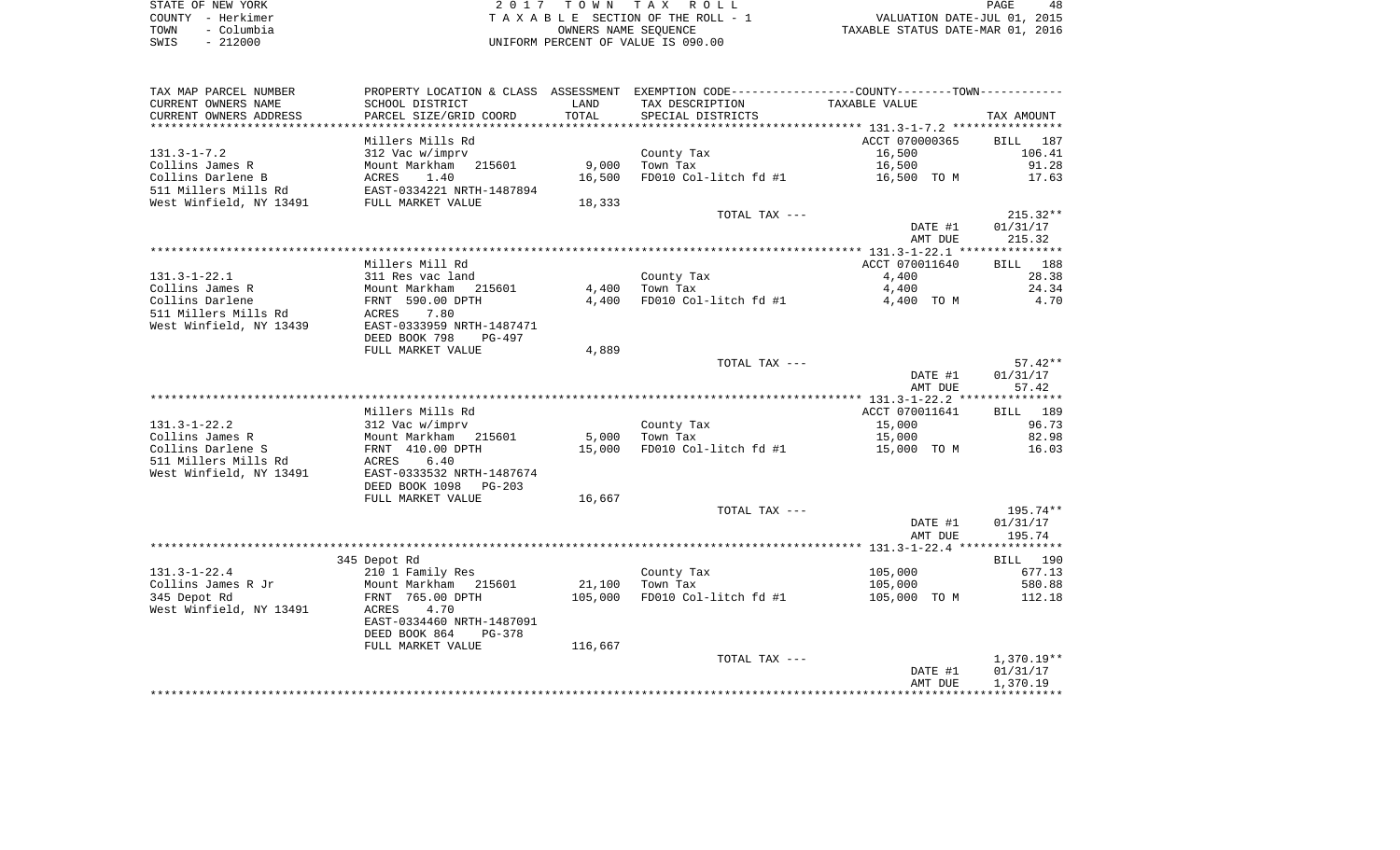| STATE OF NEW YORK  | 2017 TOWN TAX ROLL                 | 49<br>PAGE                       |
|--------------------|------------------------------------|----------------------------------|
| COUNTY - Herkimer  | TAXABLE SECTION OF THE ROLL - 1    | VALUATION DATE-JUL 01, 2015      |
| TOWN<br>– Columbia | OWNERS NAME SEOUENCE               | TAXABLE STATUS DATE-MAR 01, 2016 |
| $-212000$<br>SWIS  | UNIFORM PERCENT OF VALUE IS 090.00 |                                  |

| TAX MAP PARCEL NUMBER     | PROPERTY LOCATION & CLASS ASSESSMENT EXEMPTION CODE---------------COUNTY-------TOWN---------- |        |                       |                            |                    |
|---------------------------|-----------------------------------------------------------------------------------------------|--------|-----------------------|----------------------------|--------------------|
| CURRENT OWNERS NAME       | SCHOOL DISTRICT                                                                               | LAND   | TAX DESCRIPTION       | TAXABLE VALUE              |                    |
| CURRENT OWNERS ADDRESS    | PARCEL SIZE/GRID COORD                                                                        | TOTAL  | SPECIAL DISTRICTS     |                            | TAX AMOUNT         |
| ************************  |                                                                                               |        |                       |                            |                    |
|                           | Gage Rd                                                                                       |        |                       | ACCT 070003390             | <b>BILL</b><br>191 |
| $125.3 - 1 - 15$          | 270 Mfg housing                                                                               |        | AG MKTS L 41720       | 8,473                      | 8,473              |
| Collins Stephen R         | Mount Markham<br>215601                                                                       | 26,800 | County Tax            | 22,327                     | 143.98             |
| Collins Kelly S           | 9.00<br>ACRES                                                                                 | 30,800 | Town Tax              | 22,327                     | 123.52             |
| 256 Gage Rd               | EAST-0335921 NRTH-1497305                                                                     |        | School Relevy         |                            | 500.82             |
| Ilion, NY 13357           | DEED BOOK 899<br>PG-519                                                                       |        | FD010 Col-litch fd #1 | 22,327 TO M                | 23.85              |
|                           | FULL MARKET VALUE                                                                             | 34,222 | 8,473 EX              |                            |                    |
| MAY BE SUBJECT TO PAYMENT |                                                                                               |        |                       |                            |                    |
| UNDER AGDIST LAW TIL 2020 |                                                                                               |        |                       |                            |                    |
|                           |                                                                                               |        | TOTAL TAX ---         |                            | 792.17**           |
|                           |                                                                                               |        |                       | DATE #1                    | 01/31/17           |
|                           |                                                                                               |        |                       | AMT DUE                    | 792.17             |
|                           |                                                                                               |        |                       |                            |                    |
|                           | Gage Rd                                                                                       |        |                       | ACCT 070016440             | 192<br>BILL        |
| $125.3 - 1 - 16$          | 311 Res vac land                                                                              |        | County Tax            | 1,000                      | 6.45               |
| Collins Stephen R         | Mount Markham<br>215601                                                                       | 1,000  | Town Tax              | 1,000                      | 5.53               |
| Collins Kelly S           | FRNT 120.00 DPTH 152.00                                                                       | 1,000  | School Relevy         |                            | 22.43              |
| 256 Gage Rd               | ACRES<br>0.42                                                                                 |        | FD010 Col-litch fd #1 | 1,000 TO M                 | 1.07               |
| Ilion, NY 13357           | EAST-0335622 NRTH-1497173                                                                     |        |                       |                            |                    |
|                           | DEED BOOK 899<br><b>PG-519</b>                                                                |        |                       |                            |                    |
|                           | FULL MARKET VALUE                                                                             | 1,111  |                       |                            |                    |
|                           |                                                                                               |        | TOTAL TAX ---         |                            | $35.48**$          |
|                           |                                                                                               |        |                       | DATE #1                    | 01/31/17           |
|                           |                                                                                               |        |                       | AMT DUE                    | 35.48              |
|                           | Gage Rd                                                                                       |        |                       | ACCT 070015330             | <b>BILL</b><br>193 |
| $125.3 - 1 - 17.1$        | 105 Vac farmland                                                                              |        | AG MKTS L 41720       | $\Omega$                   | $\Omega$           |
| Collins Stephen R         | Mount Markham<br>215601                                                                       | 34,000 | County Tax            | 34,000                     | 219.26             |
| Collins Kelly S           | ACRES 74.30                                                                                   | 34,000 | Town Tax              | 34,000                     | 188.09             |
| 256 Gage Rd               | EAST-0335069 NRTH-1497892                                                                     |        | School Relevy         |                            | 762.65             |
| Ilion, NY 13357-9556      | DEED BOOK 816<br>PG-661                                                                       |        | FD010 Col-litch fd #1 | 34,000 TO M                | 36.33              |
|                           | FULL MARKET VALUE                                                                             | 37,778 |                       |                            |                    |
| MAY BE SUBJECT TO PAYMENT |                                                                                               |        |                       |                            |                    |
| UNDER AGDIST LAW TIL 2020 |                                                                                               |        |                       |                            |                    |
|                           |                                                                                               |        | TOTAL TAX ---         |                            | $1,206.33**$       |
|                           |                                                                                               |        |                       | DATE #1                    | 01/31/17           |
|                           |                                                                                               |        |                       | AMT DUE                    | 1,206.33           |
|                           |                                                                                               |        |                       | ** $125.3 - 1 - 21.1$ **** | ***********        |
|                           | Elizabethtown Rd                                                                              |        |                       | ACCT 070001710             | 194<br><b>BILL</b> |
| $125.3 - 1 - 21.1$        | 105 Vac farmland                                                                              |        | AG MKTS L 41720       | $\Omega$                   | $\Omega$           |
| Collins Stephen R         | Central Valley 212803                                                                         | 14,400 | County Tax            | 14,400                     | 92.86              |
| Collins Kelly S           | ACRES<br>30.70                                                                                | 14,400 | Town Tax              | 14,400                     | 79.66              |
| 256 Gage Rd               | EAST-0333915 NRTH-1499295                                                                     |        | School Relevy         |                            | 320.25             |
| Ilion, NY 13357           | DEED BOOK 856<br>PG-694                                                                       |        | FD010 Col-litch fd #1 | 14,400 TO M                | 15.39              |
|                           | FULL MARKET VALUE                                                                             | 16,000 |                       |                            |                    |
| MAY BE SUBJECT TO PAYMENT |                                                                                               |        |                       |                            |                    |
| UNDER AGDIST LAW TIL 2020 |                                                                                               |        |                       |                            |                    |
|                           |                                                                                               |        | TOTAL TAX ---         |                            | 508.16**           |
|                           |                                                                                               |        |                       | DATE #1                    | 01/31/17           |
|                           |                                                                                               |        |                       | AMT DUE                    | 508.16             |
|                           |                                                                                               |        |                       |                            |                    |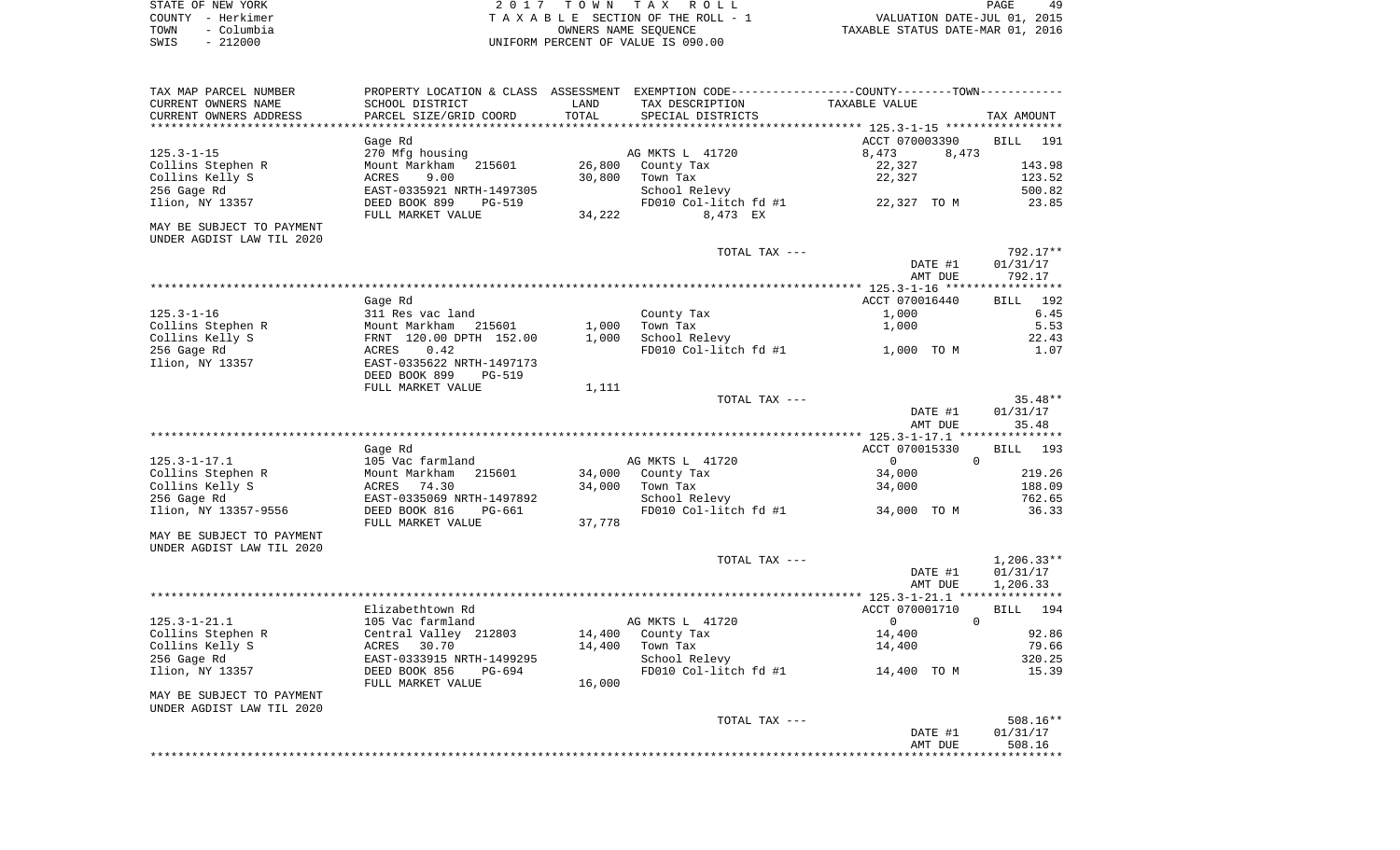| STATE OF NEW YORK  | 2017 TOWN TAX ROLL                 | 50<br>PAGE                       |
|--------------------|------------------------------------|----------------------------------|
| COUNTY - Herkimer  | TAXABLE SECTION OF THE ROLL - 1    | VALUATION DATE-JUL 01, 2015      |
| - Columbia<br>TOWN | OWNERS NAME SEOUENCE               | TAXABLE STATUS DATE-MAR 01, 2016 |
| $-212000$<br>SWIS  | UNIFORM PERCENT OF VALUE IS 090.00 |                                  |

| PARCEL SIZE/GRID COORD<br>TOTAL<br>SPECIAL DISTRICTS<br>TAX AMOUNT<br>********<br>****** 125.4-1-56 ******************<br>Gage Rd<br>ACCT 070015360<br><b>BILL</b><br>195<br>$125.4 - 1 - 56$<br>105 Vac farmland<br>$\Omega$<br>AG MKTS L 41720<br>$\Omega$<br>48,400<br>48,400<br>312.13<br>Collins Stephen R<br>Mount Markham<br>215601<br>County Tax<br>Collins Kelly S<br>ACRES 105.20<br>48,400<br>Town Tax<br>48,400<br>267.76<br>256 Gage Rd<br>EAST-0337162 NRTH-1497033<br>School Relevy<br>1,085.66<br>Ilion, NY 13357-9556<br>FD010 Col-litch fd #1<br>48,400 TO M<br>51.71<br>DEED BOOK 816<br>PG-665<br>53,778<br>FULL MARKET VALUE<br>1,717.26**<br>TOTAL TAX ---<br>DATE #1<br>01/31/17<br>AMT DUE<br>1,717.26<br>256 Gage Rd<br>ACCT 070015300<br><b>BILL</b><br>196<br>$131.1 - 1 - 11$<br>112 Dairy farm<br>AG MKTS L 41720<br>$\mathbf 0$<br>0<br>Collins Stephen R<br>Mount Markham<br>215601<br>60,000 AGRIC 10 Y 42100<br>22,000<br>22,000<br>Collins Kelly S<br>ACRES 120.60<br>257,500<br>235,500<br>1,518.71<br>County Tax<br>256 Gage Rd<br>EAST-0335007 NRTH-1495902<br>Town Tax<br>235,500<br>1,302.83<br>Ilion, NY 13357-9556<br>School Relevy<br>4,688.12<br>DEED BOOK 816<br>$PG-665$<br>286,111<br>FD010 Col-litch fd #1<br>275.11<br>FULL MARKET VALUE<br>257,500 TO M<br>UNDER AGDIST LAW TIL 2020<br>7,784.77**<br>TOTAL TAX ---<br>DATE #1<br>01/31/17<br>AMT DUE<br>7,784.77<br>673 State Route 28<br>ACCT 070009810<br><b>BILL</b><br>197<br>$139.1 - 2 - 21$<br>210 1 Family Res<br>VET COM C 41132<br>13,350<br>$\mathbf 0$<br>Congdon Leland<br>Richfield Sprin 365601<br>9,700 VET COM T 41133<br>$\mathbf{0}$<br>17,800<br>82,000<br>County Tax<br>68,650<br>442.71<br>FRNT 173.00 DPTH 149.00<br>EAST-0357450 NRTH-1478242<br>64,200<br>355.17<br>Town Tax<br>DEED BOOK 1126<br>FD010 Col-litch fd #1<br>87.61<br>PG-964<br>82,000<br>TO M<br>82,000 TO M<br>FULL MARKET VALUE<br>91,111<br>LT010 Columbia 1t dist #1<br>29.14<br>$914.63**$<br>TOTAL TAX ---<br>01/31/17<br>DATE #1<br>914.63<br>AMT DUE<br>334 Eberline Rd<br>ACCT 070016115<br>BILL 198<br>107,700<br>694.54<br>210 1 Family Res<br>County Tax<br>15,900<br>595.82<br>Central Valley 212803<br>Town Tax<br>107,700<br>107,700<br>2.30 BANK<br>FD010 Col-litch fd #1<br>107,700 TO M<br>115.07<br>ACRES<br>720<br>EAST-0352015 NRTH-1505243<br>DEED BOOK 817<br>$PG-345$<br>119,667<br>FULL MARKET VALUE<br>$1,405.43**$<br>TOTAL TAX ---<br>DATE #1<br>01/31/17<br>AMT DUE<br>1,405.43 | TAX MAP PARCEL NUMBER<br>CURRENT OWNERS NAME | SCHOOL DISTRICT | LAND | PROPERTY LOCATION & CLASS ASSESSMENT EXEMPTION CODE----------------COUNTY-------TOWN----------<br>TAX DESCRIPTION | TAXABLE VALUE |  |
|--------------------------------------------------------------------------------------------------------------------------------------------------------------------------------------------------------------------------------------------------------------------------------------------------------------------------------------------------------------------------------------------------------------------------------------------------------------------------------------------------------------------------------------------------------------------------------------------------------------------------------------------------------------------------------------------------------------------------------------------------------------------------------------------------------------------------------------------------------------------------------------------------------------------------------------------------------------------------------------------------------------------------------------------------------------------------------------------------------------------------------------------------------------------------------------------------------------------------------------------------------------------------------------------------------------------------------------------------------------------------------------------------------------------------------------------------------------------------------------------------------------------------------------------------------------------------------------------------------------------------------------------------------------------------------------------------------------------------------------------------------------------------------------------------------------------------------------------------------------------------------------------------------------------------------------------------------------------------------------------------------------------------------------------------------------------------------------------------------------------------------------------------------------------------------------------------------------------------------------------------------------------------------------------------------------------------------------------------------------------------------------------------------------------------------------------------------------------------------------------------------|----------------------------------------------|-----------------|------|-------------------------------------------------------------------------------------------------------------------|---------------|--|
|                                                                                                                                                                                                                                                                                                                                                                                                                                                                                                                                                                                                                                                                                                                                                                                                                                                                                                                                                                                                                                                                                                                                                                                                                                                                                                                                                                                                                                                                                                                                                                                                                                                                                                                                                                                                                                                                                                                                                                                                                                                                                                                                                                                                                                                                                                                                                                                                                                                                                                        | CURRENT OWNERS ADDRESS                       |                 |      |                                                                                                                   |               |  |
|                                                                                                                                                                                                                                                                                                                                                                                                                                                                                                                                                                                                                                                                                                                                                                                                                                                                                                                                                                                                                                                                                                                                                                                                                                                                                                                                                                                                                                                                                                                                                                                                                                                                                                                                                                                                                                                                                                                                                                                                                                                                                                                                                                                                                                                                                                                                                                                                                                                                                                        |                                              |                 |      |                                                                                                                   |               |  |
|                                                                                                                                                                                                                                                                                                                                                                                                                                                                                                                                                                                                                                                                                                                                                                                                                                                                                                                                                                                                                                                                                                                                                                                                                                                                                                                                                                                                                                                                                                                                                                                                                                                                                                                                                                                                                                                                                                                                                                                                                                                                                                                                                                                                                                                                                                                                                                                                                                                                                                        |                                              |                 |      |                                                                                                                   |               |  |
|                                                                                                                                                                                                                                                                                                                                                                                                                                                                                                                                                                                                                                                                                                                                                                                                                                                                                                                                                                                                                                                                                                                                                                                                                                                                                                                                                                                                                                                                                                                                                                                                                                                                                                                                                                                                                                                                                                                                                                                                                                                                                                                                                                                                                                                                                                                                                                                                                                                                                                        |                                              |                 |      |                                                                                                                   |               |  |
|                                                                                                                                                                                                                                                                                                                                                                                                                                                                                                                                                                                                                                                                                                                                                                                                                                                                                                                                                                                                                                                                                                                                                                                                                                                                                                                                                                                                                                                                                                                                                                                                                                                                                                                                                                                                                                                                                                                                                                                                                                                                                                                                                                                                                                                                                                                                                                                                                                                                                                        |                                              |                 |      |                                                                                                                   |               |  |
|                                                                                                                                                                                                                                                                                                                                                                                                                                                                                                                                                                                                                                                                                                                                                                                                                                                                                                                                                                                                                                                                                                                                                                                                                                                                                                                                                                                                                                                                                                                                                                                                                                                                                                                                                                                                                                                                                                                                                                                                                                                                                                                                                                                                                                                                                                                                                                                                                                                                                                        |                                              |                 |      |                                                                                                                   |               |  |
|                                                                                                                                                                                                                                                                                                                                                                                                                                                                                                                                                                                                                                                                                                                                                                                                                                                                                                                                                                                                                                                                                                                                                                                                                                                                                                                                                                                                                                                                                                                                                                                                                                                                                                                                                                                                                                                                                                                                                                                                                                                                                                                                                                                                                                                                                                                                                                                                                                                                                                        |                                              |                 |      |                                                                                                                   |               |  |
|                                                                                                                                                                                                                                                                                                                                                                                                                                                                                                                                                                                                                                                                                                                                                                                                                                                                                                                                                                                                                                                                                                                                                                                                                                                                                                                                                                                                                                                                                                                                                                                                                                                                                                                                                                                                                                                                                                                                                                                                                                                                                                                                                                                                                                                                                                                                                                                                                                                                                                        |                                              |                 |      |                                                                                                                   |               |  |
|                                                                                                                                                                                                                                                                                                                                                                                                                                                                                                                                                                                                                                                                                                                                                                                                                                                                                                                                                                                                                                                                                                                                                                                                                                                                                                                                                                                                                                                                                                                                                                                                                                                                                                                                                                                                                                                                                                                                                                                                                                                                                                                                                                                                                                                                                                                                                                                                                                                                                                        | MAY BE SUBJECT TO PAYMENT                    |                 |      |                                                                                                                   |               |  |
|                                                                                                                                                                                                                                                                                                                                                                                                                                                                                                                                                                                                                                                                                                                                                                                                                                                                                                                                                                                                                                                                                                                                                                                                                                                                                                                                                                                                                                                                                                                                                                                                                                                                                                                                                                                                                                                                                                                                                                                                                                                                                                                                                                                                                                                                                                                                                                                                                                                                                                        | UNDER AGDIST LAW TIL 2020                    |                 |      |                                                                                                                   |               |  |
|                                                                                                                                                                                                                                                                                                                                                                                                                                                                                                                                                                                                                                                                                                                                                                                                                                                                                                                                                                                                                                                                                                                                                                                                                                                                                                                                                                                                                                                                                                                                                                                                                                                                                                                                                                                                                                                                                                                                                                                                                                                                                                                                                                                                                                                                                                                                                                                                                                                                                                        |                                              |                 |      |                                                                                                                   |               |  |
|                                                                                                                                                                                                                                                                                                                                                                                                                                                                                                                                                                                                                                                                                                                                                                                                                                                                                                                                                                                                                                                                                                                                                                                                                                                                                                                                                                                                                                                                                                                                                                                                                                                                                                                                                                                                                                                                                                                                                                                                                                                                                                                                                                                                                                                                                                                                                                                                                                                                                                        |                                              |                 |      |                                                                                                                   |               |  |
|                                                                                                                                                                                                                                                                                                                                                                                                                                                                                                                                                                                                                                                                                                                                                                                                                                                                                                                                                                                                                                                                                                                                                                                                                                                                                                                                                                                                                                                                                                                                                                                                                                                                                                                                                                                                                                                                                                                                                                                                                                                                                                                                                                                                                                                                                                                                                                                                                                                                                                        |                                              |                 |      |                                                                                                                   |               |  |
|                                                                                                                                                                                                                                                                                                                                                                                                                                                                                                                                                                                                                                                                                                                                                                                                                                                                                                                                                                                                                                                                                                                                                                                                                                                                                                                                                                                                                                                                                                                                                                                                                                                                                                                                                                                                                                                                                                                                                                                                                                                                                                                                                                                                                                                                                                                                                                                                                                                                                                        |                                              |                 |      |                                                                                                                   |               |  |
|                                                                                                                                                                                                                                                                                                                                                                                                                                                                                                                                                                                                                                                                                                                                                                                                                                                                                                                                                                                                                                                                                                                                                                                                                                                                                                                                                                                                                                                                                                                                                                                                                                                                                                                                                                                                                                                                                                                                                                                                                                                                                                                                                                                                                                                                                                                                                                                                                                                                                                        |                                              |                 |      |                                                                                                                   |               |  |
|                                                                                                                                                                                                                                                                                                                                                                                                                                                                                                                                                                                                                                                                                                                                                                                                                                                                                                                                                                                                                                                                                                                                                                                                                                                                                                                                                                                                                                                                                                                                                                                                                                                                                                                                                                                                                                                                                                                                                                                                                                                                                                                                                                                                                                                                                                                                                                                                                                                                                                        |                                              |                 |      |                                                                                                                   |               |  |
|                                                                                                                                                                                                                                                                                                                                                                                                                                                                                                                                                                                                                                                                                                                                                                                                                                                                                                                                                                                                                                                                                                                                                                                                                                                                                                                                                                                                                                                                                                                                                                                                                                                                                                                                                                                                                                                                                                                                                                                                                                                                                                                                                                                                                                                                                                                                                                                                                                                                                                        |                                              |                 |      |                                                                                                                   |               |  |
|                                                                                                                                                                                                                                                                                                                                                                                                                                                                                                                                                                                                                                                                                                                                                                                                                                                                                                                                                                                                                                                                                                                                                                                                                                                                                                                                                                                                                                                                                                                                                                                                                                                                                                                                                                                                                                                                                                                                                                                                                                                                                                                                                                                                                                                                                                                                                                                                                                                                                                        |                                              |                 |      |                                                                                                                   |               |  |
|                                                                                                                                                                                                                                                                                                                                                                                                                                                                                                                                                                                                                                                                                                                                                                                                                                                                                                                                                                                                                                                                                                                                                                                                                                                                                                                                                                                                                                                                                                                                                                                                                                                                                                                                                                                                                                                                                                                                                                                                                                                                                                                                                                                                                                                                                                                                                                                                                                                                                                        |                                              |                 |      |                                                                                                                   |               |  |
|                                                                                                                                                                                                                                                                                                                                                                                                                                                                                                                                                                                                                                                                                                                                                                                                                                                                                                                                                                                                                                                                                                                                                                                                                                                                                                                                                                                                                                                                                                                                                                                                                                                                                                                                                                                                                                                                                                                                                                                                                                                                                                                                                                                                                                                                                                                                                                                                                                                                                                        |                                              |                 |      |                                                                                                                   |               |  |
|                                                                                                                                                                                                                                                                                                                                                                                                                                                                                                                                                                                                                                                                                                                                                                                                                                                                                                                                                                                                                                                                                                                                                                                                                                                                                                                                                                                                                                                                                                                                                                                                                                                                                                                                                                                                                                                                                                                                                                                                                                                                                                                                                                                                                                                                                                                                                                                                                                                                                                        | MAY BE SUBJECT TO PAYMENT                    |                 |      |                                                                                                                   |               |  |
|                                                                                                                                                                                                                                                                                                                                                                                                                                                                                                                                                                                                                                                                                                                                                                                                                                                                                                                                                                                                                                                                                                                                                                                                                                                                                                                                                                                                                                                                                                                                                                                                                                                                                                                                                                                                                                                                                                                                                                                                                                                                                                                                                                                                                                                                                                                                                                                                                                                                                                        |                                              |                 |      |                                                                                                                   |               |  |
|                                                                                                                                                                                                                                                                                                                                                                                                                                                                                                                                                                                                                                                                                                                                                                                                                                                                                                                                                                                                                                                                                                                                                                                                                                                                                                                                                                                                                                                                                                                                                                                                                                                                                                                                                                                                                                                                                                                                                                                                                                                                                                                                                                                                                                                                                                                                                                                                                                                                                                        |                                              |                 |      |                                                                                                                   |               |  |
|                                                                                                                                                                                                                                                                                                                                                                                                                                                                                                                                                                                                                                                                                                                                                                                                                                                                                                                                                                                                                                                                                                                                                                                                                                                                                                                                                                                                                                                                                                                                                                                                                                                                                                                                                                                                                                                                                                                                                                                                                                                                                                                                                                                                                                                                                                                                                                                                                                                                                                        |                                              |                 |      |                                                                                                                   |               |  |
|                                                                                                                                                                                                                                                                                                                                                                                                                                                                                                                                                                                                                                                                                                                                                                                                                                                                                                                                                                                                                                                                                                                                                                                                                                                                                                                                                                                                                                                                                                                                                                                                                                                                                                                                                                                                                                                                                                                                                                                                                                                                                                                                                                                                                                                                                                                                                                                                                                                                                                        |                                              |                 |      |                                                                                                                   |               |  |
|                                                                                                                                                                                                                                                                                                                                                                                                                                                                                                                                                                                                                                                                                                                                                                                                                                                                                                                                                                                                                                                                                                                                                                                                                                                                                                                                                                                                                                                                                                                                                                                                                                                                                                                                                                                                                                                                                                                                                                                                                                                                                                                                                                                                                                                                                                                                                                                                                                                                                                        |                                              |                 |      |                                                                                                                   |               |  |
|                                                                                                                                                                                                                                                                                                                                                                                                                                                                                                                                                                                                                                                                                                                                                                                                                                                                                                                                                                                                                                                                                                                                                                                                                                                                                                                                                                                                                                                                                                                                                                                                                                                                                                                                                                                                                                                                                                                                                                                                                                                                                                                                                                                                                                                                                                                                                                                                                                                                                                        |                                              |                 |      |                                                                                                                   |               |  |
|                                                                                                                                                                                                                                                                                                                                                                                                                                                                                                                                                                                                                                                                                                                                                                                                                                                                                                                                                                                                                                                                                                                                                                                                                                                                                                                                                                                                                                                                                                                                                                                                                                                                                                                                                                                                                                                                                                                                                                                                                                                                                                                                                                                                                                                                                                                                                                                                                                                                                                        |                                              |                 |      |                                                                                                                   |               |  |
|                                                                                                                                                                                                                                                                                                                                                                                                                                                                                                                                                                                                                                                                                                                                                                                                                                                                                                                                                                                                                                                                                                                                                                                                                                                                                                                                                                                                                                                                                                                                                                                                                                                                                                                                                                                                                                                                                                                                                                                                                                                                                                                                                                                                                                                                                                                                                                                                                                                                                                        |                                              |                 |      |                                                                                                                   |               |  |
|                                                                                                                                                                                                                                                                                                                                                                                                                                                                                                                                                                                                                                                                                                                                                                                                                                                                                                                                                                                                                                                                                                                                                                                                                                                                                                                                                                                                                                                                                                                                                                                                                                                                                                                                                                                                                                                                                                                                                                                                                                                                                                                                                                                                                                                                                                                                                                                                                                                                                                        |                                              |                 |      |                                                                                                                   |               |  |
|                                                                                                                                                                                                                                                                                                                                                                                                                                                                                                                                                                                                                                                                                                                                                                                                                                                                                                                                                                                                                                                                                                                                                                                                                                                                                                                                                                                                                                                                                                                                                                                                                                                                                                                                                                                                                                                                                                                                                                                                                                                                                                                                                                                                                                                                                                                                                                                                                                                                                                        | Congdon Jean K                               |                 |      |                                                                                                                   |               |  |
|                                                                                                                                                                                                                                                                                                                                                                                                                                                                                                                                                                                                                                                                                                                                                                                                                                                                                                                                                                                                                                                                                                                                                                                                                                                                                                                                                                                                                                                                                                                                                                                                                                                                                                                                                                                                                                                                                                                                                                                                                                                                                                                                                                                                                                                                                                                                                                                                                                                                                                        | 673 State Route 28                           |                 |      |                                                                                                                   |               |  |
|                                                                                                                                                                                                                                                                                                                                                                                                                                                                                                                                                                                                                                                                                                                                                                                                                                                                                                                                                                                                                                                                                                                                                                                                                                                                                                                                                                                                                                                                                                                                                                                                                                                                                                                                                                                                                                                                                                                                                                                                                                                                                                                                                                                                                                                                                                                                                                                                                                                                                                        | Richfield Springs, NY 13439                  |                 |      |                                                                                                                   |               |  |
|                                                                                                                                                                                                                                                                                                                                                                                                                                                                                                                                                                                                                                                                                                                                                                                                                                                                                                                                                                                                                                                                                                                                                                                                                                                                                                                                                                                                                                                                                                                                                                                                                                                                                                                                                                                                                                                                                                                                                                                                                                                                                                                                                                                                                                                                                                                                                                                                                                                                                                        |                                              |                 |      |                                                                                                                   |               |  |
|                                                                                                                                                                                                                                                                                                                                                                                                                                                                                                                                                                                                                                                                                                                                                                                                                                                                                                                                                                                                                                                                                                                                                                                                                                                                                                                                                                                                                                                                                                                                                                                                                                                                                                                                                                                                                                                                                                                                                                                                                                                                                                                                                                                                                                                                                                                                                                                                                                                                                                        |                                              |                 |      |                                                                                                                   |               |  |
|                                                                                                                                                                                                                                                                                                                                                                                                                                                                                                                                                                                                                                                                                                                                                                                                                                                                                                                                                                                                                                                                                                                                                                                                                                                                                                                                                                                                                                                                                                                                                                                                                                                                                                                                                                                                                                                                                                                                                                                                                                                                                                                                                                                                                                                                                                                                                                                                                                                                                                        |                                              |                 |      |                                                                                                                   |               |  |
|                                                                                                                                                                                                                                                                                                                                                                                                                                                                                                                                                                                                                                                                                                                                                                                                                                                                                                                                                                                                                                                                                                                                                                                                                                                                                                                                                                                                                                                                                                                                                                                                                                                                                                                                                                                                                                                                                                                                                                                                                                                                                                                                                                                                                                                                                                                                                                                                                                                                                                        |                                              |                 |      |                                                                                                                   |               |  |
|                                                                                                                                                                                                                                                                                                                                                                                                                                                                                                                                                                                                                                                                                                                                                                                                                                                                                                                                                                                                                                                                                                                                                                                                                                                                                                                                                                                                                                                                                                                                                                                                                                                                                                                                                                                                                                                                                                                                                                                                                                                                                                                                                                                                                                                                                                                                                                                                                                                                                                        |                                              |                 |      |                                                                                                                   |               |  |
|                                                                                                                                                                                                                                                                                                                                                                                                                                                                                                                                                                                                                                                                                                                                                                                                                                                                                                                                                                                                                                                                                                                                                                                                                                                                                                                                                                                                                                                                                                                                                                                                                                                                                                                                                                                                                                                                                                                                                                                                                                                                                                                                                                                                                                                                                                                                                                                                                                                                                                        |                                              |                 |      |                                                                                                                   |               |  |
|                                                                                                                                                                                                                                                                                                                                                                                                                                                                                                                                                                                                                                                                                                                                                                                                                                                                                                                                                                                                                                                                                                                                                                                                                                                                                                                                                                                                                                                                                                                                                                                                                                                                                                                                                                                                                                                                                                                                                                                                                                                                                                                                                                                                                                                                                                                                                                                                                                                                                                        | $126.3 - 2 - 6$                              |                 |      |                                                                                                                   |               |  |
|                                                                                                                                                                                                                                                                                                                                                                                                                                                                                                                                                                                                                                                                                                                                                                                                                                                                                                                                                                                                                                                                                                                                                                                                                                                                                                                                                                                                                                                                                                                                                                                                                                                                                                                                                                                                                                                                                                                                                                                                                                                                                                                                                                                                                                                                                                                                                                                                                                                                                                        | Connor Thomas J                              |                 |      |                                                                                                                   |               |  |
|                                                                                                                                                                                                                                                                                                                                                                                                                                                                                                                                                                                                                                                                                                                                                                                                                                                                                                                                                                                                                                                                                                                                                                                                                                                                                                                                                                                                                                                                                                                                                                                                                                                                                                                                                                                                                                                                                                                                                                                                                                                                                                                                                                                                                                                                                                                                                                                                                                                                                                        | Connor Debra M                               |                 |      |                                                                                                                   |               |  |
|                                                                                                                                                                                                                                                                                                                                                                                                                                                                                                                                                                                                                                                                                                                                                                                                                                                                                                                                                                                                                                                                                                                                                                                                                                                                                                                                                                                                                                                                                                                                                                                                                                                                                                                                                                                                                                                                                                                                                                                                                                                                                                                                                                                                                                                                                                                                                                                                                                                                                                        | 334 Eberline Rd                              |                 |      |                                                                                                                   |               |  |
|                                                                                                                                                                                                                                                                                                                                                                                                                                                                                                                                                                                                                                                                                                                                                                                                                                                                                                                                                                                                                                                                                                                                                                                                                                                                                                                                                                                                                                                                                                                                                                                                                                                                                                                                                                                                                                                                                                                                                                                                                                                                                                                                                                                                                                                                                                                                                                                                                                                                                                        | Mohawk, NY 13407                             |                 |      |                                                                                                                   |               |  |
|                                                                                                                                                                                                                                                                                                                                                                                                                                                                                                                                                                                                                                                                                                                                                                                                                                                                                                                                                                                                                                                                                                                                                                                                                                                                                                                                                                                                                                                                                                                                                                                                                                                                                                                                                                                                                                                                                                                                                                                                                                                                                                                                                                                                                                                                                                                                                                                                                                                                                                        |                                              |                 |      |                                                                                                                   |               |  |
|                                                                                                                                                                                                                                                                                                                                                                                                                                                                                                                                                                                                                                                                                                                                                                                                                                                                                                                                                                                                                                                                                                                                                                                                                                                                                                                                                                                                                                                                                                                                                                                                                                                                                                                                                                                                                                                                                                                                                                                                                                                                                                                                                                                                                                                                                                                                                                                                                                                                                                        |                                              |                 |      |                                                                                                                   |               |  |
|                                                                                                                                                                                                                                                                                                                                                                                                                                                                                                                                                                                                                                                                                                                                                                                                                                                                                                                                                                                                                                                                                                                                                                                                                                                                                                                                                                                                                                                                                                                                                                                                                                                                                                                                                                                                                                                                                                                                                                                                                                                                                                                                                                                                                                                                                                                                                                                                                                                                                                        |                                              |                 |      |                                                                                                                   |               |  |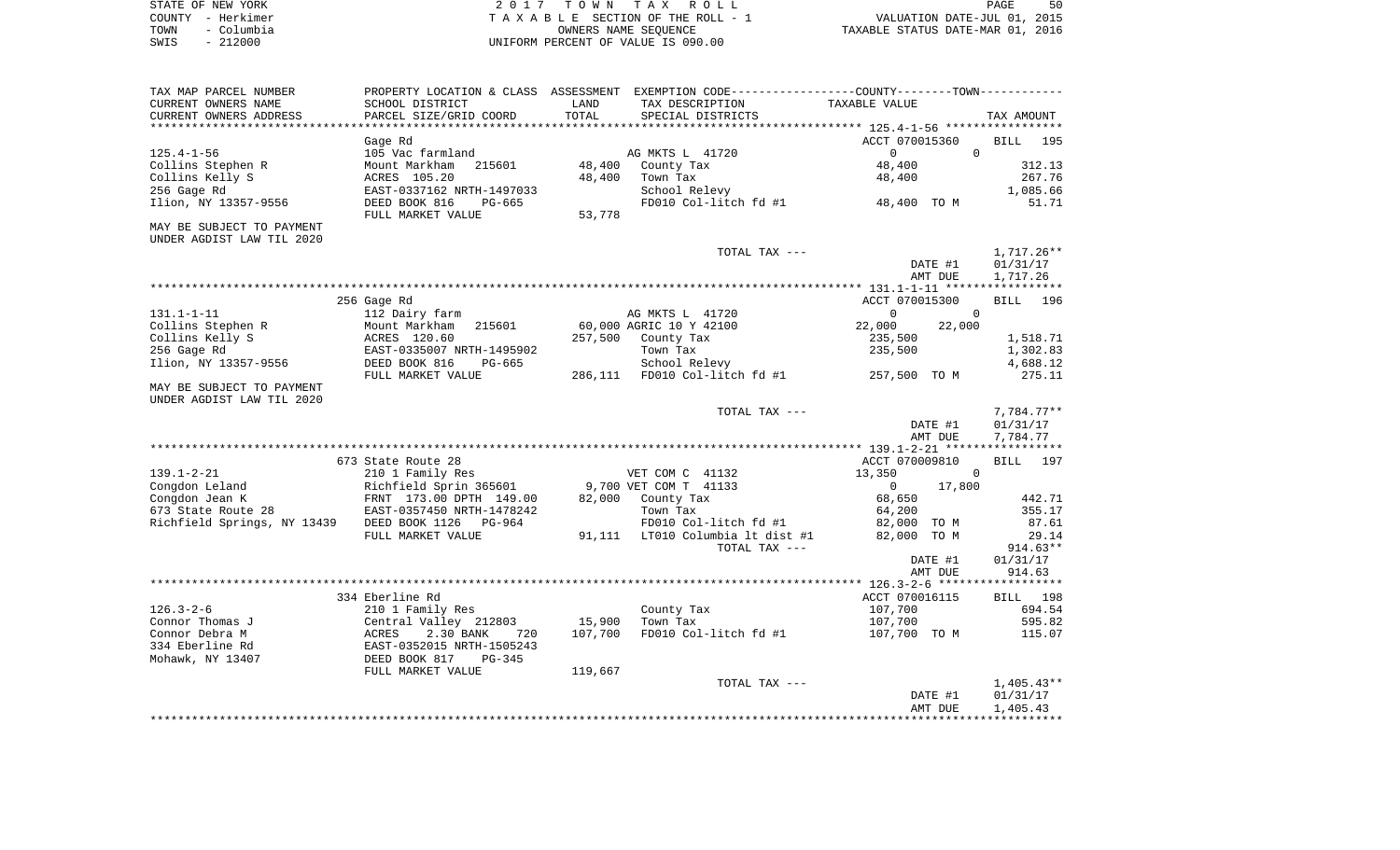| STATE OF NEW YORK  | 2017 TOWN TAX ROLL                 | PAGE                             |
|--------------------|------------------------------------|----------------------------------|
| COUNTY - Herkimer  | TAXABLE SECTION OF THE ROLL - 1    | VALUATION DATE-JUL 01, 2015      |
| TOWN<br>– Columbia | OWNERS NAME SEOUENCE               | TAXABLE STATUS DATE-MAR 01, 2016 |
| $-212000$<br>SWIS  | UNIFORM PERCENT OF VALUE IS 090.00 |                                  |

| TAX MAP PARCEL NUMBER                 | PROPERTY LOCATION & CLASS ASSESSMENT     |        | EXEMPTION CODE----------------COUNTY-------TOWN----------- |                                 |                    |
|---------------------------------------|------------------------------------------|--------|------------------------------------------------------------|---------------------------------|--------------------|
| CURRENT OWNERS NAME                   | SCHOOL DISTRICT                          | LAND   | TAX DESCRIPTION                                            | TAXABLE VALUE                   |                    |
| CURRENT OWNERS ADDRESS                | PARCEL SIZE/GRID COORD                   | TOTAL  | SPECIAL DISTRICTS                                          |                                 | TAX AMOUNT         |
| **************************            |                                          |        |                                                            |                                 |                    |
|                                       | 309 Jones Rd                             |        |                                                            | ACCT 070000970                  | <b>BILL</b><br>199 |
| $131.1 - 1 - 30$                      | 240 Rural res                            |        | County Tax                                                 | 73,400                          | 473.35             |
| Cook David L                          | 215601<br>Mount Markham                  | 29,300 | Town Tax                                                   | 73,400                          | 406.06             |
| Cook Bonnie                           | 12.50<br>ACRES                           | 73,400 | FD010 Col-litch fd #1                                      | 73,400 TO M                     | 78.42              |
| 309 Jones Rd                          | EAST-0335858 NRTH-1491430                |        |                                                            |                                 |                    |
| Ilion, NY 13357                       | DEED BOOK 676<br>$PG-854$                |        |                                                            |                                 |                    |
|                                       | FULL MARKET VALUE                        | 81,556 |                                                            |                                 |                    |
|                                       |                                          |        | TOTAL TAX ---                                              |                                 | 957.83**           |
|                                       |                                          |        |                                                            | DATE #1                         | 01/31/17           |
|                                       |                                          |        |                                                            | AMT DUE                         | 957.83             |
|                                       |                                          |        |                                                            |                                 |                    |
|                                       | 822 Kingdom Rd                           |        |                                                            | ACCT 070011850                  | <b>BILL</b><br>200 |
| $132.2 - 2 - 5$                       | 210 1 Family Res                         |        | VET COM C 41132                                            | 13,350                          | $\Omega$           |
| Cook Donald C                         | Owen D Young<br>215001                   |        | 14,100 VET COM T 41133                                     | $\overline{0}$<br>17,800        |                    |
| Cook Nancy L                          | ACRES<br>1.50                            | 84,200 | County Tax                                                 | 70,850                          | 456.90             |
| 822 Kingdom Rd                        | EAST-0364030 NRTH-1495156                |        | Town Tax                                                   | 66,400                          | 367.34             |
| Mohawk, NY 13407                      | DEED BOOK 00652 PG-00049                 |        | FD010 Col-litch fd #1                                      | 84,200 TO M                     | 89.96              |
|                                       | FULL MARKET VALUE                        | 93,556 |                                                            |                                 |                    |
|                                       |                                          |        | TOTAL TAX ---                                              |                                 | $914.20**$         |
|                                       |                                          |        |                                                            | DATE #1                         | 01/31/17           |
|                                       |                                          |        |                                                            | AMT DUE                         | 914.20             |
|                                       |                                          |        |                                                            |                                 |                    |
|                                       | Dropp Rd                                 |        |                                                            |                                 | BILL<br>201        |
| $132.3 - 1 - 44$<br>Cook Kenneth R Sr | 322 Rural vac>10                         | 5,200  | County Tax                                                 | 5,200                           | 33.53<br>28.77     |
|                                       | Richfield Sprin 365601                   |        | Town Tax                                                   | 5,200                           |                    |
| 30 East Center St<br>Mohawk, NY 13407 | ACRES 12.00<br>EAST-0351828 NRTH-1481172 | 5,200  | FD010 Col-litch fd #1                                      | 5,200 TO M                      | 5.56               |
|                                       | DEED BOOK 756<br><b>PG-126</b>           |        |                                                            |                                 |                    |
|                                       | FULL MARKET VALUE                        | 5,778  |                                                            |                                 |                    |
|                                       |                                          |        | TOTAL TAX ---                                              |                                 | 67.86**            |
|                                       |                                          |        |                                                            | DATE #1                         | 01/31/17           |
|                                       |                                          |        |                                                            | AMT DUE                         | 67.86              |
|                                       |                                          |        |                                                            |                                 |                    |
|                                       | 1117 Jordanville Rd                      |        |                                                            | ACCT 070002820                  | 202<br>BILL        |
| $131.2 - 1 - 42.1$                    | 210 1 Family Res                         |        | County Tax                                                 | 64,700                          | 417.24             |
| Cotton Evelyn K                       | Central Valley 212803                    | 16,500 | Town Tax                                                   | 64,700                          | 357.93             |
| Cotton Kenneth M                      | 2.60<br>ACRES                            | 64,700 | FD010 Col-litch fd #1                                      | 64,700 TO M                     | 69.13              |
| 1117 Jordonville Rd                   | EAST-0348070 NRTH-1494321                |        |                                                            |                                 |                    |
| Ilion, NY 13357                       | DEED BOOK 787<br>PG-667                  |        |                                                            |                                 |                    |
|                                       | FULL MARKET VALUE                        | 71,889 |                                                            |                                 |                    |
|                                       |                                          |        | TOTAL TAX ---                                              |                                 | 844.30**           |
|                                       |                                          |        |                                                            | DATE #1                         | 01/31/17           |
|                                       |                                          |        |                                                            | AMT DUE                         | 844.30             |
|                                       |                                          |        |                                                            | ******************************* |                    |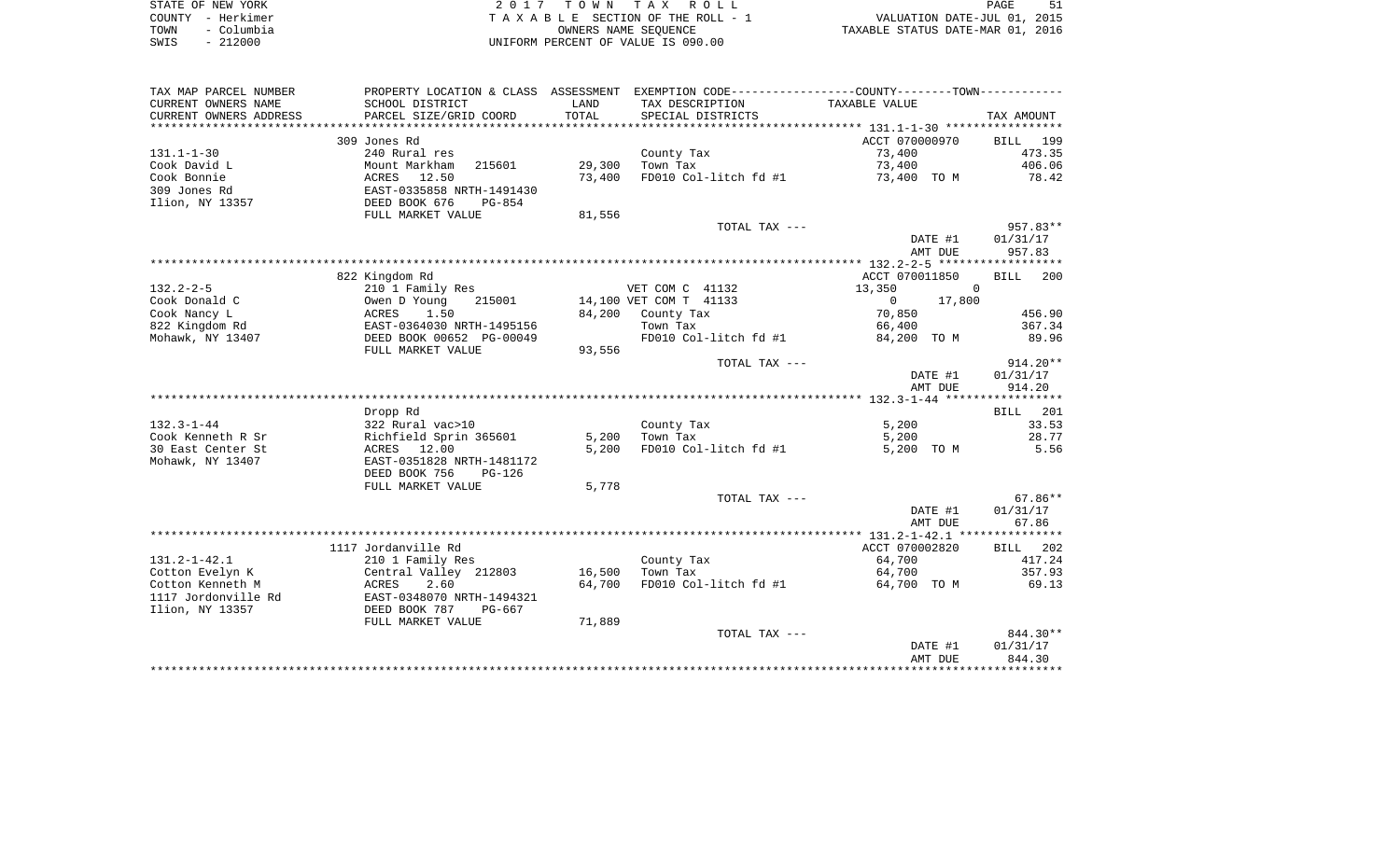| STATE OF NEW YORK  | 2017 TOWN TAX ROLL                 | PAGE                             |
|--------------------|------------------------------------|----------------------------------|
| COUNTY - Herkimer  | TAXABLE SECTION OF THE ROLL - 1    | VALUATION DATE-JUL 01, 2015      |
| – Columbia<br>TOWN | OWNERS NAME SEOUENCE               | TAXABLE STATUS DATE-MAR 01, 2016 |
| $-212000$<br>SWIS  | UNIFORM PERCENT OF VALUE IS 090.00 |                                  |

| TAX MAP PARCEL NUMBER  |                                          |         | PROPERTY LOCATION & CLASS ASSESSMENT EXEMPTION CODE---------------COUNTY-------TOWN---------- |                |                 |
|------------------------|------------------------------------------|---------|-----------------------------------------------------------------------------------------------|----------------|-----------------|
| CURRENT OWNERS NAME    | SCHOOL DISTRICT                          | LAND    | TAX DESCRIPTION                                                                               | TAXABLE VALUE  |                 |
| CURRENT OWNERS ADDRESS | PARCEL SIZE/GRID COORD                   | TOTAL   | SPECIAL DISTRICTS                                                                             |                | TAX AMOUNT      |
| *********************  | *****************************            |         |                                                                                               |                |                 |
|                        | 1175 Elizabethtown Rd                    |         |                                                                                               | ACCT 070005320 | BILL 203        |
| $125.2 - 2 - 9.4$      | 210 1 Family Res                         |         | County Tax                                                                                    | 90,000         | 580.40          |
| Cotton James B         | Central Valley 212803                    | 14,500  | Town Tax                                                                                      | 90,000         | 497.90          |
| Cotton Nancy L         | 1.70 BANK<br>ACRES<br>028                | 90,000  | FD010 Col-litch fd #1                                                                         | 90,000 TO M    | 96.16           |
| 1175 Elizabethtown Rd  | EAST-0339001 NRTH-1510998                |         |                                                                                               |                |                 |
| Ilion, NY 13357        | DEED BOOK 793<br>PG-360                  |         |                                                                                               |                |                 |
|                        | FULL MARKET VALUE                        | 100,000 |                                                                                               |                |                 |
|                        |                                          |         | TOTAL TAX ---                                                                                 |                | $1,174.46**$    |
|                        |                                          |         |                                                                                               | DATE #1        | 01/31/17        |
|                        |                                          |         |                                                                                               | AMT DUE        | 1,174.46        |
|                        |                                          |         |                                                                                               |                |                 |
|                        | 157 Diehl Rd                             |         |                                                                                               | ACCT 070002280 | BILL 204        |
| $126.3 - 2 - 74$       | 240 Rural res                            |         | County Tax                                                                                    | 125,000        | 806.11          |
| Couchman Joel D        | Central Valley 212803<br>Centra<br>ACRES | 56,900  | Town Tax                                                                                      | 125,000        | 691.53          |
| Couchman Mary L        | 88.00                                    | 125,000 | FD010 Col-litch fd #1                                                                         | 125,000 TO M   | 133.55          |
| 157 Diehl Rd           | EAST-0349933 NRTH-1500482                |         |                                                                                               |                |                 |
| Mohawk, NY 13407       | DEED BOOK 760<br>$PG-6$                  |         |                                                                                               |                |                 |
|                        | FULL MARKET VALUE                        | 138,889 |                                                                                               |                |                 |
|                        |                                          |         | TOTAL TAX ---                                                                                 |                | $1,631.19**$    |
|                        |                                          |         |                                                                                               | DATE #1        | 01/31/17        |
|                        |                                          |         |                                                                                               | AMT DUE        | 1,631.19        |
|                        |                                          |         |                                                                                               |                |                 |
|                        | Elizabethtown Rd                         |         |                                                                                               | ACCT 165949    | <b>BILL</b> 205 |
| $131.1 - 1 - 75$       | 330 Vacant comm                          |         | County Tax                                                                                    | 7,200          | 46.43           |
| COWSHT, Inc            | Mount Markham<br>215601                  | 7,200   | Town Tax                                                                                      | 7,200          | 39.83           |
| 161 Clear Rd           | Fermer Precision                         | 7,200   | FD010 Col-litch fd #1                                                                         | 7,200 TO M     | 7.69            |
| Oriskany, NY 13424     | Formerly Cedarville Mfg<br>ACRES<br>2.00 |         |                                                                                               |                |                 |
|                        | EAST-0328871 NRTH-1494936                |         |                                                                                               |                |                 |
|                        | PG-796                                   |         |                                                                                               |                |                 |
|                        | DEED BOOK 1403<br>FULL MARKET VALUE      | 8,000   |                                                                                               |                |                 |
|                        |                                          |         | TOTAL TAX ---                                                                                 |                | 93.95**         |
|                        |                                          |         |                                                                                               | DATE #1        | 01/31/17        |
|                        |                                          |         |                                                                                               | AMT DUE        | 93.95           |
|                        |                                          |         |                                                                                               |                |                 |
|                        | 937 Kingdom Rd                           |         |                                                                                               | ACCT 150620    | BILL 206        |
| $132.2 - 2 - 1$        | 240 Rural res                            |         | County Tax                                                                                    | 114,500        | 738.39          |
| Coyne Kenneth          | 215001<br>Owen D Young                   | 36,200  | Town Tax                                                                                      | 114,500        | 633.44          |
| Coyne Michelle M       |                                          | 114,500 | FD010 Col-litch fd #1                                                                         | 114,500 TO M   | 122.33          |
| 937 Kingdom Rd         | ACRES 26.30<br>EAST-0361705 NRTH-1496340 |         |                                                                                               |                |                 |
| Mohawk, NY 13407       | DEED BOOK 1308<br>PG-776                 |         |                                                                                               |                |                 |
|                        | FULL MARKET VALUE                        | 127,222 |                                                                                               |                |                 |
|                        |                                          |         | TOTAL TAX ---                                                                                 |                | $1,494.16**$    |
|                        |                                          |         |                                                                                               | DATE #1        | 01/31/17        |
|                        |                                          |         |                                                                                               | AMT DUE        | 1,494.16        |
|                        |                                          |         |                                                                                               |                |                 |
|                        |                                          |         |                                                                                               |                |                 |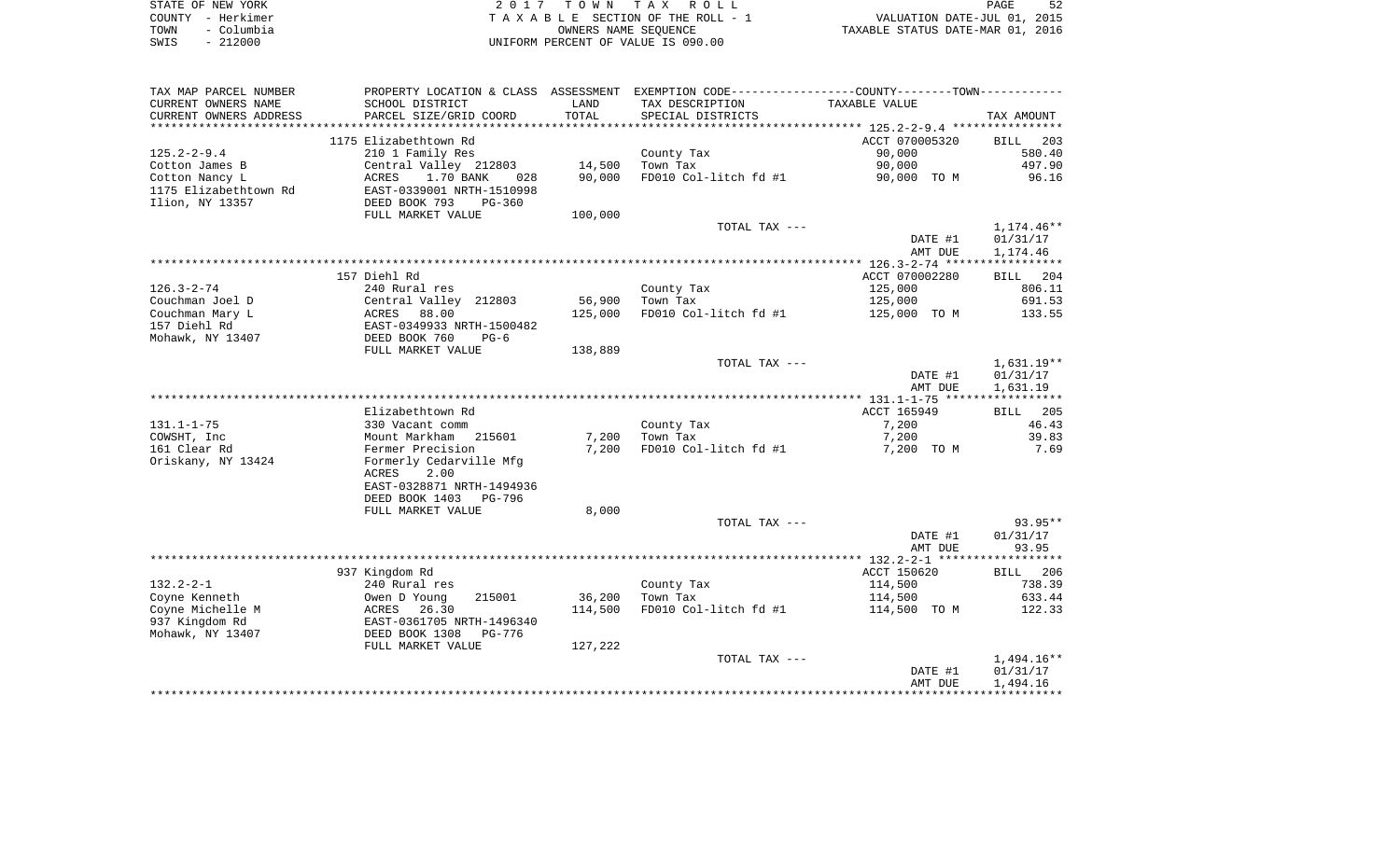| STATE OF NEW YORK  | 2017 TOWN TAX ROLL                 | PAGE                             |
|--------------------|------------------------------------|----------------------------------|
| COUNTY - Herkimer  | TAXABLE SECTION OF THE ROLL - 1    | VALUATION DATE-JUL 01, 2015      |
| TOWN<br>- Columbia | OWNERS NAME SEOUENCE               | TAXABLE STATUS DATE-MAR 01, 2016 |
| $-212000$<br>SWIS  | UNIFORM PERCENT OF VALUE IS 090.00 |                                  |

| TAX MAP PARCEL NUMBER  | PROPERTY LOCATION & CLASS ASSESSMENT EXEMPTION CODE---------------COUNTY-------TOWN--------- |         |                        |                          |                      |
|------------------------|----------------------------------------------------------------------------------------------|---------|------------------------|--------------------------|----------------------|
| CURRENT OWNERS NAME    | SCHOOL DISTRICT                                                                              | LAND    | TAX DESCRIPTION        | TAXABLE VALUE            |                      |
| CURRENT OWNERS ADDRESS | PARCEL SIZE/GRID COORD                                                                       | TOTAL   | SPECIAL DISTRICTS      |                          | TAX AMOUNT           |
| *******************    | ****************************                                                                 |         |                        |                          |                      |
|                        | 501 Spohn Rd                                                                                 |         |                        | ACCT 070001770           | 207<br>BILL          |
| $125.4 - 1 - 32$       | 210 1 Family Res                                                                             |         | VET COM C 41132        | 13,350<br>$\overline{0}$ |                      |
| Crandall Francis E     | Central Valley 212803                                                                        |         | 17,400 VET COM T 41133 | 17,800<br>$\Omega$       |                      |
| Crandall Joan C        | ACRES<br>3.00 BANK<br>740                                                                    | 82,100  | County Tax             | 68,750                   | 443.36               |
| 501 Spohn Rd           | EAST-0344355 NRTH-1501236                                                                    |         | Town Tax               | 64,300                   | 355.72               |
| Ilion, NY 13357        | DEED BOOK 00627 PG-00884                                                                     |         | School Relevy          |                          | 537.15               |
|                        | FULL MARKET VALUE                                                                            | 91,222  | FD010 Col-litch fd #1  | 82,100 TO M              | 87.72                |
|                        |                                                                                              |         | TOTAL TAX ---          |                          | 1,423.95**           |
|                        |                                                                                              |         |                        | DATE #1                  | 01/31/17             |
|                        |                                                                                              |         |                        | AMT DUE                  | 1,423.95             |
|                        |                                                                                              |         |                        |                          |                      |
|                        | 1239 Elizabethtown Rd                                                                        |         |                        | ACCT 070002430           | BILL 208             |
| $125.2 - 2 - 4$        | 210 1 Family Res                                                                             |         | County Tax             | 70,200                   | 452.71               |
| Cristman Frederick G   | Central Valley 212803                                                                        | 8,900   | Town Tax               | 70,200                   | 388.36               |
| Cristman Tina M        | FRNT 100.00 DPTH 215.00                                                                      | 70,200  | School Relevy          |                          | 969.27               |
| 1239 Elizabethtown Rd  | 0.49 BANK<br>ACRES<br>409                                                                    |         | FD010 Col-litch fd #1  | 70,200 TO M              | 75.00                |
| Ilion, NY 13357        | EAST-0339051 NRTH-1512292                                                                    |         |                        |                          |                      |
|                        | DEED BOOK 871<br>$PG-143$                                                                    |         |                        |                          |                      |
|                        | FULL MARKET VALUE                                                                            | 78,000  |                        |                          |                      |
|                        |                                                                                              |         | TOTAL TAX ---          |                          | 1,885.34**           |
|                        |                                                                                              |         |                        | DATE #1                  | 01/31/17             |
|                        |                                                                                              |         |                        | AMT DUE                  | 1,885.34             |
|                        |                                                                                              |         |                        |                          |                      |
|                        | 392 Brennan Rd                                                                               |         |                        | ACCT 070015036           | BILL 209             |
| $125.4 - 1 - 22.4$     | 210 1 Family Res                                                                             |         | County Tax             | 108,300                  | 698.41               |
| Crouch James P         | Central Valley 212803                                                                        | 22,400  | Town Tax               | 108,300                  | 599.14               |
| Heiland Laurie         | Doublewide                                                                                   | 108,300 | School Relevy          |                          | 1,816.68             |
| 392 Brennan Rd         | 5.50<br>ACRES                                                                                |         | FD010 Col-litch fd #1  | 108,300 TO M             | 115.71               |
| Ilion, NY 13357        | EAST-0344475 NRTH-1502337                                                                    |         |                        |                          |                      |
|                        | DEED BOOK 764<br>$PG-123$                                                                    |         |                        |                          |                      |
|                        | FULL MARKET VALUE                                                                            | 120,333 |                        |                          | $3,229.94**$         |
|                        |                                                                                              |         | TOTAL TAX ---          |                          |                      |
|                        |                                                                                              |         |                        | DATE #1<br>AMT DUE       | 01/31/17<br>3,229.94 |
|                        |                                                                                              |         |                        |                          |                      |
|                        | Spohn Rd                                                                                     |         |                        | ACCT 070015040           | BILL 210             |
| $125.4 - 1 - 25$       | 314 Rural vac<10                                                                             |         | County Tax             | 8,200                    | 52.88                |
| Crouch James P         | Central Valley 212803                                                                        | 8,200   | Town Tax               | 8,200                    | 45.36                |
| Heiland Laurie         | ACRES<br>4.40                                                                                | 8,200   | School Relevy          |                          | 182.37               |
| 392 Brennan Rd         | EAST-0344076 NRTH-1502289                                                                    |         | FD010 Col-litch fd #1  | 200 TO M                 | $\ldots$             |
| Ilion, NY 13357        | DEED BOOK 764<br>$PG-123$                                                                    |         |                        |                          |                      |
|                        | FULL MARKET VALUE                                                                            | 9,111   |                        |                          |                      |
|                        |                                                                                              |         | TOTAL TAX ---          |                          | 280.82**             |
|                        |                                                                                              |         |                        | DATE #1                  | 01/31/17             |
|                        |                                                                                              |         |                        | AMT DUE                  | 280.82               |
|                        |                                                                                              |         |                        |                          |                      |
|                        |                                                                                              |         |                        |                          |                      |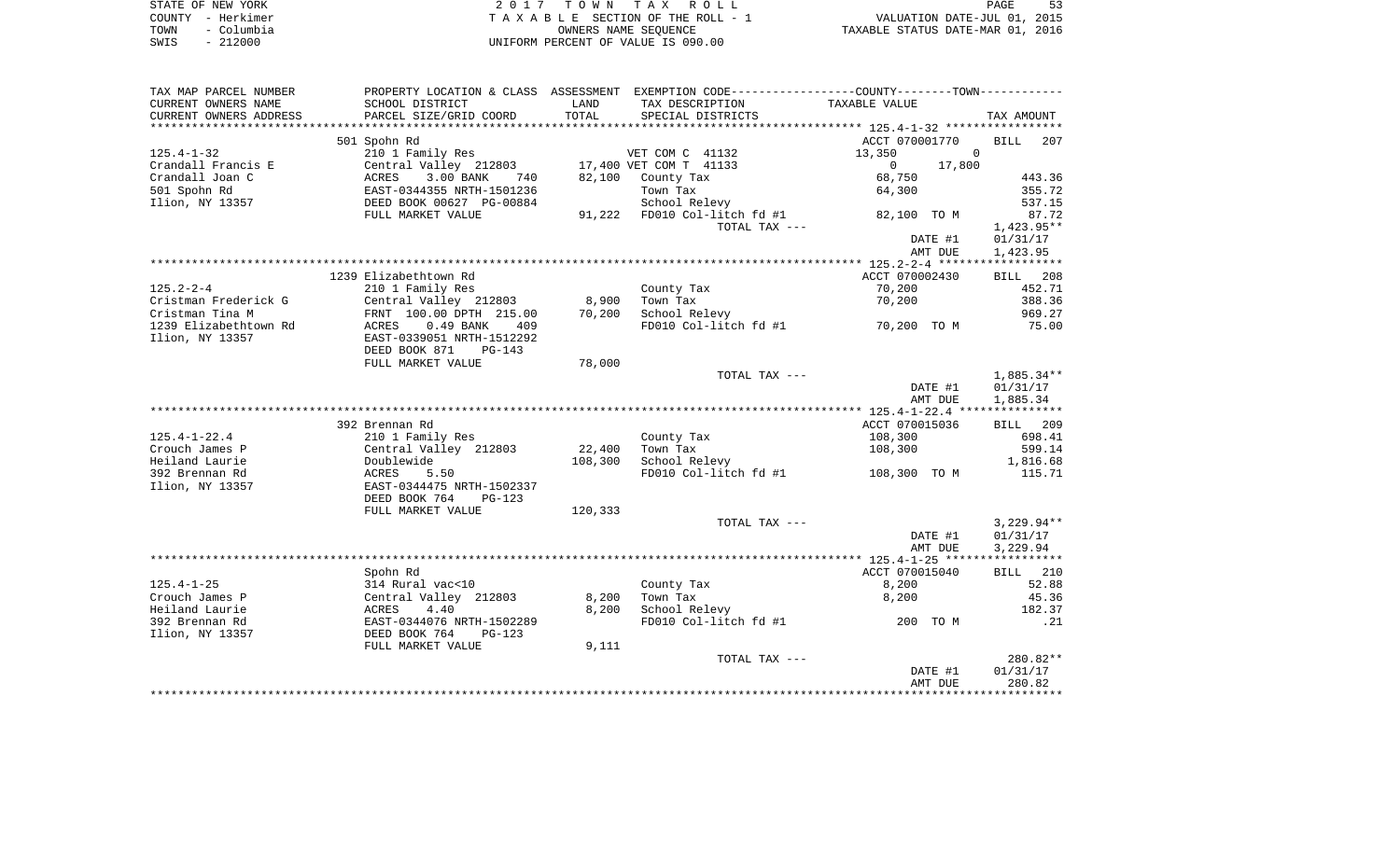| STATE OF NEW YORK  | 2017 TOWN TAX ROLL                 | - 54<br>PAGE                     |
|--------------------|------------------------------------|----------------------------------|
| COUNTY - Herkimer  | TAXABLE SECTION OF THE ROLL - 1    | VALUATION DATE-JUL 01, 2015      |
| - Columbia<br>TOWN | OWNERS NAME SEOUENCE               | TAXABLE STATUS DATE-MAR 01, 2016 |
| - 212000<br>SWIS   | UNIFORM PERCENT OF VALUE IS 090.00 |                                  |

| TAX MAP PARCEL NUMBER                     |                                 |         | PROPERTY LOCATION & CLASS ASSESSMENT EXEMPTION CODE----------------COUNTY--------TOWN---------- |                       |                    |
|-------------------------------------------|---------------------------------|---------|-------------------------------------------------------------------------------------------------|-----------------------|--------------------|
| CURRENT OWNERS NAME                       | SCHOOL DISTRICT                 | LAND    | TAX DESCRIPTION                                                                                 | TAXABLE VALUE         |                    |
| CURRENT OWNERS ADDRESS                    | PARCEL SIZE/GRID COORD          | TOTAL   | SPECIAL DISTRICTS                                                                               |                       | TAX AMOUNT         |
|                                           |                                 |         |                                                                                                 |                       |                    |
|                                           | 458 Dugan Rd                    |         |                                                                                                 | ACCT 070000304        | <b>BILL</b><br>211 |
| $139.1 - 2 - 58$                          | 210 1 Family Res                |         | VET WAR C 41122                                                                                 | $\mathbf 0$<br>8,010  |                    |
| Crouth David & Roberta                    | Richfield Sprin 365601          |         | 9,300 VET WAR T 41123                                                                           | $\mathbf{0}$<br>8,700 |                    |
| Guardi Darlene                            | Doublewide                      | 58,000  | County Tax                                                                                      | 49,990                | 322.38             |
| 458 Dugan Rd                              | FRNT 118.00 DPTH 200.00         |         | Town Tax                                                                                        | 49,300                | 272.74             |
| Richfield Springs, NY 13439               | 0.54<br>ACRES                   |         | FD010 Col-litch fd #1                                                                           | 58,000 TO M           | 61.97              |
|                                           | EAST-0353459 NRTH-1473502       |         |                                                                                                 |                       |                    |
|                                           | DEED BOOK 1208<br><b>PG-555</b> |         |                                                                                                 |                       |                    |
|                                           | FULL MARKET VALUE               | 64,444  |                                                                                                 |                       |                    |
|                                           |                                 |         | TOTAL TAX ---                                                                                   |                       | 657.09**           |
|                                           |                                 |         |                                                                                                 | DATE #1               | 01/31/17           |
|                                           |                                 |         |                                                                                                 | AMT DUE               | 657.09             |
|                                           |                                 |         |                                                                                                 |                       |                    |
|                                           | McKoons Rd                      |         |                                                                                                 |                       | 212<br>BILL        |
| $139.1 - 2 - 31.2 - 999$                  | 837 Cell Tower                  |         | County Tax                                                                                      | 160,000               | 1,031.82           |
| Crown Atlantic Co. LLC                    | Richfield Sprin 365601          | 10,000  | Town Tax                                                                                        | 160,000               | 885.15             |
| Guzik Joseph & Toni                       | ACRES<br>1.00                   | 160,000 | FD010 Col-litch fd #1                                                                           | 160,000 TO M          | 170.94             |
| PMP 353                                   | FULL MARKET VALUE               | 177,778 |                                                                                                 |                       |                    |
| 4017 Washington Road                      |                                 |         |                                                                                                 |                       |                    |
| McMurray, PA 15317                        |                                 |         |                                                                                                 |                       |                    |
|                                           |                                 |         | TOTAL TAX ---                                                                                   |                       | 2,087.91**         |
|                                           |                                 |         |                                                                                                 | DATE #1               | 01/31/17           |
|                                           |                                 |         |                                                                                                 | AMT DUE               | 2,087.91           |
|                                           |                                 |         |                                                                                                 |                       |                    |
|                                           | 1461 Jordanville Rd             |         |                                                                                                 |                       | BILL 213           |
| $132.1 - 1 - 20.3$                        | 210 1 Family Res                |         | County Tax                                                                                      | 51,800                | 334.05             |
| Cruz Juan T                               | Richfield Sprin 365601          | 10,000  | Town Tax                                                                                        | 51,800                | 286.57             |
| Cruz Ida M                                | FRNT 100.00 DPTH 271.00         | 51,800  | FD010 Col-litch fd #1                                                                           | 51,800 TO M           | 55.34              |
| 1461 Jordanville Rd                       | EAST-0353949 NRTH-1490904       |         |                                                                                                 |                       |                    |
| Richfield Springs, NY 13439 DEED BOOK 790 | $PG-294$                        |         |                                                                                                 |                       |                    |
|                                           | FULL MARKET VALUE               | 57,556  |                                                                                                 |                       |                    |
|                                           |                                 |         | TOTAL TAX ---                                                                                   |                       | $675.96**$         |
|                                           |                                 |         |                                                                                                 | DATE #1               | 01/31/17           |
|                                           |                                 |         |                                                                                                 | AMT DUE               | 675.96             |
|                                           |                                 |         |                                                                                                 |                       |                    |
|                                           | 1202 Millers Mills Rd           |         |                                                                                                 |                       | BILL 214           |
| $131.4 - 1 - 11.3$                        | 210 1 Family Res                |         | County Tax                                                                                      | 125,000               | 806.11             |
| Culbertson Gary L                         | Richfield Sprin 365601          | 15,000  | Town Tax                                                                                        | 125,000               | 691.53             |
| Culbertson Susan K                        | FRNT 1056.90 DPTH               | 125,000 | FD010 Col-litch fd #1                                                                           | 125,000 TO M          | 133.55             |
| 1202 Millers Mills Road                   | ACRES<br>5.20                   |         |                                                                                                 |                       |                    |
| Richfield Springs, NY 13439               | EAST-0346579 NRTH-1487459       |         |                                                                                                 |                       |                    |
|                                           | DEED BOOK 1223<br>PG-545        |         |                                                                                                 |                       |                    |
|                                           | FULL MARKET VALUE               | 138,889 |                                                                                                 |                       |                    |
|                                           |                                 |         | TOTAL TAX ---                                                                                   |                       | $1,631.19**$       |
|                                           |                                 |         |                                                                                                 | DATE #1               | 01/31/17           |
|                                           |                                 |         |                                                                                                 | AMT DUE               | 1,631.19           |
|                                           |                                 |         |                                                                                                 |                       |                    |
|                                           |                                 |         |                                                                                                 |                       |                    |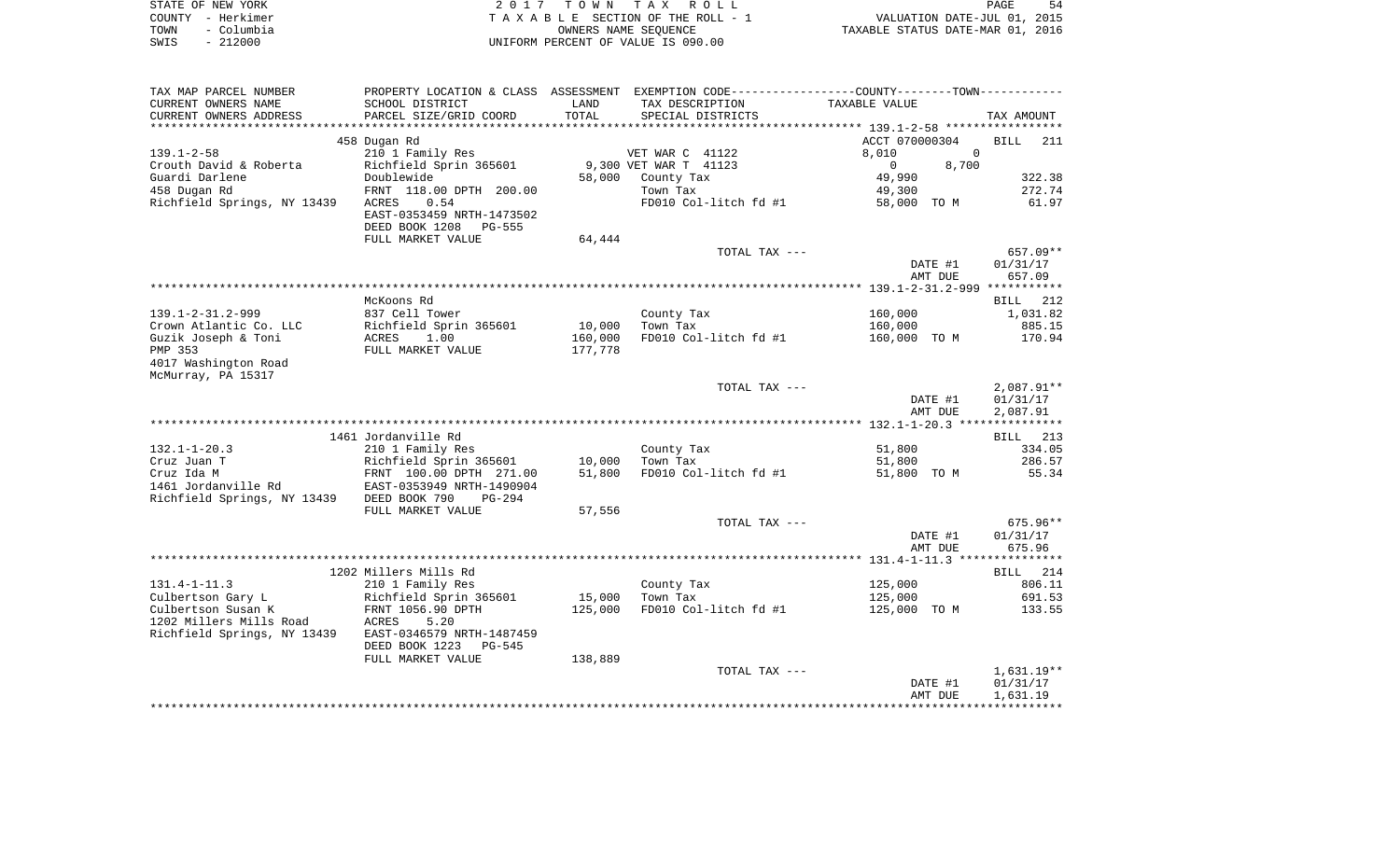|      | STATE OF NEW YORK | 2017 TOWN TAX ROLL                 | PAGE                             | 55 |
|------|-------------------|------------------------------------|----------------------------------|----|
|      | COUNTY - Herkimer | TAXABLE SECTION OF THE ROLL - 1    | VALUATION DATE-JUL 01, 2015      |    |
| TOWN | – Columbia        | OWNERS NAME SEOUENCE               | TAXABLE STATUS DATE-MAR 01, 2016 |    |
| SWIS | $-212000$         | UNIFORM PERCENT OF VALUE IS 090.00 |                                  |    |

| TAX MAP PARCEL NUMBER<br>CURRENT OWNERS NAME<br>CURRENT OWNERS ADDRESS | PROPERTY LOCATION & CLASS ASSESSMENT EXEMPTION CODE---------------COUNTY-------TOWN----------<br>SCHOOL DISTRICT<br>PARCEL SIZE/GRID COORD | LAND<br>TOTAL | TAX DESCRIPTION<br>SPECIAL DISTRICTS | TAXABLE VALUE                               | TAX AMOUNT         |
|------------------------------------------------------------------------|--------------------------------------------------------------------------------------------------------------------------------------------|---------------|--------------------------------------|---------------------------------------------|--------------------|
|                                                                        |                                                                                                                                            |               |                                      | ************* 132.3-1-5.1 ***************** |                    |
|                                                                        | 875 Hayner Rd                                                                                                                              |               |                                      | ACCT 070006810                              | <b>BILL</b><br>215 |
| $132.3 - 1 - 5.1$                                                      | 240 Rural res                                                                                                                              |               | County Tax                           | 135,000                                     | 870.60             |
| Cumming Edward A                                                       | Richfield Sprin 365601                                                                                                                     | 41,000        | Town Tax                             | 135,000                                     | 746.85             |
| Orsini Paola C                                                         | Doublewide                                                                                                                                 | 135,000       | FD010 Col-litch fd #1                | 135,000 TO M                                | 144.23             |
| 63 Wellington Rd                                                       | ACRES<br>44.10                                                                                                                             |               |                                      |                                             |                    |
| Garden City, NY 11530                                                  | EAST-0352791 NRTH-1486357                                                                                                                  |               |                                      |                                             |                    |
|                                                                        | DEED BOOK 1104<br>PG-661                                                                                                                   |               |                                      |                                             |                    |
|                                                                        | FULL MARKET VALUE                                                                                                                          | 150,000       |                                      |                                             |                    |
|                                                                        |                                                                                                                                            |               | TOTAL TAX ---                        |                                             | $1,761.68**$       |
|                                                                        |                                                                                                                                            |               |                                      | DATE #1                                     | 01/31/17           |
|                                                                        |                                                                                                                                            |               |                                      | AMT DUE                                     | 1,761.68           |
|                                                                        |                                                                                                                                            |               |                                      |                                             |                    |
|                                                                        | 748 Mckoons Rd                                                                                                                             |               |                                      | ACCT 153817                                 | BILL 216           |
| $138.2 - 1 - 10$                                                       | 210 1 Family Res                                                                                                                           |               | County Tax                           | 75,600                                      | 487.53             |
| Cursh Sonja                                                            | Richfield Sprin 365601                                                                                                                     | 19,200        | Town Tax                             | 75,600                                      | 418.23             |
| 748 Mckoons Rd                                                         | ACRES<br>3.80                                                                                                                              | 75,600        | FD010 Col-litch fd #1                | 75,600 TO M                                 | 80.77              |
|                                                                        |                                                                                                                                            |               |                                      |                                             |                    |
| Richfield Springs, NY 13439                                            | EAST-0344869 NRTH-1479062                                                                                                                  |               |                                      |                                             |                    |
|                                                                        | DEED BOOK 1542<br>PG-298                                                                                                                   | 84,000        |                                      |                                             |                    |
|                                                                        | FULL MARKET VALUE                                                                                                                          |               |                                      |                                             | 986.53**           |
|                                                                        |                                                                                                                                            |               | TOTAL TAX ---                        | DATE #1                                     | 01/31/17           |
|                                                                        |                                                                                                                                            |               |                                      | AMT DUE                                     | 986.53             |
|                                                                        |                                                                                                                                            |               |                                      |                                             |                    |
|                                                                        | House Rd                                                                                                                                   |               |                                      | ACCT 198618                                 | BILL 217           |
| $131.4 - 1 - 11.1$                                                     | 105 Vac farmland                                                                                                                           |               | County Tax                           | 30,000                                      | 193.47             |
| Curtin Dairy LP                                                        | Richfield Sprin 365601                                                                                                                     | 20,000        | Town Tax                             | 30,000                                      | 165.97             |
| 9815 Shaul Rd                                                          | ACRES 30.50                                                                                                                                | 30,000        | FD010 Col-litch fd #1                | 30,000 TO M                                 | 32.05              |
| Clayville, NY 13318                                                    | EAST-0346017 NRTH-1488071                                                                                                                  |               |                                      |                                             |                    |
|                                                                        | DEED BOOK 1609<br>PG-693                                                                                                                   |               |                                      |                                             |                    |
| PRIOR OWNER ON 3/01/2016                                               | FULL MARKET VALUE                                                                                                                          | 33,333        |                                      |                                             |                    |
| Huigen Property Management                                             |                                                                                                                                            |               |                                      |                                             |                    |
|                                                                        |                                                                                                                                            |               |                                      |                                             |                    |
| MAY BE SUBJECT TO PAYMENT                                              |                                                                                                                                            |               |                                      |                                             |                    |
| UNDER AGDIST LAW TIL 2017                                              |                                                                                                                                            |               |                                      |                                             |                    |
|                                                                        |                                                                                                                                            |               | TOTAL TAX ---                        |                                             | $391.49**$         |
|                                                                        |                                                                                                                                            |               |                                      | DATE #1                                     | 01/31/17           |
|                                                                        |                                                                                                                                            |               |                                      | AMT DUE                                     | 391.49             |
|                                                                        |                                                                                                                                            |               |                                      |                                             |                    |
|                                                                        | Mckoons Rd                                                                                                                                 |               |                                      | ACCT 198618                                 | <b>BILL</b><br>218 |
| $131.4 - 1 - 12.1$                                                     | 105 Vac farmland                                                                                                                           |               | County Tax                           | 20,000                                      | 128.98             |
| Curtin Dairy LP                                                        | Richfield Sprin 365601                                                                                                                     | 20,000        | Town Tax                             | 20,000                                      | 110.64             |
| 9815 Shaul Rd                                                          | ACRES<br>32.50                                                                                                                             | 20,000        | FD010 Col-litch fd #1                | 20,000 TO M                                 | 21.37              |
| Clayville, NY 13318                                                    | EAST-0347806 NRTH-1488401                                                                                                                  |               |                                      |                                             |                    |
|                                                                        | DEED BOOK 1609<br>PG-693                                                                                                                   |               |                                      |                                             |                    |
| PRIOR OWNER ON 3/01/2016                                               | FULL MARKET VALUE                                                                                                                          | 22,222        |                                      |                                             |                    |
| Huigen Property Management                                             |                                                                                                                                            |               |                                      |                                             |                    |
|                                                                        |                                                                                                                                            |               |                                      |                                             |                    |
| MAY BE SUBJECT TO PAYMENT                                              |                                                                                                                                            |               |                                      |                                             |                    |
| UNDER AGDIST LAW TIL 2017                                              |                                                                                                                                            |               |                                      |                                             |                    |
|                                                                        |                                                                                                                                            |               | TOTAL TAX ---                        |                                             | 260.99**           |
|                                                                        |                                                                                                                                            |               |                                      | DATE #1                                     | 01/31/17           |
|                                                                        |                                                                                                                                            |               |                                      | AMT DUE                                     | 260.99             |
|                                                                        |                                                                                                                                            |               |                                      |                                             |                    |
|                                                                        |                                                                                                                                            |               |                                      |                                             |                    |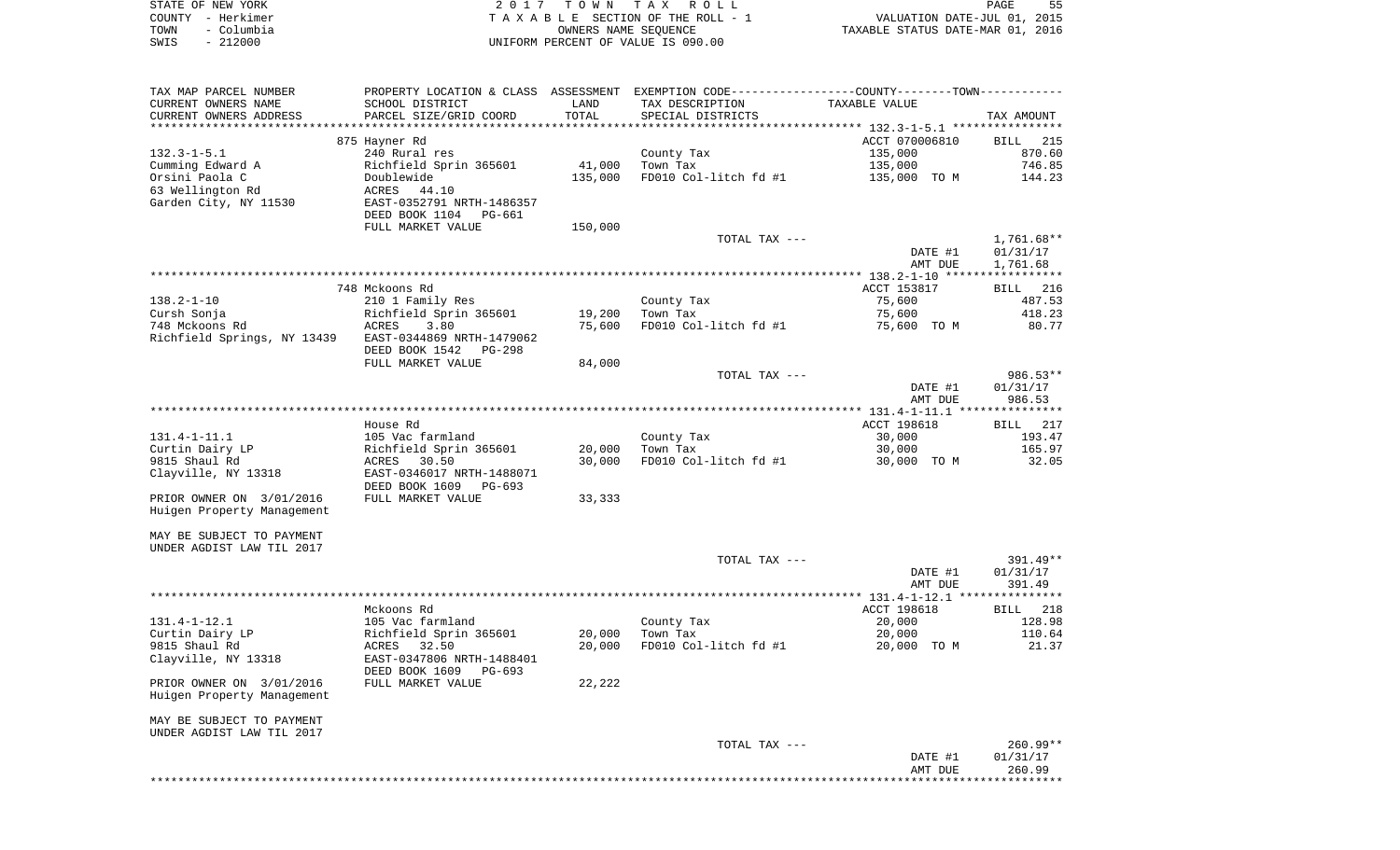| STATE OF NEW YORK<br>COUNTY - Herkimer |                                                       | 2017 TOWN | TAX ROLL<br>TAXABLE SECTION OF THE ROLL - 1                 | VALUATION DATE-JUL 01, 2015                | PAGE<br>56           |
|----------------------------------------|-------------------------------------------------------|-----------|-------------------------------------------------------------|--------------------------------------------|----------------------|
| TOWN<br>- Columbia                     |                                                       |           | OWNERS NAME SEQUENCE                                        | TAXABLE STATUS DATE-MAR 01, 2016           |                      |
| SWIS<br>$-212000$                      |                                                       |           | UNIFORM PERCENT OF VALUE IS 090.00                          |                                            |                      |
|                                        |                                                       |           |                                                             |                                            |                      |
| TAX MAP PARCEL NUMBER                  | PROPERTY LOCATION & CLASS ASSESSMENT                  |           | EXEMPTION CODE-----------------COUNTY-------TOWN----------- |                                            |                      |
| CURRENT OWNERS NAME                    | SCHOOL DISTRICT                                       | LAND      | TAX DESCRIPTION                                             | TAXABLE VALUE                              |                      |
| CURRENT OWNERS ADDRESS                 | PARCEL SIZE/GRID COORD                                | TOTAL     | SPECIAL DISTRICTS                                           |                                            | TAX AMOUNT           |
|                                        | Mckoons Rd                                            |           |                                                             | ACCT 198618                                | BILL 219             |
| $131.4 - 1 - 16.1$                     | 105 Vac farmland                                      |           | County Tax                                                  | 6,000                                      | 38.69                |
| Curtin Dairy LP                        | Richfield Sprin 365601                                | 6,000     | Town Tax                                                    | 6,000                                      | 33.19                |
| 9815 Shaul Rd                          | ACRES 10.00                                           | 6,000     | FD010 Col-litch fd #1                                       | 6,000 TO M                                 | 6.41                 |
| Clayville, NY 13318                    | EAST-0347383 NRTH-1486996<br>DEED BOOK 1609<br>PG-693 |           |                                                             |                                            |                      |
| PRIOR OWNER ON 3/01/2016               | FULL MARKET VALUE                                     | 6,667     |                                                             |                                            |                      |
| Huigen Property Management             |                                                       |           |                                                             |                                            |                      |
| MAY BE SUBJECT TO PAYMENT              |                                                       |           |                                                             |                                            |                      |
| UNDER AGDIST LAW TIL 2017              |                                                       |           |                                                             |                                            | $78.29**$            |
|                                        |                                                       |           | TOTAL TAX ---                                               | DATE #1                                    | 01/31/17             |
|                                        |                                                       |           |                                                             | AMT DUE                                    | 78.29                |
|                                        |                                                       |           |                                                             | ************ 131.4-1-17.1 **************** |                      |
|                                        | Hayner Rd                                             |           |                                                             | ACCT 198618                                | 220<br><b>BILL</b>   |
| $131.4 - 1 - 17.1$                     | 105 Vac farmland                                      |           | AGRIC 10 Y 42100                                            | 15,000<br>15,000                           |                      |
| Curtin Dairy LP                        | Richfield Sprin 365601                                | 50,000    | County Tax                                                  | 90,000                                     | 580.40               |
| 9815 Shaul Rd                          | ACRES<br>89.00                                        | 105,000   | Town Tax                                                    | 90,000                                     | 497.90               |
| Clayville, NY 13318                    | EAST-0346655 NRTH-1485779<br>DEED BOOK 1609<br>PG-693 |           | FD010 Col-litch fd #1                                       | 105,000 TO M                               | 112.18               |
| PRIOR OWNER ON 3/01/2016               | FULL MARKET VALUE                                     | 116,667   |                                                             |                                            |                      |
| Huigen Property Management             |                                                       |           |                                                             |                                            |                      |
| MAY BE SUBJECT TO PAYMENT              |                                                       |           |                                                             |                                            |                      |
| UNDER AGDIST LAW TIL 2017              |                                                       |           |                                                             |                                            |                      |
|                                        |                                                       |           | TOTAL TAX ---                                               |                                            | 1,190.48**           |
|                                        |                                                       |           |                                                             | DATE #1<br>AMT DUE                         | 01/31/17<br>1,190.48 |
|                                        |                                                       |           |                                                             | ******* 131.4-1-18 ******                  | ***********          |
|                                        | Hayner Rd                                             |           |                                                             | ACCT 198618                                | 221<br>BILL          |
| $131.4 - 1 - 18$                       | 112 Dairy farm                                        |           | AGRIC 10 Y 42100                                            | 50,000<br>50,000                           |                      |
| Curtin Dairy LP                        | Richfield Sprin 365601                                | 40,000    | County Tax                                                  | 304,000                                    | 1,960.45             |
| 9815 Shaul Rd                          | ACRES<br>53.20                                        | 354,000   | Town Tax                                                    | 304,000                                    | 1,681.79             |
| Clayville, NY 13318                    | EAST-0347903 NRTH-1485139<br>DEED BOOK 1609<br>PG-693 |           | FD010 Col-litch fd #1                                       | 354,000 TO M                               | 378.21               |
| PRIOR OWNER ON 3/01/2016               | FULL MARKET VALUE                                     | 393,333   |                                                             |                                            |                      |

AMT DUE 4,020.45 \*\*\*\*\*\*\*\*\*\*\*\*\*\*\*\*\*\*\*\*\*\*\*\*\*\*\*\*\*\*\*\*\*\*\*\*\*\*\*\*\*\*\*\*\*\*\*\*\*\*\*\*\*\*\*\*\*\*\*\*\*\*\*\*\*\*\*\*\*\*\*\*\*\*\*\*\*\*\*\*\*\*\*\*\*\*\*\*\*\*\*\*\*\*\*\*\*\*\*\*\*\*\*\*\*\*\*\*\*\*\*\*\*\*\*\*\*\*\*\*\*\*\*\*\*\*\*\*\*\*\*\*

TOTAL TAX ---  $4,020.45**$ <br>DATE #1  $01/31/17$ 

 $01/31/17$ 

Huigen Property Management MAY BE SUBJECT TO PAYMENT UNDER AGDIST LAW TIL 2017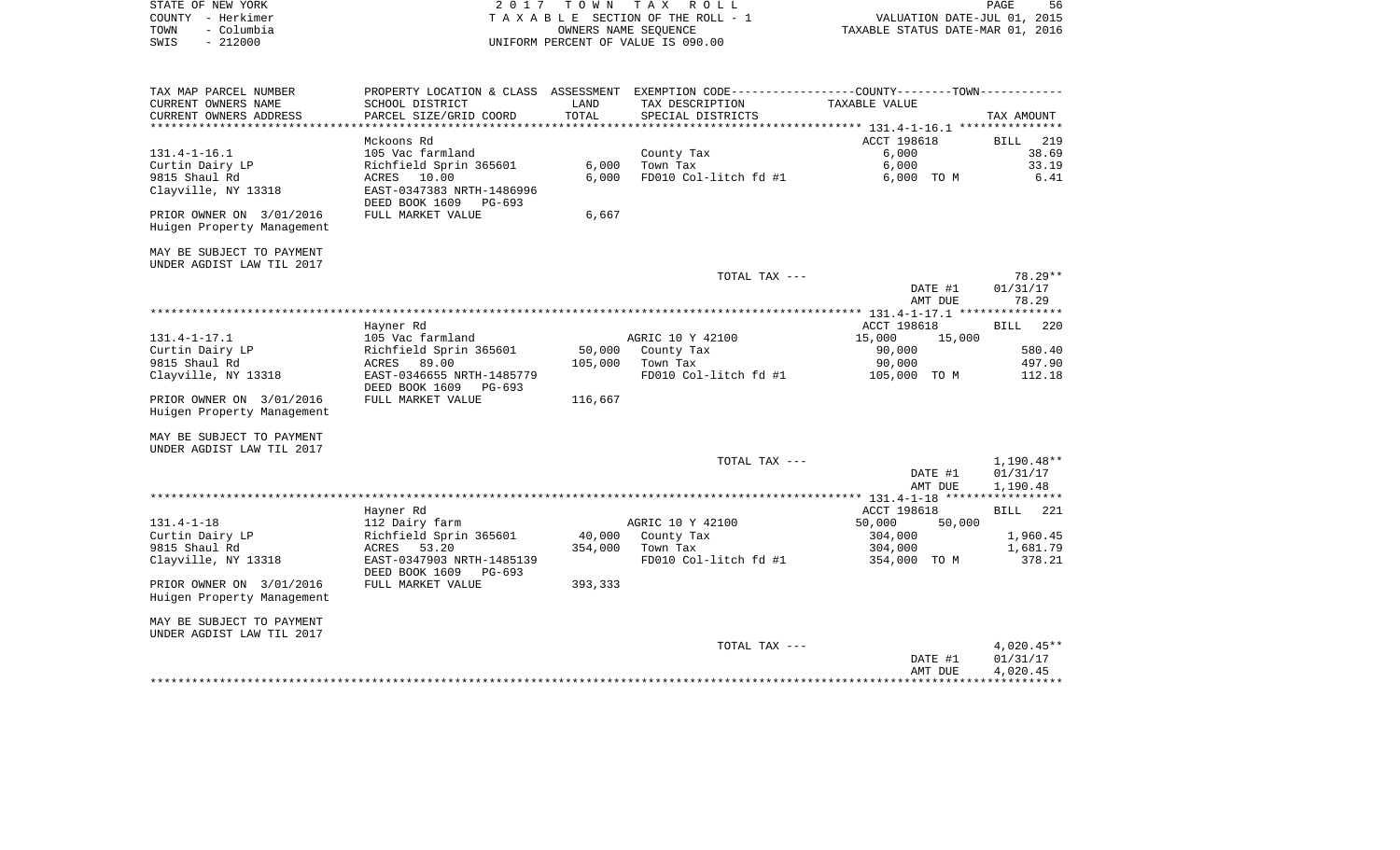| 2017 TOWN TAX ROLL                 | -57<br>PAGE                      |
|------------------------------------|----------------------------------|
| TAXABLE SECTION OF THE ROLL - 1    | VALUATION DATE-JUL 01, 2015      |
| OWNERS NAME SEOUENCE               | TAXABLE STATUS DATE-MAR 01, 2016 |
| UNIFORM PERCENT OF VALUE IS 090.00 |                                  |
|                                    |                                  |
|                                    |                                  |
|                                    |                                  |

| TAX MAP PARCEL NUMBER      | PROPERTY LOCATION & CLASS ASSESSMENT EXEMPTION CODE----------------COUNTY--------TOWN---------- |        |                                            |                               |            |
|----------------------------|-------------------------------------------------------------------------------------------------|--------|--------------------------------------------|-------------------------------|------------|
| CURRENT OWNERS NAME        | SCHOOL DISTRICT                                                                                 | LAND   | TAX DESCRIPTION                            | TAXABLE VALUE                 |            |
| CURRENT OWNERS ADDRESS     | PARCEL SIZE/GRID COORD                                                                          | TOTAL  | SPECIAL DISTRICTS                          |                               | TAX AMOUNT |
|                            |                                                                                                 |        |                                            |                               |            |
|                            | Hayner Rd                                                                                       |        |                                            | ACCT 198618                   | BILL 222   |
| $131.4 - 1 - 19.2$         | 105 Vac farmland                                                                                |        | County Tax                                 | 14,000                        | 90.28      |
| Curtin Dairy LP            | Richfield Sprin 365601                                                                          | 14,000 | Town Tax                                   | 14,000                        | 77.45      |
| 9815 Shaul Rd              | ACRES 22.60                                                                                     | 14,000 | FD010 Col-litch $f d$ #1 $f d$ 14,000 TO M |                               | 14.96      |
| Clayville, NY 13318        | EAST-0347530 NRTH-1484242                                                                       |        |                                            |                               |            |
|                            | DEED BOOK 1609 PG-693                                                                           |        |                                            |                               |            |
| PRIOR OWNER ON 3/01/2016   | FULL MARKET VALUE                                                                               | 15,556 |                                            |                               |            |
| Huigen Property Management |                                                                                                 |        |                                            |                               |            |
|                            |                                                                                                 |        |                                            |                               |            |
| MAY BE SUBJECT TO PAYMENT  |                                                                                                 |        |                                            |                               |            |
| UNDER AGDIST LAW TIL 2017  |                                                                                                 |        |                                            |                               |            |
|                            |                                                                                                 |        | TOTAL TAX ---                              |                               | 182.69**   |
|                            |                                                                                                 |        |                                            | DATE #1                       | 01/31/17   |
|                            |                                                                                                 |        |                                            | AMT DUE                       | 182.69     |
|                            |                                                                                                 |        |                                            |                               |            |
|                            | Hayner Rd                                                                                       |        |                                            | ACCT 198618                   | BILL 223   |
| $132.3 - 1 - 35.3$         | 105 Vac farmland                                                                                |        | County Tax                                 | 17,000                        | 109.63     |
| Curtin Dairy LP            | Richfield Sprin 365601                                                                          | 17,000 | Town Tax                                   | 17,000                        | 94.05      |
| 9815 Shaul Rd              | FRNT 1853.00 DPTH                                                                               | 17,000 | FD010 Col-litch fd #1                      | 17,000 TO M                   | 18.16      |
| Clayville, NY 13318        | ACRES 18.80                                                                                     |        |                                            |                               |            |
|                            | EAST-0350337 NRTH-1484917                                                                       |        |                                            |                               |            |
| PRIOR OWNER ON 3/01/2016   | DEED BOOK 1609 PG-693                                                                           |        |                                            |                               |            |
| Huigen Property Management | FULL MARKET VALUE                                                                               | 18,889 |                                            |                               |            |
|                            |                                                                                                 |        | TOTAL TAX ---                              |                               | $221.84**$ |
|                            |                                                                                                 |        |                                            | DATE #1                       | 01/31/17   |
|                            |                                                                                                 |        |                                            | AMT DUE                       | 221.84     |
|                            |                                                                                                 |        |                                            |                               |            |
|                            | Big Swamp                                                                                       |        |                                            | ACCT 198618                   | BILL 224   |
| $132.3 - 1 - 38$           | 105 Vac farmland                                                                                |        | County Tax                                 | 5,000                         | 32.24      |
| Curtin Dairy LP            | Richfield Sprin 365601                                                                          | 5,000  | Town Tax                                   | 5,000                         | 27.66      |
| 9815 Shaul Rd              | 8.10 BANK<br>ACRES<br>023                                                                       | 5,000  | FD010 Col-litch fd #1                      | 5,000 TO M                    | 5.34       |
| Clayville, NY 13318        | EAST-0350534 NRTH-1485587                                                                       |        |                                            |                               |            |
|                            | DEED BOOK 1609 PG-693                                                                           |        |                                            |                               |            |
| PRIOR OWNER ON 3/01/2016   | FULL MARKET VALUE                                                                               | 5,556  |                                            |                               |            |
| Huigen Property Management |                                                                                                 |        |                                            |                               |            |
|                            |                                                                                                 |        |                                            |                               |            |
| MAY BE SUBJECT TO PAYMENT  |                                                                                                 |        |                                            |                               |            |
| UNDER AGDIST LAW TIL 2017  |                                                                                                 |        |                                            |                               |            |
|                            |                                                                                                 |        | TOTAL TAX ---                              |                               | $65.24**$  |
|                            |                                                                                                 |        |                                            | DATE #1                       | 01/31/17   |
|                            |                                                                                                 |        |                                            | AMT DUE                       | 65.24      |
|                            |                                                                                                 |        |                                            | ***************************** |            |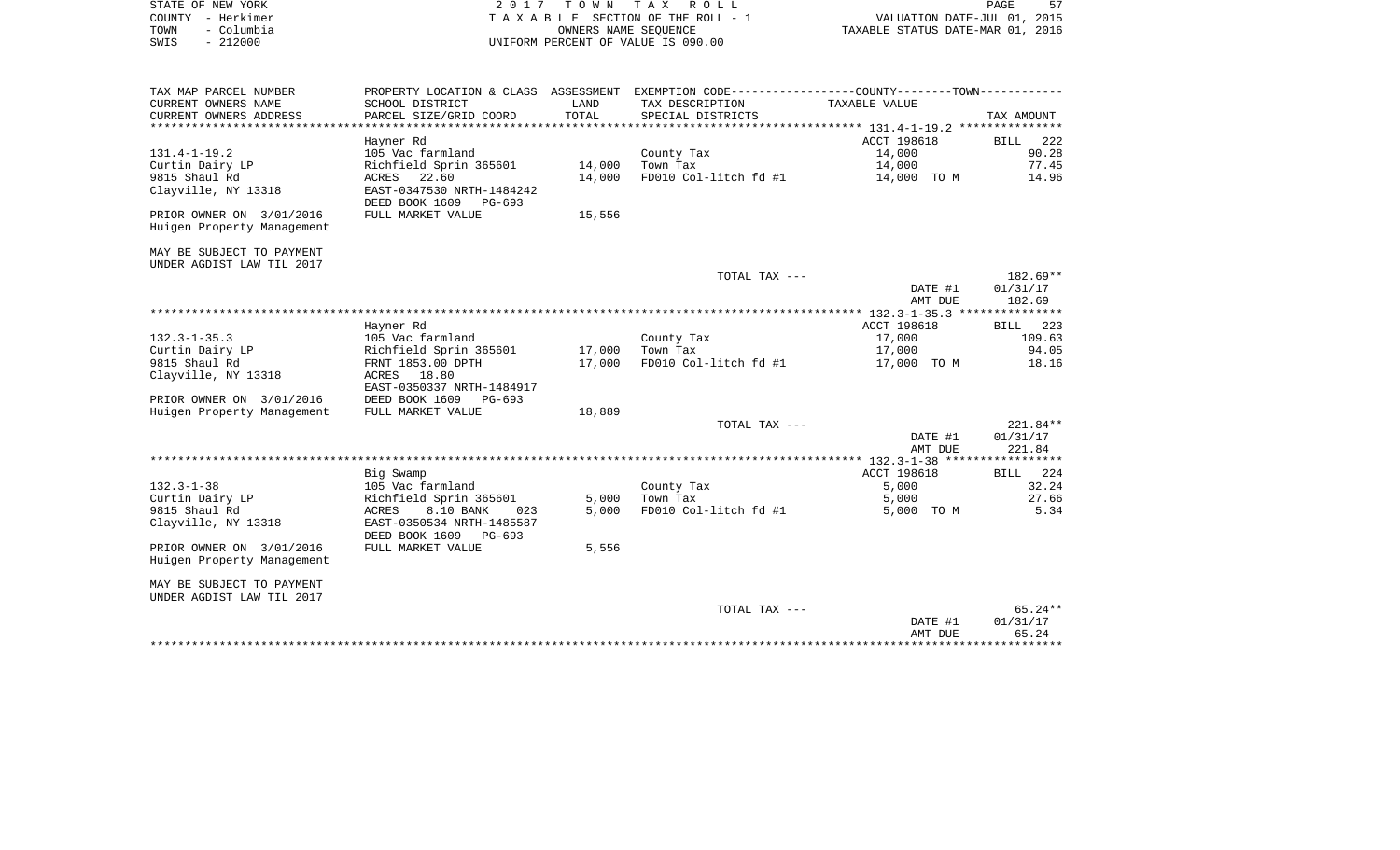| STATE OF NEW YORK  | 2017 TOWN TAX ROLL                 | 58<br>PAGE                       |
|--------------------|------------------------------------|----------------------------------|
| COUNTY - Herkimer  | TAXABLE SECTION OF THE ROLL - 1    | VALUATION DATE-JUL 01, 2015      |
| – Columbia<br>TOWN | OWNERS NAME SEOUENCE               | TAXABLE STATUS DATE-MAR 01, 2016 |
| $-212000$<br>SWIS  | UNIFORM PERCENT OF VALUE IS 090.00 |                                  |

| TAX MAP PARCEL NUMBER      |                                          |         | PROPERTY LOCATION & CLASS ASSESSMENT EXEMPTION CODE----------------COUNTY--------TOWN---------- |                    |                    |
|----------------------------|------------------------------------------|---------|-------------------------------------------------------------------------------------------------|--------------------|--------------------|
| CURRENT OWNERS NAME        | SCHOOL DISTRICT                          | LAND    | TAX DESCRIPTION                                                                                 | TAXABLE VALUE      |                    |
| CURRENT OWNERS ADDRESS     | PARCEL SIZE/GRID COORD                   | TOTAL   | SPECIAL DISTRICTS                                                                               |                    | TAX AMOUNT         |
|                            |                                          |         |                                                                                                 |                    |                    |
|                            | Hayner Rd                                |         |                                                                                                 | ACCT 198618        | <b>BILL</b> 225    |
| $132.3 - 1 - 40.2$         | 105 Vac farmland                         |         | County Tax                                                                                      | 120,000            | 773.86             |
| Curtin Dairy LP            | Richfield Sprin 365601                   | 25,000  | Town Tax                                                                                        | 120,000            | 663.86             |
| 9815 Shaul Rd              | FRNT 1675.00 DPTH                        | 120,000 | FD010 Col-litch fd #1                                                                           | 120,000 TO M       | 128.21             |
| Clayville, NY 13318        | ACRES 28.40<br>EAST-0349034 NRTH-1484624 |         |                                                                                                 |                    |                    |
| PRIOR OWNER ON 3/01/2016   | DEED BOOK 1609<br>PG-693                 |         |                                                                                                 |                    |                    |
| Huigen Property Management | FULL MARKET VALUE                        | 133,333 |                                                                                                 |                    |                    |
|                            |                                          |         | TOTAL TAX ---                                                                                   |                    | $1,565.93**$       |
|                            |                                          |         |                                                                                                 | DATE #1            | 01/31/17           |
|                            |                                          |         |                                                                                                 | AMT DUE            | 1,565.93           |
|                            |                                          |         |                                                                                                 |                    |                    |
|                            | Mckoons Rd                               |         |                                                                                                 | ACCT 152648        | 226<br>BILL        |
| $138.2 - 1 - 7$            | 322 Rural vac>10                         |         | County Tax                                                                                      | 4,100              | 26.44              |
| D'Ambrosio Lorraine        | Richfield Sprin 365601                   | 4,100   | Town Tax                                                                                        | 4,100              | 22.68              |
| Mancusco John D            | ACRES 11.20                              | 4,100   | School Relevy                                                                                   |                    | 51.97              |
| 411 N Caroline Street      | EAST-0346966 NRTH-1477554                |         | FD010 Col-litch fd #1                                                                           | 4,100 TO M         | 4.38               |
| Herkimer, NY 13350         | DEED BOOK 1321<br><b>PG-288</b>          |         |                                                                                                 |                    |                    |
|                            | FULL MARKET VALUE                        | 4,556   |                                                                                                 |                    |                    |
|                            |                                          |         | TOTAL TAX ---                                                                                   |                    | $105.47**$         |
|                            |                                          |         |                                                                                                 | DATE #1            | 01/31/17           |
|                            |                                          |         |                                                                                                 | AMT DUE            | 105.47             |
|                            |                                          |         |                                                                                                 |                    |                    |
|                            | Elizabethtown Rd                         |         |                                                                                                 | ACCT 070002675     | BILL 227           |
| $131.1 - 1 - 2$            | 314 Rural vac<10                         |         | County Tax                                                                                      | 8,200              | 52.88              |
| Dain John P                | Mount Markham<br>215601                  | 8,200   | Town Tax                                                                                        | 8,200              | 45.36              |
| Dain Laura M               | ACRES<br>2.50 BANK<br>135                | 8,200   | FD010 Col-litch fd #1                                                                           | 8,200 TO M         | 8.76               |
| 251 Elizabethtown Rd       | EAST-0329188 NRTH-1495553                |         |                                                                                                 |                    |                    |
| Ilion, NY 13357            | DEED BOOK 901<br>PG-688                  |         |                                                                                                 |                    |                    |
|                            | FULL MARKET VALUE                        | 9,111   |                                                                                                 |                    |                    |
|                            |                                          |         | TOTAL TAX ---                                                                                   |                    | $107.00**$         |
|                            |                                          |         |                                                                                                 | DATE #1            | 01/31/17           |
|                            |                                          |         |                                                                                                 | AMT DUE            | 107.00             |
|                            |                                          |         |                                                                                                 |                    |                    |
|                            | 251 Elizabethtown Rd                     |         |                                                                                                 | ACCT 070014220     | BILL 228           |
| $131.1 - 1 - 3$            | 210 1 Family Res                         |         | County Tax                                                                                      | 66,400             | 428.20             |
| Dain John P                | Mount Markham<br>215601                  | 13,000  | Town Tax                                                                                        | 66,400             | 367.34             |
| Dain Laura M               | ACRES<br>1.00 BANK<br>135                | 66,400  | FD010 Col-litch fd #1                                                                           | 66,400 TO M        | 70.94              |
| 251 Elizabethtown Rd       | EAST-0329463 NRTH-1495893                |         |                                                                                                 |                    |                    |
| Ilion, NY 13357            | DEED BOOK 901<br>PG-688                  |         |                                                                                                 |                    |                    |
|                            | FULL MARKET VALUE                        | 73,778  |                                                                                                 |                    |                    |
|                            |                                          |         | TOTAL TAX ---                                                                                   |                    | 866.48**           |
|                            |                                          |         |                                                                                                 | DATE #1<br>AMT DUE | 01/31/17<br>866.48 |
|                            |                                          |         |                                                                                                 |                    |                    |
|                            |                                          |         |                                                                                                 |                    |                    |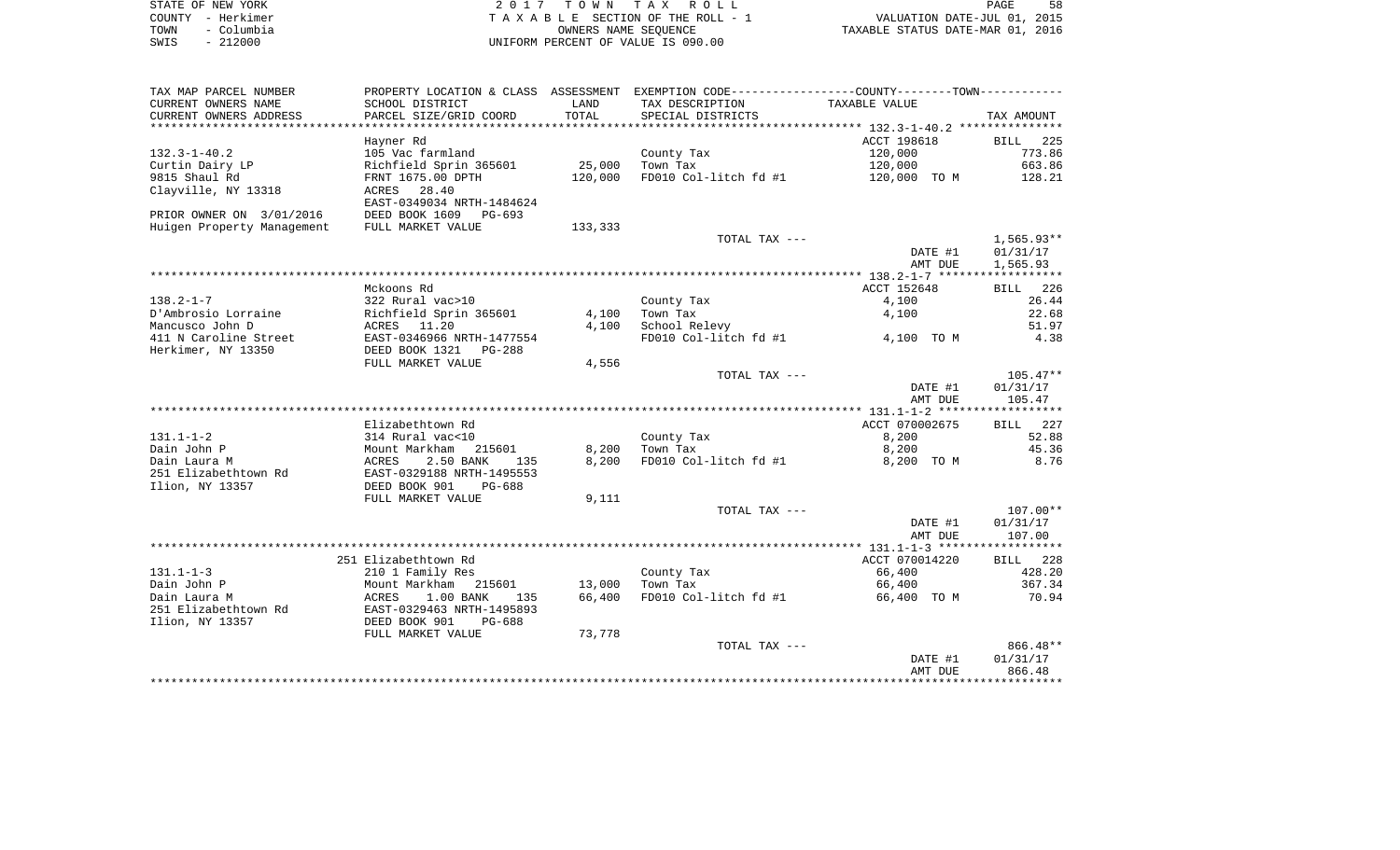| STATE OF NEW YORK  | 2017 TOWN TAX ROLL                 | 59<br>PAGE                       |
|--------------------|------------------------------------|----------------------------------|
| COUNTY - Herkimer  | TAXABLE SECTION OF THE ROLL - 1    | VALUATION DATE-JUL 01, 2015      |
| - Columbia<br>TOWN | OWNERS NAME SEOUENCE               | TAXABLE STATUS DATE-MAR 01, 2016 |
| $-212000$<br>SWIS  | UNIFORM PERCENT OF VALUE IS 090.00 |                                  |

| TAX MAP PARCEL NUMBER                                 |                                       |         |                        | PROPERTY LOCATION & CLASS ASSESSMENT EXEMPTION CODE---------------COUNTY--------TOWN---------- |                    |
|-------------------------------------------------------|---------------------------------------|---------|------------------------|------------------------------------------------------------------------------------------------|--------------------|
| CURRENT OWNERS NAME                                   | SCHOOL DISTRICT                       | LAND    | TAX DESCRIPTION        | TAXABLE VALUE                                                                                  |                    |
| CURRENT OWNERS ADDRESS                                | PARCEL SIZE/GRID COORD                | TOTAL   | SPECIAL DISTRICTS      |                                                                                                | TAX AMOUNT         |
|                                                       |                                       |         |                        |                                                                                                |                    |
|                                                       | 556 Stroupe Rd                        |         |                        | ACCT 070015725                                                                                 | BILL 229           |
| $125.4 - 1 - 35$                                      | 270 Mfg housing                       |         | County Tax             | 45,000                                                                                         | 290.20             |
|                                                       |                                       |         |                        |                                                                                                |                    |
| Daley Leroy                                           | Central Valley 212803                 | 15,200  | Town Tax               | 45,000                                                                                         | 248.95             |
| 104 Mortz Road                                        | Includes 64.2                         | 45,000  | School Relevy          |                                                                                                | 1,000.89           |
| Mohawk, NY 13407                                      | FRNT 400.00 DPTH                      |         |                        | FD010 Col-litch $fd$ #1 $45,000$ TO M                                                          | 48.08              |
|                                                       | 2.00<br>ACRES                         |         |                        |                                                                                                |                    |
|                                                       | EAST-0344866 NRTH-1500086             |         |                        |                                                                                                |                    |
|                                                       | DEED BOOK 1446 PG-712                 |         |                        |                                                                                                |                    |
|                                                       | FULL MARKET VALUE                     | 50,000  |                        |                                                                                                |                    |
|                                                       |                                       |         | TOTAL TAX ---          |                                                                                                | $1,588.12**$       |
|                                                       |                                       |         |                        | DATE #1                                                                                        | 01/31/17           |
|                                                       |                                       |         |                        | AMT DUE                                                                                        | 1,588.12           |
|                                                       |                                       |         |                        |                                                                                                |                    |
|                                                       |                                       |         |                        |                                                                                                |                    |
|                                                       | 417 Osley Rd                          |         |                        | ACCT 070010140                                                                                 | BILL 230           |
| $132.4 - 2 - 6$                                       | 240 Rural res                         |         | VET WAR C 41122        | 8,010<br>$\overline{0}$                                                                        |                    |
| Damiano Robert                                        | Richfield Sprin 365601<br>ACRES 64.10 |         | 55,100 VET WAR T 41123 | 10,680<br>$0 \qquad \qquad$                                                                    |                    |
| 417 Osley Rd                                          |                                       |         | 129,600 County Tax     | 121,590                                                                                        | 784.12             |
| Richfield Springs, NY 13439 EAST-0361032 NRTH-1482206 |                                       |         | Town Tax               | 118,920                                                                                        | 657.89             |
|                                                       | DEED BOOK 820<br>PG-246               |         | FD010 Col-litch fd #1  | 129,600 TO M                                                                                   | 138.47             |
|                                                       | FULL MARKET VALUE                     | 144,000 |                        |                                                                                                |                    |
|                                                       |                                       |         | TOTAL TAX ---          |                                                                                                | 1,580.48**         |
|                                                       |                                       |         |                        | DATE #1                                                                                        | 01/31/17           |
|                                                       |                                       |         |                        | AMT DUE                                                                                        | 1,580.48           |
|                                                       |                                       |         |                        |                                                                                                |                    |
|                                                       | 1056 Jordanville Rd                   |         |                        | ACCT 070013355                                                                                 | BILL 231           |
| $131.2 - 1 - 45.1$                                    | 270 Mfg housing                       |         | County Tax             | 46,200                                                                                         | 297.94             |
|                                                       | Central Valley 212803 11,600 Town Tax |         |                        |                                                                                                |                    |
| Davis Dan J                                           |                                       |         |                        | 46,200                                                                                         | 255.59             |
|                                                       |                                       | 46,200  | FD010 Col-litch fd #1  | 46,200 TO M                                                                                    | 49.36              |
|                                                       |                                       |         |                        |                                                                                                |                    |
| Richfield Springs, NY 13439 EAST-0346800 NRTH-1494123 |                                       |         |                        |                                                                                                |                    |
|                                                       | DEED BOOK 939<br>PG-606               |         |                        |                                                                                                |                    |
|                                                       |                                       |         |                        |                                                                                                |                    |
|                                                       | FULL MARKET VALUE                     | 51,333  |                        |                                                                                                |                    |
|                                                       |                                       |         | TOTAL TAX ---          |                                                                                                | $602.89**$         |
|                                                       |                                       |         |                        |                                                                                                |                    |
|                                                       |                                       |         |                        | DATE #1                                                                                        | 01/31/17           |
|                                                       |                                       |         |                        | AMT DUE                                                                                        | 602.89             |
|                                                       |                                       |         |                        |                                                                                                |                    |
|                                                       | LOT 2 Jordanville Rd                  |         |                        | ACCT 176231                                                                                    | BILL 232           |
| $131.2 - 2 - 2$                                       | 314 Rural vac<10                      |         | County Tax             | 14,200                                                                                         | 91.57              |
| Davis Daniel                                          | Central Valley 212803                 | 14,200  | Town Tax               | 14,200                                                                                         | 78.56              |
| 1237 Jordanville Rd                                   | SUB DIV LOT#2                         | 14,200  | FD010 Col-litch fd #1  | 14,200 TO M                                                                                    | 15.17              |
| Richfield Springs, NY 13439                           | 5.40<br>ACRES                         |         |                        |                                                                                                |                    |
|                                                       | EAST-0346379 NRTH-1494029             |         |                        |                                                                                                |                    |
|                                                       | DEED BOOK 1470 PG-489                 |         |                        |                                                                                                |                    |
|                                                       | FULL MARKET VALUE                     | 15,778  |                        |                                                                                                |                    |
|                                                       |                                       |         | TOTAL TAX ---          |                                                                                                | 185.30**           |
|                                                       |                                       |         |                        |                                                                                                |                    |
|                                                       |                                       |         |                        | DATE #1<br>AMT DUE                                                                             | 01/31/17<br>185.30 |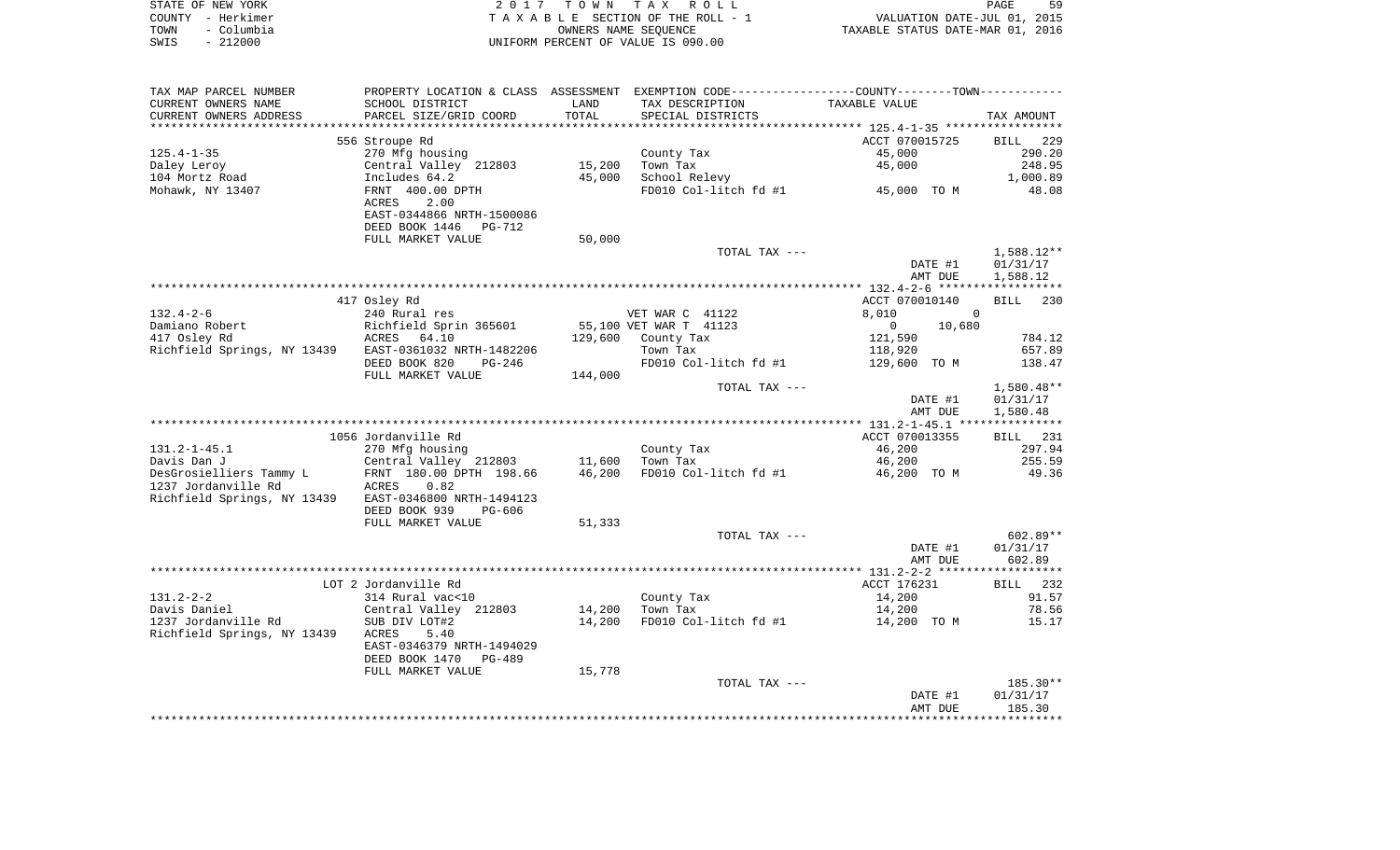|      | STATE OF NEW YORK | 2017 TOWN TAX ROLL                 | 60<br>PAGE                       |
|------|-------------------|------------------------------------|----------------------------------|
|      | COUNTY - Herkimer | TAXABLE SECTION OF THE ROLL - 1    | VALUATION DATE-JUL 01, 2015      |
| TOWN | – Columbia        | OWNERS NAME SEOUENCE               | TAXABLE STATUS DATE-MAR 01, 2016 |
| SWIS | $-212000$         | UNIFORM PERCENT OF VALUE IS 090.00 |                                  |

| TAX MAP PARCEL NUMBER                                 |                                          |        | PROPERTY LOCATION & CLASS ASSESSMENT EXEMPTION CODE---------------COUNTY-------TOWN---------- |                |                    |
|-------------------------------------------------------|------------------------------------------|--------|-----------------------------------------------------------------------------------------------|----------------|--------------------|
| CURRENT OWNERS NAME                                   | SCHOOL DISTRICT                          | LAND   | TAX DESCRIPTION                                                                               | TAXABLE VALUE  |                    |
| CURRENT OWNERS ADDRESS                                | PARCEL SIZE/GRID COORD                   | TOTAL  | SPECIAL DISTRICTS                                                                             |                | TAX AMOUNT         |
|                                                       |                                          |        |                                                                                               |                |                    |
|                                                       | 1237 Jordanville Rd                      |        |                                                                                               |                | <b>BILL</b><br>233 |
| $132.1 - 1 - 37.3$                                    | 210 1 Family Res                         |        | County Tax                                                                                    | 58,300         | 375.97             |
| Davis Daniel                                          | Central Valley 212803                    | 8,900  | Town Tax                                                                                      | 58,300         | 322.53             |
| 1237 Jordanville Rd                                   | FRNT 170.00 DPTH 125.00                  | 58,300 | FD010 Col-litch fd #1                                                                         | 58,300 TO M    | 62.29              |
| Richfield Springs, NY 13439 EAST-0350077 NRTH-1493016 | DEED BOOK 738<br>$PG-258$                |        |                                                                                               |                |                    |
|                                                       | FULL MARKET VALUE                        | 64,778 |                                                                                               |                |                    |
|                                                       |                                          |        | TOTAL TAX ---                                                                                 |                | 760.79**           |
|                                                       |                                          |        |                                                                                               | DATE #1        | 01/31/17           |
|                                                       |                                          |        |                                                                                               | AMT DUE        | 760.79             |
|                                                       |                                          |        |                                                                                               |                |                    |
|                                                       | State Route 28                           |        |                                                                                               | ACCT 172635    | BILL 234           |
| $132.3 - 1 - 8$                                       | 314 Rural vac<10                         |        | County Tax                                                                                    | 1,100          | 7.09               |
| Davis Daniel                                          | Richfield Sprin 365601                   | 1,100  | Town Tax                                                                                      | 1,100          | 6.09               |
| 1237 Jordanville Road FRNT 360.00 DPTH 400.00         |                                          | 1,100  | FD010 Col-litch fd #1                                                                         | 1,100 TO M     | 1.18               |
| Richfield Springs, NY 13439                           | 0.89<br>ACRES                            |        |                                                                                               |                |                    |
|                                                       | EAST-0357770 NRTH-1487867                |        |                                                                                               |                |                    |
|                                                       | DEED BOOK 1446<br>PG-709                 |        |                                                                                               |                |                    |
|                                                       | FULL MARKET VALUE                        | 1,222  |                                                                                               |                |                    |
|                                                       |                                          |        | TOTAL TAX ---                                                                                 |                | $14.36**$          |
|                                                       |                                          |        |                                                                                               | DATE #1        | 01/31/17           |
|                                                       |                                          |        |                                                                                               | AMT DUE        | 14.36              |
|                                                       |                                          |        |                                                                                               |                |                    |
|                                                       | 503 Brewer Rd                            |        |                                                                                               | ACCT 070009930 | BILL 235           |
| $125.2 - 2 - 48$                                      | 210 1 Family Res                         |        | County Tax                                                                                    | 77,800         | 501.72             |
| Davis Daniel L                                        | Central Valley 212803                    | 16,100 | Town Tax                                                                                      | 77,800         | 430.41             |
| Davis Ellen                                           | ACRES 2.40<br>EAST-0344678 NRTH-1505427  | 77,800 | FD010 Col-litch fd #1                                                                         | 77,800 TO M    | 83.12              |
| 503 Brewer Rd                                         |                                          |        |                                                                                               |                |                    |
| Ilion, NY 13357                                       | DEED BOOK 1254 PG-304                    |        |                                                                                               |                |                    |
|                                                       | FULL MARKET VALUE                        | 86,444 |                                                                                               |                |                    |
|                                                       |                                          |        | TOTAL TAX ---                                                                                 |                | 1,015.25**         |
|                                                       |                                          |        |                                                                                               | DATE #1        | 01/31/17           |
|                                                       |                                          |        |                                                                                               | AMT DUE        | 1,015.25           |
|                                                       |                                          |        |                                                                                               |                |                    |
|                                                       | Brewer Rd                                |        |                                                                                               |                | BILL 236<br>79.97  |
| $125.2 - 2 - 49.2$                                    | 322 Rural vac>10                         | 12,400 | County Tax                                                                                    | 12,400         |                    |
| Davis Daniel L                                        | Central Valley 212803                    | 12,400 | Town Tax<br>FD010 Col-litch fd #1                                                             | 12,400         | 68.60              |
| Davis Ellen                                           | ACRES 20.60<br>EAST-0344629 NRTH-1505742 |        |                                                                                               | 12,400 TO M    | 13.25              |
| 503 Brewer Rd<br>Ilion, NY 13357                      | DEED BOOK 1254 PG-304                    |        |                                                                                               |                |                    |
|                                                       |                                          | 13,778 |                                                                                               |                |                    |
|                                                       | FULL MARKET VALUE                        |        | TOTAL TAX ---                                                                                 |                | 161.82**           |
|                                                       |                                          |        |                                                                                               | DATE #1        | 01/31/17           |
|                                                       |                                          |        |                                                                                               | AMT DUE        | 161.82             |
|                                                       |                                          |        |                                                                                               |                |                    |
|                                                       |                                          |        |                                                                                               |                |                    |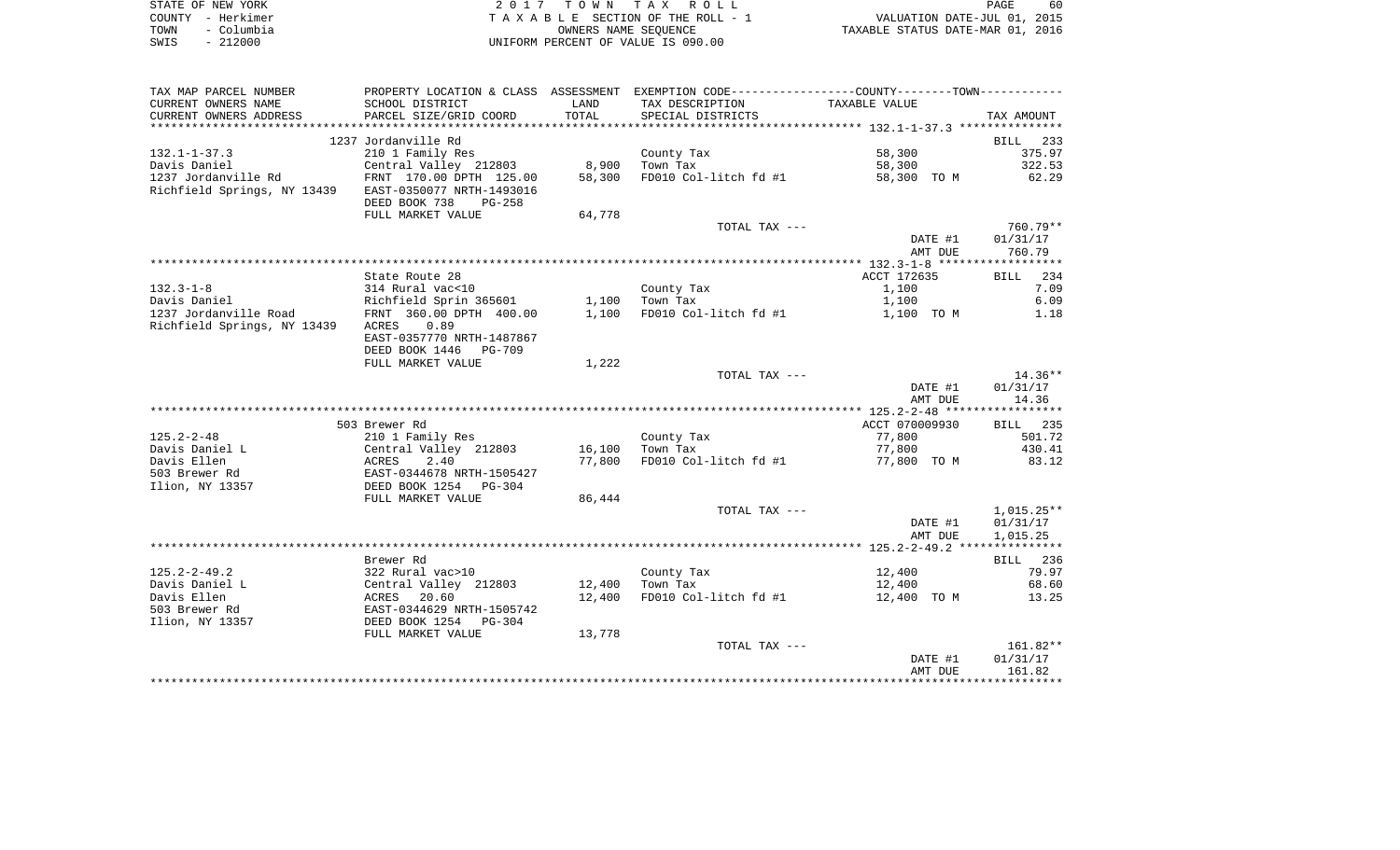| STATE OF NEW YORK  | 2017 TOWN TAX ROLL                 | PAGE<br>61                       |
|--------------------|------------------------------------|----------------------------------|
| COUNTY - Herkimer  | TAXABLE SECTION OF THE ROLL - 1    | VALUATION DATE-JUL 01, 2015      |
| – Columbia<br>TOWN | OWNERS NAME SEOUENCE               | TAXABLE STATUS DATE-MAR 01, 2016 |
| $-212000$<br>SWIS  | UNIFORM PERCENT OF VALUE IS 090.00 |                                  |

| SCHOOL DISTRICT<br>LAND<br>TAX DESCRIPTION<br>TAXABLE VALUE<br>TOTAL<br>PARCEL SIZE/GRID COORD<br>SPECIAL DISTRICTS<br>TAX AMOUNT<br>State Route 28<br>ACCT 070008610<br>237<br>BILL<br>$139.1 - 2 - 47$<br>314 Rural vac<10<br>County Tax<br>9,300<br>59.97<br>9,300<br>Davis Dean E<br>9,300<br>Richfield Sprin 365601<br>Town Tax<br>51.45<br>Davis Jean M<br>ACRES<br>6.90<br>9,300<br>School Relevy<br>117.89<br>128 Hoffman Rd<br>EAST-0357104 NRTH-1477253<br>FD010 Col-litch fd #1<br>9,300 TO M<br>9.94<br>Richfield Springs, NY 13439 DEED BOOK 879<br>PG-348<br>FULL MARKET VALUE<br>10,333<br>239.25**<br>TOTAL TAX ---<br>DATE #1<br>01/31/17<br>239.25<br>AMT DUE<br>Columbia Road So<br>ACCT 070005190<br>BILL 238<br>4,100<br>26.44<br>139.1-2-48<br>314 Rural vac<10<br>County Tax<br>22.68<br>Davis Dean E<br>Richfield Sprin 365601<br>$4,100$ Town Tax<br>4,100<br>Davis Jean V<br>FRNT 207.00 DPTH 140.00<br>4,100<br>FD010 Col-litch fd #1<br>4.38<br>4,100 TO M<br>128 Hoffman Rd<br>0.52<br>ACRES<br>Richfield Springs, NY 13439 EAST-0356659 NRTH-1476938<br>DEED BOOK 740<br>$PG-52$<br>FULL MARKET VALUE<br>4,556<br>$53.50**$<br>TOTAL TAX ---<br>DATE #1<br>01/31/17<br>AMT DUE<br>53.50<br>128 Hoffman Rd<br>ACCT 070000360<br>BILL 239<br>$139.1 - 2 - 68$<br>210 1 Family Res<br>County Tax<br>90,000<br>580.40<br>Davis Dean E<br>Richfield Sprin 365601<br>13,000<br>Town Tax<br>90,000<br>497.90<br>90,000<br>FD010 Col-litch fd #1<br>Davis Jean V<br>ACRES<br>2.00<br>90,000 TO M<br>96.16<br>128 Hoffman Rd<br>EAST-0356649 NRTH-1476757<br>Richfield Springs, NY 13439<br>DEED BOOK 740<br>$PG-52$<br>FULL MARKET VALUE<br>100,000<br>TOTAL TAX ---<br>DATE #1<br>01/31/17<br>AMT DUE<br>1,174.46<br>State Route 28<br>BILL 240<br>$139.1 - 2 - 70$<br>59.97<br>314 Rural vac<10<br>County Tax<br>9,300<br>Richfield Sprin 365601<br>9,300<br>Town Tax<br>9,300<br>51.45<br>9,300<br>ACRES<br>5.00<br>School Relevy<br>117.89<br>FD010 Col-litch fd #1<br>9,300 TO M<br>9.94<br>EAST-0357113 NRTH-1476831<br>Richfield Springs, NY 13439 DEED BOOK 879<br>PG-348<br>10,333<br>FULL MARKET VALUE<br>239.25**<br>TOTAL TAX ---<br>DATE #1<br>01/31/17<br>AMT DUE<br>239.25 | TAX MAP PARCEL NUMBER  |  | PROPERTY LOCATION & CLASS ASSESSMENT EXEMPTION CODE----------------COUNTY-------TOWN---------- |  |
|-----------------------------------------------------------------------------------------------------------------------------------------------------------------------------------------------------------------------------------------------------------------------------------------------------------------------------------------------------------------------------------------------------------------------------------------------------------------------------------------------------------------------------------------------------------------------------------------------------------------------------------------------------------------------------------------------------------------------------------------------------------------------------------------------------------------------------------------------------------------------------------------------------------------------------------------------------------------------------------------------------------------------------------------------------------------------------------------------------------------------------------------------------------------------------------------------------------------------------------------------------------------------------------------------------------------------------------------------------------------------------------------------------------------------------------------------------------------------------------------------------------------------------------------------------------------------------------------------------------------------------------------------------------------------------------------------------------------------------------------------------------------------------------------------------------------------------------------------------------------------------------------------------------------------------------------------------------------------------------------------------------------------------------------------------------------------------------------------------------------------------------------------------------------------------------------------------------------|------------------------|--|------------------------------------------------------------------------------------------------|--|
| 1,174.46**                                                                                                                                                                                                                                                                                                                                                                                                                                                                                                                                                                                                                                                                                                                                                                                                                                                                                                                                                                                                                                                                                                                                                                                                                                                                                                                                                                                                                                                                                                                                                                                                                                                                                                                                                                                                                                                                                                                                                                                                                                                                                                                                                                                                      | CURRENT OWNERS NAME    |  |                                                                                                |  |
|                                                                                                                                                                                                                                                                                                                                                                                                                                                                                                                                                                                                                                                                                                                                                                                                                                                                                                                                                                                                                                                                                                                                                                                                                                                                                                                                                                                                                                                                                                                                                                                                                                                                                                                                                                                                                                                                                                                                                                                                                                                                                                                                                                                                                 | CURRENT OWNERS ADDRESS |  |                                                                                                |  |
|                                                                                                                                                                                                                                                                                                                                                                                                                                                                                                                                                                                                                                                                                                                                                                                                                                                                                                                                                                                                                                                                                                                                                                                                                                                                                                                                                                                                                                                                                                                                                                                                                                                                                                                                                                                                                                                                                                                                                                                                                                                                                                                                                                                                                 |                        |  |                                                                                                |  |
|                                                                                                                                                                                                                                                                                                                                                                                                                                                                                                                                                                                                                                                                                                                                                                                                                                                                                                                                                                                                                                                                                                                                                                                                                                                                                                                                                                                                                                                                                                                                                                                                                                                                                                                                                                                                                                                                                                                                                                                                                                                                                                                                                                                                                 |                        |  |                                                                                                |  |
|                                                                                                                                                                                                                                                                                                                                                                                                                                                                                                                                                                                                                                                                                                                                                                                                                                                                                                                                                                                                                                                                                                                                                                                                                                                                                                                                                                                                                                                                                                                                                                                                                                                                                                                                                                                                                                                                                                                                                                                                                                                                                                                                                                                                                 |                        |  |                                                                                                |  |
|                                                                                                                                                                                                                                                                                                                                                                                                                                                                                                                                                                                                                                                                                                                                                                                                                                                                                                                                                                                                                                                                                                                                                                                                                                                                                                                                                                                                                                                                                                                                                                                                                                                                                                                                                                                                                                                                                                                                                                                                                                                                                                                                                                                                                 |                        |  |                                                                                                |  |
|                                                                                                                                                                                                                                                                                                                                                                                                                                                                                                                                                                                                                                                                                                                                                                                                                                                                                                                                                                                                                                                                                                                                                                                                                                                                                                                                                                                                                                                                                                                                                                                                                                                                                                                                                                                                                                                                                                                                                                                                                                                                                                                                                                                                                 |                        |  |                                                                                                |  |
|                                                                                                                                                                                                                                                                                                                                                                                                                                                                                                                                                                                                                                                                                                                                                                                                                                                                                                                                                                                                                                                                                                                                                                                                                                                                                                                                                                                                                                                                                                                                                                                                                                                                                                                                                                                                                                                                                                                                                                                                                                                                                                                                                                                                                 |                        |  |                                                                                                |  |
|                                                                                                                                                                                                                                                                                                                                                                                                                                                                                                                                                                                                                                                                                                                                                                                                                                                                                                                                                                                                                                                                                                                                                                                                                                                                                                                                                                                                                                                                                                                                                                                                                                                                                                                                                                                                                                                                                                                                                                                                                                                                                                                                                                                                                 |                        |  |                                                                                                |  |
|                                                                                                                                                                                                                                                                                                                                                                                                                                                                                                                                                                                                                                                                                                                                                                                                                                                                                                                                                                                                                                                                                                                                                                                                                                                                                                                                                                                                                                                                                                                                                                                                                                                                                                                                                                                                                                                                                                                                                                                                                                                                                                                                                                                                                 |                        |  |                                                                                                |  |
|                                                                                                                                                                                                                                                                                                                                                                                                                                                                                                                                                                                                                                                                                                                                                                                                                                                                                                                                                                                                                                                                                                                                                                                                                                                                                                                                                                                                                                                                                                                                                                                                                                                                                                                                                                                                                                                                                                                                                                                                                                                                                                                                                                                                                 |                        |  |                                                                                                |  |
|                                                                                                                                                                                                                                                                                                                                                                                                                                                                                                                                                                                                                                                                                                                                                                                                                                                                                                                                                                                                                                                                                                                                                                                                                                                                                                                                                                                                                                                                                                                                                                                                                                                                                                                                                                                                                                                                                                                                                                                                                                                                                                                                                                                                                 |                        |  |                                                                                                |  |
|                                                                                                                                                                                                                                                                                                                                                                                                                                                                                                                                                                                                                                                                                                                                                                                                                                                                                                                                                                                                                                                                                                                                                                                                                                                                                                                                                                                                                                                                                                                                                                                                                                                                                                                                                                                                                                                                                                                                                                                                                                                                                                                                                                                                                 |                        |  |                                                                                                |  |
|                                                                                                                                                                                                                                                                                                                                                                                                                                                                                                                                                                                                                                                                                                                                                                                                                                                                                                                                                                                                                                                                                                                                                                                                                                                                                                                                                                                                                                                                                                                                                                                                                                                                                                                                                                                                                                                                                                                                                                                                                                                                                                                                                                                                                 |                        |  |                                                                                                |  |
|                                                                                                                                                                                                                                                                                                                                                                                                                                                                                                                                                                                                                                                                                                                                                                                                                                                                                                                                                                                                                                                                                                                                                                                                                                                                                                                                                                                                                                                                                                                                                                                                                                                                                                                                                                                                                                                                                                                                                                                                                                                                                                                                                                                                                 |                        |  |                                                                                                |  |
|                                                                                                                                                                                                                                                                                                                                                                                                                                                                                                                                                                                                                                                                                                                                                                                                                                                                                                                                                                                                                                                                                                                                                                                                                                                                                                                                                                                                                                                                                                                                                                                                                                                                                                                                                                                                                                                                                                                                                                                                                                                                                                                                                                                                                 |                        |  |                                                                                                |  |
|                                                                                                                                                                                                                                                                                                                                                                                                                                                                                                                                                                                                                                                                                                                                                                                                                                                                                                                                                                                                                                                                                                                                                                                                                                                                                                                                                                                                                                                                                                                                                                                                                                                                                                                                                                                                                                                                                                                                                                                                                                                                                                                                                                                                                 |                        |  |                                                                                                |  |
|                                                                                                                                                                                                                                                                                                                                                                                                                                                                                                                                                                                                                                                                                                                                                                                                                                                                                                                                                                                                                                                                                                                                                                                                                                                                                                                                                                                                                                                                                                                                                                                                                                                                                                                                                                                                                                                                                                                                                                                                                                                                                                                                                                                                                 |                        |  |                                                                                                |  |
|                                                                                                                                                                                                                                                                                                                                                                                                                                                                                                                                                                                                                                                                                                                                                                                                                                                                                                                                                                                                                                                                                                                                                                                                                                                                                                                                                                                                                                                                                                                                                                                                                                                                                                                                                                                                                                                                                                                                                                                                                                                                                                                                                                                                                 |                        |  |                                                                                                |  |
|                                                                                                                                                                                                                                                                                                                                                                                                                                                                                                                                                                                                                                                                                                                                                                                                                                                                                                                                                                                                                                                                                                                                                                                                                                                                                                                                                                                                                                                                                                                                                                                                                                                                                                                                                                                                                                                                                                                                                                                                                                                                                                                                                                                                                 |                        |  |                                                                                                |  |
|                                                                                                                                                                                                                                                                                                                                                                                                                                                                                                                                                                                                                                                                                                                                                                                                                                                                                                                                                                                                                                                                                                                                                                                                                                                                                                                                                                                                                                                                                                                                                                                                                                                                                                                                                                                                                                                                                                                                                                                                                                                                                                                                                                                                                 |                        |  |                                                                                                |  |
|                                                                                                                                                                                                                                                                                                                                                                                                                                                                                                                                                                                                                                                                                                                                                                                                                                                                                                                                                                                                                                                                                                                                                                                                                                                                                                                                                                                                                                                                                                                                                                                                                                                                                                                                                                                                                                                                                                                                                                                                                                                                                                                                                                                                                 |                        |  |                                                                                                |  |
|                                                                                                                                                                                                                                                                                                                                                                                                                                                                                                                                                                                                                                                                                                                                                                                                                                                                                                                                                                                                                                                                                                                                                                                                                                                                                                                                                                                                                                                                                                                                                                                                                                                                                                                                                                                                                                                                                                                                                                                                                                                                                                                                                                                                                 |                        |  |                                                                                                |  |
|                                                                                                                                                                                                                                                                                                                                                                                                                                                                                                                                                                                                                                                                                                                                                                                                                                                                                                                                                                                                                                                                                                                                                                                                                                                                                                                                                                                                                                                                                                                                                                                                                                                                                                                                                                                                                                                                                                                                                                                                                                                                                                                                                                                                                 |                        |  |                                                                                                |  |
|                                                                                                                                                                                                                                                                                                                                                                                                                                                                                                                                                                                                                                                                                                                                                                                                                                                                                                                                                                                                                                                                                                                                                                                                                                                                                                                                                                                                                                                                                                                                                                                                                                                                                                                                                                                                                                                                                                                                                                                                                                                                                                                                                                                                                 |                        |  |                                                                                                |  |
|                                                                                                                                                                                                                                                                                                                                                                                                                                                                                                                                                                                                                                                                                                                                                                                                                                                                                                                                                                                                                                                                                                                                                                                                                                                                                                                                                                                                                                                                                                                                                                                                                                                                                                                                                                                                                                                                                                                                                                                                                                                                                                                                                                                                                 |                        |  |                                                                                                |  |
|                                                                                                                                                                                                                                                                                                                                                                                                                                                                                                                                                                                                                                                                                                                                                                                                                                                                                                                                                                                                                                                                                                                                                                                                                                                                                                                                                                                                                                                                                                                                                                                                                                                                                                                                                                                                                                                                                                                                                                                                                                                                                                                                                                                                                 |                        |  |                                                                                                |  |
|                                                                                                                                                                                                                                                                                                                                                                                                                                                                                                                                                                                                                                                                                                                                                                                                                                                                                                                                                                                                                                                                                                                                                                                                                                                                                                                                                                                                                                                                                                                                                                                                                                                                                                                                                                                                                                                                                                                                                                                                                                                                                                                                                                                                                 |                        |  |                                                                                                |  |
|                                                                                                                                                                                                                                                                                                                                                                                                                                                                                                                                                                                                                                                                                                                                                                                                                                                                                                                                                                                                                                                                                                                                                                                                                                                                                                                                                                                                                                                                                                                                                                                                                                                                                                                                                                                                                                                                                                                                                                                                                                                                                                                                                                                                                 |                        |  |                                                                                                |  |
|                                                                                                                                                                                                                                                                                                                                                                                                                                                                                                                                                                                                                                                                                                                                                                                                                                                                                                                                                                                                                                                                                                                                                                                                                                                                                                                                                                                                                                                                                                                                                                                                                                                                                                                                                                                                                                                                                                                                                                                                                                                                                                                                                                                                                 |                        |  |                                                                                                |  |
|                                                                                                                                                                                                                                                                                                                                                                                                                                                                                                                                                                                                                                                                                                                                                                                                                                                                                                                                                                                                                                                                                                                                                                                                                                                                                                                                                                                                                                                                                                                                                                                                                                                                                                                                                                                                                                                                                                                                                                                                                                                                                                                                                                                                                 |                        |  |                                                                                                |  |
|                                                                                                                                                                                                                                                                                                                                                                                                                                                                                                                                                                                                                                                                                                                                                                                                                                                                                                                                                                                                                                                                                                                                                                                                                                                                                                                                                                                                                                                                                                                                                                                                                                                                                                                                                                                                                                                                                                                                                                                                                                                                                                                                                                                                                 |                        |  |                                                                                                |  |
|                                                                                                                                                                                                                                                                                                                                                                                                                                                                                                                                                                                                                                                                                                                                                                                                                                                                                                                                                                                                                                                                                                                                                                                                                                                                                                                                                                                                                                                                                                                                                                                                                                                                                                                                                                                                                                                                                                                                                                                                                                                                                                                                                                                                                 |                        |  |                                                                                                |  |
|                                                                                                                                                                                                                                                                                                                                                                                                                                                                                                                                                                                                                                                                                                                                                                                                                                                                                                                                                                                                                                                                                                                                                                                                                                                                                                                                                                                                                                                                                                                                                                                                                                                                                                                                                                                                                                                                                                                                                                                                                                                                                                                                                                                                                 |                        |  |                                                                                                |  |
|                                                                                                                                                                                                                                                                                                                                                                                                                                                                                                                                                                                                                                                                                                                                                                                                                                                                                                                                                                                                                                                                                                                                                                                                                                                                                                                                                                                                                                                                                                                                                                                                                                                                                                                                                                                                                                                                                                                                                                                                                                                                                                                                                                                                                 |                        |  |                                                                                                |  |
|                                                                                                                                                                                                                                                                                                                                                                                                                                                                                                                                                                                                                                                                                                                                                                                                                                                                                                                                                                                                                                                                                                                                                                                                                                                                                                                                                                                                                                                                                                                                                                                                                                                                                                                                                                                                                                                                                                                                                                                                                                                                                                                                                                                                                 |                        |  |                                                                                                |  |
|                                                                                                                                                                                                                                                                                                                                                                                                                                                                                                                                                                                                                                                                                                                                                                                                                                                                                                                                                                                                                                                                                                                                                                                                                                                                                                                                                                                                                                                                                                                                                                                                                                                                                                                                                                                                                                                                                                                                                                                                                                                                                                                                                                                                                 |                        |  |                                                                                                |  |
|                                                                                                                                                                                                                                                                                                                                                                                                                                                                                                                                                                                                                                                                                                                                                                                                                                                                                                                                                                                                                                                                                                                                                                                                                                                                                                                                                                                                                                                                                                                                                                                                                                                                                                                                                                                                                                                                                                                                                                                                                                                                                                                                                                                                                 |                        |  |                                                                                                |  |
|                                                                                                                                                                                                                                                                                                                                                                                                                                                                                                                                                                                                                                                                                                                                                                                                                                                                                                                                                                                                                                                                                                                                                                                                                                                                                                                                                                                                                                                                                                                                                                                                                                                                                                                                                                                                                                                                                                                                                                                                                                                                                                                                                                                                                 |                        |  |                                                                                                |  |
|                                                                                                                                                                                                                                                                                                                                                                                                                                                                                                                                                                                                                                                                                                                                                                                                                                                                                                                                                                                                                                                                                                                                                                                                                                                                                                                                                                                                                                                                                                                                                                                                                                                                                                                                                                                                                                                                                                                                                                                                                                                                                                                                                                                                                 |                        |  |                                                                                                |  |
|                                                                                                                                                                                                                                                                                                                                                                                                                                                                                                                                                                                                                                                                                                                                                                                                                                                                                                                                                                                                                                                                                                                                                                                                                                                                                                                                                                                                                                                                                                                                                                                                                                                                                                                                                                                                                                                                                                                                                                                                                                                                                                                                                                                                                 | Davis Dean E           |  |                                                                                                |  |
|                                                                                                                                                                                                                                                                                                                                                                                                                                                                                                                                                                                                                                                                                                                                                                                                                                                                                                                                                                                                                                                                                                                                                                                                                                                                                                                                                                                                                                                                                                                                                                                                                                                                                                                                                                                                                                                                                                                                                                                                                                                                                                                                                                                                                 | Davis Jean M           |  |                                                                                                |  |
|                                                                                                                                                                                                                                                                                                                                                                                                                                                                                                                                                                                                                                                                                                                                                                                                                                                                                                                                                                                                                                                                                                                                                                                                                                                                                                                                                                                                                                                                                                                                                                                                                                                                                                                                                                                                                                                                                                                                                                                                                                                                                                                                                                                                                 | 128 Hoffman Rd         |  |                                                                                                |  |
|                                                                                                                                                                                                                                                                                                                                                                                                                                                                                                                                                                                                                                                                                                                                                                                                                                                                                                                                                                                                                                                                                                                                                                                                                                                                                                                                                                                                                                                                                                                                                                                                                                                                                                                                                                                                                                                                                                                                                                                                                                                                                                                                                                                                                 |                        |  |                                                                                                |  |
|                                                                                                                                                                                                                                                                                                                                                                                                                                                                                                                                                                                                                                                                                                                                                                                                                                                                                                                                                                                                                                                                                                                                                                                                                                                                                                                                                                                                                                                                                                                                                                                                                                                                                                                                                                                                                                                                                                                                                                                                                                                                                                                                                                                                                 |                        |  |                                                                                                |  |
|                                                                                                                                                                                                                                                                                                                                                                                                                                                                                                                                                                                                                                                                                                                                                                                                                                                                                                                                                                                                                                                                                                                                                                                                                                                                                                                                                                                                                                                                                                                                                                                                                                                                                                                                                                                                                                                                                                                                                                                                                                                                                                                                                                                                                 |                        |  |                                                                                                |  |
|                                                                                                                                                                                                                                                                                                                                                                                                                                                                                                                                                                                                                                                                                                                                                                                                                                                                                                                                                                                                                                                                                                                                                                                                                                                                                                                                                                                                                                                                                                                                                                                                                                                                                                                                                                                                                                                                                                                                                                                                                                                                                                                                                                                                                 |                        |  |                                                                                                |  |
|                                                                                                                                                                                                                                                                                                                                                                                                                                                                                                                                                                                                                                                                                                                                                                                                                                                                                                                                                                                                                                                                                                                                                                                                                                                                                                                                                                                                                                                                                                                                                                                                                                                                                                                                                                                                                                                                                                                                                                                                                                                                                                                                                                                                                 |                        |  |                                                                                                |  |
|                                                                                                                                                                                                                                                                                                                                                                                                                                                                                                                                                                                                                                                                                                                                                                                                                                                                                                                                                                                                                                                                                                                                                                                                                                                                                                                                                                                                                                                                                                                                                                                                                                                                                                                                                                                                                                                                                                                                                                                                                                                                                                                                                                                                                 |                        |  |                                                                                                |  |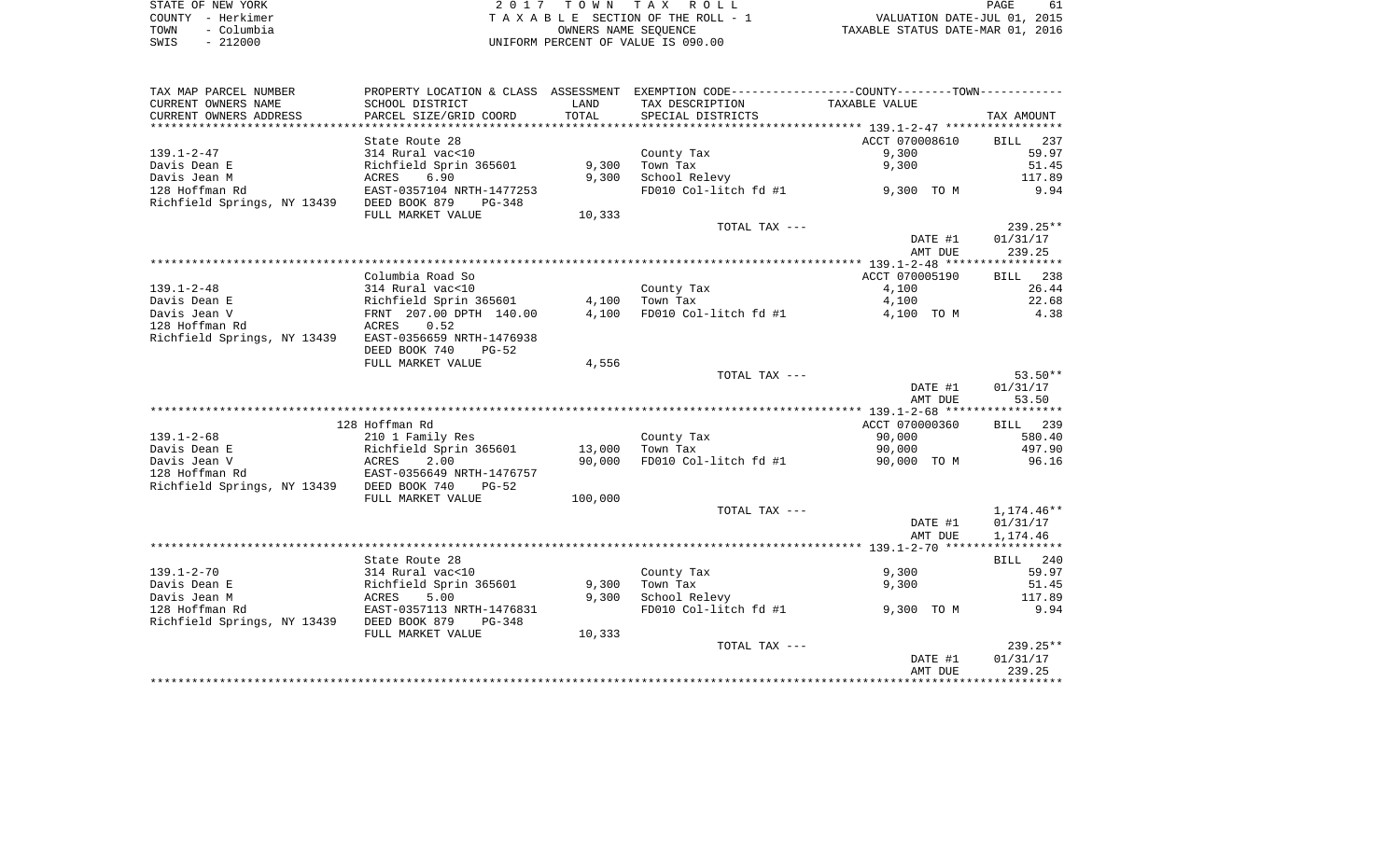| STATE OF NEW YORK  | 2017 TOWN TAX ROLL                 | 62<br>PAGE                       |
|--------------------|------------------------------------|----------------------------------|
| COUNTY - Herkimer  | TAXABLE SECTION OF THE ROLL - 1    | VALUATION DATE-JUL 01, 2015      |
| – Columbia<br>TOWN | OWNERS NAME SEOUENCE               | TAXABLE STATUS DATE-MAR 01, 2016 |
| $-212000$<br>SWIS  | UNIFORM PERCENT OF VALUE IS 090.00 |                                  |

| TAX MAP PARCEL NUMBER     |                                |             | PROPERTY LOCATION & CLASS ASSESSMENT EXEMPTION CODE---------------COUNTY-------TOWN---------- |                              |                      |
|---------------------------|--------------------------------|-------------|-----------------------------------------------------------------------------------------------|------------------------------|----------------------|
| CURRENT OWNERS NAME       | SCHOOL DISTRICT                | LAND        | TAX DESCRIPTION                                                                               | TAXABLE VALUE                |                      |
| CURRENT OWNERS ADDRESS    | PARCEL SIZE/GRID COORD         | TOTAL       | SPECIAL DISTRICTS                                                                             |                              | TAX AMOUNT           |
| *******************       |                                | *********** |                                                                                               |                              |                      |
|                           | 463 Brewer Rd                  |             |                                                                                               | ACCT 070014850               | BILL 241             |
| $125.2 - 2 - 46$          | 210 1 Family Res               |             | County Tax                                                                                    | 77,000                       | 496.56               |
| Davis Gary                | Central Valley 212803          | 18,100      | Town Tax                                                                                      | 77,000                       | 425.98               |
| Davis Deborah             | 3.30<br>ACRES                  | 77,000      | FD010 Col-litch fd #1                                                                         | 77,000 TO M                  | 82.27                |
| 463 Brewer Rd             | EAST-0343932 NRTH-1505176      |             |                                                                                               |                              |                      |
| Ilion, NY 13357           | DEED BOOK 1208<br>PG-231       |             |                                                                                               |                              |                      |
|                           | FULL MARKET VALUE              | 85,556      |                                                                                               |                              |                      |
|                           |                                |             | TOTAL TAX ---                                                                                 |                              | 1,004.81**           |
|                           |                                |             |                                                                                               | DATE #1                      | 01/31/17             |
|                           |                                |             |                                                                                               | AMT DUE                      | 1,004.81             |
|                           |                                |             |                                                                                               |                              |                      |
|                           | Spohn Rd                       |             |                                                                                               | ACCT 070015270               | <b>BILL</b><br>242   |
| $125.4 - 1 - 44$          | 105 Vac farmland               |             | AG MKTS<br>41730                                                                              | $\mathbf{0}$<br>$\mathbf{0}$ |                      |
| Davis Jean M              | Central Valley 212803          | 45,300      | County Tax                                                                                    | 45,300                       | 292.13               |
| 127 Columbia Center Rd    | FRNT 1090.00 DPTH              | 45,300      | Town Tax                                                                                      | 45,300                       | 250.61               |
| Ilion, NY 13357           | ACRES<br>90.50                 |             | School Relevy                                                                                 |                              | 1,007.54             |
|                           | EAST-0345830 NRTH-1497336      |             | FD010 Col-litch fd #1                                                                         | 45,300 TO M                  | 48.40                |
| MAY BE SUBJECT TO PAYMENT | DEED BOOK 00567 PG-00077       |             |                                                                                               |                              |                      |
| UNDER AGDIST LAW TIL 2023 | FULL MARKET VALUE              | 50,333      |                                                                                               |                              |                      |
|                           |                                |             | TOTAL TAX ---                                                                                 | DATE #1                      | $1,598.68**$         |
|                           |                                |             |                                                                                               | AMT DUE                      | 01/31/17<br>1,598.68 |
|                           |                                |             |                                                                                               |                              |                      |
|                           | Stroupe Rd                     |             |                                                                                               | ACCT 070015210               | 243<br>BILL          |
| $131.2 - 1 - 9.1$         | 105 Vac farmland               |             | 41730<br>AG MKTS                                                                              | $\overline{0}$<br>$\Omega$   |                      |
| Davis Jean M              | Central Valley 212803          | 27,500      | County Tax                                                                                    | 28,300                       | 182.50               |
| 127 Columbia Center Rd    | ACRES<br>42.00                 | 28,300      | Town Tax                                                                                      | 28,300                       | 156.56               |
| Ilion, NY 13357           | EAST-0343304 NRTH-1496159      |             | School Relevy                                                                                 |                              | 629.44               |
|                           | DEED BOOK 888<br>PG-182        |             | FD010 Col-litch fd #1                                                                         | 28,300 TO M                  | 30.24                |
| MAY BE SUBJECT TO PAYMENT | FULL MARKET VALUE              | 31,444      |                                                                                               |                              |                      |
| UNDER AGDIST LAW TIL 2023 |                                |             |                                                                                               |                              |                      |
|                           |                                |             | TOTAL TAX ---                                                                                 |                              | 998.74**             |
|                           |                                |             |                                                                                               | DATE #1                      | 01/31/17             |
|                           |                                |             |                                                                                               | AMT DUE                      | 998.74               |
|                           |                                |             |                                                                                               |                              |                      |
|                           | 127 Columbia Center Rd         |             |                                                                                               | ACCT 070015180               | 244<br><b>BILL</b>   |
| $131.2 - 1 - 10$          | 120 Field crops                |             | AG MKTS<br>41730                                                                              | 7,749<br>7,749               |                      |
| Davis Jean M              | Central Valley 212803          |             | 37,800 AGRIC 10 Y 42100                                                                       | 3,200<br>3,200               |                      |
| 127 Columbia Center Rd    | ACRES 49.00                    | 108,200     | County Tax                                                                                    | 97,251                       | 627.16               |
| Ilion, NY 13357           | EAST-0347461 NRTH-1495381      |             | Town Tax                                                                                      | 97,251                       | 538.01               |
|                           | DEED BOOK 888<br><b>PG-181</b> |             | School Relevy                                                                                 |                              | 2,163.05             |
| MAY BE SUBJECT TO PAYMENT | FULL MARKET VALUE              |             | 120,222 FD010 Col-litch fd #1                                                                 | 108,200 TO M                 | 115.60               |
| UNDER AGDIST LAW TIL 2023 |                                |             |                                                                                               |                              |                      |
|                           |                                |             | TOTAL TAX ---                                                                                 |                              | $3,443.82**$         |
|                           |                                |             |                                                                                               | DATE #1                      | 01/31/17             |
|                           |                                |             |                                                                                               | AMT DUE                      | 3,443.82             |
|                           |                                |             |                                                                                               |                              |                      |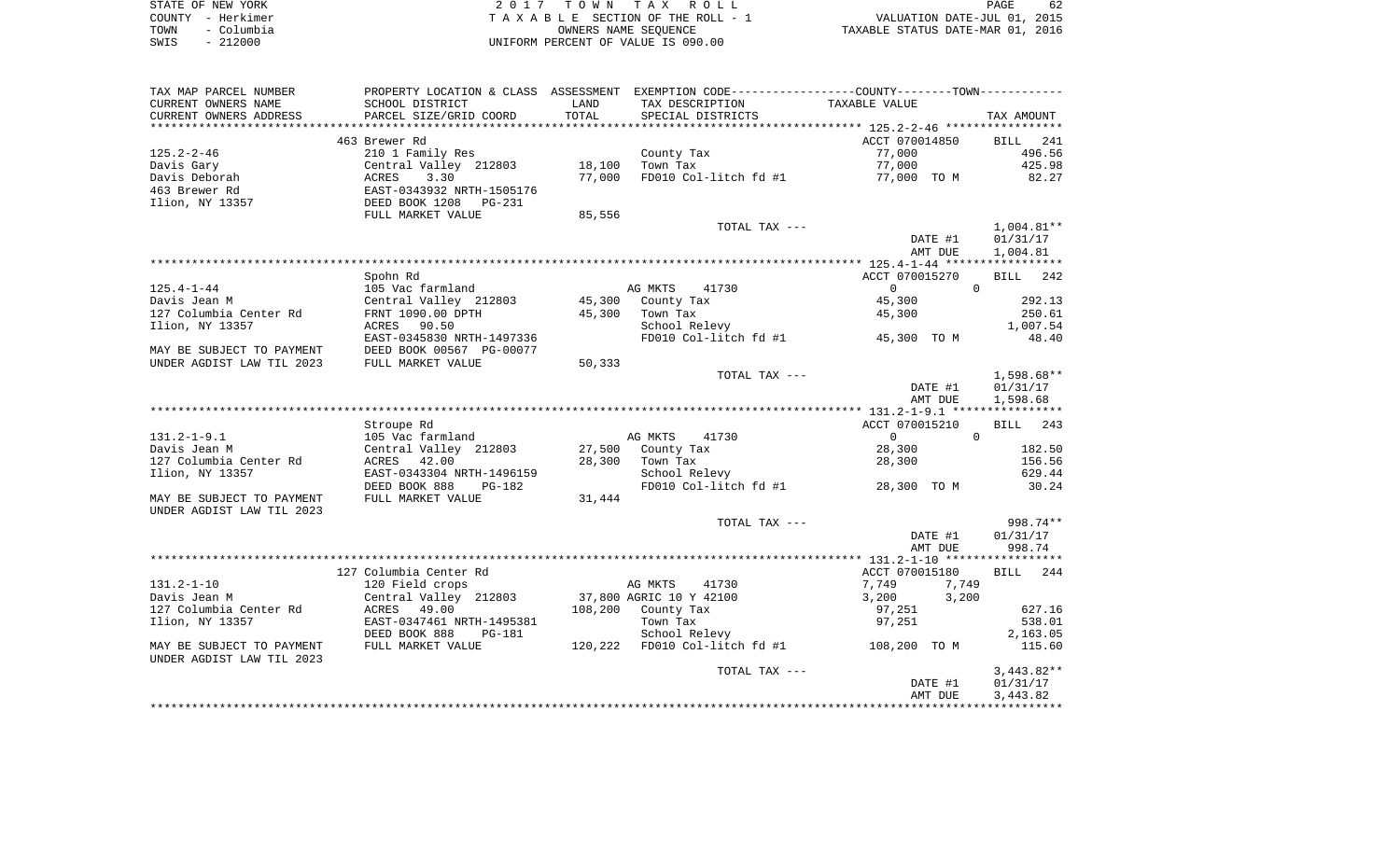| STATE OF NEW YORK  | 2017 TOWN TAX ROLL                 | PAGE                             |
|--------------------|------------------------------------|----------------------------------|
| COUNTY - Herkimer  | TAXABLE SECTION OF THE ROLL - 1    | VALUATION DATE-JUL 01, 2015      |
| - Columbia<br>TOWN | OWNERS NAME SEOUENCE               | TAXABLE STATUS DATE-MAR 01, 2016 |
| $-212000$<br>SWIS  | UNIFORM PERCENT OF VALUE IS 090.00 |                                  |

| TAX MAP PARCEL NUMBER                      |                                                   |        | PROPERTY LOCATION & CLASS ASSESSMENT EXEMPTION CODE---------------COUNTY-------TOWN---------- |                |                    |
|--------------------------------------------|---------------------------------------------------|--------|-----------------------------------------------------------------------------------------------|----------------|--------------------|
| CURRENT OWNERS NAME                        | SCHOOL DISTRICT                                   | LAND   | TAX DESCRIPTION                                                                               | TAXABLE VALUE  |                    |
| CURRENT OWNERS ADDRESS                     | PARCEL SIZE/GRID COORD                            | TOTAL  | SPECIAL DISTRICTS                                                                             |                | TAX AMOUNT         |
|                                            |                                                   |        |                                                                                               |                |                    |
|                                            | Columbia Center Rd                                |        |                                                                                               | ACCT 070015240 | <b>BILL</b><br>245 |
| $131.2 - 1 - 19$                           | 105 Vac farmland                                  |        | AG MKTS<br>41730                                                                              | $\Omega$       | $\mathbf 0$        |
| Davis Jean M                               | Central Valley 212803                             | 13,400 | County Tax                                                                                    | 13,400         | 86.41              |
| 127 Columbia Center Rd                     | 22.20<br>ACRES                                    | 13,400 | Town Tax                                                                                      | 13,400         | 74.13              |
| Ilion, NY 13357                            | EAST-0349228 NRTH-1494702                         |        | School Relevy                                                                                 |                | 298.02             |
|                                            | DEED BOOK 00473 PG-00542                          |        | FD010 Col-litch fd #1                                                                         | 13,400 TO M    | 14.32              |
| MAY BE SUBJECT TO PAYMENT                  | FULL MARKET VALUE                                 | 14,889 |                                                                                               |                |                    |
| UNDER AGDIST LAW TIL 2023                  |                                                   |        | TOTAL TAX ---                                                                                 |                | 472.88**           |
|                                            |                                                   |        |                                                                                               | DATE #1        | 01/31/17           |
|                                            |                                                   |        |                                                                                               | AMT DUE        | 472.88             |
|                                            |                                                   |        |                                                                                               |                |                    |
|                                            | Columbia Center Rd                                |        |                                                                                               | ACCT 070002525 | BILL 246           |
| $131.2 - 1 - 39.2$                         | 312 Vac w/imprv                                   |        | County Tax                                                                                    | 8,500          | 54.82              |
| Davis Jean M                               | Central Valley 212803                             | 4,800  | Town Tax                                                                                      | 8,500          | 47.02              |
| 127 Columbia Center Rd                     | 0.60<br>ACRES                                     | 8,500  | School Relevy                                                                                 |                | 189.09             |
| Ilion, NY 13357                            | EAST-0348467 NRTH-1494216                         |        | FD010 Col-litch fd #1                                                                         | 8,500 TO M     | 9.08               |
|                                            | FULL MARKET VALUE                                 | 9,444  |                                                                                               |                |                    |
|                                            |                                                   |        | TOTAL TAX ---                                                                                 |                | 300.01**           |
|                                            |                                                   |        |                                                                                               | DATE #1        | 01/31/17           |
|                                            |                                                   |        |                                                                                               | AMT DUE        | 300.01             |
|                                            |                                                   |        |                                                                                               |                |                    |
|                                            | 1495 Jordanville Rd                               |        |                                                                                               | ACCT 196373    | BILL 247           |
| $132.1 - 1 - 21$                           | 270 Mfg housing                                   |        | County Tax                                                                                    | 38,800         | 250.22             |
| Davis Justin                               | Richfield Sprin 365601                            | 13,000 | Town Tax                                                                                      | 38,800         | 214.65             |
| Davis Abigale                              | ACRES 1.00                                        | 38,800 | FD010 Col-litch fd #1                                                                         | 38,800 TO M    | 41.45              |
| 1495 Jordanville Rd                        | EAST-0354613 NRTH-1490637                         |        |                                                                                               |                |                    |
| Richfield Springs, NY 13439 DEED BOOK 1595 | PG-346                                            |        |                                                                                               |                |                    |
|                                            | FULL MARKET VALUE                                 | 43,111 |                                                                                               |                |                    |
|                                            |                                                   |        | TOTAL TAX ---                                                                                 |                | $506.32**$         |
|                                            |                                                   |        |                                                                                               | DATE #1        | 01/31/17           |
|                                            |                                                   |        |                                                                                               | AMT DUE        | 506.32             |
|                                            |                                                   |        |                                                                                               |                |                    |
|                                            | State Route 28                                    |        |                                                                                               | ACCT 173848    | 248<br>BILL        |
| $132.3 - 1 - 11.3$                         | 312 Vac w/imprv                                   |        | County Tax                                                                                    | 7,600          | 49.01              |
| Davis Justin D                             | Richfield Sprin 365601                            | 7,600  | Town Tax                                                                                      | 7,600          | 42.04              |
| 1237 Jordanville Road                      | FRNT 269.00 DPTH                                  | 7,600  | FD010 Col-litch fd #1                                                                         | 7,600 TO M     | 8.12               |
| Richfield Springs, NY 13439                | <b>ACRES</b><br>3.70<br>EAST-0357866 NRTH-1481013 |        |                                                                                               |                |                    |
|                                            | DEED BOOK 1454<br>PG-360                          |        |                                                                                               |                |                    |
|                                            | FULL MARKET VALUE                                 | 8,444  |                                                                                               |                |                    |
|                                            |                                                   |        | TOTAL TAX ---                                                                                 |                | $99.17**$          |
|                                            |                                                   |        |                                                                                               | DATE #1        | 01/31/17           |
|                                            |                                                   |        |                                                                                               | AMT DUE        | 99.17              |
|                                            |                                                   |        |                                                                                               |                |                    |
|                                            |                                                   |        |                                                                                               |                |                    |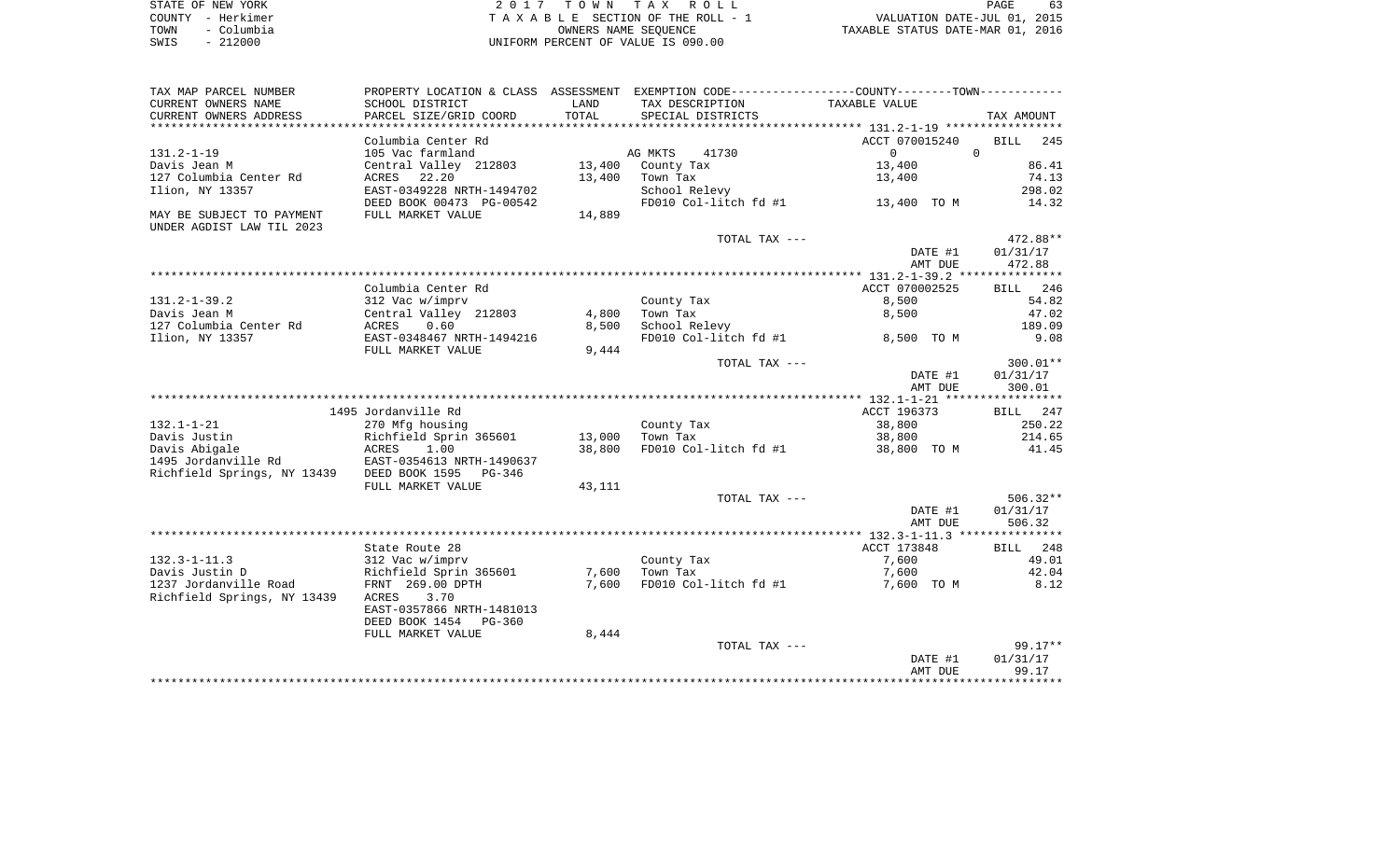| STATE OF NEW YORK  | 2017 TOWN TAX ROLL                 | 64<br>PAGE                       |
|--------------------|------------------------------------|----------------------------------|
| COUNTY - Herkimer  | TAXABLE SECTION OF THE ROLL - 1    | VALUATION DATE-JUL 01, 2015      |
| - Columbia<br>TOWN | OWNERS NAME SEOUENCE               | TAXABLE STATUS DATE-MAR 01, 2016 |
| $-212000$<br>SWIS  | UNIFORM PERCENT OF VALUE IS 090.00 |                                  |

| TAX MAP PARCEL NUMBER    | PROPERTY LOCATION & CLASS ASSESSMENT EXEMPTION CODE---------------COUNTY-------TOWN---------- |        |                           |                    |                    |
|--------------------------|-----------------------------------------------------------------------------------------------|--------|---------------------------|--------------------|--------------------|
| CURRENT OWNERS NAME      | SCHOOL DISTRICT                                                                               | LAND   | TAX DESCRIPTION           | TAXABLE VALUE      |                    |
| CURRENT OWNERS ADDRESS   | PARCEL SIZE/GRID COORD                                                                        | TOTAL  | SPECIAL DISTRICTS         |                    | TAX AMOUNT         |
|                          |                                                                                               |        |                           |                    |                    |
|                          | 177 Mckoons Rd                                                                                |        |                           | ACCT 201694        | <b>BILL</b><br>249 |
| $139.1 - 2 - 33$         | 210 1 Family Res                                                                              |        | County Tax                | 45,400             | 292.78             |
| Davis Milton             | Richfield Sprin 365601                                                                        | 7,100  | Town Tax                  | 45,400             | 251.16             |
| Davis Barbara            | FRNT 90.00 DPTH 127.00                                                                        | 45,400 | FD010 Col-litch fd #1     | 45,400 TO M        | 48.51              |
| 293 E Clark St           | EAST-0355786 NRTH-1477958                                                                     |        | LT010 Columbia 1t dist #1 | 45,400 TO M        | 16.13              |
| Ilion, NY 13357          | DEED BOOK 1629<br>PG-823                                                                      |        |                           |                    |                    |
|                          | FULL MARKET VALUE                                                                             | 50,444 |                           |                    |                    |
| PRIOR OWNER ON 3/01/2016 |                                                                                               |        |                           |                    |                    |
| Haynes Jason             |                                                                                               |        | TOTAL TAX ---             |                    | 608.58**           |
|                          |                                                                                               |        |                           | DATE #1            | 01/31/17           |
|                          |                                                                                               |        |                           | AMT DUE            | 608.58             |
|                          |                                                                                               |        |                           |                    |                    |
|                          | 519 Elizabethtown Rd                                                                          |        |                           |                    | BILL 250           |
| $125.3 - 1 - 21.2$       | 240 Rural res                                                                                 |        | County Tax                | 84,200             | 542.99             |
| Davis William L          | Central Valley 212803                                                                         | 40,200 | Town Tax                  | 84,200             | 465.81             |
| Davis Denise M           | FRNT 705.00 DPTH                                                                              | 84,200 | FD010 Col-litch fd #1     | 84,200 TO M        | 89.96              |
| 519 Elizabethtown Rd     | 35.00 BANK<br>ACRES<br>135                                                                    |        |                           |                    |                    |
| Ilion, NY 13357          | EAST-0332352 NRTH-1500199                                                                     |        |                           |                    |                    |
|                          | DEED BOOK 856<br>PG-436                                                                       |        |                           |                    |                    |
|                          | FULL MARKET VALUE                                                                             | 93,556 |                           |                    |                    |
|                          |                                                                                               |        | TOTAL TAX ---             |                    | 1,098.76**         |
|                          |                                                                                               |        |                           | DATE #1            | 01/31/17           |
|                          |                                                                                               |        |                           | AMT DUE            | 1,098.76           |
|                          |                                                                                               |        |                           |                    |                    |
|                          | 131 Elizabethtown Rd                                                                          |        |                           | ACCT 070008700     | <b>BILL</b> 251    |
| $131.30 - 2 - 10$        | 210 1 Family Res                                                                              |        | County Tax                | 34,600             | 223.13             |
| Dawson Mary              | Mount Markham 215601                                                                          | 5,700  | Town Tax                  | 34,600             | 191.41             |
| 920 Lock Street          | FRNT<br>66.00 DPTH<br>60.00                                                                   | 34,600 | FD010 Col-litch fd #1     | 34,600 TO M        | 36.97              |
| Utica, NY 13502          | EAST-0328242 NRTH-1493755                                                                     |        |                           |                    |                    |
|                          | DEED BOOK 1138<br>PG-813                                                                      |        |                           |                    |                    |
|                          | FULL MARKET VALUE                                                                             | 38,444 |                           |                    |                    |
|                          |                                                                                               |        | TOTAL TAX ---             |                    | 451.51**           |
|                          |                                                                                               |        |                           | DATE #1<br>AMT DUE | 01/31/17<br>451.51 |
|                          |                                                                                               |        |                           |                    |                    |
|                          | 1973 State Route 28                                                                           |        |                           | ACCT 187323        | BILL 252           |
| $126.3 - 2 - 28$         | 210 1 Family Res                                                                              |        | County Tax                | 77,000             | 496.56             |
| Delossantos Felix M      | Central Valley 212803                                                                         | 13,200 | Town Tax                  | 77,000             | 425.98             |
| 1973 State Route 28      | FRNT 100.00 DPTH 530.00                                                                       | 77,000 | FD010 Col-litch fd #1     | 77,000 TO M        | 82.27              |
| Mohawk, NY 13407         | ACRES<br>1.09                                                                                 |        |                           |                    |                    |
|                          | EAST-0354363 NRTH-1502096                                                                     |        |                           |                    |                    |
|                          | DEED BOOK 1539<br>PG-613                                                                      |        |                           |                    |                    |
|                          | FULL MARKET VALUE                                                                             | 85,556 |                           |                    |                    |
|                          |                                                                                               |        | TOTAL TAX ---             |                    | $1,004.81**$       |
|                          |                                                                                               |        |                           | DATE #1            | 01/31/17           |
|                          |                                                                                               |        |                           | AMT DUE            | 1,004.81           |
|                          |                                                                                               |        |                           |                    |                    |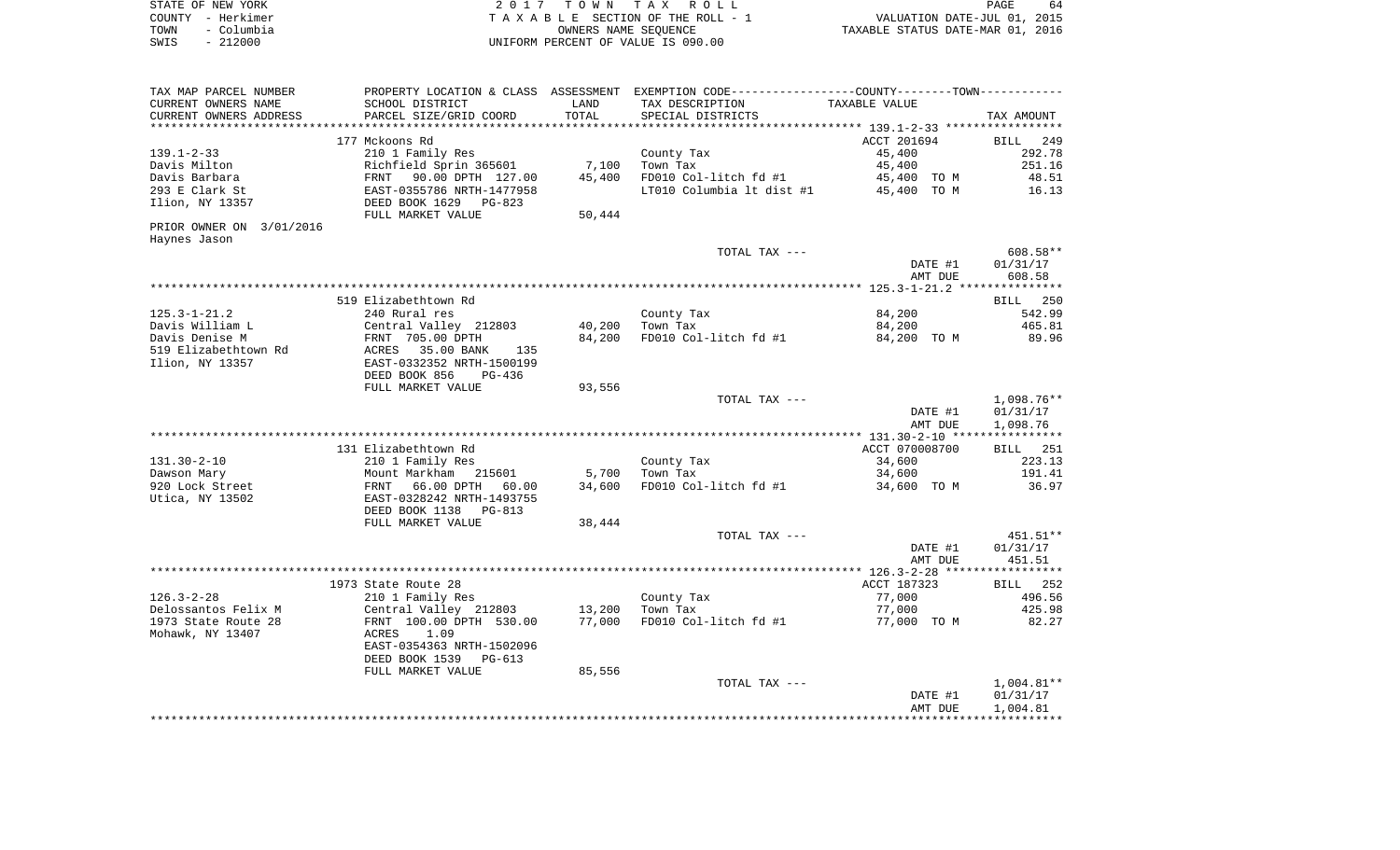| STATE OF NEW YORK  | 2017 TOWN TAX ROLL                 | 65<br>PAGE                       |
|--------------------|------------------------------------|----------------------------------|
| COUNTY - Herkimer  | TAXABLE SECTION OF THE ROLL - 1    | VALUATION DATE-JUL 01, 2015      |
| – Columbia<br>TOWN | OWNERS NAME SEOUENCE               | TAXABLE STATUS DATE-MAR 01, 2016 |
| $-212000$<br>SWIS  | UNIFORM PERCENT OF VALUE IS 090.00 |                                  |

 $65$ <br>2015<br>2016

| TAX MAP PARCEL NUMBER     | PROPERTY LOCATION & CLASS ASSESSMENT EXEMPTION CODE----------------COUNTY--------TOWN----------- |         |                       |                |                 |
|---------------------------|--------------------------------------------------------------------------------------------------|---------|-----------------------|----------------|-----------------|
| CURRENT OWNERS NAME       | SCHOOL DISTRICT                                                                                  | LAND    | TAX DESCRIPTION       | TAXABLE VALUE  |                 |
| CURRENT OWNERS ADDRESS    | PARCEL SIZE/GRID COORD                                                                           | TOTAL   | SPECIAL DISTRICTS     |                | TAX AMOUNT      |
|                           |                                                                                                  |         |                       |                |                 |
|                           | 104 Millers Mills Rd                                                                             |         |                       | ACCT 070010080 | BILL 253        |
| $131.1 - 1 - 70$          | 210 1 Family Res                                                                                 |         | County Tax            | 105,500        | 680.36          |
| Deming Kenneth G          | Mount Markham<br>215601                                                                          | 13,000  | Town Tax              | 105,500        | 583.65          |
| Deming Kimberly A         | 1.00<br>ACRES                                                                                    | 105,500 | FD010 Col-litch fd #1 | 105,500 TO M   | 112.72          |
| 104 Millers Mills Rd      | EAST-0326508 NRTH-1488995                                                                        |         |                       |                |                 |
| West Winfield, NY 13491   | DEED BOOK 799<br>PG-418                                                                          |         |                       |                |                 |
|                           | FULL MARKET VALUE                                                                                | 117,222 |                       |                |                 |
|                           |                                                                                                  |         | TOTAL TAX ---         |                | 1,376.73**      |
|                           |                                                                                                  |         |                       | DATE #1        | 01/31/17        |
|                           |                                                                                                  |         |                       | AMT DUE        | 1,376.73        |
|                           |                                                                                                  |         |                       |                |                 |
|                           | 1174 State Route 28                                                                              |         |                       | ACCT 070008852 | BILL 254        |
| $132.3 - 1 - 7.3$         | 210 1 Family Res                                                                                 |         | County Tax            | 68,000         | 438.52          |
| Deninno Randy L           | Richfield Sprin 365601                                                                           | 11,800  | Town Tax              | 68,000         | 376.19          |
| Markey Mary               | Doublewide                                                                                       | 68,000  | FD010 Col-litch fd #1 | 68,000 TO M    | 72.65           |
| 416 E. German St          | FRNT 150.00 DPTH 281.60                                                                          |         |                       |                |                 |
| Herkimer, NY 13350        | ACRES<br>0.85                                                                                    |         |                       |                |                 |
|                           | EAST-0357827 NRTH-1488040<br>DEED BOOK 797<br>$PG-3$                                             |         |                       |                |                 |
|                           | FULL MARKET VALUE                                                                                | 75,556  |                       |                |                 |
|                           |                                                                                                  |         | TOTAL TAX ---         |                | 887.36**        |
|                           |                                                                                                  |         |                       | DATE #1        | 01/31/17        |
|                           |                                                                                                  |         |                       | AMT DUE        | 887.36          |
|                           |                                                                                                  |         |                       |                |                 |
|                           | 1979 State Route 28                                                                              |         |                       | ACCT 84696     | <b>BILL</b> 255 |
| $126.3 - 2 - 10.5$        | 210 1 Family Res                                                                                 |         | County Tax            | 135,000        | 870.60          |
| Dennis Zamantha R         | Central Valley 212803                                                                            | 16,900  | Town Tax              | 135,000        | 746.85          |
| 1979 State Route 28       | FRNT 100.00 DPTH                                                                                 | 135,000 | FD010 Col-litch fd #1 | 135,000 TO M   | 144.23          |
| Mohawk, NY 13407          | 2.74<br>ACRES                                                                                    |         |                       |                |                 |
|                           | EAST-0354182 NRTH-1502157                                                                        |         |                       |                |                 |
|                           | DEED BOOK 1524<br>PG-398                                                                         |         |                       |                |                 |
|                           | FULL MARKET VALUE                                                                                | 150,000 |                       |                |                 |
|                           |                                                                                                  |         | TOTAL TAX ---         |                | $1,761.68**$    |
|                           |                                                                                                  |         |                       | DATE #1        | 01/31/17        |
|                           |                                                                                                  |         |                       | AMT DUE        | 1,761.68        |
|                           |                                                                                                  |         |                       |                |                 |
|                           | Stroupe Rd                                                                                       |         |                       | ACCT 070014910 | BILL 256        |
| $125.4 - 1 - 46.1$        | 105 Vac farmland                                                                                 |         | AG MKTS<br>41730      | $\mathbf{0}$   | $\Omega$        |
| Derby Deborah A           | Central Valley 212803                                                                            | 46,300  | County Tax            | 50,500         | 325.67          |
| Derby Gaylord J           | FRNT 965.00 DPTH                                                                                 | 50,500  | Town Tax              | 50,500         | 279.38          |
| 358 Spohn Rd              | ACRES 77.50                                                                                      |         | School Relevy         |                | 1,123.26        |
| Ilion, NY 13357           | EAST-0344348 NRTH-1498086                                                                        |         | FD010 Col-litch fd #1 | 50,500 TO M    | 53.95           |
| MAY BE SUBJECT TO PAYMENT | DEED BOOK 842<br>$PG-8$<br>FULL MARKET VALUE                                                     | 56,111  |                       |                |                 |
|                           |                                                                                                  |         |                       |                |                 |
| UNDER AGDIST LAW TIL 2023 |                                                                                                  |         | TOTAL TAX ---         |                | $1,782.26**$    |
|                           |                                                                                                  |         |                       | DATE #1        | 01/31/17        |
|                           |                                                                                                  |         |                       | AMT DUE        | 1,782.26        |
|                           |                                                                                                  |         |                       |                |                 |
|                           |                                                                                                  |         |                       |                |                 |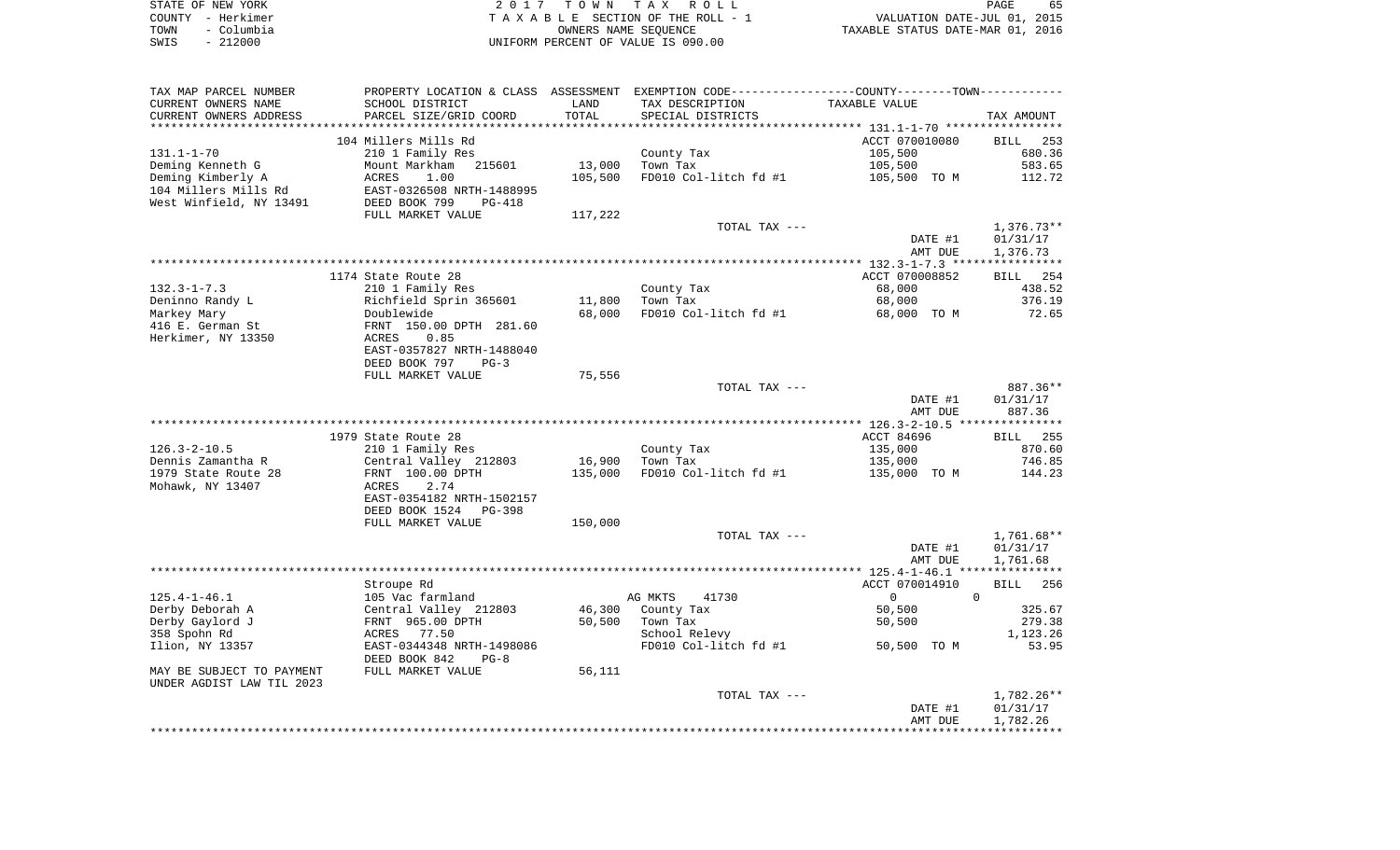| STATE OF NEW YORK  | 2017 TOWN TAX ROLL                 | 66<br><b>PAGE</b>                |
|--------------------|------------------------------------|----------------------------------|
| COUNTY - Herkimer  | TAXABLE SECTION OF THE ROLL - 1    | VALUATION DATE-JUL 01, 2015      |
| – Columbia<br>TOWN | OWNERS NAME SEOUENCE               | TAXABLE STATUS DATE-MAR 01, 2016 |
| $-212000$<br>SWIS  | UNIFORM PERCENT OF VALUE IS 090.00 |                                  |

| TAXABLE VALUE<br>SCHOOL DISTRICT<br>LAND<br>TAX DESCRIPTION<br>TOTAL<br>PARCEL SIZE/GRID COORD<br>SPECIAL DISTRICTS<br>TAX AMOUNT<br>*****************************<br>*********************<br>358 Spohn Rd<br>ACCT 070015695<br><b>BILL</b><br>257<br>210 1 Family Res<br>County Tax<br>83,500<br>538.48<br>Central Valley 212803<br>16,100<br>Town Tax<br>83,500<br>461.94<br>Doublewide<br>83,500<br>School Relevy<br>1,265.13<br>358 Spohn Rd<br>FD010 Col-litch fd #1<br>FRNT 300.00 DPTH 376.00<br>83,500 TO M<br>89.21<br>Ilion, NY 13357<br>2.40<br>ACRES<br>EAST-0346056 NRTH-1498895<br>DEED BOOK 680<br><b>PG-951</b><br>92,778<br>FULL MARKET VALUE<br>$2,354.76**$<br>TOTAL TAX ---<br>DATE #1<br>01/31/17<br>AMT DUE<br>2,354.76<br>329 Stroupe Rd<br>ACCT 173043<br>258<br><b>BILL</b><br>773.86<br>$125.4 - 1 - 49$<br>210 1 Family Res<br>120,000<br>County Tax<br>17,800<br>663.86<br>Derby Tyler J<br>Central Valley 212803<br>Town Tax<br>120,000<br>1001 State Route 51<br>120,000<br>3.20<br>School Relevy<br>2,076.93<br>ACRES<br>Ilion, NY 13357<br>FD010 Col-litch fd #1<br>128.21<br>EAST-0306325 NRTH-1072668<br>120,000 TO M<br>DEED BOOK 1449<br>PG-197<br>FULL MARKET VALUE<br>133,333<br>$3,642.86**$<br>TOTAL TAX ---<br>DATE #1<br>01/31/17<br>3,642.86<br>AMT DUE<br>ACCT 201403<br>297 Spohn Rd<br>259<br>BILL<br>$125.4 - 1 - 43$<br>210 1 Family Res<br>County Tax<br>84,300<br>543.64<br>DesGrosielliers Katherine M<br>Central Valley 212803<br>15,200<br>Town Tax<br>84,300<br>466.36<br>84,300<br>FD010 Col-litch fd #1<br>90.07<br>DesGrosielliers Tammy L<br>FRNT 470.00 DPTH<br>84,300 TO M<br>2.00<br>297 Spohn Rd<br>ACRES<br>Ilion, NY 13357<br>EAST-0346275 NRTH-1497523<br>DEED BOOK 1627<br><b>PG-758</b><br>PRIOR OWNER ON 3/01/2016<br>93,667<br>FULL MARKET VALUE<br>DesGrosieliers Tammy<br>TOTAL TAX ---<br>$1,100.07**$<br>DATE #1<br>01/31/17<br>AMT DUE<br>1,100.07<br>1259 Jordanville Rd<br>ACCT 183441<br>BILL 260<br>75,000<br>483.66<br>210 1 Family Res<br>County Tax<br>Central Valley 212803<br>17,800<br>Town Tax<br>75,000<br>414.92<br>75,000<br>FD010 Col-litch fd #1<br>ACRES<br>3.20<br>75,000 TO M<br>80.13<br>EAST-0350381 NRTH-1492986<br>DEED BOOK 1516<br>PG-722<br>83,333<br>FULL MARKET VALUE<br>978.71**<br>TOTAL TAX ---<br>DATE #1<br>01/31/17<br>978.71<br>AMT DUE | TAX MAP PARCEL NUMBER       |  | PROPERTY LOCATION & CLASS ASSESSMENT EXEMPTION CODE----------------COUNTY-------TOWN----------- |  |
|-------------------------------------------------------------------------------------------------------------------------------------------------------------------------------------------------------------------------------------------------------------------------------------------------------------------------------------------------------------------------------------------------------------------------------------------------------------------------------------------------------------------------------------------------------------------------------------------------------------------------------------------------------------------------------------------------------------------------------------------------------------------------------------------------------------------------------------------------------------------------------------------------------------------------------------------------------------------------------------------------------------------------------------------------------------------------------------------------------------------------------------------------------------------------------------------------------------------------------------------------------------------------------------------------------------------------------------------------------------------------------------------------------------------------------------------------------------------------------------------------------------------------------------------------------------------------------------------------------------------------------------------------------------------------------------------------------------------------------------------------------------------------------------------------------------------------------------------------------------------------------------------------------------------------------------------------------------------------------------------------------------------------------------------------------------------------------------------------------------------------------------------------------------------------------------------------------------------------------------------------------------------------------------------------------------------------------------------------------|-----------------------------|--|-------------------------------------------------------------------------------------------------|--|
|                                                                                                                                                                                                                                                                                                                                                                                                                                                                                                                                                                                                                                                                                                                                                                                                                                                                                                                                                                                                                                                                                                                                                                                                                                                                                                                                                                                                                                                                                                                                                                                                                                                                                                                                                                                                                                                                                                                                                                                                                                                                                                                                                                                                                                                                                                                                                       | CURRENT OWNERS NAME         |  |                                                                                                 |  |
|                                                                                                                                                                                                                                                                                                                                                                                                                                                                                                                                                                                                                                                                                                                                                                                                                                                                                                                                                                                                                                                                                                                                                                                                                                                                                                                                                                                                                                                                                                                                                                                                                                                                                                                                                                                                                                                                                                                                                                                                                                                                                                                                                                                                                                                                                                                                                       | CURRENT OWNERS ADDRESS      |  |                                                                                                 |  |
|                                                                                                                                                                                                                                                                                                                                                                                                                                                                                                                                                                                                                                                                                                                                                                                                                                                                                                                                                                                                                                                                                                                                                                                                                                                                                                                                                                                                                                                                                                                                                                                                                                                                                                                                                                                                                                                                                                                                                                                                                                                                                                                                                                                                                                                                                                                                                       |                             |  |                                                                                                 |  |
|                                                                                                                                                                                                                                                                                                                                                                                                                                                                                                                                                                                                                                                                                                                                                                                                                                                                                                                                                                                                                                                                                                                                                                                                                                                                                                                                                                                                                                                                                                                                                                                                                                                                                                                                                                                                                                                                                                                                                                                                                                                                                                                                                                                                                                                                                                                                                       |                             |  |                                                                                                 |  |
|                                                                                                                                                                                                                                                                                                                                                                                                                                                                                                                                                                                                                                                                                                                                                                                                                                                                                                                                                                                                                                                                                                                                                                                                                                                                                                                                                                                                                                                                                                                                                                                                                                                                                                                                                                                                                                                                                                                                                                                                                                                                                                                                                                                                                                                                                                                                                       | $125.4 - 1 - 37.2$          |  |                                                                                                 |  |
|                                                                                                                                                                                                                                                                                                                                                                                                                                                                                                                                                                                                                                                                                                                                                                                                                                                                                                                                                                                                                                                                                                                                                                                                                                                                                                                                                                                                                                                                                                                                                                                                                                                                                                                                                                                                                                                                                                                                                                                                                                                                                                                                                                                                                                                                                                                                                       | Derby Gaylord J             |  |                                                                                                 |  |
|                                                                                                                                                                                                                                                                                                                                                                                                                                                                                                                                                                                                                                                                                                                                                                                                                                                                                                                                                                                                                                                                                                                                                                                                                                                                                                                                                                                                                                                                                                                                                                                                                                                                                                                                                                                                                                                                                                                                                                                                                                                                                                                                                                                                                                                                                                                                                       | Derby Deborah A             |  |                                                                                                 |  |
|                                                                                                                                                                                                                                                                                                                                                                                                                                                                                                                                                                                                                                                                                                                                                                                                                                                                                                                                                                                                                                                                                                                                                                                                                                                                                                                                                                                                                                                                                                                                                                                                                                                                                                                                                                                                                                                                                                                                                                                                                                                                                                                                                                                                                                                                                                                                                       |                             |  |                                                                                                 |  |
|                                                                                                                                                                                                                                                                                                                                                                                                                                                                                                                                                                                                                                                                                                                                                                                                                                                                                                                                                                                                                                                                                                                                                                                                                                                                                                                                                                                                                                                                                                                                                                                                                                                                                                                                                                                                                                                                                                                                                                                                                                                                                                                                                                                                                                                                                                                                                       |                             |  |                                                                                                 |  |
|                                                                                                                                                                                                                                                                                                                                                                                                                                                                                                                                                                                                                                                                                                                                                                                                                                                                                                                                                                                                                                                                                                                                                                                                                                                                                                                                                                                                                                                                                                                                                                                                                                                                                                                                                                                                                                                                                                                                                                                                                                                                                                                                                                                                                                                                                                                                                       |                             |  |                                                                                                 |  |
|                                                                                                                                                                                                                                                                                                                                                                                                                                                                                                                                                                                                                                                                                                                                                                                                                                                                                                                                                                                                                                                                                                                                                                                                                                                                                                                                                                                                                                                                                                                                                                                                                                                                                                                                                                                                                                                                                                                                                                                                                                                                                                                                                                                                                                                                                                                                                       |                             |  |                                                                                                 |  |
|                                                                                                                                                                                                                                                                                                                                                                                                                                                                                                                                                                                                                                                                                                                                                                                                                                                                                                                                                                                                                                                                                                                                                                                                                                                                                                                                                                                                                                                                                                                                                                                                                                                                                                                                                                                                                                                                                                                                                                                                                                                                                                                                                                                                                                                                                                                                                       |                             |  |                                                                                                 |  |
|                                                                                                                                                                                                                                                                                                                                                                                                                                                                                                                                                                                                                                                                                                                                                                                                                                                                                                                                                                                                                                                                                                                                                                                                                                                                                                                                                                                                                                                                                                                                                                                                                                                                                                                                                                                                                                                                                                                                                                                                                                                                                                                                                                                                                                                                                                                                                       |                             |  |                                                                                                 |  |
|                                                                                                                                                                                                                                                                                                                                                                                                                                                                                                                                                                                                                                                                                                                                                                                                                                                                                                                                                                                                                                                                                                                                                                                                                                                                                                                                                                                                                                                                                                                                                                                                                                                                                                                                                                                                                                                                                                                                                                                                                                                                                                                                                                                                                                                                                                                                                       |                             |  |                                                                                                 |  |
|                                                                                                                                                                                                                                                                                                                                                                                                                                                                                                                                                                                                                                                                                                                                                                                                                                                                                                                                                                                                                                                                                                                                                                                                                                                                                                                                                                                                                                                                                                                                                                                                                                                                                                                                                                                                                                                                                                                                                                                                                                                                                                                                                                                                                                                                                                                                                       |                             |  |                                                                                                 |  |
|                                                                                                                                                                                                                                                                                                                                                                                                                                                                                                                                                                                                                                                                                                                                                                                                                                                                                                                                                                                                                                                                                                                                                                                                                                                                                                                                                                                                                                                                                                                                                                                                                                                                                                                                                                                                                                                                                                                                                                                                                                                                                                                                                                                                                                                                                                                                                       |                             |  |                                                                                                 |  |
|                                                                                                                                                                                                                                                                                                                                                                                                                                                                                                                                                                                                                                                                                                                                                                                                                                                                                                                                                                                                                                                                                                                                                                                                                                                                                                                                                                                                                                                                                                                                                                                                                                                                                                                                                                                                                                                                                                                                                                                                                                                                                                                                                                                                                                                                                                                                                       |                             |  |                                                                                                 |  |
|                                                                                                                                                                                                                                                                                                                                                                                                                                                                                                                                                                                                                                                                                                                                                                                                                                                                                                                                                                                                                                                                                                                                                                                                                                                                                                                                                                                                                                                                                                                                                                                                                                                                                                                                                                                                                                                                                                                                                                                                                                                                                                                                                                                                                                                                                                                                                       |                             |  |                                                                                                 |  |
|                                                                                                                                                                                                                                                                                                                                                                                                                                                                                                                                                                                                                                                                                                                                                                                                                                                                                                                                                                                                                                                                                                                                                                                                                                                                                                                                                                                                                                                                                                                                                                                                                                                                                                                                                                                                                                                                                                                                                                                                                                                                                                                                                                                                                                                                                                                                                       |                             |  |                                                                                                 |  |
|                                                                                                                                                                                                                                                                                                                                                                                                                                                                                                                                                                                                                                                                                                                                                                                                                                                                                                                                                                                                                                                                                                                                                                                                                                                                                                                                                                                                                                                                                                                                                                                                                                                                                                                                                                                                                                                                                                                                                                                                                                                                                                                                                                                                                                                                                                                                                       |                             |  |                                                                                                 |  |
|                                                                                                                                                                                                                                                                                                                                                                                                                                                                                                                                                                                                                                                                                                                                                                                                                                                                                                                                                                                                                                                                                                                                                                                                                                                                                                                                                                                                                                                                                                                                                                                                                                                                                                                                                                                                                                                                                                                                                                                                                                                                                                                                                                                                                                                                                                                                                       |                             |  |                                                                                                 |  |
|                                                                                                                                                                                                                                                                                                                                                                                                                                                                                                                                                                                                                                                                                                                                                                                                                                                                                                                                                                                                                                                                                                                                                                                                                                                                                                                                                                                                                                                                                                                                                                                                                                                                                                                                                                                                                                                                                                                                                                                                                                                                                                                                                                                                                                                                                                                                                       |                             |  |                                                                                                 |  |
|                                                                                                                                                                                                                                                                                                                                                                                                                                                                                                                                                                                                                                                                                                                                                                                                                                                                                                                                                                                                                                                                                                                                                                                                                                                                                                                                                                                                                                                                                                                                                                                                                                                                                                                                                                                                                                                                                                                                                                                                                                                                                                                                                                                                                                                                                                                                                       |                             |  |                                                                                                 |  |
|                                                                                                                                                                                                                                                                                                                                                                                                                                                                                                                                                                                                                                                                                                                                                                                                                                                                                                                                                                                                                                                                                                                                                                                                                                                                                                                                                                                                                                                                                                                                                                                                                                                                                                                                                                                                                                                                                                                                                                                                                                                                                                                                                                                                                                                                                                                                                       |                             |  |                                                                                                 |  |
|                                                                                                                                                                                                                                                                                                                                                                                                                                                                                                                                                                                                                                                                                                                                                                                                                                                                                                                                                                                                                                                                                                                                                                                                                                                                                                                                                                                                                                                                                                                                                                                                                                                                                                                                                                                                                                                                                                                                                                                                                                                                                                                                                                                                                                                                                                                                                       |                             |  |                                                                                                 |  |
|                                                                                                                                                                                                                                                                                                                                                                                                                                                                                                                                                                                                                                                                                                                                                                                                                                                                                                                                                                                                                                                                                                                                                                                                                                                                                                                                                                                                                                                                                                                                                                                                                                                                                                                                                                                                                                                                                                                                                                                                                                                                                                                                                                                                                                                                                                                                                       |                             |  |                                                                                                 |  |
|                                                                                                                                                                                                                                                                                                                                                                                                                                                                                                                                                                                                                                                                                                                                                                                                                                                                                                                                                                                                                                                                                                                                                                                                                                                                                                                                                                                                                                                                                                                                                                                                                                                                                                                                                                                                                                                                                                                                                                                                                                                                                                                                                                                                                                                                                                                                                       |                             |  |                                                                                                 |  |
|                                                                                                                                                                                                                                                                                                                                                                                                                                                                                                                                                                                                                                                                                                                                                                                                                                                                                                                                                                                                                                                                                                                                                                                                                                                                                                                                                                                                                                                                                                                                                                                                                                                                                                                                                                                                                                                                                                                                                                                                                                                                                                                                                                                                                                                                                                                                                       |                             |  |                                                                                                 |  |
|                                                                                                                                                                                                                                                                                                                                                                                                                                                                                                                                                                                                                                                                                                                                                                                                                                                                                                                                                                                                                                                                                                                                                                                                                                                                                                                                                                                                                                                                                                                                                                                                                                                                                                                                                                                                                                                                                                                                                                                                                                                                                                                                                                                                                                                                                                                                                       |                             |  |                                                                                                 |  |
|                                                                                                                                                                                                                                                                                                                                                                                                                                                                                                                                                                                                                                                                                                                                                                                                                                                                                                                                                                                                                                                                                                                                                                                                                                                                                                                                                                                                                                                                                                                                                                                                                                                                                                                                                                                                                                                                                                                                                                                                                                                                                                                                                                                                                                                                                                                                                       |                             |  |                                                                                                 |  |
|                                                                                                                                                                                                                                                                                                                                                                                                                                                                                                                                                                                                                                                                                                                                                                                                                                                                                                                                                                                                                                                                                                                                                                                                                                                                                                                                                                                                                                                                                                                                                                                                                                                                                                                                                                                                                                                                                                                                                                                                                                                                                                                                                                                                                                                                                                                                                       |                             |  |                                                                                                 |  |
|                                                                                                                                                                                                                                                                                                                                                                                                                                                                                                                                                                                                                                                                                                                                                                                                                                                                                                                                                                                                                                                                                                                                                                                                                                                                                                                                                                                                                                                                                                                                                                                                                                                                                                                                                                                                                                                                                                                                                                                                                                                                                                                                                                                                                                                                                                                                                       |                             |  |                                                                                                 |  |
|                                                                                                                                                                                                                                                                                                                                                                                                                                                                                                                                                                                                                                                                                                                                                                                                                                                                                                                                                                                                                                                                                                                                                                                                                                                                                                                                                                                                                                                                                                                                                                                                                                                                                                                                                                                                                                                                                                                                                                                                                                                                                                                                                                                                                                                                                                                                                       |                             |  |                                                                                                 |  |
|                                                                                                                                                                                                                                                                                                                                                                                                                                                                                                                                                                                                                                                                                                                                                                                                                                                                                                                                                                                                                                                                                                                                                                                                                                                                                                                                                                                                                                                                                                                                                                                                                                                                                                                                                                                                                                                                                                                                                                                                                                                                                                                                                                                                                                                                                                                                                       |                             |  |                                                                                                 |  |
|                                                                                                                                                                                                                                                                                                                                                                                                                                                                                                                                                                                                                                                                                                                                                                                                                                                                                                                                                                                                                                                                                                                                                                                                                                                                                                                                                                                                                                                                                                                                                                                                                                                                                                                                                                                                                                                                                                                                                                                                                                                                                                                                                                                                                                                                                                                                                       |                             |  |                                                                                                 |  |
|                                                                                                                                                                                                                                                                                                                                                                                                                                                                                                                                                                                                                                                                                                                                                                                                                                                                                                                                                                                                                                                                                                                                                                                                                                                                                                                                                                                                                                                                                                                                                                                                                                                                                                                                                                                                                                                                                                                                                                                                                                                                                                                                                                                                                                                                                                                                                       |                             |  |                                                                                                 |  |
|                                                                                                                                                                                                                                                                                                                                                                                                                                                                                                                                                                                                                                                                                                                                                                                                                                                                                                                                                                                                                                                                                                                                                                                                                                                                                                                                                                                                                                                                                                                                                                                                                                                                                                                                                                                                                                                                                                                                                                                                                                                                                                                                                                                                                                                                                                                                                       |                             |  |                                                                                                 |  |
|                                                                                                                                                                                                                                                                                                                                                                                                                                                                                                                                                                                                                                                                                                                                                                                                                                                                                                                                                                                                                                                                                                                                                                                                                                                                                                                                                                                                                                                                                                                                                                                                                                                                                                                                                                                                                                                                                                                                                                                                                                                                                                                                                                                                                                                                                                                                                       |                             |  |                                                                                                 |  |
|                                                                                                                                                                                                                                                                                                                                                                                                                                                                                                                                                                                                                                                                                                                                                                                                                                                                                                                                                                                                                                                                                                                                                                                                                                                                                                                                                                                                                                                                                                                                                                                                                                                                                                                                                                                                                                                                                                                                                                                                                                                                                                                                                                                                                                                                                                                                                       |                             |  |                                                                                                 |  |
|                                                                                                                                                                                                                                                                                                                                                                                                                                                                                                                                                                                                                                                                                                                                                                                                                                                                                                                                                                                                                                                                                                                                                                                                                                                                                                                                                                                                                                                                                                                                                                                                                                                                                                                                                                                                                                                                                                                                                                                                                                                                                                                                                                                                                                                                                                                                                       |                             |  |                                                                                                 |  |
|                                                                                                                                                                                                                                                                                                                                                                                                                                                                                                                                                                                                                                                                                                                                                                                                                                                                                                                                                                                                                                                                                                                                                                                                                                                                                                                                                                                                                                                                                                                                                                                                                                                                                                                                                                                                                                                                                                                                                                                                                                                                                                                                                                                                                                                                                                                                                       |                             |  |                                                                                                 |  |
|                                                                                                                                                                                                                                                                                                                                                                                                                                                                                                                                                                                                                                                                                                                                                                                                                                                                                                                                                                                                                                                                                                                                                                                                                                                                                                                                                                                                                                                                                                                                                                                                                                                                                                                                                                                                                                                                                                                                                                                                                                                                                                                                                                                                                                                                                                                                                       |                             |  |                                                                                                 |  |
|                                                                                                                                                                                                                                                                                                                                                                                                                                                                                                                                                                                                                                                                                                                                                                                                                                                                                                                                                                                                                                                                                                                                                                                                                                                                                                                                                                                                                                                                                                                                                                                                                                                                                                                                                                                                                                                                                                                                                                                                                                                                                                                                                                                                                                                                                                                                                       | $132.1 - 1 - 37.2$          |  |                                                                                                 |  |
|                                                                                                                                                                                                                                                                                                                                                                                                                                                                                                                                                                                                                                                                                                                                                                                                                                                                                                                                                                                                                                                                                                                                                                                                                                                                                                                                                                                                                                                                                                                                                                                                                                                                                                                                                                                                                                                                                                                                                                                                                                                                                                                                                                                                                                                                                                                                                       | Desgrosielliers Tammy       |  |                                                                                                 |  |
|                                                                                                                                                                                                                                                                                                                                                                                                                                                                                                                                                                                                                                                                                                                                                                                                                                                                                                                                                                                                                                                                                                                                                                                                                                                                                                                                                                                                                                                                                                                                                                                                                                                                                                                                                                                                                                                                                                                                                                                                                                                                                                                                                                                                                                                                                                                                                       | 1259 Jordanville Rd         |  |                                                                                                 |  |
|                                                                                                                                                                                                                                                                                                                                                                                                                                                                                                                                                                                                                                                                                                                                                                                                                                                                                                                                                                                                                                                                                                                                                                                                                                                                                                                                                                                                                                                                                                                                                                                                                                                                                                                                                                                                                                                                                                                                                                                                                                                                                                                                                                                                                                                                                                                                                       | Richfield Springs, NY 13439 |  |                                                                                                 |  |
|                                                                                                                                                                                                                                                                                                                                                                                                                                                                                                                                                                                                                                                                                                                                                                                                                                                                                                                                                                                                                                                                                                                                                                                                                                                                                                                                                                                                                                                                                                                                                                                                                                                                                                                                                                                                                                                                                                                                                                                                                                                                                                                                                                                                                                                                                                                                                       |                             |  |                                                                                                 |  |
|                                                                                                                                                                                                                                                                                                                                                                                                                                                                                                                                                                                                                                                                                                                                                                                                                                                                                                                                                                                                                                                                                                                                                                                                                                                                                                                                                                                                                                                                                                                                                                                                                                                                                                                                                                                                                                                                                                                                                                                                                                                                                                                                                                                                                                                                                                                                                       |                             |  |                                                                                                 |  |
|                                                                                                                                                                                                                                                                                                                                                                                                                                                                                                                                                                                                                                                                                                                                                                                                                                                                                                                                                                                                                                                                                                                                                                                                                                                                                                                                                                                                                                                                                                                                                                                                                                                                                                                                                                                                                                                                                                                                                                                                                                                                                                                                                                                                                                                                                                                                                       |                             |  |                                                                                                 |  |
|                                                                                                                                                                                                                                                                                                                                                                                                                                                                                                                                                                                                                                                                                                                                                                                                                                                                                                                                                                                                                                                                                                                                                                                                                                                                                                                                                                                                                                                                                                                                                                                                                                                                                                                                                                                                                                                                                                                                                                                                                                                                                                                                                                                                                                                                                                                                                       |                             |  |                                                                                                 |  |
|                                                                                                                                                                                                                                                                                                                                                                                                                                                                                                                                                                                                                                                                                                                                                                                                                                                                                                                                                                                                                                                                                                                                                                                                                                                                                                                                                                                                                                                                                                                                                                                                                                                                                                                                                                                                                                                                                                                                                                                                                                                                                                                                                                                                                                                                                                                                                       |                             |  |                                                                                                 |  |
|                                                                                                                                                                                                                                                                                                                                                                                                                                                                                                                                                                                                                                                                                                                                                                                                                                                                                                                                                                                                                                                                                                                                                                                                                                                                                                                                                                                                                                                                                                                                                                                                                                                                                                                                                                                                                                                                                                                                                                                                                                                                                                                                                                                                                                                                                                                                                       |                             |  |                                                                                                 |  |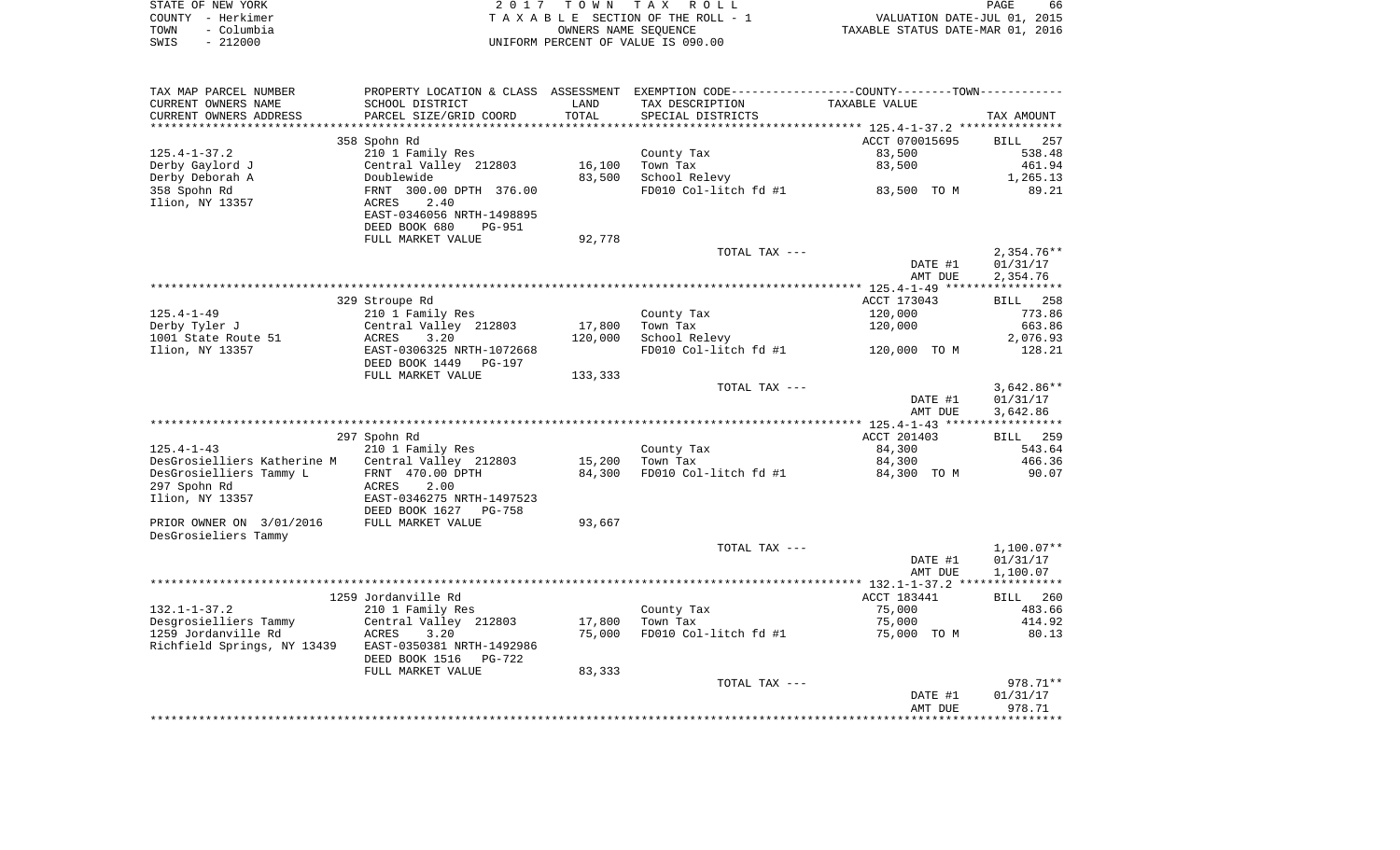| STATE OF NEW YORK  | 2017 TOWN TAX ROLL                 | PAGE                             |
|--------------------|------------------------------------|----------------------------------|
| COUNTY - Herkimer  | TAXABLE SECTION OF THE ROLL - 1    | VALUATION DATE-JUL 01, 2015      |
| - Columbia<br>TOWN | OWNERS NAME SEOUENCE               | TAXABLE STATUS DATE-MAR 01, 2016 |
| $-212000$<br>SWIS  | UNIFORM PERCENT OF VALUE IS 090.00 |                                  |

| TAX MAP PARCEL NUMBER                                  |                                 |         | PROPERTY LOCATION & CLASS ASSESSMENT EXEMPTION CODE---------------COUNTY-------TOWN---------- |                      |                    |
|--------------------------------------------------------|---------------------------------|---------|-----------------------------------------------------------------------------------------------|----------------------|--------------------|
| CURRENT OWNERS NAME                                    | SCHOOL DISTRICT                 | LAND    | TAX DESCRIPTION                                                                               | TAXABLE VALUE        |                    |
| CURRENT OWNERS ADDRESS                                 | PARCEL SIZE/GRID COORD          | TOTAL   | SPECIAL DISTRICTS                                                                             |                      | TAX AMOUNT         |
| *********************                                  | ************************        |         |                                                                                               |                      |                    |
|                                                        | Stroupe Rd                      |         |                                                                                               |                      | <b>BILL</b><br>261 |
| $125.4 - 1 - 64.5$                                     | 314 Rural vac<10                |         | County Tax                                                                                    | 4,100                | 26.44              |
| DesGrosielliers Tammy L                                | Central Valley 212803           | 4,100   | Town Tax                                                                                      | 4,100                | 22.68              |
| 297 Spohn Rd                                           | ACRES<br>1.90                   | 4,100   | FD010 Col-litch fd #1                                                                         | 4,100 TO M           | 4.38               |
| Ilion, NY 13357                                        | EAST-0345067 NRTH-1500313       |         |                                                                                               |                      |                    |
|                                                        | DEED BOOK 1397 PG-468           |         |                                                                                               |                      |                    |
|                                                        | FULL MARKET VALUE               | 4,556   |                                                                                               |                      |                    |
|                                                        |                                 |         | TOTAL TAX ---                                                                                 |                      | $53.50**$          |
|                                                        |                                 |         |                                                                                               | DATE #1              | 01/31/17           |
|                                                        |                                 |         |                                                                                               | AMT DUE              | 53.50              |
|                                                        |                                 |         |                                                                                               |                      |                    |
|                                                        | 905 McKoons Rd                  |         |                                                                                               | ACCT 187650          | BILL 262           |
| $131.4 - 1 - 24$                                       | 240 Rural res                   |         | County Tax                                                                                    | 120,000              | 773.86             |
| Detweiler Mark R                                       | Richfield Sprin 365601          | 36,000  | Town Tax                                                                                      | 120,000              | 663.86             |
| Detweiler Betty D                                      | 56.00<br>ACRES                  | 120,000 | FD010 Col-litch fd #1                                                                         | 120,000 TO M         | 128.21             |
| 905 McKoons Rd                                         | EAST-0345942 NRTH-1480717       |         |                                                                                               |                      |                    |
| Richfield Springs, NY 13439 DEED BOOK 1541             | PG-852                          |         |                                                                                               |                      |                    |
|                                                        | FULL MARKET VALUE               | 133,333 |                                                                                               |                      |                    |
|                                                        |                                 |         | TOTAL TAX ---                                                                                 |                      | $1,565.93**$       |
|                                                        |                                 |         |                                                                                               | DATE #1              | 01/31/17           |
|                                                        |                                 |         |                                                                                               | AMT DUE              | 1,565.93           |
|                                                        |                                 |         |                                                                                               |                      |                    |
|                                                        | Mckoons Rd                      |         |                                                                                               | ACCT 158008          | <b>BILL</b><br>263 |
| $131.4 - 1 - 20.1$                                     | 105 Vac farmland                |         | AG MKTS<br>41730                                                                              | $\Omega$<br>$\Omega$ |                    |
| Detweiler Robert C                                     | Richfield Sprin 365601          | 30,900  | County Tax                                                                                    | 30,900               | 199.27             |
| Detweiler Marie W                                      | ACRES 49.10                     | 30,900  | Town Tax                                                                                      | 30,900               | 170.95             |
| 1016 Mckoons Rd                                        | EAST-0347561 NRTH-1482823       |         | FD010 Col-litch fd #1                                                                         | 30,900 TO M          | 33.01              |
| Richfield Springs, NY 13439                            | DEED BOOK 1353<br><b>PG-118</b> |         |                                                                                               |                      |                    |
|                                                        | FULL MARKET VALUE               | 34,333  |                                                                                               |                      |                    |
| MAY BE SUBJECT TO PAYMENT<br>UNDER AGDIST LAW TIL 2023 |                                 |         |                                                                                               |                      |                    |
|                                                        |                                 |         | TOTAL TAX ---                                                                                 |                      | 403.23**           |
|                                                        |                                 |         |                                                                                               | DATE #1              | 01/31/17           |
|                                                        |                                 |         |                                                                                               | AMT DUE              | 403.23             |
|                                                        |                                 |         |                                                                                               |                      |                    |
|                                                        | 1016 Mckoons Rd                 |         |                                                                                               | ACCT 070013380       | 264<br>BILL        |
| $131.4 - 1 - 21.1$                                     | 112 Dairy farm                  |         | AG MKTS<br>41730                                                                              | 3,860<br>3,860       |                    |
| Detweiler Robert C                                     | Richfield Sprin 365601          |         | 48,700 AGRIC 10 Y 42100                                                                       | 15,000<br>15,000     |                    |
| Detweiler Marie W                                      | 49.60<br>ACRES                  |         | 240,000 AGRIC 10 Y 42100                                                                      | 45,000<br>45,000     |                    |
| 1016 Mckoons Rd                                        | EAST-0347253 NRTH-1482265       |         | County Tax                                                                                    | 176,140              | 1,135.90           |
| Richfield Springs, NY 13439                            | DEED BOOK 910<br>$PG-379$       |         | Town Tax                                                                                      | 176,140              | 974.44             |
|                                                        | FULL MARKET VALUE               |         | 266,667 FD010 Col-litch fd #1                                                                 | 240,000 TO M         | 256.42             |
| MAY BE SUBJECT TO PAYMENT                              |                                 |         |                                                                                               |                      |                    |
| UNDER AGDIST LAW TIL 2023                              |                                 |         |                                                                                               |                      |                    |
|                                                        |                                 |         | TOTAL TAX ---                                                                                 |                      | $2,366.76**$       |
|                                                        |                                 |         |                                                                                               | DATE #1              | 01/31/17           |
|                                                        |                                 |         |                                                                                               | AMT DUE              | 2,366.76           |
|                                                        |                                 |         |                                                                                               |                      | *************      |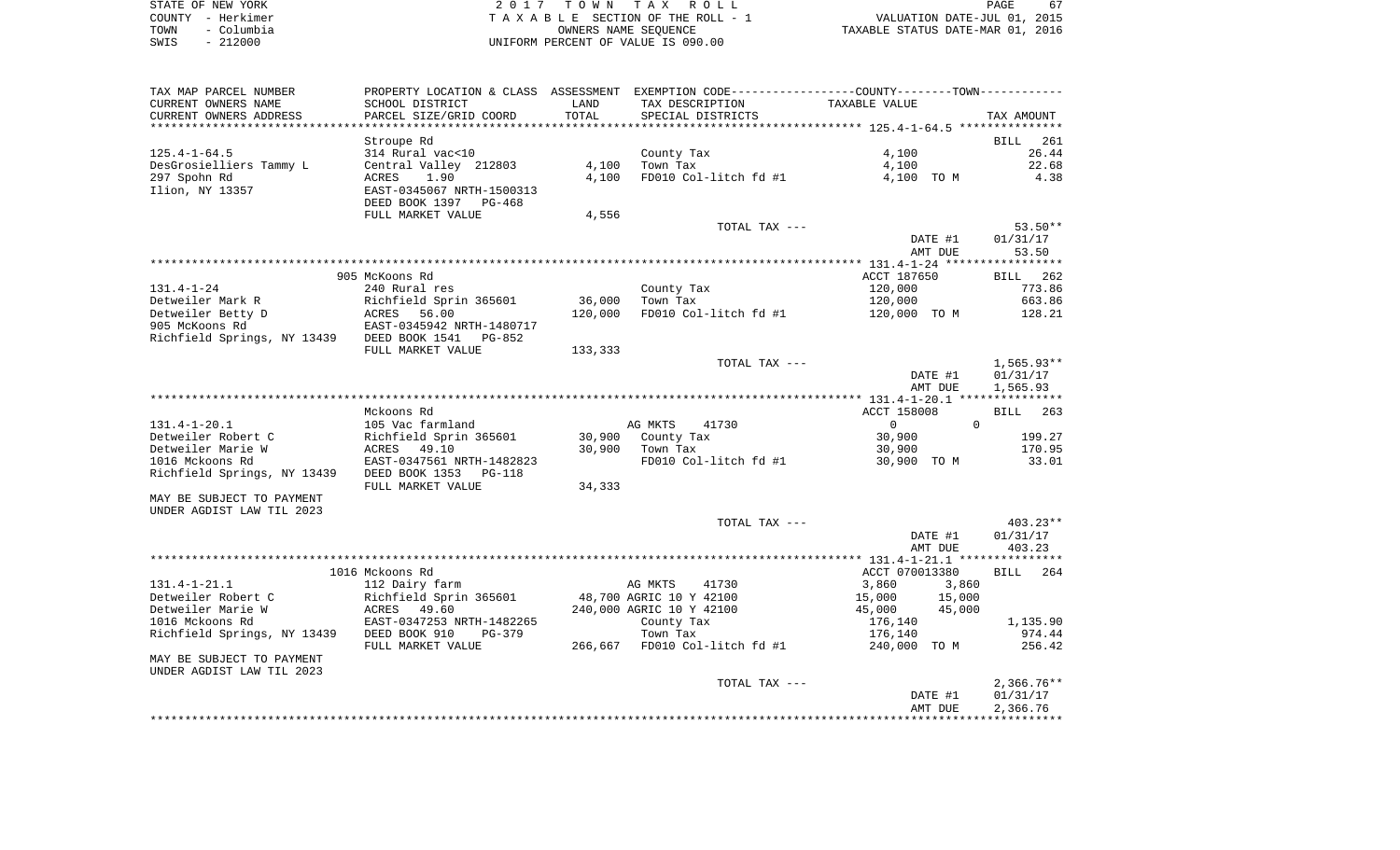|      | STATE OF NEW YORK | 2017 TOWN TAX ROLL                 | 68<br>PAGE                       |
|------|-------------------|------------------------------------|----------------------------------|
|      | COUNTY - Herkimer | TAXABLE SECTION OF THE ROLL - 1    | VALUATION DATE-JUL 01, 2015      |
| TOWN | - Columbia        | OWNERS NAME SEOUENCE               | TAXABLE STATUS DATE-MAR 01, 2016 |
| SWIS | $-212000$         | UNIFORM PERCENT OF VALUE IS 090.00 |                                  |

| TAX MAP PARCEL NUMBER               |                                                       |                   | PROPERTY LOCATION & CLASS ASSESSMENT EXEMPTION CODE---------------COUNTY-------TOWN---------- |                         |                                  |
|-------------------------------------|-------------------------------------------------------|-------------------|-----------------------------------------------------------------------------------------------|-------------------------|----------------------------------|
| CURRENT OWNERS NAME                 | SCHOOL DISTRICT                                       | LAND              | TAX DESCRIPTION                                                                               | TAXABLE VALUE           |                                  |
| CURRENT OWNERS ADDRESS              | PARCEL SIZE/GRID COORD                                | TOTAL             | SPECIAL DISTRICTS                                                                             |                         | TAX AMOUNT                       |
|                                     | 112 Finger Ave                                        |                   |                                                                                               | ACCT 070013980          | <b>BILL</b><br>265               |
| $131.1 - 1 - 52$                    | 210 1 Family Res                                      |                   | VET WAR C 41122                                                                               | 6,000<br>$\mathbf 0$    |                                  |
| DeVries Cornelius                   | Mount Markham<br>215601                               |                   | 8,000 VET WAR T 41123                                                                         | 6,000<br>$\overline{0}$ |                                  |
| Devries Judith Ann                  | FRNT 103.00 DPTH 175.00                               | 40,000            | County Tax                                                                                    | 34,000                  | 219.26                           |
| 112 Finger Ave                      | 0.36<br>ACRES                                         |                   | Town Tax                                                                                      | 34,000                  | 188.09                           |
| West Winfield, NY 13491             | EAST-0336216 NRTH-1489870<br>DEED BOOK 1376<br>PG-273 |                   | FD010 Col-litch fd #1                                                                         | 40,000 TO M             | 42.74                            |
|                                     | FULL MARKET VALUE                                     | 44,444            |                                                                                               |                         |                                  |
|                                     |                                                       |                   | TOTAL TAX ---                                                                                 | DATE #1<br>AMT DUE      | $450.09**$<br>01/31/17<br>450.09 |
|                                     |                                                       |                   |                                                                                               |                         |                                  |
|                                     | 226 Eberline Rd                                       |                   |                                                                                               | ACCT 070000075          | BILL<br>266                      |
| $126.3 - 2 - 1.4$                   | 210 1 Family Res                                      |                   | County Tax                                                                                    | 117,000                 | 754.52                           |
| Dicob Donald G                      | Central Valley 212803                                 | 10,200            | Town Tax                                                                                      | 117,000                 | 647.27                           |
| Dicob Diane L                       | ACRES<br>1.10                                         | 117,000           | FD010 Col-litch fd #1                                                                         | 117,000 TO M            | 125.00                           |
| 226 Eberline Rd                     | EAST-0350086 NRTH-1505760                             |                   |                                                                                               |                         |                                  |
| Mohawk, NY 13407                    | DEED BOOK 784<br>PG-508<br>FULL MARKET VALUE          | 130,000           |                                                                                               |                         |                                  |
|                                     |                                                       |                   | TOTAL TAX ---                                                                                 |                         | $1,526.79**$                     |
|                                     |                                                       |                   |                                                                                               | DATE #1                 | 01/31/17                         |
|                                     |                                                       |                   |                                                                                               | AMT DUE                 | 1,526.79                         |
|                                     |                                                       |                   |                                                                                               |                         |                                  |
|                                     | 446 Spohn Rd                                          |                   |                                                                                               | ACCT 070003480          | BILL 267                         |
| $125.4 - 1 - 36.1$                  | 240 Rural res                                         |                   | AG MKTS<br>41730                                                                              | 10,600<br>10,600        |                                  |
| Dievendorf Roy E                    | Central Valley 212803                                 | 68,000            | County Tax                                                                                    | 149,400                 | 963.46                           |
| 446 Spohn Rd                        | 84a calc                                              | 160,000           | Town Tax                                                                                      | 149,400                 | 826.51                           |
| Ilion, NY 13357                     | includes 21.1                                         |                   | FD010 Col-litch fd #1                                                                         | 160,000 TO M            | 170.94                           |
| MAY BE SUBJECT TO PAYMENT           | FRNT 166.00 DPTH<br>90.20<br>ACRES                    |                   |                                                                                               |                         |                                  |
| UNDER AGDIST LAW TIL 2023           | EAST-0346526 NRTH-1500402                             |                   |                                                                                               |                         |                                  |
|                                     | DEED BOOK 770<br>PG-476                               |                   |                                                                                               |                         |                                  |
|                                     | FULL MARKET VALUE                                     | 177,778           |                                                                                               |                         |                                  |
|                                     |                                                       |                   | TOTAL TAX ---                                                                                 |                         | $1,960.91**$                     |
|                                     |                                                       |                   |                                                                                               | DATE #1                 | 01/31/17                         |
|                                     |                                                       |                   |                                                                                               | AMT DUE                 | 1,960.91                         |
|                                     |                                                       |                   |                                                                                               |                         |                                  |
|                                     | 515 Spohn Rd                                          |                   |                                                                                               | ACCT 070000605          | BILL 268                         |
| $125.4 - 1 - 31$                    | 210 1 Family Res                                      |                   | County Tax                                                                                    | 108,400                 | 699.06                           |
| Dievendorf Sandra K<br>446 Spohn Rd | Central Valley 212803<br>INCLUDES125.4-1-30.2         | 13,000<br>108,400 | Town Tax<br>FD010 Col-litch fd #1                                                             | 108,400<br>108,400 TO M | 599.69<br>115.81                 |
| Ilion, NY 13357                     | FRNT 246.00 DPTH                                      |                   |                                                                                               |                         |                                  |
|                                     | ACRES<br>1.01                                         |                   |                                                                                               |                         |                                  |
|                                     | EAST-0344266 NRTH-1501471                             |                   |                                                                                               |                         |                                  |
|                                     | DEED BOOK 683<br>PG-939                               |                   |                                                                                               |                         |                                  |
|                                     | FULL MARKET VALUE                                     | 120,444           |                                                                                               |                         |                                  |
|                                     |                                                       |                   | TOTAL TAX ---                                                                                 |                         | $1,414.56**$                     |
|                                     |                                                       |                   |                                                                                               | DATE #1                 | 01/31/17                         |
|                                     |                                                       |                   |                                                                                               | AMT DUE                 | 1,414.56                         |
|                                     |                                                       |                   |                                                                                               |                         |                                  |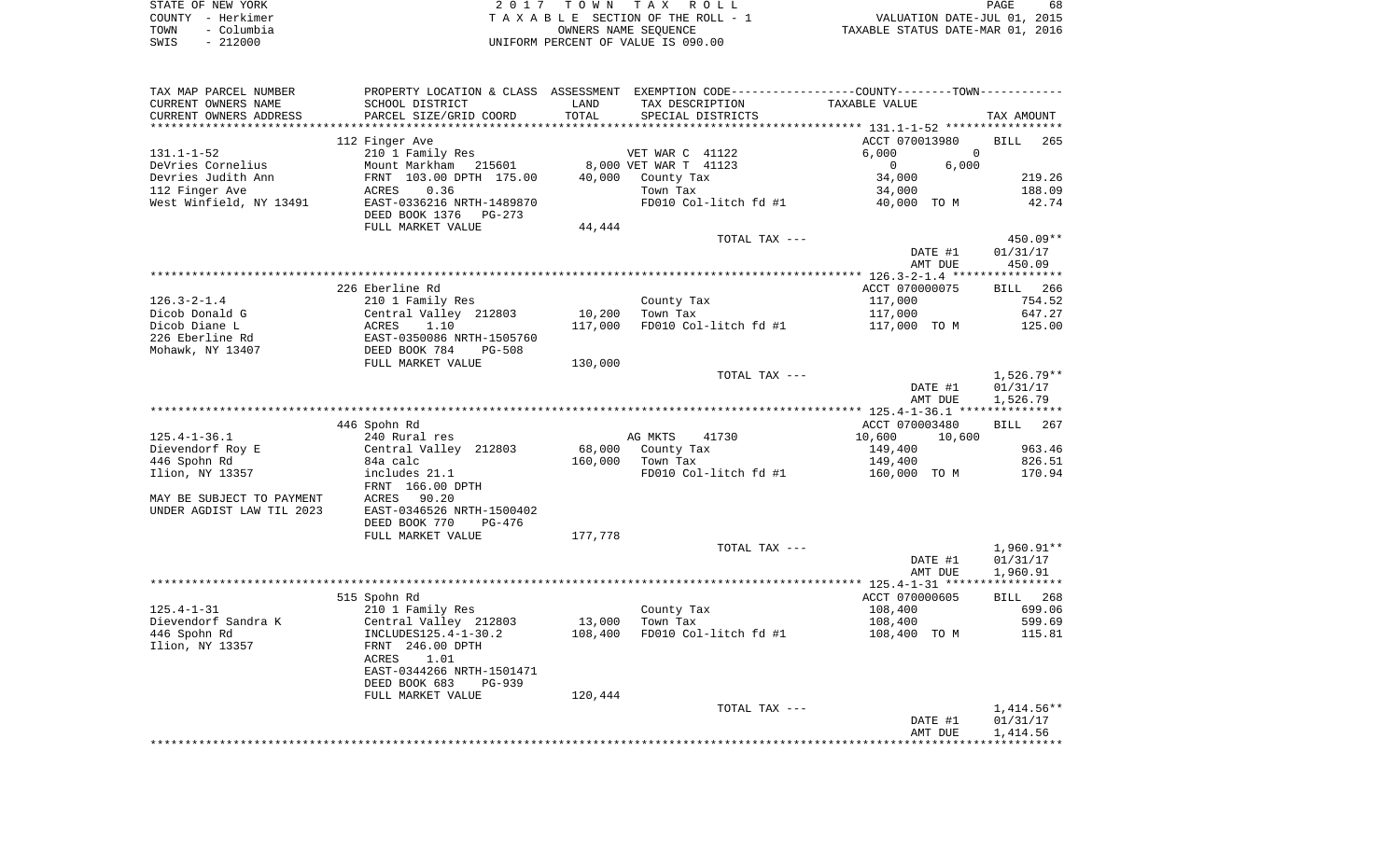| STATE OF NEW YORK  | 2017 TOWN TAX ROLL                 | 69<br>PAGE                       |
|--------------------|------------------------------------|----------------------------------|
| COUNTY - Herkimer  | TAXABLE SECTION OF THE ROLL - 1    | VALUATION DATE-JUL 01, 2015      |
| – Columbia<br>TOWN | OWNERS NAME SEOUENCE               | TAXABLE STATUS DATE-MAR 01, 2016 |
| $-212000$<br>SWIS  | UNIFORM PERCENT OF VALUE IS 090.00 |                                  |

| TAX MAP PARCEL NUMBER                                 | PROPERTY LOCATION & CLASS ASSESSMENT EXEMPTION CODE--------------COUNTY-------TOWN--------- |         |                                           |                                     |            |
|-------------------------------------------------------|---------------------------------------------------------------------------------------------|---------|-------------------------------------------|-------------------------------------|------------|
| CURRENT OWNERS NAME                                   | SCHOOL DISTRICT                                                                             | LAND    | TAX DESCRIPTION                           | TAXABLE VALUE                       |            |
| CURRENT OWNERS ADDRESS                                | PARCEL SIZE/GRID COORD                                                                      | TOTAL   | SPECIAL DISTRICTS                         |                                     | TAX AMOUNT |
|                                                       |                                                                                             |         |                                           |                                     |            |
|                                                       | 397 Elizabethtown Rd                                                                        |         |                                           | ACCT 166111                         | BILL 269   |
| $125.3 - 1 - 25$                                      | 210 1 Family Res                                                                            |         | County Tax                                | 40,000                              | 257.95     |
| Dinanath Rayon S                                      | Mount Markham 215601 14,500                                                                 |         | Town Tax                                  | 40,000                              | 221.29     |
| 2514 Mayon Drive                                      | ACRES<br>1.70                                                                               | 40,000  | FD010 Col-litch fd #1                     | 40,000 TO M                         | 42.74      |
| Chesapeake, VA 23325                                  | EAST-0331287 NRTH-1498272                                                                   |         |                                           |                                     |            |
|                                                       | DEED BOOK 1404 PG-806                                                                       |         |                                           |                                     |            |
|                                                       | FULL MARKET VALUE                                                                           | 44,444  |                                           |                                     |            |
|                                                       |                                                                                             |         | TOTAL TAX ---                             |                                     | $521.98**$ |
|                                                       |                                                                                             |         |                                           | DATE #1                             | 01/31/17   |
|                                                       |                                                                                             |         |                                           | AMT DUE                             | 521.98     |
|                                                       |                                                                                             |         |                                           |                                     |            |
|                                                       | 1541 Mckoons Rd                                                                             |         |                                           | ACCT 070001050                      | BILL 270   |
| $131.2 - 1 - 29.3$                                    | 210 1 Family Res                                                                            |         |                                           | 13,350<br>$\overline{0}$            |            |
|                                                       |                                                                                             |         | VET COM C 41132<br>17,400 VET COM T 41133 | $\Omega$                            |            |
| DiRienzo John J                                       | Central Valley 212803<br>FRNT 323.00 DPTH<br>ACRES 3.00                                     |         |                                           | 17,800                              |            |
| DiRienzo Robin L                                      |                                                                                             |         | 145,000 Sun Energy 49506                  | $\overline{0}$<br>10,000<br>131,650 |            |
| 1541 McKoons Road                                     |                                                                                             |         | County Tax                                |                                     | 848.99     |
| Richfield Springs, NY 13439 EAST-0347606 NRTH-1492780 |                                                                                             |         | Town Tax                                  | 117,200                             | 648.37     |
|                                                       | DEED BOOK 1494    PG-925                                                                    |         | FD010 Col-litch fd #1                     | 145,000 TO M                        | 154.92     |
|                                                       | FULL MARKET VALUE                                                                           | 161,111 |                                           |                                     |            |
|                                                       |                                                                                             |         | TOTAL TAX ---                             |                                     | 1,652.28** |
|                                                       |                                                                                             |         |                                           | DATE #1                             | 01/31/17   |
|                                                       |                                                                                             |         |                                           | AMT DUE                             | 1,652.28   |
|                                                       |                                                                                             |         |                                           |                                     |            |
|                                                       | 442 Brennan Rd                                                                              |         |                                           | ACCT 070015038                      | BILL 271   |
| $125.4 - 1 - 22.5$                                    | 270 Mfg housing                                                                             |         | County Tax                                | 45,400                              | 292.78     |
| Donahue Patrick                                       | Central Valley 212803                                                                       | 17,800  | Town Tax                                  | 45,400                              | 251.16     |
| Donahue Deborah                                       | ACRES 3.20<br>EAST-0344984 NRTH-1502398                                                     | 45,400  | FD010 Col-litch $f d$ #1 $f$ 45,400 TO M  |                                     | 48.51      |
| PO Box 188                                            |                                                                                             |         |                                           |                                     |            |
| Mohawk, NY 13407                                      | DEED BOOK 1103 PG-721                                                                       |         |                                           |                                     |            |
|                                                       | FULL MARKET VALUE                                                                           | 50,444  |                                           |                                     |            |
|                                                       |                                                                                             |         | TOTAL TAX ---                             |                                     | 592.45**   |
|                                                       |                                                                                             |         |                                           | DATE #1                             | 01/31/17   |
|                                                       |                                                                                             |         |                                           | AMT DUE                             | 592.45     |
|                                                       |                                                                                             |         |                                           |                                     |            |
|                                                       | 137 Saxon Rd                                                                                |         |                                           | ACCT 181107                         | BILL 272   |
| $131.1 - 1 - 67$                                      | 210 1 Family Res                                                                            |         | CW 15 VET/ 41162                          | $\overline{0}$<br>8,010             |            |
| Doremus Eugene                                        | Mount Markham 215601<br>FRNT 375.00 DPTH                                                    |         | 17,000 CW_DISBLD_ 41172                   | $\Omega$<br>24,750                  |            |
| Doremus Mary M                                        |                                                                                             |         | 165,000 County Tax                        | 132,240                             | 852.80     |
| 137 Saxon Rd                                          | ACRES<br>5.00                                                                               |         | Town Tax                                  | 165,000                             | 912.81     |
| West Winfield, NY 13491                               | EAST-0329656 NRTH-1490114                                                                   |         | FD010 Col-litch fd #1                     | $165,000$ TOM                       | 176.29     |
|                                                       | DEED BOOK 1502<br>PG-173                                                                    |         |                                           |                                     |            |
|                                                       | FULL MARKET VALUE                                                                           | 183,333 |                                           |                                     |            |
|                                                       |                                                                                             |         | TOTAL TAX ---                             |                                     | 1,941.90** |
|                                                       |                                                                                             |         |                                           | DATE #1                             | 01/31/17   |
|                                                       |                                                                                             |         |                                           | AMT DUE                             | 1,941.90   |
|                                                       |                                                                                             |         |                                           |                                     |            |
|                                                       |                                                                                             |         |                                           |                                     |            |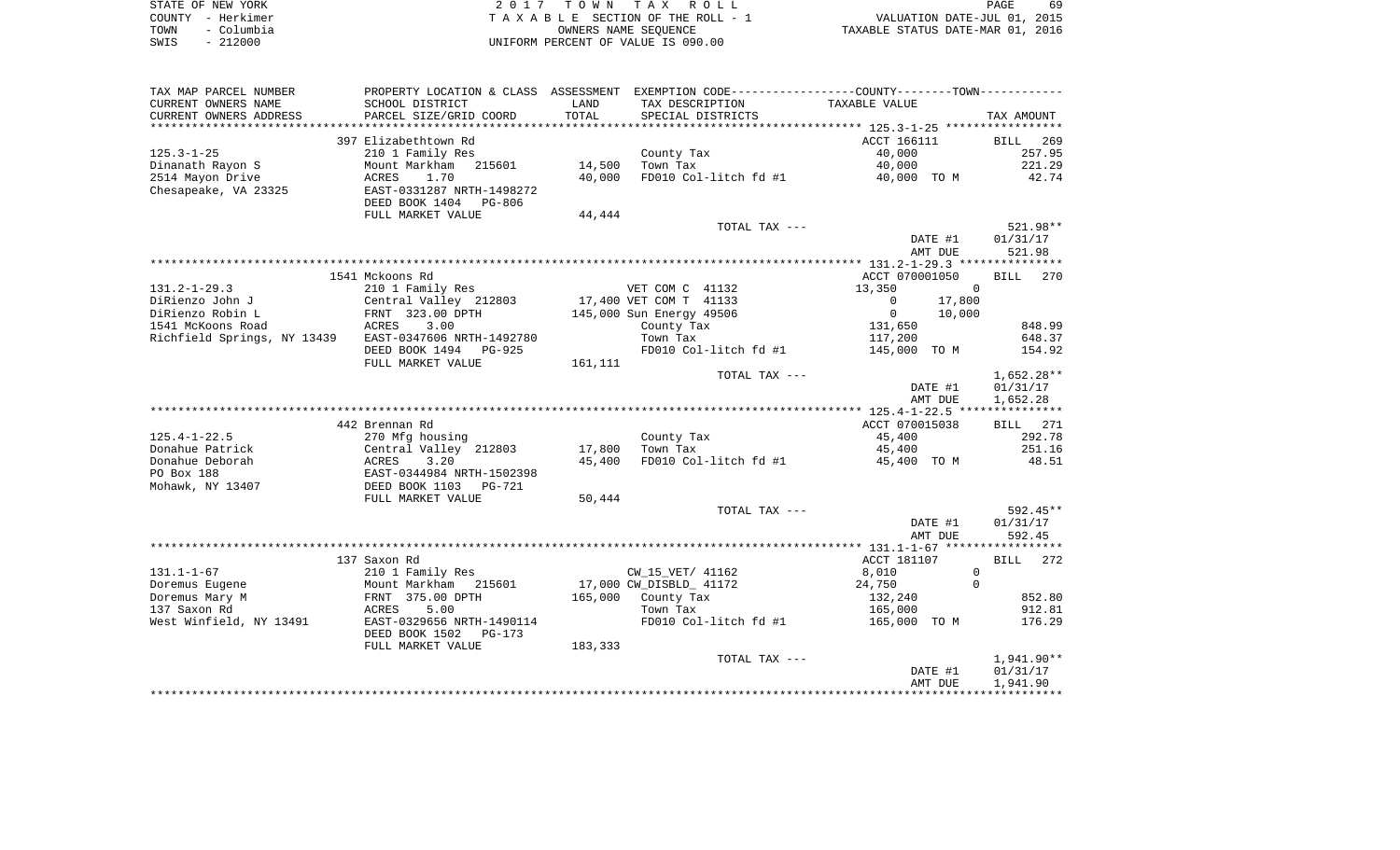| STATE OF NEW YORK  | 2017 TOWN TAX ROLL                 |                                  | PAGE | 70 |
|--------------------|------------------------------------|----------------------------------|------|----|
| COUNTY - Herkimer  | TAXABLE SECTION OF THE ROLL - 1    | VALUATION DATE-JUL 01, 2015      |      |    |
| TOWN<br>– Columbia | OWNERS NAME SEOUENCE               | TAXABLE STATUS DATE-MAR 01, 2016 |      |    |
| $-212000$<br>SWIS  | UNIFORM PERCENT OF VALUE IS 090.00 |                                  |      |    |

| TAX MAP PARCEL NUMBER  |                            |         | PROPERTY LOCATION & CLASS ASSESSMENT EXEMPTION CODE---------------COUNTY-------TOWN---------- |               |                      |
|------------------------|----------------------------|---------|-----------------------------------------------------------------------------------------------|---------------|----------------------|
| CURRENT OWNERS NAME    | SCHOOL DISTRICT            | LAND    | TAX DESCRIPTION                                                                               | TAXABLE VALUE |                      |
| CURRENT OWNERS ADDRESS | PARCEL SIZE/GRID COORD     | TOTAL   | SPECIAL DISTRICTS                                                                             |               | TAX AMOUNT           |
|                        |                            |         |                                                                                               |               |                      |
|                        | 153 Brewer Rd              |         |                                                                                               | ACCT 176878   | 273<br>BILL          |
| $125.2 - 2 - 65$       | 210 1 Family Res           |         | County Tax                                                                                    | 48,600        | 313.41               |
| Douglas Michael B      | Central Valley 212803      | 13,700  | Town Tax                                                                                      | 48,600        | 268.86               |
| Douglas Jody L         | 1.30<br>ACRES              | 48,600  | School Relevy                                                                                 |               | 488.88               |
| 153 Brewer Rd          | EAST-0338180 NRTH-1506059  |         | FD010 Col-litch fd #1                                                                         | 48,600 TO M   | 51.92                |
| Ilion, NY 13357        | DEED BOOK 1474    PG-813   |         |                                                                                               |               |                      |
|                        | FULL MARKET VALUE          | 54,000  |                                                                                               |               |                      |
|                        |                            |         | TOTAL TAX ---                                                                                 | DATE #1       | $1,123.07**$         |
|                        |                            |         |                                                                                               | AMT DUE       | 01/31/17<br>1,123.07 |
|                        |                            |         |                                                                                               |               |                      |
|                        | 467 No Columbia Rd         |         |                                                                                               | ACCT 196104   | BILL 274             |
| $125.2 - 2 - 36.2$     | 210 1 Family Res           |         | County Tax                                                                                    | 59,400        | 383.06               |
| Driscoll Brett M       | Central Valley 212803      | 15,600  | Town Tax                                                                                      | 59,400        | 328.61               |
| 888 Warren Road        | ACRES<br>2.20              | 59,400  | FD010 Col-litch fd #1                                                                         | 59,400 TO M   | 63.46                |
| Mohawk, NY 13407       | EAST-0346202 NRTH-1508619  |         |                                                                                               |               |                      |
|                        | DEED BOOK 1593<br>PG-836   |         |                                                                                               |               |                      |
|                        | FULL MARKET VALUE          | 66,000  |                                                                                               |               |                      |
|                        |                            |         | TOTAL TAX ---                                                                                 |               | $775.13**$           |
|                        |                            |         |                                                                                               | DATE #1       | 01/31/17             |
|                        |                            |         |                                                                                               | AMT DUE       | 775.13               |
|                        |                            |         |                                                                                               |               |                      |
|                        | 475 No Columbia Rd         |         |                                                                                               | ACCT 196106   | BILL 275             |
| $125.2 - 2 - 37.1$     | 270 Mfg housing            |         | County Tax                                                                                    | 19,800        | 127.69               |
| Driscoll Brett M       | Central Valley 212803      | 9,200   | Town Tax                                                                                      | 19,800        | 109.54               |
| 888 Warren Road        | 95.00 DPTH 250.00<br>FRNT  | 19,800  | FD010 Col-litch fd #1                                                                         | 19,800 TO M   | 21.15                |
| Mohawk, NY 13407       | 0.52<br>ACRES              |         |                                                                                               |               |                      |
|                        | EAST-0346317 NRTH-1508547  |         |                                                                                               |               |                      |
|                        | DEED BOOK 1593<br>PG-858   |         |                                                                                               |               |                      |
|                        | FULL MARKET VALUE          | 22,000  |                                                                                               |               |                      |
|                        |                            |         | TOTAL TAX ---                                                                                 |               | 258.38**             |
|                        |                            |         |                                                                                               | DATE #1       | 01/31/17             |
|                        |                            |         |                                                                                               | AMT DUE       | 258.38               |
|                        | 154 Saxon Rd               |         |                                                                                               |               | BILL 276             |
| $131.1 - 1 - 25.6$     | 240 Rural res              |         | County Tax                                                                                    | 135,000       | 870.60               |
| Duffy Gerard           | Mount Markham<br>215601    | 35,000  | Town Tax                                                                                      | 135,000       | 746.85               |
| 12 Irby Road           | 21.60<br>ACRES             | 135,000 | School Relevy                                                                                 |               | 3,028.20             |
| Patterson, NY 12563    | EAST-0331233 NRTH-1490354  |         | FD010 Col-litch fd #1                                                                         | 135,000 TO M  | 144.23               |
|                        | DEED BOOK 1274<br>$PG-233$ |         |                                                                                               |               |                      |
|                        | FULL MARKET VALUE          | 150,000 |                                                                                               |               |                      |
|                        |                            |         | TOTAL TAX ---                                                                                 |               | 4,789.88**           |
|                        |                            |         |                                                                                               | DATE #1       | 01/31/17             |
|                        |                            |         |                                                                                               | AMT DUE       | 4,789.88             |
|                        |                            |         |                                                                                               |               |                      |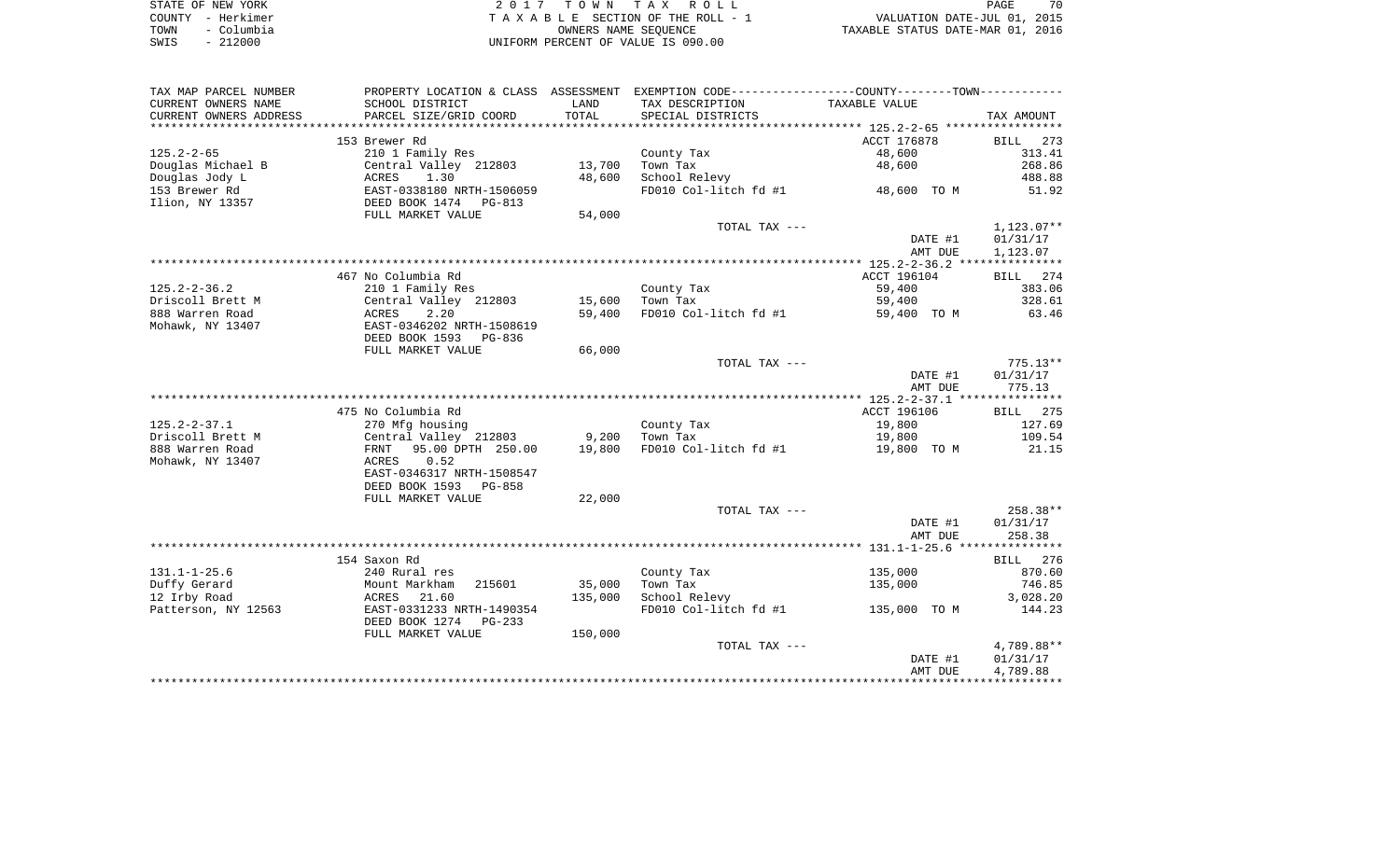| STATE OF NEW YORK  | 2017 TOWN TAX ROLL                 | 71<br>PAGE                       |
|--------------------|------------------------------------|----------------------------------|
| COUNTY - Herkimer  | TAXABLE SECTION OF THE ROLL - 1    | VALUATION DATE-JUL 01, 2015      |
| – Columbia<br>TOWN | OWNERS NAME SEOUENCE               | TAXABLE STATUS DATE-MAR 01, 2016 |
| $-212000$<br>SWIS  | UNIFORM PERCENT OF VALUE IS 090.00 |                                  |

| TAX MAP PARCEL NUMBER<br>CURRENT OWNERS NAME                 | PROPERTY LOCATION & CLASS ASSESSMENT EXEMPTION CODE---------------COUNTY-------TOWN----------<br>SCHOOL DISTRICT | LAND              | TAX DESCRIPTION                         | TAXABLE VALUE                        |                                         |
|--------------------------------------------------------------|------------------------------------------------------------------------------------------------------------------|-------------------|-----------------------------------------|--------------------------------------|-----------------------------------------|
| CURRENT OWNERS ADDRESS<br>*************************          | PARCEL SIZE/GRID COORD                                                                                           | TOTAL             | SPECIAL DISTRICTS                       |                                      | TAX AMOUNT                              |
| $131.1 - 1 - 61.1$<br>Dumas-Griffith Vedanta<br>PO Box 753   | Jones Rd<br>322 Rural vac>10<br>Mount Markham 215601<br>FRNT 600.00 DPTH                                         | 15,000<br>15,000  | County Tax<br>Town Tax<br>School Relevy | ACCT 195157<br>15,000<br>15,000      | BILL<br>277<br>96.73<br>82.98<br>336.47 |
| Missoula, MT 59805                                           | ACRES 10.00<br>EAST-0334249 NRTH-1491281<br>DEED BOOK 1587 PG-646<br>FULL MARKET VALUE                           | 16,667            | FD010 Col-litch fd #1                   | 15,000 TO M                          | 16.03                                   |
|                                                              |                                                                                                                  |                   | TOTAL TAX ---                           | DATE #1<br>AMT DUE                   | 532.21**<br>01/31/17<br>532.21          |
|                                                              |                                                                                                                  |                   |                                         |                                      |                                         |
| 125.2-2-56                                                   | 337 Brewer Rd<br>210 1 Family Res                                                                                |                   | VET WAR C 41122                         | ACCT 197997<br>8,010<br>$\mathbf{0}$ | BILL 278                                |
| Dundon James R Sr                                            | Central Valley 212803                                                                                            |                   | 15,200 VET WAR T 41123                  | 10,680<br>$\overline{0}$             |                                         |
| Dundon Elva M                                                | 2.00<br>ACRES                                                                                                    | 79,200            | County Tax                              | 71,190                               | 459.09                                  |
| 337 Brewer Rd                                                | EAST-0341769 NRTH-1504999                                                                                        |                   | Town Tax                                | 68,520                               | 379.07                                  |
| Ilion, NY 13357                                              | DEED BOOK 1605 PG-511<br>FULL MARKET VALUE                                                                       | 88,000            | FD010 Col-litch fd #1                   | 79,200 TO M                          | 84.62                                   |
| PRIOR OWNER ON 3/01/2016                                     |                                                                                                                  |                   |                                         |                                      |                                         |
| White George S                                               |                                                                                                                  |                   |                                         |                                      |                                         |
|                                                              |                                                                                                                  |                   | TOTAL TAX ---                           | DATE #1<br>AMT DUE                   | $922.78**$<br>01/31/17<br>922.78        |
|                                                              |                                                                                                                  |                   |                                         |                                      |                                         |
|                                                              | 440 Beebe Rd                                                                                                     |                   |                                         | ACCT 195943                          | BILL 279                                |
| $125.4 - 1 - 58.5$                                           | 240 Rural res                                                                                                    |                   | County Tax                              | 142,600                              | 919.61                                  |
| Dundon Renee<br>440 Beebe Rd                                 | 215601<br>Mount Markham<br>ACRES 13.50                                                                           | 29,800<br>142,600 | Town Tax<br>FD010 Col-litch fd #1       | 142,600<br>142,600 TO M              | 788.89<br>152.35                        |
| Ilion, NY 13357                                              | EAST-0335761 NRTH-1498468<br>DEED BOOK 1592<br>PG-741                                                            |                   |                                         |                                      |                                         |
|                                                              | FULL MARKET VALUE                                                                                                | 158,444           |                                         |                                      |                                         |
|                                                              |                                                                                                                  |                   | TOTAL TAX ---                           | DATE #1<br>AMT DUE                   | 1,860.85**<br>01/31/17<br>1,860.85      |
|                                                              |                                                                                                                  |                   |                                         |                                      |                                         |
|                                                              | Off Hayner Rd                                                                                                    |                   |                                         | ACCT 070007350                       | BILL 280                                |
| 132.3-1-32                                                   | 322 Rural vac>10                                                                                                 |                   | County Tax                              | 1,000                                | 6.45                                    |
| Dunkel Philip Thomas Jr                                      | Richfield Sprin 365601                                                                                           | 1,000             | Town Tax                                | 1,000                                | 5.53                                    |
| Cook Kenneth<br>Attn: Kenneth R Cook Sr<br>30 East Center St | 5.00<br>ACRES<br>EAST-0351141 NRTH-1481395<br>DEED BOOK 745 PG-87<br>DEED BOOK 745<br>PG-87                      | 1,000             | FD010 Col-litch fd #1                   | 1,000 TO M                           | 1.07                                    |
| Mohawk, NY 13407                                             | FULL MARKET VALUE                                                                                                | 1,111             |                                         |                                      |                                         |
|                                                              |                                                                                                                  |                   | TOTAL TAX ---                           |                                      | 13.05**                                 |
|                                                              |                                                                                                                  |                   |                                         | DATE #1<br>AMT DUE                   | 01/31/17<br>13.05                       |
|                                                              |                                                                                                                  |                   |                                         |                                      |                                         |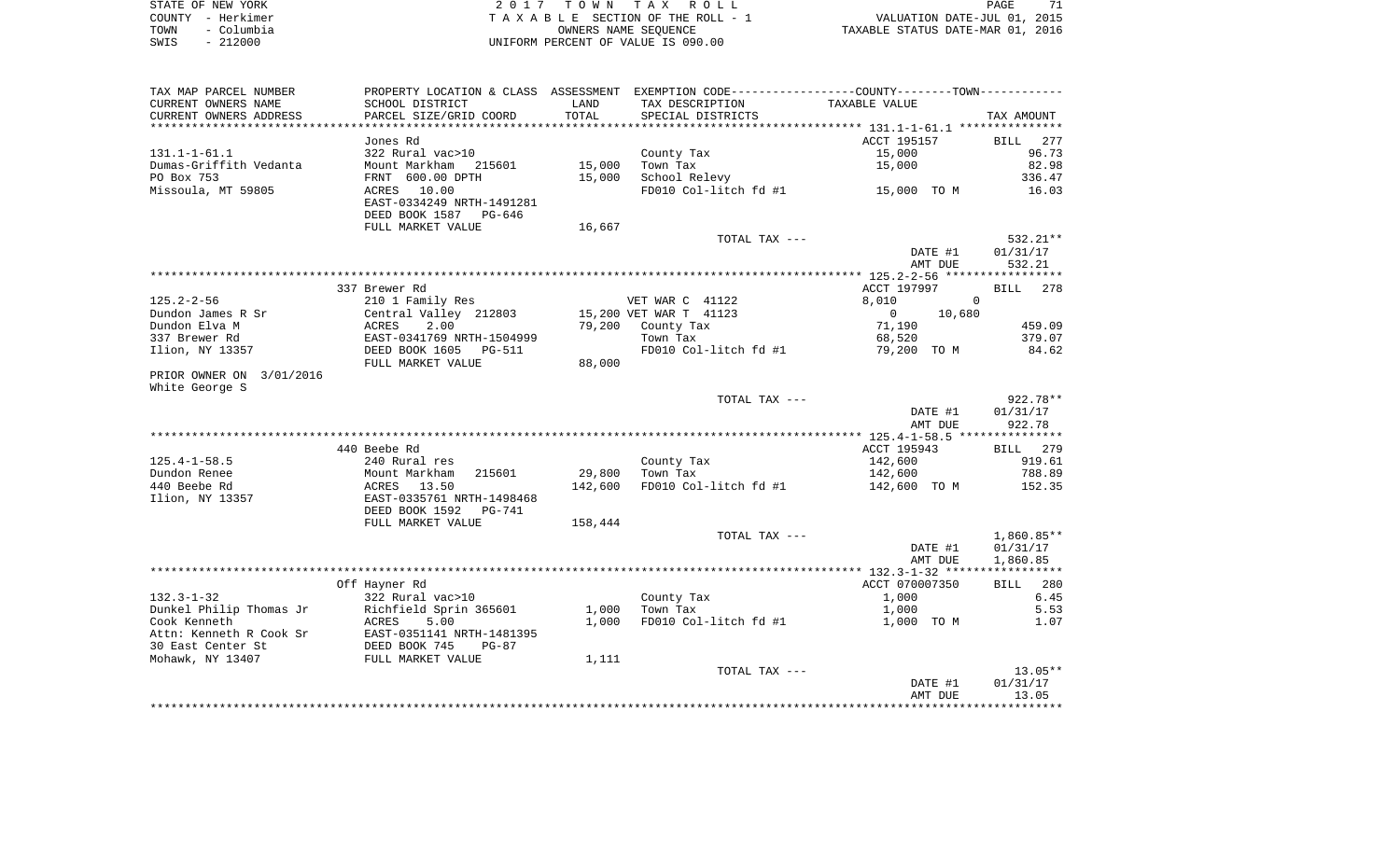| STATE OF NEW YORK  | 2017 TOWN TAX ROLL                 | -72<br>PAGE                      |
|--------------------|------------------------------------|----------------------------------|
| COUNTY - Herkimer  | TAXABLE SECTION OF THE ROLL - 1    | VALUATION DATE-JUL 01, 2015      |
| – Columbia<br>TOWN | OWNERS NAME SEOUENCE               | TAXABLE STATUS DATE-MAR 01, 2016 |
| 212000<br>SWIS     | UNIFORM PERCENT OF VALUE IS 090.00 |                                  |

 $\begin{array}{c} 72 \\ 2015 \\ 2016 \end{array}$ 

| TAX MAP PARCEL NUMBER       |                                          |         | PROPERTY LOCATION & CLASS ASSESSMENT EXEMPTION CODE----------------COUNTY--------TOWN----------- |                |                    |
|-----------------------------|------------------------------------------|---------|--------------------------------------------------------------------------------------------------|----------------|--------------------|
| CURRENT OWNERS NAME         | SCHOOL DISTRICT                          | LAND    | TAX DESCRIPTION                                                                                  | TAXABLE VALUE  |                    |
| CURRENT OWNERS ADDRESS      | PARCEL SIZE/GRID COORD                   | TOTAL   | SPECIAL DISTRICTS                                                                                |                | TAX AMOUNT         |
| **********************      |                                          |         |                                                                                                  |                |                    |
|                             | Gage Rd                                  |         |                                                                                                  |                | <b>BILL</b><br>281 |
| $125.4 - 1 - 58.13$         | 105 Vac farmland                         |         | County Tax                                                                                       | 1,300          | 8.38               |
| Dupres Robert A             | Mount Markham 215601                     | 1,300   | Town Tax                                                                                         | 1,300          | 7.19               |
| Dupres Dorothy E            | ACRES<br>2.50                            | 1,300   | School Relevy                                                                                    |                | 29.16              |
| 480 Gage Rd                 | EAST-0337979 NRTH-1497694                |         | FD010 Col-litch fd #1                                                                            | 1,300 TO M     | 1.39               |
| Ilion, NY 13357             | DEED BOOK 887<br>PG-320                  |         |                                                                                                  |                |                    |
|                             | FULL MARKET VALUE                        | 1,444   |                                                                                                  |                |                    |
|                             |                                          |         | TOTAL TAX ---                                                                                    |                | $46.12**$          |
|                             |                                          |         |                                                                                                  | DATE #1        | 01/31/17           |
|                             |                                          |         |                                                                                                  | AMT DUE        | 46.12              |
|                             | 480 Gage Rd                              |         |                                                                                                  | ACCT 0013715   | BILL 282           |
| $125.4 - 1 - 58.7$          | 240 Rural res                            |         | County Tax                                                                                       | 98,300         | 633.92             |
| Dupres Robert A             | 215601<br>Mount Markham                  | 29,100  | Town Tax                                                                                         | 98,300         | 543.82             |
| Dupres Dorothy E            | Doublewide                               | 98,300  | FD010 Col-litch fd #1                                                                            | 98,300 TO M    | 105.02             |
| 480 Gage Rd                 | ACRES 12.10                              |         |                                                                                                  |                |                    |
| Ilion, NY 13357             | EAST-0338390 NRTH-1497672                |         |                                                                                                  |                |                    |
|                             | DEED BOOK 797<br>PG-326                  |         |                                                                                                  |                |                    |
|                             | FULL MARKET VALUE                        | 109,222 |                                                                                                  |                |                    |
|                             |                                          |         | TOTAL TAX ---                                                                                    |                | 1,282.76**         |
|                             |                                          |         |                                                                                                  | DATE #1        | 01/31/17           |
|                             |                                          |         |                                                                                                  | AMT DUE        | 1,282.76           |
|                             |                                          |         |                                                                                                  |                |                    |
|                             | 1024 Jordanville Rd                      |         |                                                                                                  | ACCT 186521    | BILL 283           |
| $131.2 - 2 - 1$             | 210 1 Family Res                         |         | County Tax                                                                                       | 125,000        | 806.11             |
| Durfee Jeremy W             |                                          | 18,000  | Town Tax                                                                                         | 125,000        | 691.53             |
| Durfee Shauna M             | Central Valley 212803<br>SUB DIV LOT#1   | 125,000 | FD010 Col-litch fd #1                                                                            | 125,000 TO M   | 133.55             |
| 1024 Jordanville Rd         | ACRES<br>6.00                            |         |                                                                                                  |                |                    |
| Ilion, NY 13357             | EAST-0345926 NRTH-1494038                |         |                                                                                                  |                |                    |
|                             | DEED BOOK 1535<br>$PG-38$                |         |                                                                                                  |                |                    |
|                             | FULL MARKET VALUE                        | 138,889 |                                                                                                  |                |                    |
|                             |                                          |         | TOTAL TAX ---                                                                                    |                | 1,631.19**         |
|                             |                                          |         |                                                                                                  | DATE #1        | 01/31/17           |
|                             |                                          |         |                                                                                                  | AMT DUE        | 1,631.19           |
|                             |                                          |         |                                                                                                  |                |                    |
|                             | 1751 State Route 28                      |         |                                                                                                  | ACCT 070010560 | BILL 284           |
| $126.3 - 2 - 61$            | 210 1 Family Res                         |         | County Tax                                                                                       | 105,800        | 682.29             |
| Dygert Edward J             | Central Valley 212803                    | 28,000  | Town Tax                                                                                         | 105,800        | 585.31             |
| Dygert Mary G<br>PO Box 247 | ACRES 10.00<br>EAST-0353532 NRTH-1498370 | 105,800 | FD010 Col-litch fd #1                                                                            | 105,800 TO M   | 113.04             |
| Mohawk, NY 13407            | $PG-242$                                 |         |                                                                                                  |                |                    |
|                             | DEED BOOK 909                            |         |                                                                                                  |                |                    |
|                             | FULL MARKET VALUE                        | 117,556 | TOTAL TAX ---                                                                                    |                | 1,380.64**         |
|                             |                                          |         |                                                                                                  | DATE #1        | 01/31/17           |
|                             |                                          |         |                                                                                                  | AMT DUE        | 1,380.64           |
|                             |                                          |         |                                                                                                  |                |                    |
|                             |                                          |         |                                                                                                  |                |                    |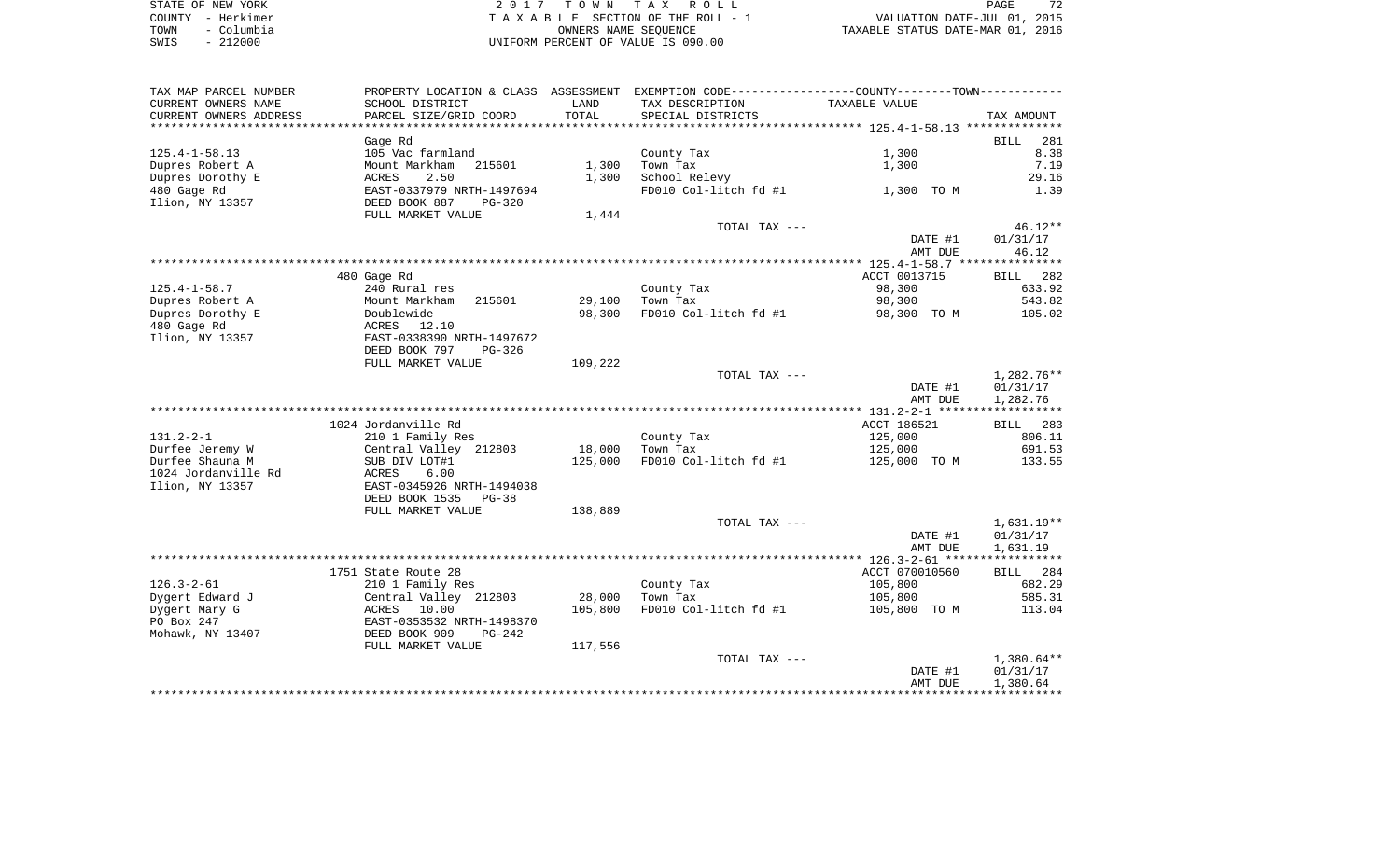| STATE OF NEW YORK  | 2017 TOWN TAX ROLL                 | 73<br>PAGE                       |
|--------------------|------------------------------------|----------------------------------|
| COUNTY - Herkimer  | TAXABLE SECTION OF THE ROLL - 1    | VALUATION DATE-JUL 01, 2015      |
| – Columbia<br>TOWN | OWNERS NAME SEOUENCE               | TAXABLE STATUS DATE-MAR 01, 2016 |
| $-212000$<br>SWIS  | UNIFORM PERCENT OF VALUE IS 090.00 |                                  |

| TAX MAP PARCEL NUMBER                          | PROPERTY LOCATION & CLASS ASSESSMENT EXEMPTION CODE---------------COUNTY-------TOWN---------- |         |                       |                |                 |
|------------------------------------------------|-----------------------------------------------------------------------------------------------|---------|-----------------------|----------------|-----------------|
| CURRENT OWNERS NAME                            | SCHOOL DISTRICT                                                                               | LAND    | TAX DESCRIPTION       | TAXABLE VALUE  |                 |
| CURRENT OWNERS ADDRESS                         | PARCEL SIZE/GRID COORD                                                                        | TOTAL   | SPECIAL DISTRICTS     |                | TAX AMOUNT      |
|                                                |                                                                                               |         |                       |                |                 |
|                                                | State Route 28                                                                                |         |                       | ACCT 070016040 | <b>BILL</b> 285 |
| 126.3-2-62.2                                   | 314 Rural vac<10                                                                              |         | County Tax            | 13,600         | 87.70           |
| Dygert Mary G                                  | Central Valley 212803                                                                         | 13,600  | Town Tax              | 13,600         | 75.24           |
| Dygert Edward J                                | ACRES<br>5.20                                                                                 | 13,600  | FD010 Col-litch fd #1 | 13,600 TO M    | 14.53           |
| 1751 State Route 28                            | EAST-0353806 NRTH-1499035<br>DEED BOOK 909 PG-239                                             |         |                       |                |                 |
| PO Box 247                                     |                                                                                               |         |                       |                |                 |
|                                                |                                                                                               | 15,111  |                       |                |                 |
|                                                |                                                                                               |         | TOTAL TAX ---         |                | $177.47**$      |
|                                                |                                                                                               |         |                       | DATE #1        | 01/31/17        |
|                                                |                                                                                               |         |                       | AMT DUE        | 177.47          |
|                                                |                                                                                               |         |                       |                |                 |
|                                                | 237 Beebe Rd                                                                                  |         |                       | ACCT 070014520 | BILL 286        |
| 125.4-1-59.1                                   | 240 Rural res                                                                                 |         | County Tax            | 175,000        | 1,128.55        |
| Dyn Jake                                       |                                                                                               |         | 35,100 Town Tax       | 175,000        | 968.14          |
| 237 Beebe Rd                                   |                                                                                               | 175,000 | FD010 Col-litch fd #1 | 175,000 TO M   | 186.97          |
| Ilion, NY 13357                                | Central Valley 212803<br>FRNT 459.00 DPTH<br>ACRES 24.10                                      |         |                       |                |                 |
|                                                | EAST-0338437 NRTH-1501795                                                                     |         |                       |                |                 |
|                                                | DEED BOOK 1189 PG-631                                                                         |         |                       |                |                 |
|                                                | FULL MARKET VALUE                                                                             | 194,444 |                       |                |                 |
|                                                |                                                                                               |         | TOTAL TAX ---         |                | $2,283.66**$    |
|                                                |                                                                                               |         |                       | DATE #1        | 01/31/17        |
|                                                |                                                                                               |         |                       | AMT DUE        | 2,283.66        |
|                                                |                                                                                               |         |                       |                |                 |
|                                                | Beebe Rd                                                                                      |         |                       |                | BILL 287        |
| $125.4 - 1 - 59.2$                             | 322 Rural vac>10                                                                              |         | County Tax            | 12,400         | 79.97           |
| Dyn Jake                                       |                                                                                               | 12,400  | Town Tax              | 12,400         | 68.60           |
| 237 Beebe Rd                                   | Central Valley 212803<br>FRNT 250.00 DPTH                                                     | 12,400  | FD010 Col-litch fd #1 | 12,400 TO M    | 13.25           |
|                                                |                                                                                               |         |                       |                |                 |
| Ilion, NY 13357                                | ACRES 16.90                                                                                   |         |                       |                |                 |
|                                                | EAST-0338283 NRTH-1501498                                                                     |         |                       |                |                 |
|                                                | DEED BOOK 1189 PG-631                                                                         |         |                       |                |                 |
|                                                | FULL MARKET VALUE                                                                             | 13,778  |                       |                |                 |
|                                                |                                                                                               |         | TOTAL TAX ---         |                | 161.82**        |
|                                                |                                                                                               |         |                       | DATE #1        | 01/31/17        |
|                                                |                                                                                               |         |                       | AMT DUE        | 161.82          |
|                                                |                                                                                               |         |                       |                |                 |
|                                                | 514 Gage Rd                                                                                   |         |                       | ACCT 198970    | BILL 288        |
| 125.4-1-54.4                                   | 210 1 Family Res                                                                              |         | County Tax            | 37,800         | 243.77          |
| Dzimitrowicz Brian F Sr                        | Mount Markham 215601                                                                          | 22,900  | Town Tax              | 37,800         | 209.12          |
| Dzimitrowicz Brian F Jr                        | Doublewide                                                                                    | 37,800  | FD010 Col-litch fd #1 | 37,800 TOM     | 40.39           |
| 494 Gage Rd                                    | FRNT 200.00 DPTH                                                                              |         |                       |                |                 |
| Ilion, NY 13357                                | ACRES 5.90                                                                                    |         |                       |                |                 |
|                                                | EAST-0339044 NRTH-1497799                                                                     |         |                       |                |                 |
| PRIOR OWNER ON 3/01/2016 DEED BOOK 1611 PG-804 |                                                                                               |         |                       |                |                 |
| County of Herkimer                             | FULL MARKET VALUE                                                                             | 42,000  |                       |                |                 |
|                                                |                                                                                               |         | TOTAL TAX ---         |                | 493.28**        |
|                                                |                                                                                               |         |                       | DATE #1        | 01/31/17        |
|                                                |                                                                                               |         |                       | AMT DUE        | 493.28          |
|                                                |                                                                                               |         |                       |                |                 |
|                                                |                                                                                               |         |                       |                |                 |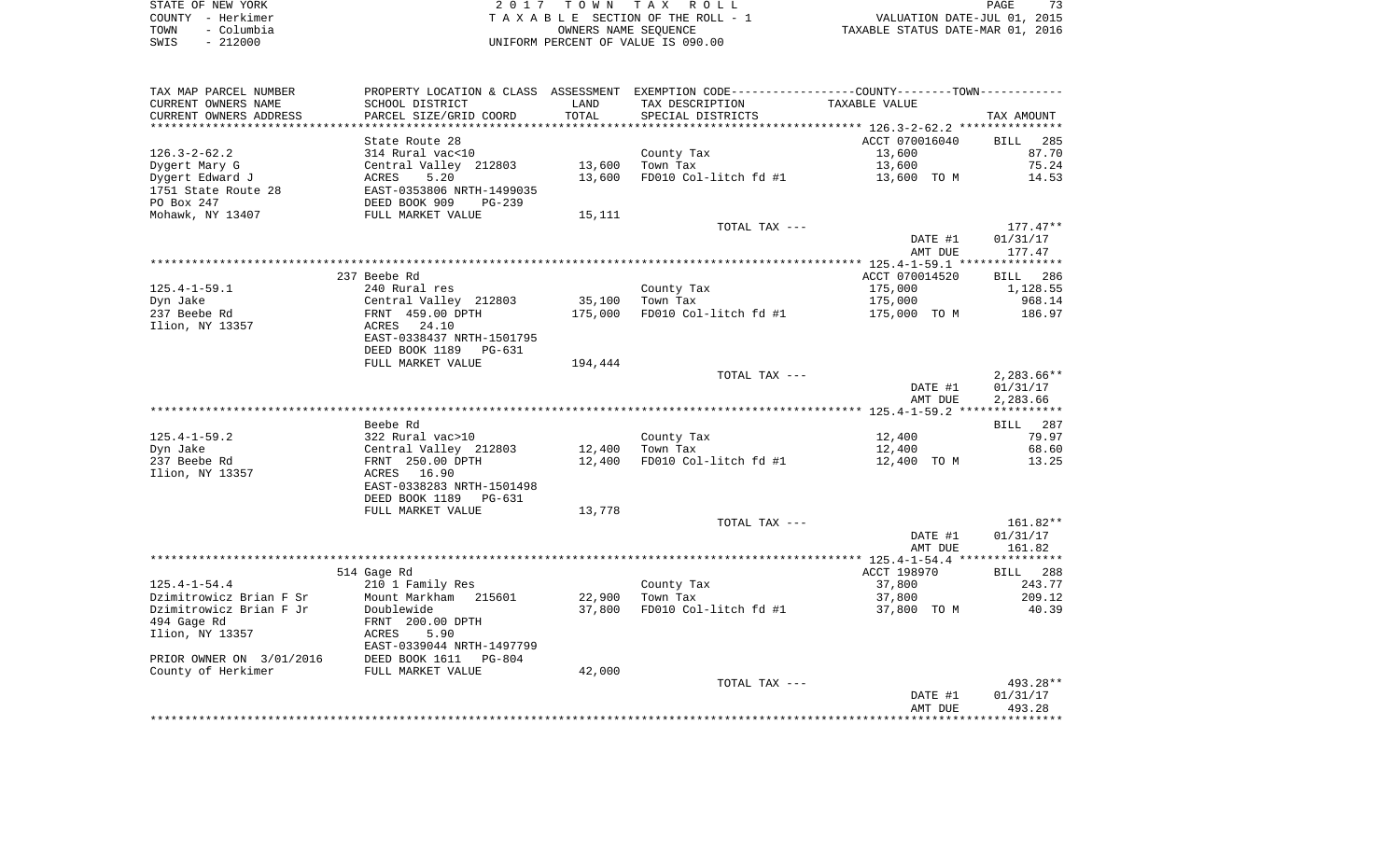| STATE OF NEW YORK  | 2017 TOWN TAX ROLL                 | 74<br>PAGE                       |
|--------------------|------------------------------------|----------------------------------|
| COUNTY - Herkimer  | TAXABLE SECTION OF THE ROLL - 1    | VALUATION DATE-JUL 01, 2015      |
| - Columbia<br>TOWN | OWNERS NAME SEOUENCE               | TAXABLE STATUS DATE-MAR 01, 2016 |
| $-212000$<br>SWIS  | UNIFORM PERCENT OF VALUE IS 090.00 |                                  |

| TAX MAP PARCEL NUMBER       | PROPERTY LOCATION & CLASS |         | ASSESSMENT EXEMPTION CODE-----------------COUNTY-------TOWN----------- |               |              |
|-----------------------------|---------------------------|---------|------------------------------------------------------------------------|---------------|--------------|
| CURRENT OWNERS NAME         | SCHOOL DISTRICT           | LAND    | TAX DESCRIPTION                                                        | TAXABLE VALUE |              |
| CURRENT OWNERS ADDRESS      | PARCEL SIZE/GRID COORD    | TOTAL   | SPECIAL DISTRICTS                                                      |               | TAX AMOUNT   |
|                             |                           |         |                                                                        |               |              |
|                             | 494 Gage Rd               |         |                                                                        | ACCT 189860   | BILL<br>289  |
| $125.4 - 1 - 54.6$          | 210 1 Family Res          |         | County Tax                                                             | 92,000        | 593.30       |
| Dzimitrowicz Brian Sr       | Mount Markham 215601      | 24,700  | Town Tax                                                               | 92,000        | 508.96       |
| Dzimitrowicz Brian Jr       | FRNT 200.00 DPTH          | 92,000  | FD010 Col-litch fd #1                                                  | 92,000 TO M   | 98.29        |
| 494 Gage Rd                 | 7.30<br>ACRES             |         |                                                                        |               |              |
| Ilion, NY 13357             | EAST-0338656 NRTH-1497649 |         |                                                                        |               |              |
|                             | DEED BOOK 1555<br>PG-949  |         |                                                                        |               |              |
|                             | FULL MARKET VALUE         | 102,222 |                                                                        |               |              |
|                             |                           |         | TOTAL TAX ---                                                          |               | $1,200.55**$ |
|                             |                           |         |                                                                        | DATE #1       | 01/31/17     |
|                             |                           |         |                                                                        | AMT DUE       | 1,200.55     |
|                             |                           |         |                                                                        |               |              |
|                             | 528 Stroupe Rd            |         |                                                                        | ACCT 188758   | BILL 290     |
| $125.4 - 1 - 64.3$          | 210 1 Family Res          |         | County Tax                                                             | 53,900        | 347.59       |
| Ebling Janice H             | Central Valley 212803     | 16,700  | Town Tax                                                               | 53,900        | 298.19       |
| 528 Stroupe Rd              | Doublewide                | 53,900  | FD010 Col-litch fd #1                                                  | 53,900 TO M   | 57.59        |
| Ilion, NY 13357             | ACRES<br>2.70             |         |                                                                        |               |              |
|                             | EAST-0344724 NRTH-1499610 |         |                                                                        |               |              |
|                             | DEED BOOK 1548<br>PG-336  |         |                                                                        |               |              |
|                             | FULL MARKET VALUE         | 59,889  |                                                                        |               |              |
|                             |                           |         | TOTAL TAX ---                                                          |               | $703.37**$   |
|                             |                           |         |                                                                        | DATE #1       | 01/31/17     |
|                             |                           |         |                                                                        | AMT DUE       | 703.37       |
|                             |                           |         |                                                                        |               |              |
|                             | Stroupe Rd                |         |                                                                        |               | BILL<br>291  |
| $125.4 - 1 - 64.4$          | 314 Rural vac<10          |         | County Tax                                                             | 4,100         | 26.44        |
| Ebling Janice H             | Central Valley 212803     | 4,100   | Town Tax                                                               | 4,100         | 22.68        |
| 528 Stroupe Rd              | 2.40<br>ACRES             | 4,100   | FD010 Col-litch fd #1                                                  | 4,100 TO M    | 4.38         |
| Ilion, NY 13357             | EAST-0344851 NRTH-1499758 |         |                                                                        |               |              |
|                             | DEED BOOK 1548<br>PG-336  |         |                                                                        |               |              |
|                             | FULL MARKET VALUE         | 4,556   |                                                                        |               |              |
|                             |                           |         | TOTAL TAX ---                                                          |               | $53.50**$    |
|                             |                           |         |                                                                        | DATE #1       | 01/31/17     |
|                             |                           |         |                                                                        | AMT DUE       | 53.50        |
|                             |                           |         |                                                                        |               |              |
|                             | Richfield Hill Rd         |         |                                                                        |               | BILL 292     |
| $138.2 - 1 - 3.2$           | 314 Rural vac<10          |         | County Tax                                                             | 12,800        | 82.55        |
| Edick David                 | Richfield Sprin 365601    | 12,800  | Town Tax                                                               | 12,800        | 70.81        |
| Edick Priscilla             | FRNT 320.00 DPTH          | 12,800  | FD010 Col-litch fd #1                                                  | 12,800 TO M   | 13.68        |
| 617 Richfield Hill Rd       | 2.20<br>ACRES             |         |                                                                        |               |              |
| Richfield Springs, NY 13439 | EAST-0343063 NRTH-1479401 |         |                                                                        |               |              |
|                             | DEED BOOK 1076<br>PG-602  |         |                                                                        |               |              |
|                             | FULL MARKET VALUE         | 14,222  |                                                                        |               |              |
|                             |                           |         | TOTAL TAX ---                                                          |               | $167.04**$   |
|                             |                           |         |                                                                        | DATE #1       | 01/31/17     |
|                             |                           |         |                                                                        | AMT DUE       | 167.04       |
|                             |                           |         |                                                                        |               |              |
|                             |                           |         |                                                                        |               |              |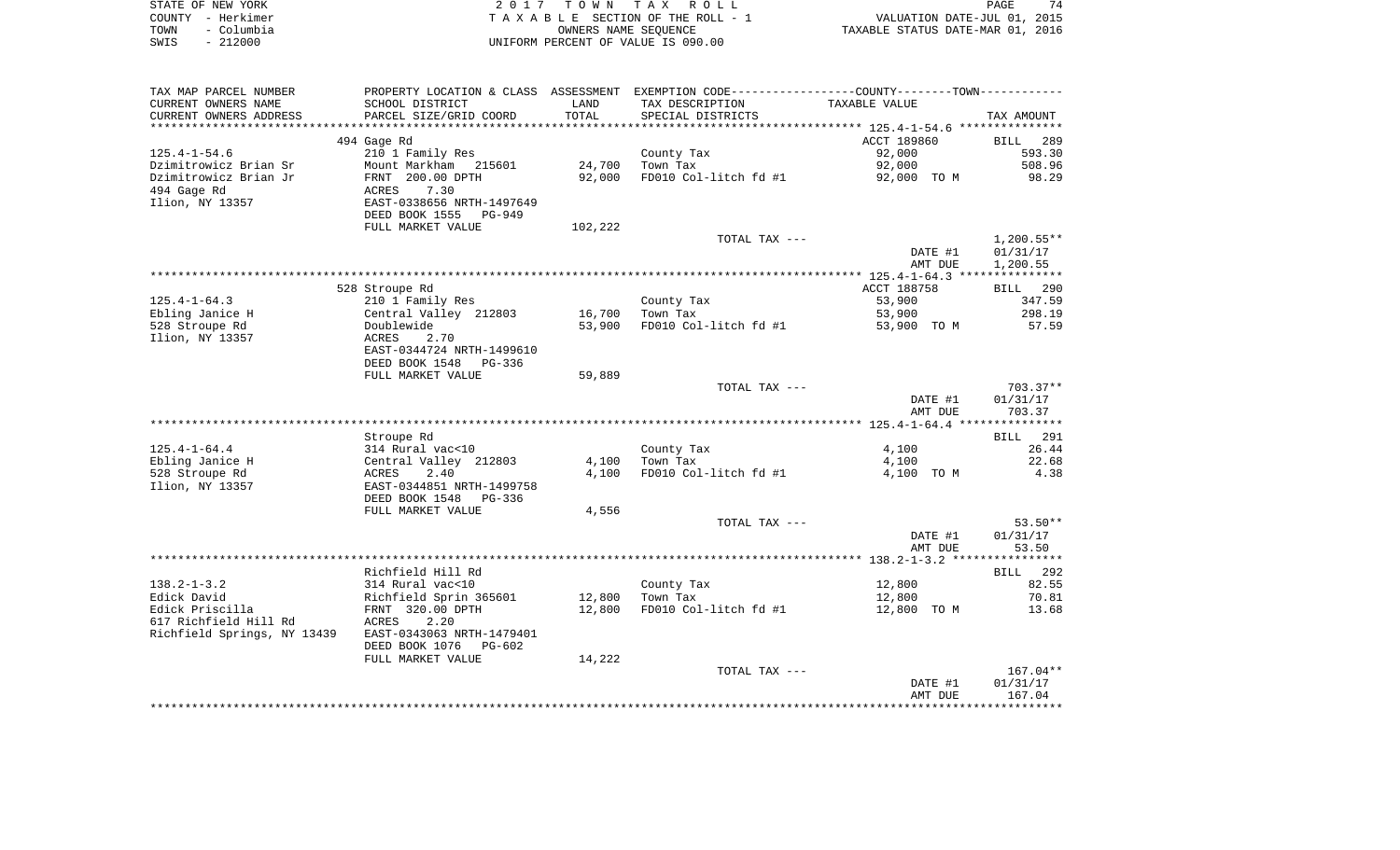| STATE OF NEW YORK |            | 2017 TOWN TAX ROLL                 |                                  | PAGE                        | 75 |
|-------------------|------------|------------------------------------|----------------------------------|-----------------------------|----|
| COUNTY - Herkimer |            | TAXABLE SECTION OF THE ROLL - 1    |                                  | VALUATION DATE-JUL 01, 2015 |    |
| TOWN              | - Columbia | OWNERS NAME SEOUENCE               | TAXABLE STATUS DATE-MAR 01, 2016 |                             |    |
| SWIS              | $-212000$  | UNIFORM PERCENT OF VALUE IS 090.00 |                                  |                             |    |

75<br>2015<br>2016

| TAX MAP PARCEL NUMBER                      | PROPERTY LOCATION & CLASS ASSESSMENT |            | EXEMPTION CODE-----------------COUNTY--------TOWN----------- |                |                    |
|--------------------------------------------|--------------------------------------|------------|--------------------------------------------------------------|----------------|--------------------|
| CURRENT OWNERS NAME                        | SCHOOL DISTRICT                      | LAND       | TAX DESCRIPTION                                              | TAXABLE VALUE  |                    |
| CURRENT OWNERS ADDRESS                     | PARCEL SIZE/GRID COORD               | TOTAL      | SPECIAL DISTRICTS                                            |                | TAX AMOUNT         |
|                                            |                                      | ********** |                                                              |                |                    |
|                                            | 157 Smith Rd                         |            |                                                              | ACCT 070013800 | <b>BILL</b><br>293 |
| $131.2 - 1 - 28.6$                         | 240 Rural res                        |            | County Tax                                                   | 59,400         | 383.06             |
| Edick Dawn                                 | Central Valley 212803                | 20,500     | Town Tax                                                     | 59,400         | 328.61             |
| 157 Smith Rd                               | 4.40<br><b>ACRES</b>                 | 59,400     | FD010 Col-litch fd #1                                        | 59,400 TO M    | 63.46              |
| Richfield Springs, NY 13439                | EAST-0347861 NRTH-1491808            |            |                                                              |                |                    |
|                                            | DEED BOOK 1094<br><b>PG-861</b>      |            |                                                              |                |                    |
|                                            | FULL MARKET VALUE                    | 66,000     |                                                              |                |                    |
|                                            |                                      |            | TOTAL TAX ---                                                |                | $775.13**$         |
|                                            |                                      |            |                                                              | DATE #1        | 01/31/17           |
|                                            |                                      |            |                                                              | AMT DUE        | 775.13             |
|                                            |                                      |            |                                                              |                |                    |
|                                            | 140 Elizabethtown Rd                 |            |                                                              | ACCT 070006330 | BILL 294           |
| $131.30 - 2 - 26$                          | 210 1 Family Res                     |            | County Tax                                                   | 62,600         | 403.70             |
| Edwards Lester G                           | Mount Markham<br>215601              | 18,700     | Town Tax                                                     | 62,600         | 346.32             |
| Utley Christine                            | ACRES<br>3.60                        | 62,600     | FD010 Col-litch fd #1                                        | 62,600 TO M    | 66.88              |
| 140 Elizabethtown Rd                       | EAST-0328657 NRTH-1494002            |            |                                                              |                |                    |
| Ilion, NY 13357                            | DEED BOOK 755<br>PG-191              |            |                                                              |                |                    |
|                                            | FULL MARKET VALUE                    | 69,556     |                                                              |                |                    |
|                                            |                                      |            | TOTAL TAX ---                                                |                | $816.90**$         |
|                                            |                                      |            |                                                              | DATE #1        | 01/31/17           |
|                                            |                                      |            |                                                              | AMT DUE        | 816.90             |
|                                            |                                      |            |                                                              |                |                    |
|                                            | 186 Cullen Rd                        |            |                                                              |                | BILL 295           |
| $139.1 - 2 - 54$                           | 270 Mfg housing                      |            | County Tax                                                   | 36,500         | 235.38             |
| Effner Thomas R                            | Richfield Sprin 365601               | 8,000      | Town Tax                                                     | 36,500         | 201.93             |
| Garnsey Kristi L                           | ACRES<br>0.63                        | 36,500     | FD010 Col-litch fd #1                                        | 36,500 TO M    | 39.00              |
| 186 Cullen Rd                              | EAST-0359221 NRTH-1474466            |            |                                                              |                |                    |
| Richfield Springs, NY 13439                | DEED BOOK 1260<br>PG-562             |            |                                                              |                |                    |
|                                            | FULL MARKET VALUE                    | 40,556     |                                                              |                |                    |
|                                            |                                      |            | TOTAL TAX ---                                                |                | $476.31**$         |
|                                            |                                      |            |                                                              | DATE #1        | 01/31/17           |
|                                            |                                      |            |                                                              | AMT DUE        | 476.31             |
|                                            |                                      |            |                                                              |                |                    |
|                                            | 693 State Route 28                   |            |                                                              | ACCT 070011220 | BILL 296           |
| $139.1 - 2 - 18$                           | 210 1 Family Res                     |            | County Tax                                                   | 81,400         | 524.94             |
| Eggleston Jessica L                        | Richfield Sprin 365601               | 14,100     | Town Tax                                                     | 81,400         | 450.32             |
| VanTassel Ajay                             | 1.50<br>ACRES                        | 81,400     | FD010 Col-litch fd #1                                        | 81,400 TO M    | 86.97              |
| 693 State Route 28                         | EAST-0357523 NRTH-1478688            |            | LT010 Columbia 1t dist #1                                    | 81,400 TO M    | 28.93              |
| Richfield Springs, NY 13439 DEED BOOK 1285 | PG-765                               |            |                                                              |                |                    |
|                                            | FULL MARKET VALUE                    | 90,444     |                                                              |                |                    |
|                                            |                                      |            | TOTAL TAX ---                                                |                | 1,091.16**         |
|                                            |                                      |            |                                                              | DATE #1        | 01/31/17           |
|                                            |                                      |            |                                                              |                | 1,091.16           |
|                                            |                                      |            |                                                              | AMT DUE        |                    |
|                                            |                                      |            |                                                              |                |                    |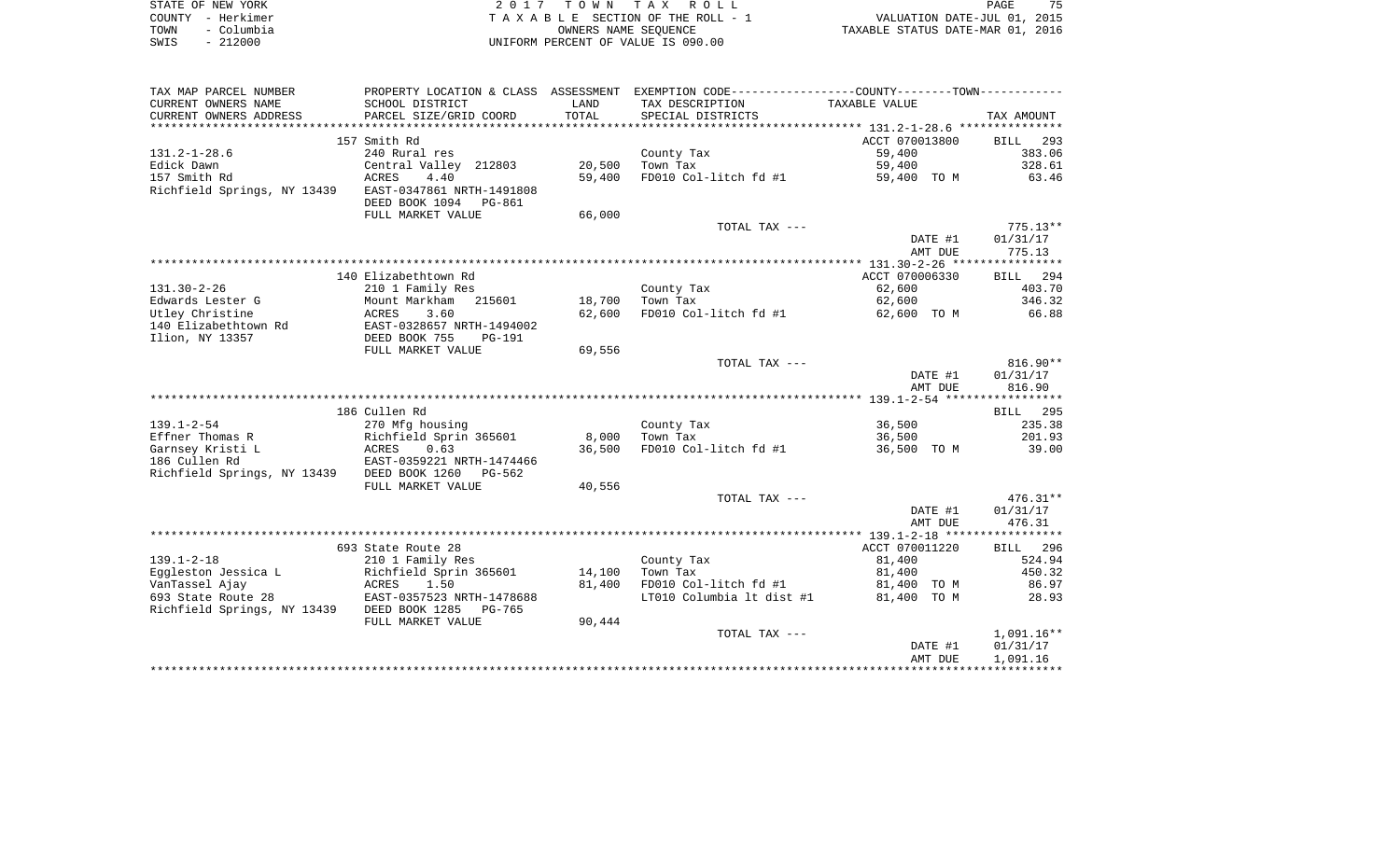| STATE OF NEW YORK  | 2017 TOWN TAX ROLL                                             | PAGE | 76 |
|--------------------|----------------------------------------------------------------|------|----|
| COUNTY - Herkimer  | VALUATION DATE-JUL 01, 2015<br>TAXABLE SECTION OF THE ROLL - 1 |      |    |
| TOWN<br>– Columbia | TAXABLE STATUS DATE-MAR 01, 2016<br>OWNERS NAME SEOUENCE       |      |    |
| $-212000$<br>SWIS  | UNIFORM PERCENT OF VALUE IS 090.00                             |      |    |

| TAX MAP PARCEL NUMBER            | PROPERTY LOCATION & CLASS ASSESSMENT EXEMPTION CODE---------------COUNTY-------TOWN---------- |         |                                  |                       |                    |
|----------------------------------|-----------------------------------------------------------------------------------------------|---------|----------------------------------|-----------------------|--------------------|
| CURRENT OWNERS NAME              | SCHOOL DISTRICT                                                                               | LAND    | TAX DESCRIPTION                  | TAXABLE VALUE         |                    |
| CURRENT OWNERS ADDRESS           | PARCEL SIZE/GRID COORD                                                                        | TOTAL   | SPECIAL DISTRICTS                |                       | TAX AMOUNT         |
|                                  |                                                                                               |         |                                  |                       |                    |
|                                  | 146 Mckoons Rd                                                                                |         |                                  | ACCT 070003660        | <b>BILL</b><br>297 |
| $139.1 - 2 - 25$                 | 210 1 Family Res                                                                              |         | VET WAR C 41122                  | $\mathbf 0$<br>7,455  |                    |
| Eldred Mary Anne                 | Richfield Sprin 365601                                                                        |         | 11,800 VET WAR T 41123           | 7,455<br>$\Omega$     |                    |
| Eldred Albert                    | ACRES<br>0.85                                                                                 | 49,700  | County Tax                       | 42,245                | 272.43             |
| 146 Mc Koons Rd                  | EAST-0356580 NRTH-1478400                                                                     |         | Town Tax                         | 42,245                | 233.71             |
| Richfield Springs, NY 13439      | DEED BOOK 674<br>PG-794                                                                       |         | FD010 Col-litch fd #1            | 49,700 TO M           | 53.10              |
|                                  | FULL MARKET VALUE                                                                             |         | 55,222 LT010 Columbia lt dist #1 | 49,700 TO M           | 17.66              |
|                                  |                                                                                               |         | TOTAL TAX ---                    |                       | 576.90**           |
|                                  |                                                                                               |         |                                  | DATE #1               | 01/31/17           |
|                                  |                                                                                               |         |                                  | AMT DUE               | 576.90             |
|                                  |                                                                                               |         |                                  | ACCT 0013502          |                    |
|                                  | 515 Hayner Rd                                                                                 |         |                                  |                       | BILL 298           |
| $131.4 - 1 - 17.2$               | 210 1 Family Res                                                                              |         | County Tax                       | 87,500                | 564.28             |
| Elliott Gary D                   | Richfield Sprin 365601                                                                        | 14,500  | Town Tax                         | 87,500                | 484.07             |
| Elliott Janet M<br>515 Hayner Rd | ACRES<br>1.70<br>EAST-0345721 NRTH-1484907                                                    | 87,500  | FD010 Col-litch fd #1            | 87,500 TO M           | 93.49              |
|                                  | DEED BOOK 719<br>$PG-53$                                                                      |         |                                  |                       |                    |
| Richfield Springs, NY 13439      | FULL MARKET VALUE                                                                             | 97,222  |                                  |                       |                    |
|                                  |                                                                                               |         | TOTAL TAX ---                    |                       | 1,141.84**         |
|                                  |                                                                                               |         |                                  | DATE #1               | 01/31/17           |
|                                  |                                                                                               |         |                                  | AMT DUE               | 1,141.84           |
|                                  |                                                                                               |         |                                  |                       |                    |
|                                  | Hayner Rd                                                                                     |         |                                  | ACCT 070013504        | BILL 299           |
| $131.4 - 1 - 17.3$               | 312 Vac w/imprv                                                                               |         | County Tax                       | 7,200                 | 46.43              |
| Elliott Gary D                   | Richfield Sprin 365601                                                                        | 1,000   | Town Tax                         | 7,200                 | 39.83              |
| Elliott Janet M                  | FRNT 110.00 DPTH 181.00                                                                       | 7,200   | FD010 Col-litch fd #1            | 7,200 TO M            | 7.69               |
| 515 Hayner Rd                    | EAST-0345921 NRTH-1484792                                                                     |         |                                  |                       |                    |
| Richfield Springs, NY 13439      | DEED BOOK 766<br>$PG-68$                                                                      |         |                                  |                       |                    |
|                                  | FULL MARKET VALUE                                                                             | 8,000   |                                  |                       |                    |
|                                  |                                                                                               |         | TOTAL TAX ---                    |                       | 93.95**            |
|                                  |                                                                                               |         |                                  | DATE #1               | 01/31/17           |
|                                  |                                                                                               |         |                                  | AMT DUE               | 93.95              |
|                                  |                                                                                               |         |                                  |                       |                    |
|                                  | 1424 McKoons Rd                                                                               |         |                                  |                       | BILL<br>300        |
| $131.2 - 1 - 57.2$               | 210 1 Family Res                                                                              |         | VET COM C 41132                  | 13,350<br>$\Omega$    |                    |
| Elliott Ryan G                   | Central Valley 212803                                                                         |         | 17,000 VET COM T 41133           | $\mathbf 0$<br>17,800 |                    |
| 1424 McKoons Road                | Includes 57.3 created 201                                                                     |         | 160,000 VET DIS C 41142          | 24,000<br>$\Omega$    |                    |
| Richfield Springs, NY 13439      | FRNT 480.00 DPTH                                                                              |         | VET DIS T 41143                  | 24,000<br>$\mathbf 0$ |                    |
|                                  | 2.90<br>ACRES                                                                                 |         | County Tax                       | 122,650               | 790.95             |
|                                  | EAST-0348729 NRTH-1490667                                                                     |         | Town Tax                         | 118,200               | 653.91             |
|                                  | DEED BOOK 1224 PG-34                                                                          |         | FD010 Col-litch fd #1            | 160,000 TO M          | 170.94             |
|                                  | FULL MARKET VALUE                                                                             | 177,778 |                                  |                       |                    |
|                                  |                                                                                               |         | TOTAL TAX ---                    |                       | $1,615.80**$       |
|                                  |                                                                                               |         |                                  | DATE #1               | 01/31/17           |
|                                  |                                                                                               |         |                                  | AMT DUE               | 1,615.80           |
|                                  |                                                                                               |         |                                  |                       |                    |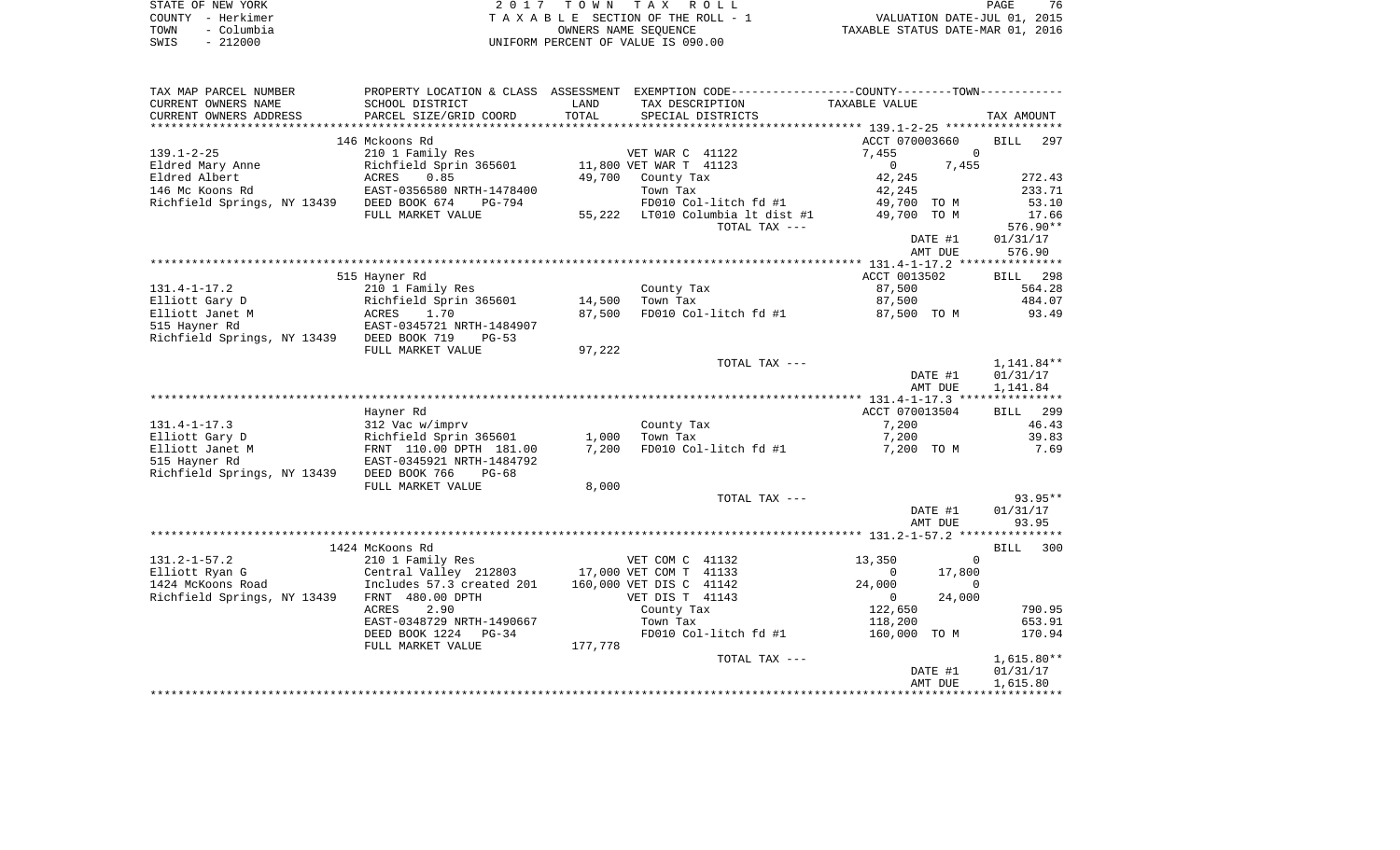|      | STATE OF NEW YORK | 2017 TOWN TAX ROLL                 | PAGE                             | 77 |
|------|-------------------|------------------------------------|----------------------------------|----|
|      | COUNTY - Herkimer | TAXABLE SECTION OF THE ROLL - 1    | VALUATION DATE-JUL 01, 2015      |    |
| TOWN | – Columbia        | OWNERS NAME SEOUENCE               | TAXABLE STATUS DATE-MAR 01, 2016 |    |
| SWIS | $-212000$         | INIFORM PERCENT OF VALUE IS 090.00 |                                  |    |

| TAX MAP PARCEL NUMBER       |                                                         |        | PROPERTY LOCATION & CLASS ASSESSMENT EXEMPTION CODE---------------COUNTY-------TOWN---------- |                    |                    |
|-----------------------------|---------------------------------------------------------|--------|-----------------------------------------------------------------------------------------------|--------------------|--------------------|
| CURRENT OWNERS NAME         | SCHOOL DISTRICT                                         | LAND   | TAX DESCRIPTION                                                                               | TAXABLE VALUE      |                    |
| CURRENT OWNERS ADDRESS      | PARCEL SIZE/GRID COORD                                  | TOTAL  | SPECIAL DISTRICTS                                                                             |                    | TAX AMOUNT         |
| ******************          |                                                         |        |                                                                                               |                    |                    |
|                             | 1839 State Route 28                                     |        |                                                                                               | ACCT 070003960     | 301<br><b>BILL</b> |
| $126.3 - 2 - 37$            | 210 1 Family Res                                        |        | CW_15_VET/ 41162                                                                              | 8,010              | $\mathbf 0$        |
| Engelbrecht Donald          | Central Valley 212803                                   |        | 12,000 County Tax                                                                             | 54,590             | 352.04             |
| 1839 State Route 28         | FRNT 198.00 DPTH 245.00                                 | 62,600 | Town Tax                                                                                      | 62,600             | 346.32             |
| Mohawk, NY 13407            | <b>ACRES</b><br>0.88<br>EAST-0354583 NRTH-1500261       |        | FD010 Col-litch fd #1                                                                         | 62,600 TO M        | 66.88              |
|                             | DEED BOOK 1199<br>PG-139                                |        |                                                                                               |                    |                    |
|                             | FULL MARKET VALUE                                       | 69,556 |                                                                                               |                    |                    |
|                             |                                                         |        | TOTAL TAX ---                                                                                 |                    | $765.24**$         |
|                             |                                                         |        |                                                                                               | DATE #1            | 01/31/17           |
|                             |                                                         |        |                                                                                               | AMT DUE            | 765.24             |
|                             |                                                         |        |                                                                                               |                    |                    |
|                             | State Route 28                                          |        |                                                                                               | ACCT 070015971     | 302<br>BILL        |
| $126.3 - 2 - 38$            | 314 Rural vac<10                                        |        | County Tax                                                                                    | 5,200              | 33.53              |
| Engelbrecht Donald          | Central Valley 212803                                   | 5,200  | Town Tax                                                                                      | 5,200              | 28.77              |
| 1839 State Route 28         | 1.00<br>ACRES                                           | 5,200  | School Relevy                                                                                 |                    | 115.65             |
| Mohawk, NY 13407            | EAST-0354656 NRTH-1500426<br>DEED BOOK 1199 PG-139      |        | FD010 Col-litch fd #1                                                                         | 100 TO M           | .11                |
|                             | FULL MARKET VALUE                                       | 5,778  |                                                                                               |                    |                    |
|                             |                                                         |        | TOTAL TAX ---                                                                                 |                    | 178.06**           |
|                             |                                                         |        |                                                                                               | DATE #1<br>AMT DUE | 01/31/17<br>178.06 |
|                             |                                                         |        |                                                                                               |                    |                    |
|                             | State Route 28                                          |        |                                                                                               | ACCT 070015970     | 303<br>BILL        |
| $126.3 - 2 - 39$            | 314 Rural vac<10                                        |        | County Tax                                                                                    | 7,200              | 46.43              |
| Engelbrecht Donald          | Central Valley 212803                                   | 7,200  | Town Tax                                                                                      | 7,200              | 39.83              |
| 1839 State Route 28         | <b>ACRES</b><br>1.90                                    | 7,200  | School Relevy                                                                                 |                    | 160.14             |
| Mohawk, NY 13407            | EAST-0354770 NRTH-1500654<br>DEED BOOK 1199<br>$PG-139$ |        | FD010 Col-litch fd #1                                                                         | 7,200 TO M         | 7.69               |
|                             | FULL MARKET VALUE                                       | 8,000  |                                                                                               |                    |                    |
|                             |                                                         |        | TOTAL TAX ---                                                                                 |                    | $254.09**$         |
|                             |                                                         |        |                                                                                               | DATE #1            | 01/31/17           |
|                             |                                                         |        |                                                                                               | AMT DUE            | 254.09             |
|                             |                                                         |        |                                                                                               |                    |                    |
|                             | 1583 Mckoons Rd                                         |        |                                                                                               | ACCT 070002790     | BILL<br>304        |
| $131.2 - 1 - 30$            | 210 1 Family Res                                        |        | County Tax                                                                                    | 65,000             | 419.18             |
| English Kari M              | Central Valley 212803                                   | 7,000  | Town Tax                                                                                      | 65,000             | 359.59             |
| English Eric A              | FRNT 130.00 DPTH<br>82.50                               | 65,000 | School Relevy                                                                                 |                    | 853.62             |
| 1583 Mckoons Rd             | EAST-0348115 NRTH-1493605                               |        | FD010 Col-litch fd #1                                                                         | 65,000 TO M        | 69.45              |
| Richfield Springs, NY 13439 | DEED BOOK 1419<br>$PG-872$                              |        |                                                                                               |                    |                    |
|                             | FULL MARKET VALUE                                       | 72,222 |                                                                                               |                    |                    |
|                             |                                                         |        | TOTAL TAX ---                                                                                 |                    | 1,701.84**         |
|                             |                                                         |        |                                                                                               | DATE #1            | 01/31/17           |
|                             |                                                         |        |                                                                                               | AMT DUE            | 1,701.84           |
|                             |                                                         |        |                                                                                               |                    |                    |
|                             |                                                         |        |                                                                                               |                    |                    |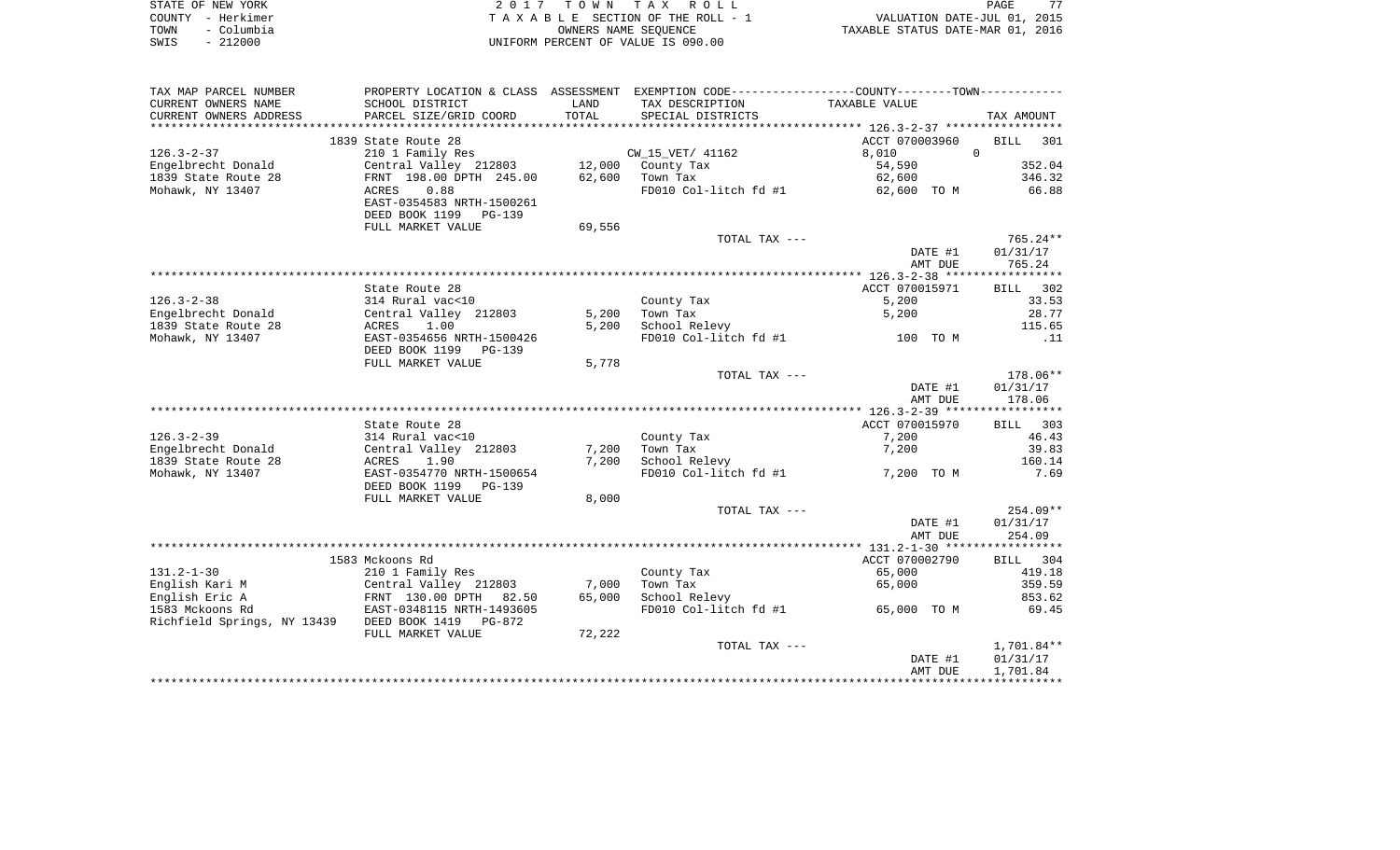|      | STATE OF NEW YORK | 2017 TOWN TAX ROLL                 |                                  | PAGE                        | 78 |
|------|-------------------|------------------------------------|----------------------------------|-----------------------------|----|
|      | COUNTY - Herkimer | TAXABLE SECTION OF THE ROLL - 1    |                                  | VALUATION DATE-JUL 01, 2015 |    |
| TOWN | - Columbia        | OWNERS NAME SEOUENCE               | TAXABLE STATUS DATE-MAR 01, 2016 |                             |    |
| SWIS | $-212000$         | UNIFORM PERCENT OF VALUE IS 090.00 |                                  |                             |    |
|      |                   |                                    |                                  |                             |    |

| TAX MAP PARCEL NUMBER       |                           |         | PROPERTY LOCATION & CLASS ASSESSMENT EXEMPTION CODE-----------------COUNTY-------TOWN-------- |                |                    |
|-----------------------------|---------------------------|---------|-----------------------------------------------------------------------------------------------|----------------|--------------------|
| CURRENT OWNERS NAME         | SCHOOL DISTRICT           | LAND    | TAX DESCRIPTION                                                                               | TAXABLE VALUE  |                    |
| CURRENT OWNERS ADDRESS      | PARCEL SIZE/GRID COORD    | TOTAL   | SPECIAL DISTRICTS                                                                             |                | TAX AMOUNT         |
|                             |                           |         |                                                                                               |                |                    |
|                             | Gage Rd                   |         |                                                                                               | ACCT 199334    | <b>BILL</b><br>305 |
| $125.4 - 1 - 58.1$          | 105 Vac farmland          |         | AG MKTS<br>41730                                                                              | $\overline{0}$ | $\Omega$           |
| Entwistle Bros. Realty, LLC | Mount Markham<br>215601   | 33,000  | County Tax                                                                                    | 33,000         | 212.81             |
| 105 Birdseye Rd             | 45.20<br>ACRES            | 33,000  | Town Tax                                                                                      | 33,000         | 182.56             |
| Frankfort, NY 13340         | EAST-0337456 NRTH-1498786 |         | FD010 Col-litch fd #1                                                                         | 33,000 TO M    | 35.26              |
|                             | DEED BOOK 1614 PG-87      |         |                                                                                               |                |                    |
| PRIOR OWNER ON 3/01/2016    | FULL MARKET VALUE         | 36,667  |                                                                                               |                |                    |
| Black Iron Dairy, LLC       |                           |         |                                                                                               |                |                    |
|                             |                           |         |                                                                                               |                |                    |
| MAY BE SUBJECT TO PAYMENT   |                           |         |                                                                                               |                |                    |
| UNDER AGDIST LAW TIL 2023   |                           |         |                                                                                               |                |                    |
|                             |                           |         | TOTAL TAX ---                                                                                 |                | 430.63**           |
|                             |                           |         |                                                                                               | DATE #1        | 01/31/17           |
|                             |                           |         |                                                                                               |                |                    |
|                             |                           |         |                                                                                               | AMT DUE        | 430.63             |
|                             |                           |         |                                                                                               |                |                    |
|                             | 663 State Route 28        |         |                                                                                               | ACCT 176478    | 306<br>BILL        |
| $139.1 - 2 - 39$            | 423 Snack bar             |         | County Tax                                                                                    | 90,000         | 580.40             |
| Entwistle James             | Richfield Sprin 365601    | 13,000  | Town Tax                                                                                      | 90,000         | 497.90             |
| Entwistle Beth M            | ACRES<br>1.00             | 90,000  | FD010 Col-litch fd #1                                                                         | 90,000 TO M    | 96.16              |
| 488 Jerusalem Hill Road     | EAST-0357404 NRTH-1477944 |         | LT010 Columbia lt dist #1                                                                     | 90,000 TO M    | 31.98              |
| Claville, NY 13322          | DEED BOOK 1471<br>PG-974  |         |                                                                                               |                |                    |
|                             | FULL MARKET VALUE         | 100,000 |                                                                                               |                |                    |
|                             |                           |         | TOTAL TAX ---                                                                                 |                | $1,206.44**$       |
|                             |                           |         |                                                                                               | DATE #1        | 01/31/17           |
|                             |                           |         |                                                                                               | AMT DUE        | 1,206.44           |
|                             |                           |         |                                                                                               |                |                    |
|                             | Columbia Center Rd        |         |                                                                                               | ACCT 070015968 | 307<br><b>BILL</b> |
| $126.3 - 2 - 34$            | 314 Rural vac<10          |         | County Tax                                                                                    | 5,200          | 33.53              |
| Entwistle Robert K          | Central Valley 212803     | 5,200   | Town Tax                                                                                      | 5,200          | 28.77              |
| Entwistle Joyce             | 25.00 DPTH<br>FRNT        | 5,200   | FD010 Col-litch fd #1                                                                         | 100 TO M       | $\ldots$ 11        |
| 657 Columbia Center Rd      | ACRES<br>1.00             |         |                                                                                               |                |                    |
| Mohawk, NY 13407            | EAST-0354342 NRTH-1500532 |         |                                                                                               |                |                    |
|                             | DEED BOOK 634<br>PG-1082  |         |                                                                                               |                |                    |
|                             | FULL MARKET VALUE         | 5,778   |                                                                                               |                |                    |
|                             |                           |         | TOTAL TAX ---                                                                                 |                | $62.41**$          |
|                             |                           |         |                                                                                               | DATE #1        | 01/31/17           |
|                             |                           |         |                                                                                               | AMT DUE        | 62.41              |
|                             |                           |         |                                                                                               |                |                    |
|                             | 657 Columbia Center Rd    |         |                                                                                               | ACCT 070015969 | BILL 308           |
| $126.3 - 2 - 35$            | 270 Mfg housing           |         | County Tax                                                                                    | 31,300         | 201.85             |
| Entwistle Robert K          | Central Valley 212803     | 13,000  | Town Tax                                                                                      | 31,300         | 173.16             |
| Entwistle Joyce             | ACRES<br>1.00             | 31,300  | FD010 Col-litch fd #1                                                                         | 31,300 TO M    | 33.44              |
|                             |                           |         |                                                                                               |                |                    |
| 657 Columbia Center Rd      | EAST-0354317 NRTH-1500391 |         |                                                                                               |                |                    |
| Mohawk, NY 13407            | DEED BOOK 632<br>PG-716   |         |                                                                                               |                |                    |
|                             | FULL MARKET VALUE         | 34,778  |                                                                                               |                |                    |
|                             |                           |         | TOTAL TAX ---                                                                                 |                | 408.45**           |
|                             |                           |         |                                                                                               | DATE #1        | 01/31/17           |
|                             |                           |         |                                                                                               | AMT DUE        | 408.45             |
|                             |                           |         |                                                                                               |                |                    |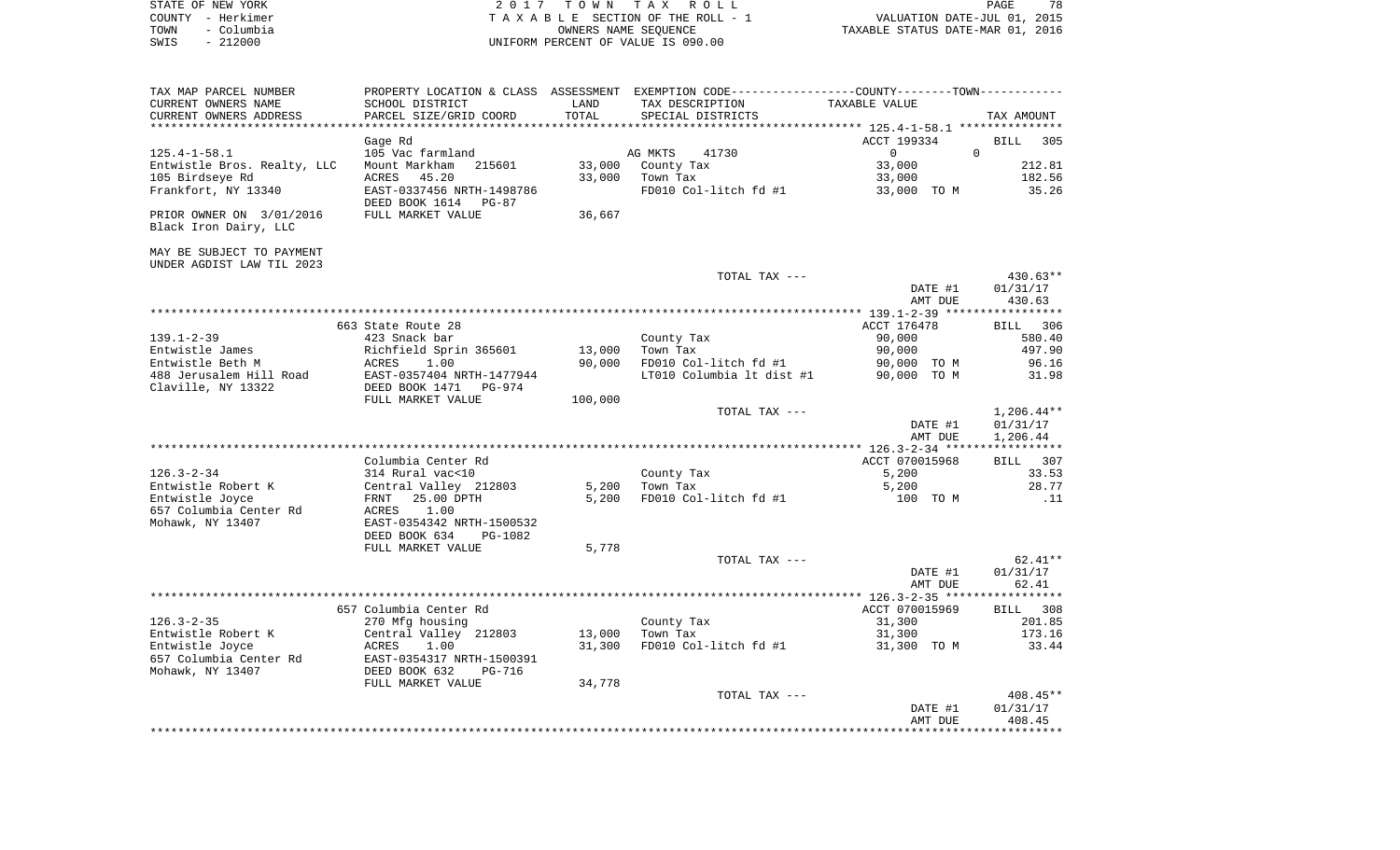| STATE OF NEW YORK  | 2017 TOWN TAX ROLL                 | 79<br>PAGE                       |
|--------------------|------------------------------------|----------------------------------|
| COUNTY - Herkimer  | TAXABLE SECTION OF THE ROLL - 1    | VALUATION DATE-JUL 01, 2015      |
| – Columbia<br>TOWN | OWNERS NAME SEOUENCE               | TAXABLE STATUS DATE-MAR 01, 2016 |
| $-212000$<br>SWIS  | UNIFORM PERCENT OF VALUE IS 090.00 |                                  |

| TAX MAP PARCEL NUMBER       | PROPERTY LOCATION & CLASS ASSESSMENT |         | EXEMPTION CODE----------------COUNTY-------TOWN----------- |                |                      |
|-----------------------------|--------------------------------------|---------|------------------------------------------------------------|----------------|----------------------|
| CURRENT OWNERS NAME         | SCHOOL DISTRICT                      | LAND    | TAX DESCRIPTION                                            | TAXABLE VALUE  |                      |
| CURRENT OWNERS ADDRESS      | PARCEL SIZE/GRID COORD               | TOTAL   | SPECIAL DISTRICTS                                          |                | TAX AMOUNT           |
| *******************         |                                      |         |                                                            |                | *****                |
|                             | 308 Polly Miller Rd                  |         |                                                            | ACCT 07000085  | BILL<br>309          |
| $126.3 - 2 - 2.2$           | 270 Mfg housing                      |         | County Tax                                                 | 32,400         | 208.94               |
| Fagan Robert J Jr           | Central Valley 212803                | 13,700  | Town Tax                                                   | 32,400         | 179.24               |
| 308 Polly Miller Rd         | 1.30<br>ACRES                        | 32,400  | FD010 Col-litch fd #1                                      | 32,400 TO M    | 34.62                |
| Mohawk, NY 13407            | EAST-0349971 NRTH-1503690            |         |                                                            |                |                      |
|                             | DEED BOOK 920<br><b>PG-290</b>       |         |                                                            |                |                      |
|                             | FULL MARKET VALUE                    | 36,000  |                                                            |                |                      |
|                             |                                      |         | TOTAL TAX ---                                              |                | 422.80**             |
|                             |                                      |         |                                                            | DATE #1        | 01/31/17             |
|                             |                                      |         |                                                            | AMT DUE        | 422.80               |
|                             |                                      |         |                                                            |                |                      |
|                             | 1369 McKoons Rd                      |         |                                                            | ACCT 177012    | BILL 310             |
| $131.2 - 1 - 56.1$          | 240 Rural res                        |         | County Tax                                                 | 195,000        | 1,257.53             |
| Fagan Ryan P                | Central Valley 212803                | 50,000  | Town Tax                                                   | 195,000        | 1,078.78             |
| Fagan Patricia              | ACRES 55.30                          | 195,000 | FD010 Col-litch fd #1                                      | 195,000 TO M   | 208.34               |
| PO Box 691                  | EAST-0347771 NRTH-1490014            |         |                                                            |                |                      |
| Richfield Springs, NY 13439 | DEED BOOK 1475<br>PG-758             |         |                                                            |                |                      |
|                             | FULL MARKET VALUE                    | 216,667 |                                                            |                |                      |
|                             |                                      |         | TOTAL TAX ---                                              |                | $2,544.65**$         |
|                             |                                      |         |                                                            | DATE #1        | 01/31/17             |
|                             |                                      |         |                                                            | AMT DUE        | 2,544.65             |
|                             |                                      |         |                                                            |                |                      |
|                             | Elizabethtown Rd                     |         |                                                            | ACCT 155863    | <b>BILL</b> 311      |
| $125.3 - 1 - 24.3$          | 322 Rural vac>10                     |         | County Tax                                                 | 9,300          | 59.97                |
| Falino Trust Phyllis A      | Mount Markham<br>215601              | 9,300   | Town Tax                                                   | 9,300          | 51.45                |
| Falino Phyllis A            | ACRES 17.10                          | 9,300   | FD010 Col-litch fd #1                                      | 9,300 TO M     | 9.94                 |
| 55 Bourndale Road North     | EAST-0331526 NRTH-1497401            |         |                                                            |                |                      |
| Manhasset, NY 11030         | DEED BOOK 1337<br>PG-748             |         |                                                            |                |                      |
|                             | FULL MARKET VALUE                    | 10,333  |                                                            |                |                      |
|                             |                                      |         | TOTAL TAX ---                                              |                | $121.36**$           |
|                             |                                      |         |                                                            | DATE #1        | 01/31/17             |
|                             |                                      |         |                                                            | AMT DUE        | 121.36               |
|                             |                                      |         |                                                            |                |                      |
|                             | 396 Elizabethtown Rd                 |         |                                                            | ACCT 070011616 | 312<br>BILL          |
| $125.3 - 1 - 24.4$          | 240 Rural res                        |         | County Tax                                                 | 592,900        | 3,823.53             |
| Falino Trust Phyllis A      | Mount Markham<br>215601              | 30,900  | Town Tax                                                   | 592,900        | 3,280.04             |
| Falino Phyllis A            | ACRES<br>15.70                       | 592,900 | FD010 Col-litch fd #1                                      | 592,900 TO M   | 633.46               |
| 55 Bourndale Road North     | EAST-0331788 NRTH-1497984            |         |                                                            |                |                      |
| Manhasset, NY 11030         | DEED BOOK 1337<br>$PG-748$           |         |                                                            |                |                      |
|                             | FULL MARKET VALUE                    | 658,778 |                                                            |                |                      |
|                             |                                      |         | TOTAL TAX ---                                              |                | $7,737.03**$         |
|                             |                                      |         |                                                            | DATE #1        | 01/31/17<br>7,737.03 |
|                             |                                      |         |                                                            | AMT DUE        | ***********          |
|                             |                                      |         |                                                            |                |                      |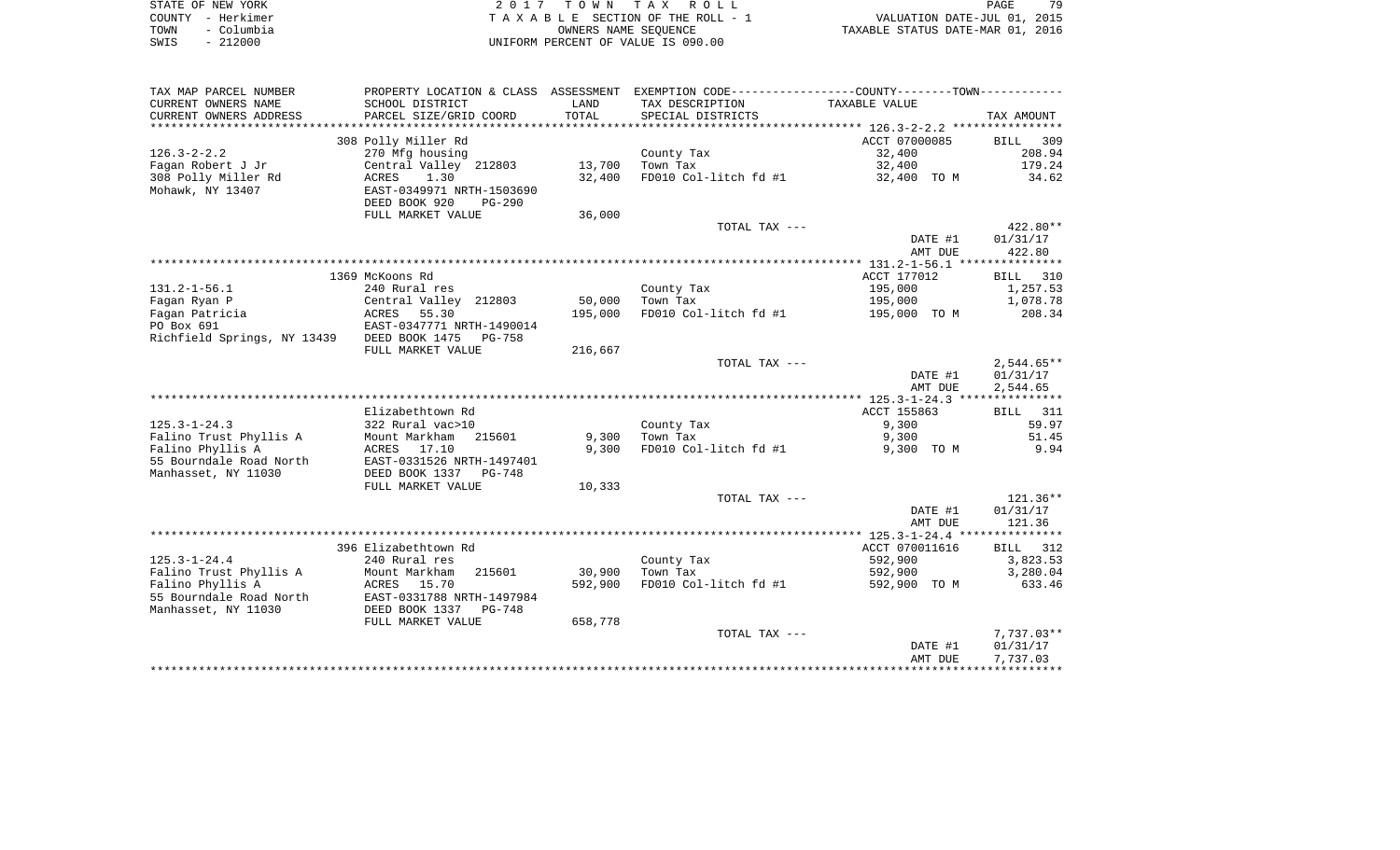| STATE OF NEW YORK  | 2017 TOWN TAX ROLL                 | -80<br>PAGE                      |
|--------------------|------------------------------------|----------------------------------|
| COUNTY - Herkimer  | TAXABLE SECTION OF THE ROLL - 1    | VALUATION DATE-JUL 01, 2015      |
| - Columbia<br>TOWN | OWNERS NAME SEOUENCE               | TAXABLE STATUS DATE-MAR 01, 2016 |
| $-212000$<br>SWIS  | UNIFORM PERCENT OF VALUE IS 090.00 |                                  |

 $\begin{array}{c} 80 \\ 2015 \\ 2016 \end{array}$ 

| TAX MAP PARCEL NUMBER                          |                                                       |                | PROPERTY LOCATION & CLASS ASSESSMENT EXEMPTION CODE----------------COUNTY--------TOWN---------- |                |                    |
|------------------------------------------------|-------------------------------------------------------|----------------|-------------------------------------------------------------------------------------------------|----------------|--------------------|
| CURRENT OWNERS NAME                            | SCHOOL DISTRICT                                       | LAND           | TAX DESCRIPTION                                                                                 | TAXABLE VALUE  |                    |
| CURRENT OWNERS ADDRESS                         | PARCEL SIZE/GRID COORD                                | TOTAL          | SPECIAL DISTRICTS                                                                               |                | TAX AMOUNT         |
| *****************                              |                                                       | ************** |                                                                                                 |                |                    |
|                                                | 1871 Jordanville Rd                                   |                |                                                                                                 |                | <b>BILL</b><br>313 |
| $132.4 - 2 - 1.3$                              | 210 1 Family Res                                      |                | County Tax                                                                                      | 72,400         | 466.90             |
| Farley Ricky A                                 | Richfield Sprin 365601                                | 24,300         | Town Tax                                                                                        | 72,400         | 400.53             |
| Farley Amy L                                   | ACRES<br>7.00                                         | 72,400         | FD010 Col-litch fd #1                                                                           | 72,400 TO M    | 77.35              |
| 1871 Jordonville Rd                            | EAST-0361549 NRTH-1488549                             |                |                                                                                                 |                |                    |
| Jordanville, NY 13361                          | DEED BOOK 837<br><b>PG-105</b>                        |                |                                                                                                 |                |                    |
|                                                | FULL MARKET VALUE                                     | 80,444         |                                                                                                 |                |                    |
|                                                |                                                       |                | TOTAL TAX ---                                                                                   |                | 944.78**           |
|                                                |                                                       |                |                                                                                                 | DATE #1        | 01/31/17           |
|                                                |                                                       |                |                                                                                                 | AMT DUE        | 944.78             |
|                                                |                                                       |                |                                                                                                 |                |                    |
|                                                | Gage Rd                                               |                |                                                                                                 | ACCT 197624    | BILL 314           |
| $125.4 - 1 - 58.4$                             | 322 Rural vac>10                                      |                | County Tax                                                                                      | 21,600         | 139.30             |
| Federal National Mortgage                      | Mount Markham<br>215601                               | 21,600         | Town Tax                                                                                        | 21,600         | 119.50             |
| 14221 Dallas Pkwy Ste 1000<br>Dallas, TX 75254 | 17.00<br>ACRES<br>EAST-0337369 NRTH-1499532           | 21,600         | FD010 Col-litch fd #1                                                                           | 21,600 TO M    | 23.08              |
|                                                | DEED BOOK 1603<br>$PG-247$                            |                |                                                                                                 |                |                    |
|                                                | FULL MARKET VALUE                                     | 24,000         |                                                                                                 |                |                    |
|                                                |                                                       |                | TOTAL TAX ---                                                                                   |                | 281.88**           |
|                                                |                                                       |                |                                                                                                 | DATE #1        | 01/31/17           |
|                                                |                                                       |                |                                                                                                 | AMT DUE        | 281.88             |
|                                                |                                                       |                |                                                                                                 |                |                    |
|                                                | 161 Polly Miller Rd                                   |                |                                                                                                 | ACCT 195202    | BILL 315           |
| $126.3 - 2 - 73$                               | 210 1 Family Res                                      |                | County Tax                                                                                      | 52,900         | 341.14             |
| Federal National Mortgage                      | Central Valley 212803                                 | 14,400         | Town Tax                                                                                        | 52,900         | 292.65             |
| 3900 Wisconsin Avenue NW                       | Irregular shaped lot                                  | 52,900         | FD010 Col-litch fd #1                                                                           | 52,900 TO M    | 56.52              |
| Washington, DC 20016                           | FRNT 350.00 DPTH 210.00                               |                |                                                                                                 |                |                    |
|                                                | EAST-0351270 NRTH-1501632                             |                |                                                                                                 |                |                    |
|                                                | DEED BOOK 1587 PG-955                                 |                |                                                                                                 |                |                    |
|                                                | FULL MARKET VALUE                                     | 58,778         |                                                                                                 |                |                    |
|                                                |                                                       |                | TOTAL TAX ---                                                                                   |                | 690.31**           |
|                                                |                                                       |                |                                                                                                 | DATE #1        | 01/31/17           |
|                                                |                                                       |                |                                                                                                 | AMT DUE        | 690.31             |
|                                                |                                                       |                |                                                                                                 |                |                    |
|                                                | Jordanville Rd                                        |                |                                                                                                 | ACCT 070001020 | BILL 316           |
| $131.2 - 2 - 8$                                | 314 Rural vac<10                                      |                | County Tax                                                                                      | 17,000         | 109.63             |
| Ferreira Mario A                               | Central Valley 212803                                 | 17,000         | Town Tax                                                                                        | 17,000         | 94.05              |
| 69 Garside St Fl 2                             | SUB DIV LOT#8                                         | 17,000         | School Relevy                                                                                   |                | 378.13             |
| Newark, NJ 07104                               | 8.50<br>ACRES                                         |                | FD010 Col-litch fd #1                                                                           | 17,000 TO M    | 18.16              |
|                                                | EAST-0344573 NRTH-1494516<br>DEED BOOK 1101<br>PG-800 |                |                                                                                                 |                |                    |
|                                                |                                                       | 18,889         |                                                                                                 |                |                    |
|                                                | FULL MARKET VALUE                                     |                | TOTAL TAX ---                                                                                   |                | 599.97**           |
|                                                |                                                       |                |                                                                                                 | DATE #1        | 01/31/17           |
|                                                |                                                       |                |                                                                                                 | AMT DUE        | 599.97             |
|                                                |                                                       |                |                                                                                                 |                |                    |
|                                                |                                                       |                |                                                                                                 |                |                    |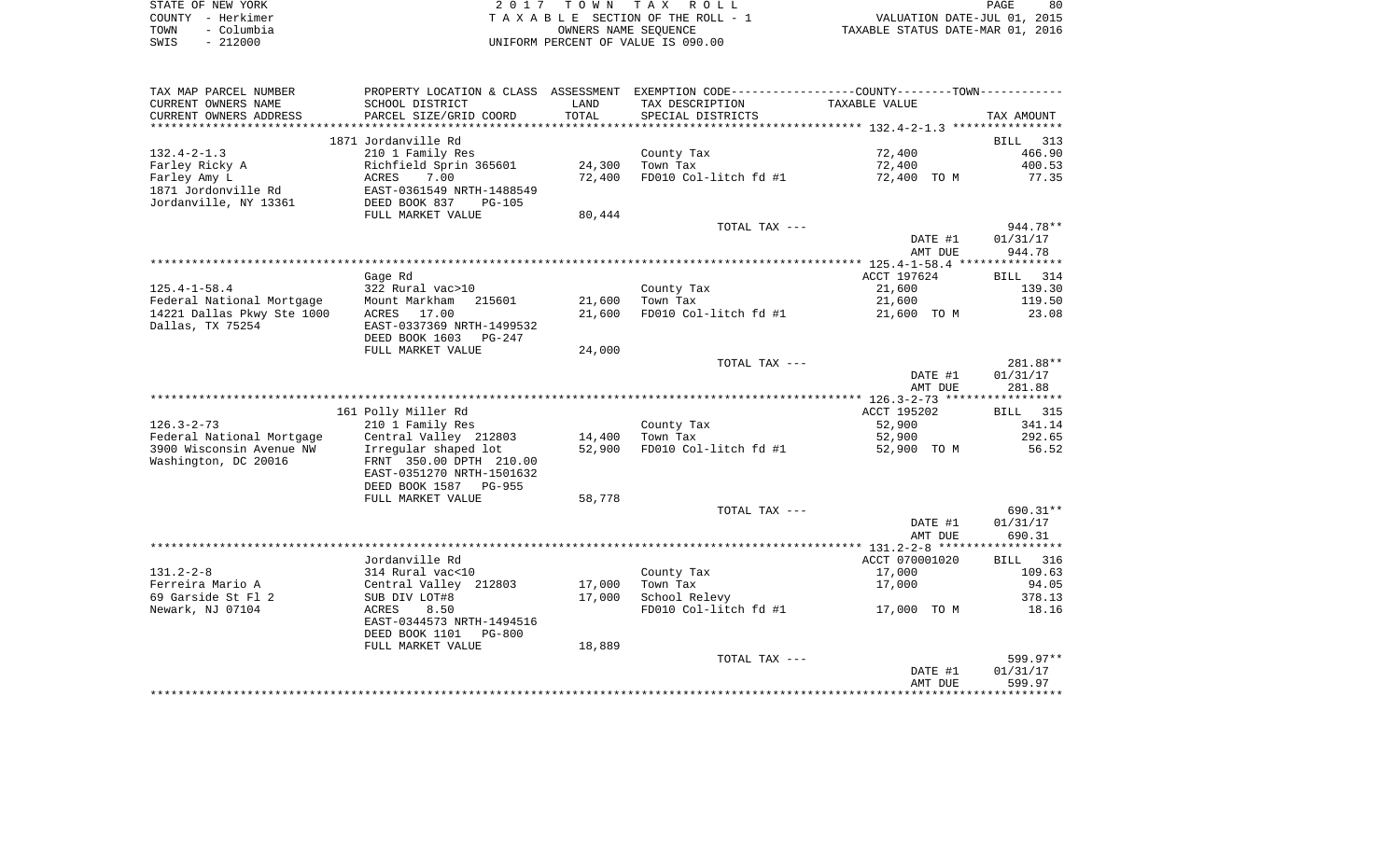| STATE OF NEW YORK  | 2017 TOWN TAX ROLL                 | 81<br>PAGE                       |
|--------------------|------------------------------------|----------------------------------|
| COUNTY - Herkimer  | TAXABLE SECTION OF THE ROLL - 1    | VALUATION DATE-JUL 01, 2015      |
| – Columbia<br>TOWN | OWNERS NAME SEOUENCE               | TAXABLE STATUS DATE-MAR 01, 2016 |
| $-212000$<br>SWIS  | UNIFORM PERCENT OF VALUE IS 090.00 |                                  |

| TAX MAP PARCEL NUMBER       |                                               |         | PROPERTY LOCATION & CLASS ASSESSMENT EXEMPTION CODE----------------COUNTY--------TOWN----------- |                          |             |
|-----------------------------|-----------------------------------------------|---------|--------------------------------------------------------------------------------------------------|--------------------------|-------------|
| CURRENT OWNERS NAME         | SCHOOL DISTRICT                               | LAND    | TAX DESCRIPTION                                                                                  | TAXABLE VALUE            |             |
| CURRENT OWNERS ADDRESS      | PARCEL SIZE/GRID COORD                        | TOTAL   | SPECIAL DISTRICTS                                                                                |                          | TAX AMOUNT  |
|                             |                                               |         |                                                                                                  |                          |             |
|                             | State Route 28                                |         |                                                                                                  | ACCT 070015980           | 317<br>BILL |
| $126.3 - 2 - 33.2$          | 322 Rural vac>10                              |         | County Tax                                                                                       | 7,200                    | 46.43       |
| Ferrusi Darin L             | Central Valley 212803                         | 7,200   | Town Tax                                                                                         | 7,200                    | 39.83       |
| 55 W Rand Street            | ACRES 23.00                                   | 7,200   | FD010 Col-litch fd #1                                                                            | 7,200 TO M               | 7.69        |
| Ilion, NY 13357             | EAST-0354601 NRTH-1501107                     |         |                                                                                                  |                          |             |
|                             | DEED BOOK 1277 PG-762                         |         |                                                                                                  |                          |             |
|                             | FULL MARKET VALUE                             | 8,000   |                                                                                                  |                          | 93.95**     |
|                             |                                               |         | TOTAL TAX ---                                                                                    | DATE #1                  | 01/31/17    |
|                             |                                               |         |                                                                                                  | AMT DUE                  | 93.95       |
|                             |                                               |         |                                                                                                  |                          |             |
|                             | 1872 State Route 28                           |         |                                                                                                  | ACCT 070000540           | BILL 318    |
| $126.3 - 2 - 41$            | 210 1 Family Res                              |         | County Tax                                                                                       | 58,300                   | 375.97      |
| Fikes Dolly Lee             | Central Valley 212803                         | 15,200  | Town Tax                                                                                         | 58,300                   | 322.53      |
| 1872 State Route 28         | ACRES<br>2.00                                 | 58,300  | FD010 Col-litch fd #1                                                                            | 58,300 TO M              | 62.29       |
| Mohawk, NY 13407            | EAST-0355142 NRTH-1500715                     |         |                                                                                                  |                          |             |
|                             | DEED BOOK 707<br>PG-688                       |         |                                                                                                  |                          |             |
|                             | FULL MARKET VALUE                             | 64,778  |                                                                                                  |                          |             |
|                             |                                               |         | TOTAL TAX ---                                                                                    |                          | 760.79**    |
|                             |                                               |         |                                                                                                  | DATE #1                  | 01/31/17    |
|                             |                                               |         |                                                                                                  | AMT DUE                  | 760.79      |
|                             |                                               |         |                                                                                                  |                          |             |
|                             | 235 House Rd                                  |         |                                                                                                  | ACCT 153940              | BILL 319    |
| $131.4 - 2 - 9$             | 240 Rural res                                 |         | AG MKTS<br>41730                                                                                 | 2,552<br>2,552           |             |
| Fisher Neil G               | Richfield Sprin 365601                        | 40,000  | County Tax                                                                                       | 129,448                  | 834.79      |
| Fisher Karen H              | includes 131.4-2-2, 3, 5, 6                   | 132,000 | Town Tax                                                                                         | 129,448                  | 716.13      |
| 235 House Rd                | ACRES 40.63                                   |         | FD010 Col-litch fd #1                                                                            | 132,000 TO M             | 141.03      |
| Richfield Springs, NY 13439 | EAST-3446791 NRTH-1485759                     |         |                                                                                                  |                          |             |
|                             | DEED BOOK 1329<br>PG-604<br>FULL MARKET VALUE |         |                                                                                                  |                          |             |
| MAY BE SUBJECT TO PAYMENT   |                                               | 146,667 |                                                                                                  |                          |             |
| UNDER AGDIST LAW TIL 2023   |                                               |         | TOTAL TAX ---                                                                                    |                          | 1,691.95**  |
|                             |                                               |         |                                                                                                  | DATE #1                  | 01/31/17    |
|                             |                                               |         |                                                                                                  | AMT DUE                  | 1,691.95    |
|                             |                                               |         |                                                                                                  |                          |             |
|                             | Jordanville Rd                                |         |                                                                                                  |                          | 320<br>BILL |
| $131.1 - 1 - 68.4$          | 105 Vac farmland                              |         | AG MKTS L 41720                                                                                  | $\Omega$<br>$\mathsf{O}$ |             |
| Fitch R. David              | 215601<br>Mount Markham                       | 19,600  | County Tax                                                                                       | 19,600                   | 126.40      |
| Fitch Robin M               | ACRES<br>32.00                                | 19,600  | Town Tax                                                                                         | 19,600                   | 108.43      |
| 147 Millers Mills Rd        | EAST-0329740 NRTH-1491539                     |         | School Relevy                                                                                    |                          | 439.65      |
| W Winfield, NY 13491        | DEED BOOK 1280<br><b>PG-257</b>               |         | FD010 Col-litch fd #1                                                                            | 19,600 TO M              | 20.94       |
|                             | FULL MARKET VALUE                             | 21,778  |                                                                                                  |                          |             |
| MAY BE SUBJECT TO PAYMENT   |                                               |         |                                                                                                  |                          |             |
| UNDER AGDIST LAW TIL 2020   |                                               |         |                                                                                                  |                          |             |
|                             |                                               |         | TOTAL TAX ---                                                                                    |                          | $695.42**$  |
|                             |                                               |         |                                                                                                  | DATE #1                  | 01/31/17    |
|                             |                                               |         |                                                                                                  | AMT DUE                  | 695.42      |
|                             |                                               |         |                                                                                                  |                          |             |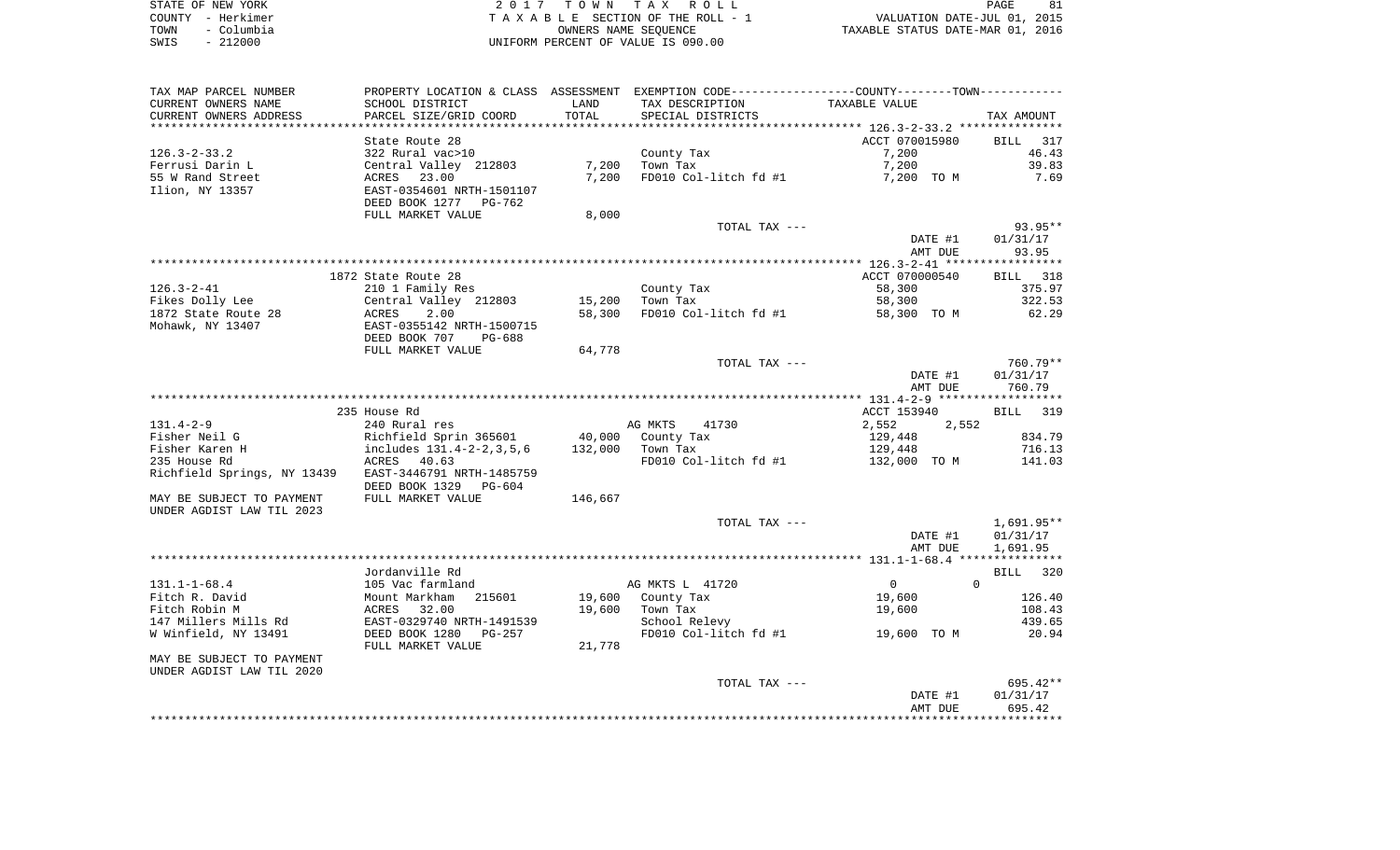| STATE OF NEW YORK  | 2017 TOWN TAX ROLL                 | 82<br>PAGE                       |
|--------------------|------------------------------------|----------------------------------|
| COUNTY – Herkimer  | TAXABLE SECTION OF THE ROLL - 1    | VALUATION DATE-JUL 01, 2015      |
| – Columbia<br>TOWN | OWNERS NAME SEOUENCE               | TAXABLE STATUS DATE-MAR 01, 2016 |
| $-212000$<br>SWIS  | UNIFORM PERCENT OF VALUE IS 090.00 |                                  |

| TAX MAP PARCEL NUMBER     | PROPERTY LOCATION & CLASS ASSESSMENT EXEMPTION CODE----------------COUNTY--------TOWN----------- |         |                          |                  |             |
|---------------------------|--------------------------------------------------------------------------------------------------|---------|--------------------------|------------------|-------------|
| CURRENT OWNERS NAME       | SCHOOL DISTRICT                                                                                  | LAND    | TAX DESCRIPTION          | TAXABLE VALUE    |             |
| CURRENT OWNERS ADDRESS    | PARCEL SIZE/GRID COORD                                                                           | TOTAL   | SPECIAL DISTRICTS        |                  | TAX AMOUNT  |
|                           |                                                                                                  |         |                          |                  |             |
|                           | Jordanville Rd                                                                                   |         |                          |                  | BILL 321    |
| $131.1 - 1 - 74.3$        | 105 Vac farmland                                                                                 |         | AG MKTS L 41720          | $\overline{0}$   | $\Omega$    |
| Fitch R. David            | Mount Markham<br>215601                                                                          | 17,500  | County Tax               | 17,500           | 112.86      |
| Fitch Robin M             | ACRES 30.00                                                                                      | 17,500  | Town Tax                 | 17,500           | 96.81       |
| 147 Millers Mills Rd      | EAST-0328543 NRTH-1491864                                                                        |         | School Relevy            |                  | 392.54      |
| W Winfield, NY 13491      | DEED BOOK 1280<br>PG-257                                                                         |         | FD010 Col-litch fd #1    | 17,500 TO M      | 18.70       |
|                           | FULL MARKET VALUE                                                                                | 19,444  |                          |                  |             |
| MAY BE SUBJECT TO PAYMENT |                                                                                                  |         |                          |                  |             |
| UNDER AGDIST LAW TIL 2020 |                                                                                                  |         |                          |                  |             |
|                           |                                                                                                  |         | TOTAL TAX ---            |                  | $620.91**$  |
|                           |                                                                                                  |         |                          | DATE #1          | 01/31/17    |
|                           |                                                                                                  |         |                          | AMT DUE          | 620.91      |
|                           |                                                                                                  |         |                          |                  |             |
|                           | 147 Millers Mills Rd                                                                             |         |                          | ACCT 070001920   | 322<br>BILL |
| $131.3 - 1 - 1.1$         | 112 Dairy farm                                                                                   |         | AG MKTS L 41720          | 3,287<br>3,287   |             |
| Fitch R. David            | Mount Markham 215601                                                                             |         | 111,000 AGRIC 10 Y 42100 | 25,000<br>25,000 |             |
| Fitch Robin M             | split w/131.1-1-81 & 82                                                                          | 380,000 | County Tax               | 351,713          | 2,268.15    |
| 147 Millers Mills Rd      | includes 131.1-1-80                                                                              |         | Town Tax                 | 351,713          | 1,945.75    |
| W Winfield, NY 13491      | FRNT 7943.00 DPTH                                                                                |         | School Relevy            |                  | 7,294.91    |
|                           | ACRES 177.40                                                                                     |         | FD010 Col-litch fd #1    | 376,713 TO M     | 402.48      |
| MAY BE SUBJECT TO PAYMENT | EAST-0327878 NRTH-1489276                                                                        |         | 3,287 EX                 |                  |             |
| UNDER AGDIST LAW TIL 2020 | DEED BOOK 1280<br>PG-257                                                                         |         |                          |                  |             |
|                           | FULL MARKET VALUE                                                                                | 422,222 |                          |                  |             |
|                           |                                                                                                  |         | TOTAL TAX ---            |                  | 11,911.29** |
|                           |                                                                                                  |         |                          | DATE #1          | 01/31/17    |
|                           |                                                                                                  |         |                          | AMT DUE          | 11,911.29   |
|                           |                                                                                                  |         |                          |                  |             |
|                           | Richfield Hill Rd                                                                                |         |                          | ACCT 070001830   | BILL 323    |
| $131.3 - 1 - 29$          | 105 Vac farmland                                                                                 |         | AG MKTS L 41720          | 1,089<br>1,089   |             |
| Fitch R. David            | Mount Markham<br>215601                                                                          | 28,800  | County Tax               | 27,711           | 178.70      |
| Fitch Robin M             | 54.50<br>ACRES                                                                                   | 28,800  | Town Tax                 | 27,711           | 153.30      |
| 147 Millers Mills Rd      | EAST-0330506 NRTH-1486173                                                                        |         | School Relevy            |                  | 621.58      |
| W Winfield, NY 13491      | DEED BOOK 1280<br>PG-257                                                                         |         | FD010 Col-litch fd #1    | 27,711 TO M      | 29.61       |
|                           | FULL MARKET VALUE                                                                                | 32,000  | 1,089 EX                 |                  |             |
| MAY BE SUBJECT TO PAYMENT |                                                                                                  |         |                          |                  |             |
| UNDER AGDIST LAW TIL 2020 |                                                                                                  |         |                          |                  |             |
|                           |                                                                                                  |         | TOTAL TAX ---            |                  | 983.19**    |
|                           |                                                                                                  |         |                          | DATE #1          | 01/31/17    |
|                           |                                                                                                  |         |                          | AMT DUE          | 983.19      |
|                           |                                                                                                  |         |                          |                  |             |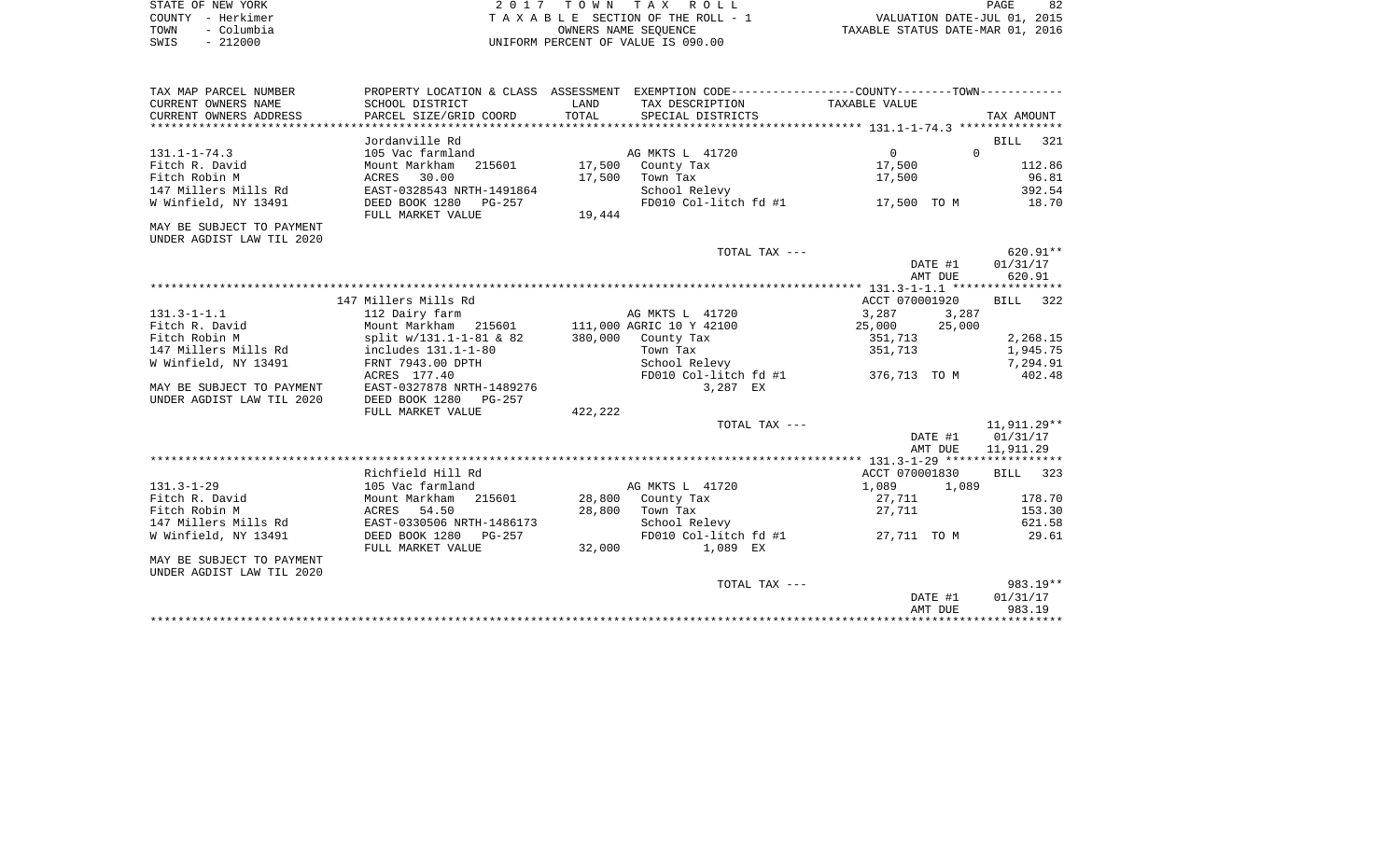| STATE OF NEW YORK  | 2017 TOWN TAX ROLL                 | 83<br>PAGE                       |
|--------------------|------------------------------------|----------------------------------|
| COUNTY - Herkimer  | TAXABLE SECTION OF THE ROLL - 1    | VALUATION DATE-JUL 01, 2015      |
| – Columbia<br>TOWN | OWNERS NAME SEOUENCE               | TAXABLE STATUS DATE-MAR 01, 2016 |
| $-212000$<br>SWIS  | UNIFORM PERCENT OF VALUE IS 090.00 |                                  |

| TAX MAP PARCEL NUMBER<br>CURRENT OWNERS NAME<br>CURRENT OWNERS ADDRESS      | PROPERTY LOCATION & CLASS ASSESSMENT EXEMPTION CODE---------------COUNTY-------TOWN----------<br>SCHOOL DISTRICT<br>PARCEL SIZE/GRID COORD | LAND<br>TOTAL    | TAX DESCRIPTION<br>SPECIAL DISTRICTS                       | TAXABLE VALUE                                                        | TAX AMOUNT                                                 |
|-----------------------------------------------------------------------------|--------------------------------------------------------------------------------------------------------------------------------------------|------------------|------------------------------------------------------------|----------------------------------------------------------------------|------------------------------------------------------------|
|                                                                             |                                                                                                                                            |                  |                                                            |                                                                      |                                                            |
| $131.3 - 1 - 30$<br>Fitch R. David<br>Fitch Robin M<br>147 Millers Mills Rd | State Route 51<br>105 Vac farmland<br>Mount Markham<br>215601<br>ACRES<br>66.90<br>EAST-0328989 NRTH-1487353                               | 42,000<br>42,000 | AG MKTS L 41720<br>County Tax<br>Town Tax<br>School Relevy | ACCT 070001890<br>11,050<br>30,950<br>30,950                         | <b>BILL</b><br>324<br>11,050<br>199.59<br>171.22<br>694.24 |
| W Winfield, NY 13491                                                        | DEED BOOK 1280<br>PG-257<br>FULL MARKET VALUE                                                                                              | 46,667           | FD010 Col-litch fd #1<br>11,050 EX                         | 30,950 TO M                                                          | 33.07                                                      |
| MAY BE SUBJECT TO PAYMENT<br>UNDER AGDIST LAW TIL 2020                      |                                                                                                                                            |                  |                                                            |                                                                      |                                                            |
|                                                                             |                                                                                                                                            |                  | TOTAL TAX ---                                              | DATE #1<br>AMT DUE                                                   | $1,098.12**$<br>01/31/17<br>1,098.12                       |
|                                                                             |                                                                                                                                            |                  |                                                            |                                                                      |                                                            |
| $125.2 - 2 - 70.1$                                                          | 1095 Elizabethtown Rd<br>210 1 Family Res                                                                                                  |                  | AGED-ALL<br>41800                                          | 69 PCT OF VALUE USED FOR EXEMPTION PURPOSES ACCT 070004140<br>22,322 | <b>BILL</b><br>325<br>22,322                               |
| Flint Marion                                                                | Central Valley 212803                                                                                                                      | 19,600           | County Tax                                                 | 42,378                                                               | 273.29                                                     |
| Good News Broadcasting C                                                    |                                                                                                                                            | 64,700           | Town Tax                                                   | 42,378                                                               | 234.44                                                     |
| Attn: Marion Flint<br>1095 Elizabethtown Rd                                 | ACRES 4.00<br>EAST-0338749 NRTH-1509613<br>DEED BOOK 849 PG-138<br>FULL MARKET VALUE                                                       |                  |                                                            | FD010 Col-litch fd #1 64,700 TO M                                    | 69.13                                                      |
| Ilion, NY 13357                                                             |                                                                                                                                            | 71,889           |                                                            |                                                                      |                                                            |
|                                                                             |                                                                                                                                            |                  | TOTAL TAX ---                                              | DATE #1<br>AMT DUE                                                   | 576.86**<br>01/31/17<br>576.86                             |
|                                                                             |                                                                                                                                            |                  |                                                            |                                                                      |                                                            |
|                                                                             | 1253 Elizabethtown Rd                                                                                                                      |                  |                                                            | ACCT 070005875                                                       | BILL 326                                                   |
| $125.2 - 2 - 3.2$                                                           | 210 1 Family Res                                                                                                                           |                  | VET COM C 41132                                            | 13,350                                                               | $\mathbf 0$                                                |
| Foley Linda E                                                               | Central Valley 212803                                                                                                                      |                  | 8,700 VET COM T 41133                                      | $\overline{0}$                                                       | 16,475                                                     |
| Foley Bruce A                                                               | FRNT 100.00 DPTH 220.00                                                                                                                    |                  | 65,900 County Tax                                          | 52,550                                                               | 338.89                                                     |
| 1253 Elizabethtown Rd                                                       | 0.46<br>ACRES                                                                                                                              |                  | Town Tax                                                   | 49,425                                                               | 273.43                                                     |
| Ilion, NY 13357                                                             | EAST-0339143 NRTH-1512560<br>DEED BOOK 1137<br>PG-161                                                                                      |                  | FD010 Col-litch fd #1                                      | 65,900 TO M                                                          | 70.41                                                      |
|                                                                             | FULL MARKET VALUE                                                                                                                          | 73,222           | TOTAL TAX ---                                              |                                                                      | 682.73**                                                   |
|                                                                             |                                                                                                                                            |                  |                                                            | DATE #1<br>AMT DUE                                                   | 01/31/17<br>682.73                                         |
|                                                                             |                                                                                                                                            |                  |                                                            |                                                                      |                                                            |
|                                                                             | 447 Hugick Rd                                                                                                                              |                  |                                                            | ACCT 199407                                                          | BILL 327                                                   |
| $132.3 - 1 - 36.2$                                                          | 210 1 Family Res                                                                                                                           |                  | County Tax                                                 | 114,600                                                              | 739.04                                                     |
| Forbes Daniel                                                               | Richfield Sprin 365601                                                                                                                     | 21,800           | Town Tax                                                   | 114,600                                                              | 633.99                                                     |
| Forbes Susan                                                                | Doublewide                                                                                                                                 | 114,600          | School Relevy                                              |                                                                      | 1,452.81                                                   |
| 32 E Main St                                                                | FRNT 895.00 DPTH                                                                                                                           |                  |                                                            | FD010 Col-litch fd #1 114,600 TO M                                   | 122.44                                                     |
| Mohawk, NY 13407                                                            | ACRES<br>5.00<br>EAST-0354358 NRTH-1486813                                                                                                 |                  |                                                            |                                                                      |                                                            |
| PRIOR OWNER ON 3/01/2016                                                    | DEED BOOK 1614<br>PG-535                                                                                                                   |                  |                                                            |                                                                      |                                                            |
| Household Finance Realty NY                                                 | FULL MARKET VALUE                                                                                                                          | 127,333          |                                                            |                                                                      |                                                            |
|                                                                             |                                                                                                                                            |                  | TOTAL TAX ---                                              |                                                                      | $2,948.28**$                                               |
|                                                                             |                                                                                                                                            |                  |                                                            | DATE #1<br>AMT DUE                                                   | 01/31/17                                                   |
|                                                                             |                                                                                                                                            |                  |                                                            |                                                                      | 2,948.28                                                   |
|                                                                             |                                                                                                                                            |                  |                                                            |                                                                      |                                                            |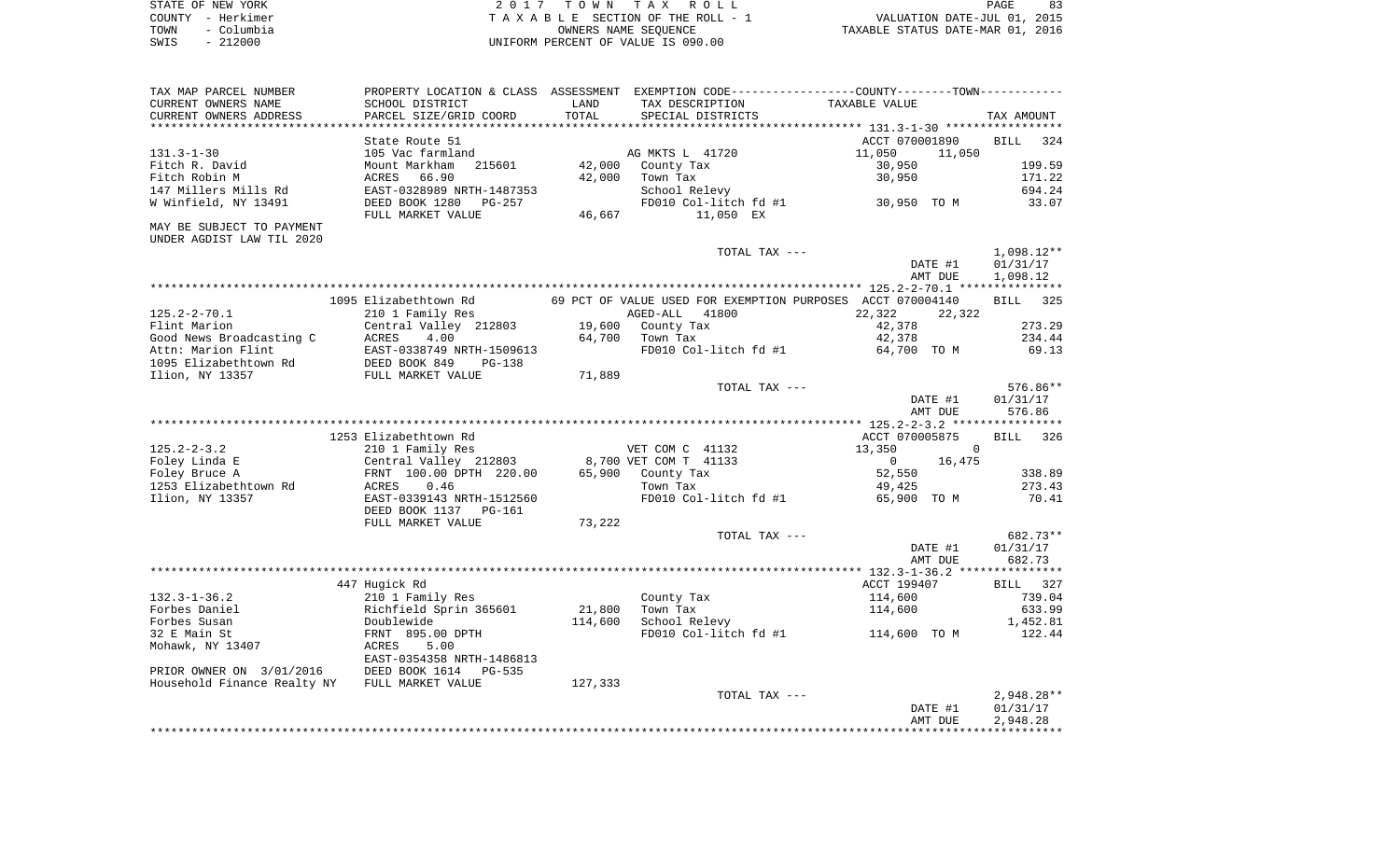| STATE OF NEW YORK  | 2017 TOWN TAX ROLL                 | 84<br>PAGE                       |
|--------------------|------------------------------------|----------------------------------|
| COUNTY - Herkimer  | TAXABLE SECTION OF THE ROLL - 1    | VALUATION DATE-JUL 01, 2015      |
| - Columbia<br>TOWN | OWNERS NAME SEOUENCE               | TAXABLE STATUS DATE-MAR 01, 2016 |
| $-212000$<br>SWIS  | UNIFORM PERCENT OF VALUE IS 090.00 |                                  |

| TAX MAP PARCEL NUMBER  | PROPERTY LOCATION & CLASS ASSESSMENT |         | EXEMPTION CODE----------------COUNTY-------TOWN----------- |                |                    |
|------------------------|--------------------------------------|---------|------------------------------------------------------------|----------------|--------------------|
| CURRENT OWNERS NAME    | SCHOOL DISTRICT                      | LAND    | TAX DESCRIPTION                                            | TAXABLE VALUE  |                    |
| CURRENT OWNERS ADDRESS | PARCEL SIZE/GRID COORD               | TOTAL   | SPECIAL DISTRICTS                                          |                | TAX AMOUNT         |
| ********************** |                                      |         |                                                            |                |                    |
|                        | 847 Jordanville Rd                   |         |                                                            | ACCT 070010770 | 328<br>BILL        |
| $131.2 - 1 - 7$        | 281 Multiple res                     |         | County Tax                                                 | 165,000        | 1,064.06           |
| Forster William Robert | Central Valley 212803                | 29,200  | Town Tax                                                   | 165,000        | 912.81             |
| Forster Cynthia A      | ACRES 13.30                          | 165,000 | FD010 Col-litch fd #1                                      | 165,000 TO M   | 176.29             |
| 847 Jordanville Rd     | EAST-0342873 NRTH-1494045            |         |                                                            |                |                    |
| Ilion, NY 13357        | DEED BOOK 00622 PG-00117             |         |                                                            |                |                    |
|                        | FULL MARKET VALUE                    | 183,333 |                                                            |                |                    |
|                        |                                      |         | TOTAL TAX ---                                              |                | $2,153.16**$       |
|                        |                                      |         |                                                            | DATE #1        | 01/31/17           |
|                        |                                      |         |                                                            | AMT DUE        | 2,153.16           |
|                        |                                      |         |                                                            |                |                    |
|                        | Diehl Rd                             |         |                                                            | ACCT 070008375 | BILL 329           |
| $125.4 - 1 - 18.2$     | 105 Vac farmland                     |         | County Tax                                                 | 50,000         | 322.44             |
| Foster Fred L          | Central Valley 212803                | 50,000  | Town Tax                                                   | 50,000         | 276.61             |
| Foster Carole M        | ACRES 94.40                          | 50,000  | FD010 Col-litch fd #1                                      | 50,000 TO M    | 53.42              |
| 725 Tucker Trl         | EAST-0348382 NRTH-1501579            |         |                                                            |                |                    |
| Anderson, SC 29625     | DEED BOOK 831<br>$PG-223$            |         |                                                            |                |                    |
|                        | FULL MARKET VALUE                    | 55,556  |                                                            |                |                    |
|                        |                                      |         | TOTAL TAX ---                                              |                | $652.47**$         |
|                        |                                      |         |                                                            | DATE #1        | 01/31/17           |
|                        |                                      |         |                                                            | AMT DUE        | 652.47             |
|                        |                                      |         |                                                            |                |                    |
|                        | 450 Brennan Rd                       |         |                                                            | ACCT 193508    | BILL 330           |
| $125.4 - 1 - 22.2$     | 312 Vac w/imprv                      |         | County Tax                                                 | 20,000         | 128.98             |
| Fountain Audrey S      | Central Valley 212803                | 18,100  | Town Tax                                                   | 20,000         | 110.64             |
| 354 North Gage Rd      | 3.30<br>ACRES                        | 20,000  | FD010 Col-litch fd #1                                      | 20,000 TO M    | 21.37              |
| Poland, NY 13431       | EAST-0345140 NRTH-1502368<br>PG-135  |         |                                                            |                |                    |
|                        | DEED BOOK 1577<br>FULL MARKET VALUE  | 22,222  |                                                            |                |                    |
|                        |                                      |         | TOTAL TAX ---                                              |                | $260.99**$         |
|                        |                                      |         |                                                            | DATE #1        | 01/31/17           |
|                        |                                      |         |                                                            | AMT DUE        | 260.99             |
|                        |                                      |         |                                                            |                |                    |
|                        | Gage Rd                              |         |                                                            | ACCT 070010621 | <b>BILL</b><br>331 |
| $125.4 - 1 - 54.2$     | 311 Res vac land                     |         | County Tax                                                 | 10,300         | 66.42              |
| Fountain Ronald C      | Mount Markham<br>215601              | 10,300  | Town Tax                                                   | 10,300         | 56.98              |
| Fountain Audrey S      | ACRES<br>3.40                        | 10,300  | School Relevy                                              |                | 231.05             |
| 354 Nort Gage Road     | EAST-0339390 NRTH-1498155            |         | FD010 Col-litch fd #1                                      | 10,300 TO M    | 11.00              |
| Poland, NY 13431       | DEED BOOK 895<br>$PG-140$            |         |                                                            |                |                    |
|                        | FULL MARKET VALUE                    | 11,444  |                                                            |                |                    |
|                        |                                      |         | TOTAL TAX ---                                              |                | $365.45**$         |
|                        |                                      |         |                                                            | DATE #1        | 01/31/17           |
|                        |                                      |         |                                                            | AMT DUE        | 365.45             |
|                        |                                      |         |                                                            |                |                    |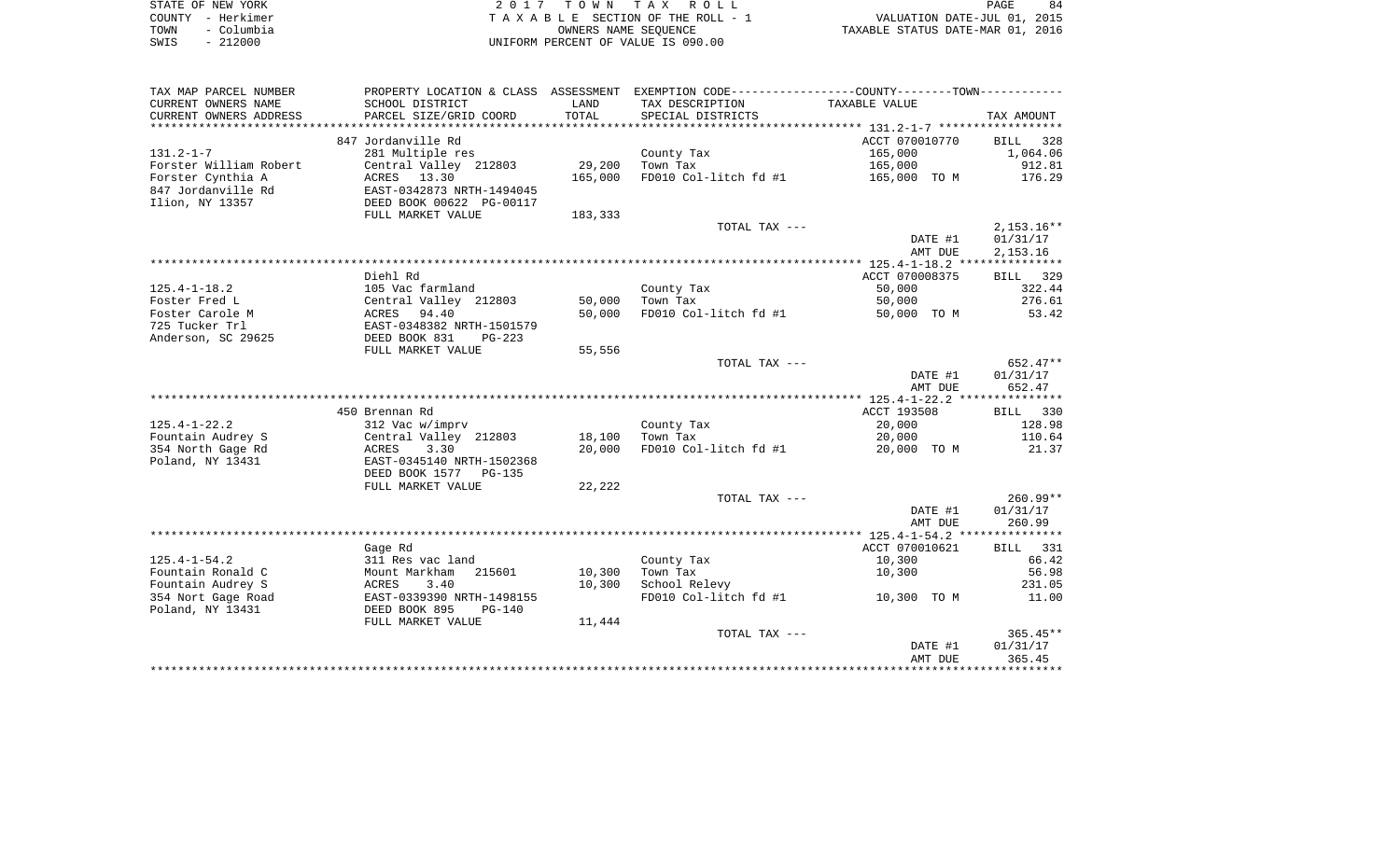| STATE OF NEW YORK  | 2017 TOWN TAX ROLL                 | 85<br>PAGE                       |
|--------------------|------------------------------------|----------------------------------|
| COUNTY - Herkimer  | TAXABLE SECTION OF THE ROLL - 1    | VALUATION DATE-JUL 01, 2015      |
| – Columbia<br>TOWN | OWNERS NAME SEOUENCE               | TAXABLE STATUS DATE-MAR 01, 2016 |
| $-212000$<br>SWIS  | UNIFORM PERCENT OF VALUE IS 090.00 |                                  |

| TAX MAP PARCEL NUMBER     |                                          |         |                          | PROPERTY LOCATION & CLASS ASSESSMENT EXEMPTION CODE---------------COUNTY-------TOWN---------- |                    |
|---------------------------|------------------------------------------|---------|--------------------------|-----------------------------------------------------------------------------------------------|--------------------|
| CURRENT OWNERS NAME       | SCHOOL DISTRICT                          | LAND    | TAX DESCRIPTION          | TAXABLE VALUE                                                                                 |                    |
| CURRENT OWNERS ADDRESS    | PARCEL SIZE/GRID COORD                   | TOTAL   | SPECIAL DISTRICTS        |                                                                                               | TAX AMOUNT         |
|                           |                                          |         |                          |                                                                                               |                    |
|                           | 526 Gage Rd                              |         |                          | ACCT 070010622                                                                                | BILL 332           |
| $125.4 - 1 - 54.3$        | 270 Mfg housing                          |         | County Tax               | 33,800                                                                                        | 217.97             |
| Fountain Ronald C         | Mount Markham 215601                     | 20,900  | Town Tax                 | 33,800                                                                                        | 186.99             |
| Fountain Audrey S         | ACRES<br>4.60                            | 33,800  | School Relevy            |                                                                                               | 758.17             |
| 354 North Gage Road       | EAST-0339222 NRTH-1497901                |         |                          | FD010 Col-litch fd #1 33,800 TO M                                                             | 36.11              |
| Poland, NY 13431          | DEED BOOK 895<br>$PG-140$                |         |                          |                                                                                               |                    |
|                           | FULL MARKET VALUE                        | 37,556  |                          |                                                                                               |                    |
|                           |                                          |         | TOTAL TAX ---            |                                                                                               | 1,199.24**         |
|                           |                                          |         |                          | DATE #1                                                                                       | 01/31/17           |
|                           |                                          |         |                          | AMT DUE                                                                                       | 1,199.24           |
|                           |                                          |         |                          |                                                                                               |                    |
|                           | Koerner Rd                               |         |                          | ACCT 070001020                                                                                | BILL 333           |
| 131.2-2-6                 | 322 Rural vac>10                         |         | County Tax               | 19,400                                                                                        | 125.11             |
| Fox Kevin                 | Central Valley 212803                    | 19,400  | Town Tax                 | 19,400                                                                                        | 107.32             |
| Fox Alice                 | Central Valley<br>SUB DIV LOT#6<br>----- | 19,400  | FD010 Col-litch fd #1    | 19,400 TO M                                                                                   | 20.73              |
| 59-26 162ND St            | ACRES 12.00                              |         |                          |                                                                                               |                    |
| Flushing, NY 11365        | EAST-0345721 NRTH-1495254                |         |                          |                                                                                               |                    |
|                           | DEED BOOK 1101<br>PG-681                 |         |                          |                                                                                               |                    |
|                           | FULL MARKET VALUE                        | 21,556  |                          |                                                                                               |                    |
|                           |                                          |         | TOTAL TAX ---            |                                                                                               | $253.16**$         |
|                           |                                          |         |                          | DATE #1                                                                                       | 01/31/17           |
|                           |                                          |         |                          | AMT DUE                                                                                       | 253.16             |
|                           |                                          |         |                          |                                                                                               |                    |
|                           | Jordanville Rd                           |         |                          | ACCT 070001020                                                                                | BILL 334           |
| 131.2-2-10                | 322 Rural vac>10                         |         | County Tax               | 19,600                                                                                        | 126.40             |
| Fox Kevin                 | Central Valley 212803<br>SUB DIV LOT#10  | 19,600  | Town Tax                 | 19,600                                                                                        | 108.43             |
| Fox Alice                 |                                          | 19,600  | FD010 Col-litch fd #1    | 19,600 TO M                                                                                   | 20.94              |
| 5926 162nd Street         | ACRES 12.50                              |         |                          |                                                                                               |                    |
| Flushing, NY 11365        | EAST-0343454 NRTH-1494453                |         |                          |                                                                                               |                    |
|                           | DEED BOOK 1253<br>PG-238                 |         |                          |                                                                                               |                    |
|                           | FULL MARKET VALUE                        | 21,778  |                          |                                                                                               |                    |
|                           |                                          |         | TOTAL TAX ---            |                                                                                               | $255.77**$         |
|                           |                                          |         |                          | DATE #1                                                                                       | 01/31/17           |
|                           |                                          |         |                          | AMT DUE                                                                                       | 255.77             |
|                           |                                          |         |                          |                                                                                               |                    |
|                           | 465 Mckoons Rd                           |         |                          | ACCT 070007950                                                                                | <b>BILL</b><br>335 |
| $139.1 - 2 - 66.1$        | 112 Dairy farm                           |         | AG MKTS<br>41730         | 22,310<br>22,310                                                                              |                    |
| Frangione Paul J          | Richfield Sprin 365601                   |         | 145,000 AGRIC 10 Y 42100 | 22,000<br>22,000                                                                              |                    |
| Frangione Eileen H        | FRNT 196.30 DPTH                         |         | 373,700 County Tax       | 329,390                                                                                       | 2,124.19           |
| 15 Toners Road            | ACRES 196.30                             |         | Town Tax                 | 329,390                                                                                       | 1,822.25           |
| Westtown, NY 10998        | EAST-0350947 NRTH-1479144                |         | FD010 Col-litch fd #1    | 373,700 TO M                                                                                  | 399.26             |
|                           | DEED BOOK 1247 PG-742                    |         |                          |                                                                                               |                    |
| MAY BE SUBJECT TO PAYMENT | FULL MARKET VALUE                        | 415,222 |                          |                                                                                               |                    |
| UNDER AGDIST LAW TIL 2023 |                                          |         |                          |                                                                                               |                    |
|                           |                                          |         | TOTAL TAX ---            |                                                                                               | 4,345.70**         |
|                           |                                          |         |                          | DATE #1                                                                                       | 01/31/17           |
|                           |                                          |         |                          | AMT DUE                                                                                       | 4,345.70           |
|                           |                                          |         |                          |                                                                                               |                    |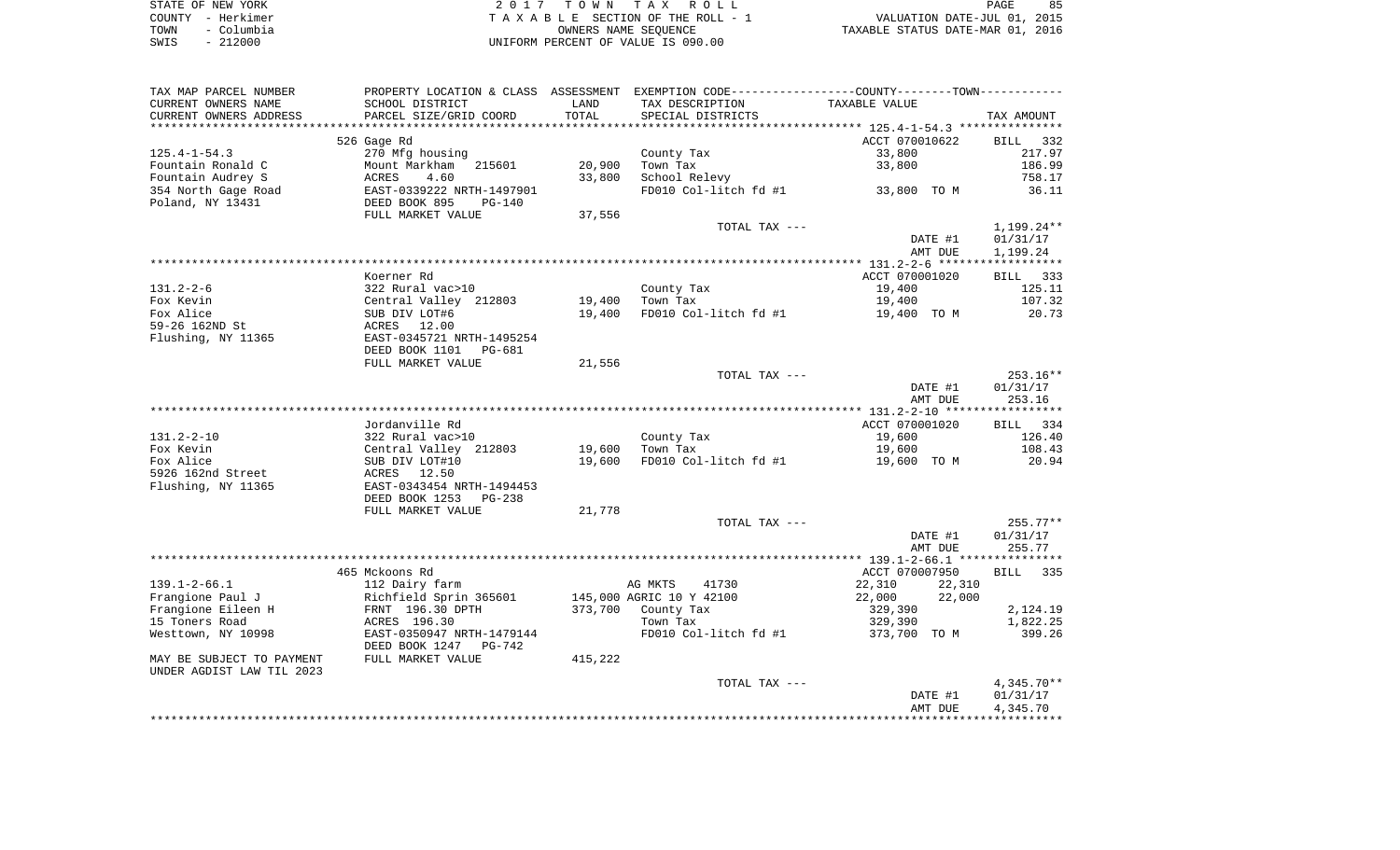|      | STATE OF NEW YORK | 2017 TOWN TAX ROLL                 | <b>PAGE</b>                      | -86 |
|------|-------------------|------------------------------------|----------------------------------|-----|
|      | COUNTY - Herkimer | TAXABLE SECTION OF THE ROLL - 1    | VALUATION DATE-JUL 01, 2015      |     |
| TOWN | - Columbia        | OWNERS NAME SEOUENCE               | TAXABLE STATUS DATE-MAR 01, 2016 |     |
| SWIS | - 212000          | UNIFORM PERCENT OF VALUE IS 090.00 |                                  |     |

 $86$ <br> $2015$ <br> $2016$ 

| SCHOOL DISTRICT<br>TAX DESCRIPTION<br>LAND<br>TAXABLE VALUE<br>TOTAL<br>PARCEL SIZE/GRID COORD<br>SPECIAL DISTRICTS<br>TAX AMOUNT<br>***********************<br>Jordanville Rd<br>ACCT 070001020<br>BILL 336<br>$131.2 - 2 - 11$<br>21,800<br>322 Rural vac>10<br>County Tax<br>140.59<br>Frankson Michelle L<br>Central Valley 212803<br>21,800<br>21,800<br>120.60<br>Town Tax<br>FD010 Col-litch fd #1<br>32-26 98TH St<br>SUB DIV LOT#11<br>21,800<br>23.29<br>21,800 TO M<br>East Elmhurst, NY 11369<br>ACRES 18.00<br>EAST-0343013 NRTH-1495052<br>DEED BOOK 1101 PG-696<br>FULL MARKET VALUE<br>24,222<br>284.48**<br>TOTAL TAX ---<br>DATE #1<br>01/31/17<br>AMT DUE<br>284.48<br>238 Jordanville Rd<br>BILL 337<br>902.84<br>210 1 Family Res<br>County Tax<br>140,000<br>Mount Markham<br>215601<br>25,800<br>Town Tax<br>140,000<br>774.51<br>8.20<br>140,000<br>FD010 Col-litch fd #1<br>140,000 TO M<br>149.58<br>ACRES<br>EAST-0330879 NRTH-1492531<br>DEED BOOK 1082<br>PG-991<br>FULL MARKET VALUE<br>155,556<br>1,826.93**<br>TOTAL TAX ---<br>DATE #1<br>01/31/17<br>1,826.93<br>AMT DUE<br>State Route 28<br>ACCT 070003090<br>BILL 338<br>$126.3 - 2 - 60$<br>105 Vac farmland<br>County Tax<br>51,500<br>332.12<br>Frederick Farm LLC<br>Central Valley 212803<br>51,500<br>Town Tax<br>51,500<br>284.91<br>FD010 Col-litch fd #1<br>PO Box 23925<br>ACRES<br>96.00<br>51,500<br>51,500 TO M<br>55.02<br>Rochester, NY 14692<br>EAST-0353117 NRTH-1497646<br>DEED BOOK 1285<br>PG-388<br>FULL MARKET VALUE<br>57,222<br>$672.05**$<br>TOTAL TAX ---<br>DATE #1<br>01/31/17<br>AMT DUE<br>672.05<br>No Columbia Rd<br>ACCT 172501<br>BILL 339<br>$125.2 - 2 - 16$<br>311 Res vac land<br>County Tax<br>3,300<br>21.28<br>Frederick Jeanette<br>Central Valley 212803<br>3,300<br>3,300<br>18.26<br>Town Tax<br>3,300<br>FD010 Col-litch fd #1<br>3.53<br>Harakis Daniel<br>ACRES<br>5.60<br>3,300 TO M<br>357 Eureka Ave<br>EAST-0339847 NRTH-1509858<br>Herkimer, NY 13350<br>DEED BOOK 1445 PG-728<br>3,667<br>FULL MARKET VALUE<br>$43.07**$<br>TOTAL TAX ---<br>DATE #1<br>01/31/17<br>AMT DUE<br>43.07 | TAX MAP PARCEL NUMBER  |  | PROPERTY LOCATION & CLASS ASSESSMENT EXEMPTION CODE---------------COUNTY-------TOWN---------- |  |
|---------------------------------------------------------------------------------------------------------------------------------------------------------------------------------------------------------------------------------------------------------------------------------------------------------------------------------------------------------------------------------------------------------------------------------------------------------------------------------------------------------------------------------------------------------------------------------------------------------------------------------------------------------------------------------------------------------------------------------------------------------------------------------------------------------------------------------------------------------------------------------------------------------------------------------------------------------------------------------------------------------------------------------------------------------------------------------------------------------------------------------------------------------------------------------------------------------------------------------------------------------------------------------------------------------------------------------------------------------------------------------------------------------------------------------------------------------------------------------------------------------------------------------------------------------------------------------------------------------------------------------------------------------------------------------------------------------------------------------------------------------------------------------------------------------------------------------------------------------------------------------------------------------------------------------------------------------------------------------------------------------------------------------------------------------------------------------------------------------------------------------|------------------------|--|-----------------------------------------------------------------------------------------------|--|
|                                                                                                                                                                                                                                                                                                                                                                                                                                                                                                                                                                                                                                                                                                                                                                                                                                                                                                                                                                                                                                                                                                                                                                                                                                                                                                                                                                                                                                                                                                                                                                                                                                                                                                                                                                                                                                                                                                                                                                                                                                                                                                                                 | CURRENT OWNERS NAME    |  |                                                                                               |  |
|                                                                                                                                                                                                                                                                                                                                                                                                                                                                                                                                                                                                                                                                                                                                                                                                                                                                                                                                                                                                                                                                                                                                                                                                                                                                                                                                                                                                                                                                                                                                                                                                                                                                                                                                                                                                                                                                                                                                                                                                                                                                                                                                 | CURRENT OWNERS ADDRESS |  |                                                                                               |  |
|                                                                                                                                                                                                                                                                                                                                                                                                                                                                                                                                                                                                                                                                                                                                                                                                                                                                                                                                                                                                                                                                                                                                                                                                                                                                                                                                                                                                                                                                                                                                                                                                                                                                                                                                                                                                                                                                                                                                                                                                                                                                                                                                 | *********************  |  |                                                                                               |  |
|                                                                                                                                                                                                                                                                                                                                                                                                                                                                                                                                                                                                                                                                                                                                                                                                                                                                                                                                                                                                                                                                                                                                                                                                                                                                                                                                                                                                                                                                                                                                                                                                                                                                                                                                                                                                                                                                                                                                                                                                                                                                                                                                 |                        |  |                                                                                               |  |
|                                                                                                                                                                                                                                                                                                                                                                                                                                                                                                                                                                                                                                                                                                                                                                                                                                                                                                                                                                                                                                                                                                                                                                                                                                                                                                                                                                                                                                                                                                                                                                                                                                                                                                                                                                                                                                                                                                                                                                                                                                                                                                                                 |                        |  |                                                                                               |  |
|                                                                                                                                                                                                                                                                                                                                                                                                                                                                                                                                                                                                                                                                                                                                                                                                                                                                                                                                                                                                                                                                                                                                                                                                                                                                                                                                                                                                                                                                                                                                                                                                                                                                                                                                                                                                                                                                                                                                                                                                                                                                                                                                 |                        |  |                                                                                               |  |
|                                                                                                                                                                                                                                                                                                                                                                                                                                                                                                                                                                                                                                                                                                                                                                                                                                                                                                                                                                                                                                                                                                                                                                                                                                                                                                                                                                                                                                                                                                                                                                                                                                                                                                                                                                                                                                                                                                                                                                                                                                                                                                                                 |                        |  |                                                                                               |  |
|                                                                                                                                                                                                                                                                                                                                                                                                                                                                                                                                                                                                                                                                                                                                                                                                                                                                                                                                                                                                                                                                                                                                                                                                                                                                                                                                                                                                                                                                                                                                                                                                                                                                                                                                                                                                                                                                                                                                                                                                                                                                                                                                 |                        |  |                                                                                               |  |
|                                                                                                                                                                                                                                                                                                                                                                                                                                                                                                                                                                                                                                                                                                                                                                                                                                                                                                                                                                                                                                                                                                                                                                                                                                                                                                                                                                                                                                                                                                                                                                                                                                                                                                                                                                                                                                                                                                                                                                                                                                                                                                                                 |                        |  |                                                                                               |  |
|                                                                                                                                                                                                                                                                                                                                                                                                                                                                                                                                                                                                                                                                                                                                                                                                                                                                                                                                                                                                                                                                                                                                                                                                                                                                                                                                                                                                                                                                                                                                                                                                                                                                                                                                                                                                                                                                                                                                                                                                                                                                                                                                 |                        |  |                                                                                               |  |
|                                                                                                                                                                                                                                                                                                                                                                                                                                                                                                                                                                                                                                                                                                                                                                                                                                                                                                                                                                                                                                                                                                                                                                                                                                                                                                                                                                                                                                                                                                                                                                                                                                                                                                                                                                                                                                                                                                                                                                                                                                                                                                                                 |                        |  |                                                                                               |  |
|                                                                                                                                                                                                                                                                                                                                                                                                                                                                                                                                                                                                                                                                                                                                                                                                                                                                                                                                                                                                                                                                                                                                                                                                                                                                                                                                                                                                                                                                                                                                                                                                                                                                                                                                                                                                                                                                                                                                                                                                                                                                                                                                 |                        |  |                                                                                               |  |
|                                                                                                                                                                                                                                                                                                                                                                                                                                                                                                                                                                                                                                                                                                                                                                                                                                                                                                                                                                                                                                                                                                                                                                                                                                                                                                                                                                                                                                                                                                                                                                                                                                                                                                                                                                                                                                                                                                                                                                                                                                                                                                                                 |                        |  |                                                                                               |  |
|                                                                                                                                                                                                                                                                                                                                                                                                                                                                                                                                                                                                                                                                                                                                                                                                                                                                                                                                                                                                                                                                                                                                                                                                                                                                                                                                                                                                                                                                                                                                                                                                                                                                                                                                                                                                                                                                                                                                                                                                                                                                                                                                 |                        |  |                                                                                               |  |
|                                                                                                                                                                                                                                                                                                                                                                                                                                                                                                                                                                                                                                                                                                                                                                                                                                                                                                                                                                                                                                                                                                                                                                                                                                                                                                                                                                                                                                                                                                                                                                                                                                                                                                                                                                                                                                                                                                                                                                                                                                                                                                                                 |                        |  |                                                                                               |  |
|                                                                                                                                                                                                                                                                                                                                                                                                                                                                                                                                                                                                                                                                                                                                                                                                                                                                                                                                                                                                                                                                                                                                                                                                                                                                                                                                                                                                                                                                                                                                                                                                                                                                                                                                                                                                                                                                                                                                                                                                                                                                                                                                 |                        |  |                                                                                               |  |
|                                                                                                                                                                                                                                                                                                                                                                                                                                                                                                                                                                                                                                                                                                                                                                                                                                                                                                                                                                                                                                                                                                                                                                                                                                                                                                                                                                                                                                                                                                                                                                                                                                                                                                                                                                                                                                                                                                                                                                                                                                                                                                                                 |                        |  |                                                                                               |  |
|                                                                                                                                                                                                                                                                                                                                                                                                                                                                                                                                                                                                                                                                                                                                                                                                                                                                                                                                                                                                                                                                                                                                                                                                                                                                                                                                                                                                                                                                                                                                                                                                                                                                                                                                                                                                                                                                                                                                                                                                                                                                                                                                 | $131.1 - 1 - 25.4$     |  |                                                                                               |  |
|                                                                                                                                                                                                                                                                                                                                                                                                                                                                                                                                                                                                                                                                                                                                                                                                                                                                                                                                                                                                                                                                                                                                                                                                                                                                                                                                                                                                                                                                                                                                                                                                                                                                                                                                                                                                                                                                                                                                                                                                                                                                                                                                 | Fraser Heather F       |  |                                                                                               |  |
|                                                                                                                                                                                                                                                                                                                                                                                                                                                                                                                                                                                                                                                                                                                                                                                                                                                                                                                                                                                                                                                                                                                                                                                                                                                                                                                                                                                                                                                                                                                                                                                                                                                                                                                                                                                                                                                                                                                                                                                                                                                                                                                                 | 238 Jordanville Rd     |  |                                                                                               |  |
|                                                                                                                                                                                                                                                                                                                                                                                                                                                                                                                                                                                                                                                                                                                                                                                                                                                                                                                                                                                                                                                                                                                                                                                                                                                                                                                                                                                                                                                                                                                                                                                                                                                                                                                                                                                                                                                                                                                                                                                                                                                                                                                                 | Ilion, NY 13357        |  |                                                                                               |  |
|                                                                                                                                                                                                                                                                                                                                                                                                                                                                                                                                                                                                                                                                                                                                                                                                                                                                                                                                                                                                                                                                                                                                                                                                                                                                                                                                                                                                                                                                                                                                                                                                                                                                                                                                                                                                                                                                                                                                                                                                                                                                                                                                 |                        |  |                                                                                               |  |
|                                                                                                                                                                                                                                                                                                                                                                                                                                                                                                                                                                                                                                                                                                                                                                                                                                                                                                                                                                                                                                                                                                                                                                                                                                                                                                                                                                                                                                                                                                                                                                                                                                                                                                                                                                                                                                                                                                                                                                                                                                                                                                                                 |                        |  |                                                                                               |  |
|                                                                                                                                                                                                                                                                                                                                                                                                                                                                                                                                                                                                                                                                                                                                                                                                                                                                                                                                                                                                                                                                                                                                                                                                                                                                                                                                                                                                                                                                                                                                                                                                                                                                                                                                                                                                                                                                                                                                                                                                                                                                                                                                 |                        |  |                                                                                               |  |
|                                                                                                                                                                                                                                                                                                                                                                                                                                                                                                                                                                                                                                                                                                                                                                                                                                                                                                                                                                                                                                                                                                                                                                                                                                                                                                                                                                                                                                                                                                                                                                                                                                                                                                                                                                                                                                                                                                                                                                                                                                                                                                                                 |                        |  |                                                                                               |  |
|                                                                                                                                                                                                                                                                                                                                                                                                                                                                                                                                                                                                                                                                                                                                                                                                                                                                                                                                                                                                                                                                                                                                                                                                                                                                                                                                                                                                                                                                                                                                                                                                                                                                                                                                                                                                                                                                                                                                                                                                                                                                                                                                 |                        |  |                                                                                               |  |
|                                                                                                                                                                                                                                                                                                                                                                                                                                                                                                                                                                                                                                                                                                                                                                                                                                                                                                                                                                                                                                                                                                                                                                                                                                                                                                                                                                                                                                                                                                                                                                                                                                                                                                                                                                                                                                                                                                                                                                                                                                                                                                                                 |                        |  |                                                                                               |  |
|                                                                                                                                                                                                                                                                                                                                                                                                                                                                                                                                                                                                                                                                                                                                                                                                                                                                                                                                                                                                                                                                                                                                                                                                                                                                                                                                                                                                                                                                                                                                                                                                                                                                                                                                                                                                                                                                                                                                                                                                                                                                                                                                 |                        |  |                                                                                               |  |
|                                                                                                                                                                                                                                                                                                                                                                                                                                                                                                                                                                                                                                                                                                                                                                                                                                                                                                                                                                                                                                                                                                                                                                                                                                                                                                                                                                                                                                                                                                                                                                                                                                                                                                                                                                                                                                                                                                                                                                                                                                                                                                                                 |                        |  |                                                                                               |  |
|                                                                                                                                                                                                                                                                                                                                                                                                                                                                                                                                                                                                                                                                                                                                                                                                                                                                                                                                                                                                                                                                                                                                                                                                                                                                                                                                                                                                                                                                                                                                                                                                                                                                                                                                                                                                                                                                                                                                                                                                                                                                                                                                 |                        |  |                                                                                               |  |
|                                                                                                                                                                                                                                                                                                                                                                                                                                                                                                                                                                                                                                                                                                                                                                                                                                                                                                                                                                                                                                                                                                                                                                                                                                                                                                                                                                                                                                                                                                                                                                                                                                                                                                                                                                                                                                                                                                                                                                                                                                                                                                                                 |                        |  |                                                                                               |  |
|                                                                                                                                                                                                                                                                                                                                                                                                                                                                                                                                                                                                                                                                                                                                                                                                                                                                                                                                                                                                                                                                                                                                                                                                                                                                                                                                                                                                                                                                                                                                                                                                                                                                                                                                                                                                                                                                                                                                                                                                                                                                                                                                 |                        |  |                                                                                               |  |
|                                                                                                                                                                                                                                                                                                                                                                                                                                                                                                                                                                                                                                                                                                                                                                                                                                                                                                                                                                                                                                                                                                                                                                                                                                                                                                                                                                                                                                                                                                                                                                                                                                                                                                                                                                                                                                                                                                                                                                                                                                                                                                                                 |                        |  |                                                                                               |  |
|                                                                                                                                                                                                                                                                                                                                                                                                                                                                                                                                                                                                                                                                                                                                                                                                                                                                                                                                                                                                                                                                                                                                                                                                                                                                                                                                                                                                                                                                                                                                                                                                                                                                                                                                                                                                                                                                                                                                                                                                                                                                                                                                 |                        |  |                                                                                               |  |
|                                                                                                                                                                                                                                                                                                                                                                                                                                                                                                                                                                                                                                                                                                                                                                                                                                                                                                                                                                                                                                                                                                                                                                                                                                                                                                                                                                                                                                                                                                                                                                                                                                                                                                                                                                                                                                                                                                                                                                                                                                                                                                                                 |                        |  |                                                                                               |  |
|                                                                                                                                                                                                                                                                                                                                                                                                                                                                                                                                                                                                                                                                                                                                                                                                                                                                                                                                                                                                                                                                                                                                                                                                                                                                                                                                                                                                                                                                                                                                                                                                                                                                                                                                                                                                                                                                                                                                                                                                                                                                                                                                 |                        |  |                                                                                               |  |
|                                                                                                                                                                                                                                                                                                                                                                                                                                                                                                                                                                                                                                                                                                                                                                                                                                                                                                                                                                                                                                                                                                                                                                                                                                                                                                                                                                                                                                                                                                                                                                                                                                                                                                                                                                                                                                                                                                                                                                                                                                                                                                                                 |                        |  |                                                                                               |  |
|                                                                                                                                                                                                                                                                                                                                                                                                                                                                                                                                                                                                                                                                                                                                                                                                                                                                                                                                                                                                                                                                                                                                                                                                                                                                                                                                                                                                                                                                                                                                                                                                                                                                                                                                                                                                                                                                                                                                                                                                                                                                                                                                 |                        |  |                                                                                               |  |
|                                                                                                                                                                                                                                                                                                                                                                                                                                                                                                                                                                                                                                                                                                                                                                                                                                                                                                                                                                                                                                                                                                                                                                                                                                                                                                                                                                                                                                                                                                                                                                                                                                                                                                                                                                                                                                                                                                                                                                                                                                                                                                                                 |                        |  |                                                                                               |  |
|                                                                                                                                                                                                                                                                                                                                                                                                                                                                                                                                                                                                                                                                                                                                                                                                                                                                                                                                                                                                                                                                                                                                                                                                                                                                                                                                                                                                                                                                                                                                                                                                                                                                                                                                                                                                                                                                                                                                                                                                                                                                                                                                 |                        |  |                                                                                               |  |
|                                                                                                                                                                                                                                                                                                                                                                                                                                                                                                                                                                                                                                                                                                                                                                                                                                                                                                                                                                                                                                                                                                                                                                                                                                                                                                                                                                                                                                                                                                                                                                                                                                                                                                                                                                                                                                                                                                                                                                                                                                                                                                                                 |                        |  |                                                                                               |  |
|                                                                                                                                                                                                                                                                                                                                                                                                                                                                                                                                                                                                                                                                                                                                                                                                                                                                                                                                                                                                                                                                                                                                                                                                                                                                                                                                                                                                                                                                                                                                                                                                                                                                                                                                                                                                                                                                                                                                                                                                                                                                                                                                 |                        |  |                                                                                               |  |
|                                                                                                                                                                                                                                                                                                                                                                                                                                                                                                                                                                                                                                                                                                                                                                                                                                                                                                                                                                                                                                                                                                                                                                                                                                                                                                                                                                                                                                                                                                                                                                                                                                                                                                                                                                                                                                                                                                                                                                                                                                                                                                                                 |                        |  |                                                                                               |  |
|                                                                                                                                                                                                                                                                                                                                                                                                                                                                                                                                                                                                                                                                                                                                                                                                                                                                                                                                                                                                                                                                                                                                                                                                                                                                                                                                                                                                                                                                                                                                                                                                                                                                                                                                                                                                                                                                                                                                                                                                                                                                                                                                 |                        |  |                                                                                               |  |
|                                                                                                                                                                                                                                                                                                                                                                                                                                                                                                                                                                                                                                                                                                                                                                                                                                                                                                                                                                                                                                                                                                                                                                                                                                                                                                                                                                                                                                                                                                                                                                                                                                                                                                                                                                                                                                                                                                                                                                                                                                                                                                                                 |                        |  |                                                                                               |  |
|                                                                                                                                                                                                                                                                                                                                                                                                                                                                                                                                                                                                                                                                                                                                                                                                                                                                                                                                                                                                                                                                                                                                                                                                                                                                                                                                                                                                                                                                                                                                                                                                                                                                                                                                                                                                                                                                                                                                                                                                                                                                                                                                 |                        |  |                                                                                               |  |
|                                                                                                                                                                                                                                                                                                                                                                                                                                                                                                                                                                                                                                                                                                                                                                                                                                                                                                                                                                                                                                                                                                                                                                                                                                                                                                                                                                                                                                                                                                                                                                                                                                                                                                                                                                                                                                                                                                                                                                                                                                                                                                                                 |                        |  |                                                                                               |  |
|                                                                                                                                                                                                                                                                                                                                                                                                                                                                                                                                                                                                                                                                                                                                                                                                                                                                                                                                                                                                                                                                                                                                                                                                                                                                                                                                                                                                                                                                                                                                                                                                                                                                                                                                                                                                                                                                                                                                                                                                                                                                                                                                 |                        |  |                                                                                               |  |
|                                                                                                                                                                                                                                                                                                                                                                                                                                                                                                                                                                                                                                                                                                                                                                                                                                                                                                                                                                                                                                                                                                                                                                                                                                                                                                                                                                                                                                                                                                                                                                                                                                                                                                                                                                                                                                                                                                                                                                                                                                                                                                                                 |                        |  |                                                                                               |  |
|                                                                                                                                                                                                                                                                                                                                                                                                                                                                                                                                                                                                                                                                                                                                                                                                                                                                                                                                                                                                                                                                                                                                                                                                                                                                                                                                                                                                                                                                                                                                                                                                                                                                                                                                                                                                                                                                                                                                                                                                                                                                                                                                 |                        |  |                                                                                               |  |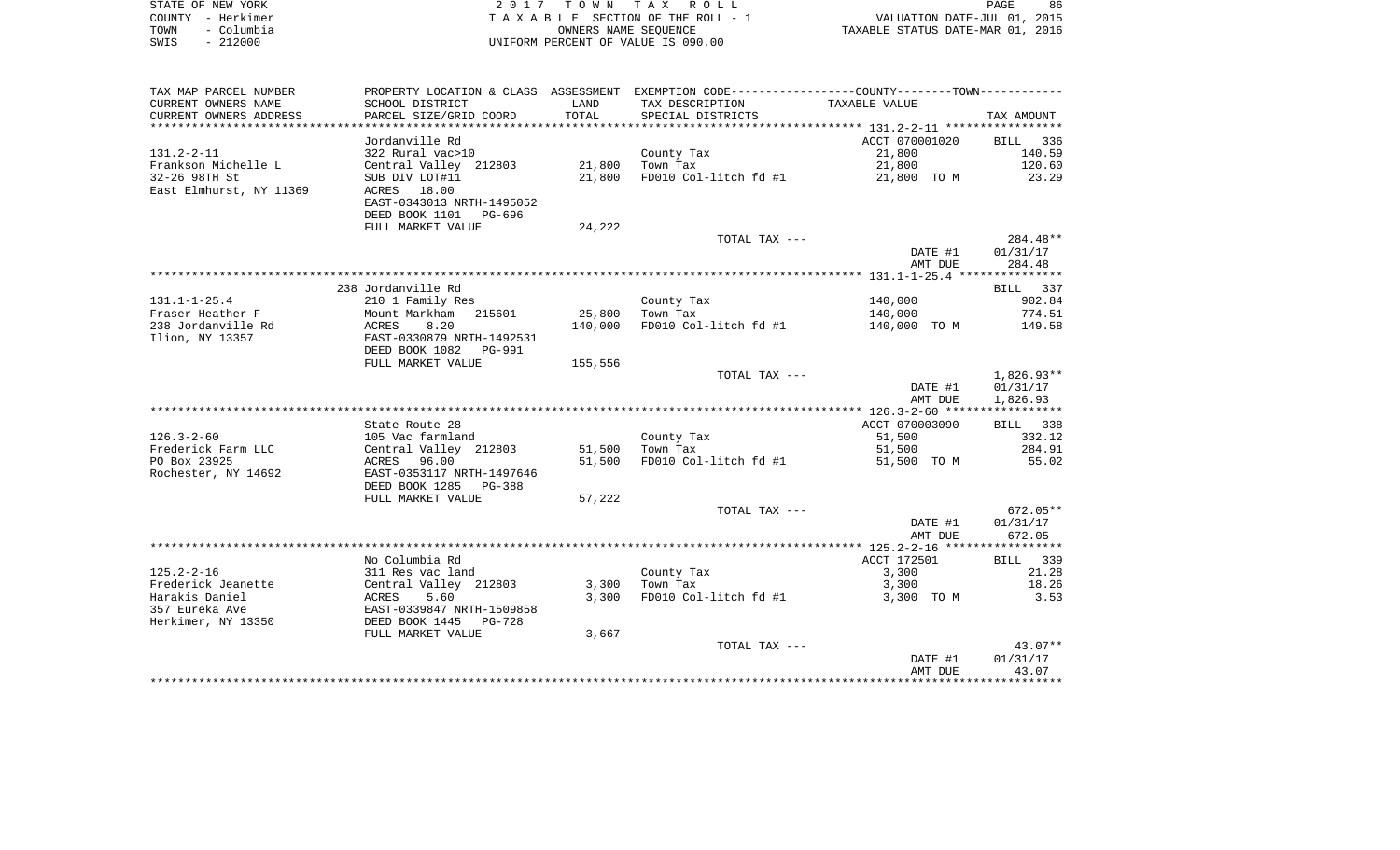|      | STATE OF NEW YORK | 2017 TOWN TAX ROLL                 | PAGE                             | 87 |
|------|-------------------|------------------------------------|----------------------------------|----|
|      | COUNTY - Herkimer | TAXABLE SECTION OF THE ROLL - 1    | VALUATION DATE-JUL 01, 2015      |    |
| TOWN | - Columbia        | OWNERS NAME SEOUENCE               | TAXABLE STATUS DATE-MAR 01, 2016 |    |
| SWIS | $-212000$         | UNIFORM PERCENT OF VALUE IS 090.00 |                                  |    |

| TAX MAP PARCEL NUMBER  | PROPERTY LOCATION & CLASS ASSESSMENT |        |                       | EXEMPTION CODE-----------------COUNTY-------TOWN----------- |                    |
|------------------------|--------------------------------------|--------|-----------------------|-------------------------------------------------------------|--------------------|
| CURRENT OWNERS NAME    | SCHOOL DISTRICT                      | LAND   | TAX DESCRIPTION       | TAXABLE VALUE                                               |                    |
| CURRENT OWNERS ADDRESS | PARCEL SIZE/GRID COORD               | TOTAL  | SPECIAL DISTRICTS     |                                                             | TAX AMOUNT         |
|                        |                                      |        |                       |                                                             |                    |
|                        | 114 No Columbia Rd                   |        |                       | ACCT 172501                                                 | <b>BILL</b><br>340 |
| $125.2 - 2 - 18.1$     | 210 1 Family Res                     |        | County Tax            | 72,000                                                      | 464.32             |
| Frederick Jeanette     | Central Valley 212803                | 16,000 | Town Tax              | 72,000                                                      | 398.32             |
|                        |                                      |        |                       |                                                             |                    |
| Harakis Daniel         | 57' frontage Elizabethtow            | 72,000 | FD010 Col-litch fd #1 | 72,000 TO M                                                 | 76.93              |
| 357 Eureka Ave         | 227' frontage No Columbia            |        |                       |                                                             |                    |
| Herkimer, NY 13350     | 57.00 DPTH<br>FRNT                   |        |                       |                                                             |                    |
|                        | 3.00<br>ACRES                        |        |                       |                                                             |                    |
|                        | EAST-0339522 NRTH-1510175            |        |                       |                                                             |                    |
|                        | DEED BOOK 1445<br>PG-728             |        |                       |                                                             |                    |
|                        | FULL MARKET VALUE                    | 80,000 |                       |                                                             |                    |
|                        |                                      |        | TOTAL TAX ---         |                                                             | 939.57**           |
|                        |                                      |        |                       | DATE #1                                                     | 01/31/17           |
|                        |                                      |        |                       | AMT DUE                                                     | 939.57             |
|                        |                                      |        |                       |                                                             |                    |
|                        | 1101 Jordanville Rd                  |        |                       |                                                             | 341<br>BILL        |
| $131.2 - 1 - 42.2$     | 270 Mfg housing                      |        | County Tax            | 40,700                                                      | 262.47             |
| Freeman Herbert        | Central Valley 212803                | 17,000 | Town Tax              | 40,700                                                      | 225.16             |
| 1101 Jordanville Rd    | <b>ACRES</b><br>2.80                 | 40,700 | School Relevy         |                                                             | 313.16             |
|                        |                                      |        |                       |                                                             | 43.48              |
| Ilion, NY 13357        | EAST-0347809 NRTH-1494367            |        | FD010 Col-litch fd #1 | 40,700 TO M                                                 |                    |
|                        | DEED BOOK 870<br>$PG-621$            |        |                       |                                                             |                    |
|                        | FULL MARKET VALUE                    | 45,222 |                       |                                                             |                    |
|                        |                                      |        | TOTAL TAX ---         |                                                             | 844.27**           |
|                        |                                      |        |                       | DATE #1                                                     | 01/31/17           |
|                        |                                      |        |                       | AMT DUE                                                     | 844.27             |
|                        |                                      |        |                       |                                                             |                    |
|                        | 2018 State Route 28                  |        |                       | ACCT 070004500                                              | BILL 342           |
| $126.3 - 2 - 21$       | 210 1 Family Res                     |        | County Tax            | 53,900                                                      | 347.59             |
| French Barbara         | Central Valley 212803                | 7,800  | Town Tax              | 53,900                                                      | 298.19             |
| French Chester         | FRNT 165.00 DPTH 110.00              | 53,900 | FD010 Col-litch fd #1 | 53,900 TO M                                                 | 57.59              |
| Attn: Barbara French   | ACRES<br>0.35                        |        |                       |                                                             |                    |
| 2018 State Route 28    | EAST-0354038 NRTH-1503231            |        |                       |                                                             |                    |
| Mohawk, NY 13407       | DEED BOOK 869<br>$PG-651$            |        |                       |                                                             |                    |
|                        | FULL MARKET VALUE                    | 59,889 |                       |                                                             |                    |
|                        |                                      |        | TOTAL TAX ---         |                                                             | $703.37**$         |
|                        |                                      |        |                       | DATE #1                                                     | 01/31/17           |
|                        |                                      |        |                       | AMT DUE                                                     | 703.37             |
|                        |                                      |        |                       |                                                             |                    |
|                        |                                      |        |                       |                                                             |                    |
|                        | 2049 State Route 28                  |        |                       | ACCT 185321                                                 | BILL 343           |
| $126.3 - 2 - 15$       | 270 Mfg housing                      |        | County Tax            | 32,000                                                      | 206.36             |
| French Cassondra       | Central Valley 212803                | 7,000  | Town Tax              | 32,000                                                      | 177.03             |
| 2049 State Route 28    | FRNT 100.00 DPTH 283.00              | 32,000 | School Relevy         |                                                             | 119.63             |
| Mohawk, NY 13407       | EAST-0354009 NRTH-1503745            |        | FD010 Col-litch fd #1 | 32,000 TO M                                                 | 34.19              |
|                        | DEED BOOK 1528<br><b>PG-181</b>      |        |                       |                                                             |                    |
|                        | FULL MARKET VALUE                    | 35,556 |                       |                                                             |                    |
|                        |                                      |        | TOTAL TAX ---         |                                                             | 537.21**           |
|                        |                                      |        |                       | DATE #1                                                     | 01/31/17           |
|                        |                                      |        |                       | AMT DUE                                                     | 537.21             |
|                        |                                      |        |                       |                                                             |                    |
|                        |                                      |        |                       |                                                             |                    |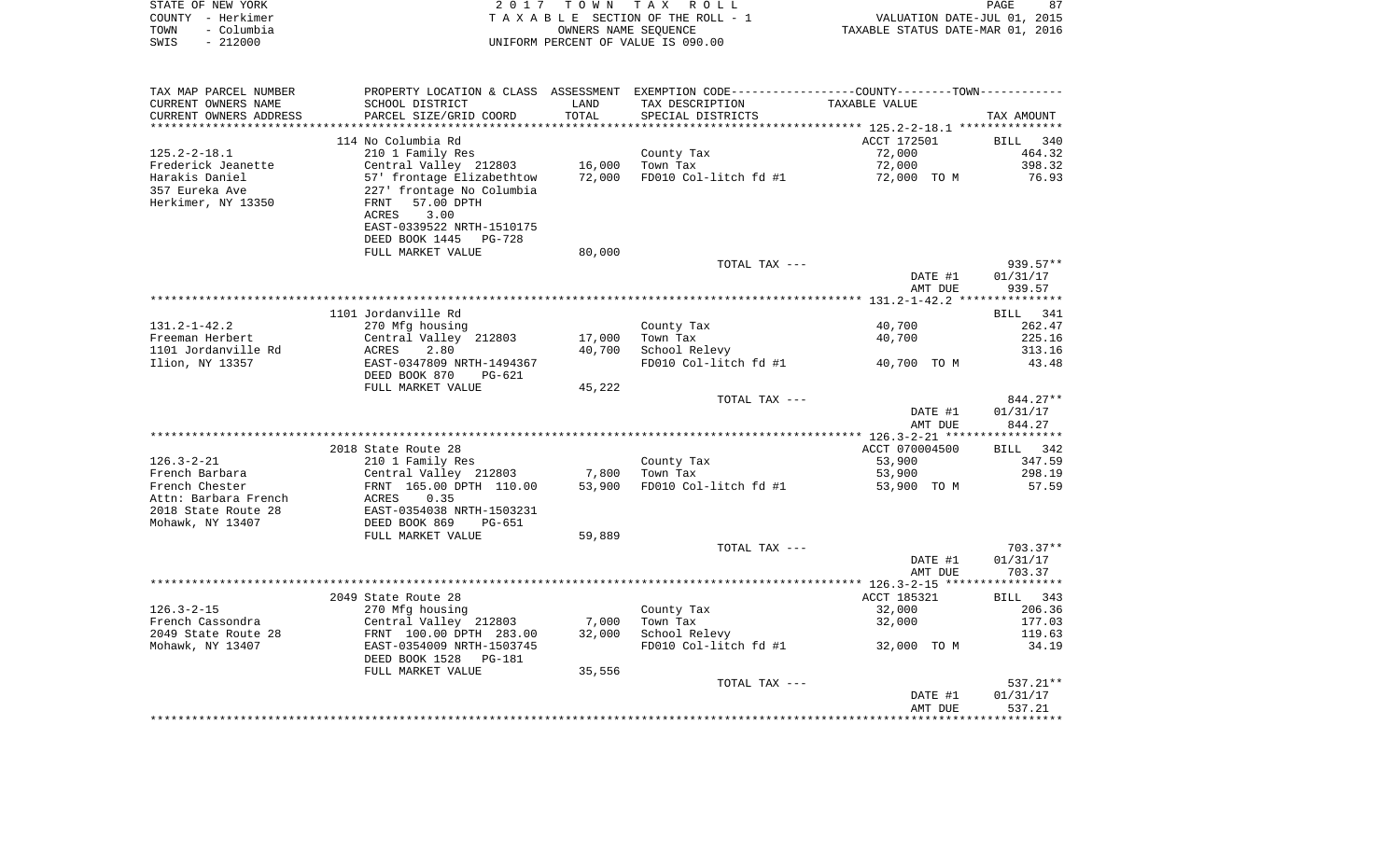| STATE OF NEW YORK  | 2017 TOWN TAX ROLL                 | 88<br>PAGE                       |
|--------------------|------------------------------------|----------------------------------|
| COUNTY - Herkimer  | TAXABLE SECTION OF THE ROLL - 1    | VALUATION DATE-JUL 01, 2015      |
| – Columbia<br>TOWN | OWNERS NAME SEOUENCE               | TAXABLE STATUS DATE-MAR 01, 2016 |
| $-212000$<br>SWIS  | UNIFORM PERCENT OF VALUE IS 090.00 |                                  |

| TAX MAP PARCEL NUMBER       |                            |               | PROPERTY LOCATION & CLASS ASSESSMENT EXEMPTION CODE---------------COUNTY-------TOWN---------- |                   |                      |
|-----------------------------|----------------------------|---------------|-----------------------------------------------------------------------------------------------|-------------------|----------------------|
| CURRENT OWNERS NAME         | SCHOOL DISTRICT            | LAND          | TAX DESCRIPTION                                                                               | TAXABLE VALUE     |                      |
| CURRENT OWNERS ADDRESS      | PARCEL SIZE/GRID COORD     | TOTAL         | SPECIAL DISTRICTS                                                                             |                   | TAX AMOUNT           |
|                             |                            | ************* |                                                                                               |                   |                      |
|                             | State Route 28             |               |                                                                                               |                   | 344<br><b>BILL</b>   |
| $126.3 - 2 - 79$            | 314 Rural vac<10           |               | County Tax                                                                                    | 2,100             | 13.54                |
| French Cassondra            | Central Valley 212803      | 2,100         | Town Tax                                                                                      | 2,100             | 11.62                |
| 2049 State Route 28         | 0.56<br>ACRES              | 2,100         | School Relevy                                                                                 |                   | 46.71                |
| Mohawk, NY 13407            | EAST-0354161 NRTH-1503852  |               | FD010 Col-litch fd #1                                                                         | 2,100 TO M        | 2.24                 |
|                             | DEED BOOK 1528<br>PG-181   |               |                                                                                               |                   |                      |
|                             | FULL MARKET VALUE          | 2,333         |                                                                                               |                   |                      |
|                             |                            |               | TOTAL TAX ---                                                                                 |                   | 74.11**              |
|                             |                            |               |                                                                                               | DATE #1           | 01/31/17             |
|                             |                            |               |                                                                                               | AMT DUE           | 74.11                |
|                             |                            |               |                                                                                               |                   |                      |
|                             | 1494 Mckoons Rd            |               |                                                                                               | ACCT 070013805    | BILL 345             |
| $131.2 - 1 - 28.2$          | 210 1 Family Res           |               | County Tax                                                                                    | 98,000            | 631.99               |
| French Charles A            | Central Valley 212803      | 13,000        | Town Tax                                                                                      | 98,000            | 542.16               |
| French Eileen               | FRNT 293.00 DPTH 150.00    | 98,000        | FD010 Col-litch fd #1                                                                         | 98,000 TO M       | 104.70               |
| 1494 Mc Koons Rd            | ACRES<br>1.00              |               |                                                                                               |                   |                      |
| Richfield Springs, NY 13439 | EAST-0348212 NRTH-1492013  |               |                                                                                               |                   |                      |
|                             | FULL MARKET VALUE          | 108,889       | TOTAL TAX ---                                                                                 |                   |                      |
|                             |                            |               |                                                                                               | DATE #1           | 1,278.85**           |
|                             |                            |               |                                                                                               | AMT DUE           | 01/31/17<br>1,278.85 |
|                             |                            |               |                                                                                               |                   |                      |
|                             | Mckoons Rd                 |               |                                                                                               | ACCT 070013801    | <b>BILL</b><br>346   |
| $131.2 - 1 - 28.3$          | 322 Rural vac>10           |               | County Tax                                                                                    | 6,200             | 39.98                |
| French Charles A            | Central Valley 212803      | 6,200         | Town Tax                                                                                      | 6,200             | 34.30                |
| French Eileen E             | ACRES 12.80                | 6,200         | FD010 Col-litch fd #1                                                                         | 6,200 TO M        | 6.62                 |
| 1494 Mc Koons Rd            | EAST-0348430 NRTH-1492289  |               |                                                                                               |                   |                      |
| Richfield Springs, NY 13439 | DEED BOOK 791<br>PG-646    |               |                                                                                               |                   |                      |
|                             | FULL MARKET VALUE          | 6,889         |                                                                                               |                   |                      |
|                             |                            |               | TOTAL TAX ---                                                                                 |                   | $80.90**$            |
|                             |                            |               |                                                                                               | DATE #1           | 01/31/17             |
|                             |                            |               |                                                                                               | AMT DUE           | 80.90                |
|                             |                            |               |                                                                                               |                   |                      |
|                             | 1114 Jordanville Rd        |               |                                                                                               | ACCT 070002640    | BILL 347             |
| $131.2 - 1 - 36.1$          | 210 1 Family Res           |               | VET COM C 41132                                                                               | $\Omega$<br>7,250 |                      |
| Fresco Darshan              | Central Valley 212803      |               | 6,800 VET COM T 41133                                                                         | $\circ$<br>7,250  |                      |
| 1114 Jordanville Rd         | merge $w/37$               | 29,000        | County Tax                                                                                    | 21,750            | 140.26               |
| Ilion, NY 13357             | FRNT 171.00 DPTH 140.00    |               | Town Tax                                                                                      | 21,750            | 120.33               |
|                             | 0.50<br>ACRES              |               | School Relevy                                                                                 |                   | 52.89                |
| PRIOR OWNER ON 3/01/2016    | EAST-0347870 NRTH-1493948  |               | FD010 Col-litch fd #1                                                                         | 29,000 TO M       | 30.98                |
| Fresco Darshan              | DEED BOOK 1244<br>$PG-625$ |               |                                                                                               |                   |                      |
|                             | FULL MARKET VALUE          | 32,222        |                                                                                               |                   |                      |
|                             |                            |               | TOTAL TAX ---                                                                                 |                   | $344.46**$           |
|                             |                            |               |                                                                                               | DATE #1           | 01/31/17             |
|                             |                            |               |                                                                                               | AMT DUE           | 344.46               |
|                             |                            |               |                                                                                               |                   |                      |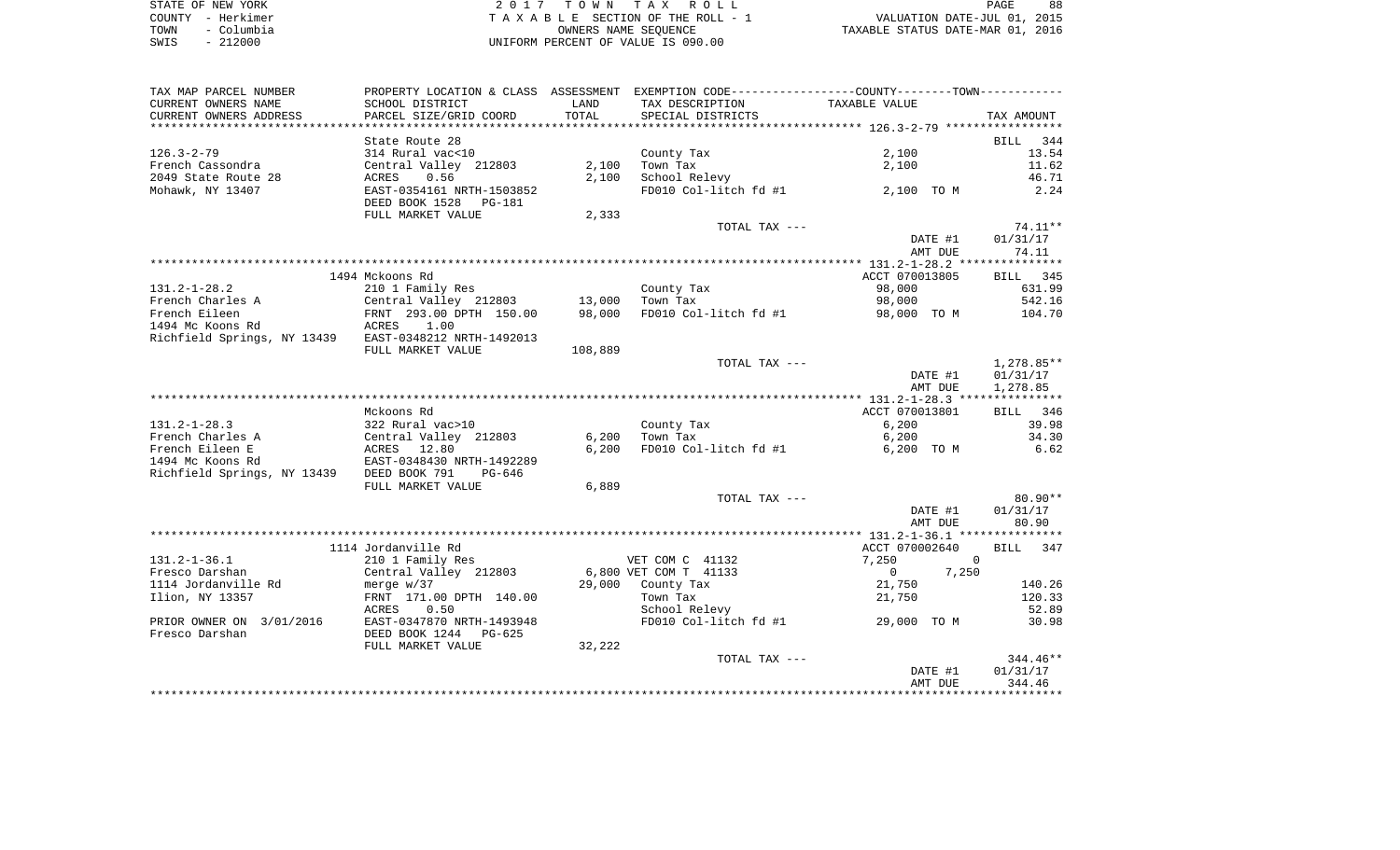|      | STATE OF NEW YORK | 2017 TOWN TAX ROLL                 | PAGE                             | 89 |
|------|-------------------|------------------------------------|----------------------------------|----|
|      | COUNTY - Herkimer | TAXABLE SECTION OF THE ROLL - 1    | VALUATION DATE-JUL 01, 2015      |    |
| TOWN | - Columbia        | OWNERS NAME SEOUENCE               | TAXABLE STATUS DATE-MAR 01, 2016 |    |
| SWIS | $-212000$         | UNIFORM PERCENT OF VALUE IS 090.00 |                                  |    |

| TAX MAP PARCEL NUMBER  | PROPERTY LOCATION & CLASS ASSESSMENT EXEMPTION CODE---------------COUNTY-------TOWN---------- |         |                       |                          |                    |
|------------------------|-----------------------------------------------------------------------------------------------|---------|-----------------------|--------------------------|--------------------|
| CURRENT OWNERS NAME    | SCHOOL DISTRICT                                                                               | LAND    | TAX DESCRIPTION       | TAXABLE VALUE            |                    |
| CURRENT OWNERS ADDRESS | PARCEL SIZE/GRID COORD                                                                        | TOTAL   | SPECIAL DISTRICTS     |                          | TAX AMOUNT         |
| *******************    |                                                                                               |         |                       |                          |                    |
|                        | 1943 State Route 28                                                                           |         |                       | ACCT 070015965           | BILL 348           |
| $126.3 - 2 - 32$       | 270 Mfg housing                                                                               |         | County Tax            | 37,000                   | 238.61             |
| Fresco James F         | Central Valley 212803                                                                         | 14,100  | Town Tax              | 37,000                   | 204.69             |
| 1114 Jordanville Road  | INCLUDES 126.3-2-31                                                                           | 37,000  | School Relevy         |                          | 822.97             |
| Ilion, NY 13357        | 1.48<br>ACRES                                                                                 |         | FD010 Col-litch fd #1 | 37,000 TO M              | 39.53              |
|                        | EAST-0354775 NRTH-1501833                                                                     |         |                       |                          |                    |
|                        | DEED BOOK 00635 PG-00212                                                                      |         |                       |                          |                    |
|                        | FULL MARKET VALUE                                                                             | 41,111  |                       |                          |                    |
|                        |                                                                                               |         | TOTAL TAX ---         |                          | $1,305.80**$       |
|                        |                                                                                               |         |                       | DATE #1                  | 01/31/17           |
|                        |                                                                                               |         |                       | AMT DUE                  | 1,305.80           |
|                        | 655 Elizabethtown Rd                                                                          |         |                       | ACCT 070004590           | BILL 349           |
| $125.3 - 1 - 8.1$      | 120 Field crops                                                                               |         | County Tax            | 119,400                  | 769.99             |
| Gage Arthur R          | Central Valley 212803                                                                         | 98,700  | Town Tax              | 119,400                  | 660.54             |
| 655 Elizabethtown Rd   | FRNT 1895.00 DPTH                                                                             | 119,400 | FD010 Col-litch fd #1 | 119,400 TO M             | 127.57             |
| Ilion, NY 13357        | ACRES 130.30                                                                                  |         |                       |                          |                    |
|                        | EAST-0335076 NRTH-1501396                                                                     |         |                       |                          |                    |
|                        | DEED BOOK 1574 PG-847                                                                         |         |                       |                          |                    |
|                        | FULL MARKET VALUE                                                                             | 132,667 |                       |                          |                    |
|                        |                                                                                               |         | TOTAL TAX ---         |                          | $1,558.10**$       |
|                        |                                                                                               |         |                       | DATE #1                  | 01/31/17           |
|                        |                                                                                               |         |                       | AMT DUE                  | 1,558.10           |
|                        |                                                                                               |         |                       |                          |                    |
|                        | 135 Casler Rd                                                                                 |         |                       | ACCT 070009000           | BILL 350           |
| $131.1 - 1 - 50$       | 210 1 Family Res                                                                              |         | County Tax            | 42,100                   | 271.50             |
| Gage Jason             | Mount Markham<br>215601                                                                       | 14,100  | Town Tax              | 42,100                   | 232.91             |
| Suiter Tracy           | ACRES<br>1.50                                                                                 | 42,100  | FD010 Col-litch fd #1 | 42,100 TO M              | 44.98              |
| 135 Casler Rd          | EAST-0336160 NRTH-1489657                                                                     |         |                       |                          |                    |
| W Winfield, NY 13491   | DEED BOOK 1282<br>PG-834                                                                      |         |                       |                          |                    |
|                        | FULL MARKET VALUE                                                                             | 46,778  |                       |                          |                    |
|                        |                                                                                               |         | TOTAL TAX ---         |                          | 549.39**           |
|                        |                                                                                               |         |                       | DATE #1                  | 01/31/17           |
|                        |                                                                                               |         |                       | AMT DUE                  | 549.39             |
|                        |                                                                                               |         |                       |                          |                    |
| $132.1 - 1 - 9.2$      | 1441 State Route 28                                                                           |         | County Tax            | ACCT 070004655<br>49,700 | BILL 351<br>320.51 |
| Gage Randy             | 210 1 Family Res<br>Richfield Sprin 365601                                                    | 13,400  | Town Tax              | 49,700                   | 274.95             |
| Gage Beth              | Doublewide                                                                                    | 49,700  | FD010 Col-litch fd #1 | 49,700 TO M              | 53.10              |
| 1441 State Route 28    | ACRES<br>1.20                                                                                 |         |                       |                          |                    |
| Mohawk, NY 13407       | EAST-0356742 NRTH-1494167                                                                     |         |                       |                          |                    |
|                        | DEED BOOK 749<br><b>PG-119</b>                                                                |         |                       |                          |                    |
|                        | FULL MARKET VALUE                                                                             | 55,222  |                       |                          |                    |
|                        |                                                                                               |         | TOTAL TAX ---         |                          | 648.56**           |
|                        |                                                                                               |         |                       | DATE #1                  | 01/31/17           |
|                        |                                                                                               |         |                       | AMT DUE                  | 648.56             |
|                        |                                                                                               |         |                       |                          |                    |
|                        |                                                                                               |         |                       |                          |                    |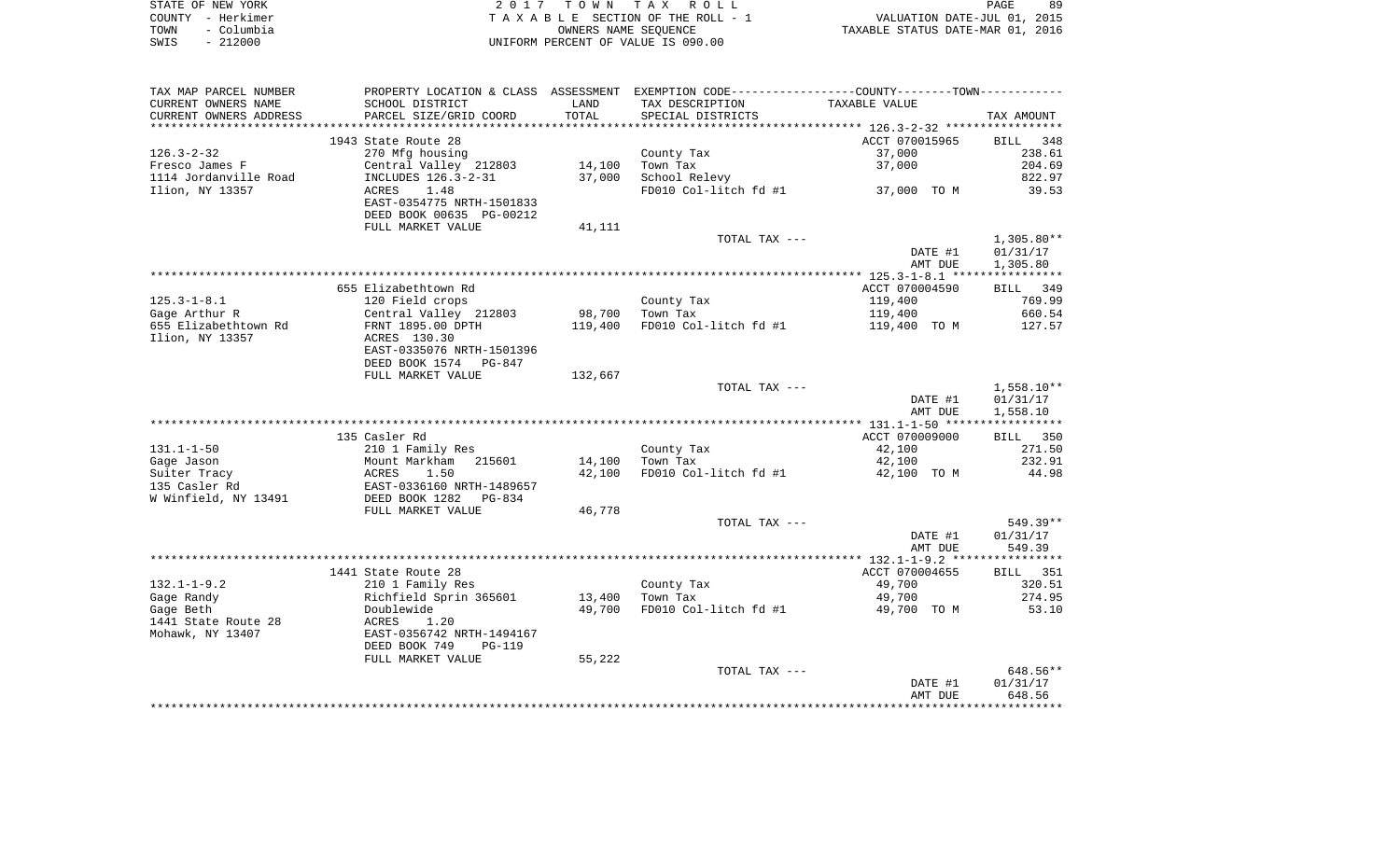| STATE OF NEW YORK  | 2017 TOWN TAX ROLL                 | 90<br>PAGE                       |
|--------------------|------------------------------------|----------------------------------|
| COUNTY - Herkimer  | TAXABLE SECTION OF THE ROLL - 1    | VALUATION DATE-JUL 01, 2015      |
| – Columbia<br>TOWN | OWNERS NAME SEOUENCE               | TAXABLE STATUS DATE-MAR 01, 2016 |
| $-212000$<br>SWIS  | UNIFORM PERCENT OF VALUE IS 090.00 |                                  |

| TAX MAP PARCEL NUMBER<br>CURRENT OWNERS NAME        | SCHOOL DISTRICT                          | LAND    | PROPERTY LOCATION & CLASS ASSESSMENT EXEMPTION CODE----------------COUNTY--------TOWN-----------<br>TAX DESCRIPTION | TAXABLE VALUE                 |                          |
|-----------------------------------------------------|------------------------------------------|---------|---------------------------------------------------------------------------------------------------------------------|-------------------------------|--------------------------|
| CURRENT OWNERS ADDRESS                              | PARCEL SIZE/GRID COORD                   | TOTAL   | SPECIAL DISTRICTS                                                                                                   |                               | TAX AMOUNT               |
|                                                     |                                          |         |                                                                                                                     |                               |                          |
|                                                     | State Route 28                           |         |                                                                                                                     | ACCT 070009360                | <b>BILL</b><br>352       |
| $132.1 - 1 - 8.1$                                   | 105 Vac farmland                         |         | AG MKTS<br>41730                                                                                                    | 13,237<br>13,237              |                          |
| Gage Randy I                                        | Richfield Sprin 365601                   | 61,800  | County Tax                                                                                                          | 48,563                        | 313.18                   |
| 1441 State Route 28                                 | ACRES 99.50                              | 61,800  | Town Tax                                                                                                            | 48,563                        | 268.66                   |
| Mohawk, NY 13407                                    | EAST-0356855 NRTH-1495664                |         | FD010 Col-litch fd #1                                                                                               | 61,800 TO M                   | 66.03                    |
|                                                     | DEED BOOK 834<br>PG-77                   |         |                                                                                                                     |                               |                          |
| MAY BE SUBJECT TO PAYMENT                           | FULL MARKET VALUE                        | 68,667  |                                                                                                                     |                               |                          |
| UNDER AGDIST LAW TIL 2023                           |                                          |         |                                                                                                                     |                               |                          |
|                                                     |                                          |         | TOTAL TAX ---                                                                                                       |                               | 647.87**                 |
|                                                     |                                          |         |                                                                                                                     | DATE #1                       | 01/31/17                 |
|                                                     |                                          |         |                                                                                                                     | AMT DUE                       | 647.87                   |
|                                                     |                                          |         |                                                                                                                     |                               |                          |
|                                                     | 1441 State Route 28                      |         |                                                                                                                     | ACCT 070004650                | BILL 353                 |
| $132.1 - 1 - 9.1$                                   | 112 Dairy farm                           |         | AG MKTS<br>41730                                                                                                    | $\mathbf 0$<br>$\overline{0}$ |                          |
| Gage Randy I                                        | Richfield Sprin 365601                   |         | 96,000 AGRIC 10 Y 42100                                                                                             | 7,000<br>7,000                |                          |
| 1441 State Route 28                                 | ACRES 157.50                             |         | 198,800 County Tax                                                                                                  | 191,800                       | 1,236.89                 |
| Mohawk, NY 13407                                    | EAST-0358042 NRTH-1494816                |         | Town Tax                                                                                                            | 191,800                       | 1,061.08                 |
|                                                     | DEED BOOK 834<br>PG-77                   |         | FD010 Col-litch fd #1                                                                                               | 198,800 TO M                  | 212.40                   |
| MAY BE SUBJECT TO PAYMENT                           | FULL MARKET VALUE                        | 220,889 |                                                                                                                     |                               |                          |
| UNDER AGDIST LAW TIL 2023                           |                                          |         |                                                                                                                     |                               |                          |
|                                                     |                                          |         | TOTAL TAX ---                                                                                                       | DATE #1                       | $2,510.37**$<br>01/31/17 |
|                                                     |                                          |         |                                                                                                                     | AMT DUE                       | 2,510.37                 |
|                                                     |                                          |         |                                                                                                                     |                               |                          |
|                                                     | 1003 Jordanville Rd                      |         |                                                                                                                     | ACCT 193723                   | BILL 354                 |
| $131.2 - 2 - 5$                                     | 240 Rural res                            |         | County Tax                                                                                                          | 196,000                       | 1,263.98                 |
| Gage Ted                                            | Central Valley 212803                    | 28,700  | Town Tax                                                                                                            | 196,000                       | 1,084.31                 |
| Gage Kristin                                        | SUB DIV LOT#5                            | 196,000 | FD010 Col-litch fd #1                                                                                               | 196,000 TO M                  | 209.41                   |
| 90 Sixth Ave                                        |                                          |         |                                                                                                                     |                               |                          |
| Ilion, NY 13357                                     | ACRES 11.30<br>EAST-0346042 NRTH-1495040 |         |                                                                                                                     |                               |                          |
|                                                     | DEED BOOK 1578<br>PG-382                 |         |                                                                                                                     |                               |                          |
|                                                     | FULL MARKET VALUE                        | 217,778 |                                                                                                                     |                               |                          |
|                                                     |                                          |         | TOTAL TAX ---                                                                                                       |                               | $2,557.70**$             |
|                                                     |                                          |         |                                                                                                                     | DATE #1                       | 01/31/17                 |
|                                                     |                                          |         |                                                                                                                     | AMT DUE                       | 2,557.70                 |
|                                                     |                                          |         |                                                                                                                     |                               |                          |
|                                                     | 440 Elizabethtown Rd                     |         |                                                                                                                     | ACCT 188008                   | BILL 355                 |
| $125.3 - 1 - 23$                                    | 113 Cattle farm                          |         | County Tax                                                                                                          | 134,900                       | 869.95                   |
| Gala Trust dated June 3, 2014 Central Valley 212803 |                                          | 73,500  | Town Tax                                                                                                            | 134,900                       | 746.29                   |
| 440 Elizabethtown Rd                                | <b>ACRES</b><br>86.00                    | 134,900 | FD010 Col-litch fd #1                                                                                               | 134,900 TO M                  | 144.13                   |
| Ilion, NY 13357                                     | EAST-0333065 NRTH-1497688                |         |                                                                                                                     |                               |                          |
|                                                     | DEED BOOK 1544<br>$PG-53$                |         |                                                                                                                     |                               |                          |
|                                                     | FULL MARKET VALUE                        | 149,889 |                                                                                                                     |                               |                          |
|                                                     |                                          |         | TOTAL TAX ---                                                                                                       | DATE #1                       | $1,760.37**$<br>01/31/17 |
|                                                     |                                          |         |                                                                                                                     | AMT DUE                       | 1,760.37                 |
|                                                     |                                          |         |                                                                                                                     |                               |                          |
|                                                     |                                          |         |                                                                                                                     |                               |                          |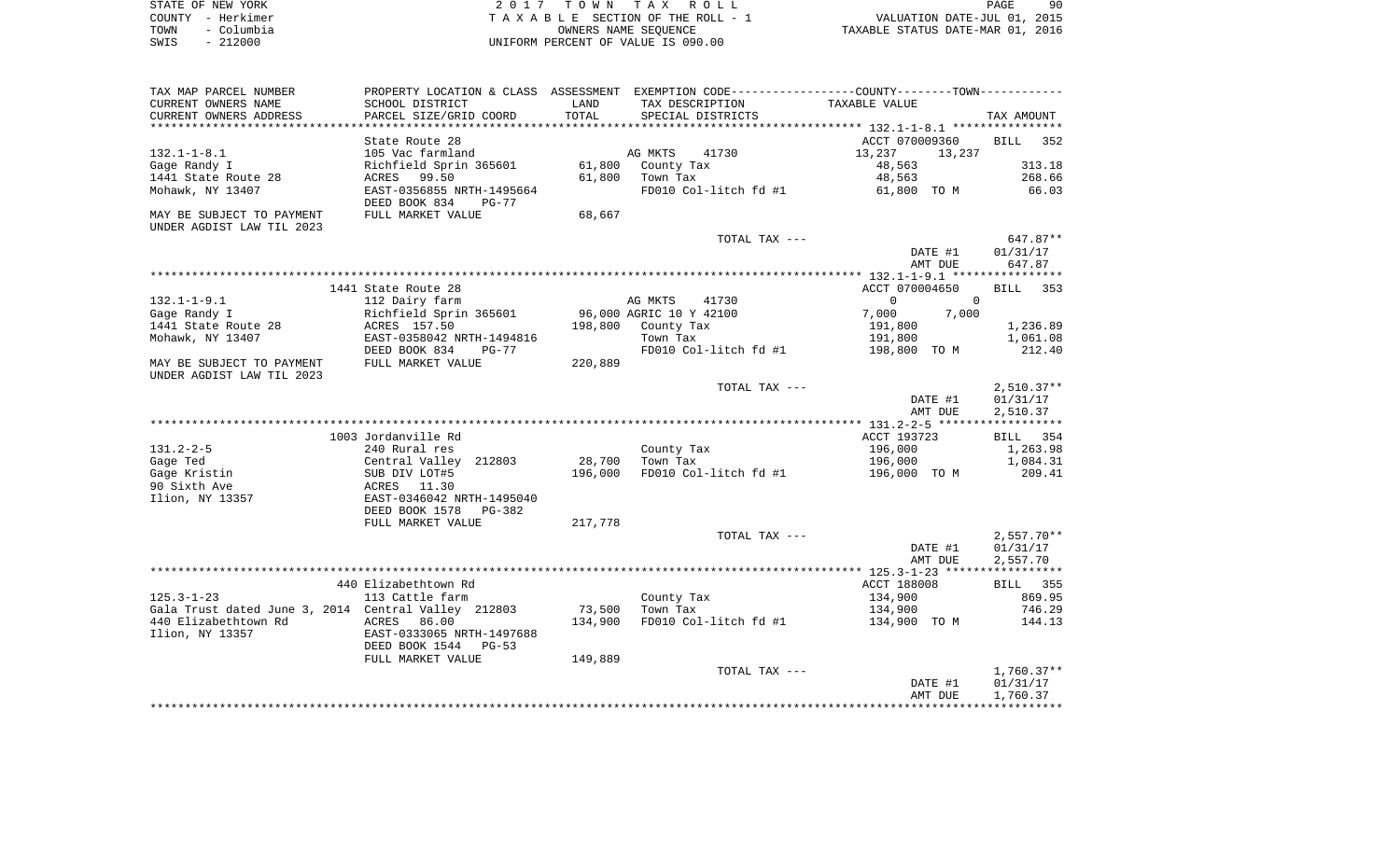| STATE OF NEW YORK  | 2017 TOWN TAX ROLL                 | 91<br>PAGE                       |
|--------------------|------------------------------------|----------------------------------|
| COUNTY - Herkimer  | TAXABLE SECTION OF THE ROLL - 1    | VALUATION DATE-JUL 01, 2015      |
| – Columbia<br>TOWN | OWNERS NAME SEOUENCE               | TAXABLE STATUS DATE-MAR 01, 2016 |
| $-212000$<br>SWIS  | UNIFORM PERCENT OF VALUE IS 090.00 |                                  |

| TAX MAP PARCEL NUMBER                                 |                                                      |        | PROPERTY LOCATION & CLASS ASSESSMENT EXEMPTION CODE----------------COUNTY--------TOWN---------- |                |              |
|-------------------------------------------------------|------------------------------------------------------|--------|-------------------------------------------------------------------------------------------------|----------------|--------------|
| CURRENT OWNERS NAME                                   | SCHOOL DISTRICT                                      | LAND   | TAX DESCRIPTION                                                                                 | TAXABLE VALUE  |              |
| CURRENT OWNERS ADDRESS                                | PARCEL SIZE/GRID COORD                               | TOTAL  | SPECIAL DISTRICTS                                                                               |                | TAX AMOUNT   |
| *****************                                     |                                                      |        |                                                                                                 |                |              |
|                                                       | 318 Jones Rd                                         |        |                                                                                                 | ACCT 070004710 | BILL 356     |
| $131.1 - 1 - 57$                                      | 210 1 Family Res                                     |        | County Tax                                                                                      | 64,800         | 417.89       |
| Gallogly John O                                       | Mount Markham 215601                                 | 11,100 | Town Tax                                                                                        | 64,800         | 358.49       |
| Gallogly Carol R                                      |                                                      | 64,800 | FD010 Col-litch fd #1                                                                           | 64,800 TO M    | 69.23        |
| 318 Jones Rd                                          | FRNT 140.00 DPIN 200.00<br>EAST-0335760 NRTH-1490592 |        |                                                                                                 |                |              |
| Ilion, NY 13357                                       | DEED BOOK 00607 PG-00402                             |        |                                                                                                 |                |              |
|                                                       | FULL MARKET VALUE                                    | 72,000 |                                                                                                 |                |              |
|                                                       |                                                      |        | TOTAL TAX ---                                                                                   |                | 845.61**     |
|                                                       |                                                      |        |                                                                                                 | DATE #1        | 01/31/17     |
|                                                       |                                                      |        |                                                                                                 | AMT DUE        | 845.61       |
|                                                       |                                                      |        |                                                                                                 |                |              |
|                                                       | 1017 State Route 28                                  |        |                                                                                                 | ACCT 070005415 | BILL 357     |
| $132.3 - 1 - 17$                                      | 240 Rural res                                        |        | County Tax                                                                                      | 78,800         | 508.17       |
| Garbera Michael H                                     | Richfield Sprin 365601                               | 28,900 | Town Tax                                                                                        | 78,800         | 435.94       |
| Kessler Bianca                                        | Doublewide                                           | 78,800 | FD010 Col-litch fd #1                                                                           | 78,800 TO M    | 84.19        |
| PO Box 489                                            | ACRES 11.80 BANK<br>023                              |        |                                                                                                 |                |              |
| Richfield Springs, NY 13439 EAST-0357314 NRTH-1484656 |                                                      |        |                                                                                                 |                |              |
|                                                       | DEED BOOK 896<br>PG-543<br>FULL MARKET VALUE         | 87,556 |                                                                                                 |                |              |
|                                                       |                                                      |        | TOTAL TAX ---                                                                                   |                | $1,028.30**$ |
|                                                       |                                                      |        |                                                                                                 | DATE #1        | 01/31/17     |
|                                                       |                                                      |        |                                                                                                 | AMT DUE        | 1,028.30     |
|                                                       |                                                      |        |                                                                                                 |                |              |
|                                                       | Mckoons Rd                                           |        |                                                                                                 | ACCT 070004800 | BILL 358     |
| $139.1 - 2 - 27$                                      | 314 Rural vac<10                                     |        | County Tax                                                                                      | 6,200          | 39.98        |
| Garbera Michael Jr                                    | Richfield Sprin 365601                               | 6,200  | Town Tax                                                                                        | 6,200          | 34.30        |
| Garbera Morganna                                      | 2.50<br>ACRES                                        | 6,200  | FD010 Col-litch fd #1                                                                           | 6,200 TO M     | 6.62         |
| 184 Mckoons Rd                                        | EAST-0355745 NRTH-1478497                            |        |                                                                                                 |                |              |
| Richfield Springs, NY 13439 DEED BOOK 00615 PG-00091  |                                                      |        |                                                                                                 |                |              |
|                                                       | FULL MARKET VALUE                                    | 6,889  |                                                                                                 |                |              |
|                                                       |                                                      |        | TOTAL TAX ---                                                                                   |                | $80.90**$    |
|                                                       |                                                      |        |                                                                                                 | DATE #1        | 01/31/17     |
|                                                       |                                                      |        |                                                                                                 | AMT DUE        | 80.90        |
|                                                       |                                                      |        |                                                                                                 |                |              |
|                                                       | 184 Mckoons Rd                                       |        |                                                                                                 | ACCT 070004770 | BILL 359     |
| $139.1 - 2 - 28$                                      | 210 1 Family Res                                     |        | County Tax                                                                                      | 55,100         | 355.33       |
| Garbera Michael Jr                                    | Richfield Sprin 365601                               | 7,900  | Town Tax                                                                                        | 55,100         | 304.82       |
| Garbera Morganna                                      | 70.00 DPTH 217.47<br>FRNT                            | 55,100 | FD010 Col-litch fd #1                                                                           | 55,100 TO M    | 58.87        |
| 184 Mckoons Rd                                        | ACRES<br>0.36                                        |        | LT010 Columbia 1t dist #1                                                                       | 55,100 TO M    | 19.58        |
| Richfield Springs, NY 13439                           | EAST-0355751 NRTH-1478310                            |        |                                                                                                 |                |              |
|                                                       | DEED BOOK 00615 PG-00094                             |        |                                                                                                 |                |              |
|                                                       | FULL MARKET VALUE                                    | 61,222 |                                                                                                 |                |              |
|                                                       |                                                      |        | TOTAL TAX ---                                                                                   |                | 738.60**     |
|                                                       |                                                      |        |                                                                                                 | DATE #1        | 01/31/17     |
|                                                       |                                                      |        |                                                                                                 | AMT DUE        | 738.60       |
|                                                       |                                                      |        |                                                                                                 |                |              |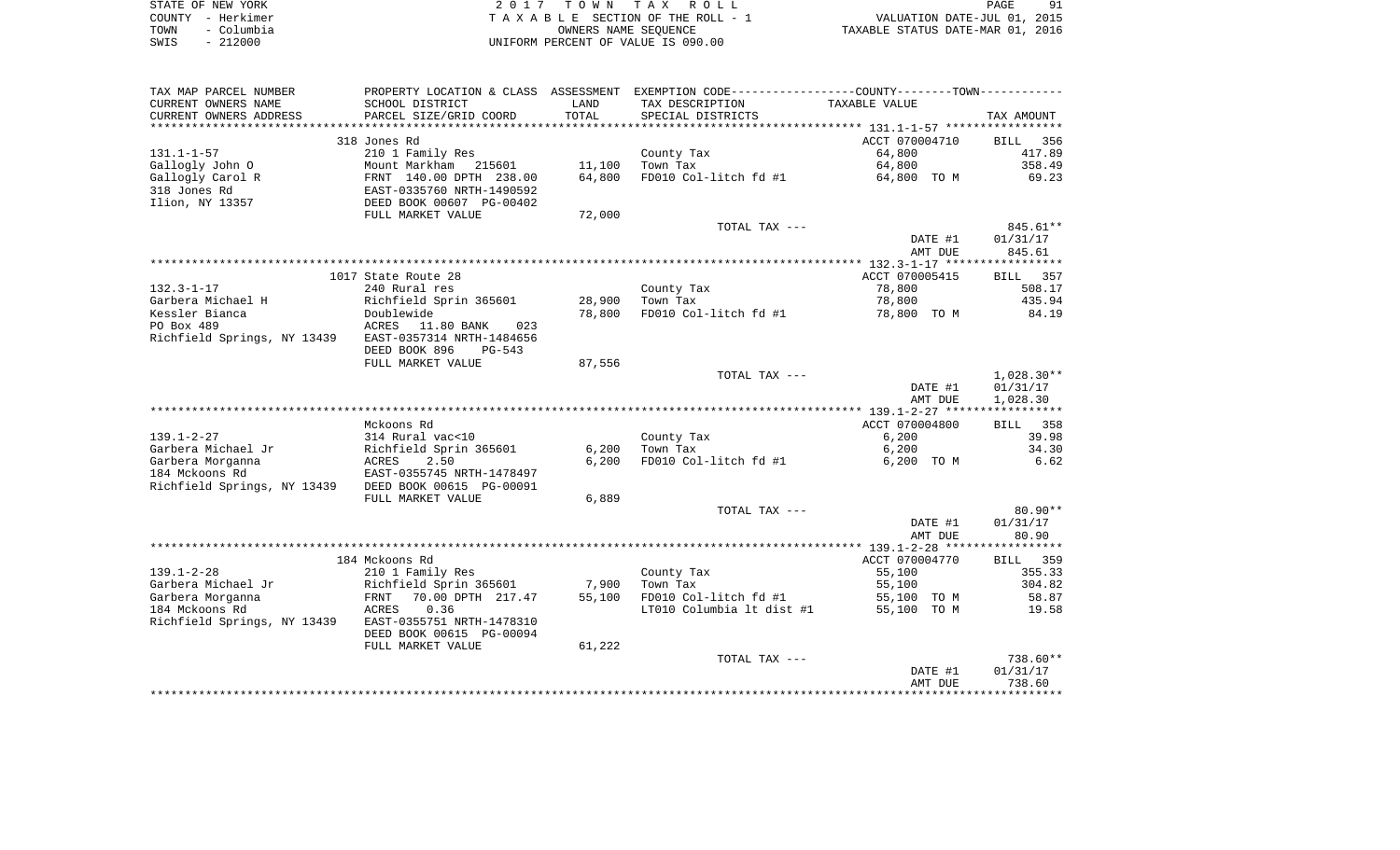| STATE OF NEW YORK |            | 2017 TOWN TAX ROLL                 | PAGE                             | 92 |
|-------------------|------------|------------------------------------|----------------------------------|----|
| COUNTY – Herkimer |            | TAXABLE SECTION OF THE ROLL - 1    | VALUATION DATE-JUL 01, 2015      |    |
| TOWN              | - Columbia | OWNERS NAME SEOUENCE               | TAXABLE STATUS DATE-MAR 01, 2016 |    |
| SWIS              | - 212000   | UNIFORM PERCENT OF VALUE IS 090.00 |                                  |    |

| TAX MAP PARCEL NUMBER                                 |                                                       |         | PROPERTY LOCATION & CLASS ASSESSMENT EXEMPTION CODE---------------COUNTY-------TOWN---------- |                  |              |
|-------------------------------------------------------|-------------------------------------------------------|---------|-----------------------------------------------------------------------------------------------|------------------|--------------|
| CURRENT OWNERS NAME                                   | SCHOOL DISTRICT                                       | LAND    | TAX DESCRIPTION                                                                               | TAXABLE VALUE    |              |
| CURRENT OWNERS ADDRESS                                | PARCEL SIZE/GRID COORD                                | TOTAL   | SPECIAL DISTRICTS                                                                             |                  | TAX AMOUNT   |
|                                                       |                                                       |         |                                                                                               |                  |              |
|                                                       | 1269 Jordanville Rd                                   |         |                                                                                               |                  | BILL<br>360  |
| $132.1 - 1 - 3.3$                                     | 120 Field crops                                       |         | AG MKTS<br>41730                                                                              | 12,621<br>12,621 |              |
| Gardner Alvin W                                       | Central Valley 212803                                 | 75,000  | County Tax                                                                                    | 167,379          | 1,079.40     |
| Gardner Merrie Sue                                    | FRNT 810.00 DPTH                                      | 180,000 | Town Tax                                                                                      | 167,379          | 925.97       |
| 1269 Jordanville Rd                                   | ACRES<br>93.50                                        |         | School Relevy                                                                                 |                  | 3,130.72     |
| Richfield Springs, NY 13439                           | EAST-0352054 NRTH-1494676<br>DEED BOOK 1432<br>PG-614 |         | FD010 Col-litch $fd$ #1 $180,000$ TO M                                                        |                  | 192.31       |
| MAY BE SUBJECT TO PAYMENT                             | FULL MARKET VALUE                                     | 200,000 |                                                                                               |                  |              |
| UNDER AGDIST LAW TIL 2023                             |                                                       |         |                                                                                               |                  |              |
|                                                       |                                                       |         | TOTAL TAX ---                                                                                 |                  | $5,328.40**$ |
|                                                       |                                                       |         |                                                                                               | DATE #1          | 01/31/17     |
|                                                       |                                                       |         |                                                                                               | AMT DUE          | 5,328.40     |
|                                                       |                                                       |         |                                                                                               |                  |              |
|                                                       | 2043 State Route 28                                   |         |                                                                                               | ACCT 070014340   | BILL 361     |
| $126.3 - 2 - 14$                                      | 270 Mfg housing                                       |         | County Tax                                                                                    | 27,200           | 175.41       |
| Garlock Robert                                        | Central Valley 212803                                 | 10,500  | Town Tax                                                                                      | 27,200           | 150.48       |
| 2043 State Route 28                                   | FRNT 100.00 DPTH 300.00                               | 27,200  | School Relevy                                                                                 |                  | 12.85        |
| Mohawk, NY 13407                                      | 0.69<br>ACRES                                         |         | FD010 Col-litch fd #1 27,200 TO M                                                             |                  | 29.06        |
|                                                       | EAST-0353961 NRTH-1503666                             |         |                                                                                               |                  |              |
|                                                       | DEED BOOK 922<br>PG-198                               |         |                                                                                               |                  |              |
|                                                       | FULL MARKET VALUE                                     | 30,222  |                                                                                               |                  |              |
|                                                       |                                                       |         | TOTAL TAX ---                                                                                 |                  | 367.80**     |
|                                                       |                                                       |         |                                                                                               | DATE #1          | 01/31/17     |
|                                                       |                                                       |         |                                                                                               | AMT DUE          | 367.80       |
|                                                       |                                                       |         |                                                                                               |                  |              |
|                                                       | 120 Robinson Rd                                       |         |                                                                                               |                  | BILL 362     |
| $126.3 - 2 - 18.3$                                    | 312 Vac w/imprv                                       |         | County Tax                                                                                    | 6,500            | 41.92        |
| Gay Charles R                                         | Central Valley 212803                                 | 1,300   | Town Tax                                                                                      | 6,500            | 35.96        |
| Gay Carolyn C                                         | FRNT 140.00 DPTH                                      | 6,500   | FD010 Col-litch fd #1                                                                         | 6,500 TO M       | 6.94         |
| 120 Robinson Rd                                       | ACRES<br>0.56                                         |         |                                                                                               |                  |              |
| Mohawk, NY 13407                                      | EAST-0354783 NRTH-1503746                             |         |                                                                                               |                  |              |
|                                                       | DEED BOOK 1124<br><b>PG-110</b>                       |         |                                                                                               |                  |              |
|                                                       | FULL MARKET VALUE                                     | 7,222   |                                                                                               |                  |              |
|                                                       |                                                       |         | TOTAL TAX ---                                                                                 |                  | 84.82**      |
|                                                       |                                                       |         |                                                                                               | DATE #1          | 01/31/17     |
|                                                       |                                                       |         |                                                                                               | AMT DUE          | 84.82        |
|                                                       |                                                       |         |                                                                                               |                  |              |
|                                                       | 554 Dugan Rd                                          |         |                                                                                               | ACCT 070004860   | BILL 363     |
| $139.1 - 2 - 56$                                      | 210 1 Family Res                                      |         | County Tax                                                                                    | 50,800           | 327.60       |
| Gay Doris                                             | Richfield Sprin 365601                                | 10,100  | Town Tax                                                                                      | 50,800           | 281.04       |
| Urtz Donald J                                         | FRNT 140.00 DPTH 198.00                               | 50,800  | FD010 Col-litch fd #1                                                                         | 50,800 TO M      | 54.27        |
| PO Box 1847                                           | ACRES<br>0.64                                         |         |                                                                                               |                  |              |
| Richfield Springs, NY 13439 EAST-0355403 NRTH-1473847 |                                                       |         |                                                                                               |                  |              |
|                                                       | DEED BOOK 856<br>$PG-439$                             |         |                                                                                               |                  |              |
|                                                       | FULL MARKET VALUE                                     | 56,444  |                                                                                               |                  |              |
|                                                       |                                                       |         | TOTAL TAX ---                                                                                 |                  | 662.91**     |
|                                                       |                                                       |         |                                                                                               | DATE #1          | 01/31/17     |
|                                                       |                                                       |         |                                                                                               | AMT DUE          | 662.91       |
|                                                       |                                                       |         |                                                                                               |                  |              |
|                                                       |                                                       |         |                                                                                               |                  |              |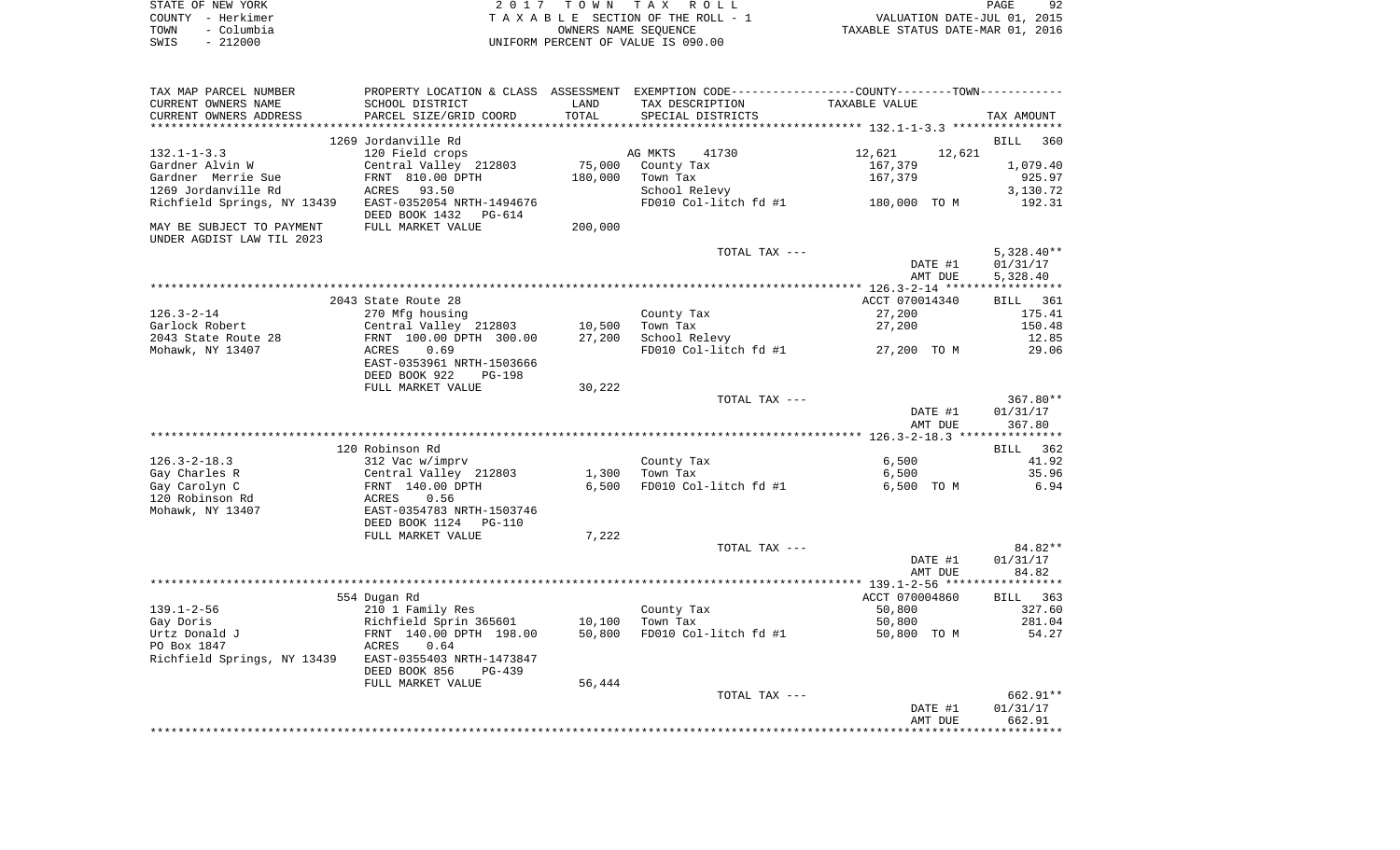| STATE OF NEW YORK  | 2017 TOWN TAX ROLL                 | 93<br>PAGE                       |
|--------------------|------------------------------------|----------------------------------|
| COUNTY - Herkimer  | TAXABLE SECTION OF THE ROLL - 1    | VALUATION DATE-JUL 01, 2015      |
| – Columbia<br>TOWN | OWNERS NAME SEOUENCE               | TAXABLE STATUS DATE-MAR 01, 2016 |
| $-212000$<br>SWIS  | UNIFORM PERCENT OF VALUE IS 090.00 |                                  |

| TAX MAP PARCEL NUMBER                  |                                            |         | PROPERTY LOCATION & CLASS ASSESSMENT EXEMPTION CODE---------------COUNTY-------TOWN---------- |                        |                    |
|----------------------------------------|--------------------------------------------|---------|-----------------------------------------------------------------------------------------------|------------------------|--------------------|
| CURRENT OWNERS NAME                    | SCHOOL DISTRICT                            | LAND    | TAX DESCRIPTION                                                                               | TAXABLE VALUE          |                    |
| CURRENT OWNERS ADDRESS                 | PARCEL SIZE/GRID COORD                     | TOTAL   | SPECIAL DISTRICTS                                                                             |                        | TAX AMOUNT         |
|                                        |                                            |         |                                                                                               |                        |                    |
|                                        | 1189 Elizabethtown Rd                      |         |                                                                                               | ACCT 070008400         | <b>BILL</b><br>364 |
| $125.2 - 2 - 8.1$                      | 210 1 Family Res                           |         | County Tax                                                                                    | 57,000                 | 367.59             |
| Gay Jason E                            | Central Valley 212803                      | 14,100  | Town Tax                                                                                      | 57,000                 | 315.34             |
| 1189 Elizabethtown Rd                  | 1.50<br>ACRES                              | 57,000  | FD010 Col-litch fd #1                                                                         | 57,000 TO M            | 60.90              |
| Ilion, NY 13357                        | EAST-0339018 NRTH-1511345                  |         |                                                                                               |                        |                    |
|                                        | DEED BOOK 929<br>$PG-267$                  |         |                                                                                               |                        |                    |
|                                        | FULL MARKET VALUE                          | 63,333  |                                                                                               |                        |                    |
|                                        |                                            |         | TOTAL TAX ---                                                                                 |                        | 743.83**           |
|                                        |                                            |         |                                                                                               | DATE #1                | 01/31/17           |
|                                        |                                            |         |                                                                                               | AMT DUE                | 743.83             |
|                                        |                                            |         |                                                                                               |                        |                    |
|                                        | 380 Beebe Rd                               |         |                                                                                               | ACCT 070010261         | BILL 365           |
| $125.3 - 1 - 13.3$                     | 210 1 Family Res                           |         | County Tax                                                                                    | 127,000                | 819.01             |
| Gazzilli Mario G                       | Central Valley 212803                      | 16,700  | Town Tax                                                                                      | 127,000                | 702.59             |
| Gazzilli Melanie J                     | ACRES<br>2.70                              | 127,000 | FD010 Col-litch fd #1                                                                         | 127,000 TO M           | 135.69             |
| 380 Beebe Road                         | EAST-0336361 NRTH-1499132                  |         |                                                                                               |                        |                    |
| Ilion, NY 13357                        | DEED BOOK 793<br>$PG-195$                  |         |                                                                                               |                        |                    |
|                                        | FULL MARKET VALUE                          | 141,111 |                                                                                               |                        |                    |
|                                        |                                            |         | TOTAL TAX ---                                                                                 |                        | $1,657.29**$       |
|                                        |                                            |         |                                                                                               | DATE #1                | 01/31/17           |
|                                        |                                            |         |                                                                                               | AMT DUE                | 1,657.29           |
|                                        |                                            |         |                                                                                               |                        |                    |
|                                        | 838 Kingdom Rd                             |         |                                                                                               | ACCT 070013860         | 366<br>BILL        |
| $132.2 - 2 - 3.1$                      | 210 1 Family Res                           |         | VET COM C 41132                                                                               | 13,350                 | $\Omega$           |
| Giachetti William                      | 215001<br>Owen D Young                     |         | 20,000 VET COM T 41133                                                                        | $\mathbf{0}$<br>16,200 |                    |
| Giachetti Wendy                        | ACRES<br>4.20                              | 64,800  | County Tax                                                                                    | 51,450                 | 331.79             |
| 838 Kingdom Rd                         | EAST-0363796 NRTH-1495251                  |         | Town Tax                                                                                      | 48,600                 | 268.86             |
| Mohawk, NY 13407                       | DEED BOOK 681<br>$PG-345$                  |         | FD010 Col-litch fd #1                                                                         | 64,800 TO M            | 69.23              |
|                                        | FULL MARKET VALUE                          | 72,000  |                                                                                               |                        |                    |
|                                        |                                            |         | TOTAL TAX ---                                                                                 |                        | 669.88**           |
|                                        |                                            |         |                                                                                               | DATE #1                | 01/31/17           |
|                                        |                                            |         |                                                                                               | AMT DUE                | 669.88             |
|                                        |                                            |         |                                                                                               |                        |                    |
|                                        | Kingdom Rd                                 |         |                                                                                               |                        | BILL<br>367        |
| $132.2 - 2 - 3.2$<br>Giachetti William | 105 Vac farmland<br>Owen D Young<br>215001 | 32,941  | County Tax<br>Town Tax                                                                        | 35,000<br>35,000       | 225.71<br>193.63   |
| Giachetti Wendy                        | ACRES<br>56.10                             | 35,000  | FD010 Col-litch fd #1                                                                         | 35,000 TO M            | 37.39              |
| 836 Kingdom Rd                         | EAST-0363840 NRTH-1495910                  |         |                                                                                               |                        |                    |
| Mohawk, NY 13407                       | DEED BOOK 1099<br>$PG-418$                 |         |                                                                                               |                        |                    |
|                                        | FULL MARKET VALUE                          | 38,889  |                                                                                               |                        |                    |
|                                        |                                            |         | TOTAL TAX ---                                                                                 |                        | 456.73**           |
|                                        |                                            |         |                                                                                               | DATE #1                | 01/31/17           |
|                                        |                                            |         |                                                                                               | AMT DUE                | 456.73             |
|                                        |                                            |         |                                                                                               |                        |                    |
|                                        |                                            |         |                                                                                               |                        |                    |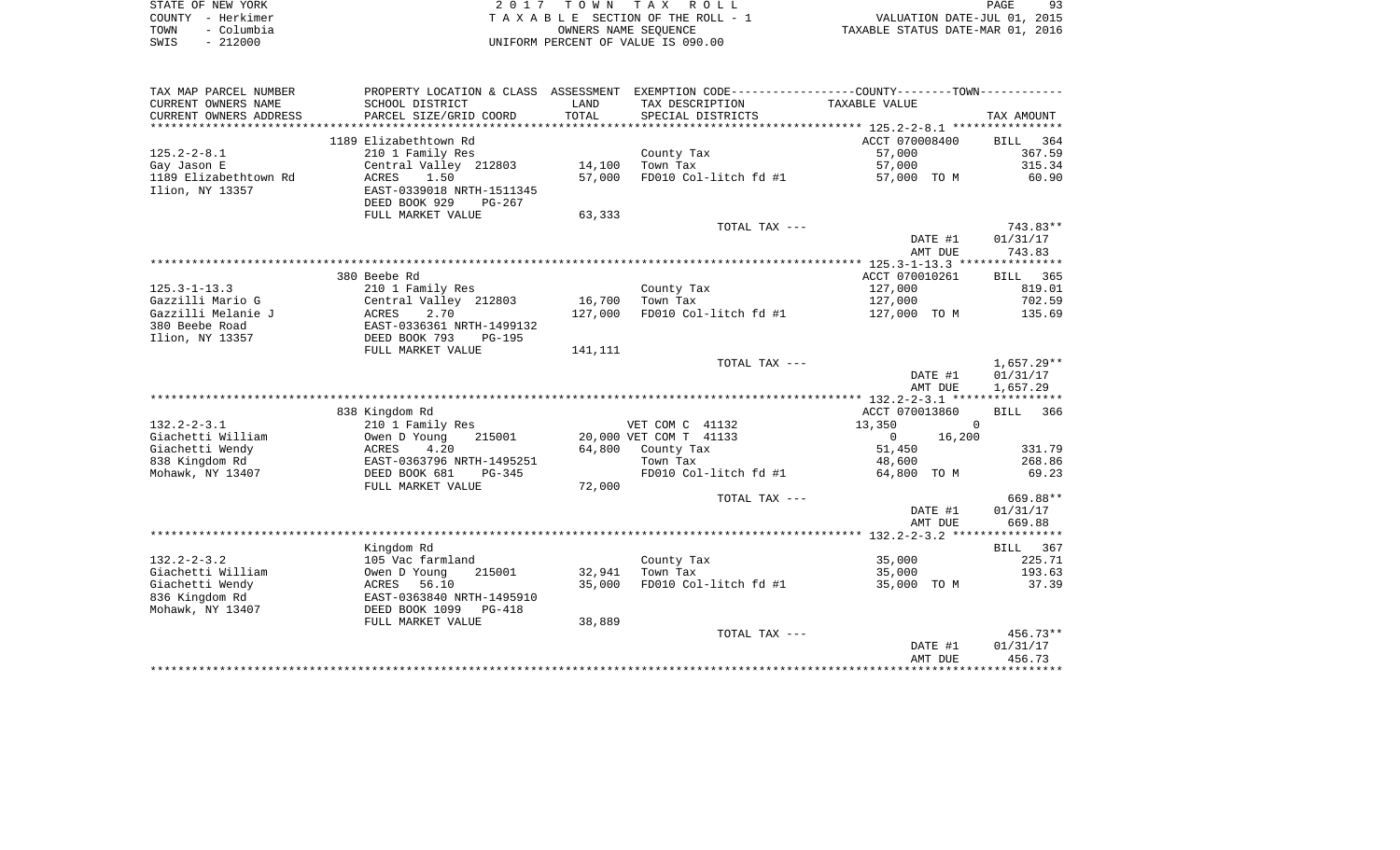|      | STATE OF NEW YORK | 2017 TOWN TAX ROLL                 | PAGE                             | 94 |
|------|-------------------|------------------------------------|----------------------------------|----|
|      | COUNTY - Herkimer | TAXABLE SECTION OF THE ROLL - 1    | VALUATION DATE-JUL 01, 2015      |    |
| TOWN | – Columbia        | OWNERS NAME SEOUENCE               | TAXABLE STATUS DATE-MAR 01, 2016 |    |
| SWIS | $-212000$         | UNIFORM PERCENT OF VALUE IS 090.00 |                                  |    |

| CURRENT OWNERS NAME<br>SCHOOL DISTRICT<br>LAND<br>TAX DESCRIPTION<br>TAXABLE VALUE<br>TOTAL<br>CURRENT OWNERS ADDRESS<br>PARCEL SIZE/GRID COORD<br>SPECIAL DISTRICTS<br>*****************<br>365 Brewer Rd<br>ACCT 188918<br>BILL<br>$125.2 - 2 - 54$<br>210 1 Family Res<br>County Tax<br>51,500<br>Central Valley 212803<br>13,000<br>51,500<br>Gifford Larry A<br>Town Tax<br>FRNT 205.05 DPTH 302.07<br>FD010 Col-litch fd #1<br>365 Brewer Rd<br>51,500<br>51,500 TO M<br>Ilion, NY 13357<br>ACRES<br>1.00<br>EAST-0342247 NRTH-1504796<br>DEED BOOK 1549<br>PG-462<br>FULL MARKET VALUE<br>57,222<br>TOTAL TAX ---<br>DATE #1<br>AMT DUE<br>1382 State Route 28<br>BILL<br>$132.1 - 1 - 17.2$<br>112 Dairy farm<br>County Tax<br>193,100<br>Richfield Sprin 365601<br>35,500<br>Gilbert Dean<br>Town Tax<br>193,100<br>Schaefer Denise A<br>ACRES 25.00<br>193,100<br>School Relevy<br>FD010 Col-litch fd #1<br>1382 State Route 28 Rd<br>EAST-0357260 NRTH-1492217<br>193,100 TO M<br>Mohawk, NY 13407<br>DEED BOOK 1132<br>$PG-150$<br>FULL MARKET VALUE<br>214,556<br>TOTAL TAX ---<br>DATE #1<br>AMT DUE<br>1110 Elizabethtown Rd<br>ACCT 070013620<br>$125.2 - 2 - 13$<br>210 1 Family Res<br>County Tax<br>122,000<br>Gilman Robert W<br>Central Valley 212803<br>21,900<br>Town Tax<br>122,000<br>Gilman Linda L<br>FD010 Col-litch fd #1<br>ACRES<br>5.10<br>122,000<br>122,000 TO M<br>1110 Elizabethtown Rd<br>EAST-0339473 NRTH-1509547<br>Ilion, NY 13357<br>DEED BOOK 1124<br>PG-242<br>135,556<br>FULL MARKET VALUE<br>TOTAL TAX --- | TAX MAP PARCEL NUMBER |  | PROPERTY LOCATION & CLASS ASSESSMENT EXEMPTION CODE---------------COUNTY-------TOWN---------- |         |                 |
|----------------------------------------------------------------------------------------------------------------------------------------------------------------------------------------------------------------------------------------------------------------------------------------------------------------------------------------------------------------------------------------------------------------------------------------------------------------------------------------------------------------------------------------------------------------------------------------------------------------------------------------------------------------------------------------------------------------------------------------------------------------------------------------------------------------------------------------------------------------------------------------------------------------------------------------------------------------------------------------------------------------------------------------------------------------------------------------------------------------------------------------------------------------------------------------------------------------------------------------------------------------------------------------------------------------------------------------------------------------------------------------------------------------------------------------------------------------------------------------------------------------------------------------------------------|-----------------------|--|-----------------------------------------------------------------------------------------------|---------|-----------------|
|                                                                                                                                                                                                                                                                                                                                                                                                                                                                                                                                                                                                                                                                                                                                                                                                                                                                                                                                                                                                                                                                                                                                                                                                                                                                                                                                                                                                                                                                                                                                                          |                       |  |                                                                                               |         |                 |
|                                                                                                                                                                                                                                                                                                                                                                                                                                                                                                                                                                                                                                                                                                                                                                                                                                                                                                                                                                                                                                                                                                                                                                                                                                                                                                                                                                                                                                                                                                                                                          |                       |  |                                                                                               |         | TAX AMOUNT      |
|                                                                                                                                                                                                                                                                                                                                                                                                                                                                                                                                                                                                                                                                                                                                                                                                                                                                                                                                                                                                                                                                                                                                                                                                                                                                                                                                                                                                                                                                                                                                                          |                       |  |                                                                                               |         |                 |
|                                                                                                                                                                                                                                                                                                                                                                                                                                                                                                                                                                                                                                                                                                                                                                                                                                                                                                                                                                                                                                                                                                                                                                                                                                                                                                                                                                                                                                                                                                                                                          |                       |  |                                                                                               |         | 368             |
|                                                                                                                                                                                                                                                                                                                                                                                                                                                                                                                                                                                                                                                                                                                                                                                                                                                                                                                                                                                                                                                                                                                                                                                                                                                                                                                                                                                                                                                                                                                                                          |                       |  |                                                                                               |         | 332.12          |
|                                                                                                                                                                                                                                                                                                                                                                                                                                                                                                                                                                                                                                                                                                                                                                                                                                                                                                                                                                                                                                                                                                                                                                                                                                                                                                                                                                                                                                                                                                                                                          |                       |  |                                                                                               |         | 284.91          |
|                                                                                                                                                                                                                                                                                                                                                                                                                                                                                                                                                                                                                                                                                                                                                                                                                                                                                                                                                                                                                                                                                                                                                                                                                                                                                                                                                                                                                                                                                                                                                          |                       |  |                                                                                               |         | 55.02           |
|                                                                                                                                                                                                                                                                                                                                                                                                                                                                                                                                                                                                                                                                                                                                                                                                                                                                                                                                                                                                                                                                                                                                                                                                                                                                                                                                                                                                                                                                                                                                                          |                       |  |                                                                                               |         |                 |
|                                                                                                                                                                                                                                                                                                                                                                                                                                                                                                                                                                                                                                                                                                                                                                                                                                                                                                                                                                                                                                                                                                                                                                                                                                                                                                                                                                                                                                                                                                                                                          |                       |  |                                                                                               |         |                 |
|                                                                                                                                                                                                                                                                                                                                                                                                                                                                                                                                                                                                                                                                                                                                                                                                                                                                                                                                                                                                                                                                                                                                                                                                                                                                                                                                                                                                                                                                                                                                                          |                       |  |                                                                                               |         |                 |
|                                                                                                                                                                                                                                                                                                                                                                                                                                                                                                                                                                                                                                                                                                                                                                                                                                                                                                                                                                                                                                                                                                                                                                                                                                                                                                                                                                                                                                                                                                                                                          |                       |  |                                                                                               |         |                 |
|                                                                                                                                                                                                                                                                                                                                                                                                                                                                                                                                                                                                                                                                                                                                                                                                                                                                                                                                                                                                                                                                                                                                                                                                                                                                                                                                                                                                                                                                                                                                                          |                       |  |                                                                                               |         | $672.05**$      |
|                                                                                                                                                                                                                                                                                                                                                                                                                                                                                                                                                                                                                                                                                                                                                                                                                                                                                                                                                                                                                                                                                                                                                                                                                                                                                                                                                                                                                                                                                                                                                          |                       |  |                                                                                               |         | 01/31/17        |
|                                                                                                                                                                                                                                                                                                                                                                                                                                                                                                                                                                                                                                                                                                                                                                                                                                                                                                                                                                                                                                                                                                                                                                                                                                                                                                                                                                                                                                                                                                                                                          |                       |  |                                                                                               |         | 672.05          |
|                                                                                                                                                                                                                                                                                                                                                                                                                                                                                                                                                                                                                                                                                                                                                                                                                                                                                                                                                                                                                                                                                                                                                                                                                                                                                                                                                                                                                                                                                                                                                          |                       |  |                                                                                               |         |                 |
|                                                                                                                                                                                                                                                                                                                                                                                                                                                                                                                                                                                                                                                                                                                                                                                                                                                                                                                                                                                                                                                                                                                                                                                                                                                                                                                                                                                                                                                                                                                                                          |                       |  |                                                                                               |         | 369             |
|                                                                                                                                                                                                                                                                                                                                                                                                                                                                                                                                                                                                                                                                                                                                                                                                                                                                                                                                                                                                                                                                                                                                                                                                                                                                                                                                                                                                                                                                                                                                                          |                       |  |                                                                                               |         | 1,245.28        |
|                                                                                                                                                                                                                                                                                                                                                                                                                                                                                                                                                                                                                                                                                                                                                                                                                                                                                                                                                                                                                                                                                                                                                                                                                                                                                                                                                                                                                                                                                                                                                          |                       |  |                                                                                               |         | 1,068.27        |
|                                                                                                                                                                                                                                                                                                                                                                                                                                                                                                                                                                                                                                                                                                                                                                                                                                                                                                                                                                                                                                                                                                                                                                                                                                                                                                                                                                                                                                                                                                                                                          |                       |  |                                                                                               |         | 2,447.99        |
|                                                                                                                                                                                                                                                                                                                                                                                                                                                                                                                                                                                                                                                                                                                                                                                                                                                                                                                                                                                                                                                                                                                                                                                                                                                                                                                                                                                                                                                                                                                                                          |                       |  |                                                                                               |         | 206.31          |
|                                                                                                                                                                                                                                                                                                                                                                                                                                                                                                                                                                                                                                                                                                                                                                                                                                                                                                                                                                                                                                                                                                                                                                                                                                                                                                                                                                                                                                                                                                                                                          |                       |  |                                                                                               |         |                 |
|                                                                                                                                                                                                                                                                                                                                                                                                                                                                                                                                                                                                                                                                                                                                                                                                                                                                                                                                                                                                                                                                                                                                                                                                                                                                                                                                                                                                                                                                                                                                                          |                       |  |                                                                                               |         |                 |
|                                                                                                                                                                                                                                                                                                                                                                                                                                                                                                                                                                                                                                                                                                                                                                                                                                                                                                                                                                                                                                                                                                                                                                                                                                                                                                                                                                                                                                                                                                                                                          |                       |  |                                                                                               |         | 4,967.85**      |
|                                                                                                                                                                                                                                                                                                                                                                                                                                                                                                                                                                                                                                                                                                                                                                                                                                                                                                                                                                                                                                                                                                                                                                                                                                                                                                                                                                                                                                                                                                                                                          |                       |  |                                                                                               |         | 01/31/17        |
|                                                                                                                                                                                                                                                                                                                                                                                                                                                                                                                                                                                                                                                                                                                                                                                                                                                                                                                                                                                                                                                                                                                                                                                                                                                                                                                                                                                                                                                                                                                                                          |                       |  |                                                                                               |         | 4,967.85        |
|                                                                                                                                                                                                                                                                                                                                                                                                                                                                                                                                                                                                                                                                                                                                                                                                                                                                                                                                                                                                                                                                                                                                                                                                                                                                                                                                                                                                                                                                                                                                                          |                       |  |                                                                                               |         |                 |
|                                                                                                                                                                                                                                                                                                                                                                                                                                                                                                                                                                                                                                                                                                                                                                                                                                                                                                                                                                                                                                                                                                                                                                                                                                                                                                                                                                                                                                                                                                                                                          |                       |  |                                                                                               |         | BILL 370        |
|                                                                                                                                                                                                                                                                                                                                                                                                                                                                                                                                                                                                                                                                                                                                                                                                                                                                                                                                                                                                                                                                                                                                                                                                                                                                                                                                                                                                                                                                                                                                                          |                       |  |                                                                                               |         | 786.76          |
|                                                                                                                                                                                                                                                                                                                                                                                                                                                                                                                                                                                                                                                                                                                                                                                                                                                                                                                                                                                                                                                                                                                                                                                                                                                                                                                                                                                                                                                                                                                                                          |                       |  |                                                                                               |         | 674.93          |
|                                                                                                                                                                                                                                                                                                                                                                                                                                                                                                                                                                                                                                                                                                                                                                                                                                                                                                                                                                                                                                                                                                                                                                                                                                                                                                                                                                                                                                                                                                                                                          |                       |  |                                                                                               |         | 130.35          |
|                                                                                                                                                                                                                                                                                                                                                                                                                                                                                                                                                                                                                                                                                                                                                                                                                                                                                                                                                                                                                                                                                                                                                                                                                                                                                                                                                                                                                                                                                                                                                          |                       |  |                                                                                               |         |                 |
|                                                                                                                                                                                                                                                                                                                                                                                                                                                                                                                                                                                                                                                                                                                                                                                                                                                                                                                                                                                                                                                                                                                                                                                                                                                                                                                                                                                                                                                                                                                                                          |                       |  |                                                                                               |         |                 |
|                                                                                                                                                                                                                                                                                                                                                                                                                                                                                                                                                                                                                                                                                                                                                                                                                                                                                                                                                                                                                                                                                                                                                                                                                                                                                                                                                                                                                                                                                                                                                          |                       |  |                                                                                               |         |                 |
|                                                                                                                                                                                                                                                                                                                                                                                                                                                                                                                                                                                                                                                                                                                                                                                                                                                                                                                                                                                                                                                                                                                                                                                                                                                                                                                                                                                                                                                                                                                                                          |                       |  |                                                                                               |         | 1,592.04**      |
|                                                                                                                                                                                                                                                                                                                                                                                                                                                                                                                                                                                                                                                                                                                                                                                                                                                                                                                                                                                                                                                                                                                                                                                                                                                                                                                                                                                                                                                                                                                                                          |                       |  |                                                                                               | DATE #1 | 01/31/17        |
| AMT DUE                                                                                                                                                                                                                                                                                                                                                                                                                                                                                                                                                                                                                                                                                                                                                                                                                                                                                                                                                                                                                                                                                                                                                                                                                                                                                                                                                                                                                                                                                                                                                  |                       |  |                                                                                               |         | 1,592.04        |
|                                                                                                                                                                                                                                                                                                                                                                                                                                                                                                                                                                                                                                                                                                                                                                                                                                                                                                                                                                                                                                                                                                                                                                                                                                                                                                                                                                                                                                                                                                                                                          |                       |  |                                                                                               |         |                 |
| 1370 Jordanville Rd<br>ACCT 070005070                                                                                                                                                                                                                                                                                                                                                                                                                                                                                                                                                                                                                                                                                                                                                                                                                                                                                                                                                                                                                                                                                                                                                                                                                                                                                                                                                                                                                                                                                                                    |                       |  |                                                                                               |         | <b>BILL</b> 371 |
| $132.1 - 1 - 35$<br>240 Rural res<br>County Tax<br>99,400                                                                                                                                                                                                                                                                                                                                                                                                                                                                                                                                                                                                                                                                                                                                                                                                                                                                                                                                                                                                                                                                                                                                                                                                                                                                                                                                                                                                                                                                                                |                       |  |                                                                                               |         | 641.02          |
| Gloo Eric C<br>46,000<br>Richfield Sprin 365601<br>Town Tax<br>99,400                                                                                                                                                                                                                                                                                                                                                                                                                                                                                                                                                                                                                                                                                                                                                                                                                                                                                                                                                                                                                                                                                                                                                                                                                                                                                                                                                                                                                                                                                    |                       |  |                                                                                               |         | 549.90          |
| 1370 Jordanville Rd<br>99,400<br>FD010 Col-litch fd #1<br>ACRES<br>46.00<br>99,400 TO M                                                                                                                                                                                                                                                                                                                                                                                                                                                                                                                                                                                                                                                                                                                                                                                                                                                                                                                                                                                                                                                                                                                                                                                                                                                                                                                                                                                                                                                                  |                       |  |                                                                                               |         | 106.20          |
| Richfield Springs, NY 13439<br>EAST-0351449 NRTH-1490873                                                                                                                                                                                                                                                                                                                                                                                                                                                                                                                                                                                                                                                                                                                                                                                                                                                                                                                                                                                                                                                                                                                                                                                                                                                                                                                                                                                                                                                                                                 |                       |  |                                                                                               |         |                 |
| DEED BOOK 875<br>$PG-663$                                                                                                                                                                                                                                                                                                                                                                                                                                                                                                                                                                                                                                                                                                                                                                                                                                                                                                                                                                                                                                                                                                                                                                                                                                                                                                                                                                                                                                                                                                                                |                       |  |                                                                                               |         |                 |
| FULL MARKET VALUE<br>110,444                                                                                                                                                                                                                                                                                                                                                                                                                                                                                                                                                                                                                                                                                                                                                                                                                                                                                                                                                                                                                                                                                                                                                                                                                                                                                                                                                                                                                                                                                                                             |                       |  |                                                                                               |         |                 |
| TOTAL TAX ---                                                                                                                                                                                                                                                                                                                                                                                                                                                                                                                                                                                                                                                                                                                                                                                                                                                                                                                                                                                                                                                                                                                                                                                                                                                                                                                                                                                                                                                                                                                                            |                       |  |                                                                                               |         | 1,297.12**      |
| DATE #1                                                                                                                                                                                                                                                                                                                                                                                                                                                                                                                                                                                                                                                                                                                                                                                                                                                                                                                                                                                                                                                                                                                                                                                                                                                                                                                                                                                                                                                                                                                                                  |                       |  |                                                                                               |         | 01/31/17        |
| AMT DUE                                                                                                                                                                                                                                                                                                                                                                                                                                                                                                                                                                                                                                                                                                                                                                                                                                                                                                                                                                                                                                                                                                                                                                                                                                                                                                                                                                                                                                                                                                                                                  |                       |  |                                                                                               |         | 1,297.12        |
|                                                                                                                                                                                                                                                                                                                                                                                                                                                                                                                                                                                                                                                                                                                                                                                                                                                                                                                                                                                                                                                                                                                                                                                                                                                                                                                                                                                                                                                                                                                                                          |                       |  |                                                                                               |         |                 |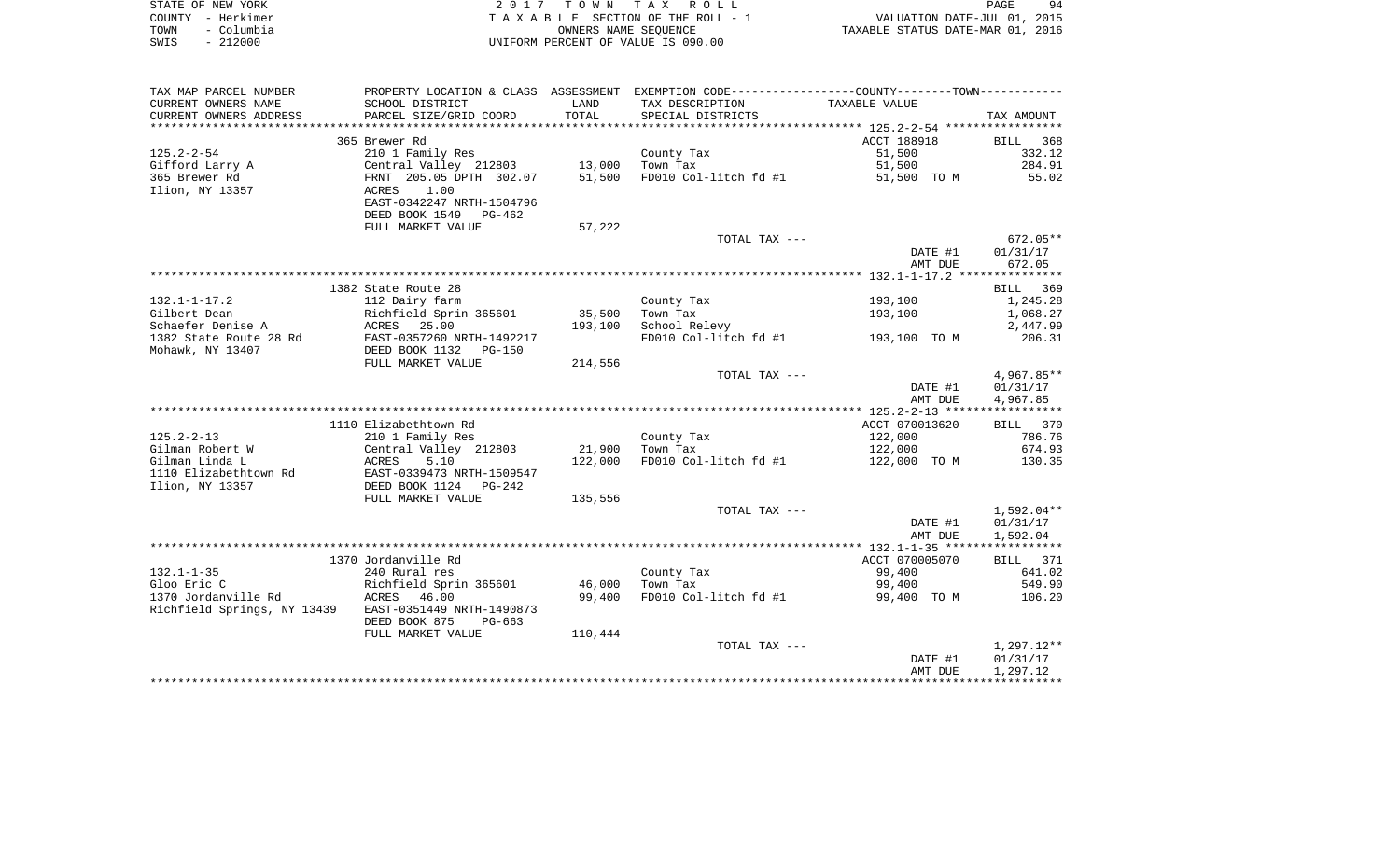|      | STATE OF NEW YORK | 2017 TOWN TAX ROLL                 | QF<br>PAGE                       |
|------|-------------------|------------------------------------|----------------------------------|
|      | COUNTY - Herkimer | TAXABLE SECTION OF THE ROLL - 1    | VALUATION DATE-JUL 01, 2015      |
| TOWN | - Columbia        | OWNERS NAME SEOUENCE               | TAXABLE STATUS DATE-MAR 01, 2016 |
| SWIS | $-212000$         | UNIFORM PERCENT OF VALUE IS 090.00 |                                  |

| TAX MAP PARCEL NUMBER       | PROPERTY LOCATION & CLASS ASSESSMENT                 |         | EXEMPTION CODE-----------------COUNTY-------TOWN----------- |                          |                    |
|-----------------------------|------------------------------------------------------|---------|-------------------------------------------------------------|--------------------------|--------------------|
| CURRENT OWNERS NAME         | SCHOOL DISTRICT                                      | LAND    | TAX DESCRIPTION                                             | TAXABLE VALUE            |                    |
| CURRENT OWNERS ADDRESS      | PARCEL SIZE/GRID COORD                               | TOTAL   | SPECIAL DISTRICTS                                           |                          | TAX AMOUNT         |
| *************************   |                                                      |         |                                                             |                          |                    |
|                             | 557 House Rd                                         |         |                                                             | ACCT 070001052           | <b>BILL</b><br>372 |
| $131.2 - 1 - 29.2$          | 210 1 Family Res                                     |         | County Tax                                                  | 97,200                   | 626.83             |
| Glova Alexander             | Central Valley 212803                                | 20,000  | Town Tax                                                    | 97,200                   | 537.73             |
| 557 House Rd                | 4.20<br>ACRES                                        | 97,200  | FD010 Col-litch fd #1                                       | 97,200 TO M              | 103.85             |
| Richfield Springs, NY 13439 | EAST-0346775 NRTH-1491546<br>DEED BOOK 1480<br>PG-38 |         |                                                             |                          |                    |
|                             | FULL MARKET VALUE                                    | 108,000 |                                                             |                          |                    |
|                             |                                                      |         | TOTAL TAX ---                                               |                          | $1,268.41**$       |
|                             |                                                      |         |                                                             | DATE #1                  | 01/31/17           |
|                             |                                                      |         |                                                             | AMT DUE                  | 1,268.41           |
|                             |                                                      |         |                                                             |                          |                    |
|                             | 704 Gage Rd                                          |         |                                                             | ACCT 070015000           | BILL 373           |
| $125.4 - 1 - 50.1$          | 210 1 Family Res                                     |         | County Tax                                                  | 96,700                   | 623.61             |
| Goodding Charles H          | Central Valley 212803                                | 23,500  | Town Tax                                                    | 96,700                   | 534.96             |
| Goodding Elizabeth          | 6.40<br>ACRES                                        | 96,700  | FD010 Col-litch fd #1                                       | 96,700 TO M              | 103.31             |
| 704 Gage Rd                 | EAST-0342197 NRTH-1497412                            |         |                                                             |                          |                    |
| Ilion, NY 13357             | DEED BOOK 776<br>PG-594                              |         |                                                             |                          |                    |
|                             | FULL MARKET VALUE                                    | 107,444 | TOTAL TAX ---                                               |                          | $1,261.88**$       |
|                             |                                                      |         |                                                             | DATE #1                  | 01/31/17           |
|                             |                                                      |         |                                                             | AMT DUE                  | 1,261.88           |
|                             |                                                      |         |                                                             |                          |                    |
|                             | 1589 Mckoons Rd                                      |         |                                                             | ACCT 070006090           | BILL 374           |
| $131.2 - 1 - 31$            | 210 1 Family Res                                     |         | County Tax                                                  | 35,600                   | 229.58             |
| Goodding David W            | Central Valley 212803                                | 8,700   | Town Tax                                                    | 35,600                   | 196.95             |
| Goodding Melinda J          | FRNT 82.50 DPTH 225.00                               | 35,600  | FD010 Col-litch fd #1                                       | 35,600 TO M              | 38.04              |
| 1589 Mc Koons Rd            | EAST-0348121 NRTH-1493740                            |         |                                                             |                          |                    |
| Richfield Springs, NY 13439 | DEED BOOK 814<br>$PG-257$                            |         |                                                             |                          |                    |
|                             | FULL MARKET VALUE                                    | 39,556  |                                                             |                          |                    |
|                             |                                                      |         | TOTAL TAX ---                                               |                          | $464.57**$         |
|                             |                                                      |         |                                                             | DATE #1                  | 01/31/17           |
|                             |                                                      |         |                                                             | AMT DUE                  | 464.57             |
|                             |                                                      |         |                                                             |                          |                    |
|                             | 198 Saxon Rd                                         |         |                                                             | ACCT 163402              | BILL 375           |
| $131.1 - 1 - 24$            | 210 1 Family Res                                     |         | VET WAR C 41122                                             | 8,010<br>$\Omega$        |                    |
| Goodspeed Cecil A           | Mount Markham<br>215601                              |         | 21,600 VET WAR T 41123                                      | 10,680<br>$\overline{0}$ |                    |
| Goodspeed Scott D           | FRNT 572.00 DPTH                                     |         | 73,400 County Tax                                           | 65,390                   | 421.69             |
| 198 Saxon Rd                | 5.40<br>ACRES                                        |         | Town Tax                                                    | 62,720                   | 346.98             |
| Ilion, NY 13357             | EAST-0330971 NRTH-1490850<br>DEED BOOK 1387 PG-850   |         | FD010 Col-litch fd #1                                       | 73,400 TO M              | 78.42              |
|                             | FULL MARKET VALUE                                    | 81,556  |                                                             |                          |                    |
|                             |                                                      |         | TOTAL TAX ---                                               |                          | 847.09**           |
|                             |                                                      |         |                                                             | DATE #1                  | 01/31/17           |
|                             |                                                      |         |                                                             | AMT DUE                  | 847.09             |
|                             |                                                      |         |                                                             |                          |                    |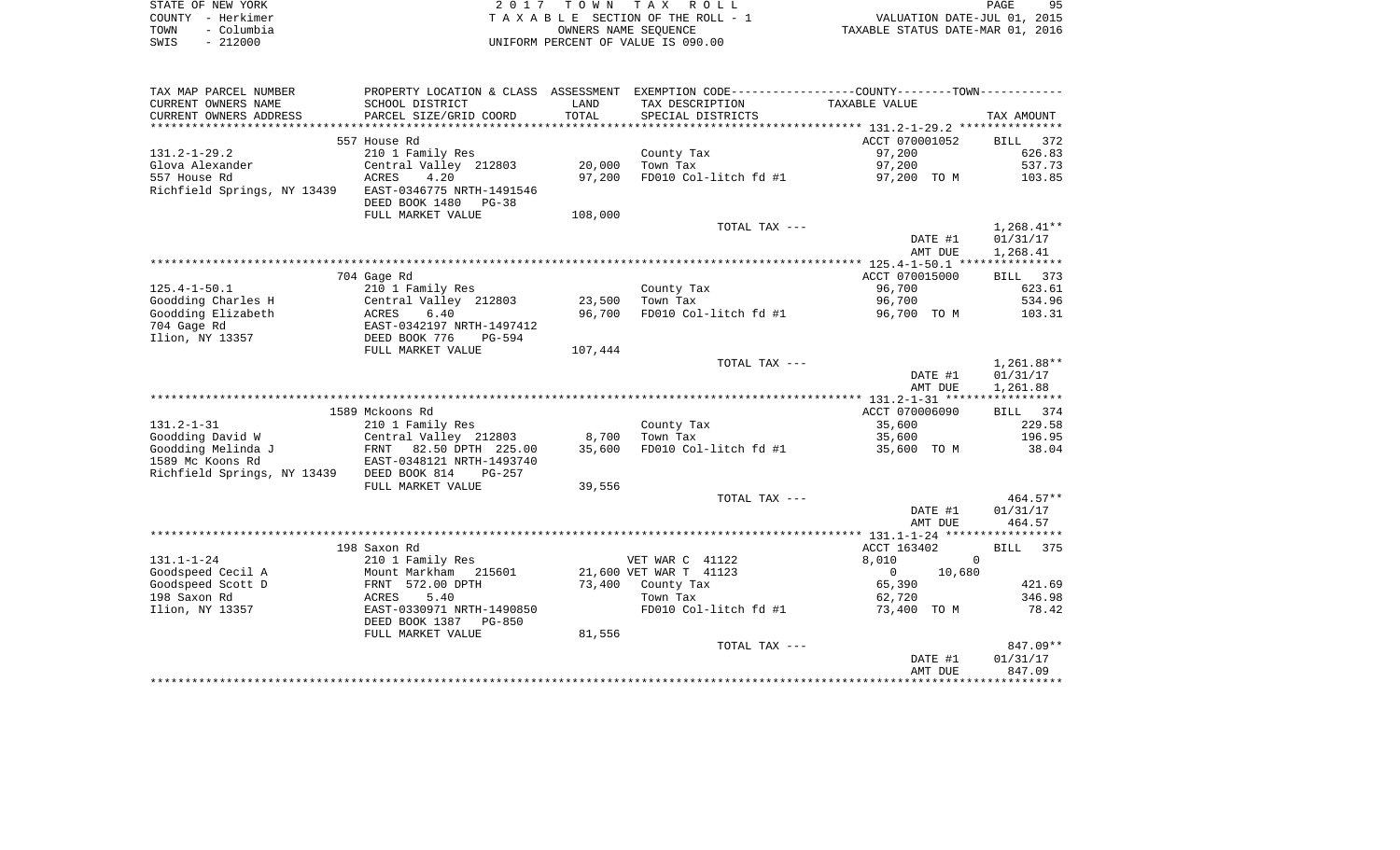| STATE OF NEW YORK |            | 2017 TOWN TAX ROLL                 | PAGE                             | 96 |
|-------------------|------------|------------------------------------|----------------------------------|----|
| COUNTY - Herkimer |            | TAXABLE SECTION OF THE ROLL - 1    | VALUATION DATE-JUL 01, 2015      |    |
| TOWN              | - Columbia | OWNERS NAME SEOUENCE               | TAXABLE STATUS DATE-MAR 01, 2016 |    |
| SWIS              | - 212000   | UNIFORM PERCENT OF VALUE IS 090.00 |                                  |    |

| TAX MAP PARCEL NUMBER                 | PROPERTY LOCATION & CLASS ASSESSMENT       |                  | EXEMPTION CODE-----------------COUNTY-------TOWN----------- |                |                       |
|---------------------------------------|--------------------------------------------|------------------|-------------------------------------------------------------|----------------|-----------------------|
| CURRENT OWNERS NAME                   | SCHOOL DISTRICT                            | LAND             | TAX DESCRIPTION                                             | TAXABLE VALUE  |                       |
| CURRENT OWNERS ADDRESS                | PARCEL SIZE/GRID COORD                     | TOTAL            | SPECIAL DISTRICTS                                           |                | TAX AMOUNT            |
| *******************                   |                                            |                  |                                                             |                |                       |
|                                       | 118 Columbia Center Rd                     |                  |                                                             | ACCT 184187    | <b>BILL</b><br>376    |
| $131.2 - 1 - 20$                      | 210 1 Family Res                           |                  | County Tax                                                  | 42,900         | 276.66                |
| Goppert Arlitha                       | Central Valley 212803                      | 6,000            | Town Tax                                                    | 42,900         | 237.33                |
| 118 Columbia Center Rd                | 79.70 DPTH<br>FRNT<br>74.00                | 42,900           | FD010 Col-litch fd #1                                       | 42,900 TO M    | 45.83                 |
| Ilion, NY 13357                       | 0.13<br><b>ACRES</b>                       |                  |                                                             |                |                       |
|                                       | EAST-0348604 NRTH-1494149                  |                  |                                                             |                |                       |
|                                       | DEED BOOK 1526<br>PG-242                   |                  |                                                             |                |                       |
|                                       | FULL MARKET VALUE                          | 47,667           |                                                             |                |                       |
|                                       |                                            |                  | TOTAL TAX ---                                               |                | 559.82**              |
|                                       |                                            |                  |                                                             | DATE #1        | 01/31/17              |
|                                       |                                            |                  |                                                             | AMT DUE        | 559.82                |
|                                       |                                            |                  |                                                             |                |                       |
|                                       | 499 Elizabethtown Rd                       |                  |                                                             | ACCT 149760    | 377<br>BILL<br>619.74 |
| $125.3 - 1 - 22.3$<br>Gordon Steven L | 210 1 Family Res                           |                  | County Tax<br>Town Tax                                      | 96,100         | 531.64                |
| Gordon Maryann                        | Central Valley 212803<br>ACRES<br>5.80     | 16,400<br>96,100 | School Relevy                                               | 96,100         | 1,545.35              |
| 499 Elizabethtown Rd                  | EAST-0332624 NRTH-1499167                  |                  | FD010 Col-litch fd #1                                       | 96,100 TO M    | 102.67                |
| Ilion, NY 13357                       | DEED BOOK 1303<br>PG-474                   |                  |                                                             |                |                       |
|                                       | FULL MARKET VALUE                          | 106,778          |                                                             |                |                       |
|                                       |                                            |                  | TOTAL TAX ---                                               |                | $2,799.40**$          |
|                                       |                                            |                  |                                                             | DATE #1        | 01/31/17              |
|                                       |                                            |                  |                                                             | AMT DUE        | 2,799.40              |
|                                       |                                            |                  |                                                             |                |                       |
|                                       | 464 Dugan Rd                               |                  |                                                             | ACCT 166914    | BILL 378              |
| $139.1 - 2 - 57$                      | 113 Cattle farm                            |                  | AGRIC 10 Y 42100                                            | 5,500<br>5,500 |                       |
| Gottfried Benjamin R                  | Richfield Sprin 365601                     | 72,400           | County Tax                                                  | 136,600        | 880.91                |
| Gottfried Kimberly                    | ACRES 114.20                               | 142,100          | Town Tax                                                    | 136,600        | 755.70                |
| 464 Dugan Rd                          | EAST-0354024 NRTH-1473655                  |                  | FD010 Col-litch fd #1                                       | 142,100 TO M   | 151.82                |
| Richfield Springs, NY 13439           | DEED BOOK 1409<br><b>PG-721</b>            |                  |                                                             |                |                       |
|                                       | FULL MARKET VALUE                          | 157,889          |                                                             |                |                       |
|                                       |                                            |                  | TOTAL TAX ---                                               |                | $1,788.43**$          |
|                                       |                                            |                  |                                                             | DATE #1        | 01/31/17              |
|                                       |                                            |                  |                                                             | AMT DUE        | 1,788.43              |
|                                       |                                            |                  |                                                             |                |                       |
|                                       | 227 Dugan Rd                               |                  |                                                             | ACCT 070003630 | 379<br>BILL           |
| $138.2 - 1 - 11$                      | 322 Rural vac>10                           |                  | County Tax                                                  | 9,300          | 59.97                 |
| Graepel Robert B                      | Richfield Sprin 365601                     | 9,300            | Town Tax                                                    | 9,300          | 51.45                 |
| PO Box 1323                           | ACRES<br>25.50                             | 9,300            | FD010 Col-litch fd #1                                       | 9,300 TO M     | 9.94                  |
| Richfield Springs, NY 13439           | EAST-0348961 NRTH-1475746<br><b>PG-550</b> |                  |                                                             |                |                       |
|                                       | DEED BOOK 820                              | 10,333           |                                                             |                |                       |
|                                       | FULL MARKET VALUE                          |                  | TOTAL TAX ---                                               |                | $121.36**$            |
|                                       |                                            |                  |                                                             | DATE #1        | 01/31/17              |
|                                       |                                            |                  |                                                             | AMT DUE        | 121.36                |
|                                       |                                            |                  |                                                             |                |                       |
|                                       |                                            |                  |                                                             |                |                       |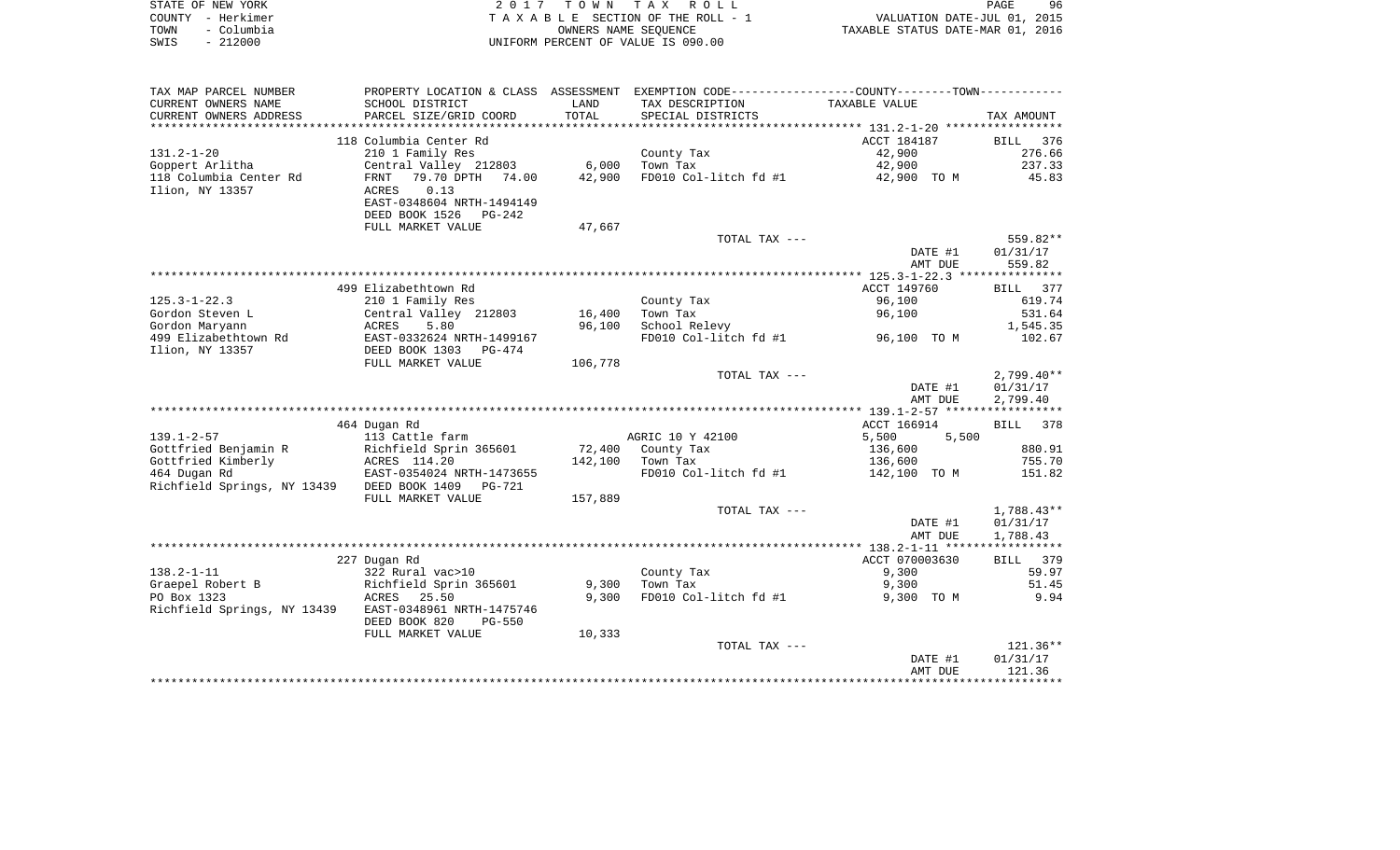|      | STATE OF NEW YORK | 2017 TOWN TAX ROLL                 | PAGE                             | 97 |
|------|-------------------|------------------------------------|----------------------------------|----|
|      | COUNTY - Herkimer | TAXABLE SECTION OF THE ROLL - 1    | VALUATION DATE-JUL 01, 2015      |    |
| TOWN | - Columbia        | OWNERS NAME SEOUENCE               | TAXABLE STATUS DATE-MAR 01, 2016 |    |
| SWIS | - 212000          | UNIFORM PERCENT OF VALUE IS 090.00 |                                  |    |

| TAX MAP PARCEL NUMBER                 |                                             |                | PROPERTY LOCATION & CLASS ASSESSMENT EXEMPTION CODE----------------COUNTY-------TOWN---------- |                          |                       |
|---------------------------------------|---------------------------------------------|----------------|------------------------------------------------------------------------------------------------|--------------------------|-----------------------|
| CURRENT OWNERS NAME                   | SCHOOL DISTRICT                             | LAND           | TAX DESCRIPTION                                                                                | TAXABLE VALUE            |                       |
| CURRENT OWNERS ADDRESS                | PARCEL SIZE/GRID COORD                      | TOTAL          | SPECIAL DISTRICTS                                                                              |                          | TAX AMOUNT            |
|                                       |                                             |                |                                                                                                |                          |                       |
|                                       | 342 Dropp Rd<br>270 Mfg housing             |                |                                                                                                | ACCT 070014425<br>53,500 | 380<br>BILL<br>345.01 |
| $132.3 - 1 - 14.2$<br>Greseck David P | Richfield Sprin 365601                      | 13,400         | County Tax<br>Town Tax                                                                         | 53,500                   | 295.97                |
| Greseck Debra A                       | ACRES<br>1.20                               | 53,500         | FD010 Col-litch fd #1                                                                          | 53,500 TO M              | 57.16                 |
| 342 Dropp Rd                          | EAST-0356360 NRTH-1482291                   |                |                                                                                                |                          |                       |
| Richfield Springs, NY 13439           | DEED BOOK 935<br>PG-486                     |                |                                                                                                |                          |                       |
|                                       | FULL MARKET VALUE                           | 59,444         |                                                                                                |                          |                       |
|                                       |                                             |                | TOTAL TAX ---                                                                                  |                          | 698.14**              |
|                                       |                                             |                |                                                                                                | DATE #1                  | 01/31/17              |
|                                       |                                             |                |                                                                                                | AMT DUE                  | 698.14                |
|                                       |                                             |                |                                                                                                |                          |                       |
|                                       | Stroupe Off Rd                              |                |                                                                                                |                          | BILL 381              |
| $131.2 - 1 - 71$                      | 322 Rural vac>10                            |                | County Tax                                                                                     | 9,300                    | 59.97                 |
| Grippe Brian E                        | Mount Markham<br>215601                     | 9,300          | Town Tax                                                                                       | 9,300                    | 51.45                 |
| 179 McGown Rd                         | 8.30<br>ACRES                               | 9,300          | FD010 Col-litch fd #1                                                                          | 9,300 TO M               | 9.94                  |
| Ilion, NY 13357                       | EAST-0342231 NRTH-1495405                   |                |                                                                                                |                          |                       |
|                                       | DEED BOOK 887<br>PG-178                     |                |                                                                                                |                          |                       |
|                                       | FULL MARKET VALUE                           | 10,333         |                                                                                                |                          |                       |
|                                       |                                             |                | TOTAL TAX ---                                                                                  | DATE #1                  | 121.36**<br>01/31/17  |
|                                       |                                             |                |                                                                                                | AMT DUE                  | 121.36                |
|                                       |                                             |                |                                                                                                |                          |                       |
|                                       | Dropp (Off) Rd                              |                |                                                                                                | ACCT 070007290           | 382<br>BILL           |
| $132.3 - 1 - 25$                      | 322 Rural vac>10                            |                | County Tax                                                                                     | 3,500                    | 22.57                 |
| Gross Scott C                         | Richfield Sprin 365601                      | 3,500          | Town Tax                                                                                       | 3,500                    | 19.36                 |
| Gross Richard A                       | ACRES 10.00                                 | 3,500          | FD010 Col-litch fd #1                                                                          | 3,500 TO M               | 3.74                  |
| 15 West Branch Rd                     | EAST-0353709 NRTH-1482480                   |                |                                                                                                |                          |                       |
| Weston, CT 06883                      | DEED BOOK 1264<br><b>PG-580</b>             |                |                                                                                                |                          |                       |
|                                       | FULL MARKET VALUE                           | 3,889          |                                                                                                |                          |                       |
|                                       |                                             |                | TOTAL TAX ---                                                                                  |                          | $45.67**$             |
|                                       |                                             |                |                                                                                                | DATE #1                  | 01/31/17              |
|                                       |                                             |                |                                                                                                | AMT DUE                  | 45.67                 |
|                                       |                                             |                |                                                                                                |                          |                       |
|                                       | Dropp (Off) Rd                              |                |                                                                                                | ACCT 070008910           | 383<br>BILL           |
| $132.3 - 1 - 31$                      | 322 Rural vac>10                            |                | County Tax                                                                                     | 9,300                    | 59.97                 |
| Gross Scott C<br>Gross Richard A      | Richfield Sprin 365601                      | 9,300<br>9,300 | Town Tax<br>FD010 Col-litch fd #1                                                              | 9,300                    | 51.45<br>9.94         |
| 15 West Branch Rd                     | ACRES<br>26.17<br>EAST-0353526 NRTH-1481764 |                |                                                                                                | 9,300 TO M               |                       |
| Weston, CT 06883                      | DEED BOOK 1264<br>$PG-580$                  |                |                                                                                                |                          |                       |
|                                       | FULL MARKET VALUE                           | 10,333         |                                                                                                |                          |                       |
|                                       |                                             |                | TOTAL TAX ---                                                                                  |                          | $121.36**$            |
|                                       |                                             |                |                                                                                                | DATE #1                  | 01/31/17              |
|                                       |                                             |                |                                                                                                | AMT DUE                  | 121.36                |
|                                       |                                             |                |                                                                                                |                          |                       |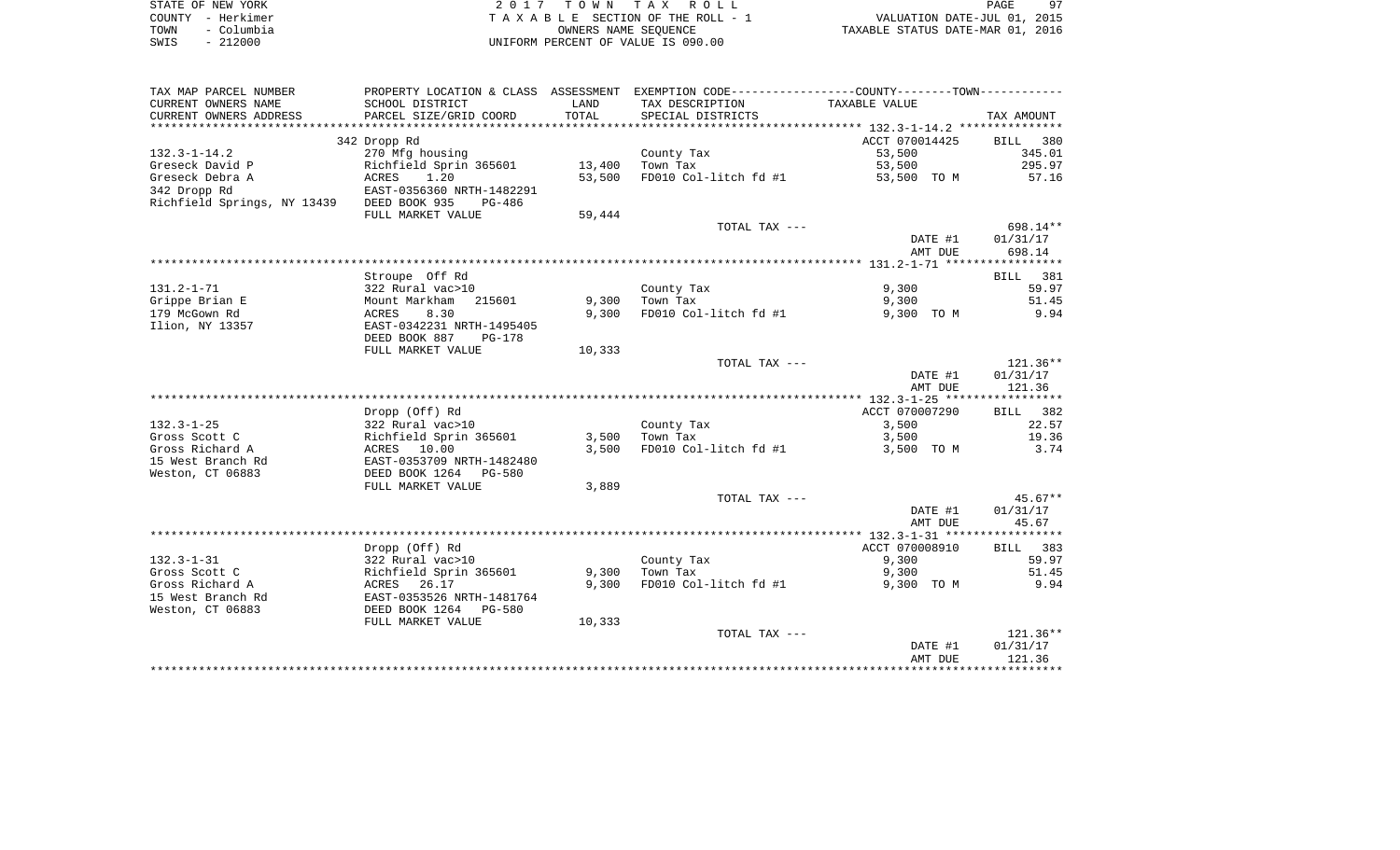|      | STATE OF NEW YORK | 2017 TOWN TAX ROLL                 | 98<br>PAGE                       |
|------|-------------------|------------------------------------|----------------------------------|
|      | COUNTY - Herkimer | TAXABLE SECTION OF THE ROLL - 1    | VALUATION DATE-JUL 01, 2015      |
| TOWN | – Columbia        | OWNERS NAME SEOUENCE               | TAXABLE STATUS DATE-MAR 01, 2016 |
| SWIS | $-212000$         | UNIFORM PERCENT OF VALUE IS 090.00 |                                  |

| TAX MAP PARCEL NUMBER                               |                                            |        |                       | PROPERTY LOCATION & CLASS ASSESSMENT EXEMPTION CODE----------------COUNTY--------TOWN----------- |            |
|-----------------------------------------------------|--------------------------------------------|--------|-----------------------|--------------------------------------------------------------------------------------------------|------------|
| CURRENT OWNERS NAME                                 | SCHOOL DISTRICT                            | LAND   | TAX DESCRIPTION       | TAXABLE VALUE                                                                                    |            |
| CURRENT OWNERS ADDRESS                              | PARCEL SIZE/GRID COORD                     | TOTAL  | SPECIAL DISTRICTS     |                                                                                                  | TAX AMOUNT |
|                                                     |                                            |        |                       |                                                                                                  |            |
|                                                     | Kingdom Rd                                 |        |                       |                                                                                                  | BILL 384   |
| $132.2 - 4 - 1$                                     | 314 Rural vac<10                           |        | County Tax            | 14,400                                                                                           | 92.86      |
| Guillotin Marie Simone                              | Owen D Young<br>215001                     | 14,400 | Town Tax              | 14,400                                                                                           | 79.66      |
| 420 Route 47 N                                      | FRNT 300.00 DPTH                           | 14,400 | School Relevy         |                                                                                                  | 295.41     |
| Cape May Court House, NJ 08210 ACRES                | 3.90                                       |        |                       | FD010 Col-litch fd #1 $14,400$ TO M                                                              | 15.39      |
|                                                     | EAST-0364795 NRTH-1494125                  |        |                       |                                                                                                  |            |
|                                                     | DEED BOOK 1217 PG-151                      |        |                       |                                                                                                  |            |
|                                                     | FULL MARKET VALUE                          | 16,000 |                       |                                                                                                  |            |
|                                                     |                                            |        | TOTAL TAX ---         |                                                                                                  | 483.32**   |
|                                                     |                                            |        |                       | DATE #1                                                                                          | 01/31/17   |
|                                                     |                                            |        |                       | AMT DUE                                                                                          | 483.32     |
|                                                     |                                            |        |                       |                                                                                                  |            |
|                                                     | Dropp Rd                                   |        |                       | ACCT 070008310                                                                                   | BILL 385   |
| 132.3-1-26                                          | 322 Rural vac>10                           |        | County Tax            | 1,600                                                                                            | 10.32      |
|                                                     |                                            | 1,600  | Town Tax              | 1,600                                                                                            | 8.85       |
|                                                     |                                            | 1,600  | FD010 Col-litch fd #1 | 1,600 TO M                                                                                       | 1.71       |
|                                                     |                                            |        |                       |                                                                                                  |            |
|                                                     | DEED BOOK 1212 PG-496                      |        |                       |                                                                                                  |            |
|                                                     | FULL MARKET VALUE                          | 1,778  |                       |                                                                                                  |            |
|                                                     |                                            |        | TOTAL TAX ---         |                                                                                                  | $20.88**$  |
|                                                     |                                            |        |                       | DATE #1                                                                                          | 01/31/17   |
|                                                     |                                            |        |                       | AMT DUE                                                                                          | 20.88      |
|                                                     | Hugick Rd                                  |        |                       |                                                                                                  | BILL 386   |
| $132.3 - 1 - 11.4$                                  | 322 Rural vac>10                           |        | County Tax            | 12,300                                                                                           | 79.32      |
| Guzik David C                                       |                                            | 11,900 | Town Tax              | 12,300                                                                                           | 68.05      |
| 730 High Cliif Trail                                | Richfield Sprin 365601<br>FRNT 489.00 DPTH | 12,300 | School Relevy         |                                                                                                  | 155.92     |
| Madison, WI 53718                                   | ACRES 11.90                                |        |                       | FD010 Col-litch $f d$ #1 $12,300$ TO M                                                           | 13.14      |
|                                                     | EAST-0357141 NRTH-1483826                  |        |                       |                                                                                                  |            |
|                                                     | DEED BOOK 920<br>PG-287                    |        |                       |                                                                                                  |            |
|                                                     | FULL MARKET VALUE                          | 13,667 |                       |                                                                                                  |            |
|                                                     |                                            |        | TOTAL TAX ---         |                                                                                                  | $316.43**$ |
|                                                     |                                            |        |                       | DATE #1                                                                                          | 01/31/17   |
|                                                     |                                            |        |                       | AMT DUE                                                                                          | 316.43     |
|                                                     |                                            |        |                       |                                                                                                  |            |
|                                                     | Hugick Rd                                  |        |                       | ACCT 070008940                                                                                   | BILL 387   |
| $132.1 - 1 - 23$                                    | 105 Vac farmland                           |        | AG MKTS L 41720       | 6,904<br>6,904                                                                                   |            |
| Guzik Joseph S                                      | Richfield Sprin 365601                     |        | 43,300 County Tax     | 36,396                                                                                           | 234.71     |
| Guzik Toni                                          | ACRES 71.50                                | 43,300 | Town Tax              | 36,396                                                                                           | 201.35     |
| 226 McKoons Rd                                      | EAST-0354091 NRTH-1488659                  |        | School Relevy         |                                                                                                  | 461.39     |
| Richfield Springs, NY 13439   DEED BOOK 915   PG-12 |                                            |        | FD010 Col-litch fd #1 | 36,396 TO M                                                                                      | 38.89      |
|                                                     | FULL MARKET VALUE                          | 48,111 | 6,904 EX              |                                                                                                  |            |
| MAY BE SUBJECT TO PAYMENT                           |                                            |        |                       |                                                                                                  |            |
| UNDER AGDIST LAW TIL 2020                           |                                            |        |                       |                                                                                                  |            |
|                                                     |                                            |        | TOTAL TAX ---         |                                                                                                  | 936.34**   |
|                                                     |                                            |        |                       | DATE #1                                                                                          | 01/31/17   |
|                                                     |                                            |        |                       | AMT DUE                                                                                          | 936.34     |
|                                                     |                                            |        |                       |                                                                                                  |            |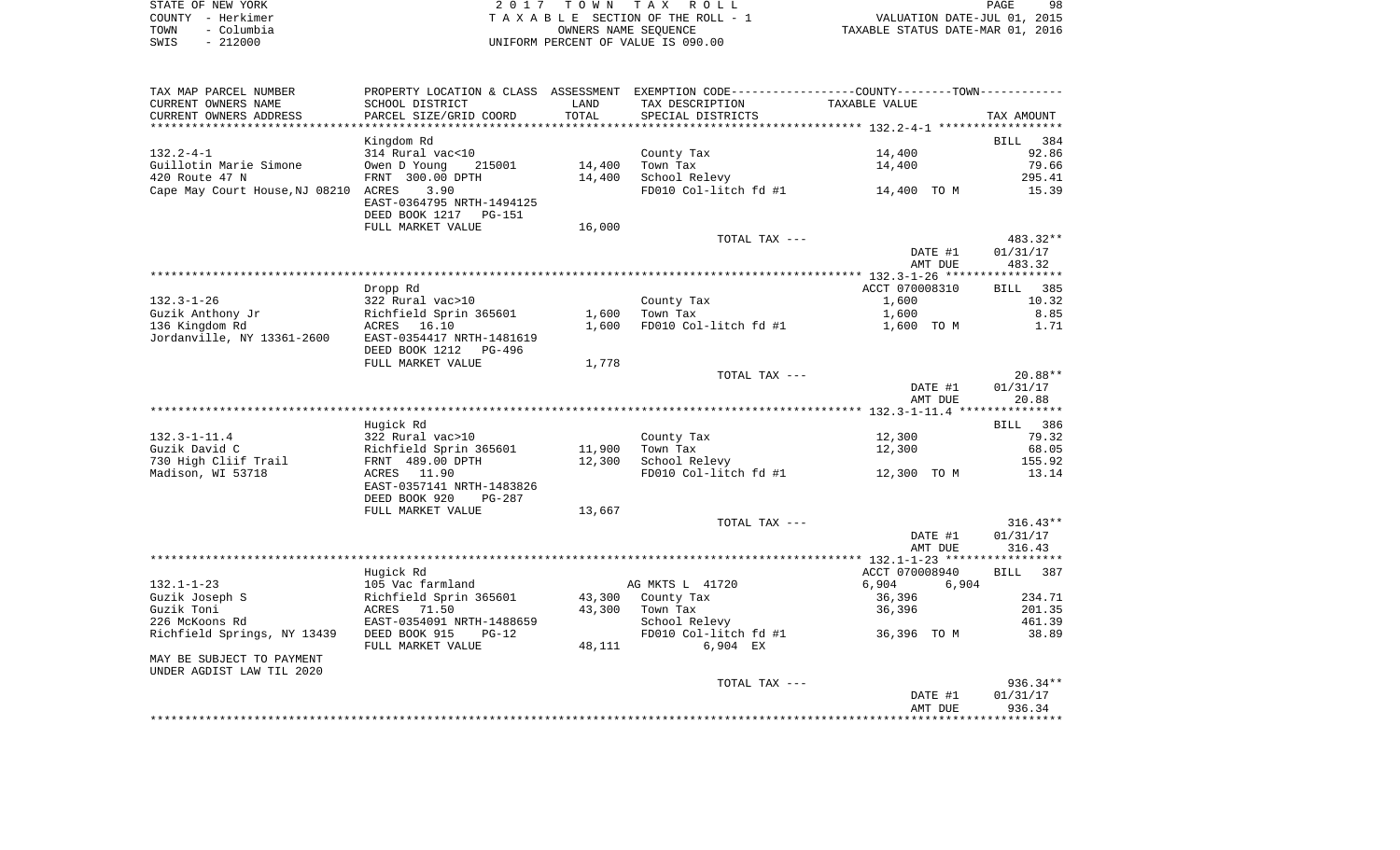| STATE OF NEW YORK  | 2017 TOWN TAX ROLL                 | 99<br>PAGE                       |
|--------------------|------------------------------------|----------------------------------|
| COUNTY - Herkimer  | TAXABLE SECTION OF THE ROLL - 1    | VALUATION DATE-JUL 01, 2015      |
| – Columbia<br>TOWN | OWNERS NAME SEOUENCE               | TAXABLE STATUS DATE-MAR 01, 2016 |
| $-212000$<br>SWIS  | UNIFORM PERCENT OF VALUE IS 090.00 |                                  |

| PROPERTY LOCATION & CLASS ASSESSMENT EXEMPTION CODE----------------COUNTY--------TOWN----------<br>TAX MAP PARCEL NUMBER |                     |
|--------------------------------------------------------------------------------------------------------------------------|---------------------|
| CURRENT OWNERS NAME<br>SCHOOL DISTRICT<br>LAND<br>TAX DESCRIPTION<br>TAXABLE VALUE                                       |                     |
| CURRENT OWNERS ADDRESS<br>TOTAL<br>PARCEL SIZE/GRID COORD<br>SPECIAL DISTRICTS                                           | TAX AMOUNT          |
|                                                                                                                          |                     |
| Hayner Rd                                                                                                                | <b>BILL</b><br>388  |
| $132.3 - 1 - 34$<br>AG MKTS L 41720<br>105 Vac farmland<br>2,546                                                         | 2,546               |
| Richfield Sprin 365601 3,100<br>Guzik Joseph S<br>County Tax<br>554                                                      | 3.57                |
| Guzik Toni<br>ACRES 11.75<br>3,100<br>Town Tax<br>554                                                                    | 3.06                |
| EAST-0352346 NRTH-1481770<br>FD010 Col-litch fd #1<br>226 McKoons Road                                                   | 554 TO M<br>.59     |
| Richfield Springs, NY 13439<br>DEED BOOK 915<br>2,546 EX<br>$PG-9$                                                       |                     |
| 3,444<br>FULL MARKET VALUE                                                                                               |                     |
| MAY BE SUBJECT TO PAYMENT                                                                                                |                     |
| UNDER AGDIST LAW TIL 2020                                                                                                |                     |
| TOTAL TAX ---                                                                                                            | $7.22**$            |
|                                                                                                                          | DATE #1<br>01/31/17 |
|                                                                                                                          | AMT DUE<br>7.22     |
|                                                                                                                          |                     |
| So Columbia Rd<br>ACCT 070005610                                                                                         | BILL 389            |
| $139.1 - 2 - 4$<br>105 Vac farmland<br>AG MKTS L 41720<br>9,459                                                          | 9,459               |
| Guzik Joseph S<br>Richfield Sprin 365601<br>59,700 County Tax<br>50,241<br>50,241                                        | 324.00              |
| Guzik Toni<br>59,700 Town Tax<br>ACRES 97.10                                                                             | 277.94              |
| 226 McKoons Rd<br>FD010 Col-litch fd #1<br>EAST-0353647 NRTH-1480384                                                     | 50,241 TO M 53.68   |
| Richfield Springs, NY 13439<br>DEED BOOK 915<br>9,459 EX<br>$PG-8$                                                       |                     |
| 66,333<br>FULL MARKET VALUE<br>MAY BE SUBJECT TO PAYMENT                                                                 |                     |
| UNDER AGDIST LAW TIL 2020                                                                                                |                     |
| TOTAL TAX ---                                                                                                            | 655.62**            |
|                                                                                                                          | DATE #1<br>01/31/17 |
|                                                                                                                          | 655.62<br>AMT DUE   |
|                                                                                                                          |                     |
| ACCT 070005580<br>226 Mckoons Rd                                                                                         | BILL 390            |
| $139.1 - 2 - 31.2$<br>AG MKTS L 41720<br>112 Dairy farm<br>2,802                                                         | 2,802               |
| Richfield Sprin 365601 90,000 AGRIC 10 Y 42100<br>20,000<br>Guzik Joseph S                                               | 20,000              |
| Guzik Toni<br>ACRES 128.90<br>334,800 County Tax<br>311,998                                                              | 2,012.03            |
| 226 Mckoons Rd<br>EAST-0354600 NRTH-1477817<br>Town Tax<br>311,998                                                       | 1,726.04            |
| Richfield Springs, NY 13439 DEED BOOK 915<br>FD010 Col-litch fd #1<br>331,998 TO M<br>$PG-13$                            | 354.71              |
| FULL MARKET VALUE<br>372,000<br>2,802 EX                                                                                 |                     |
| MAY BE SUBJECT TO PAYMENT                                                                                                |                     |
| UNDER AGDIST LAW TIL 2020                                                                                                |                     |
| TOTAL TAX ---                                                                                                            | $4.092.78**$        |
|                                                                                                                          | 01/31/17<br>DATE #1 |
|                                                                                                                          | 4,092.78<br>AMT DUE |
|                                                                                                                          |                     |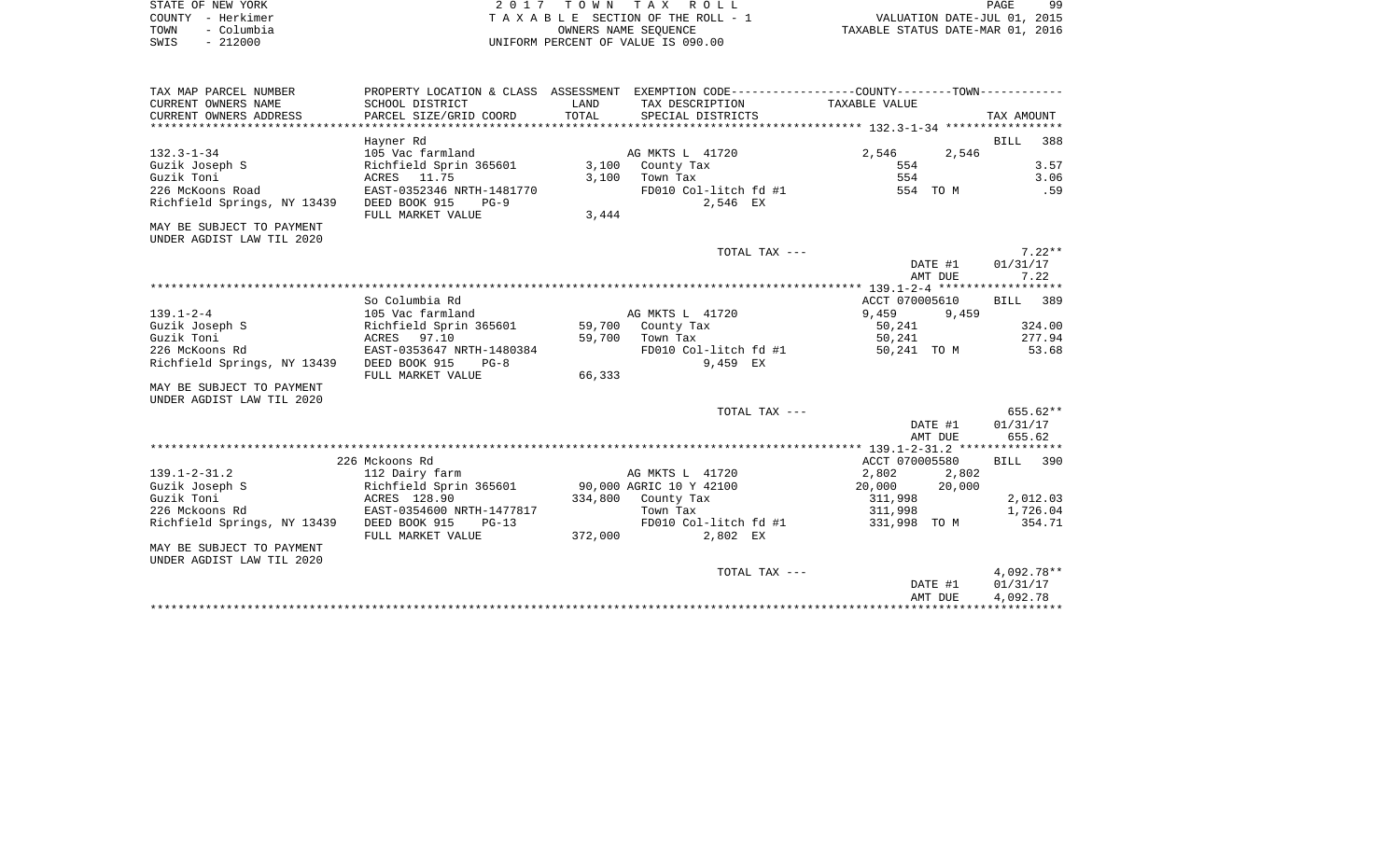| STATE OF NEW YORK  | 2017 TOWN TAX ROLL                 | 100<br>PAGE                      |
|--------------------|------------------------------------|----------------------------------|
| COUNTY - Herkimer  | TAXABLE SECTION OF THE ROLL - 1    | VALUATION DATE-JUL 01, 2015      |
| - Columbia<br>TOWN | OWNERS NAME SEOUENCE               | TAXABLE STATUS DATE-MAR 01, 2016 |
| $-212000$<br>SWIS  | UNIFORM PERCENT OF VALUE IS 090.00 |                                  |

| TAX MAP PARCEL NUMBER                     |                                          |        | PROPERTY LOCATION & CLASS ASSESSMENT EXEMPTION CODE----------------COUNTY--------TOWN----------- |                   |              |
|-------------------------------------------|------------------------------------------|--------|--------------------------------------------------------------------------------------------------|-------------------|--------------|
| CURRENT OWNERS NAME                       | SCHOOL DISTRICT                          | LAND   | TAX DESCRIPTION                                                                                  | TAXABLE VALUE     |              |
| CURRENT OWNERS ADDRESS                    | PARCEL SIZE/GRID COORD                   | TOTAL  | SPECIAL DISTRICTS                                                                                |                   | TAX AMOUNT   |
|                                           |                                          |        |                                                                                                  |                   |              |
|                                           | Mckoons Rd                               |        |                                                                                                  | ACCT 070005700    | BILL 391     |
| $139.1 - 2 - 32$                          | 105 Vac farmland                         |        | AG MKTS L 41720                                                                                  | $0 \qquad \qquad$ | $\Omega$     |
| Guzik Joseph S                            | Richfield Sprin 365601 1,000 County Tax  |        |                                                                                                  | 1,000             | 6.45         |
| Guzik Toni                                | 3.00<br>ACRES                            |        | $1,000$ Town Tax                                                                                 | 1,000             | 5.53         |
| 226 Mckoons Rd                            | EAST-0354896 NRTH-1477275                |        | FD010 Col-litch fd #1                                                                            | 1,000 TO M        | 1.07         |
| Richfield Springs, NY 13439               | DEED BOOK 915<br>$PG-7$                  |        |                                                                                                  |                   |              |
|                                           | FULL MARKET VALUE                        | 1,111  |                                                                                                  |                   |              |
| MAY BE SUBJECT TO PAYMENT                 |                                          |        |                                                                                                  |                   |              |
| UNDER AGDIST LAW TIL 2020                 |                                          |        |                                                                                                  |                   |              |
|                                           |                                          |        | TOTAL TAX ---                                                                                    |                   | $13.05**$    |
|                                           |                                          |        |                                                                                                  | DATE #1           | 01/31/17     |
|                                           |                                          |        |                                                                                                  | AMT DUE           | 13.05        |
|                                           |                                          |        |                                                                                                  |                   |              |
|                                           | Mckoons Rd                               |        |                                                                                                  | ACCT 070005550    | BILL 392     |
| $139.1 - 2 - 49$                          | 112 Dairy farm                           |        | AG MKTS L 41720                                                                                  | $\overline{0}$    | $\mathbf{0}$ |
| Guzik Joseph S                            | Richfield Sprin 365601                   |        | 26,000 County Tax                                                                                | 68,000            | 438.52       |
| Guzik Toni                                | ACRES 27.00                              |        | 68,000 Town Tax                                                                                  | 68,000            | 376.19       |
| 226 Mckoons Rd                            | EAST-0356083 NRTH-1477354                |        | FD010 Col-litch fd #1                                                                            | 68,000 TO M       | 72.65        |
| Richfield Springs, NY 13439               | DEED BOOK 915<br>$PG-6$                  |        | LT010 Columbia 1t dist #1 68,000 TO M                                                            |                   | 24.16        |
|                                           | FULL MARKET VALUE                        | 75,556 |                                                                                                  |                   |              |
| MAY BE SUBJECT TO PAYMENT                 |                                          |        |                                                                                                  |                   |              |
| UNDER AGDIST LAW TIL 2020                 |                                          |        |                                                                                                  |                   |              |
|                                           |                                          |        | TOTAL TAX ---                                                                                    |                   | $911.52**$   |
|                                           |                                          |        |                                                                                                  | DATE #1           | 01/31/17     |
|                                           |                                          |        |                                                                                                  | AMT DUE           | 911.52       |
|                                           |                                          |        |                                                                                                  |                   |              |
|                                           | 311 McKoons Rd                           |        |                                                                                                  |                   | BILL 393     |
| $139.1 - 2 - 65.2$                        | 105 Vac farmland                         |        | AG MKTS L 41720                                                                                  | $\overline{0}$    | $\Omega$     |
| Guzik Joseph S                            | Richfield Sprin 365601 33,000 County Tax |        |                                                                                                  | 33,000            | 212.81       |
| Guzik Toni                                | ACRES 88.60                              |        | 33,000 Town Tax                                                                                  | 33,000            | 182.56       |
| 311 McKoons Rd                            | EAST-0352539 NRTH-1477275                |        | FD010 Col-litch fd #1                                                                            | 33,000 TO M       | 35.26        |
| Richfield Springs, NY 13439 DEED BOOK 915 | $PG-11$                                  |        |                                                                                                  |                   |              |
|                                           | FULL MARKET VALUE                        | 36,667 |                                                                                                  |                   |              |
| MAY BE SUBJECT TO PAYMENT                 |                                          |        |                                                                                                  |                   |              |
| UNDER AGDIST LAW TIL 2020                 |                                          |        |                                                                                                  |                   |              |
|                                           |                                          |        | TOTAL TAX ---                                                                                    |                   | $430.63**$   |
|                                           |                                          |        |                                                                                                  | DATE #1           | 01/31/17     |
|                                           |                                          |        |                                                                                                  | AMT DUE           | 430.63       |
|                                           |                                          |        |                                                                                                  |                   |              |
|                                           |                                          |        |                                                                                                  |                   |              |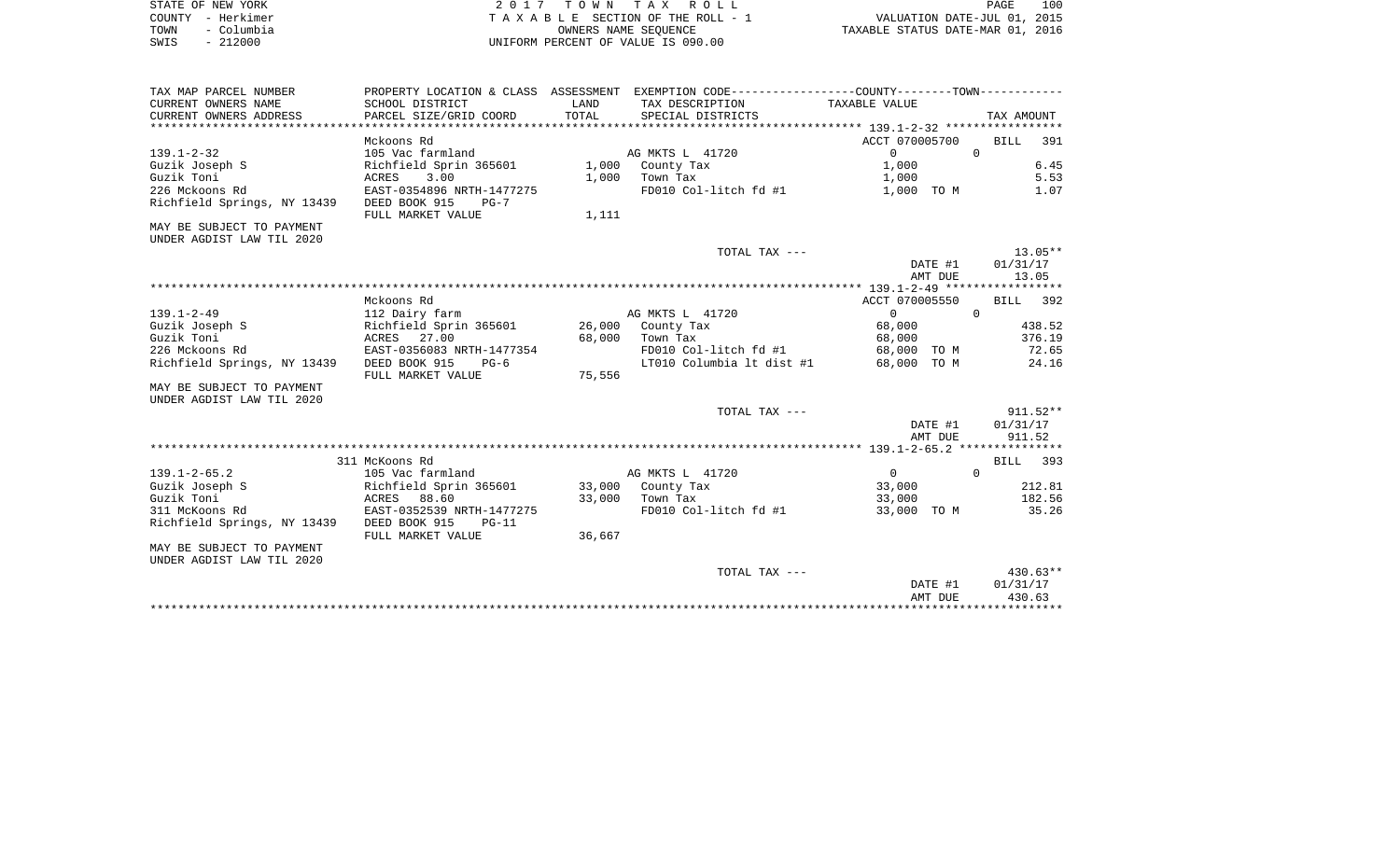|      | STATE OF NEW YORK | 2017 TOWN TAX ROLL                 | 101<br>PAGE                      |
|------|-------------------|------------------------------------|----------------------------------|
|      | COUNTY - Herkimer | TAXABLE SECTION OF THE ROLL - 1    | VALUATION DATE-JUL 01, 2015      |
| TOWN | - Columbia        | OWNERS NAME SEOUENCE               | TAXABLE STATUS DATE-MAR 01, 2016 |
| SWIS | $-212000$         | UNIFORM PERCENT OF VALUE IS 090.00 |                                  |

| TAX MAP PARCEL NUMBER                         |                                                     |               | PROPERTY LOCATION & CLASS ASSESSMENT EXEMPTION CODE----------------COUNTY-------TOWN----------- |                  |                      |
|-----------------------------------------------|-----------------------------------------------------|---------------|-------------------------------------------------------------------------------------------------|------------------|----------------------|
| CURRENT OWNERS NAME<br>CURRENT OWNERS ADDRESS | SCHOOL DISTRICT<br>PARCEL SIZE/GRID COORD           | LAND<br>TOTAL | TAX DESCRIPTION<br>SPECIAL DISTRICTS                                                            | TAXABLE VALUE    | TAX AMOUNT           |
| **********************                        | *********************                               |               |                                                                                                 |                  |                      |
|                                               | Mckoons Rd                                          |               |                                                                                                 | ACCT 070005670   | <b>BILL</b><br>394   |
| $139.1 - 2 - 67$                              | 105 Vac farmland                                    |               | AG MKTS L 41720                                                                                 | $\overline{0}$   | $\mathbf 0$          |
| Guzik Joseph S                                | Richfield Sprin 365601                              | 24,700        | County Tax                                                                                      | 24,700           | 159.29               |
| Guzik Toni                                    | ACRES 46.30                                         | 24,700        | Town Tax                                                                                        | 24,700           | 136.65               |
| 226 Mckoons Rd                                | EAST-0352022 NRTH-1478442                           |               | FD010 Col-litch fd #1                                                                           | 24,700 TO M      | 26.39                |
| Richfield Springs, NY 13439                   | DEED BOOK 915<br>$PG-5$                             |               |                                                                                                 |                  |                      |
| MAY BE SUBJECT TO PAYMENT                     | FULL MARKET VALUE                                   | 27,444        |                                                                                                 |                  |                      |
| UNDER AGDIST LAW TIL 2020                     |                                                     |               |                                                                                                 |                  |                      |
|                                               |                                                     |               | TOTAL TAX ---                                                                                   |                  | $322.33**$           |
|                                               |                                                     |               |                                                                                                 | DATE #1          | 01/31/17             |
|                                               |                                                     |               |                                                                                                 | AMT DUE          | 322.33               |
|                                               |                                                     |               |                                                                                                 |                  |                      |
|                                               | 311 Mckoons Rd                                      |               |                                                                                                 | ACCT 070005640   | <b>BILL</b><br>395   |
| $139.1 - 2 - 65.1$                            | 210 1 Family Res                                    |               | AG MKTS L 41720                                                                                 | 2,429<br>2,429   |                      |
| Guzik Lorraine                                | Richfield Sprin 365601                              | 28,300        | County Tax                                                                                      | 146,571          | 945.22               |
| Guzik Toni A                                  | ACRES 10.50                                         | 149,000       | Town Tax                                                                                        | 146,571          | 810.86               |
| 226 Mckoons Rd                                | EAST-0353091 NRTH-1477285                           |               | FD010 Col-litch fd #1                                                                           | 146,571   TO M   | 156.60               |
| Richfield Springs, NY 13439                   | DEED BOOK 943<br>$PG-241$                           |               | 2,429 EX                                                                                        |                  |                      |
|                                               | FULL MARKET VALUE                                   | 165,556       |                                                                                                 |                  |                      |
| MAY BE SUBJECT TO PAYMENT                     |                                                     |               |                                                                                                 |                  |                      |
| UNDER AGDIST LAW TIL 2020                     |                                                     |               |                                                                                                 |                  |                      |
|                                               |                                                     |               | TOTAL TAX ---                                                                                   |                  | $1,912.68**$         |
|                                               |                                                     |               |                                                                                                 | DATE #1          | 01/31/17<br>1,912.68 |
|                                               |                                                     |               |                                                                                                 | AMT DUE          |                      |
|                                               | State Route 28                                      |               |                                                                                                 | ACCT 070005490   | 396<br>BILL          |
| $139.1 - 2 - 15$                              | 312 Vac w/imprv                                     |               | County Tax                                                                                      | 9,300            | 59.97                |
| Guzik, David Irrevoc Trust                    | Richfield Sprin 365601                              | 3,000         | Town Tax                                                                                        | 9,300            | 51.45                |
| Guzik David & Heidi                           | FRNT 163.50 DPTH 100.00                             | 9,300         | FD010 Col-litch fd #1                                                                           | 9,300 TO M       | 9.94                 |
| 136 Kingdom Road                              | EAST-0357776 NRTH-1478638                           |               | LT010 Columbia 1t dist #1                                                                       | 9,300 TO M       | 3.30                 |
| Jordanville, NY 13361                         | DEED BOOK 1218<br>PG-232                            |               |                                                                                                 |                  |                      |
|                                               | FULL MARKET VALUE                                   | 10,333        |                                                                                                 |                  |                      |
|                                               |                                                     |               | TOTAL TAX ---                                                                                   |                  | 124.66**             |
|                                               |                                                     |               |                                                                                                 | DATE #1          | 01/31/17             |
|                                               |                                                     |               |                                                                                                 | AMT DUE          | 124.66               |
|                                               |                                                     |               |                                                                                                 |                  |                      |
|                                               | 134 Lake Rd                                         |               |                                                                                                 | ACCT 070014160   | BILL 397             |
| 131.1-1-37<br>Hanson Harold                   | 270 Mfg housing - WTRFNT<br>Mount Markham<br>215601 | 10,000        | County Tax<br>Town Tax                                                                          | 46,000<br>46,000 | 296.65<br>254.48     |
| 24070 Copperleaf Blvd                         | includes 38 & 39                                    | 46,000        | FD010 Col-litch fd #1                                                                           | 46,000 TO M      | 49.15                |
| Bonita Springs, FL 34135                      | FRNT 110.00 DPTH 150.00                             |               |                                                                                                 |                  |                      |
|                                               | ACRES<br>0.40                                       |               |                                                                                                 |                  |                      |
|                                               | EAST-0337054 NRTH-1498517                           |               |                                                                                                 |                  |                      |
|                                               | DEED BOOK 1083<br>$PG-207$                          |               |                                                                                                 |                  |                      |
|                                               | FULL MARKET VALUE                                   | 51,111        |                                                                                                 |                  |                      |
|                                               |                                                     |               | TOTAL TAX ---                                                                                   |                  | 600.28**             |
|                                               |                                                     |               |                                                                                                 | DATE #1          | 01/31/17             |
|                                               |                                                     |               |                                                                                                 | AMT DUE          | 600.28               |
|                                               |                                                     |               |                                                                                                 |                  | *********            |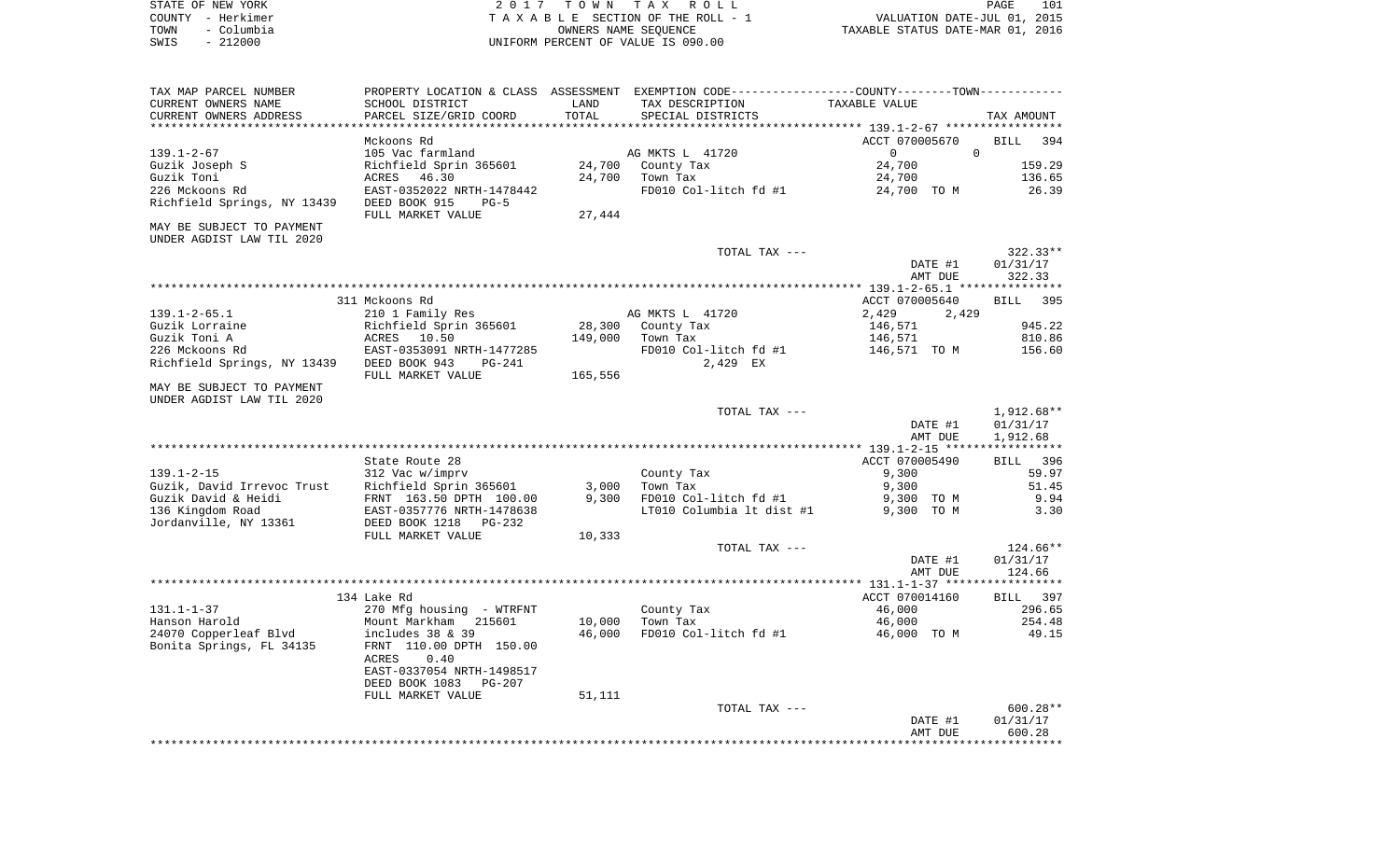| STATE OF NEW YORK  | 2017 TOWN TAX ROLL                 |                                  | PAGE | 102 |
|--------------------|------------------------------------|----------------------------------|------|-----|
| COUNTY – Herkimer  | TAXABLE SECTION OF THE ROLL - 1    | VALUATION DATE-JUL 01, 2015      |      |     |
| - Columbia<br>TOWN | OWNERS NAME SEOUENCE               | TAXABLE STATUS DATE-MAR 01, 2016 |      |     |
| - 212000<br>SWIS   | UNIFORM PERCENT OF VALUE IS 090.00 |                                  |      |     |

| TAX MAP PARCEL NUMBER      |                            |        | PROPERTY LOCATION & CLASS ASSESSMENT EXEMPTION CODE----------------COUNTY--------TOWN---------- |                |                    |
|----------------------------|----------------------------|--------|-------------------------------------------------------------------------------------------------|----------------|--------------------|
| CURRENT OWNERS NAME        | SCHOOL DISTRICT            | LAND   | TAX DESCRIPTION                                                                                 | TAXABLE VALUE  |                    |
| CURRENT OWNERS ADDRESS     | PARCEL SIZE/GRID COORD     | TOTAL  | SPECIAL DISTRICTS                                                                               |                | TAX AMOUNT         |
| ***********************    | *************************  |        |                                                                                                 |                |                    |
|                            | 1247 Elizabethtown Rd      |        |                                                                                                 | ACCT 175566    | BILL<br>398        |
| $125.2 - 2 - 2$            | 240 Rural res              |        | County Tax                                                                                      | 76,700         | 494.63             |
| Haponski Family Trust      | Central Valley 212803      | 30,400 | Town Tax                                                                                        | 76,700         | 424.32             |
| Haponski Donald & Marcelle | Life use Donald & Marcell  | 76,700 | FD010 Col-litch fd #1                                                                           | 76,700 TO M    | 81.95              |
| 1247 Elizabethtown Rd      | ACRES<br>14.80             |        |                                                                                                 |                |                    |
| Ilion, NY 13357            | EAST-0338700 NRTH-1512798  |        |                                                                                                 |                |                    |
|                            | DEED BOOK 1466<br>PG-92    |        |                                                                                                 |                |                    |
|                            | FULL MARKET VALUE          | 85,222 |                                                                                                 |                |                    |
|                            |                            |        | TOTAL TAX ---                                                                                   |                | $1,000.90**$       |
|                            |                            |        |                                                                                                 | DATE #1        | 01/31/17           |
|                            |                            |        |                                                                                                 | AMT DUE        | 1,000.90           |
|                            |                            |        |                                                                                                 |                |                    |
|                            | 1124 Elizabethtown Rd      |        |                                                                                                 |                | BILL 399           |
| $125.2 - 2 - 18.2$         | 270 Mfg housing            |        | County Tax                                                                                      | 25,000         | 161.22             |
| Haponski Family Trust      | Central Valley 212803      | 15,000 | Town Tax                                                                                        | 25,000         | 138.31             |
| Haponski Donald & Marce    | FRNT 217.00 DPTH           | 25,000 | FD010 Col-litch fd #1                                                                           | 25,000 TO M    | 26.71              |
| 1247 Elizabethtown Rd      | 2.00<br>ACRES              |        |                                                                                                 |                |                    |
| Ilion, NY 13357            | EAST-0339432 NRTH-1509914  |        |                                                                                                 |                |                    |
|                            | DEED BOOK 1466<br>$PG-92$  |        |                                                                                                 |                |                    |
|                            | FULL MARKET VALUE          | 27,778 |                                                                                                 |                |                    |
|                            |                            |        | TOTAL TAX ---                                                                                   |                | $326.24**$         |
|                            |                            |        |                                                                                                 | DATE #1        | 01/31/17           |
|                            |                            |        |                                                                                                 | AMT DUE        | 326.24             |
|                            |                            |        |                                                                                                 |                |                    |
|                            | 317 Jones Rd               |        |                                                                                                 | ACCT 171299    | BILL<br>400        |
| $131.1 - 1 - 31$           | 210 1 Family Res           |        | County Tax                                                                                      | 75,000         | 483.66             |
| Harding Daniel             | Mount Markham<br>215601    | 15,200 | Town Tax                                                                                        | 75,000         | 414.92             |
| Harding Wendy              | ACRES<br>2.00              | 75,000 | School Relevy                                                                                   |                | 1,087.94           |
| 317 Jones Rd               | EAST-0335945 NRTH-1490942  |        | FD010 Col-litch fd #1                                                                           | 75,000 TO M    | 80.13              |
| Ilion, NY 13357            | DEED BOOK 1438<br>$PG-504$ |        |                                                                                                 |                |                    |
|                            | FULL MARKET VALUE          | 83,333 |                                                                                                 |                |                    |
|                            |                            |        | TOTAL TAX ---                                                                                   |                | $2,066.65**$       |
|                            |                            |        |                                                                                                 | DATE #1        | 01/31/17           |
|                            |                            |        |                                                                                                 | AMT DUE        | 2,066.65           |
|                            |                            |        |                                                                                                 |                |                    |
|                            | 1136 Jordanville Rd        |        |                                                                                                 | ACCT 070015420 | <b>BILL</b><br>401 |
| $131.2 - 1 - 33$           | 210 1 Family Res           |        | AGED-CNTY 41802                                                                                 | 23,200         | $\Omega$           |
| Harper Luella              | Central Valley 212803      | 6,700  | County Tax                                                                                      | 23,200         | 149.61             |
| 1136 Jordanville Rd        | FRNT 105.00 DPTH 90.00     | 46,400 | Town Tax                                                                                        | 46,400         | 256.69             |
| Ilion, NY 13357            | ACRES<br>0.21              |        | FD010 Col-litch fd #1                                                                           | 46,400 TO M    | 49.57              |
|                            | EAST-0348254 NRTH-1493851  |        |                                                                                                 |                |                    |
|                            | DEED BOOK 919<br>PG-592    |        |                                                                                                 |                |                    |
|                            | FULL MARKET VALUE          | 51,556 |                                                                                                 |                |                    |
|                            |                            |        | TOTAL TAX ---                                                                                   |                | 455.87**           |
|                            |                            |        |                                                                                                 | DATE #1        | 01/31/17           |
|                            |                            |        |                                                                                                 | AMT DUE        | 455.87             |
|                            |                            |        |                                                                                                 |                |                    |
|                            |                            |        |                                                                                                 |                |                    |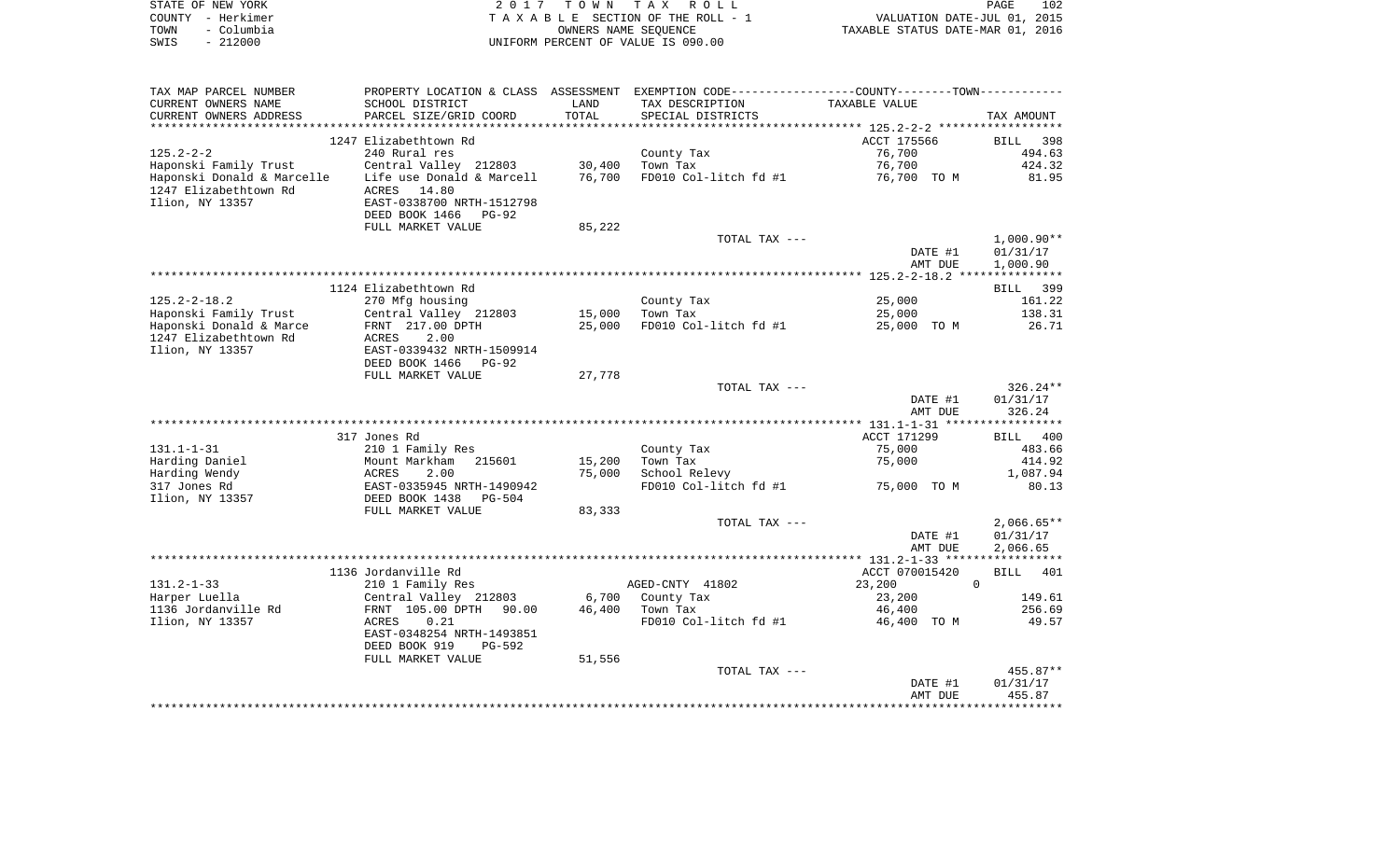|      | STATE OF NEW YORK | 2017 TOWN TAX ROLL                 | PAGE                             | 103 |
|------|-------------------|------------------------------------|----------------------------------|-----|
|      | COUNTY - Herkimer | TAXABLE SECTION OF THE ROLL - 1    | VALUATION DATE-JUL 01, 2015      |     |
| TOWN | – Columbia        | OWNERS NAME SEOUENCE               | TAXABLE STATUS DATE-MAR 01, 2016 |     |
| SWIS | $-212000$         | UNIFORM PERCENT OF VALUE IS 090.00 |                                  |     |

| SCHOOL DISTRICT<br>LAND<br>TAX DESCRIPTION<br><b>TAXABLE VALUE</b><br>PARCEL SIZE/GRID COORD<br>TOTAL<br>SPECIAL DISTRICTS<br>TAX AMOUNT<br>********************<br>ACCT 188435<br>402<br>361 Stroupe Rd<br>BILL<br>43,200<br>278.59<br>270 Mfg housing<br>County Tax<br>Central Valley 212803<br>19,800<br>43,200<br>238.99<br>Town Tax<br>4.10<br>43,200<br>School Relevy<br>368.73<br>ACRES<br>Ilion, NY 13357<br>FD010 Col-litch fd #1<br>43,200 TO M<br>46.16<br>EAST-0342574 NRTH-1497044<br>DEED BOOK 1546<br>PG-541<br>FULL MARKET VALUE<br>48,000<br>TOTAL TAX ---<br>932.47**<br>DATE #1<br>01/31/17<br>AMT DUE<br>932.47<br>ACCT 070001020<br>189 Koerner Rd<br>BILL 403<br>$131.2 - 2 - 13$<br>92,000<br>593.30<br>210 1 Family Res<br>County Tax<br>508.96<br>Harter Jason P<br>21,800<br>Town Tax<br>92,000<br>Central Valley 212803<br>FD010 Col-litch fd #1<br>98.29<br>Harter Andrea L<br>SUB DIV LOT#13<br>92,000<br>92,000 TO M<br>5.00<br>189 Koerner Road<br>ACRES<br>Ilion, NY 13357<br>EAST-0344147 NRTH-1495034<br>DEED BOOK 1097<br>PG-839<br>FULL MARKET VALUE<br>102,222<br>TOTAL TAX ---<br>$1,200.55**$<br>01/31/17<br>DATE #1<br>AMT DUE<br>1,200.55<br>1078 Jordanville Rd<br>BILL 404<br>$131.2 - 1 - 44.3$<br>8,010<br>210 1 Family Res<br>VET WAR C 41122<br>0<br>Harter Thomas S<br>Central Valley 212803<br>19,200 VET WAR T 41123<br>10,680<br>$\overline{0}$<br>Harter Mary E<br>78,490<br>ACRES<br>3.80<br>86,500<br>County Tax<br>506.17<br>419.45<br>1078 Jordanville Rd<br>EAST-0346992 NRTH-1493888<br>Town Tax<br>75,820<br>Ilion, NY 13357<br>DEED BOOK 856<br>FD010 Col-litch fd #1<br>86,500 TO M<br>92.42<br>PG-307<br>FULL MARKET VALUE<br>96,111<br>$1,018.04**$<br>TOTAL TAX ---<br>01/31/17<br>DATE #1<br>AMT DUE<br>1,018.04<br>426 Spohn Rd<br>ACCT 070015700<br>BILL 405<br>$125.4 - 1 - 37.3$<br>67,200<br>270 Mfg housing<br>County Tax<br>433.36<br>371.76<br>Harvey Cindy L<br>Central Valley 212803<br>15,000<br>Town Tax<br>67,200<br>Shepard Jeffrey S<br>ACRES<br>1.90 BANK<br>67,200<br>FD010 Col-litch fd #1<br>67,200 TO M<br>71.80<br>184<br>426 Spohn Rd<br>EAST-0345534 NRTH-1500089<br>Ilion, NY 13357<br>DEED BOOK 915<br>$PG-485$<br>74,667<br>FULL MARKET VALUE<br>876.92**<br>TOTAL TAX ---<br>DATE #1<br>01/31/17<br>AMT DUE<br>876.92 | TAX MAP PARCEL NUMBER  | PROPERTY LOCATION & CLASS ASSESSMENT | EXEMPTION CODE-----------------COUNTY-------TOWN----------- |  |
|-------------------------------------------------------------------------------------------------------------------------------------------------------------------------------------------------------------------------------------------------------------------------------------------------------------------------------------------------------------------------------------------------------------------------------------------------------------------------------------------------------------------------------------------------------------------------------------------------------------------------------------------------------------------------------------------------------------------------------------------------------------------------------------------------------------------------------------------------------------------------------------------------------------------------------------------------------------------------------------------------------------------------------------------------------------------------------------------------------------------------------------------------------------------------------------------------------------------------------------------------------------------------------------------------------------------------------------------------------------------------------------------------------------------------------------------------------------------------------------------------------------------------------------------------------------------------------------------------------------------------------------------------------------------------------------------------------------------------------------------------------------------------------------------------------------------------------------------------------------------------------------------------------------------------------------------------------------------------------------------------------------------------------------------------------------------------------------------------------------------------------------------------------------------------------------------------------------------------------------------------------------------------------------------------------------------|------------------------|--------------------------------------|-------------------------------------------------------------|--|
|                                                                                                                                                                                                                                                                                                                                                                                                                                                                                                                                                                                                                                                                                                                                                                                                                                                                                                                                                                                                                                                                                                                                                                                                                                                                                                                                                                                                                                                                                                                                                                                                                                                                                                                                                                                                                                                                                                                                                                                                                                                                                                                                                                                                                                                                                                                   | CURRENT OWNERS NAME    |                                      |                                                             |  |
|                                                                                                                                                                                                                                                                                                                                                                                                                                                                                                                                                                                                                                                                                                                                                                                                                                                                                                                                                                                                                                                                                                                                                                                                                                                                                                                                                                                                                                                                                                                                                                                                                                                                                                                                                                                                                                                                                                                                                                                                                                                                                                                                                                                                                                                                                                                   | CURRENT OWNERS ADDRESS |                                      |                                                             |  |
|                                                                                                                                                                                                                                                                                                                                                                                                                                                                                                                                                                                                                                                                                                                                                                                                                                                                                                                                                                                                                                                                                                                                                                                                                                                                                                                                                                                                                                                                                                                                                                                                                                                                                                                                                                                                                                                                                                                                                                                                                                                                                                                                                                                                                                                                                                                   |                        |                                      |                                                             |  |
|                                                                                                                                                                                                                                                                                                                                                                                                                                                                                                                                                                                                                                                                                                                                                                                                                                                                                                                                                                                                                                                                                                                                                                                                                                                                                                                                                                                                                                                                                                                                                                                                                                                                                                                                                                                                                                                                                                                                                                                                                                                                                                                                                                                                                                                                                                                   |                        |                                      |                                                             |  |
|                                                                                                                                                                                                                                                                                                                                                                                                                                                                                                                                                                                                                                                                                                                                                                                                                                                                                                                                                                                                                                                                                                                                                                                                                                                                                                                                                                                                                                                                                                                                                                                                                                                                                                                                                                                                                                                                                                                                                                                                                                                                                                                                                                                                                                                                                                                   | $125.4 - 1 - 50.3$     |                                      |                                                             |  |
|                                                                                                                                                                                                                                                                                                                                                                                                                                                                                                                                                                                                                                                                                                                                                                                                                                                                                                                                                                                                                                                                                                                                                                                                                                                                                                                                                                                                                                                                                                                                                                                                                                                                                                                                                                                                                                                                                                                                                                                                                                                                                                                                                                                                                                                                                                                   | Harper Rochelle        |                                      |                                                             |  |
|                                                                                                                                                                                                                                                                                                                                                                                                                                                                                                                                                                                                                                                                                                                                                                                                                                                                                                                                                                                                                                                                                                                                                                                                                                                                                                                                                                                                                                                                                                                                                                                                                                                                                                                                                                                                                                                                                                                                                                                                                                                                                                                                                                                                                                                                                                                   | 361 Stroupe Rd         |                                      |                                                             |  |
|                                                                                                                                                                                                                                                                                                                                                                                                                                                                                                                                                                                                                                                                                                                                                                                                                                                                                                                                                                                                                                                                                                                                                                                                                                                                                                                                                                                                                                                                                                                                                                                                                                                                                                                                                                                                                                                                                                                                                                                                                                                                                                                                                                                                                                                                                                                   |                        |                                      |                                                             |  |
|                                                                                                                                                                                                                                                                                                                                                                                                                                                                                                                                                                                                                                                                                                                                                                                                                                                                                                                                                                                                                                                                                                                                                                                                                                                                                                                                                                                                                                                                                                                                                                                                                                                                                                                                                                                                                                                                                                                                                                                                                                                                                                                                                                                                                                                                                                                   |                        |                                      |                                                             |  |
|                                                                                                                                                                                                                                                                                                                                                                                                                                                                                                                                                                                                                                                                                                                                                                                                                                                                                                                                                                                                                                                                                                                                                                                                                                                                                                                                                                                                                                                                                                                                                                                                                                                                                                                                                                                                                                                                                                                                                                                                                                                                                                                                                                                                                                                                                                                   |                        |                                      |                                                             |  |
|                                                                                                                                                                                                                                                                                                                                                                                                                                                                                                                                                                                                                                                                                                                                                                                                                                                                                                                                                                                                                                                                                                                                                                                                                                                                                                                                                                                                                                                                                                                                                                                                                                                                                                                                                                                                                                                                                                                                                                                                                                                                                                                                                                                                                                                                                                                   |                        |                                      |                                                             |  |
|                                                                                                                                                                                                                                                                                                                                                                                                                                                                                                                                                                                                                                                                                                                                                                                                                                                                                                                                                                                                                                                                                                                                                                                                                                                                                                                                                                                                                                                                                                                                                                                                                                                                                                                                                                                                                                                                                                                                                                                                                                                                                                                                                                                                                                                                                                                   |                        |                                      |                                                             |  |
|                                                                                                                                                                                                                                                                                                                                                                                                                                                                                                                                                                                                                                                                                                                                                                                                                                                                                                                                                                                                                                                                                                                                                                                                                                                                                                                                                                                                                                                                                                                                                                                                                                                                                                                                                                                                                                                                                                                                                                                                                                                                                                                                                                                                                                                                                                                   |                        |                                      |                                                             |  |
|                                                                                                                                                                                                                                                                                                                                                                                                                                                                                                                                                                                                                                                                                                                                                                                                                                                                                                                                                                                                                                                                                                                                                                                                                                                                                                                                                                                                                                                                                                                                                                                                                                                                                                                                                                                                                                                                                                                                                                                                                                                                                                                                                                                                                                                                                                                   |                        |                                      |                                                             |  |
|                                                                                                                                                                                                                                                                                                                                                                                                                                                                                                                                                                                                                                                                                                                                                                                                                                                                                                                                                                                                                                                                                                                                                                                                                                                                                                                                                                                                                                                                                                                                                                                                                                                                                                                                                                                                                                                                                                                                                                                                                                                                                                                                                                                                                                                                                                                   |                        |                                      |                                                             |  |
|                                                                                                                                                                                                                                                                                                                                                                                                                                                                                                                                                                                                                                                                                                                                                                                                                                                                                                                                                                                                                                                                                                                                                                                                                                                                                                                                                                                                                                                                                                                                                                                                                                                                                                                                                                                                                                                                                                                                                                                                                                                                                                                                                                                                                                                                                                                   |                        |                                      |                                                             |  |
|                                                                                                                                                                                                                                                                                                                                                                                                                                                                                                                                                                                                                                                                                                                                                                                                                                                                                                                                                                                                                                                                                                                                                                                                                                                                                                                                                                                                                                                                                                                                                                                                                                                                                                                                                                                                                                                                                                                                                                                                                                                                                                                                                                                                                                                                                                                   |                        |                                      |                                                             |  |
|                                                                                                                                                                                                                                                                                                                                                                                                                                                                                                                                                                                                                                                                                                                                                                                                                                                                                                                                                                                                                                                                                                                                                                                                                                                                                                                                                                                                                                                                                                                                                                                                                                                                                                                                                                                                                                                                                                                                                                                                                                                                                                                                                                                                                                                                                                                   |                        |                                      |                                                             |  |
|                                                                                                                                                                                                                                                                                                                                                                                                                                                                                                                                                                                                                                                                                                                                                                                                                                                                                                                                                                                                                                                                                                                                                                                                                                                                                                                                                                                                                                                                                                                                                                                                                                                                                                                                                                                                                                                                                                                                                                                                                                                                                                                                                                                                                                                                                                                   |                        |                                      |                                                             |  |
|                                                                                                                                                                                                                                                                                                                                                                                                                                                                                                                                                                                                                                                                                                                                                                                                                                                                                                                                                                                                                                                                                                                                                                                                                                                                                                                                                                                                                                                                                                                                                                                                                                                                                                                                                                                                                                                                                                                                                                                                                                                                                                                                                                                                                                                                                                                   |                        |                                      |                                                             |  |
|                                                                                                                                                                                                                                                                                                                                                                                                                                                                                                                                                                                                                                                                                                                                                                                                                                                                                                                                                                                                                                                                                                                                                                                                                                                                                                                                                                                                                                                                                                                                                                                                                                                                                                                                                                                                                                                                                                                                                                                                                                                                                                                                                                                                                                                                                                                   |                        |                                      |                                                             |  |
|                                                                                                                                                                                                                                                                                                                                                                                                                                                                                                                                                                                                                                                                                                                                                                                                                                                                                                                                                                                                                                                                                                                                                                                                                                                                                                                                                                                                                                                                                                                                                                                                                                                                                                                                                                                                                                                                                                                                                                                                                                                                                                                                                                                                                                                                                                                   |                        |                                      |                                                             |  |
|                                                                                                                                                                                                                                                                                                                                                                                                                                                                                                                                                                                                                                                                                                                                                                                                                                                                                                                                                                                                                                                                                                                                                                                                                                                                                                                                                                                                                                                                                                                                                                                                                                                                                                                                                                                                                                                                                                                                                                                                                                                                                                                                                                                                                                                                                                                   |                        |                                      |                                                             |  |
|                                                                                                                                                                                                                                                                                                                                                                                                                                                                                                                                                                                                                                                                                                                                                                                                                                                                                                                                                                                                                                                                                                                                                                                                                                                                                                                                                                                                                                                                                                                                                                                                                                                                                                                                                                                                                                                                                                                                                                                                                                                                                                                                                                                                                                                                                                                   |                        |                                      |                                                             |  |
|                                                                                                                                                                                                                                                                                                                                                                                                                                                                                                                                                                                                                                                                                                                                                                                                                                                                                                                                                                                                                                                                                                                                                                                                                                                                                                                                                                                                                                                                                                                                                                                                                                                                                                                                                                                                                                                                                                                                                                                                                                                                                                                                                                                                                                                                                                                   |                        |                                      |                                                             |  |
|                                                                                                                                                                                                                                                                                                                                                                                                                                                                                                                                                                                                                                                                                                                                                                                                                                                                                                                                                                                                                                                                                                                                                                                                                                                                                                                                                                                                                                                                                                                                                                                                                                                                                                                                                                                                                                                                                                                                                                                                                                                                                                                                                                                                                                                                                                                   |                        |                                      |                                                             |  |
|                                                                                                                                                                                                                                                                                                                                                                                                                                                                                                                                                                                                                                                                                                                                                                                                                                                                                                                                                                                                                                                                                                                                                                                                                                                                                                                                                                                                                                                                                                                                                                                                                                                                                                                                                                                                                                                                                                                                                                                                                                                                                                                                                                                                                                                                                                                   |                        |                                      |                                                             |  |
|                                                                                                                                                                                                                                                                                                                                                                                                                                                                                                                                                                                                                                                                                                                                                                                                                                                                                                                                                                                                                                                                                                                                                                                                                                                                                                                                                                                                                                                                                                                                                                                                                                                                                                                                                                                                                                                                                                                                                                                                                                                                                                                                                                                                                                                                                                                   |                        |                                      |                                                             |  |
|                                                                                                                                                                                                                                                                                                                                                                                                                                                                                                                                                                                                                                                                                                                                                                                                                                                                                                                                                                                                                                                                                                                                                                                                                                                                                                                                                                                                                                                                                                                                                                                                                                                                                                                                                                                                                                                                                                                                                                                                                                                                                                                                                                                                                                                                                                                   |                        |                                      |                                                             |  |
|                                                                                                                                                                                                                                                                                                                                                                                                                                                                                                                                                                                                                                                                                                                                                                                                                                                                                                                                                                                                                                                                                                                                                                                                                                                                                                                                                                                                                                                                                                                                                                                                                                                                                                                                                                                                                                                                                                                                                                                                                                                                                                                                                                                                                                                                                                                   |                        |                                      |                                                             |  |
|                                                                                                                                                                                                                                                                                                                                                                                                                                                                                                                                                                                                                                                                                                                                                                                                                                                                                                                                                                                                                                                                                                                                                                                                                                                                                                                                                                                                                                                                                                                                                                                                                                                                                                                                                                                                                                                                                                                                                                                                                                                                                                                                                                                                                                                                                                                   |                        |                                      |                                                             |  |
|                                                                                                                                                                                                                                                                                                                                                                                                                                                                                                                                                                                                                                                                                                                                                                                                                                                                                                                                                                                                                                                                                                                                                                                                                                                                                                                                                                                                                                                                                                                                                                                                                                                                                                                                                                                                                                                                                                                                                                                                                                                                                                                                                                                                                                                                                                                   |                        |                                      |                                                             |  |
|                                                                                                                                                                                                                                                                                                                                                                                                                                                                                                                                                                                                                                                                                                                                                                                                                                                                                                                                                                                                                                                                                                                                                                                                                                                                                                                                                                                                                                                                                                                                                                                                                                                                                                                                                                                                                                                                                                                                                                                                                                                                                                                                                                                                                                                                                                                   |                        |                                      |                                                             |  |
|                                                                                                                                                                                                                                                                                                                                                                                                                                                                                                                                                                                                                                                                                                                                                                                                                                                                                                                                                                                                                                                                                                                                                                                                                                                                                                                                                                                                                                                                                                                                                                                                                                                                                                                                                                                                                                                                                                                                                                                                                                                                                                                                                                                                                                                                                                                   |                        |                                      |                                                             |  |
|                                                                                                                                                                                                                                                                                                                                                                                                                                                                                                                                                                                                                                                                                                                                                                                                                                                                                                                                                                                                                                                                                                                                                                                                                                                                                                                                                                                                                                                                                                                                                                                                                                                                                                                                                                                                                                                                                                                                                                                                                                                                                                                                                                                                                                                                                                                   |                        |                                      |                                                             |  |
|                                                                                                                                                                                                                                                                                                                                                                                                                                                                                                                                                                                                                                                                                                                                                                                                                                                                                                                                                                                                                                                                                                                                                                                                                                                                                                                                                                                                                                                                                                                                                                                                                                                                                                                                                                                                                                                                                                                                                                                                                                                                                                                                                                                                                                                                                                                   |                        |                                      |                                                             |  |
|                                                                                                                                                                                                                                                                                                                                                                                                                                                                                                                                                                                                                                                                                                                                                                                                                                                                                                                                                                                                                                                                                                                                                                                                                                                                                                                                                                                                                                                                                                                                                                                                                                                                                                                                                                                                                                                                                                                                                                                                                                                                                                                                                                                                                                                                                                                   |                        |                                      |                                                             |  |
|                                                                                                                                                                                                                                                                                                                                                                                                                                                                                                                                                                                                                                                                                                                                                                                                                                                                                                                                                                                                                                                                                                                                                                                                                                                                                                                                                                                                                                                                                                                                                                                                                                                                                                                                                                                                                                                                                                                                                                                                                                                                                                                                                                                                                                                                                                                   |                        |                                      |                                                             |  |
|                                                                                                                                                                                                                                                                                                                                                                                                                                                                                                                                                                                                                                                                                                                                                                                                                                                                                                                                                                                                                                                                                                                                                                                                                                                                                                                                                                                                                                                                                                                                                                                                                                                                                                                                                                                                                                                                                                                                                                                                                                                                                                                                                                                                                                                                                                                   |                        |                                      |                                                             |  |
|                                                                                                                                                                                                                                                                                                                                                                                                                                                                                                                                                                                                                                                                                                                                                                                                                                                                                                                                                                                                                                                                                                                                                                                                                                                                                                                                                                                                                                                                                                                                                                                                                                                                                                                                                                                                                                                                                                                                                                                                                                                                                                                                                                                                                                                                                                                   |                        |                                      |                                                             |  |
|                                                                                                                                                                                                                                                                                                                                                                                                                                                                                                                                                                                                                                                                                                                                                                                                                                                                                                                                                                                                                                                                                                                                                                                                                                                                                                                                                                                                                                                                                                                                                                                                                                                                                                                                                                                                                                                                                                                                                                                                                                                                                                                                                                                                                                                                                                                   |                        |                                      |                                                             |  |
|                                                                                                                                                                                                                                                                                                                                                                                                                                                                                                                                                                                                                                                                                                                                                                                                                                                                                                                                                                                                                                                                                                                                                                                                                                                                                                                                                                                                                                                                                                                                                                                                                                                                                                                                                                                                                                                                                                                                                                                                                                                                                                                                                                                                                                                                                                                   |                        |                                      |                                                             |  |
|                                                                                                                                                                                                                                                                                                                                                                                                                                                                                                                                                                                                                                                                                                                                                                                                                                                                                                                                                                                                                                                                                                                                                                                                                                                                                                                                                                                                                                                                                                                                                                                                                                                                                                                                                                                                                                                                                                                                                                                                                                                                                                                                                                                                                                                                                                                   |                        |                                      |                                                             |  |
|                                                                                                                                                                                                                                                                                                                                                                                                                                                                                                                                                                                                                                                                                                                                                                                                                                                                                                                                                                                                                                                                                                                                                                                                                                                                                                                                                                                                                                                                                                                                                                                                                                                                                                                                                                                                                                                                                                                                                                                                                                                                                                                                                                                                                                                                                                                   |                        |                                      |                                                             |  |
|                                                                                                                                                                                                                                                                                                                                                                                                                                                                                                                                                                                                                                                                                                                                                                                                                                                                                                                                                                                                                                                                                                                                                                                                                                                                                                                                                                                                                                                                                                                                                                                                                                                                                                                                                                                                                                                                                                                                                                                                                                                                                                                                                                                                                                                                                                                   |                        |                                      |                                                             |  |
|                                                                                                                                                                                                                                                                                                                                                                                                                                                                                                                                                                                                                                                                                                                                                                                                                                                                                                                                                                                                                                                                                                                                                                                                                                                                                                                                                                                                                                                                                                                                                                                                                                                                                                                                                                                                                                                                                                                                                                                                                                                                                                                                                                                                                                                                                                                   |                        |                                      |                                                             |  |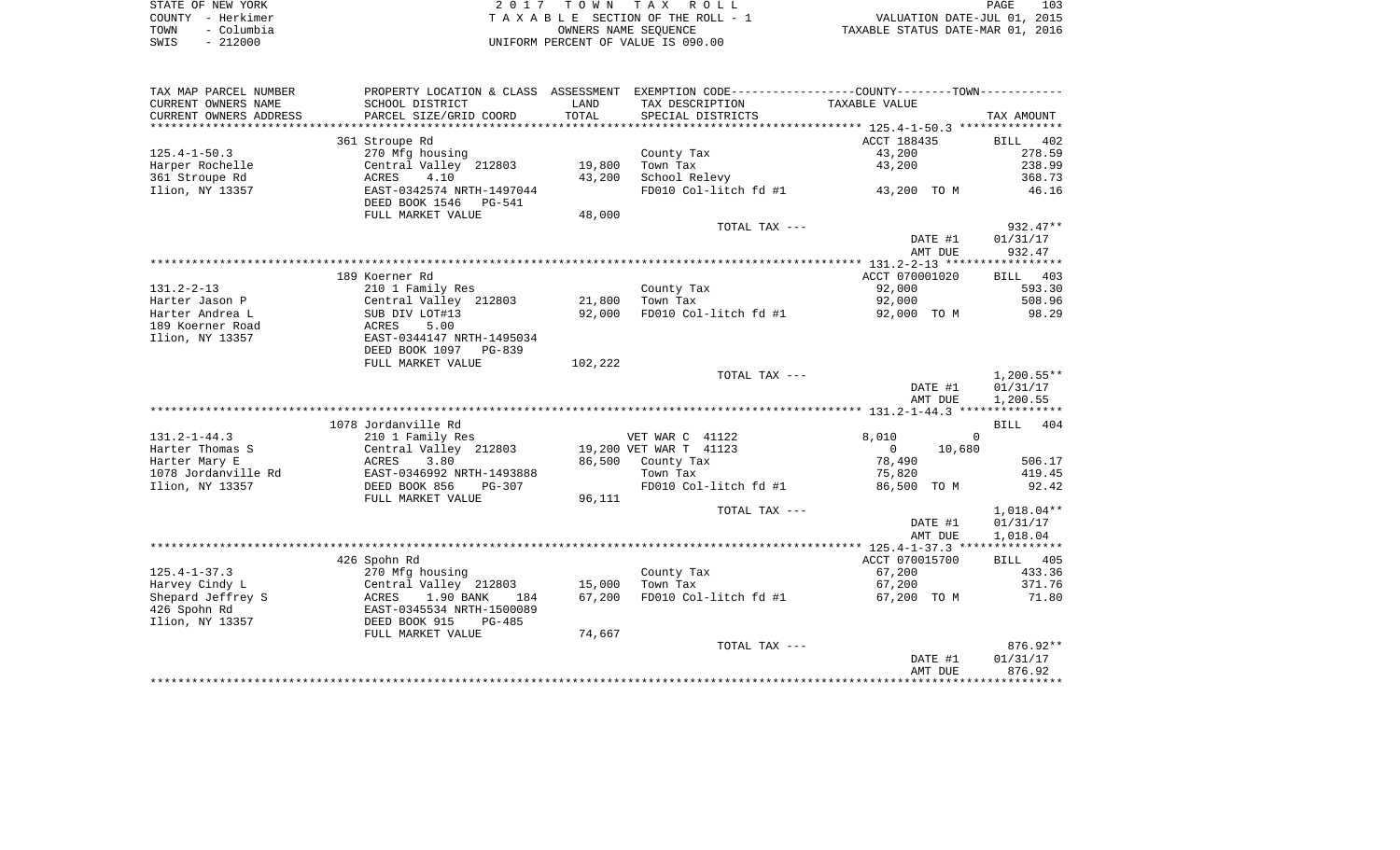| STATE OF NEW YORK  | 2017 TOWN TAX ROLL                 | 104<br>PAGE                      |
|--------------------|------------------------------------|----------------------------------|
| COUNTY - Herkimer  | TAXABLE SECTION OF THE ROLL - 1    | VALUATION DATE-JUL 01, 2015      |
| – Columbia<br>TOWN | OWNERS NAME SEOUENCE               | TAXABLE STATUS DATE-MAR 01, 2016 |
| $-212000$<br>SWIS  | UNIFORM PERCENT OF VALUE IS 090.00 |                                  |

| TAX MAP PARCEL NUMBER                         |                                                       |                | PROPERTY LOCATION & CLASS ASSESSMENT EXEMPTION CODE----------------COUNTY-------TOWN---------- |                      |               |
|-----------------------------------------------|-------------------------------------------------------|----------------|------------------------------------------------------------------------------------------------|----------------------|---------------|
| CURRENT OWNERS NAME<br>CURRENT OWNERS ADDRESS | SCHOOL DISTRICT<br>PARCEL SIZE/GRID COORD             | LAND<br>TOTAL  | TAX DESCRIPTION<br>SPECIAL DISTRICTS                                                           | <b>TAXABLE VALUE</b> | TAX AMOUNT    |
| ************************                      |                                                       |                |                                                                                                |                      |               |
|                                               | Seckner Rd                                            |                |                                                                                                |                      | -406<br>BILL  |
| $125.3 - 1 - 17.2$                            | 311 Res vac land                                      |                | County Tax                                                                                     | 8,200                | 52.88         |
| Hathaway John T                               | Mount Markham<br>215601                               | 8,200          | Town Tax                                                                                       | 8,200                | 45.36         |
| Hathaway Reba M                               | ACRES<br>7.00                                         | 8,200          | FD010 Col-litch fd #1                                                                          | 8,200 TO M           | 8.76          |
| 248 Stone Rd<br>West Winfield, NY 13491       | EAST-0335070 NRTH-1498944                             |                |                                                                                                |                      |               |
|                                               | DEED BOOK 816<br>PG-661<br>FULL MARKET VALUE          | 9,111          |                                                                                                |                      |               |
|                                               |                                                       |                | TOTAL TAX ---                                                                                  |                      | 107.00**      |
|                                               |                                                       |                |                                                                                                | DATE #1              | 01/31/17      |
|                                               |                                                       |                |                                                                                                | AMT DUE              | 107.00        |
|                                               |                                                       |                |                                                                                                |                      |               |
|                                               | 173 Cullen Rd                                         |                |                                                                                                | ACCT 070014465       | BILL 407      |
| $139.1 - 2 - 45.1$                            | 280 Res Multiple                                      |                | County Tax                                                                                     | 190,000              | 1,225.28      |
| Hauser Alfred                                 | Richfield Sprin 365601                                | 42,000         | Town Tax                                                                                       | 190,000              | 1,051.12      |
| 159 Cullen Rd                                 | Includes 139.1-2-45.2                                 | 190,000        | FD010 Col-litch fd #1                                                                          | 190,000 TO M         | 203.00        |
| PO Box 1406                                   | 38.30<br>ACRES                                        |                |                                                                                                |                      |               |
| Richfield Springs, NY 13439                   | EAST-0359292 NRTH-1475495                             |                |                                                                                                |                      |               |
|                                               | DEED BOOK 1273<br>$PG-380$                            |                |                                                                                                |                      |               |
|                                               | FULL MARKET VALUE                                     | 211,111        |                                                                                                |                      |               |
|                                               |                                                       |                | TOTAL TAX ---                                                                                  |                      | $2,479.40**$  |
|                                               |                                                       |                |                                                                                                | DATE #1              | 01/31/17      |
|                                               |                                                       |                |                                                                                                | AMT DUE              | 2,479.40      |
|                                               |                                                       |                |                                                                                                |                      |               |
|                                               | Columbia Road So                                      |                |                                                                                                | ACCT 070005460       | BILL 408      |
| $132.3 - 1 - 23$                              | 105 Vac farmland                                      |                | County Tax                                                                                     | 4,100                | 26.44         |
| Hauser Nathan<br>23039 Birch Mead Road        | Richfield Sprin 365601<br>ACRES 16.00                 | 4,100<br>4,100 | Town Tax<br>FD010 Col-litch fd #1                                                              | 4,100<br>4,100 TO M  | 22.68<br>4.38 |
| Clarksburg, MD 20871                          | EAST-0353133 NRTH-1483399                             |                |                                                                                                |                      |               |
|                                               | DEED BOOK 00612 PG-00110                              |                |                                                                                                |                      |               |
|                                               | FULL MARKET VALUE                                     | 4,556          |                                                                                                |                      |               |
|                                               |                                                       |                | TOTAL TAX ---                                                                                  |                      | $53.50**$     |
|                                               |                                                       |                |                                                                                                | DATE #1              | 01/31/17      |
|                                               |                                                       |                |                                                                                                | AMT DUE              | 53.50         |
|                                               |                                                       |                |                                                                                                |                      |               |
|                                               | 143 Lake Rd                                           |                |                                                                                                | ACCT 070000990       | BILL<br>409   |
| $131.1 - 1 - 32$                              | 120 Field crops                                       |                | AG MKTS<br>41730                                                                               | $\mathbf{0}$         | $\Omega$      |
| Hauser Renate                                 | Mount Markham 215601                                  | 73,800         | County Tax                                                                                     | 247,200              | 1,594.16      |
| Hauser Stefan                                 | Includes Lot 40.2                                     | 247,200        | Town Tax                                                                                       | 247,200              | 1,367.56      |
| 143 Lake Rd                                   | ACRES 134.00                                          |                | FD010 Col-litch fd #1                                                                          | 247,200 TO M         | 264.11        |
| West Winfield, NY 13491                       | EAST-0337325 NRTH-1490952<br>DEED BOOK 00608 PG-00480 |                |                                                                                                |                      |               |
| MAY BE SUBJECT TO PAYMENT                     | FULL MARKET VALUE                                     | 274,667        |                                                                                                |                      |               |
| UNDER AGDIST LAW TIL 2023                     |                                                       |                | TOTAL TAX ---                                                                                  |                      | $3,225.83**$  |
|                                               |                                                       |                |                                                                                                | DATE #1              | 01/31/17      |
|                                               |                                                       |                |                                                                                                | AMT DUE              | 3,225.83      |
|                                               |                                                       |                |                                                                                                |                      |               |
|                                               |                                                       |                |                                                                                                |                      |               |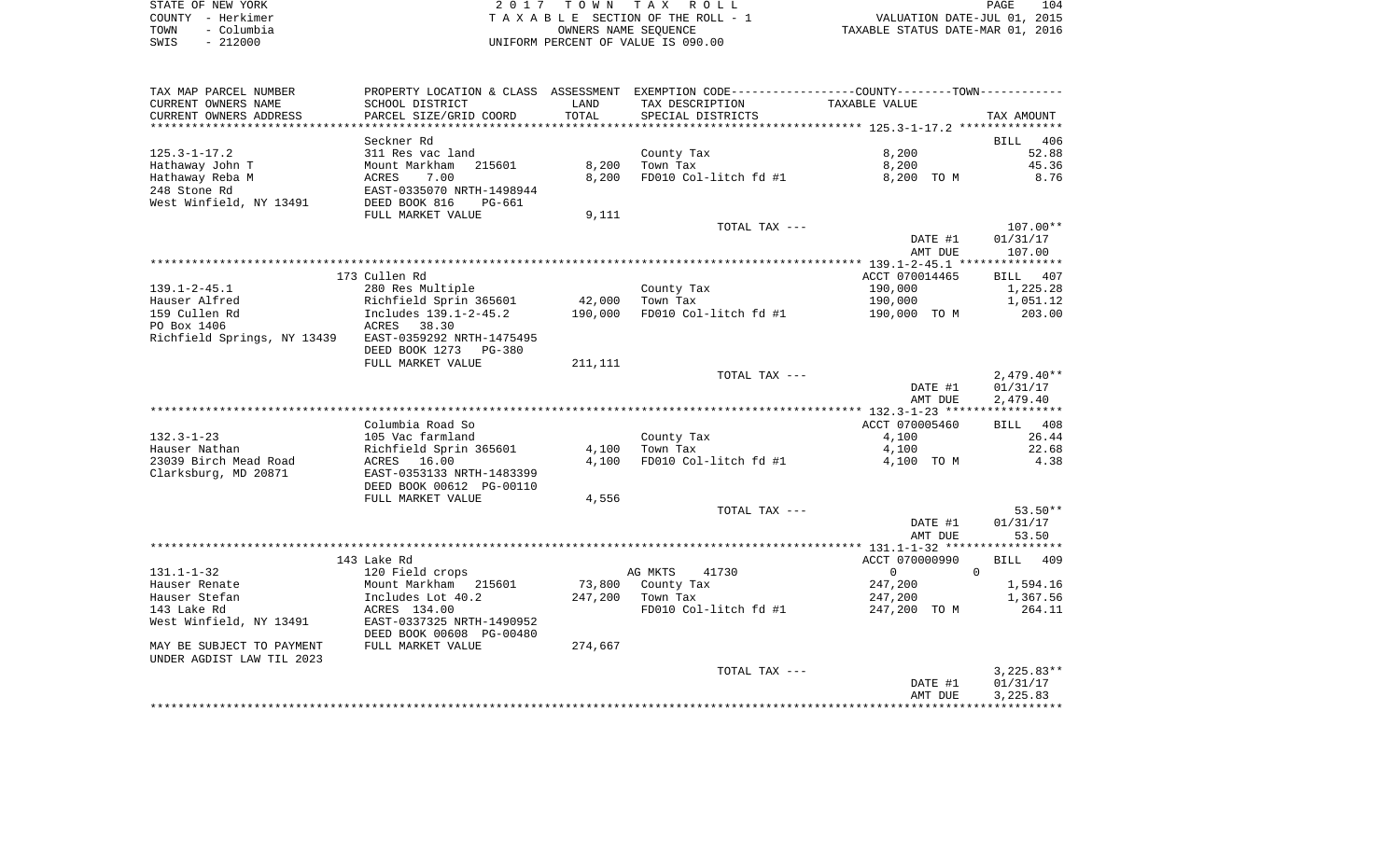| STATE OF NEW YORK  | 2017 TOWN TAX ROLL                 | 105<br>PAGE                      |
|--------------------|------------------------------------|----------------------------------|
| COUNTY - Herkimer  | TAXABLE SECTION OF THE ROLL - 1    | VALUATION DATE-JUL 01, 2015      |
| - Columbia<br>TOWN | OWNERS NAME SEOUENCE               | TAXABLE STATUS DATE-MAR 01, 2016 |
| 212000<br>SWIS     | UNIFORM PERCENT OF VALUE IS 090.00 |                                  |

| TAX MAP PARCEL NUMBER                                  |                                           |         | PROPERTY LOCATION & CLASS ASSESSMENT EXEMPTION CODE----------------COUNTY--------TOWN----------- |                             |            |
|--------------------------------------------------------|-------------------------------------------|---------|--------------------------------------------------------------------------------------------------|-----------------------------|------------|
| CURRENT OWNERS NAME                                    | SCHOOL DISTRICT                           | LAND    | TAX DESCRIPTION                                                                                  | TAXABLE VALUE               |            |
| CURRENT OWNERS ADDRESS                                 | PARCEL SIZE/GRID COORD                    | TOTAL   | SPECIAL DISTRICTS                                                                                |                             | TAX AMOUNT |
|                                                        |                                           |         |                                                                                                  |                             |            |
|                                                        | Mckoons Rd                                |         |                                                                                                  | ACCT 196947                 | BILL 410   |
| $139.1 - 2 - 35.1$                                     | 312 Vac w/imprv                           |         | County Tax                                                                                       | 25,500                      | 164.45     |
| Haynes Mark                                            | Richfield Sprin 365601                    | 12,400  | Town Tax                                                                                         | 25,500                      | 141.07     |
| Haynes Jason                                           | ACRES<br>3.00                             | 25,500  | School Relevy                                                                                    |                             | 323.27     |
| 177 Mckoons Rd                                         | EAST-0356002 NRTH-1477909                 |         | FD010 Col-litch fd #1                                                                            | 25,500 TO M<br>$25,500$ TOM | 27.24      |
| Richfield Springs, NY 13439 DEED BOOK 1598 PG-642      |                                           |         | LT010 Columbia lt dist #1                                                                        |                             | 9.06       |
|                                                        | FULL MARKET VALUE                         | 28,333  |                                                                                                  |                             |            |
|                                                        |                                           |         | TOTAL TAX ---                                                                                    |                             | 665.09**   |
|                                                        |                                           |         |                                                                                                  | DATE #1                     | 01/31/17   |
|                                                        |                                           |         |                                                                                                  | AMT DUE                     | 665.09     |
|                                                        |                                           |         |                                                                                                  |                             |            |
|                                                        | 1028 State Route 28                       |         |                                                                                                  | ACCT 070008760              | BILL 411   |
| $132.3 - 1 - 10$                                       | 112 Dairy farm                            |         | AG MKTS 41730                                                                                    | $\overline{0}$<br>$\Omega$  |            |
| Hazekamp David                                         | Richfield Sprin 365601                    |         | 133,000 AGRIC 10 Y 42100                                                                         | 10,000<br>10,000            |            |
| Hazekamp Diana                                         | ACRES 240.00<br>EAST-0360004 NRTH-1485741 |         | 325,000 County Tax                                                                               | 315,000                     | 2,031.39   |
| 1028 State Route 28                                    |                                           |         | Town Tax                                                                                         | 315,000                     | 1,742.64   |
| Jordanville, NY 13361                                  | DEED BOOK 1095 PG-357                     |         | FD010 Col-litch fd #1                                                                            | 325,000 TO M                | 347.23     |
|                                                        | FULL MARKET VALUE                         | 361,111 |                                                                                                  |                             |            |
| MAY BE SUBJECT TO PAYMENT<br>UNDER AGDIST LAW TIL 2023 |                                           |         |                                                                                                  |                             |            |
|                                                        |                                           |         | TOTAL TAX ---                                                                                    |                             | 4,121.26** |
|                                                        |                                           |         |                                                                                                  | DATE #1                     | 01/31/17   |
|                                                        |                                           |         |                                                                                                  | AMT DUE                     | 4,121.26   |
|                                                        |                                           |         |                                                                                                  |                             |            |
|                                                        | 1424 Jordanville Rd                       |         |                                                                                                  | ACCT 070002910              | BILL 412   |
| $132.1 - 1 - 32$                                       | 210 1 Family Res                          |         | County Tax                                                                                       | 85,300                      | 550.09     |
|                                                        |                                           | 19,600  | Town Tax                                                                                         | 85,300                      | 471.90     |
|                                                        |                                           | 85,300  | FD010 Col-litch fd #1                                                                            | 85,300 TO M                 | 91.13      |
| Richfield Springs, NY 13439 ACRES                      | 3.90 BANK<br>780                          |         |                                                                                                  |                             |            |
|                                                        | EAST-0353079 NRTH-1490735                 |         |                                                                                                  |                             |            |
|                                                        | DEED BOOK 787                             |         |                                                                                                  |                             |            |
|                                                        | $PG-1$                                    |         |                                                                                                  |                             |            |
|                                                        | FULL MARKET VALUE                         | 94,778  |                                                                                                  |                             |            |
|                                                        |                                           |         | TOTAL TAX ---                                                                                    |                             | 1,113.12** |
|                                                        |                                           |         |                                                                                                  | DATE #1                     | 01/31/17   |
|                                                        |                                           |         |                                                                                                  | AMT DUE                     | 1,113.12   |
|                                                        |                                           |         |                                                                                                  |                             |            |
|                                                        | 452 Eberline Rd                           |         |                                                                                                  | ACCT 070016140              | BILL 413   |
| 126.3-2-16                                             | 210 1 Family Res                          |         | County Tax                                                                                       | 86,400                      | 557.18     |
| Hendrick Hans                                          | Central Valley 212803                     | 14,300  | Town Tax                                                                                         | 86,400                      | 477.98     |
| State Route 28                                         | Nursing Home Resident                     | 86,400  | FD010 Col-litch fd #1                                                                            | 86,400 TO M                 | 92.31      |
| Mohawk, NY 13407                                       | 2 acres per JJ2A38                        |         |                                                                                                  |                             |            |
|                                                        | ACRES<br>2.00 BANK<br>135                 |         |                                                                                                  |                             |            |
|                                                        | EAST-0354082 NRTH-1504016                 |         |                                                                                                  |                             |            |
|                                                        | DEED BOOK 888<br>PG-249                   |         |                                                                                                  |                             |            |
|                                                        | FULL MARKET VALUE                         | 96,000  |                                                                                                  |                             |            |
|                                                        |                                           |         | TOTAL TAX ---                                                                                    |                             | 1,127.47** |
|                                                        |                                           |         |                                                                                                  | DATE #1                     | 01/31/17   |
|                                                        |                                           |         |                                                                                                  | AMT DUE                     | 1,127.47   |
|                                                        |                                           |         |                                                                                                  |                             |            |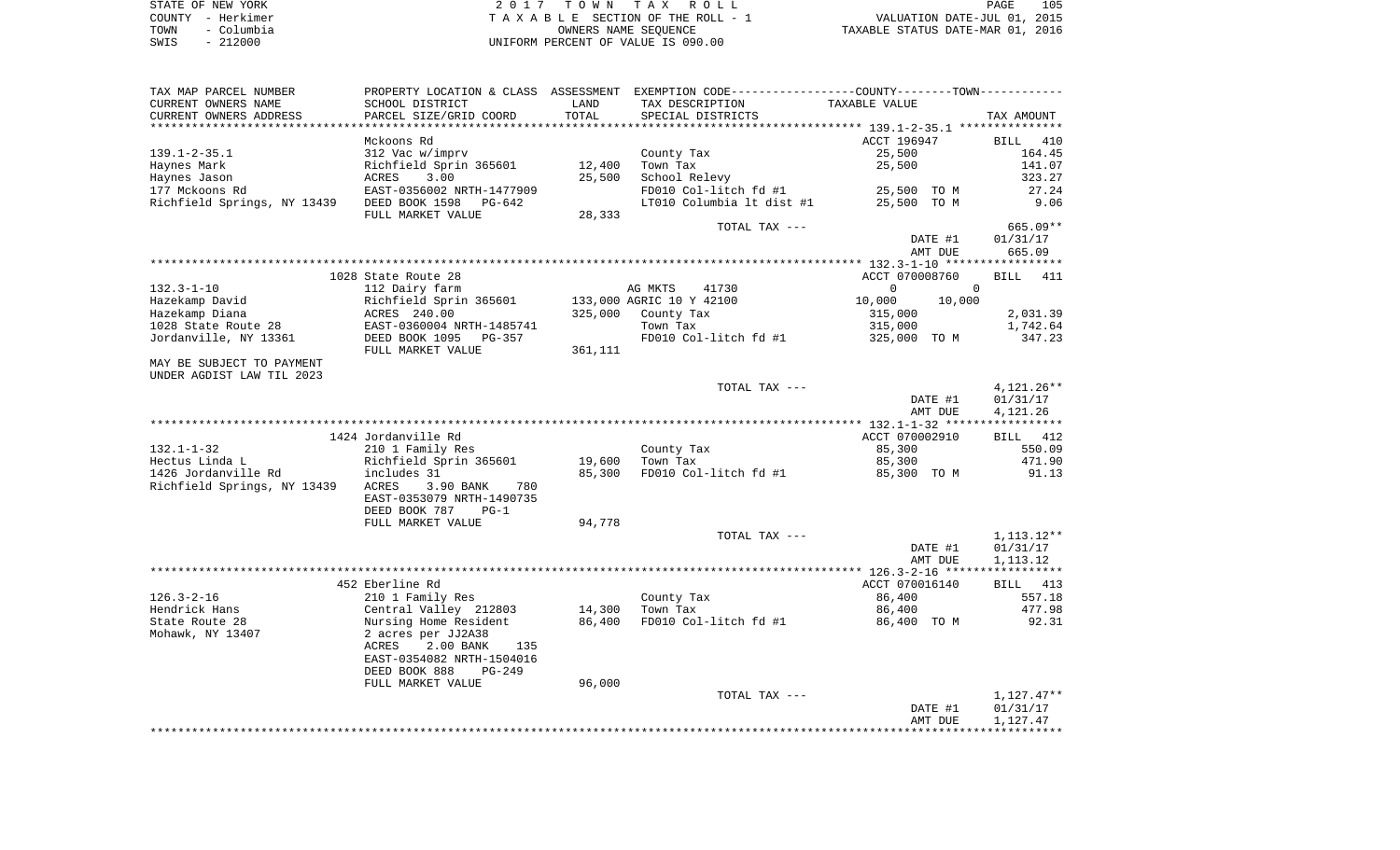| STATE OF NEW YORK  | 2017 TOWN TAX ROLL                 | 106<br>PAGE                      |
|--------------------|------------------------------------|----------------------------------|
| COUNTY - Herkimer  | TAXABLE SECTION OF THE ROLL - 1    | VALUATION DATE-JUL 01, 2015      |
| – Columbia<br>TOWN | OWNERS NAME SEOUENCE               | TAXABLE STATUS DATE-MAR 01, 2016 |
| - 212000<br>SWIS   | UNIFORM PERCENT OF VALUE IS 090.00 |                                  |

| TAX MAP PARCEL NUMBER    |                              |         | PROPERTY LOCATION & CLASS ASSESSMENT EXEMPTION CODE---------------COUNTY-------TOWN--------- |                |              |
|--------------------------|------------------------------|---------|----------------------------------------------------------------------------------------------|----------------|--------------|
| CURRENT OWNERS NAME      | SCHOOL DISTRICT              | LAND    | TAX DESCRIPTION                                                                              | TAXABLE VALUE  |              |
| CURRENT OWNERS ADDRESS   | PARCEL SIZE/GRID COORD       | TOTAL   | SPECIAL DISTRICTS                                                                            |                | TAX AMOUNT   |
| *******************      | **************************** |         |                                                                                              |                |              |
|                          | 706 Spohn Rd                 |         |                                                                                              | ACCT 160940    | BILL<br>414  |
| $125.4 - 1 - 7.2$        | 210 1 Family Res             |         | County Tax                                                                                   | 90,000         | 580.40       |
| Henning Daniel           | Central Valley 212803        | 15,900  | Town Tax                                                                                     | 90,000         | 497.90       |
| Henning Debra            | ACRES<br>2.30                | 90,000  | FD010 Col-litch fd #1                                                                        | 90,000 TO M    | 96.16        |
| 706 Spohn Rd             | EAST-0342366 NRTH-1503866    |         |                                                                                              |                |              |
| Ilion, NY 13357          | DEED BOOK 1371<br>PG-95      |         |                                                                                              |                |              |
|                          | FULL MARKET VALUE            | 100,000 |                                                                                              |                |              |
|                          |                              |         | TOTAL TAX ---                                                                                |                | $1,174.46**$ |
|                          |                              |         |                                                                                              | DATE #1        | 01/31/17     |
|                          |                              |         |                                                                                              | AMT DUE        | 1,174.46     |
|                          |                              |         |                                                                                              |                |              |
|                          | Spohn Rd                     |         |                                                                                              | ACCT 200146    | BILL 415     |
| $125.4 - 1 - 7.1$        | 314 Rural vac<10             |         | County Tax                                                                                   | 7,200          | 46.43        |
| Henning Daniel P         | Central Valley 212803        | 7,200   | Town Tax                                                                                     | 7,200          | 39.83        |
| Henning Debra J          | 2.20<br>ACRES                | 7,200   | School Relevy                                                                                |                | 160.14       |
| 706 Spohn Rd             | EAST-0342275 NRTH-1503574    |         | FD010 Col-litch fd #1                                                                        | 7,200 TO M     | 7.69         |
| Ilion, NY 13357          | DEED BOOK 1619<br>PG-492     |         |                                                                                              |                |              |
|                          | FULL MARKET VALUE            | 8,000   |                                                                                              |                |              |
| PRIOR OWNER ON 3/01/2016 |                              |         |                                                                                              |                |              |
| Bardo Shirley C          |                              |         |                                                                                              |                |              |
|                          |                              |         | TOTAL TAX ---                                                                                |                | 254.09**     |
|                          |                              |         |                                                                                              | DATE #1        | 01/31/17     |
|                          |                              |         |                                                                                              | AMT DUE        | 254.09       |
|                          |                              |         |                                                                                              |                |              |
|                          | 1671 State Route 28          |         |                                                                                              | ACCT 18775     | BILL 416     |
| $132.1 - 1 - 5$          | 240 Rural res                |         | County Tax                                                                                   | 116,400        | 750.65       |
| Herringshaw Gary K       | Central Valley 212803        | 34,300  | Town Tax                                                                                     | 116,400        | 643.95       |
| Herringshaw Stephany     | 22.50<br>ACRES               | 116,400 | FD010 Col-litch fd #1                                                                        | 116,400 TO M   | 124.36       |
| 1671 State Route 28      | EAST-0354068 NRTH-1496264    |         |                                                                                              |                |              |
| Mohawk, NY 13407         | DEED BOOK 1542<br>PG-449     |         |                                                                                              |                |              |
|                          | FULL MARKET VALUE            | 129,333 |                                                                                              |                |              |
|                          |                              |         | TOTAL TAX ---                                                                                |                | 1,518.96**   |
|                          |                              |         |                                                                                              | DATE #1        | 01/31/17     |
|                          |                              |         |                                                                                              | AMT DUE        | 1,518.96     |
|                          |                              |         |                                                                                              |                |              |
|                          | Hollow Rd                    |         |                                                                                              | ACCT 070012750 | BILL 417     |
| $131.4 - 1 - 28$         | 322 Rural vac>10             |         | County Tax                                                                                   | 8,200          | 52.88        |
| Herron Richard T         | Richfield Sprin 365601       | 8,200   | Town Tax                                                                                     | 8,200          | 45.36        |
| Herron Sandra M          | ACRES<br>20.00               | 8,200   | FD010 Col-litch fd #1                                                                        | 8,200 TO M     | 8.76         |
| 290 Haynor Rd            | EAST-0343612 NRTH-1484179    |         |                                                                                              |                |              |
| Richfield Springs, NY    | DEED BOOK 823<br>$PG-135$    |         |                                                                                              |                |              |
|                          | 13439-9607 FULL MARKET VALUE | 9,111   |                                                                                              |                |              |
|                          |                              |         | TOTAL TAX ---                                                                                |                | $107.00**$   |
|                          |                              |         |                                                                                              | DATE #1        | 01/31/17     |
|                          |                              |         |                                                                                              | AMT DUE        | 107.00       |
|                          |                              |         |                                                                                              |                |              |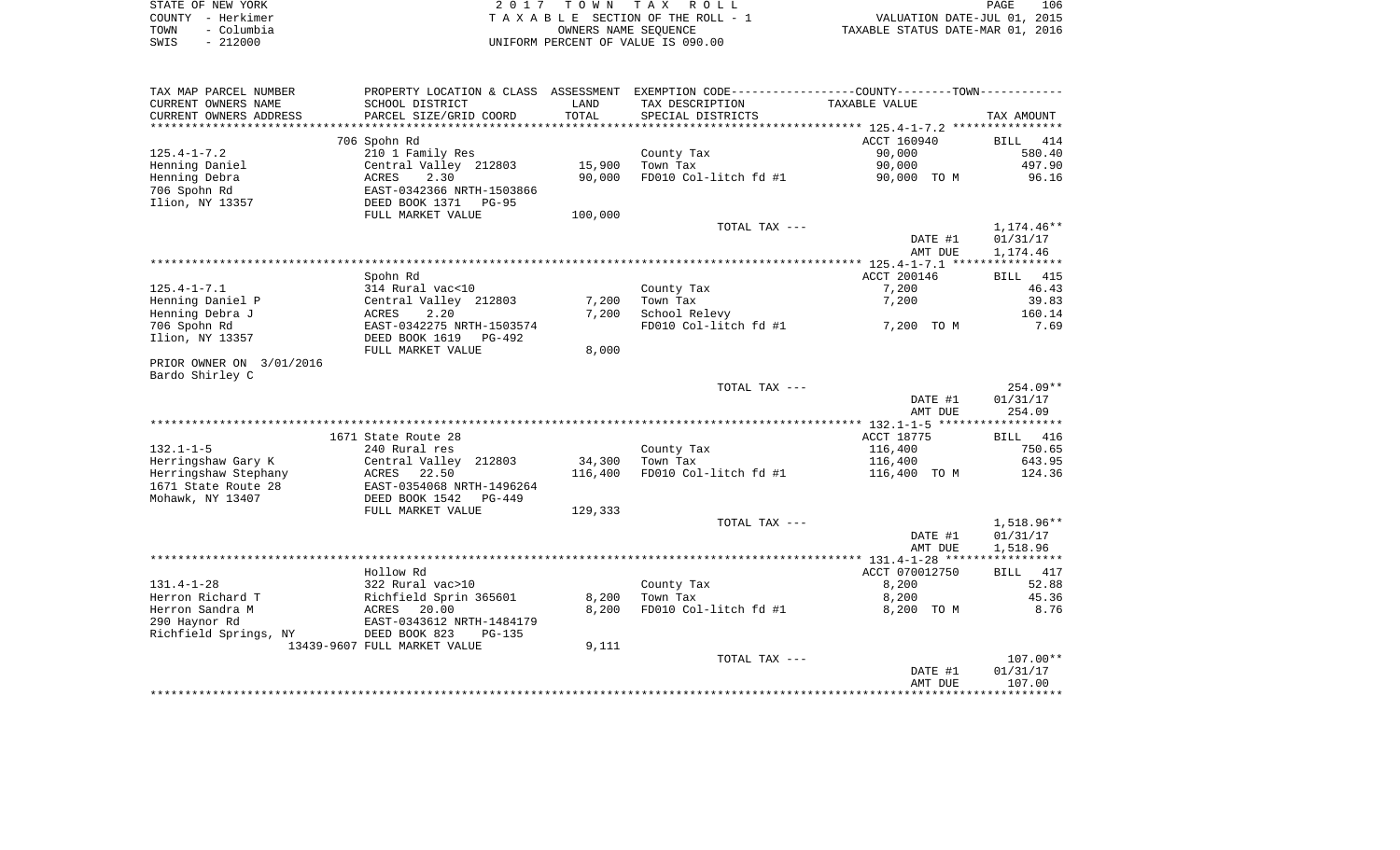| STATE OF NEW YORK  | 2017 TOWN TAX ROLL                 | PAGE                             | 107 |
|--------------------|------------------------------------|----------------------------------|-----|
| COUNTY - Herkimer  | TAXABLE SECTION OF THE ROLL - 1    | VALUATION DATE-JUL 01, 2015      |     |
| - Columbia<br>TOWN | OWNERS NAME SEOUENCE               | TAXABLE STATUS DATE-MAR 01, 2016 |     |
| $-212000$<br>SWIS  | UNIFORM PERCENT OF VALUE IS 090.00 |                                  |     |

| TAX MAP PARCEL NUMBER                   |                                                  |                | PROPERTY LOCATION & CLASS ASSESSMENT EXEMPTION CODE---------------COUNTY-------TOWN---------- |                     |                    |
|-----------------------------------------|--------------------------------------------------|----------------|-----------------------------------------------------------------------------------------------|---------------------|--------------------|
| CURRENT OWNERS NAME                     | SCHOOL DISTRICT                                  | LAND           | TAX DESCRIPTION                                                                               | TAXABLE VALUE       |                    |
| CURRENT OWNERS ADDRESS                  | PARCEL SIZE/GRID COORD                           | TOTAL          | SPECIAL DISTRICTS                                                                             |                     | TAX AMOUNT         |
|                                         |                                                  |                |                                                                                               |                     |                    |
|                                         | 290 Hayner Rd                                    |                |                                                                                               | ACCT 070012840      | <b>BILL</b><br>418 |
| $131.4 - 1 - 32.1$                      | 240 Rural res                                    |                | County Tax                                                                                    | 165,200             | 1,065.35           |
| Herron Richard T                        | Richfield Sprin 365601                           | 88,600         | Town Tax                                                                                      | 165,200             | 913.92             |
| Herron Sandra M                         | ACRES 105.10                                     | 165,200        | FD010 Col-litch fd #1                                                                         | 165,200 TO M        | 176.50             |
| 290 Hayner Rd                           | EAST-0341965 NRTH-1485003                        |                |                                                                                               |                     |                    |
| Richfield Springs, NY                   | DEED BOOK 823<br>$PG-635$                        |                |                                                                                               |                     |                    |
|                                         | 13439-9607 FULL MARKET VALUE                     | 183,556        |                                                                                               |                     |                    |
|                                         |                                                  |                | TOTAL TAX ---                                                                                 |                     | $2,155.77**$       |
|                                         |                                                  |                |                                                                                               | DATE #1             | 01/31/17           |
|                                         |                                                  |                |                                                                                               | AMT DUE             | 2,155.77           |
|                                         |                                                  |                |                                                                                               |                     |                    |
|                                         | Hayner Rd                                        |                |                                                                                               | ACCT 070012720      | BILL 419           |
| $131.4 - 1 - 32.2$                      | 314 Rural vac<10                                 |                | County Tax                                                                                    | 2,700               | 17.41              |
| Herron Richard T<br>Herron Sandra M     | Richfield Sprin 365601<br>1.80                   | 2,700<br>2,700 | Town Tax<br>FD010 Col-litch fd #1                                                             | 2,700               | 14.94              |
| 290 Hayner Rd                           | ACRES<br>EAST-0341489 NRTH-1486000               |                |                                                                                               | 2,700 TO M          | 2.88               |
| Richfield Springs, NY 13439             | DEED BOOK 892<br>$PG-95$                         |                |                                                                                               |                     |                    |
|                                         | FULL MARKET VALUE                                | 3,000          |                                                                                               |                     |                    |
|                                         |                                                  |                | TOTAL TAX ---                                                                                 |                     | $35.23**$          |
|                                         |                                                  |                |                                                                                               | DATE #1             | 01/31/17           |
|                                         |                                                  |                |                                                                                               | AMT DUE             | 35.23              |
|                                         |                                                  |                |                                                                                               |                     |                    |
|                                         | Hayner Rd                                        |                |                                                                                               | ACCT 070016170      | BILL 420           |
| $131.4 - 1 - 33$                        | 314 Rural vac<10                                 |                | County Tax                                                                                    | 3,100               | 19.99              |
| Herron Richard T                        | Richfield Sprin 365601                           | 3,100          | Town Tax                                                                                      | 3,100               | 17.15              |
| Herron Sandra M                         | ACRES<br>9.00                                    | 3,100          | FD010 Col-litch fd #1                                                                         | 3,100 TO M          | 3.31               |
| 290 Hayner Rd                           | EAST-0340125 NRTH-1485381                        |                |                                                                                               |                     |                    |
| Richfield Springs, NY                   | DEED BOOK 823<br>$PG-635$                        |                |                                                                                               |                     |                    |
|                                         | 13439-9607 FULL MARKET VALUE                     | 3,444          |                                                                                               |                     |                    |
|                                         |                                                  |                | TOTAL TAX ---                                                                                 |                     | $40.45**$          |
|                                         |                                                  |                |                                                                                               | DATE #1             | 01/31/17           |
|                                         |                                                  |                |                                                                                               | AMT DUE             | 40.45              |
|                                         |                                                  |                |                                                                                               |                     |                    |
|                                         | Robinson Rd                                      |                |                                                                                               | ACCT 200841         | BILL 421           |
| $126.3 - 2 - 19.6$                      | 314 Rural vac<10                                 | 1,000          | County Tax<br>Town Tax                                                                        | 1,000               | 6.45<br>5.53       |
| Herron-Eaves Marty<br>607 John St Apt A | Central Valley 212803<br>FRNT 120.00 DPTH 325.00 | 1,000          | FD010 Col-litch fd #1                                                                         | 1,000<br>1,000 TO M | 1.07               |
| Little Falls, NY 13365                  | 0.33<br>ACRES                                    |                |                                                                                               |                     |                    |
|                                         | EAST-0355025 NRTH-1503642                        |                |                                                                                               |                     |                    |
| PRIOR OWNER ON 3/01/2016                | DEED BOOK 1624<br>$PG-83$                        |                |                                                                                               |                     |                    |
| Rice Ronald K                           | FULL MARKET VALUE                                | 1,111          |                                                                                               |                     |                    |
|                                         |                                                  |                | TOTAL TAX ---                                                                                 |                     | $13.05**$          |
|                                         |                                                  |                |                                                                                               | DATE #1             | 01/31/17           |
|                                         |                                                  |                |                                                                                               | AMT DUE             | 13.05              |
|                                         |                                                  |                |                                                                                               |                     |                    |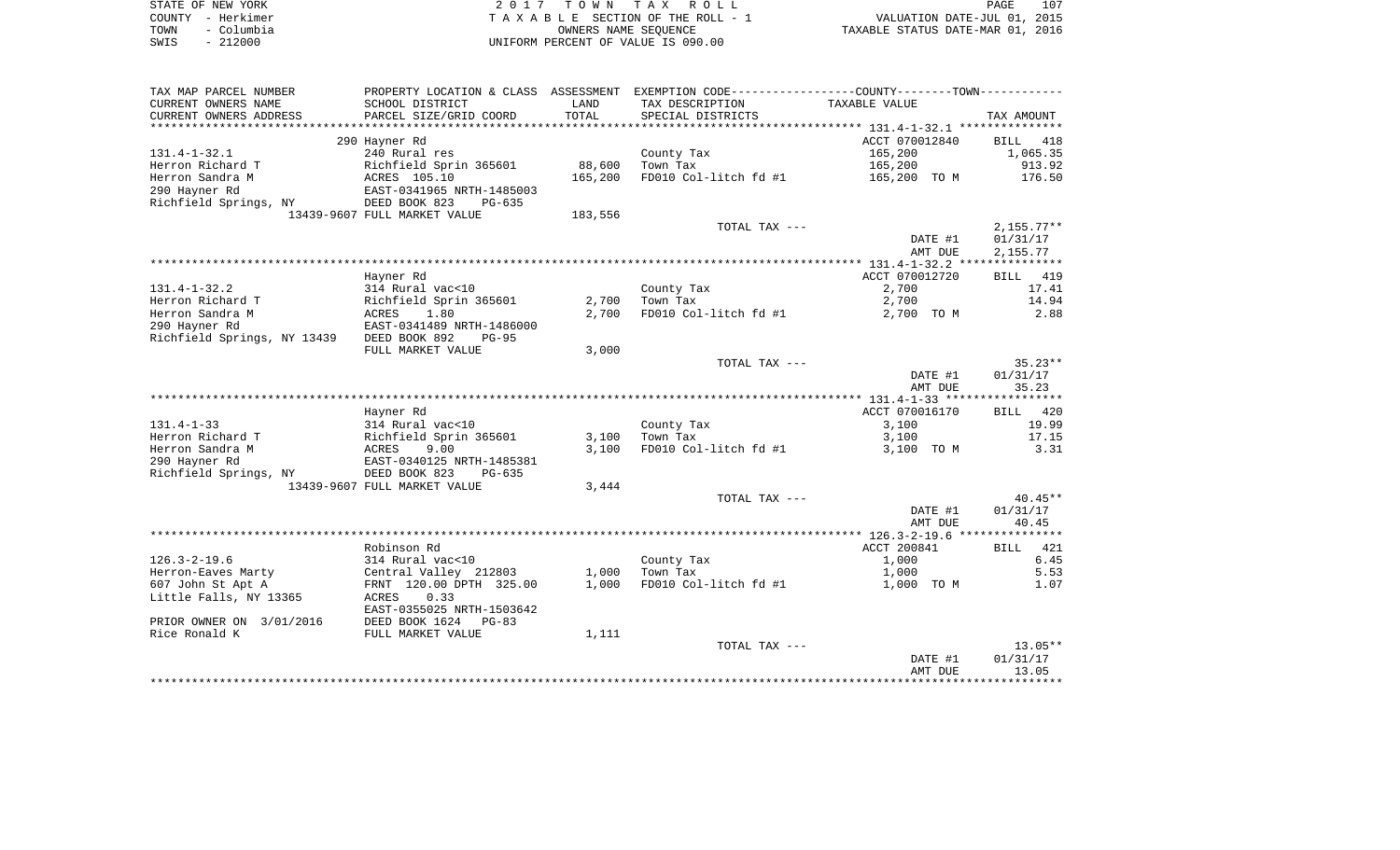|      | STATE OF NEW YORK | 2017 TOWN TAX ROLL                 | PAGE                             | 108 |
|------|-------------------|------------------------------------|----------------------------------|-----|
|      | COUNTY - Herkimer | TAXABLE SECTION OF THE ROLL - 1    | VALUATION DATE-JUL 01, 2015      |     |
| TOWN | - Columbia        | OWNERS NAME SEOUENCE               | TAXABLE STATUS DATE-MAR 01, 2016 |     |
| SWIS | - 212000          | UNIFORM PERCENT OF VALUE IS 090.00 |                                  |     |

| CURRENT OWNERS NAME<br>SCHOOL DISTRICT<br>LAND<br>TAX DESCRIPTION<br>TAXABLE VALUE<br>TOTAL<br>CURRENT OWNERS ADDRESS<br>PARCEL SIZE/GRID COORD<br>SPECIAL DISTRICTS<br>TAX AMOUNT<br>ACCT 070008850<br>1194 State Route 28<br>BILL 422<br>$132.3 - 1 - 7.1$<br>210 1 Family Res<br>County Tax<br>73,800<br>475.93<br>Richfield Sprin 365601<br>Town Tax<br>73,800<br>408.28<br>Higgins Brian<br>21,400<br>FRNT 663.00 DPTH<br>73,800<br>FD010 Col-litch fd #1<br>73,800 TO M<br>78.85<br>1194 State Route 28<br>Jordanville, NY 13361-0137<br>4.80<br>ACRES<br>EAST-0357836 NRTH-1488397<br>DEED BOOK 1126 PG-53<br>FULL MARKET VALUE<br>82,000<br>$963.06**$<br>TOTAL TAX ---<br>DATE #1<br>01/31/17<br>AMT DUE<br>963.06<br>1696 Jordanville Rd<br>ACCT 070008853<br>BILL 423<br>30,700<br>197.98<br>270 Mfg housing<br>County Tax<br>Richfield Sprin 365601<br>169.84<br>Higgins Brian<br>14,500<br>Town Tax<br>30,700<br>2.00<br>30,700<br>School Relevy<br>389.19<br>ACRES<br>30,700 TO M<br>1696 Jordanville Rd<br>FD010 Col-litch fd #1<br>32.80<br>EAST-0358127 NRTH-1488538<br>Jordanville, NY 13361<br>DEED BOOK 1113 PG-743<br>FULL MARKET VALUE<br>34,111<br>789.81**<br>TOTAL TAX ---<br>DATE #1<br>01/31/17<br>AMT DUE<br>789.81<br>368 Eberline Rd<br>ACCT 070016150<br>BILL 424<br>$126.3 - 2 - 8.2$<br>90,700<br>240 Rural res<br>County Tax<br>584.91<br>Hight Charles G III<br>Central Valley 212803<br>35,300<br>Town Tax<br>90,700<br>501.77<br>368 Eberline Rd<br>19 acres cal<br>90,700<br>FD010 Col-litch fd #1<br>90,700 TO M<br>96.90<br>Mohawk, NY 13407<br>FRNT 380.00 DPTH<br>ACRES<br>19.00<br>EAST-0352553 NRTH-1504083<br>DEED BOOK 745<br>$PG-214$<br>100,778<br>FULL MARKET VALUE<br>TOTAL TAX ---<br>$1,183.58**$<br>01/31/17<br>DATE #1<br>AMT DUE<br>1,183.58<br>1224 Mckoons Rd<br>ACCT 070013890<br>BILL 425<br>$132.3 - 1 - 43$<br>210 1 Family Res<br>County Tax<br>91,000<br>586.85<br>Hight Gregory P<br>Richfield Sprin 365601<br>11,900<br>Town Tax<br>91,000<br>503.43<br>Hight Terri A<br>FRNT 200.00 DPTH 425.00<br>91,000<br>FD010 Col-litch fd #1<br>91,000 TO M<br>97.22<br>0.86<br>1224 McKoons Road<br>ACRES<br>Richfield Springs, NY 13439<br>EAST-0348084 NRTH-1486742<br>DEED BOOK 822<br><b>PG-355</b><br>101,111<br>FULL MARKET VALUE<br>$1,187.50**$<br>TOTAL TAX ---<br>DATE #1<br>01/31/17<br>AMT DUE<br>1,187.50 | TAX MAP PARCEL NUMBER | PROPERTY LOCATION & CLASS ASSESSMENT EXEMPTION CODE---------------COUNTY-------TOWN---------- |  |  |
|---------------------------------------------------------------------------------------------------------------------------------------------------------------------------------------------------------------------------------------------------------------------------------------------------------------------------------------------------------------------------------------------------------------------------------------------------------------------------------------------------------------------------------------------------------------------------------------------------------------------------------------------------------------------------------------------------------------------------------------------------------------------------------------------------------------------------------------------------------------------------------------------------------------------------------------------------------------------------------------------------------------------------------------------------------------------------------------------------------------------------------------------------------------------------------------------------------------------------------------------------------------------------------------------------------------------------------------------------------------------------------------------------------------------------------------------------------------------------------------------------------------------------------------------------------------------------------------------------------------------------------------------------------------------------------------------------------------------------------------------------------------------------------------------------------------------------------------------------------------------------------------------------------------------------------------------------------------------------------------------------------------------------------------------------------------------------------------------------------------------------------------------------------------------------------------------------------------------------------------------------------------------------------------------------------------------------------------------------------------------------------|-----------------------|-----------------------------------------------------------------------------------------------|--|--|
|                                                                                                                                                                                                                                                                                                                                                                                                                                                                                                                                                                                                                                                                                                                                                                                                                                                                                                                                                                                                                                                                                                                                                                                                                                                                                                                                                                                                                                                                                                                                                                                                                                                                                                                                                                                                                                                                                                                                                                                                                                                                                                                                                                                                                                                                                                                                                                                 |                       |                                                                                               |  |  |
|                                                                                                                                                                                                                                                                                                                                                                                                                                                                                                                                                                                                                                                                                                                                                                                                                                                                                                                                                                                                                                                                                                                                                                                                                                                                                                                                                                                                                                                                                                                                                                                                                                                                                                                                                                                                                                                                                                                                                                                                                                                                                                                                                                                                                                                                                                                                                                                 |                       |                                                                                               |  |  |
|                                                                                                                                                                                                                                                                                                                                                                                                                                                                                                                                                                                                                                                                                                                                                                                                                                                                                                                                                                                                                                                                                                                                                                                                                                                                                                                                                                                                                                                                                                                                                                                                                                                                                                                                                                                                                                                                                                                                                                                                                                                                                                                                                                                                                                                                                                                                                                                 |                       |                                                                                               |  |  |
|                                                                                                                                                                                                                                                                                                                                                                                                                                                                                                                                                                                                                                                                                                                                                                                                                                                                                                                                                                                                                                                                                                                                                                                                                                                                                                                                                                                                                                                                                                                                                                                                                                                                                                                                                                                                                                                                                                                                                                                                                                                                                                                                                                                                                                                                                                                                                                                 |                       |                                                                                               |  |  |
|                                                                                                                                                                                                                                                                                                                                                                                                                                                                                                                                                                                                                                                                                                                                                                                                                                                                                                                                                                                                                                                                                                                                                                                                                                                                                                                                                                                                                                                                                                                                                                                                                                                                                                                                                                                                                                                                                                                                                                                                                                                                                                                                                                                                                                                                                                                                                                                 |                       |                                                                                               |  |  |
|                                                                                                                                                                                                                                                                                                                                                                                                                                                                                                                                                                                                                                                                                                                                                                                                                                                                                                                                                                                                                                                                                                                                                                                                                                                                                                                                                                                                                                                                                                                                                                                                                                                                                                                                                                                                                                                                                                                                                                                                                                                                                                                                                                                                                                                                                                                                                                                 |                       |                                                                                               |  |  |
|                                                                                                                                                                                                                                                                                                                                                                                                                                                                                                                                                                                                                                                                                                                                                                                                                                                                                                                                                                                                                                                                                                                                                                                                                                                                                                                                                                                                                                                                                                                                                                                                                                                                                                                                                                                                                                                                                                                                                                                                                                                                                                                                                                                                                                                                                                                                                                                 |                       |                                                                                               |  |  |
|                                                                                                                                                                                                                                                                                                                                                                                                                                                                                                                                                                                                                                                                                                                                                                                                                                                                                                                                                                                                                                                                                                                                                                                                                                                                                                                                                                                                                                                                                                                                                                                                                                                                                                                                                                                                                                                                                                                                                                                                                                                                                                                                                                                                                                                                                                                                                                                 |                       |                                                                                               |  |  |
|                                                                                                                                                                                                                                                                                                                                                                                                                                                                                                                                                                                                                                                                                                                                                                                                                                                                                                                                                                                                                                                                                                                                                                                                                                                                                                                                                                                                                                                                                                                                                                                                                                                                                                                                                                                                                                                                                                                                                                                                                                                                                                                                                                                                                                                                                                                                                                                 |                       |                                                                                               |  |  |
|                                                                                                                                                                                                                                                                                                                                                                                                                                                                                                                                                                                                                                                                                                                                                                                                                                                                                                                                                                                                                                                                                                                                                                                                                                                                                                                                                                                                                                                                                                                                                                                                                                                                                                                                                                                                                                                                                                                                                                                                                                                                                                                                                                                                                                                                                                                                                                                 |                       |                                                                                               |  |  |
|                                                                                                                                                                                                                                                                                                                                                                                                                                                                                                                                                                                                                                                                                                                                                                                                                                                                                                                                                                                                                                                                                                                                                                                                                                                                                                                                                                                                                                                                                                                                                                                                                                                                                                                                                                                                                                                                                                                                                                                                                                                                                                                                                                                                                                                                                                                                                                                 |                       |                                                                                               |  |  |
|                                                                                                                                                                                                                                                                                                                                                                                                                                                                                                                                                                                                                                                                                                                                                                                                                                                                                                                                                                                                                                                                                                                                                                                                                                                                                                                                                                                                                                                                                                                                                                                                                                                                                                                                                                                                                                                                                                                                                                                                                                                                                                                                                                                                                                                                                                                                                                                 |                       |                                                                                               |  |  |
|                                                                                                                                                                                                                                                                                                                                                                                                                                                                                                                                                                                                                                                                                                                                                                                                                                                                                                                                                                                                                                                                                                                                                                                                                                                                                                                                                                                                                                                                                                                                                                                                                                                                                                                                                                                                                                                                                                                                                                                                                                                                                                                                                                                                                                                                                                                                                                                 |                       |                                                                                               |  |  |
|                                                                                                                                                                                                                                                                                                                                                                                                                                                                                                                                                                                                                                                                                                                                                                                                                                                                                                                                                                                                                                                                                                                                                                                                                                                                                                                                                                                                                                                                                                                                                                                                                                                                                                                                                                                                                                                                                                                                                                                                                                                                                                                                                                                                                                                                                                                                                                                 |                       |                                                                                               |  |  |
|                                                                                                                                                                                                                                                                                                                                                                                                                                                                                                                                                                                                                                                                                                                                                                                                                                                                                                                                                                                                                                                                                                                                                                                                                                                                                                                                                                                                                                                                                                                                                                                                                                                                                                                                                                                                                                                                                                                                                                                                                                                                                                                                                                                                                                                                                                                                                                                 |                       |                                                                                               |  |  |
|                                                                                                                                                                                                                                                                                                                                                                                                                                                                                                                                                                                                                                                                                                                                                                                                                                                                                                                                                                                                                                                                                                                                                                                                                                                                                                                                                                                                                                                                                                                                                                                                                                                                                                                                                                                                                                                                                                                                                                                                                                                                                                                                                                                                                                                                                                                                                                                 |                       |                                                                                               |  |  |
|                                                                                                                                                                                                                                                                                                                                                                                                                                                                                                                                                                                                                                                                                                                                                                                                                                                                                                                                                                                                                                                                                                                                                                                                                                                                                                                                                                                                                                                                                                                                                                                                                                                                                                                                                                                                                                                                                                                                                                                                                                                                                                                                                                                                                                                                                                                                                                                 |                       |                                                                                               |  |  |
|                                                                                                                                                                                                                                                                                                                                                                                                                                                                                                                                                                                                                                                                                                                                                                                                                                                                                                                                                                                                                                                                                                                                                                                                                                                                                                                                                                                                                                                                                                                                                                                                                                                                                                                                                                                                                                                                                                                                                                                                                                                                                                                                                                                                                                                                                                                                                                                 | $132.3 - 1 - 7.4$     |                                                                                               |  |  |
|                                                                                                                                                                                                                                                                                                                                                                                                                                                                                                                                                                                                                                                                                                                                                                                                                                                                                                                                                                                                                                                                                                                                                                                                                                                                                                                                                                                                                                                                                                                                                                                                                                                                                                                                                                                                                                                                                                                                                                                                                                                                                                                                                                                                                                                                                                                                                                                 |                       |                                                                                               |  |  |
|                                                                                                                                                                                                                                                                                                                                                                                                                                                                                                                                                                                                                                                                                                                                                                                                                                                                                                                                                                                                                                                                                                                                                                                                                                                                                                                                                                                                                                                                                                                                                                                                                                                                                                                                                                                                                                                                                                                                                                                                                                                                                                                                                                                                                                                                                                                                                                                 | Higgins Brenda        |                                                                                               |  |  |
|                                                                                                                                                                                                                                                                                                                                                                                                                                                                                                                                                                                                                                                                                                                                                                                                                                                                                                                                                                                                                                                                                                                                                                                                                                                                                                                                                                                                                                                                                                                                                                                                                                                                                                                                                                                                                                                                                                                                                                                                                                                                                                                                                                                                                                                                                                                                                                                 |                       |                                                                                               |  |  |
|                                                                                                                                                                                                                                                                                                                                                                                                                                                                                                                                                                                                                                                                                                                                                                                                                                                                                                                                                                                                                                                                                                                                                                                                                                                                                                                                                                                                                                                                                                                                                                                                                                                                                                                                                                                                                                                                                                                                                                                                                                                                                                                                                                                                                                                                                                                                                                                 |                       |                                                                                               |  |  |
|                                                                                                                                                                                                                                                                                                                                                                                                                                                                                                                                                                                                                                                                                                                                                                                                                                                                                                                                                                                                                                                                                                                                                                                                                                                                                                                                                                                                                                                                                                                                                                                                                                                                                                                                                                                                                                                                                                                                                                                                                                                                                                                                                                                                                                                                                                                                                                                 |                       |                                                                                               |  |  |
|                                                                                                                                                                                                                                                                                                                                                                                                                                                                                                                                                                                                                                                                                                                                                                                                                                                                                                                                                                                                                                                                                                                                                                                                                                                                                                                                                                                                                                                                                                                                                                                                                                                                                                                                                                                                                                                                                                                                                                                                                                                                                                                                                                                                                                                                                                                                                                                 |                       |                                                                                               |  |  |
|                                                                                                                                                                                                                                                                                                                                                                                                                                                                                                                                                                                                                                                                                                                                                                                                                                                                                                                                                                                                                                                                                                                                                                                                                                                                                                                                                                                                                                                                                                                                                                                                                                                                                                                                                                                                                                                                                                                                                                                                                                                                                                                                                                                                                                                                                                                                                                                 |                       |                                                                                               |  |  |
|                                                                                                                                                                                                                                                                                                                                                                                                                                                                                                                                                                                                                                                                                                                                                                                                                                                                                                                                                                                                                                                                                                                                                                                                                                                                                                                                                                                                                                                                                                                                                                                                                                                                                                                                                                                                                                                                                                                                                                                                                                                                                                                                                                                                                                                                                                                                                                                 |                       |                                                                                               |  |  |
|                                                                                                                                                                                                                                                                                                                                                                                                                                                                                                                                                                                                                                                                                                                                                                                                                                                                                                                                                                                                                                                                                                                                                                                                                                                                                                                                                                                                                                                                                                                                                                                                                                                                                                                                                                                                                                                                                                                                                                                                                                                                                                                                                                                                                                                                                                                                                                                 |                       |                                                                                               |  |  |
|                                                                                                                                                                                                                                                                                                                                                                                                                                                                                                                                                                                                                                                                                                                                                                                                                                                                                                                                                                                                                                                                                                                                                                                                                                                                                                                                                                                                                                                                                                                                                                                                                                                                                                                                                                                                                                                                                                                                                                                                                                                                                                                                                                                                                                                                                                                                                                                 |                       |                                                                                               |  |  |
|                                                                                                                                                                                                                                                                                                                                                                                                                                                                                                                                                                                                                                                                                                                                                                                                                                                                                                                                                                                                                                                                                                                                                                                                                                                                                                                                                                                                                                                                                                                                                                                                                                                                                                                                                                                                                                                                                                                                                                                                                                                                                                                                                                                                                                                                                                                                                                                 |                       |                                                                                               |  |  |
|                                                                                                                                                                                                                                                                                                                                                                                                                                                                                                                                                                                                                                                                                                                                                                                                                                                                                                                                                                                                                                                                                                                                                                                                                                                                                                                                                                                                                                                                                                                                                                                                                                                                                                                                                                                                                                                                                                                                                                                                                                                                                                                                                                                                                                                                                                                                                                                 |                       |                                                                                               |  |  |
|                                                                                                                                                                                                                                                                                                                                                                                                                                                                                                                                                                                                                                                                                                                                                                                                                                                                                                                                                                                                                                                                                                                                                                                                                                                                                                                                                                                                                                                                                                                                                                                                                                                                                                                                                                                                                                                                                                                                                                                                                                                                                                                                                                                                                                                                                                                                                                                 |                       |                                                                                               |  |  |
|                                                                                                                                                                                                                                                                                                                                                                                                                                                                                                                                                                                                                                                                                                                                                                                                                                                                                                                                                                                                                                                                                                                                                                                                                                                                                                                                                                                                                                                                                                                                                                                                                                                                                                                                                                                                                                                                                                                                                                                                                                                                                                                                                                                                                                                                                                                                                                                 |                       |                                                                                               |  |  |
|                                                                                                                                                                                                                                                                                                                                                                                                                                                                                                                                                                                                                                                                                                                                                                                                                                                                                                                                                                                                                                                                                                                                                                                                                                                                                                                                                                                                                                                                                                                                                                                                                                                                                                                                                                                                                                                                                                                                                                                                                                                                                                                                                                                                                                                                                                                                                                                 |                       |                                                                                               |  |  |
|                                                                                                                                                                                                                                                                                                                                                                                                                                                                                                                                                                                                                                                                                                                                                                                                                                                                                                                                                                                                                                                                                                                                                                                                                                                                                                                                                                                                                                                                                                                                                                                                                                                                                                                                                                                                                                                                                                                                                                                                                                                                                                                                                                                                                                                                                                                                                                                 |                       |                                                                                               |  |  |
|                                                                                                                                                                                                                                                                                                                                                                                                                                                                                                                                                                                                                                                                                                                                                                                                                                                                                                                                                                                                                                                                                                                                                                                                                                                                                                                                                                                                                                                                                                                                                                                                                                                                                                                                                                                                                                                                                                                                                                                                                                                                                                                                                                                                                                                                                                                                                                                 |                       |                                                                                               |  |  |
|                                                                                                                                                                                                                                                                                                                                                                                                                                                                                                                                                                                                                                                                                                                                                                                                                                                                                                                                                                                                                                                                                                                                                                                                                                                                                                                                                                                                                                                                                                                                                                                                                                                                                                                                                                                                                                                                                                                                                                                                                                                                                                                                                                                                                                                                                                                                                                                 |                       |                                                                                               |  |  |
|                                                                                                                                                                                                                                                                                                                                                                                                                                                                                                                                                                                                                                                                                                                                                                                                                                                                                                                                                                                                                                                                                                                                                                                                                                                                                                                                                                                                                                                                                                                                                                                                                                                                                                                                                                                                                                                                                                                                                                                                                                                                                                                                                                                                                                                                                                                                                                                 |                       |                                                                                               |  |  |
|                                                                                                                                                                                                                                                                                                                                                                                                                                                                                                                                                                                                                                                                                                                                                                                                                                                                                                                                                                                                                                                                                                                                                                                                                                                                                                                                                                                                                                                                                                                                                                                                                                                                                                                                                                                                                                                                                                                                                                                                                                                                                                                                                                                                                                                                                                                                                                                 |                       |                                                                                               |  |  |
|                                                                                                                                                                                                                                                                                                                                                                                                                                                                                                                                                                                                                                                                                                                                                                                                                                                                                                                                                                                                                                                                                                                                                                                                                                                                                                                                                                                                                                                                                                                                                                                                                                                                                                                                                                                                                                                                                                                                                                                                                                                                                                                                                                                                                                                                                                                                                                                 |                       |                                                                                               |  |  |
|                                                                                                                                                                                                                                                                                                                                                                                                                                                                                                                                                                                                                                                                                                                                                                                                                                                                                                                                                                                                                                                                                                                                                                                                                                                                                                                                                                                                                                                                                                                                                                                                                                                                                                                                                                                                                                                                                                                                                                                                                                                                                                                                                                                                                                                                                                                                                                                 |                       |                                                                                               |  |  |
|                                                                                                                                                                                                                                                                                                                                                                                                                                                                                                                                                                                                                                                                                                                                                                                                                                                                                                                                                                                                                                                                                                                                                                                                                                                                                                                                                                                                                                                                                                                                                                                                                                                                                                                                                                                                                                                                                                                                                                                                                                                                                                                                                                                                                                                                                                                                                                                 |                       |                                                                                               |  |  |
|                                                                                                                                                                                                                                                                                                                                                                                                                                                                                                                                                                                                                                                                                                                                                                                                                                                                                                                                                                                                                                                                                                                                                                                                                                                                                                                                                                                                                                                                                                                                                                                                                                                                                                                                                                                                                                                                                                                                                                                                                                                                                                                                                                                                                                                                                                                                                                                 |                       |                                                                                               |  |  |
|                                                                                                                                                                                                                                                                                                                                                                                                                                                                                                                                                                                                                                                                                                                                                                                                                                                                                                                                                                                                                                                                                                                                                                                                                                                                                                                                                                                                                                                                                                                                                                                                                                                                                                                                                                                                                                                                                                                                                                                                                                                                                                                                                                                                                                                                                                                                                                                 |                       |                                                                                               |  |  |
|                                                                                                                                                                                                                                                                                                                                                                                                                                                                                                                                                                                                                                                                                                                                                                                                                                                                                                                                                                                                                                                                                                                                                                                                                                                                                                                                                                                                                                                                                                                                                                                                                                                                                                                                                                                                                                                                                                                                                                                                                                                                                                                                                                                                                                                                                                                                                                                 |                       |                                                                                               |  |  |
|                                                                                                                                                                                                                                                                                                                                                                                                                                                                                                                                                                                                                                                                                                                                                                                                                                                                                                                                                                                                                                                                                                                                                                                                                                                                                                                                                                                                                                                                                                                                                                                                                                                                                                                                                                                                                                                                                                                                                                                                                                                                                                                                                                                                                                                                                                                                                                                 |                       |                                                                                               |  |  |
|                                                                                                                                                                                                                                                                                                                                                                                                                                                                                                                                                                                                                                                                                                                                                                                                                                                                                                                                                                                                                                                                                                                                                                                                                                                                                                                                                                                                                                                                                                                                                                                                                                                                                                                                                                                                                                                                                                                                                                                                                                                                                                                                                                                                                                                                                                                                                                                 |                       |                                                                                               |  |  |
|                                                                                                                                                                                                                                                                                                                                                                                                                                                                                                                                                                                                                                                                                                                                                                                                                                                                                                                                                                                                                                                                                                                                                                                                                                                                                                                                                                                                                                                                                                                                                                                                                                                                                                                                                                                                                                                                                                                                                                                                                                                                                                                                                                                                                                                                                                                                                                                 |                       |                                                                                               |  |  |
|                                                                                                                                                                                                                                                                                                                                                                                                                                                                                                                                                                                                                                                                                                                                                                                                                                                                                                                                                                                                                                                                                                                                                                                                                                                                                                                                                                                                                                                                                                                                                                                                                                                                                                                                                                                                                                                                                                                                                                                                                                                                                                                                                                                                                                                                                                                                                                                 |                       |                                                                                               |  |  |
|                                                                                                                                                                                                                                                                                                                                                                                                                                                                                                                                                                                                                                                                                                                                                                                                                                                                                                                                                                                                                                                                                                                                                                                                                                                                                                                                                                                                                                                                                                                                                                                                                                                                                                                                                                                                                                                                                                                                                                                                                                                                                                                                                                                                                                                                                                                                                                                 |                       |                                                                                               |  |  |
|                                                                                                                                                                                                                                                                                                                                                                                                                                                                                                                                                                                                                                                                                                                                                                                                                                                                                                                                                                                                                                                                                                                                                                                                                                                                                                                                                                                                                                                                                                                                                                                                                                                                                                                                                                                                                                                                                                                                                                                                                                                                                                                                                                                                                                                                                                                                                                                 |                       |                                                                                               |  |  |
|                                                                                                                                                                                                                                                                                                                                                                                                                                                                                                                                                                                                                                                                                                                                                                                                                                                                                                                                                                                                                                                                                                                                                                                                                                                                                                                                                                                                                                                                                                                                                                                                                                                                                                                                                                                                                                                                                                                                                                                                                                                                                                                                                                                                                                                                                                                                                                                 |                       |                                                                                               |  |  |
|                                                                                                                                                                                                                                                                                                                                                                                                                                                                                                                                                                                                                                                                                                                                                                                                                                                                                                                                                                                                                                                                                                                                                                                                                                                                                                                                                                                                                                                                                                                                                                                                                                                                                                                                                                                                                                                                                                                                                                                                                                                                                                                                                                                                                                                                                                                                                                                 |                       |                                                                                               |  |  |
|                                                                                                                                                                                                                                                                                                                                                                                                                                                                                                                                                                                                                                                                                                                                                                                                                                                                                                                                                                                                                                                                                                                                                                                                                                                                                                                                                                                                                                                                                                                                                                                                                                                                                                                                                                                                                                                                                                                                                                                                                                                                                                                                                                                                                                                                                                                                                                                 |                       |                                                                                               |  |  |
|                                                                                                                                                                                                                                                                                                                                                                                                                                                                                                                                                                                                                                                                                                                                                                                                                                                                                                                                                                                                                                                                                                                                                                                                                                                                                                                                                                                                                                                                                                                                                                                                                                                                                                                                                                                                                                                                                                                                                                                                                                                                                                                                                                                                                                                                                                                                                                                 |                       |                                                                                               |  |  |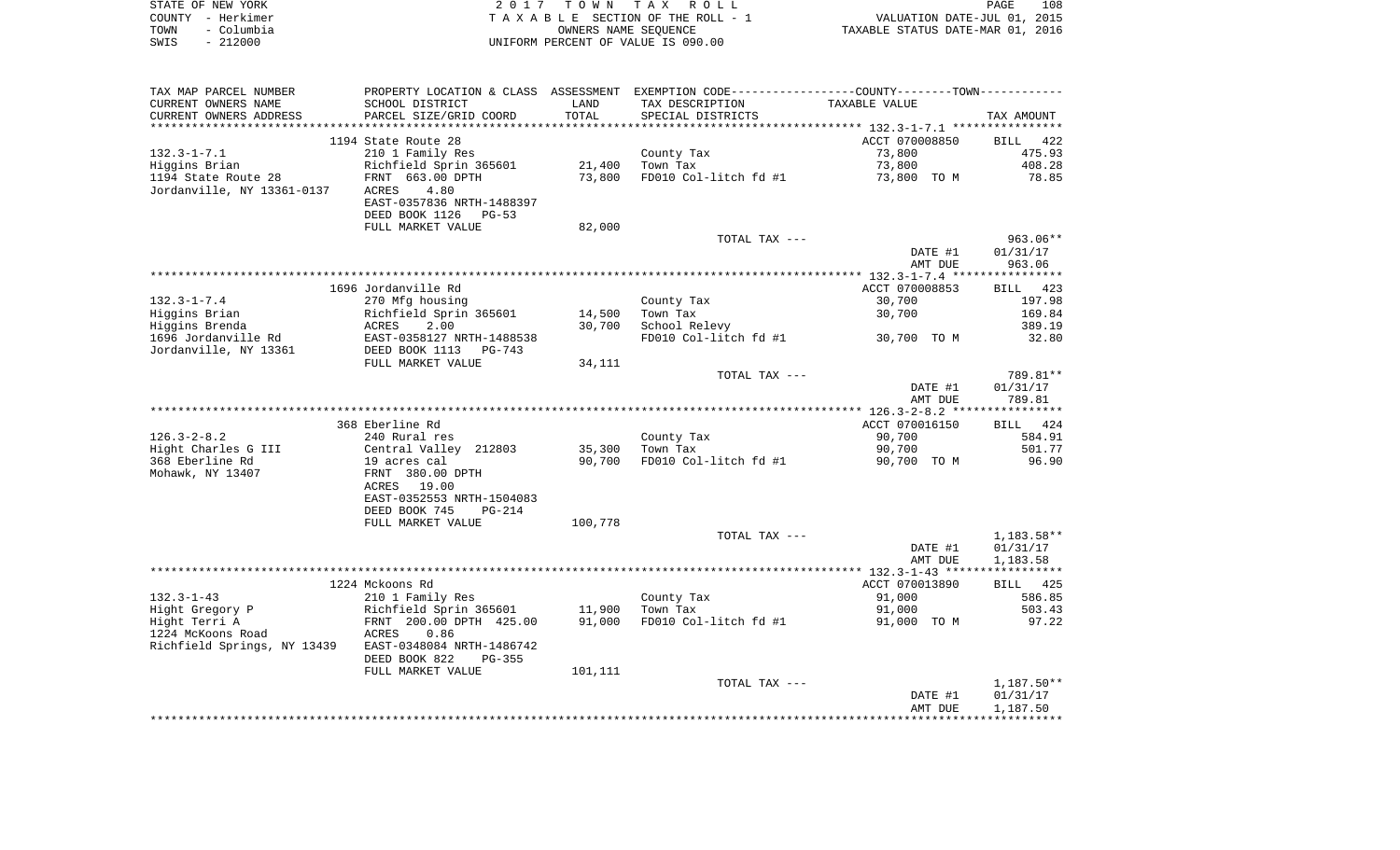| STATE OF NEW YORK  | 2017 TOWN TAX ROLL                 | PAGE                             | 109 |
|--------------------|------------------------------------|----------------------------------|-----|
| COUNTY – Herkimer  | TAXABLE SECTION OF THE ROLL - 1    | VALUATION DATE-JUL 01, 2015      |     |
| – Columbia<br>TOWN | OWNERS NAME SEOUENCE               | TAXABLE STATUS DATE-MAR 01, 2016 |     |
| $-212000$<br>SWIS  | UNIFORM PERCENT OF VALUE IS 090.00 |                                  |     |

| TAX MAP PARCEL NUMBER   |                           |         | PROPERTY LOCATION & CLASS ASSESSMENT EXEMPTION CODE----------------COUNTY--------TOWN---------- |                |              |
|-------------------------|---------------------------|---------|-------------------------------------------------------------------------------------------------|----------------|--------------|
| CURRENT OWNERS NAME     | SCHOOL DISTRICT           | LAND    | TAX DESCRIPTION                                                                                 | TAXABLE VALUE  |              |
| CURRENT OWNERS ADDRESS  | PARCEL SIZE/GRID COORD    | TOTAL   | SPECIAL DISTRICTS                                                                               |                | TAX AMOUNT   |
|                         |                           |         |                                                                                                 |                |              |
|                         | Millers Mills Rd          |         |                                                                                                 | ACCT 070001500 | 426<br>BILL  |
| $131.2 - 1 - 67$        | 314 Rural vac<10          |         | County Tax                                                                                      | 2,100          | 13.54        |
| Hills Allen W           | Mount Markham 215601      | 2,100   | Town Tax                                                                                        | 2,100          | 11.62        |
| 750 Miller Mills Rd     | 66.00 DPTH 270.00<br>FRNT | 2,100   | FD010 Col-litch fd #1                                                                           | 2,100 TO M     | 2.24         |
| West Winfield, NY 13491 | ACRES<br>0.41             |         |                                                                                                 |                |              |
|                         | EAST-0337655 NRTH-1488507 |         |                                                                                                 |                |              |
|                         | DEED BOOK 852<br>PG-320   |         |                                                                                                 |                |              |
|                         | FULL MARKET VALUE         | 2,333   |                                                                                                 |                |              |
|                         |                           |         | TOTAL TAX ---                                                                                   |                | $27.40**$    |
|                         |                           |         |                                                                                                 | DATE #1        | 01/31/17     |
|                         |                           |         |                                                                                                 | AMT DUE        | 27.40        |
|                         | 750 Millers Mills Rd      |         |                                                                                                 | ACCT 070090030 | BILL 427     |
| $131.4 - 1 - 5.1$       | 240 Rural res             |         | County Tax                                                                                      | 103,700        | 668.75       |
| Hills Allen W           | Mount Markham<br>215601   | 42,500  | Town Tax                                                                                        | 103,700        | 573.69       |
| 750 Millers Mills Rd    | ACRES<br>58.66            | 103,700 | FD010 Col-litch fd #1                                                                           | 103,700 TO M   | 110.79       |
| West Winfield, NY 13491 | EAST-0338002 NRTH-1487025 |         |                                                                                                 |                |              |
|                         | DEED BOOK 839<br>PG-545   |         |                                                                                                 |                |              |
|                         | FULL MARKET VALUE         | 115,222 |                                                                                                 |                |              |
|                         |                           |         | TOTAL TAX ---                                                                                   |                | $1,353.23**$ |
|                         |                           |         |                                                                                                 | DATE #1        | 01/31/17     |
|                         |                           |         |                                                                                                 | AMT DUE        | 1,353.23     |
|                         |                           |         |                                                                                                 |                |              |
|                         | Hayner Rd                 |         |                                                                                                 |                | BILL 428     |
| $131.4 - 1 - 7.3$       | 322 Rural vac>10          |         | County Tax                                                                                      | 13,400         | 86.41        |
| Hills Debbie M          | Mount Markham<br>215601   | 13,400  | Town Tax                                                                                        | 13,400         | 74.13        |
| 750 Millers Mills Rd    | ACRES<br>20.10            | 13,400  | FD010 Col-litch fd #1                                                                           | 13,400 TO M    | 14.32        |
| West Winfield, NY 13491 | EAST-0338604 NRTH-1487878 |         |                                                                                                 |                |              |
|                         | DEED BOOK 839<br>$PG-509$ |         |                                                                                                 |                |              |
|                         | FULL MARKET VALUE         | 14,889  |                                                                                                 |                |              |
|                         |                           |         | TOTAL TAX ---                                                                                   |                | 174.86**     |
|                         |                           |         |                                                                                                 | DATE #1        | 01/31/17     |
|                         |                           |         |                                                                                                 | AMT DUE        | 174.86       |
|                         | Hayner Rd                 |         |                                                                                                 | ACCT 070012810 | BILL 429     |
| $131.4 - 1 - 7.1$       | 105 Vac farmland          |         | County Tax                                                                                      | 28,800         | 185.73       |
| Hills Forrest K         | Mount Markham<br>215601   | 28,800  | Town Tax                                                                                        | 28,800         | 159.33       |
| 180 32nd St             | 38.90<br>ACRES            | 28,800  | FD010 Col-litch fd #1                                                                           | 28,800 TO M    | 30.77        |
| Lindenhurst, NY 11757   | EAST-0339945 NRTH-1487072 |         |                                                                                                 |                |              |
|                         | DEED BOOK 839<br>$PG-17$  |         |                                                                                                 |                |              |
|                         | FULL MARKET VALUE         | 32,000  |                                                                                                 |                |              |
|                         |                           |         | TOTAL TAX ---                                                                                   |                | $375.83**$   |
|                         |                           |         |                                                                                                 | DATE #1        | 01/31/17     |
|                         |                           |         |                                                                                                 | AMT DUE        | 375.83       |
|                         |                           |         |                                                                                                 |                |              |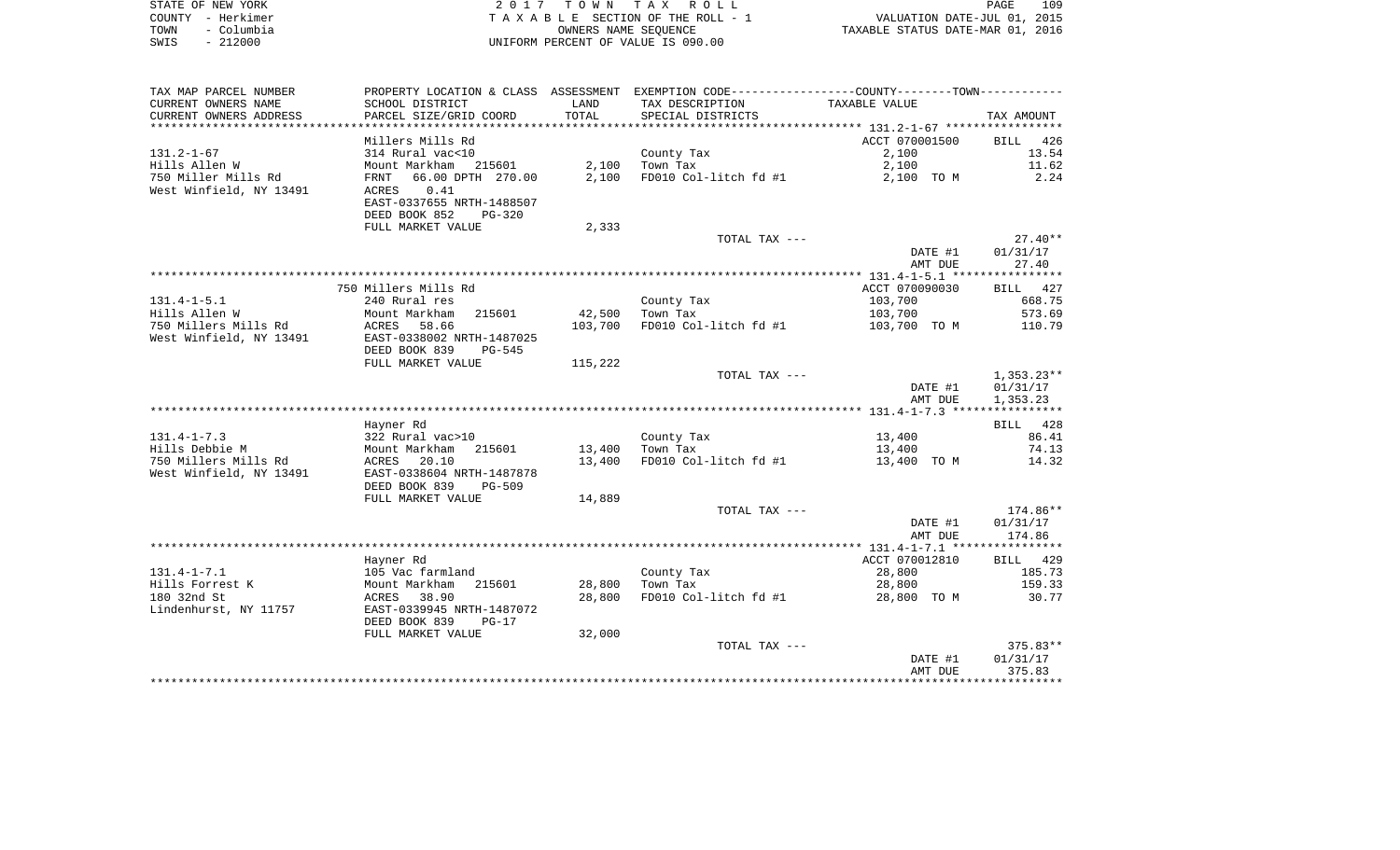| STATE OF NEW YORK  | 2017 TOWN TAX ROLL                 | 11 O<br>PAGE                     |
|--------------------|------------------------------------|----------------------------------|
| COUNTY – Herkimer  | TAXABLE SECTION OF THE ROLL - 1    | VALUATION DATE-JUL 01, 2015      |
| – Columbia<br>TOWN | OWNERS NAME SEOUENCE               | TAXABLE STATUS DATE-MAR 01, 2016 |
| $-212000$<br>SWIS  | UNIFORM PERCENT OF VALUE IS 090.00 |                                  |

| TAX MAP PARCEL NUMBER       | PROPERTY LOCATION & CLASS ASSESSMENT EXEMPTION CODE----------------COUNTY--------TOWN----------- |        |                         |                       |                |          |                    |
|-----------------------------|--------------------------------------------------------------------------------------------------|--------|-------------------------|-----------------------|----------------|----------|--------------------|
| CURRENT OWNERS NAME         | SCHOOL DISTRICT                                                                                  | LAND   | TAX DESCRIPTION         |                       | TAXABLE VALUE  |          |                    |
| CURRENT OWNERS ADDRESS      | PARCEL SIZE/GRID COORD                                                                           | TOTAL  | SPECIAL DISTRICTS       |                       |                |          | TAX AMOUNT         |
|                             |                                                                                                  |        |                         |                       |                |          |                    |
|                             | 107 Hazelton Rd                                                                                  |        |                         |                       | ACCT 070015845 |          | <b>BILL</b><br>430 |
| $131.2 - 1 - 58$            | 210 1 Family Res                                                                                 |        | VET WAR C 41122         |                       | 8,010          | $\Omega$ |                    |
| Hilts Ann L                 | Central Valley 212803                                                                            |        | 17,800 VET WAR T 41123  |                       | $\overline{0}$ | 10,680   |                    |
| Hilts Charles K             | ACRES<br>3.20                                                                                    |        | 102,000 VET DIS C 41142 |                       | 26,700         | 0        |                    |
| 107 Hazelton Rd             | EAST-0348971 NRTH-1488025                                                                        |        | VET DIS T 41143         |                       | $\overline{0}$ | 35,600   |                    |
| Richfield Springs, NY 13439 | DEED BOOK 827<br>PG-366                                                                          |        | County Tax              |                       | 67,290         |          | 433.94             |
|                             | FULL MARKET VALUE                                                                                |        | 113,333 Town Tax        |                       | 55,720         |          | 308.25             |
|                             |                                                                                                  |        |                         | FD010 Col-litch fd #1 | 102,000 TO M   |          | 108.98             |
|                             |                                                                                                  |        |                         | TOTAL TAX ---         |                |          | 851.17**           |
|                             |                                                                                                  |        |                         |                       |                | DATE #1  | 01/31/17           |
|                             |                                                                                                  |        |                         |                       |                | AMT DUE  | 851.17             |
|                             |                                                                                                  |        |                         |                       |                |          |                    |
|                             | 615 Columbia Center Rd                                                                           |        |                         |                       | ACCT 165401    |          | 431<br>BILL        |
| $126.3 - 2 - 64$            | 312 Vac w/imprv                                                                                  |        | County Tax              |                       | 22,000         |          | 141.88             |
| Hilts Richard               | Central Valley 212803                                                                            | 10,000 | Town Tax                |                       | 22,000         |          | 121.71             |
| Hilts Ruth                  | Includes parcel 67.5                                                                             | 22,000 | School Relevy           |                       |                |          | 489.33             |
| 521 Doe Rd                  | FRNT 274.00 DPTH                                                                                 |        |                         | FD010 Col-litch fd #1 | 22,000 TO M    |          | 23.50              |
| Waterville, NY 13480        | ACRES<br>1.00                                                                                    |        |                         |                       |                |          |                    |
|                             | EAST-0353606 NRTH-1500288                                                                        |        |                         |                       |                |          |                    |
|                             | DEED BOOK 1400<br><b>PG-703</b>                                                                  |        |                         |                       |                |          |                    |
|                             | FULL MARKET VALUE                                                                                | 24,444 |                         |                       |                |          |                    |
|                             |                                                                                                  |        |                         | TOTAL TAX ---         |                |          | $776.42**$         |
|                             |                                                                                                  |        |                         |                       |                | DATE #1  | 01/31/17           |
|                             |                                                                                                  |        |                         |                       |                | AMT DUE  | 776.42             |
|                             |                                                                                                  |        |                         |                       |                |          |                    |
|                             | 1465 State Route 28                                                                              |        |                         |                       | ACCT 070004660 |          | BILL 432           |
| $132.1 - 1 - 9.3$           | 210 1 Family Res                                                                                 |        | County Tax              |                       | 78,000         |          | 503.01             |
| Holland Paul J              | Richfield Sprin 365601                                                                           | 9,200  | Town Tax                |                       | 78,000         |          | 431.51             |
| Holland Elizabeth A         | FRNT 150.00 DPTH 150.00                                                                          | 78,000 |                         | FD010 Col-litch fd #1 | 78,000 TO M    |          | 83.34              |
| 1465 State Route 28         | 0.52 BANK<br>ACRES<br>184                                                                        |        |                         |                       |                |          |                    |
| Mohawk, NY 13407            | EAST-0356862 NRTH-1494109                                                                        |        |                         |                       |                |          |                    |
|                             | DEED BOOK 8355 PG-111                                                                            |        |                         |                       |                |          |                    |
|                             | FULL MARKET VALUE                                                                                | 86,667 |                         |                       |                |          |                    |
|                             |                                                                                                  |        |                         | TOTAL TAX ---         |                |          | 1,017.86**         |
|                             |                                                                                                  |        |                         |                       |                | DATE #1  | 01/31/17           |
|                             |                                                                                                  |        |                         |                       |                | AMT DUE  | 1,017.86           |
|                             |                                                                                                  |        |                         |                       |                |          |                    |
|                             | State Route 28                                                                                   |        |                         |                       | ACCT 157403    |          | 433<br>BILL        |
| $126.3 - 2 - 20$            | 312 Vac w/imprv                                                                                  |        | County Tax              |                       | 30,900         |          | 199.27             |
| Holland Susan               | Central Valley 212803                                                                            | 22,660 | Town Tax                |                       | 30,900         |          | 170.95             |
| PO Box 236                  | 20.50<br>ACRES                                                                                   | 30,900 | School Relevy           |                       |                |          | 687.29             |
| Waco, NC 28169              | EAST-0354763 NRTH-1503335                                                                        |        |                         | FD010 Col-litch fd #1 | 30,900 TO M    |          | 33.01              |
|                             | DEED BOOK 1349<br>PG-747                                                                         |        |                         |                       |                |          |                    |
|                             | FULL MARKET VALUE                                                                                | 34,333 |                         |                       |                |          |                    |
|                             |                                                                                                  |        |                         | TOTAL TAX ---         |                |          | $1,090.52**$       |
|                             |                                                                                                  |        |                         |                       |                | DATE #1  | 01/31/17           |
|                             |                                                                                                  |        |                         |                       |                | AMT DUE  | 1,090.52           |
|                             |                                                                                                  |        |                         |                       |                |          |                    |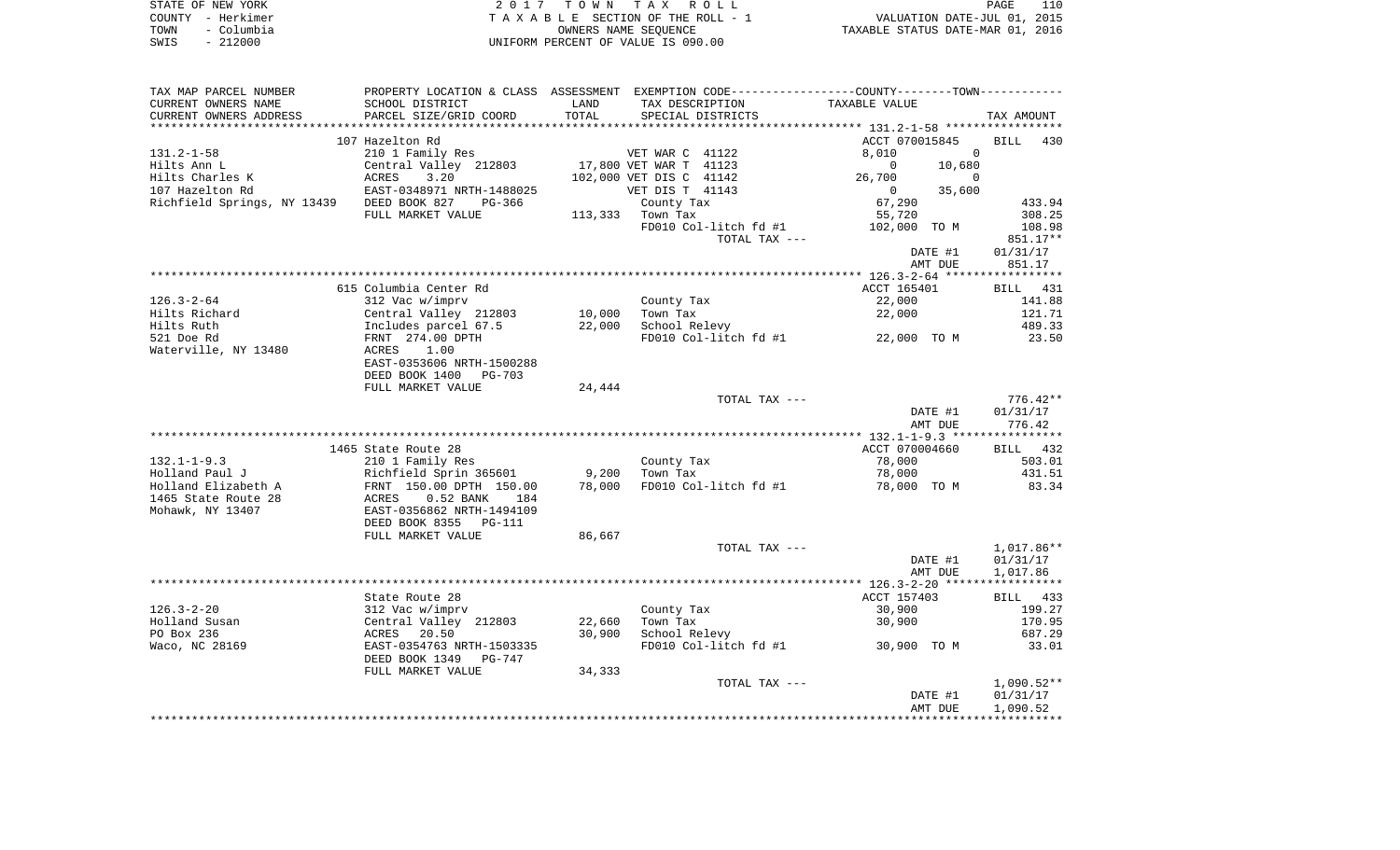|      | STATE OF NEW YORK | 2017 TOWN TAX ROLL                 | PAGE                             |
|------|-------------------|------------------------------------|----------------------------------|
|      | COUNTY - Herkimer | TAXABLE SECTION OF THE ROLL - 1    | VALUATION DATE-JUL 01, 2015      |
| TOWN | - Columbia        | OWNERS NAME SEOUENCE               | TAXABLE STATUS DATE-MAR 01, 2016 |
| SWIS | $-212000$         | UNIFORM PERCENT OF VALUE IS 090.00 |                                  |

| TAX MAP PARCEL NUMBER                                 |                                |         | PROPERTY LOCATION & CLASS ASSESSMENT EXEMPTION CODE---------------COUNTY-------TOWN---------- |                    |                    |
|-------------------------------------------------------|--------------------------------|---------|-----------------------------------------------------------------------------------------------|--------------------|--------------------|
| CURRENT OWNERS NAME                                   | SCHOOL DISTRICT                | LAND    | TAX DESCRIPTION                                                                               | TAXABLE VALUE      |                    |
| CURRENT OWNERS ADDRESS                                | PARCEL SIZE/GRID COORD         | TOTAL   | SPECIAL DISTRICTS                                                                             |                    | TAX AMOUNT         |
| *******************                                   |                                |         |                                                                                               |                    |                    |
|                                                       | 2046 State Route 28            |         |                                                                                               | ACCT 157402        | BILL 434           |
| $126.3 - 2 - 33.1$                                    | 240 Rural res                  |         | County Tax                                                                                    | 140,000            | 902.84             |
| Holland Susan                                         | Central Valley 212803          | 44,500  | Town Tax                                                                                      | 140,000            | 774.51             |
| PO Box 236                                            | ACRES 43.00                    | 140,000 | School Relevy                                                                                 |                    | 3,113.90           |
| Waco, NC 28159                                        | EAST-0355973 NRTH-1502575      |         | FD010 Col-litch fd #1                                                                         | 140,000 TO M       | 149.58             |
|                                                       | DEED BOOK 1349<br>PG-742       |         |                                                                                               |                    |                    |
|                                                       | FULL MARKET VALUE              | 155,556 |                                                                                               |                    |                    |
|                                                       |                                |         | TOTAL TAX ---                                                                                 |                    | 4,940.83**         |
|                                                       |                                |         |                                                                                               | DATE #1            | 01/31/17           |
|                                                       |                                |         |                                                                                               | AMT DUE            | 4,940.83           |
|                                                       |                                |         |                                                                                               |                    |                    |
|                                                       | Hugick Rd                      |         |                                                                                               | ACCT 070005410     | BILL 435           |
| $132.3 - 1 - 20$                                      | 105 Vac farmland               |         | AG MKTS L 41720                                                                               | 4,155<br>4,155     |                    |
| Hollander Marshall D                                  | Richfield Sprin 365601         |         | 30,900 County Tax                                                                             | 26,745             | 172.47             |
| 369 Hugick Rd                                         | ACRES 48.00                    | 30,900  | Town Tax                                                                                      | 26,745             | 147.96             |
| Richfield Springs, NY 13439                           | EAST-0356566 NRTH-1485005      |         | FD010 Col-litch fd #1                                                                         | 26,745 TO M        | 28.57              |
|                                                       | DEED BOOK 1090<br>PG-188       |         | 4,155 EX                                                                                      |                    |                    |
| MAY BE SUBJECT TO PAYMENT                             | FULL MARKET VALUE              | 34,333  |                                                                                               |                    |                    |
| UNDER AGDIST LAW TIL 2020                             |                                |         |                                                                                               |                    |                    |
|                                                       |                                |         | TOTAL TAX ---                                                                                 |                    | 349.00**           |
|                                                       |                                |         |                                                                                               | DATE #1<br>AMT DUE | 01/31/17<br>349.00 |
|                                                       |                                |         |                                                                                               |                    |                    |
|                                                       | 369 Hugick Rd                  |         |                                                                                               | ACCT 070005400     | BILL 436           |
| $132.3 - 1 - 22$                                      | 240 Rural res                  |         | AG MKTS L 41720                                                                               | 15,709<br>15,709   |                    |
| Hollander Marshall D                                  | Richfield Sprin 365601         |         | 55,000 AGRIC 10 Y 42100                                                                       | 1,200<br>1,200     |                    |
| 369 Hugick Rd                                         | ACRES<br>64.50                 |         | 91,800 County Tax                                                                             | 74,891             | 482.96             |
| Richfield Springs, NY 13439 EAST-0355666 NRTH-1484608 |                                |         | Town Tax                                                                                      | 74,891             | 414.31             |
|                                                       | DEED BOOK 912<br>PG-361        |         | FD010 Col-litch fd #1                                                                         | 76,091 TO M        | 81.30              |
| MAY BE SUBJECT TO PAYMENT                             | FULL MARKET VALUE              | 102,000 | 15,709 EX                                                                                     |                    |                    |
| UNDER AGDIST LAW TIL 2020                             |                                |         |                                                                                               |                    |                    |
|                                                       |                                |         | TOTAL TAX ---                                                                                 |                    | $978.57**$         |
|                                                       |                                |         |                                                                                               | DATE #1            | 01/31/17           |
|                                                       |                                |         |                                                                                               | AMT DUE            | 978.57             |
|                                                       |                                |         |                                                                                               |                    |                    |
|                                                       | Brewer Rd                      |         |                                                                                               | ACCT 070001234     | BILL 437           |
| $125.2 - 2 - 58.3$                                    | 311 Res vac land               |         | County Tax                                                                                    | 1,000              | 6.45               |
| Holleran Kevin M                                      | Central Valley 212803          | 1,000   | Town Tax                                                                                      | 1,000              | 5.53               |
| 365 Brewer Rd                                         | FRNT 100.00 DPTH 168.00        | 1,000   | FD010 Col-litch fd #1                                                                         | 1,000 TO M         | 1.07               |
| Ilion, NY 13357                                       | BANK<br>720                    |         |                                                                                               |                    |                    |
|                                                       | EAST-0341316 NRTH-1504689      |         |                                                                                               |                    |                    |
|                                                       | DEED BOOK 706<br><b>PG-101</b> |         |                                                                                               |                    |                    |
|                                                       | FULL MARKET VALUE              | 1,111   |                                                                                               |                    |                    |
|                                                       |                                |         | TOTAL TAX ---                                                                                 |                    | $13.05**$          |
|                                                       |                                |         |                                                                                               | DATE #1            | 01/31/17           |
|                                                       |                                |         |                                                                                               | AMT DUE            | 13.05              |
|                                                       |                                |         |                                                                                               |                    |                    |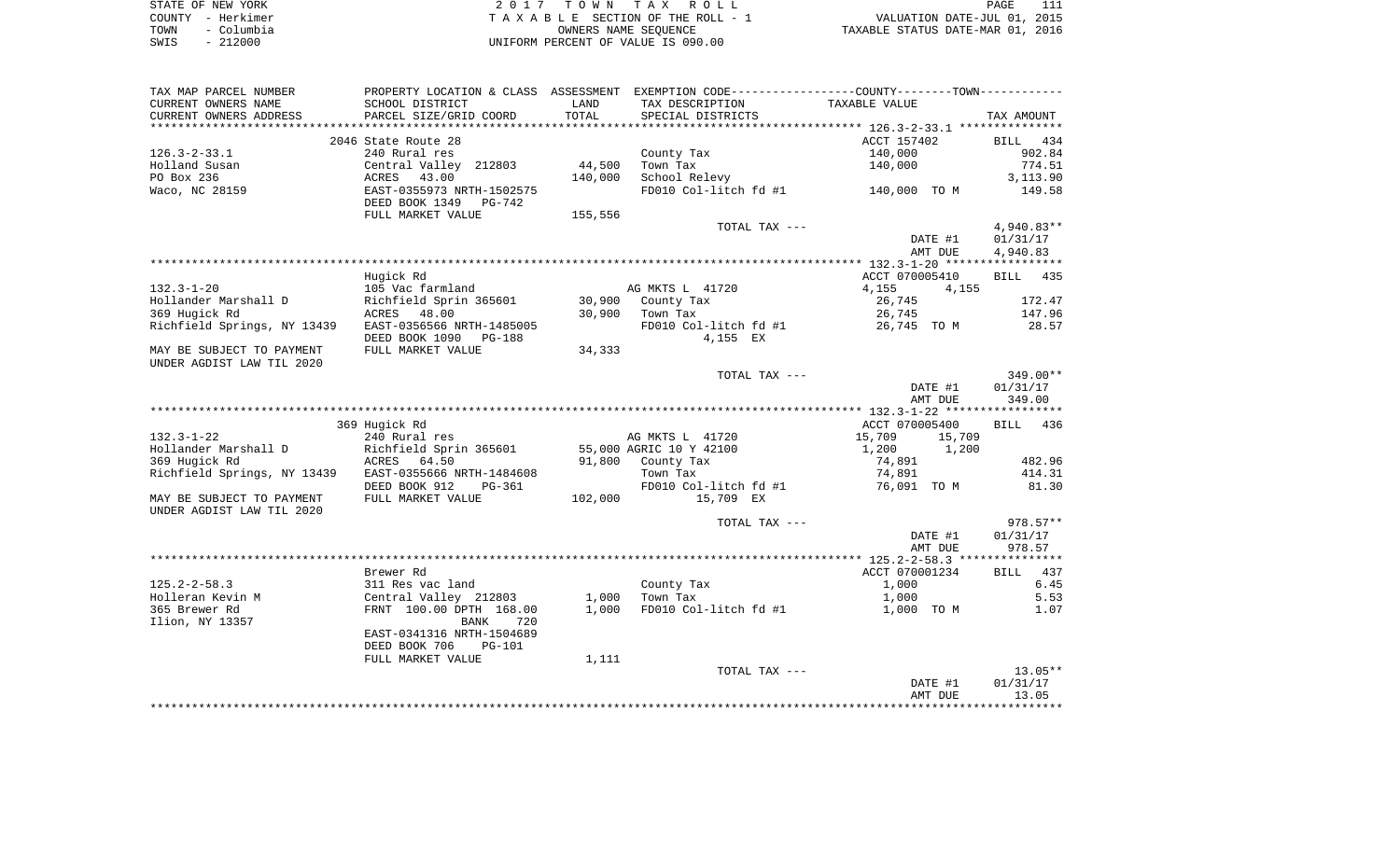|      | STATE OF NEW YORK | 2017 TOWN TAX ROLL                 | PAGE                             | 112 |
|------|-------------------|------------------------------------|----------------------------------|-----|
|      | COUNTY - Herkimer | TAXABLE SECTION OF THE ROLL - 1    | VALUATION DATE-JUL 01, 2015      |     |
| TOWN | - Columbia        | OWNERS NAME SEOUENCE               | TAXABLE STATUS DATE-MAR 01, 2016 |     |
| SWIS | $-212000$         | UNIFORM PERCENT OF VALUE IS 090.00 |                                  |     |

| TAX MAP PARCEL NUMBER                     |                                                             |         | PROPERTY LOCATION & CLASS ASSESSMENT EXEMPTION CODE---------------COUNTY-------TOWN---------- |                |              |
|-------------------------------------------|-------------------------------------------------------------|---------|-----------------------------------------------------------------------------------------------|----------------|--------------|
| CURRENT OWNERS NAME                       | SCHOOL DISTRICT                                             | LAND    | TAX DESCRIPTION                                                                               | TAXABLE VALUE  |              |
| CURRENT OWNERS ADDRESS                    | PARCEL SIZE/GRID COORD                                      | TOTAL   | SPECIAL DISTRICTS                                                                             |                | TAX AMOUNT   |
|                                           | 326 Brewer Rd                                               |         |                                                                                               | ACCT 070004020 | 438<br>BILL  |
| $125.2 - 2 - 59$                          | 210 1 Family Res                                            |         | County Tax                                                                                    | 60,500         | 390.16       |
| Holleran Kevin M                          |                                                             | 8,200   | Town Tax                                                                                      | 60,500         | 334.70       |
| 326 Brewer Rd                             | Central Valley 212803<br>FRNT 115.00 DPTH 182.86            | 60,500  | FD010 Col-litch fd #1                                                                         | 60,500 TO M    | 64.64        |
| Ilion, NY 13357                           | EAST-0341411 NRTH-1504688<br>DEED BOOK 837<br><b>PG-108</b> |         |                                                                                               |                |              |
|                                           | FULL MARKET VALUE                                           | 67,222  |                                                                                               |                |              |
|                                           |                                                             |         | TOTAL TAX ---                                                                                 |                | 789.50**     |
|                                           |                                                             |         |                                                                                               | DATE #1        | 01/31/17     |
|                                           |                                                             |         |                                                                                               | AMT DUE        | 789.50       |
|                                           |                                                             |         |                                                                                               |                |              |
|                                           | 955 Richfield Hill Rd                                       |         |                                                                                               | ACCT 070008820 | BILL 439     |
| $138.2 - 1 - 1.1$                         | 240 Rural res                                               |         | County Tax                                                                                    | 222,500        | 1,434.87     |
| Hooker Patrick                            | Richfield Sprin 365601                                      | 119,300 | Town Tax                                                                                      | 222,500        | 1,230.91     |
| Hooker Karen                              | ACRES 187.00                                                | 222,500 | FD010 Col-litch fd #1                                                                         | 222,500 TO M   | 237.72       |
| Richfield Springs, NY 13439 DEED BOOK 790 | $PG-484$                                                    |         |                                                                                               |                |              |
|                                           | FULL MARKET VALUE                                           | 247,222 |                                                                                               |                |              |
|                                           |                                                             |         | TOTAL TAX ---                                                                                 |                | $2,903.50**$ |
|                                           |                                                             |         |                                                                                               | DATE #1        | 01/31/17     |
|                                           |                                                             |         |                                                                                               | AMT DUE        | 2,903.50     |
|                                           |                                                             |         |                                                                                               |                |              |
|                                           | Gay Rd                                                      |         |                                                                                               | ACCT 070007020 | BILL 440     |
| $131.4 - 1 - 34.1$                        | 323 Vacant rural                                            |         | County Tax                                                                                    | 31,100         | 200.56       |
| Hooker Patrick M                          | Richfield Sprin 365601                                      | 31,100  | Town Tax                                                                                      | 31,100         | 172.05       |
| Hooker Karen H                            | ACRES 70.90                                                 | 31,100  | FD010 Col-litch fd #1                                                                         | 31,100 TO M    | 33.23        |
| 955 Richfield Hill Rd                     | EAST-0303780 NRTH-1058200<br>PG-465                         |         |                                                                                               |                |              |
| Richfield Springs, NY 13439 DEED BOOK 946 | FULL MARKET VALUE                                           | 34,556  |                                                                                               |                |              |
|                                           |                                                             |         | TOTAL TAX ---                                                                                 |                | 405.84**     |
|                                           |                                                             |         |                                                                                               | DATE #1        | 01/31/17     |
|                                           |                                                             |         |                                                                                               | AMT DUE        | 405.84       |
|                                           |                                                             |         |                                                                                               |                |              |
|                                           | Huxtable Rd                                                 |         |                                                                                               |                | BILL 441     |
| $131.4 - 1 - 35.2$                        | 323 Vacant rural                                            |         | County Tax                                                                                    | 34,100         | 219.91       |
| Hooker Patrick M                          | Mount Markham<br>215601                                     | 34,100  | Town Tax                                                                                      | 34,100         | 188.65       |
| Hooker Karen H                            | ACRES 71.20<br>EAST-0338505 NRTH-1483309                    | 34,100  | FD010 Col-litch fd #1                                                                         | 34,100 TO M    | 36.43        |
| 955 Richfield Hill Rd                     |                                                             |         |                                                                                               |                |              |
| Richfield Springs, NY 13439 DEED BOOK 946 | $PG-465$                                                    |         |                                                                                               |                |              |
|                                           | FULL MARKET VALUE                                           | 37,889  | TOTAL TAX ---                                                                                 |                | $444.99**$   |
|                                           |                                                             |         |                                                                                               | DATE #1        | 01/31/17     |
|                                           |                                                             |         |                                                                                               | AMT DUE        | 444.99       |
|                                           |                                                             |         |                                                                                               |                |              |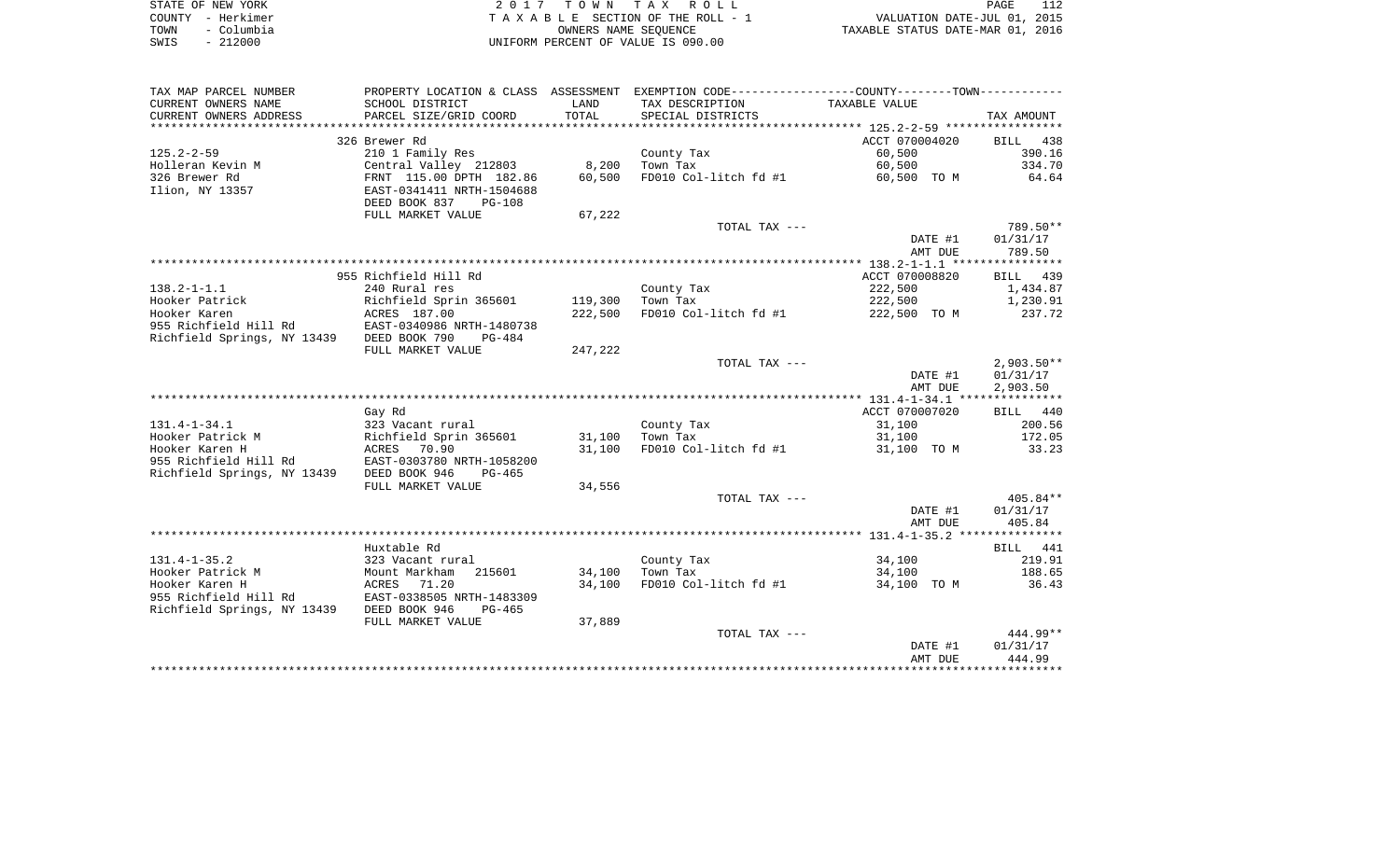| STATE OF NEW YORK  | 2017 TOWN TAX ROLL<br>PAGE                                     |  |
|--------------------|----------------------------------------------------------------|--|
| COUNTY - Herkimer  | VALUATION DATE-JUL 01, 2015<br>TAXABLE SECTION OF THE ROLL - 1 |  |
| – Columbia<br>TOWN | TAXABLE STATUS DATE-MAR 01, 2016<br>OWNERS NAME SEOUENCE       |  |
| $-212000$<br>SWIS  | UNIFORM PERCENT OF VALUE IS 090.00                             |  |

| TAX MAP PARCEL NUMBER                                 |                                |        | PROPERTY LOCATION & CLASS ASSESSMENT EXEMPTION CODE----------------COUNTY--------TOWN----------- |                |                        |
|-------------------------------------------------------|--------------------------------|--------|--------------------------------------------------------------------------------------------------|----------------|------------------------|
| CURRENT OWNERS NAME                                   | SCHOOL DISTRICT                | LAND   | TAX DESCRIPTION                                                                                  | TAXABLE VALUE  |                        |
| CURRENT OWNERS ADDRESS                                | PARCEL SIZE/GRID COORD         | TOTAL  | SPECIAL DISTRICTS                                                                                |                | TAX AMOUNT             |
|                                                       |                                |        |                                                                                                  |                |                        |
|                                                       | 730 State Route 28             |        |                                                                                                  | ACCT 070003210 | BILL 442               |
| $139.1 - 2 - 8$                                       | 210 1 Family Res               |        | County Tax                                                                                       | 70,200         | 452.71                 |
| Hopper Patrick M                                      | Richfield Sprin 365601         | 19,100 | Town Tax                                                                                         | 70,200         | 388.36                 |
| Stone Kelly L                                         | 3.75<br>ACRES                  | 70,200 | School Relevy                                                                                    |                | 552.07                 |
| PO Box 681                                            | EAST-0357934 NRTH-1479370      |        | FD010 Col-litch fd #1                                                                            | 70,200 TO M    | 75.00                  |
| Richfield Springs, NY 13439 DEED BOOK 885             | PG-612                         |        | LT010 Columbia lt dist #1                                                                        | 70,200 TO M    | 24.95                  |
|                                                       | FULL MARKET VALUE              | 78,000 |                                                                                                  |                |                        |
|                                                       |                                |        | TOTAL TAX ---                                                                                    |                | $1,493.09**$           |
|                                                       |                                |        |                                                                                                  | DATE #1        | 01/31/17               |
|                                                       |                                |        |                                                                                                  | AMT DUE        | 1,493.09               |
|                                                       |                                |        |                                                                                                  |                |                        |
|                                                       | 292 State Route 28             |        |                                                                                                  | ACCT 201143    | BILL 443               |
| $139.3 - 2 - 4.1$                                     | 210 1 Family Res               |        | County Tax                                                                                       | 89,100         | 574.59                 |
| Horender Jason                                        | Richfield Sprin 365601         | 13,200 | Town Tax                                                                                         | 89,100         | 492.92                 |
| Horender Kristy L                                     | ACRES<br>1.10                  | 89,100 | FD010 Col-litch $fd$ #1 89,100 TO M                                                              |                | 95.19                  |
| 626 Bellinger Rd                                      | EAST-0358186 NRTH-1470763      |        |                                                                                                  |                |                        |
|                                                       |                                |        |                                                                                                  |                |                        |
| Little Falls, NY 13365                                | DEED BOOK 1626<br>PG-143       |        |                                                                                                  |                |                        |
|                                                       | FULL MARKET VALUE              | 99,000 |                                                                                                  |                |                        |
| PRIOR OWNER ON 3/01/2016<br>Nolan Mark S              |                                |        |                                                                                                  |                |                        |
|                                                       |                                |        |                                                                                                  |                |                        |
|                                                       |                                |        | TOTAL TAX ---                                                                                    | DATE #1        | 1,162.70**<br>01/31/17 |
|                                                       |                                |        |                                                                                                  | AMT DUE        | 1,162.70               |
|                                                       |                                |        |                                                                                                  |                |                        |
|                                                       | Robinson Rd                    |        |                                                                                                  |                | BILL 444               |
|                                                       | 314 Rural vac<10               |        |                                                                                                  |                | 6.45                   |
| $126.3 - 2 - 19.2$                                    |                                |        | County Tax                                                                                       | 1,000          |                        |
| Horning Daniel Sr                                     | Central Valley 212803          | 1,000  | Town Tax                                                                                         | 1,000          | 5.53                   |
| Horning Jean                                          | 30.00 DPTH<br>FRNT             | 1,000  | FD010 Col-litch fd #1                                                                            | 1,000 TO M     | 1.07                   |
| 158 Robinson Rd                                       | 0.03<br>ACRES                  |        |                                                                                                  |                |                        |
| Mohawk, NY 13407                                      | EAST-0355478 NRTH-1503432      |        |                                                                                                  |                |                        |
|                                                       | DEED BOOK 809<br>PG-565        |        |                                                                                                  |                |                        |
|                                                       | FULL MARKET VALUE              | 1,111  |                                                                                                  |                |                        |
|                                                       |                                |        | TOTAL TAX ---                                                                                    |                | 13.05**                |
|                                                       |                                |        |                                                                                                  | DATE #1        | 01/31/17               |
|                                                       |                                |        |                                                                                                  | AMT DUE        | 13.05                  |
|                                                       |                                |        |                                                                                                  |                |                        |
|                                                       | 152 Mckoons Rd                 |        |                                                                                                  | ACCT 070009780 | BILL 445               |
| $139.1 - 2 - 26$                                      | 210 1 Family Res               |        | County Tax                                                                                       | 78,000         | 503.01                 |
| Hotaling James E                                      | Richfield Sprin 365601         | 13,100 | Town Tax                                                                                         | 78,000         | 431.51                 |
| Hotaling William                                      | FRNT 145.20 DPTH 359.70        | 78,000 | FD010 Col-litch fd #1                                                                            | 78,000 TO M    | 83.34                  |
| 152 Mckoons Rd                                        | ACRES<br>1.05                  |        | LT010 Columbia 1t dist #1                                                                        | 78,000 TO M    | 27.72                  |
| Richfield Springs, NY 13439 EAST-0356455 NRTH-1478399 |                                |        |                                                                                                  |                |                        |
|                                                       | DEED BOOK 937<br><b>PG-509</b> |        |                                                                                                  |                |                        |
|                                                       | FULL MARKET VALUE              | 86,667 |                                                                                                  |                |                        |
|                                                       |                                |        | TOTAL TAX ---                                                                                    |                | $1,045.58**$           |
|                                                       |                                |        |                                                                                                  | DATE #1        | 01/31/17               |
|                                                       |                                |        |                                                                                                  | AMT DUE        | 1,045.58               |
|                                                       |                                |        |                                                                                                  |                |                        |
|                                                       |                                |        |                                                                                                  |                |                        |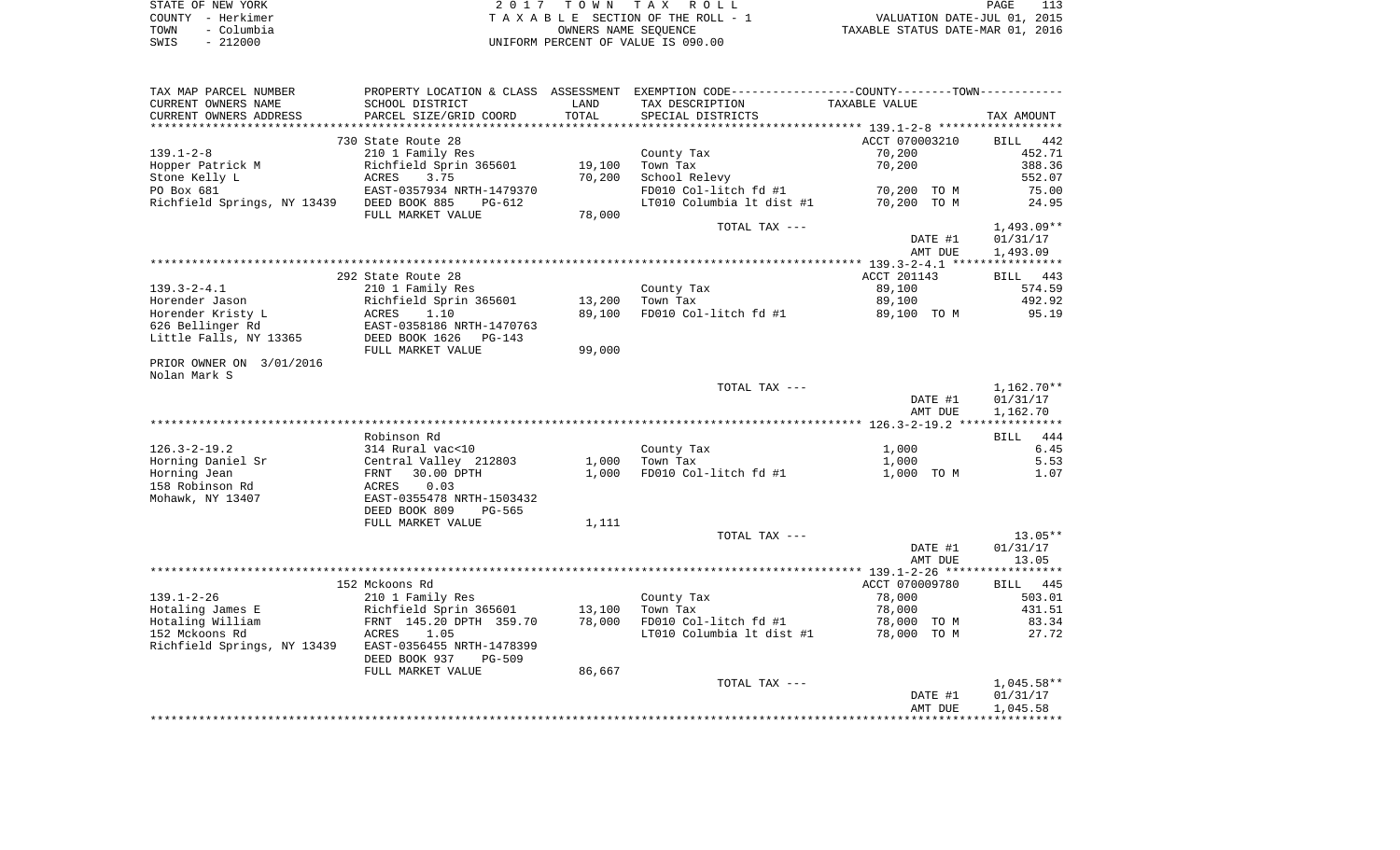|      | STATE OF NEW YORK | 2017 TOWN TAX ROLL                 | 114<br>PAGE                      |  |
|------|-------------------|------------------------------------|----------------------------------|--|
|      | COUNTY - Herkimer | TAXABLE SECTION OF THE ROLL - 1    | VALUATION DATE-JUL 01, 2015      |  |
| TOWN | - Columbia        | OWNERS NAME SEOUENCE               | TAXABLE STATUS DATE-MAR 01, 2016 |  |
| SWIS | $-212000$         | UNIFORM PERCENT OF VALUE IS 090.00 |                                  |  |

|                                    |                                            |         |                                                                                                 | AMT DUE            | 93.95                |
|------------------------------------|--------------------------------------------|---------|-------------------------------------------------------------------------------------------------|--------------------|----------------------|
|                                    |                                            |         |                                                                                                 | DATE #1            | 01/31/17             |
|                                    |                                            |         | TOTAL TAX ---                                                                                   |                    | $93.95**$            |
|                                    | FULL MARKET VALUE                          | 8,000   |                                                                                                 |                    |                      |
| North Lawrence, NY 12967           | DEED BOOK 666<br>$PG-568$                  |         |                                                                                                 |                    |                      |
| Hruska Vera<br>10997 Us Highway 11 | ACRES<br>1.10<br>EAST-0354404 NRTH-1490366 | 7,200   | FD010 Col-litch fd #1                                                                           | 7,200 TO M         | 7.69                 |
| Hruska Joseph J                    | Richfield Sprin 365601                     | 5,349   | Town Tax                                                                                        | 7,200              | 39.83                |
| $132.1 - 1 - 25$                   | 312 Vac w/imprv                            |         | County Tax                                                                                      | 7,200              | 46.43                |
|                                    | Jordanville Rd                             |         |                                                                                                 | ACCT 070000120     | 449<br>BILL          |
|                                    |                                            |         |                                                                                                 |                    |                      |
|                                    |                                            |         |                                                                                                 | AMT DUE            | 31.32                |
|                                    |                                            |         |                                                                                                 | DATE #1            | 01/31/17             |
|                                    |                                            |         | TOTAL TAX ---                                                                                   |                    | $31.32**$            |
|                                    | FULL MARKET VALUE                          | 2,667   |                                                                                                 |                    |                      |
| North Lawrence, NY 12967           | DEED BOOK 666<br>$PG-570$                  |         |                                                                                                 |                    |                      |
| 10997 Us Highway 11                | EAST-0361163 NRTH-1489613                  |         |                                                                                                 |                    |                      |
| Hruska Vera                        | ACRES<br>4.00                              | 2,400   | FD010 Col-litch fd #1                                                                           | 2,400 TO M         | 2.56                 |
| Hruska Joseph J                    | 215001<br>Owen D Young                     | 2,400   | Town Tax                                                                                        | 2,400              | 13.28                |
| $132.1 - 1 - 13$                   | 314 Rural vac<10                           |         | County Tax                                                                                      | 2,400              | 15.48                |
|                                    | Jordanville Rd                             |         |                                                                                                 | ACCT 070000150     | BILL 448             |
|                                    |                                            |         |                                                                                                 |                    |                      |
|                                    |                                            |         |                                                                                                 | AMT DUE            | 107.00               |
|                                    |                                            |         |                                                                                                 | DATE #1            | 01/31/17             |
|                                    |                                            |         | TOTAL TAX ---                                                                                   |                    | $107.00**$           |
|                                    | FULL MARKET VALUE                          | 9,111   |                                                                                                 |                    |                      |
| North Lawrence, NY 12967           | DEED BOOK 701<br>$PG-753$                  |         |                                                                                                 |                    |                      |
| 10997 Us Highway 11                | EAST-0360877 NRTH-1480522                  |         |                                                                                                 |                    |                      |
| Hruska Vera                        | ACRES 14.00                                | 8,200   | FD010 Col-litch fd #1                                                                           | 8,200 TO M         | 8.76                 |
| Hruska Joseph                      | Richfield Sprin 365601                     | 8,200   | Town Tax                                                                                        | 8,200              | 45.36                |
| $139.1 - 2 - 10$                   | 322 Rural vac>10                           |         | County Tax                                                                                      | 8,200              | 52.88                |
|                                    | So Columbia Rd                             |         |                                                                                                 | ACCT 070014280     | BILL 447             |
|                                    |                                            |         |                                                                                                 |                    |                      |
|                                    |                                            |         |                                                                                                 | DATE #1<br>AMT DUE | 01/31/17<br>1,957.42 |
|                                    |                                            |         | TOTAL TAX ---                                                                                   |                    | 1,957.42**           |
|                                    | FULL MARKET VALUE                          | 166,667 |                                                                                                 |                    |                      |
| Ilion, NY 13357                    | DEED BOOK 1519<br><b>PG-147</b>            |         |                                                                                                 |                    |                      |
| 505 Gage Rd                        | EAST-0339424 NRTH-1499462                  |         |                                                                                                 |                    |                      |
| Hoyt Amy                           | 89.20<br>ACRES                             | 150,000 | FD010 Col-litch fd #1                                                                           | 150,000 TO M       | 160.26               |
| Hoyt Brian David                   | 215601<br>Mount Markham                    | 68,000  | Town Tax                                                                                        | 150,000            | 829.83               |
| $125.4 - 1 - 55.1$                 | 240 Rural res                              |         | County Tax                                                                                      | 150,000            | 967.33               |
|                                    | 505 Gage Rd                                |         |                                                                                                 | ACCT 183806        | BILL<br>446          |
| ***********************            |                                            |         |                                                                                                 |                    |                      |
| CURRENT OWNERS ADDRESS             | PARCEL SIZE/GRID COORD                     | TOTAL   | SPECIAL DISTRICTS                                                                               |                    | TAX AMOUNT           |
| CURRENT OWNERS NAME                | SCHOOL DISTRICT                            | LAND    | TAX DESCRIPTION                                                                                 | TAXABLE VALUE      |                      |
| TAX MAP PARCEL NUMBER              |                                            |         | PROPERTY LOCATION & CLASS ASSESSMENT EXEMPTION CODE----------------COUNTY--------TOWN---------- |                    |                      |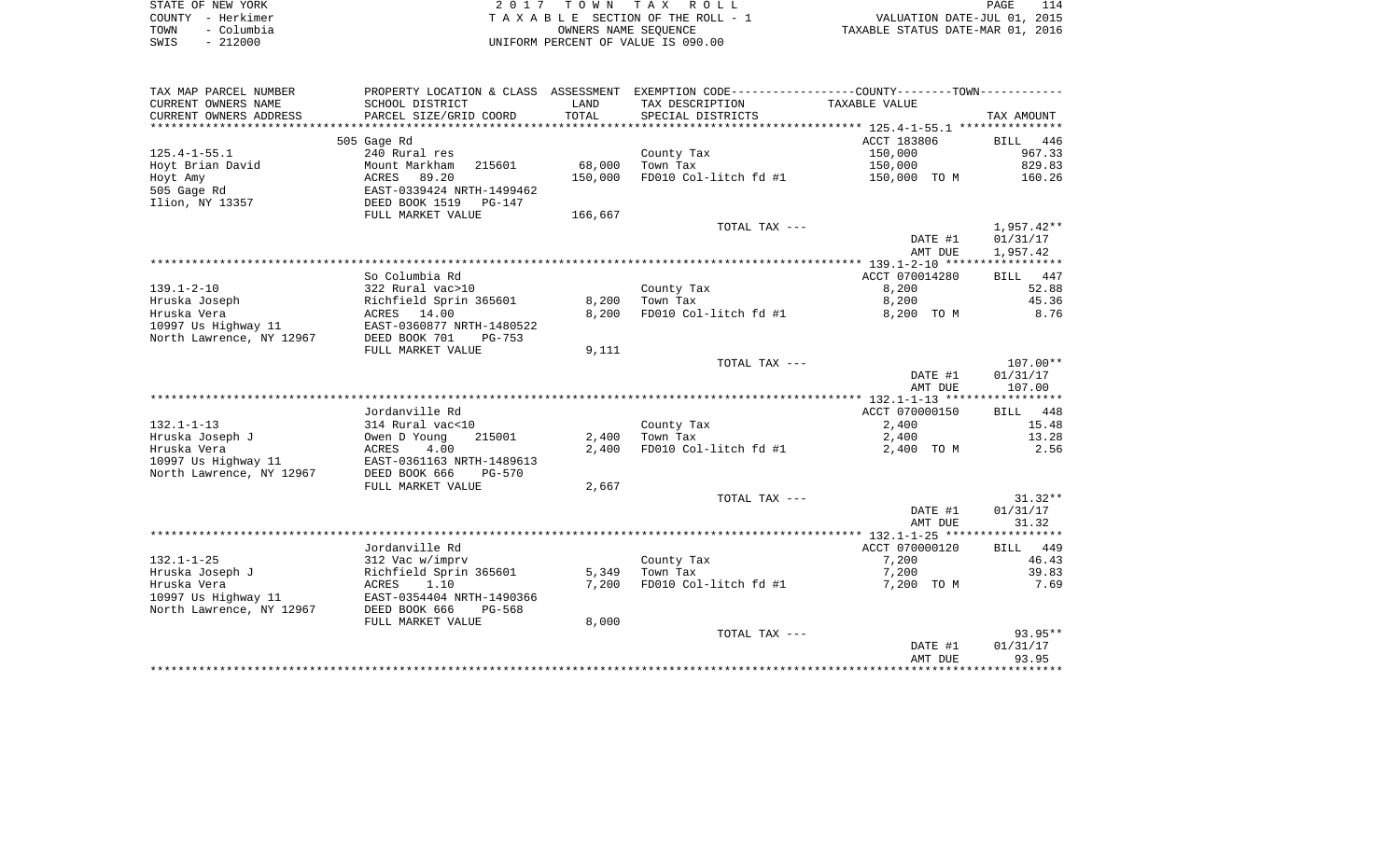|      | STATE OF NEW YORK | 2017 TOWN TAX ROLL                 | 115<br>PAGE                      |
|------|-------------------|------------------------------------|----------------------------------|
|      | COUNTY - Herkimer | TAXABLE SECTION OF THE ROLL - 1    | VALUATION DATE-JUL 01, 2015      |
| TOWN | - Columbia        | OWNERS NAME SEOUENCE               | TAXABLE STATUS DATE-MAR 01, 2016 |
| SWIS | - 212000          | UNIFORM PERCENT OF VALUE IS 090.00 |                                  |

| TAX MAP PARCEL NUMBER                                  | PROPERTY LOCATION & CLASS ASSESSMENT EXEMPTION CODE---------------COUNTY-------TOWN---------- |         |                                                            |                       |                |          |                    |
|--------------------------------------------------------|-----------------------------------------------------------------------------------------------|---------|------------------------------------------------------------|-----------------------|----------------|----------|--------------------|
| CURRENT OWNERS NAME                                    | SCHOOL DISTRICT                                                                               | LAND    | TAX DESCRIPTION                                            |                       | TAXABLE VALUE  |          |                    |
| CURRENT OWNERS ADDRESS                                 | PARCEL SIZE/GRID COORD                                                                        | TOTAL   | SPECIAL DISTRICTS                                          |                       |                |          | TAX AMOUNT         |
| *******************                                    |                                                                                               |         |                                                            |                       |                |          |                    |
|                                                        | 661 Millers Mills Rd                                                                          |         |                                                            |                       | ACCT 070006540 |          | BILL 450           |
| $131.1 - 1 - 44$                                       | 270 Mfg housing                                                                               |         | County Tax                                                 |                       | 22,700         |          | 146.39             |
| Huffman Beverly J                                      | Mount Markham 215601                                                                          | 6,800   | Town Tax                                                   |                       | 22,700         |          | 125.58             |
| Huffman Albert                                         | FRNT<br>80.00 DPTH 125.00                                                                     | 22,700  |                                                            | FD010 Col-litch fd #1 | 22,700 TO M    |          | 24.25              |
|                                                        | 0.23                                                                                          |         |                                                            |                       |                |          |                    |
| West Winfield, NY 13491-2619 EAST-0336289 NRTH-1488442 |                                                                                               |         |                                                            |                       |                |          |                    |
|                                                        | FULL MARKET VALUE                                                                             | 25,222  |                                                            |                       |                |          |                    |
|                                                        |                                                                                               |         |                                                            | TOTAL TAX ---         |                |          | $296.22**$         |
|                                                        |                                                                                               |         |                                                            |                       |                | DATE #1  | 01/31/17           |
|                                                        |                                                                                               |         |                                                            |                       |                | AMT DUE  | 296.22             |
|                                                        | 812 Kingdom Rd                                                                                |         | 20 PCT OF VALUE USED FOR EXEMPTION PURPOSES ACCT 070006690 |                       |                |          | <b>BILL</b><br>451 |
| $132.2 - 2 - 6.1$                                      | 210 1 Family Res                                                                              |         | VET WAR C 41122                                            |                       | 3.150          | $\Omega$ |                    |
| Hugick Bernard                                         | Owen D Young<br>215001                                                                        |         | 16,600 VET WAR T 41123                                     |                       | $\Omega$       | 3,150    |                    |
| Hugick Nancy                                           | FRNT 321.00 DPTH                                                                              |         | 105,000 VET DIS C 41142                                    |                       | 10,500         | $\Omega$ |                    |
| 812 Kingdom Road                                       | 6.50<br>ACRES                                                                                 |         | VET DIS T 41143                                            |                       | $\overline{0}$ | 10,500   |                    |
| Mohawk, NY 13407                                       | EAST-0364283 NRTH-1495179                                                                     |         | County Tax                                                 |                       | 91,350         |          | 589.10             |
|                                                        | DEED BOOK 1201<br>PG-666                                                                      |         | Town Tax                                                   |                       | 91,350         |          | 505.37             |
|                                                        | FULL MARKET VALUE                                                                             |         | 116,667 FD010 Col-litch fd #1                              |                       | 105,000 TO M   |          | 112.18             |
|                                                        |                                                                                               |         |                                                            | TOTAL TAX ---         |                |          | $1,206.65**$       |
|                                                        |                                                                                               |         |                                                            |                       |                | DATE #1  | 01/31/17           |
|                                                        |                                                                                               |         |                                                            |                       |                | AMT DUE  | 1,206.65           |
|                                                        |                                                                                               |         |                                                            |                       |                |          |                    |
|                                                        | 956 Mckoons Rd                                                                                |         |                                                            |                       | ACCT 070006750 |          | BILL 452           |
| $131.4 - 1 - 22.1$                                     | 113 Cattle farm                                                                               |         | County Tax                                                 |                       | 136,000        |          | 877.05             |
| Hugick Martha R                                        | Richfield Sprin 365601                                                                        | 77,200  | Town Tax                                                   |                       | 136,000        |          | 752.38             |
| 956 Mckoons Rd                                         | ACRES<br>99.10                                                                                | 136,000 | FD010 Col-litch fd #1                                      |                       | 136,000 TO M   |          | 145.30             |
| Richfield Springs, NY 13439                            | EAST-0346791 NRTH-1481438                                                                     |         |                                                            |                       |                |          |                    |
|                                                        | DEED BOOK 682<br>PG-822                                                                       |         |                                                            |                       |                |          |                    |
|                                                        | FULL MARKET VALUE                                                                             | 151,111 |                                                            |                       |                |          |                    |
|                                                        |                                                                                               |         |                                                            | TOTAL TAX ---         |                |          | $1,774.73**$       |
|                                                        |                                                                                               |         |                                                            |                       |                | DATE #1  | 01/31/17           |
|                                                        |                                                                                               |         |                                                            |                       |                | AMT DUE  | 1,774.73           |
|                                                        | 783 Kingdom Rd                                                                                |         |                                                            |                       | ACCT 172521    |          | BILL 453           |
| $132.2 - 2 - 7.2$                                      | 210 1 Family Res                                                                              |         | County Tax                                                 |                       | 53,000         |          | 341.79             |
| Hugick Michael C                                       | Owen D Young<br>215001                                                                        | 14,000  | Town Tax                                                   |                       | 53,000         |          | 293.21             |
| Gauthier Annette E                                     | Includes 7.1                                                                                  | 53,000  | FD010 Col-litch fd #1                                      |                       | 53,000 TO M    |          | 56.63              |
| 783 Kingdom Rd                                         | 2.00<br>ACRES                                                                                 |         |                                                            |                       |                |          |                    |
| Mohawk, NY 13407                                       | EAST-0364931 NRTH-1494484                                                                     |         |                                                            |                       |                |          |                    |
|                                                        | DEED BOOK 1445<br>PG-865                                                                      |         |                                                            |                       |                |          |                    |
|                                                        | FULL MARKET VALUE                                                                             | 58,889  |                                                            |                       |                |          |                    |
|                                                        |                                                                                               |         |                                                            | TOTAL TAX ---         |                |          | 691.63**           |
|                                                        |                                                                                               |         |                                                            |                       |                | DATE #1  | 01/31/17           |
|                                                        |                                                                                               |         |                                                            |                       |                | AMT DUE  | 691.63             |
|                                                        |                                                                                               |         |                                                            |                       |                |          |                    |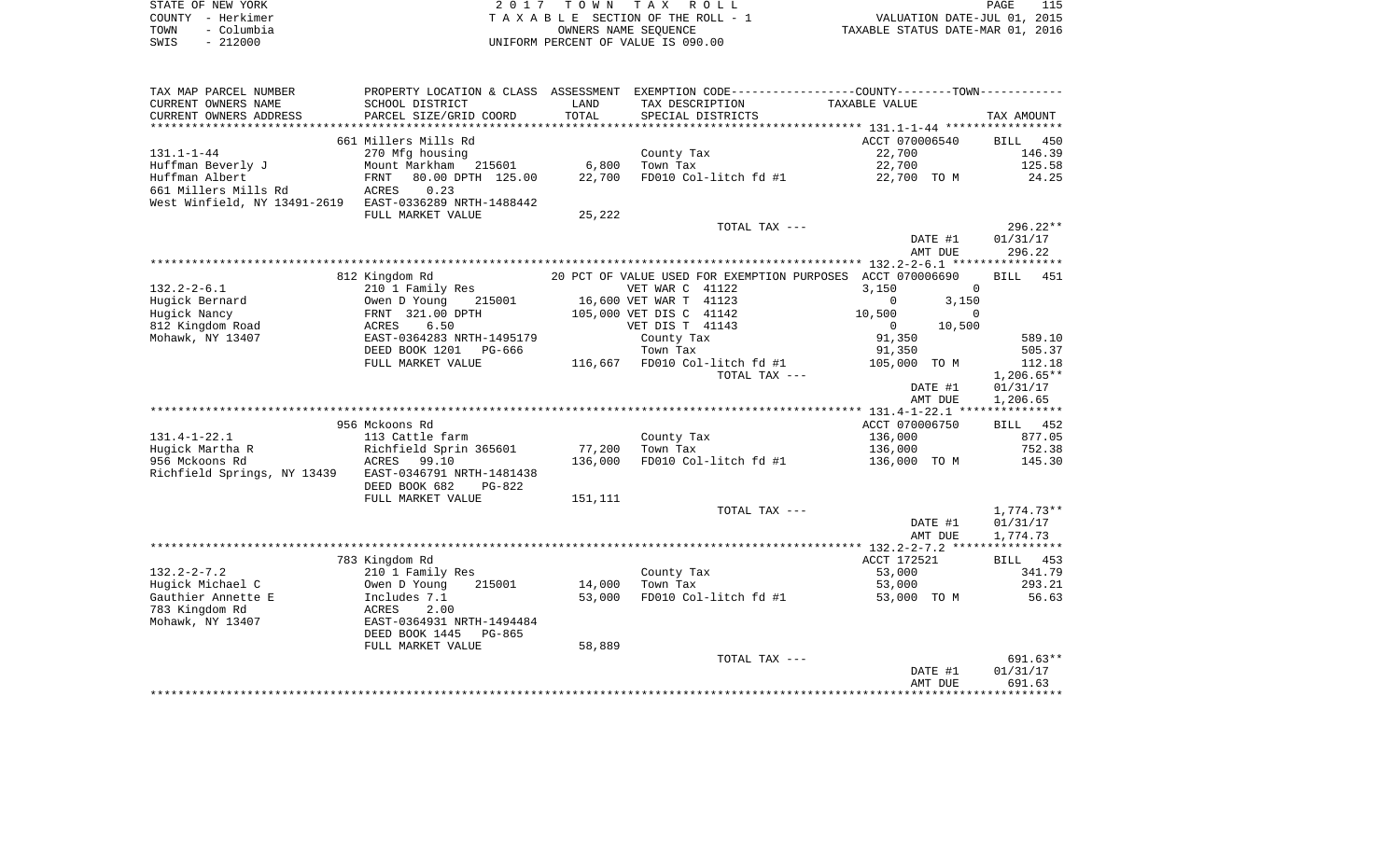| STATE OF NEW YORK  | 2017 TOWN TAX ROLL                    | 116<br>PAGE                      |
|--------------------|---------------------------------------|----------------------------------|
| COUNTY - Herkimer  | T A X A B L E SECTION OF THE ROLL - 1 | VALUATION DATE-JUL 01, 2015      |
| – Columbia<br>TOWN | OWNERS NAME SEOUENCE                  | TAXABLE STATUS DATE-MAR 01, 2016 |
| $-212000$<br>SWIS  | UNIFORM PERCENT OF VALUE IS 090.00    |                                  |

| TAX MAP PARCEL NUMBER       | PROPERTY LOCATION & CLASS  | ASSESSMENT | EXEMPTION CODE----------------COUNTY-------TOWN----------- |                  |              |
|-----------------------------|----------------------------|------------|------------------------------------------------------------|------------------|--------------|
| CURRENT OWNERS NAME         | SCHOOL DISTRICT            | LAND       | TAX DESCRIPTION                                            | TAXABLE VALUE    |              |
| CURRENT OWNERS ADDRESS      | PARCEL SIZE/GRID COORD     | TOTAL      | SPECIAL DISTRICTS                                          |                  | TAX AMOUNT   |
|                             |                            |            |                                                            |                  |              |
|                             | 426 Hugick Rd              |            |                                                            |                  | 454<br>BILL  |
| $132.3 - 1 - 5.3$           | 240 Rural res              |            | AGRIC 10 Y 41700                                           | 12,500<br>12,500 |              |
| Hugick Paul M               | Richfield Sprin 365601     | 31,500     | County Tax                                                 | 147,500          | 951.21       |
| Hugick Veronica J           | ACRES<br>29.50             | 160,000    | Town Tax                                                   | 147,500          | 816.00       |
| 426 Hugick Rd               | EAST-0355926 NRTH-1486622  |            | FD010 Col-litch fd #1                                      | 160,000 TO M     | 170.94       |
| Richfield Springs, NY 13439 | DEED BOOK 840<br>$PG-17$   |            |                                                            |                  |              |
|                             | FULL MARKET VALUE          | 177,778    |                                                            |                  |              |
|                             |                            |            | TOTAL TAX ---                                              |                  | $1,938.15**$ |
|                             |                            |            |                                                            | DATE #1          | 01/31/17     |
|                             |                            |            |                                                            | AMT DUE          | 1,938.15     |
|                             |                            |            |                                                            |                  |              |
|                             | Kingdom Rd                 |            |                                                            | ACCT 070016530   | BILL 455     |
| $132.2 - 2 - 14.1$          | 105 Vac farmland           |            | County Tax                                                 | 8,200            | 52.88        |
| Hula Tracy M                | Owen D Young<br>215001     | 8,200      | Town Tax                                                   | 8,200            | 45.36        |
| Hula Nicholas J             | ACRES 13.70                | 8,200      | FD010 Col-litch fd #1                                      | 8,200 TO M       | 8.76         |
| 1066 Little Lakes Rd        | EAST-0363134 NRTH-1489624  |            |                                                            |                  |              |
| Richfield Springs, NY 13439 | DEED BOOK 1220<br>$PG-359$ |            |                                                            |                  |              |
|                             | FULL MARKET VALUE          | 9,111      |                                                            |                  |              |
|                             |                            |            | TOTAL TAX ---                                              |                  | $107.00**$   |
|                             |                            |            |                                                            | DATE #1          | 01/31/17     |
|                             |                            |            |                                                            | AMT DUE          | 107.00       |
|                             |                            |            |                                                            |                  |              |
|                             | 278 Millers Mills Rd       |            |                                                            | ACCT 193575      | BILL 456     |
| $131.3 - 1 - 2.1$           | 240 Rural res              |            | County Tax                                                 | 75,000           | 483.66       |
| Hull Jeri E                 | Mount Markham<br>215601    | 26,900     | Town Tax                                                   | 75,000           | 414.92       |
| 278 Millers Mills Rd        | split 2.2                  | 75,000     | FD010 Col-litch fd #1                                      | 75,000 TO M      | 80.13        |
| West Winfield, NY 13491     | <b>ACRES</b><br>9.10       |            |                                                            |                  |              |
|                             | EAST-0329635 NRTH-1489219  |            |                                                            |                  |              |
|                             | DEED BOOK 1577<br>$PG-553$ |            |                                                            |                  |              |
|                             | FULL MARKET VALUE          | 83,333     |                                                            |                  |              |
|                             |                            |            | TOTAL TAX ---                                              |                  | 978.71**     |
|                             |                            |            |                                                            | DATE #1          | 01/31/17     |
|                             |                            |            |                                                            | AMT DUE          | 978.71       |
|                             |                            |            |                                                            |                  |              |
|                             | 1096 Elizabethtown Rd      |            |                                                            | ACCT 070013625   | BILL 457     |
| $125.2 - 2 - 12$            | 210 1 Family Res           |            | County Tax                                                 | 87,900           | 566.86       |
| Hunt Adrienne               | Central Valley 212803      | 23,300     | Town Tax                                                   | 87,900           | 486.28       |
| 1096 Elizabethtown Rd       | ACRES<br>6.20              | 87,900     | School Relevy                                              |                  | 666.17       |
| Ilion, NY 13357             | EAST-0339363 NRTH-1509250  |            | FD010 Col-litch fd #1                                      | 87,900 TO M      | 93.91        |
|                             | DEED BOOK 939<br>$PG-573$  |            |                                                            |                  |              |
|                             | FULL MARKET VALUE          | 97,667     |                                                            |                  |              |
|                             |                            |            | TOTAL TAX ---                                              |                  | $1,813.22**$ |
|                             |                            |            |                                                            | DATE #1          | 01/31/17     |
|                             |                            |            |                                                            | AMT DUE          | 1,813.22     |
|                             |                            |            |                                                            |                  |              |
|                             |                            |            |                                                            |                  |              |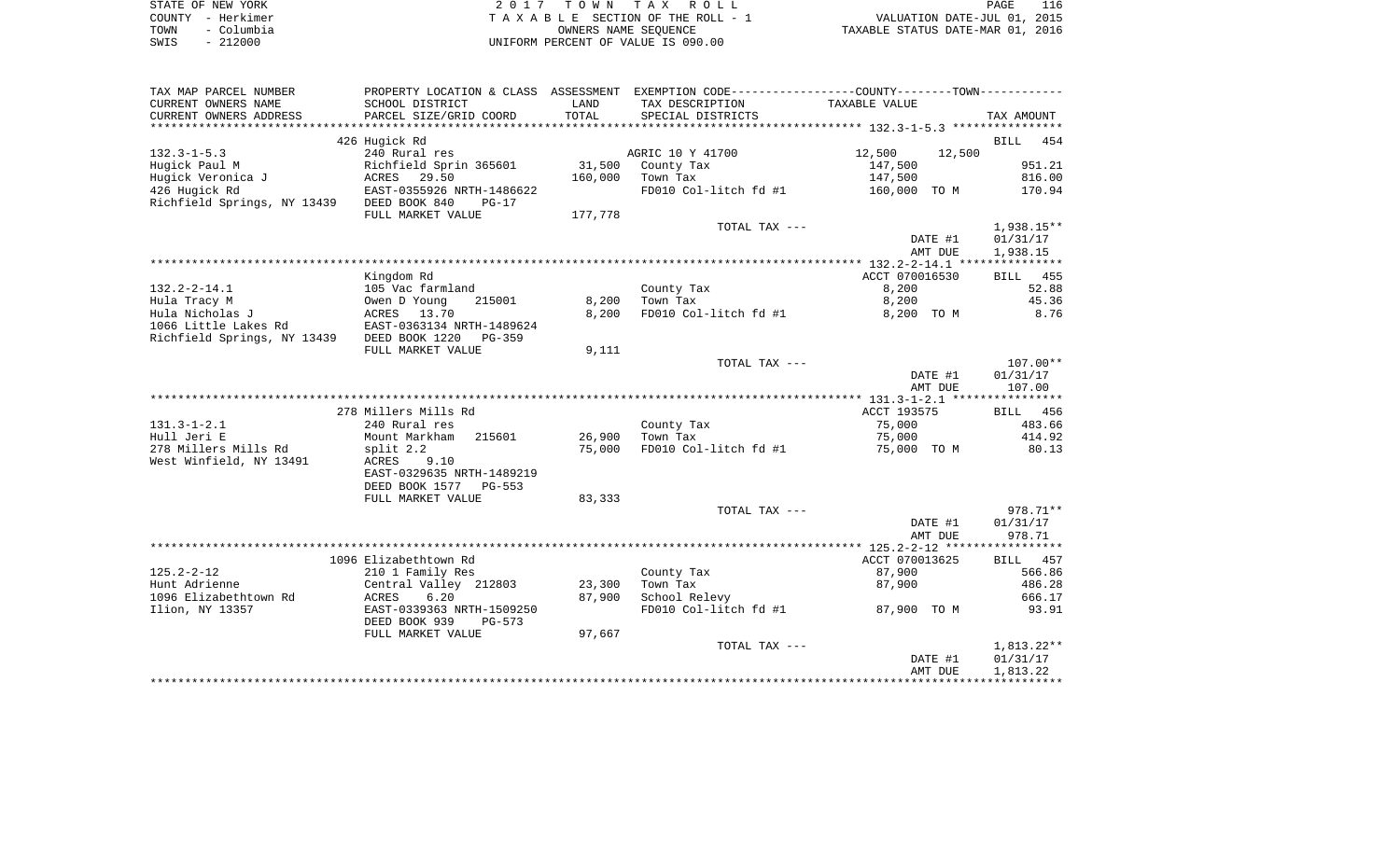| STATE OF NEW YORK  | 2017 TOWN TAX ROLL                 | PAGE                             |
|--------------------|------------------------------------|----------------------------------|
| COUNTY - Herkimer  | TAXABLE SECTION OF THE ROLL - 1    | VALUATION DATE-JUL 01, 2015      |
| - Columbia<br>TOWN | OWNERS NAME SEOUENCE               | TAXABLE STATUS DATE-MAR 01, 2016 |
| SWIS<br>$-212000$  | UNIFORM PERCENT OF VALUE IS 090.00 |                                  |

| TAX MAP PARCEL NUMBER        | PROPERTY LOCATION & CLASS ASSESSMENT |                 | EXEMPTION CODE-----------------COUNTY-------TOWN-----------    |                |                      |
|------------------------------|--------------------------------------|-----------------|----------------------------------------------------------------|----------------|----------------------|
| CURRENT OWNERS NAME          | SCHOOL DISTRICT                      | LAND            | TAX DESCRIPTION                                                | TAXABLE VALUE  |                      |
| CURRENT OWNERS ADDRESS       | PARCEL SIZE/GRID COORD               | TOTAL           | SPECIAL DISTRICTS                                              |                | TAX AMOUNT           |
| *******************          | *************************            | *************** | ********************************* 132.2-2-14.4 *************** |                |                      |
|                              | 306 Sarafin Rd                       |                 |                                                                | ACCT 163429    | BILL<br>458          |
| $132.2 - 2 - 14.4$           | 240 Rural res                        |                 | County Tax                                                     | 162,000        | 1,044.72             |
| Hunt Allen                   | Owen D Young<br>215001               | 40,000          | Town Tax                                                       | 162,000        | 896.22               |
| Hunt Maria                   | includes 10.3 & 10.4 & 10            | 162,000         | School Relevy                                                  |                | 2,782.48             |
| 306 Sarafin Rd               | FRNT 651.00 DPTH                     |                 | FD010 Col-litch fd #1                                          | 162,000 TO M   | 173.08               |
| Mohawk, NY 13407             | ACRES 33.40                          |                 |                                                                |                |                      |
|                              | EAST-0362097 NRTH-1490614            |                 |                                                                |                |                      |
|                              | DEED BOOK 1388<br>PG-42              |                 |                                                                |                |                      |
|                              | FULL MARKET VALUE                    | 180,000         |                                                                |                |                      |
|                              |                                      |                 | TOTAL TAX ---                                                  |                | $4,896.50**$         |
|                              |                                      |                 |                                                                | DATE #1        | 01/31/17             |
|                              |                                      |                 |                                                                | AMT DUE        | 4,896.50             |
|                              |                                      |                 |                                                                |                |                      |
|                              | 265 Elizabethtown Rd                 |                 |                                                                | ACCT 150302    | BILL 459             |
| $131.1 - 1 - 4$              | 210 1 Family Res                     |                 | County Tax                                                     | 67,800         | 437.23               |
| Huntley Gregory              | Mount Markham<br>215601              | 13,000          | Town Tax                                                       | 67,800         | 375.08               |
| 2520 State Route 8           | ACRES<br>$1.00$ BANK<br>184          | 67,800          | FD010 Col-litch fd #1                                          | 67,800 TO M    | 72.44                |
| West Winfield, NY 13491      | EAST-0329598 NRTH-1496098            |                 |                                                                |                |                      |
|                              | DEED BOOK 1306<br>PG-584             |                 |                                                                |                |                      |
|                              | FULL MARKET VALUE                    | 75,333          |                                                                |                |                      |
|                              |                                      |                 | TOTAL TAX ---                                                  | DATE #1        | 884.75**<br>01/31/17 |
|                              |                                      |                 |                                                                | AMT DUE        | 884.75               |
|                              |                                      |                 |                                                                |                |                      |
|                              | 859 Richfield Hill Rd                |                 |                                                                | ACCT 070008825 | BILL 460             |
| $131.4 - 1 - 47$             | 270 Mfg housing                      |                 | County Tax                                                     | 49,700         | 320.51               |
| Huxtable Beverly C           | Richfield Sprin 365601               | 45,378          | Town Tax                                                       | 49,700         | 274.95               |
| 859 Richfield Hill Rd        | ACRES 59.00                          | 49,700          | FD010 Col-litch fd #1                                          | 49,700 TO M    | 53.10                |
| Richfield Springs, NY 13439  | EAST-0338827 NRTH-1481619            |                 |                                                                |                |                      |
|                              | DEED BOOK 841<br><b>PG-171</b>       |                 |                                                                |                |                      |
|                              | FULL MARKET VALUE                    | 55,222          |                                                                |                |                      |
|                              |                                      |                 | TOTAL TAX ---                                                  |                | 648.56**             |
|                              |                                      |                 |                                                                | DATE #1        | 01/31/17             |
|                              |                                      |                 |                                                                | AMT DUE        | 648.56               |
|                              |                                      |                 |                                                                |                |                      |
|                              | Millers Mills Rd                     |                 |                                                                | ACCT 162759    | BILL 461             |
| $131.1 - 1 - 47.2$           | 105 Vac farmland                     |                 | AG MKTS<br>41730                                               | $\overline{0}$ | $\Omega$             |
| Huxtable Farm Properties LLC | Mount Markham 215601                 |                 | 22,700 County Tax                                              | 22,700         | 146.39               |
| 597 Millers Mills Rd         | 28.6 cal                             |                 | 22,700 Town Tax                                                | 22,700         | 125.58               |
| West Winfield, NY 13491      | ACRES 35.60                          |                 | FD010 Col-litch fd #1                                          | 22,700 TO M    | 24.25                |
|                              | EAST-0335514 NRTH-1489163            |                 |                                                                |                |                      |
| MAY BE SUBJECT TO PAYMENT    | DEED BOOK 1383<br>$PG-563$           |                 |                                                                |                |                      |
| UNDER AGDIST LAW TIL 2023    | FULL MARKET VALUE                    | 25,222          |                                                                |                |                      |
|                              |                                      |                 | TOTAL TAX ---                                                  |                | $296.22**$           |
|                              |                                      |                 |                                                                | DATE #1        | 01/31/17             |
|                              |                                      |                 |                                                                | AMT DUE        | 296.22               |
|                              |                                      |                 |                                                                |                |                      |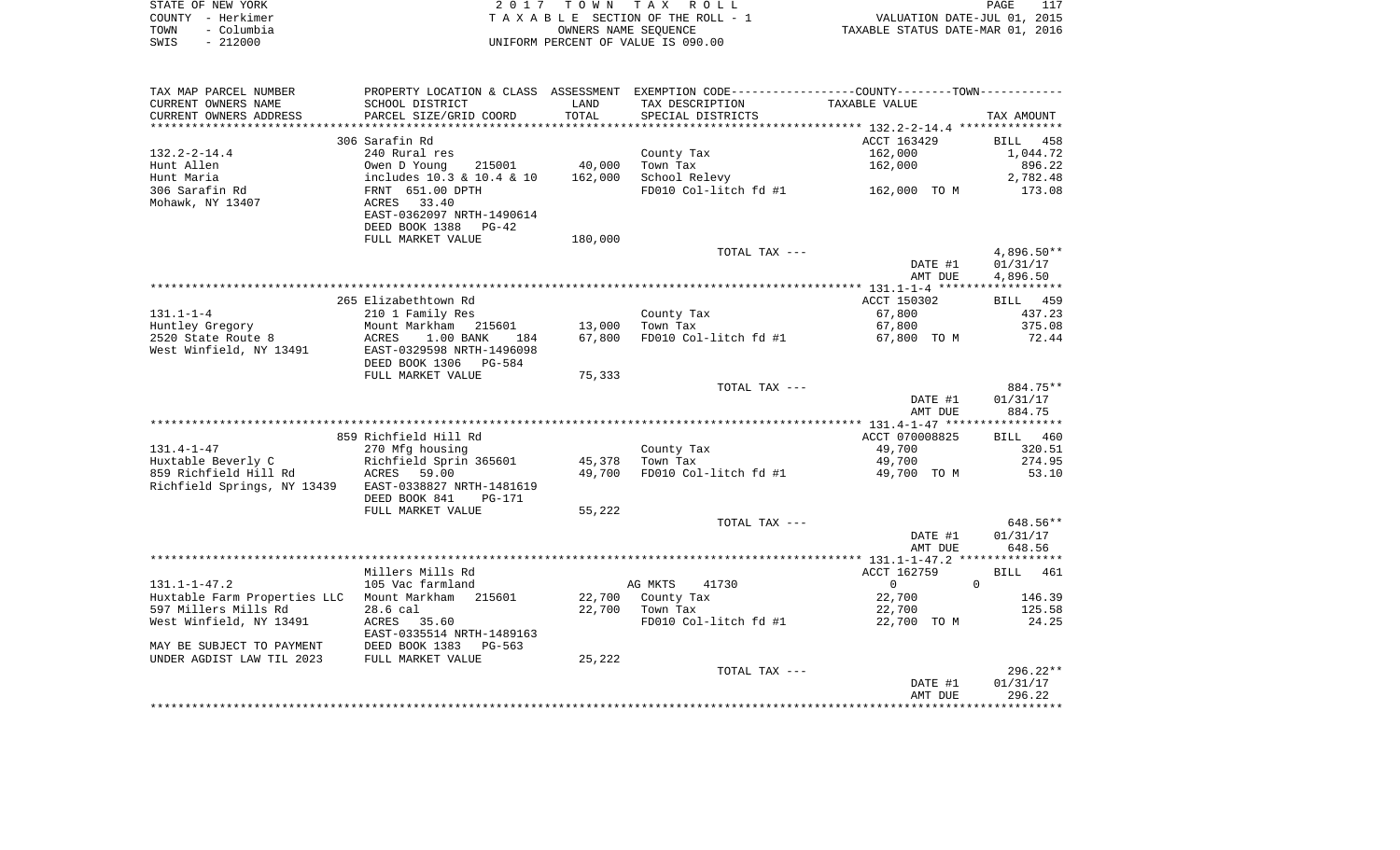| STATE OF NEW YORK  | 2017 TOWN TAX ROLL                 | 118<br>PAGE                      |
|--------------------|------------------------------------|----------------------------------|
| COUNTY - Herkimer  | TAXABLE SECTION OF THE ROLL - 1    | VALUATION DATE-JUL 01, 2015      |
| - Columbia<br>TOWN | OWNERS NAME SEOUENCE               | TAXABLE STATUS DATE-MAR 01, 2016 |
| - 212000<br>SWIS   | UNIFORM PERCENT OF VALUE IS 090.00 |                                  |

| TAX MAP PARCEL NUMBER                                  |                            |         |                          | PROPERTY LOCATION & CLASS ASSESSMENT EXEMPTION CODE---------------COUNTY-------TOWN---------- |                    |
|--------------------------------------------------------|----------------------------|---------|--------------------------|-----------------------------------------------------------------------------------------------|--------------------|
| CURRENT OWNERS NAME                                    | SCHOOL DISTRICT            | LAND    | TAX DESCRIPTION          | TAXABLE VALUE                                                                                 |                    |
| CURRENT OWNERS ADDRESS                                 | PARCEL SIZE/GRID COORD     | TOTAL   | SPECIAL DISTRICTS        |                                                                                               | TAX AMOUNT         |
|                                                        |                            |         |                          |                                                                                               |                    |
|                                                        | 597 Millers Mills Rd       |         |                          | ACCT 162759                                                                                   | <b>BILL</b><br>462 |
| $131.3 - 1 - 4$                                        | 112 Dairy farm             |         | AG MKTS<br>41730         | 1,891<br>1,891                                                                                |                    |
| Huxtable Farm Properties LLC                           | Mount Markham<br>215601    |         | 110,900 AGRIC 10 Y 42100 | 15,000<br>15,000                                                                              |                    |
| 597 Millers Mills Rd                                   | ACRES 172.70               | 216,300 | County Tax               | 199,409                                                                                       | 1,285.96           |
| West Winfield, NY 13491                                | EAST-0333934 NRTH-1488771  |         | Town Tax                 | 199,409                                                                                       | 1,103.17           |
|                                                        | DEED BOOK 1383<br>$PG-563$ |         | FD010 Col-litch fd #1    | 216,300 TO M                                                                                  | 231.10             |
| MAY BE SUBJECT TO PAYMENT                              | FULL MARKET VALUE          | 240,333 |                          |                                                                                               |                    |
| UNDER AGDIST LAW TIL 2023                              |                            |         |                          |                                                                                               |                    |
|                                                        |                            |         | TOTAL TAX ---            |                                                                                               | $2,620.23**$       |
|                                                        |                            |         |                          | DATE #1                                                                                       | 01/31/17           |
|                                                        |                            |         |                          | AMT DUE                                                                                       | 2,620.23           |
|                                                        |                            |         |                          |                                                                                               |                    |
|                                                        | Millers Mills Rd           |         |                          | ACCT 162759                                                                                   | BILL 463           |
| $131.4 - 1 - 2$                                        | 311 Res vac land           |         | AG MKTS<br>41730         | 5,014<br>5,014                                                                                |                    |
| Huxtable Farm Properties LLC                           | Mount Markham<br>215601    | 7,200   | County Tax               | 2,186                                                                                         | 14.10              |
| 597 Millers Mills Rd                                   | ACRES<br>3.30              | 7,200   | Town Tax                 | 2,186                                                                                         | 12.09              |
| West Winfield, NY 13491                                | EAST-0336514 NRTH-1488220  |         | FD010 Col-litch fd #1    | 100 TO M                                                                                      | $\ldots$ 11        |
|                                                        | DEED BOOK 1383<br>PG-563   |         |                          |                                                                                               |                    |
| MAY BE SUBJECT TO PAYMENT<br>UNDER AGDIST LAW TIL 2023 | FULL MARKET VALUE          | 8,000   |                          |                                                                                               |                    |
|                                                        |                            |         | TOTAL TAX ---            |                                                                                               | $26.30**$          |
|                                                        |                            |         |                          | DATE #1                                                                                       | 01/31/17           |
|                                                        |                            |         |                          | AMT DUE                                                                                       | 26.30              |
|                                                        |                            |         |                          |                                                                                               |                    |
|                                                        | Millers Mills Rd           |         |                          | ACCT 162759                                                                                   | 464<br>BILL        |
| $131.4 - 1 - 4.1$                                      | 322 Rural vac>10           |         | AG MKTS<br>41730         | $\Omega$<br>$\circ$                                                                           |                    |
| Huxtable Farm Properties LLC                           | Mount Markham<br>215601    | 10,300  | County Tax               | 10,300                                                                                        | 66.42              |
| 597 Millers Mills Rd                                   | ACRES<br>22.70             | 10,300  | Town Tax                 | 10,300                                                                                        | 56.98              |
| West Winfield, NY 13491                                | EAST-0336759 NRTH-1487574  |         | FD010 Col-litch fd #1    | 10,300 TO M                                                                                   | 11.00              |
|                                                        | DEED BOOK 1383<br>PG-563   |         |                          |                                                                                               |                    |
| MAY BE SUBJECT TO PAYMENT                              | FULL MARKET VALUE          | 11,444  |                          |                                                                                               |                    |
| UNDER AGDIST LAW TIL 2023                              |                            |         |                          |                                                                                               |                    |
|                                                        |                            |         | TOTAL TAX ---            |                                                                                               | 134.40**           |
|                                                        |                            |         |                          | DATE #1                                                                                       | 01/31/17           |
|                                                        |                            |         |                          | AMT DUE                                                                                       | 134.40             |
|                                                        |                            |         |                          |                                                                                               |                    |
|                                                        | 211 Huxtable Rd            |         |                          | ACCT 070002880                                                                                | BILL 465           |
| $131.3 - 1 - 12$                                       | 240 Rural res              |         | AG MKTS<br>41730         | 4,946<br>4,946                                                                                |                    |
| Huxtable Jeffrey                                       | Mount Markham<br>215601    | 50,300  | County Tax               | 76,054                                                                                        | 490.46             |
| 206 Huxtable Rd                                        | POWER LINES ON PARCEL      | 81,000  | Town Tax                 | 76,054                                                                                        | 420.75             |
| West Winfield, NY 13491                                | 54.60<br>ACRES             |         | School Relevy            |                                                                                               | 1,705.97           |
|                                                        | EAST-0335994 NRTH-1483093  |         |                          | FD010 Col-litch fd #1 81,000 TO M                                                             | 86.54              |
| MAY BE SUBJECT TO PAYMENT                              | DEED BOOK 1281<br>PG-364   |         |                          |                                                                                               |                    |
| UNDER AGDIST LAW TIL 2023                              | FULL MARKET VALUE          | 90,000  |                          |                                                                                               |                    |
|                                                        |                            |         | TOTAL TAX ---            |                                                                                               | $2,703.72**$       |
|                                                        |                            |         |                          | DATE #1                                                                                       | 01/31/17           |
|                                                        |                            |         |                          | AMT DUE                                                                                       | 2,703.72           |
|                                                        |                            |         |                          |                                                                                               |                    |
|                                                        |                            |         |                          |                                                                                               |                    |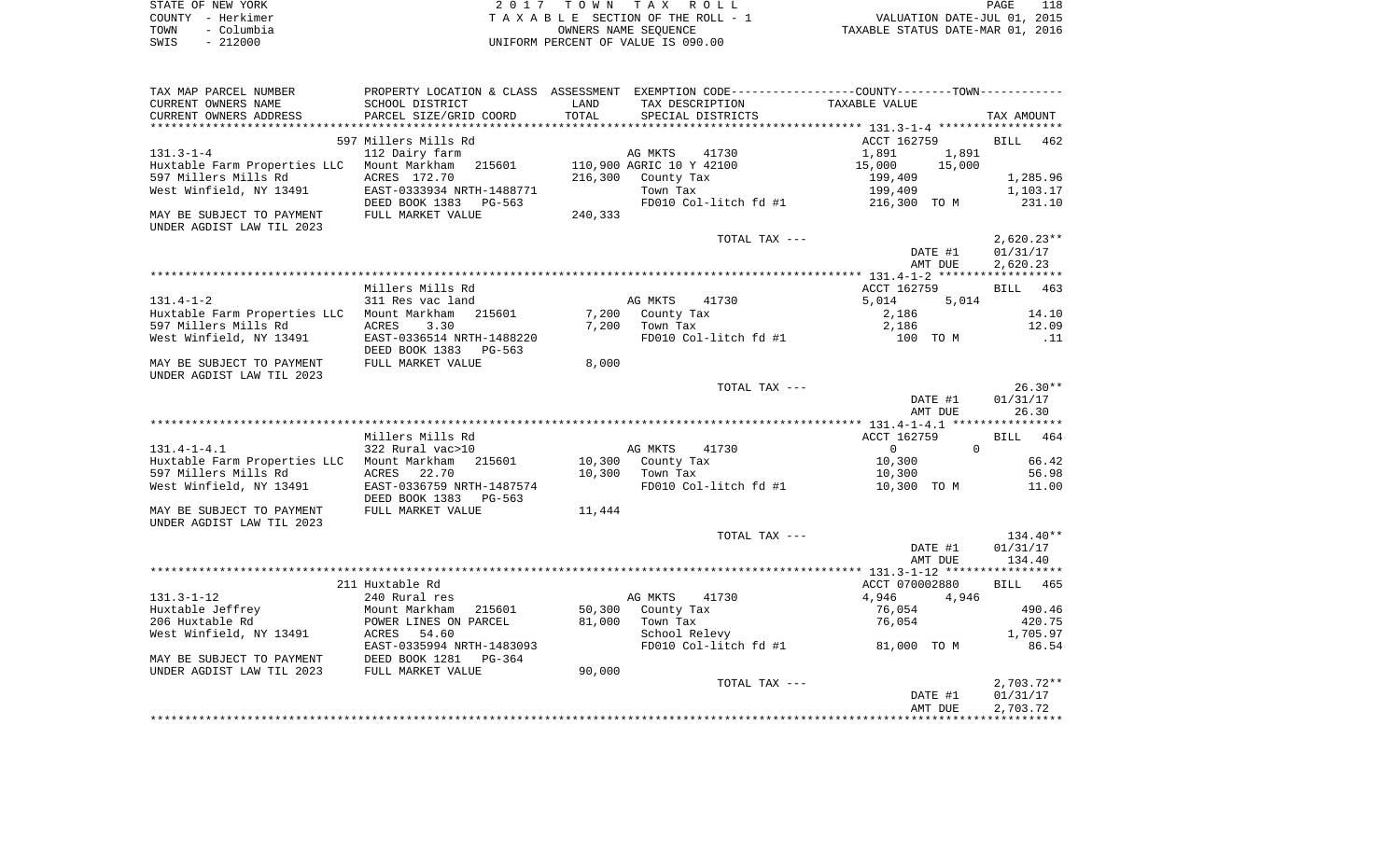| STATE OF NEW YORK<br>COUNTY - Herkimer        |                                                                                                |                 | 2017 TOWN TAX ROLL<br>TAXABLE SECTION OF THE ROLL - 1 | VALUATION DATE-JUL 01, 2015      | PAGE<br>119         |
|-----------------------------------------------|------------------------------------------------------------------------------------------------|-----------------|-------------------------------------------------------|----------------------------------|---------------------|
| TOWN<br>- Columbia                            |                                                                                                |                 | OWNERS NAME SEOUENCE                                  | TAXABLE STATUS DATE-MAR 01, 2016 |                     |
| $-212000$<br>SWIS                             |                                                                                                |                 | UNIFORM PERCENT OF VALUE IS 090.00                    |                                  |                     |
| TAX MAP PARCEL NUMBER                         | PROPERTY LOCATION & CLASS ASSESSMENT EXEMPTION CODE----------------COUNTY-------TOWN---------- |                 |                                                       |                                  |                     |
| CURRENT OWNERS NAME<br>CURRENT OWNERS ADDRESS | SCHOOL DISTRICT<br>PARCEL SIZE/GRID COORD                                                      | LAND<br>TOTAL   | TAX DESCRIPTION<br>SPECIAL DISTRICTS                  | TAXABLE VALUE                    | TAX AMOUNT          |
|                                               |                                                                                                |                 |                                                       |                                  |                     |
| $131.4 - 1 - 43.2$                            | 206 Huxtable Rd<br>240 Rural res                                                               |                 | County Tax                                            | ACCT 153506<br>92,000            | BILL 466<br>593.30  |
| Huxtable Jeffrey                              | 215601<br>Mount Markham                                                                        | 26,400          | Town Tax                                              | 92,000                           | 508.96              |
| Huxtable Christine                            | Doublewide                                                                                     | 92,000          | FD010 Col-litch fd #1                                 | 92,000 TO M                      | 98.29               |
| 206 Huxtable Rd                               | FRNT 792.00 DPTH                                                                               |                 |                                                       |                                  |                     |
| West Winfield, NY 13491                       | ACRES 24.50                                                                                    |                 |                                                       |                                  |                     |
|                                               | EAST-0337200 NRTH-1482113                                                                      |                 |                                                       |                                  |                     |
|                                               | DEED BOOK 1326<br>PG-785                                                                       |                 |                                                       |                                  |                     |
|                                               | FULL MARKET VALUE                                                                              | 102,222         | TOTAL TAX ---                                         |                                  | $1,200.55**$        |
|                                               |                                                                                                |                 |                                                       | DATE #1                          | 01/31/17            |
|                                               |                                                                                                |                 |                                                       | AMT DUE                          | 1,200.55            |
|                                               |                                                                                                |                 |                                                       |                                  |                     |
|                                               | Huxtable Rd                                                                                    |                 |                                                       |                                  | BILL 467            |
| $131.4 - 1 - 34.2$<br>Huxtable Susan J        | 314 Rural vac<10<br>Richfield Sprin 365601                                                     | 4,100           | County Tax<br>Town Tax                                | 4,100<br>4,100                   | 26.44<br>22.68      |
| 588 State Route 51 Rd                         | LANDLOCKED                                                                                     | 4,100           | FD010 Col-litch fd #1                                 | 4,100 TO M                       | 4.38                |
| West Winfield, NY 13491                       | ACRES<br>10.20                                                                                 |                 |                                                       |                                  |                     |
|                                               | EAST-0341948 NRTH-1482418                                                                      |                 |                                                       |                                  |                     |
|                                               | DEED BOOK 946<br>PG-404                                                                        |                 |                                                       |                                  |                     |
|                                               | FULL MARKET VALUE                                                                              | 4,556           |                                                       |                                  |                     |
|                                               |                                                                                                |                 | TOTAL TAX ---                                         | DATE #1                          | 53.50**<br>01/31/17 |
|                                               |                                                                                                |                 |                                                       | AMT DUE                          | 53.50               |
|                                               |                                                                                                |                 |                                                       |                                  |                     |
|                                               | 608 Dugan Rd                                                                                   |                 |                                                       | ACCT 070007050                   | BILL 468            |
| $139.1 - 2 - 55$                              | 112 Dairy farm                                                                                 |                 | AG MKTS L 41720                                       | $\mathbf{0}$                     | $\mathbf{0}$        |
| Huxtable William                              | Richfield Sprin 365601                                                                         |                 | 95,000 AGRIC 10 Y 42100                               | 12,000<br>12,000                 |                     |
| Huxtable Katherine L<br>608 Dugan Rd          | ACRES 155.00<br>EAST-0356047 NRTH-1473476                                                      |                 | 186,400 County Tax<br>Town Tax                        | 174,400<br>174,400               | 1,124.68<br>964.82  |
| Richfield Springs, NY 13439                   | DEED BOOK 00600 PG-00417                                                                       |                 | FD010 Col-litch fd #1                                 | 186,400 TO M                     | 199.15              |
|                                               | FULL MARKET VALUE                                                                              | 207,111         |                                                       |                                  |                     |
| MAY BE SUBJECT TO PAYMENT                     |                                                                                                |                 |                                                       |                                  |                     |
| UNDER AGDIST LAW TIL 2020                     |                                                                                                |                 | TOTAL TAX ---                                         |                                  | 2,288.65**          |
|                                               |                                                                                                |                 |                                                       | DATE #1                          | 01/31/17            |
|                                               |                                                                                                |                 |                                                       | AMT DUE                          | 2,288.65            |
|                                               |                                                                                                |                 |                                                       |                                  |                     |
|                                               | 268 Depot Rd                                                                                   |                 |                                                       | ACCT 188733                      | BILL 469            |
| 131.3-1-14                                    | 210 1 Family Res                                                                               |                 | County Tax                                            | 59,400                           | 383.06              |
| Hyde Mary Ann<br>493 Huxtable Rd              | 215601<br>Mount Markham<br>FRNT 171.00 DPTH                                                    | 9,000<br>59,400 | Town Tax<br>School Relevy                             | 59,400                           | 328.61<br>1,332.41  |
| West Winfield, NY 13491                       | 0.48<br>ACRES                                                                                  |                 | FD010 Col-litch fd #1                                 | 59,400 TO M                      | 63.46               |
|                                               | EAST-0333934 NRTH-1485536                                                                      |                 |                                                       |                                  |                     |
|                                               | DEED BOOK 1544<br>PG-853                                                                       |                 |                                                       |                                  |                     |
|                                               | FULL MARKET VALUE                                                                              | 66,000          |                                                       |                                  |                     |
|                                               |                                                                                                |                 | TOTAL TAX ---                                         |                                  | $2,107.54**$        |
|                                               |                                                                                                |                 |                                                       | DATE #1                          | 01/31/17            |
|                                               |                                                                                                |                 |                                                       | AMT DUE                          | 2,107.54            |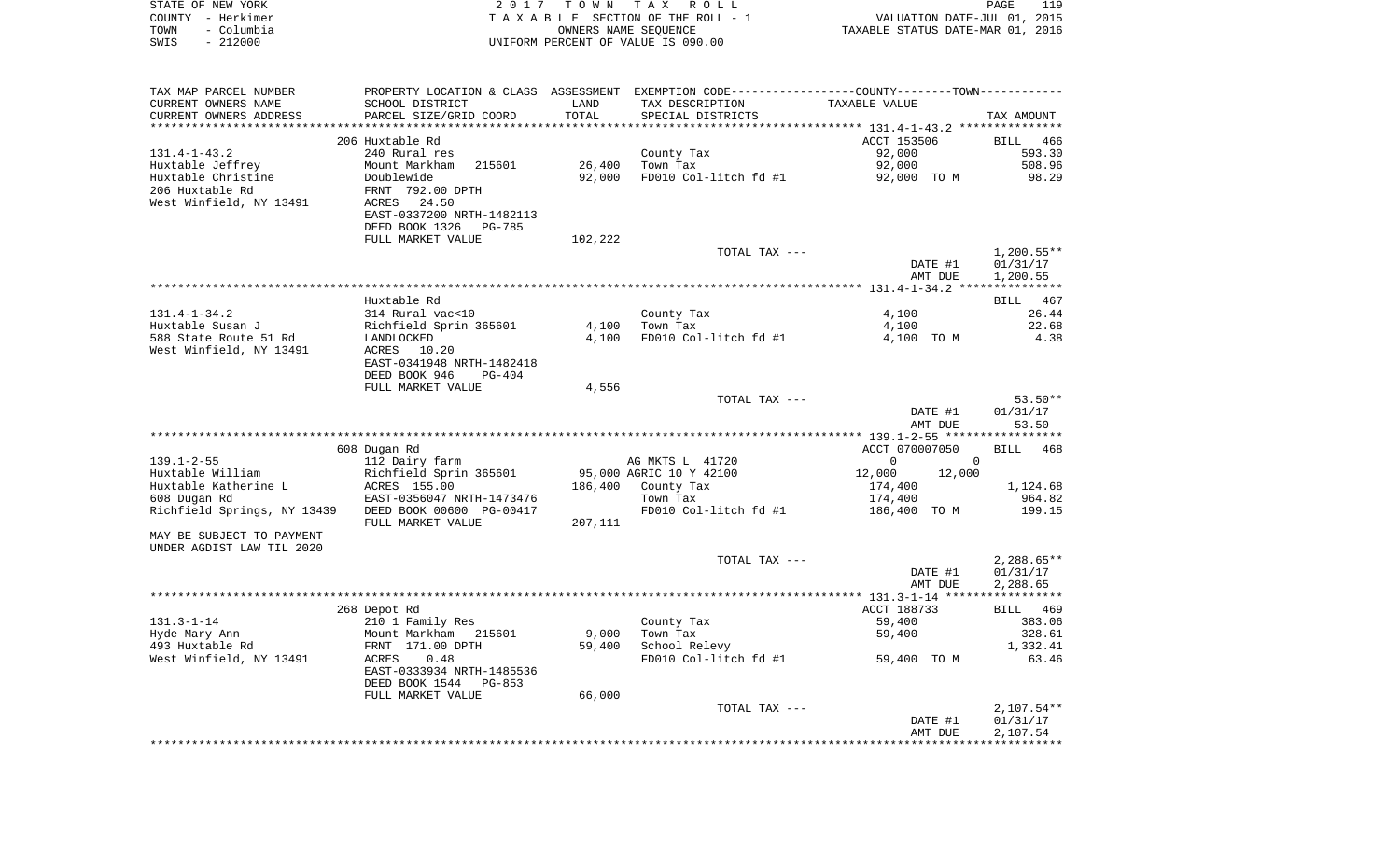|      | STATE OF NEW YORK | 2017 TOWN TAX ROLL                 | PAGE                             | 120 |
|------|-------------------|------------------------------------|----------------------------------|-----|
|      | COUNTY - Herkimer | TAXABLE SECTION OF THE ROLL - 1    | VALUATION DATE-JUL 01, 2015      |     |
| TOWN | - Columbia        | OWNERS NAME SEOUENCE               | TAXABLE STATUS DATE-MAR 01, 2016 |     |
| SWIS | - 212000          | UNIFORM PERCENT OF VALUE IS 090.00 |                                  |     |

| TAX MAP PARCEL NUMBER    |                           |                | PROPERTY LOCATION & CLASS ASSESSMENT EXEMPTION CODE---------------COUNTY-------TOWN---------- |                |              |
|--------------------------|---------------------------|----------------|-----------------------------------------------------------------------------------------------|----------------|--------------|
| CURRENT OWNERS NAME      | SCHOOL DISTRICT           | LAND           | TAX DESCRIPTION                                                                               | TAXABLE VALUE  |              |
| CURRENT OWNERS ADDRESS   | PARCEL SIZE/GRID COORD    | TOTAL          | SPECIAL DISTRICTS                                                                             |                | TAX AMOUNT   |
| ********************     |                           | ************** |                                                                                               |                |              |
|                          | 493 Huxtable Rd           |                |                                                                                               | ACCT 070003690 | BILL 470     |
| $131.3 - 1 - 18$         | 210 1 Family Res          |                | County Tax                                                                                    | 60,000         | 386.93       |
| Hyde Mary Ann K          | Mount Markham<br>215601   | 10,100         | Town Tax                                                                                      | 60,000         | 331.93       |
| 493 Huxtable Road        | ACRES<br>2.40             | 60,000         | FD010 Col-litch fd #1                                                                         | 60,000 TO M    | 64.10        |
| West Winfield, NY 13491  | EAST-0335042 NRTH-1487006 |                |                                                                                               |                |              |
|                          | DEED BOOK 861<br>PG-269   |                |                                                                                               |                |              |
|                          | FULL MARKET VALUE         | 66,667         |                                                                                               |                |              |
|                          |                           |                | TOTAL TAX ---                                                                                 |                | 782.96**     |
|                          |                           |                |                                                                                               | DATE #1        | 01/31/17     |
|                          |                           |                |                                                                                               | AMT DUE        | 782.96       |
|                          |                           |                |                                                                                               |                |              |
|                          | Brewer Rd                 |                |                                                                                               | ACCT 070007080 | BILL 471     |
| $125.2 - 2 - 73$         | 105 Vac farmland          |                | County Tax                                                                                    | 36,100         | 232.80       |
| Hyer Gerald              | Central Valley 212803     | 36,100         | Town Tax                                                                                      | 36,100         | 199.71       |
| Hyer Esther              | 62.00<br>ACRES            | 36,100         | FD010 Col-litch fd #1                                                                         | 36,100 TO M    | 38.57        |
| 149 N Columbia Rd        | EAST-0343646 NRTH-1504221 |                |                                                                                               |                |              |
| Ilion, NY 13357          | DEED BOOK 00581 PG-00117  |                |                                                                                               |                |              |
|                          | FULL MARKET VALUE         | 40,111         |                                                                                               |                |              |
|                          |                           |                | TOTAL TAX ---                                                                                 |                | 471.08**     |
|                          |                           |                |                                                                                               | DATE #1        | 01/31/17     |
|                          |                           |                |                                                                                               | AMT DUE        | 471.08       |
|                          |                           |                |                                                                                               |                |              |
|                          | 186 No Columbia Rd        |                |                                                                                               | ACCT 070001200 | BILL 472     |
| $125.2 - 2 - 25$         | 113 Cattle farm           |                | County Tax                                                                                    | 97,900         | 631.34       |
| Hyer Gerald F            | Central Valley 212803     | 53,000         | Town Tax                                                                                      | 97,900         | 541.60       |
| Hyer Esther B            | ACRES<br>68.00            | 97,900         | FD010 Col-litch fd #1                                                                         | 97,900 TO M    | 104.60       |
| 149 N Columbia Rd        | EAST-0340691 NRTH-1510901 |                |                                                                                               |                |              |
| Ilion, NY 13357          | DEED BOOK 00581 PG-00117  |                |                                                                                               |                |              |
|                          | FULL MARKET VALUE         | 108,778        |                                                                                               |                |              |
|                          |                           |                | TOTAL TAX ---                                                                                 |                | $1,277.54**$ |
|                          |                           |                |                                                                                               | DATE #1        | 01/31/17     |
|                          |                           |                |                                                                                               | AMT DUE        | 1,277.54     |
|                          |                           |                |                                                                                               |                |              |
|                          | 456 Gage Rd               |                |                                                                                               | ACCT 201780    | BILL 473     |
| $125.4 - 1 - 58.3$       | 210 1 Family Res          |                | County Tax                                                                                    | 103,000        | 664.23       |
| Impink Gregory P         | Mount Markham 215601      | 17,400         | Town Tax                                                                                      | 103,000        | 569.82       |
| Impink Theresa M         | Doublewide                | 103,000        | FD010 Col-litch fd #1                                                                         | 103,000 TO M   | 110.05       |
| 456 Gage Rd              | FRNT 250.00 DPTH          |                |                                                                                               |                |              |
| Ilion, NY 13357          | 3.00<br>ACRES             |                |                                                                                               |                |              |
|                          | EAST-0337782 NRTH-1498107 |                |                                                                                               |                |              |
| PRIOR OWNER ON 3/01/2016 | DEED BOOK 1630<br>PG-463  |                |                                                                                               |                |              |
| Macrina Donald C         | FULL MARKET VALUE         | 114,444        |                                                                                               |                |              |
|                          |                           |                | TOTAL TAX ---                                                                                 |                | 1,344.10**   |
|                          |                           |                |                                                                                               | DATE #1        | 01/31/17     |
|                          |                           |                |                                                                                               | AMT DUE        | 1,344.10     |
|                          |                           |                |                                                                                               |                |              |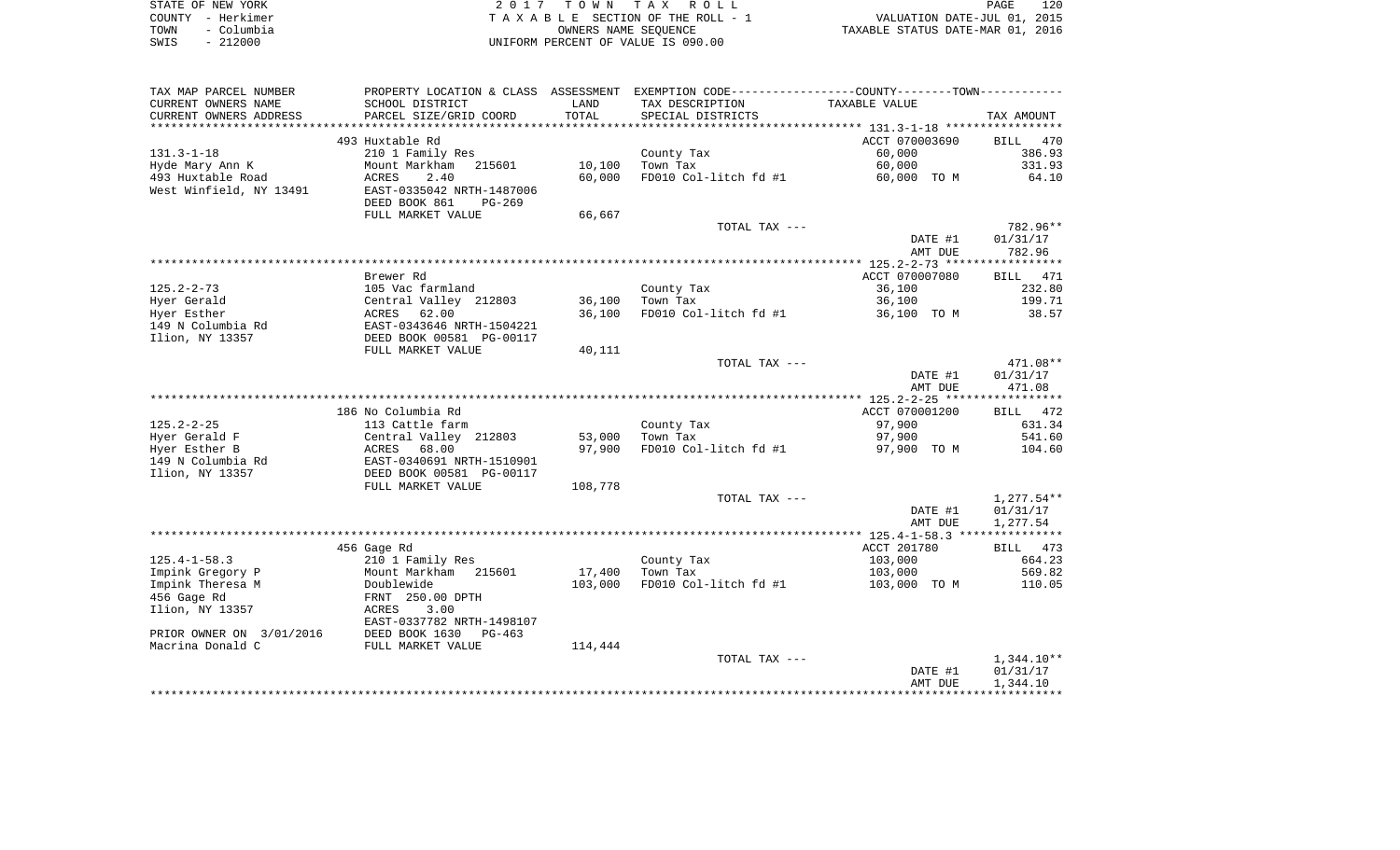| STATE OF NEW YORK  | 2017 TOWN TAX ROLL                 | 121<br>PAGE                      |
|--------------------|------------------------------------|----------------------------------|
| COUNTY - Herkimer  | TAXABLE SECTION OF THE ROLL - 1    | VALUATION DATE-JUL 01, 2015      |
| - Columbia<br>TOWN | OWNERS NAME SEOUENCE               | TAXABLE STATUS DATE-MAR 01, 2016 |
| $-212000$<br>SWIS  | UNIFORM PERCENT OF VALUE IS 090.00 |                                  |

| TAX MAP PARCEL NUMBER                      |                                          |         | PROPERTY LOCATION & CLASS ASSESSMENT EXEMPTION CODE----------------COUNTY--------TOWN----------- |                |              |
|--------------------------------------------|------------------------------------------|---------|--------------------------------------------------------------------------------------------------|----------------|--------------|
| CURRENT OWNERS NAME                        | SCHOOL DISTRICT                          | LAND    | TAX DESCRIPTION                                                                                  | TAXABLE VALUE  |              |
| CURRENT OWNERS ADDRESS                     | PARCEL SIZE/GRID COORD                   | TOTAL   | SPECIAL DISTRICTS                                                                                |                | TAX AMOUNT   |
|                                            |                                          |         |                                                                                                  |                |              |
|                                            | 645 Elizabethtown Rd                     |         |                                                                                                  |                | BILL 474     |
| $125.3 - 1 - 8.8$                          | 210 1 Family Res                         |         | County Tax                                                                                       | 106,900        | 689.38       |
| Ingersoll Mark W                           | Central Valley 212803                    | 15,200  | Town Tax                                                                                         | 106,900        | 591.39       |
| Ingersoll Lorri L                          | FRNT 250.00 DPTH                         | 106,900 | School Relevy                                                                                    |                | 1,785.56     |
| 655 Elizabethtown Rd                       | 2.00<br>ACRES                            |         |                                                                                                  | 106,900 TO M   | 114.21       |
| Ilion, NY 13357                            | EAST-0334437 NRTH-1501668                |         | FD010 Col-litch fd #1                                                                            |                |              |
|                                            |                                          |         |                                                                                                  |                |              |
|                                            | DEED BOOK 878<br>$PG-179$                |         |                                                                                                  |                |              |
|                                            | FULL MARKET VALUE                        | 118,778 |                                                                                                  |                |              |
|                                            |                                          |         | TOTAL TAX ---                                                                                    |                | $3,180.54**$ |
|                                            |                                          |         |                                                                                                  | DATE #1        | 01/31/17     |
|                                            |                                          |         |                                                                                                  | AMT DUE        | 3,180.54     |
|                                            |                                          |         |                                                                                                  |                |              |
|                                            | 382 State Route 28                       |         |                                                                                                  | ACCT 070008430 | BILL 475     |
| $139.3 - 2 - 3.1$                          | 283 Res w/Comuse                         |         | AGRIC 10 Y 42100                                                                                 | 3,400<br>3,400 |              |
|                                            |                                          | 33,400  | County Tax                                                                                       | 146,600        | 945.40       |
|                                            |                                          | 150,000 | Town Tax                                                                                         | 146,600        | 811.02       |
|                                            |                                          |         | FD010 Col-litch fd #1                                                                            | 150,000 TO M   | 160.26       |
| Richfield Springs, NY 13439 DEED BOOK 1203 | PG-808                                   |         |                                                                                                  |                |              |
|                                            | FULL MARKET VALUE                        | 166,667 |                                                                                                  |                |              |
|                                            |                                          |         | TOTAL TAX ---                                                                                    |                | $1,916.68**$ |
|                                            |                                          |         |                                                                                                  | DATE #1        | 01/31/17     |
|                                            |                                          |         |                                                                                                  | AMT DUE        | 1,916.68     |
|                                            |                                          |         |                                                                                                  |                |              |
|                                            | 555 Columbia Center Rd                   |         |                                                                                                  | ACCT 187426    | BILL 476     |
| $126.3 - 2 - 65$                           | 210 1 Family Res                         |         | County Tax                                                                                       | 81,000         | 522.36       |
| Ingraham Jason                             | Central Valley 212803                    | 13,300  | Town Tax                                                                                         | 81,000         | 448.11       |
| 555 Columbia Center Rd                     | Includes Sbl 126.3-2-67.2                | 81,000  | FD010 Col-litch fd #1                                                                            | 81,000 TO M    | 86.54        |
| Mohawk, NY 13407                           | survey MF1189                            |         |                                                                                                  |                |              |
|                                            | FRNT 690.00 DPTH 150.00                  |         |                                                                                                  |                |              |
|                                            | ACRES<br>1.90                            |         |                                                                                                  |                |              |
|                                            | EAST-0352622 NRTH-1500928                |         |                                                                                                  |                |              |
|                                            | DEED BOOK 1540<br>PG-305                 |         |                                                                                                  |                |              |
|                                            | FULL MARKET VALUE                        | 90,000  |                                                                                                  |                |              |
|                                            |                                          |         | TOTAL TAX ---                                                                                    |                |              |
|                                            |                                          |         |                                                                                                  |                | 1,057.01**   |
|                                            |                                          |         |                                                                                                  | DATE #1        | 01/31/17     |
|                                            |                                          |         |                                                                                                  | AMT DUE        | 1,057.01     |
|                                            |                                          |         |                                                                                                  |                |              |
|                                            | Jones Rd                                 |         |                                                                                                  | ACCT 153094    | BILL 477     |
| $131.1 - 1 - 61.3$                         | 314 Rural vac<10                         |         | County Tax                                                                                       | 16,000         | 103.18       |
| Inman Richard                              | Mount Markham 215601<br>FRNT 454.00 DPTH | 16,000  | Town Tax                                                                                         | 16,000         | 88.52        |
| Inman Jolene                               |                                          | 16,000  | FD010 Col-litch fd #1                                                                            | 16,000 TO M    | 17.09        |
| 209 Jones Road                             | <b>ACRES</b><br>9.10                     |         |                                                                                                  |                |              |
| Ilion, NY 13357                            | EAST-0334539 NRTH-1492010                |         |                                                                                                  |                |              |
|                                            | DEED BOOK 1324<br>PG-77                  |         |                                                                                                  |                |              |
|                                            | FULL MARKET VALUE                        | 17,778  |                                                                                                  |                |              |
|                                            |                                          |         | TOTAL TAX ---                                                                                    |                | 208.79**     |
|                                            |                                          |         |                                                                                                  | DATE #1        | 01/31/17     |
|                                            |                                          |         |                                                                                                  | AMT DUE        | 208.79       |
|                                            |                                          |         |                                                                                                  |                |              |
|                                            |                                          |         |                                                                                                  |                |              |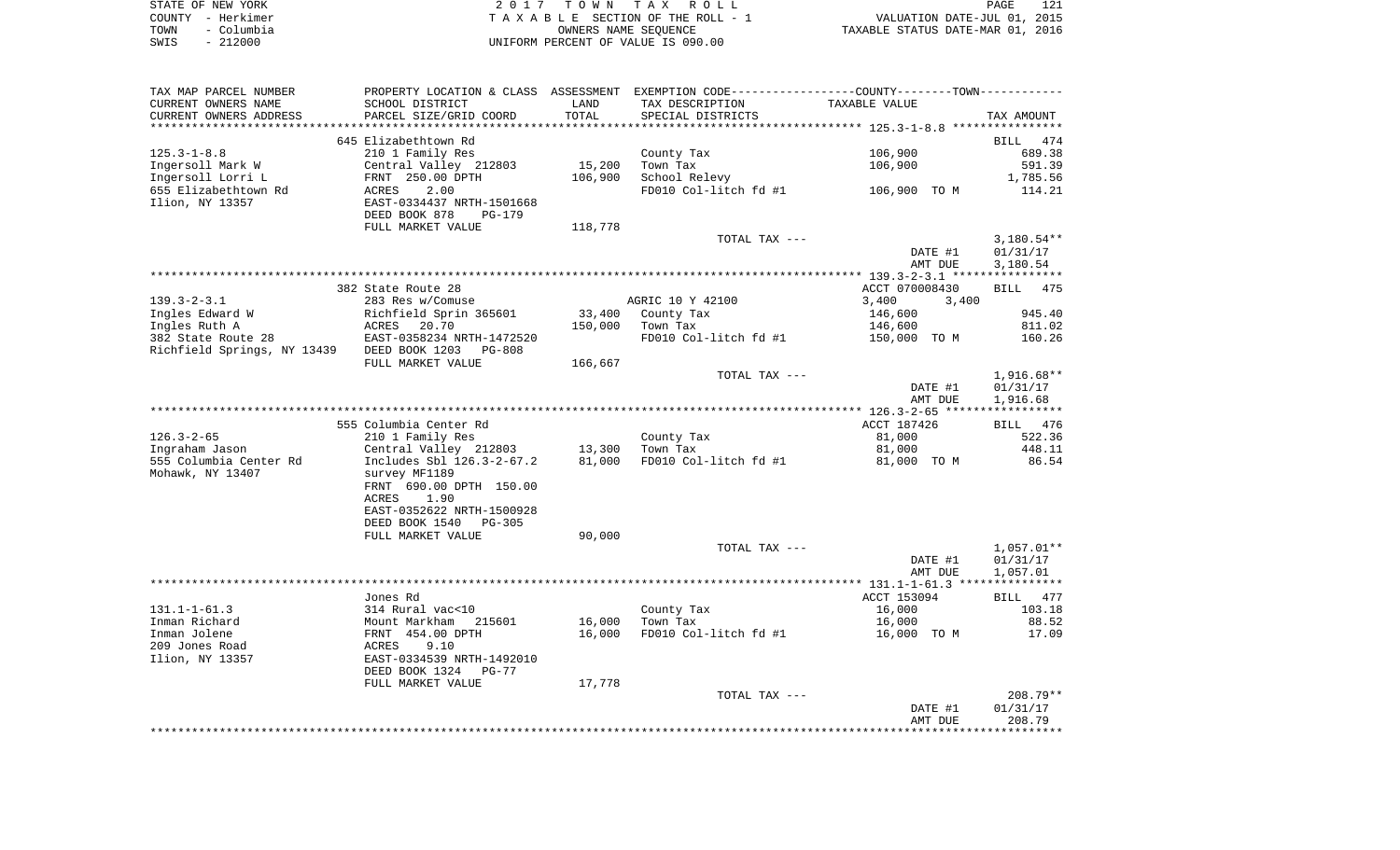|      | STATE OF NEW YORK | 2017 TOWN TAX ROLL                 | 122<br>PAGE                      |
|------|-------------------|------------------------------------|----------------------------------|
|      | COUNTY - Herkimer | TAXABLE SECTION OF THE ROLL - 1    | VALUATION DATE-JUL 01, 2015      |
| TOWN | - Columbia        | OWNERS NAME SEOUENCE               | TAXABLE STATUS DATE-MAR 01, 2016 |
| SWIS | $-212000$         | UNIFORM PERCENT OF VALUE IS 090.00 |                                  |

| TAX MAP PARCEL NUMBER                                |                           |         | PROPERTY LOCATION & CLASS ASSESSMENT EXEMPTION CODE---------------COUNTY-------TOWN---------- |               |                    |
|------------------------------------------------------|---------------------------|---------|-----------------------------------------------------------------------------------------------|---------------|--------------------|
| CURRENT OWNERS NAME                                  | SCHOOL DISTRICT           | LAND    | TAX DESCRIPTION                                                                               | TAXABLE VALUE |                    |
| CURRENT OWNERS ADDRESS                               | PARCEL SIZE/GRID COORD    | TOTAL   | SPECIAL DISTRICTS                                                                             |               | TAX AMOUNT         |
|                                                      |                           |         |                                                                                               |               |                    |
|                                                      | 209 Jones Rd              |         |                                                                                               |               | <b>BILL</b><br>478 |
| $131.1 - 1 - 61.2$                                   | 210 1 Family Res          |         | County Tax                                                                                    | 95,000        | 612.64             |
| Inman Richard J                                      | Mount Markham 215601      | 19,200  | Town Tax                                                                                      | 95,000        | 525.56             |
| Inman Jolene A                                       | 3.80<br>ACRES             | 95,000  | FD010 Col-litch fd #1                                                                         | 95,000 TO M   | 101.50             |
| 209 Jones Rd                                         | EAST-0334290 NRTH-1492085 |         |                                                                                               |               |                    |
| Ilion, NY 13357                                      | DEED BOOK 1254 PG-994     |         |                                                                                               |               |                    |
|                                                      | FULL MARKET VALUE         | 105,556 |                                                                                               |               |                    |
|                                                      |                           |         | TOTAL TAX ---                                                                                 |               | $1,239.70**$       |
|                                                      |                           |         |                                                                                               | DATE #1       | 01/31/17           |
|                                                      |                           |         |                                                                                               | AMT DUE       | 1,239.70           |
|                                                      |                           |         |                                                                                               |               |                    |
|                                                      | 395 Brennan Rd            |         |                                                                                               | ACCT 149934   | BILL 479           |
| $125.4 - 1 - 12$                                     | 210 1 Family Res          |         | County Tax                                                                                    | 75,000        | 483.66             |
| J&M Kast Irrevocable Trust                           | Central Valley 212803     | 18,000  | Town Tax                                                                                      | 75,000        | 414.92             |
| J&M Kast Irrevocable Trust Sep ACRES                 | 3.30                      | 75,000  | FD010 Col-litch fd #1                                                                         | 75,000 TO M   | 80.13              |
| Erin Lasher                                          | EAST-0344439 NRTH-1502759 |         |                                                                                               |               |                    |
| 395 Brennan Road                                     | DEED BOOK 1460<br>PG-986  |         |                                                                                               |               |                    |
| Ilion, NY 13357                                      | FULL MARKET VALUE         | 83,333  |                                                                                               |               |                    |
|                                                      |                           |         | TOTAL TAX ---                                                                                 |               | 978.71**           |
|                                                      |                           |         |                                                                                               | DATE #1       | 01/31/17           |
|                                                      |                           |         |                                                                                               | AMT DUE       | 978.71             |
|                                                      |                           |         |                                                                                               |               |                    |
|                                                      | Brennan Rd                |         |                                                                                               | ACCT 149934   | 480<br><b>BILL</b> |
| $125.4 - 1 - 10.2$                                   | 314 Rural vac<10          |         | County Tax                                                                                    | 2,100         | 13.54              |
| J&M Kast Irrevocable Trust Sep Central Valley 212803 |                           | 2,100   | Town Tax                                                                                      | 2,100         | 11.62              |
| J&M Kast Irrevocable Trust Sep ACRES                 | 1.00                      | 2,100   | School Relevy                                                                                 |               | 46.71              |
| 33 Hess Ave                                          | EAST-0344187 NRTH-1502876 |         | FD010 Col-litch fd #1                                                                         | 2,100 TO M    | 2.24               |
| Ilion, NY 13357                                      | DEED BOOK 1460<br>PG-986  |         |                                                                                               |               |                    |
|                                                      | FULL MARKET VALUE         | 2,333   |                                                                                               |               |                    |
|                                                      |                           |         | TOTAL TAX ---                                                                                 |               | $74.11**$          |
|                                                      |                           |         |                                                                                               | DATE #1       | 01/31/17           |
|                                                      |                           |         |                                                                                               | AMT DUE       | 74.11              |
|                                                      |                           |         |                                                                                               |               |                    |
|                                                      | Brennan & Spohn Rd        |         |                                                                                               | ACCT 149934   | BILL 481           |
| $125.4 - 1 - 10.4$                                   | 314 Rural vac<10          |         | County Tax                                                                                    | 6,200         | 39.98              |
| J&M Kast Irrevocable Trust Sep Central Valley 212803 |                           | 6,200   | Town Tax                                                                                      | 6,200         | 34.30              |
| J&M Kast Irrevocable Trust Sep merged w/ 10.3        |                           | 6,200   | School Relevy                                                                                 |               | 137.89             |
| 33 Hess Ave                                          | ACRES<br>3.00             |         | FD010 Col-litch fd #1                                                                         | 6,200 TO M    | 6.62               |
| Ilion, NY 13357                                      | EAST-0344603 NRTH-1502980 |         |                                                                                               |               |                    |
|                                                      | DEED BOOK 1460<br>PG-986  |         |                                                                                               |               |                    |
|                                                      | FULL MARKET VALUE         | 6,889   |                                                                                               |               |                    |
|                                                      |                           |         | TOTAL TAX ---                                                                                 |               | $218.79**$         |
|                                                      |                           |         |                                                                                               | DATE #1       | 01/31/17           |
|                                                      |                           |         |                                                                                               | AMT DUE       | 218.79             |
|                                                      |                           |         |                                                                                               |               |                    |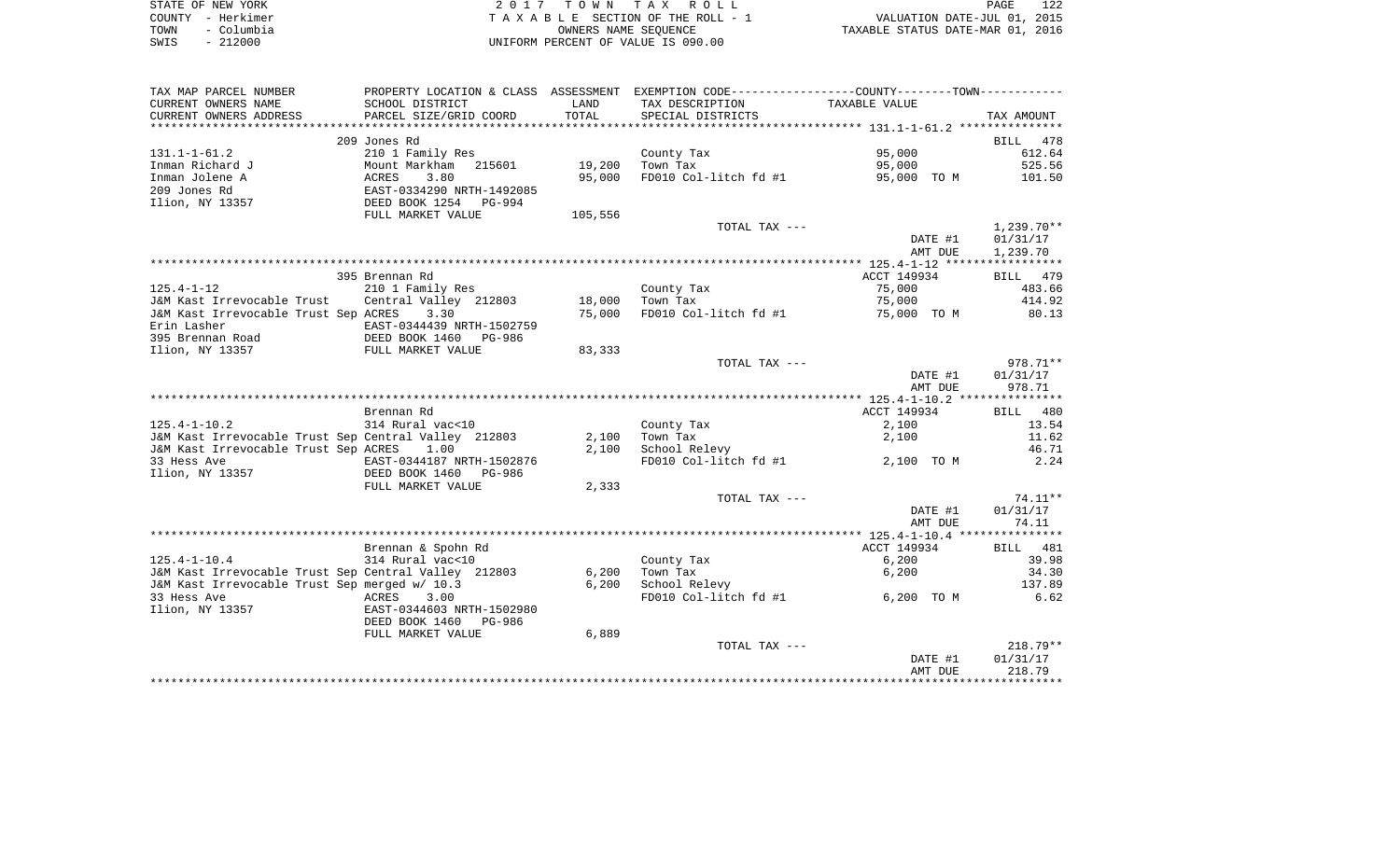| STATE OF NEW YORK |                   | 2017 TOWN TAX ROLL                 | PAGE                             | 123 |
|-------------------|-------------------|------------------------------------|----------------------------------|-----|
|                   | COUNTY - Herkimer | TAXABLE SECTION OF THE ROLL - 1    | VALUATION DATE-JUL 01, 2015      |     |
|                   | TOWN - Columbia   | OWNERS NAME SEOUENCE               | TAXABLE STATUS DATE-MAR 01, 2016 |     |
| SWIS              | - 212000          | UNIFORM PERCENT OF VALUE IS 090.00 |                                  |     |

| TAX MAP PARCEL NUMBER                                  | PROPERTY LOCATION & CLASS ASSESSMENT EXEMPTION CODE---------------COUNTY-------TOWN---------- |        |                       |               |                      |
|--------------------------------------------------------|-----------------------------------------------------------------------------------------------|--------|-----------------------|---------------|----------------------|
| CURRENT OWNERS NAME                                    | SCHOOL DISTRICT                                                                               | LAND   | TAX DESCRIPTION       | TAXABLE VALUE |                      |
| CURRENT OWNERS ADDRESS                                 | PARCEL SIZE/GRID COORD                                                                        | TOTAL  | SPECIAL DISTRICTS     |               | TAX AMOUNT           |
| *******************                                    |                                                                                               |        |                       |               |                      |
|                                                        | 387 Brennan Rd                                                                                |        |                       | ACCT 174845   | <b>BILL</b><br>482   |
| $125.4 - 1 - 11$                                       | 210 1 Family Res                                                                              |        | County Tax            | 71,100        | 458.51               |
| J&M Kast Irrevocable Trust Sep Central Valley 212803   |                                                                                               | 8,500  | Town Tax              | 71,100        | 393.34               |
| J&M Kast Irrevocable Trust Sep FRNT 126.00 DPTH 156.00 |                                                                                               | 71,100 | School Relevy         |               | 1,581.41             |
| 387 Brennan Rd                                         | ACRES<br>0.44                                                                                 |        | FD010 Col-litch fd #1 | 71,100 TO M   | 75.96                |
| Ilion, NY 13357                                        | EAST-0343907 NRTH-1502526                                                                     |        |                       |               |                      |
|                                                        | DEED BOOK 1460<br>PG-986                                                                      |        |                       |               |                      |
| PRIOR OWNER ON 3/01/2016                               | FULL MARKET VALUE                                                                             | 79,000 |                       |               |                      |
| J&M Kast Irrevocable Trust Sep                         |                                                                                               |        |                       |               |                      |
|                                                        |                                                                                               |        | TOTAL TAX ---         |               | $2,509.22**$         |
|                                                        |                                                                                               |        |                       | DATE #1       | 01/31/17             |
|                                                        |                                                                                               |        |                       | AMT DUE       | 2,509.22             |
|                                                        | Jordanville Rd                                                                                |        |                       | ACCT 183542   | BILL 483             |
| $131.2 - 1 - 1$                                        | 105 Vac farmland                                                                              |        | County Tax            | 61,800        | 398.54               |
| Jablonski Raymond E                                    | Mount Markham<br>215601                                                                       | 61,800 | Town Tax              | 61,800        | 341.89               |
| 1544 Benton Hollow Rd                                  | ACRES 129.00                                                                                  | 61,800 | FD010 Col-litch fd #1 | 61,800 TO M   | 66.03                |
| Drumore, PA 17518                                      | EAST-0337091 NRTH-1494773                                                                     |        |                       |               |                      |
|                                                        | DEED BOOK 1517 PG-364                                                                         |        |                       |               |                      |
|                                                        | FULL MARKET VALUE                                                                             | 68,667 |                       |               |                      |
|                                                        |                                                                                               |        | TOTAL TAX ---         |               | $806.46**$           |
|                                                        |                                                                                               |        |                       | DATE #1       | 01/31/17             |
|                                                        |                                                                                               |        |                       | AMT DUE       | 806.46               |
|                                                        |                                                                                               |        |                       |               |                      |
|                                                        | Jordanville Rd                                                                                |        |                       | ACCT 183542   | BILL 484             |
| $131.2 - 1 - 2$                                        | 105 Vac farmland                                                                              |        | County Tax            | 20,600        | 132.85               |
| Jablonski Raymond E                                    | Mount Markham<br>215601                                                                       | 20,600 | Town Tax              | 20,600        | 113.96               |
| 1544 Benton Hollow Rd                                  | ACRES<br>49.70                                                                                | 20,600 | FD010 Col-litch fd #1 | 20,600 TO M   | 22.01                |
| Drumore, PA 17518                                      | EAST-0338873 NRTH-1493883                                                                     |        |                       |               |                      |
|                                                        | DEED BOOK 1517<br>PG-364                                                                      |        |                       |               |                      |
|                                                        | FULL MARKET VALUE                                                                             | 22,889 |                       |               |                      |
|                                                        |                                                                                               |        | TOTAL TAX ---         |               | 268.82**             |
|                                                        |                                                                                               |        |                       | DATE #1       | 01/31/17             |
|                                                        |                                                                                               |        |                       | AMT DUE       | 268.82               |
|                                                        |                                                                                               |        |                       |               |                      |
|                                                        | Jordanville Rd                                                                                |        |                       | ACCT 183542   | <b>BILL</b> 485      |
| $131.2 - 1 - 52$                                       | 105 Vac farmland                                                                              |        | County Tax            | 12,400        | 79.97                |
| Jablonski Raymond E                                    | Mount Markham<br>215601                                                                       | 12,400 | Town Tax              | 12,400        | 68.60                |
| 1544 Benton Hollow Rd                                  | 20.00<br>ACRES                                                                                | 12,400 | FD010 Col-litch fd #1 | 12,400 TO M   | 13.25                |
| Drumore, PA 17518                                      | EAST-0339711 NRTH-1493027                                                                     |        |                       |               |                      |
|                                                        | DEED BOOK 1517<br>PG-364                                                                      |        |                       |               |                      |
|                                                        | FULL MARKET VALUE                                                                             | 13,778 |                       |               |                      |
|                                                        |                                                                                               |        | TOTAL TAX ---         | DATE #1       | 161.82**<br>01/31/17 |
|                                                        |                                                                                               |        |                       | AMT DUE       | 161.82               |
|                                                        |                                                                                               |        |                       |               |                      |
|                                                        |                                                                                               |        |                       |               |                      |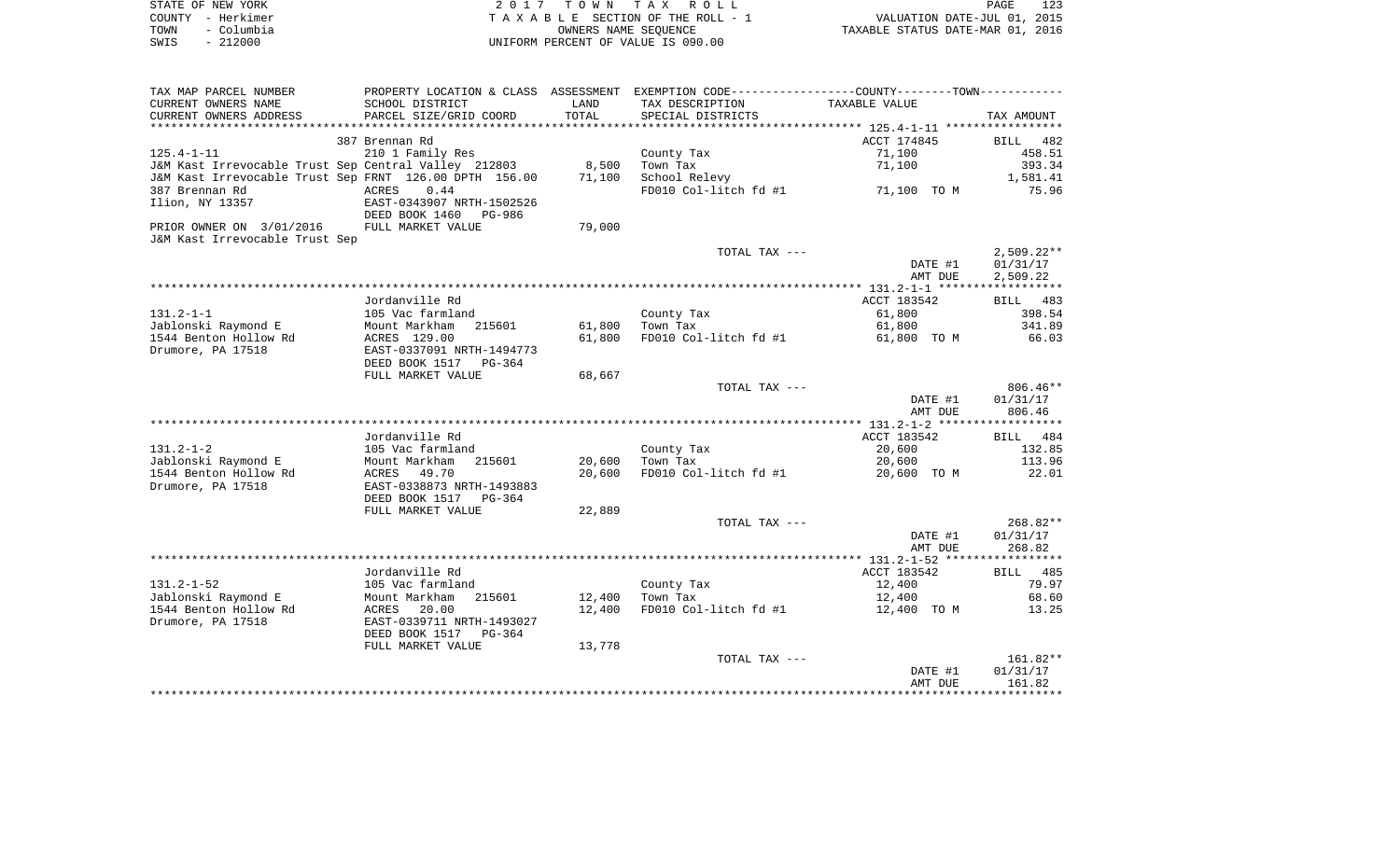|      | STATE OF NEW YORK | 2017 TOWN TAX ROLL                 | 124<br>PAGE                      |  |
|------|-------------------|------------------------------------|----------------------------------|--|
|      | COUNTY - Herkimer | TAXABLE SECTION OF THE ROLL - 1    | VALUATION DATE-JUL 01, 2015      |  |
| TOWN | - Columbia        | OWNERS NAME SEOUENCE               | TAXABLE STATUS DATE-MAR 01, 2016 |  |
| SWIS | $-212000$         | UNIFORM PERCENT OF VALUE IS 090.00 |                                  |  |

| TOTAL<br>CURRENT OWNERS ADDRESS<br>PARCEL SIZE/GRID COORD<br>SPECIAL DISTRICTS<br>TAX AMOUNT<br>600 Jordanville Rd<br>ACCT 183542<br>BILL 486<br>120 Field crops<br>County Tax<br>180,300<br>1,162.73<br>84,000<br>180,300<br>Mount Markham 215601<br>Town Tax<br>997.46<br>180,300<br>192.63<br>ACRES 154.90<br>FD010 Col-litch fd #1<br>180,300 TO M<br>EAST-0338464 NRTH-1492291<br>DEED BOOK 1517 PG-364<br>FULL MARKET VALUE<br>200,333<br>$2,352.82**$<br>TOTAL TAX ---<br>DATE #1<br>01/31/17<br>AMT DUE<br>2,352.82<br>ACCT 188830<br>932 State Route 51<br>BILL 487<br>131.30-2-19<br>County Tax<br>432.72<br>210 1 Family Res<br>67,100<br>Jablonski Robert G<br>Mount Markham 215601<br>7,600<br>Town Tax<br>67,100<br>371.21<br>932 State Route 51<br>FRNT 98.00 DPTH 106.00<br>67,100<br>FD010 Col-litch fd #1<br>71.69<br>67,100 TO M<br>Ilion, NY 13357<br>0.33<br>ACRES<br>EAST-0327971 NRTH-1492963<br>DEED BOOK 1548<br><b>PG-857</b><br>FULL MARKET VALUE<br>74,556<br>TOTAL TAX ---<br>875.62**<br>DATE #1<br>01/31/17<br>AMT DUE<br>875.62<br>Kingdom<br>BILL 488<br>$132.2 - 2 - 8.2$<br>314 Rural vac<10<br>County Tax<br>2,400<br>15.48<br>Owen D Young<br>Jack Carol E<br>215001<br>2,400<br>Town Tax<br>2,400<br>13.28<br>1079 Robinson Road<br>FRNT 300.00 DPTH<br>2,400<br>FD010 Col-litch fd #1<br>2.56<br>2,400 TO M<br>Mohawk, NY 13407<br>2.60<br>ACRES<br>EAST-0364765 NRTH-1493801<br>DEED BOOK 1374 PG-811<br>2,667<br>FULL MARKET VALUE<br>$31.32**$<br>TOTAL TAX ---<br>DATE #1<br>01/31/17<br>AMT DUE<br>31.32<br>Kingdom Rd<br>BILL 489<br>16.77<br>$132.2 - 2 - 8.1$<br>105 Vac farmland<br>County Tax<br>2,600<br>Jack Richard B<br>2,600<br>Town Tax<br>2,600<br>14.38<br>Owen D Young<br>215001<br>Jack Richard A<br>split w/8.2 2010<br>2,600<br>FD010 Col-litch fd #1<br>2,600 TO M<br>2.78<br>642 Kingdom Road<br>FRNT 821.00 DPTH<br>Mohawk, NY 13407<br>ACRES<br>3.00<br>EAST-0364720 NRTH-1493358<br>DEED BOOK 1205<br>PG-444<br>2,889<br>FULL MARKET VALUE<br>$33.93**$<br>TOTAL TAX ---<br>01/31/17<br>DATE #1<br>AMT DUE<br>33.93 | TAX MAP PARCEL NUMBER<br>CURRENT OWNERS NAME | PROPERTY LOCATION & CLASS ASSESSMENT EXEMPTION CODE---------------COUNTY-------TOWN----------<br>SCHOOL DISTRICT | LAND | TAX DESCRIPTION | TAXABLE VALUE |  |
|---------------------------------------------------------------------------------------------------------------------------------------------------------------------------------------------------------------------------------------------------------------------------------------------------------------------------------------------------------------------------------------------------------------------------------------------------------------------------------------------------------------------------------------------------------------------------------------------------------------------------------------------------------------------------------------------------------------------------------------------------------------------------------------------------------------------------------------------------------------------------------------------------------------------------------------------------------------------------------------------------------------------------------------------------------------------------------------------------------------------------------------------------------------------------------------------------------------------------------------------------------------------------------------------------------------------------------------------------------------------------------------------------------------------------------------------------------------------------------------------------------------------------------------------------------------------------------------------------------------------------------------------------------------------------------------------------------------------------------------------------------------------------------------------------------------------------------------------------------------------------------------------------------------------------------------------------------------------------------------------------------------------------------------------------------------------------------------|----------------------------------------------|------------------------------------------------------------------------------------------------------------------|------|-----------------|---------------|--|
|                                                                                                                                                                                                                                                                                                                                                                                                                                                                                                                                                                                                                                                                                                                                                                                                                                                                                                                                                                                                                                                                                                                                                                                                                                                                                                                                                                                                                                                                                                                                                                                                                                                                                                                                                                                                                                                                                                                                                                                                                                                                                       |                                              |                                                                                                                  |      |                 |               |  |
|                                                                                                                                                                                                                                                                                                                                                                                                                                                                                                                                                                                                                                                                                                                                                                                                                                                                                                                                                                                                                                                                                                                                                                                                                                                                                                                                                                                                                                                                                                                                                                                                                                                                                                                                                                                                                                                                                                                                                                                                                                                                                       |                                              |                                                                                                                  |      |                 |               |  |
|                                                                                                                                                                                                                                                                                                                                                                                                                                                                                                                                                                                                                                                                                                                                                                                                                                                                                                                                                                                                                                                                                                                                                                                                                                                                                                                                                                                                                                                                                                                                                                                                                                                                                                                                                                                                                                                                                                                                                                                                                                                                                       |                                              |                                                                                                                  |      |                 |               |  |
|                                                                                                                                                                                                                                                                                                                                                                                                                                                                                                                                                                                                                                                                                                                                                                                                                                                                                                                                                                                                                                                                                                                                                                                                                                                                                                                                                                                                                                                                                                                                                                                                                                                                                                                                                                                                                                                                                                                                                                                                                                                                                       | $131.2 - 1 - 53$                             |                                                                                                                  |      |                 |               |  |
|                                                                                                                                                                                                                                                                                                                                                                                                                                                                                                                                                                                                                                                                                                                                                                                                                                                                                                                                                                                                                                                                                                                                                                                                                                                                                                                                                                                                                                                                                                                                                                                                                                                                                                                                                                                                                                                                                                                                                                                                                                                                                       | Jablonski Raymond E                          |                                                                                                                  |      |                 |               |  |
|                                                                                                                                                                                                                                                                                                                                                                                                                                                                                                                                                                                                                                                                                                                                                                                                                                                                                                                                                                                                                                                                                                                                                                                                                                                                                                                                                                                                                                                                                                                                                                                                                                                                                                                                                                                                                                                                                                                                                                                                                                                                                       | 1544 Benton Hollow Rd                        |                                                                                                                  |      |                 |               |  |
|                                                                                                                                                                                                                                                                                                                                                                                                                                                                                                                                                                                                                                                                                                                                                                                                                                                                                                                                                                                                                                                                                                                                                                                                                                                                                                                                                                                                                                                                                                                                                                                                                                                                                                                                                                                                                                                                                                                                                                                                                                                                                       | Drumore, PA 17518                            |                                                                                                                  |      |                 |               |  |
|                                                                                                                                                                                                                                                                                                                                                                                                                                                                                                                                                                                                                                                                                                                                                                                                                                                                                                                                                                                                                                                                                                                                                                                                                                                                                                                                                                                                                                                                                                                                                                                                                                                                                                                                                                                                                                                                                                                                                                                                                                                                                       |                                              |                                                                                                                  |      |                 |               |  |
|                                                                                                                                                                                                                                                                                                                                                                                                                                                                                                                                                                                                                                                                                                                                                                                                                                                                                                                                                                                                                                                                                                                                                                                                                                                                                                                                                                                                                                                                                                                                                                                                                                                                                                                                                                                                                                                                                                                                                                                                                                                                                       |                                              |                                                                                                                  |      |                 |               |  |
|                                                                                                                                                                                                                                                                                                                                                                                                                                                                                                                                                                                                                                                                                                                                                                                                                                                                                                                                                                                                                                                                                                                                                                                                                                                                                                                                                                                                                                                                                                                                                                                                                                                                                                                                                                                                                                                                                                                                                                                                                                                                                       |                                              |                                                                                                                  |      |                 |               |  |
|                                                                                                                                                                                                                                                                                                                                                                                                                                                                                                                                                                                                                                                                                                                                                                                                                                                                                                                                                                                                                                                                                                                                                                                                                                                                                                                                                                                                                                                                                                                                                                                                                                                                                                                                                                                                                                                                                                                                                                                                                                                                                       |                                              |                                                                                                                  |      |                 |               |  |
|                                                                                                                                                                                                                                                                                                                                                                                                                                                                                                                                                                                                                                                                                                                                                                                                                                                                                                                                                                                                                                                                                                                                                                                                                                                                                                                                                                                                                                                                                                                                                                                                                                                                                                                                                                                                                                                                                                                                                                                                                                                                                       |                                              |                                                                                                                  |      |                 |               |  |
|                                                                                                                                                                                                                                                                                                                                                                                                                                                                                                                                                                                                                                                                                                                                                                                                                                                                                                                                                                                                                                                                                                                                                                                                                                                                                                                                                                                                                                                                                                                                                                                                                                                                                                                                                                                                                                                                                                                                                                                                                                                                                       |                                              |                                                                                                                  |      |                 |               |  |
|                                                                                                                                                                                                                                                                                                                                                                                                                                                                                                                                                                                                                                                                                                                                                                                                                                                                                                                                                                                                                                                                                                                                                                                                                                                                                                                                                                                                                                                                                                                                                                                                                                                                                                                                                                                                                                                                                                                                                                                                                                                                                       |                                              |                                                                                                                  |      |                 |               |  |
|                                                                                                                                                                                                                                                                                                                                                                                                                                                                                                                                                                                                                                                                                                                                                                                                                                                                                                                                                                                                                                                                                                                                                                                                                                                                                                                                                                                                                                                                                                                                                                                                                                                                                                                                                                                                                                                                                                                                                                                                                                                                                       |                                              |                                                                                                                  |      |                 |               |  |
|                                                                                                                                                                                                                                                                                                                                                                                                                                                                                                                                                                                                                                                                                                                                                                                                                                                                                                                                                                                                                                                                                                                                                                                                                                                                                                                                                                                                                                                                                                                                                                                                                                                                                                                                                                                                                                                                                                                                                                                                                                                                                       |                                              |                                                                                                                  |      |                 |               |  |
|                                                                                                                                                                                                                                                                                                                                                                                                                                                                                                                                                                                                                                                                                                                                                                                                                                                                                                                                                                                                                                                                                                                                                                                                                                                                                                                                                                                                                                                                                                                                                                                                                                                                                                                                                                                                                                                                                                                                                                                                                                                                                       |                                              |                                                                                                                  |      |                 |               |  |
|                                                                                                                                                                                                                                                                                                                                                                                                                                                                                                                                                                                                                                                                                                                                                                                                                                                                                                                                                                                                                                                                                                                                                                                                                                                                                                                                                                                                                                                                                                                                                                                                                                                                                                                                                                                                                                                                                                                                                                                                                                                                                       |                                              |                                                                                                                  |      |                 |               |  |
|                                                                                                                                                                                                                                                                                                                                                                                                                                                                                                                                                                                                                                                                                                                                                                                                                                                                                                                                                                                                                                                                                                                                                                                                                                                                                                                                                                                                                                                                                                                                                                                                                                                                                                                                                                                                                                                                                                                                                                                                                                                                                       |                                              |                                                                                                                  |      |                 |               |  |
|                                                                                                                                                                                                                                                                                                                                                                                                                                                                                                                                                                                                                                                                                                                                                                                                                                                                                                                                                                                                                                                                                                                                                                                                                                                                                                                                                                                                                                                                                                                                                                                                                                                                                                                                                                                                                                                                                                                                                                                                                                                                                       |                                              |                                                                                                                  |      |                 |               |  |
|                                                                                                                                                                                                                                                                                                                                                                                                                                                                                                                                                                                                                                                                                                                                                                                                                                                                                                                                                                                                                                                                                                                                                                                                                                                                                                                                                                                                                                                                                                                                                                                                                                                                                                                                                                                                                                                                                                                                                                                                                                                                                       |                                              |                                                                                                                  |      |                 |               |  |
|                                                                                                                                                                                                                                                                                                                                                                                                                                                                                                                                                                                                                                                                                                                                                                                                                                                                                                                                                                                                                                                                                                                                                                                                                                                                                                                                                                                                                                                                                                                                                                                                                                                                                                                                                                                                                                                                                                                                                                                                                                                                                       |                                              |                                                                                                                  |      |                 |               |  |
|                                                                                                                                                                                                                                                                                                                                                                                                                                                                                                                                                                                                                                                                                                                                                                                                                                                                                                                                                                                                                                                                                                                                                                                                                                                                                                                                                                                                                                                                                                                                                                                                                                                                                                                                                                                                                                                                                                                                                                                                                                                                                       |                                              |                                                                                                                  |      |                 |               |  |
|                                                                                                                                                                                                                                                                                                                                                                                                                                                                                                                                                                                                                                                                                                                                                                                                                                                                                                                                                                                                                                                                                                                                                                                                                                                                                                                                                                                                                                                                                                                                                                                                                                                                                                                                                                                                                                                                                                                                                                                                                                                                                       |                                              |                                                                                                                  |      |                 |               |  |
|                                                                                                                                                                                                                                                                                                                                                                                                                                                                                                                                                                                                                                                                                                                                                                                                                                                                                                                                                                                                                                                                                                                                                                                                                                                                                                                                                                                                                                                                                                                                                                                                                                                                                                                                                                                                                                                                                                                                                                                                                                                                                       |                                              |                                                                                                                  |      |                 |               |  |
|                                                                                                                                                                                                                                                                                                                                                                                                                                                                                                                                                                                                                                                                                                                                                                                                                                                                                                                                                                                                                                                                                                                                                                                                                                                                                                                                                                                                                                                                                                                                                                                                                                                                                                                                                                                                                                                                                                                                                                                                                                                                                       |                                              |                                                                                                                  |      |                 |               |  |
|                                                                                                                                                                                                                                                                                                                                                                                                                                                                                                                                                                                                                                                                                                                                                                                                                                                                                                                                                                                                                                                                                                                                                                                                                                                                                                                                                                                                                                                                                                                                                                                                                                                                                                                                                                                                                                                                                                                                                                                                                                                                                       |                                              |                                                                                                                  |      |                 |               |  |
|                                                                                                                                                                                                                                                                                                                                                                                                                                                                                                                                                                                                                                                                                                                                                                                                                                                                                                                                                                                                                                                                                                                                                                                                                                                                                                                                                                                                                                                                                                                                                                                                                                                                                                                                                                                                                                                                                                                                                                                                                                                                                       |                                              |                                                                                                                  |      |                 |               |  |
|                                                                                                                                                                                                                                                                                                                                                                                                                                                                                                                                                                                                                                                                                                                                                                                                                                                                                                                                                                                                                                                                                                                                                                                                                                                                                                                                                                                                                                                                                                                                                                                                                                                                                                                                                                                                                                                                                                                                                                                                                                                                                       |                                              |                                                                                                                  |      |                 |               |  |
|                                                                                                                                                                                                                                                                                                                                                                                                                                                                                                                                                                                                                                                                                                                                                                                                                                                                                                                                                                                                                                                                                                                                                                                                                                                                                                                                                                                                                                                                                                                                                                                                                                                                                                                                                                                                                                                                                                                                                                                                                                                                                       |                                              |                                                                                                                  |      |                 |               |  |
|                                                                                                                                                                                                                                                                                                                                                                                                                                                                                                                                                                                                                                                                                                                                                                                                                                                                                                                                                                                                                                                                                                                                                                                                                                                                                                                                                                                                                                                                                                                                                                                                                                                                                                                                                                                                                                                                                                                                                                                                                                                                                       |                                              |                                                                                                                  |      |                 |               |  |
|                                                                                                                                                                                                                                                                                                                                                                                                                                                                                                                                                                                                                                                                                                                                                                                                                                                                                                                                                                                                                                                                                                                                                                                                                                                                                                                                                                                                                                                                                                                                                                                                                                                                                                                                                                                                                                                                                                                                                                                                                                                                                       |                                              |                                                                                                                  |      |                 |               |  |
|                                                                                                                                                                                                                                                                                                                                                                                                                                                                                                                                                                                                                                                                                                                                                                                                                                                                                                                                                                                                                                                                                                                                                                                                                                                                                                                                                                                                                                                                                                                                                                                                                                                                                                                                                                                                                                                                                                                                                                                                                                                                                       |                                              |                                                                                                                  |      |                 |               |  |
|                                                                                                                                                                                                                                                                                                                                                                                                                                                                                                                                                                                                                                                                                                                                                                                                                                                                                                                                                                                                                                                                                                                                                                                                                                                                                                                                                                                                                                                                                                                                                                                                                                                                                                                                                                                                                                                                                                                                                                                                                                                                                       |                                              |                                                                                                                  |      |                 |               |  |
|                                                                                                                                                                                                                                                                                                                                                                                                                                                                                                                                                                                                                                                                                                                                                                                                                                                                                                                                                                                                                                                                                                                                                                                                                                                                                                                                                                                                                                                                                                                                                                                                                                                                                                                                                                                                                                                                                                                                                                                                                                                                                       |                                              |                                                                                                                  |      |                 |               |  |
|                                                                                                                                                                                                                                                                                                                                                                                                                                                                                                                                                                                                                                                                                                                                                                                                                                                                                                                                                                                                                                                                                                                                                                                                                                                                                                                                                                                                                                                                                                                                                                                                                                                                                                                                                                                                                                                                                                                                                                                                                                                                                       |                                              |                                                                                                                  |      |                 |               |  |
|                                                                                                                                                                                                                                                                                                                                                                                                                                                                                                                                                                                                                                                                                                                                                                                                                                                                                                                                                                                                                                                                                                                                                                                                                                                                                                                                                                                                                                                                                                                                                                                                                                                                                                                                                                                                                                                                                                                                                                                                                                                                                       |                                              |                                                                                                                  |      |                 |               |  |
|                                                                                                                                                                                                                                                                                                                                                                                                                                                                                                                                                                                                                                                                                                                                                                                                                                                                                                                                                                                                                                                                                                                                                                                                                                                                                                                                                                                                                                                                                                                                                                                                                                                                                                                                                                                                                                                                                                                                                                                                                                                                                       |                                              |                                                                                                                  |      |                 |               |  |
|                                                                                                                                                                                                                                                                                                                                                                                                                                                                                                                                                                                                                                                                                                                                                                                                                                                                                                                                                                                                                                                                                                                                                                                                                                                                                                                                                                                                                                                                                                                                                                                                                                                                                                                                                                                                                                                                                                                                                                                                                                                                                       |                                              |                                                                                                                  |      |                 |               |  |
|                                                                                                                                                                                                                                                                                                                                                                                                                                                                                                                                                                                                                                                                                                                                                                                                                                                                                                                                                                                                                                                                                                                                                                                                                                                                                                                                                                                                                                                                                                                                                                                                                                                                                                                                                                                                                                                                                                                                                                                                                                                                                       |                                              |                                                                                                                  |      |                 |               |  |
|                                                                                                                                                                                                                                                                                                                                                                                                                                                                                                                                                                                                                                                                                                                                                                                                                                                                                                                                                                                                                                                                                                                                                                                                                                                                                                                                                                                                                                                                                                                                                                                                                                                                                                                                                                                                                                                                                                                                                                                                                                                                                       |                                              |                                                                                                                  |      |                 |               |  |
|                                                                                                                                                                                                                                                                                                                                                                                                                                                                                                                                                                                                                                                                                                                                                                                                                                                                                                                                                                                                                                                                                                                                                                                                                                                                                                                                                                                                                                                                                                                                                                                                                                                                                                                                                                                                                                                                                                                                                                                                                                                                                       |                                              |                                                                                                                  |      |                 |               |  |
|                                                                                                                                                                                                                                                                                                                                                                                                                                                                                                                                                                                                                                                                                                                                                                                                                                                                                                                                                                                                                                                                                                                                                                                                                                                                                                                                                                                                                                                                                                                                                                                                                                                                                                                                                                                                                                                                                                                                                                                                                                                                                       |                                              |                                                                                                                  |      |                 |               |  |
|                                                                                                                                                                                                                                                                                                                                                                                                                                                                                                                                                                                                                                                                                                                                                                                                                                                                                                                                                                                                                                                                                                                                                                                                                                                                                                                                                                                                                                                                                                                                                                                                                                                                                                                                                                                                                                                                                                                                                                                                                                                                                       |                                              |                                                                                                                  |      |                 |               |  |
|                                                                                                                                                                                                                                                                                                                                                                                                                                                                                                                                                                                                                                                                                                                                                                                                                                                                                                                                                                                                                                                                                                                                                                                                                                                                                                                                                                                                                                                                                                                                                                                                                                                                                                                                                                                                                                                                                                                                                                                                                                                                                       |                                              |                                                                                                                  |      |                 |               |  |
|                                                                                                                                                                                                                                                                                                                                                                                                                                                                                                                                                                                                                                                                                                                                                                                                                                                                                                                                                                                                                                                                                                                                                                                                                                                                                                                                                                                                                                                                                                                                                                                                                                                                                                                                                                                                                                                                                                                                                                                                                                                                                       |                                              |                                                                                                                  |      |                 |               |  |
|                                                                                                                                                                                                                                                                                                                                                                                                                                                                                                                                                                                                                                                                                                                                                                                                                                                                                                                                                                                                                                                                                                                                                                                                                                                                                                                                                                                                                                                                                                                                                                                                                                                                                                                                                                                                                                                                                                                                                                                                                                                                                       |                                              |                                                                                                                  |      |                 |               |  |
|                                                                                                                                                                                                                                                                                                                                                                                                                                                                                                                                                                                                                                                                                                                                                                                                                                                                                                                                                                                                                                                                                                                                                                                                                                                                                                                                                                                                                                                                                                                                                                                                                                                                                                                                                                                                                                                                                                                                                                                                                                                                                       |                                              |                                                                                                                  |      |                 |               |  |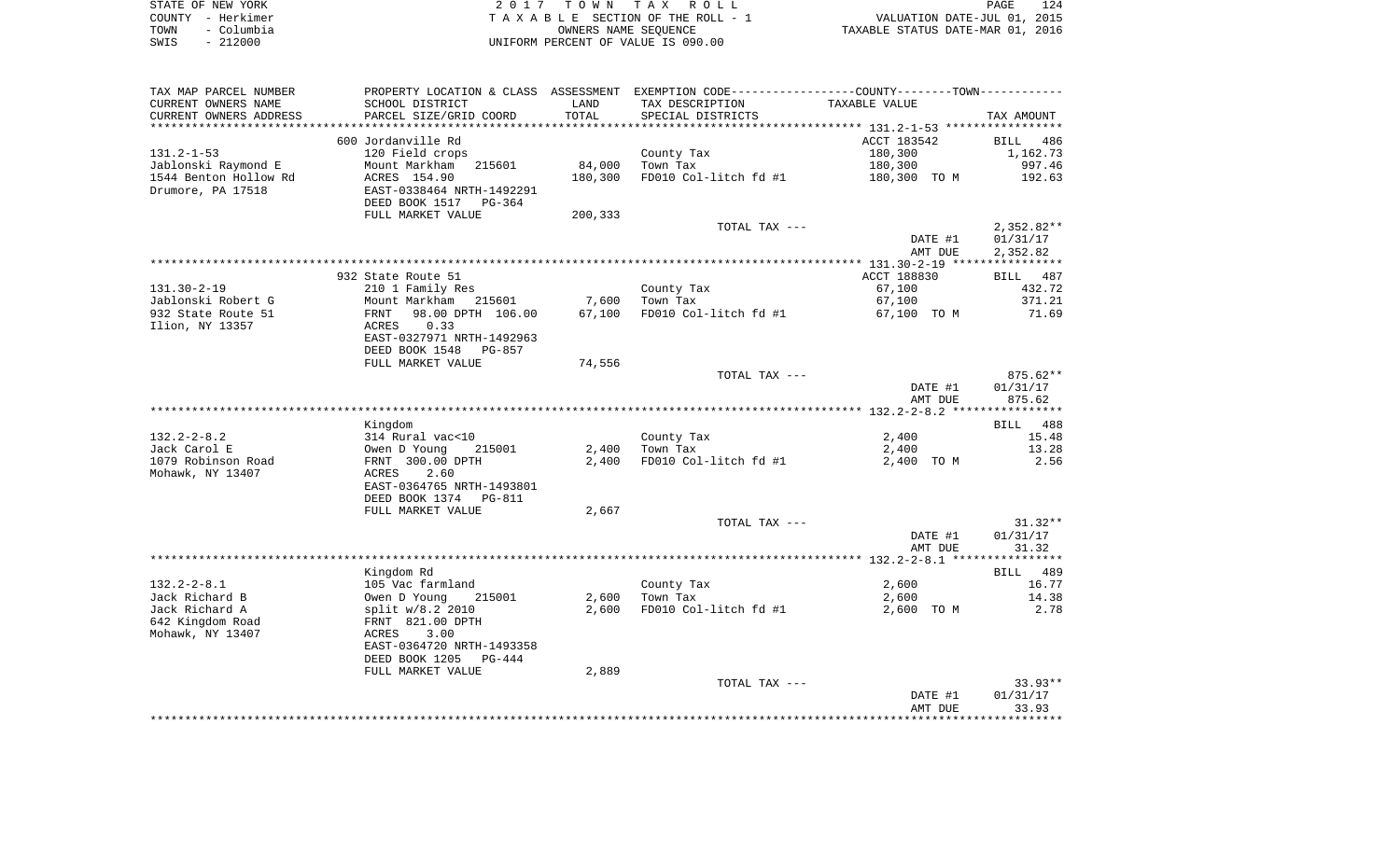|      | STATE OF NEW YORK | 2017 TOWN TAX ROLL                 | PAGE                             | 125 |
|------|-------------------|------------------------------------|----------------------------------|-----|
|      | COUNTY - Herkimer | TAXABLE SECTION OF THE ROLL - 1    | VALUATION DATE-JUL 01, 2015      |     |
| TOWN | - Columbia        | OWNERS NAME SEOUENCE               | TAXABLE STATUS DATE-MAR 01, 2016 |     |
| SWIS | $-212000$         | UNIFORM PERCENT OF VALUE IS 090.00 |                                  |     |

| TAX MAP PARCEL NUMBER       |                           |         | PROPERTY LOCATION & CLASS ASSESSMENT EXEMPTION CODE---------------COUNTY-------TOWN---------- |                |                    |
|-----------------------------|---------------------------|---------|-----------------------------------------------------------------------------------------------|----------------|--------------------|
| CURRENT OWNERS NAME         | SCHOOL DISTRICT           | LAND    | TAX DESCRIPTION                                                                               | TAXABLE VALUE  |                    |
| CURRENT OWNERS ADDRESS      | PARCEL SIZE/GRID COORD    | TOTAL   | SPECIAL DISTRICTS                                                                             |                | TAX AMOUNT         |
|                             |                           |         |                                                                                               |                |                    |
|                             | 109 Owens Ln              |         |                                                                                               | ACCT 178764    | <b>BILL</b><br>490 |
| $126.3 - 2 - 55.6$          | 210 1 Family Res          |         | County Tax                                                                                    | 82,100         | 529.45             |
| Javitz Joseph E             | Central Valley 212803     | 17,000  | Town Tax                                                                                      | 82,100         | 454.19             |
| Javitz Kimberly R           | FRNT 223.00 DPTH          | 82,100  | FD010 Col-litch fd #1                                                                         | 82,100 TO M    | 87.72              |
| 109 Owens Ln                | 2.80<br>ACRES             |         |                                                                                               |                |                    |
| Mohawk, NY 13407            | EAST-0354521 NRTH-1499122 |         |                                                                                               |                |                    |
|                             | DEED BOOK 1487<br>PG-212  |         |                                                                                               |                |                    |
|                             | FULL MARKET VALUE         | 91,222  |                                                                                               |                |                    |
|                             |                           |         | TOTAL TAX ---                                                                                 |                | $1,071.36**$       |
|                             |                           |         |                                                                                               | DATE #1        | 01/31/17           |
|                             |                           |         |                                                                                               | AMT DUE        | 1,071.36           |
|                             |                           |         |                                                                                               |                |                    |
|                             | 901 Kingdom Rd            |         |                                                                                               | ACCT 070010441 | BILL 491           |
| $132.2 - 2 - 2.4$           | 210 1 Family Res          |         | County Tax                                                                                    | 162,000        | 1,044.72           |
| Jegou Robert                | Owen D Young<br>215001    | 23,100  | Town Tax                                                                                      | 162,000        | 896.22             |
| Welsh Myrtle                | ACRES 10.10               | 162,000 | School Relevy                                                                                 |                | 3,323.37           |
| 901 Kingdom Rd              | EAST-0362093 NRTH-1494981 |         | FD010 Col-litch fd #1                                                                         | 162,000 TO M   | 173.08             |
| Mohawk, NY 13407            | DEED BOOK 803<br>PG-428   |         |                                                                                               |                |                    |
|                             | FULL MARKET VALUE         | 180,000 |                                                                                               |                |                    |
|                             |                           |         | TOTAL TAX ---                                                                                 |                | $5,437.39**$       |
|                             |                           |         |                                                                                               | DATE #1        | 01/31/17           |
|                             |                           |         |                                                                                               | AMT DUE        | 5,437.39           |
|                             |                           |         |                                                                                               |                |                    |
|                             | Jordanville Rd            |         |                                                                                               |                | BILL 492           |
| $131.1 - 1 - 74.8$          | 270 Mfg housing           |         | County Tax                                                                                    | 33,000         | 212.81             |
| Jenkins Kristine M          | Mount Markham<br>215601   | 15,000  | Town Tax                                                                                      | 33,000         | 182.56             |
| 4245 State Route 5          | 2.10<br>ACRES             | 33,000  | FD010 Col-litch fd #1                                                                         | 33,000 TO M    | 35.26              |
| Frankfort, NY 13340         | EAST-0238636 NRTH-1493457 |         |                                                                                               |                |                    |
|                             | DEED BOOK 1295<br>PG-596  |         |                                                                                               |                |                    |
|                             | FULL MARKET VALUE         | 36,667  |                                                                                               |                |                    |
|                             |                           |         | TOTAL TAX ---                                                                                 |                | $430.63**$         |
|                             |                           |         |                                                                                               | DATE #1        | 01/31/17           |
|                             |                           |         |                                                                                               | AMT DUE        | 430.63             |
|                             |                           |         |                                                                                               |                |                    |
|                             | 450 Dugan Rd              |         |                                                                                               | ACCT 070000305 | BILL 493           |
| $139.1 - 2 - 59$            | 210 1 Family Res          |         | County Tax                                                                                    | 72,400         | 466.90             |
| Johnson Janice I            | Richfield Sprin 365601    | 11,100  | Town Tax                                                                                      | 72,400         | 400.53             |
| 450 Dugan Rd                | FRNT 165.00 DPTH 200.00   | 72,400  | FD010 Col-litch fd #1                                                                         | 72,400 TO M    | 77.35              |
| Richfield Springs, NY 13439 | ACRES<br>0.76             |         |                                                                                               |                |                    |
|                             | EAST-0353322 NRTH-1473482 |         |                                                                                               |                |                    |
|                             | DEED BOOK 1195<br>PG-236  |         |                                                                                               |                |                    |
|                             | FULL MARKET VALUE         | 80,444  |                                                                                               |                |                    |
|                             |                           |         | TOTAL TAX ---                                                                                 |                | 944.78**           |
|                             |                           |         |                                                                                               | DATE #1        | 01/31/17           |
|                             |                           |         |                                                                                               | AMT DUE        | 944.78             |
|                             |                           |         |                                                                                               |                |                    |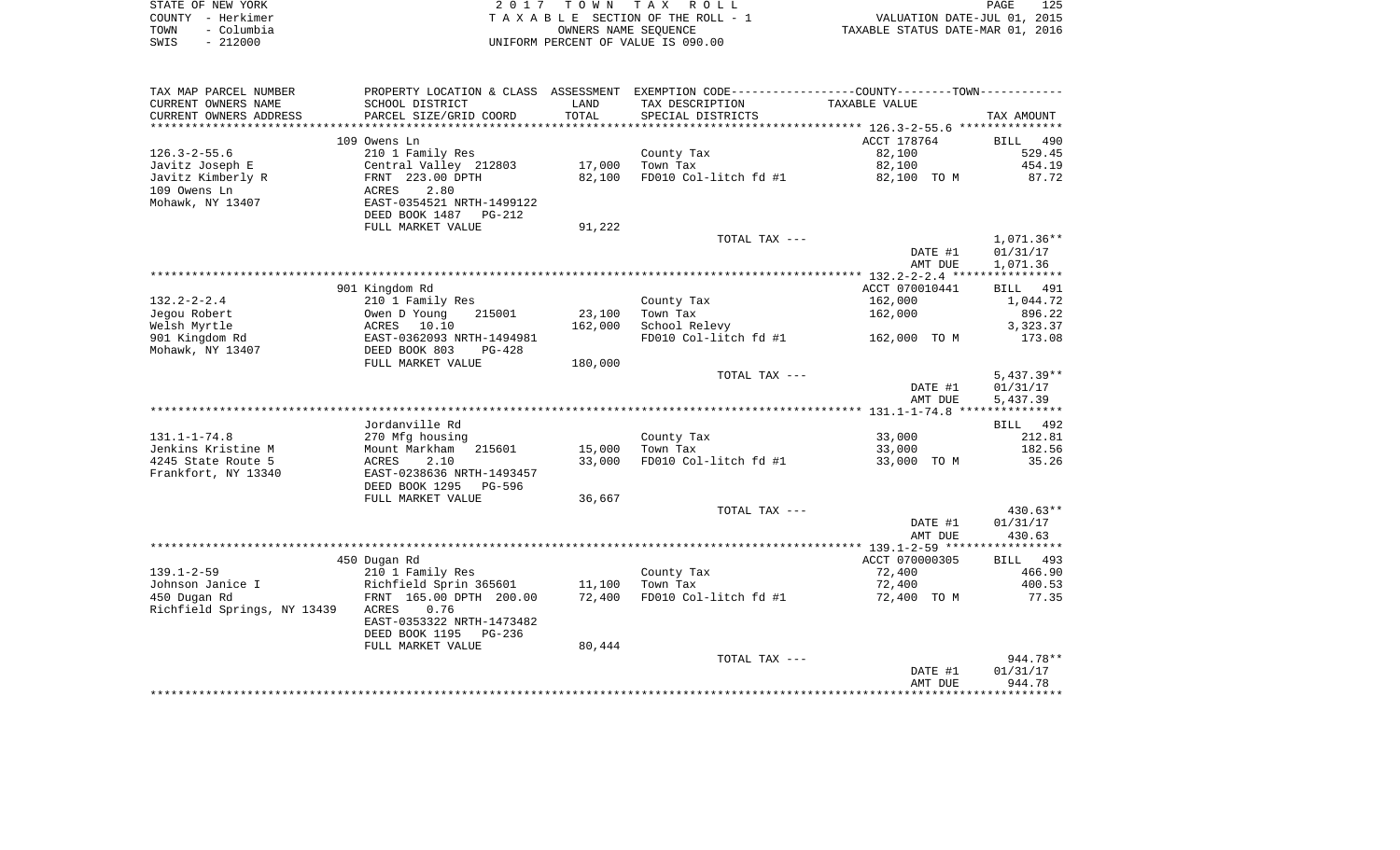| STATE OF NEW YORK  | 2017 TOWN TAX ROLL                 | 126<br>PAGE                      |
|--------------------|------------------------------------|----------------------------------|
| COUNTY - Herkimer  | TAXABLE SECTION OF THE ROLL - 1    | VALUATION DATE-JUL 01, 2015      |
| - Columbia<br>TOWN | OWNERS NAME SEOUENCE               | TAXABLE STATUS DATE-MAR 01, 2016 |
| $-212000$<br>SWIS  | UNIFORM PERCENT OF VALUE IS 090.00 |                                  |

| TAX MAP PARCEL NUMBER          |                                                       |                   | PROPERTY LOCATION & CLASS ASSESSMENT EXEMPTION CODE---------------COUNTY-------TOWN---------- |                    |                    |
|--------------------------------|-------------------------------------------------------|-------------------|-----------------------------------------------------------------------------------------------|--------------------|--------------------|
| CURRENT OWNERS NAME            | SCHOOL DISTRICT                                       | LAND              | TAX DESCRIPTION                                                                               | TAXABLE VALUE      |                    |
| CURRENT OWNERS ADDRESS         | PARCEL SIZE/GRID COORD                                | TOTAL             | SPECIAL DISTRICTS                                                                             |                    | TAX AMOUNT         |
| ********************           | * * * * * * * * * * * * * * * * * * * *               |                   |                                                                                               |                    |                    |
|                                | State Route 28                                        |                   |                                                                                               | ACCT 177864        | BILL 494           |
| $126.3 - 2 - 58.3$             | 322 Rural vac>10                                      |                   | County Tax                                                                                    | 13,000             | 83.84              |
| Johnston Carol                 | Central Valley 212803                                 | 13,000            | Town Tax                                                                                      | 13,000             | 71.92              |
| 139 Springer Road              | ACRES 18.50                                           | 13,000            | School Relevy                                                                                 |                    | 289.16             |
| Richfield Springs, NY 13439    | EAST-0356499 NRTH-1497631<br>DEED BOOK 1481<br>PG-641 |                   | FD010 Col-litch fd #1                                                                         | 13,000 TO M        | 13.89              |
|                                | FULL MARKET VALUE                                     | 14,444            |                                                                                               |                    |                    |
|                                |                                                       |                   | TOTAL TAX ---                                                                                 |                    | 458.81**           |
|                                |                                                       |                   |                                                                                               | DATE #1<br>AMT DUE | 01/31/17<br>458.81 |
|                                |                                                       |                   |                                                                                               |                    |                    |
|                                | Mckoons Rd                                            |                   |                                                                                               | ACCT 070006720     | BILL 495           |
| $131.4 - 1 - 29$               | 105 Vac farmland                                      |                   | County Tax                                                                                    | 2,000              | 12.90              |
| Johnston Leroy                 | Richfield Sprin 365601                                | 2,000             | Town Tax                                                                                      | 2,000              | 11.06              |
| 333 Brown Rd                   | ACRES 17.00                                           | 2,000             | FD010 Col-litch fd #1                                                                         | 2,000 TO M         | 2.14               |
| Frankfort, NY 13340            | EAST-0348932 NRTH-1481248                             |                   |                                                                                               |                    |                    |
|                                | DEED BOOK 1295<br>PG-828                              |                   |                                                                                               |                    |                    |
|                                | FULL MARKET VALUE                                     | 2,222             |                                                                                               |                    |                    |
|                                |                                                       |                   | TOTAL TAX ---                                                                                 |                    | $26.10**$          |
|                                |                                                       |                   |                                                                                               | DATE #1            | 01/31/17           |
|                                |                                                       |                   |                                                                                               | AMT DUE            | 26.10              |
|                                |                                                       |                   |                                                                                               |                    |                    |
|                                | Jordanville Rd                                        |                   |                                                                                               |                    | BILL 496           |
| $131.1 - 1 - 68.6$             | 314 Rural vac<10                                      |                   | County Tax                                                                                    | 24,000             | 154.77             |
| Jones Kenneth G                | Mount Markham 215601                                  | 24,000            | Town Tax                                                                                      | 24,000             | 132.77             |
| Jones Heidi L                  | FRNT 580.00 DPTH                                      | 24,000            | FD010 Col-litch fd #1                                                                         | 24,000 TO M        | 25.64              |
| 866 State Route 51             | ACRES<br>30.20                                        |                   |                                                                                               |                    |                    |
| Ilion, NY 13357                | EAST-0329299 NRTH-1492462                             |                   |                                                                                               |                    |                    |
|                                | DEED BOOK 1301<br>PG-863                              |                   |                                                                                               |                    |                    |
|                                | FULL MARKET VALUE                                     | 26,667            |                                                                                               |                    |                    |
|                                |                                                       |                   | TOTAL TAX ---                                                                                 |                    | $313.18**$         |
|                                |                                                       |                   |                                                                                               | DATE #1            | 01/31/17           |
|                                |                                                       |                   |                                                                                               | AMT DUE            | 313.18             |
|                                |                                                       |                   |                                                                                               |                    |                    |
|                                | 866 State Route 51                                    |                   |                                                                                               |                    | BILL 497           |
| $131.1 - 1 - 74.4$             | 240 Rural res                                         |                   | County Tax                                                                                    | 182,500            | 1,176.92           |
| Jones Kenneth G<br>Jones Heidi | 215601<br>Mount Markham                               | 32,700<br>182,500 | Town Tax<br>FD010 Col-litch fd #1                                                             | 182,500            | 1,009.63           |
| 866 State Route 51             | ACRES 19.30<br>EAST-0327622 NRTH-1491858              |                   |                                                                                               | 182,500 TO M       | 194.98             |
| Ilion, NY 13357                | DEED BOOK 774<br>PG-642                               |                   |                                                                                               |                    |                    |
|                                | FULL MARKET VALUE                                     | 202,778           |                                                                                               |                    |                    |
|                                |                                                       |                   | TOTAL TAX ---                                                                                 |                    | $2,381.53**$       |
|                                |                                                       |                   |                                                                                               | DATE #1            | 01/31/17           |
|                                |                                                       |                   |                                                                                               | AMT DUE            | 2,381.53           |
|                                |                                                       |                   |                                                                                               |                    |                    |
|                                |                                                       |                   |                                                                                               |                    |                    |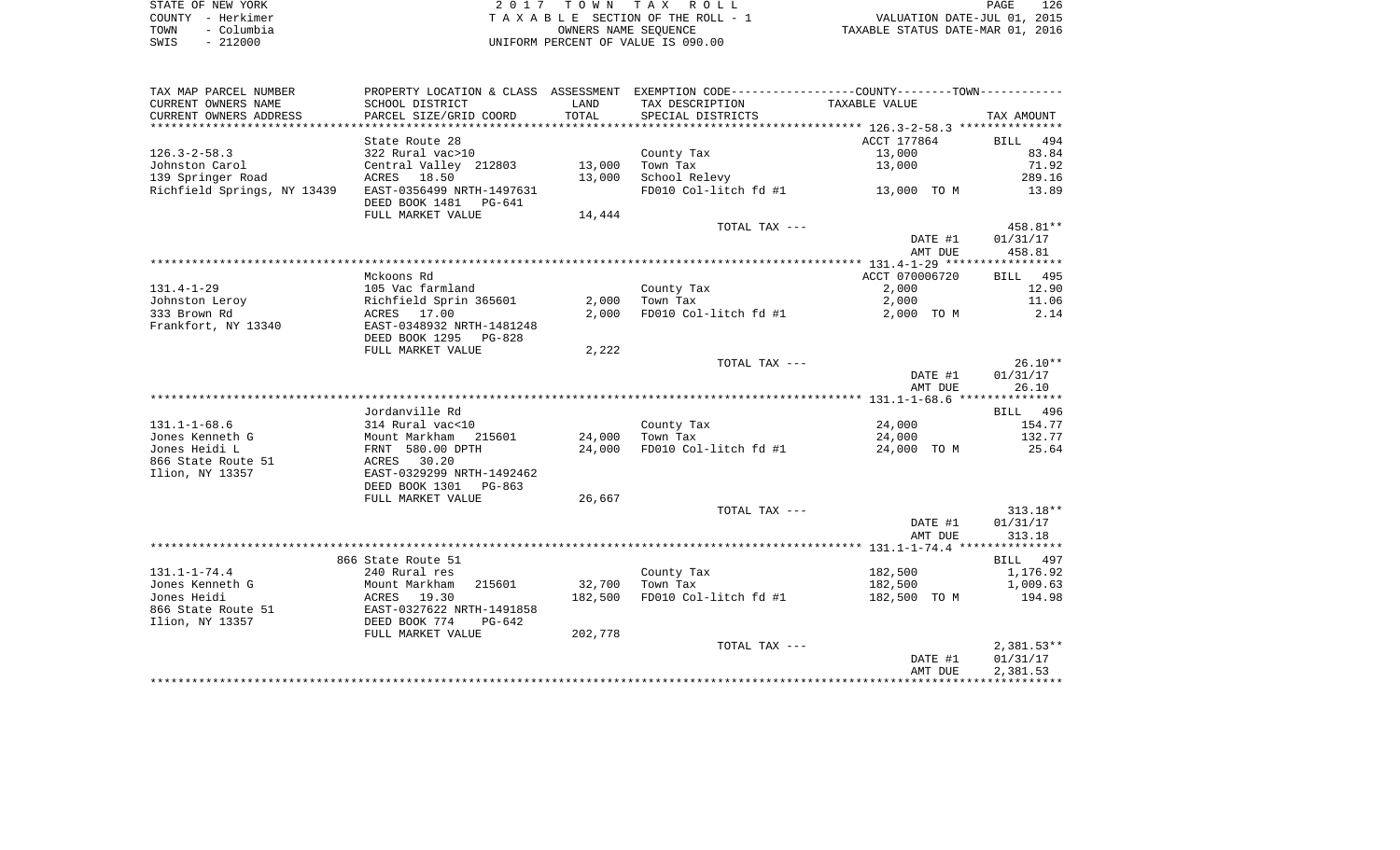|      | STATE OF NEW YORK | 2017 TOWN TAX ROLL                 | PAGE                             | 127 |
|------|-------------------|------------------------------------|----------------------------------|-----|
|      | COUNTY - Herkimer | TAXABLE SECTION OF THE ROLL - 1    | VALUATION DATE-JUL 01, 2015      |     |
| TOWN | – Columbia        | OWNERS NAME SEOUENCE               | TAXABLE STATUS DATE-MAR 01, 2016 |     |
| SWIS | $-212000$         | UNIFORM PERCENT OF VALUE IS 090.00 |                                  |     |

| TAX MAP PARCEL NUMBER  | PROPERTY LOCATION & CLASS ASSESSMENT EXEMPTION CODE---------------COUNTY--------TOWN---------- |                |                       |                |         |              |
|------------------------|------------------------------------------------------------------------------------------------|----------------|-----------------------|----------------|---------|--------------|
| CURRENT OWNERS NAME    | SCHOOL DISTRICT                                                                                | LAND           | TAX DESCRIPTION       | TAXABLE VALUE  |         |              |
| CURRENT OWNERS ADDRESS | PARCEL SIZE/GRID COORD                                                                         | TOTAL          | SPECIAL DISTRICTS     |                |         | TAX AMOUNT   |
| ********************   | ************************                                                                       | ************** |                       |                |         |              |
|                        | Jordanville Rd                                                                                 |                |                       | ACCT 070007772 |         | BILL 498     |
| $131.1 - 1 - 74.6$     | 411 Apartment                                                                                  |                | County Tax            | 221,500        |         | 1,428.42     |
| Jones Kenneth G        | Mount Markham<br>215601                                                                        | 26,100         | Town Tax              | 221,500        |         | 1,225.38     |
| Jones Hiede            | ACRES<br>10.50                                                                                 | 221,500        | FD010 Col-litch fd #1 | 221,500 TO M   |         | 236.65       |
| 866 State Route 51     | EAST-0329006 NRTH-1492596                                                                      |                |                       |                |         |              |
| Ilion, NY 13357        | DEED BOOK 774<br>$PG-642$                                                                      |                |                       |                |         |              |
|                        | FULL MARKET VALUE                                                                              | 246,111        |                       |                |         |              |
|                        |                                                                                                |                | TOTAL TAX ---         |                |         | $2,890.45**$ |
|                        |                                                                                                |                |                       |                | DATE #1 | 01/31/17     |
|                        |                                                                                                |                |                       |                | AMT DUE | 2,890.45     |
|                        |                                                                                                |                |                       |                |         |              |
|                        | Jordanville Rd                                                                                 |                |                       |                |         | BILL 499     |
| $131.1 - 1 - 74.9$     | 314 Rural vac<10                                                                               |                | County Tax            | 18,000         |         | 116.08       |
| Jones Kenneth G        |                                                                                                |                |                       |                |         |              |
|                        | Mount Markham<br>215601                                                                        | 18,000         | Town Tax              | 18,000         |         | 99.58        |
| Jones Heidi L          | FRNT 500.00 DPTH                                                                               | 18,000         | FD010 Col-litch fd #1 | 18,000 TO M    |         | 19.23        |
| 866 State Route 51     | ACRES<br>16.40                                                                                 |                |                       |                |         |              |
| Ilion, NY 13357        | EAST-0329460 NRTH-1493546                                                                      |                |                       |                |         |              |
|                        | DEED BOOK 1301<br>PG-866                                                                       |                |                       |                |         |              |
|                        | FULL MARKET VALUE                                                                              | 20,000         |                       |                |         |              |
|                        |                                                                                                |                | TOTAL TAX ---         |                |         | 234.89**     |
|                        |                                                                                                |                |                       |                | DATE #1 | 01/31/17     |
|                        |                                                                                                |                |                       |                | AMT DUE | 234.89       |
|                        |                                                                                                |                |                       |                |         |              |
|                        | 211 Jordanville Rd                                                                             |                |                       | ACCT 070007790 |         | BILL 500     |
| $131.1 - 1 - 74.5$     | 210 1 Family Res                                                                               |                | County Tax            | 108,000        |         | 696.48       |
| Jones Larry P          | Mount Markham<br>215601                                                                        | 28,300         | Town Tax              | 108,000        |         | 597.48       |
| Jones Linda U          | 10.50<br>ACRES                                                                                 | 108,000        | FD010 Col-litch fd #1 | 108,000 TO M   |         | 115.39       |
| 211 Jordanville Rd     | EAST-0330381 NRTH-1493165                                                                      |                |                       |                |         |              |
| Ilion, NY 13357        | DEED BOOK 770<br>$PG-301$                                                                      |                |                       |                |         |              |
|                        | FULL MARKET VALUE                                                                              | 120,000        |                       |                |         |              |
|                        |                                                                                                |                | TOTAL TAX ---         |                |         | 1,409.35**   |
|                        |                                                                                                |                |                       |                | DATE #1 | 01/31/17     |
|                        |                                                                                                |                |                       |                | AMT DUE | 1,409.35     |
|                        |                                                                                                |                |                       |                |         |              |
|                        | Jordanville Rd                                                                                 |                |                       |                |         | BILL 501     |
| $131.1 - 1 - 74.7$     | 322 Rural vac>10                                                                               |                | County Tax            | 13,400         |         | 86.41        |
| Jones Larry P          | Mount Markham<br>215601                                                                        | 13,400         | Town Tax              | 13,400         |         | 74.13        |
| Jones Linda U          | FRNT 250.00 DPTH                                                                               | 13,400         | FD010 Col-litch fd #1 | 13,400 TO M    |         | 14.32        |
| 211 Jordanville Rd     | ACRES<br>12.50                                                                                 |                |                       |                |         |              |
| Ilion, NY 13357        | EAST-0329988 NRTH-1493585                                                                      |                |                       |                |         |              |
|                        | DEED BOOK 907<br>$PG-340$                                                                      |                |                       |                |         |              |
|                        | FULL MARKET VALUE                                                                              | 14,889         |                       |                |         |              |
|                        |                                                                                                |                | TOTAL TAX ---         |                |         | $174.86**$   |
|                        |                                                                                                |                |                       |                | DATE #1 | 01/31/17     |
|                        |                                                                                                |                |                       |                | AMT DUE | 174.86       |
|                        |                                                                                                |                |                       |                |         |              |
|                        |                                                                                                |                |                       |                |         |              |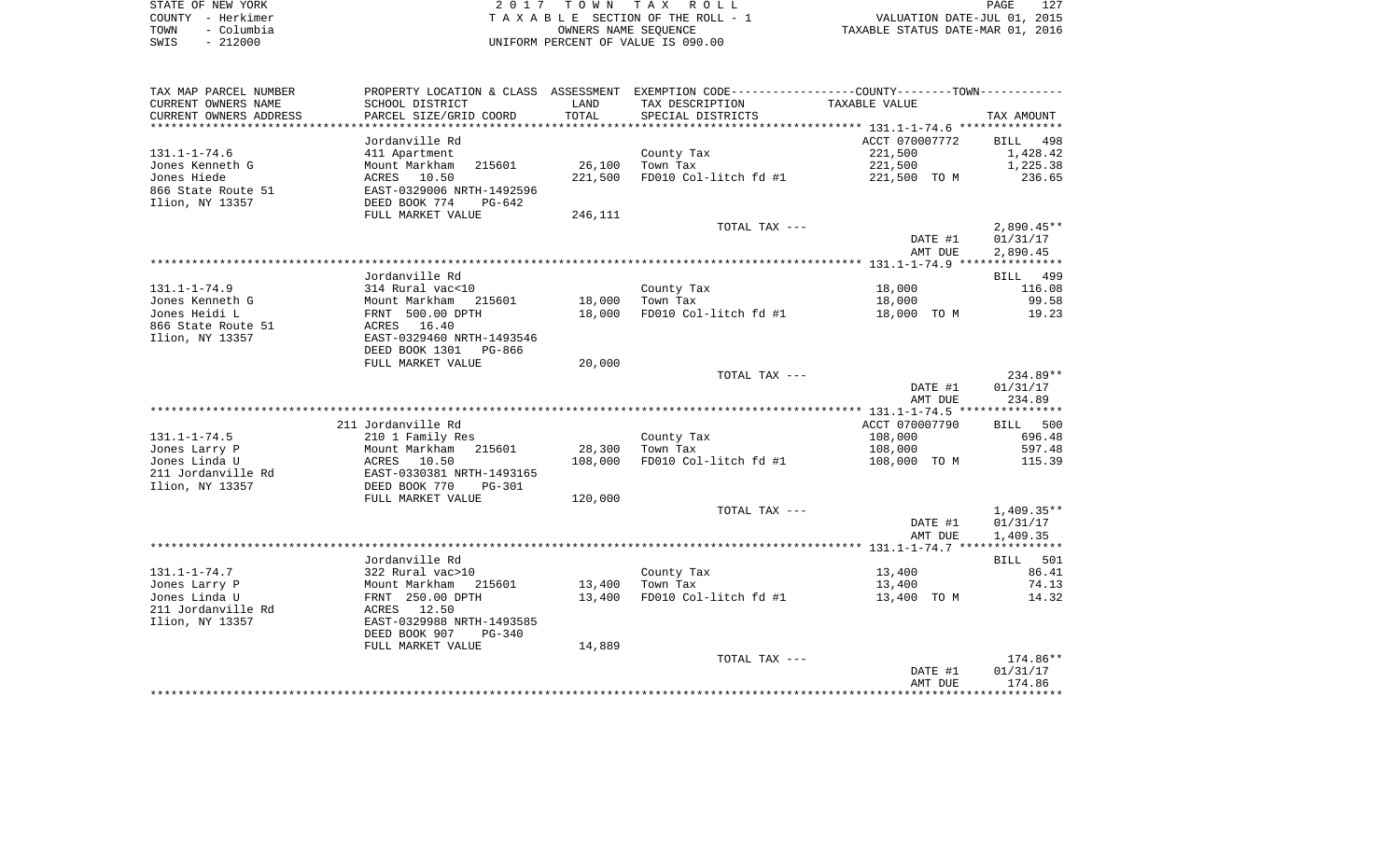| STATE OF NEW YORK  | 2017 TOWN TAX ROLL                 | 128<br>PAGE                      |
|--------------------|------------------------------------|----------------------------------|
| COUNTY – Herkimer  | TAXABLE SECTION OF THE ROLL - 1    | VALUATION DATE-JUL 01, 2015      |
| – Columbia<br>TOWN | OWNERS NAME SEOUENCE               | TAXABLE STATUS DATE-MAR 01, 2016 |
| $-212000$<br>SWIS  | UNIFORM PERCENT OF VALUE IS 090.00 |                                  |

| TAX MAP PARCEL NUMBER    | PROPERTY LOCATION & CLASS ASSESSMENT EXEMPTION CODE----------------COUNTY--------TOWN----------- |         |                        |                          |            |
|--------------------------|--------------------------------------------------------------------------------------------------|---------|------------------------|--------------------------|------------|
| CURRENT OWNERS NAME      | SCHOOL DISTRICT                                                                                  | LAND    | TAX DESCRIPTION        | TAXABLE VALUE            |            |
| CURRENT OWNERS ADDRESS   | PARCEL SIZE/GRID COORD                                                                           | TOTAL   | SPECIAL DISTRICTS      |                          | TAX AMOUNT |
|                          |                                                                                                  |         |                        |                          |            |
|                          | 222 Jordanville Rd                                                                               |         |                        | ACCT 070007750           | BILL 502   |
| $131.1 - 1 - 68.2$       | 210 1 Family Res                                                                                 |         | VET COM C 41132        | 13,350<br>$\overline{0}$ |            |
| Jones Michael D          | Mount Markham 215601                                                                             |         | 19,000 VET COM T 41133 | 17,800<br>$\overline{0}$ |            |
| 222 Jordanville Rd       | FRNT 390.00 DPTH                                                                                 |         | 82,000 County Tax      | 68,650                   | 442.71     |
| Ilion, NY 13357          | 5.80<br>ACRES                                                                                    |         | Town Tax               | 64,200                   | 355.17     |
|                          | EAST-0330233 NRTH-1492476                                                                        |         | FD010 Col-litch fd #1  | 82,000 TO M              | 87.61      |
|                          | DEED BOOK 872<br>PG-265                                                                          |         |                        |                          |            |
|                          | FULL MARKET VALUE                                                                                | 91,111  |                        |                          |            |
|                          |                                                                                                  |         | TOTAL TAX ---          |                          | 885.49**   |
|                          |                                                                                                  |         |                        | DATE #1                  | 01/31/17   |
|                          |                                                                                                  |         |                        | AMT DUE                  | 885.49     |
|                          |                                                                                                  |         |                        |                          |            |
|                          | 143 Jordanville Rd                                                                               |         |                        | ACCT 178849              | BILL 503   |
| $131.1 - 1 - 74.1$       | 210 1 Family Res                                                                                 |         | County Tax             | 70,000                   | 451.42     |
|                          |                                                                                                  |         |                        |                          |            |
| Jones Michael D          | Mount Markham 215601                                                                             | 17,500  | Town Tax               | 70,000                   | 387.25     |
| 222 Jordanville Rd       | Doublewide                                                                                       | 70,000  | FD010 Col-litch fd #1  | 70,000 TO M              | 74.79      |
| Ilion, NY 13357          | split w/74.11 2010                                                                               |         |                        |                          |            |
|                          | 3.00<br>ACRES                                                                                    |         |                        |                          |            |
|                          | EAST-0328941 NRTH-1493248                                                                        |         |                        |                          |            |
|                          | DEED BOOK 1487 PG-720                                                                            |         |                        |                          |            |
|                          | FULL MARKET VALUE                                                                                | 77,778  |                        |                          |            |
|                          |                                                                                                  |         | TOTAL TAX ---          |                          | $913.46**$ |
|                          |                                                                                                  |         |                        | DATE #1                  | 01/31/17   |
|                          |                                                                                                  |         |                        | AMT DUE                  | 913.46     |
|                          |                                                                                                  |         |                        |                          |            |
|                          | 643 Millers Mills Rd                                                                             |         |                        | ACCT 198763              | BILL 504   |
| $131.3 - 1 - 10$         | 240 Rural res                                                                                    |         | County Tax             | 91,800                   | 592.01     |
| Jones Michael D          | Mount Markham<br>215601                                                                          | 38,700  | Town Tax               | 91,800                   | 507.86     |
| King Tracey J            | ACRES<br>29.00                                                                                   | 91,800  | FD010 Col-litch fd #1  | 91,800 TO M              | 98.08      |
| 9866 US Highway 20       | EAST-0336022 NRTH-1486887                                                                        |         |                        |                          |            |
| West Winfield, NY 13491  | DEED BOOK 1610<br>PG-645                                                                         |         |                        |                          |            |
|                          | FULL MARKET VALUE                                                                                | 102,000 |                        |                          |            |
| PRIOR OWNER ON 3/01/2016 |                                                                                                  |         |                        |                          |            |
| Parsons Donald J         |                                                                                                  |         |                        |                          |            |
|                          |                                                                                                  |         | TOTAL TAX ---          |                          | 1,197.95** |
|                          |                                                                                                  |         |                        | DATE #1                  | 01/31/17   |
|                          |                                                                                                  |         |                        | AMT DUE                  | 1,197.95   |
|                          |                                                                                                  |         |                        |                          |            |
|                          | Saxon Rd                                                                                         |         |                        | ACCT 156086              | BILL 505   |
| $131.1 - 1 - 68.7$       | 322 Rural vac>10                                                                                 |         | County Tax             | 22,000                   | 141.88     |
| Jones Paul               |                                                                                                  | 22,000  | Town Tax               | 22,000                   | 121.71     |
| Jones Diane              | Mount Markham 215601<br>FRNT 1855.00 DPTH                                                        | 22,000  | FD010 Col-litch fd #1  | 22,000 TO M              | 23.50      |
| 245 Saxon Road           | ACRES<br>26.80                                                                                   |         |                        |                          |            |
| Ilion, NY 13357          | EAST-0330316 NRTH-1491054                                                                        |         |                        |                          |            |
|                          | DEED BOOK 1341 PG-906                                                                            |         |                        |                          |            |
|                          | FULL MARKET VALUE                                                                                | 24,444  |                        |                          |            |
|                          |                                                                                                  |         | TOTAL TAX ---          |                          | 287.09**   |
|                          |                                                                                                  |         |                        |                          |            |
|                          |                                                                                                  |         |                        | DATE #1                  | 01/31/17   |
|                          |                                                                                                  |         |                        | AMT DUE                  | 287.09     |
|                          |                                                                                                  |         |                        |                          |            |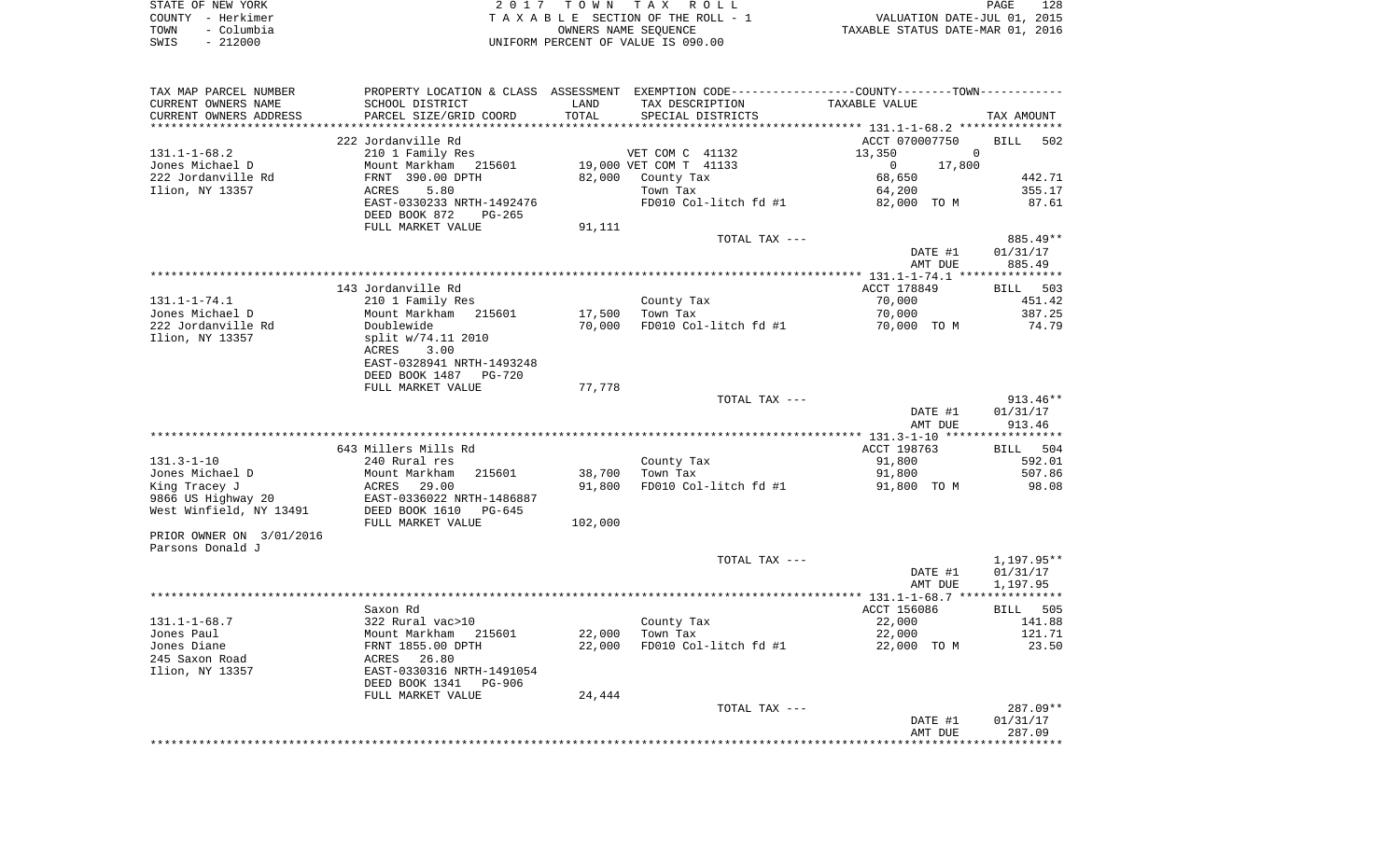| STATE OF NEW YORK  | 2017 TOWN TAX ROLL                 | 129<br>PAGE                      |
|--------------------|------------------------------------|----------------------------------|
| COUNTY – Herkimer  | TAXABLE SECTION OF THE ROLL - 1    | VALUATION DATE-JUL 01, 2015      |
| – Columbia<br>TOWN | OWNERS NAME SEOUENCE               | TAXABLE STATUS DATE-MAR 01, 2016 |
| $-212000$<br>SWIS  | UNIFORM PERCENT OF VALUE IS 090.00 |                                  |

| TAX MAP PARCEL NUMBER     | PROPERTY LOCATION & CLASS ASSESSMENT EXEMPTION CODE----------------COUNTY--------TOWN----------- |         |                       |                |                    |
|---------------------------|--------------------------------------------------------------------------------------------------|---------|-----------------------|----------------|--------------------|
| CURRENT OWNERS NAME       | SCHOOL DISTRICT                                                                                  | LAND    | TAX DESCRIPTION       | TAXABLE VALUE  |                    |
| CURRENT OWNERS ADDRESS    | PARCEL SIZE/GRID COORD                                                                           | TOTAL   | SPECIAL DISTRICTS     |                | TAX AMOUNT         |
| ************************  | ******************************                                                                   |         |                       |                |                    |
|                           | 245 Saxon Rd                                                                                     |         |                       | ACCT 070007755 | BILL 506           |
| $131.1 - 1 - 68.3$        | 210 1 Family Res                                                                                 |         | County Tax            | 131,800        | 849.96             |
| Jones Paul C              | Mount Markham 215601                                                                             | 9,800   | Town Tax              | 131,800        | 729.14             |
| Jones Diane L             | FRNT 150.00 DPTH 175.00                                                                          | 131,800 | FD010 Col-litch fd #1 | 131,800 TO M   | 140.82             |
| 245 Saxon Rd              | ACRES<br>0.60                                                                                    |         |                       |                |                    |
| Ilion, NY 13357           | EAST-0330536 NRTH-1491644                                                                        |         |                       |                |                    |
|                           | DEED BOOK 827<br><b>PG-689</b>                                                                   |         |                       |                |                    |
|                           | FULL MARKET VALUE                                                                                | 146,444 |                       |                |                    |
|                           |                                                                                                  |         | TOTAL TAX ---         |                | 1,719.92**         |
|                           |                                                                                                  |         |                       | DATE #1        | 01/31/17           |
|                           |                                                                                                  |         |                       | AMT DUE        | 1,719.92           |
|                           |                                                                                                  |         |                       |                |                    |
|                           | Jordanville Rd                                                                                   |         |                       | ACCT 160852    | BILL 507           |
| 131.1-1-74.11             | 322 Rural vac>10                                                                                 |         | County Tax            | 12,000         | 77.39              |
| Jones Ray K               | Mount Markham<br>215601                                                                          | 12,000  | Town Tax              | 12,000         | 66.39              |
|                           |                                                                                                  |         |                       |                |                    |
| Jones Marie               | FRNT 526.00 DPTH                                                                                 | 12,000  | FD010 Col-litch fd #1 | 12,000 TO M    | 12.82              |
| 147 Jordanville Road      | ACRES 14.50                                                                                      |         |                       |                |                    |
| Ilion, NY 13357           | EAST-0328982 NRTH-1493608                                                                        |         |                       |                |                    |
|                           | DEED BOOK 1370<br>PG-500                                                                         |         |                       |                |                    |
|                           | FULL MARKET VALUE                                                                                | 13,333  |                       |                |                    |
|                           |                                                                                                  |         | TOTAL TAX ---         |                | $156.60**$         |
|                           |                                                                                                  |         |                       | DATE #1        | 01/31/17           |
|                           |                                                                                                  |         |                       | AMT DUE        | 156.60             |
|                           |                                                                                                  |         |                       |                |                    |
|                           | 147 Jordanville Rd                                                                               |         |                       |                | BILL 508           |
| $131.1 - 1 - 74.2$        | 210 1 Family Res                                                                                 |         | County Tax            | 82,400         | 531.39             |
| Jones Ray K               | Mount Markham 215601                                                                             | 9,000   | Town Tax              | 82,400         | 455.85             |
| Jones Marie K             | FRNT 125.00 DPTH 175.00                                                                          | 82,400  | FD010 Col-litch fd #1 | 82,400 TO M    | 88.04              |
| 147 Jordanville Rd        | EAST-0328822 NRTH-1493471                                                                        |         |                       |                |                    |
| Ilion, NY 13357           | DEED BOOK 668<br>PG-941                                                                          |         |                       |                |                    |
|                           | FULL MARKET VALUE                                                                                | 91,556  |                       |                |                    |
|                           |                                                                                                  |         | TOTAL TAX ---         |                | 1,075.28**         |
|                           |                                                                                                  |         |                       | DATE #1        | 01/31/17           |
|                           |                                                                                                  |         |                       | AMT DUE        | 1,075.28           |
|                           |                                                                                                  |         |                       |                |                    |
|                           | Stroupe Rd                                                                                       |         |                       | ACCT 070003330 | <b>BILL</b><br>509 |
| $131.2 - 1 - 4.1$         | 105 Vac farmland                                                                                 |         | AG MKTS L 41720       | 676<br>676     |                    |
| Jones Terry Lynn          | Mount Markham<br>215601                                                                          | 38,000  | County Tax            | 37,324         | 240.70             |
| Jones Bobbie Jean         | ACRES 74.50                                                                                      | 38,000  | Town Tax              | 37,324         | 206.48             |
| 391 Cedarville Rd         | EAST-0339750 NRTH-1495007                                                                        |         | FD010 Col-litch fd #1 | 37,324 TO M    | 39.88              |
| Ilion, NY 13357           | DEED BOOK 1162<br>PG-551                                                                         |         | 676 EX                |                |                    |
|                           | FULL MARKET VALUE                                                                                | 42,222  |                       |                |                    |
| MAY BE SUBJECT TO PAYMENT |                                                                                                  |         |                       |                |                    |
| UNDER AGDIST LAW TIL 2020 |                                                                                                  |         |                       |                |                    |
|                           |                                                                                                  |         | TOTAL TAX ---         |                | 487.06**           |
|                           |                                                                                                  |         |                       | DATE #1        | 01/31/17           |
|                           |                                                                                                  |         |                       | AMT DUE        | 487.06             |
|                           |                                                                                                  |         |                       |                |                    |
|                           |                                                                                                  |         |                       |                |                    |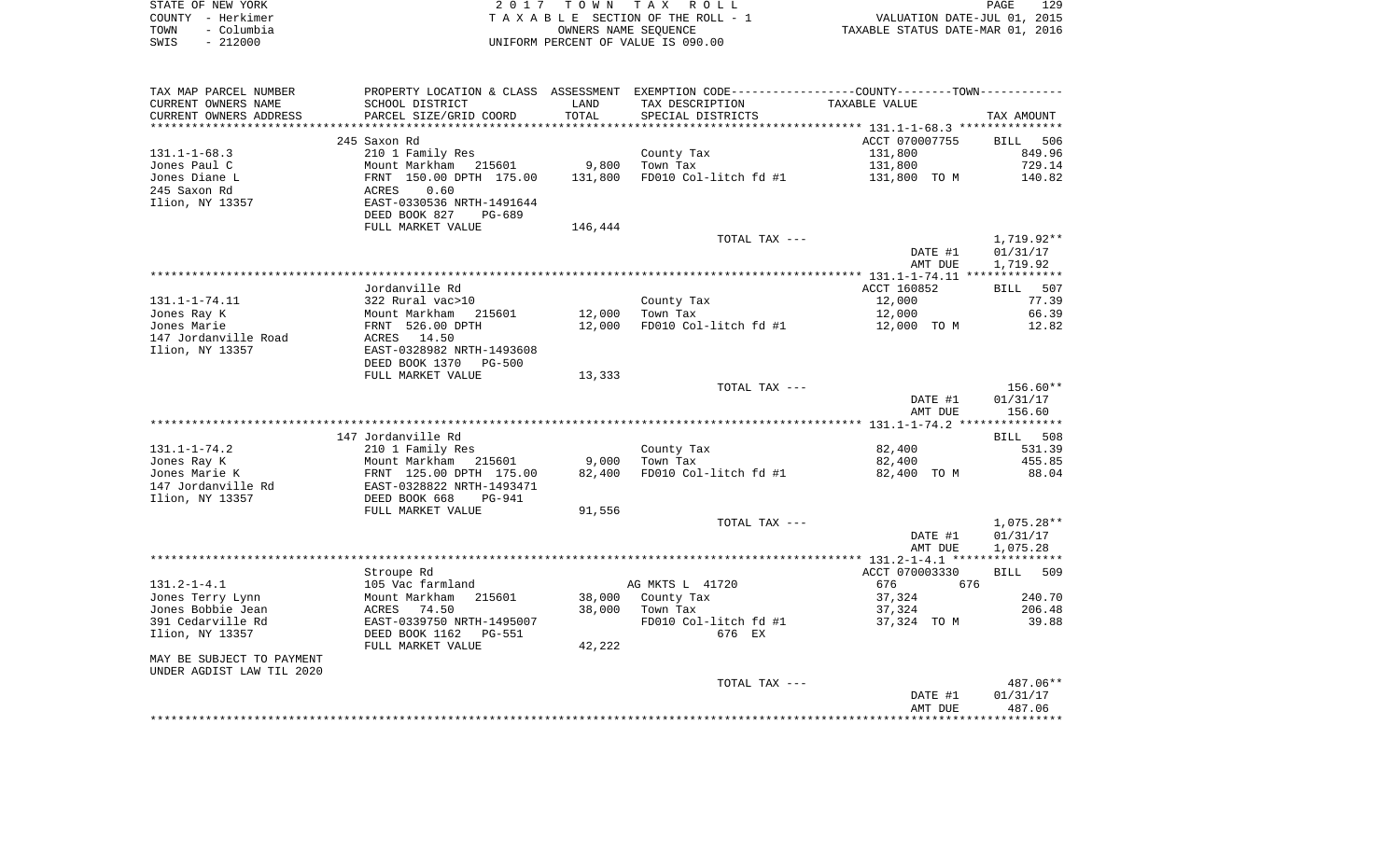|      | STATE OF NEW YORK | 2017 TOWN TAX ROLL                 | 130<br>PAGE                      |
|------|-------------------|------------------------------------|----------------------------------|
|      | COUNTY - Herkimer | TAXABLE SECTION OF THE ROLL - 1    | VALUATION DATE-JUL 01, 2015      |
| TOWN | – Columbia        | OWNERS NAME SEOUENCE               | TAXABLE STATUS DATE-MAR 01, 2016 |
| SWIS | $-212000$         | UNIFORM PERCENT OF VALUE IS 090.00 |                                  |

| TAX MAP PARCEL NUMBER  |                                |        |                       | PROPERTY LOCATION & CLASS ASSESSMENT EXEMPTION CODE---------------COUNTY-------TOWN--------- |             |
|------------------------|--------------------------------|--------|-----------------------|----------------------------------------------------------------------------------------------|-------------|
| CURRENT OWNERS NAME    | SCHOOL DISTRICT                | LAND   | TAX DESCRIPTION       | TAXABLE VALUE                                                                                |             |
| CURRENT OWNERS ADDRESS | PARCEL SIZE/GRID COORD         | TOTAL  | SPECIAL DISTRICTS     |                                                                                              | TAX AMOUNT  |
| *********************  | ************************       |        |                       |                                                                                              |             |
|                        | Jordanville Rd                 |        |                       | ACCT 070013080                                                                               | BILL<br>510 |
| 131.2-1-40             | 312 Vac w/imprv                |        | County Tax            | 11,300                                                                                       | 72.87       |
| Jorge Julia R          | Central Valley 212803          | 9,656  | Town Tax              | 11,300                                                                                       | 62.51       |
| 1517 Givan Ave         | Includes Spb $131.2-1-41$      | 11,300 | FD010 Col-litch fd #1 | 11,300 TO M                                                                                  | 12.07       |
| Bronx, NY 10469-2756   | 3.00<br>ACRES                  |        |                       |                                                                                              |             |
|                        | EAST-0348267 NRTH-1494231      |        |                       |                                                                                              |             |
|                        | DEED BOOK 756<br><b>PG-166</b> |        |                       |                                                                                              |             |
|                        | FULL MARKET VALUE              | 12,556 |                       |                                                                                              |             |
|                        |                                |        | TOTAL TAX ---         |                                                                                              | 147.45**    |
|                        |                                |        |                       | DATE #1                                                                                      | 01/31/17    |
|                        |                                |        |                       | AMT DUE                                                                                      | 147.45      |
|                        |                                |        |                       |                                                                                              |             |
|                        | State Route 28                 |        |                       | ACCT 152406                                                                                  | BILL 511    |
| $126.3 - 2 - 10.2$     | 322 Rural vac>10               |        | County Tax            | 12,000                                                                                       | 77.39       |
| Jouben James G         | Central Valley 212803          | 12,000 | Town Tax              | 12,000                                                                                       | 66.39       |
| 1259 Kingdom Road      | split $w/10.6$                 | 12,000 | FD010 Col-litch fd #1 | 12,000 TO M                                                                                  | 12.82       |
| Mohawk, NY 13407       | ACRES 15.30                    |        |                       |                                                                                              |             |
|                        | EAST-0353177 NRTH-1503194      |        |                       |                                                                                              |             |
|                        | DEED BOOK 1319<br>PG-806       |        |                       |                                                                                              |             |
|                        | FULL MARKET VALUE              | 13,333 |                       |                                                                                              |             |
|                        |                                |        | TOTAL TAX ---         |                                                                                              | 156.60**    |
|                        |                                |        |                       | DATE #1                                                                                      | 01/31/17    |
|                        |                                |        |                       | AMT DUE                                                                                      | 156.60      |
|                        |                                |        |                       |                                                                                              |             |
|                        | 1259 Kingdom Rd                |        |                       | ACCT 167781                                                                                  | 512<br>BILL |
| $126.3 - 2 - 49.7$     | 210 1 Family Res               |        | County Tax            | 86,000                                                                                       | 554.60      |
| Jouben James G         | Central Valley 212803          | 15,000 | Town Tax              | 86,000                                                                                       | 475.77      |
| 1259 Kingdom Road      | FRNT 294.00 DPTH               | 86,000 | FD010 Col-litch fd #1 | 86,000 TO M                                                                                  | 91.88       |
| Mohawk, NY 13407       | 2.30<br>ACRES                  |        |                       |                                                                                              |             |
|                        | EAST-0359249 NRTH-1501082      |        |                       |                                                                                              |             |
|                        | DEED BOOK 1415<br>$PG-250$     |        |                       |                                                                                              |             |
|                        | FULL MARKET VALUE              | 95,556 |                       |                                                                                              |             |
|                        |                                |        | TOTAL TAX ---         |                                                                                              | 1,122.25**  |
|                        |                                |        |                       | DATE #1                                                                                      | 01/31/17    |
|                        |                                |        |                       | AMT DUE                                                                                      | 1,122.25    |
|                        |                                |        |                       |                                                                                              |             |
|                        | Vanalstine Rd                  |        |                       | ACCT 152406                                                                                  | BILL 513    |
| $126.3 - 2 - 70.6$     | 322 Rural vac>10               |        | County Tax            | 4,600                                                                                        | 29.66       |
| Jouben James G         | Central Valley 212803          | 4,600  | Town Tax              | 4,600                                                                                        | 25.45       |
| 1259 Kingdom Road      | LANDLOCKED                     | 4,600  | FD010 Col-litch fd #1 | 4,600 TO M                                                                                   | 4.91        |
| Mohawk, NY 13407       | ACRES 17.50                    |        |                       |                                                                                              |             |
|                        | EAST-0352409 NRTH-1502744      |        |                       |                                                                                              |             |
|                        | DEED BOOK 1319<br>PG-806       |        |                       |                                                                                              |             |
|                        | FULL MARKET VALUE              | 5,111  |                       |                                                                                              |             |
|                        |                                |        | TOTAL TAX ---         |                                                                                              | $60.02**$   |
|                        |                                |        |                       | DATE #1                                                                                      | 01/31/17    |
|                        |                                |        |                       | AMT DUE                                                                                      | 60.02       |
|                        |                                |        |                       |                                                                                              |             |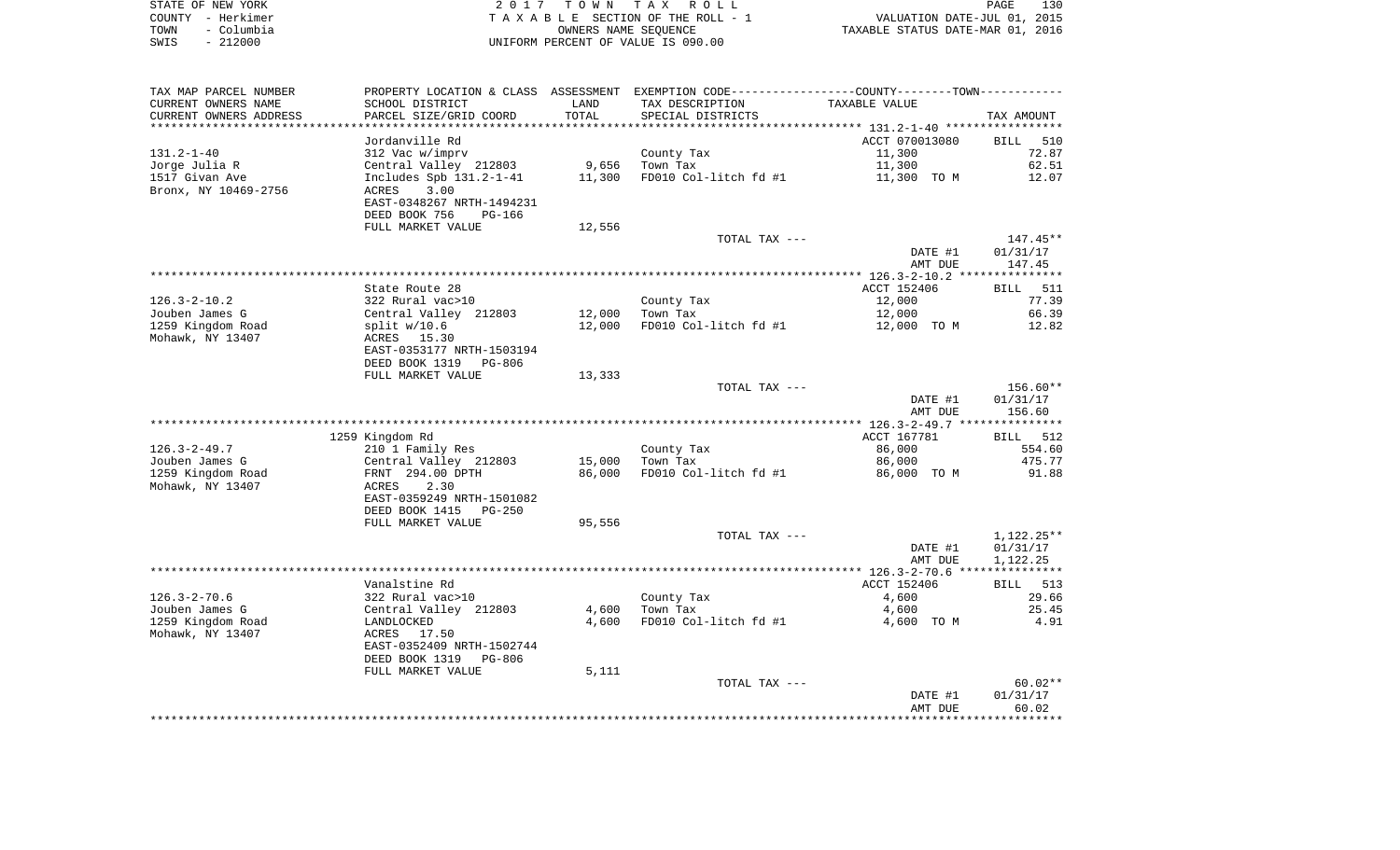| STATE OF NEW YORK  | 2017 TOWN TAX ROLL                 | 131<br>PAGE                      |
|--------------------|------------------------------------|----------------------------------|
| COUNTY - Herkimer  | TAXABLE SECTION OF THE ROLL - 1    | VALUATION DATE-JUL 01, 2015      |
| - Columbia<br>TOWN | OWNERS NAME SEOUENCE               | TAXABLE STATUS DATE-MAR 01, 2016 |
| - 212000<br>SWIS   | UNIFORM PERCENT OF VALUE IS 090.00 |                                  |

| TAX MAP PARCEL NUMBER    |                            |        | PROPERTY LOCATION & CLASS ASSESSMENT EXEMPTION CODE----------------COUNTY-------TOWN----------- |                |              |
|--------------------------|----------------------------|--------|-------------------------------------------------------------------------------------------------|----------------|--------------|
| CURRENT OWNERS NAME      | SCHOOL DISTRICT            | LAND   | TAX DESCRIPTION                                                                                 | TAXABLE VALUE  |              |
| CURRENT OWNERS ADDRESS   | PARCEL SIZE/GRID COORD     | TOTAL  | SPECIAL DISTRICTS                                                                               |                | TAX AMOUNT   |
| **********************   | ************************** |        |                                                                                                 |                |              |
|                          | Vanalstine Rd              |        |                                                                                                 | ACCT 152406    | BILL<br>514  |
| $126.3 - 2 - 70.8$       | 322 Rural vac>10           |        | County Tax                                                                                      | 4,600          | 29.66        |
| Jouben James G           | Central Valley 212803      | 4,600  | Town Tax                                                                                        | 4,600          | 25.45        |
| 1259 Kingdom Road        | $18.4$ cal                 | 4,600  | FD010 Col-litch fd #1                                                                           | 4,600 TO M     | 4.91         |
| Mohawk, NY 13407         | ACRES<br>16.40             |        |                                                                                                 |                |              |
|                          | EAST-0352190 NRTH-1502349  |        |                                                                                                 |                |              |
|                          | DEED BOOK 1319<br>PG-806   |        |                                                                                                 |                |              |
|                          | FULL MARKET VALUE          | 5,111  |                                                                                                 |                |              |
|                          |                            |        | TOTAL TAX ---                                                                                   |                | $60.02**$    |
|                          |                            |        |                                                                                                 | DATE #1        | 01/31/17     |
|                          |                            |        |                                                                                                 | AMT DUE        | 60.02        |
|                          |                            |        |                                                                                                 |                |              |
|                          | Kingdom Rd                 |        |                                                                                                 |                | BILL 515     |
| $126.3 - 2 - 49.6$       | 312 Vac w/imprv            |        | County Tax                                                                                      | 50,000         | 322.44       |
| Jouben John M            | Central Valley 212803      | 18,000 | Town Tax                                                                                        | 50,000         | 276.61       |
| Kingdom Rd               | FRNT 969.00 DPTH           | 50,000 | School Relevy                                                                                   |                | 1,112.10     |
| PO Box 53                | 28.10<br>ACRES             |        | FD010 Col-litch fd #1                                                                           | 50,000 TO M    | 53.42        |
| Mohawk, NY 13407         | EAST-0358882 NRTH-1500971  |        |                                                                                                 |                |              |
|                          | DEED BOOK 943<br>PG-188    |        |                                                                                                 |                |              |
|                          | FULL MARKET VALUE          | 55,556 |                                                                                                 |                |              |
|                          |                            |        | TOTAL TAX ---                                                                                   |                | $1,764.57**$ |
|                          |                            |        |                                                                                                 | DATE #1        | 01/31/17     |
|                          |                            |        |                                                                                                 | AMT DUE        | 1,764.57     |
|                          |                            |        |                                                                                                 |                |              |
|                          | 658 Columbia Center Rd     |        |                                                                                                 | ACCT 070007800 | BILL 516     |
| $126.3 - 2 - 63$         | 210 1 Family Res           |        | County Tax                                                                                      | 50,000         | 322.44       |
| Jouben Marlon Paul       | Central Valley 212803      | 21,000 | Town Tax                                                                                        | 50,000         | 276.61       |
| 658 Columbia Center Rd   | includes parcel 62.1       | 50,000 | School Relevy                                                                                   |                | 519.98       |
| Mohawk, NY 13407         | ACRES<br>8.50              |        | FD010 Col-litch fd #1                                                                           | 50,000 TO M    | 53.42        |
|                          | EAST-0354230 NRTH-1499696  |        |                                                                                                 |                |              |
|                          | DEED BOOK 856<br>$PG-8$    |        |                                                                                                 |                |              |
|                          | FULL MARKET VALUE          | 55,556 |                                                                                                 |                |              |
|                          |                            |        |                                                                                                 |                |              |
|                          |                            |        | TOTAL TAX ---                                                                                   |                | $1,172.45**$ |
|                          |                            |        |                                                                                                 | DATE #1        | 01/31/17     |
|                          |                            |        |                                                                                                 | AMT DUE        | 1,172.45     |
|                          |                            |        |                                                                                                 |                |              |
|                          | Jordanville Rd             |        |                                                                                                 | ACCT 070001020 | BILL 517     |
| $131.2 - 2 - 14$         | 314 Rural vac<10           |        | County Tax                                                                                      | 9,300          | 59.97        |
| Kahler Christopher       | Central Valley 212803      | 9,300  | Town Tax                                                                                        | 9,300          | 51.45        |
| Kahler Doris             | SUB DIV LOT#14             | 9,300  | FD010 Col-litch fd #1                                                                           | 9,300 TO M     | 9.94         |
| 156 South Williams Way   | ACRES<br>3.00              |        |                                                                                                 |                |              |
| Baiting Hollow, NY 11933 | EAST-0344500 NRTH-1494936  |        |                                                                                                 |                |              |
|                          | DEED BOOK 1101<br>PG-724   |        |                                                                                                 |                |              |
|                          | FULL MARKET VALUE          | 10,333 |                                                                                                 |                |              |
|                          |                            |        | TOTAL TAX ---                                                                                   |                | $121.36**$   |
|                          |                            |        |                                                                                                 | DATE #1        | 01/31/17     |
|                          |                            |        |                                                                                                 | AMT DUE        | 121.36       |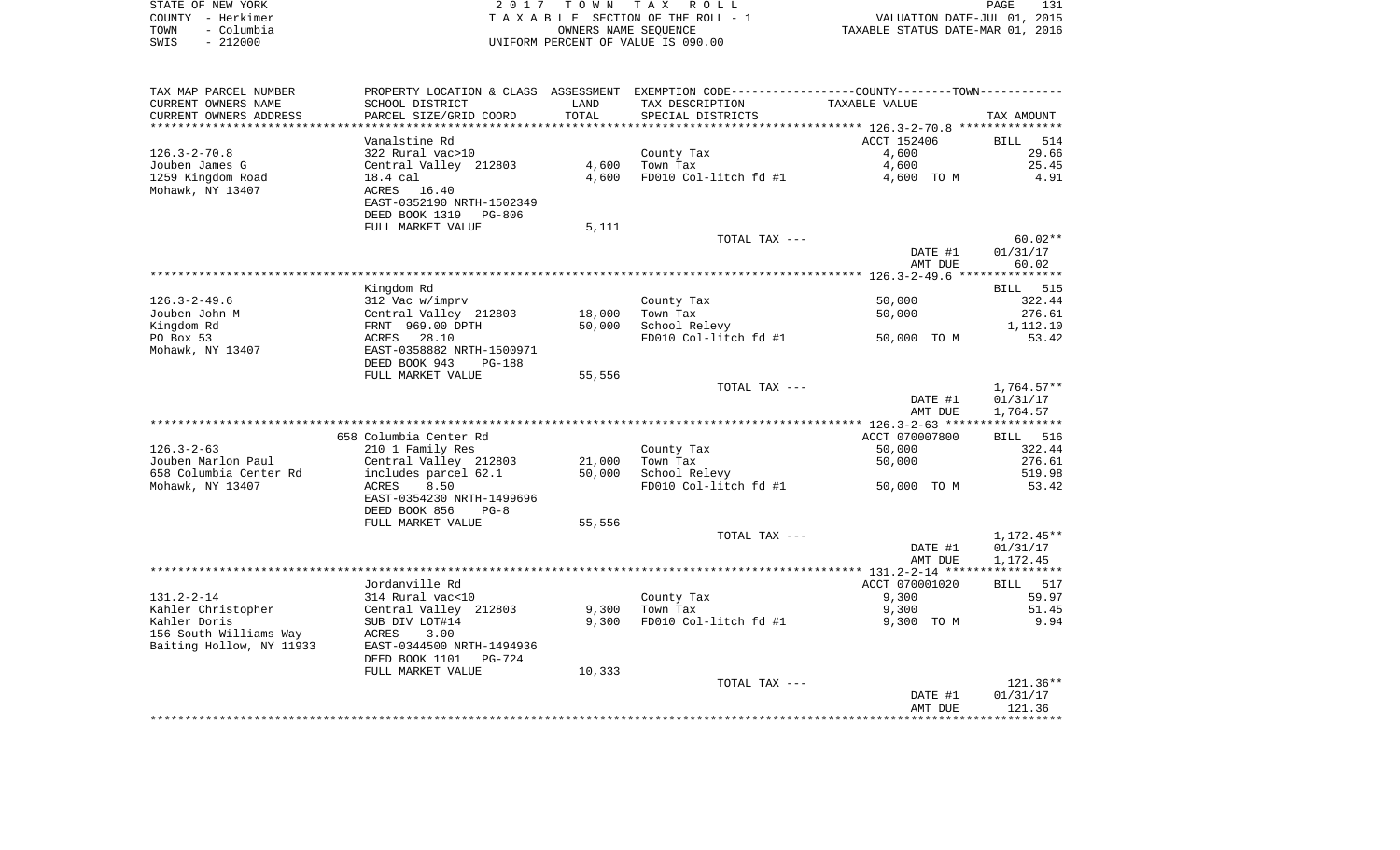|      | STATE OF NEW YORK | 2017 TOWN TAX ROLL                 | 132<br>PAGE                      |
|------|-------------------|------------------------------------|----------------------------------|
|      | COUNTY - Herkimer | TAXABLE SECTION OF THE ROLL - 1    | VALUATION DATE-JUL 01, 2015      |
| TOWN | – Columbia        | OWNERS NAME SEOUENCE               | TAXABLE STATUS DATE-MAR 01, 2016 |
| SWIS | $-212000$         | INIFORM PERCENT OF VALUE IS 090.00 |                                  |

| TAX MAP PARCEL NUMBER       |                                 |         | PROPERTY LOCATION & CLASS ASSESSMENT EXEMPTION CODE---------------COUNTY-------TOWN---------- |                |                    |
|-----------------------------|---------------------------------|---------|-----------------------------------------------------------------------------------------------|----------------|--------------------|
| CURRENT OWNERS NAME         | SCHOOL DISTRICT                 | LAND    | TAX DESCRIPTION                                                                               | TAXABLE VALUE  |                    |
| CURRENT OWNERS ADDRESS      | PARCEL SIZE/GRID COORD          | TOTAL   | SPECIAL DISTRICTS                                                                             |                | TAX AMOUNT         |
|                             |                                 |         |                                                                                               |                |                    |
|                             | Gage Rd                         |         |                                                                                               | ACCT 191653    | <b>BILL</b><br>518 |
| $125.4 - 2 - 4$             | 322 Rural vac>10                |         | County Tax                                                                                    | 24,000         | 154.77             |
| Kaminski Marek P            | Mount Markham<br>215601         | 24,000  | Town Tax                                                                                      | 24,000         | 132.77             |
| Krawczenko Artur            | Subdivision Cedar Knoll-2       | 24,000  | FD010 Col-litch fd #1                                                                         | 24,000 TO M    | 25.64              |
| 5 Derbyshire Place          | FRNT 665.00 DPTH                |         |                                                                                               |                |                    |
| Utica, NY 13501             | 11.40<br>ACRES                  |         |                                                                                               |                |                    |
|                             | EAST-0342024 NRTH-1498230       |         |                                                                                               |                |                    |
|                             | DEED BOOK 1566<br><b>PG-198</b> |         |                                                                                               |                |                    |
|                             | FULL MARKET VALUE               | 26,667  |                                                                                               |                |                    |
|                             |                                 |         | TOTAL TAX ---                                                                                 |                | $313.18**$         |
|                             |                                 |         |                                                                                               | DATE #1        | 01/31/17           |
|                             |                                 |         |                                                                                               | AMT DUE        | 313.18             |
|                             |                                 |         |                                                                                               |                |                    |
|                             | 280 No Columbia Rd              |         |                                                                                               | ACCT 181149    | 519<br>BILL        |
| $125.2 - 2 - 27.1$          | 210 1 Family Res                |         | County Tax                                                                                    | 69,000         | 444.97             |
| Kamp Rebecca J              | Central Valley 212803           | 13,000  | Town Tax                                                                                      | 69,000         | 381.72             |
| Kamp Eric F                 | ACRES<br>1.00                   | 69,000  | FD010 Col-litch fd #1                                                                         | 69,000 TO M    | 73.72              |
| 280 No Columbia Rd          | EAST-0342829 NRTH-1510037       |         |                                                                                               |                |                    |
| Ilion, NY 13357             | DEED BOOK 1502<br>$PG-495$      |         |                                                                                               |                |                    |
|                             | FULL MARKET VALUE               | 76,667  |                                                                                               |                |                    |
|                             |                                 |         | TOTAL TAX ---                                                                                 |                | 900.41**           |
|                             |                                 |         |                                                                                               | DATE #1        | 01/31/17           |
|                             |                                 |         |                                                                                               | AMT DUE        | 900.41             |
|                             |                                 |         |                                                                                               |                |                    |
|                             | 423 Dugan Rd                    |         |                                                                                               | ACCT 070007890 | 520<br>BILL        |
| $139.1 - 2 - 62.1$          | 210 1 Family Res                |         | County Tax                                                                                    | 34,600         | 223.13             |
| Karpowich Arthur            | Richfield Sprin 365601          | 13,400  | Town Tax                                                                                      | 34,600         | 191.41             |
| Karpowich Collette M        | FRNT 171.00 DPTH 290.00         | 34,600  | FD010 Col-litch fd #1                                                                         | 34,600 TO M    | 36.97              |
| 401 Dugan Rd                | ACRES<br>1.16                   |         |                                                                                               |                |                    |
| Richfield Springs, NY 13439 | EAST-0352935 NRTH-1473668       |         |                                                                                               |                |                    |
|                             | DEED BOOK 899<br>PG-395         |         |                                                                                               |                |                    |
|                             | FULL MARKET VALUE               | 38,444  |                                                                                               |                |                    |
|                             |                                 |         | TOTAL TAX ---                                                                                 |                | 451.51**           |
|                             |                                 |         |                                                                                               | DATE #1        | 01/31/17           |
|                             |                                 |         |                                                                                               | AMT DUE        | 451.51             |
|                             |                                 |         |                                                                                               |                |                    |
|                             | 401 Dugan Rd                    |         |                                                                                               |                | 521<br>BILL        |
| $139.1 - 2 - 62.2$          | 120 Field crops                 |         | County Tax                                                                                    | 92,700         | 597.81             |
| Karpowich Arthur            | Richfield Sprin 365601          | 68,900  | Town Tax                                                                                      | 92,700         | 512.84             |
| Karpowich Collette M        | ACRES<br>87.00                  | 92,700  | FD010 Col-litch fd #1                                                                         | 92,700 TO M    | 99.04              |
| 401 Dugan Rd                | EAST-0315809 NRTH-1050588       |         |                                                                                               |                |                    |
| Richfield Springs, NY 13439 | DEED BOOK 671<br><b>PG-815</b>  |         |                                                                                               |                |                    |
|                             | FULL MARKET VALUE               | 103,000 |                                                                                               |                |                    |
|                             |                                 |         | TOTAL TAX ---                                                                                 |                | $1,209.69**$       |
|                             |                                 |         |                                                                                               | DATE #1        | 01/31/17           |
|                             |                                 |         |                                                                                               | AMT DUE        | 1,209.69           |
|                             |                                 |         |                                                                                               |                |                    |
|                             |                                 |         |                                                                                               |                |                    |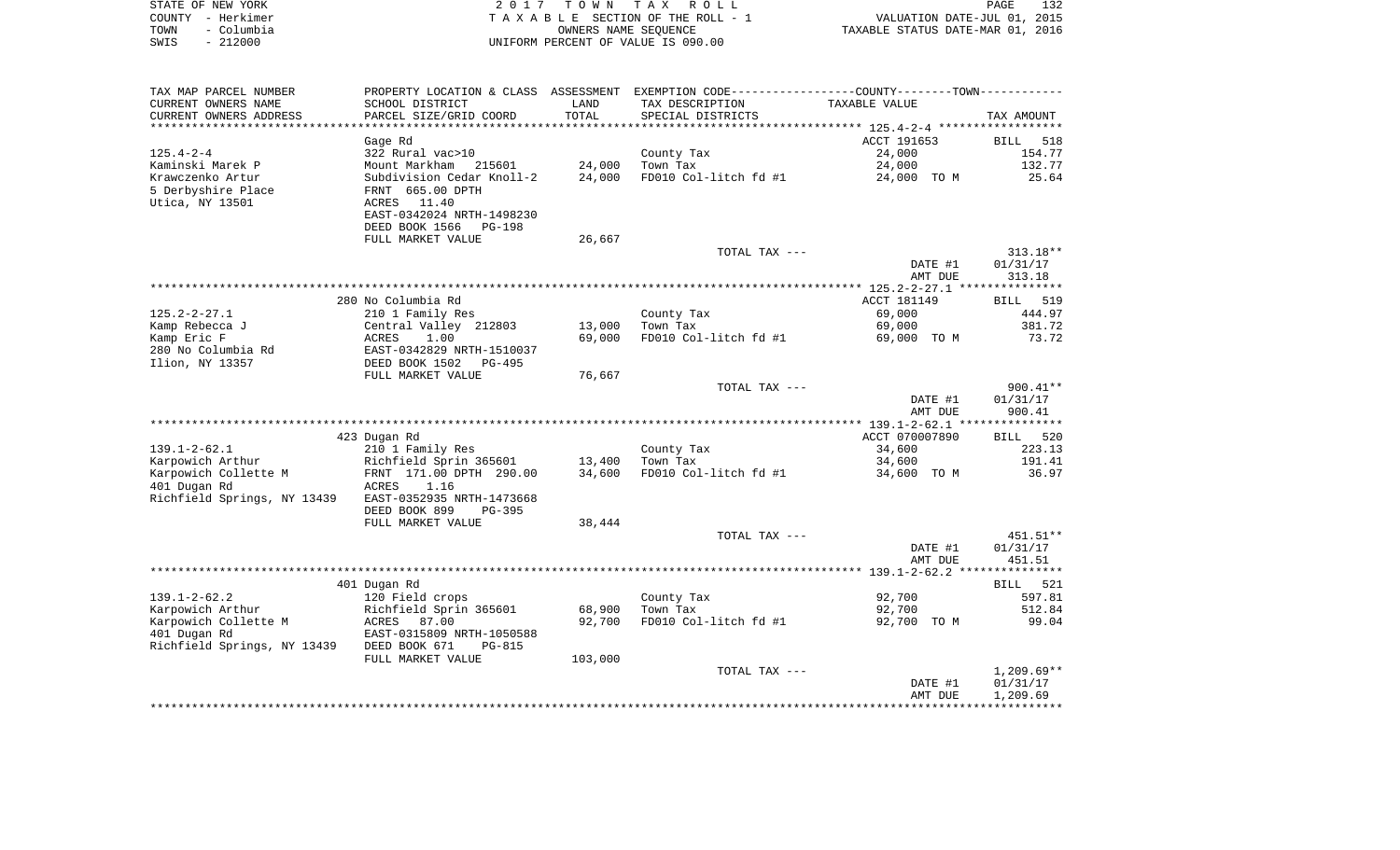| STATE OF NEW YORK |            | 2017 TOWN TAX ROLL                 | PAGE                             | 133 |
|-------------------|------------|------------------------------------|----------------------------------|-----|
| COUNTY – Herkimer |            | TAXABLE SECTION OF THE ROLL - 1    | VALUATION DATE-JUL 01, 2015      |     |
| TOWN              | - Columbia | OWNERS NAME SEOUENCE               | TAXABLE STATUS DATE-MAR 01, 2016 |     |
| SWIS              | - 212000   | UNIFORM PERCENT OF VALUE IS 090.00 |                                  |     |

| TAX MAP PARCEL NUMBER<br>CURRENT OWNERS NAME | SCHOOL DISTRICT                              | LAND             | PROPERTY LOCATION & CLASS ASSESSMENT EXEMPTION CODE---------------COUNTY-------TOWN----------<br>TAX DESCRIPTION | TAXABLE VALUE         |                    |
|----------------------------------------------|----------------------------------------------|------------------|------------------------------------------------------------------------------------------------------------------|-----------------------|--------------------|
| CURRENT OWNERS ADDRESS                       | PARCEL SIZE/GRID COORD                       | TOTAL            | SPECIAL DISTRICTS                                                                                                |                       | TAX AMOUNT         |
|                                              | 645 Brewer Rd                                |                  |                                                                                                                  | ACCT 199621           | <b>BILL</b><br>522 |
| $125.2 - 2 - 44.2$                           | 210 1 Family Res                             |                  | County Tax                                                                                                       | 42,000                | 270.85             |
| Kealy Amanda                                 | Central Valley 212803                        | 17,600           | Town Tax                                                                                                         | 42,000                | 232.35             |
| 645 Brewer Rd                                | 3.10<br>ACRES                                | 42,000           | FD010 Col-litch fd #1                                                                                            | 42,000 TO M           | 44.87              |
| Ilion, NY 13357                              | EAST-0347427 NRTH-1506539                    |                  |                                                                                                                  |                       |                    |
|                                              | DEED BOOK 1615<br>PG-742                     |                  |                                                                                                                  |                       |                    |
| PRIOR OWNER ON 3/01/2016                     | FULL MARKET VALUE                            | 46,667           |                                                                                                                  |                       |                    |
| Fannie Mae                                   |                                              |                  |                                                                                                                  |                       |                    |
|                                              |                                              |                  | TOTAL TAX ---                                                                                                    |                       | 548.07**           |
|                                              |                                              |                  |                                                                                                                  | DATE #1<br>AMT DUE    | 01/31/17<br>548.07 |
|                                              |                                              |                  |                                                                                                                  |                       |                    |
|                                              | 130 Purdy Rd                                 |                  |                                                                                                                  |                       | BILL 523           |
| $126.3 - 2 - 55.2$                           | 210 1 Family Res                             |                  | County Tax                                                                                                       | 101,000               | 651.34             |
| Keeler Brian K                               | Central Valley 212803                        | 13,000           | Town Tax                                                                                                         | 101,000               | 558.75             |
| Keeler Joanna                                | FRNT 205.00 DPTH 205.00                      | 101,000          | FD010 Col-litch fd #1                                                                                            | 101,000 TO M          | 107.91             |
| 130 Purdy Rd                                 | ACRES<br>$1.00$ BANK<br>023                  |                  |                                                                                                                  |                       |                    |
| Mohawk, NY 13407                             | EAST-0355211 NRTH-1500286                    |                  |                                                                                                                  |                       |                    |
|                                              | DEED BOOK 903<br>$PG-205$                    |                  |                                                                                                                  |                       |                    |
|                                              | FULL MARKET VALUE                            | 112,222          |                                                                                                                  |                       |                    |
|                                              |                                              |                  | TOTAL TAX ---                                                                                                    |                       | $1,318.00**$       |
|                                              |                                              |                  |                                                                                                                  | DATE #1               | 01/31/17           |
|                                              |                                              |                  |                                                                                                                  | AMT DUE               | 1,318.00           |
|                                              |                                              |                  |                                                                                                                  |                       |                    |
|                                              | 144 Purdy Rd                                 |                  |                                                                                                                  | ACCT 070008640        | BILL 524           |
| $126.3 - 2 - 43$                             | 210 1 Family Res                             |                  | County Tax                                                                                                       | 88,600                | 571.37             |
| Keeler William<br>Keeler Mary Anne           | Central Valley 212803<br>INCLUDES 126.3-2-44 | 15,200<br>88,600 | Town Tax<br>FD010 Col-litch fd #1                                                                                | 88,600<br>88,600 TO M | 490.15<br>94.66    |
| 144 Purdy Rd                                 | FRNT 200.00 DPTH 200.00                      |                  |                                                                                                                  |                       |                    |
| Mohawk, NY 13407                             | 2.00<br>ACRES                                |                  |                                                                                                                  |                       |                    |
|                                              | EAST-0355444 NRTH-1500411                    |                  |                                                                                                                  |                       |                    |
|                                              | DEED BOOK 00607 PG-00966                     |                  |                                                                                                                  |                       |                    |
|                                              | FULL MARKET VALUE                            | 98,444           |                                                                                                                  |                       |                    |
|                                              |                                              |                  | TOTAL TAX ---                                                                                                    |                       | 1,156.18**         |
|                                              |                                              |                  |                                                                                                                  | DATE #1               | 01/31/17           |
|                                              |                                              |                  |                                                                                                                  | AMT DUE               | 1,156.18           |
|                                              |                                              |                  |                                                                                                                  |                       |                    |
|                                              | Purdy Rd                                     |                  |                                                                                                                  |                       | BILL 525           |
| $126.3 - 2 - 55.7$                           | 314 Rural vac<10                             |                  | County Tax                                                                                                       | 4,600                 | 29.66              |
| Keeler William                               | Central Valley 212803                        | 4,600            | Town Tax                                                                                                         | 4,600                 | 25.45              |
| Keeler Maryann                               | FRNT 200.00 DPTH                             | 4,600            | FD010 Col-litch fd #1                                                                                            | 4,600 TO M            | 4.91               |
| 144 Purdy Rd                                 | 2.20<br>ACRES                                |                  |                                                                                                                  |                       |                    |
| Mohawk, NY 13407                             | EAST-0355095 NRTH-1500093                    |                  |                                                                                                                  |                       |                    |
|                                              | DEED BOOK 928<br>PG-526                      |                  |                                                                                                                  |                       |                    |
|                                              | FULL MARKET VALUE                            | 5,111            |                                                                                                                  |                       |                    |
|                                              |                                              |                  | TOTAL TAX ---                                                                                                    |                       | $60.02**$          |
|                                              |                                              |                  |                                                                                                                  | DATE #1               | 01/31/17<br>60.02  |
|                                              |                                              |                  |                                                                                                                  | AMT DUE               |                    |
|                                              |                                              |                  |                                                                                                                  |                       |                    |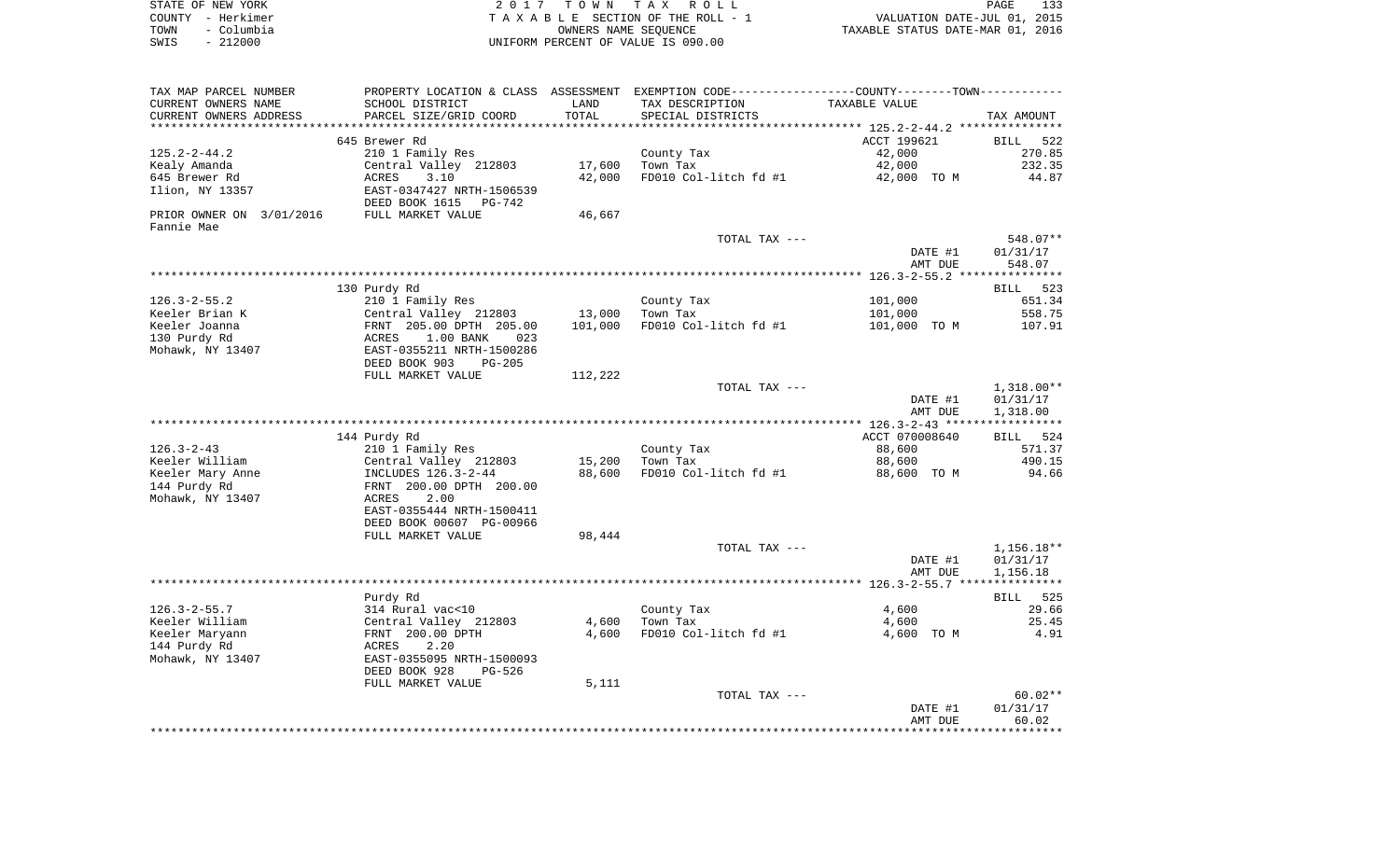|      | STATE OF NEW YORK | 2017 TOWN TAX ROLL                 | 134<br>PAGE                      |
|------|-------------------|------------------------------------|----------------------------------|
|      | COUNTY - Herkimer | TAXABLE SECTION OF THE ROLL - 1    | VALUATION DATE-JUL 01, 2015      |
| TOWN | – Columbia        | OWNERS NAME SEOUENCE               | TAXABLE STATUS DATE-MAR 01, 2016 |
| SWIS | $-212000$         | UNIFORM PERCENT OF VALUE IS 090.00 |                                  |

| TAX MAP PARCEL NUMBER                     | PROPERTY LOCATION & CLASS ASSESSMENT EXEMPTION CODE----------------COUNTY-------TOWN-------- |         |                       |                |              |
|-------------------------------------------|----------------------------------------------------------------------------------------------|---------|-----------------------|----------------|--------------|
| CURRENT OWNERS NAME                       | SCHOOL DISTRICT                                                                              | LAND    | TAX DESCRIPTION       | TAXABLE VALUE  |              |
| CURRENT OWNERS ADDRESS                    | PARCEL SIZE/GRID COORD                                                                       | TOTAL   | SPECIAL DISTRICTS     |                | TAX AMOUNT   |
|                                           |                                                                                              |         |                       |                |              |
|                                           | 219 Eberline Rd                                                                              |         |                       | ACCT 150305    | BILL 526     |
| $125.2 - 2 - 40.3$                        | 210 1 Family Res                                                                             |         | County Tax            | 80,000         | 515.91       |
| Kelly Paul                                | Central Valley 212803                                                                        | 10,000  | Town Tax              | 80,000         | 442.58       |
| Kelly Melissa                             | Doublewide                                                                                   | 80,000  | FD010 Col-litch fd #1 | 80,000 TO M    | 85.47        |
| 31 Apache Ridge Rd                        | <b>ACRES</b><br>1.00                                                                         |         |                       |                |              |
| Santa Fe, NM 87505                        | EAST-0350039 NRTH-1506087                                                                    |         |                       |                |              |
|                                           | DEED BOOK 1306<br>PG-594                                                                     |         |                       |                |              |
|                                           | FULL MARKET VALUE                                                                            | 88,889  |                       |                |              |
|                                           |                                                                                              |         | TOTAL TAX ---         |                | $1,043.96**$ |
|                                           |                                                                                              |         |                       | DATE #1        | 01/31/17     |
|                                           |                                                                                              |         |                       | AMT DUE        | 1,043.96     |
|                                           |                                                                                              |         |                       |                |              |
|                                           | 1581 State Route 28                                                                          |         |                       | ACCT 196522    | BILL 527     |
| $132.1 - 1 - 7.1$                         | 210 1 Family Res                                                                             |         | County Tax            | 84,100         | 542.35       |
| Kennedy Sean                              | Central Valley 212803                                                                        | 21,800  | Town Tax              | 84,100         | 465.26       |
| 1581 State Route 28                       | FRNT 330.00 DPTH                                                                             | 84,100  | FD010 Col-litch fd #1 | 84,100 TO M    | 89.85        |
| Mohawk, NY 13407                          | ACRES<br>5.00                                                                                |         |                       |                |              |
|                                           | EAST-0355174 NRTH-1495123                                                                    |         |                       |                |              |
|                                           | DEED BOOK 1596<br>PG-341                                                                     |         |                       |                |              |
|                                           | FULL MARKET VALUE                                                                            | 93,444  |                       |                |              |
|                                           |                                                                                              |         | TOTAL TAX ---         |                | $1,097.46**$ |
|                                           |                                                                                              |         |                       | DATE #1        | 01/31/17     |
|                                           |                                                                                              |         |                       | AMT DUE        | 1,097.46     |
|                                           |                                                                                              |         |                       |                |              |
|                                           | 1226 Kingdom Rd                                                                              |         |                       | ACCT 070010411 | BILL 528     |
| $126.3 - 2 - 49.3$                        | 210 1 Family Res                                                                             |         | County Tax            | 90,000         | 580.40       |
| Kenny John R JR                           | Central Valley 212803                                                                        | 15,600  | Town Tax              | 90,000         | 497.90       |
| Kenny Alyessa M                           | ACRES<br>2.20 BANK<br>135                                                                    | 90,000  | FD010 Col-litch fd #1 | 90,000 TO M    | 96.16        |
| 1226 Kingdom Rd                           | EAST-0359585 NRTH-1500958                                                                    |         |                       |                |              |
| PO Box 331                                | DEED BOOK 1089 PG-747                                                                        |         |                       |                |              |
| Mohawk, NY 13407                          | FULL MARKET VALUE                                                                            | 100,000 |                       |                |              |
|                                           |                                                                                              |         | TOTAL TAX ---         |                | 1,174.46**   |
|                                           |                                                                                              |         |                       | DATE #1        | 01/31/17     |
|                                           |                                                                                              |         |                       | AMT DUE        | 1,174.46     |
|                                           |                                                                                              |         |                       |                |              |
|                                           | Jordanville Rd                                                                               |         |                       | ACCT 070008845 | BILL 529     |
| $132.3 - 1 - 7.2$                         | 322 Rural vac>10                                                                             |         | County Tax            | 4,600          | 29.66        |
| Kessler Scott                             | Richfield Sprin 365601                                                                       | 4,600   | Town Tax              | 4,600          | 25.45        |
| Kessler Marilyn                           | ACRES 15.10 BANK<br>023                                                                      | 4,600   | FD010 Col-litch fd #1 | 4,600 TO M     | 4.91         |
| PO Box 882<br>Richfield Springs, NY 13439 | EAST-0356779 NRTH-1486515                                                                    |         |                       |                |              |
|                                           | DEED BOOK 731<br>PG-250                                                                      |         |                       |                |              |
|                                           | FULL MARKET VALUE                                                                            | 5,111   |                       |                | $60.02**$    |
|                                           |                                                                                              |         | TOTAL TAX ---         | DATE #1        | 01/31/17     |
|                                           |                                                                                              |         |                       | AMT DUE        | 60.02        |
|                                           |                                                                                              |         |                       |                |              |
|                                           |                                                                                              |         |                       |                |              |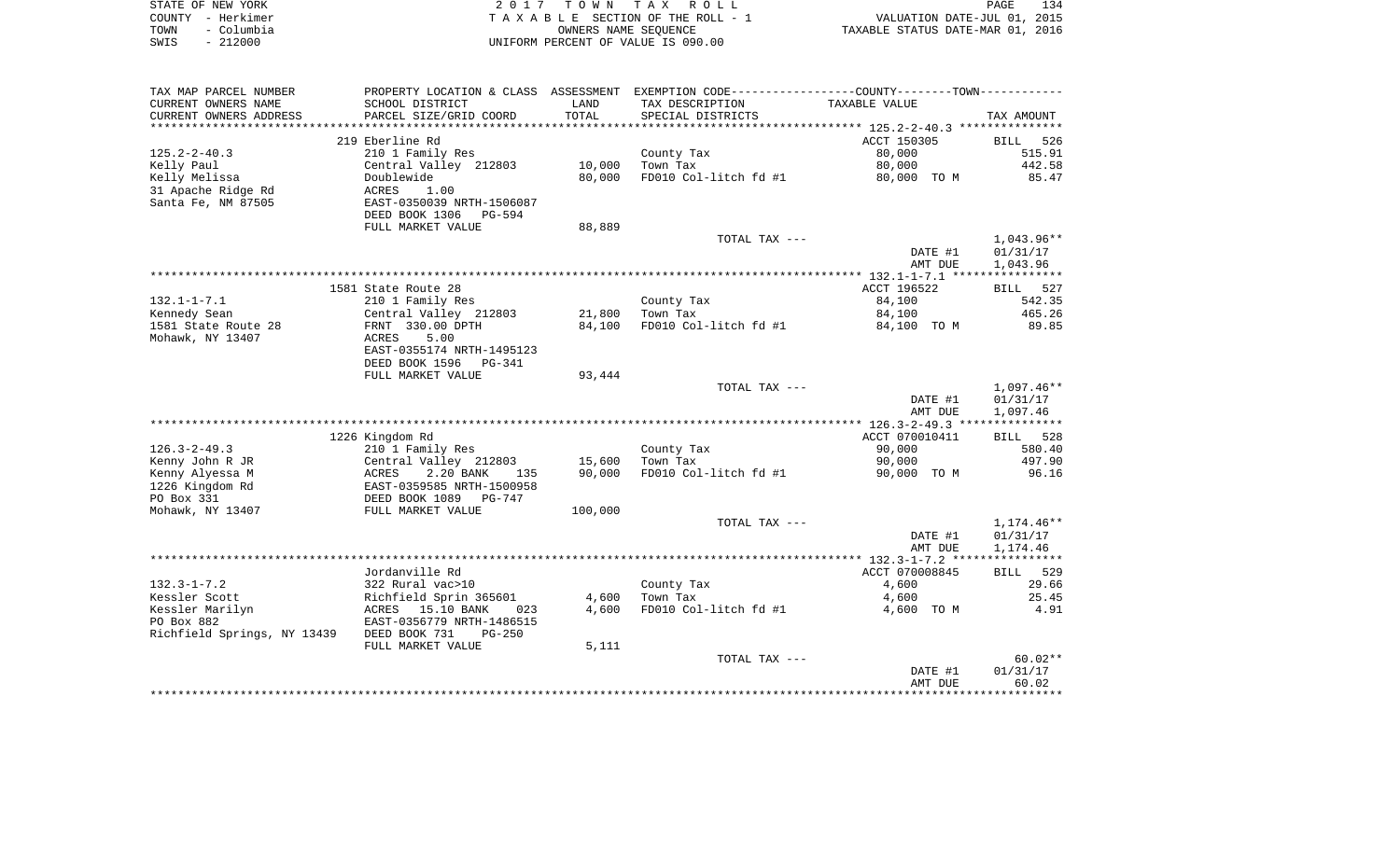| STATE OF NEW YORK  | 2017 TOWN TAX ROLL                 | 135<br>PAGE                      |
|--------------------|------------------------------------|----------------------------------|
| COUNTY - Herkimer  | TAXABLE SECTION OF THE ROLL - 1    | VALUATION DATE-JUL 01, 2015      |
| - Columbia<br>TOWN | OWNERS NAME SEOUENCE               | TAXABLE STATUS DATE-MAR 01, 2016 |
| $-212000$<br>SWIS  | UNIFORM PERCENT OF VALUE IS 090.00 |                                  |

| TAX MAP PARCEL NUMBER                                 | PROPERTY LOCATION & CLASS ASSESSMENT EXEMPTION CODE----------------COUNTY--------TOWN----------- |         |                                                         |                          |              |
|-------------------------------------------------------|--------------------------------------------------------------------------------------------------|---------|---------------------------------------------------------|--------------------------|--------------|
| CURRENT OWNERS NAME                                   | SCHOOL DISTRICT                                                                                  | LAND    | TAX DESCRIPTION                                         | TAXABLE VALUE            |              |
| CURRENT OWNERS ADDRESS                                | PARCEL SIZE/GRID COORD                                                                           | TOTAL   | SPECIAL DISTRICTS                                       |                          | TAX AMOUNT   |
|                                                       |                                                                                                  |         |                                                         |                          |              |
|                                                       | 1039 State Route 28                                                                              |         |                                                         | ACCT 070006510           | BILL 530     |
| $132.3 - 1 - 18$                                      | 210 1 Family Res                                                                                 |         | County Tax                                              | 97,100                   | 626.18       |
| Kessler Scott                                         | Richfield Sprin 365601                                                                           | 24,200  | Town Tax                                                | 97,100                   | 537.18       |
| Kessler Marilyn                                       | Doublewide                                                                                       | 97,100  | FD010 Col-litch fd #1                                   | 97,100 TO M              | 103.74       |
| PO Box 882                                            | ACRES<br>6.90 BANK<br>023                                                                        |         |                                                         |                          |              |
| Richfield Springs, NY 13439 EAST-0357281 NRTH-1485461 |                                                                                                  |         |                                                         |                          |              |
|                                                       | DEED BOOK 731<br>$PG-250$                                                                        |         |                                                         |                          |              |
|                                                       | FULL MARKET VALUE                                                                                | 107,889 |                                                         |                          |              |
|                                                       |                                                                                                  |         | TOTAL TAX ---                                           |                          | $1,267.10**$ |
|                                                       |                                                                                                  |         |                                                         | DATE #1                  | 01/31/17     |
|                                                       |                                                                                                  |         |                                                         | AMT DUE                  | 1,267.10     |
|                                                       |                                                                                                  |         |                                                         |                          |              |
|                                                       | Huxtable Rd                                                                                      |         |                                                         | ACCT 070004920           | BILL 531     |
| $131.3 - 1 - 11$                                      | 105 Vac farmland                                                                                 |         | County Tax                                              | 32,500                   | 209.59       |
| Kidder Irrev Trust 7/6/15 Paul Mount Markham 215601   |                                                                                                  | 32,500  | Town Tax                                                | 32,500                   | 179.80       |
| Kidder Paul & Deborah                                 | includes 131.4-1-40                                                                              | 32,500  | FD010 Col-litch fd #1                                   | 32,500 TO M              | 34.72        |
| 314 Huxtable Rd                                       | FRNT 2900.00 DPTH                                                                                |         |                                                         |                          |              |
| West Winfield, NY 13491                               | ACRES<br>54.00                                                                                   |         |                                                         |                          |              |
|                                                       | EAST-0336225 NRTH-1485224                                                                        |         |                                                         |                          |              |
|                                                       | DEED BOOK 1577 PG-665                                                                            |         |                                                         |                          |              |
|                                                       | FULL MARKET VALUE                                                                                | 36,111  |                                                         |                          |              |
|                                                       |                                                                                                  |         | TOTAL TAX ---                                           |                          | 424.11**     |
|                                                       |                                                                                                  |         |                                                         | DATE #1                  | 01/31/17     |
|                                                       |                                                                                                  |         |                                                         | AMT DUE                  | 424.11       |
|                                                       |                                                                                                  |         |                                                         |                          |              |
|                                                       | Gay Rd                                                                                           |         |                                                         |                          | BILL 532     |
| $131.4 - 1 - 35.1$                                    | 323 Vacant rural                                                                                 |         | County Tax                                              | 37,500                   | 241.83       |
| Kidder Irrev Trust 7/6/15 Paul Mount Markham 215601   |                                                                                                  | 37,500  | Town Tax                                                | 37,500                   | 207.46       |
| Kidder Paul & Deborah MCRES                           | 81.70                                                                                            | 37,500  | FD010 Col-litch fd #1                                   | 37,500 TO M              | 40.07        |
| 314 Huxtable Rd                                       | EAST-0338939 NRTH-1484601                                                                        |         |                                                         |                          |              |
| West Winfield, NY 13491                               | DEED BOOK 1577<br>PG-665                                                                         |         |                                                         |                          |              |
|                                                       | FULL MARKET VALUE                                                                                | 41,667  |                                                         |                          |              |
|                                                       |                                                                                                  |         | TOTAL TAX ---                                           |                          | 489.36**     |
|                                                       |                                                                                                  |         |                                                         | DATE #1                  | 01/31/17     |
|                                                       |                                                                                                  |         |                                                         | AMT DUE                  | 489.36       |
|                                                       |                                                                                                  |         |                                                         |                          |              |
|                                                       | 314 Huxtable Rd                                                                                  |         | 83 PCT OF VALUE USED FOR EXEMPTION PURPOSES ACCT 193590 |                          | BILL 533     |
| $131.4 - 1 - 37$                                      | 240 Rural res                                                                                    |         | VET COM C 41132                                         | 13,350<br>$\mathbf 0$    |              |
| Kidder Irrev Trust 7/6/15 Paul Mount Markham          | 215601                                                                                           |         | 39,000 VET COM T 41133                                  | 17,575<br>$\overline{0}$ |              |
| Kidder Paul & Deborah                                 | 32.00<br>ACRES                                                                                   |         | 84,700 County Tax                                       | 71,350                   | 460.13       |
| 314 Huxtable Rd                                       | EAST-0337845 NRTH-1485506                                                                        |         | Town Tax                                                | 67,125                   | 371.35       |
| West Winfield, NY 13491 DEED BOOK 1577                | PG-665                                                                                           |         | FD010 Col-litch fd #1                                   | 84,700 TO M              | 90.49        |
|                                                       | FULL MARKET VALUE                                                                                | 94,111  |                                                         |                          |              |
|                                                       |                                                                                                  |         | TOTAL TAX ---                                           |                          | $921.97**$   |
|                                                       |                                                                                                  |         |                                                         | DATE #1                  | 01/31/17     |
|                                                       |                                                                                                  |         |                                                         | AMT DUE                  | 921.97       |
|                                                       |                                                                                                  |         |                                                         |                          |              |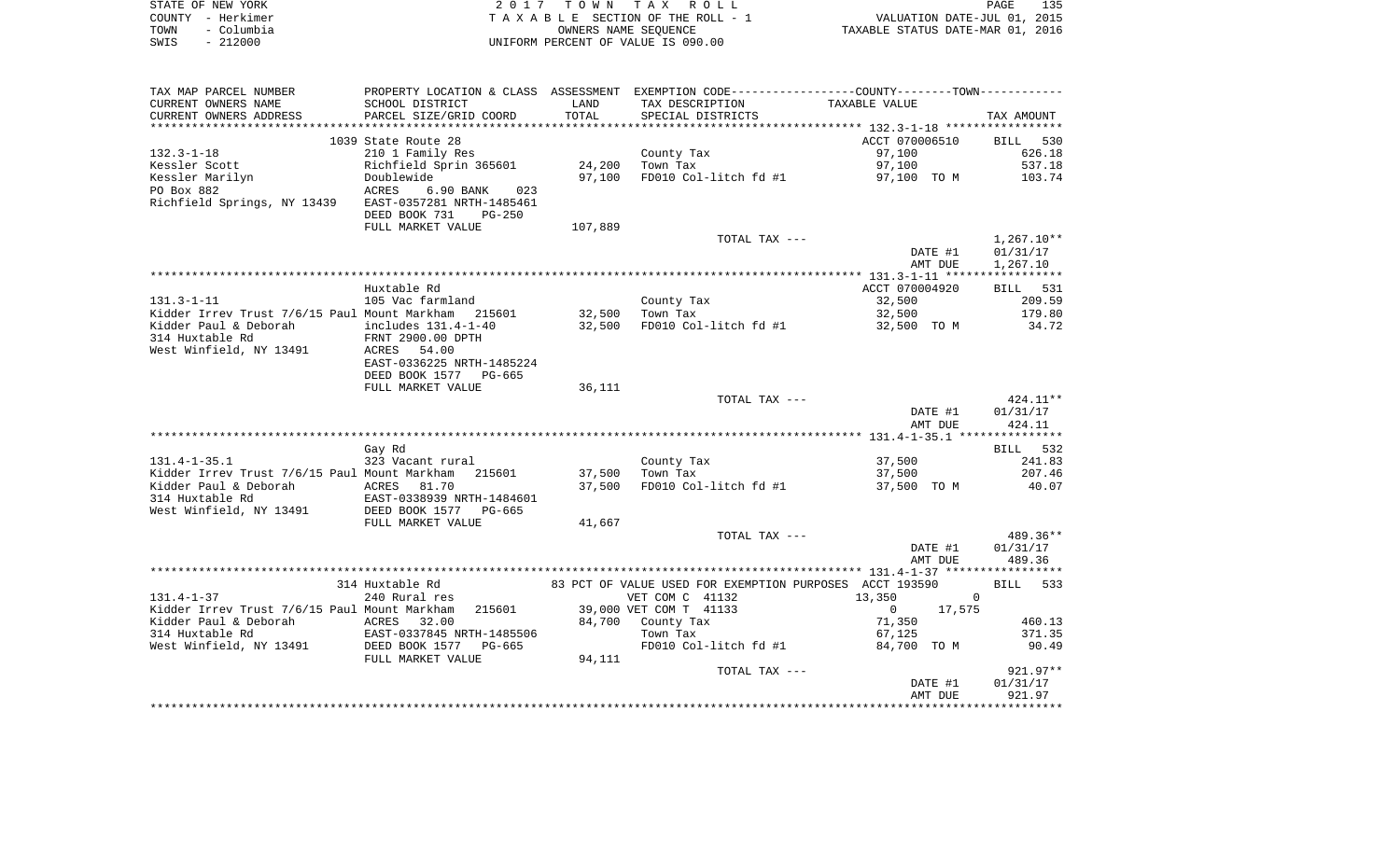| STATE OF NEW YORK  | 2017 TOWN TAX ROLL                    | 136<br>PAGE                      |
|--------------------|---------------------------------------|----------------------------------|
| COUNTY - Herkimer  | T A X A B L E SECTION OF THE ROLL - 1 | VALUATION DATE-JUL 01, 2015      |
| – Columbia<br>TOWN | OWNERS NAME SEOUENCE                  | TAXABLE STATUS DATE-MAR 01, 2016 |
| - 212000<br>SWIS   | UNIFORM PERCENT OF VALUE IS 090.00    |                                  |

| TAX MAP PARCEL NUMBER   | PROPERTY LOCATION & CLASS ASSESSMENT EXEMPTION CODE---------------COUNTY-------TOWN---------- |        |                       |                |              |
|-------------------------|-----------------------------------------------------------------------------------------------|--------|-----------------------|----------------|--------------|
| CURRENT OWNERS NAME     | SCHOOL DISTRICT                                                                               | LAND   | TAX DESCRIPTION       | TAXABLE VALUE  |              |
| CURRENT OWNERS ADDRESS  | PARCEL SIZE/GRID COORD                                                                        | TOTAL  | SPECIAL DISTRICTS     |                | TAX AMOUNT   |
|                         |                                                                                               |        |                       |                |              |
|                         | 295 Brewer Rd                                                                                 |        |                       | ACCT 070001230 | BILL 534     |
| $125.2 - 2 - 58.1$      | 210 1 Family Res                                                                              |        | County Tax            | 64,000         | 412.73       |
| Killeen Noel            | Central Valley 212803                                                                         | 16,800 | Town Tax              | 64,000         | 354.06       |
| 59 Hornblower Ave       | FRNT 348.00 DPTH                                                                              | 64,000 | School Relevy         |                | 1,423.50     |
| Bellville, NJ 07109     | 3.00<br>ACRES                                                                                 |        | FD010 Col-litch fd #1 | 64,000 TO M    | 68.38        |
|                         | EAST-0340870 NRTH-1505089                                                                     |        |                       |                |              |
|                         | DEED BOOK 941<br>$PG-627$                                                                     |        |                       |                |              |
|                         | FULL MARKET VALUE                                                                             | 71,111 |                       |                |              |
|                         |                                                                                               |        | TOTAL TAX ---         |                | $2,258.67**$ |
|                         |                                                                                               |        |                       | DATE #1        | 01/31/17     |
|                         |                                                                                               |        |                       | AMT DUE        | 2,258.67     |
|                         |                                                                                               |        |                       |                |              |
|                         | Brewer Rd                                                                                     |        |                       | ACCT 070009600 | BILL 535     |
| $125.2 - 2 - 62$        | 240 Rural res                                                                                 |        | County Tax            | 79,900         | 515.26       |
| Killeen Noel C          | Central Valley 212803                                                                         | 40,500 | Town Tax              | 79,900         | 442.02       |
| 59 Hornblower Ave       | ACRES 34.90 BANK<br>135                                                                       | 79,900 | FD010 Col-litch fd #1 | 79,900 TO M    | 85.37        |
| Belleville, NJ 07109    | EAST-0339753 NRTH-1506558                                                                     |        |                       |                |              |
|                         | DEED BOOK 481<br>PG-272                                                                       |        |                       |                |              |
|                         | FULL MARKET VALUE                                                                             | 88,778 |                       |                |              |
|                         |                                                                                               |        | TOTAL TAX ---         |                | 1,042.65**   |
|                         |                                                                                               |        |                       | DATE #1        | 01/31/17     |
|                         |                                                                                               |        |                       | AMT DUE        | 1,042.65     |
|                         |                                                                                               |        |                       |                |              |
|                         | Robinson Rd                                                                                   |        |                       | ACCT 070009960 | BILL 536     |
| $126.4 - 3 - 10$        | 323 Vacant rural                                                                              |        | County Tax            | 4,100          | 26.44        |
| Kineke Arthur M         | 215001<br>Owen D Young                                                                        | 4,100  | Town Tax              | 4,100          | 22.68        |
| Kineke Barbara L        | FRNT 680.00 DPTH                                                                              | 4,100  | FD010 Col-litch fd #1 | 4,100 TO M     | 4.38         |
| 801 Robinson Rd         | ACRES 10.90                                                                                   |        |                       |                |              |
| Mohawk, NY 13407        | EAST-0366497 NRTH-1499749                                                                     |        |                       |                |              |
|                         | DEED BOOK 1276<br>PG-456                                                                      |        |                       |                |              |
|                         | FULL MARKET VALUE                                                                             | 4,556  |                       |                |              |
|                         |                                                                                               |        | TOTAL TAX ---         |                | $53.50**$    |
|                         |                                                                                               |        |                       | DATE #1        | 01/31/17     |
|                         |                                                                                               |        |                       | AMT DUE        | 53.50        |
|                         |                                                                                               |        |                       |                |              |
|                         | Depot Rd                                                                                      |        |                       | ACCT 070000185 | BILL 537     |
| $131.3 - 1 - 21$        | 322 Rural vac>10                                                                              |        | County Tax            | 10,300         | 66.42        |
| King Gary               | Mount Markham<br>215601                                                                       | 10,300 | Town Tax              | 10,300         | 56.98        |
| 712 Millers Mills Rd    | ACRES 21.30                                                                                   | 10,300 | FD010 Col-litch fd #1 | 10,300 TO M    | 11.00        |
| West Winfield, NY 13491 | EAST-0334635 NRTH-1485740                                                                     |        |                       |                |              |
|                         | DEED BOOK 776<br>PG-526                                                                       |        |                       |                |              |
|                         | FULL MARKET VALUE                                                                             | 11,444 |                       |                |              |
|                         |                                                                                               |        | TOTAL TAX ---         |                | $134.40**$   |
|                         |                                                                                               |        |                       | DATE #1        | 01/31/17     |
|                         |                                                                                               |        |                       | AMT DUE        | 134.40       |
|                         |                                                                                               |        |                       |                |              |
|                         |                                                                                               |        |                       |                |              |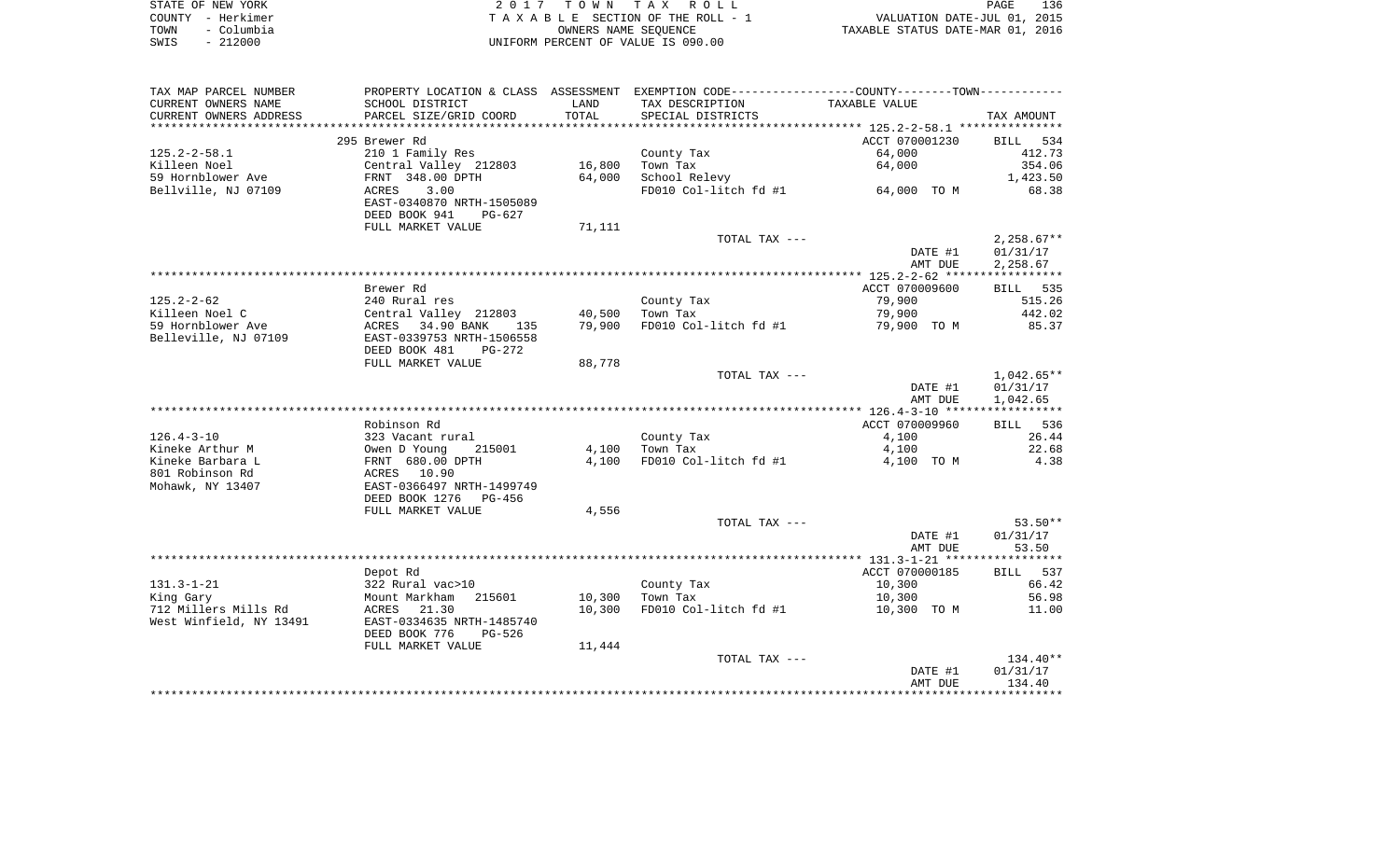|      | STATE OF NEW YORK | 2017 TOWN TAX ROLL                 | 137<br><b>PAGE</b>               |
|------|-------------------|------------------------------------|----------------------------------|
|      | COUNTY - Herkimer | TAXABLE SECTION OF THE ROLL - 1    | VALUATION DATE-JUL 01, 2015      |
| TOWN | - Columbia        | OWNERS NAME SEOUENCE               | TAXABLE STATUS DATE-MAR 01, 2016 |
| SWIS | $-212000$         | UNIFORM PERCENT OF VALUE IS 090.00 |                                  |

| CURRENT OWNERS NAME<br>SCHOOL DISTRICT<br>LAND<br>TAX DESCRIPTION<br>TAXABLE VALUE                       |                    |
|----------------------------------------------------------------------------------------------------------|--------------------|
|                                                                                                          |                    |
| CURRENT OWNERS ADDRESS<br>PARCEL SIZE/GRID COORD<br>TOTAL<br>SPECIAL DISTRICTS                           | TAX AMOUNT         |
|                                                                                                          |                    |
| 712 Millers Mills Rd<br>ACCT 070016200                                                                   | BILL<br>538        |
| $131.2 - 1 - 70$<br>82,100<br>240 Rural res<br>County Tax                                                | 529.45             |
| 31,400<br>215601<br>82,100<br>King Gary F<br>Mount Markham<br>Town Tax                                   | 454.19             |
| 712 Millers Mills Rd<br>21.70<br>82,100<br>FD010 Col-litch fd #1<br>ACRES<br>82,100 TO M                 | 87.72              |
| West Winfield, NY 13491<br>EAST-0337602 NRTH-1488779                                                     |                    |
| DEED BOOK 665<br>PG-912                                                                                  |                    |
| FULL MARKET VALUE<br>91,222                                                                              |                    |
| TOTAL TAX ---                                                                                            | 1,071.36**         |
| DATE #1                                                                                                  | 01/31/17           |
| AMT DUE                                                                                                  | 1,071.36           |
|                                                                                                          |                    |
| Huxtable Rd<br>ACCT 070003692                                                                            | BILL 539           |
| $131.3 - 1 - 16$<br>260 Seasonal res<br>County Tax<br>25,000                                             | 161.22             |
| 25,000<br>King Gary F<br>Mount Markham<br>215601<br>15,000<br>Town Tax                                   | 138.31             |
| 712 Millers Mills Rd<br>25,000<br>ACRES 10.60<br>FD010 Col-litch fd #1<br>25,000 TO M                    | 26.71              |
| West Winfield, NY 13491<br>EAST-0335398 NRTH-1485299                                                     |                    |
| DEED BOOK 783<br>$PG-70$                                                                                 |                    |
| FULL MARKET VALUE<br>27,778                                                                              |                    |
| TOTAL TAX ---                                                                                            | $326.24**$         |
| DATE #1                                                                                                  | 01/31/17           |
| AMT DUE                                                                                                  | 326.24             |
|                                                                                                          |                    |
| ACCT 070012690<br>705 State Route 28                                                                     | BILL 540           |
| $139.1 - 2 - 17$<br>75,000<br>210 1 Family Res<br>County Tax                                             | 483.66             |
| King Thomas C<br>Richfield Sprin 365601<br>9,600<br>Town Tax<br>75,000                                   | 414.92             |
| King Brenda L<br>FRNT 125.00 DPTH 200.00<br>75,000<br>FD010 Col-litch fd #1<br>75,000 TO M               | 80.13              |
| 705 State Route 28<br>EAST-0357581 NRTH-1478882<br>LT010 Columbia lt dist #1<br>75,000 TO M              | 26.65              |
| Richfield Springs, NY 13439<br>DEED BOOK 1116 PG-182                                                     |                    |
| FULL MARKET VALUE<br>83,333                                                                              |                    |
| TOTAL TAX ---                                                                                            | $1,005.36**$       |
| DATE #1                                                                                                  | 01/31/17           |
| AMT DUE                                                                                                  | 1,005.36           |
|                                                                                                          |                    |
| 891 Kingdom Rd<br>ACCT 070010440<br>$132.2 - 2 - 2.1$<br>91,800                                          | BILL 541<br>592.01 |
| 240 Rural res<br>County Tax<br>Klein Richard J<br>215001<br>45,500<br>Town Tax<br>91,800<br>Owen D Young | 507.86             |
| 891 Kingdom Rd<br>91,800<br>FD010 Col-litch fd #1<br>ACRES<br>44.90<br>91,800 TO M                       | 98.08              |
| Mohawk, NY 13407<br>EAST-0362758 NRTH-1494642                                                            |                    |
| DEED BOOK 828<br>PG-467                                                                                  |                    |
| FULL MARKET VALUE<br>102,000                                                                             |                    |
| TOTAL TAX ---                                                                                            | 1,197.95**         |
| DATE #1                                                                                                  | 01/31/17           |
| AMT DUE                                                                                                  | 1,197.95           |
| ************************                                                                                 |                    |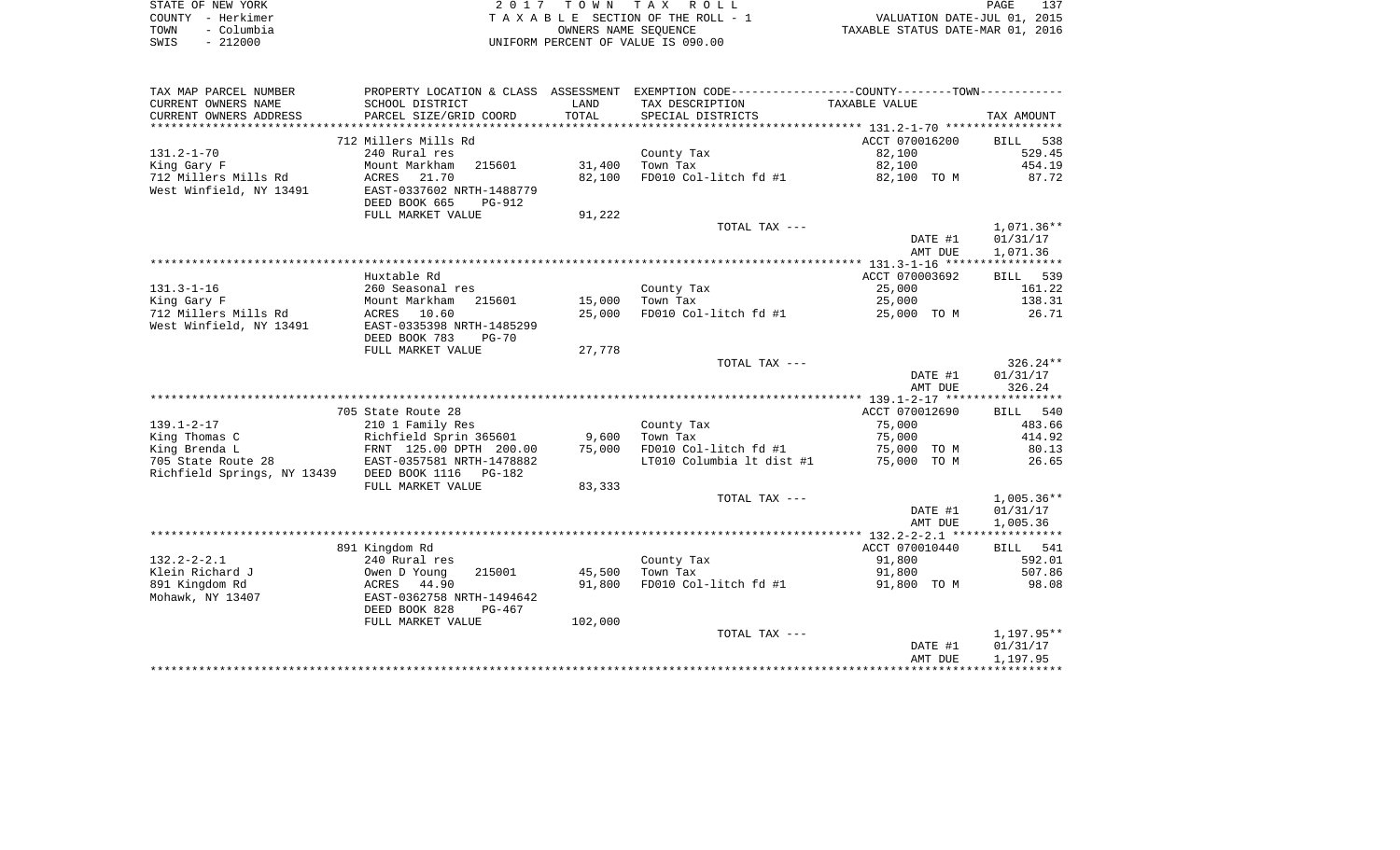|      | STATE OF NEW YORK | 2017 TOWN TAX ROLL                 | PAGE                             | 138 |
|------|-------------------|------------------------------------|----------------------------------|-----|
|      | COUNTY – Herkimer | TAXABLE SECTION OF THE ROLL - 1    | VALUATION DATE-JUL 01, 2015      |     |
| TOWN | - Columbia        | OWNERS NAME SEOUENCE               | TAXABLE STATUS DATE-MAR 01, 2016 |     |
| SWIS | - 212000          | UNIFORM PERCENT OF VALUE IS 090.00 |                                  |     |

| TAX MAP PARCEL NUMBER                             | PROPERTY LOCATION & CLASS ASSESSMENT EXEMPTION CODE----------------COUNTY--------TOWN----------- |         |                       |                |              |
|---------------------------------------------------|--------------------------------------------------------------------------------------------------|---------|-----------------------|----------------|--------------|
| CURRENT OWNERS NAME                               | SCHOOL DISTRICT                                                                                  | LAND    | TAX DESCRIPTION       | TAXABLE VALUE  |              |
| CURRENT OWNERS ADDRESS                            | PARCEL SIZE/GRID COORD                                                                           | TOTAL   | SPECIAL DISTRICTS     |                | TAX AMOUNT   |
|                                                   |                                                                                                  |         |                       |                |              |
|                                                   | 1495 Mckoons Rd                                                                                  |         |                       | ACCT 070013800 | BILL 542     |
| $131.2 - 1 - 28.1$                                | 240 Rural res                                                                                    |         | County Tax            | 91,800         | 592.01       |
| Klink Richard R                                   | Central Valley 212803                                                                            | 25,600  | Town Tax              | 91,800         | 507.86       |
| Klink Linda K                                     | ACRES<br>8.03 BANK<br>014                                                                        | 91,800  | FD010 Col-litch fd #1 | 91,800 TO M    | 98.08        |
| 1495 Mckoons Rd                                   | EAST-0347861 NRTH-1491808                                                                        |         |                       |                |              |
| Richfield Springs, NY 13439 DEED BOOK 1137 PG-811 |                                                                                                  |         |                       |                |              |
|                                                   | FULL MARKET VALUE                                                                                | 102,000 |                       |                |              |
|                                                   |                                                                                                  |         | TOTAL TAX ---         |                | 1,197.95**   |
|                                                   |                                                                                                  |         |                       | DATE #1        | 01/31/17     |
|                                                   |                                                                                                  |         |                       | AMT DUE        | 1,197.95     |
|                                                   |                                                                                                  |         |                       |                |              |
|                                                   | 265 State Route 28                                                                               |         |                       | ACCT 159050    | BILL 543     |
| $139.3 - 2 - 6$                                   | 210 1 Family Res                                                                                 |         | County Tax            | 94,400         | 608.77       |
| Klisch Waltraud                                   | Richfield Sprin 365601                                                                           | 23,400  | Town Tax              | 94,400         | 522.24       |
| Klisch John A                                     | 6.30<br>ACRES                                                                                    | 94,400  | FD010 Col-litch fd #1 | 94,400 TO M    | 100.86       |
| 265 State Route 28                                | EAST-0357837 NRTH-1470032                                                                        |         |                       |                |              |
| Richfield Springs, NY 13439 DEED BOOK 1360        | PG-219                                                                                           |         |                       |                |              |
|                                                   | FULL MARKET VALUE                                                                                | 104,889 |                       |                |              |
|                                                   |                                                                                                  |         | TOTAL TAX ---         |                | $1,231.87**$ |
|                                                   |                                                                                                  |         |                       | DATE #1        | 01/31/17     |
|                                                   |                                                                                                  |         |                       | AMT DUE        | 1,231.87     |
|                                                   |                                                                                                  |         |                       |                |              |
|                                                   | 584 Spohn Rd                                                                                     |         |                       | ACCT 070000730 | BILL 544     |
| $125.4 - 1 - 9$                                   | 210 1 Family Res                                                                                 |         | County Tax            | 81,100         | 523.00       |
| Knapp Larry                                       | Central Valley 212803                                                                            | 13,300  | Town Tax              | 81,100         | 448.66       |
| Tucker Michele                                    | Doublewide                                                                                       | 81,100  | FD010 Col-litch fd #1 | 81,100 TO M    | 86.65        |
| 584 Spohn Rd                                      | 65.00 DPTH 525.00<br>FRNT                                                                        |         |                       |                |              |
| Ilion, NY 13357                                   | ACRES<br>1.15 BANK<br>184                                                                        |         |                       |                |              |
|                                                   | EAST-0343425 NRTH-1502659                                                                        |         |                       |                |              |
|                                                   | DEED BOOK 929<br>$PG-96$                                                                         |         |                       |                |              |
|                                                   | FULL MARKET VALUE                                                                                | 90,111  |                       |                |              |
|                                                   |                                                                                                  |         | TOTAL TAX ---         |                | 1,058.31**   |
|                                                   |                                                                                                  |         |                       | DATE #1        | 01/31/17     |
|                                                   |                                                                                                  |         |                       | AMT DUE        | 1,058.31     |
|                                                   |                                                                                                  |         |                       |                |              |
|                                                   | 704 Elizabethtown Rd                                                                             |         |                       |                | BILL 545     |
| $125.3 - 1 - 8.7$                                 | 210 1 Family Res                                                                                 |         | County Tax            | 138,000        | 889.94       |
| Knopka Michael A                                  | Central Valley 212803                                                                            | 12,400  | Town Tax              | 138,000        | 763.44       |
| Knopka Joann L                                    | FRNT 540.00 DPTH                                                                                 | 138,000 | FD010 Col-litch fd #1 | 138,000 TO M   | 147.44       |
| 704 Elizabethtown Rd                              | 2.20<br>ACRES                                                                                    |         |                       |                |              |
| Ilion, NY 13357                                   | EAST-0335207 NRTH-1502431                                                                        |         |                       |                |              |
|                                                   | DEED BOOK 929<br>$PG-265$                                                                        |         |                       |                |              |
|                                                   | FULL MARKET VALUE                                                                                | 153,333 |                       |                |              |
|                                                   |                                                                                                  |         | TOTAL TAX ---         |                | 1,800.82**   |
|                                                   |                                                                                                  |         |                       | DATE #1        | 01/31/17     |
|                                                   |                                                                                                  |         |                       | AMT DUE        | 1,800.82     |
|                                                   |                                                                                                  |         |                       |                |              |
|                                                   |                                                                                                  |         |                       |                |              |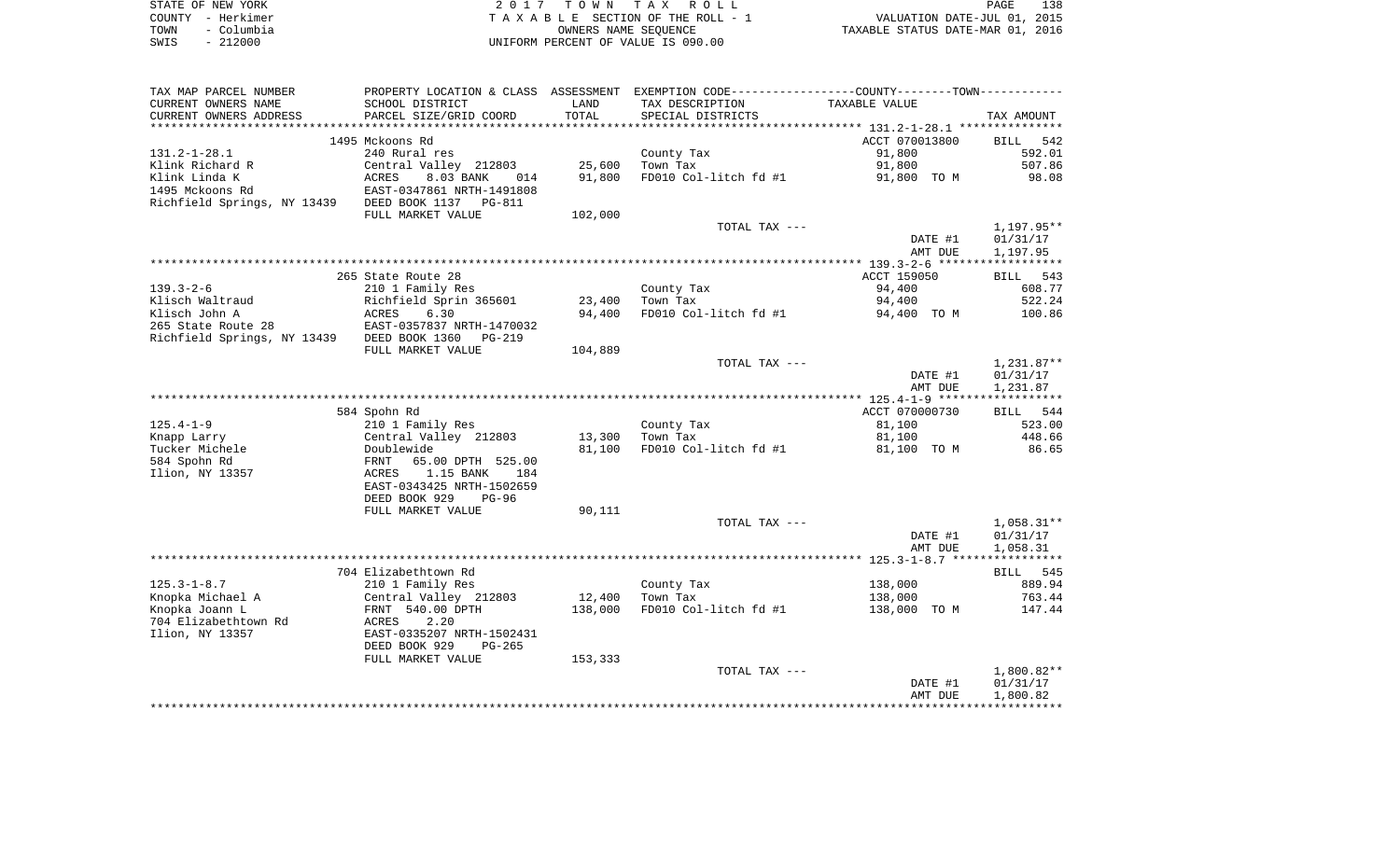|      | STATE OF NEW YORK | 2017 TOWN TAX ROLL                 | <b>PAGE</b>                      | 139 |
|------|-------------------|------------------------------------|----------------------------------|-----|
|      | COUNTY - Herkimer | TAXABLE SECTION OF THE ROLL - 1    | VALUATION DATE-JUL 01, 2015      |     |
| TOWN | - Columbia        | OWNERS NAME SEOUENCE               | TAXABLE STATUS DATE-MAR 01, 2016 |     |
| SWIS | $-212000$         | UNIFORM PERCENT OF VALUE IS 090.00 |                                  |     |

| TAX MAP PARCEL NUMBER                                 | PROPERTY LOCATION & CLASS ASSESSMENT EXEMPTION CODE---------------COUNTY-------TOWN---------- |         |                       |                |              |
|-------------------------------------------------------|-----------------------------------------------------------------------------------------------|---------|-----------------------|----------------|--------------|
| CURRENT OWNERS NAME                                   | SCHOOL DISTRICT                                                                               | LAND    | TAX DESCRIPTION       | TAXABLE VALUE  |              |
| CURRENT OWNERS ADDRESS                                | PARCEL SIZE/GRID COORD                                                                        | TOTAL   | SPECIAL DISTRICTS     |                | TAX AMOUNT   |
|                                                       |                                                                                               |         |                       |                |              |
|                                                       | Elizabethtown Rd                                                                              |         |                       |                | BILL 546     |
| $125.3 - 1 - 8.9$                                     | 314 Rural vac<10                                                                              |         | County Tax            | 11,800         | 76.10        |
| Knopka Michael A                                      | Central Valley 212803                                                                         | 11,800  | Town Tax              | 11,800         | 65.28        |
|                                                       |                                                                                               |         |                       |                |              |
| Knopka Joanne L                                       | split $8.11$                                                                                  | 11,800  | FD010 Col-litch fd #1 | 11,800 TO M    | 12.61        |
| 704 Elizabethtown Rd                                  | FRNT 217.00 DPTH                                                                              |         |                       |                |              |
| Ilion, NY 13357                                       | 8.60<br>ACRES                                                                                 |         |                       |                |              |
|                                                       | EAST-0335418 NRTH-1502167                                                                     |         |                       |                |              |
|                                                       | DEED BOOK 1101<br><b>PG-989</b>                                                               |         |                       |                |              |
|                                                       | FULL MARKET VALUE                                                                             | 13,111  |                       |                |              |
|                                                       |                                                                                               |         | TOTAL TAX ---         |                | 153.99**     |
|                                                       |                                                                                               |         |                       | DATE #1        | 01/31/17     |
|                                                       |                                                                                               |         |                       | AMT DUE        | 153.99       |
|                                                       |                                                                                               |         |                       |                |              |
|                                                       | Columbia Center Rd                                                                            |         |                       | ACCT 070016095 | BILL 547     |
| $126.3 - 2 - 66.1$                                    | 314 Rural vac<10                                                                              |         |                       | 10,300         | 66.42        |
|                                                       |                                                                                               |         | County Tax            |                |              |
| Knox Ronald J                                         | Central Valley 212803                                                                         | 10,300  | Town Tax              | 10,300         | 56.98        |
| Knox Wendy                                            | 3.90<br>ACRES                                                                                 | 10,300  | FD010 Col-litch fd #1 | 10,300 TO M    | 11.00        |
| 586 Columbia Center Rd                                | EAST-0353375 NRTH-1500100                                                                     |         |                       |                |              |
| Mohawk, NY 13407                                      | DEED BOOK 790<br>$PG-407$                                                                     |         |                       |                |              |
|                                                       | FULL MARKET VALUE                                                                             | 11,444  |                       |                |              |
|                                                       |                                                                                               |         | TOTAL TAX ---         |                | 134.40**     |
|                                                       |                                                                                               |         |                       | DATE #1        | 01/31/17     |
|                                                       |                                                                                               |         |                       | AMT DUE        | 134.40       |
|                                                       |                                                                                               |         |                       |                |              |
|                                                       | 586 Columbia Center Rd                                                                        |         |                       | ACCT 070016097 | BILL 548     |
| $126.3 - 2 - 66.2$                                    | 210 1 Family Res                                                                              |         | County Tax            | 126,400        | 815.14       |
| Knox Ronald S                                         | Central Valley 212803                                                                         | 17,400  | Town Tax              | 126,400        | 699.27       |
| Knox Wendy S                                          | ACRES<br>2.90                                                                                 | 126,400 | FD010 Col-litch fd #1 | 126,400 TO M   | 135.05       |
|                                                       |                                                                                               |         |                       |                |              |
| 586 Columbia Center Rd                                | EAST-0353021 NRTH-1500296                                                                     |         |                       |                |              |
| Mohawk, NY 13407                                      | DEED BOOK 788<br>$PG-410$                                                                     |         |                       |                |              |
|                                                       | FULL MARKET VALUE                                                                             | 140,444 |                       |                |              |
|                                                       |                                                                                               |         | TOTAL TAX ---         |                | $1,649.46**$ |
|                                                       |                                                                                               |         |                       | DATE #1        | 01/31/17     |
|                                                       |                                                                                               |         |                       | AMT DUE        | 1,649.46     |
|                                                       |                                                                                               |         |                       |                |              |
|                                                       | 111 Jordanville Rd                                                                            |         |                       | ACCT 194595    | BILL 549     |
| $131.30 - 2 - 25.2$                                   | 210 1 Family Res                                                                              |         | County Tax            | 94,000         | 606.19       |
| Kondaur Capital Corp                                  | Mount Markham<br>215601                                                                       | 7,900   | Town Tax              | 94,000         | 520.03       |
| 333 South Anita Drive Ste 400 FRNT 103.40 DPTH 158.00 |                                                                                               | 94,000  | FD010 Col-litch fd #1 | 94,000 TO M    | 100.43       |
| Orange, CA 92868                                      | ACRES<br>0.36                                                                                 |         |                       |                |              |
|                                                       | EAST-0328162 NRTH-1493207                                                                     |         |                       |                |              |
|                                                       |                                                                                               |         |                       |                |              |
|                                                       | DEED BOOK 1584<br>$PG-97$                                                                     |         |                       |                |              |
|                                                       | FULL MARKET VALUE                                                                             | 104,444 |                       |                |              |
|                                                       |                                                                                               |         | TOTAL TAX ---         |                | $1,226.65**$ |
|                                                       |                                                                                               |         |                       | DATE #1        | 01/31/17     |
|                                                       |                                                                                               |         |                       | AMT DUE        | 1,226.65     |
|                                                       |                                                                                               |         |                       |                |              |
|                                                       |                                                                                               |         |                       |                |              |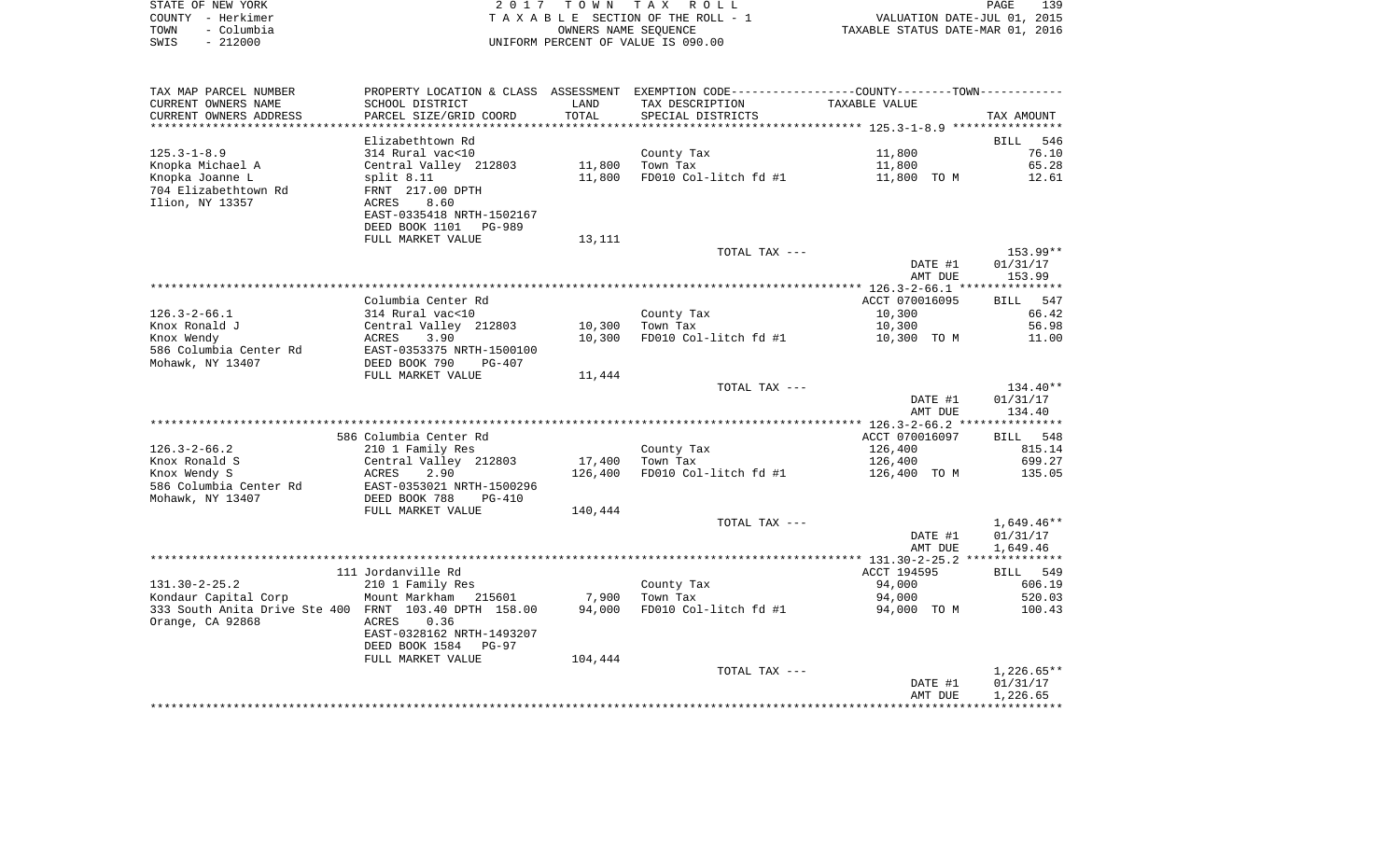| STATE OF NEW YORK  | 2017 TOWN TAX ROLL                 | 140<br>PAGE                      |
|--------------------|------------------------------------|----------------------------------|
| COUNTY - Herkimer  | TAXABLE SECTION OF THE ROLL - 1    | VALUATION DATE-JUL 01, 2015      |
| – Columbia<br>TOWN | OWNERS NAME SEOUENCE               | TAXABLE STATUS DATE-MAR 01, 2016 |
| $-212000$<br>SWIS  | UNIFORM PERCENT OF VALUE IS 090.00 |                                  |

| TAX MAP PARCEL NUMBER                                 |                                                    |         | PROPERTY LOCATION & CLASS ASSESSMENT EXEMPTION CODE----------------COUNTY--------TOWN----------- |                |                    |
|-------------------------------------------------------|----------------------------------------------------|---------|--------------------------------------------------------------------------------------------------|----------------|--------------------|
| CURRENT OWNERS NAME                                   | SCHOOL DISTRICT                                    | LAND    | TAX DESCRIPTION                                                                                  | TAXABLE VALUE  |                    |
| CURRENT OWNERS ADDRESS                                | PARCEL SIZE/GRID COORD                             | TOTAL   | SPECIAL DISTRICTS                                                                                |                | TAX AMOUNT         |
|                                                       |                                                    |         |                                                                                                  |                |                    |
|                                                       | Jones Rd                                           |         |                                                                                                  | ACCT 070000930 | 550<br><b>BILL</b> |
| $131.1 - 1 - 33$                                      | 314 Rural vac<10                                   |         | County Tax                                                                                       | 9,300          | 59.97              |
| Korba Nicholas J Jr                                   | Mount Markham 215601                               | 9,300   | Town Tax                                                                                         | 9,300          | 51.45              |
| Korba Dawn V                                          | 3.00<br>ACRES                                      | 9,300   | School Relevy                                                                                    |                | 208.61             |
| 24 N Fourth Avenue<br>Ilion, NY 13357                 | EAST-0337019 NRTH-1490146<br>DEED BOOK 1271 PG-651 |         | FD010 Col-litch fd #1                                                                            | 9,300 TO M     | 9.94               |
|                                                       | FULL MARKET VALUE                                  | 10,333  |                                                                                                  |                |                    |
|                                                       |                                                    |         | TOTAL TAX ---                                                                                    |                | 329.97**           |
|                                                       |                                                    |         |                                                                                                  | DATE #1        | 01/31/17           |
|                                                       |                                                    |         |                                                                                                  | AMT DUE        | 329.97             |
|                                                       |                                                    |         |                                                                                                  | ACCT 070012870 | <b>BILL</b> 551    |
| $125.4 - 1 - 48$                                      | 469 Stroupe Rd<br>210 1 Family Res                 |         | County Tax                                                                                       | 82,400         | 531.39             |
| Kornutiak Steven D                                    | Central Valley 212803                              | 13,000  | Town Tax                                                                                         | 82,400         | 455.85             |
| 469 Stroupe Rd                                        | Doublewide                                         | 82,400  | FD010 Col-litch fd #1                                                                            | 82,400 TO M    | 88.04              |
| Ilion, NY 13357                                       | 1.00 BANK<br>035<br>ACRES                          |         |                                                                                                  |                |                    |
|                                                       | EAST-0343841 NRTH-1498800                          |         |                                                                                                  |                |                    |
|                                                       | DEED BOOK 1111 PG-276                              |         |                                                                                                  |                |                    |
|                                                       | FULL MARKET VALUE                                  | 91,556  |                                                                                                  |                |                    |
|                                                       |                                                    |         | TOTAL TAX ---                                                                                    |                | 1,075.28**         |
|                                                       |                                                    |         |                                                                                                  | DATE #1        | 01/31/17           |
|                                                       |                                                    |         |                                                                                                  | AMT DUE        | 1,075.28           |
|                                                       |                                                    |         |                                                                                                  |                |                    |
|                                                       | 694 Millers Mills Rd                               |         |                                                                                                  |                | BILL 552           |
| $131.4 - 1 - 3.2$<br>Krafft Pamela F                  | 210 1 Family Res                                   |         | County Tax                                                                                       | 148,000        | 954.43<br>818.77   |
|                                                       | Mount Markham 215601                               | 14,500  | Town Tax                                                                                         | 148,000        |                    |
| 694 Millers Mills Rd<br>West Winfield, NY 13491       | ACRES<br>1.70<br>EAST-0336678 NRTH-1488662         | 148,000 | FD010 Col-litch fd #1                                                                            | 148,000 TO M   | 158.12             |
|                                                       | DEED BOOK 863<br>PG-184                            |         |                                                                                                  |                |                    |
|                                                       | FULL MARKET VALUE                                  | 164,444 | TOTAL TAX ---                                                                                    |                | 1,931.32**         |
|                                                       |                                                    |         |                                                                                                  | DATE #1        | 01/31/17           |
|                                                       |                                                    |         |                                                                                                  | AMT DUE        | 1,931.32           |
|                                                       |                                                    |         |                                                                                                  |                |                    |
|                                                       | So Columbia Rd                                     |         |                                                                                                  | ACCT 070008520 | BILL 553           |
| $132.3 - 1 - 12$                                      | 314 Rural vac<10                                   |         | County Tax                                                                                       | 8,700          | 56.11              |
| Kroll Richard J                                       | Richfield Sprin 365601                             | 8,700   | Town Tax                                                                                         | 8,700          | 48.13              |
| 8776 State Route 28                                   | 9.00<br>ACRES                                      | 8,700   | FD010 Col-litch fd #1                                                                            | 8,700 TO M     | 9.30               |
| Richfield Springs, NY 13439 EAST-0357269 NRTH-1483109 |                                                    |         |                                                                                                  |                |                    |
|                                                       | DEED BOOK 684<br>PG-522                            |         |                                                                                                  |                |                    |
|                                                       | FULL MARKET VALUE                                  | 9,667   |                                                                                                  |                |                    |
|                                                       |                                                    |         | TOTAL TAX ---                                                                                    |                | $113.54**$         |
|                                                       |                                                    |         |                                                                                                  | DATE #1        | 01/31/17           |
|                                                       |                                                    |         |                                                                                                  | AMT DUE        | 113.54             |
|                                                       |                                                    |         |                                                                                                  |                |                    |
|                                                       |                                                    |         |                                                                                                  |                |                    |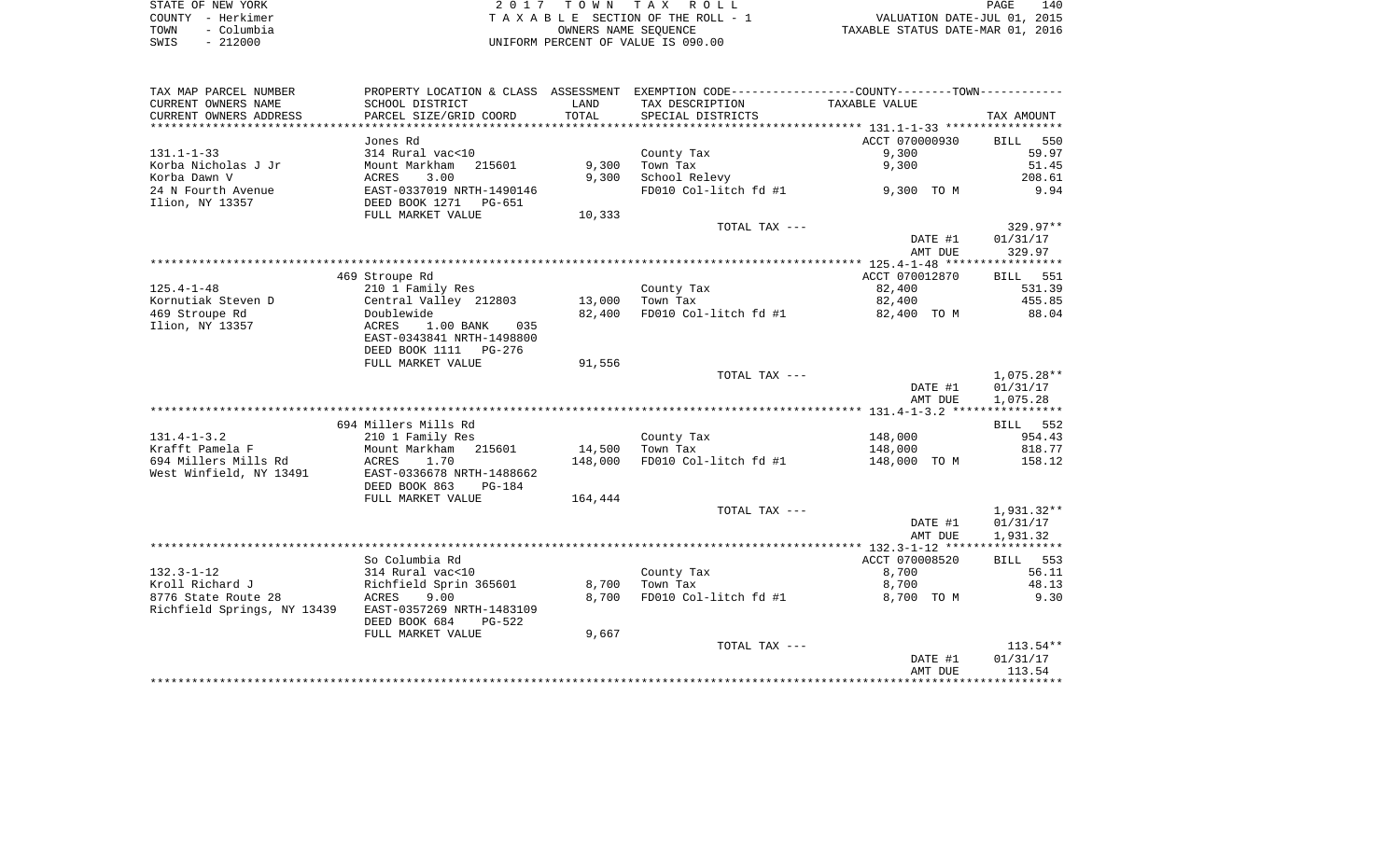|      | STATE OF NEW YORK | 2017 TOWN TAX ROLL                 | 141<br>PAGE                      |
|------|-------------------|------------------------------------|----------------------------------|
|      | COUNTY - Herkimer | TAXABLE SECTION OF THE ROLL - 1    | VALUATION DATE-JUL 01, 2015      |
| TOWN | – Columbia        | OWNERS NAME SEOUENCE               | TAXABLE STATUS DATE-MAR 01, 2016 |
| SWIS | $-212000$         | UNIFORM PERCENT OF VALUE IS 090.00 |                                  |

| TAX MAP PARCEL NUMBER       | PROPERTY LOCATION & CLASS      |         |                       | ASSESSMENT EXEMPTION CODE-----------------COUNTY-------TOWN----------- |                    |
|-----------------------------|--------------------------------|---------|-----------------------|------------------------------------------------------------------------|--------------------|
| CURRENT OWNERS NAME         | SCHOOL DISTRICT                | LAND    | TAX DESCRIPTION       | TAXABLE VALUE                                                          |                    |
| CURRENT OWNERS ADDRESS      | PARCEL SIZE/GRID COORD         | TOTAL   | SPECIAL DISTRICTS     |                                                                        | TAX AMOUNT         |
|                             |                                |         |                       |                                                                        |                    |
|                             | 133 Tooley Rd                  |         |                       | ACCT 200694                                                            | <b>BILL</b><br>554 |
| $132.1 - 1 - 36$            | 240 Rural res                  |         | County Tax            | 103,400                                                                | 666.81             |
| Kucerak John                | Central Valley 212803          | 35,000  | Town Tax              | 103,400                                                                | 572.03             |
| Kucerak Janet B             | 55.50<br>ACRES                 | 103,400 | FD010 Col-litch fd #1 | 103,400 TO M                                                           | 110.47             |
| 133 Tooley Rd               | EAST-0350191 NRTH-1490860      |         |                       |                                                                        |                    |
| Richfield Springs, NY 13439 | DEED BOOK 1623<br>PG-76        |         |                       |                                                                        |                    |
|                             | FULL MARKET VALUE              | 114,889 |                       |                                                                        |                    |
| PRIOR OWNER ON 3/01/2016    |                                |         |                       |                                                                        |                    |
| Kucerak John                |                                |         |                       |                                                                        |                    |
|                             |                                |         | TOTAL TAX ---         |                                                                        | 1,349.31**         |
|                             |                                |         |                       | DATE #1                                                                | 01/31/17           |
|                             |                                |         |                       | AMT DUE                                                                | 1,349.31           |
|                             |                                |         |                       |                                                                        |                    |
|                             | 765 State Route 28             |         |                       | ACCT 179117                                                            | BILL 555           |
| $139.1 - 2 - 7$             | 240 Rural res                  |         | County Tax            | 97,200                                                                 | 626.83             |
| Kurilo Living Trust Peter   | Richfield Sprin 365601         | 43,000  | Town Tax              | 97,200                                                                 | 537.73             |
| 270 Third Ave               | ACRES<br>39.90                 | 97,200  | FD010 Col-litch fd #1 | 97,200 TO M                                                            | 103.85             |
| Ilion, NY 13357             | EAST-0357525 NRTH-1480137      |         |                       |                                                                        |                    |
|                             | DEED BOOK 1489<br>$PG-648$     |         |                       |                                                                        |                    |
|                             | FULL MARKET VALUE              | 108,000 |                       |                                                                        |                    |
|                             |                                |         | TOTAL TAX ---         |                                                                        | $1,268.41**$       |
|                             |                                |         |                       | DATE #1                                                                | 01/31/17           |
|                             |                                |         |                       | AMT DUE                                                                | 1,268.41           |
|                             |                                |         |                       |                                                                        |                    |
|                             | 248 Eberline Rd                |         |                       | ACCT 070000070                                                         | 556                |
|                             |                                |         |                       | $\Omega$                                                               | <b>BILL</b>        |
| $126.3 - 2 - 1.3$           | 210 1 Family Res               |         | Sun Energy 49506      | 15,000                                                                 |                    |
| Labarge Dennis W            | Central Valley 212803          | 19,400  | County Tax            | 95,000                                                                 | 612.64             |
| Labarge Beth                | Doublewide                     | 95,000  | Town Tax              | 80,000                                                                 | 442.58             |
| 248 Eberline Rd             | ACRES<br>3.90                  |         | FD010 Col-litch fd #1 | 95,000 TO M                                                            | 101.50             |
| Mohawk, NY 13407            | EAST-0350436 NRTH-1505651      |         |                       |                                                                        |                    |
|                             | DEED BOOK 752<br><b>PG-289</b> |         |                       |                                                                        |                    |
|                             | FULL MARKET VALUE              | 105,556 |                       |                                                                        |                    |
|                             |                                |         | TOTAL TAX ---         |                                                                        | $1,156.72**$       |
|                             |                                |         |                       | DATE #1                                                                | 01/31/17           |
|                             |                                |         |                       | AMT DUE                                                                | 1,156.72           |
|                             |                                |         |                       |                                                                        |                    |
|                             | 268 Eberline Rd                |         |                       | ACCT 070000065                                                         | BILL 557           |
| $126.3 - 2 - 1.2$           | 210 1 Family Res               |         | County Tax            | 98,400                                                                 | 634.57             |
| Labarge Kenneth J           | Central Valley 212803          | 21,800  | Town Tax              | 98,400                                                                 | 544.37             |
| Migliore Gina               | <b>ACRES</b><br>5.00           | 98,400  | FD010 Col-litch fd #1 | 98,400 TO M                                                            | 105.13             |
| 268 Eberline Rd             | EAST-0350883 NRTH-1505417      |         |                       |                                                                        |                    |
| Mohawk, NY 13407            | DEED BOOK 777<br>PG-347        |         |                       |                                                                        |                    |
|                             | FULL MARKET VALUE              | 109,333 |                       |                                                                        |                    |
|                             |                                |         | TOTAL TAX ---         |                                                                        | $1,284.07**$       |
|                             |                                |         |                       | DATE #1                                                                | 01/31/17           |
|                             |                                |         |                       | AMT DUE                                                                | 1,284.07           |
|                             |                                |         |                       |                                                                        |                    |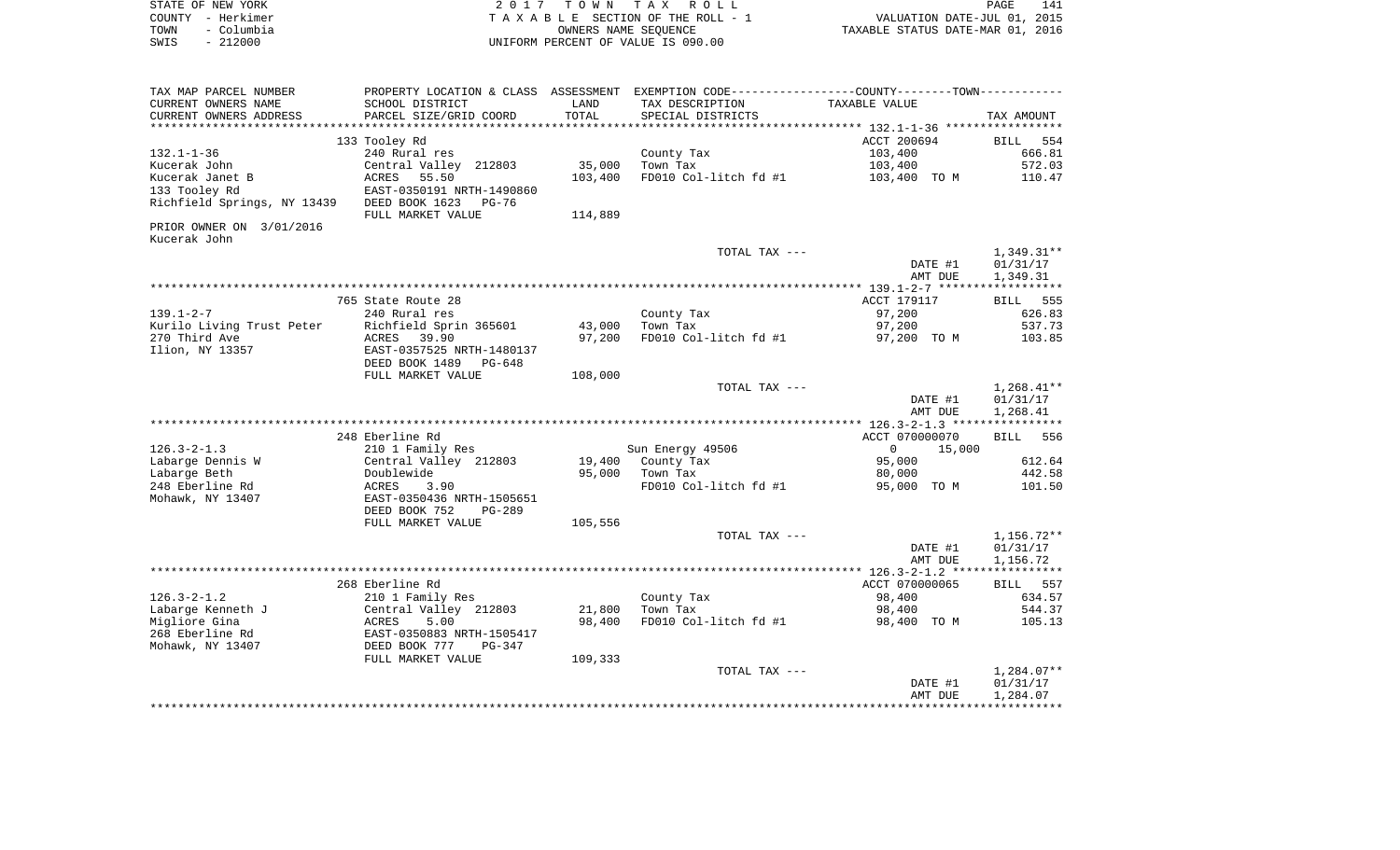|      | STATE OF NEW YORK | 2017 TOWN TAX ROLL                 | PAGE                             | 142 |
|------|-------------------|------------------------------------|----------------------------------|-----|
|      | COUNTY - Herkimer | TAXABLE SECTION OF THE ROLL - 1    | VALUATION DATE-JUL 01, 2015      |     |
| TOWN | - Columbia        | OWNERS NAME SEOUENCE               | TAXABLE STATUS DATE-MAR 01, 2016 |     |
| SWIS | $-212000$         | UNIFORM PERCENT OF VALUE IS 090.00 |                                  |     |

| TAX MAP PARCEL NUMBER  | PROPERTY LOCATION & CLASS ASSESSMENT EXEMPTION CODE---------------COUNTY--------TOWN---------- |         |                           |                         |                      |
|------------------------|------------------------------------------------------------------------------------------------|---------|---------------------------|-------------------------|----------------------|
| CURRENT OWNERS NAME    | SCHOOL DISTRICT                                                                                | LAND    | TAX DESCRIPTION           | TAXABLE VALUE           |                      |
| CURRENT OWNERS ADDRESS | PARCEL SIZE/GRID COORD                                                                         | TOTAL   | SPECIAL DISTRICTS         |                         | TAX AMOUNT           |
| ********************** | ****************************                                                                   |         |                           |                         |                      |
|                        | 952 Hayner Rd                                                                                  |         |                           |                         | 558<br><b>BILL</b>   |
| $132.3 - 1 - 5.2$      | 210 1 Family Res                                                                               |         | County Tax                | 42,900                  | 276.66               |
| Lafountain Steve       | Richfield Sprin 365601                                                                         | 24,300  | Town Tax                  | 42,900                  | 237.33               |
| 952 Hayner Rd          | 6.40<br>ACRES                                                                                  | 42,900  | FD010 Col-litch fd #1     | 42,900 TO M             | 45.83                |
| Richfield Springs, NY  | EAST-0353560 NRTH-1486324                                                                      |         |                           |                         |                      |
|                        | 13439-9608 DEED BOOK 825<br>$PG-313$                                                           |         |                           |                         |                      |
|                        | FULL MARKET VALUE                                                                              | 47,667  |                           |                         |                      |
|                        |                                                                                                |         | TOTAL TAX ---             |                         | 559.82**             |
|                        |                                                                                                |         |                           | DATE #1<br>AMT DUE      | 01/31/17             |
|                        |                                                                                                |         |                           |                         | 559.82               |
|                        | 114 Mckoons Rd                                                                                 |         |                           | ACCT 070013290          | 559<br><b>BILL</b>   |
| $139.1 - 2 - 23$       | 210 1 Family Res                                                                               |         | VET WAR C 41122           | 8,010<br>$\Omega$       |                      |
| Lafrance Charles T     | Richfield Sprin 365601                                                                         |         | 19,600 VET WAR T 41123    | 10,680<br>$\Omega$      |                      |
| Lafrance Fay A         | 4.00 BANK<br>ACRES<br>023                                                                      |         | 72,000 VET DIS C 41142    | 3,600<br>$\Omega$       |                      |
| 114 McKoons Road       | EAST-0357266 NRTH-1478482                                                                      |         | VET DIS T 41143           | $\overline{0}$<br>3,600 |                      |
| Richfield Springs, NY  | DEED BOOK 818<br>$PG-475$                                                                      |         | County Tax                | 60,390                  | 389.45               |
|                        | 13439-0307 FULL MARKET VALUE                                                                   | 80,000  | Town Tax                  | 57,720                  | 319.32               |
|                        |                                                                                                |         | FD010 Col-litch fd #1     | 72,000 TO M             | 76.93                |
|                        |                                                                                                |         | LT010 Columbia 1t dist #1 | 72,000 TO M             | 25.59                |
|                        |                                                                                                |         | TOTAL TAX ---             |                         | 811.29**             |
|                        |                                                                                                |         |                           | DATE #1                 | 01/31/17             |
|                        |                                                                                                |         |                           | AMT DUE                 | 811.29               |
|                        |                                                                                                |         |                           |                         |                      |
|                        | Depot Rd                                                                                       |         |                           | ACCT 070002615          | BILL 560             |
| $131.3 - 1 - 13$       | 322 Rural vac>10                                                                               |         | County Tax                | 45,300                  | 292.13               |
| Lall Anil K            | Mount Markham<br>215601                                                                        | 45,300  | Town Tax                  | 45,300                  | 250.61               |
| Lall Kamini D          | 85.80<br>ACRES                                                                                 | 45,300  | FD010 Col-litch fd #1     | 1,500 TO M              | 1.60                 |
| 57-49 Zenia St         | EAST-0334107 NRTH-1484209                                                                      |         |                           |                         |                      |
| Corona, NY 11368       | DEED BOOK 1133<br>PG-478                                                                       |         |                           |                         |                      |
|                        | FULL MARKET VALUE                                                                              | 50,333  |                           |                         |                      |
|                        |                                                                                                |         | TOTAL TAX ---             |                         | 544.34**             |
|                        |                                                                                                |         |                           | DATE #1                 | 01/31/17             |
|                        |                                                                                                |         |                           | AMT DUE                 | 544.34               |
|                        |                                                                                                |         |                           |                         |                      |
|                        | 277 Spohn Rd                                                                                   |         |                           | ACCT 070009395          | BILL 561             |
| $125.4 - 1 - 42$       | 210 1 Family Res                                                                               |         | County Tax                | 98,300                  | 633.92               |
| Lamb Wade B            | Central Valley 212803                                                                          | 14,100  | Town Tax                  | 98,300                  | 543.82               |
| Contino Linda          | ACRES<br>1.50                                                                                  | 98,300  | FD010 Col-litch fd #1     | 98,300 TO M             | 105.02               |
| 277 Spohn Rd           | EAST-0346307 NRTH-1497240                                                                      |         |                           |                         |                      |
| Ilion, NY 13357        | DEED BOOK 817<br><b>PG-134</b>                                                                 |         |                           |                         |                      |
|                        | FULL MARKET VALUE                                                                              | 109,222 |                           |                         |                      |
|                        |                                                                                                |         | TOTAL TAX ---             | DATE #1                 | $1,282.76**$         |
|                        |                                                                                                |         |                           | AMT DUE                 | 01/31/17<br>1,282.76 |
|                        |                                                                                                |         |                           |                         |                      |
|                        |                                                                                                |         |                           |                         |                      |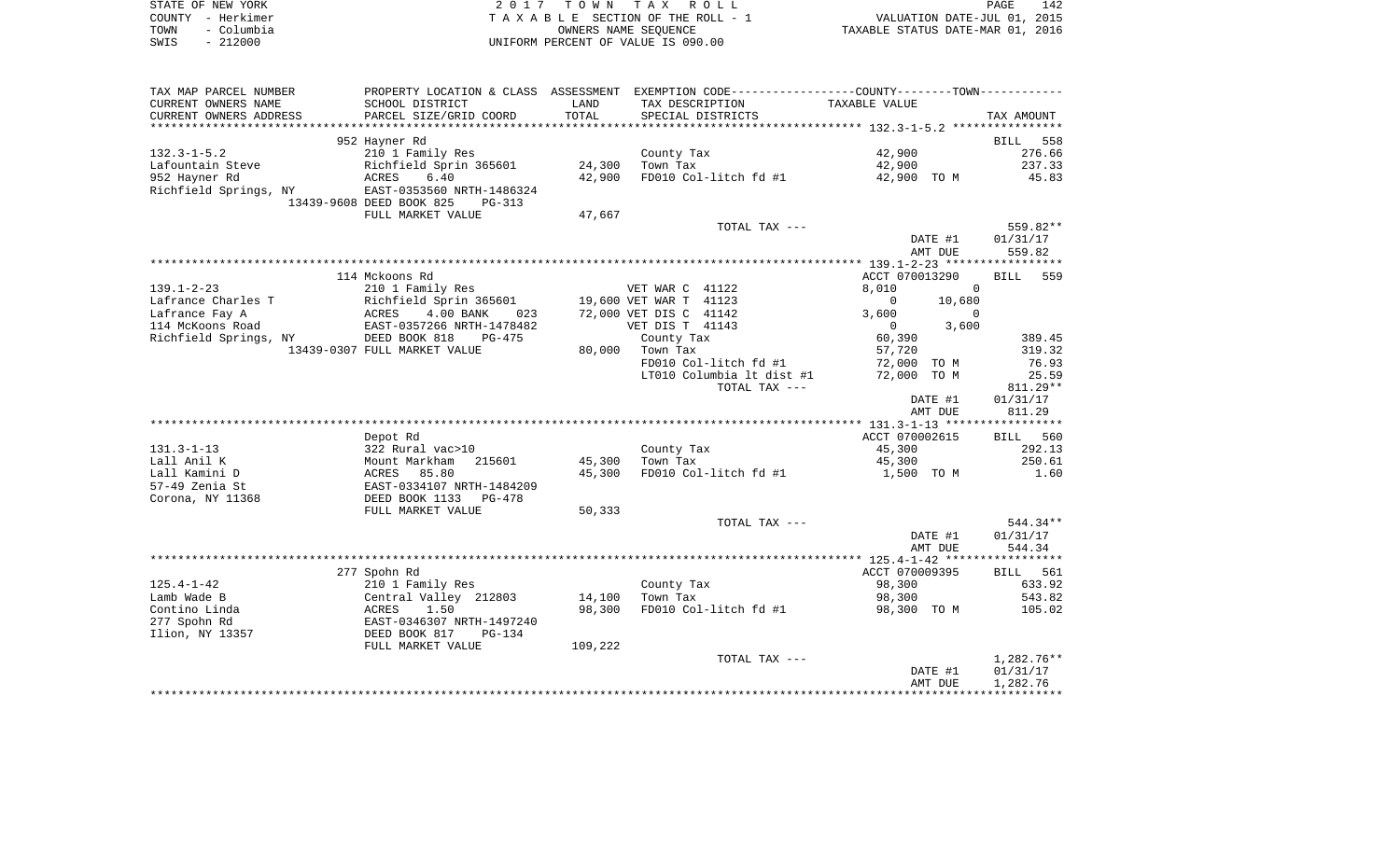| STATE OF NEW YORK  | 2017 TOWN TAX ROLL                 | 43<br>PAGE                       |
|--------------------|------------------------------------|----------------------------------|
| COUNTY - Herkimer  | TAXABLE SECTION OF THE ROLL - 1    | VALUATION DATE-JUL 01, 2015      |
| – Columbia<br>TOWN | OWNERS NAME SEOUENCE               | TAXABLE STATUS DATE-MAR 01, 2016 |
| $-212000$<br>SWIS  | UNIFORM PERCENT OF VALUE IS 090.00 |                                  |

| TAX MAP PARCEL NUMBER<br>CURRENT OWNERS NAME | PROPERTY LOCATION & CLASS ASSESSMENT<br>SCHOOL DISTRICT | LAND   | TAX DESCRIPTION       | EXEMPTION CODE----------------COUNTY-------TOWN-----------<br>TAXABLE VALUE |                              |
|----------------------------------------------|---------------------------------------------------------|--------|-----------------------|-----------------------------------------------------------------------------|------------------------------|
| CURRENT OWNERS ADDRESS                       | PARCEL SIZE/GRID COORD                                  | TOTAL  | SPECIAL DISTRICTS     |                                                                             | TAX AMOUNT                   |
|                                              | Beebe Road Ext                                          |        |                       | ACCT 198644                                                                 | <b>BILL</b><br>562           |
| $125.4 - 1 - 1.3$                            | 314 Rural vac<10                                        |        | County Tax            | 300                                                                         | 1.93                         |
| Langeheinrich Raymond A                      | Central Valley 212803                                   | 300    | Town Tax              | 300                                                                         | 1.66                         |
| Langeheinrich Blanca I                       | 40.30 DPTH 176.20<br>FRNT                               | 300    | FD010 Col-litch fd #1 | 300 TO M                                                                    | .32                          |
| 290 Brewer Rd                                | 0.13<br>ACRES                                           |        |                       |                                                                             |                              |
| Ilion, NY 13357                              | EAST-0337952 NRTH-1502678                               |        |                       |                                                                             |                              |
|                                              | DEED BOOK 1609<br>$PG-840$                              |        |                       |                                                                             |                              |
| PRIOR OWNER ON 3/01/2016                     | FULL MARKET VALUE                                       | 333    |                       |                                                                             |                              |
| Langheinrich Raymond A                       |                                                         |        |                       |                                                                             |                              |
|                                              |                                                         |        | TOTAL TAX ---         |                                                                             | $3.91**$<br>01/31/17         |
|                                              |                                                         |        |                       | DATE #1                                                                     |                              |
|                                              |                                                         |        |                       | AMT DUE                                                                     | 3.91                         |
|                                              | Beebe Rd                                                |        |                       | ACCT 198644                                                                 |                              |
| $125.4 - 1 - 3.2$                            | 105 Vac farmland                                        |        | County Tax            | 28,100                                                                      | <b>BILL</b><br>563<br>181.21 |
| Langeheinrich Raymond A                      | Central Valley 212803                                   | 28,100 | Town Tax              | 28,100                                                                      | 155.45                       |
| Langeheinrich Blanca I                       | 67.10<br>ACRES                                          | 28,100 | FD010 Col-litch fd #1 | 28,100 TO M                                                                 | 30.02                        |
| 290 Brewer Rd                                | EAST-0339443 NRTH-1502590                               |        |                       |                                                                             |                              |
| Ilion, NY 13357                              | DEED BOOK 1609<br>PG-840                                |        |                       |                                                                             |                              |
|                                              | FULL MARKET VALUE                                       | 31,222 |                       |                                                                             |                              |
| PRIOR OWNER ON 3/01/2016                     |                                                         |        |                       |                                                                             |                              |
| Langheinrich Raymond A                       |                                                         |        |                       |                                                                             |                              |
|                                              |                                                         |        | TOTAL TAX ---         |                                                                             | 366.68**                     |
|                                              |                                                         |        |                       | DATE #1                                                                     | 01/31/17                     |
|                                              |                                                         |        |                       | AMT DUE                                                                     | 366.68                       |
|                                              |                                                         |        |                       |                                                                             |                              |
|                                              | Brewer Rd                                               |        |                       | ACCT 198644                                                                 | <b>BILL</b><br>564           |
| $125.4 - 1 - 4.1$                            | 105 Vac farmland                                        |        | AG MKTS<br>41730      | 431<br>431                                                                  |                              |
| Langeheinrich Raymond A                      | Central Valley 212803                                   | 10,300 | County Tax            | 9,869                                                                       | 63.64                        |
| Langeheinrich Blanca I                       | ACRES<br>15.70                                          | 10,300 | Town Tax              | 9,869                                                                       | 54.60                        |
| 290 Brewer Rd                                | EAST-0341606 NRTH-1503738                               |        | FD010 Col-litch fd #1 | 10,300 TO M                                                                 | 11.00                        |
| Ilion, NY 13357                              | DEED BOOK 1609<br>$PG-840$                              |        |                       |                                                                             |                              |
|                                              | FULL MARKET VALUE                                       | 11,444 |                       |                                                                             |                              |
| PRIOR OWNER ON 3/01/2016                     |                                                         |        |                       |                                                                             |                              |
| Langheinrich Raymond                         |                                                         |        |                       |                                                                             |                              |
|                                              |                                                         |        |                       |                                                                             |                              |
| MAY BE SUBJECT TO PAYMENT                    |                                                         |        |                       |                                                                             |                              |
| UNDER AGDIST LAW TIL 2023                    |                                                         |        |                       |                                                                             |                              |
|                                              |                                                         |        | TOTAL TAX ---         |                                                                             | $129.24**$                   |
|                                              |                                                         |        |                       | DATE #1                                                                     | 01/31/17                     |
|                                              |                                                         |        |                       | AMT DUE                                                                     | 129.24                       |
|                                              |                                                         |        |                       | ******************************                                              |                              |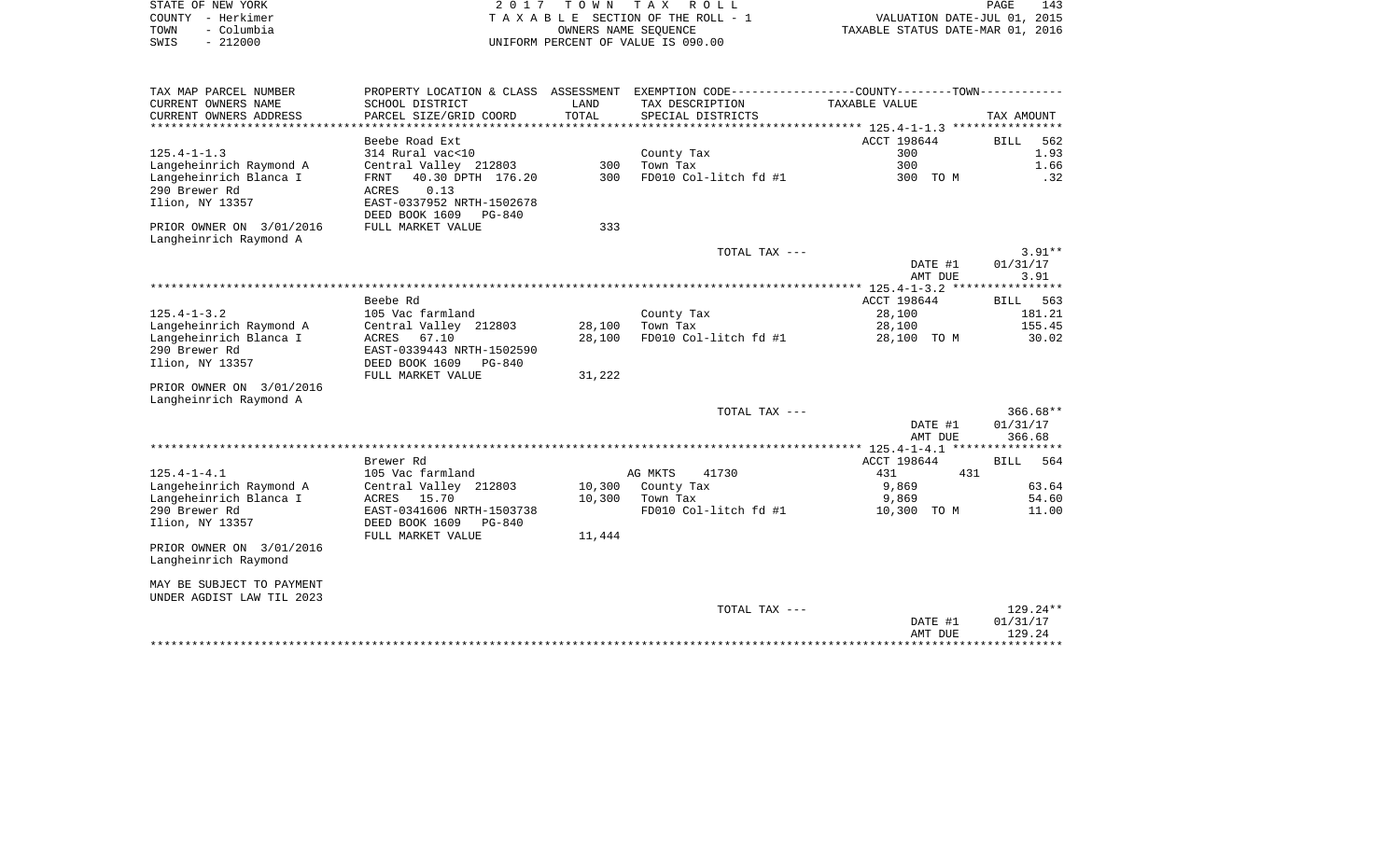|      | STATE OF NEW YORK | 2017 TOWN TAX ROLL                 | 144<br>PAGE                      |
|------|-------------------|------------------------------------|----------------------------------|
|      | COUNTY - Herkimer | TAXABLE SECTION OF THE ROLL - 1    | VALUATION DATE-JUL 01, 2015      |
| TOWN | - Columbia        | OWNERS NAME SEOUENCE               | TAXABLE STATUS DATE-MAR 01, 2016 |
| SWIS | $-212000$         | UNIFORM PERCENT OF VALUE IS 090.00 |                                  |

| TAX MAP PARCEL NUMBER                   | PROPERTY LOCATION & CLASS ASSESSMENT       |       | EXEMPTION CODE-----------------COUNTY-------TOWN----------- |                                  |             |
|-----------------------------------------|--------------------------------------------|-------|-------------------------------------------------------------|----------------------------------|-------------|
| CURRENT OWNERS NAME                     | SCHOOL DISTRICT                            | LAND  | TAX DESCRIPTION                                             | TAXABLE VALUE                    |             |
| CURRENT OWNERS ADDRESS                  | PARCEL SIZE/GRID COORD                     | TOTAL | SPECIAL DISTRICTS                                           |                                  | TAX AMOUNT  |
|                                         |                                            |       |                                                             |                                  |             |
|                                         | Spohn Rd                                   |       |                                                             | ACCT 198644                      | BILL<br>565 |
| $125.4 - 1 - 6$                         | 323 Vacant rural                           |       | County Tax                                                  | 2,600                            | 16.77       |
| Langeheinrich Raymond A                 | Central Valley 212803                      | 2,600 | Town Tax                                                    | 2,600                            | 14.38       |
| Langeheinrich Blanca I                  | <b>ACRES</b><br>4.20                       | 2,600 | FD010 Col-litch fd #1                                       | 2,600 TO M                       | 2.78        |
| 290 Brewer Rd                           | EAST-0341575 NRTH-1503298                  |       |                                                             |                                  |             |
| Ilion, NY 13357                         | DEED BOOK 1609<br>PG-840                   |       |                                                             |                                  |             |
|                                         | FULL MARKET VALUE                          | 2,889 |                                                             |                                  |             |
| PRIOR OWNER ON 3/01/2016                |                                            |       |                                                             |                                  |             |
| Langheinrich Raymond                    |                                            |       |                                                             |                                  |             |
|                                         |                                            |       | TOTAL TAX ---                                               |                                  | $33.93**$   |
|                                         |                                            |       |                                                             | DATE #1                          | 01/31/17    |
|                                         |                                            |       |                                                             | AMT DUE                          | 33.93       |
|                                         |                                            |       |                                                             |                                  |             |
|                                         | Spohn Rd                                   |       |                                                             | ACCT 198644                      | 566<br>BILL |
| $125.4 - 1 - 28.2$                      | 323 Vacant rural                           |       | County Tax                                                  | 2,500                            | 16.12       |
| Langeheinrich Raymond A                 | Central Valley 212803                      | 2,500 | Town Tax                                                    | 2,500                            | 13.83       |
| Langeheinrich Blanca I<br>290 Brewer Rd | 3.00<br>ACRES<br>EAST-0341255 NRTH-1502914 | 2,500 | FD010 Col-litch fd #1                                       | 2,500 TO M                       | 2.67        |
| Ilion, NY 13357                         | DEED BOOK 1609<br>PG-840                   |       |                                                             |                                  |             |
|                                         | FULL MARKET VALUE                          | 2,778 |                                                             |                                  |             |
| PRIOR OWNER ON 3/01/2016                |                                            |       |                                                             |                                  |             |
| Langheinrich Raymond A                  |                                            |       |                                                             |                                  |             |
|                                         |                                            |       | TOTAL TAX ---                                               |                                  | $32.62**$   |
|                                         |                                            |       |                                                             | DATE #1                          | 01/31/17    |
|                                         |                                            |       |                                                             | AMT DUE                          | 32.62       |
|                                         |                                            |       |                                                             |                                  |             |
|                                         | Spohn Rd                                   |       |                                                             | ACCT 198644                      | 567<br>BILL |
| $125.4 - 1 - 28.3$                      | 323 Vacant rural                           |       | County Tax                                                  | 1,650                            | 10.64       |
| Langeheinrich Raymond A                 | Central Valley 212803                      | 1,650 | Town Tax                                                    | 1,650                            | 9.13        |
| Langeheinrich Blanca I                  | <b>ACRES</b><br>1.60                       | 1,650 | FD010 Col-litch fd #1                                       | 1,650 TO M                       | 1.76        |
| 290 Brewer Rd                           | EAST-0341945 NRTH-1503026                  |       |                                                             |                                  |             |
| Ilion, NY 13357                         | DEED BOOK 1609<br>PG-840                   |       |                                                             |                                  |             |
|                                         | FULL MARKET VALUE                          | 1,833 |                                                             |                                  |             |
| PRIOR OWNER ON 3/01/2016                |                                            |       |                                                             |                                  |             |
| Langheinrich Raymond A                  |                                            |       |                                                             |                                  |             |
|                                         |                                            |       | TOTAL TAX ---                                               |                                  | $21.53**$   |
|                                         |                                            |       |                                                             | DATE #1                          | 01/31/17    |
|                                         |                                            |       |                                                             | AMT DUE                          | 21.53       |
|                                         |                                            |       |                                                             | ******************************** |             |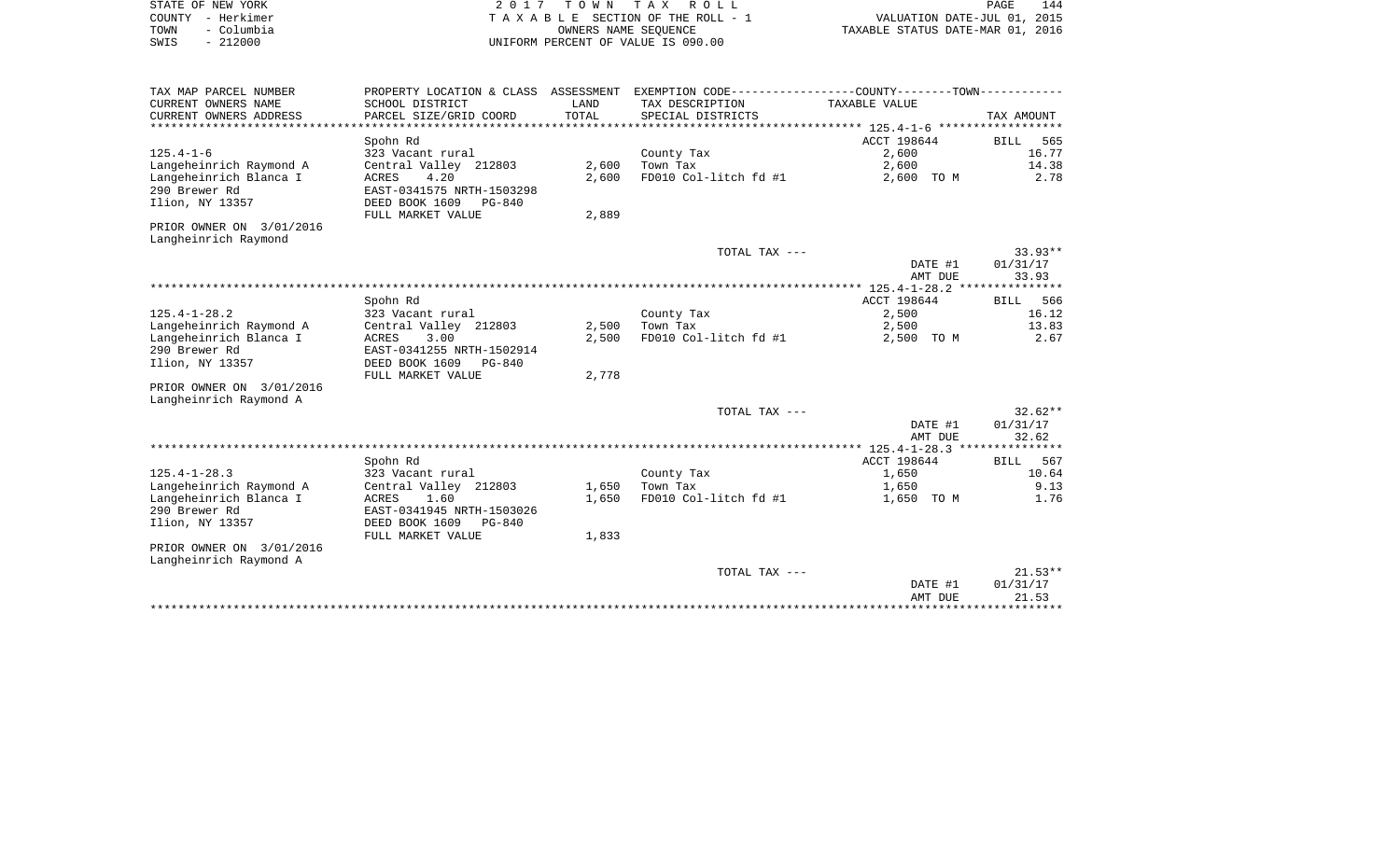| STATE OF NEW YORK<br>COUNTY - Herkimer<br>- Columbia<br>TOWN<br>$-212000$<br>SWIS | 2017<br>T O W N<br>TAXABLE SECTION OF THE ROLL - 1<br>OWNERS NAME SEQUENCE<br>UNIFORM PERCENT OF VALUE IS 090.00 |               |                                                                                               | PAGE<br>145<br>VALUATION DATE-JUL 01, 2015<br>TAXABLE STATUS DATE-MAR 01, 2016 |                             |  |
|-----------------------------------------------------------------------------------|------------------------------------------------------------------------------------------------------------------|---------------|-----------------------------------------------------------------------------------------------|--------------------------------------------------------------------------------|-----------------------------|--|
| TAX MAP PARCEL NUMBER                                                             |                                                                                                                  |               | PROPERTY LOCATION & CLASS ASSESSMENT EXEMPTION CODE---------------COUNTY-------TOWN---------- |                                                                                |                             |  |
| CURRENT OWNERS NAME<br>CURRENT OWNERS ADDRESS<br>*********************            | SCHOOL DISTRICT<br>PARCEL SIZE/GRID COORD                                                                        | LAND<br>TOTAL | TAX DESCRIPTION<br>SPECIAL DISTRICTS                                                          | TAXABLE VALUE                                                                  | TAX AMOUNT                  |  |
|                                                                                   | 290 Brewer Rd                                                                                                    |               |                                                                                               | ACCT 198644                                                                    | <b>BILL</b><br>568          |  |
| $125.4 - 1 - 66$                                                                  | 240 Rural res                                                                                                    |               | AG MKTS<br>41730                                                                              | 12,037<br>12,037                                                               |                             |  |
| Langeheinrich Raymond A                                                           | Central Valley 212803                                                                                            | 28,000        | County Tax                                                                                    | 155,963                                                                        | 1,005.78                    |  |
| Langeheinrich Blanca I                                                            | ACRES<br>55.20                                                                                                   | 168,000       | Town Tax                                                                                      | 155,963                                                                        | 862.82                      |  |
| 290 Brewer Rd<br>Ilion, NY 13357                                                  | EAST-0340547 NRTH-1503943<br>DEED BOOK 1609<br>PG-840                                                            |               | FD010 Col-litch fd #1                                                                         | 168,000 TO M                                                                   | 179.49                      |  |
| PRIOR OWNER ON 3/01/2016<br>Langheinrich Raymond                                  | FULL MARKET VALUE                                                                                                | 186,667       |                                                                                               |                                                                                |                             |  |
|                                                                                   |                                                                                                                  |               |                                                                                               |                                                                                |                             |  |
| MAY BE SUBJECT TO PAYMENT<br>UNDER AGDIST LAW TIL 2023                            |                                                                                                                  |               |                                                                                               |                                                                                |                             |  |
|                                                                                   |                                                                                                                  |               | TOTAL TAX ---                                                                                 |                                                                                | $2,048.09**$                |  |
|                                                                                   |                                                                                                                  |               |                                                                                               | DATE #1<br>AMT DUE                                                             | 01/31/17<br>2,048.09        |  |
|                                                                                   |                                                                                                                  |               |                                                                                               | ***************** 131.2-1-51.3 ****************                                |                             |  |
|                                                                                   | 725 Jordanville Rd                                                                                               |               |                                                                                               | ACCT 199023                                                                    | 569<br>BILL                 |  |
| $131.2 - 1 - 51.3$<br>LaPerla John                                                | 210 1 Family Res<br>Mount Markham<br>215601                                                                      | 15,200        | County Tax<br>Town Tax                                                                        | 42,100<br>42,100                                                               | 271.50<br>232.91            |  |
| 725 Jordanville Rd                                                                | 2.00<br>ACRES                                                                                                    | 42,100        | School Relevy                                                                                 |                                                                                | 349.98                      |  |
| Ilion, NY 13357                                                                   | EAST-0340199 NRTH-1493696<br>DEED BOOK 1612<br>PG-160                                                            |               | FD010 Col-litch fd #1                                                                         | 42,100 TO M                                                                    | 44.98                       |  |
| PRIOR OWNER ON 3/01/2016<br>LaPerla John                                          | FULL MARKET VALUE                                                                                                | 46,778        |                                                                                               |                                                                                |                             |  |
|                                                                                   |                                                                                                                  |               | TOTAL TAX ---                                                                                 |                                                                                | 899.37**                    |  |
|                                                                                   |                                                                                                                  |               |                                                                                               | DATE #1<br>AMT DUE                                                             | 01/31/17<br>899.37          |  |
|                                                                                   |                                                                                                                  |               |                                                                                               | ************** 131.2-1-51.4                                                    | ***********                 |  |
| $131.2 - 1 - 51.4$                                                                | Jordanville Rd<br>314 Rural vac<10                                                                               |               | County Tax                                                                                    | 6,200                                                                          | 570<br>BILL<br>39.98        |  |
| LaPerla John C                                                                    | Mount Markham<br>215601                                                                                          | 6,200         | Town Tax                                                                                      | 6,200                                                                          | 34.30                       |  |
| LaPerla Alicia A                                                                  | FRNT 861.00 DPTH                                                                                                 | 6,200         | School Relevy                                                                                 |                                                                                | 139.07                      |  |
| 725 Jordanville Rd                                                                | ACRES<br>4.60                                                                                                    |               | FD010 Col-litch fd #1                                                                         | 6,200 TO M                                                                     | 6.62                        |  |
| Ilion, NY 13357                                                                   | EAST-0340124 NRTH-1493906<br>DEED BOOK 1263<br>PG-570                                                            |               |                                                                                               |                                                                                |                             |  |
|                                                                                   | FULL MARKET VALUE                                                                                                | 6,889         |                                                                                               |                                                                                |                             |  |
|                                                                                   |                                                                                                                  |               | TOTAL TAX ---                                                                                 | DATE #1                                                                        | $219.97**$<br>01/31/17      |  |
|                                                                                   | *************************                                                                                        |               |                                                                                               | AMT DUE                                                                        | 219.97<br>* * * * * * * * * |  |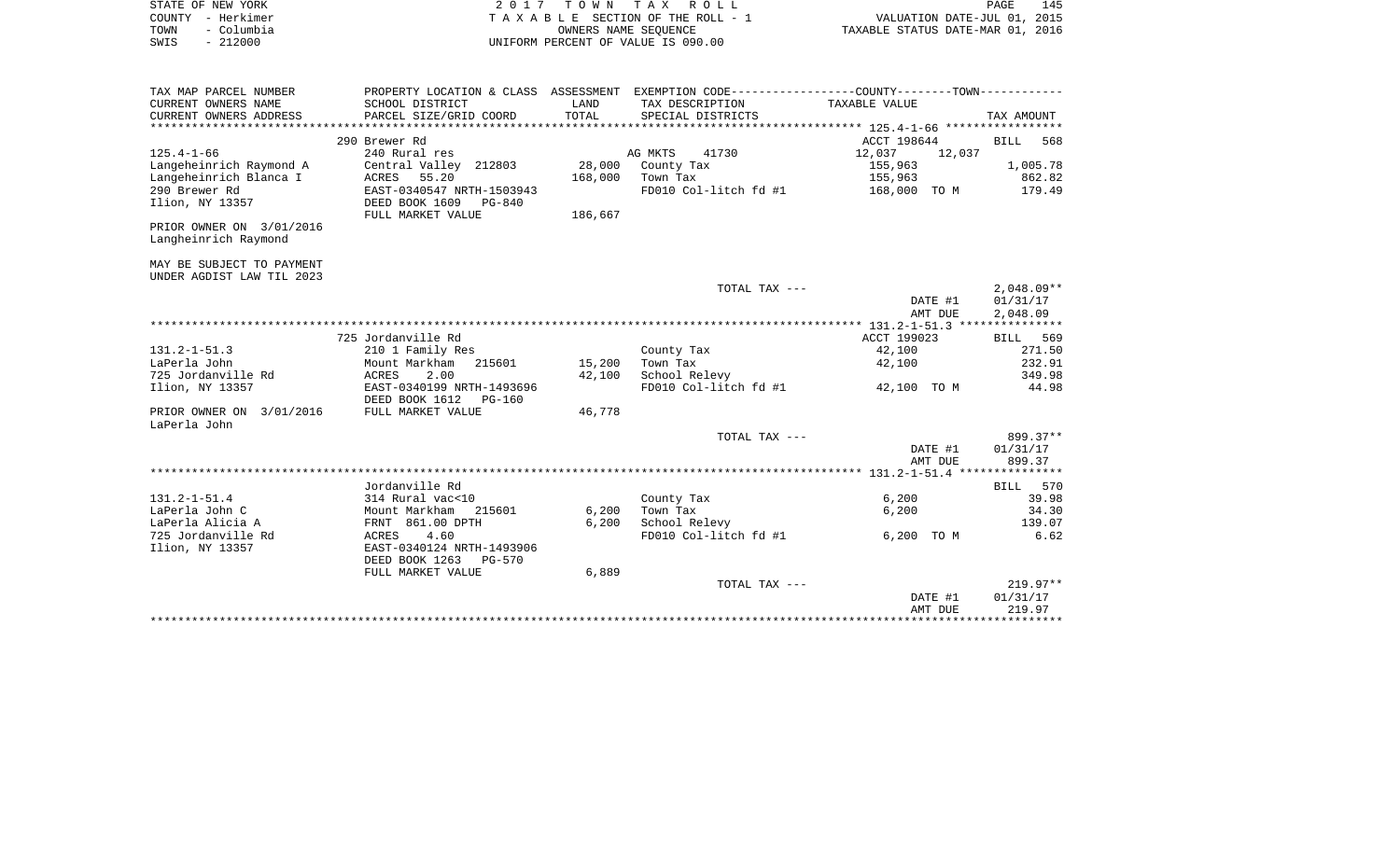|      | STATE OF NEW YORK | 2017 TOWN TAX ROLL                 | PAGE                             | 146 |
|------|-------------------|------------------------------------|----------------------------------|-----|
|      | COUNTY - Herkimer | TAXABLE SECTION OF THE ROLL - 1    | VALUATION DATE-JUL 01, 2015      |     |
| TOWN | - Columbia        | OWNERS NAME SEOUENCE               | TAXABLE STATUS DATE-MAR 01, 2016 |     |
| SWIS | $-212000$         | UNIFORM PERCENT OF VALUE IS 090.00 |                                  |     |

| TAX MAP PARCEL NUMBER      |                                                        |        | PROPERTY LOCATION & CLASS ASSESSMENT EXEMPTION CODE----------------COUNTY-------TOWN----------- |                |              |
|----------------------------|--------------------------------------------------------|--------|-------------------------------------------------------------------------------------------------|----------------|--------------|
| CURRENT OWNERS NAME        | SCHOOL DISTRICT                                        | LAND   | TAX DESCRIPTION                                                                                 | TAXABLE VALUE  |              |
| CURRENT OWNERS ADDRESS     | PARCEL SIZE/GRID COORD                                 | TOTAL  | SPECIAL DISTRICTS                                                                               |                | TAX AMOUNT   |
|                            |                                                        |        |                                                                                                 |                |              |
|                            | 1450 State Route 28                                    |        |                                                                                                 | 64,800         | BILL<br>571  |
| $132.1 - 1 - 9.4$          | 210 1 Family Res                                       |        | County Tax                                                                                      |                | 417.89       |
| Latt Cindy                 | Richfield Sprin 365601                                 | 12,000 | Town Tax                                                                                        | 64,800         | 358.49       |
| 1450 State Route 28        | DOUBLEWIDE                                             | 64,800 | FD010 Col-litch fd #1                                                                           | 64,800 TO M    | 69.23        |
| Mohawk, NY 13407           | 2.00<br>ACRES                                          |        |                                                                                                 |                |              |
|                            | EAST-0357320 NRTH-1493774<br>DEED BOOK 939<br>$PG-425$ |        |                                                                                                 |                |              |
|                            | FULL MARKET VALUE                                      | 72,000 |                                                                                                 |                |              |
|                            |                                                        |        | TOTAL TAX ---                                                                                   |                | 845.61**     |
|                            |                                                        |        |                                                                                                 | DATE #1        | 01/31/17     |
|                            |                                                        |        |                                                                                                 | AMT DUE        | 845.61       |
|                            |                                                        |        |                                                                                                 |                |              |
|                            | Stroupe Road                                           |        |                                                                                                 | ACCT 175224    | BILL 572     |
| $131.2 - 1 - 5.4$          | 322 Rural vac>10                                       |        | County Tax                                                                                      | 22,000         | 141.88       |
| Latt Thomas A              | Mount Markham<br>215601                                | 22,000 | Town Tax                                                                                        | 22,000         | 121.71       |
| 188 Spinnerville Gulf Road | FRNT 300.00 DPTH                                       | 22,000 | FD010 Col-litch fd #1                                                                           | 22,000 TO M    | 23.50        |
| Ilion, NY 13357            | ACRES<br>26.00                                         |        |                                                                                                 |                |              |
|                            | EAST-0340277 NRTH-1496652                              |        |                                                                                                 |                |              |
|                            | DEED BOOK 2012<br>PG-540                               |        |                                                                                                 |                |              |
|                            | FULL MARKET VALUE                                      | 24,444 |                                                                                                 |                |              |
|                            |                                                        |        | TOTAL TAX ---                                                                                   |                | 287.09**     |
|                            |                                                        |        |                                                                                                 | DATE #1        | 01/31/17     |
|                            |                                                        |        |                                                                                                 | AMT DUE        | 287.09       |
|                            |                                                        |        |                                                                                                 |                |              |
|                            | Jordanville Rd                                         |        |                                                                                                 | ACCT 070016325 | BILL 573     |
| $132.1 - 1 - 2$            | 270 Mfg housing                                        |        | County Tax                                                                                      | 31,000         | 199.91       |
| Lawrence Rachael B         | Central Valley 212803                                  | 14,000 | Town Tax                                                                                        | 31,000         | 171.50       |
| Fisher Tabor L             | FRNT 208.00 DPTH 312.00                                | 31,000 | School Relevy                                                                                   |                | 689.51       |
| 147 Belvidere Street       | 1.50<br>ACRES                                          |        | FD010 Col-litch fd #1                                                                           | 31,000 TO M    | 33.12        |
| Springfield, MA 01108      | EAST-0351199 NRTH-1492129                              |        |                                                                                                 |                |              |
|                            | DEED BOOK 1132<br><b>PG-215</b>                        |        |                                                                                                 |                |              |
|                            | FULL MARKET VALUE                                      | 34,444 |                                                                                                 |                |              |
|                            |                                                        |        | TOTAL TAX ---                                                                                   |                | $1,094.04**$ |
|                            |                                                        |        |                                                                                                 | DATE #1        | 01/31/17     |
|                            |                                                        |        |                                                                                                 | AMT DUE        | 1,094.04     |
|                            |                                                        |        |                                                                                                 |                |              |
|                            | Stroupe Rd                                             |        |                                                                                                 |                | BILL 574     |
| $125.4 - 1 - 46.13$        | 910 Priv forest                                        |        | County Tax                                                                                      | 10,300         | 66.42        |
| Learned Bruce R Sr         | Central Valley 212803                                  | 10,300 | Town Tax                                                                                        | 10,300         | 56.98        |
| Learned Barbara A          | 33.20<br>ACRES                                         | 10,300 | FD010 Col-litch fd #1                                                                           | 10,300 TO M    | 11.00        |
| 1094 Jordanville Rd        | EAST-0344892 NRTH-1496492                              |        |                                                                                                 |                |              |
| Ilion, NY 13357            | DEED BOOK 815<br>PG-124                                |        |                                                                                                 |                |              |
|                            | FULL MARKET VALUE                                      | 11,444 | TOTAL TAX ---                                                                                   |                | $134.40**$   |
|                            |                                                        |        |                                                                                                 | DATE #1        | 01/31/17     |
|                            |                                                        |        |                                                                                                 | AMT DUE        | 134.40       |
|                            |                                                        |        |                                                                                                 |                |              |
|                            |                                                        |        |                                                                                                 |                |              |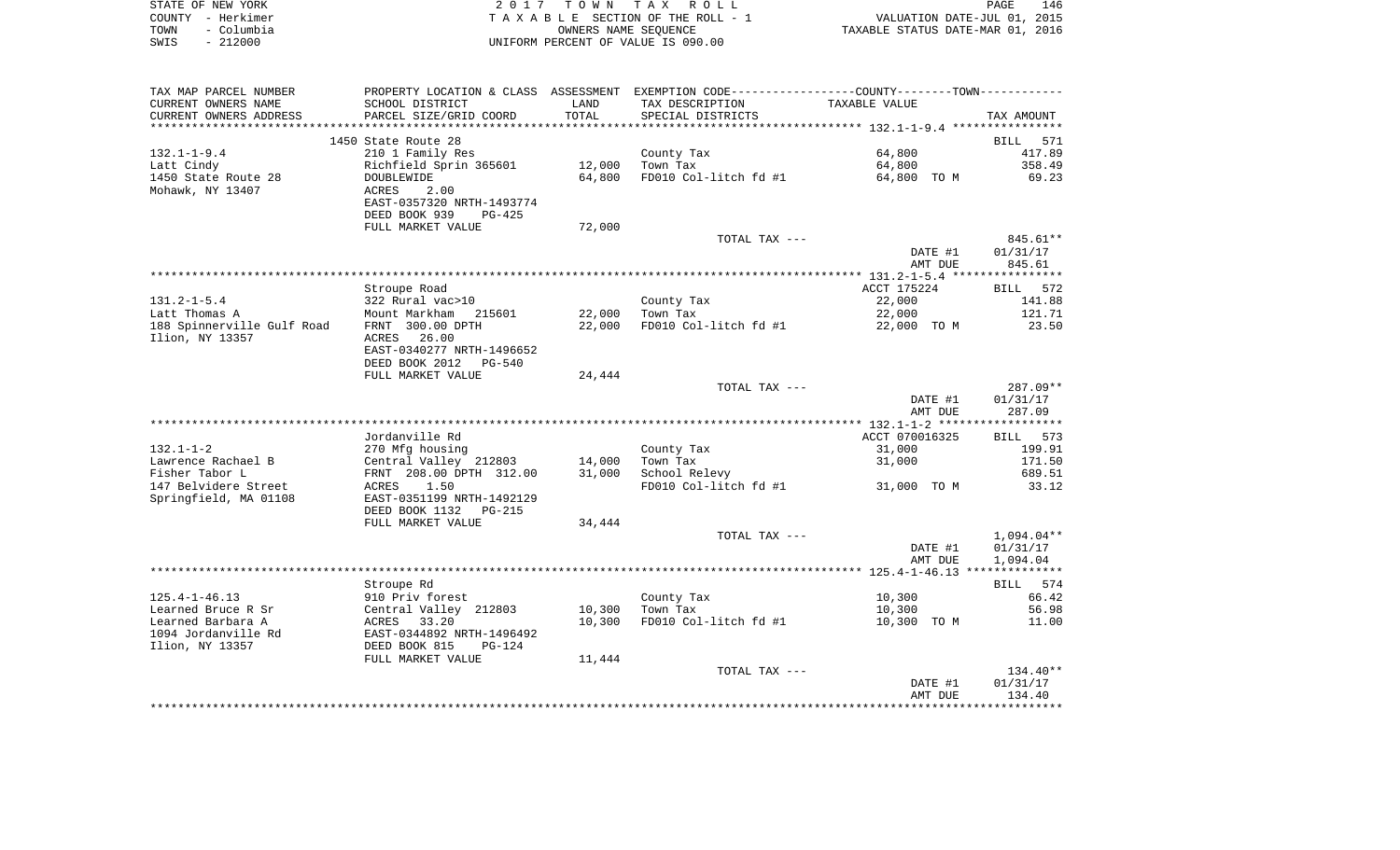| STATE OF NEW YORK  | 2017 TOWN TAX ROLL                 | 147<br><b>PAGE</b>               |
|--------------------|------------------------------------|----------------------------------|
| COUNTY - Herkimer  | TAXABLE SECTION OF THE ROLL - 1    | VALUATION DATE-JUL 01, 2015      |
| – Columbia<br>TOWN | OWNERS NAME SEOUENCE               | TAXABLE STATUS DATE-MAR 01, 2016 |
| $-212000$<br>SWIS  | UNIFORM PERCENT OF VALUE IS 090.00 |                                  |

| TAX MAP PARCEL NUMBER                              |                           |        | PROPERTY LOCATION & CLASS ASSESSMENT EXEMPTION CODE---------------COUNTY--------TOWN---------- |                    |                    |
|----------------------------------------------------|---------------------------|--------|------------------------------------------------------------------------------------------------|--------------------|--------------------|
| CURRENT OWNERS NAME                                | SCHOOL DISTRICT           | LAND   | TAX DESCRIPTION                                                                                | TAXABLE VALUE      |                    |
| CURRENT OWNERS ADDRESS                             | PARCEL SIZE/GRID COORD    | TOTAL  | SPECIAL DISTRICTS                                                                              |                    | TAX AMOUNT         |
|                                                    |                           |        |                                                                                                |                    |                    |
|                                                    | 1094 Jordanville Rd       |        |                                                                                                | ACCT 070013350     | BILL 575           |
| $131.2 - 1 - 44.1$                                 | 270 Mfg housing           |        | County Tax                                                                                     | 41,400             | 266.98             |
| Learned Bruce R Sr                                 | Central Valley 212803     | 19,600 | Town Tax                                                                                       | 41,400             | 229.03             |
| Learned Barbara A                                  | ACRES<br>4.00             | 41,400 | FD010 Col-litch fd #1                                                                          | 41,400 TO M        | 44.23              |
| 1094 Jordanville Rd                                | EAST-0347491 NRTH-1493948 |        |                                                                                                |                    |                    |
| Ilion, NY 13357                                    | DEED BOOK 868<br>PG-171   |        |                                                                                                |                    |                    |
|                                                    | FULL MARKET VALUE         | 46,000 |                                                                                                |                    |                    |
|                                                    |                           |        | TOTAL TAX ---                                                                                  |                    | 540.24**           |
|                                                    |                           |        |                                                                                                | DATE #1<br>AMT DUE | 01/31/17<br>540.24 |
|                                                    |                           |        |                                                                                                |                    |                    |
|                                                    | Robinson Rd               |        |                                                                                                | ACCT 193484        | BILL 576           |
| $126.3 - 2 - 46$                                   | 105 Vac farmland          |        | County Tax                                                                                     | 10,300             | 66.42              |
| Len Lo Farms Real Estate LLC Central Valley 212803 |                           | 10,300 | Town Tax                                                                                       | 10,300             | 56.98              |
| 640 Robinson Rd                                    | ACRES 17.40               | 10,300 | FD010 Col-litch fd #1 10,300 TO M                                                              |                    | 11.00              |
| Mohawk, NY 13407                                   | EAST-0357701 NRTH-1502003 |        |                                                                                                |                    |                    |
|                                                    | DEED BOOK 1576 PG-984     |        |                                                                                                |                    |                    |
|                                                    | FULL MARKET VALUE         | 11,444 |                                                                                                |                    |                    |
|                                                    |                           |        | TOTAL TAX ---                                                                                  |                    | 134.40**           |
|                                                    |                           |        |                                                                                                | DATE #1            | 01/31/17           |
|                                                    |                           |        |                                                                                                | AMT DUE            | 134.40             |
|                                                    |                           |        |                                                                                                |                    |                    |
|                                                    | Kingdom Rd                |        |                                                                                                | ACCT 193485        | BILL 577           |
| $126.3 - 2 - 49.5$                                 | 105 Vac farmland          |        | County Tax                                                                                     | 15,500             | 99.96              |
| Len Lo Farms Real Estate LLC Central Valley 212803 |                           | 15,500 | Town Tax                                                                                       | 15,500             | 85.75              |
| 640 Robinson Rd                                    | ACRES 27.10               | 15,500 | FD010 Col-litch fd $#1$ 15,500 TO M                                                            |                    | 16.56              |
| Mohawk, NY 13407                                   | EAST-0360201 NRTH-1500477 |        |                                                                                                |                    |                    |
|                                                    | DEED BOOK 1576 PG-988     |        |                                                                                                |                    |                    |
|                                                    | FULL MARKET VALUE         | 17,222 |                                                                                                |                    |                    |
|                                                    |                           |        | TOTAL TAX ---                                                                                  |                    | $202.27**$         |
|                                                    |                           |        |                                                                                                | DATE #1            | 01/31/17           |
|                                                    |                           |        |                                                                                                | AMT DUE            | 202.27             |
|                                                    | State Route 28            |        |                                                                                                | ACCT 193489        | BILL 578           |
| $126.3 - 2 - 57.1$                                 | 105 Vac farmland          |        | County Tax                                                                                     | 20,600             | 132.85             |
| Len Lo Farms Real Estate LLC Central Valley 212803 |                           | 20,600 | Town Tax                                                                                       | 20,600             | 113.96             |
| 640 Robinson Rd                                    | 42.60<br>ACRES            | 20,600 | FD010 Col-litch fd #1                                                                          | 20,600 TO M        | 22.01              |
| Mohawk, NY 13407                                   | EAST-0355514 NRTH-1498934 |        |                                                                                                |                    |                    |
|                                                    | DEED BOOK 1577 PG-5       |        |                                                                                                |                    |                    |
|                                                    | FULL MARKET VALUE         | 22,889 |                                                                                                |                    |                    |
|                                                    |                           |        | TOTAL TAX ---                                                                                  |                    | $268.82**$         |
|                                                    |                           |        |                                                                                                | DATE #1            | 01/31/17           |
|                                                    |                           |        |                                                                                                | AMT DUE            | 268.82             |
|                                                    |                           |        |                                                                                                |                    |                    |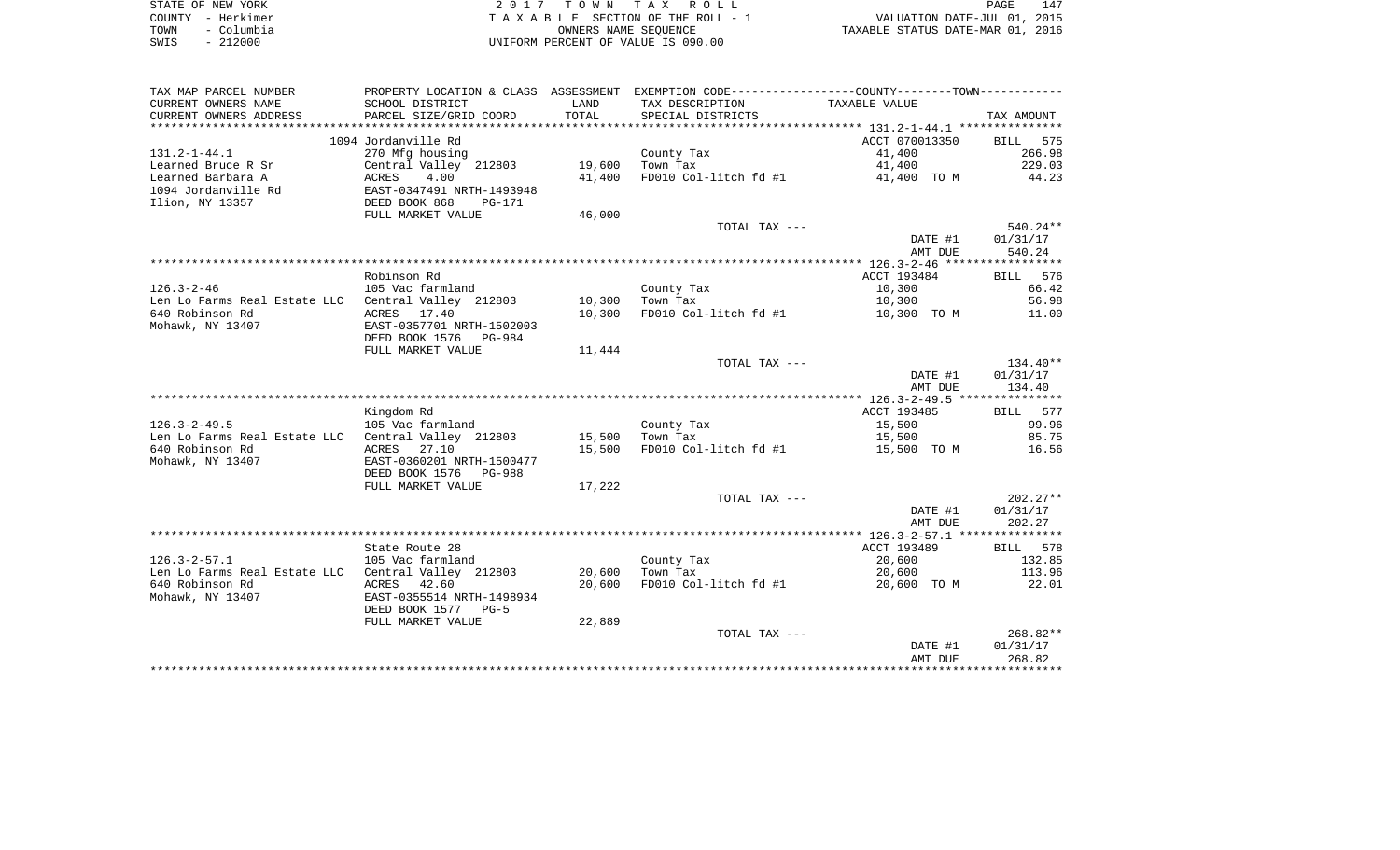| STATE OF NEW YORK  | 2017 TOWN TAX ROLL                 | 148<br>PAGE                      |
|--------------------|------------------------------------|----------------------------------|
| COUNTY - Herkimer  | TAXABLE SECTION OF THE ROLL - 1    | VALUATION DATE-JUL 01, 2015      |
| – Columbia<br>TOWN | OWNERS NAME SEOUENCE               | TAXABLE STATUS DATE-MAR 01, 2016 |
| $-212000$<br>SWIS  | UNIFORM PERCENT OF VALUE IS 090.00 |                                  |

| CURRENT OWNERS NAME<br>TAX DESCRIPTION<br>TAXABLE VALUE<br>SCHOOL DISTRICT<br>LAND<br>TOTAL<br>CURRENT OWNERS ADDRESS<br>PARCEL SIZE/GRID COORD<br>SPECIAL DISTRICTS<br>TAX AMOUNT<br>Kingdom Rd<br>ACCT 193486<br>579<br><b>BILL</b><br>67,000<br>432.07<br>105 Vac farmland<br>County Tax<br>65,200<br>67,000<br>370.66<br>Central Valley 212803<br>Town Tax<br>640 Robinson Rd<br>67,000<br>FD010 Col-litch fd #1<br>71.58<br>ACRES<br>96.80<br>67,000 TO M<br>EAST-0362772 NRTH-1499220<br>DEED BOOK 1576<br>PG-992<br>FULL MARKET VALUE<br>74,444<br>874.31**<br>TOTAL TAX ---<br>DATE #1<br>01/31/17<br>874.31<br>AMT DUE<br>********************<br>*****************************<br>************** 126.4-3-2.3 *****************<br>ACCT 193488<br>Kingdom Rd<br>580<br>BILL<br>$126.4 - 3 - 2.3$<br>105 Vac farmland<br>County Tax<br>5,200<br>33.53<br>28.77<br>Central Valley 212803<br>5,200<br>Town Tax<br>5,200<br>Len Lo Farms Real Estate LLC<br>640 Robinson Rd<br>5,200<br>FD010 Col-litch fd #1<br>5.56<br>ACRES 13.80<br>5,200 TO M<br>EAST-0362856 NRTH-1497530<br>DEED BOOK 1577 PG-1<br>5,778<br>FULL MARKET VALUE<br>$67.86**$<br>TOTAL TAX ---<br>DATE #1<br>01/31/17<br>AMT DUE<br>67.86<br>640 Robinson Rd<br>ACCT 193483<br>581<br>BILL<br>$126.4 - 3 - 4$<br>112 Dairy farm<br>AGRIC 10 Y 42100<br>75,000<br>75,000<br>Len Lo Farms Real Estate LLC Central Valley 212803<br>88,000 AGRIC 10 Y 42100<br>22,000<br>22,000<br>ACRES 116.00<br>500,000<br>County Tax<br>2,598.89<br>403,000<br>EAST-0364686 NRTH-1499491<br>2,229.48<br>Town Tax<br>403,000<br>DEED BOOK 1576<br>FD010 Col-litch fd #1<br>534.20<br>PG-979<br>500,000 TO M<br>FULL MARKET VALUE<br>555,556<br>$5,362.57**$<br>TOTAL TAX ---<br>DATE #1<br>01/31/17<br>AMT DUE<br>5,362.57<br>536 Mckoons Rd<br>32 PCT OF VALUE USED FOR EXEMPTION PURPOSES ACCT 070009120<br>BILL<br>582<br>$138.2 - 1 - 4.1$<br>VET COM C 41132<br>10,936<br>$\Omega$<br>112 Dairy farm<br>Richfield Sprin 365601<br>95,494 VET COM T 41133<br>$\overline{0}$<br>10,936<br>ACRES 232.10<br>136,700 AGRIC 10 Y 42100<br>1,200<br>1,200<br>EAST-0348555 NRTH-1479205<br>803.30<br>124,564<br>County Tax<br>Richfield Springs, NY 13439<br>DEED BOOK 882<br>Town Tax<br>124,564<br>689.11<br>PG-387<br>151,889 FD010 Col-litch fd #1<br>136,700 TO M<br>146.05<br>FULL MARKET VALUE<br>$1,638.46**$<br>TOTAL TAX ---<br>DATE #1<br>01/31/17<br>AMT DUE<br>1,638.46 | TAX MAP PARCEL NUMBER        | PROPERTY LOCATION & CLASS ASSESSMENT |  | EXEMPTION CODE-----------------COUNTY-------TOWN----------- |  |
|--------------------------------------------------------------------------------------------------------------------------------------------------------------------------------------------------------------------------------------------------------------------------------------------------------------------------------------------------------------------------------------------------------------------------------------------------------------------------------------------------------------------------------------------------------------------------------------------------------------------------------------------------------------------------------------------------------------------------------------------------------------------------------------------------------------------------------------------------------------------------------------------------------------------------------------------------------------------------------------------------------------------------------------------------------------------------------------------------------------------------------------------------------------------------------------------------------------------------------------------------------------------------------------------------------------------------------------------------------------------------------------------------------------------------------------------------------------------------------------------------------------------------------------------------------------------------------------------------------------------------------------------------------------------------------------------------------------------------------------------------------------------------------------------------------------------------------------------------------------------------------------------------------------------------------------------------------------------------------------------------------------------------------------------------------------------------------------------------------------------------------------------------------------------------------------------------------------------------------------------------------------------------------------------------------------------------------------------------------------------------------------------------------------------------------------------|------------------------------|--------------------------------------|--|-------------------------------------------------------------|--|
|                                                                                                                                                                                                                                                                                                                                                                                                                                                                                                                                                                                                                                                                                                                                                                                                                                                                                                                                                                                                                                                                                                                                                                                                                                                                                                                                                                                                                                                                                                                                                                                                                                                                                                                                                                                                                                                                                                                                                                                                                                                                                                                                                                                                                                                                                                                                                                                                                                            |                              |                                      |  |                                                             |  |
|                                                                                                                                                                                                                                                                                                                                                                                                                                                                                                                                                                                                                                                                                                                                                                                                                                                                                                                                                                                                                                                                                                                                                                                                                                                                                                                                                                                                                                                                                                                                                                                                                                                                                                                                                                                                                                                                                                                                                                                                                                                                                                                                                                                                                                                                                                                                                                                                                                            |                              |                                      |  |                                                             |  |
|                                                                                                                                                                                                                                                                                                                                                                                                                                                                                                                                                                                                                                                                                                                                                                                                                                                                                                                                                                                                                                                                                                                                                                                                                                                                                                                                                                                                                                                                                                                                                                                                                                                                                                                                                                                                                                                                                                                                                                                                                                                                                                                                                                                                                                                                                                                                                                                                                                            |                              |                                      |  |                                                             |  |
|                                                                                                                                                                                                                                                                                                                                                                                                                                                                                                                                                                                                                                                                                                                                                                                                                                                                                                                                                                                                                                                                                                                                                                                                                                                                                                                                                                                                                                                                                                                                                                                                                                                                                                                                                                                                                                                                                                                                                                                                                                                                                                                                                                                                                                                                                                                                                                                                                                            | $126.4 - 3 - 2.1$            |                                      |  |                                                             |  |
|                                                                                                                                                                                                                                                                                                                                                                                                                                                                                                                                                                                                                                                                                                                                                                                                                                                                                                                                                                                                                                                                                                                                                                                                                                                                                                                                                                                                                                                                                                                                                                                                                                                                                                                                                                                                                                                                                                                                                                                                                                                                                                                                                                                                                                                                                                                                                                                                                                            | Len Lo Farms Real Estate LLC |                                      |  |                                                             |  |
|                                                                                                                                                                                                                                                                                                                                                                                                                                                                                                                                                                                                                                                                                                                                                                                                                                                                                                                                                                                                                                                                                                                                                                                                                                                                                                                                                                                                                                                                                                                                                                                                                                                                                                                                                                                                                                                                                                                                                                                                                                                                                                                                                                                                                                                                                                                                                                                                                                            | Mohawk, NY 13407             |                                      |  |                                                             |  |
|                                                                                                                                                                                                                                                                                                                                                                                                                                                                                                                                                                                                                                                                                                                                                                                                                                                                                                                                                                                                                                                                                                                                                                                                                                                                                                                                                                                                                                                                                                                                                                                                                                                                                                                                                                                                                                                                                                                                                                                                                                                                                                                                                                                                                                                                                                                                                                                                                                            |                              |                                      |  |                                                             |  |
|                                                                                                                                                                                                                                                                                                                                                                                                                                                                                                                                                                                                                                                                                                                                                                                                                                                                                                                                                                                                                                                                                                                                                                                                                                                                                                                                                                                                                                                                                                                                                                                                                                                                                                                                                                                                                                                                                                                                                                                                                                                                                                                                                                                                                                                                                                                                                                                                                                            |                              |                                      |  |                                                             |  |
|                                                                                                                                                                                                                                                                                                                                                                                                                                                                                                                                                                                                                                                                                                                                                                                                                                                                                                                                                                                                                                                                                                                                                                                                                                                                                                                                                                                                                                                                                                                                                                                                                                                                                                                                                                                                                                                                                                                                                                                                                                                                                                                                                                                                                                                                                                                                                                                                                                            |                              |                                      |  |                                                             |  |
|                                                                                                                                                                                                                                                                                                                                                                                                                                                                                                                                                                                                                                                                                                                                                                                                                                                                                                                                                                                                                                                                                                                                                                                                                                                                                                                                                                                                                                                                                                                                                                                                                                                                                                                                                                                                                                                                                                                                                                                                                                                                                                                                                                                                                                                                                                                                                                                                                                            |                              |                                      |  |                                                             |  |
|                                                                                                                                                                                                                                                                                                                                                                                                                                                                                                                                                                                                                                                                                                                                                                                                                                                                                                                                                                                                                                                                                                                                                                                                                                                                                                                                                                                                                                                                                                                                                                                                                                                                                                                                                                                                                                                                                                                                                                                                                                                                                                                                                                                                                                                                                                                                                                                                                                            |                              |                                      |  |                                                             |  |
|                                                                                                                                                                                                                                                                                                                                                                                                                                                                                                                                                                                                                                                                                                                                                                                                                                                                                                                                                                                                                                                                                                                                                                                                                                                                                                                                                                                                                                                                                                                                                                                                                                                                                                                                                                                                                                                                                                                                                                                                                                                                                                                                                                                                                                                                                                                                                                                                                                            |                              |                                      |  |                                                             |  |
|                                                                                                                                                                                                                                                                                                                                                                                                                                                                                                                                                                                                                                                                                                                                                                                                                                                                                                                                                                                                                                                                                                                                                                                                                                                                                                                                                                                                                                                                                                                                                                                                                                                                                                                                                                                                                                                                                                                                                                                                                                                                                                                                                                                                                                                                                                                                                                                                                                            |                              |                                      |  |                                                             |  |
|                                                                                                                                                                                                                                                                                                                                                                                                                                                                                                                                                                                                                                                                                                                                                                                                                                                                                                                                                                                                                                                                                                                                                                                                                                                                                                                                                                                                                                                                                                                                                                                                                                                                                                                                                                                                                                                                                                                                                                                                                                                                                                                                                                                                                                                                                                                                                                                                                                            | Mohawk, NY 13407             |                                      |  |                                                             |  |
|                                                                                                                                                                                                                                                                                                                                                                                                                                                                                                                                                                                                                                                                                                                                                                                                                                                                                                                                                                                                                                                                                                                                                                                                                                                                                                                                                                                                                                                                                                                                                                                                                                                                                                                                                                                                                                                                                                                                                                                                                                                                                                                                                                                                                                                                                                                                                                                                                                            |                              |                                      |  |                                                             |  |
|                                                                                                                                                                                                                                                                                                                                                                                                                                                                                                                                                                                                                                                                                                                                                                                                                                                                                                                                                                                                                                                                                                                                                                                                                                                                                                                                                                                                                                                                                                                                                                                                                                                                                                                                                                                                                                                                                                                                                                                                                                                                                                                                                                                                                                                                                                                                                                                                                                            |                              |                                      |  |                                                             |  |
|                                                                                                                                                                                                                                                                                                                                                                                                                                                                                                                                                                                                                                                                                                                                                                                                                                                                                                                                                                                                                                                                                                                                                                                                                                                                                                                                                                                                                                                                                                                                                                                                                                                                                                                                                                                                                                                                                                                                                                                                                                                                                                                                                                                                                                                                                                                                                                                                                                            |                              |                                      |  |                                                             |  |
|                                                                                                                                                                                                                                                                                                                                                                                                                                                                                                                                                                                                                                                                                                                                                                                                                                                                                                                                                                                                                                                                                                                                                                                                                                                                                                                                                                                                                                                                                                                                                                                                                                                                                                                                                                                                                                                                                                                                                                                                                                                                                                                                                                                                                                                                                                                                                                                                                                            |                              |                                      |  |                                                             |  |
|                                                                                                                                                                                                                                                                                                                                                                                                                                                                                                                                                                                                                                                                                                                                                                                                                                                                                                                                                                                                                                                                                                                                                                                                                                                                                                                                                                                                                                                                                                                                                                                                                                                                                                                                                                                                                                                                                                                                                                                                                                                                                                                                                                                                                                                                                                                                                                                                                                            |                              |                                      |  |                                                             |  |
|                                                                                                                                                                                                                                                                                                                                                                                                                                                                                                                                                                                                                                                                                                                                                                                                                                                                                                                                                                                                                                                                                                                                                                                                                                                                                                                                                                                                                                                                                                                                                                                                                                                                                                                                                                                                                                                                                                                                                                                                                                                                                                                                                                                                                                                                                                                                                                                                                                            |                              |                                      |  |                                                             |  |
|                                                                                                                                                                                                                                                                                                                                                                                                                                                                                                                                                                                                                                                                                                                                                                                                                                                                                                                                                                                                                                                                                                                                                                                                                                                                                                                                                                                                                                                                                                                                                                                                                                                                                                                                                                                                                                                                                                                                                                                                                                                                                                                                                                                                                                                                                                                                                                                                                                            |                              |                                      |  |                                                             |  |
|                                                                                                                                                                                                                                                                                                                                                                                                                                                                                                                                                                                                                                                                                                                                                                                                                                                                                                                                                                                                                                                                                                                                                                                                                                                                                                                                                                                                                                                                                                                                                                                                                                                                                                                                                                                                                                                                                                                                                                                                                                                                                                                                                                                                                                                                                                                                                                                                                                            | 640 Robinson Rd              |                                      |  |                                                             |  |
|                                                                                                                                                                                                                                                                                                                                                                                                                                                                                                                                                                                                                                                                                                                                                                                                                                                                                                                                                                                                                                                                                                                                                                                                                                                                                                                                                                                                                                                                                                                                                                                                                                                                                                                                                                                                                                                                                                                                                                                                                                                                                                                                                                                                                                                                                                                                                                                                                                            | Mohawk, NY 13407             |                                      |  |                                                             |  |
|                                                                                                                                                                                                                                                                                                                                                                                                                                                                                                                                                                                                                                                                                                                                                                                                                                                                                                                                                                                                                                                                                                                                                                                                                                                                                                                                                                                                                                                                                                                                                                                                                                                                                                                                                                                                                                                                                                                                                                                                                                                                                                                                                                                                                                                                                                                                                                                                                                            |                              |                                      |  |                                                             |  |
|                                                                                                                                                                                                                                                                                                                                                                                                                                                                                                                                                                                                                                                                                                                                                                                                                                                                                                                                                                                                                                                                                                                                                                                                                                                                                                                                                                                                                                                                                                                                                                                                                                                                                                                                                                                                                                                                                                                                                                                                                                                                                                                                                                                                                                                                                                                                                                                                                                            |                              |                                      |  |                                                             |  |
|                                                                                                                                                                                                                                                                                                                                                                                                                                                                                                                                                                                                                                                                                                                                                                                                                                                                                                                                                                                                                                                                                                                                                                                                                                                                                                                                                                                                                                                                                                                                                                                                                                                                                                                                                                                                                                                                                                                                                                                                                                                                                                                                                                                                                                                                                                                                                                                                                                            |                              |                                      |  |                                                             |  |
|                                                                                                                                                                                                                                                                                                                                                                                                                                                                                                                                                                                                                                                                                                                                                                                                                                                                                                                                                                                                                                                                                                                                                                                                                                                                                                                                                                                                                                                                                                                                                                                                                                                                                                                                                                                                                                                                                                                                                                                                                                                                                                                                                                                                                                                                                                                                                                                                                                            |                              |                                      |  |                                                             |  |
|                                                                                                                                                                                                                                                                                                                                                                                                                                                                                                                                                                                                                                                                                                                                                                                                                                                                                                                                                                                                                                                                                                                                                                                                                                                                                                                                                                                                                                                                                                                                                                                                                                                                                                                                                                                                                                                                                                                                                                                                                                                                                                                                                                                                                                                                                                                                                                                                                                            |                              |                                      |  |                                                             |  |
|                                                                                                                                                                                                                                                                                                                                                                                                                                                                                                                                                                                                                                                                                                                                                                                                                                                                                                                                                                                                                                                                                                                                                                                                                                                                                                                                                                                                                                                                                                                                                                                                                                                                                                                                                                                                                                                                                                                                                                                                                                                                                                                                                                                                                                                                                                                                                                                                                                            |                              |                                      |  |                                                             |  |
|                                                                                                                                                                                                                                                                                                                                                                                                                                                                                                                                                                                                                                                                                                                                                                                                                                                                                                                                                                                                                                                                                                                                                                                                                                                                                                                                                                                                                                                                                                                                                                                                                                                                                                                                                                                                                                                                                                                                                                                                                                                                                                                                                                                                                                                                                                                                                                                                                                            |                              |                                      |  |                                                             |  |
|                                                                                                                                                                                                                                                                                                                                                                                                                                                                                                                                                                                                                                                                                                                                                                                                                                                                                                                                                                                                                                                                                                                                                                                                                                                                                                                                                                                                                                                                                                                                                                                                                                                                                                                                                                                                                                                                                                                                                                                                                                                                                                                                                                                                                                                                                                                                                                                                                                            | Leonard Marian H             |                                      |  |                                                             |  |
|                                                                                                                                                                                                                                                                                                                                                                                                                                                                                                                                                                                                                                                                                                                                                                                                                                                                                                                                                                                                                                                                                                                                                                                                                                                                                                                                                                                                                                                                                                                                                                                                                                                                                                                                                                                                                                                                                                                                                                                                                                                                                                                                                                                                                                                                                                                                                                                                                                            | Leonard Jason R              |                                      |  |                                                             |  |
|                                                                                                                                                                                                                                                                                                                                                                                                                                                                                                                                                                                                                                                                                                                                                                                                                                                                                                                                                                                                                                                                                                                                                                                                                                                                                                                                                                                                                                                                                                                                                                                                                                                                                                                                                                                                                                                                                                                                                                                                                                                                                                                                                                                                                                                                                                                                                                                                                                            | 536 Mckoons Rd               |                                      |  |                                                             |  |
|                                                                                                                                                                                                                                                                                                                                                                                                                                                                                                                                                                                                                                                                                                                                                                                                                                                                                                                                                                                                                                                                                                                                                                                                                                                                                                                                                                                                                                                                                                                                                                                                                                                                                                                                                                                                                                                                                                                                                                                                                                                                                                                                                                                                                                                                                                                                                                                                                                            |                              |                                      |  |                                                             |  |
|                                                                                                                                                                                                                                                                                                                                                                                                                                                                                                                                                                                                                                                                                                                                                                                                                                                                                                                                                                                                                                                                                                                                                                                                                                                                                                                                                                                                                                                                                                                                                                                                                                                                                                                                                                                                                                                                                                                                                                                                                                                                                                                                                                                                                                                                                                                                                                                                                                            |                              |                                      |  |                                                             |  |
|                                                                                                                                                                                                                                                                                                                                                                                                                                                                                                                                                                                                                                                                                                                                                                                                                                                                                                                                                                                                                                                                                                                                                                                                                                                                                                                                                                                                                                                                                                                                                                                                                                                                                                                                                                                                                                                                                                                                                                                                                                                                                                                                                                                                                                                                                                                                                                                                                                            |                              |                                      |  |                                                             |  |
|                                                                                                                                                                                                                                                                                                                                                                                                                                                                                                                                                                                                                                                                                                                                                                                                                                                                                                                                                                                                                                                                                                                                                                                                                                                                                                                                                                                                                                                                                                                                                                                                                                                                                                                                                                                                                                                                                                                                                                                                                                                                                                                                                                                                                                                                                                                                                                                                                                            |                              |                                      |  |                                                             |  |
|                                                                                                                                                                                                                                                                                                                                                                                                                                                                                                                                                                                                                                                                                                                                                                                                                                                                                                                                                                                                                                                                                                                                                                                                                                                                                                                                                                                                                                                                                                                                                                                                                                                                                                                                                                                                                                                                                                                                                                                                                                                                                                                                                                                                                                                                                                                                                                                                                                            |                              |                                      |  |                                                             |  |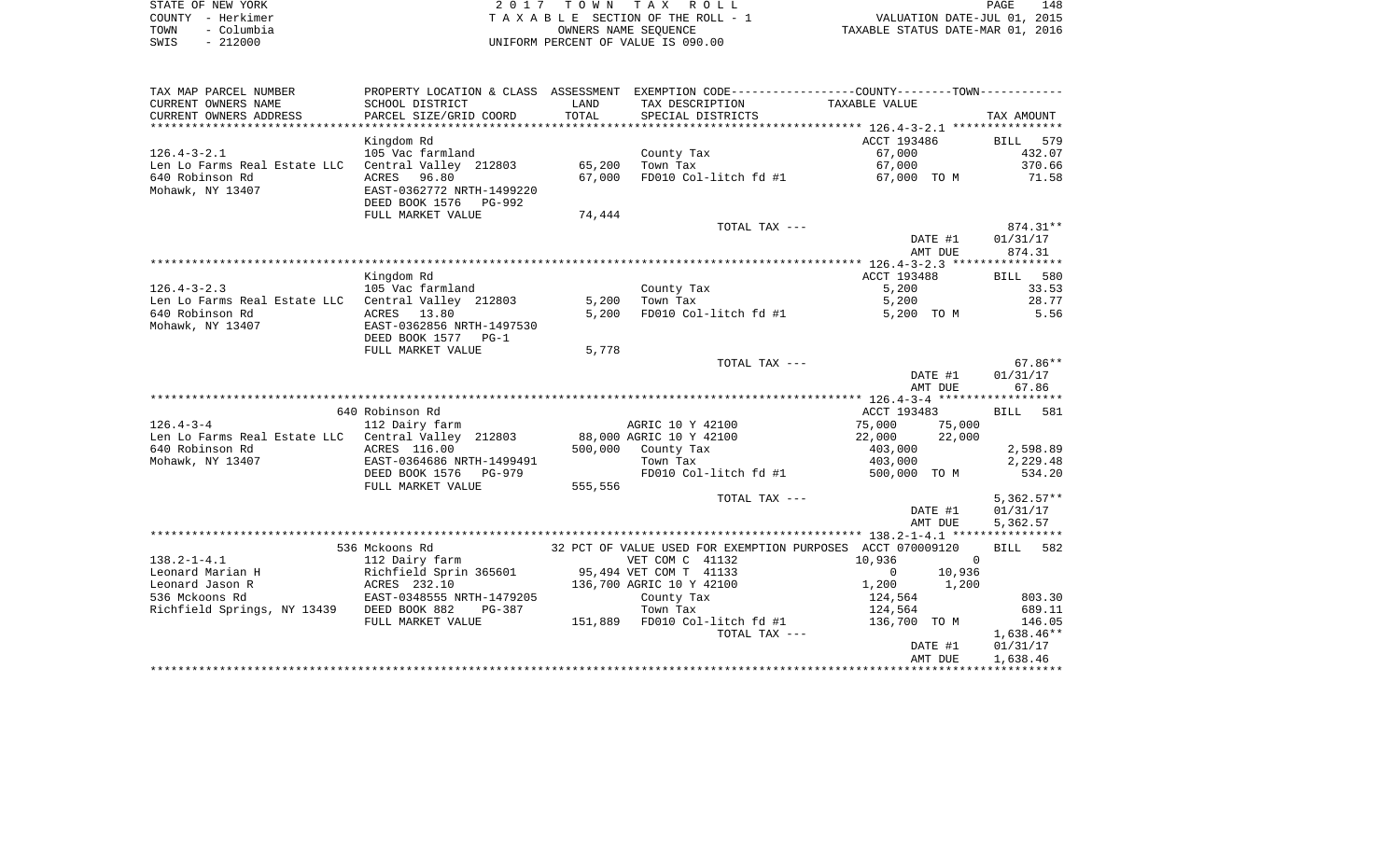| STATE OF NEW YORK  | 2017 TOWN TAX ROLL                 | 149<br>PAGE                      |
|--------------------|------------------------------------|----------------------------------|
| COUNTY - Herkimer  | TAXABLE SECTION OF THE ROLL - 1    | VALUATION DATE-JUL 01, 2015      |
| - Columbia<br>TOWN | OWNERS NAME SEOUENCE               | TAXABLE STATUS DATE-MAR 01, 2016 |
| - 212000<br>SWIS   | UNIFORM PERCENT OF VALUE IS 090.00 |                                  |

| TAX MAP PARCEL NUMBER            | PROPERTY LOCATION & CLASS ASSESSMENT EXEMPTION CODE---------------COUNTY--------TOWN---------- |         |                        |                    |                  |
|----------------------------------|------------------------------------------------------------------------------------------------|---------|------------------------|--------------------|------------------|
| CURRENT OWNERS NAME              | SCHOOL DISTRICT                                                                                | LAND    | TAX DESCRIPTION        | TAXABLE VALUE      |                  |
| CURRENT OWNERS ADDRESS           | PARCEL SIZE/GRID COORD                                                                         | TOTAL   | SPECIAL DISTRICTS      |                    | TAX AMOUNT       |
|                                  |                                                                                                |         |                        |                    |                  |
|                                  | Depot Rd                                                                                       |         |                        | ACCT 070009150     | BILL<br>583      |
| $131.3 - 1 - 25$                 | 314 Rural vac<10                                                                               |         | County Tax             | 7,200              | 46.43            |
| Leskin Robert J                  | Mount Markham<br>215601                                                                        | 7,200   | Town Tax               | 7,200              | 39.83            |
| 234 Springfield Rd               | 2.00<br>ACRES                                                                                  | 7,200   | FD010 Col-litch fd #1  | 7,200 TO M         | 7.69             |
| Linden, NJ 07036                 | EAST-0333942 NRTH-1486060                                                                      |         |                        |                    |                  |
|                                  | DEED BOOK 766<br>PG-330<br>FULL MARKET VALUE                                                   | 8,000   |                        |                    |                  |
|                                  |                                                                                                |         | TOTAL TAX ---          |                    | $93.95**$        |
|                                  |                                                                                                |         |                        | DATE #1            | 01/31/17         |
|                                  |                                                                                                |         |                        | AMT DUE            | 93.95            |
|                                  |                                                                                                |         |                        |                    |                  |
|                                  | 103 Polly Miller Rd                                                                            |         |                        | ACCT 070016350     | BILL 584         |
| $126.3 - 2 - 68$                 | 210 1 Family Res                                                                               |         | County Tax             | 68,000             | 438.52           |
| Lewis Kevin                      | Central Valley 212803                                                                          | 9,000   | Town Tax               | 68,000             | 376.19           |
| 103 Polly Miller Rd              | FRNT 348.70 DPTH 60.00                                                                         | 68,000  | FD010 Col-litch fd #1  | 68,000 TO M        | 72.65            |
| Mohawk, NY 13407                 | ACRES<br>0.50                                                                                  |         |                        |                    |                  |
|                                  | EAST-0352192 NRTH-1500919                                                                      |         |                        |                    |                  |
|                                  | DEED BOOK 1274<br>PG-667                                                                       |         |                        |                    |                  |
|                                  | FULL MARKET VALUE                                                                              | 75,556  |                        |                    |                  |
|                                  |                                                                                                |         | TOTAL TAX ---          |                    | 887.36**         |
|                                  |                                                                                                |         |                        | DATE #1            | 01/31/17         |
|                                  |                                                                                                |         |                        | AMT DUE            | 887.36           |
|                                  |                                                                                                |         |                        |                    |                  |
|                                  | 546 No Columbia Rd                                                                             |         |                        |                    | BILL 585         |
| $125.2 - 2 - 40.4$<br>Lewis Ryan | 210 1 Family Res<br>Central Valley 212803                                                      | 19,600  | County Tax<br>Town Tax | 130,000<br>130,000 | 838.35<br>719.19 |
| 546 No Columbia Rd               | FRNT 745.00 DPTH                                                                               | 130,000 | FD010 Col-litch fd #1  | 130,000 TO M       | 138.89           |
| ILION, NY 13357                  | ACRES<br>4.00                                                                                  |         |                        |                    |                  |
|                                  | EAST-0347289 NRTH-1507387                                                                      |         |                        |                    |                  |
|                                  | DEED BOOK 944<br><b>PG-182</b>                                                                 |         |                        |                    |                  |
|                                  | FULL MARKET VALUE                                                                              | 144,444 |                        |                    |                  |
|                                  |                                                                                                |         | TOTAL TAX ---          |                    | $1,696.43**$     |
|                                  |                                                                                                |         |                        | DATE #1            | 01/31/17         |
|                                  |                                                                                                |         |                        | AMT DUE            | 1,696.43         |
|                                  |                                                                                                |         |                        |                    |                  |
|                                  | 236 Diehl Rd                                                                                   |         |                        | ACCT 070004200     | BILL 586         |
| $126.3 - 2 - 77$                 | 210 1 Family Res                                                                               |         | County Tax             | 71,300             | 459.80           |
| Libritz David                    | Central Valley 212803                                                                          | 13,700  | Town Tax               | 71,300             | 394.45           |
| Libritz Darlynn                  | 1.30<br>ACRES                                                                                  | 71,300  | FD010 Col-litch fd #1  | 71,300 TO M        | 76.18            |
| 236 Diehl Rd                     | EAST-0349303 NRTH-1503137                                                                      |         |                        |                    |                  |
| Mohawk, NY 13407                 | DEED BOOK 696<br>$PG-643$                                                                      |         |                        |                    |                  |
|                                  | FULL MARKET VALUE                                                                              | 79,222  |                        |                    | $930.43**$       |
|                                  |                                                                                                |         | TOTAL TAX ---          | DATE #1            | 01/31/17         |
|                                  |                                                                                                |         |                        | AMT DUE            | 930.43           |
|                                  |                                                                                                |         |                        |                    |                  |
|                                  |                                                                                                |         |                        |                    |                  |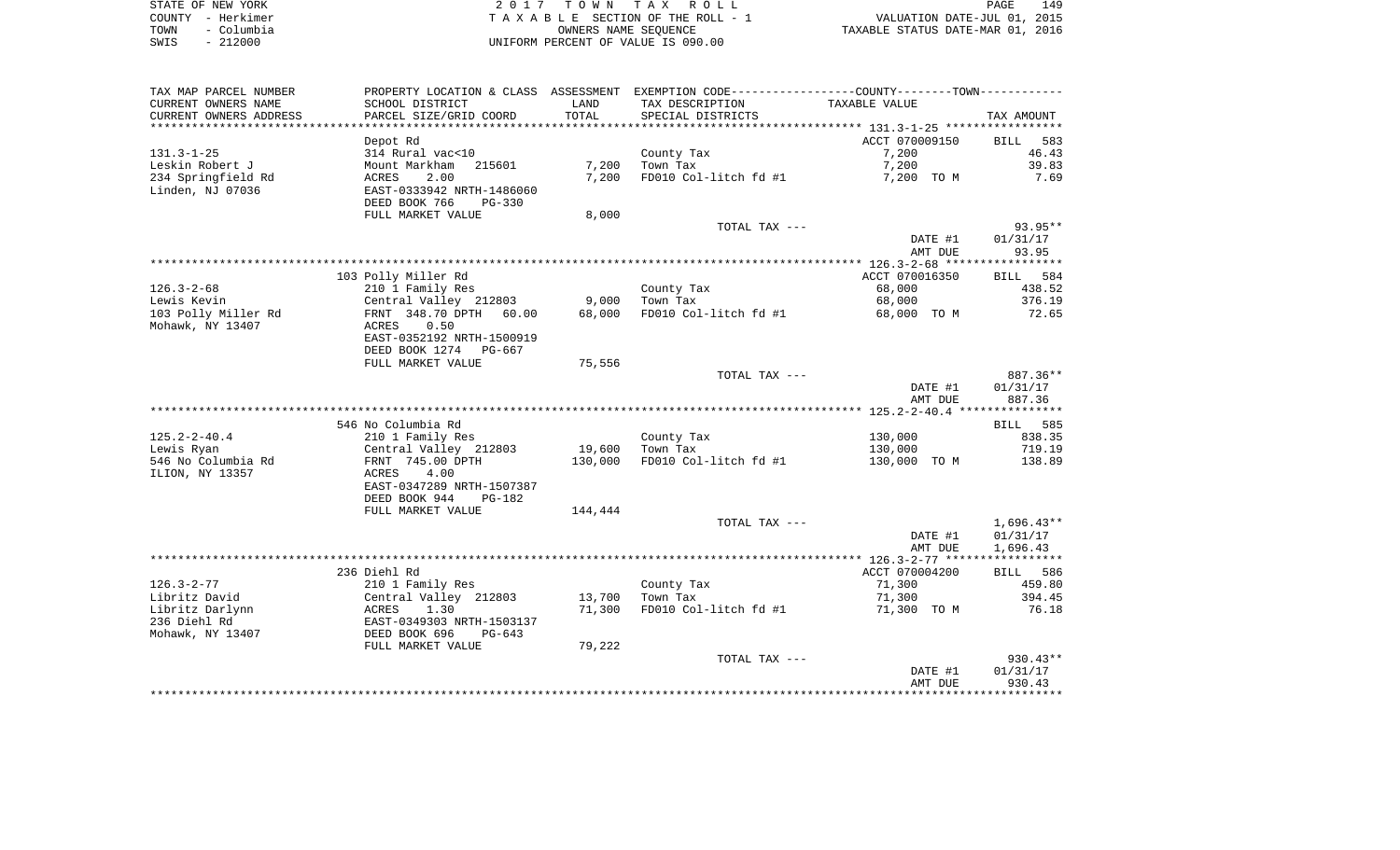| STATE OF NEW YORK |            | 2017 TOWN TAX ROLL                 |                      |                                  | PAGE | 150 |
|-------------------|------------|------------------------------------|----------------------|----------------------------------|------|-----|
| COUNTY - Herkimer |            | TAXABLE SECTION OF THE ROLL - 1    |                      | VALUATION DATE-JUL 01, 2015      |      |     |
| TOWN              | - Columbia |                                    | OWNERS NAME SEOUENCE | TAXABLE STATUS DATE-MAR 01, 2016 |      |     |
| SWIS              | $-212000$  | UNIFORM PERCENT OF VALUE IS 090.00 |                      |                                  |      |     |

| TAX MAP PARCEL NUMBER                               |                                                        |        | PROPERTY LOCATION & CLASS ASSESSMENT EXEMPTION CODE---------------COUNTY-------TOWN---------- |                    |             |
|-----------------------------------------------------|--------------------------------------------------------|--------|-----------------------------------------------------------------------------------------------|--------------------|-------------|
| CURRENT OWNERS NAME                                 | SCHOOL DISTRICT                                        | LAND   | TAX DESCRIPTION                                                                               | TAXABLE VALUE      |             |
| CURRENT OWNERS ADDRESS                              | PARCEL SIZE/GRID COORD                                 | TOTAL  | SPECIAL DISTRICTS                                                                             |                    | TAX AMOUNT  |
|                                                     |                                                        |        |                                                                                               |                    |             |
|                                                     | State Route 28                                         |        |                                                                                               | ACCT 070014020     | 587<br>BILL |
| $126.3 - 2 - 29$                                    | 314 Rural vac<10                                       |        | County Tax                                                                                    | 5,200              | 33.53       |
| Liddle Beverly J                                    | Central Valley 212803                                  | 5,200  | Town Tax                                                                                      | 5,200              | 28.77       |
| PO Box 135                                          | 0.97<br>ACRES                                          | 5,200  | FD010 Col-litch fd #1                                                                         | 5,200 TO M         | 5.56        |
| Mohawk, NY 13407                                    | EAST-0354466 NRTH-1502092<br>DEED BOOK 782<br>$PG-680$ |        |                                                                                               |                    |             |
|                                                     | FULL MARKET VALUE                                      | 5,778  |                                                                                               |                    |             |
|                                                     |                                                        |        | TOTAL TAX ---                                                                                 |                    | $67.86**$   |
|                                                     |                                                        |        |                                                                                               | DATE #1            | 01/31/17    |
|                                                     |                                                        |        |                                                                                               | AMT DUE            | 67.86       |
|                                                     |                                                        |        |                                                                                               |                    |             |
|                                                     | 1953 State Route 28                                    |        |                                                                                               | ACCT 070016086     | BILL 588    |
| $126.3 - 2 - 30$                                    | 270 Mfg housing                                        |        | County Tax                                                                                    | 61,100             | 394.03      |
| Liddle Beverly J                                    | Central Valley 212803                                  | 14,100 | Town Tax                                                                                      | 61,100             | 338.02      |
| PO Box 135                                          | ACRES<br>1.50                                          | 61,100 | FD010 Col-litch fd #1                                                                         | 61,100 TO M        | 65.28       |
| Mohawk, NY 13407                                    | EAST-0354541 NRTH-1501891                              |        |                                                                                               |                    |             |
|                                                     | DEED BOOK 782<br>PG-680                                |        |                                                                                               |                    |             |
|                                                     | FULL MARKET VALUE                                      | 67,889 |                                                                                               |                    |             |
|                                                     |                                                        |        | TOTAL TAX ---                                                                                 |                    | 797.33**    |
|                                                     |                                                        |        |                                                                                               | DATE #1            | 01/31/17    |
|                                                     |                                                        |        |                                                                                               | AMT DUE            | 797.33      |
|                                                     |                                                        |        |                                                                                               |                    |             |
|                                                     | 136 Casler Rd                                          |        |                                                                                               | ACCT 189544        | BILL 589    |
| $131.1 - 1 - 49$                                    | 210 1 Family Res                                       |        | County Tax                                                                                    | 87,500             | 564.28      |
| Little Unadilla Properties LLC Mount Markham 215601 |                                                        | 25,200 | Town Tax                                                                                      | 87,500             | 484.07      |
| 116 Lake Rd                                         | ACRES<br>4.10                                          | 87,500 | FD010 Col-litch fd #1                                                                         | 87,500 TO M        | 93.49       |
| West Winfield, NY 13491                             | EAST-0336236 NRTH-1489483                              |        |                                                                                               |                    |             |
|                                                     | DEED BOOK 1553 PG-159                                  |        |                                                                                               |                    |             |
|                                                     | FULL MARKET VALUE                                      | 97,222 |                                                                                               |                    |             |
|                                                     |                                                        |        | TOTAL TAX ---                                                                                 |                    | 1,141.84**  |
|                                                     |                                                        |        |                                                                                               | DATE #1<br>AMT DUE | 01/31/17    |
|                                                     |                                                        |        |                                                                                               |                    | 1,141.84    |
|                                                     | 116 Finger Ave                                         |        |                                                                                               | ACCT 070002230     | BILL 590    |
| $131.1 - 1 - 47.1$                                  | 240 Rural res                                          |        | County Tax                                                                                    | 74,500             | 480.44      |
| Llewellyn Robert A                                  | Mount Markham<br>215601                                | 22,200 | Town Tax                                                                                      | 74,500             | 412.15      |
| 116 Finger Ave                                      | FRNT 513.00 DPTH                                       | 74,500 | FD010 Col-litch fd #1                                                                         | 74,500 TO M        | 79.60       |
| West Winfield, NY 13491                             | ACRES 19.70                                            |        |                                                                                               |                    |             |
|                                                     | EAST-0335502 NRTH-1489834                              |        |                                                                                               |                    |             |
|                                                     | DEED BOOK 1153<br>PG-139                               |        |                                                                                               |                    |             |
|                                                     | FULL MARKET VALUE                                      | 82,778 |                                                                                               |                    |             |
|                                                     |                                                        |        | TOTAL TAX ---                                                                                 |                    | $972.19**$  |
|                                                     |                                                        |        |                                                                                               | DATE #1            | 01/31/17    |
|                                                     |                                                        |        |                                                                                               | AMT DUE            | 972.19      |
|                                                     |                                                        |        |                                                                                               |                    |             |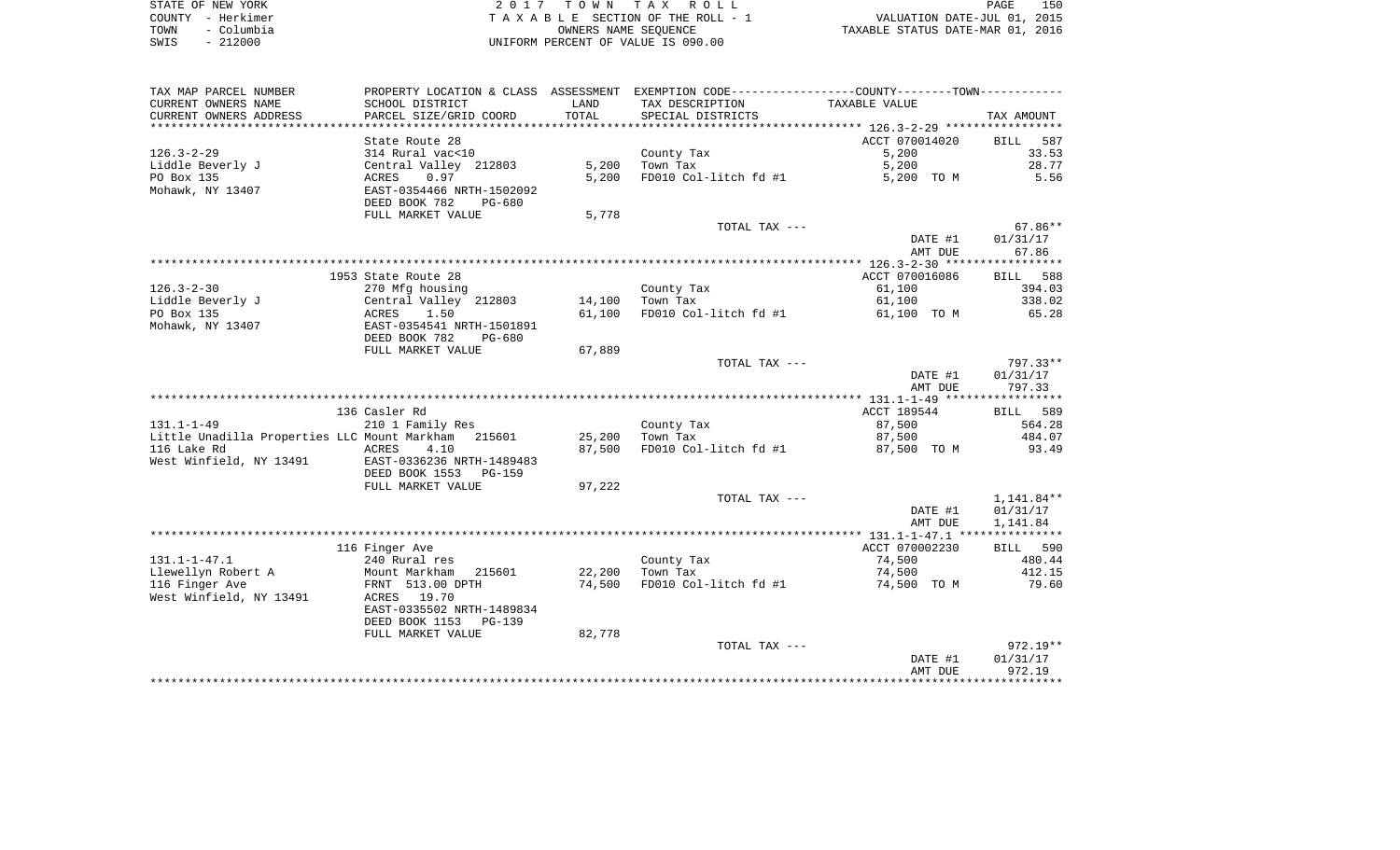|      | STATE OF NEW YORK | 2017 TOWN TAX ROLL                 | PAGE                             | 151 |
|------|-------------------|------------------------------------|----------------------------------|-----|
|      | COUNTY - Herkimer | TAXABLE SECTION OF THE ROLL - 1    | VALUATION DATE-JUL 01, 2015      |     |
| TOWN | - Columbia        | OWNERS NAME SEOUENCE               | TAXABLE STATUS DATE-MAR 01, 2016 |     |
| SWIS | $-212000$         | UNIFORM PERCENT OF VALUE IS 090.00 |                                  |     |
|      |                   |                                    |                                  |     |

| TAX MAP PARCEL NUMBER   |                           |         |                                                            | PROPERTY LOCATION & CLASS ASSESSMENT EXEMPTION CODE---------------COUNTY-------TOWN---------- |              |
|-------------------------|---------------------------|---------|------------------------------------------------------------|-----------------------------------------------------------------------------------------------|--------------|
| CURRENT OWNERS NAME     | SCHOOL DISTRICT           | LAND    | TAX DESCRIPTION                                            | TAXABLE VALUE                                                                                 |              |
| CURRENT OWNERS ADDRESS  | PARCEL SIZE/GRID COORD    | TOTAL   | SPECIAL DISTRICTS                                          |                                                                                               | TAX AMOUNT   |
| *********************   |                           |         |                                                            |                                                                                               |              |
|                         | State Route 51            |         |                                                            |                                                                                               | 591<br>BILL  |
| $125.2 - 2 - 1.2$       | 322 Rural vac>10          |         | County Tax                                                 | 7,600                                                                                         | 49.01        |
| Loiacono Scott          | Central Valley 212803     | 7,600   | Town Tax                                                   | 7,600                                                                                         | 42.04        |
| 2248 State Route 51     | ACRES 13.50               | 7,600   | FD010 Col-litch fd #1                                      | 7,600 TO M                                                                                    | 8.12         |
| Ilion, NY 13357         | EAST-0337934 NRTH-1512949 |         |                                                            |                                                                                               |              |
|                         | FULL MARKET VALUE         | 8,444   |                                                            |                                                                                               |              |
|                         |                           |         | TOTAL TAX ---                                              |                                                                                               | $99.17**$    |
|                         |                           |         |                                                            | DATE #1                                                                                       | 01/31/17     |
|                         |                           |         |                                                            | AMT DUE                                                                                       | 99.17        |
|                         |                           |         |                                                            |                                                                                               |              |
|                         | 117 Casler Rd             |         | 99 PCT OF VALUE USED FOR EXEMPTION PURPOSES ACCT 070009300 |                                                                                               | BILL 592     |
|                         |                           |         |                                                            | 8,010<br>$\Omega$                                                                             |              |
| $131.1 - 1 - 42.1$      | 210 1 Family Res          |         | VET WAR C 41122                                            | $\overline{0}$                                                                                |              |
| Loomis Katherine        | Mount Markham<br>215601   |         | 16,700 VET WAR T 41123                                     | 9,415                                                                                         |              |
| 117 Casler Rd           | 2.70<br>ACRES             |         | 63,400 AGED-ALL 41800                                      | 27,378<br>26,676                                                                              |              |
| West Winfield, NY 13491 | EAST-0336309 NRTH-1489111 |         | County Tax                                                 | 28,012                                                                                        | 180.65       |
|                         | DEED BOOK 00603 PG-00644  |         | Town Tax                                                   | 27,309                                                                                        | 151.08       |
|                         | FULL MARKET VALUE         |         | 70,444 FD010 Col-litch fd #1                               | 63,400 TO M                                                                                   | 67.74        |
|                         |                           |         | TOTAL TAX ---                                              |                                                                                               | $399.47**$   |
|                         |                           |         |                                                            | DATE #1                                                                                       | 01/31/17     |
|                         |                           |         |                                                            | AMT DUE                                                                                       | 399.47       |
|                         |                           |         |                                                            |                                                                                               |              |
|                         | 209 Stroupe Rd            |         |                                                            | ACCT 152168                                                                                   | BILL 593     |
| $131.2 - 1 - 5.3$       | 210 1 Family Res          |         | County Tax                                                 | 120,000                                                                                       | 773.86       |
| Loomis Monte            | 215601<br>Mount Markham   | 48,400  | Town Tax                                                   | 120,000                                                                                       | 663.86       |
| Loomis Robin            | 50.80<br>ACRES            | 120,000 | FD010 Col-litch fd #1                                      | 120,000 TO M                                                                                  | 128.21       |
| 209 Stroupe Rd          | EAST-0339339 NRTH-1496637 |         |                                                            |                                                                                               |              |
| Ilion, NY 13357         | DEED BOOK 1318 PG-221     |         |                                                            |                                                                                               |              |
|                         | FULL MARKET VALUE         | 133,333 |                                                            |                                                                                               |              |
|                         |                           |         | TOTAL TAX ---                                              |                                                                                               | $1,565.93**$ |
|                         |                           |         |                                                            | DATE #1                                                                                       | 01/31/17     |
|                         |                           |         |                                                            | AMT DUE                                                                                       | 1,565.93     |
|                         |                           |         |                                                            |                                                                                               |              |
|                         | 740 Millers Mills Rd      |         |                                                            | ACCT 070090040                                                                                | BILL 594     |
| $131.4 - 1 - 5.2$       | 314 Rural vac<10          |         | County Tax                                                 | 13,700                                                                                        | 88.35        |
| Loomis Monte L          | Mount Markham 215601      | 13,700  | Town Tax                                                   | 13,700                                                                                        | 75.79        |
| Loomis Robin D          | ACRES<br>1.33             | 13,700  | FD010 Col-litch fd #1                                      | 13,700 TO M                                                                                   | 14.64        |
| 209 Stroupe Rd          | EAST-0337426 NRTH-1488257 |         |                                                            |                                                                                               |              |
| Ilion, NY 13357         | DEED BOOK 1133 PG-773     |         |                                                            |                                                                                               |              |
|                         | FULL MARKET VALUE         | 15,222  |                                                            |                                                                                               |              |
|                         |                           |         | TOTAL TAX ---                                              |                                                                                               | 178.78**     |
|                         |                           |         |                                                            | DATE #1                                                                                       | 01/31/17     |
|                         |                           |         |                                                            | AMT DUE                                                                                       | 178.78       |
|                         |                           |         |                                                            |                                                                                               |              |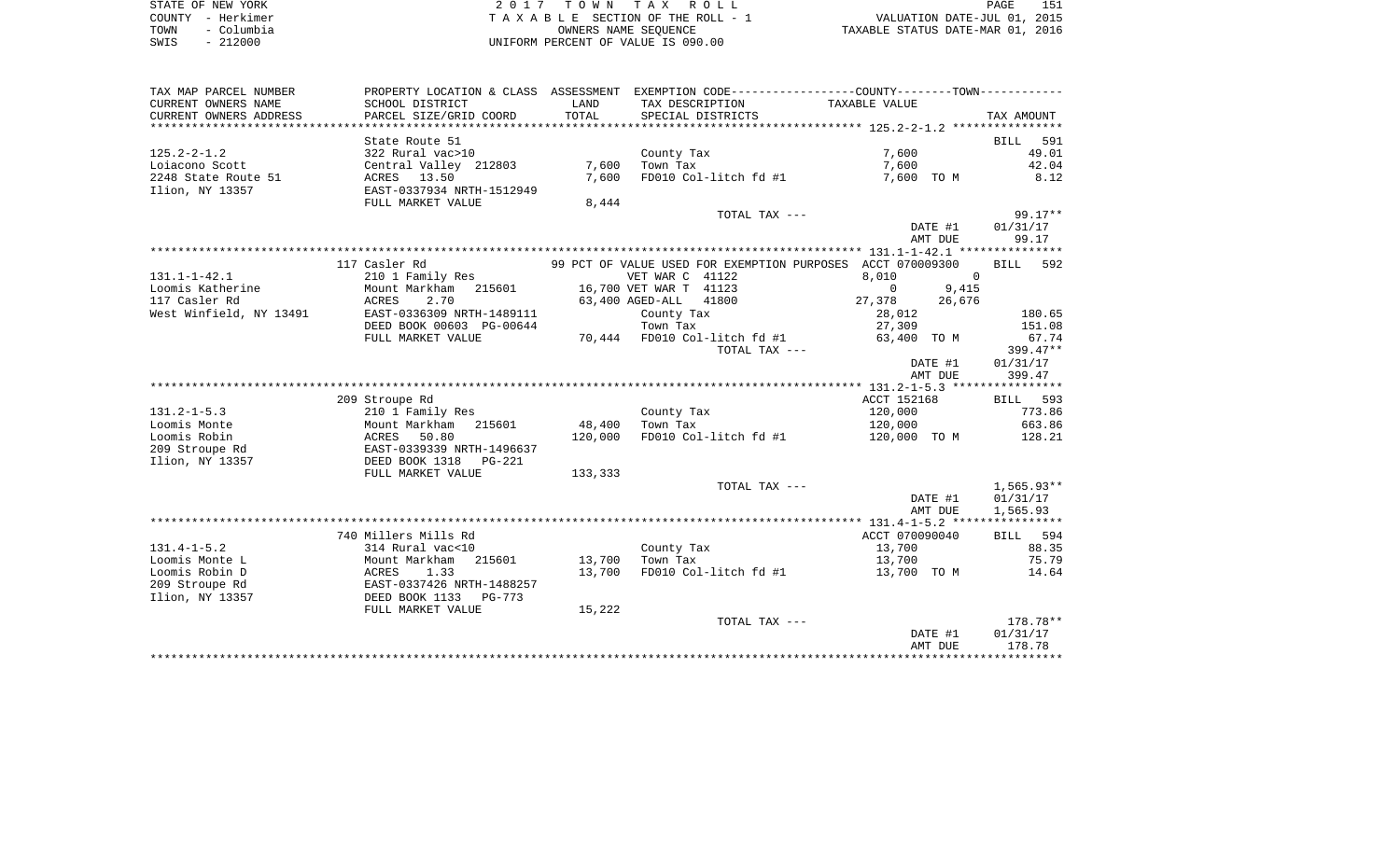| STATE OF NEW YORK  | 2017 TOWN TAX ROLL                 | 152<br>PAGE                      |
|--------------------|------------------------------------|----------------------------------|
| COUNTY - Herkimer  | TAXABLE SECTION OF THE ROLL - 1    | VALUATION DATE-JUL 01, 2015      |
| - Columbia<br>TOWN | OWNERS NAME SEOUENCE               | TAXABLE STATUS DATE-MAR 01, 2016 |
| $-212000$<br>SWIS  | UNIFORM PERCENT OF VALUE IS 090.00 |                                  |

| TAX MAP PARCEL NUMBER                     | PROPERTY LOCATION & CLASS ASSESSMENT |         | EXEMPTION CODE----------------COUNTY-------TOWN----------- |                |                    |
|-------------------------------------------|--------------------------------------|---------|------------------------------------------------------------|----------------|--------------------|
| CURRENT OWNERS NAME                       | SCHOOL DISTRICT                      | LAND    | TAX DESCRIPTION                                            | TAXABLE VALUE  |                    |
| CURRENT OWNERS ADDRESS                    | PARCEL SIZE/GRID COORD               | TOTAL   | SPECIAL DISTRICTS                                          |                | TAX AMOUNT         |
|                                           |                                      |         |                                                            |                |                    |
|                                           | 940 State Route 51                   |         |                                                            | ACCT 070010800 | <b>BILL</b><br>595 |
| $131.30 - 2 - 20$                         | 210 1 Family Res                     |         | County Tax                                                 | 68,000         | 438.52             |
| Lowery Robert                             | Mount Markham<br>215601              | 7,700   | Town Tax                                                   | 68,000         | 376.19             |
| Lowery Alice                              | FRNT 105.00 DPTH 139.00              | 68,000  | FD010 Col-litch fd #1                                      | 68,000 TO M    | 72.65              |
| 940 State Route 51                        | ACRES<br>0.34                        |         |                                                            |                |                    |
| Ilion, NY 13357                           | EAST-0328009 NRTH-1493076            |         |                                                            |                |                    |
|                                           | DEED BOOK 1196<br><b>PG-987</b>      |         |                                                            |                |                    |
|                                           | FULL MARKET VALUE                    | 75,556  |                                                            |                |                    |
|                                           |                                      |         | TOTAL TAX ---                                              |                | 887.36**           |
|                                           |                                      |         |                                                            | DATE #1        | 01/31/17           |
|                                           |                                      |         |                                                            | AMT DUE        | 887.36             |
|                                           |                                      |         |                                                            |                |                    |
|                                           | Depot Road                           |         |                                                            |                | BILL 596           |
| $131.3 - 1 - 23.3$                        | 314 Rural vac<10                     |         | County Tax                                                 | 4,800          | 30.95              |
| Lunny William K                           | Mount Markham 215601                 | 4,800   | Town Tax                                                   | 4,800          | 26.55              |
| Clare Demetria                            | FRNT 223.00 DPTH                     | 4,800   | FD010 Col-litch fd #1                                      | 4,800 TO M     | 5.13               |
| 329 Depot Road                            | 0.97<br>ACRES                        |         |                                                            |                |                    |
| W Winfield, NY 13491                      | EAST-0334379 NRTH-1486719            |         |                                                            |                |                    |
|                                           | DEED BOOK 1246<br>$PG-395$           |         |                                                            |                |                    |
|                                           | FULL MARKET VALUE                    | 5,333   |                                                            |                |                    |
|                                           |                                      |         | TOTAL TAX ---                                              |                | $62.63**$          |
|                                           |                                      |         |                                                            | DATE #1        | 01/31/17           |
|                                           |                                      |         |                                                            | AMT DUE        | 62.63              |
|                                           |                                      |         |                                                            |                |                    |
|                                           | 329 Depot Rd                         |         |                                                            | ACCT 070000180 | BILL 597           |
| $131.3 - 1 - 24$                          | 210 1 Family Res                     |         | County Tax                                                 | 199,800        | 1,288.48           |
| Lunny William K                           | Mount Markham 215601                 | 11,700  | Town Tax                                                   | 199,800        | 1,105.33           |
| Clare Demetria                            | FRNT 216.00 DPTH 167.00              | 199,800 | FD010 Col-litch fd #1                                      | 199,800 TO M   | 213.47             |
| 329 Depot Rd                              | 0.84<br>ACRES                        |         |                                                            |                |                    |
| West Winfield, NY 13491                   | EAST-0334272 NRTH-1486444            |         |                                                            |                |                    |
|                                           | DEED BOOK 1084<br>PG-521             |         |                                                            |                |                    |
|                                           | FULL MARKET VALUE                    | 222,000 |                                                            |                |                    |
|                                           |                                      |         | TOTAL TAX ---                                              |                | $2,607.28**$       |
|                                           |                                      |         |                                                            | DATE #1        | 01/31/17           |
|                                           |                                      |         |                                                            | AMT DUE        | 2,607.28           |
|                                           |                                      |         |                                                            |                |                    |
|                                           | 1263 Mckoons Rd                      |         |                                                            | ACCT 070004230 | BILL 598           |
| $131.4 - 1 - 15$                          | 270 Mfg housing                      |         | County Tax                                                 | 44,300         | 285.68             |
| Lupardo Richard M                         | Richfield Sprin 365601               | 19,400  | Town Tax                                                   | 44,300         | 245.08             |
| Lupardo Lorie A                           | ACRES<br>3.90                        | 44,300  | FD010 Col-litch fd #1                                      | 44,300 TO M    | 47.33              |
| 1263 Mckoons Rd                           | EAST-0348180 NRTH-1487683            |         |                                                            |                |                    |
| Richfield Springs, NY 13439 DEED BOOK 923 | $PG-254$                             |         |                                                            |                |                    |
|                                           | FULL MARKET VALUE                    | 49,222  |                                                            |                |                    |
|                                           |                                      |         | TOTAL TAX ---                                              |                | 578.09**           |
|                                           |                                      |         |                                                            | DATE #1        | 01/31/17           |
|                                           |                                      |         |                                                            | AMT DUE        | 578.09             |
|                                           |                                      |         |                                                            |                |                    |
|                                           |                                      |         |                                                            |                |                    |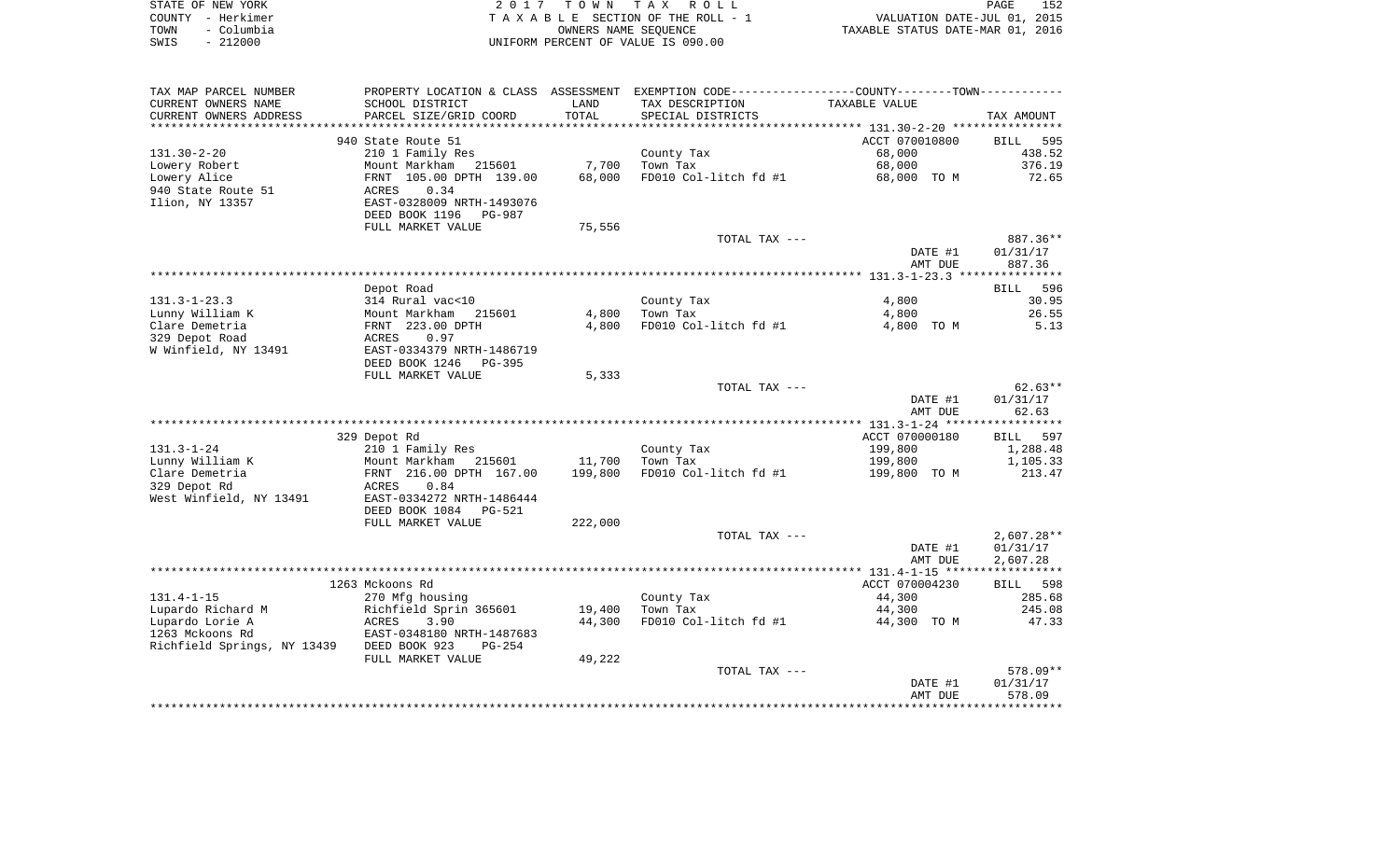|      | STATE OF NEW YORK | 2017 TOWN TAX ROLL                 |                                  | PAGE | 153 |
|------|-------------------|------------------------------------|----------------------------------|------|-----|
|      | COUNTY - Herkimer | TAXABLE SECTION OF THE ROLL - 1    | VALUATION DATE-JUL 01, 2015      |      |     |
| TOWN | - Columbia        | OWNERS NAME SEOUENCE               | TAXABLE STATUS DATE-MAR 01, 2016 |      |     |
| SWIS | - 212000          | UNIFORM PERCENT OF VALUE IS 090.00 |                                  |      |     |

| TAX MAP PARCEL NUMBER       |                                |         |                         | PROPERTY LOCATION & CLASS ASSESSMENT EXEMPTION CODE----------------COUNTY-------TOWN--------- |              |
|-----------------------------|--------------------------------|---------|-------------------------|-----------------------------------------------------------------------------------------------|--------------|
| CURRENT OWNERS NAME         | SCHOOL DISTRICT                | LAND    | TAX DESCRIPTION         | TAXABLE VALUE                                                                                 |              |
| CURRENT OWNERS ADDRESS      | PARCEL SIZE/GRID COORD         | TOTAL   | SPECIAL DISTRICTS       |                                                                                               | TAX AMOUNT   |
|                             |                                |         |                         | ***************** 132.3-1-11.5 ****************                                               |              |
|                             | 180 Hugick Rd                  |         |                         | ACCT 177164                                                                                   | BILL<br>599  |
| $132.3 - 1 - 11.5$          | 210 1 Family Res               |         | VET COM C 41132         | $\Omega$<br>13,350                                                                            |              |
|                             |                                |         |                         |                                                                                               |              |
| Lupardo Richard M           | Richfield Sprin 365601         |         | 21,800 VET COM T 41133  | $\overline{0}$<br>17,800                                                                      |              |
| Lupardo Lorie A             | Doublewide                     |         | 101,500 VET DIS C 41142 | 5,075<br>0                                                                                    |              |
| 180 Hugick Rd               | FRNT 930.00 DPTH               |         | VET DIS T 41143         | $\overline{0}$<br>5,075                                                                       |              |
| Richfield Springs, NY 13439 | 5.00<br>ACRES                  |         | County Tax              | 83,075                                                                                        | 535.74       |
|                             | EAST-0357494 NRTH-1482488      |         | Town Tax                | 78,625                                                                                        | 434.97       |
|                             | DEED BOOK 1476<br>PG-803       |         | FD010 Col-litch fd #1   | 101,500 TO M                                                                                  | 108.44       |
|                             | FULL MARKET VALUE              | 112,778 |                         |                                                                                               |              |
|                             |                                |         | TOTAL TAX ---           |                                                                                               | $1,079.15**$ |
|                             |                                |         |                         | DATE #1                                                                                       | 01/31/17     |
|                             |                                |         |                         |                                                                                               |              |
|                             |                                |         |                         | AMT DUE                                                                                       | 1,079.15     |
|                             |                                |         |                         |                                                                                               |              |
|                             | 179 Brennan Rd                 |         |                         | ACCT 070013741                                                                                | BILL 600     |
| $125.4 - 1 - 51.2$          | 210 1 Family Res               |         | County Tax              | 129,600                                                                                       | 835.77       |
| Lupinski David              | Mount Markham<br>215601        | 17,400  | Town Tax                | 129,600                                                                                       | 716.97       |
| Lupinski Susan              | ACRES<br>3.00 BANK<br>135      | 129,600 | FD010 Col-litch fd #1   | 129,600 TO M                                                                                  | 138.47       |
| 179 Brennan Rd              | EAST-0340984 NRTH-1499612      |         |                         |                                                                                               |              |
| Ilion, NY 13357             | DEED BOOK 804<br><b>PG-691</b> |         |                         |                                                                                               |              |
|                             | FULL MARKET VALUE              | 144,000 |                         |                                                                                               |              |
|                             |                                |         | TOTAL TAX ---           |                                                                                               | $1,691.21**$ |
|                             |                                |         |                         |                                                                                               |              |
|                             |                                |         |                         | DATE #1                                                                                       | 01/31/17     |
|                             |                                |         |                         | AMT DUE                                                                                       | 1,691.21     |
|                             |                                |         |                         |                                                                                               |              |
|                             | 135 Brewer Rd                  |         |                         | ACCT 201350                                                                                   | BILL 601     |
| $125.2 - 2 - 66$            | 210 1 Family Res               |         | County Tax              | 101,000                                                                                       | 651.34       |
| Luppino Carole              | Central Valley 212803          | 16,300  | Town Tax                | 101,000                                                                                       | 558.75       |
| Shipman Dawn                | 2.50<br>ACRES                  | 101,000 | FD010 Col-litch fd #1   | 101,000 TO M                                                                                  | 107.91       |
| 135 Brewer Rd               | EAST-0337984 NRTH-1506306      |         |                         |                                                                                               |              |
| Ilion, NY 13357             | DEED BOOK 1627<br>$PG-447$     |         |                         |                                                                                               |              |
|                             |                                |         |                         |                                                                                               |              |
|                             | FULL MARKET VALUE              | 112,222 |                         |                                                                                               |              |
| PRIOR OWNER ON 3/01/2016    |                                |         |                         |                                                                                               |              |
| Luppino Carole              |                                |         |                         |                                                                                               |              |
|                             |                                |         | TOTAL TAX ---           |                                                                                               | $1,318.00**$ |
|                             |                                |         |                         | DATE #1                                                                                       | 01/31/17     |
|                             |                                |         |                         | AMT DUE                                                                                       | 1,318.00     |
|                             |                                |         |                         |                                                                                               |              |
|                             | 1257 Elizabethtown Rd          |         |                         | ACCT 070005880                                                                                | BILL 602     |
| $125.2 - 2 - 3.1$           | 210 1 Family Res               |         | County Tax              | 55,600                                                                                        | 358.56       |
| Lyman Michael C             | Central Valley 212803          | 10,700  | Town Tax                | 55,600                                                                                        | 307.59       |
| Lyman Melissa M             | FRNT 185.00 DPTH 150.00        | 55,600  | FD010 Col-litch fd #1   | 55,600 TO M                                                                                   | 59.40        |
| 1257 Elizabethtown Road     | ACRES<br>0.71                  |         |                         |                                                                                               |              |
|                             |                                |         |                         |                                                                                               |              |
| Ilion, NY 13357             | EAST-0339204 NRTH-1512684      |         |                         |                                                                                               |              |
|                             | DEED BOOK 1113<br>PG-537       |         |                         |                                                                                               |              |
|                             | FULL MARKET VALUE              | 61,778  |                         |                                                                                               |              |
|                             |                                |         | TOTAL TAX ---           |                                                                                               | 725.55**     |
|                             |                                |         |                         | DATE #1                                                                                       | 01/31/17     |
|                             |                                |         |                         | AMT DUE                                                                                       | 725.55       |
|                             |                                |         |                         |                                                                                               |              |
|                             |                                |         |                         |                                                                                               |              |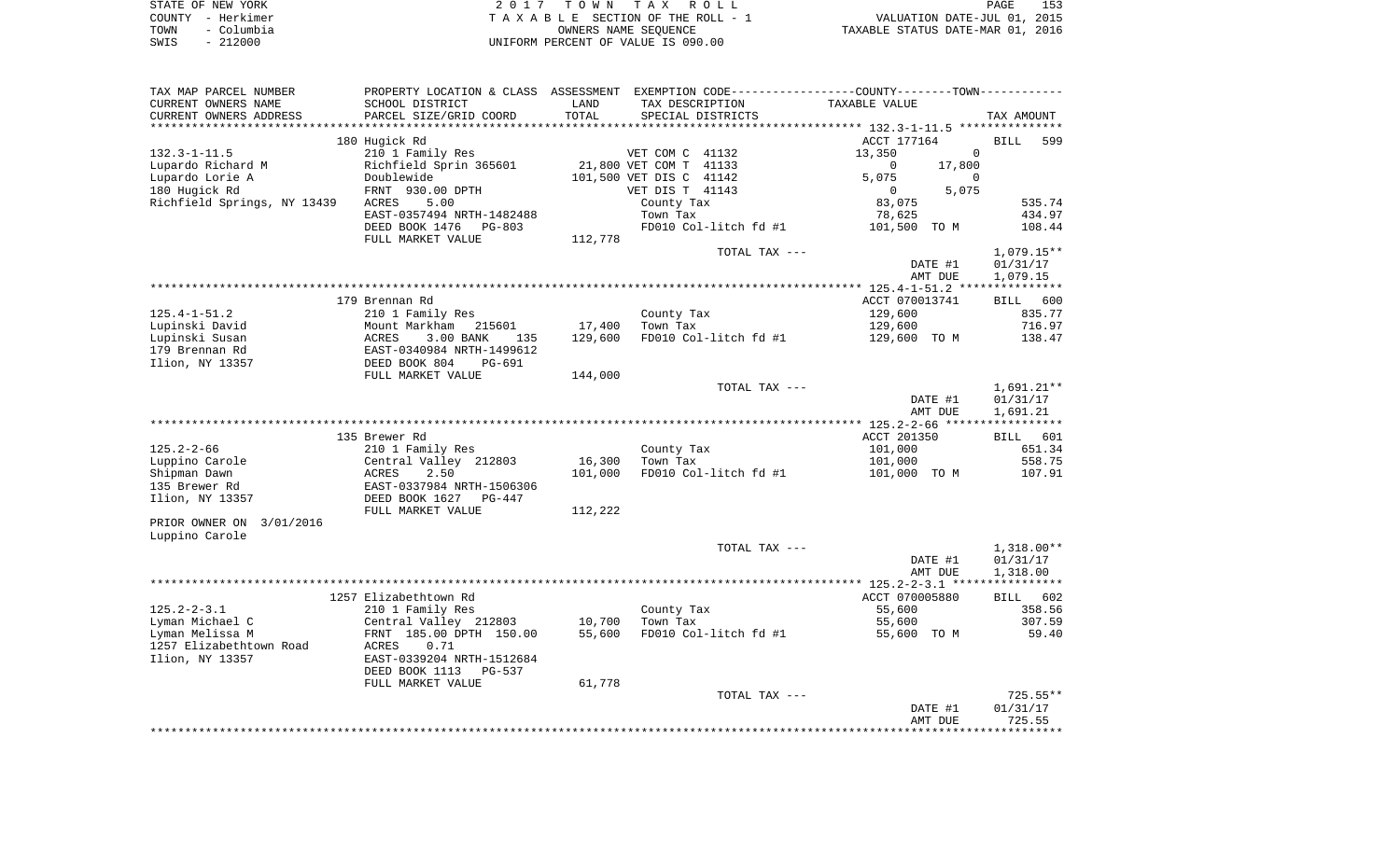| STATE OF NEW YORK  | 2017 TOWN TAX ROLL                                             | PAGE | 154 |
|--------------------|----------------------------------------------------------------|------|-----|
| COUNTY - Herkimer  | VALUATION DATE-JUL 01, 2015<br>TAXABLE SECTION OF THE ROLL - 1 |      |     |
| - Columbia<br>TOWN | TAXABLE STATUS DATE-MAR 01, 2016<br>OWNERS NAME SEOUENCE       |      |     |
| $-212000$<br>SWIS  | UNIFORM PERCENT OF VALUE IS 090.00                             |      |     |

| TAX MAP PARCEL NUMBER                                 | PROPERTY LOCATION & CLASS ASSESSMENT EXEMPTION CODE---------------COUNTY--------TOWN---------- |         |                       |                |            |
|-------------------------------------------------------|------------------------------------------------------------------------------------------------|---------|-----------------------|----------------|------------|
| CURRENT OWNERS NAME                                   | SCHOOL DISTRICT                                                                                | LAND    | TAX DESCRIPTION       | TAXABLE VALUE  |            |
| CURRENT OWNERS ADDRESS                                | PARCEL SIZE/GRID COORD                                                                         | TOTAL   | SPECIAL DISTRICTS     |                | TAX AMOUNT |
|                                                       |                                                                                                |         |                       |                |            |
|                                                       | 1466 Jordanville Rd                                                                            |         |                       | ACCT 070000420 | BILL 603   |
| $132.1 - 1 - 28$                                      | 210 1 Family Res                                                                               |         | County Tax            | 54,000         | 348.24     |
| Lynch Brian A                                         | Richfield Sprin 365601                                                                         | 21,800  | Town Tax              | 54,000         | 298.74     |
| Lynch Debra A                                         | ACRES<br>5.00 BANK<br>184                                                                      | 54,000  | FD010 Col-litch fd #1 | 54,000 TO M    | 57.69      |
| 1466 Jordanville Road                                 | EAST-0353722 NRTH-1490348                                                                      |         |                       |                |            |
| Richfield Springs, NY 13439 DEED BOOK 855             | PG-474                                                                                         |         |                       |                |            |
|                                                       | FULL MARKET VALUE                                                                              | 60,000  |                       |                |            |
|                                                       |                                                                                                |         | TOTAL TAX ---         |                | $704.67**$ |
|                                                       |                                                                                                |         |                       | DATE #1        | 01/31/17   |
|                                                       |                                                                                                |         |                       | AMT DUE        | 704.67     |
|                                                       |                                                                                                |         |                       |                |            |
|                                                       | Sarafin Rd                                                                                     |         |                       | ACCT 197089    | BILL 604   |
| $132.1 - 1 - 11.4$                                    | 314 Rural vac<10                                                                               |         | County Tax            | 6,200          | 39.98      |
| Lynch David S                                         | Richfield Sprin 365601                                                                         | 6,200   | Town Tax              | 6,200          | 34.30      |
| Lynch Pauline M                                       | FRNT 380.00 DPTH                                                                               | 6,200   | FD010 Col-litch fd #1 | 6,200 TO M     | 6.62       |
| 76 Lake St                                            | 3.00<br>ACRES                                                                                  |         |                       |                |            |
| Richfield Springs, NY 13439 EAST-0360908 NRTH-1490954 |                                                                                                |         |                       |                |            |
|                                                       | DEED BOOK 1599<br>PG-583                                                                       |         |                       |                |            |
|                                                       | FULL MARKET VALUE                                                                              | 6,889   |                       |                |            |
|                                                       |                                                                                                |         | TOTAL TAX ---         |                | 80.90**    |
|                                                       |                                                                                                |         |                       | DATE #1        | 01/31/17   |
|                                                       |                                                                                                |         |                       | AMT DUE        | 80.90      |
|                                                       |                                                                                                |         |                       |                |            |
|                                                       | State Route 28                                                                                 |         |                       | ACCT 070014070 | BILL 605   |
| $126.3 - 2 - 10.1$                                    | 322 Rural vac>10                                                                               |         | County Tax            | 25,500         | 164.45     |
| MacCammon Gordon W JR                                 | Central Valley 212803                                                                          | 25,500  | Town Tax              | 25,500         | 141.07     |
| MacCammon Linda A                                     | 24.2 acres cal                                                                                 | 25,500  | FD010 Col-litch fd #1 | 25,500 TO M    | 27.24      |
| 2001 State Route 28<br>Mohawk, NY 13407               | ACRES 27.00<br>EAST-0353663 NRTH-1502134                                                       |         |                       |                |            |
|                                                       | DEED BOOK 1117 PG-833                                                                          |         |                       |                |            |
|                                                       | FULL MARKET VALUE                                                                              | 28,333  |                       |                |            |
|                                                       |                                                                                                |         | TOTAL TAX ---         |                | $332.76**$ |
|                                                       |                                                                                                |         |                       | DATE #1        | 01/31/17   |
|                                                       |                                                                                                |         |                       | AMT DUE        | 332.76     |
|                                                       |                                                                                                |         |                       |                |            |
|                                                       | 2001 State Route 28                                                                            |         |                       |                | BILL 606   |
| $126.3 - 2 - 10.3$                                    | 210 1 Family Res                                                                               |         | County Tax            | 125,000        | 806.11     |
| MacCammon Gordon W JR                                 | Central Valley 212803                                                                          | 16,700  | Town Tax              | 125,000        | 691.53     |
| MacCammon Linda A                                     | ACRES<br>2.70 BANK<br>135                                                                      | 125,000 | FD010 Col-litch fd #1 | 125,000 TO M   | 133.55     |
| 2001 State Route 28                                   | EAST-0352988 NRTH-1501922                                                                      |         |                       |                |            |
| Mohawk, NY 13407                                      | DEED BOOK 1117 PG-833                                                                          |         |                       |                |            |
|                                                       | FULL MARKET VALUE                                                                              | 138,889 |                       |                |            |
|                                                       |                                                                                                |         | TOTAL TAX ---         |                | 1,631.19** |
|                                                       |                                                                                                |         |                       | DATE #1        | 01/31/17   |
|                                                       |                                                                                                |         |                       | AMT DUE        | 1,631.19   |
|                                                       |                                                                                                |         |                       |                |            |
|                                                       |                                                                                                |         |                       |                |            |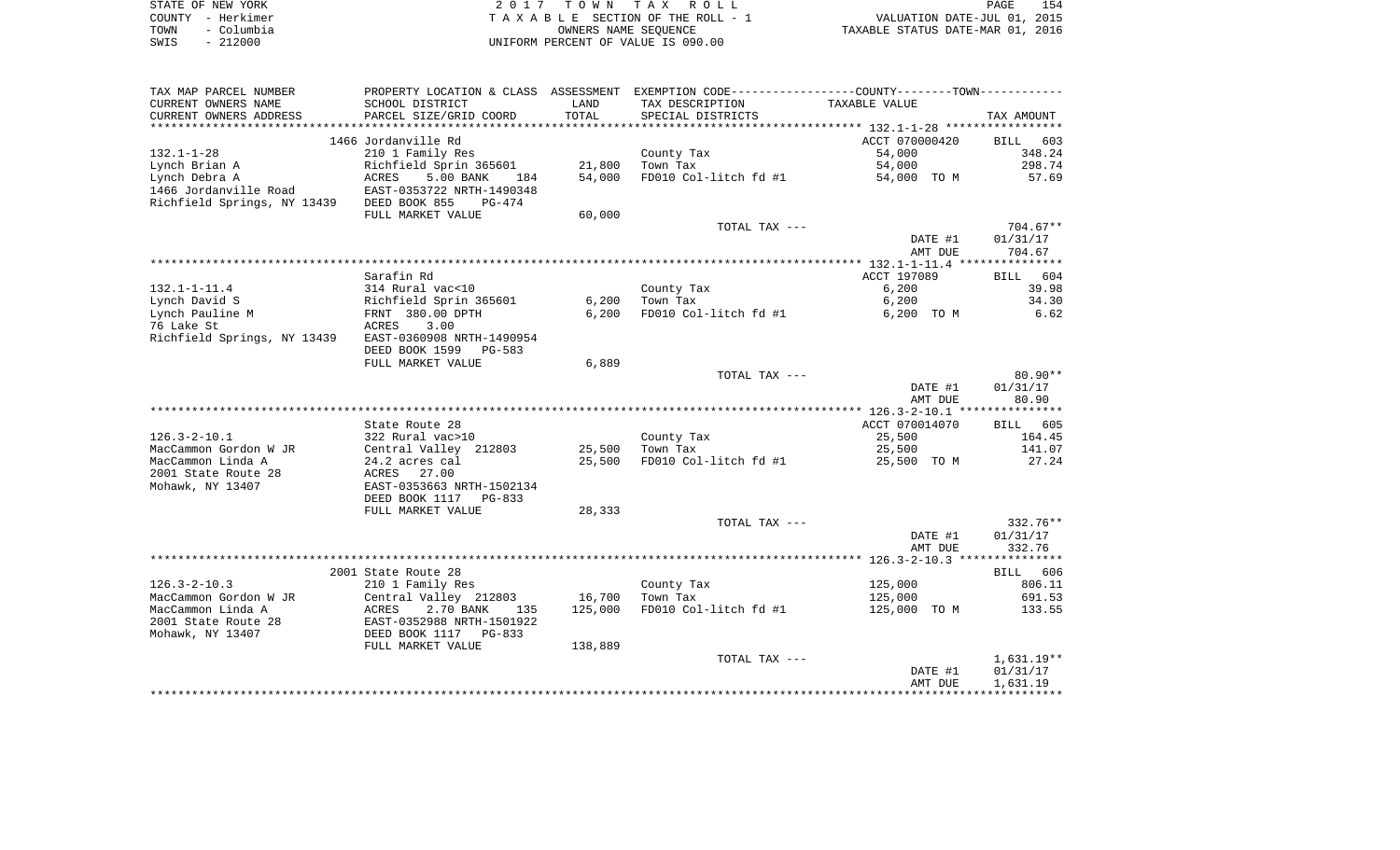|      | STATE OF NEW YORK | 2017 TOWN TAX ROLL                 | 155<br>PAGE                      |
|------|-------------------|------------------------------------|----------------------------------|
|      | COUNTY - Herkimer | TAXABLE SECTION OF THE ROLL - 1    | VALUATION DATE-JUL 01, 2015      |
| TOWN | - Columbia        | OWNERS NAME SEOUENCE               | TAXABLE STATUS DATE-MAR 01, 2016 |
| SWIS | $-212000$         | UNIFORM PERCENT OF VALUE IS 090.00 |                                  |

| TAX MAP PARCEL NUMBER                                              | PROPERTY LOCATION & CLASS ASSESSMENT                                   |               | EXEMPTION CODE----------------COUNTY-------TOWN----------- |                                                 |                             |
|--------------------------------------------------------------------|------------------------------------------------------------------------|---------------|------------------------------------------------------------|-------------------------------------------------|-----------------------------|
| CURRENT OWNERS NAME<br>CURRENT OWNERS ADDRESS                      | SCHOOL DISTRICT                                                        | LAND<br>TOTAL | TAX DESCRIPTION                                            | TAXABLE VALUE                                   |                             |
|                                                                    | PARCEL SIZE/GRID COORD                                                 |               | SPECIAL DISTRICTS                                          | **************************** 139.1-2-42 ******  | TAX AMOUNT                  |
| $139.1 - 2 - 42$<br>Mackin Brian                                   | Columbia Road So<br>105 Vac farmland<br>Richfield Sprin 365601         | 8,200         | 41730<br>AG MKTS<br>County Tax                             | ACCT 070013200<br>$\Omega$<br>$\Omega$<br>8,200 | <b>BILL</b><br>607<br>52.88 |
| Mackin Helene<br>660 State Route 28<br>Richfield Springs, NY 13439 | 16.00<br>ACRES<br>EAST-0358957 NRTH-1476734<br>DEED BOOK 902<br>PG-381 | 8,200         | Town Tax<br>FD010 Col-litch fd #1                          | 8,200<br>8,200 TO M                             | 45.36<br>8.76               |
|                                                                    | FULL MARKET VALUE                                                      | 9,111         |                                                            |                                                 |                             |
| MAY BE SUBJECT TO PAYMENT                                          |                                                                        |               |                                                            |                                                 |                             |
| UNDER AGDIST LAW TIL 2023                                          |                                                                        |               | TOTAL TAX ---                                              |                                                 | $107.00**$                  |
|                                                                    |                                                                        |               |                                                            | DATE #1                                         | 01/31/17                    |
|                                                                    |                                                                        |               |                                                            | AMT DUE                                         | 107.00                      |
|                                                                    |                                                                        |               |                                                            |                                                 |                             |
|                                                                    | 660 State Route 28                                                     |               |                                                            | ACCT 070009540                                  | <b>BILL</b><br>608          |
| $139.1 - 2 - 41$                                                   | 120 Field crops                                                        |               | AG MKTS L 41720                                            | $\mathbf{0}$<br>$\Omega$                        |                             |
| Mackin Brian R                                                     | Richfield Sprin 365601                                                 | 43,500        | County Tax                                                 | 123,600                                         | 797.08                      |
| Mackin Helene L                                                    | 50.00 BANK<br>ACRES<br>740                                             | 123,600       | Town Tax                                                   | 123,600                                         | 683.78                      |
| 660 State Route 28                                                 | EAST-0358253 NRTH-1477489                                              |               | FD010 Col-litch fd #1                                      | 123,600 TO M                                    | 132.05                      |
| Richfield Springs, NY 13439                                        | DEED BOOK 00627 PG-00306<br>FULL MARKET VALUE                          | 137,333       | LT010 Columbia 1t dist #1                                  | 123,600 TO M                                    | 43.92                       |
| MAY BE SUBJECT TO PAYMENT<br>UNDER AGDIST LAW TIL 2020             |                                                                        |               |                                                            |                                                 |                             |
|                                                                    |                                                                        |               | TOTAL TAX ---                                              |                                                 | $1,656.83**$                |
|                                                                    |                                                                        |               |                                                            | DATE #1<br>AMT DUE                              | 01/31/17<br>1,656.83        |
|                                                                    |                                                                        |               |                                                            |                                                 |                             |
|                                                                    | Cullen Rd                                                              |               |                                                            |                                                 | 609<br>BILL                 |
| $139.1 - 2 - 43$                                                   | 311 Res vac land                                                       |               | County Tax                                                 | 9.000                                           | 58.04                       |
| Mackin Brian R                                                     | Richfield Sprin 365601                                                 | 9,000         | Town Tax                                                   | 9,000                                           | 49.79                       |
| Mackin Helene L                                                    | ACRES<br>5.10                                                          | 9,000         | FD010 Col-litch fd #1                                      | 9,000 TO M                                      | 9.62                        |
| 660 State Route 28<br>Richfield Springs, NY 13439                  | EAST-0359857 NRTH-1476815<br>DEED BOOK 1151<br>PG-954                  |               |                                                            |                                                 |                             |
|                                                                    | FULL MARKET VALUE                                                      | 10,000        |                                                            |                                                 |                             |
|                                                                    |                                                                        |               | TOTAL TAX ---                                              | DATE #1                                         | $117.45**$<br>01/31/17      |
|                                                                    |                                                                        |               |                                                            | AMT DUE                                         | 117.45                      |
|                                                                    |                                                                        |               |                                                            |                                                 | * * * * * * * * * * * *     |
|                                                                    | 616 Elizabethtown Rd                                                   |               |                                                            | ACCT 070004595                                  | 610<br>BILL                 |
| $125.3 - 1 - 10$                                                   | 210 1 Family Res                                                       |               | County Tax                                                 | 70,000                                          | 451.42                      |
| Maine Carlene                                                      | Central Valley 212803                                                  | 13,000        | Town Tax                                                   | 70,000                                          | 387.25                      |
| Bailey Roselind                                                    | ACRES<br>1.70                                                          | 70,000        | School Relevy                                              |                                                 | 964.83                      |
| 616 Elizabethtown Rd<br>Ilion, NY 13357                            | EAST-0334508 NRTH-1501119<br>DEED BOOK 00631 PG-00365                  |               | FD010 Col-litch fd #1                                      | 70,000 TO M                                     | 74.79                       |
|                                                                    | FULL MARKET VALUE                                                      | 77,778        |                                                            |                                                 |                             |
|                                                                    |                                                                        |               | TOTAL TAX ---                                              |                                                 | 1,878.29**                  |
|                                                                    |                                                                        |               |                                                            | DATE #1                                         | 01/31/17                    |
|                                                                    |                                                                        |               |                                                            | AMT DUE                                         | 1,878.29                    |
|                                                                    |                                                                        |               |                                                            |                                                 |                             |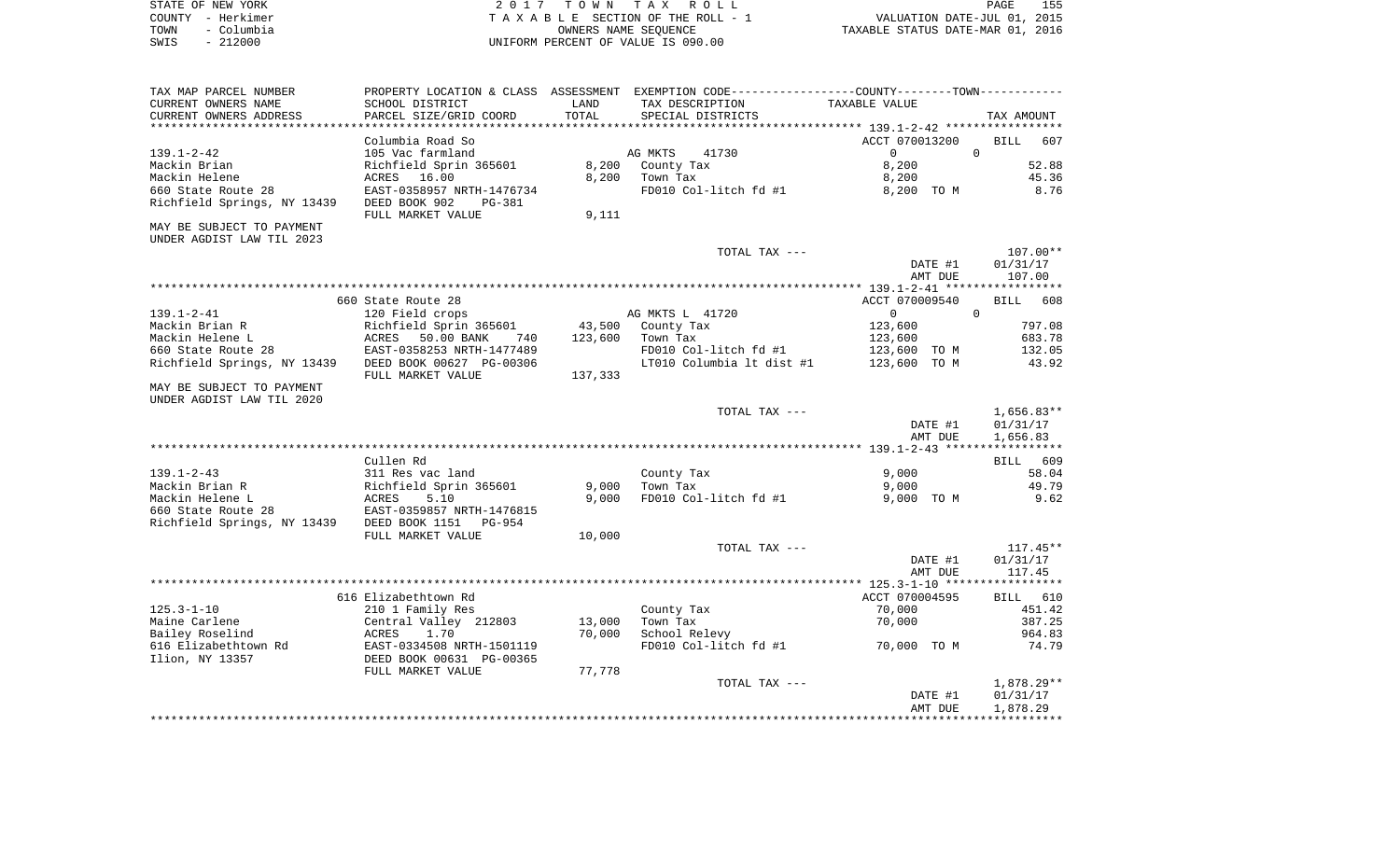| STATE OF NEW YORK  | 2017 TOWN TAX ROLL                 | 156<br>PAGE                      |
|--------------------|------------------------------------|----------------------------------|
| COUNTY - Herkimer  | TAXABLE SECTION OF THE ROLL - 1    | VALUATION DATE-JUL 01, 2015      |
| – Columbia<br>TOWN | OWNERS NAME SEOUENCE               | TAXABLE STATUS DATE-MAR 01, 2016 |
| $-212000$<br>SWIS  | UNIFORM PERCENT OF VALUE IS 090.00 |                                  |

| TAX MAP PARCEL NUMBER                                 |                                                        |        |                          | PROPERTY LOCATION & CLASS ASSESSMENT EXEMPTION CODE---------------COUNTY-------TOWN---------- |              |
|-------------------------------------------------------|--------------------------------------------------------|--------|--------------------------|-----------------------------------------------------------------------------------------------|--------------|
| CURRENT OWNERS NAME                                   | SCHOOL DISTRICT                                        | LAND   | TAX DESCRIPTION          | TAXABLE VALUE                                                                                 |              |
| CURRENT OWNERS ADDRESS                                | PARCEL SIZE/GRID COORD                                 | TOTAL  | SPECIAL DISTRICTS        |                                                                                               | TAX AMOUNT   |
|                                                       |                                                        |        |                          |                                                                                               |              |
|                                                       | Millers Mills Rd                                       |        |                          | ACCT 070009690                                                                                | BILL<br>611  |
| $131.4 - 1 - 8$                                       | 105 Vac farmland                                       |        | County Tax               | 14,400                                                                                        | 92.86        |
| Maine Douglas R                                       | Mount Markham 215601                                   | 14,400 | Town Tax                 | 14,400                                                                                        | 79.66        |
| 1004 Millers Mills Rd                                 | 22.80<br>ACRES                                         | 14,400 | School Relevy            |                                                                                               | 323.01       |
| Richfield Springs, NY 13439                           | EAST-0340521 NRTH-1487727<br>DEED BOOK 851<br>$PG-584$ |        |                          | FD010 Col-litch $fd$ #1 $14,400$ TO M                                                         | 15.39        |
|                                                       | FULL MARKET VALUE                                      | 16,000 |                          |                                                                                               |              |
|                                                       |                                                        |        | TOTAL TAX ---            |                                                                                               | $510.92**$   |
|                                                       |                                                        |        |                          | DATE #1                                                                                       | 01/31/17     |
|                                                       |                                                        |        |                          | AMT DUE                                                                                       | 510.92       |
|                                                       |                                                        |        |                          |                                                                                               |              |
|                                                       | 1004 Millers Mills Rd                                  |        |                          | ACCT 070009660                                                                                | BILL 612     |
| $131.4 - 1 - 9$                                       | 112 Dairy farm                                         |        | VET WAR C 41122          | 8,010                                                                                         | $\Omega$     |
| Maine Douglas R                                       | Richfield Sprin 365601                                 |        | 68,800 VET WAR T 41123   | $\overline{0}$<br>10,680                                                                      |              |
| 1004 Millers Mills Rd                                 | ACRES 93.00                                            |        | 133,900 AGRIC 10 Y 42100 | 5,000<br>5,000                                                                                |              |
| Richfield Springs, NY 13439                           | EAST-0342653 NRTH-1487242                              |        | County Tax               | 120,890                                                                                       | 779.60       |
|                                                       | DEED BOOK 851<br>PG-584                                |        | Town Tax                 | 118,220                                                                                       | 654.02       |
|                                                       | FULL MARKET VALUE                                      |        | 148,778 School Relevy    |                                                                                               | 1,296.23     |
|                                                       |                                                        |        | FD010 Col-litch fd #1    | 133,900 TO M                                                                                  | 143.06       |
|                                                       |                                                        |        | TOTAL TAX ---            |                                                                                               | $2,872.91**$ |
|                                                       |                                                        |        |                          | DATE #1                                                                                       | 01/31/17     |
|                                                       |                                                        |        |                          | AMT DUE                                                                                       | 2,872.91     |
|                                                       |                                                        |        |                          |                                                                                               |              |
|                                                       | Millers Mills Rd                                       |        |                          | ACCT 070009630                                                                                | BILL 613     |
| $131.4 - 1 - 31$                                      | 105 Vac farmland                                       |        | County Tax               | 34,000                                                                                        | 219.26       |
| Maine Douglas R                                       | Richfield Sprin 365601                                 | 34,000 | Town Tax                 | 34,000                                                                                        | 188.09       |
| 1004 Millers Mills Rd                                 | ACRES 54.20                                            | 34,000 | School Relevy            |                                                                                               | 431.02       |
| Richfield Springs, NY 13439 EAST-0341847 NRTH-1486375 | DEED BOOK 851<br>PG-584                                |        | FD010 Col-litch fd #1    | 34,000 TO M                                                                                   | 36.33        |
|                                                       | FULL MARKET VALUE                                      | 37,778 |                          |                                                                                               |              |
|                                                       |                                                        |        | TOTAL TAX ---            |                                                                                               | 874.70**     |
|                                                       |                                                        |        |                          | DATE #1                                                                                       | 01/31/17     |
|                                                       |                                                        |        |                          | AMT DUE                                                                                       | 874.70       |
|                                                       |                                                        |        |                          |                                                                                               |              |
|                                                       | 590 Spohn Rd                                           |        |                          | ACCT 070000720                                                                                | BILL 614     |
| $125.4 - 1 - 8.1$                                     | 210 1 Family Res                                       |        | County Tax               | 70,200                                                                                        | 452.71       |
| Maine Thomas L                                        | Central Valley 212803                                  | 37,400 | Town Tax                 | 70,200                                                                                        | 388.36       |
| Maine Pamela J                                        | 28.75<br>ACRES                                         | 70,200 | FD010 Col-litch fd #1    | 70,200 TO M                                                                                   | 75.00        |
| 590 Spohn Rd                                          | EAST-0342850 NRTH-1503172                              |        |                          |                                                                                               |              |
| Ilion, NY 13357                                       | DEED BOOK 699<br><b>PG-818</b>                         |        |                          |                                                                                               |              |
|                                                       | FULL MARKET VALUE                                      | 78,000 |                          |                                                                                               |              |
|                                                       |                                                        |        | TOTAL TAX ---            |                                                                                               | $916.07**$   |
|                                                       |                                                        |        |                          | DATE #1                                                                                       | 01/31/17     |
|                                                       |                                                        |        |                          | AMT DUE                                                                                       | 916.07       |
|                                                       |                                                        |        |                          |                                                                                               |              |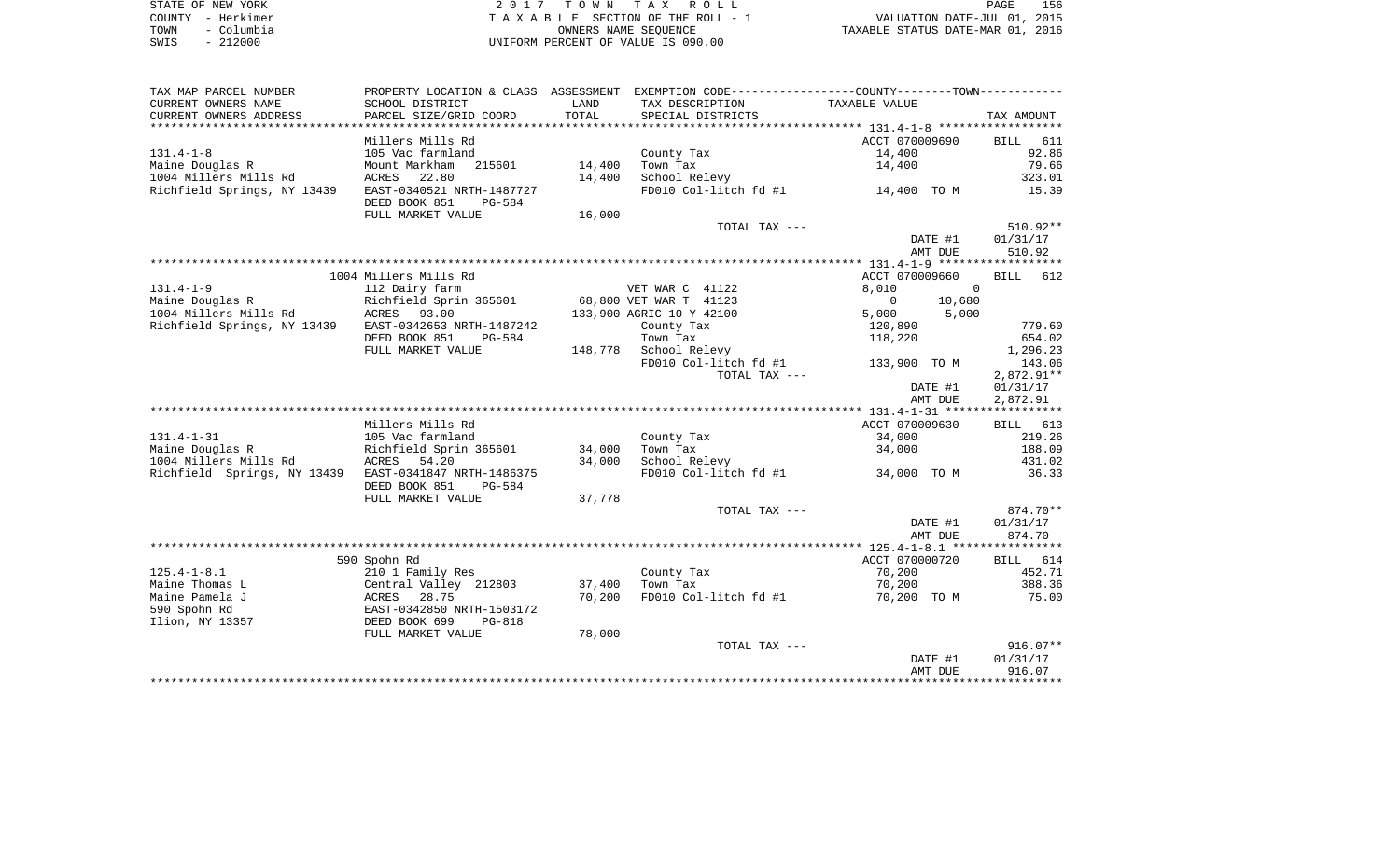| STATE OF NEW YORK  | 2017 TOWN TAX ROLL                 | 157<br>PAGE                      |
|--------------------|------------------------------------|----------------------------------|
| COUNTY - Herkimer  | TAXABLE SECTION OF THE ROLL - 1    | VALUATION DATE-JUL 01, 2015      |
| – Columbia<br>TOWN | OWNERS NAME SEOUENCE               | TAXABLE STATUS DATE-MAR 01, 2016 |
| $-212000$<br>SWIS  | UNIFORM PERCENT OF VALUE IS 090.00 |                                  |

| CURRENT OWNERS NAME<br>SCHOOL DISTRICT<br>TAX DESCRIPTION<br>TAXABLE VALUE<br>LAND<br>CURRENT OWNERS ADDRESS<br>TOTAL<br>PARCEL SIZE/GRID COORD<br>SPECIAL DISTRICTS<br>Jordanville Rd<br>ACCT 179638<br>BILL<br>$131.1 - 1 - 8$<br>322 Rural vac>10<br>72,100<br>County Tax<br>72,100<br>72,100<br>Makowy William<br>Mount Markham<br>215601<br>Town Tax<br>3517 Southside Ave<br>ACRES 139.60<br>72,100<br>FD010 Col-litch fd #1<br>72,100 TO M<br>Phoenix, MD 21131<br>EAST-0331759 NRTH-1494222<br>DEED BOOK 1492<br>PG-689<br>FULL MARKET VALUE<br>80,111<br>$940.86**$<br>TOTAL TAX ---<br>DATE #1<br>01/31/17<br>AMT DUE<br>ACCT 184125<br>Elizabethtown Rd<br>BILL<br>$125.3 - 1 - 2$<br>8,200<br>311 Res vac land<br>County Tax<br>Manley Donald<br>Central Valley 212803<br>8,200<br>Town Tax<br>8,200<br>Manley Renee<br>ACRES<br>5.00<br>8,200<br>FD010 Col-litch fd #1<br>8,200 TO M<br>PO Box 16<br>EAST-0335639 NRTH-1504623<br>Herkimer, NY 13550<br>DEED BOOK 1521<br>PG-70<br>FULL MARKET VALUE<br>9,111<br>TOTAL TAX ---<br>$107.00**$<br>DATE #1<br>01/31/17<br>107.00<br>AMT DUE<br>161 Purdy Rd<br>$126.3 - 2 - 33.5$<br>125,000<br>240 Rural res<br>County Tax | TAX MAP PARCEL NUMBER | PROPERTY LOCATION & CLASS ASSESSMENT EXEMPTION CODE---------------COUNTY-------TOWN---------- |        |          |         |                          |
|---------------------------------------------------------------------------------------------------------------------------------------------------------------------------------------------------------------------------------------------------------------------------------------------------------------------------------------------------------------------------------------------------------------------------------------------------------------------------------------------------------------------------------------------------------------------------------------------------------------------------------------------------------------------------------------------------------------------------------------------------------------------------------------------------------------------------------------------------------------------------------------------------------------------------------------------------------------------------------------------------------------------------------------------------------------------------------------------------------------------------------------------------------------------------------------|-----------------------|-----------------------------------------------------------------------------------------------|--------|----------|---------|--------------------------|
|                                                                                                                                                                                                                                                                                                                                                                                                                                                                                                                                                                                                                                                                                                                                                                                                                                                                                                                                                                                                                                                                                                                                                                                       |                       |                                                                                               |        |          |         |                          |
|                                                                                                                                                                                                                                                                                                                                                                                                                                                                                                                                                                                                                                                                                                                                                                                                                                                                                                                                                                                                                                                                                                                                                                                       |                       |                                                                                               |        |          |         | TAX AMOUNT               |
|                                                                                                                                                                                                                                                                                                                                                                                                                                                                                                                                                                                                                                                                                                                                                                                                                                                                                                                                                                                                                                                                                                                                                                                       |                       |                                                                                               |        |          |         | 615                      |
|                                                                                                                                                                                                                                                                                                                                                                                                                                                                                                                                                                                                                                                                                                                                                                                                                                                                                                                                                                                                                                                                                                                                                                                       |                       |                                                                                               |        |          |         | 464.96                   |
|                                                                                                                                                                                                                                                                                                                                                                                                                                                                                                                                                                                                                                                                                                                                                                                                                                                                                                                                                                                                                                                                                                                                                                                       |                       |                                                                                               |        |          |         | 398.87                   |
|                                                                                                                                                                                                                                                                                                                                                                                                                                                                                                                                                                                                                                                                                                                                                                                                                                                                                                                                                                                                                                                                                                                                                                                       |                       |                                                                                               |        |          |         | 77.03                    |
|                                                                                                                                                                                                                                                                                                                                                                                                                                                                                                                                                                                                                                                                                                                                                                                                                                                                                                                                                                                                                                                                                                                                                                                       |                       |                                                                                               |        |          |         |                          |
|                                                                                                                                                                                                                                                                                                                                                                                                                                                                                                                                                                                                                                                                                                                                                                                                                                                                                                                                                                                                                                                                                                                                                                                       |                       |                                                                                               |        |          |         |                          |
|                                                                                                                                                                                                                                                                                                                                                                                                                                                                                                                                                                                                                                                                                                                                                                                                                                                                                                                                                                                                                                                                                                                                                                                       |                       |                                                                                               |        |          |         |                          |
|                                                                                                                                                                                                                                                                                                                                                                                                                                                                                                                                                                                                                                                                                                                                                                                                                                                                                                                                                                                                                                                                                                                                                                                       |                       |                                                                                               |        |          |         |                          |
|                                                                                                                                                                                                                                                                                                                                                                                                                                                                                                                                                                                                                                                                                                                                                                                                                                                                                                                                                                                                                                                                                                                                                                                       |                       |                                                                                               |        |          |         | 940.86                   |
|                                                                                                                                                                                                                                                                                                                                                                                                                                                                                                                                                                                                                                                                                                                                                                                                                                                                                                                                                                                                                                                                                                                                                                                       |                       |                                                                                               |        |          |         |                          |
|                                                                                                                                                                                                                                                                                                                                                                                                                                                                                                                                                                                                                                                                                                                                                                                                                                                                                                                                                                                                                                                                                                                                                                                       |                       |                                                                                               |        |          |         | 616                      |
|                                                                                                                                                                                                                                                                                                                                                                                                                                                                                                                                                                                                                                                                                                                                                                                                                                                                                                                                                                                                                                                                                                                                                                                       |                       |                                                                                               |        |          |         | 52.88                    |
|                                                                                                                                                                                                                                                                                                                                                                                                                                                                                                                                                                                                                                                                                                                                                                                                                                                                                                                                                                                                                                                                                                                                                                                       |                       |                                                                                               |        |          |         | 45.36                    |
|                                                                                                                                                                                                                                                                                                                                                                                                                                                                                                                                                                                                                                                                                                                                                                                                                                                                                                                                                                                                                                                                                                                                                                                       |                       |                                                                                               |        |          |         | 8.76                     |
|                                                                                                                                                                                                                                                                                                                                                                                                                                                                                                                                                                                                                                                                                                                                                                                                                                                                                                                                                                                                                                                                                                                                                                                       |                       |                                                                                               |        |          |         |                          |
|                                                                                                                                                                                                                                                                                                                                                                                                                                                                                                                                                                                                                                                                                                                                                                                                                                                                                                                                                                                                                                                                                                                                                                                       |                       |                                                                                               |        |          |         |                          |
|                                                                                                                                                                                                                                                                                                                                                                                                                                                                                                                                                                                                                                                                                                                                                                                                                                                                                                                                                                                                                                                                                                                                                                                       |                       |                                                                                               |        |          |         |                          |
|                                                                                                                                                                                                                                                                                                                                                                                                                                                                                                                                                                                                                                                                                                                                                                                                                                                                                                                                                                                                                                                                                                                                                                                       |                       |                                                                                               |        |          |         |                          |
|                                                                                                                                                                                                                                                                                                                                                                                                                                                                                                                                                                                                                                                                                                                                                                                                                                                                                                                                                                                                                                                                                                                                                                                       |                       |                                                                                               |        |          |         |                          |
|                                                                                                                                                                                                                                                                                                                                                                                                                                                                                                                                                                                                                                                                                                                                                                                                                                                                                                                                                                                                                                                                                                                                                                                       |                       |                                                                                               |        |          |         |                          |
|                                                                                                                                                                                                                                                                                                                                                                                                                                                                                                                                                                                                                                                                                                                                                                                                                                                                                                                                                                                                                                                                                                                                                                                       |                       |                                                                                               |        |          |         | BILL 617                 |
|                                                                                                                                                                                                                                                                                                                                                                                                                                                                                                                                                                                                                                                                                                                                                                                                                                                                                                                                                                                                                                                                                                                                                                                       |                       |                                                                                               |        |          |         | 806.11                   |
|                                                                                                                                                                                                                                                                                                                                                                                                                                                                                                                                                                                                                                                                                                                                                                                                                                                                                                                                                                                                                                                                                                                                                                                       | Markwardt Andrew      | Central Valley 212803                                                                         | 32,800 | Town Tax | 125,000 | 691.53                   |
| Markwardt Holly<br>125,000<br>FD010 Col-litch fd #1<br>125,000 TO M<br>ACRES 19.60                                                                                                                                                                                                                                                                                                                                                                                                                                                                                                                                                                                                                                                                                                                                                                                                                                                                                                                                                                                                                                                                                                    |                       |                                                                                               |        |          |         | 133.55                   |
| 161 Purdy Rd<br>EAST-0355717 NRTH-1501334                                                                                                                                                                                                                                                                                                                                                                                                                                                                                                                                                                                                                                                                                                                                                                                                                                                                                                                                                                                                                                                                                                                                             |                       |                                                                                               |        |          |         |                          |
| Mohawk, NY 13407<br>DEED BOOK 813<br>$PG-129$                                                                                                                                                                                                                                                                                                                                                                                                                                                                                                                                                                                                                                                                                                                                                                                                                                                                                                                                                                                                                                                                                                                                         |                       |                                                                                               |        |          |         |                          |
| FULL MARKET VALUE<br>138,889                                                                                                                                                                                                                                                                                                                                                                                                                                                                                                                                                                                                                                                                                                                                                                                                                                                                                                                                                                                                                                                                                                                                                          |                       |                                                                                               |        |          |         |                          |
| TOTAL TAX ---                                                                                                                                                                                                                                                                                                                                                                                                                                                                                                                                                                                                                                                                                                                                                                                                                                                                                                                                                                                                                                                                                                                                                                         |                       |                                                                                               |        |          |         | $1,631.19**$<br>01/31/17 |
| DATE #1<br>AMT DUE                                                                                                                                                                                                                                                                                                                                                                                                                                                                                                                                                                                                                                                                                                                                                                                                                                                                                                                                                                                                                                                                                                                                                                    |                       |                                                                                               |        |          |         | 1,631.19                 |
|                                                                                                                                                                                                                                                                                                                                                                                                                                                                                                                                                                                                                                                                                                                                                                                                                                                                                                                                                                                                                                                                                                                                                                                       |                       |                                                                                               |        |          |         |                          |
| 920 State Route 51<br>ACCT 161139                                                                                                                                                                                                                                                                                                                                                                                                                                                                                                                                                                                                                                                                                                                                                                                                                                                                                                                                                                                                                                                                                                                                                     |                       |                                                                                               |        |          |         | BILL 618                 |
| $131.30 - 2 - 15$<br>210 1 Family Res<br>County Tax<br>43,800                                                                                                                                                                                                                                                                                                                                                                                                                                                                                                                                                                                                                                                                                                                                                                                                                                                                                                                                                                                                                                                                                                                         |                       |                                                                                               |        |          |         | 282.46                   |
| Martin Sandra J<br>Mount Markham<br>215601<br>13,000<br>Town Tax<br>43,800                                                                                                                                                                                                                                                                                                                                                                                                                                                                                                                                                                                                                                                                                                                                                                                                                                                                                                                                                                                                                                                                                                            |                       |                                                                                               |        |          |         | 242.31                   |
| 43,800<br>FD010 Col-litch fd #1<br>3086 Black Creek Road<br>ACRES<br>1.00<br>43,800 TO M                                                                                                                                                                                                                                                                                                                                                                                                                                                                                                                                                                                                                                                                                                                                                                                                                                                                                                                                                                                                                                                                                              |                       |                                                                                               |        |          |         | 46.80                    |
| Cold Brook, NY 13324<br>EAST-0327946 NRTH-1492668                                                                                                                                                                                                                                                                                                                                                                                                                                                                                                                                                                                                                                                                                                                                                                                                                                                                                                                                                                                                                                                                                                                                     |                       |                                                                                               |        |          |         |                          |
| DEED BOOK 1372<br>PG-394                                                                                                                                                                                                                                                                                                                                                                                                                                                                                                                                                                                                                                                                                                                                                                                                                                                                                                                                                                                                                                                                                                                                                              |                       |                                                                                               |        |          |         |                          |
| FULL MARKET VALUE<br>48,667                                                                                                                                                                                                                                                                                                                                                                                                                                                                                                                                                                                                                                                                                                                                                                                                                                                                                                                                                                                                                                                                                                                                                           |                       |                                                                                               |        |          |         |                          |
| TOTAL TAX ---                                                                                                                                                                                                                                                                                                                                                                                                                                                                                                                                                                                                                                                                                                                                                                                                                                                                                                                                                                                                                                                                                                                                                                         |                       |                                                                                               |        |          |         | $571.57**$               |
| DATE #1<br>AMT DUE                                                                                                                                                                                                                                                                                                                                                                                                                                                                                                                                                                                                                                                                                                                                                                                                                                                                                                                                                                                                                                                                                                                                                                    |                       |                                                                                               |        |          |         | 01/31/17<br>571.57       |
|                                                                                                                                                                                                                                                                                                                                                                                                                                                                                                                                                                                                                                                                                                                                                                                                                                                                                                                                                                                                                                                                                                                                                                                       |                       |                                                                                               |        |          |         |                          |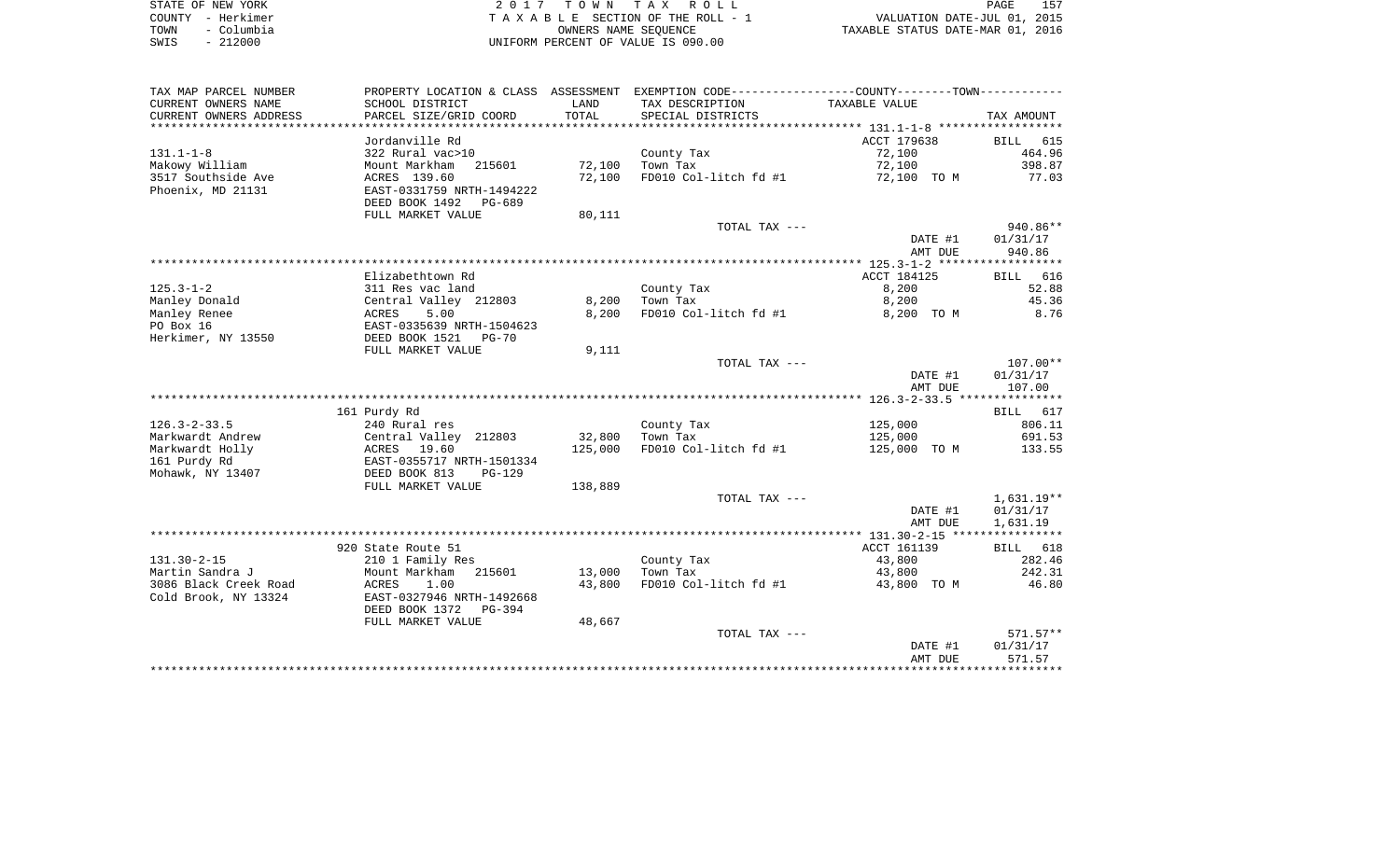| STATE OF NEW YORK  | 2017 TOWN TAX ROLL                 | 158<br>PAGE                      |
|--------------------|------------------------------------|----------------------------------|
| COUNTY - Herkimer  | TAXABLE SECTION OF THE ROLL - 1    | VALUATION DATE-JUL 01, 2015      |
| - Columbia<br>TOWN | OWNERS NAME SEOUENCE               | TAXABLE STATUS DATE-MAR 01, 2016 |
| $-212000$<br>SWIS  | UNIFORM PERCENT OF VALUE IS 090.00 |                                  |

| TAX MAP PARCEL NUMBER<br>CURRENT OWNERS NAME | SCHOOL DISTRICT                 | LAND   | PROPERTY LOCATION & CLASS ASSESSMENT EXEMPTION CODE----------------COUNTY-------TOWN----------<br>TAX DESCRIPTION | TAXABLE VALUE                                           |                    |
|----------------------------------------------|---------------------------------|--------|-------------------------------------------------------------------------------------------------------------------|---------------------------------------------------------|--------------------|
| CURRENT OWNERS ADDRESS                       | PARCEL SIZE/GRID COORD          | TOTAL  | SPECIAL DISTRICTS                                                                                                 |                                                         | TAX AMOUNT         |
|                                              | Cedarville Rd                   |        |                                                                                                                   | ACCT 178078                                             | <b>BILL</b><br>619 |
| $131.1 - 1 - 79$                             | 314 Rural vac<10                |        | County Tax                                                                                                        | 4,500                                                   | 29.02              |
| Martin Terry M                               | Mount Markham<br>215601         | 4,500  | Town Tax                                                                                                          | 4,500                                                   | 24.89              |
| Martin Joanne E                              | FRNT 175.00 DPTH 200.00         | 4,500  | FD010 Col-litch fd #1                                                                                             | 4,500 TO M                                              | 4.81               |
| 140 Johnson Rd                               | EAST-0329054 NRTH-1495285       |        |                                                                                                                   |                                                         |                    |
| Ilion, NY 13357                              | DEED BOOK 1482<br><b>PG-794</b> |        |                                                                                                                   |                                                         |                    |
|                                              | FULL MARKET VALUE               | 5,000  |                                                                                                                   |                                                         |                    |
|                                              |                                 |        | TOTAL TAX ---                                                                                                     |                                                         | 58.72**            |
|                                              |                                 |        |                                                                                                                   | DATE #1                                                 | 01/31/17           |
|                                              |                                 |        |                                                                                                                   | AMT DUE                                                 | 58.72              |
|                                              |                                 |        |                                                                                                                   |                                                         |                    |
|                                              | Polly Miller Rd                 |        |                                                                                                                   | ACCT 070012180                                          | <b>BILL</b><br>620 |
| $125.4 - 1 - 16$                             | 210 1 Family Res                |        | County Tax                                                                                                        | 70,200                                                  | 452.71             |
| Marzeski James                               | Central Valley 212803           | 20,300 | Town Tax                                                                                                          | 70,200                                                  | 388.36             |
| Polly Miller Trust 6/9/95                    | ACRES<br>4.30                   | 70,200 | FD010 Col-litch fd #1                                                                                             | 70,200 TO M                                             | 75.00              |
| 127 Hillside Dr                              | EAST-0348381 NRTH-1505082       |        |                                                                                                                   |                                                         |                    |
| Richfield Springs, NY 13439                  | DEED BOOK 824<br><b>PG-511</b>  |        |                                                                                                                   |                                                         |                    |
|                                              | FULL MARKET VALUE               | 78,000 | TOTAL TAX ---                                                                                                     |                                                         | $916.07**$         |
|                                              |                                 |        |                                                                                                                   | DATE #1                                                 | 01/31/17           |
|                                              |                                 |        |                                                                                                                   | AMT DUE                                                 | 916.07             |
|                                              |                                 |        |                                                                                                                   |                                                         |                    |
|                                              | 132 Brennan Rd                  |        |                                                                                                                   | ACCT 070010710                                          | 621<br>BILL        |
| $125.4 - 2 - 52$                             | 210 1 Family Res                |        | County Tax                                                                                                        | 41,000                                                  | 264.40             |
| Massey Eric J                                | Mount Markham 215601            | 11,600 | Town Tax                                                                                                          | 41,000                                                  | 226.82             |
| Massey Doreen C                              | 1 acre per JJ30B10              | 41,000 | School Relevy                                                                                                     |                                                         | 325.29             |
| 132 Brennan Rd                               | New Block No. 7/2010            |        | FD010 Col-litch fd #1                                                                                             | 41,000 TO M                                             | 43.80              |
| Ilion, NY 13357                              | FRNT 202.00 DPTH 179.00         |        |                                                                                                                   |                                                         |                    |
|                                              | ACRES<br>1.00                   |        |                                                                                                                   |                                                         |                    |
|                                              | EAST-0340786 NRTH-1498656       |        |                                                                                                                   |                                                         |                    |
|                                              | DEED BOOK 947<br>$PG-535$       |        |                                                                                                                   |                                                         |                    |
|                                              | FULL MARKET VALUE               | 45,556 |                                                                                                                   |                                                         |                    |
|                                              |                                 |        | TOTAL TAX ---                                                                                                     |                                                         | 860.31**           |
|                                              |                                 |        |                                                                                                                   | DATE #1                                                 | 01/31/17           |
|                                              |                                 |        |                                                                                                                   | AMT DUE<br>************** 131.1-1-43.2 **************** | 860.31             |
|                                              | 687 Millers Mills Rd            |        |                                                                                                                   | ACCT 183556                                             | BILL 622           |
| $131.1 - 1 - 43.2$                           | 210 1 Family Res                |        | County Tax                                                                                                        | 48,600                                                  | 313.41             |
| Massey Michael                               | Mount Markham<br>215601         | 20,300 | Town Tax                                                                                                          | 48,600                                                  | 268.86             |
| 687 Millers Mills Rd                         | ACRES<br>4.30                   | 48,600 | FD010 Col-litch fd #1                                                                                             | 48,600 TO M                                             | 51.92              |
| West Winfield, NY 13491                      | EAST-0336292 NRTH-1488768       |        |                                                                                                                   |                                                         |                    |
|                                              | DEED BOOK 1517<br>PG-446        |        |                                                                                                                   |                                                         |                    |
|                                              | FULL MARKET VALUE               | 54,000 |                                                                                                                   |                                                         |                    |
|                                              |                                 |        | TOTAL TAX ---                                                                                                     |                                                         | $634.19**$         |
|                                              |                                 |        |                                                                                                                   | DATE #1                                                 | 01/31/17           |
|                                              |                                 |        |                                                                                                                   | AMT DUE                                                 | 634.19             |
|                                              |                                 |        |                                                                                                                   |                                                         |                    |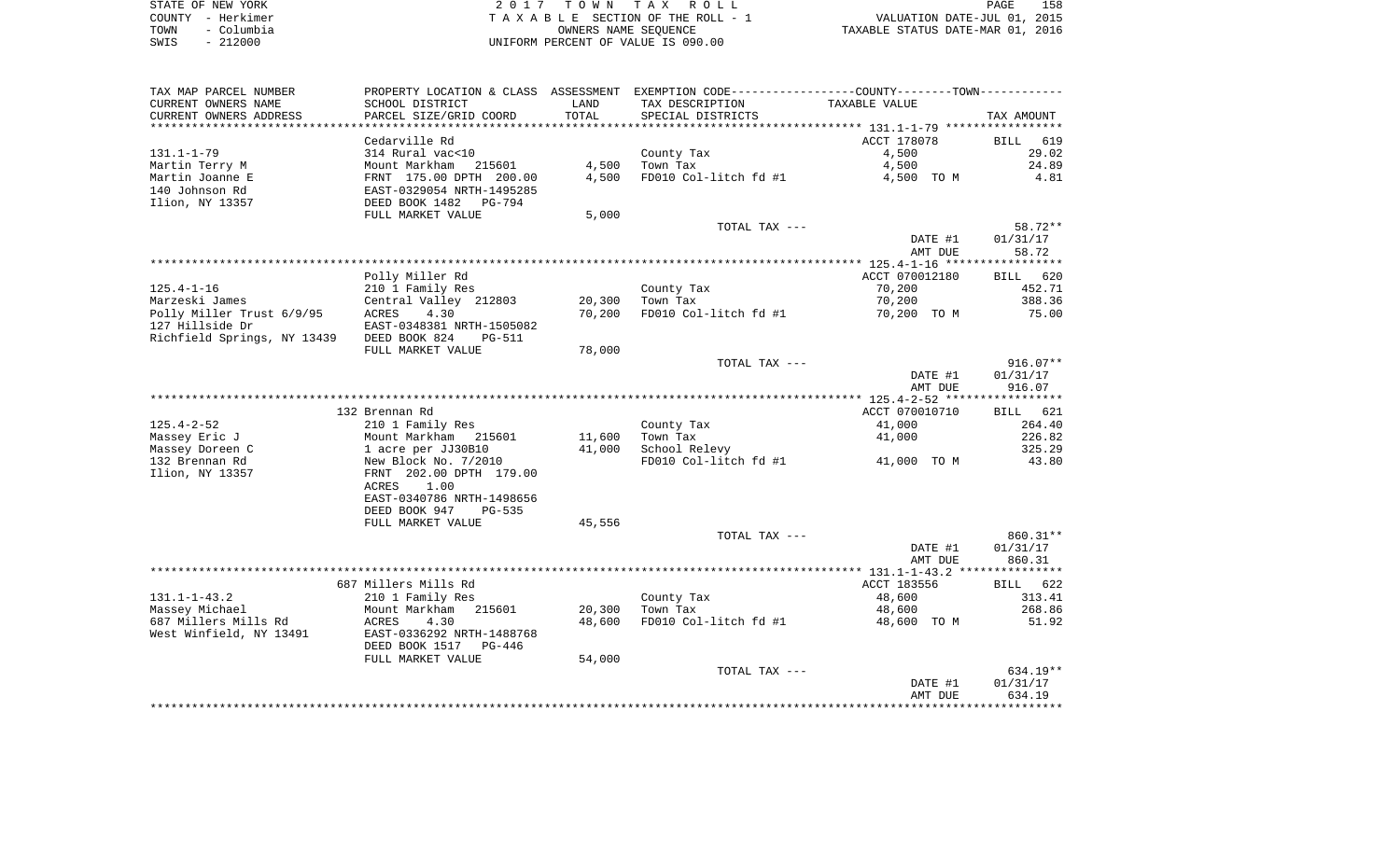| STATE OF NEW YORK  | 2017 TOWN TAX ROLL                 | 159<br>PAGE                      |
|--------------------|------------------------------------|----------------------------------|
| COUNTY - Herkimer  | TAXABLE SECTION OF THE ROLL - 1    | VALUATION DATE-JUL 01, 2015      |
| - Columbia<br>TOWN | OWNERS NAME SEOUENCE               | TAXABLE STATUS DATE-MAR 01, 2016 |
| $-212000$<br>SWIS  | UNIFORM PERCENT OF VALUE IS 090.00 |                                  |

159<br>2015

| TAX MAP PARCEL NUMBER                                 |                                                    |         | PROPERTY LOCATION & CLASS ASSESSMENT EXEMPTION CODE----------------COUNTY--------TOWN---------- |                    |                    |
|-------------------------------------------------------|----------------------------------------------------|---------|-------------------------------------------------------------------------------------------------|--------------------|--------------------|
| CURRENT OWNERS NAME                                   | SCHOOL DISTRICT                                    | LAND    | TAX DESCRIPTION                                                                                 | TAXABLE VALUE      |                    |
| CURRENT OWNERS ADDRESS                                | PARCEL SIZE/GRID COORD                             | TOTAL   | SPECIAL DISTRICTS                                                                               |                    | TAX AMOUNT         |
|                                                       |                                                    |         |                                                                                                 |                    |                    |
|                                                       | 202 Jones Rd                                       |         |                                                                                                 | ACCT 070007710     | BILL 623           |
| $131.1 - 1 - 62$                                      | 240 Rural res                                      |         | County Tax                                                                                      | 172,800            | 1,114.36           |
| Matteson William H                                    | Mount Markham<br>215601                            | 68,600  | Town Tax                                                                                        | 172,800            | 955.96             |
| Matteson Barbara J                                    | ACRES 123.50                                       | 172,800 | FD010 Col-litch fd #1                                                                           | 172,800 TO M       | 184.62             |
| 314 First Street                                      | EAST-0332710 NRTH-1490563<br>DEED BOOK 1254 PG-746 |         |                                                                                                 |                    |                    |
| Neptune, FL 32266                                     |                                                    |         |                                                                                                 |                    |                    |
|                                                       | FULL MARKET VALUE                                  | 192,000 |                                                                                                 |                    |                    |
|                                                       |                                                    |         | TOTAL TAX ---                                                                                   |                    | $2,254.94**$       |
|                                                       |                                                    |         |                                                                                                 | DATE #1            | 01/31/17           |
|                                                       |                                                    |         |                                                                                                 | AMT DUE            | 2,254.94           |
|                                                       |                                                    |         |                                                                                                 |                    |                    |
|                                                       | 992 Mckoons Rd                                     |         |                                                                                                 | ACCT 070013385     | BILL 624           |
| $131.4 - 1 - 21.2$                                    | 210 1 Family Res                                   |         | County Tax                                                                                      | 92,400             | 595.88             |
| Maxson Mark W                                         | Richfield Sprin 365601                             | 9,700   | Town Tax                                                                                        | 92,400             | 511.18             |
| Maxson Shawn M                                        | FRNT 158.00 DPTH 180.00                            | 92,400  | FD010 Col-litch fd #1                                                                           | 92,400 TO M        | 98.72              |
| 992 Mckoons Rd                                        | ACRES<br>$0.59$ BANK<br>740                        |         |                                                                                                 |                    |                    |
| Richfield Springs, NY 13439 EAST-0345792 NRTH-1482807 |                                                    |         |                                                                                                 |                    |                    |
|                                                       | DEED BOOK 709<br><b>PG-960</b>                     |         |                                                                                                 |                    |                    |
|                                                       | FULL MARKET VALUE                                  | 102,667 |                                                                                                 |                    |                    |
|                                                       |                                                    |         | TOTAL TAX ---                                                                                   |                    | $1,205.78**$       |
|                                                       |                                                    |         |                                                                                                 | DATE #1            | 01/31/17           |
|                                                       |                                                    |         |                                                                                                 | AMT DUE            | 1,205.78           |
|                                                       |                                                    |         |                                                                                                 |                    |                    |
|                                                       | McKoons Rd                                         |         |                                                                                                 |                    | BILL 625           |
| $131.4 - 1 - 21.3$                                    | 314 Rural vac<10                                   |         | County Tax                                                                                      | 1,000              | 6.45               |
| Maxson Mark W                                         | Richfield Sprin 365601                             | 1,000   | Town Tax                                                                                        | 1,000              | 5.53               |
| Maxson Shawn M                                        | 66.00 DPTH<br>FRNT                                 | 1,000   | FD010 Col-litch fd #1                                                                           | 1,000 TO M         | 1.07               |
| 992 McKoons Rd                                        | ACRES<br>0.50                                      |         |                                                                                                 |                    |                    |
| Richfield Springs, NY 13439 EAST-0345905 NRTH-1482858 |                                                    |         |                                                                                                 |                    |                    |
|                                                       | DEED BOOK 910<br>PG-376<br>FULL MARKET VALUE       | 1,111   |                                                                                                 |                    |                    |
|                                                       |                                                    |         | TOTAL TAX ---                                                                                   |                    | $13.05**$          |
|                                                       |                                                    |         |                                                                                                 | DATE #1            | 01/31/17           |
|                                                       |                                                    |         |                                                                                                 | AMT DUE            | 13.05              |
|                                                       |                                                    |         |                                                                                                 |                    |                    |
|                                                       | 194 Mckoons Rd                                     |         |                                                                                                 | ACCT 070003600     | BILL 626           |
| $139.1 - 2 - 29$                                      | 210 1 Family Res                                   |         | County Tax                                                                                      | 51,800             | 334.05             |
| Mayo Caroline                                         | Richfield Sprin 365601                             | 7,700   | Town Tax                                                                                        | 51,800             | 286.57             |
| 194 McKoons Road                                      | FRNT 99.00 DPTH 170.00                             | 51,800  | FD010 Col-litch fd #1                                                                           | 51,800 TO M        | 55.34              |
| Richfield Springs, NY 13439                           | 0.34<br>ACRES                                      |         | LT010 Columbia lt dist #1                                                                       | 51,800 TO M        | 18.41              |
|                                                       | EAST-0355665 NRTH-1478277                          |         |                                                                                                 |                    |                    |
|                                                       | DEED BOOK 1172<br><b>PG-90</b>                     |         |                                                                                                 |                    |                    |
|                                                       | FULL MARKET VALUE                                  | 57,556  |                                                                                                 |                    |                    |
|                                                       |                                                    |         | TOTAL TAX ---                                                                                   |                    | $694.37**$         |
|                                                       |                                                    |         |                                                                                                 |                    |                    |
|                                                       |                                                    |         |                                                                                                 |                    |                    |
|                                                       |                                                    |         |                                                                                                 | DATE #1<br>AMT DUE | 01/31/17<br>694.37 |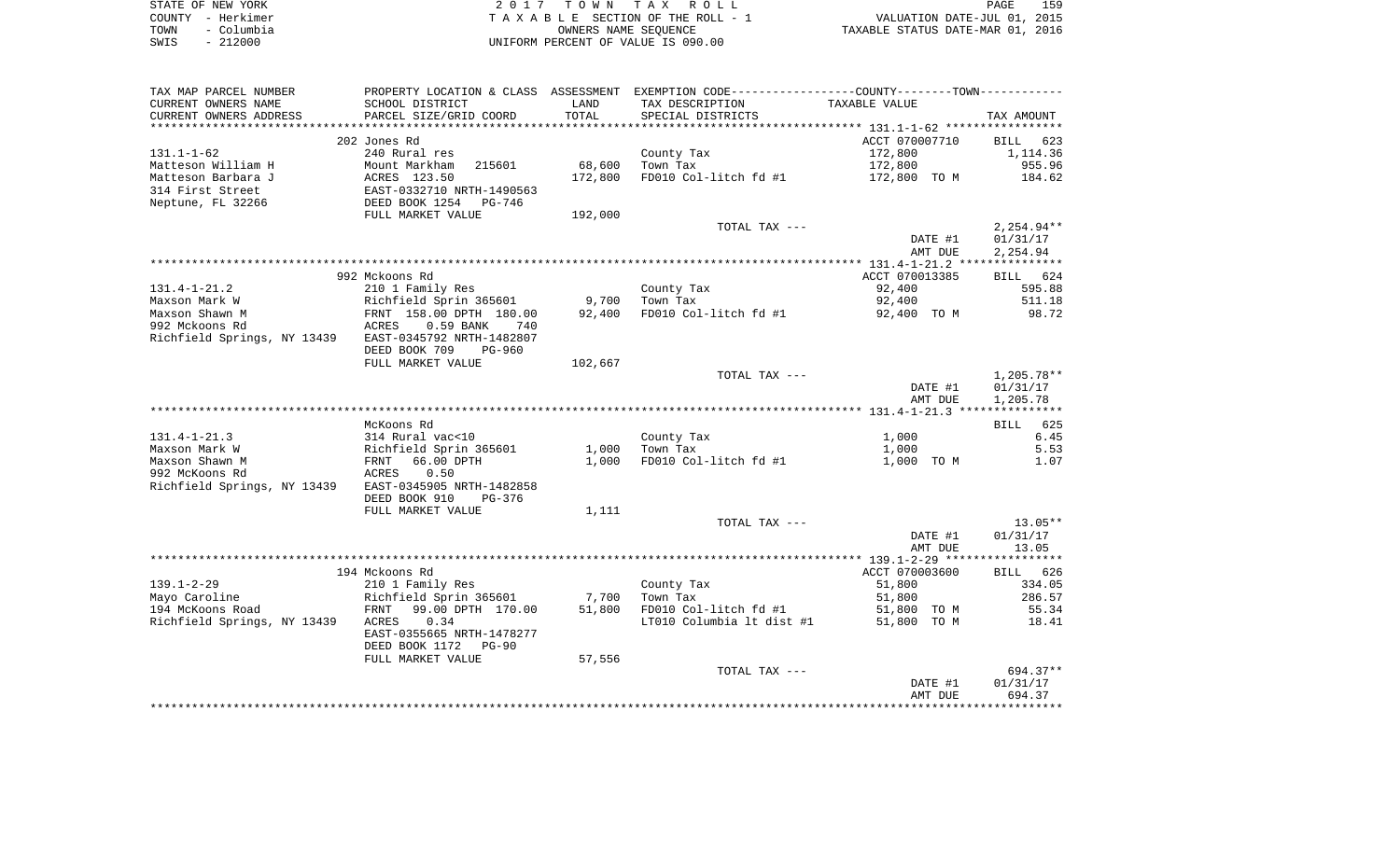| STATE OF NEW YORK |                   | 2017 TOWN TAX ROLL                 | 160<br>PAGE                      |
|-------------------|-------------------|------------------------------------|----------------------------------|
|                   | COUNTY - Herkimer | TAXABLE SECTION OF THE ROLL - 1    | VALUATION DATE-JUL 01, 2015      |
| TOWN              | - Columbia        | OWNERS NAME SEOUENCE               | TAXABLE STATUS DATE-MAR 01, 2016 |
| SWIS              | - 212000          | UNIFORM PERCENT OF VALUE IS 090.00 |                                  |

| TAX MAP PARCEL NUMBER       |                                                                  |        | PROPERTY LOCATION & CLASS ASSESSMENT EXEMPTION CODE----------------COUNTY--------TOWN----------- |                |                    |
|-----------------------------|------------------------------------------------------------------|--------|--------------------------------------------------------------------------------------------------|----------------|--------------------|
| CURRENT OWNERS NAME         | SCHOOL DISTRICT                                                  | LAND   | TAX DESCRIPTION                                                                                  | TAXABLE VALUE  |                    |
| CURRENT OWNERS ADDRESS      | PARCEL SIZE/GRID COORD                                           | TOTAL  | SPECIAL DISTRICTS                                                                                |                | TAX AMOUNT         |
|                             |                                                                  |        |                                                                                                  |                |                    |
|                             | Mckoons Rd                                                       |        |                                                                                                  | ACCT 070004810 | 627<br><b>BILL</b> |
| $139.1 - 2 - 30$            | 314 Rural vac<10                                                 |        | County Tax                                                                                       | 3,200          | 20.64              |
| Mayo Caroline               | Richfield Sprin 365601                                           | 3,200  | Town Tax                                                                                         | 3,200          | 17.70              |
| 194 McKoons Road            | 85.00 DPTH 140.00<br>FRNT                                        | 3,200  | FD010 Col-litch fd #1                                                                            | 3,200 TO M     | 3.42               |
| Richfield Springs, NY 13439 | 0.27<br>ACRES                                                    |        |                                                                                                  |                |                    |
|                             | EAST-0355585 NRTH-1478258                                        |        |                                                                                                  |                |                    |
|                             | DEED BOOK 1172<br>PG-90                                          |        |                                                                                                  |                |                    |
|                             | FULL MARKET VALUE                                                | 3,556  |                                                                                                  |                |                    |
|                             |                                                                  |        | TOTAL TAX ---                                                                                    |                | $41.76***$         |
|                             |                                                                  |        |                                                                                                  | DATE #1        | 01/31/17           |
|                             |                                                                  |        |                                                                                                  | AMT DUE        | 41.76              |
|                             |                                                                  |        |                                                                                                  |                |                    |
|                             | 177 Seckner Rd                                                   |        |                                                                                                  | ACCT 070004585 | BILL 628           |
| $125.3 - 1 - 8.3$           | 210 1 Family Res                                                 |        | County Tax                                                                                       | 79,800         | 514.62             |
| Mccarthy Joseph E           | Central Valley 212803                                            | 15,600 | Town Tax                                                                                         | 79,800         | 441.47             |
| Mccarthy Deborah A          | ACRES 2.20<br>EAST-0334911 NRTH-1499506                          | 79,800 | FD010 Col-litch fd #1                                                                            | 79,800 TO M    | 85.26              |
| 177 Seckner Rd              |                                                                  |        |                                                                                                  |                |                    |
| Ilion, NY 13357             | DEED BOOK 696<br>$PG-436$                                        | 88,667 |                                                                                                  |                |                    |
|                             | FULL MARKET VALUE                                                |        | TOTAL TAX ---                                                                                    |                | $1,041.35**$       |
|                             |                                                                  |        |                                                                                                  | DATE #1        | 01/31/17           |
|                             |                                                                  |        |                                                                                                  | AMT DUE        | 1,041.35           |
|                             |                                                                  |        |                                                                                                  |                |                    |
|                             | Seckner Rd                                                       |        |                                                                                                  | ACCT 070004586 | BILL 629           |
| $125.3 - 1 - 8.5$           | 311 Res vac land                                                 |        | County Tax                                                                                       | 9,300          | 59.97              |
| Mccarthy Joseph E           |                                                                  | 9,300  | Town Tax                                                                                         | 9,300          | 51.45              |
| Mccarthy Deborah A          | Central Valley 212803<br>ACRES 4.30<br>EAST-0335185 NRTH-1499869 | 9,300  | FD010 Col-litch fd #1                                                                            | 9,300 TO M     | 9.94               |
| 177 Seckner Rd              |                                                                  |        |                                                                                                  |                |                    |
| Ilion, NY 13357             | DEED BOOK 696<br>PG-434                                          |        |                                                                                                  |                |                    |
|                             | FULL MARKET VALUE                                                | 10,333 |                                                                                                  |                |                    |
|                             |                                                                  |        | TOTAL TAX ---                                                                                    |                | $121.36**$         |
|                             |                                                                  |        |                                                                                                  | DATE #1        | 01/31/17           |
|                             |                                                                  |        |                                                                                                  | AMT DUE        | 121.36             |
|                             |                                                                  |        |                                                                                                  |                |                    |
|                             | 245 Depot Rd                                                     |        |                                                                                                  | ACCT 070011100 | BILL 630           |
| $131.3 - 1 - 27$            | 210 1 Family Res                                                 |        | County Tax                                                                                       | 23,000         | 148.32             |
| Mccorkle Joan               | Mount Markham 215601                                             | 9,200  | Town Tax                                                                                         | 23,000         | 127.24             |
| 245 Depot Rd                | FRNT 120.00 DPTH 440.00                                          | 23,000 | FD010 Col-litch fd #1                                                                            | 23,000 TO M    | 24.57              |
| West Winfield, NY 13491     | ACRES<br>0.52                                                    |        |                                                                                                  |                |                    |
|                             | EAST-0333495 NRTH-1485201                                        |        |                                                                                                  |                |                    |
|                             | DEED BOOK 852<br>PG-540                                          |        |                                                                                                  |                |                    |
|                             | FULL MARKET VALUE                                                | 25,556 |                                                                                                  |                |                    |
|                             |                                                                  |        | TOTAL TAX ---                                                                                    |                | $300.13**$         |
|                             |                                                                  |        |                                                                                                  | DATE #1        | 01/31/17           |
|                             |                                                                  |        |                                                                                                  | AMT DUE        | 300.13             |
|                             |                                                                  |        |                                                                                                  |                |                    |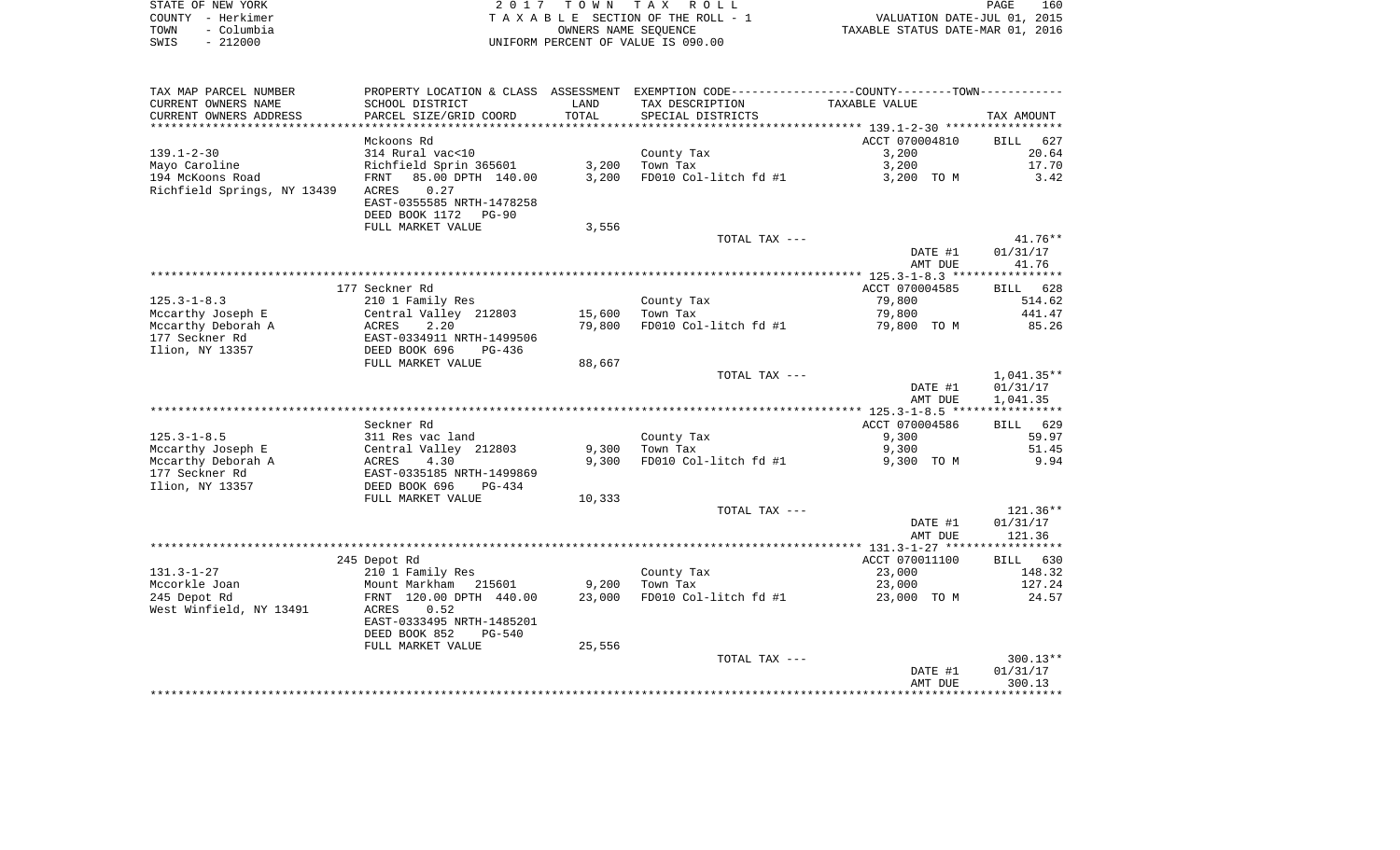| STATE OF NEW YORK  | 2017 TOWN TAX ROLL                 | 161<br>PAGE                      |
|--------------------|------------------------------------|----------------------------------|
| COUNTY - Herkimer  | TAXABLE SECTION OF THE ROLL - 1    | VALUATION DATE-JUL 01, 2015      |
| – Columbia<br>TOWN | OWNERS NAME SEOUENCE               | TAXABLE STATUS DATE-MAR 01, 2016 |
| $-212000$<br>SWIS  | UNIFORM PERCENT OF VALUE IS 090.00 |                                  |

| TAX MAP PARCEL NUMBER                         |                                         |         | PROPERTY LOCATION & CLASS ASSESSMENT EXEMPTION CODE---------------COUNTY-------TOWN---------- |                    |             |
|-----------------------------------------------|-----------------------------------------|---------|-----------------------------------------------------------------------------------------------|--------------------|-------------|
| CURRENT OWNERS NAME                           | SCHOOL DISTRICT                         | LAND    | TAX DESCRIPTION                                                                               | TAXABLE VALUE      |             |
| CURRENT OWNERS ADDRESS                        | PARCEL SIZE/GRID COORD                  | TOTAL   | SPECIAL DISTRICTS                                                                             |                    | TAX AMOUNT  |
| *******************                           | *******************                     |         |                                                                                               |                    |             |
|                                               | Osley Rd                                |         |                                                                                               |                    | BILL<br>631 |
| $139.1 - 2 - 11.2$                            | 241 Rural res&ag                        |         | County Tax                                                                                    | 110,000            | 709.38      |
| McDole Barry J Jr                             | Richfield Sprin 365601                  | 40,000  | Town Tax                                                                                      | 110,000            | 608.54      |
| McDole Michelle L                             | FRNT 873.00 DPTH                        | 110,000 | FD010 Col-litch fd #1                                                                         | 110,000 TO M       | 117.52      |
| 82 Route 639                                  | ACRES 45.20                             |         |                                                                                               |                    |             |
| Wantage, NJ 07461                             | EAST-0359191 NRTH-1478243               |         |                                                                                               |                    |             |
|                                               | DEED BOOK 1249 PG-116                   |         |                                                                                               |                    |             |
|                                               | FULL MARKET VALUE                       | 122,222 |                                                                                               |                    |             |
|                                               |                                         |         | TOTAL TAX ---                                                                                 |                    | 1,435.44**  |
|                                               |                                         |         |                                                                                               | DATE #1            | 01/31/17    |
|                                               |                                         |         |                                                                                               | AMT DUE            | 1,435.44    |
|                                               |                                         |         |                                                                                               |                    |             |
|                                               | Kingdom Rd                              |         |                                                                                               | ACCT 178885        | BILL 632    |
| $132.2 - 4 - 3$                               | 105 Vac farmland                        |         | County Tax                                                                                    | 47,300             | 305.03      |
| McFarland Scott B                             | Owen D Young<br>215001                  | 27,300  | Town Tax                                                                                      | 47,300             | 261.67      |
| 1909 Jordanville Rd                           | FRNT 266.00 DPTH                        | 47,300  | School Relevy                                                                                 |                    | 970.35      |
| Jordanville, NY 13361                         | ACRES 18.60                             |         | FD010 Col-litch fd #1                                                                         | 47,300 TO M        | 50.54       |
|                                               | EAST-0364852 NRTH-1495077               |         |                                                                                               |                    |             |
|                                               | DEED BOOK 1487 PG-927                   |         |                                                                                               |                    |             |
|                                               | FULL MARKET VALUE                       | 52,556  |                                                                                               |                    |             |
|                                               |                                         |         | TOTAL TAX ---                                                                                 |                    | 1,587.59**  |
|                                               |                                         |         |                                                                                               | DATE #1<br>AMT DUE | 01/31/17    |
|                                               |                                         |         |                                                                                               |                    | 1,587.59    |
|                                               | State Route 28                          |         |                                                                                               |                    | BILL<br>633 |
| $139.1 - 2 - 71$                              | 322 Rural vac>10                        |         | County Tax                                                                                    | 16,500             | 106.41      |
| Mcknight William J                            | Richfield Sprin 365601                  | 16,500  | Town Tax                                                                                      | 16,500             | 91.28       |
| Mcknight Michele A                            | FRNT 599.00 DPTH                        | 16,500  | FD010 Col-litch fd #1                                                                         | 16,500 TO M        | 17.63       |
| PO Box 625                                    | ACRES 12.80                             |         |                                                                                               |                    |             |
| Richfield Springs, NY 13439                   | EAST-0358807 NRTH-1474074               |         |                                                                                               |                    |             |
|                                               | DEED BOOK 867<br>$PG-675$               |         |                                                                                               |                    |             |
|                                               | FULL MARKET VALUE                       | 18,333  |                                                                                               |                    |             |
|                                               |                                         |         | TOTAL TAX ---                                                                                 |                    | $215.32**$  |
|                                               |                                         |         |                                                                                               | DATE #1            | 01/31/17    |
|                                               |                                         |         |                                                                                               | AMT DUE            | 215.32      |
|                                               |                                         |         |                                                                                               |                    |             |
|                                               | Hopkins Off Rd                          |         |                                                                                               |                    | 634<br>BILL |
| $139.1 - 2 - 72$                              | 314 Rural vac<10                        |         | County Tax                                                                                    | 2,100              | 13.54       |
| Mcknight William J                            | Richfield Sprin 365601                  | 2,100   | Town Tax                                                                                      | 2,100              | 11.62       |
| Mcknight Michele A                            |                                         | 2,100   | FD010 Col-litch fd #1                                                                         | 2,100 TO M         | 2.24        |
| PO Box 625                                    | ACRES 1.40<br>EAST-0358928 NRTH-1473516 |         |                                                                                               |                    |             |
| Richfield Springs, NY 13439 FULL MARKET VALUE |                                         | 2,333   |                                                                                               |                    |             |
|                                               |                                         |         | TOTAL TAX ---                                                                                 |                    | $27.40**$   |
|                                               |                                         |         |                                                                                               | DATE #1            | 01/31/17    |
|                                               |                                         |         |                                                                                               | AMT DUE            | 27.40       |
|                                               |                                         |         |                                                                                               |                    |             |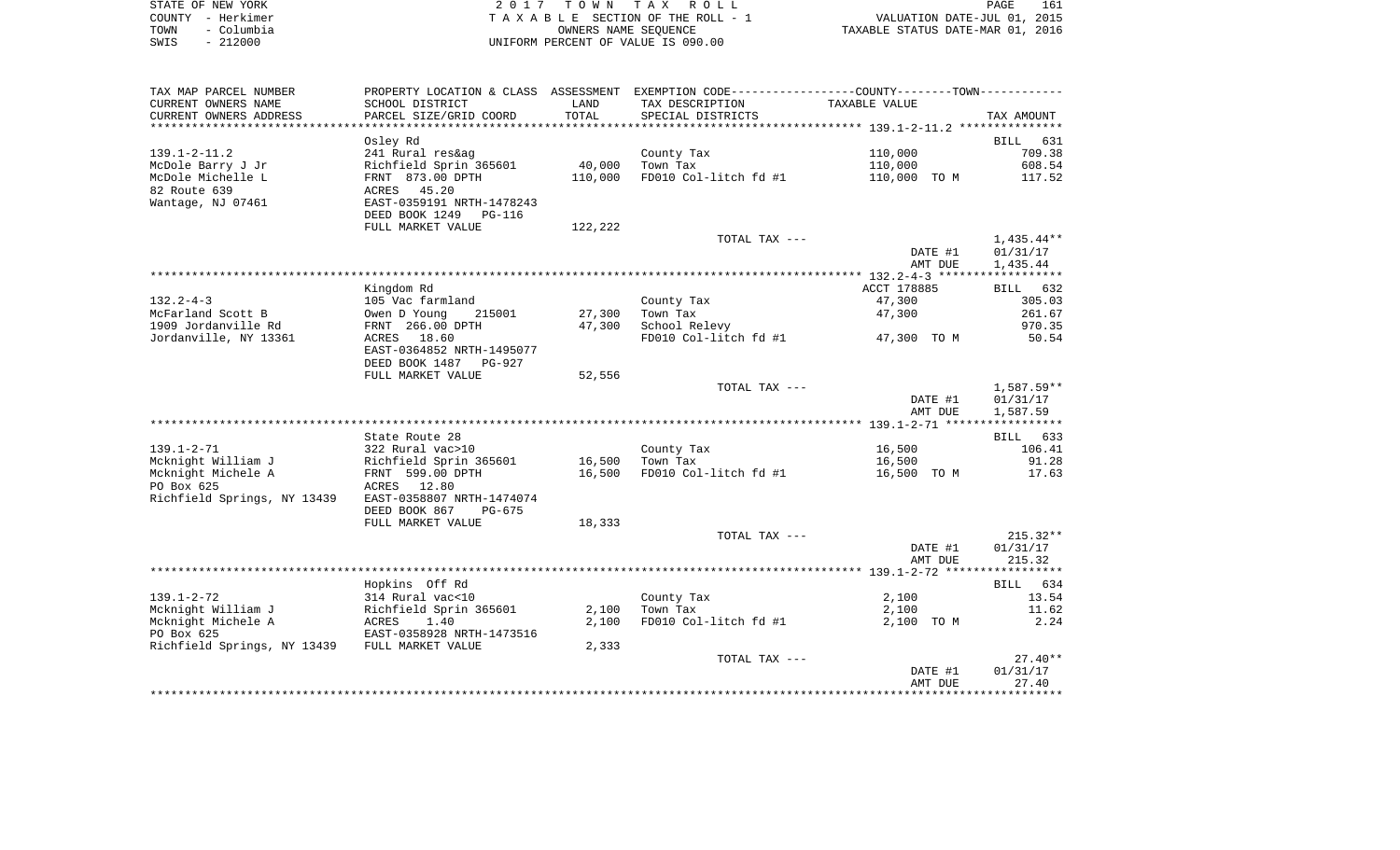|      | STATE OF NEW YORK | 2017 TOWN TAX ROLL                 | PAGE                             | 162 |
|------|-------------------|------------------------------------|----------------------------------|-----|
|      | COUNTY - Herkimer | TAXABLE SECTION OF THE ROLL - 1    | VALUATION DATE-JUL 01, 2015      |     |
| TOWN | – Columbia        | OWNERS NAME SEOUENCE               | TAXABLE STATUS DATE-MAR 01, 2016 |     |
| SWIS | $-212000$         | INIFORM PERCENT OF VALUE IS 090.00 |                                  |     |

| TAX MAP PARCEL NUMBER                                 |                                           |         | PROPERTY LOCATION & CLASS ASSESSMENT EXEMPTION CODE---------------COUNTY-------TOWN--------- |                |              |
|-------------------------------------------------------|-------------------------------------------|---------|----------------------------------------------------------------------------------------------|----------------|--------------|
| CURRENT OWNERS NAME                                   | SCHOOL DISTRICT                           | LAND    | TAX DESCRIPTION                                                                              | TAXABLE VALUE  |              |
| CURRENT OWNERS ADDRESS                                | PARCEL SIZE/GRID COORD                    | TOTAL   | SPECIAL DISTRICTS                                                                            |                | TAX AMOUNT   |
|                                                       |                                           |         |                                                                                              |                |              |
|                                                       | 446 Stroupe Rd                            |         |                                                                                              | ACCT 070014900 | BILL 635     |
| $125.4 - 1 - 46.4$                                    | 210 1 Family Res                          |         | County Tax                                                                                   | 83,700         | 539.77       |
| McRedmond Jody R                                      | Central Valley 212803                     | 13,900  | Town Tax                                                                                     | 83,700         | 463.05       |
| McRedmond Anne M                                      | FRNT 170.00 DPTH 135.00                   | 83,700  | FD010 Col-litch fd #1                                                                        | 83,700 TO M    | 89.43        |
| 446 Stroupe Rd                                        | 1.40<br>ACRES                             |         |                                                                                              |                |              |
| Ilion, NY 13357                                       | EAST-0343793 NRTH-1498288                 |         |                                                                                              |                |              |
|                                                       | DEED BOOK 1128<br>PG-237                  |         |                                                                                              |                |              |
|                                                       | FULL MARKET VALUE                         | 93,000  |                                                                                              |                |              |
|                                                       |                                           |         | TOTAL TAX ---                                                                                |                | 1,092.25**   |
|                                                       |                                           |         |                                                                                              | DATE #1        | 01/31/17     |
|                                                       |                                           |         |                                                                                              | AMT DUE        | 1,092.25     |
|                                                       |                                           |         |                                                                                              |                |              |
|                                                       | Jordanville Rd                            |         |                                                                                              | ACCT 199307    | BILL 636     |
| $131.2 - 1 - 43.1$                                    | 314 Rural vac<10                          |         | County Tax                                                                                   | 8,200          | 52.88        |
| Meka Derek                                            | Central Valley 212803                     | 8,200   | Town Tax                                                                                     | 8,200          | 45.36        |
| PO Box 43                                             | FRNT 250.00 DPTH                          | 8,200   | FD010 Col-litch fd #1                                                                        | 8,200 TO M     | 8.76         |
| Ilion, NY 13357                                       | ACRES<br>4.40                             |         |                                                                                              |                |              |
|                                                       | EAST-0347602 NRTH-1494464                 |         |                                                                                              |                |              |
| PRIOR OWNER ON 3/01/2016                              | DEED BOOK 1613<br>PG-925                  |         |                                                                                              |                |              |
| Wellenstein Ronald                                    | FULL MARKET VALUE                         | 9,111   |                                                                                              |                |              |
|                                                       |                                           |         | TOTAL TAX ---                                                                                |                | 107.00**     |
|                                                       |                                           |         |                                                                                              | DATE #1        | 01/31/17     |
|                                                       |                                           |         |                                                                                              | AMT DUE        | 107.00       |
|                                                       |                                           |         |                                                                                              |                |              |
|                                                       | 1532 Jordonville Rd                       |         |                                                                                              | ACCT 190913    | BILL 637     |
| $132.1 - 1 - 22.2$                                    | 210 1 Family Res                          |         | County Tax                                                                                   | 121,000        | 780.31       |
| Meka Randy                                            | Richfield Sprin 365601                    | 23,000  | Town Tax                                                                                     | 121,000        | 669.40       |
| 1532 Jordonville Rd                                   | ACRES<br>6.00                             | 121,000 | School Relevy                                                                                |                | 1,533.96     |
| Richfield Springs, NY 13439 EAST-0354849 NRTH-1490204 |                                           |         | FD010 Col-litch fd #1                                                                        | 121,000 TO M   | 129.28       |
|                                                       | DEED BOOK 1561 PG-371                     |         |                                                                                              |                |              |
|                                                       | FULL MARKET VALUE                         | 134,444 |                                                                                              |                |              |
|                                                       |                                           |         | TOTAL TAX ---                                                                                |                | $3,112.95**$ |
|                                                       |                                           |         |                                                                                              | DATE #1        | 01/31/17     |
|                                                       |                                           |         |                                                                                              | AMT DUE        | 3,112.95     |
|                                                       | 1080 Elizabethtown Rd                     |         |                                                                                              | ACCT 176351    | BILL 638     |
| $125.2 - 2 - 11$                                      |                                           |         |                                                                                              | 140,000        | 902.84       |
| Merena Brenda J                                       | 210 1 Family Res<br>Central Valley 212803 | 23,200  | County Tax<br>Town Tax                                                                       | 140,000        | 774.51       |
| Merena Kyle                                           | ACRES<br>6.10                             | 140,000 | FD010 Col-litch fd #1                                                                        | 140,000 TO M   | 149.58       |
| 1080 Elizabethtown Rd                                 | EAST-0339182 NRTH-1508988                 |         |                                                                                              |                |              |
| Ilion, NY 13357                                       | DEED BOOK 1471<br>PG-212                  |         |                                                                                              |                |              |
|                                                       | FULL MARKET VALUE                         | 155,556 |                                                                                              |                |              |
|                                                       |                                           |         | TOTAL TAX ---                                                                                |                | 1,826.93**   |
|                                                       |                                           |         |                                                                                              | DATE #1        | 01/31/17     |
|                                                       |                                           |         |                                                                                              | AMT DUE        | 1,826.93     |
|                                                       |                                           |         |                                                                                              |                |              |
|                                                       |                                           |         |                                                                                              |                |              |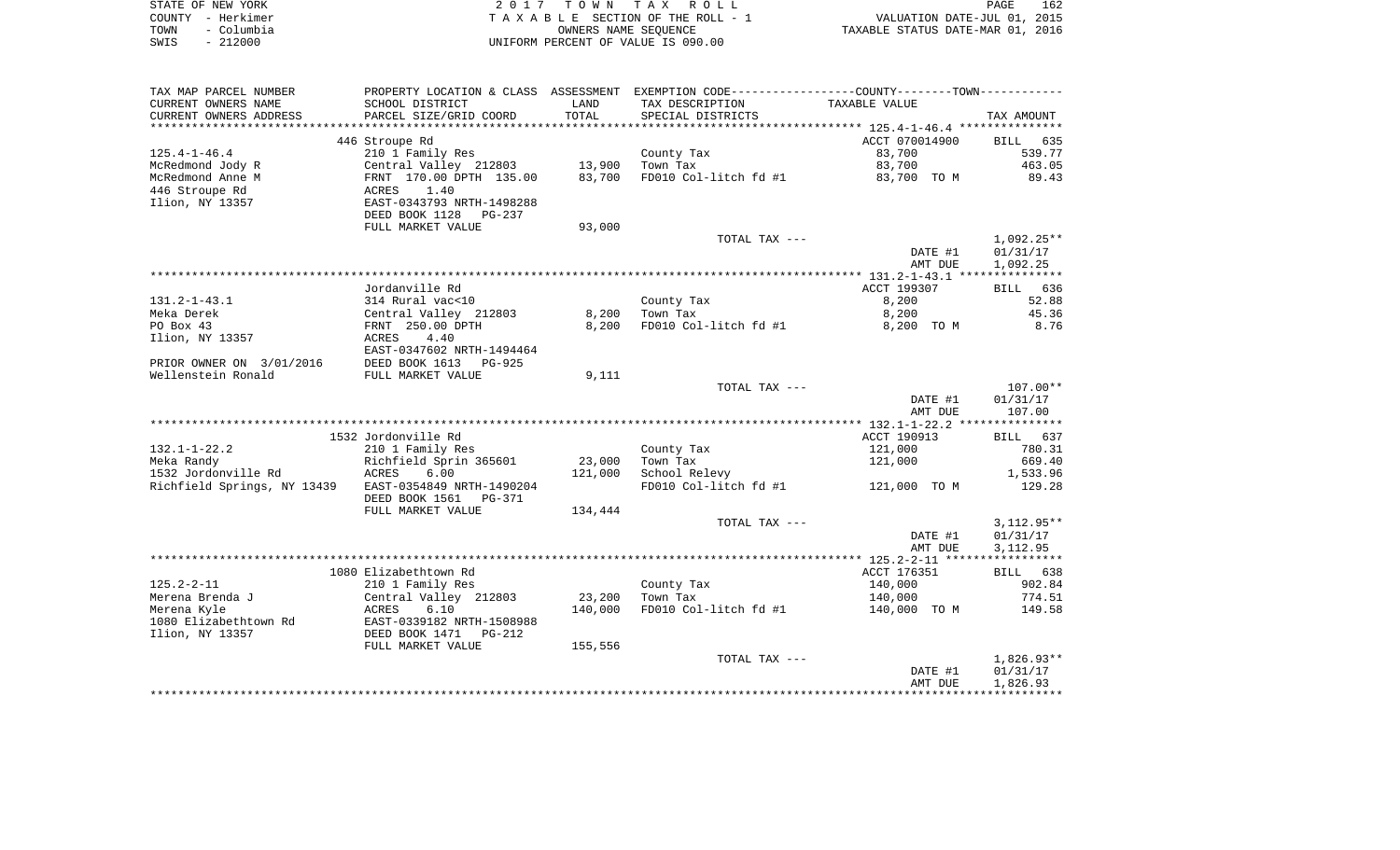|      | STATE OF NEW YORK | 2017 TOWN TAX ROLL                 | 163<br>PAGE                      |
|------|-------------------|------------------------------------|----------------------------------|
|      | COUNTY - Herkimer | TAXABLE SECTION OF THE ROLL - 1    | VALUATION DATE-JUL 01, 2015      |
| TOWN | – Columbia        | OWNERS NAME SEOUENCE               | TAXABLE STATUS DATE-MAR 01, 2016 |
| SWIS | $-212000$         | UNIFORM PERCENT OF VALUE IS 090.00 |                                  |

| TAX MAP PARCEL NUMBER<br>CURRENT OWNERS NAME           | SCHOOL DISTRICT                                                                                                      | LAND             | PROPERTY LOCATION & CLASS ASSESSMENT EXEMPTION CODE----------------COUNTY--------TOWN----------<br>TAX DESCRIPTION | TAXABLE VALUE         |                                |
|--------------------------------------------------------|----------------------------------------------------------------------------------------------------------------------|------------------|--------------------------------------------------------------------------------------------------------------------|-----------------------|--------------------------------|
| CURRENT OWNERS ADDRESS                                 | PARCEL SIZE/GRID COORD                                                                                               | TOTAL            | SPECIAL DISTRICTS                                                                                                  |                       | TAX AMOUNT                     |
| *********************<br>125.2-2-70.3                  | ******************<br>Elizabethtown Rd<br>105 Vac farmland                                                           | ***********      | County Tax                                                                                                         | ACCT 153043<br>15,500 | <b>BILL</b><br>639<br>99.96    |
| Merena Kyle<br>Merena Brenda<br>1080 Elizabethtown Rd  | Central Valley 212803<br>ACRES<br>39.70<br>EAST-0337605 NRTH-1510008                                                 | 15,500<br>15,500 | Town Tax<br>FD010 Col-litch fd #1                                                                                  | 15,500<br>15,500 TO M | 85.75<br>16.56                 |
| Ilion, NY 13357                                        | DEED BOOK 1543<br>PG-901<br>FULL MARKET VALUE                                                                        | 17,222           |                                                                                                                    |                       |                                |
|                                                        |                                                                                                                      |                  | TOTAL TAX ---                                                                                                      |                       | $202.27**$                     |
|                                                        |                                                                                                                      |                  |                                                                                                                    | DATE #1<br>AMT DUE    | 01/31/17<br>202.27             |
|                                                        |                                                                                                                      |                  |                                                                                                                    |                       | ***********                    |
|                                                        | 468 Stroupe Rd                                                                                                       |                  |                                                                                                                    | ACCT 182306           | BILL 640                       |
| $125.4 - 1 - 46.2$<br>Merwin Ronald                    | 210 1 Family Res<br>Central Valley 212803                                                                            | 15,900           | County Tax<br>Town Tax                                                                                             | 53,800<br>53,800      | 346.95<br>297.63               |
| 468 Stroupe Rd<br>Ilion, NY 13357                      | includes 125.4-1-46.5<br>FRNT 1116.00 DPTH<br>3.60<br>ACRES<br>EAST-0344305 NRTH-1499152<br>DEED BOOK 1509<br>PG-779 | 53,800           | FD010 Col-litch fd #1                                                                                              | 53,800 TO M           | 57.48                          |
|                                                        | FULL MARKET VALUE                                                                                                    | 59,778           |                                                                                                                    |                       |                                |
|                                                        |                                                                                                                      |                  | TOTAL TAX ---                                                                                                      |                       | 702.06**                       |
|                                                        |                                                                                                                      |                  |                                                                                                                    | DATE #1<br>AMT DUE    | 01/31/17<br>702.06             |
|                                                        |                                                                                                                      |                  |                                                                                                                    |                       |                                |
|                                                        | Gage Rd                                                                                                              |                  |                                                                                                                    | ACCT 197760           | 641<br><b>BILL</b>             |
| $125.4 - 1 - 46.7$                                     | 314 Rural vac<10                                                                                                     |                  | County Tax                                                                                                         | 6,200                 | 39.98                          |
| Metott Joseph Jr                                       | Central Valley 212803                                                                                                | 6,200            | Town Tax                                                                                                           | 6,200                 | 34.30                          |
| Dodge Lindsay<br>701 Warren Rd                         | 1.50<br>ACRES<br>EAST-0342791 NRTH-1497594                                                                           | 6,200            | School Relevy<br>FD010 Col-litch fd #1                                                                             | 6,200 TO M            | 137.89<br>6.62                 |
| Mohawk, NY 13407                                       | DEED BOOK 1604 PG-48<br>FULL MARKET VALUE                                                                            | 6,889            |                                                                                                                    |                       |                                |
| PRIOR OWNER ON 3/01/2016<br>Durfee Jeremy              |                                                                                                                      |                  |                                                                                                                    |                       |                                |
|                                                        |                                                                                                                      |                  | TOTAL TAX ---                                                                                                      | DATE #1<br>AMT DUE    | 218.79**<br>01/31/17<br>218.79 |
|                                                        |                                                                                                                      |                  |                                                                                                                    |                       |                                |
|                                                        | 808 Elizabethtown Rd                                                                                                 |                  |                                                                                                                    |                       | 642<br>BILL                    |
| $125.4 - 1 - 1.4$                                      | 114 Sheep farm                                                                                                       |                  | County Tax                                                                                                         | 173,000               | 1,115.65                       |
| Meyer Robert                                           | Central Valley 212803                                                                                                | 55,000           | Town Tax                                                                                                           | 173,000               | 957.07                         |
| Meyer Donna                                            | FRNT 3469.00 DPTH                                                                                                    | 173,000          | School Relevy                                                                                                      |                       | 3,255.76                       |
| 808 Elizabethton Rd<br>Ilion, NY 13357                 | ACRES<br>66.10<br>EAST-0336998 NRTH-1503589<br>DEED BOOK 929<br>PG-565                                               |                  | FD010 Col-litch fd #1                                                                                              | 173,000 TO M          | 184.83                         |
| MAY BE SUBJECT TO PAYMENT<br>UNDER AGDIST LAW TIL 2017 | FULL MARKET VALUE                                                                                                    | 192,222          |                                                                                                                    |                       |                                |
|                                                        |                                                                                                                      |                  | TOTAL TAX ---                                                                                                      |                       | $5,513.31**$                   |
|                                                        |                                                                                                                      |                  |                                                                                                                    | DATE #1<br>AMT DUE    | 01/31/17<br>5,513.31           |
|                                                        |                                                                                                                      |                  |                                                                                                                    |                       |                                |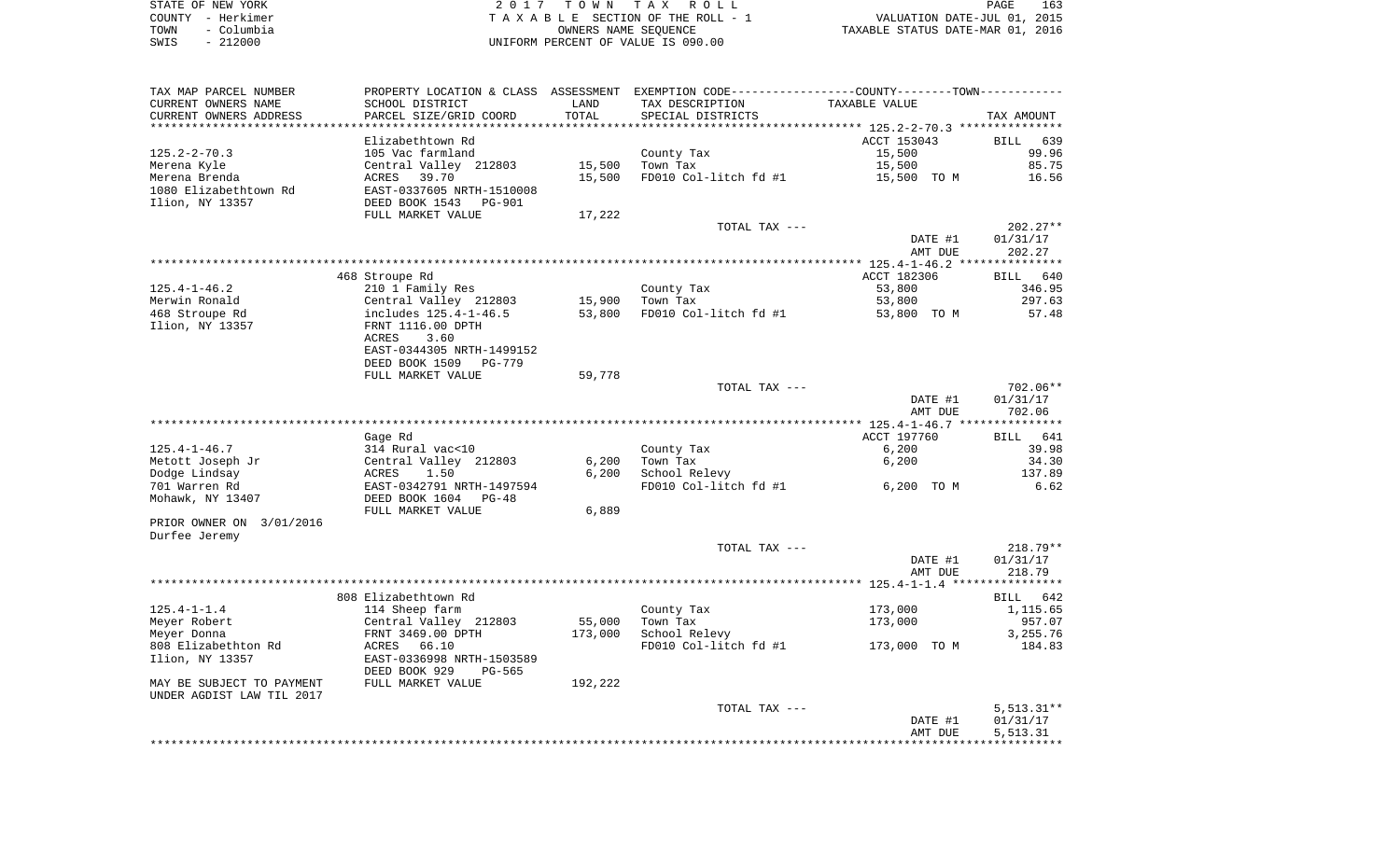| STATE OF NEW YORK |            | 2017 TOWN TAX ROLL                 |                      |                                  | PAGE | 164 |
|-------------------|------------|------------------------------------|----------------------|----------------------------------|------|-----|
| COUNTY – Herkimer |            | TAXABLE SECTION OF THE ROLL - 1    |                      | VALUATION DATE-JUL 01, 2015      |      |     |
| TOWN              | – Columbia |                                    | OWNERS NAME SEOUENCE | TAXABLE STATUS DATE-MAR 01, 2016 |      |     |
| $-212000$<br>SWIS |            | UNIFORM PERCENT OF VALUE IS 090.00 |                      |                                  |      |     |

| TAX MAP PARCEL NUMBER       | PROPERTY LOCATION & CLASS    | ASSESSMENT       | EXEMPTION CODE-----------------COUNTY-------TOWN----------- |                                             |             |
|-----------------------------|------------------------------|------------------|-------------------------------------------------------------|---------------------------------------------|-------------|
| CURRENT OWNERS NAME         | SCHOOL DISTRICT              | LAND             | TAX DESCRIPTION                                             | TAXABLE VALUE                               |             |
| CURRENT OWNERS ADDRESS      | PARCEL SIZE/GRID COORD       | TOTAL            | SPECIAL DISTRICTS                                           |                                             | TAX AMOUNT  |
| **********************      | **************************** | **************** |                                                             |                                             |             |
|                             | 796 Jordanville Rd           |                  |                                                             | ACCT 070007650                              | BILL<br>643 |
| $131.2 - 1 - 49$            | 240 Rural res                |                  | County Tax                                                  | 90,700                                      | 584.91      |
| Meyers Robert S             | Central Valley 212803        | 65,000           | Town Tax                                                    | 90,700                                      | 501.77      |
| 796 Jordonville Rd          | Includes Lot #50             | 90,700           | FD010 Col-litch fd #1                                       | 90,700 TO M                                 | 96.90       |
| Ilion, NY 13357             | <b>ACRES</b><br>84.00        |                  |                                                             |                                             |             |
|                             | EAST-0342066 NRTH-1492957    |                  |                                                             |                                             |             |
|                             | DEED BOOK 00641 PG-00086     |                  |                                                             |                                             |             |
|                             | FULL MARKET VALUE            | 100,778          |                                                             |                                             |             |
|                             |                              |                  | TOTAL TAX ---                                               |                                             | 1,183.58**  |
|                             |                              |                  |                                                             | DATE #1                                     | 01/31/17    |
|                             |                              |                  |                                                             | AMT DUE                                     | 1,183.58    |
|                             |                              |                  |                                                             |                                             |             |
|                             | Jordanville Rd               |                  |                                                             | ACCT 070010020                              | BILL 644    |
| $131.2 - 1 - 48$            | 534 Social org.              |                  | County Tax                                                  | 61,800                                      | 398.54      |
| Mid Valley Beagle Club      | Central Valley 212803        | 58,300           | Town Tax                                                    | 61,800                                      | 341.89      |
| c/o Phil Tangorra           | 70.60<br>ACRES               | 61,800           | FD010 Col-litch fd #1                                       | 61,800 TO M                                 | 66.03       |
| 629 Joslin Hill Road        | EAST-0343560 NRTH-1492968    |                  |                                                             |                                             |             |
| Frankfort, NY 13340         | DEED BOOK 00581 PG-00883     |                  |                                                             |                                             |             |
|                             | FULL MARKET VALUE            | 68,667           |                                                             |                                             |             |
|                             |                              |                  | TOTAL TAX ---                                               |                                             | 806.46**    |
|                             |                              |                  |                                                             | DATE #1                                     | 01/31/17    |
|                             |                              |                  |                                                             | AMT DUE                                     | 806.46      |
|                             |                              |                  |                                                             |                                             |             |
|                             | Mckoons Rd                   |                  |                                                             | ACCT 070003900                              | BILL 645    |
| $139.1 - 2 - 69$            | 105 Vac farmland             |                  | County Tax                                                  | 15,500                                      | 99.96       |
| Miller Eli J                | Richfield Sprin 365601       | 15,500           | Town Tax                                                    | 15,500                                      | 85.75       |
| Miller Carol A              | 32.80<br>ACRES               | 15,500           | FD010 Col-litch fd #1                                       | 15,500 TO M                                 | 16.56       |
| 263 Dugan Rd                | EAST-0349602 NRTH-1475354    |                  |                                                             |                                             |             |
| Richfield Springs, NY 13439 | DEED BOOK 924<br>$PG-143$    |                  |                                                             |                                             |             |
|                             | FULL MARKET VALUE            | 17,222           |                                                             |                                             |             |
|                             |                              |                  | TOTAL TAX ---                                               |                                             | $202.27**$  |
|                             |                              |                  |                                                             | DATE #1                                     | 01/31/17    |
|                             |                              |                  |                                                             | AMT DUE                                     | 202.27      |
|                             |                              |                  | *****************************                               | ************* 126.3-2-67.4 **************** |             |
|                             | Columbia Center              |                  |                                                             | ACCT 198373                                 | BILL 646    |
| $126.3 - 2 - 67.4$          | 105 Vac farmland             |                  | County Tax                                                  | 2,400                                       | 15.48       |
| Miller Lester J             | Central Valley 212803        | 2,400            | Town Tax                                                    | 2,400                                       | 13.28       |
| Miller Mary D               | 5.50<br>ACRES                | 2,400            | FD010 Col-litch fd #1                                       | 2,400 TO M                                  | 2.56        |
| 115 Vanalstine Rd           | EAST-0354179 NRTH-1501546    |                  |                                                             |                                             |             |
| Mohawk, NY 13407            | DEED BOOK 1608<br>$PG-164$   |                  |                                                             |                                             |             |
|                             | FULL MARKET VALUE            | 2,667            |                                                             |                                             |             |
| PRIOR OWNER ON 3/01/2016    |                              |                  |                                                             |                                             |             |
| Bodwell Joyce               |                              |                  |                                                             |                                             |             |
|                             |                              |                  | TOTAL TAX ---                                               |                                             | $31.32**$   |
|                             |                              |                  |                                                             | DATE #1                                     | 01/31/17    |
|                             |                              |                  |                                                             | AMT DUE                                     | 31.32       |
|                             |                              |                  |                                                             |                                             |             |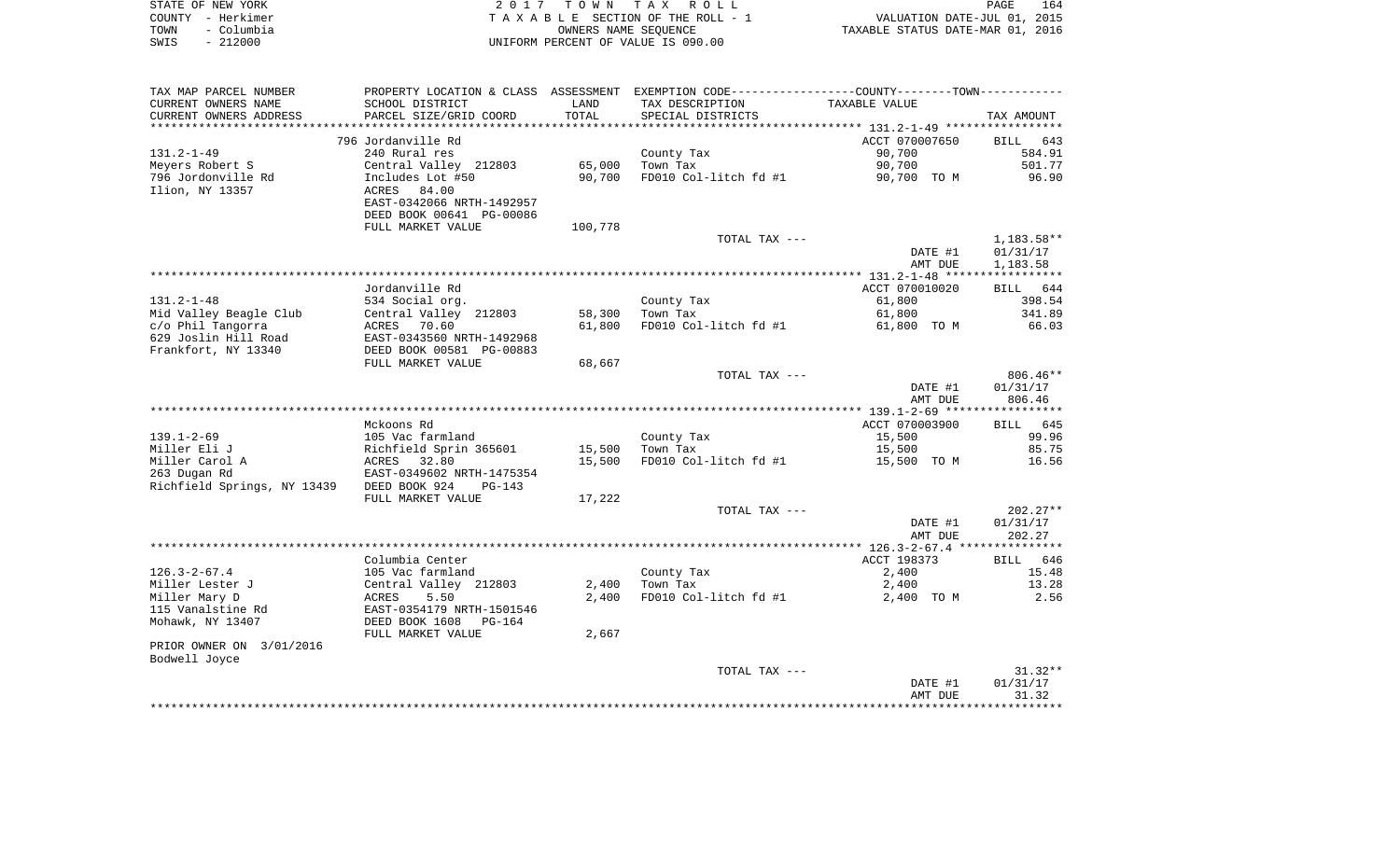|      | STATE OF NEW YORK | 2017 TOWN TAX ROLL                 | 165<br>PAGE                      |
|------|-------------------|------------------------------------|----------------------------------|
|      | COUNTY - Herkimer | TAXABLE SECTION OF THE ROLL - 1    | VALUATION DATE-JUL 01, 2015      |
| TOWN | - Columbia        | OWNERS NAME SEOUENCE               | TAXABLE STATUS DATE-MAR 01, 2016 |
| SWIS | - 212000          | UNIFORM PERCENT OF VALUE IS 090.00 |                                  |

| TAX MAP PARCEL NUMBER                                  | PROPERTY LOCATION & CLASS ASSESSMENT EXEMPTION CODE---------------COUNTY-------TOWN---------- |         |                       |                |                    |
|--------------------------------------------------------|-----------------------------------------------------------------------------------------------|---------|-----------------------|----------------|--------------------|
| CURRENT OWNERS NAME                                    | SCHOOL DISTRICT                                                                               | LAND    | TAX DESCRIPTION       | TAXABLE VALUE  |                    |
| CURRENT OWNERS ADDRESS                                 | PARCEL SIZE/GRID COORD                                                                        | TOTAL   | SPECIAL DISTRICTS     |                | TAX AMOUNT         |
|                                                        |                                                                                               |         |                       |                |                    |
|                                                        | 115 Vanalstine Rd                                                                             |         |                       | ACCT 198373    | BILL 647           |
| $126.3 - 2 - 70.1$                                     | 120 Field crops                                                                               |         | County Tax            | 170,000        | 1,096.31           |
| Miller Lester J                                        | Central Valley 212803                                                                         | 26,100  | Town Tax              | 170,000        | 940.47             |
| Miller Mary D                                          | ACRES<br>26.20                                                                                | 170,000 | FD010 Col-litch fd #1 | 170,000 TO M   | 181.63             |
| 115 Vanalstine Rd                                      | EAST-0351866 NRTH-1501873                                                                     |         |                       |                |                    |
| Mohawk, NY 13407                                       | DEED BOOK 1608<br>PG-164                                                                      |         |                       |                |                    |
| PRIOR OWNER ON 3/01/2016                               | FULL MARKET VALUE                                                                             | 188,889 |                       |                |                    |
| Bodwell Trust Joyce                                    |                                                                                               |         |                       |                |                    |
|                                                        |                                                                                               |         | TOTAL TAX ---         |                | $2,218.41**$       |
|                                                        |                                                                                               |         |                       | DATE #1        | 01/31/17           |
|                                                        |                                                                                               |         |                       | AMT DUE        | 2,218.41           |
|                                                        |                                                                                               |         |                       |                |                    |
|                                                        | Vanalstine Rd                                                                                 |         |                       | ACCT 198373    | BILL 648           |
| $126.3 - 2 - 70.4$                                     | 105 Vac farmland                                                                              |         | County Tax            | 14,400         | 92.86              |
| Miller Lester J                                        | Central Valley 212803                                                                         | 14,000  | Town Tax              | 14,400         | 79.66              |
| Miller Mary D                                          | ACRES<br>11.90                                                                                | 14,400  | FD010 Col-litch fd #1 | 14,400 TO M    | 15.39              |
| 115 Vanalstine Rd                                      | EAST-0353084 NRTH-1501466                                                                     |         |                       |                |                    |
| Mohawk, NY 13407                                       | DEED BOOK 1608<br>PG-164                                                                      |         |                       |                |                    |
|                                                        | FULL MARKET VALUE                                                                             | 16,000  |                       |                |                    |
| PRIOR OWNER ON 3/01/2016<br>Bodwell Trust              |                                                                                               |         |                       |                |                    |
|                                                        |                                                                                               |         | TOTAL TAX ---         |                | 187.91**           |
|                                                        |                                                                                               |         |                       | DATE #1        | 01/31/17           |
|                                                        |                                                                                               |         |                       | AMT DUE        | 187.91             |
|                                                        |                                                                                               |         |                       |                | ****************** |
|                                                        | 909 Elizabethtown Rd                                                                          |         |                       | ACCT 184117    | BILL<br>649        |
| $125.1 - 1 - 1$                                        | 112 Dairy farm                                                                                |         | AG MKTS<br>41730      | 5,734<br>5,734 |                    |
| Miller William J                                       | Central Valley 212803                                                                         | 60,000  | County Tax            | 107,566        | 693.68             |
| Miller Jonas J                                         | ACRES 119.00                                                                                  | 113,300 | Town Tax              | 107,566        | 595.08             |
| 14720 Bundysburg Rd                                    | EAST-0336278 NRTH-1507579                                                                     |         | FD010 Col-litch fd #1 | 113,300 TO M   | 121.05             |
| Middlefield, OH 44062                                  | DEED BOOK 1521<br>PG-22                                                                       |         |                       |                |                    |
|                                                        | FULL MARKET VALUE                                                                             | 125,889 |                       |                |                    |
| MAY BE SUBJECT TO PAYMENT<br>UNDER AGDIST LAW TIL 2023 |                                                                                               |         |                       |                |                    |
|                                                        |                                                                                               |         | TOTAL TAX ---         |                | $1,409.81**$       |
|                                                        |                                                                                               |         |                       | DATE #1        | 01/31/17           |
|                                                        |                                                                                               |         |                       | AMT DUE        | 1,409.81           |
|                                                        |                                                                                               |         |                       |                |                    |
|                                                        | Huxtable Rd                                                                                   |         |                       | ACCT 179055    | BILL 650           |
| $131.4 - 1 - 39$                                       | 322 Rural vac>10                                                                              |         | County Tax            | 15,500         | 99.96              |
| Mills Trust Timothy Patrick                            | Mount Markham<br>215601                                                                       | 15,500  | Town Tax              | 15,500         | 85.75              |
| Mills Trust Rebecca Hope                               | ACRES<br>28.20                                                                                | 15,500  | FD010 Col-litch fd #1 | 15,500 TO M    | 16.56              |
| 6919 Hallet Drive                                      | EAST-0336644 NRTH-1485444                                                                     |         |                       |                |                    |
| Shawnee, KS 66216                                      | DEED BOOK 1489<br>$PG-13$                                                                     |         |                       |                |                    |
|                                                        | FULL MARKET VALUE                                                                             | 17,222  |                       |                |                    |
|                                                        |                                                                                               |         | TOTAL TAX ---         |                | $202.27**$         |
|                                                        |                                                                                               |         |                       | DATE #1        | 01/31/17           |
|                                                        |                                                                                               |         |                       | AMT DUE        | 202.27             |
|                                                        |                                                                                               |         |                       |                |                    |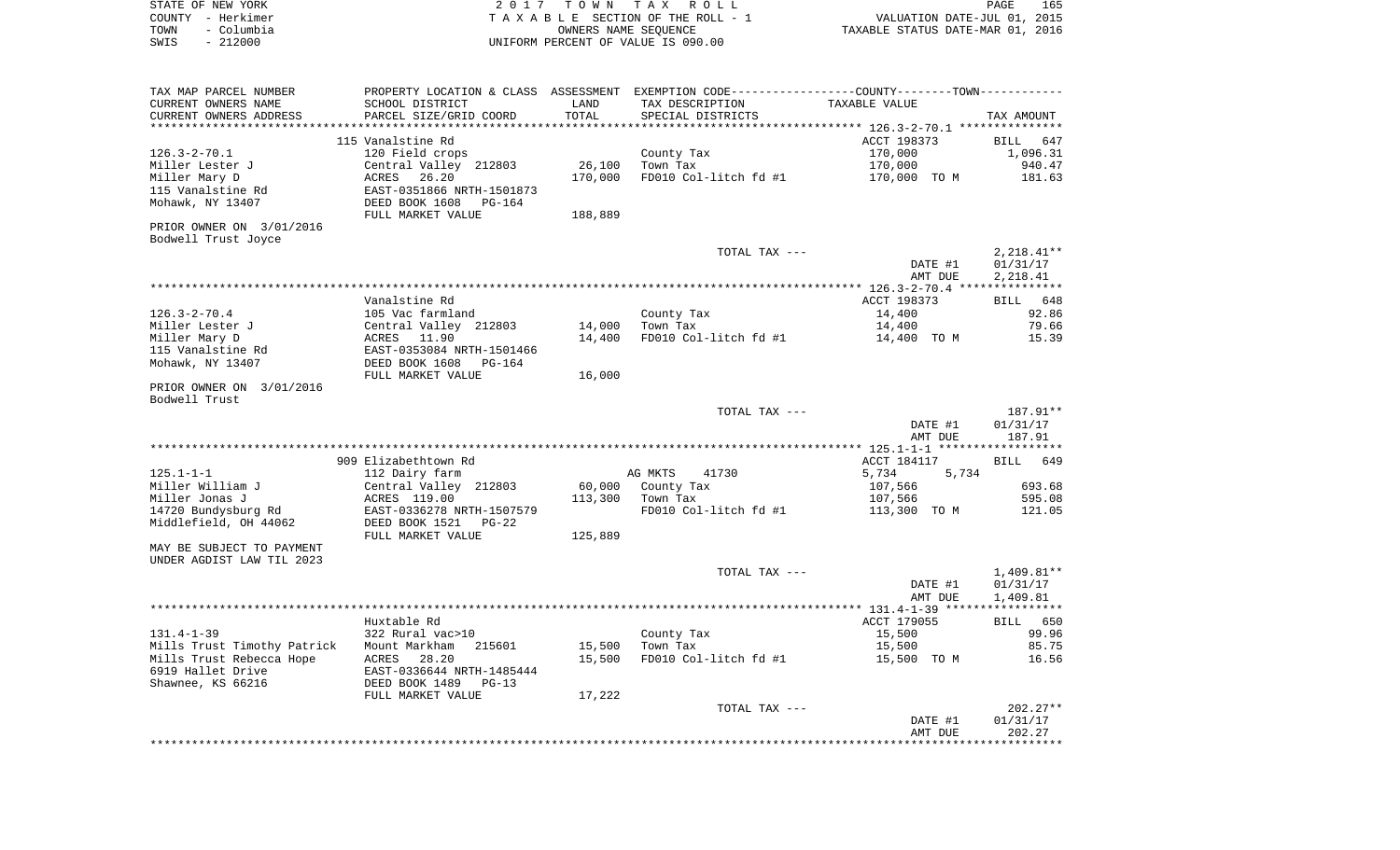| STATE OF NEW YORK  | 2017 TOWN TAX ROLL                 | 166<br>PAGE                      |
|--------------------|------------------------------------|----------------------------------|
| COUNTY - Herkimer  | TAXABLE SECTION OF THE ROLL - 1    | VALUATION DATE-JUL 01, 2015      |
| - Columbia<br>TOWN | OWNERS NAME SEOUENCE               | TAXABLE STATUS DATE-MAR 01, 2016 |
| $-212000$<br>SWIS  | UNIFORM PERCENT OF VALUE IS 090.00 |                                  |

| TAX MAP PARCEL NUMBER       |                                                       |         | PROPERTY LOCATION & CLASS ASSESSMENT EXEMPTION CODE---------------COUNTY-------TOWN---------- |                |                    |
|-----------------------------|-------------------------------------------------------|---------|-----------------------------------------------------------------------------------------------|----------------|--------------------|
| CURRENT OWNERS NAME         | SCHOOL DISTRICT                                       | LAND    | TAX DESCRIPTION                                                                               | TAXABLE VALUE  |                    |
| CURRENT OWNERS ADDRESS      | PARCEL SIZE/GRID COORD                                | TOTAL   | SPECIAL DISTRICTS                                                                             |                | TAX AMOUNT         |
|                             |                                                       |         |                                                                                               |                |                    |
|                             | State Route 28                                        |         |                                                                                               | ACCT 154185    | <b>BILL</b><br>651 |
| $139.1 - 2 - 9$             | 105 Vac farmland                                      |         | County Tax                                                                                    | 61,800         | 398.54             |
| Mitchell Farms LLC          | Richfield Sprin 365601                                | 61,800  | Town Tax                                                                                      | 61,800         | 341.89             |
| 2153 State Highway 20       | ACRES 101.00                                          | 61,800  | FD010 Col-litch fd #1                                                                         | 61,800 TO M    | 66.03              |
| Richfield Springs, NY 13439 | EAST-0359129 NRTH-1480071                             |         | LT010 Columbia 1t dist #1                                                                     | 61,800 TO M    | 21.96              |
|                             | DEED BOOK 1331 PG-34                                  |         |                                                                                               |                |                    |
|                             | FULL MARKET VALUE                                     | 68,667  |                                                                                               |                |                    |
|                             |                                                       |         | TOTAL TAX ---                                                                                 |                | 828.42**           |
|                             |                                                       |         |                                                                                               | DATE #1        | 01/31/17           |
|                             |                                                       |         |                                                                                               | AMT DUE        | 828.42             |
|                             |                                                       |         |                                                                                               |                |                    |
|                             | 963 Kingdom Rd                                        |         |                                                                                               | ACCT 070010420 | BILL 652           |
| $126.3 - 2 - 49.2$          | 260 Seasonal res                                      |         | County Tax                                                                                    | 82,000         | 528.81             |
| Mlecz Richard               | Central Valley 212803                                 | 45,000  | Town Tax                                                                                      | 82,000         | 453.64             |
| 192 Allamuchy Rd            | ACRES 91.30                                           | 82,000  | FD010 Col-litch fd #1                                                                         | 82,000 TO M    | 87.61              |
| Andover, NJ 07821           | EAST-0360857 NRTH-1497589                             |         |                                                                                               |                |                    |
|                             | DEED BOOK 822<br>PG-216                               |         |                                                                                               |                |                    |
|                             | FULL MARKET VALUE                                     | 91,111  |                                                                                               |                |                    |
|                             |                                                       |         | TOTAL TAX ---                                                                                 |                | $1,070.06**$       |
|                             |                                                       |         |                                                                                               | DATE #1        | 01/31/17           |
|                             |                                                       |         |                                                                                               | AMT DUE        | 1,070.06           |
|                             |                                                       |         |                                                                                               |                |                    |
|                             | 220 Huxtable Rd                                       |         |                                                                                               | ACCT 070006970 | BILL 653           |
| $131.4 - 1 - 43.1$          | 240 Rural res                                         |         | County Tax                                                                                    | 125,000        | 806.11             |
| Mohr Huxtable Nancy         | Mount Markham<br>215601                               | 35,000  | Town Tax                                                                                      | 125,000        | 691.53             |
| 59 Leon Way                 | includes 131.4-1-36.3                                 | 125,000 | FD010 Col-litch fd #1                                                                         | 125,000 TO M   | 133.55             |
| Atherton, CA 94027          | FRNT 663.00 DPTH                                      |         |                                                                                               |                |                    |
|                             | ACRES 24.20                                           |         |                                                                                               |                |                    |
|                             | EAST-0337481 NRTH-1482865<br>DEED BOOK 859<br>$PG-93$ |         |                                                                                               |                |                    |
|                             | FULL MARKET VALUE                                     | 138,889 |                                                                                               |                |                    |
|                             |                                                       |         | TOTAL TAX ---                                                                                 |                | 1,631.19**         |
|                             |                                                       |         |                                                                                               | DATE #1        | 01/31/17           |
|                             |                                                       |         |                                                                                               | AMT DUE        | 1,631.19           |
|                             |                                                       |         |                                                                                               |                |                    |
|                             | 466 Spohn Rd                                          |         |                                                                                               | ACCT 188046    | BILL 654           |
| $125.4 - 1 - 21.3$          | 270 Mfg housing                                       |         | County Tax                                                                                    | 58,000         | 374.03             |
| Monohan Daniel              | Central Valley 212803                                 | 22,000  | Town Tax                                                                                      | 58,000         | 320.87             |
| 4 N Otsego Street           | FRNT 208.00 DPTH                                      | 58,000  | FD010 Col-litch fd #1                                                                         | 58,000 TO M    | 61.97              |
| Mohawk, NY 13407            | ACRES<br>8.50                                         |         |                                                                                               |                |                    |
|                             | EAST-0345511 NRTH-1501307                             |         |                                                                                               |                |                    |
|                             | DEED BOOK 1544<br>PG-330                              |         |                                                                                               |                |                    |
|                             | FULL MARKET VALUE                                     | 64,444  |                                                                                               |                |                    |
|                             |                                                       |         | TOTAL TAX ---                                                                                 |                | 756.87**           |
|                             |                                                       |         |                                                                                               | DATE #1        | 01/31/17           |
|                             |                                                       |         |                                                                                               | AMT DUE        | 756.87             |
|                             |                                                       |         |                                                                                               |                |                    |
|                             |                                                       |         |                                                                                               |                |                    |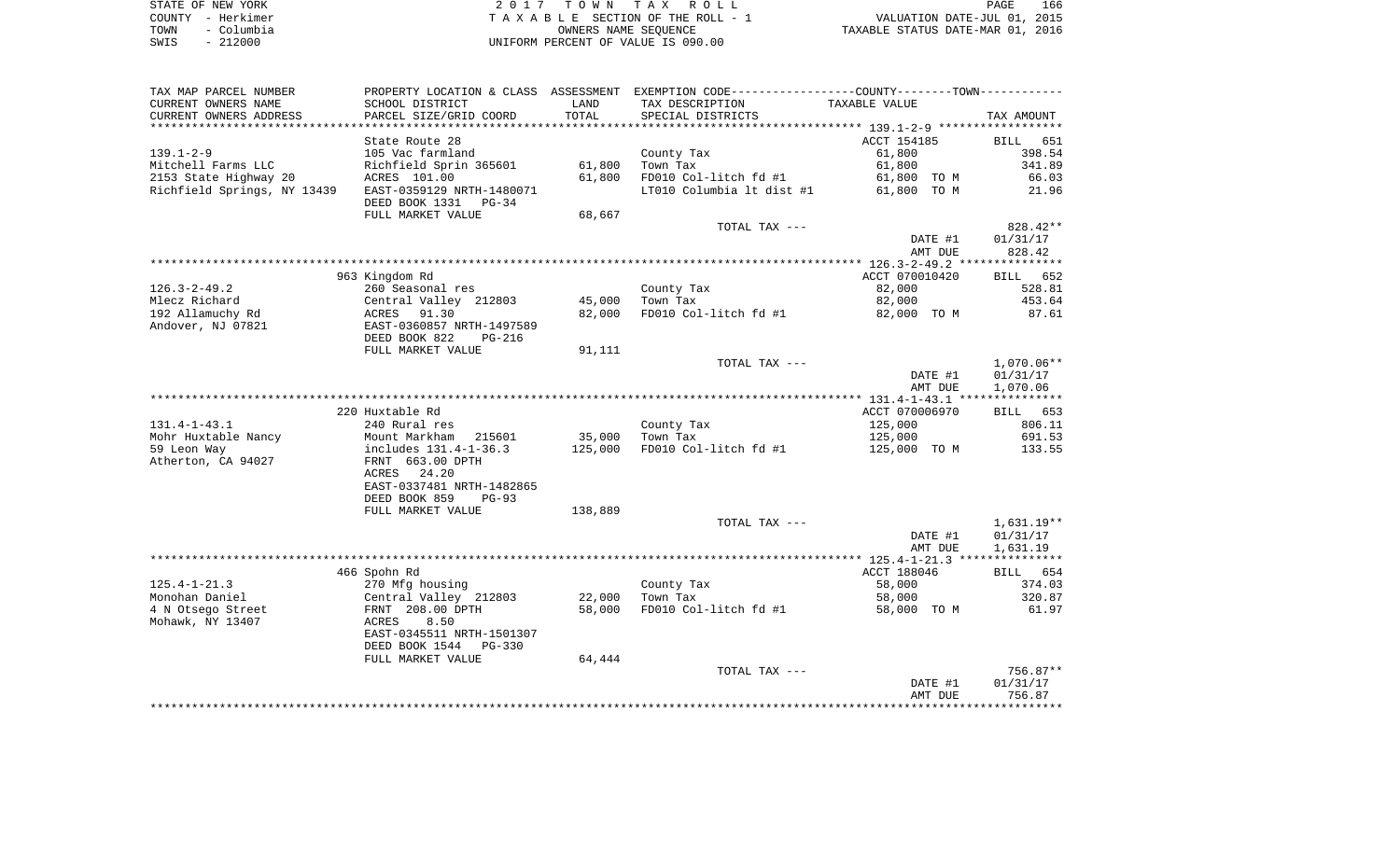| STATE OF NEW YORK  | 2017 TOWN TAX ROLL                    | 167<br>PAGE                      |
|--------------------|---------------------------------------|----------------------------------|
| COUNTY - Herkimer  | T A X A B L E SECTION OF THE ROLL - 1 | VALUATION DATE-JUL 01, 2015      |
| – Columbia<br>TOWN | OWNERS NAME SEOUENCE                  | TAXABLE STATUS DATE-MAR 01, 2016 |
| - 212000<br>SWIS   | UNIFORM PERCENT OF VALUE IS 090.00    |                                  |

| TAX MAP PARCEL NUMBER                                    | PROPERTY LOCATION & CLASS                  | ASSESSMENT | EXEMPTION CODE-----------------COUNTY-------TOWN----------- |                  |                              |
|----------------------------------------------------------|--------------------------------------------|------------|-------------------------------------------------------------|------------------|------------------------------|
| CURRENT OWNERS NAME                                      | SCHOOL DISTRICT                            | LAND       | TAX DESCRIPTION                                             | TAXABLE VALUE    |                              |
| CURRENT OWNERS ADDRESS                                   | PARCEL SIZE/GRID COORD                     | TOTAL      | SPECIAL DISTRICTS                                           |                  | TAX AMOUNT                   |
| ***********************                                  |                                            |            |                                                             |                  |                              |
|                                                          | 506 Gage Rd                                |            |                                                             | ACCT 070010624   | <b>BILL</b><br>655           |
| $125.4 - 1 - 54.5$                                       | 270 Mfg housing                            |            | County Tax                                                  | 60,000           | 386.93                       |
| Monohan Richard W                                        | Mount Markham 215601                       | 24,400     | Town Tax                                                    | 60,000           | 331.93                       |
| Monohan Jacqueline L                                     | FRNT 200.00 DPTH                           | 60,000     | FD010 Col-litch fd #1                                       | 60,000 TO M      | 64.10                        |
| 506 Gage Rd                                              | 7.10<br>ACRES                              |            |                                                             |                  |                              |
| Ilion, NY 13357                                          | EAST-0338854 NRTH-1497676                  |            |                                                             |                  |                              |
|                                                          | DEED BOOK 12229 PG-309                     |            |                                                             |                  |                              |
|                                                          | FULL MARKET VALUE                          | 66,667     |                                                             |                  |                              |
|                                                          |                                            |            | TOTAL TAX ---                                               |                  | 782.96**                     |
|                                                          |                                            |            |                                                             | DATE #1          | 01/31/17                     |
|                                                          |                                            |            |                                                             | AMT DUE          | 782.96                       |
|                                                          |                                            |            |                                                             |                  |                              |
|                                                          | 1406 Jordanville Rd                        |            |                                                             | ACCT 186548      | BILL 656                     |
| $132.1 - 1 - 34$                                         | 240 Rural res                              |            | County Tax                                                  | 167,400          | 1,079.54                     |
| Monroe Irrev Trust 5/20/2014 A Richfield Sprin 365601    |                                            | 56,500     | Town Tax                                                    | 167,400          | 926.09                       |
| Tenhagen William R                                       | ACRES 79.00                                | 167,400    | FD010 Col-litch fd #1                                       | 167,400 TO M     | 178.85                       |
| 1406 Jordanville Rd                                      | EAST-0352211 NRTH-1490020                  |            |                                                             |                  |                              |
| Richfield Springs, NY 13439                              | DEED BOOK 1535<br>$PG-209$                 |            |                                                             |                  |                              |
|                                                          | FULL MARKET VALUE                          | 186,000    |                                                             |                  |                              |
|                                                          |                                            |            | TOTAL TAX ---                                               |                  | $2,184.48**$                 |
|                                                          |                                            |            |                                                             | DATE #1          | 01/31/17                     |
|                                                          |                                            |            |                                                             | AMT DUE          | 2,184.48                     |
|                                                          |                                            |            |                                                             |                  |                              |
|                                                          | 474 Brennan Rd                             |            |                                                             | ACCT 189018      | BILL 657                     |
| $125.4 - 1 - 19.2$                                       | 210 1 Family Res                           |            | County Tax                                                  | 96,000           | 619.09                       |
| Moore Thomas J                                           | Central Valley 212803                      | 28,500     | Town Tax                                                    | 96,000           | 531.09                       |
| 474 Brennan Rd                                           | ACRES<br>11.00                             | 96,000     | FD010 Col-litch fd #1                                       | 96,000 TO M      | 102.57                       |
| Ilion, NY 13357                                          | EAST-0346334 NRTH-1502754                  |            |                                                             |                  |                              |
|                                                          | DEED BOOK 1550<br>$PG-103$                 |            |                                                             |                  |                              |
|                                                          | FULL MARKET VALUE                          | 106,667    |                                                             |                  |                              |
|                                                          |                                            |            | TOTAL TAX ---                                               |                  | $1,252.75**$                 |
|                                                          |                                            |            |                                                             | DATE #1          | 01/31/17                     |
|                                                          |                                            |            |                                                             | AMT DUE          | 1,252.75<br>************     |
|                                                          |                                            |            |                                                             |                  |                              |
| $132.2 - 4 - 2$                                          | Kingdom Rd                                 |            |                                                             |                  | 658<br><b>BILL</b><br>101.25 |
| Moore William J Sr                                       | 314 Rural vac<10<br>Owen D Young<br>215001 | 15,700     | County Tax<br>Town Tax                                      | 15,700<br>15,700 | 86.86                        |
| Guillotin Marie S                                        | FRNT 253.00 DPTH                           | 15,700     | School Relevy                                               |                  | 322.08                       |
| 420 Route 47 N                                           | ACRES<br>4.50                              |            | FD010 Col-litch fd #1                                       | 15,700 TO M      | 16.77                        |
| Cape May Court House, NJ 08210 EAST-0364832 NRTH-0149444 |                                            |            |                                                             |                  |                              |
|                                                          | DEED BOOK 1211<br>PG-172                   |            |                                                             |                  |                              |
|                                                          | FULL MARKET VALUE                          | 17,444     |                                                             |                  |                              |
|                                                          |                                            |            | TOTAL TAX ---                                               |                  | $526.96**$                   |
|                                                          |                                            |            |                                                             | DATE #1          | 01/31/17                     |
|                                                          |                                            |            |                                                             | AMT DUE          | 526.96                       |
|                                                          |                                            |            |                                                             |                  |                              |
|                                                          |                                            |            |                                                             |                  |                              |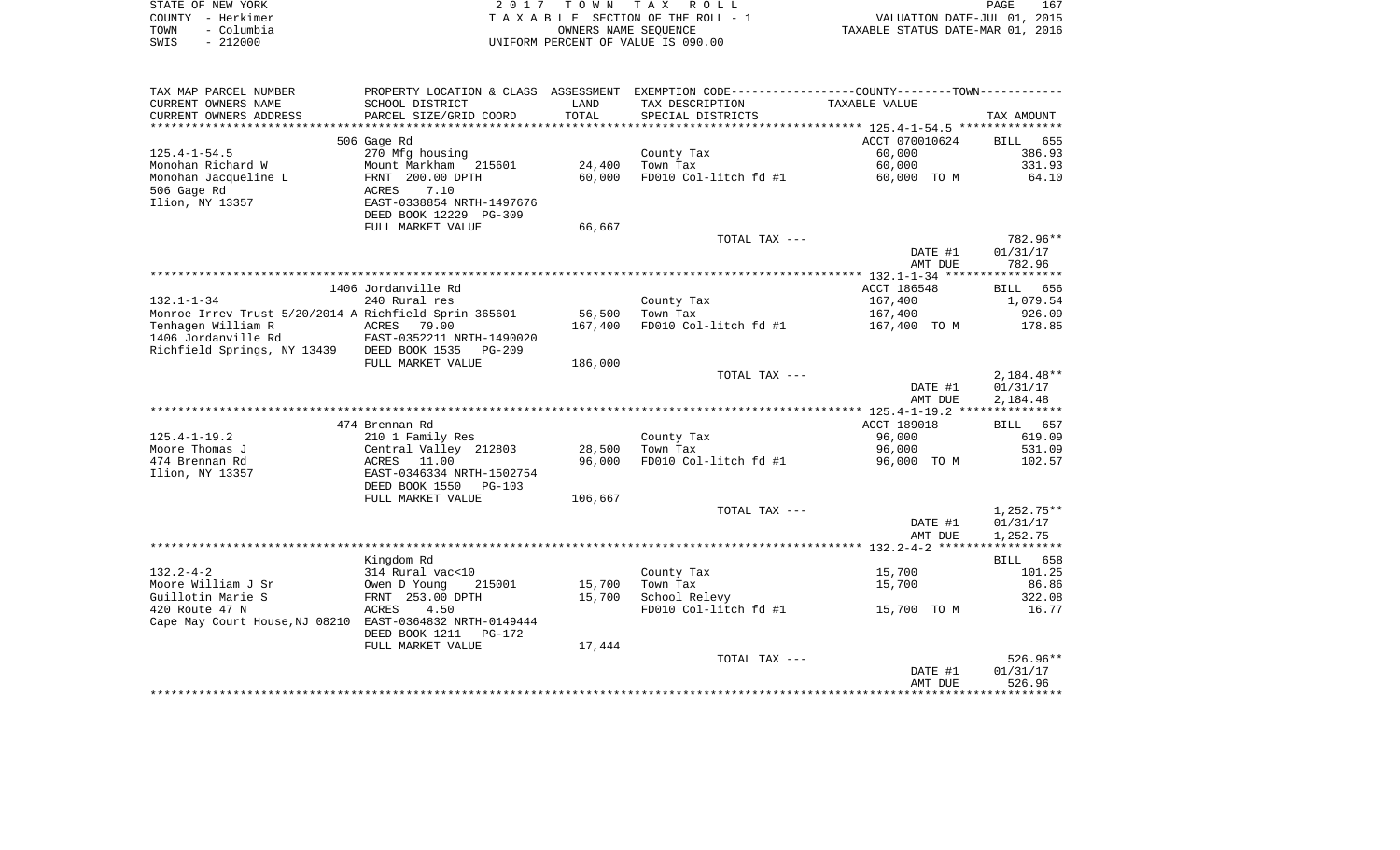|      | STATE OF NEW YORK | 2017 TOWN TAX ROLL                 | 168<br><b>PAGE</b>               |  |
|------|-------------------|------------------------------------|----------------------------------|--|
|      | COUNTY - Herkimer | TAXABLE SECTION OF THE ROLL - 1    | VALUATION DATE-JUL 01, 2015      |  |
| TOWN | - Columbia        | OWNERS NAME SEOUENCE               | TAXABLE STATUS DATE-MAR 01, 2016 |  |
| SWIS | $-212000$         | UNIFORM PERCENT OF VALUE IS 090.00 |                                  |  |

| TAX MAP PARCEL NUMBER                   |                                                        |         | PROPERTY LOCATION & CLASS ASSESSMENT EXEMPTION CODE---------------COUNTY-------TOWN---------- |                    |                    |
|-----------------------------------------|--------------------------------------------------------|---------|-----------------------------------------------------------------------------------------------|--------------------|--------------------|
| CURRENT OWNERS NAME                     | SCHOOL DISTRICT                                        | LAND    | TAX DESCRIPTION                                                                               | TAXABLE VALUE      |                    |
| CURRENT OWNERS ADDRESS                  | PARCEL SIZE/GRID COORD                                 | TOTAL   | SPECIAL DISTRICTS                                                                             |                    | TAX AMOUNT         |
| **********************                  |                                                        |         |                                                                                               |                    |                    |
|                                         | 188 Elizabethtown Rd                                   |         |                                                                                               | ACCT 157997        | BILL<br>659        |
| $131.1 - 1 - 7.1$                       | 312 Vac w/imprv                                        |         | AGRIC 10 Y 42100                                                                              | 25,000<br>25,000   |                    |
| Morris Kenneth                          | Mount Markham<br>215601                                | 15,000  | County Tax                                                                                    | 25,000             | 161.22             |
| Landphere Laurel L                      | 2.00<br>ACRES                                          | 50,000  | Town Tax                                                                                      | 25,000             | 138.31             |
| 174 Elizabethtown Rd<br>Ilion, NY 13357 | EAST-0293008 NRTH-1070755<br>DEED BOOK 1353<br>$PG-76$ |         | FD010 Col-litch fd #1                                                                         | 50,000 TO M        | 53.42              |
|                                         | FULL MARKET VALUE                                      | 55,556  |                                                                                               |                    |                    |
|                                         |                                                        |         | TOTAL TAX ---                                                                                 |                    | 352.95**           |
|                                         |                                                        |         |                                                                                               | DATE #1<br>AMT DUE | 01/31/17<br>352.95 |
|                                         |                                                        |         |                                                                                               |                    |                    |
|                                         | Millers Mills Rd                                       |         |                                                                                               |                    | BILL<br>660        |
| $131.3 - 1 - 2.2$                       | 322 Rural vac>10                                       |         | County Tax                                                                                    | 12,000             | 77.39              |
| Morris Kenneth                          | Mount Markham<br>215601                                | 12,000  | Town Tax                                                                                      | 12,000             | 66.39              |
| Landphere Laurel                        | FRNT 1012.00 DPTH                                      | 12,000  | FD010 Col-litch fd #1                                                                         | 12,000 TO M        | 12.82              |
| 174 Elizabethtown Road                  | ACRES<br>40.10                                         |         |                                                                                               |                    |                    |
| Ilion, NY 13357                         | EAST-0329802 NRTH-1488746                              |         |                                                                                               |                    |                    |
|                                         | DEED BOOK 1162<br>$PG-753$                             |         |                                                                                               |                    |                    |
|                                         | FULL MARKET VALUE                                      | 13,333  |                                                                                               |                    |                    |
|                                         |                                                        |         | TOTAL TAX ---                                                                                 |                    | $156.60**$         |
|                                         |                                                        |         |                                                                                               | DATE #1            | 01/31/17           |
|                                         |                                                        |         |                                                                                               | AMT DUE            | 156.60             |
|                                         | 174 Elizabethtown Rd                                   |         |                                                                                               | ACCT 070005850     |                    |
| $131.30 - 2 - 27$                       | 210 1 Family Res                                       |         | County Tax                                                                                    | 94,000             | BILL 661<br>606.19 |
| Morris Kenneth                          | Mount Markham<br>215601                                | 15,600  | Town Tax                                                                                      | 94,000             | 520.03             |
| Landphere Laurel                        | 2.20<br>ACRES                                          | 94,000  | FD010 Col-litch fd #1                                                                         | 94,000 TO M        | 100.43             |
| 174 Elizabethtown Rd                    | EAST-0328865 NRTH-1494366                              |         |                                                                                               |                    |                    |
| Ilion, NY 13357                         | DEED BOOK 912<br>$PG-449$                              |         |                                                                                               |                    |                    |
|                                         | FULL MARKET VALUE                                      | 104,444 |                                                                                               |                    |                    |
|                                         |                                                        |         | TOTAL TAX ---                                                                                 |                    | $1,226.65**$       |
|                                         |                                                        |         |                                                                                               | DATE #1            | 01/31/17           |
|                                         |                                                        |         |                                                                                               | AMT DUE            | 1,226.65           |
|                                         |                                                        |         |                                                                                               |                    |                    |
|                                         | 282 Elizabethtown Rd                                   |         |                                                                                               | ACCT 070008130     | BILL 662           |
| $131.1 - 1 - 78$                        | 210 1 Family Res                                       |         | County Tax                                                                                    | 59,500             | 383.71             |
| Morris Sharon G                         | Mount Markham<br>215601                                | 8,400   | Town Tax                                                                                      | 59,500             | 329.17             |
| 282 Elizabethtown Rd                    | FRNT 183.00 DPTH 102.00                                | 59,500  | FD010 Col-litch fd #1                                                                         | 59,500 TO M        | 63.57              |
| Ilion, NY 13357                         | EAST-0329933 NRTH-1496272                              |         |                                                                                               |                    |                    |
|                                         | DEED BOOK 704<br>$PG-130$                              |         |                                                                                               |                    |                    |
|                                         | FULL MARKET VALUE                                      | 66,111  |                                                                                               |                    |                    |
|                                         |                                                        |         | TOTAL TAX ---                                                                                 |                    | $776.45**$         |
|                                         |                                                        |         |                                                                                               | DATE #1            | 01/31/17           |
|                                         |                                                        |         |                                                                                               | AMT DUE            | 776.45             |
|                                         |                                                        |         |                                                                                               |                    |                    |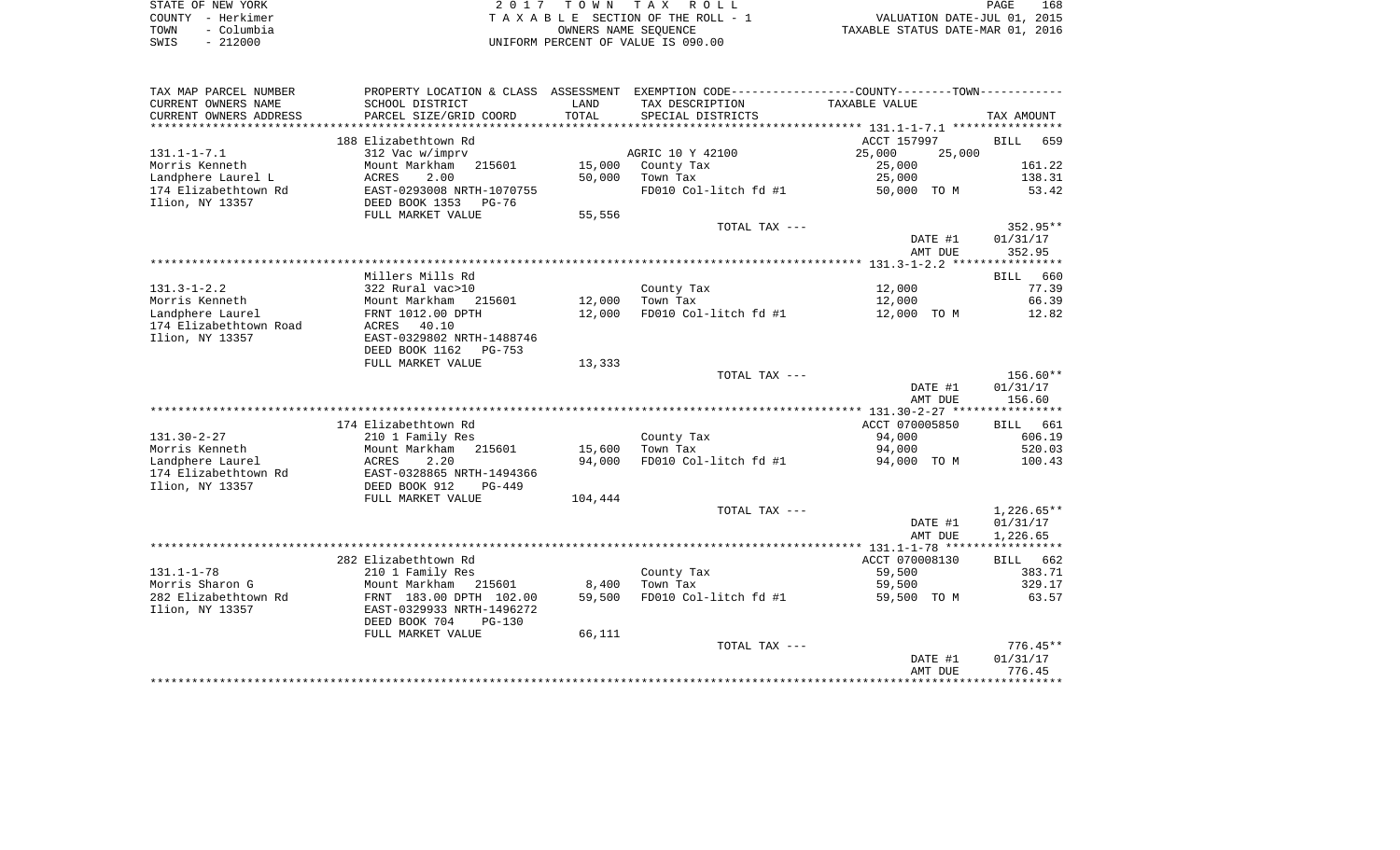|      | STATE OF NEW YORK | 2017 TOWN TAX ROLL                                             | PAGE | 169 |
|------|-------------------|----------------------------------------------------------------|------|-----|
|      | COUNTY - Herkimer | VALUATION DATE-JUL 01, 2015<br>TAXABLE SECTION OF THE ROLL - 1 |      |     |
| TOWN | – Columbia        | TAXABLE STATUS DATE-MAR 01, 2016<br>OWNERS NAME SEOUENCE       |      |     |
| SWIS | $-212000$         | UNIFORM PERCENT OF VALUE IS 090.00                             |      |     |

| SCHOOL DISTRICT<br>TAX DESCRIPTION<br>TAXABLE VALUE<br>LAND<br>TOTAL<br>PARCEL SIZE/GRID COORD<br>SPECIAL DISTRICTS<br>TAX AMOUNT<br>ACCT 199588<br>1192 Elizabethtown Rd<br><b>BILL</b><br>663<br>$125.2 - 2 - 20.2$<br>210 1 Family Res<br>County Tax<br>50,800<br>327.60<br>Central Valley 212803<br>13,000<br>50,800<br>Morse Craig S<br>Town Tax<br>281.04<br>FRNT 300.00 DPTH 200.00<br>50,800<br>FD010 Col-litch fd #1<br>54.27<br>Morse Kim<br>50,800 TO M<br>1192 Elizabethtown Rd<br>1.00<br>ACRES<br>Ilion, NY 13357<br>EAST-0339283 NRTH-1511266<br>DEED BOOK 1615<br>PG-566<br>PRIOR OWNER ON 3/01/2016<br>FULL MARKET VALUE<br>56,444<br>Morse Craig S<br>TOTAL TAX ---<br>662.91**<br>DATE #1<br>01/31/17<br>AMT DUE<br>662.91<br>ACCT 199588<br>Elizabethtown Rd<br>664<br>BILL<br>12,500<br>80.61<br>311 Res vac land<br>County Tax<br>Central Valley 212803<br>12,500<br>Town Tax<br>12,500<br>69.15<br>8.10<br>FD010 Col-litch fd #1<br>13.36<br>ACRES<br>12,500<br>12,500 TO M<br>EAST-0339617 NRTH-1511532<br>DEED BOOK 1615<br>PG-566<br>FULL MARKET VALUE<br>13,889<br>PRIOR OWNER ON 3/01/2016<br>Morse Craig S<br>TOTAL TAX ---<br>$163.12**$<br>DATE #1<br>01/31/17<br>AMT DUE<br>163.12<br>ACCT 199588<br>Elizabethtown Rd<br>BILL<br>665<br>$125.2 - 2 - 24$<br>8,200<br>105 Vac farmland<br>County Tax<br>52.88<br>Central Valley 212803<br>8,200<br>45.36<br>Morse Craig S<br>Town Tax<br>8,200<br>16.00<br>8,200<br>FD010 Col-litch fd #1<br>8.76<br>Morse Kim<br>ACRES<br>8,200 TO M<br>1192 Elizabethtown Rd<br>EAST-0339850 NRTH-1512033<br>DEED BOOK 1615<br>PG-566<br>FULL MARKET VALUE<br>9,111<br>107.00**<br>TOTAL TAX ---<br>DATE #1<br>01/31/17<br>AMT DUE<br>107.00<br>**************<br>ACCT 070003930<br>State Route 51<br>666<br>BILL<br>$131.30 - 2 - 14.1$<br>311 Res vac land<br>1,000<br>6.45<br>County Tax<br>Morse Gary D<br>Mount Markham<br>215601<br>1,000<br>Town Tax<br>1,000<br>5.53<br>Morse Patricia J<br>11.00 DPTH 300.00<br>1,000<br>FD010 Col-litch fd #1<br>FRNT<br>1,000 TO M<br>1.07<br>34 South Third Ave<br>0.08<br>ACRES<br>Ilion, NY 13357<br>EAST-0327859 NRTH-1493024<br>DEED BOOK 00595 PG-00595<br>FULL MARKET VALUE<br>1,111<br>13.05**<br>TOTAL TAX ---<br>DATE #1<br>01/31/17<br>AMT DUE<br>13.05 | TAX MAP PARCEL NUMBER    | PROPERTY LOCATION & CLASS ASSESSMENT EXEMPTION CODE----------------COUNTY-------TOWN---------- |  |  |
|--------------------------------------------------------------------------------------------------------------------------------------------------------------------------------------------------------------------------------------------------------------------------------------------------------------------------------------------------------------------------------------------------------------------------------------------------------------------------------------------------------------------------------------------------------------------------------------------------------------------------------------------------------------------------------------------------------------------------------------------------------------------------------------------------------------------------------------------------------------------------------------------------------------------------------------------------------------------------------------------------------------------------------------------------------------------------------------------------------------------------------------------------------------------------------------------------------------------------------------------------------------------------------------------------------------------------------------------------------------------------------------------------------------------------------------------------------------------------------------------------------------------------------------------------------------------------------------------------------------------------------------------------------------------------------------------------------------------------------------------------------------------------------------------------------------------------------------------------------------------------------------------------------------------------------------------------------------------------------------------------------------------------------------------------------------------------------------------------------------------------------------------------------------------------------------------------------------------------------------------------------------------------------|--------------------------|------------------------------------------------------------------------------------------------|--|--|
|                                                                                                                                                                                                                                                                                                                                                                                                                                                                                                                                                                                                                                                                                                                                                                                                                                                                                                                                                                                                                                                                                                                                                                                                                                                                                                                                                                                                                                                                                                                                                                                                                                                                                                                                                                                                                                                                                                                                                                                                                                                                                                                                                                                                                                                                                | CURRENT OWNERS NAME      |                                                                                                |  |  |
|                                                                                                                                                                                                                                                                                                                                                                                                                                                                                                                                                                                                                                                                                                                                                                                                                                                                                                                                                                                                                                                                                                                                                                                                                                                                                                                                                                                                                                                                                                                                                                                                                                                                                                                                                                                                                                                                                                                                                                                                                                                                                                                                                                                                                                                                                | CURRENT OWNERS ADDRESS   |                                                                                                |  |  |
|                                                                                                                                                                                                                                                                                                                                                                                                                                                                                                                                                                                                                                                                                                                                                                                                                                                                                                                                                                                                                                                                                                                                                                                                                                                                                                                                                                                                                                                                                                                                                                                                                                                                                                                                                                                                                                                                                                                                                                                                                                                                                                                                                                                                                                                                                |                          |                                                                                                |  |  |
|                                                                                                                                                                                                                                                                                                                                                                                                                                                                                                                                                                                                                                                                                                                                                                                                                                                                                                                                                                                                                                                                                                                                                                                                                                                                                                                                                                                                                                                                                                                                                                                                                                                                                                                                                                                                                                                                                                                                                                                                                                                                                                                                                                                                                                                                                |                          |                                                                                                |  |  |
|                                                                                                                                                                                                                                                                                                                                                                                                                                                                                                                                                                                                                                                                                                                                                                                                                                                                                                                                                                                                                                                                                                                                                                                                                                                                                                                                                                                                                                                                                                                                                                                                                                                                                                                                                                                                                                                                                                                                                                                                                                                                                                                                                                                                                                                                                |                          |                                                                                                |  |  |
|                                                                                                                                                                                                                                                                                                                                                                                                                                                                                                                                                                                                                                                                                                                                                                                                                                                                                                                                                                                                                                                                                                                                                                                                                                                                                                                                                                                                                                                                                                                                                                                                                                                                                                                                                                                                                                                                                                                                                                                                                                                                                                                                                                                                                                                                                |                          |                                                                                                |  |  |
|                                                                                                                                                                                                                                                                                                                                                                                                                                                                                                                                                                                                                                                                                                                                                                                                                                                                                                                                                                                                                                                                                                                                                                                                                                                                                                                                                                                                                                                                                                                                                                                                                                                                                                                                                                                                                                                                                                                                                                                                                                                                                                                                                                                                                                                                                |                          |                                                                                                |  |  |
|                                                                                                                                                                                                                                                                                                                                                                                                                                                                                                                                                                                                                                                                                                                                                                                                                                                                                                                                                                                                                                                                                                                                                                                                                                                                                                                                                                                                                                                                                                                                                                                                                                                                                                                                                                                                                                                                                                                                                                                                                                                                                                                                                                                                                                                                                |                          |                                                                                                |  |  |
|                                                                                                                                                                                                                                                                                                                                                                                                                                                                                                                                                                                                                                                                                                                                                                                                                                                                                                                                                                                                                                                                                                                                                                                                                                                                                                                                                                                                                                                                                                                                                                                                                                                                                                                                                                                                                                                                                                                                                                                                                                                                                                                                                                                                                                                                                |                          |                                                                                                |  |  |
|                                                                                                                                                                                                                                                                                                                                                                                                                                                                                                                                                                                                                                                                                                                                                                                                                                                                                                                                                                                                                                                                                                                                                                                                                                                                                                                                                                                                                                                                                                                                                                                                                                                                                                                                                                                                                                                                                                                                                                                                                                                                                                                                                                                                                                                                                |                          |                                                                                                |  |  |
|                                                                                                                                                                                                                                                                                                                                                                                                                                                                                                                                                                                                                                                                                                                                                                                                                                                                                                                                                                                                                                                                                                                                                                                                                                                                                                                                                                                                                                                                                                                                                                                                                                                                                                                                                                                                                                                                                                                                                                                                                                                                                                                                                                                                                                                                                |                          |                                                                                                |  |  |
|                                                                                                                                                                                                                                                                                                                                                                                                                                                                                                                                                                                                                                                                                                                                                                                                                                                                                                                                                                                                                                                                                                                                                                                                                                                                                                                                                                                                                                                                                                                                                                                                                                                                                                                                                                                                                                                                                                                                                                                                                                                                                                                                                                                                                                                                                |                          |                                                                                                |  |  |
|                                                                                                                                                                                                                                                                                                                                                                                                                                                                                                                                                                                                                                                                                                                                                                                                                                                                                                                                                                                                                                                                                                                                                                                                                                                                                                                                                                                                                                                                                                                                                                                                                                                                                                                                                                                                                                                                                                                                                                                                                                                                                                                                                                                                                                                                                |                          |                                                                                                |  |  |
|                                                                                                                                                                                                                                                                                                                                                                                                                                                                                                                                                                                                                                                                                                                                                                                                                                                                                                                                                                                                                                                                                                                                                                                                                                                                                                                                                                                                                                                                                                                                                                                                                                                                                                                                                                                                                                                                                                                                                                                                                                                                                                                                                                                                                                                                                |                          |                                                                                                |  |  |
|                                                                                                                                                                                                                                                                                                                                                                                                                                                                                                                                                                                                                                                                                                                                                                                                                                                                                                                                                                                                                                                                                                                                                                                                                                                                                                                                                                                                                                                                                                                                                                                                                                                                                                                                                                                                                                                                                                                                                                                                                                                                                                                                                                                                                                                                                |                          |                                                                                                |  |  |
|                                                                                                                                                                                                                                                                                                                                                                                                                                                                                                                                                                                                                                                                                                                                                                                                                                                                                                                                                                                                                                                                                                                                                                                                                                                                                                                                                                                                                                                                                                                                                                                                                                                                                                                                                                                                                                                                                                                                                                                                                                                                                                                                                                                                                                                                                |                          |                                                                                                |  |  |
|                                                                                                                                                                                                                                                                                                                                                                                                                                                                                                                                                                                                                                                                                                                                                                                                                                                                                                                                                                                                                                                                                                                                                                                                                                                                                                                                                                                                                                                                                                                                                                                                                                                                                                                                                                                                                                                                                                                                                                                                                                                                                                                                                                                                                                                                                | $125.2 - 2 - 20.3$       |                                                                                                |  |  |
|                                                                                                                                                                                                                                                                                                                                                                                                                                                                                                                                                                                                                                                                                                                                                                                                                                                                                                                                                                                                                                                                                                                                                                                                                                                                                                                                                                                                                                                                                                                                                                                                                                                                                                                                                                                                                                                                                                                                                                                                                                                                                                                                                                                                                                                                                | Morse Craig S            |                                                                                                |  |  |
|                                                                                                                                                                                                                                                                                                                                                                                                                                                                                                                                                                                                                                                                                                                                                                                                                                                                                                                                                                                                                                                                                                                                                                                                                                                                                                                                                                                                                                                                                                                                                                                                                                                                                                                                                                                                                                                                                                                                                                                                                                                                                                                                                                                                                                                                                | Morse Kim                |                                                                                                |  |  |
|                                                                                                                                                                                                                                                                                                                                                                                                                                                                                                                                                                                                                                                                                                                                                                                                                                                                                                                                                                                                                                                                                                                                                                                                                                                                                                                                                                                                                                                                                                                                                                                                                                                                                                                                                                                                                                                                                                                                                                                                                                                                                                                                                                                                                                                                                | 1192 Elizabethtown Rd    |                                                                                                |  |  |
|                                                                                                                                                                                                                                                                                                                                                                                                                                                                                                                                                                                                                                                                                                                                                                                                                                                                                                                                                                                                                                                                                                                                                                                                                                                                                                                                                                                                                                                                                                                                                                                                                                                                                                                                                                                                                                                                                                                                                                                                                                                                                                                                                                                                                                                                                | Ilion, NY 13357          |                                                                                                |  |  |
|                                                                                                                                                                                                                                                                                                                                                                                                                                                                                                                                                                                                                                                                                                                                                                                                                                                                                                                                                                                                                                                                                                                                                                                                                                                                                                                                                                                                                                                                                                                                                                                                                                                                                                                                                                                                                                                                                                                                                                                                                                                                                                                                                                                                                                                                                |                          |                                                                                                |  |  |
|                                                                                                                                                                                                                                                                                                                                                                                                                                                                                                                                                                                                                                                                                                                                                                                                                                                                                                                                                                                                                                                                                                                                                                                                                                                                                                                                                                                                                                                                                                                                                                                                                                                                                                                                                                                                                                                                                                                                                                                                                                                                                                                                                                                                                                                                                |                          |                                                                                                |  |  |
|                                                                                                                                                                                                                                                                                                                                                                                                                                                                                                                                                                                                                                                                                                                                                                                                                                                                                                                                                                                                                                                                                                                                                                                                                                                                                                                                                                                                                                                                                                                                                                                                                                                                                                                                                                                                                                                                                                                                                                                                                                                                                                                                                                                                                                                                                |                          |                                                                                                |  |  |
|                                                                                                                                                                                                                                                                                                                                                                                                                                                                                                                                                                                                                                                                                                                                                                                                                                                                                                                                                                                                                                                                                                                                                                                                                                                                                                                                                                                                                                                                                                                                                                                                                                                                                                                                                                                                                                                                                                                                                                                                                                                                                                                                                                                                                                                                                |                          |                                                                                                |  |  |
|                                                                                                                                                                                                                                                                                                                                                                                                                                                                                                                                                                                                                                                                                                                                                                                                                                                                                                                                                                                                                                                                                                                                                                                                                                                                                                                                                                                                                                                                                                                                                                                                                                                                                                                                                                                                                                                                                                                                                                                                                                                                                                                                                                                                                                                                                |                          |                                                                                                |  |  |
|                                                                                                                                                                                                                                                                                                                                                                                                                                                                                                                                                                                                                                                                                                                                                                                                                                                                                                                                                                                                                                                                                                                                                                                                                                                                                                                                                                                                                                                                                                                                                                                                                                                                                                                                                                                                                                                                                                                                                                                                                                                                                                                                                                                                                                                                                |                          |                                                                                                |  |  |
|                                                                                                                                                                                                                                                                                                                                                                                                                                                                                                                                                                                                                                                                                                                                                                                                                                                                                                                                                                                                                                                                                                                                                                                                                                                                                                                                                                                                                                                                                                                                                                                                                                                                                                                                                                                                                                                                                                                                                                                                                                                                                                                                                                                                                                                                                |                          |                                                                                                |  |  |
|                                                                                                                                                                                                                                                                                                                                                                                                                                                                                                                                                                                                                                                                                                                                                                                                                                                                                                                                                                                                                                                                                                                                                                                                                                                                                                                                                                                                                                                                                                                                                                                                                                                                                                                                                                                                                                                                                                                                                                                                                                                                                                                                                                                                                                                                                |                          |                                                                                                |  |  |
|                                                                                                                                                                                                                                                                                                                                                                                                                                                                                                                                                                                                                                                                                                                                                                                                                                                                                                                                                                                                                                                                                                                                                                                                                                                                                                                                                                                                                                                                                                                                                                                                                                                                                                                                                                                                                                                                                                                                                                                                                                                                                                                                                                                                                                                                                |                          |                                                                                                |  |  |
|                                                                                                                                                                                                                                                                                                                                                                                                                                                                                                                                                                                                                                                                                                                                                                                                                                                                                                                                                                                                                                                                                                                                                                                                                                                                                                                                                                                                                                                                                                                                                                                                                                                                                                                                                                                                                                                                                                                                                                                                                                                                                                                                                                                                                                                                                |                          |                                                                                                |  |  |
|                                                                                                                                                                                                                                                                                                                                                                                                                                                                                                                                                                                                                                                                                                                                                                                                                                                                                                                                                                                                                                                                                                                                                                                                                                                                                                                                                                                                                                                                                                                                                                                                                                                                                                                                                                                                                                                                                                                                                                                                                                                                                                                                                                                                                                                                                |                          |                                                                                                |  |  |
|                                                                                                                                                                                                                                                                                                                                                                                                                                                                                                                                                                                                                                                                                                                                                                                                                                                                                                                                                                                                                                                                                                                                                                                                                                                                                                                                                                                                                                                                                                                                                                                                                                                                                                                                                                                                                                                                                                                                                                                                                                                                                                                                                                                                                                                                                | Ilion, NY 13357          |                                                                                                |  |  |
|                                                                                                                                                                                                                                                                                                                                                                                                                                                                                                                                                                                                                                                                                                                                                                                                                                                                                                                                                                                                                                                                                                                                                                                                                                                                                                                                                                                                                                                                                                                                                                                                                                                                                                                                                                                                                                                                                                                                                                                                                                                                                                                                                                                                                                                                                |                          |                                                                                                |  |  |
|                                                                                                                                                                                                                                                                                                                                                                                                                                                                                                                                                                                                                                                                                                                                                                                                                                                                                                                                                                                                                                                                                                                                                                                                                                                                                                                                                                                                                                                                                                                                                                                                                                                                                                                                                                                                                                                                                                                                                                                                                                                                                                                                                                                                                                                                                | PRIOR OWNER ON 3/01/2016 |                                                                                                |  |  |
|                                                                                                                                                                                                                                                                                                                                                                                                                                                                                                                                                                                                                                                                                                                                                                                                                                                                                                                                                                                                                                                                                                                                                                                                                                                                                                                                                                                                                                                                                                                                                                                                                                                                                                                                                                                                                                                                                                                                                                                                                                                                                                                                                                                                                                                                                | Morse Craig S            |                                                                                                |  |  |
|                                                                                                                                                                                                                                                                                                                                                                                                                                                                                                                                                                                                                                                                                                                                                                                                                                                                                                                                                                                                                                                                                                                                                                                                                                                                                                                                                                                                                                                                                                                                                                                                                                                                                                                                                                                                                                                                                                                                                                                                                                                                                                                                                                                                                                                                                |                          |                                                                                                |  |  |
|                                                                                                                                                                                                                                                                                                                                                                                                                                                                                                                                                                                                                                                                                                                                                                                                                                                                                                                                                                                                                                                                                                                                                                                                                                                                                                                                                                                                                                                                                                                                                                                                                                                                                                                                                                                                                                                                                                                                                                                                                                                                                                                                                                                                                                                                                |                          |                                                                                                |  |  |
|                                                                                                                                                                                                                                                                                                                                                                                                                                                                                                                                                                                                                                                                                                                                                                                                                                                                                                                                                                                                                                                                                                                                                                                                                                                                                                                                                                                                                                                                                                                                                                                                                                                                                                                                                                                                                                                                                                                                                                                                                                                                                                                                                                                                                                                                                |                          |                                                                                                |  |  |
|                                                                                                                                                                                                                                                                                                                                                                                                                                                                                                                                                                                                                                                                                                                                                                                                                                                                                                                                                                                                                                                                                                                                                                                                                                                                                                                                                                                                                                                                                                                                                                                                                                                                                                                                                                                                                                                                                                                                                                                                                                                                                                                                                                                                                                                                                |                          |                                                                                                |  |  |
|                                                                                                                                                                                                                                                                                                                                                                                                                                                                                                                                                                                                                                                                                                                                                                                                                                                                                                                                                                                                                                                                                                                                                                                                                                                                                                                                                                                                                                                                                                                                                                                                                                                                                                                                                                                                                                                                                                                                                                                                                                                                                                                                                                                                                                                                                |                          |                                                                                                |  |  |
|                                                                                                                                                                                                                                                                                                                                                                                                                                                                                                                                                                                                                                                                                                                                                                                                                                                                                                                                                                                                                                                                                                                                                                                                                                                                                                                                                                                                                                                                                                                                                                                                                                                                                                                                                                                                                                                                                                                                                                                                                                                                                                                                                                                                                                                                                |                          |                                                                                                |  |  |
|                                                                                                                                                                                                                                                                                                                                                                                                                                                                                                                                                                                                                                                                                                                                                                                                                                                                                                                                                                                                                                                                                                                                                                                                                                                                                                                                                                                                                                                                                                                                                                                                                                                                                                                                                                                                                                                                                                                                                                                                                                                                                                                                                                                                                                                                                |                          |                                                                                                |  |  |
|                                                                                                                                                                                                                                                                                                                                                                                                                                                                                                                                                                                                                                                                                                                                                                                                                                                                                                                                                                                                                                                                                                                                                                                                                                                                                                                                                                                                                                                                                                                                                                                                                                                                                                                                                                                                                                                                                                                                                                                                                                                                                                                                                                                                                                                                                |                          |                                                                                                |  |  |
|                                                                                                                                                                                                                                                                                                                                                                                                                                                                                                                                                                                                                                                                                                                                                                                                                                                                                                                                                                                                                                                                                                                                                                                                                                                                                                                                                                                                                                                                                                                                                                                                                                                                                                                                                                                                                                                                                                                                                                                                                                                                                                                                                                                                                                                                                |                          |                                                                                                |  |  |
|                                                                                                                                                                                                                                                                                                                                                                                                                                                                                                                                                                                                                                                                                                                                                                                                                                                                                                                                                                                                                                                                                                                                                                                                                                                                                                                                                                                                                                                                                                                                                                                                                                                                                                                                                                                                                                                                                                                                                                                                                                                                                                                                                                                                                                                                                |                          |                                                                                                |  |  |
|                                                                                                                                                                                                                                                                                                                                                                                                                                                                                                                                                                                                                                                                                                                                                                                                                                                                                                                                                                                                                                                                                                                                                                                                                                                                                                                                                                                                                                                                                                                                                                                                                                                                                                                                                                                                                                                                                                                                                                                                                                                                                                                                                                                                                                                                                |                          |                                                                                                |  |  |
|                                                                                                                                                                                                                                                                                                                                                                                                                                                                                                                                                                                                                                                                                                                                                                                                                                                                                                                                                                                                                                                                                                                                                                                                                                                                                                                                                                                                                                                                                                                                                                                                                                                                                                                                                                                                                                                                                                                                                                                                                                                                                                                                                                                                                                                                                |                          |                                                                                                |  |  |
|                                                                                                                                                                                                                                                                                                                                                                                                                                                                                                                                                                                                                                                                                                                                                                                                                                                                                                                                                                                                                                                                                                                                                                                                                                                                                                                                                                                                                                                                                                                                                                                                                                                                                                                                                                                                                                                                                                                                                                                                                                                                                                                                                                                                                                                                                |                          |                                                                                                |  |  |
|                                                                                                                                                                                                                                                                                                                                                                                                                                                                                                                                                                                                                                                                                                                                                                                                                                                                                                                                                                                                                                                                                                                                                                                                                                                                                                                                                                                                                                                                                                                                                                                                                                                                                                                                                                                                                                                                                                                                                                                                                                                                                                                                                                                                                                                                                |                          |                                                                                                |  |  |
|                                                                                                                                                                                                                                                                                                                                                                                                                                                                                                                                                                                                                                                                                                                                                                                                                                                                                                                                                                                                                                                                                                                                                                                                                                                                                                                                                                                                                                                                                                                                                                                                                                                                                                                                                                                                                                                                                                                                                                                                                                                                                                                                                                                                                                                                                |                          |                                                                                                |  |  |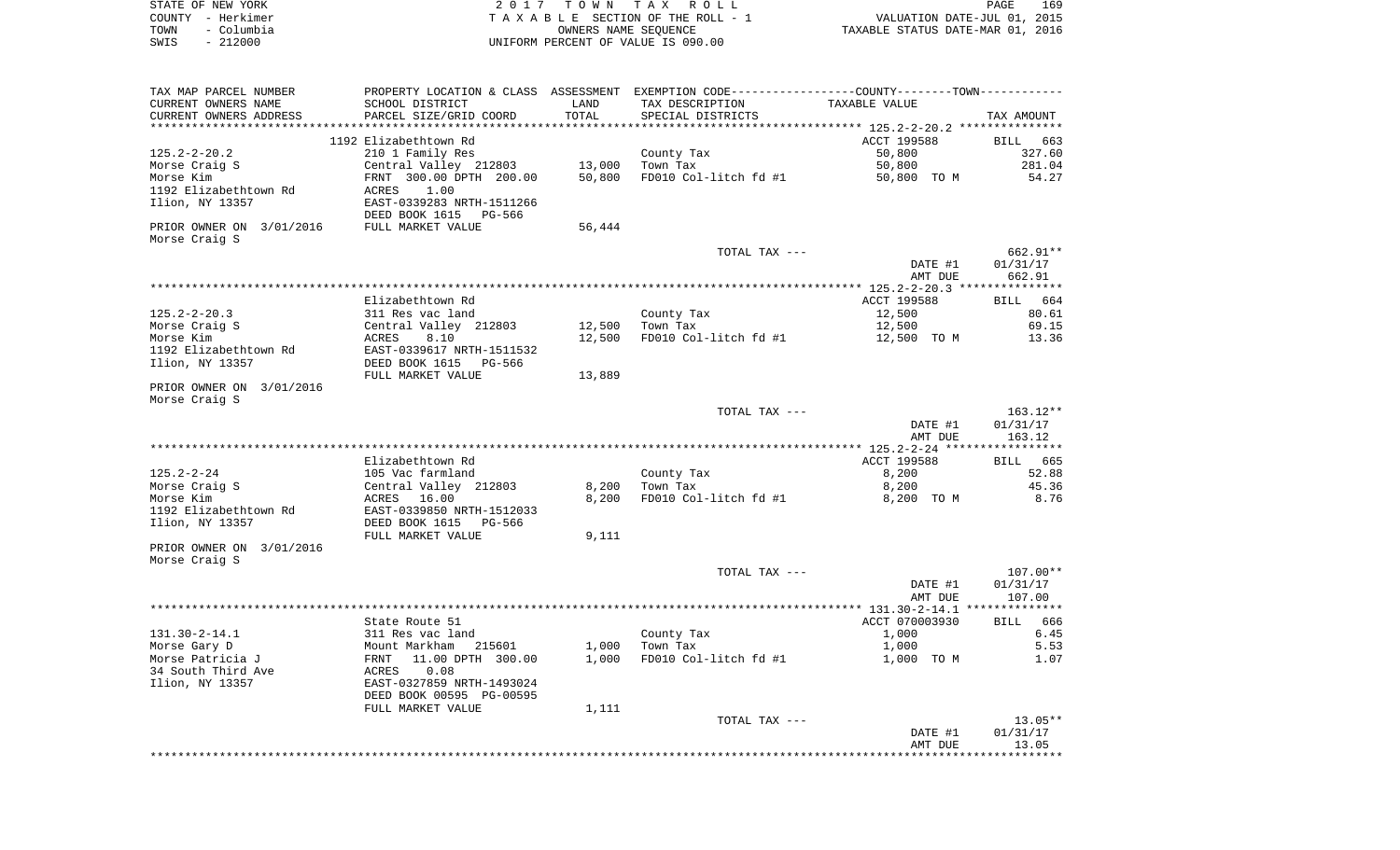| STATE OF NEW YORK |            | 2017 TOWN TAX ROLL                 |                      |                                  | PAGE | 170 |
|-------------------|------------|------------------------------------|----------------------|----------------------------------|------|-----|
| COUNTY - Herkimer |            | TAXABLE SECTION OF THE ROLL - 1    |                      | VALUATION DATE-JUL 01, 2015      |      |     |
| TOWN              | – Columbia |                                    | OWNERS NAME SEOUENCE | TAXABLE STATUS DATE-MAR 01, 2016 |      |     |
| $-212000$<br>SWIS |            | UNIFORM PERCENT OF VALUE IS 090.00 |                      |                                  |      |     |

|                             |                            |         |                                                                                              | AMT DUE                 | 489.48             |
|-----------------------------|----------------------------|---------|----------------------------------------------------------------------------------------------|-------------------------|--------------------|
|                             |                            |         |                                                                                              | DATE #1                 | 01/31/17           |
|                             |                            |         | TOTAL TAX ---                                                                                |                         | 489.48**           |
|                             | FULL MARKET VALUE          | 48,333  |                                                                                              |                         |                    |
| Jordanville, NY 13361       | DEED BOOK 710<br>$PG-238$  |         | FD010 Col-litch fd #1                                                                        | 43,500 TO M             | 46.48              |
| 1861 Jordanville Rd         | EAST-0361156 NRTH-1488530  |         | Town Tax                                                                                     | 36,975                  | 204.55             |
| Moyer Donna Lee             | ACRES<br>8.80              | 43,500  | County Tax                                                                                   | 36,975                  | 238.45             |
| Moyer Charles F             | Richfield Sprin 365601     |         | 26,500 VET WAR T 41123                                                                       | 6,525<br>$\Omega$       |                    |
| $132.4 - 2 - 1.2$           | 210 1 Family Res           |         | VET WAR C 41122                                                                              | 6.525<br>$\overline{0}$ |                    |
|                             | 1861 Jordanville Rd        |         |                                                                                              | ACCT 070015125          | 670<br><b>BILL</b> |
|                             |                            |         |                                                                                              |                         |                    |
|                             |                            |         |                                                                                              | AMT DUE                 | 1,174.46           |
|                             |                            |         |                                                                                              | DATE #1                 | 01/31/17           |
|                             |                            |         | TOTAL TAX ---                                                                                |                         | 1,174.46**         |
|                             | FULL MARKET VALUE          | 100,000 |                                                                                              |                         |                    |
| Ilion, NY 13357             | DEED BOOK 943<br>$PG-513$  |         |                                                                                              |                         |                    |
| 402 Beebe Rd                | EAST-0336299 NRTH-1498792  |         |                                                                                              |                         |                    |
| Mowers Barbara J            | ACRES<br>1.00              | 90,000  | FD010 Col-litch fd #1                                                                        | 90,000 TO M             | 96.16              |
| Mowers Daryl D              | Central Valley 212803      | 13,000  | Town Tax                                                                                     | 90,000                  | 497.90             |
| $125.3 - 1 - 14$            | 210 1 Family Res           |         | County Tax                                                                                   | 90,000                  | 580.40             |
|                             | 402 Beebe Rd               |         |                                                                                              | ACCT 070010265          | BILL 669           |
|                             |                            |         |                                                                                              |                         |                    |
|                             |                            |         |                                                                                              | AMT DUE                 | 551.30             |
|                             |                            |         |                                                                                              | DATE #1                 | 01/31/17           |
|                             |                            |         | TOTAL TAX ---                                                                                |                         | 551.30**           |
|                             | FULL MARKET VALUE          | 36,000  |                                                                                              |                         |                    |
|                             | DEED BOOK 909<br>PG-277    |         |                                                                                              |                         |                    |
| Ilion, NY 13357             | EAST-0344228 NRTH-1505186  |         |                                                                                              |                         |                    |
| 475 Brewer Rd               | 0.74<br>ACRES              |         | FD010 Col-litch fd #1                                                                        | 32,400 TO M             | 34.62              |
| Moszak Susan A              | FRNT 296.90 DPTH 114.50    | 32,400  | School Relevy                                                                                |                         | 128.50             |
| Moszak Gary L               | Central Valley 212803      | 10,900  | Town Tax                                                                                     | 32,400                  | 179.24             |
| $125.2 - 2 - 47$            | 210 1 Family Res           |         | County Tax                                                                                   | 32,400                  | 208.94             |
|                             | 475 Brewer Rd              |         |                                                                                              | ACCT 070007110          | BILL 668           |
|                             |                            |         |                                                                                              |                         |                    |
|                             |                            |         |                                                                                              | AMT DUE                 | 281.88             |
|                             |                            |         |                                                                                              | DATE #1                 | 01/31/17           |
|                             |                            |         | TOTAL TAX ---                                                                                |                         | 281.88**           |
|                             | FULL MARKET VALUE          | 24,000  |                                                                                              |                         |                    |
|                             | DEED BOOK 1128<br>$PG-620$ |         |                                                                                              |                         |                    |
|                             | EAST-0348151 NRTH-1493801  |         |                                                                                              |                         |                    |
| Richfield Springs, NY 13339 | 0.37<br>ACRES              |         |                                                                                              |                         |                    |
| 1593 McKoons Rd             | 68.00 DPTH 239.00<br>FRNT  | 21,600  | FD010 Col-litch fd #1                                                                        | 21,600 TO M             | 23.08              |
| Mosenthin Brandi J          | Central Valley 212803      | 8,000   | Town Tax                                                                                     | 21,600                  | 119.50             |
| $131.2 - 1 - 32$            | 210 1 Family Res           |         | County Tax                                                                                   | 21,600                  | 139.30             |
|                             | 1593 Mckoons Rd            |         |                                                                                              | ACCT 070012900          | <b>BILL</b><br>667 |
| **********************      |                            |         |                                                                                              |                         |                    |
| CURRENT OWNERS ADDRESS      | PARCEL SIZE/GRID COORD     | TOTAL   | SPECIAL DISTRICTS                                                                            |                         | TAX AMOUNT         |
| CURRENT OWNERS NAME         | SCHOOL DISTRICT            | LAND    | TAX DESCRIPTION                                                                              | TAXABLE VALUE           |                    |
| TAX MAP PARCEL NUMBER       |                            |         | PROPERTY LOCATION & CLASS ASSESSMENT EXEMPTION CODE---------------COUNTY-------TOWN--------- |                         |                    |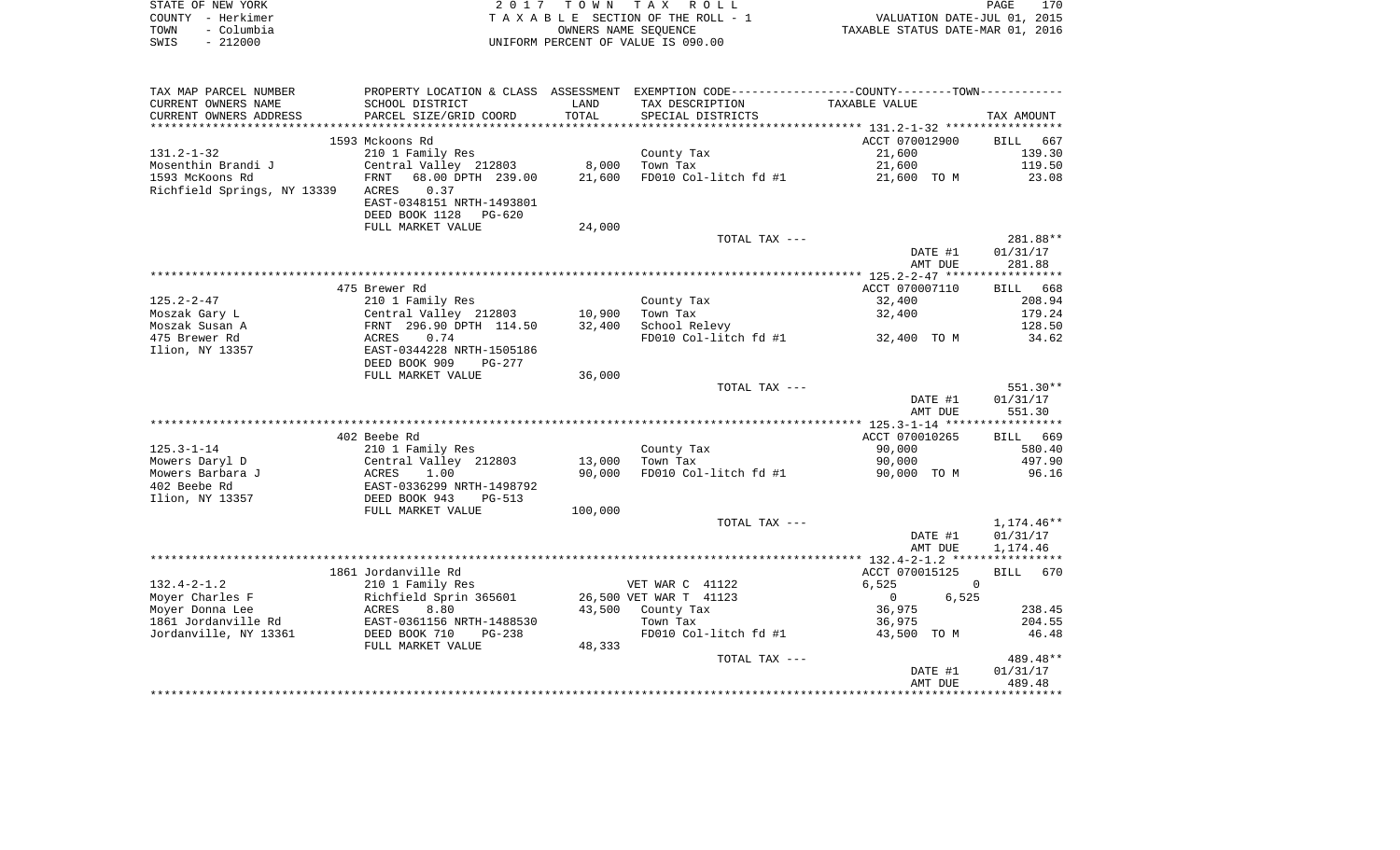| STATE OF NEW YORK |                   | 2017 TOWN TAX ROLL                 | PAGE                             | 171 |
|-------------------|-------------------|------------------------------------|----------------------------------|-----|
|                   | COUNTY - Herkimer | TAXABLE SECTION OF THE ROLL - 1    | VALUATION DATE-JUL 01, 2015      |     |
| TOWN - Columbia   |                   | OWNERS NAME SEOUENCE               | TAXABLE STATUS DATE-MAR 01, 2016 |     |
| SWIS              | - 212000          | UNIFORM PERCENT OF VALUE IS 090.00 |                                  |     |

| TAX MAP PARCEL NUMBER       | PROPERTY LOCATION & CLASS                  | ASSESSMENT | EXEMPTION CODE-----------------COUNTY--------TOWN----------- |                          |                    |
|-----------------------------|--------------------------------------------|------------|--------------------------------------------------------------|--------------------------|--------------------|
| CURRENT OWNERS NAME         | SCHOOL DISTRICT                            | LAND       | TAX DESCRIPTION                                              | TAXABLE VALUE            |                    |
| CURRENT OWNERS ADDRESS      | PARCEL SIZE/GRID COORD                     | TOTAL      | SPECIAL DISTRICTS                                            |                          | TAX AMOUNT         |
|                             |                                            |            |                                                              |                          |                    |
|                             | 927 Jordanville Rd                         |            |                                                              | ACCT 201232              | BILL<br>671        |
| $131.2 - 2 - 9$             | 314 Rural vac<10                           |            | County Tax                                                   | 14,400                   | 92.86              |
| Moynihan Nicole             | Central Valley 212803                      | 14,400     | Town Tax                                                     | 14,400                   | 79.66              |
| 211 Mcgowan Rd              | SUB DIV LOT#9                              | 14,400     | FD010 Col-litch fd #1                                        | 14,400 TO M              | 15.39              |
| Ilion, NY 13357             | ACRES<br>6.00                              |            |                                                              |                          |                    |
|                             | EAST-0343994 NRTH-1494463                  |            |                                                              |                          |                    |
| PRIOR OWNER ON 3/01/2016    | DEED BOOK 1626<br>PG-634                   |            |                                                              |                          |                    |
| Schultz Timothy J           | FULL MARKET VALUE                          | 16,000     |                                                              |                          |                    |
|                             |                                            |            | TOTAL TAX ---                                                |                          | 187.91**           |
|                             |                                            |            |                                                              | DATE #1                  | 01/31/17           |
|                             |                                            |            |                                                              | AMT DUE                  | 187.91             |
|                             |                                            |            |                                                              |                          |                    |
|                             | Millers Mills Rd                           |            |                                                              | ACCT 070003870           | BILL 672           |
| $131.2 - 1 - 68$            | 314 Rural vac<10                           |            | County Tax                                                   | 6,200                    | 39.98              |
| Murphy Dan                  | Mount Markham<br>215601                    | 6,200      | Town Tax                                                     | 6,200                    | 34.30              |
| Hills Debbie                | 1.30<br>ACRES                              | 6,200      | FD010 Col-litch fd #1                                        | 6,200 TO M               | 6.62               |
| 773 Millers Mills Rd        | EAST-0337786 NRTH-1488439                  |            |                                                              |                          |                    |
| West Winfield, NY 13491     | DEED BOOK 805<br>$PG-95$                   |            |                                                              |                          |                    |
|                             | FULL MARKET VALUE                          | 6,889      |                                                              |                          |                    |
|                             |                                            |            | TOTAL TAX ---                                                |                          | $80.90**$          |
|                             |                                            |            |                                                              | DATE #1                  | 01/31/17           |
|                             |                                            |            |                                                              | AMT DUE                  | 80.90              |
|                             |                                            |            |                                                              |                          |                    |
|                             | 773 Millers Mills Rd                       |            |                                                              | ACCT 070005020           | BILL 673           |
| $131.2 - 1 - 66$            | 240 Rural res                              |            | County Tax                                                   | 129,700                  | 836.42             |
| Murphy Dan A                | Mount Markham<br>215601                    | 33,400     | Town Tax                                                     | 129,700                  | 717.53             |
| Murphy Christine M          | Includes Lots 63, 64, 65                   | 129,700    | FD010 Col-litch fd #1                                        | 129,700 TO M             | 138.57             |
| 773 Millers Mills Rd        | ACRES<br>36.00                             |            |                                                              |                          |                    |
| West Winfield, NY 13491     | EAST-0338794 NRTH-1488706                  |            |                                                              |                          |                    |
|                             | DEED BOOK 674<br><b>PG-881</b>             |            |                                                              |                          |                    |
|                             | FULL MARKET VALUE                          | 144,111    |                                                              |                          |                    |
|                             |                                            |            | TOTAL TAX ---                                                |                          | $1,692.52**$       |
|                             |                                            |            |                                                              | DATE #1                  | 01/31/17           |
|                             |                                            |            |                                                              | AMT DUE                  | 1,692.52           |
|                             |                                            |            |                                                              |                          |                    |
|                             | 432 House Rd                               |            |                                                              | ACCT 070012780           | <b>BILL</b><br>674 |
| $131.2 - 1 - 59$            | 240 Rural res                              |            | VET WAR C 41122                                              | 8,010<br>$\Omega$        |                    |
| Murtha John P               | Central Valley 212803                      |            | 31,000 VET WAR T 41123                                       | $\overline{0}$<br>10,680 |                    |
| Murtha Rita D               | Doublewide                                 |            | 78,800 County Tax                                            | 70,790                   | 456.52             |
| 432 House Rd                | ACRES 16.00                                |            | Town Tax                                                     | 68,120                   | 376.85<br>84.19    |
| Richfield Springs, NY 13439 | EAST-0346006 NRTH-1489029<br>DEED BOOK 785 |            | FD010 Col-litch fd #1                                        | 78,800 TO M              |                    |
|                             | PG-484                                     |            |                                                              |                          |                    |
|                             | FULL MARKET VALUE                          | 87,556     | TOTAL TAX ---                                                |                          | $917.56**$         |
|                             |                                            |            |                                                              | DATE #1                  | 01/31/17           |
|                             |                                            |            |                                                              | AMT DUE                  | 917.56             |
|                             |                                            |            |                                                              |                          |                    |
|                             |                                            |            |                                                              |                          |                    |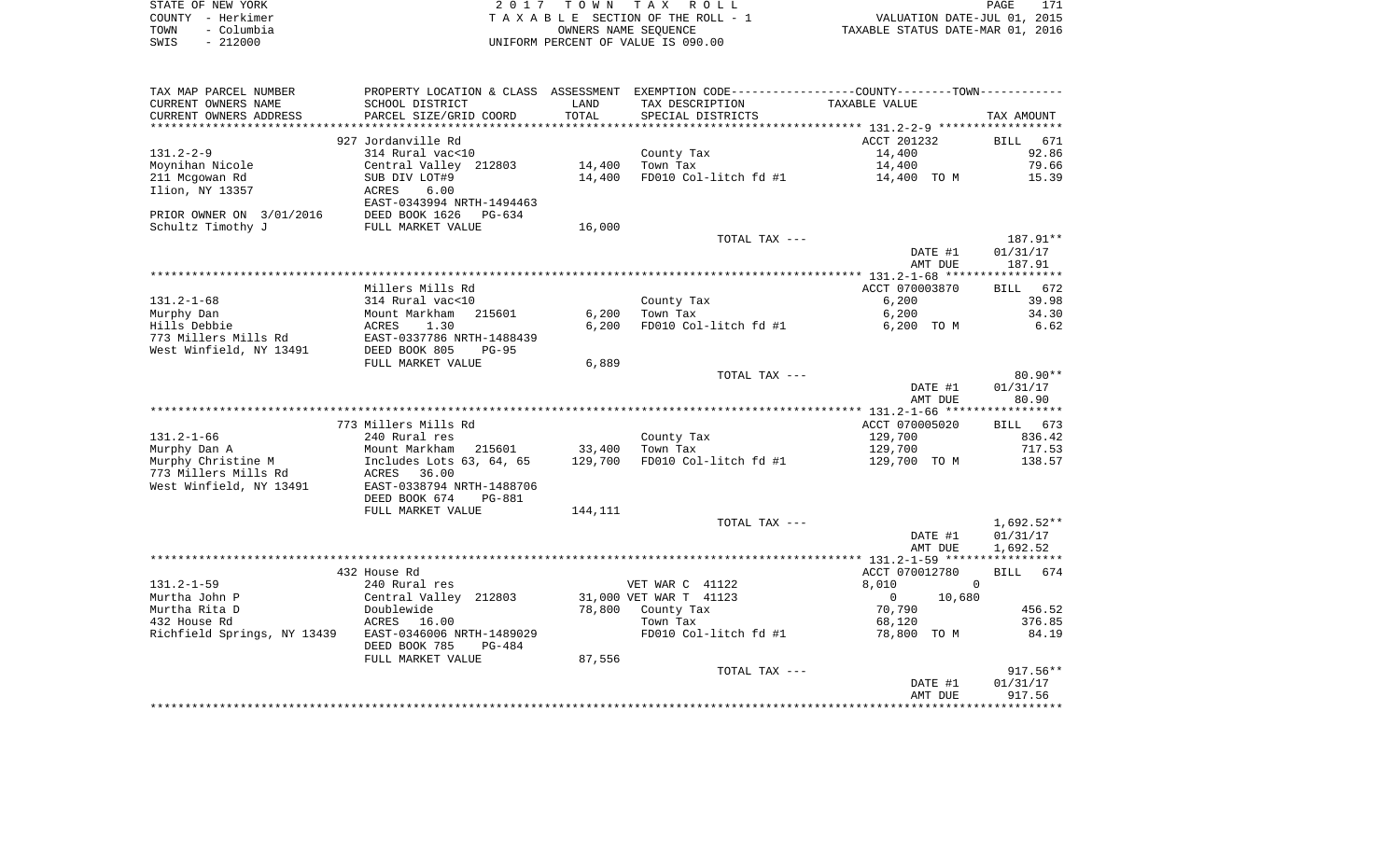| STATE OF NEW YORK  | 2017 TOWN TAX ROLL                 | 172<br>PAGE                      |
|--------------------|------------------------------------|----------------------------------|
| COUNTY - Herkimer  | TAXABLE SECTION OF THE ROLL - 1    | VALUATION DATE-JUL 01, 2015      |
| - Columbia<br>TOWN | OWNERS NAME SEOUENCE               | TAXABLE STATUS DATE-MAR 01, 2016 |
| $-212000$<br>SWIS  | UNIFORM PERCENT OF VALUE IS 090.00 |                                  |

| TAX MAP PARCEL NUMBER       | PROPERTY LOCATION & CLASS ASSESSMENT EXEMPTION CODE----------------COUNTY-------TOWN---------- |                |                       |                      |                    |
|-----------------------------|------------------------------------------------------------------------------------------------|----------------|-----------------------|----------------------|--------------------|
| CURRENT OWNERS NAME         | SCHOOL DISTRICT                                                                                | LAND           | TAX DESCRIPTION       | TAXABLE VALUE        |                    |
| CURRENT OWNERS ADDRESS      | PARCEL SIZE/GRID COORD                                                                         | TOTAL          | SPECIAL DISTRICTS     |                      | TAX AMOUNT         |
|                             |                                                                                                |                |                       |                      |                    |
|                             | House Rd                                                                                       |                |                       | ACCT 070012727       | <b>BILL</b><br>675 |
| $131.4 - 2 - 8$             | 312 Vac w/imprv                                                                                |                | County Tax            | 10,300               | 66.42              |
| Myers Donald J JR           | Richfield Sprin 365601                                                                         | 10,300         | Town Tax              | 10,300               | 56.98              |
| Myers Cheryl                | ACRES<br>5.00                                                                                  | 10,300         | School Relevy         |                      | 130.57             |
| 415 Haynor Rd               | EAST-0344045 NRTH-1485897                                                                      |                | FD010 Col-litch fd #1 | 10,300 TO M          | 11.00              |
| Richfield Springs, NY 13439 | DEED BOOK 925<br>PG-284                                                                        |                |                       |                      |                    |
|                             | FULL MARKET VALUE                                                                              | 11,444         |                       |                      |                    |
|                             |                                                                                                |                | TOTAL TAX ---         |                      | 264.97**           |
|                             |                                                                                                |                |                       | DATE #1              | 01/31/17           |
|                             |                                                                                                |                |                       | AMT DUE              | 264.97             |
|                             |                                                                                                |                |                       |                      |                    |
|                             | 337 Dropp Rd                                                                                   |                |                       | ACCT 070009750       | <b>BILL</b><br>676 |
| $132.3 - 1 - 15$            | 240 Rural res                                                                                  |                | CW 15 VET/ 41162      | $\mathbf 0$<br>8,010 |                    |
| Nagy Ronald L               | Richfield Sprin 365601                                                                         | 76,000 AG MKTS | 41730                 | 5,185<br>5,185       |                    |
| Nagy Beverly A              | includes 132.3-1-24 & 27                                                                       | 205,000        | County Tax            | 191,805              | 1,236.92           |
| 337 Dropp Road              | FRNT 2790.00 DPTH                                                                              |                | Town Tax              | 199,815              | 1,105.42           |
| Richfield Springs, NY 13439 | ACRES 110.00                                                                                   |                | School Relevy         |                      | 1,807.94           |
|                             | EAST-0355300 NRTH-1482698                                                                      |                | FD010 Col-litch fd #1 | 205,000 TO M         | 219.02             |
| MAY BE SUBJECT TO PAYMENT   | DEED BOOK 1172<br>PG-683                                                                       |                |                       |                      |                    |
| UNDER AGDIST LAW TIL 2023   | FULL MARKET VALUE                                                                              | 227,778        |                       |                      |                    |
|                             |                                                                                                |                | TOTAL TAX ---         |                      | $4,369.30**$       |
|                             |                                                                                                |                |                       | DATE #1              | 01/31/17           |
|                             |                                                                                                |                |                       | AMT DUE              | 4,369.30           |
|                             |                                                                                                |                |                       |                      |                    |
|                             | 364 Jordanville Rd                                                                             |                |                       | ACCT 197778          | BILL 677           |
| $131.1 - 1 - 17$            | 210 1 Family Res                                                                               |                | County Tax            | 108,200              | 697.77             |
| Nationstar Mortgage LLC     | Mount Markham<br>215601                                                                        | 15,900         | Town Tax              | 108,200              | 598.58             |
| 8950 Cypress Waters Blvd    | ACRES<br>2.32                                                                                  | 108,200        | FD010 Col-litch fd #1 | 108,200 TO M         | 115.60             |
| Coppell, TX 75019           | EAST-0333115 NRTH-1493173                                                                      |                |                       |                      |                    |
|                             | DEED BOOK 1604<br>PG-176                                                                       |                |                       |                      |                    |
| PRIOR OWNER ON 3/01/2016    | FULL MARKET VALUE                                                                              | 120,222        |                       |                      |                    |
| Lynch Christopher P         |                                                                                                |                |                       |                      |                    |
|                             |                                                                                                |                | TOTAL TAX ---         |                      | 1,411.95**         |
|                             |                                                                                                |                |                       | DATE #1              | 01/31/17           |
|                             |                                                                                                |                |                       | AMT DUE              | 1,411.95           |
|                             |                                                                                                |                |                       |                      |                    |
|                             | 334 Depot Rd                                                                                   |                |                       | ACCT 070000210       | BILL 678           |
| $131.3 - 1 - 20$            | 240 Rural res                                                                                  |                | County Tax            | 96,100               | 619.74             |
| Neighbour Charleen A        | Mount Markham<br>215601                                                                        | 31,000         | Town Tax              | 96,100               | 531.64             |
| 334 Depot Rd                | ACRES 16.00                                                                                    | 96,100         | FD010 Col-litch fd #1 | 96,100 TO M          | 102.67             |
| West Winfield, NY 13491     | EAST-0334985 NRTH-1486312                                                                      |                |                       |                      |                    |
|                             | DEED BOOK 936<br><b>PG-187</b>                                                                 |                |                       |                      |                    |
|                             | FULL MARKET VALUE                                                                              | 106,778        |                       |                      |                    |
|                             |                                                                                                |                | TOTAL TAX ---         |                      | $1,254.05**$       |
|                             |                                                                                                |                |                       | DATE #1              | 01/31/17           |
|                             |                                                                                                |                |                       | AMT DUE              | 1,254.05           |
|                             |                                                                                                |                |                       |                      |                    |
|                             |                                                                                                |                |                       |                      |                    |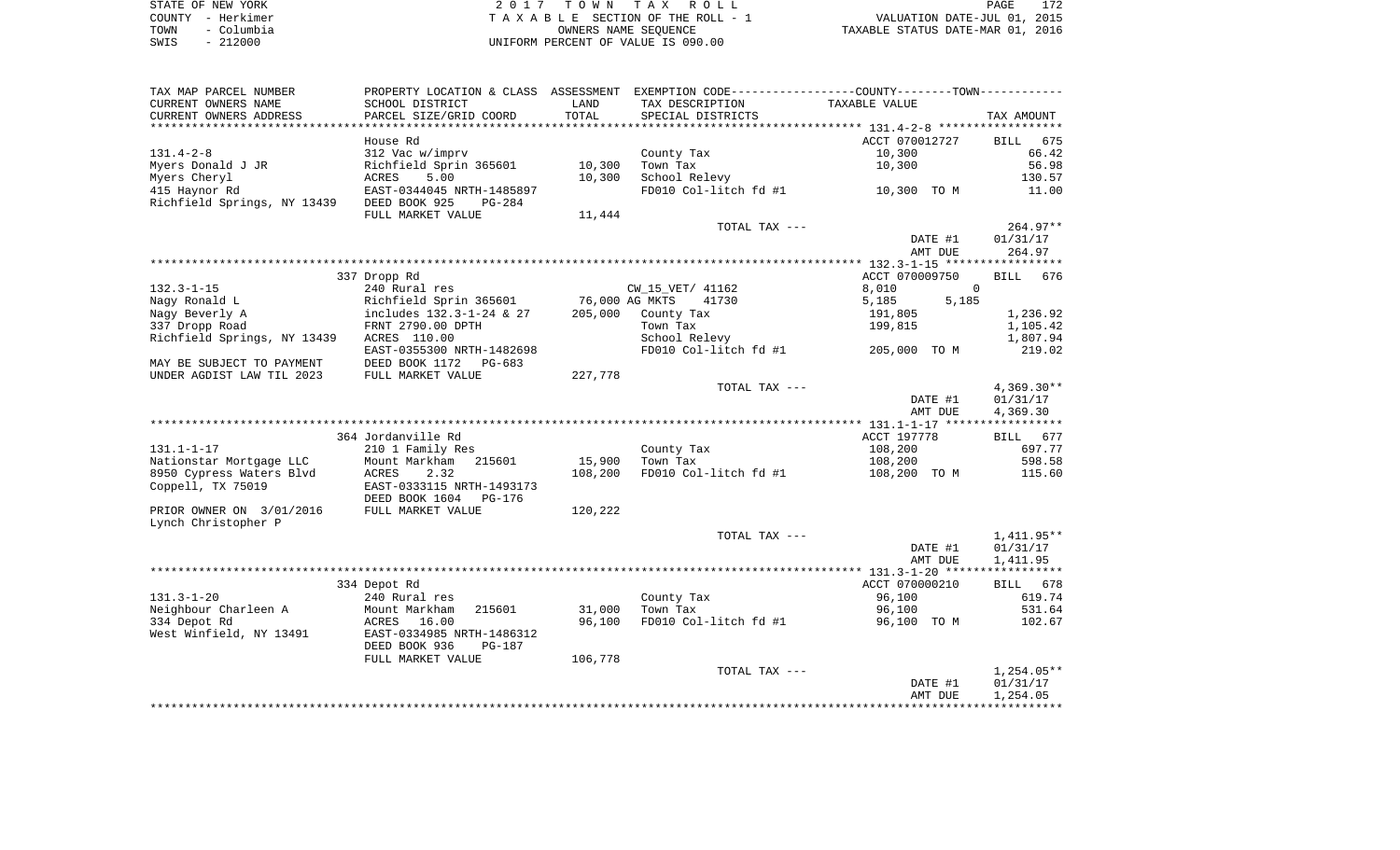| STATE OF NEW YORK  | 2017 TOWN TAX ROLL                 | 173<br>PAGE                      |
|--------------------|------------------------------------|----------------------------------|
| COUNTY - Herkimer  | TAXABLE SECTION OF THE ROLL - 1    | VALUATION DATE-JUL 01, 2015      |
| - Columbia<br>TOWN | OWNERS NAME SEOUENCE               | TAXABLE STATUS DATE-MAR 01, 2016 |
| - 212000<br>SWIS   | UNIFORM PERCENT OF VALUE IS 090.00 |                                  |

| TAX MAP PARCEL NUMBER       | PROPERTY LOCATION & CLASS | ASSESSMENT | EXEMPTION CODE-----------------COUNTY-------TOWN----------- |                          |                    |
|-----------------------------|---------------------------|------------|-------------------------------------------------------------|--------------------------|--------------------|
| CURRENT OWNERS NAME         | SCHOOL DISTRICT           | LAND       | TAX DESCRIPTION                                             | TAXABLE VALUE            |                    |
| CURRENT OWNERS ADDRESS      | PARCEL SIZE/GRID COORD    | TOTAL      | SPECIAL DISTRICTS                                           |                          | TAX AMOUNT         |
|                             |                           |            |                                                             |                          |                    |
|                             | 2029 State Route 28       |            |                                                             | ACCT 070014820           | <b>BILL</b><br>679 |
| $126.3 - 2 - 12$            | 210 1 Family Res          |            | County Tax                                                  | 56,200                   | 362.43             |
| Nesbitt David               | Central Valley 212803     | 8,300      | Town Tax                                                    | 56,200                   | 310.91             |
| Nesbitt Sarah               | FRNT 165.00 DPTH 107.00   | 56,200     | FD010 Col-litch fd #1                                       | 56,200 TO M              | 60.04              |
| 2029 State Route 28         | 0.41<br>ACRES             |            |                                                             |                          |                    |
| Mohawk, NY 13407            | EAST-0353905 NRTH-1503366 |            |                                                             |                          |                    |
|                             | DEED BOOK 1144 PG-285     |            |                                                             |                          |                    |
|                             | FULL MARKET VALUE         | 62,444     |                                                             |                          |                    |
|                             |                           |            | TOTAL TAX ---                                               |                          | 733.38**           |
|                             |                           |            |                                                             | DATE #1                  | 01/31/17           |
|                             |                           |            |                                                             | AMT DUE                  | 733.38             |
|                             |                           |            |                                                             |                          |                    |
|                             | 538 Spohn Rd              |            |                                                             | ACCT 070015030           | BILL               |
|                             |                           |            |                                                             |                          | 680                |
| $125.4 - 1 - 24$            | 210 1 Family Res          |            | County Tax                                                  | 82,000                   | 528.81             |
| Newberry Ervin E Jr         | Central Valley 212803     | 15,000     | Town Tax                                                    | 82,000                   | 453.64             |
| 538 Spohn Rd                | 1.90<br>ACRES             | 82,000     | School Relevy                                               |                          | 1,231.73           |
| Ilion, NY 13357             | EAST-0344254 NRTH-1501936 |            | FD010 Col-litch fd #1                                       | 82,000 TO M              | 87.61              |
|                             | DEED BOOK 841<br>$PG-604$ |            |                                                             |                          |                    |
|                             | FULL MARKET VALUE         | 91,111     |                                                             |                          |                    |
|                             |                           |            | TOTAL TAX ---                                               |                          | $2,301.79**$       |
|                             |                           |            |                                                             | DATE #1                  | 01/31/17           |
|                             |                           |            |                                                             | AMT DUE                  | 2,301.79           |
|                             |                           |            |                                                             |                          |                    |
|                             | 393 Stroupe Rd            |            |                                                             | ACCT 070014911           | BILL 681           |
| $125.4 - 1 - 46.6$          | 210 1 Family Res          |            | County Tax                                                  | 95,000                   | 612.64             |
| Newman Deborah A            | Central Valley 212803     | 14,100     | Town Tax                                                    | 95,000                   | 525.56             |
| 393 Stroupe Rd              | Doublewide                | 95,000     | FD010 Col-litch fd #1                                       |                          | 101.50             |
|                             |                           |            |                                                             | 95,000 TO M              |                    |
| Ilion, NY 13357             | ACRES<br>1.50 BANK<br>043 |            |                                                             |                          |                    |
|                             | EAST-0343025 NRTH-1497491 |            |                                                             |                          |                    |
|                             | DEED BOOK 884<br>PG-695   |            |                                                             |                          |                    |
|                             | FULL MARKET VALUE         | 105,556    |                                                             |                          |                    |
|                             |                           |            | TOTAL TAX ---                                               |                          | $1,239.70**$       |
|                             |                           |            |                                                             | DATE #1                  | 01/31/17           |
|                             |                           |            |                                                             | AMT DUE                  | 1,239.70           |
|                             |                           |            |                                                             |                          |                    |
|                             | 1551 Jordanvlle Rd        |            |                                                             |                          | BILL<br>682        |
| $132.1 - 1 - 19.2$          | 210 1 Family Res          |            | VET WAR C 41122                                             | $\mathbf 0$<br>8,010     |                    |
| Newman Robert E             | Richfield Sprin 365601    |            | 15,200 VET WAR T 41123                                      | $\overline{0}$<br>10,680 |                    |
| Newman Martha W             | house at 54               | 130,700    | County Tax                                                  | 122,690                  | 791.21             |
| 1551 Jordanville Rd         | FRNT 250.00 DPTH          |            | Town Tax                                                    | 120,020                  | 663.97             |
|                             | 2.00<br>ACRES             |            | FD010 Col-litch fd #1                                       | 130,700 TO M             | 139.64             |
| Richfield Springs, NY 13439 |                           |            |                                                             |                          |                    |
|                             | EAST-0355601 NRTH-1490288 |            |                                                             |                          |                    |
|                             | DEED BOOK 914<br>$PG-97$  |            |                                                             |                          |                    |
|                             | FULL MARKET VALUE         | 145,222    |                                                             |                          |                    |
|                             |                           |            | TOTAL TAX ---                                               |                          | 1,594.82**         |
|                             |                           |            |                                                             | DATE #1                  | 01/31/17           |
|                             |                           |            |                                                             | AMT DUE                  | 1,594.82           |
|                             |                           |            |                                                             |                          |                    |
|                             |                           |            |                                                             |                          |                    |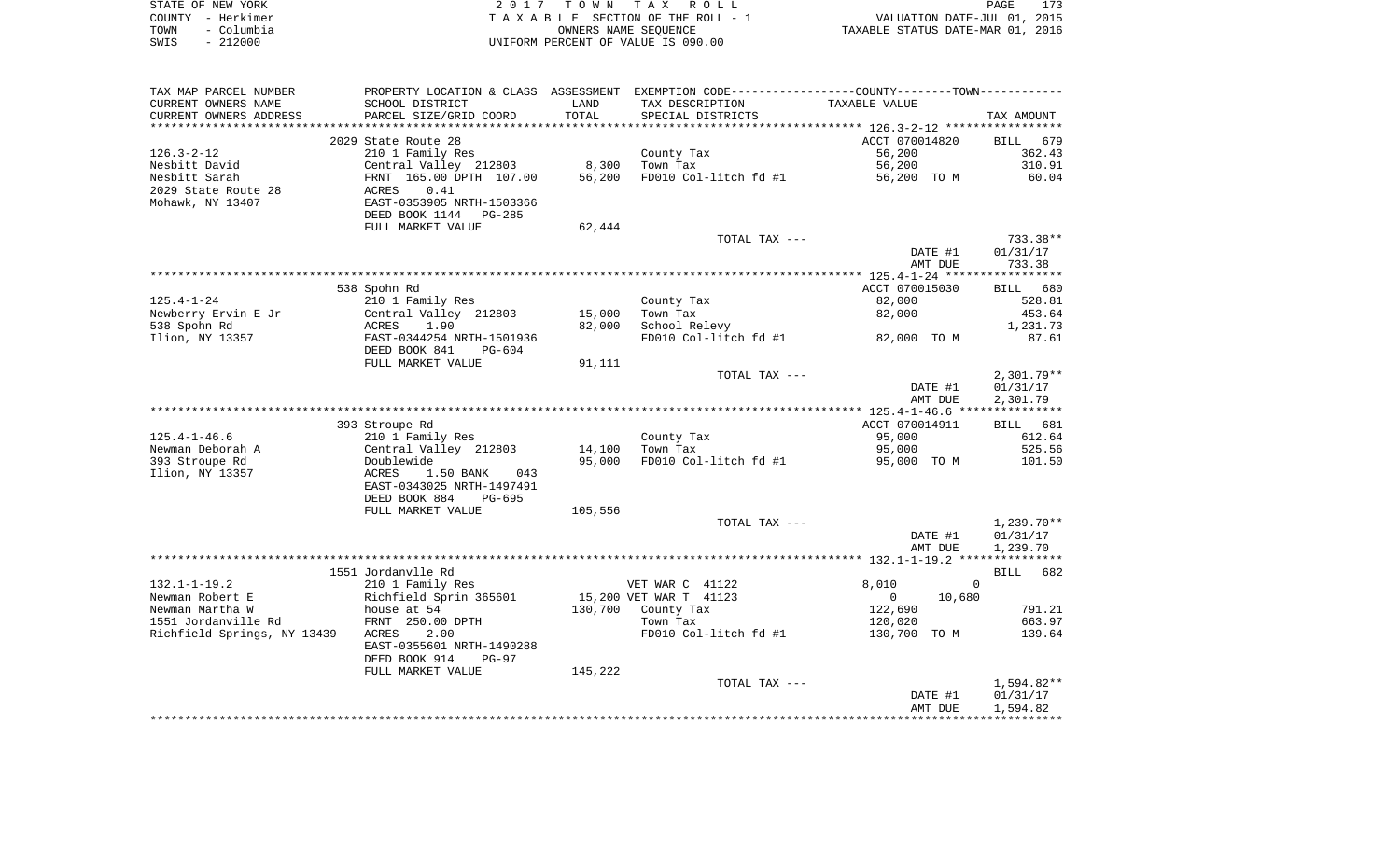| STATE OF NEW YORK  | 2017 TOWN TAX ROLL                 | 174<br>PAGE                      |
|--------------------|------------------------------------|----------------------------------|
| COUNTY - Herkimer  | TAXABLE SECTION OF THE ROLL - 1    | VALUATION DATE-JUL 01, 2015      |
| – Columbia<br>TOWN | OWNERS NAME SEOUENCE               | TAXABLE STATUS DATE-MAR 01, 2016 |
| $-212000$<br>SWIS  | UNIFORM PERCENT OF VALUE IS 090.00 |                                  |

| TAX MAP PARCEL NUMBER                  | PROPERTY LOCATION & CLASS ASSESSMENT EXEMPTION CODE----------------COUNTY-------TOWN---------- |         |                                        |                |                          |
|----------------------------------------|------------------------------------------------------------------------------------------------|---------|----------------------------------------|----------------|--------------------------|
| CURRENT OWNERS NAME                    | SCHOOL DISTRICT                                                                                | LAND    | TAX DESCRIPTION                        | TAXABLE VALUE  |                          |
| CURRENT OWNERS ADDRESS                 | PARCEL SIZE/GRID COORD                                                                         | TOTAL   | SPECIAL DISTRICTS                      |                | TAX AMOUNT               |
|                                        | Warren Off Rd                                                                                  |         |                                        | ACCT 070011250 | 683<br>BILL              |
| $125.2 - 2 - 35.1$                     | 322 Rural vac>10                                                                               |         | County Tax                             | 4,100          | 26.44                    |
| Nicolette Alan T                       | Central Valley 212803                                                                          | 4,100   | Town Tax                               | 4,100          | 22.68                    |
| Nicolette Sara M                       | ACRES 38.40 BANK<br>620                                                                        | 4,100   | FD010 Col-litch fd #1                  | 4,100 TO M     | 4.38                     |
| 438 No Columbia Rd                     | EAST-0344919 NRTH-1507660                                                                      |         |                                        |                |                          |
| Ilion, NY 13357                        | DEED BOOK 878<br>PG-596                                                                        |         |                                        |                |                          |
|                                        | FULL MARKET VALUE                                                                              | 4,556   | TOTAL TAX ---                          |                | $53.50**$                |
|                                        |                                                                                                |         |                                        | DATE #1        | 01/31/17                 |
|                                        |                                                                                                |         |                                        | AMT DUE        | 53.50                    |
|                                        |                                                                                                |         |                                        |                |                          |
|                                        | 438 No Columbia Rd                                                                             |         |                                        |                | BILL 684                 |
| $125.2 - 2 - 35.2$                     | 240 Rural res                                                                                  |         | County Tax                             | 120,000        | 773.86                   |
| Nicolette Alan T                       | Central Valley 212803                                                                          | 32,300  | Town Tax                               | 120,000        | 663.86                   |
| Nicolette Sara M<br>438 No Columbia Rd | ACRES 15.50 BANK 620<br>EAST-0345612 NRTH-1508308                                              | 120,000 | FD010 Col-litch fd #1                  | 120,000 TO M   | 128.21                   |
| Ilion, NY 13357                        | DEED BOOK 831<br>PG-673                                                                        |         |                                        |                |                          |
|                                        | FULL MARKET VALUE                                                                              | 133,333 |                                        |                |                          |
|                                        |                                                                                                |         | TOTAL TAX ---                          |                | 1,565.93**               |
|                                        |                                                                                                |         |                                        | DATE #1        | 01/31/17                 |
|                                        |                                                                                                |         |                                        | AMT DUE        | 1,565.93                 |
|                                        | 240 Brennan Rd                                                                                 |         |                                        | ACCT 070014612 | BILL 685                 |
| $125.4 - 1 - 53.3$                     | 210 1 Family Res                                                                               |         | County Tax                             | 110,000        | 709.38                   |
| Norkevich Frank S                      | Mount Markham 215601                                                                           | 28,000  | Town Tax                               | 110,000        | 608.54                   |
| Norkevich Alice C                      | ACRES<br>9.90                                                                                  | 110,000 | FD010 Col-litch fd #1                  | 110,000 TO M   | 117.52                   |
| 240 Brennan Road                       | EAST-0342958 NRTH-1500118                                                                      |         |                                        |                |                          |
| Ilion, NY 13357                        | DEED BOOK 1117 PG-508                                                                          |         |                                        |                |                          |
|                                        | FULL MARKET VALUE                                                                              | 122,222 | TOTAL TAX ---                          |                |                          |
|                                        |                                                                                                |         |                                        | DATE #1        | $1,435.44**$<br>01/31/17 |
|                                        |                                                                                                |         |                                        | AMT DUE        | 1,435.44                 |
|                                        |                                                                                                |         |                                        |                |                          |
|                                        | 200 Koerner Rd                                                                                 |         |                                        |                | BILL 686                 |
| $131.2 - 1 - 9.2$                      | 240 Rural res                                                                                  |         | County Tax                             | 120,000        | 773.86                   |
| Norrbom Darren T                       | Mount Markham<br>215601                                                                        | 22,700  | Town Tax                               | 120,000        | 663.86                   |
| Norrbom Kayla A<br>412 Second Ave Ext  | ACRES 13.00<br>EAST-0344470 NRTH-1495586                                                       | 120,000 | School Relevy<br>FD010 Col-litch fd #1 | 120,000 TO M   | 2,691.72<br>128.21       |
| Frankfort, NY 13340                    | DEED BOOK 1432<br>$PG-21$                                                                      |         |                                        |                |                          |
|                                        | FULL MARKET VALUE                                                                              | 133,333 |                                        |                |                          |
|                                        |                                                                                                |         | TOTAL TAX ---                          |                | $4,257.65**$             |
|                                        |                                                                                                |         |                                        | DATE #1        | 01/31/17                 |
|                                        |                                                                                                |         |                                        | AMT DUE        | 4,257.65                 |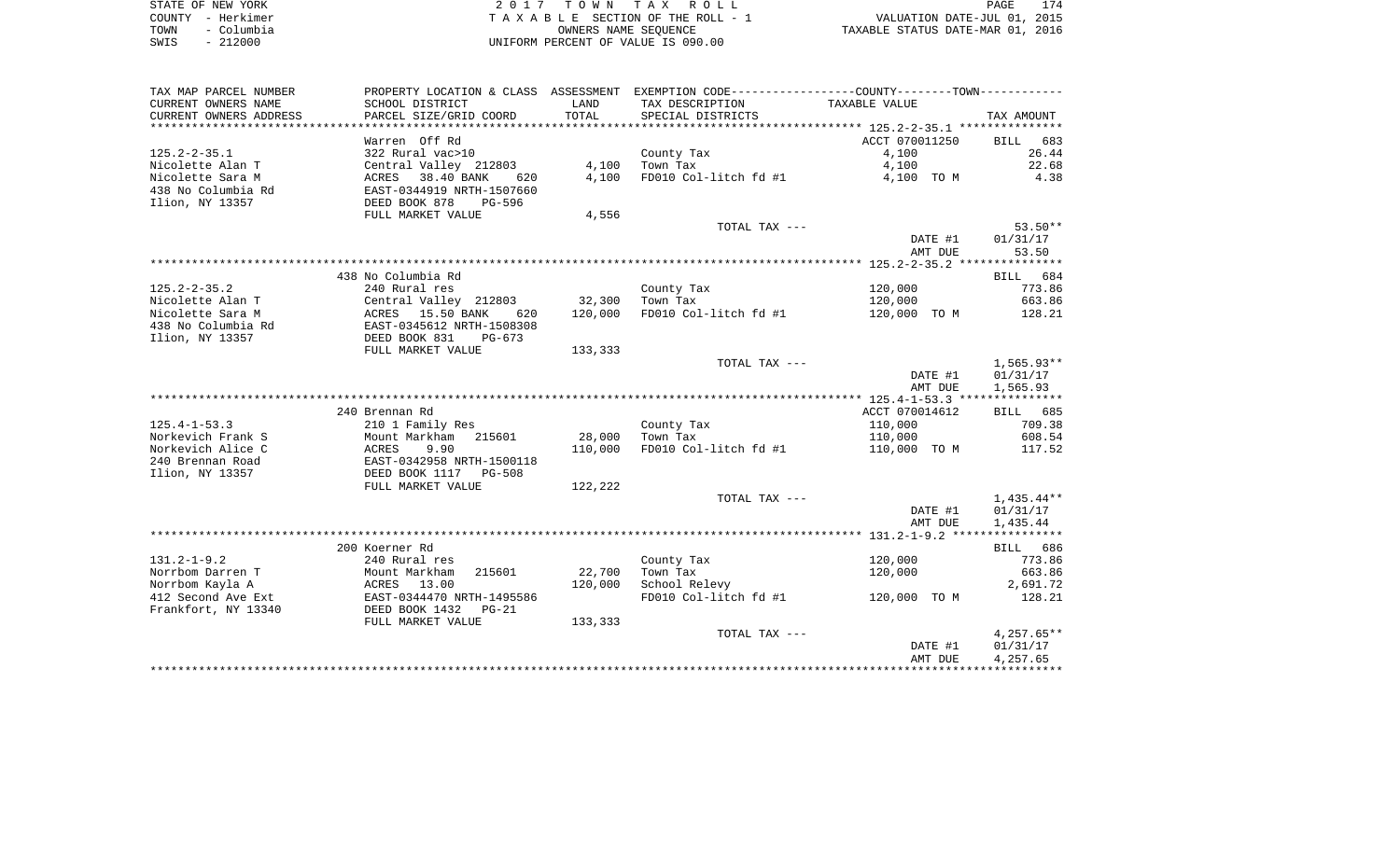|      | STATE OF NEW YORK | 2017 TOWN TAX ROLL                 |                                  | PAGE | 175 |
|------|-------------------|------------------------------------|----------------------------------|------|-----|
|      | COUNTY – Herkimer | TAXABLE SECTION OF THE ROLL - 1    | VALUATION DATE-JUL 01, 2015      |      |     |
| TOWN | – Columbia        | OWNERS NAME SEOUENCE               | TAXABLE STATUS DATE-MAR 01, 2016 |      |     |
| SWIS | $-212000$         | UNIFORM PERCENT OF VALUE IS 090.00 |                                  |      |     |

| TAX MAP PARCEL NUMBER     |                           |         | PROPERTY LOCATION & CLASS ASSESSMENT EXEMPTION CODE----------------COUNTY--------TOWN----------- |                                           |              |
|---------------------------|---------------------------|---------|--------------------------------------------------------------------------------------------------|-------------------------------------------|--------------|
| CURRENT OWNERS NAME       | SCHOOL DISTRICT           | LAND    | TAX DESCRIPTION                                                                                  | TAXABLE VALUE                             |              |
| CURRENT OWNERS ADDRESS    | PARCEL SIZE/GRID COORD    | TOTAL   | SPECIAL DISTRICTS                                                                                |                                           | TAX AMOUNT   |
|                           |                           |         |                                                                                                  | ***************** 126.3-2-33.4 ********** |              |
|                           | 1940 State Route 28       |         |                                                                                                  | ACCT 197172                               | BILL 687     |
| $126.3 - 2 - 33.4$        | 210 1 Family Res          |         | VET WAR C 41122                                                                                  | 8,010<br>$\mathbf 0$                      |              |
| Noyes Stephen             | Central Valley 212803     |         | 27,900 VET WAR T 41123                                                                           | 10,680<br>$\overline{0}$                  |              |
| Noyes Barbara             | ACRES<br>9.90             |         | 137,200 County Tax                                                                               | 129,190                                   | 833.13       |
| 1940 State Route 28       | EAST-0355300 NRTH-1501961 |         | Town Tax                                                                                         | 126,520                                   | 699.93       |
| Mohawk, NY 13407          | DEED BOOK 1600<br>PG-197  |         | FD010 Col-litch fd #1                                                                            | 137,200 TO M                              | 146.58       |
|                           | FULL MARKET VALUE         | 152,444 |                                                                                                  |                                           |              |
|                           |                           |         | TOTAL TAX ---                                                                                    |                                           | $1,679.64**$ |
|                           |                           |         |                                                                                                  | DATE #1                                   | 01/31/17     |
|                           |                           |         |                                                                                                  |                                           |              |
|                           |                           |         |                                                                                                  | AMT DUE                                   | 1,679.64     |
|                           |                           |         |                                                                                                  |                                           |              |
|                           | Brennan Rd                |         |                                                                                                  | ACCT 161780                               | BILL 688     |
| $125.4 - 2 - 12$          | 314 Rural vac<10          |         | County Tax                                                                                       | 19,000                                    | 122.53       |
| Nriaka Patrick C          | Mount Markham 215601      | 19,000  | Town Tax                                                                                         | 19,000                                    | 105.11       |
| Nriaka Clementina N       | Subdivision Cedar Knoll-2 | 19,000  | FD010 Col-litch fd #1                                                                            | 19,000 TO M                               | 20.30        |
| 4 Glade Court             | FRNT 365.00 DPTH          |         |                                                                                                  |                                           |              |
| New City, NY 10956        | ACRES<br>5.00             |         |                                                                                                  |                                           |              |
|                           | EAST-0340374 NRTH-1498791 |         |                                                                                                  |                                           |              |
|                           | DEED BOOK 1376<br>PG-621  |         |                                                                                                  |                                           |              |
|                           | FULL MARKET VALUE         | 21,111  |                                                                                                  |                                           |              |
|                           |                           |         | TOTAL TAX ---                                                                                    |                                           | 247.94**     |
|                           |                           |         |                                                                                                  | DATE #1                                   | 01/31/17     |
|                           |                           |         |                                                                                                  | AMT DUE                                   | 247.94       |
|                           |                           |         |                                                                                                  |                                           |              |
|                           | Brennan Rd                |         |                                                                                                  | ACCT 161780                               | BILL 689     |
| $125.4 - 2 - 13$          | 314 Rural vac<10          |         | County Tax                                                                                       | 18,000                                    | 116.08       |
| Nriaka Patrick C          | Mount Markham 215601      | 18,000  | Town Tax                                                                                         | 18,000                                    | 99.58        |
| Nriaka Clementina N       | Subdivision Cedar Knoll-2 | 18,000  | FD010 Col-litch fd #1                                                                            | 18,000 TO M                               | 19.23        |
| 4 Glade Court             | FRNT 931.00 DPTH          |         |                                                                                                  |                                           |              |
| New City, NY 10956        | 4.70<br>ACRES             |         |                                                                                                  |                                           |              |
|                           | EAST-0340198 NRTH-1498518 |         |                                                                                                  |                                           |              |
|                           | DEED BOOK 1376<br>PG-621  |         |                                                                                                  |                                           |              |
|                           | FULL MARKET VALUE         | 20,000  |                                                                                                  |                                           |              |
|                           |                           |         | TOTAL TAX ---                                                                                    |                                           | 234.89**     |
|                           |                           |         |                                                                                                  | DATE #1                                   | 01/31/17     |
|                           |                           |         |                                                                                                  | AMT DUE                                   | 234.89       |
|                           |                           |         |                                                                                                  |                                           |              |
|                           | 373 Beebe Rd              |         |                                                                                                  | ACCT 200883                               | BILL 690     |
| $125.4 - 1 - 58.2$        | 210 1 Family Res          |         | County Tax                                                                                       | 169,900                                   | 1,095.66     |
| Oliver Daniel J           | Mount Markham 215601      | 14,800  | Town Tax                                                                                         | 169,900                                   | 939.92       |
| Patrei Sarah              | ACRES<br>1.80             | 169,900 | FD010 Col-litch fd #1                                                                            | 169,900 TO M                              | 181.52       |
| 373 Beebe Rd              | EAST-0336873 NRTH-1499178 |         |                                                                                                  |                                           |              |
| Ilion, NY 13357           | DEED BOOK 1624 PG-447     |         |                                                                                                  |                                           |              |
|                           | FULL MARKET VALUE         | 188,778 |                                                                                                  |                                           |              |
| PRIOR OWNER ON 3/01/2016  |                           |         |                                                                                                  |                                           |              |
|                           |                           |         |                                                                                                  |                                           |              |
| Federal National Mortgage |                           |         |                                                                                                  |                                           |              |
|                           |                           |         | TOTAL TAX ---                                                                                    |                                           | $2,217.10**$ |
|                           |                           |         |                                                                                                  | DATE #1                                   | 01/31/17     |
|                           |                           |         |                                                                                                  | AMT DUE                                   | 2,217.10     |
|                           |                           |         |                                                                                                  |                                           |              |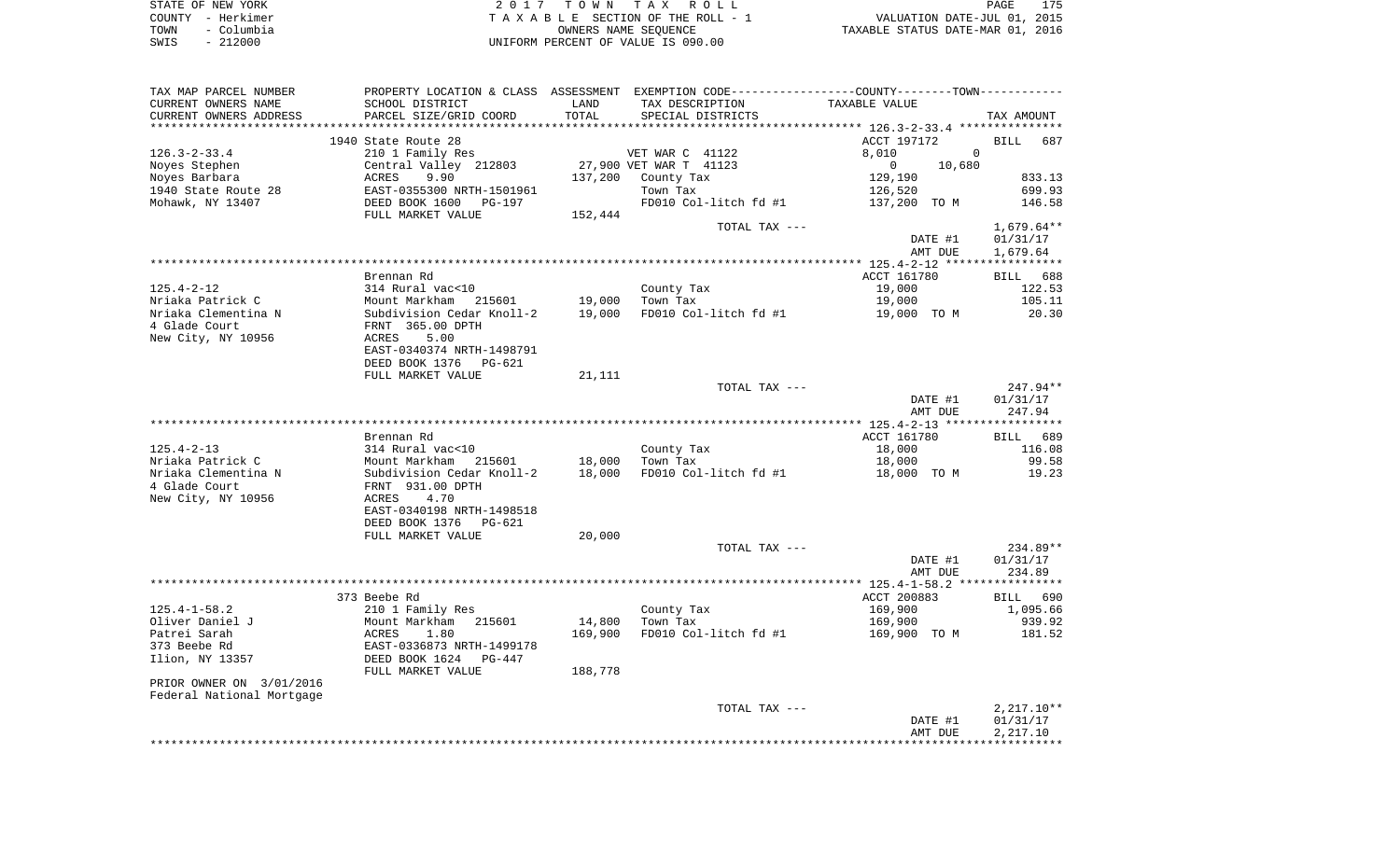|      | STATE OF NEW YORK | 2017 TOWN TAX ROLL                 | 176<br>PAGE                      |
|------|-------------------|------------------------------------|----------------------------------|
|      | COUNTY - Herkimer | TAXABLE SECTION OF THE ROLL - 1    | VALUATION DATE-JUL 01, 2015      |
| TOWN | – Columbia        | OWNERS NAME SEOUENCE               | TAXABLE STATUS DATE-MAR 01, 2016 |
| SWIS | $-212000$         | UNIFORM PERCENT OF VALUE IS 090.00 |                                  |

| TAX MAP PARCEL NUMBER  | PROPERTY LOCATION & CLASS ASSESSMENT |         | EXEMPTION CODE-----------------COUNTY-------TOWN----------- |                    |                      |
|------------------------|--------------------------------------|---------|-------------------------------------------------------------|--------------------|----------------------|
| CURRENT OWNERS NAME    | SCHOOL DISTRICT                      | LAND    | TAX DESCRIPTION                                             | TAXABLE VALUE      |                      |
| CURRENT OWNERS ADDRESS | PARCEL SIZE/GRID COORD               | TOTAL   | SPECIAL DISTRICTS                                           |                    | TAX AMOUNT           |
| *******************    |                                      |         |                                                             |                    |                      |
|                        | 1762 State Route 28                  |         |                                                             | ACCT 070016050     | <b>BILL</b><br>691   |
| $126.3 - 2 - 55.1$     | 312 Vac w/imprv                      |         | County Tax                                                  | 17,500             | 112.86               |
| Owens Edwin R          | Central Valley 212803                | 15,500  | Town Tax                                                    | 17,500             | 96.81                |
| Owens Patricia         | 7.20<br>ACRES                        | 17,500  | School Relevy                                               |                    | 389.27               |
| 214 Warren Rd          | EAST-0354416 NRTH-1498773            |         | FD010 Col-litch fd #1                                       | 17,500 TO M        | 18.70                |
| Mohawk, NY 13407       | DEED BOOK 832<br><b>PG-210</b>       |         |                                                             |                    |                      |
|                        | FULL MARKET VALUE                    | 19,444  |                                                             |                    |                      |
|                        |                                      |         | TOTAL TAX ---                                               |                    | $617.64**$           |
|                        |                                      |         |                                                             | DATE #1            | 01/31/17             |
|                        |                                      |         |                                                             | AMT DUE            | 617.64               |
|                        |                                      |         |                                                             |                    |                      |
|                        | 127 Beebe Road Spu                   |         |                                                             | ACCT 070010680     | BILL 692             |
| $125.4 - 1 - 2$        | 210 1 Family Res                     |         | VET WAR C 41122                                             | 8,010              | $\overline{0}$       |
| Ozog William J         | Central Valley 212803                |         | 13,000 VET WAR T 41123                                      | $\Omega$<br>10,680 |                      |
| 127 Beebe Road Spur    | ACRES<br>1.01                        | 98,300  | County Tax                                                  | 90,290             | 582.27               |
| Ilion, NY 13357        | EAST-0337880 NRTH-1502702            |         | Town Tax                                                    | 87,620             | 484.73               |
|                        | DEED BOOK 821<br>PG-301              |         | FD010 Col-litch fd #1                                       | 98,300 TO M        | 105.02               |
|                        | FULL MARKET VALUE                    | 109,222 |                                                             |                    |                      |
|                        |                                      |         | TOTAL TAX ---                                               |                    | 1,172.02**           |
|                        |                                      |         |                                                             | DATE #1            | 01/31/17             |
|                        |                                      |         |                                                             | AMT DUE            | 1,172.02             |
|                        |                                      |         |                                                             |                    |                      |
|                        | 262 Depot Rd                         |         |                                                             | ACCT 188134        | BILL<br>693          |
| $131.3 - 1 - 15$       | 240 Rural res                        |         | County Tax                                                  | 80,400             | 518.49               |
| Pace Susan L           | Mount Markham<br>215601              | 29,000  | Town Tax                                                    | 80,400             | 444.79               |
| 177 Elizabethtown Rd   | ACRES 11.90                          | 80,400  | School Relevy                                               |                    | 1,803.45             |
| Ilion, NY 13357        | EAST-0334564 NRTH-1485086            |         | FD010 Col-litch fd #1                                       | 80,400 TO M        | 85.90                |
|                        | DEED BOOK 1544<br>PG-856             |         |                                                             |                    |                      |
|                        | FULL MARKET VALUE                    | 89,333  |                                                             |                    |                      |
|                        |                                      |         | TOTAL TAX ---                                               |                    | $2,852.63**$         |
|                        |                                      |         |                                                             | DATE #1            | 01/31/17             |
|                        |                                      |         |                                                             | AMT DUE            | 2,852.63             |
|                        |                                      |         |                                                             |                    |                      |
|                        | 177 Elizabethtown Rd                 |         |                                                             | ACCT 070014190     | BILL 694             |
| $131.30 - 2 - 1.1$     | 210 1 Family Res                     |         | County Tax                                                  | 60,000             | 386.93               |
| Pace Susan Lynn        | Mount Markham 215601                 | 5,800   | Town Tax                                                    | 60,000             | 331.93               |
| 177 Elizabethtown Rd   | FRNT 127.00 DPTH 200.00              | 60,000  | FD010 Col-litch fd #1                                       | 60,000 TO M        | 64.10                |
| Ilion, NY 13357        | EAST-0328648 NRTH-1494534            |         |                                                             |                    |                      |
|                        | DEED BOOK 822<br>$PG-84$             |         |                                                             |                    |                      |
|                        | FULL MARKET VALUE                    | 66,667  |                                                             |                    |                      |
|                        |                                      |         | TOTAL TAX ---                                               |                    | 782.96**             |
|                        |                                      |         |                                                             | DATE #1            | 01/31/17             |
|                        |                                      |         |                                                             | AMT DUE            | 782.96<br>********** |
|                        |                                      |         |                                                             |                    |                      |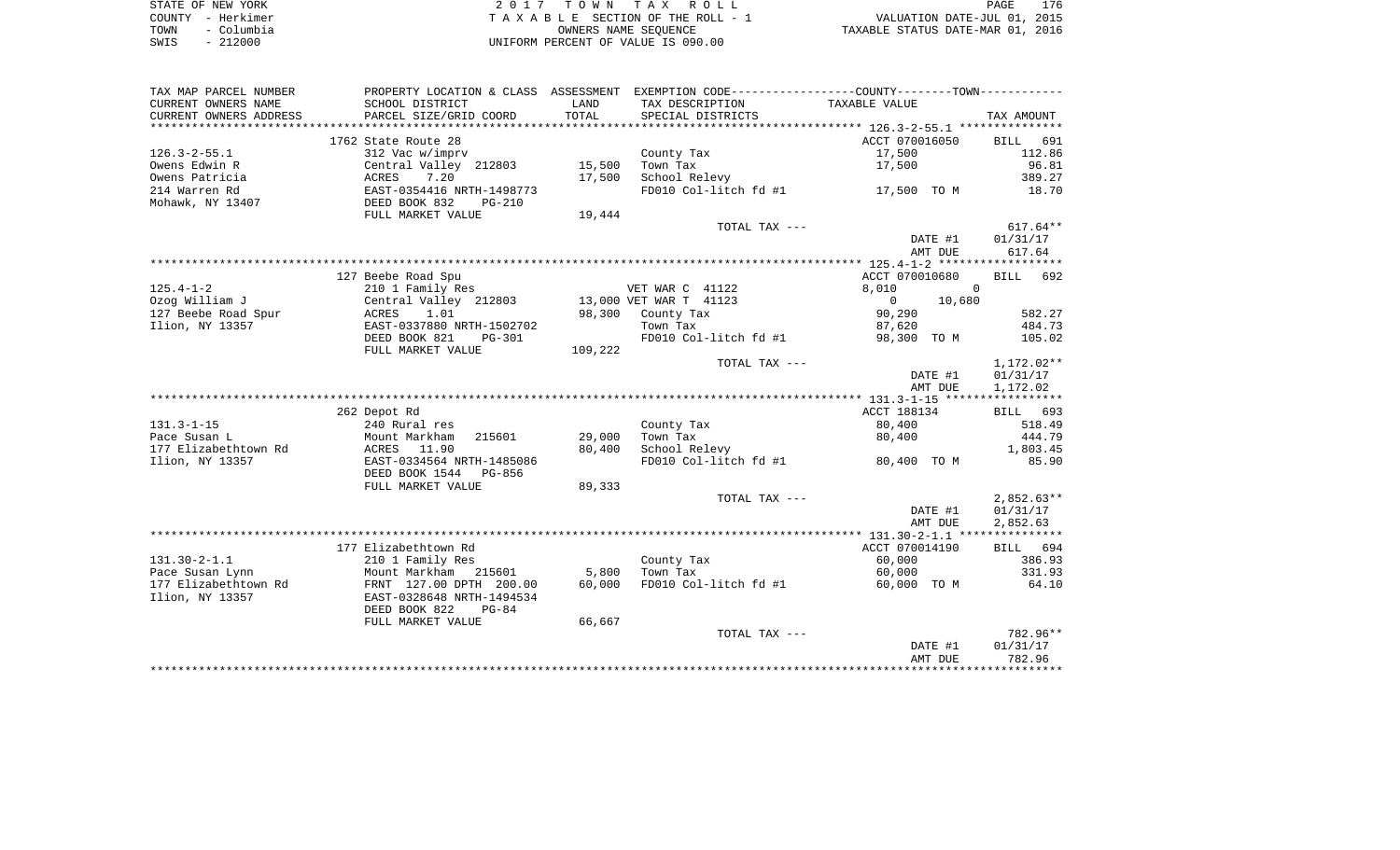|      | STATE OF NEW YORK | 2017 TOWN TAX ROLL                 | PAGE                             | 177 |
|------|-------------------|------------------------------------|----------------------------------|-----|
|      | COUNTY - Herkimer | TAXABLE SECTION OF THE ROLL - 1    | VALUATION DATE-JUL 01, 2015      |     |
| TOWN | – Columbia        | OWNERS NAME SEOUENCE               | TAXABLE STATUS DATE-MAR 01, 2016 |     |
| SWIS | $-212000$         | UNIFORM PERCENT OF VALUE IS 090.00 |                                  |     |

| TAX MAP PARCEL NUMBER       | PROPERTY LOCATION & CLASS ASSESSMENT EXEMPTION CODE----------------COUNTY-------TOWN---------- |        |                       |                    |                    |
|-----------------------------|------------------------------------------------------------------------------------------------|--------|-----------------------|--------------------|--------------------|
| CURRENT OWNERS NAME         | SCHOOL DISTRICT                                                                                | LAND   | TAX DESCRIPTION       | TAXABLE VALUE      |                    |
| CURRENT OWNERS ADDRESS      | PARCEL SIZE/GRID COORD                                                                         | TOTAL  | SPECIAL DISTRICTS     |                    | TAX AMOUNT         |
|                             |                                                                                                |        |                       |                    |                    |
|                             | 357 Brewer Rd                                                                                  |        |                       | ACCT 070010950     | <b>BILL</b><br>695 |
| $125.2 - 2 - 55$            | 210 1 Family Res                                                                               |        | AGED-ALL<br>41800     | 34,250<br>34,250   |                    |
| Palante Virginia L          | Central Valley 212803                                                                          | 17,800 | County Tax            | 34,250             | 220.87             |
| 357 Brewer Rd               | 3.20<br>ACRES                                                                                  | 68,500 | Town Tax              | 34,250             | 189.48             |
| Ilion, NY 13357             | EAST-0342029 NRTH-1504928                                                                      |        | FD010 Col-litch fd #1 | 68,500 TO M        | 73.19              |
|                             | DEED BOOK 00536 PG-00111                                                                       |        |                       |                    |                    |
|                             | FULL MARKET VALUE                                                                              | 76,111 |                       |                    |                    |
|                             |                                                                                                |        | TOTAL TAX ---         |                    | 483.54**           |
|                             |                                                                                                |        |                       | DATE #1<br>AMT DUE | 01/31/17<br>483.54 |
|                             |                                                                                                |        |                       |                    |                    |
|                             | 442 Gage Rd                                                                                    |        |                       |                    | 696<br>BILL        |
| $125.4 - 1 - 58.11$         | 210 1 Family Res                                                                               |        | County Tax            | 84,600             | 545.57             |
| Palmer David A              | Mount Markham<br>215601                                                                        | 16,300 | Town Tax              | 84,600             | 468.02             |
| Palmer Jody A               | Doublewide                                                                                     | 84,600 | School Relevy         |                    | 1,303.29           |
| 442 Gage Rd                 | FRNT 250.00 DPTH                                                                               |        | FD010 Col-litch fd #1 | 84,600 TO M        | 90.39              |
| Ilion, NY 13357             | ACRES<br>2.50                                                                                  |        |                       |                    |                    |
|                             | EAST-0337516 NRTH-1498100                                                                      |        |                       |                    |                    |
|                             | DEED BOOK 843<br>PG-391                                                                        |        |                       |                    |                    |
|                             | FULL MARKET VALUE                                                                              | 94,000 |                       |                    |                    |
|                             |                                                                                                |        | TOTAL TAX ---         |                    | $2,407.27**$       |
|                             |                                                                                                |        |                       | DATE #1            | 01/31/17           |
|                             |                                                                                                |        |                       | AMT DUE            | 2,407.27           |
|                             |                                                                                                |        |                       |                    |                    |
|                             | Polly Miller Rd                                                                                |        |                       | ACCT 189548        | 697<br>BILL        |
| $126.3 - 2 - 72$            | 105 Vac farmland                                                                               |        | County Tax            | 15,500             | 99.96              |
| Panko Jeffrey               | Central Valley 212803                                                                          | 15,000 | Town Tax              | 15,500             | 85.75              |
| 1963 US Highway 20          | ACRES 14.90                                                                                    | 15,500 | School Relevy         |                    | 344.79             |
| Richfield Springs, NY 13439 | EAST-0351284 NRTH-1501099                                                                      |        | FD010 Col-litch fd #1 | 15,500 TO M        | 16.56              |
|                             | DEED BOOK 1553<br>PG-188                                                                       |        |                       |                    |                    |
|                             | FULL MARKET VALUE                                                                              | 17,222 |                       |                    |                    |
|                             |                                                                                                |        | TOTAL TAX ---         |                    | 547.06**           |
|                             |                                                                                                |        |                       | DATE #1            | 01/31/17           |
|                             |                                                                                                |        |                       | AMT DUE            | 547.06             |
|                             |                                                                                                |        |                       |                    |                    |
|                             | 683 Robinson Rd                                                                                |        |                       | ACCT 070016260     | 698<br>BILL        |
| $126.4 - 3 - 5$             | 210 1 Family Res                                                                               |        | County Tax            | 86,400             | 557.18             |
| Panko Thomas                | Central Valley 212803                                                                          | 13,000 | Town Tax              | 86,400             | 477.98             |
| Panko Sharleen              | 1.90<br>ACRES                                                                                  | 86,400 | FD010 Col-litch fd #1 | 86,400 TO M        | 92.31              |
| 683 Robinson Rd             | EAST-0365292 NRTH-1500320                                                                      |        |                       |                    |                    |
| Mohawk, NY 13407            | DEED BOOK 1455<br>$PG-45$<br>FULL MARKET VALUE                                                 | 96,000 |                       |                    |                    |
|                             |                                                                                                |        | TOTAL TAX ---         |                    | $1,127.47**$       |
|                             |                                                                                                |        |                       | DATE #1            | 01/31/17           |
|                             |                                                                                                |        |                       | AMT DUE            | 1,127.47           |
|                             |                                                                                                |        |                       |                    |                    |
|                             |                                                                                                |        |                       |                    |                    |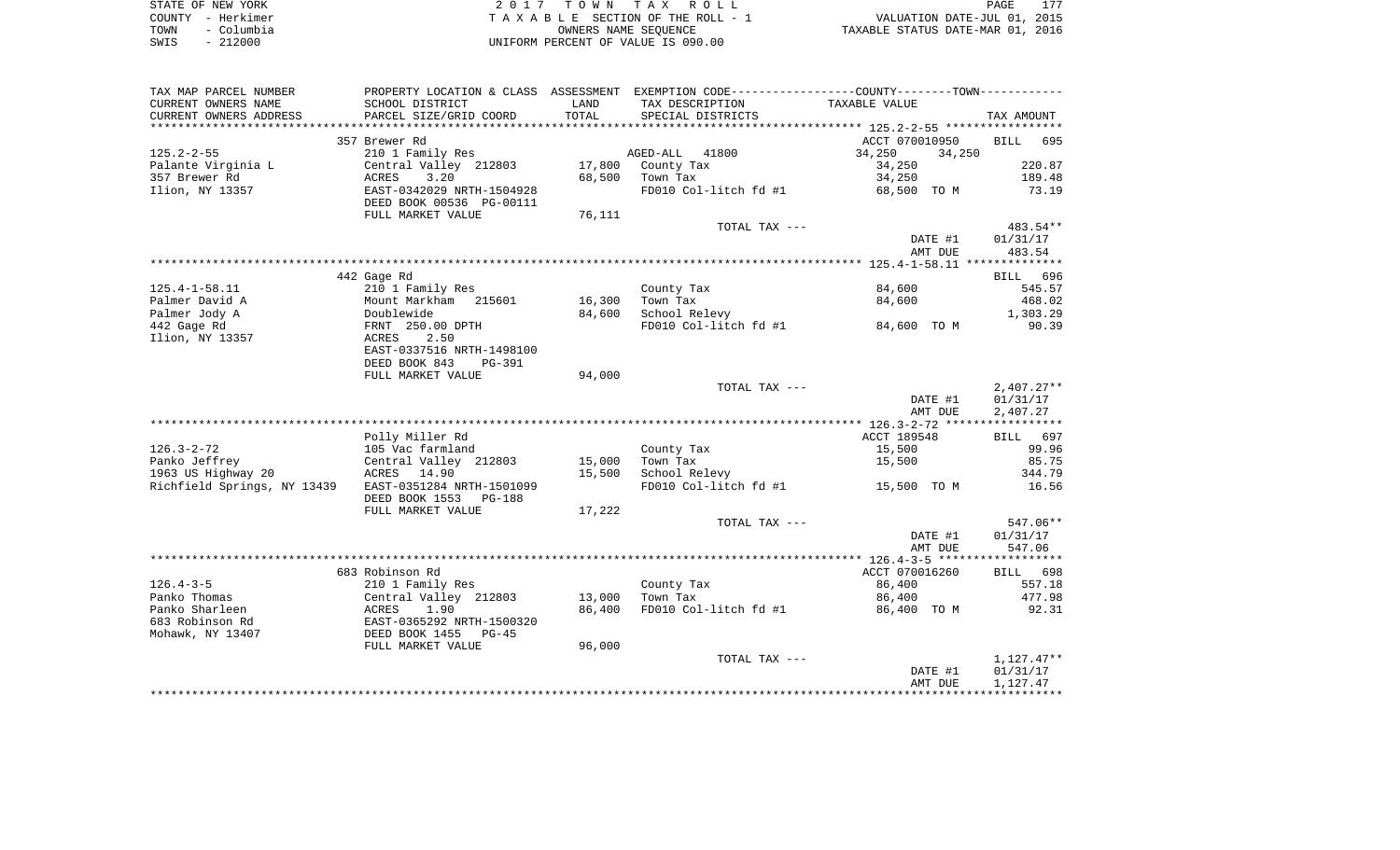| STATE OF NEW YORK |            |                                    | 2017 TOWN TAX ROLL              |                                  | <b>PAGE</b> | 178 |
|-------------------|------------|------------------------------------|---------------------------------|----------------------------------|-------------|-----|
| COUNTY - Herkimer |            |                                    | TAXABLE SECTION OF THE ROLL - 1 | VALUATION DATE-JUL 01, 2015      |             |     |
| TOWN              | - Columbia | OWNERS NAME SEOUENCE               |                                 | TAXABLE STATUS DATE-MAR 01, 2016 |             |     |
| $-212000$<br>SWIS |            | UNIFORM PERCENT OF VALUE IS 090.00 |                                 |                                  |             |     |

| TAX MAP PARCEL NUMBER  |                                |         | PROPERTY LOCATION & CLASS ASSESSMENT EXEMPTION CODE----------------COUNTY--------TOWN----------- |                |              |
|------------------------|--------------------------------|---------|--------------------------------------------------------------------------------------------------|----------------|--------------|
| CURRENT OWNERS NAME    | SCHOOL DISTRICT                | LAND    | TAX DESCRIPTION                                                                                  | TAXABLE VALUE  |              |
| CURRENT OWNERS ADDRESS | PARCEL SIZE/GRID COORD         | TOTAL   | SPECIAL DISTRICTS                                                                                |                | TAX AMOUNT   |
|                        |                                |         |                                                                                                  |                |              |
|                        | Robinson Rd                    |         |                                                                                                  | ACCT 070003036 | BILL<br>699  |
| $126.4 - 3 - 6$        | 312 Vac w/imprv                |         | County Tax                                                                                       | 10,600         | 68.36        |
| Papa Joseph            | Central Valley 212803          | 6,600   | Town Tax                                                                                         | 10,600         | 58.64        |
| 701 Robinson Rd        | FRNT 180.00 DPTH 200.00        | 10,600  | FD010 Col-litch fd #1                                                                            | 10,600 TO M    | 11.33        |
| Mohawk, NY 13407       | 0.82 BANK<br>ACRES<br>740      |         |                                                                                                  |                |              |
|                        | EAST-0365441 NRTH-1500179      |         |                                                                                                  |                |              |
|                        | DEED BOOK 879<br><b>PG-554</b> |         |                                                                                                  |                |              |
|                        | FULL MARKET VALUE              | 11,778  |                                                                                                  |                |              |
|                        |                                |         | TOTAL TAX ---                                                                                    |                | 138.33**     |
|                        |                                |         |                                                                                                  | DATE #1        | 01/31/17     |
|                        |                                |         |                                                                                                  | AMT DUE        | 138.33       |
|                        |                                |         |                                                                                                  |                |              |
|                        | 701 Robinson Rd                |         |                                                                                                  | ACCT 070003035 | BILL 700     |
| $126.4 - 3 - 7$        | 210 1 Family Res               |         | County Tax                                                                                       | 109,100        | 703.57       |
| Papa Joseph F          | Central Valley 212803          | 9,100   | Town Tax                                                                                         | 109,100        | 603.56       |
| 701 Robinson Rd        | FRNT 150.00 DPTH 150.00        | 109,100 | FD010 Col-litch fd #1                                                                            | 109,100 TO M   | 116.56       |
| Mohawk, NY 13407       | 0.51<br>ACRES                  |         |                                                                                                  |                |              |
|                        | EAST-0365581 NRTH-1500074      |         |                                                                                                  |                |              |
|                        | DEED BOOK 785<br><b>PG-300</b> |         |                                                                                                  |                |              |
|                        | FULL MARKET VALUE              | 121,222 |                                                                                                  |                |              |
|                        |                                |         | TOTAL TAX ---                                                                                    |                | $1,423.69**$ |
|                        |                                |         |                                                                                                  | DATE #1        | 01/31/17     |
|                        |                                |         |                                                                                                  | AMT DUE        | 1,423.69     |
|                        |                                |         |                                                                                                  |                |              |
|                        | Robinson Rd                    |         |                                                                                                  |                | BILL<br>701  |
| $126.4 - 3 - 8.2$      | 314 Rural vac<10               |         | County Tax                                                                                       | 1,000          | 6.45         |
| Papa Joseph F          | Central Valley 212803          | 1,000   | Town Tax                                                                                         | 1,000          | 5.53         |
| 701 Robinson Rd        | ACRES<br>4.00                  | 1,000   | FD010 Col-litch fd #1                                                                            | 1,000 TO M     | 1.07         |
| Mohawk, NY 13407       | EAST-0365774 NRTH-1500249      |         |                                                                                                  |                |              |
|                        | DEED BOOK 836<br>PG-480        |         |                                                                                                  |                |              |
|                        | FULL MARKET VALUE              | 1,111   |                                                                                                  |                |              |
|                        |                                |         | TOTAL TAX ---                                                                                    |                | $13.05**$    |
|                        |                                |         |                                                                                                  | DATE #1        | 01/31/17     |
|                        |                                |         |                                                                                                  | AMT DUE        | 13.05        |
|                        |                                |         |                                                                                                  |                |              |
|                        | 104 Columbia Center Rd         |         |                                                                                                  | ACCT 070002850 | BILL 702     |
| $131.2 - 1 - 22$       | 210 1 Family Res               |         | County Tax                                                                                       | 44,300         | 285.68       |
| Parker Daniel S        | Central Valley 212803          | 8,300   | Town Tax                                                                                         | 44,300         | 245.08       |
| Parker Brenda          | FRNT 225.00 DPTH<br>80.00      | 44,300  | FD010 Col-litch fd #1                                                                            | 44,300 TO M    | 47.33        |
| 104 Columbia Center Rd | $0.41$ BANK<br>135<br>ACRES    |         |                                                                                                  |                |              |
| Ilion, NY 13357        | EAST-0348497 NRTH-1493969      |         |                                                                                                  |                |              |
|                        | DEED BOOK 816<br>$PG-10$       |         |                                                                                                  |                |              |
|                        | FULL MARKET VALUE              | 49,222  |                                                                                                  |                |              |
|                        |                                |         | TOTAL TAX ---                                                                                    |                | 578.09**     |
|                        |                                |         |                                                                                                  | DATE #1        | 01/31/17     |
|                        |                                |         |                                                                                                  | AMT DUE        | 578.09       |
|                        |                                |         |                                                                                                  |                |              |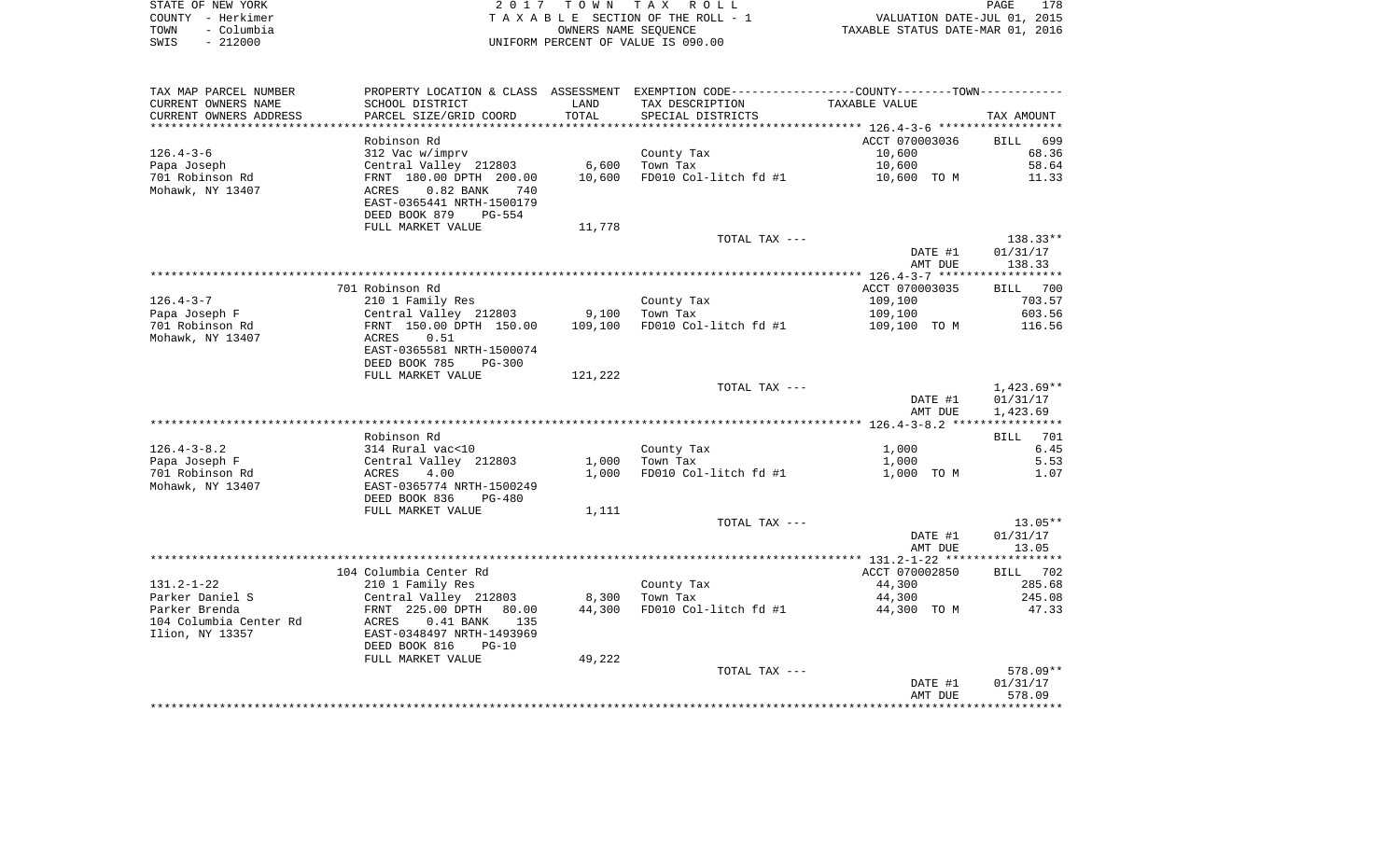|      | STATE OF NEW YORK | 2017 TOWN TAX ROLL                 | 179<br>PAGE                      |
|------|-------------------|------------------------------------|----------------------------------|
|      | COUNTY - Herkimer | TAXABLE SECTION OF THE ROLL - 1    | VALUATION DATE-JUL 01, 2015      |
| TOWN | – Columbia        | OWNERS NAME SEOUENCE               | TAXABLE STATUS DATE-MAR 01, 2016 |
| SWIS | $-212000$         | UNIFORM PERCENT OF VALUE IS 090.00 |                                  |

| TAX MAP PARCEL NUMBER  |                           |        | PROPERTY LOCATION & CLASS ASSESSMENT EXEMPTION CODE---------------COUNTY-------TOWN---------- |                |                    |
|------------------------|---------------------------|--------|-----------------------------------------------------------------------------------------------|----------------|--------------------|
| CURRENT OWNERS NAME    | SCHOOL DISTRICT           | LAND   | TAX DESCRIPTION                                                                               | TAXABLE VALUE  |                    |
| CURRENT OWNERS ADDRESS | PARCEL SIZE/GRID COORD    | TOTAL  | SPECIAL DISTRICTS                                                                             |                | TAX AMOUNT         |
|                        | *******************       |        |                                                                                               |                |                    |
|                        | Millers Mills Rd          |        |                                                                                               | ACCT 070001540 | <b>BILL</b><br>703 |
| $131.3 - 1 - 7.4$      | 311 Res vac land          |        | County Tax                                                                                    | 9,300          | 59.97              |
| Parry Richard C        | Mount Markham 215601      | 9,300  | Town Tax                                                                                      | 9,300          | 51.45              |
| Parry Sharon L         | FRNT 317.00 DPTH 330.00   | 9,300  | School Relevy                                                                                 |                | 208.61             |
| Box 126                | 2.40<br>ACRES             |        | FD010 Col-litch fd #1                                                                         | 9,300 TO M     | 9.94               |
| Bridgewater, NY 13313  | EAST-0334377 NRTH-1487715 |        |                                                                                               |                |                    |
|                        | DEED BOOK 846<br>PG-663   |        |                                                                                               |                |                    |
|                        | FULL MARKET VALUE         | 10,333 |                                                                                               |                |                    |
|                        |                           |        | TOTAL TAX ---                                                                                 |                | $329.97**$         |
|                        |                           |        |                                                                                               | DATE #1        | 01/31/17           |
|                        |                           |        |                                                                                               | AMT DUE        | 329.97             |
|                        |                           |        |                                                                                               |                |                    |
|                        | 511 Columbia Center Rd    |        |                                                                                               | ACCT 070014015 | BILL 704           |
| $126.3 - 2 - 69$       | 210 1 Family Res          |        | County Tax                                                                                    | 77,100         | 497.21             |
| Parsons Elaine         | Central Valley 212803     | 10,500 | Town Tax                                                                                      | 77,100         | 426.53             |
| PO Box 305             | FRNT 150.00 DPTH 200.00   | 77,100 | FD010 Col-litch fd #1                                                                         | 77,100 TO M    | 82.37              |
| Mohawk, NY 13407       | EAST-0351868 NRTH-1500483 |        |                                                                                               |                |                    |
|                        | DEED BOOK 00658 PG-00543  |        |                                                                                               |                |                    |
|                        | FULL MARKET VALUE         | 85,667 |                                                                                               |                |                    |
|                        |                           |        | TOTAL TAX ---                                                                                 |                | $1,006.11**$       |
|                        |                           |        |                                                                                               | DATE #1        | 01/31/17           |
|                        |                           |        |                                                                                               | AMT DUE        | 1,006.11           |
|                        |                           |        |                                                                                               |                |                    |
|                        | Columbia Center Rd        |        |                                                                                               | ACCT 070014005 |                    |
| $126.3 - 2 - 70.2$     |                           |        |                                                                                               |                | BILL 705<br>212.81 |
|                        | 105 Vac farmland          |        | County Tax                                                                                    | 33,000         | 182.56             |
| Parsons Elaine         | Central Valley 212803     | 17,000 | Town Tax                                                                                      | 33,000         |                    |
| PO Box 305             | ACRES 17.20               | 33,000 | FD010 Col-litch fd #1                                                                         | 33,000 TO M    | 35.26              |
| Mohawk, NY 13407       | EAST-0351795 NRTH-1500735 |        |                                                                                               |                |                    |
|                        | DEED BOOK 709<br>PG-556   |        |                                                                                               |                |                    |
|                        | FULL MARKET VALUE         | 36,667 |                                                                                               |                |                    |
|                        |                           |        | TOTAL TAX ---                                                                                 |                | $430.63**$         |
|                        |                           |        |                                                                                               | DATE #1        | 01/31/17           |
|                        |                           |        |                                                                                               | AMT DUE        | 430.63             |
|                        |                           |        |                                                                                               |                |                    |
|                        | Columbia Center           |        |                                                                                               | ACCT 070016091 | BILL 706           |
| $126.3 - 2 - 67.3$     | 312 Vac w/imprv           |        | County Tax                                                                                    | 20,000         | 128.98             |
| Parsons Elaine M       | Central Valley 212803     | 6,200  | Town Tax                                                                                      | 20,000         | 110.64             |
| PO Box 305             | ACRES<br>1.50             | 20,000 | FD010 Col-litch fd #1                                                                         | 20,000 TO M    | 21.37              |
| Mohawk, NY 13407       | EAST-0352015 NRTH-1500208 |        |                                                                                               |                |                    |
|                        | DEED BOOK 707<br>PG-161   |        |                                                                                               |                |                    |
|                        | FULL MARKET VALUE         | 22,222 |                                                                                               |                |                    |
|                        |                           |        | TOTAL TAX ---                                                                                 |                | $260.99**$         |
|                        |                           |        |                                                                                               | DATE #1        | 01/31/17           |
|                        |                           |        |                                                                                               | AMT DUE        | 260.99             |
|                        |                           |        |                                                                                               |                |                    |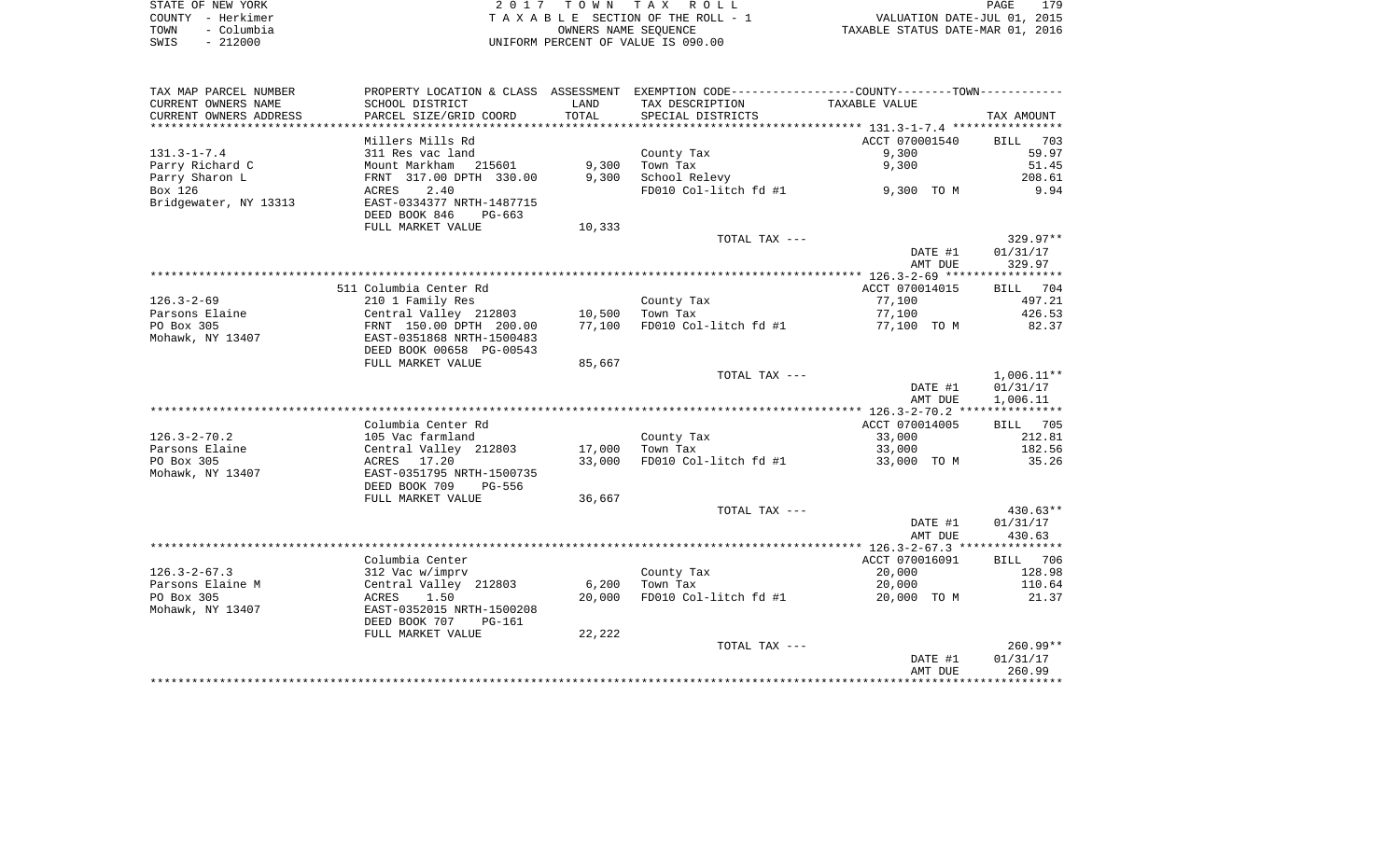|      | STATE OF NEW YORK | 2017 TOWN TAX ROLL                 | 180<br>PAGE                      |
|------|-------------------|------------------------------------|----------------------------------|
|      | COUNTY - Herkimer | TAXABLE SECTION OF THE ROLL - 1    | VALUATION DATE-JUL 01, 2015      |
| TOWN | – Columbia        | OWNERS NAME SEOUENCE               | TAXABLE STATUS DATE-MAR 01, 2016 |
| SWIS | $-212000$         | UNIFORM PERCENT OF VALUE IS 090.00 |                                  |

| SCHOOL DISTRICT<br>TAX DESCRIPTION<br>LAND<br>TAXABLE VALUE<br>PARCEL SIZE/GRID COORD<br>TOTAL<br>SPECIAL DISTRICTS<br>TAX AMOUNT<br>* * * * * * * * * * * * *<br>Columbia Center Rd<br>ACCT 158265<br>BILL 707<br>105 Vac farmland<br>County Tax<br>20,600<br>132.85<br>20,600<br>Town Tax<br>20,600<br>113.96<br>Central Valley 212803<br>ACRES 42.00<br>20,600<br>FD010 Col-litch fd #1<br>22.01<br>20,600 TO M<br>EAST-0350815 NRTH-1499774<br>DEED BOOK 1354 PG-682<br>FULL MARKET VALUE<br>22,889<br>268.82**<br>TOTAL TAX ---<br>DATE #1<br>01/31/17<br>AMT DUE<br>268.82<br>Columbia Center Rd<br>ACCT 158625<br>BILL 708<br>6,200<br>39.98<br>105 Vac farmland<br>County Tax<br>Central Valley 212803<br>6,200<br>6,200<br>34.30<br>Town Tax<br>9.20<br>6,200<br>FD010 Col-litch fd #1<br>6.62<br>ACRES<br>6,200 TO M<br>EAST-0351131 NRTH-1499308<br>DEED BOOK 1354 PG-682<br>6,889<br>FULL MARKET VALUE<br>$80.90**$<br>TOTAL TAX ---<br>DATE #1<br>01/31/17<br>AMT DUE<br>80.90<br>501 Brennan Rd<br>BILL 709<br>$125.4 - 1 - 65$<br>County Tax<br>135,000<br>870.60<br>210 1 Family Res<br>Central Valley 212803<br>29,000<br>Town Tax<br>Peach Bernard P<br>135,000<br>746.85<br>Bond Irene M<br>FRNT 550.00 DPTH<br>135,000<br>FD010 Col-litch fd #1<br>135,000 TO M<br>144.23<br>501 Brennan Rd<br>ACRES 25.00<br>Ilion, NY 13357<br>EAST-0345392 NRTH-1503602<br>DEED BOOK 1572<br>PG-612<br>FULL MARKET VALUE<br>150,000<br>1,761.68**<br>TOTAL TAX ---<br>DATE #1<br>01/31/17<br>AMT DUE<br>1,761.68<br>Spohn Rd<br>BILL 710<br>$125.4 - 1 - 68$<br>26,000<br>167.67<br>322 Rural vac>10<br>County Tax<br>Central Valley 212803<br>911 Cell Tower on .999<br>26,000<br>26,000<br>143.84<br>Pence Rons L<br>Town Tax<br>26,000<br>FD010 Col-litch fd #1<br>Pence Janis<br>26,000 TO M<br>27.78<br>132 Spohn Road<br>FRNT 1731.00 DPTH<br>Ilion, NY 13357<br>ACRES 16.10<br>EAST-0346560 NRTH-1497982<br>28,889<br>FULL MARKET VALUE<br>339.29**<br>TOTAL TAX ---<br>DATE #1<br>01/31/17<br>AMT DUE<br>339.29 | TAX MAP PARCEL NUMBER  |  | PROPERTY LOCATION & CLASS ASSESSMENT EXEMPTION CODE----------------COUNTY--------TOWN----------- |  |
|--------------------------------------------------------------------------------------------------------------------------------------------------------------------------------------------------------------------------------------------------------------------------------------------------------------------------------------------------------------------------------------------------------------------------------------------------------------------------------------------------------------------------------------------------------------------------------------------------------------------------------------------------------------------------------------------------------------------------------------------------------------------------------------------------------------------------------------------------------------------------------------------------------------------------------------------------------------------------------------------------------------------------------------------------------------------------------------------------------------------------------------------------------------------------------------------------------------------------------------------------------------------------------------------------------------------------------------------------------------------------------------------------------------------------------------------------------------------------------------------------------------------------------------------------------------------------------------------------------------------------------------------------------------------------------------------------------------------------------------------------------------------------------------------------------------------------------------------------------------------------------------------------------------------------------------------------------------------------------------------------------------------------------|------------------------|--|--------------------------------------------------------------------------------------------------|--|
|                                                                                                                                                                                                                                                                                                                                                                                                                                                                                                                                                                                                                                                                                                                                                                                                                                                                                                                                                                                                                                                                                                                                                                                                                                                                                                                                                                                                                                                                                                                                                                                                                                                                                                                                                                                                                                                                                                                                                                                                                                | CURRENT OWNERS NAME    |  |                                                                                                  |  |
|                                                                                                                                                                                                                                                                                                                                                                                                                                                                                                                                                                                                                                                                                                                                                                                                                                                                                                                                                                                                                                                                                                                                                                                                                                                                                                                                                                                                                                                                                                                                                                                                                                                                                                                                                                                                                                                                                                                                                                                                                                | CURRENT OWNERS ADDRESS |  |                                                                                                  |  |
|                                                                                                                                                                                                                                                                                                                                                                                                                                                                                                                                                                                                                                                                                                                                                                                                                                                                                                                                                                                                                                                                                                                                                                                                                                                                                                                                                                                                                                                                                                                                                                                                                                                                                                                                                                                                                                                                                                                                                                                                                                |                        |  |                                                                                                  |  |
|                                                                                                                                                                                                                                                                                                                                                                                                                                                                                                                                                                                                                                                                                                                                                                                                                                                                                                                                                                                                                                                                                                                                                                                                                                                                                                                                                                                                                                                                                                                                                                                                                                                                                                                                                                                                                                                                                                                                                                                                                                |                        |  |                                                                                                  |  |
|                                                                                                                                                                                                                                                                                                                                                                                                                                                                                                                                                                                                                                                                                                                                                                                                                                                                                                                                                                                                                                                                                                                                                                                                                                                                                                                                                                                                                                                                                                                                                                                                                                                                                                                                                                                                                                                                                                                                                                                                                                | $126.3 - 2 - 70.3$     |  |                                                                                                  |  |
|                                                                                                                                                                                                                                                                                                                                                                                                                                                                                                                                                                                                                                                                                                                                                                                                                                                                                                                                                                                                                                                                                                                                                                                                                                                                                                                                                                                                                                                                                                                                                                                                                                                                                                                                                                                                                                                                                                                                                                                                                                | Parsons Elaine M       |  |                                                                                                  |  |
|                                                                                                                                                                                                                                                                                                                                                                                                                                                                                                                                                                                                                                                                                                                                                                                                                                                                                                                                                                                                                                                                                                                                                                                                                                                                                                                                                                                                                                                                                                                                                                                                                                                                                                                                                                                                                                                                                                                                                                                                                                | PO Box 305             |  |                                                                                                  |  |
|                                                                                                                                                                                                                                                                                                                                                                                                                                                                                                                                                                                                                                                                                                                                                                                                                                                                                                                                                                                                                                                                                                                                                                                                                                                                                                                                                                                                                                                                                                                                                                                                                                                                                                                                                                                                                                                                                                                                                                                                                                | Mohawk, NY 13407       |  |                                                                                                  |  |
|                                                                                                                                                                                                                                                                                                                                                                                                                                                                                                                                                                                                                                                                                                                                                                                                                                                                                                                                                                                                                                                                                                                                                                                                                                                                                                                                                                                                                                                                                                                                                                                                                                                                                                                                                                                                                                                                                                                                                                                                                                |                        |  |                                                                                                  |  |
|                                                                                                                                                                                                                                                                                                                                                                                                                                                                                                                                                                                                                                                                                                                                                                                                                                                                                                                                                                                                                                                                                                                                                                                                                                                                                                                                                                                                                                                                                                                                                                                                                                                                                                                                                                                                                                                                                                                                                                                                                                |                        |  |                                                                                                  |  |
|                                                                                                                                                                                                                                                                                                                                                                                                                                                                                                                                                                                                                                                                                                                                                                                                                                                                                                                                                                                                                                                                                                                                                                                                                                                                                                                                                                                                                                                                                                                                                                                                                                                                                                                                                                                                                                                                                                                                                                                                                                |                        |  |                                                                                                  |  |
|                                                                                                                                                                                                                                                                                                                                                                                                                                                                                                                                                                                                                                                                                                                                                                                                                                                                                                                                                                                                                                                                                                                                                                                                                                                                                                                                                                                                                                                                                                                                                                                                                                                                                                                                                                                                                                                                                                                                                                                                                                |                        |  |                                                                                                  |  |
|                                                                                                                                                                                                                                                                                                                                                                                                                                                                                                                                                                                                                                                                                                                                                                                                                                                                                                                                                                                                                                                                                                                                                                                                                                                                                                                                                                                                                                                                                                                                                                                                                                                                                                                                                                                                                                                                                                                                                                                                                                |                        |  |                                                                                                  |  |
|                                                                                                                                                                                                                                                                                                                                                                                                                                                                                                                                                                                                                                                                                                                                                                                                                                                                                                                                                                                                                                                                                                                                                                                                                                                                                                                                                                                                                                                                                                                                                                                                                                                                                                                                                                                                                                                                                                                                                                                                                                |                        |  |                                                                                                  |  |
|                                                                                                                                                                                                                                                                                                                                                                                                                                                                                                                                                                                                                                                                                                                                                                                                                                                                                                                                                                                                                                                                                                                                                                                                                                                                                                                                                                                                                                                                                                                                                                                                                                                                                                                                                                                                                                                                                                                                                                                                                                |                        |  |                                                                                                  |  |
|                                                                                                                                                                                                                                                                                                                                                                                                                                                                                                                                                                                                                                                                                                                                                                                                                                                                                                                                                                                                                                                                                                                                                                                                                                                                                                                                                                                                                                                                                                                                                                                                                                                                                                                                                                                                                                                                                                                                                                                                                                | $126.3 - 2 - 70.5$     |  |                                                                                                  |  |
|                                                                                                                                                                                                                                                                                                                                                                                                                                                                                                                                                                                                                                                                                                                                                                                                                                                                                                                                                                                                                                                                                                                                                                                                                                                                                                                                                                                                                                                                                                                                                                                                                                                                                                                                                                                                                                                                                                                                                                                                                                | Parsons Elaine M       |  |                                                                                                  |  |
|                                                                                                                                                                                                                                                                                                                                                                                                                                                                                                                                                                                                                                                                                                                                                                                                                                                                                                                                                                                                                                                                                                                                                                                                                                                                                                                                                                                                                                                                                                                                                                                                                                                                                                                                                                                                                                                                                                                                                                                                                                | PO Box 305             |  |                                                                                                  |  |
|                                                                                                                                                                                                                                                                                                                                                                                                                                                                                                                                                                                                                                                                                                                                                                                                                                                                                                                                                                                                                                                                                                                                                                                                                                                                                                                                                                                                                                                                                                                                                                                                                                                                                                                                                                                                                                                                                                                                                                                                                                | Mohawk, NY 13407       |  |                                                                                                  |  |
|                                                                                                                                                                                                                                                                                                                                                                                                                                                                                                                                                                                                                                                                                                                                                                                                                                                                                                                                                                                                                                                                                                                                                                                                                                                                                                                                                                                                                                                                                                                                                                                                                                                                                                                                                                                                                                                                                                                                                                                                                                |                        |  |                                                                                                  |  |
|                                                                                                                                                                                                                                                                                                                                                                                                                                                                                                                                                                                                                                                                                                                                                                                                                                                                                                                                                                                                                                                                                                                                                                                                                                                                                                                                                                                                                                                                                                                                                                                                                                                                                                                                                                                                                                                                                                                                                                                                                                |                        |  |                                                                                                  |  |
|                                                                                                                                                                                                                                                                                                                                                                                                                                                                                                                                                                                                                                                                                                                                                                                                                                                                                                                                                                                                                                                                                                                                                                                                                                                                                                                                                                                                                                                                                                                                                                                                                                                                                                                                                                                                                                                                                                                                                                                                                                |                        |  |                                                                                                  |  |
|                                                                                                                                                                                                                                                                                                                                                                                                                                                                                                                                                                                                                                                                                                                                                                                                                                                                                                                                                                                                                                                                                                                                                                                                                                                                                                                                                                                                                                                                                                                                                                                                                                                                                                                                                                                                                                                                                                                                                                                                                                |                        |  |                                                                                                  |  |
|                                                                                                                                                                                                                                                                                                                                                                                                                                                                                                                                                                                                                                                                                                                                                                                                                                                                                                                                                                                                                                                                                                                                                                                                                                                                                                                                                                                                                                                                                                                                                                                                                                                                                                                                                                                                                                                                                                                                                                                                                                |                        |  |                                                                                                  |  |
|                                                                                                                                                                                                                                                                                                                                                                                                                                                                                                                                                                                                                                                                                                                                                                                                                                                                                                                                                                                                                                                                                                                                                                                                                                                                                                                                                                                                                                                                                                                                                                                                                                                                                                                                                                                                                                                                                                                                                                                                                                |                        |  |                                                                                                  |  |
|                                                                                                                                                                                                                                                                                                                                                                                                                                                                                                                                                                                                                                                                                                                                                                                                                                                                                                                                                                                                                                                                                                                                                                                                                                                                                                                                                                                                                                                                                                                                                                                                                                                                                                                                                                                                                                                                                                                                                                                                                                |                        |  |                                                                                                  |  |
|                                                                                                                                                                                                                                                                                                                                                                                                                                                                                                                                                                                                                                                                                                                                                                                                                                                                                                                                                                                                                                                                                                                                                                                                                                                                                                                                                                                                                                                                                                                                                                                                                                                                                                                                                                                                                                                                                                                                                                                                                                |                        |  |                                                                                                  |  |
|                                                                                                                                                                                                                                                                                                                                                                                                                                                                                                                                                                                                                                                                                                                                                                                                                                                                                                                                                                                                                                                                                                                                                                                                                                                                                                                                                                                                                                                                                                                                                                                                                                                                                                                                                                                                                                                                                                                                                                                                                                |                        |  |                                                                                                  |  |
|                                                                                                                                                                                                                                                                                                                                                                                                                                                                                                                                                                                                                                                                                                                                                                                                                                                                                                                                                                                                                                                                                                                                                                                                                                                                                                                                                                                                                                                                                                                                                                                                                                                                                                                                                                                                                                                                                                                                                                                                                                |                        |  |                                                                                                  |  |
|                                                                                                                                                                                                                                                                                                                                                                                                                                                                                                                                                                                                                                                                                                                                                                                                                                                                                                                                                                                                                                                                                                                                                                                                                                                                                                                                                                                                                                                                                                                                                                                                                                                                                                                                                                                                                                                                                                                                                                                                                                |                        |  |                                                                                                  |  |
|                                                                                                                                                                                                                                                                                                                                                                                                                                                                                                                                                                                                                                                                                                                                                                                                                                                                                                                                                                                                                                                                                                                                                                                                                                                                                                                                                                                                                                                                                                                                                                                                                                                                                                                                                                                                                                                                                                                                                                                                                                |                        |  |                                                                                                  |  |
|                                                                                                                                                                                                                                                                                                                                                                                                                                                                                                                                                                                                                                                                                                                                                                                                                                                                                                                                                                                                                                                                                                                                                                                                                                                                                                                                                                                                                                                                                                                                                                                                                                                                                                                                                                                                                                                                                                                                                                                                                                |                        |  |                                                                                                  |  |
|                                                                                                                                                                                                                                                                                                                                                                                                                                                                                                                                                                                                                                                                                                                                                                                                                                                                                                                                                                                                                                                                                                                                                                                                                                                                                                                                                                                                                                                                                                                                                                                                                                                                                                                                                                                                                                                                                                                                                                                                                                |                        |  |                                                                                                  |  |
|                                                                                                                                                                                                                                                                                                                                                                                                                                                                                                                                                                                                                                                                                                                                                                                                                                                                                                                                                                                                                                                                                                                                                                                                                                                                                                                                                                                                                                                                                                                                                                                                                                                                                                                                                                                                                                                                                                                                                                                                                                |                        |  |                                                                                                  |  |
|                                                                                                                                                                                                                                                                                                                                                                                                                                                                                                                                                                                                                                                                                                                                                                                                                                                                                                                                                                                                                                                                                                                                                                                                                                                                                                                                                                                                                                                                                                                                                                                                                                                                                                                                                                                                                                                                                                                                                                                                                                |                        |  |                                                                                                  |  |
|                                                                                                                                                                                                                                                                                                                                                                                                                                                                                                                                                                                                                                                                                                                                                                                                                                                                                                                                                                                                                                                                                                                                                                                                                                                                                                                                                                                                                                                                                                                                                                                                                                                                                                                                                                                                                                                                                                                                                                                                                                |                        |  |                                                                                                  |  |
|                                                                                                                                                                                                                                                                                                                                                                                                                                                                                                                                                                                                                                                                                                                                                                                                                                                                                                                                                                                                                                                                                                                                                                                                                                                                                                                                                                                                                                                                                                                                                                                                                                                                                                                                                                                                                                                                                                                                                                                                                                |                        |  |                                                                                                  |  |
|                                                                                                                                                                                                                                                                                                                                                                                                                                                                                                                                                                                                                                                                                                                                                                                                                                                                                                                                                                                                                                                                                                                                                                                                                                                                                                                                                                                                                                                                                                                                                                                                                                                                                                                                                                                                                                                                                                                                                                                                                                |                        |  |                                                                                                  |  |
|                                                                                                                                                                                                                                                                                                                                                                                                                                                                                                                                                                                                                                                                                                                                                                                                                                                                                                                                                                                                                                                                                                                                                                                                                                                                                                                                                                                                                                                                                                                                                                                                                                                                                                                                                                                                                                                                                                                                                                                                                                |                        |  |                                                                                                  |  |
|                                                                                                                                                                                                                                                                                                                                                                                                                                                                                                                                                                                                                                                                                                                                                                                                                                                                                                                                                                                                                                                                                                                                                                                                                                                                                                                                                                                                                                                                                                                                                                                                                                                                                                                                                                                                                                                                                                                                                                                                                                |                        |  |                                                                                                  |  |
|                                                                                                                                                                                                                                                                                                                                                                                                                                                                                                                                                                                                                                                                                                                                                                                                                                                                                                                                                                                                                                                                                                                                                                                                                                                                                                                                                                                                                                                                                                                                                                                                                                                                                                                                                                                                                                                                                                                                                                                                                                |                        |  |                                                                                                  |  |
|                                                                                                                                                                                                                                                                                                                                                                                                                                                                                                                                                                                                                                                                                                                                                                                                                                                                                                                                                                                                                                                                                                                                                                                                                                                                                                                                                                                                                                                                                                                                                                                                                                                                                                                                                                                                                                                                                                                                                                                                                                |                        |  |                                                                                                  |  |
|                                                                                                                                                                                                                                                                                                                                                                                                                                                                                                                                                                                                                                                                                                                                                                                                                                                                                                                                                                                                                                                                                                                                                                                                                                                                                                                                                                                                                                                                                                                                                                                                                                                                                                                                                                                                                                                                                                                                                                                                                                |                        |  |                                                                                                  |  |
|                                                                                                                                                                                                                                                                                                                                                                                                                                                                                                                                                                                                                                                                                                                                                                                                                                                                                                                                                                                                                                                                                                                                                                                                                                                                                                                                                                                                                                                                                                                                                                                                                                                                                                                                                                                                                                                                                                                                                                                                                                |                        |  |                                                                                                  |  |
|                                                                                                                                                                                                                                                                                                                                                                                                                                                                                                                                                                                                                                                                                                                                                                                                                                                                                                                                                                                                                                                                                                                                                                                                                                                                                                                                                                                                                                                                                                                                                                                                                                                                                                                                                                                                                                                                                                                                                                                                                                |                        |  |                                                                                                  |  |
|                                                                                                                                                                                                                                                                                                                                                                                                                                                                                                                                                                                                                                                                                                                                                                                                                                                                                                                                                                                                                                                                                                                                                                                                                                                                                                                                                                                                                                                                                                                                                                                                                                                                                                                                                                                                                                                                                                                                                                                                                                |                        |  |                                                                                                  |  |
|                                                                                                                                                                                                                                                                                                                                                                                                                                                                                                                                                                                                                                                                                                                                                                                                                                                                                                                                                                                                                                                                                                                                                                                                                                                                                                                                                                                                                                                                                                                                                                                                                                                                                                                                                                                                                                                                                                                                                                                                                                |                        |  |                                                                                                  |  |
|                                                                                                                                                                                                                                                                                                                                                                                                                                                                                                                                                                                                                                                                                                                                                                                                                                                                                                                                                                                                                                                                                                                                                                                                                                                                                                                                                                                                                                                                                                                                                                                                                                                                                                                                                                                                                                                                                                                                                                                                                                |                        |  |                                                                                                  |  |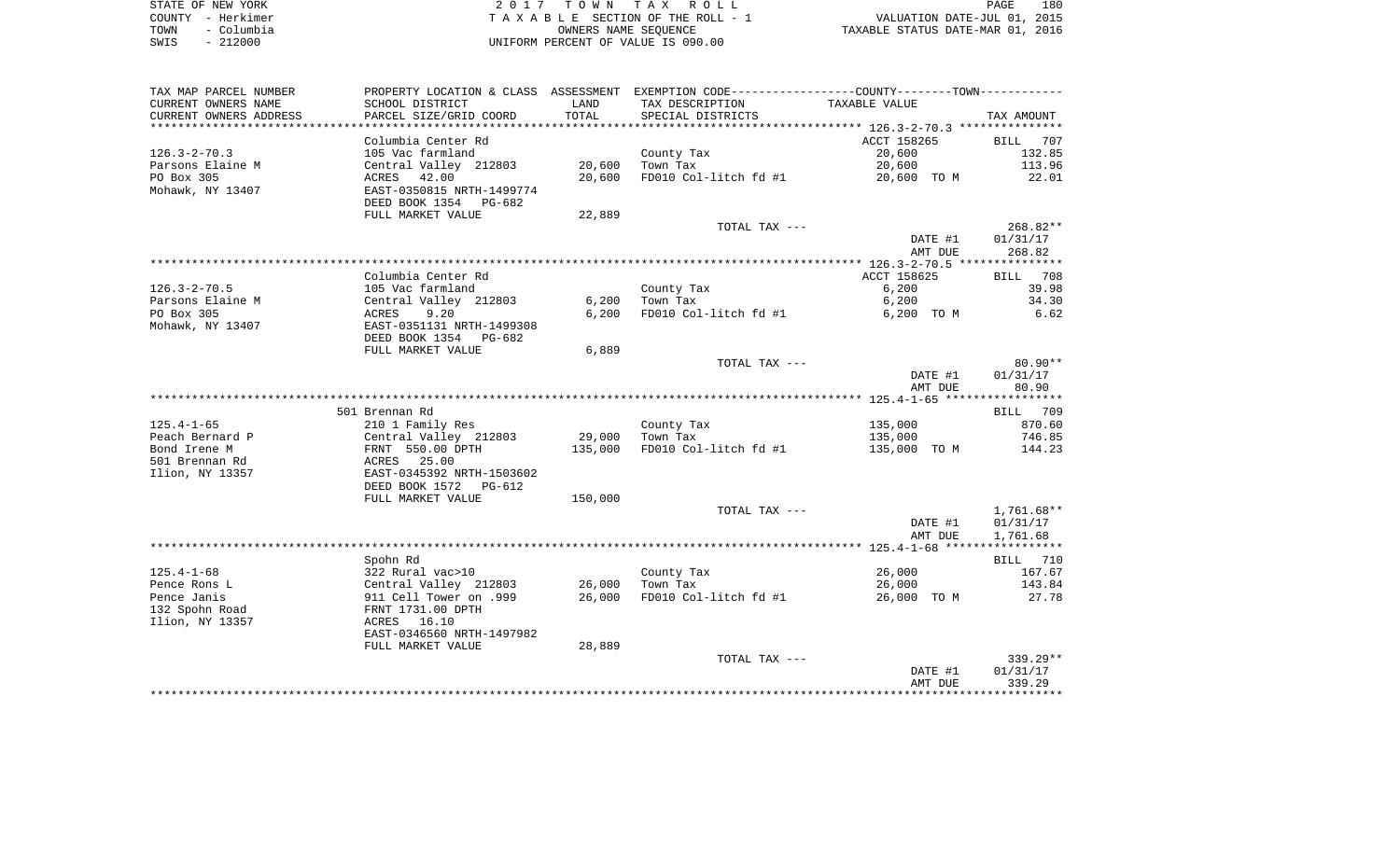| STATE OF NEW YORK  | 2017 TOWN TAX ROLL                 | 181<br>PAGE                      |
|--------------------|------------------------------------|----------------------------------|
| COUNTY - Herkimer  | TAXABLE SECTION OF THE ROLL - 1    | VALUATION DATE-JUL 01, 2015      |
| - Columbia<br>TOWN | OWNERS NAME SEOUENCE               | TAXABLE STATUS DATE-MAR 01, 2016 |
| $-212000$<br>SWIS  | UNIFORM PERCENT OF VALUE IS 090.00 |                                  |

| TAX MAP PARCEL NUMBER           | PROPERTY LOCATION & CLASS ASSESSMENT        |         | EXEMPTION CODE-----------------COUNTY-------TOWN----------- |                |                       |
|---------------------------------|---------------------------------------------|---------|-------------------------------------------------------------|----------------|-----------------------|
| CURRENT OWNERS NAME             | SCHOOL DISTRICT                             | LAND    | TAX DESCRIPTION                                             | TAXABLE VALUE  |                       |
| CURRENT OWNERS ADDRESS          | PARCEL SIZE/GRID COORD                      | TOTAL   | SPECIAL DISTRICTS                                           |                | TAX AMOUNT            |
|                                 |                                             |         |                                                             |                |                       |
|                                 | Spohn Rd                                    |         |                                                             | ACCT 070011040 | BILL<br>711           |
| $131.2 - 1 - 11$                | 314 Rural vac<10                            |         | County Tax                                                  | 9,300          | 59.97                 |
| Pence Rons L                    | Central Valley 212803                       | 9,300   | Town Tax                                                    | 9,300          | 51.45                 |
| Pence Janis                     | 7.50<br>ACRES                               | 9,300   | FD010 Col-litch fd #1                                       | 9,300 TO M     | 9.94                  |
| 132 Spohn Rd                    | EAST-0348002 NRTH-1495816                   |         |                                                             |                |                       |
| Ilion, NY 13357                 | DEED BOOK 00449 PG-00201                    |         |                                                             |                |                       |
|                                 | FULL MARKET VALUE                           | 10,333  |                                                             |                |                       |
|                                 |                                             |         | TOTAL TAX ---                                               |                | 121.36**              |
|                                 |                                             |         |                                                             | DATE #1        | 01/31/17              |
|                                 |                                             |         |                                                             | AMT DUE        | 121.36                |
|                                 |                                             |         |                                                             |                |                       |
|                                 | 132 Spohn Rd                                |         |                                                             | ACCT 070011010 | BILL 712              |
| $131.2 - 1 - 12$                | 240 Rural res                               |         | County Tax                                                  | 100,400        | 647.47                |
| Pence Rons L                    | Central Valley 212803                       | 40,700  | Town Tax                                                    | 100,400        | 555.43                |
| Pence Janis                     | ACRES<br>54.30<br>EAST-0348364 NRTH-1496163 | 100,400 | FD010 Col-litch fd #1                                       | 100,400 TO M   | 107.27                |
| 132 Spohn Rd<br>Ilion, NY 13357 | DEED BOOK 838<br>$PG-649$                   |         |                                                             |                |                       |
|                                 | FULL MARKET VALUE                           | 111,556 |                                                             |                |                       |
|                                 |                                             |         | TOTAL TAX ---                                               |                | $1,310.17**$          |
|                                 |                                             |         |                                                             | DATE #1        | 01/31/17              |
|                                 |                                             |         |                                                             | AMT DUE        | 1,310.17              |
|                                 |                                             |         |                                                             |                |                       |
|                                 | Spohn Rd                                    |         |                                                             | ACCT 175185    | BILL<br>713           |
| $131.2 - 1 - 15$                | 314 Rural vac<10                            |         | County Tax                                                  | 1,000          | 6.45                  |
| Pence Rons L                    | Central Valley 212803                       | 1,000   | Town Tax                                                    | 1,000          | 5.53                  |
| Pence Janis R                   | 80.00 DPTH 125.00<br>FRNT                   | 1,000   | FD010 Col-litch fd #1                                       | 1,000 TO M     | 1.07                  |
| 132 Spohn Rd                    | EAST-0348740 NRTH-1495081                   |         |                                                             |                |                       |
| Ilion, NY 13357                 | DEED BOOK 1463 PG-294                       |         |                                                             |                |                       |
|                                 | FULL MARKET VALUE                           | 1,111   |                                                             |                |                       |
|                                 |                                             |         | TOTAL TAX ---                                               |                | $13.05**$             |
|                                 |                                             |         |                                                             | DATE #1        | 01/31/17              |
|                                 |                                             |         |                                                             | AMT DUE        | 13.05                 |
|                                 |                                             |         |                                                             |                | ***********           |
|                                 | Spohn Rd                                    |         |                                                             | ACCT 070011020 | BILL 714              |
| $131.2 - 1 - 16$                | 314 Rural vac<10                            |         | County Tax                                                  | 1,000          | 6.45                  |
| Pence Rons L                    | Central Valley 212803                       | 1,000   | Town Tax                                                    | 1,000          | 5.53                  |
| 132 Spohn Rd                    | 95.00 DPTH 150.00<br>FRNT                   | 1,000   | FD010 Col-litch fd #1                                       | 100 TO M       | .11                   |
| Ilion, NY 13357                 | 0.36<br>ACRES                               |         |                                                             |                |                       |
|                                 | EAST-0348660 NRTH-1495123                   |         |                                                             |                |                       |
|                                 | DEED BOOK 00641 PG-00311                    |         |                                                             |                |                       |
|                                 | FULL MARKET VALUE                           | 1,111   |                                                             |                |                       |
|                                 |                                             |         | TOTAL TAX ---                                               | DATE #1        | $12.09**$<br>01/31/17 |
|                                 |                                             |         |                                                             | AMT DUE        | 12.09                 |
|                                 |                                             |         |                                                             |                |                       |
|                                 |                                             |         |                                                             |                |                       |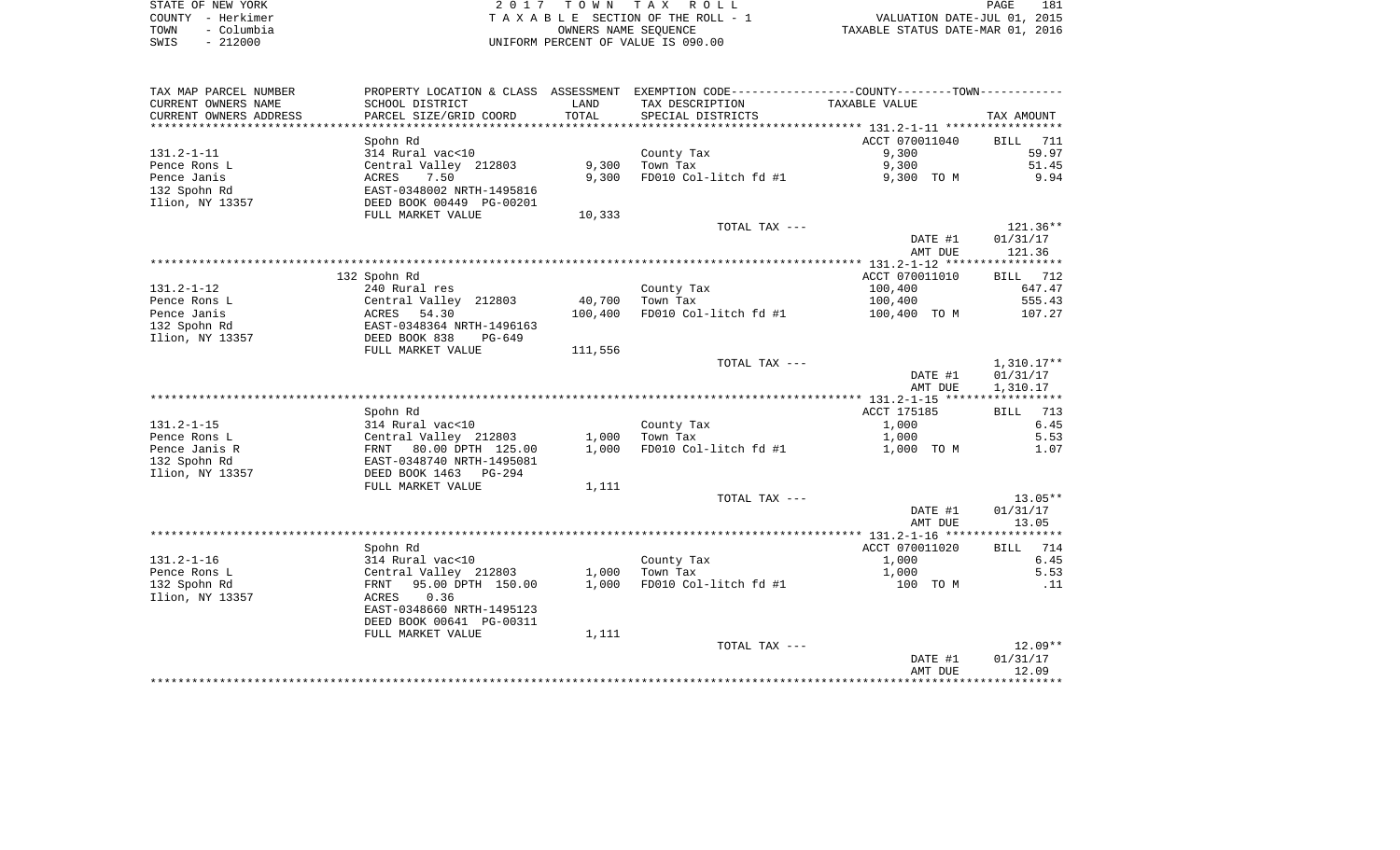|      | STATE OF NEW YORK | 2017 TOWN TAX ROLL                 | 182<br>PAGE                      |
|------|-------------------|------------------------------------|----------------------------------|
|      | COUNTY - Herkimer | TAXABLE SECTION OF THE ROLL - 1    | VALUATION DATE-JUL 01, 2015      |
| TOWN | – Columbia        | OWNERS NAME SEOUENCE               | TAXABLE STATUS DATE-MAR 01, 2016 |
| SWIS | $-212000$         | UNIFORM PERCENT OF VALUE IS 090.00 |                                  |

| CURRENT OWNERS NAME<br>CURRENT OWNERS ADDRESS | SCHOOL DISTRICT<br>PARCEL SIZE/GRID COORD | LAND<br>TOTAL | TAX DESCRIPTION<br>SPECIAL DISTRICTS | TAXABLE VALUE         | TAX AMOUNT           |
|-----------------------------------------------|-------------------------------------------|---------------|--------------------------------------|-----------------------|----------------------|
| **********************                        |                                           |               |                                      |                       |                      |
|                                               | 793 State Route 51                        |               |                                      | ACCT 070015660        | <b>BILL</b><br>715   |
| $131.1 - 1 - 73$                              | 210 1 Family Res                          |               | County Tax                           | 96,000                | 619.09               |
| Peplinski Bernard Z                           | Mount Markham<br>215601                   | 14,000        | Town Tax                             | 96,000                | 531.09               |
| Peplinski Carol H                             | merged w/ 131.1-1-72                      | 96,000        | FD010 Col-litch fd #1                | 96,000 TO M           | 102.57               |
| 793 State Route 51                            | FRNT 1683.00 DPTH                         |               |                                      |                       |                      |
| Ilion, NY 13357                               | 4.10<br>ACRES                             |               |                                      |                       |                      |
|                                               | EAST-0326653 NRTH-1489907                 |               |                                      |                       |                      |
|                                               | DEED BOOK 00630 PG-00349                  |               |                                      |                       |                      |
|                                               | FULL MARKET VALUE                         | 106,667       |                                      |                       |                      |
|                                               |                                           |               | TOTAL TAX ---                        |                       | $1,252.75**$         |
|                                               |                                           |               |                                      | DATE #1               | 01/31/17             |
|                                               |                                           |               |                                      | AMT DUE               | 1,252.75             |
|                                               |                                           |               |                                      |                       |                      |
| $139.1 - 2 - 16$                              | 704 State Route 28<br>210 1 Family Res    |               | County Tax                           | ACCT 161243<br>58,300 | BILL 716<br>375.97   |
| Peplinski Bernard Z III                       | Richfield Sprin 365601                    | 26,000        | Town Tax                             | 58,300                | 322.53               |
| Peplinski Rose Ann                            | 8.40<br><b>ACRES</b>                      | 58,300        | FD010 Col-litch fd #1                | 58,300 TO M           | 62.29                |
| 704 State Route 28                            | EAST-0358063 NRTH-1478784                 |               | LT010 Columbia 1t dist #1            | 58,300 TO M           | 20.72                |
| Richfield Springs, NY 13439                   | DEED BOOK 1343<br>PG-70                   |               |                                      |                       |                      |
|                                               | FULL MARKET VALUE                         | 64,778        |                                      |                       |                      |
|                                               |                                           |               | TOTAL TAX ---                        |                       | 781.51**             |
|                                               |                                           |               |                                      | DATE #1               | 01/31/17             |
|                                               |                                           |               |                                      | AMT DUE               | 781.51               |
|                                               |                                           |               |                                      |                       |                      |
|                                               | Warren Rd                                 |               |                                      | ACCT 187601           | 717<br>BILL          |
|                                               |                                           |               |                                      |                       |                      |
| $125.2 - 2 - 40.2$                            | 120 Field crops                           |               | AG MKTS<br>41730                     | 24,020<br>24,020      |                      |
| Peplinski Edward J                            | Central Valley 212803                     | 75,000        | County Tax                           | 50,980                | 328.76               |
| Peplinski Darayne C                           | FRNT 7253.00 DPTH                         | 75,000        | Town Tax                             | 50,980                | 282.03               |
| 270 Parmwood Rd                               | ACRES 90.30                               |               | FD010 Col-litch fd #1                | 75,000 TO M           | 80.13                |
| Richfield Springs, NY 13439                   | EAST-0348679 NRTH-1506929                 |               |                                      |                       |                      |
|                                               | DEED BOOK 1541<br>PG-499                  |               |                                      |                       |                      |
| MAY BE SUBJECT TO PAYMENT                     | FULL MARKET VALUE                         | 83,333        |                                      |                       |                      |
| UNDER AGDIST LAW TIL 2023                     |                                           |               |                                      |                       |                      |
|                                               |                                           |               | TOTAL TAX ---                        | DATE #1               | 690.92**<br>01/31/17 |
|                                               |                                           |               |                                      | AMT DUE               | 690.92               |
|                                               |                                           |               |                                      |                       |                      |
|                                               | Brewer Rd                                 |               |                                      | ACCT 187600           | <b>BILL</b><br>718   |
| $125.2 - 2 - 44.1$                            | 105 Vac farmland                          |               | AG MKTS<br>41730                     | 17,419<br>17,419      |                      |
| Peplinski Edward J                            | Central Valley 212803                     | 76,000        | County Tax                           | 58,581                | 377.78               |
| Peplinski Darayne C                           | FRNT 2900.00 DPTH                         | 76,000        | Town Tax                             | 58,581                | 324.08               |
| 270 Parmwood Rd                               | ACRES 100.30                              |               | FD010 Col-litch fd #1                | 76,000 TO M           | 81.20                |
| Richfield Springs, NY 13439                   | EAST-0346645 NRTH-1506550                 |               |                                      |                       |                      |
|                                               | DEED BOOK 1541<br>PG-499                  |               |                                      |                       |                      |
| MAY BE SUBJECT TO PAYMENT                     | FULL MARKET VALUE                         | 84,444        |                                      |                       |                      |
| UNDER AGDIST LAW TIL 2023                     |                                           |               | TOTAL TAX ---                        |                       | 783.06**             |
|                                               |                                           |               |                                      | DATE #1               | 01/31/17             |
|                                               |                                           |               |                                      | AMT DUE               | 783.06               |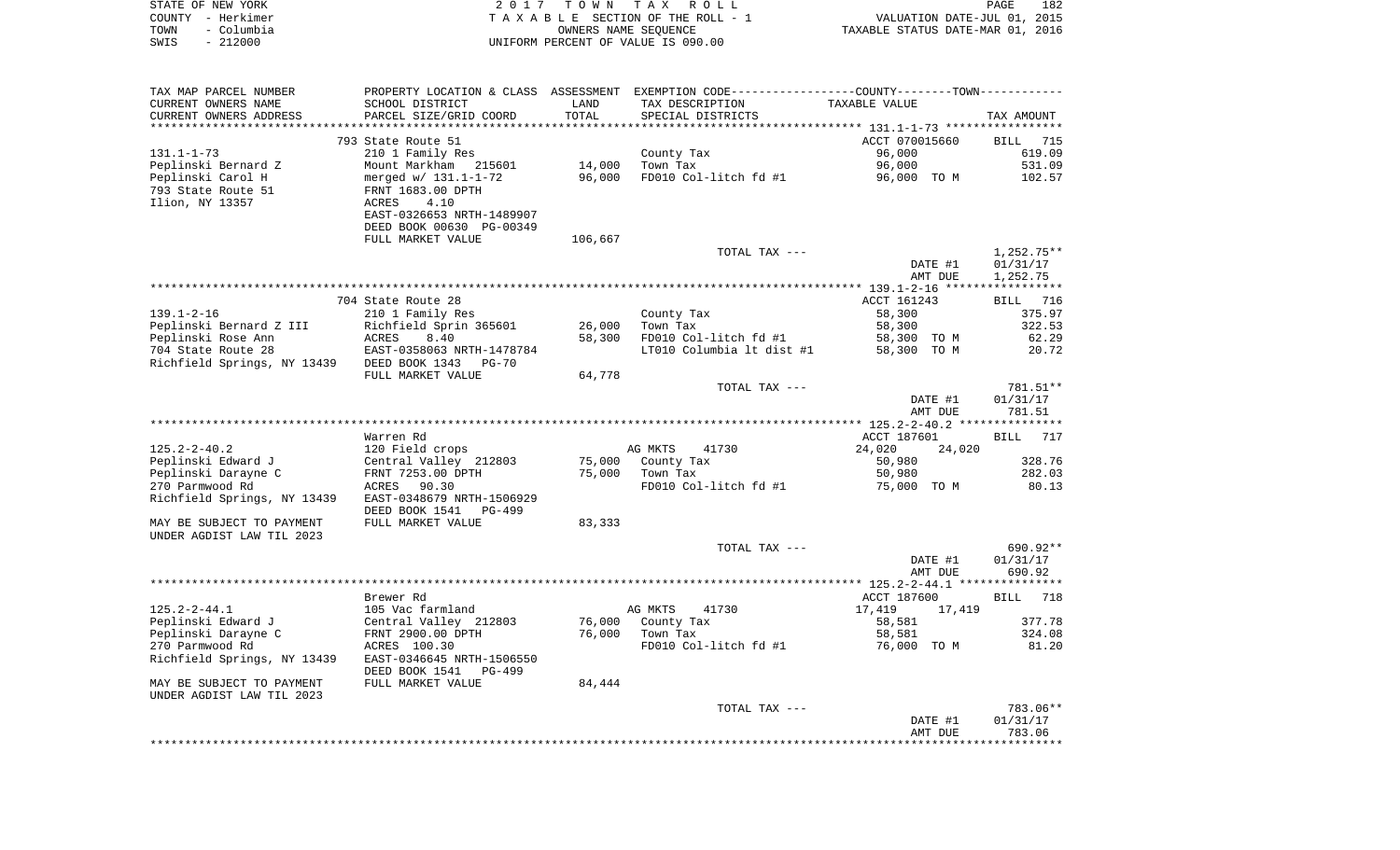|      | STATE OF NEW YORK | 2017 TOWN TAX ROLL                 | <b>PAGE</b>                      | 183 |
|------|-------------------|------------------------------------|----------------------------------|-----|
|      | COUNTY - Herkimer | TAXABLE SECTION OF THE ROLL - 1    | VALUATION DATE-JUL 01, 2015      |     |
| TOWN | – Columbia        | OWNERS NAME SEOUENCE               | TAXABLE STATUS DATE-MAR 01, 2016 |     |
| SWIS | $-212000$         | UNIFORM PERCENT OF VALUE IS 090.00 |                                  |     |

| TAX MAP PARCEL NUMBER<br>CURRENT OWNERS NAME | PROPERTY LOCATION & CLASS ASSESSMENT EXEMPTION CODE----------------COUNTY-------TOWN----------<br>SCHOOL DISTRICT | LAND   | TAX DESCRIPTION       | TAXABLE VALUE        |                    |
|----------------------------------------------|-------------------------------------------------------------------------------------------------------------------|--------|-----------------------|----------------------|--------------------|
| CURRENT OWNERS ADDRESS                       | PARCEL SIZE/GRID COORD                                                                                            | TOTAL  | SPECIAL DISTRICTS     |                      | TAX AMOUNT         |
|                                              |                                                                                                                   |        |                       |                      |                    |
|                                              | Brennan Rd                                                                                                        |        |                       |                      | <b>BILL</b><br>719 |
| $125.2 - 2 - 44.7$                           | 105 Vac farmland                                                                                                  |        | AG MKTS<br>41730      | 2,499<br>2,499       |                    |
| Peplinski Edward J                           | Central Valley 212803                                                                                             | 5,500  | County Tax            | 3,001                | 19.35              |
| Peplinski Darayne C                          | FRNT 690.00 DPTH                                                                                                  | 5,500  | Town Tax              | 3,001                | 16.60              |
| 270 Parmwood Rd                              | <b>ACRES</b><br>6.50                                                                                              |        | FD010 Col-litch fd #1 | 5,500 TO M           | 5.88               |
| Richfield Springs, NY 13439                  | EAST-0346717 NRTH-1504748                                                                                         |        |                       |                      |                    |
|                                              | DEED BOOK 1541 PG-499                                                                                             |        |                       |                      |                    |
| MAY BE SUBJECT TO PAYMENT                    | FULL MARKET VALUE                                                                                                 | 6,111  |                       |                      |                    |
| UNDER AGDIST LAW TIL 2023                    |                                                                                                                   |        |                       |                      |                    |
|                                              |                                                                                                                   |        | TOTAL TAX ---         |                      | $41.83**$          |
|                                              |                                                                                                                   |        |                       | DATE #1              | 01/31/17           |
|                                              |                                                                                                                   |        |                       | AMT DUE              | 41.83              |
|                                              |                                                                                                                   |        |                       |                      |                    |
|                                              | Spinnerville Rd                                                                                                   |        |                       | ACCT 070001650       | <b>BILL</b><br>720 |
| $125.2 - 2 - 45$                             | 105 Vac farmland                                                                                                  |        | AG MKTS<br>41730      | 2,375<br>2,375       |                    |
| Peplinski Edward J                           | Central Valley 212803                                                                                             | 10,300 | County Tax            | 7,925                | 51.11              |
| Peplinski Darayne C                          | ACRES 16.00                                                                                                       | 10,300 | Town Tax              | 7,925                | 43.84              |
| 270 Parmwood Rd                              | EAST-0346406 NRTH-1504497                                                                                         |        | FD010 Col-litch fd #1 | 10,300 TO M          | 11.00              |
| Richfield Springs, NY 13439                  | DEED BOOK 1541 PG-499                                                                                             |        |                       |                      |                    |
|                                              | FULL MARKET VALUE                                                                                                 | 11,444 |                       |                      |                    |
| MAY BE SUBJECT TO PAYMENT                    |                                                                                                                   |        |                       |                      |                    |
| UNDER AGDIST LAW TIL 2023                    |                                                                                                                   |        |                       |                      |                    |
|                                              |                                                                                                                   |        | TOTAL TAX ---         |                      | $105.95**$         |
|                                              |                                                                                                                   |        |                       | DATE #1              | 01/31/17           |
|                                              |                                                                                                                   |        |                       | AMT DUE              | 105.95             |
|                                              |                                                                                                                   |        |                       |                      |                    |
|                                              | Brewer Rd                                                                                                         |        |                       | ACCT 070001174       | <b>BILL</b><br>721 |
| $125.4 - 1 - 4.2$                            | 322 Rural vac>10                                                                                                  |        | AG MKTS<br>41730      | $\Omega$<br>$\Omega$ |                    |
| Peplinski Edward J                           | Central Valley 212803                                                                                             | 3,100  | County Tax            | 3,100                | 19.99              |
| Peplinski Darayne C                          | ACRES 12.70                                                                                                       | 3.100  | Town Tax              | 3,100                | 17.15              |
| 270 Parmwood Rd                              | EAST-0341784 NRTH-1504353                                                                                         |        | FD010 Col-litch fd #1 | 3,100 TO M           | 3.31               |
| Richfield Springs, NY 13439                  | DEED BOOK 1541<br>PG-499                                                                                          |        |                       |                      |                    |
|                                              | FULL MARKET VALUE                                                                                                 | 3,444  |                       |                      |                    |
| MAY BE SUBJECT TO PAYMENT                    |                                                                                                                   |        |                       |                      |                    |
| UNDER AGDIST LAW TIL 2023                    |                                                                                                                   |        |                       |                      |                    |
|                                              |                                                                                                                   |        | TOTAL TAX ---         |                      | $40.45**$          |
|                                              |                                                                                                                   |        |                       | DATE #1              | 01/31/17           |
|                                              |                                                                                                                   |        |                       | AMT DUE              | 40.45              |
|                                              |                                                                                                                   |        |                       |                      |                    |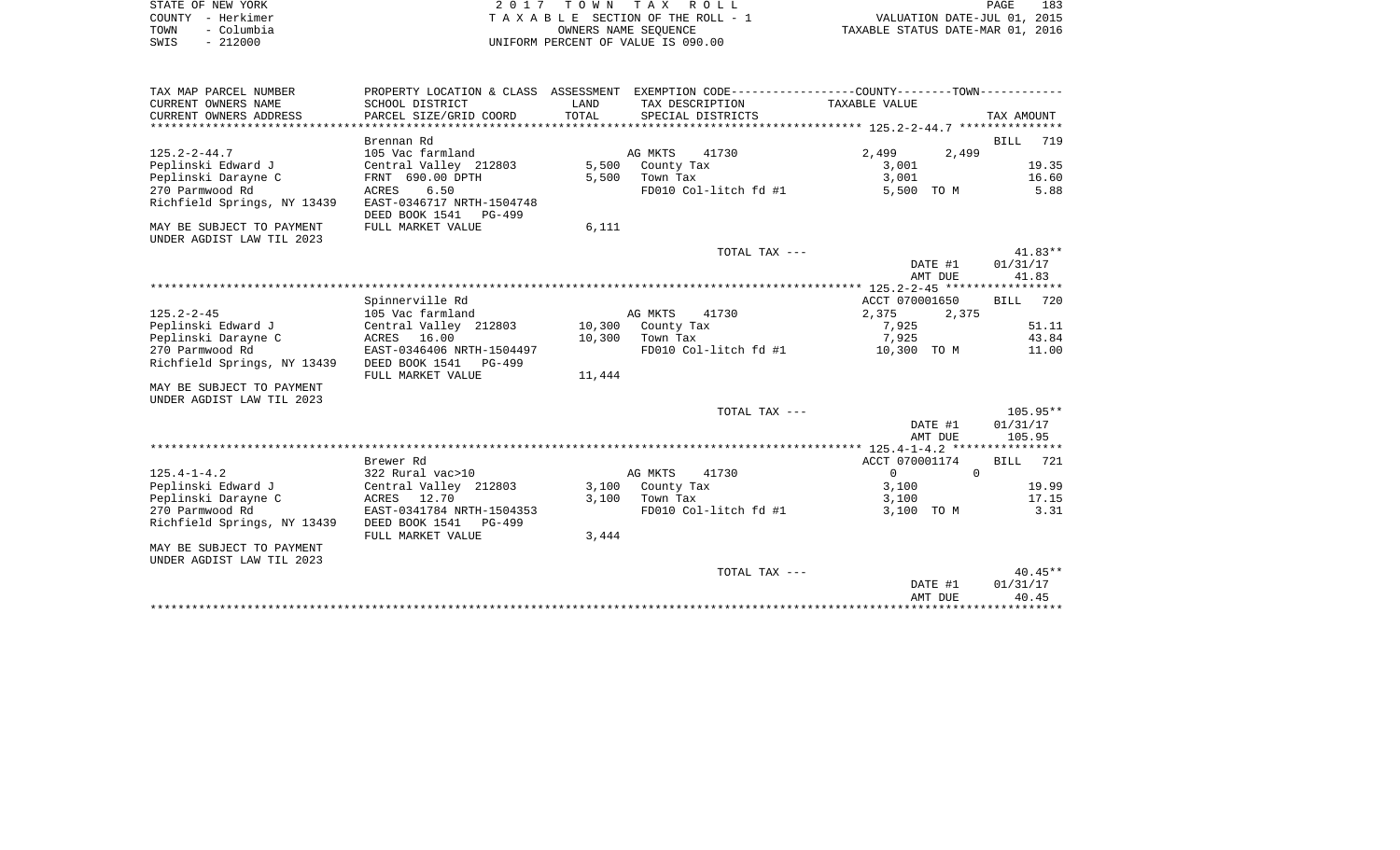| STATE OF NEW YORK  | 2017 TOWN TAX ROLL                 | 184<br><b>PAGE</b>               |
|--------------------|------------------------------------|----------------------------------|
| COUNTY - Herkimer  | TAXABLE SECTION OF THE ROLL - 1    | VALUATION DATE-JUL 01, 2015      |
| - Columbia<br>TOWN | OWNERS NAME SEOUENCE               | TAXABLE STATUS DATE-MAR 01, 2016 |
| $-212000$<br>SWIS  | UNIFORM PERCENT OF VALUE IS 090.00 |                                  |

| TAX MAP PARCEL NUMBER<br>CURRENT OWNERS NAME<br>CURRENT OWNERS ADDRESS | SCHOOL DISTRICT<br>PARCEL SIZE/GRID COORD | LAND<br>TOTAL | PROPERTY LOCATION & CLASS ASSESSMENT EXEMPTION CODE----------------COUNTY-------TOWN----------<br>TAX DESCRIPTION<br>SPECIAL DISTRICTS | TAXABLE VALUE    | TAX AMOUNT         |
|------------------------------------------------------------------------|-------------------------------------------|---------------|----------------------------------------------------------------------------------------------------------------------------------------|------------------|--------------------|
|                                                                        |                                           |               |                                                                                                                                        |                  |                    |
|                                                                        | Brennan Rd                                |               |                                                                                                                                        |                  | <b>BILL</b><br>722 |
| $125.4 - 1 - 67$                                                       | 105 Vac farmland                          |               | AG MKTS L 41720                                                                                                                        | 11,715<br>11,715 |                    |
| Peplinski Edward J                                                     | Central Valley 212803                     | 38,000        | County Tax                                                                                                                             | 26,285           | 169.51             |
| Peplinski Darayne C                                                    | Lease w/Parker Smith                      | 38,000        | Town Tax                                                                                                                               | 26,285           | 145.41             |
| 270 Parmwood Rd                                                        | FRNT 1080.00 DPTH                         |               | FD010 Col-litch fd #1                                                                                                                  | 26,285 TO M      | 28.08              |
| Richfield Springs, NY 13439                                            | ACRES 47.90                               |               | 11,715 EX                                                                                                                              |                  |                    |
|                                                                        | EAST-0345716 NRTH-0150141                 |               |                                                                                                                                        |                  |                    |
| MAY BE SUBJECT TO PAYMENT                                              | DEED BOOK 1541<br>PG-499                  |               |                                                                                                                                        |                  |                    |
| UNDER AGDIST LAW TIL 2020                                              | FULL MARKET VALUE                         | 42,222        |                                                                                                                                        |                  |                    |
|                                                                        |                                           |               | TOTAL TAX ---                                                                                                                          |                  | 343.00**           |
|                                                                        |                                           |               |                                                                                                                                        | DATE #1          | 01/31/17           |
|                                                                        |                                           |               |                                                                                                                                        | AMT DUE          | 343.00             |
|                                                                        |                                           |               |                                                                                                                                        |                  |                    |
|                                                                        | Yules Corner Rd                           |               |                                                                                                                                        |                  | BILL 723           |
| $132.2 - 2 - 10.8$                                                     | 105 Vac farmland                          |               | AG MKTS<br>41730                                                                                                                       | 5,529<br>5,529   |                    |
| Perkins Joseph G                                                       | Owen D Young<br>215001                    |               | 36,300 County Tax                                                                                                                      | 30,771           | 198.44             |
| Perkins Stephanie E                                                    | FRNT 1736.00 DPTH                         | 36,300        | Town Tax                                                                                                                               | 30,771           | 170.23             |
| 531 Yules Corner Road                                                  | ACRES 44.60                               |               | FD010 Col-litch fd #1                                                                                                                  | 36,300 TO M      | 38.78              |
|                                                                        |                                           |               |                                                                                                                                        |                  |                    |
| Mohawk, NY 13407                                                       | EAST-0363444 NRTH-1491441                 |               |                                                                                                                                        |                  |                    |
|                                                                        | DEED BOOK 1236<br>$PG-16$                 |               |                                                                                                                                        |                  |                    |
| MAY BE SUBJECT TO PAYMENT                                              | FULL MARKET VALUE                         | 40,333        |                                                                                                                                        |                  |                    |
| UNDER AGDIST LAW TIL 2023                                              |                                           |               |                                                                                                                                        |                  |                    |
|                                                                        |                                           |               | TOTAL TAX ---                                                                                                                          |                  | $407.45**$         |
|                                                                        |                                           |               |                                                                                                                                        | DATE #1          | 01/31/17           |
|                                                                        |                                           |               |                                                                                                                                        | AMT DUE          | 407.45             |
|                                                                        |                                           |               |                                                                                                                                        |                  |                    |
|                                                                        | Jordanville Rd                            |               |                                                                                                                                        |                  | <b>BILL</b><br>724 |
| $132.2 - 2 - 14.3$                                                     | 105 Vac farmland                          |               | AG MKTS<br>41730                                                                                                                       | $\mathsf{O}$     | $\Omega$           |
| Perkins Joseph G                                                       | Owen D Young<br>215001                    | 15,500        | County Tax                                                                                                                             | 15,500           | 99.96              |
| Perkins Stephanie E                                                    | ACRES 30.10                               | 15,500        | Town Tax                                                                                                                               | 15,500           | 85.75              |
| 531 Yules Corner Road                                                  | EAST-0363358 NRTH-1490440                 |               | FD010 Col-litch fd #1                                                                                                                  | 15,500 TO M      | 16.56              |
| Mohawk, NY 13407                                                       | DEED BOOK 1236<br>$PG-16$                 |               |                                                                                                                                        |                  |                    |
|                                                                        | FULL MARKET VALUE                         | 17,222        |                                                                                                                                        |                  |                    |
| MAY BE SUBJECT TO PAYMENT                                              |                                           |               |                                                                                                                                        |                  |                    |
| UNDER AGDIST LAW TIL 2023                                              |                                           |               |                                                                                                                                        |                  |                    |
|                                                                        |                                           |               | TOTAL TAX ---                                                                                                                          |                  | $202.27**$         |
|                                                                        |                                           |               |                                                                                                                                        | DATE #1          | 01/31/17           |
|                                                                        |                                           |               |                                                                                                                                        | AMT DUE          | 202.27             |
|                                                                        |                                           |               |                                                                                                                                        |                  |                    |
|                                                                        | 1998 State Route 28                       |               |                                                                                                                                        | ACCT 070004440   | BILL 725           |
| $126.3 - 2 - 24$                                                       | 270 Mfg housing                           |               | County Tax                                                                                                                             | 31,000           | 199.91             |
| Perri Shelly                                                           | Central Valley 212803                     | 7,700         | Town Tax                                                                                                                               | 31,000           | 171.50             |
| 404 1st Avenue Ext                                                     | .52 acres per JJ23A42                     | 31,000        | School Relevy                                                                                                                          |                  | 689.51             |
| Frankfort, NY 13340                                                    | FRNT 175.00 DPTH 85.00                    |               | FD010 Col-litch fd #1                                                                                                                  | 31,000 TO M      | 33.12              |
|                                                                        | ACRES<br>0.52                             |               |                                                                                                                                        |                  |                    |
|                                                                        | EAST-0354075 NRTH-1502790                 |               |                                                                                                                                        |                  |                    |
|                                                                        | DEED BOOK 864<br>PG-514                   |               |                                                                                                                                        |                  |                    |
|                                                                        | FULL MARKET VALUE                         | 34,444        |                                                                                                                                        |                  |                    |
|                                                                        |                                           |               | TOTAL TAX ---                                                                                                                          |                  | $1,094.04**$       |
|                                                                        |                                           |               |                                                                                                                                        | DATE #1          | 01/31/17           |
|                                                                        |                                           |               |                                                                                                                                        | AMT DUE          | 1,094.04           |
|                                                                        |                                           |               |                                                                                                                                        |                  |                    |
|                                                                        |                                           |               |                                                                                                                                        |                  |                    |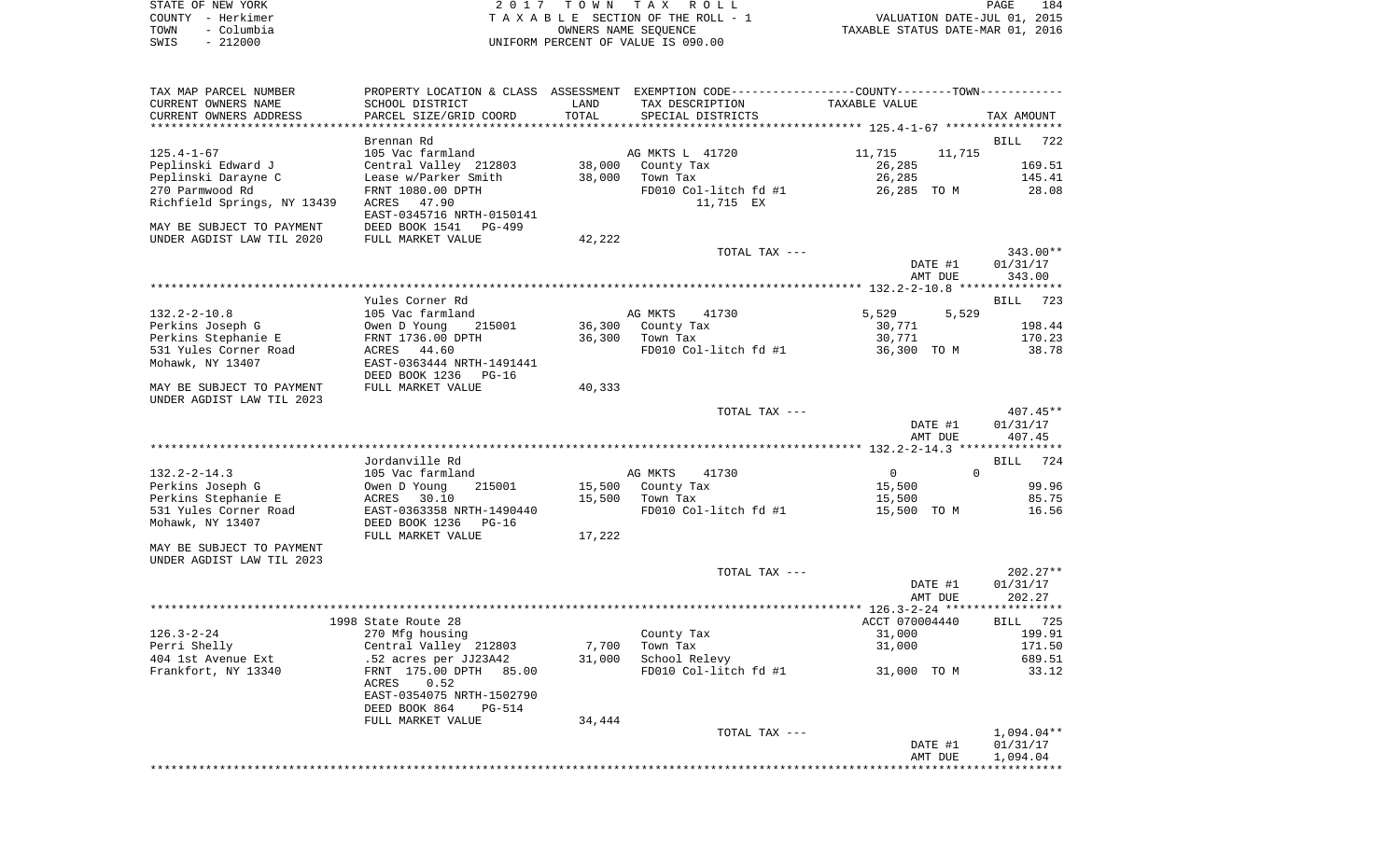| STATE OF NEW YORK  | 2017 TOWN TAX ROLL                 | PAGE                             | 185 |
|--------------------|------------------------------------|----------------------------------|-----|
| COUNTY – Herkimer  | TAXABLE SECTION OF THE ROLL - 1    | VALUATION DATE-JUL 01, 2015      |     |
| – Columbia<br>TOWN | OWNERS NAME SEOUENCE               | TAXABLE STATUS DATE-MAR 01, 2016 |     |
| $-212000$<br>SWIS  | UNIFORM PERCENT OF VALUE IS 090.00 |                                  |     |

| TAX MAP PARCEL NUMBER  |                                |         | PROPERTY LOCATION & CLASS ASSESSMENT EXEMPTION CODE---------------COUNTY-------TOWN---------- |                |                    |
|------------------------|--------------------------------|---------|-----------------------------------------------------------------------------------------------|----------------|--------------------|
| CURRENT OWNERS NAME    | SCHOOL DISTRICT                | LAND    | TAX DESCRIPTION                                                                               | TAXABLE VALUE  |                    |
| CURRENT OWNERS ADDRESS | PARCEL SIZE/GRID COORD         | TOTAL   | SPECIAL DISTRICTS                                                                             |                | TAX AMOUNT         |
| *******************    |                                |         |                                                                                               |                |                    |
|                        | Gage Rd                        |         |                                                                                               |                | BILL<br>726        |
| $125.4 - 1 - 55.3$     | 312 Vac w/imprv                |         | County Tax                                                                                    | 19,500         | 125.75             |
| Perrone Carol R        | Mount Markham 215601           | 13,400  | Town Tax                                                                                      | 19,500         | 107.88             |
| 483 Gage Rd            | FRNT 250.00 DPTH               | 19,500  | FD010 Col-litch fd #1                                                                         | 19,500 TO M    | 20.83              |
| Ilion, NY 13357        | 4.10<br>ACRES                  |         |                                                                                               |                |                    |
|                        | EAST-0339647 NRTH-1498885      |         |                                                                                               |                |                    |
|                        | DEED BOOK 925<br><b>PG-216</b> |         |                                                                                               |                |                    |
|                        | FULL MARKET VALUE              | 21,667  |                                                                                               |                |                    |
|                        |                                |         | TOTAL TAX ---                                                                                 |                | $254.46**$         |
|                        |                                |         |                                                                                               | DATE #1        | 01/31/17           |
|                        |                                |         |                                                                                               | AMT DUE        | 254.46             |
|                        |                                |         |                                                                                               |                |                    |
|                        | 483 Gage Rd                    |         |                                                                                               | ACCT 070004620 | <b>BILL</b><br>727 |
| $125.4 - 1 - 57$       | 210 1 Family Res               |         | County Tax                                                                                    | 59,400         | 383.06             |
| Perrone Carol R        | Mount Markham 215601           | 10,300  | Town Tax                                                                                      | 59,400         | 328.61             |
| 483 Gage Rd            | FRNT 222.00 DPTH 141.00        | 59,400  | FD010 Col-litch fd #1                                                                         | 59,400 TO M    | 63.46              |
| Ilion, NY 13357        | 0.66<br>ACRES                  |         |                                                                                               |                |                    |
|                        | EAST-0338342 NRTH-1498526      |         |                                                                                               |                |                    |
|                        | DEED BOOK 925<br>$PG-219$      |         |                                                                                               |                |                    |
|                        | FULL MARKET VALUE              | 66,000  |                                                                                               |                |                    |
|                        |                                |         | TOTAL TAX ---                                                                                 |                | $775.13**$         |
|                        |                                |         |                                                                                               | DATE #1        | 01/31/17           |
|                        |                                |         |                                                                                               | AMT DUE        | 775.13             |
|                        |                                |         |                                                                                               |                |                    |
|                        | 968 Jordanville Rd             |         |                                                                                               | ACCT 070015900 | BILL 728           |
| $131.2 - 1 - 46.1$     | 240 Rural res                  |         | County Tax                                                                                    | 105,800        | 682.29             |
| Peters Christopher     | Central Valley 212803          | 63,400  | Town Tax                                                                                      | 105,800        | 585.31             |
| 968 Jordanville Rd     | 80.70<br>ACRES                 | 105,800 | FD010 Col-litch fd #1                                                                         | 105,800 TO M   | 113.04             |
| Ilion, NY 13357        | EAST-0345186 NRTH-1493157      |         |                                                                                               |                |                    |
|                        | DEED BOOK 892<br><b>PG-527</b> |         |                                                                                               |                |                    |
|                        | FULL MARKET VALUE              | 117,556 |                                                                                               |                |                    |
|                        |                                |         | TOTAL TAX ---                                                                                 |                | 1,380.64**         |
|                        |                                |         |                                                                                               | DATE #1        | 01/31/17           |
|                        |                                |         |                                                                                               | AMT DUE        | 1,380.64           |
|                        |                                |         |                                                                                               |                |                    |
|                        | 968 Stroupe Rd                 |         |                                                                                               | ACCT 070003515 | BILL 729           |
| $131.2 - 1 - 5.2$      | 240 Rural res                  |         | County Tax                                                                                    | 83,400         | 537.84             |
| Peters Christopher S   | Mount Markham<br>215601        | 37,800  | Town Tax                                                                                      | 83,400         | 461.39             |
| 968 Jordanville Rd     | ACRES 47.00                    | 83,400  | FD010 Col-litch fd #1                                                                         | 83,400 TO M    | 89.10              |
| Ilion, NY 13357        | EAST-0341465 NRTH-1495705      |         |                                                                                               |                |                    |
|                        | FULL MARKET VALUE              | 92,667  |                                                                                               |                |                    |
|                        |                                |         | TOTAL TAX ---                                                                                 |                | $1,088.33**$       |
|                        |                                |         |                                                                                               | DATE #1        | 01/31/17           |
|                        |                                |         |                                                                                               | AMT DUE        | 1,088.33           |
|                        |                                |         |                                                                                               |                |                    |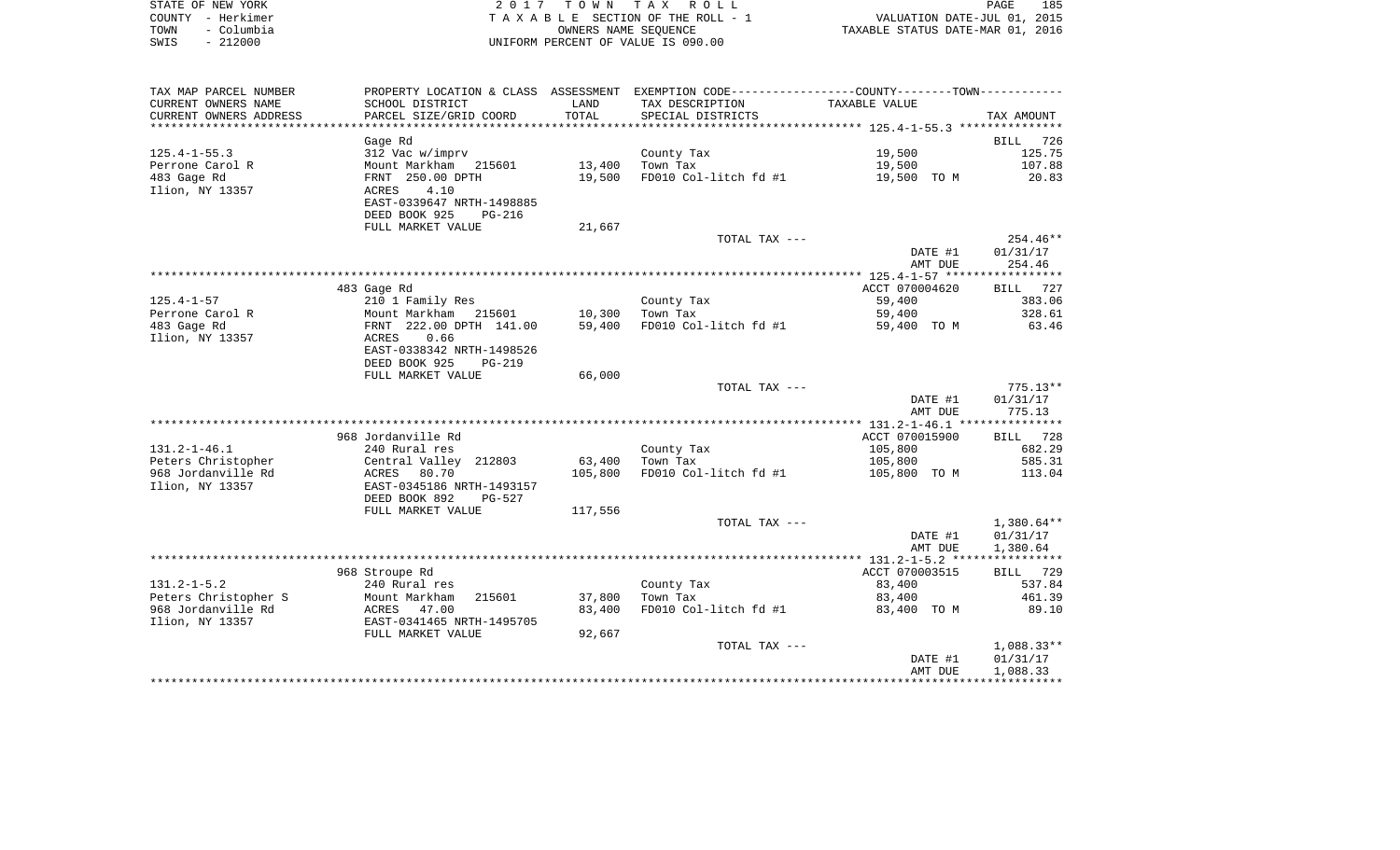| STATE OF NEW YORK                          | TOWN TAX ROLL                      | 186<br>PAGE                      |
|--------------------------------------------|------------------------------------|----------------------------------|
| COUNTY - Herkimer                          | TAXABLE SECTION OF THE ROLL - 1    | VALUATION DATE-JUL 01, 2015      |
| – Columbia<br>TOWN                         | OWNERS NAME SEOUENCE               | TAXABLE STATUS DATE-MAR 01, 2016 |
| 212000<br>SWIS<br>$\overline{\phantom{0}}$ | UNIFORM PERCENT OF VALUE IS 090.00 |                                  |

| TAX MAP PARCEL NUMBER        |                                         |         | PROPERTY LOCATION & CLASS ASSESSMENT EXEMPTION CODE---------------COUNTY-------TOWN---------- |                |              |
|------------------------------|-----------------------------------------|---------|-----------------------------------------------------------------------------------------------|----------------|--------------|
| CURRENT OWNERS NAME          | SCHOOL DISTRICT                         | LAND    | TAX DESCRIPTION                                                                               | TAXABLE VALUE  |              |
| CURRENT OWNERS ADDRESS       | PARCEL SIZE/GRID COORD                  | TOTAL   | SPECIAL DISTRICTS                                                                             |                | TAX AMOUNT   |
| **********************       | ****************************            |         |                                                                                               |                |              |
|                              | Koerner Rd                              |         |                                                                                               | ACCT 070015905 | BILL 730     |
| $131.2 - 1 - 46.2$           | 312 Vac w/imprv                         |         | County Tax                                                                                    | 23,700         | 152.84       |
| Peters Kevin Cormac          | Central Valley 212803                   | 19,000  | Town Tax                                                                                      | 23,700         | 131.11       |
| 16388 78th Drive North Rd    | 6.00<br>ACRES                           | 23,700  | FD010 Col-litch fd #1                                                                         | 23,700 TO M    | 25.32        |
| Palm Baech Gardens, FL 33418 | EAST-0345083 NRTH-1495085               |         |                                                                                               |                |              |
|                              | FULL MARKET VALUE                       | 26,333  |                                                                                               |                |              |
|                              |                                         |         | TOTAL TAX ---                                                                                 |                | $309.27**$   |
|                              |                                         |         |                                                                                               | DATE #1        | 01/31/17     |
|                              |                                         |         |                                                                                               | AMT DUE        | 309.27       |
|                              |                                         |         |                                                                                               |                |              |
|                              | Stroupe Rd                              |         |                                                                                               |                | BILL 731     |
| $131.2 - 1 - 5.1$            | 312 Vac w/imprv                         |         | County Tax                                                                                    | 36,000         | 232.16       |
| Peters Terrence M            | Mount Markham 215601                    | 32,000  | Town Tax                                                                                      | 36,000         | 199.16       |
| 19225 NW 80TH Dr             | FRNT 1595.00 DPTH                       | 36,000  | FD010 Col-litch fd #1                                                                         | 36,000 TO M    | 38.46        |
| Okeechobe, FL 34972          | ACRES 45.00                             |         |                                                                                               |                |              |
|                              | EAST-0341374 NRTH-1496855               |         |                                                                                               |                |              |
|                              | DEED BOOK 942<br>PG-634                 |         |                                                                                               |                |              |
|                              | FULL MARKET VALUE                       | 40,000  |                                                                                               |                |              |
|                              |                                         |         | TOTAL TAX ---                                                                                 |                | 469.78**     |
|                              |                                         |         |                                                                                               | DATE #1        | 01/31/17     |
|                              |                                         |         |                                                                                               | AMT DUE        | 469.78       |
|                              |                                         |         |                                                                                               |                |              |
|                              | 201 Hugick Rd                           |         |                                                                                               |                | BILL 732     |
| $132.3 - 1 - 11.6$           | 210 1 Family Res                        |         | County Tax                                                                                    | 94,000         | 606.19       |
| Petriski Steven J            | Richfield Sprin 365601                  | 22,000  | Town Tax                                                                                      | 94,000         | 520.03       |
| Petriski Beverly R           | ACRES 5.50<br>EAST-0356903 NRTH-1482840 | 94,000  | School Relevy                                                                                 |                | 853.80       |
| 201 Hugick Rd                |                                         |         | FD010 Col-litch fd #1                                                                         | 94,000 TO M    | 100.43       |
| Richfield Springs, NY 13439  | DEED BOOK 1387 PG-465                   |         |                                                                                               |                |              |
|                              | FULL MARKET VALUE                       | 104,444 |                                                                                               |                |              |
|                              |                                         |         | TOTAL TAX ---                                                                                 |                | $2,080.45**$ |
|                              |                                         |         |                                                                                               | DATE #1        | 01/31/17     |
|                              |                                         |         |                                                                                               | AMT DUE        | 2,080.45     |
|                              |                                         |         |                                                                                               |                |              |
|                              | 108 Mckoons Rd                          |         |                                                                                               | ACCT 070006300 | BILL 733     |
| $139.1 - 2 - 22$             | 210 1 Family Res                        |         | County Tax                                                                                    | 41,000         | 264.40       |
| Phillips Elizabeth J. M      | Richfield Sprin 365601                  | 8,500   | Town Tax                                                                                      | 41,000         | 226.82       |
| 108 Mckoons Rd               | FRNT 194.70 DPTH 210.00                 | 41,000  | FD010 Col-litch fd #1                                                                         | 41,000 TO M    | 43.80        |
| Richfield Springs, NY 13439  | ACRES<br>0.44                           |         | LT010 Columbia 1t dist #1                                                                     | 41,000 TO M    | 14.57        |
|                              | EAST-0357325 NRTH-1478260               |         |                                                                                               |                |              |
|                              | DEED BOOK 706<br>PG-885                 |         |                                                                                               |                |              |
|                              | FULL MARKET VALUE                       | 45,556  |                                                                                               |                |              |
|                              |                                         |         | TOTAL TAX ---                                                                                 |                | 549.59**     |
|                              |                                         |         |                                                                                               | DATE #1        | 01/31/17     |
|                              |                                         |         |                                                                                               | AMT DUE        | 549.59       |
|                              |                                         |         |                                                                                               |                |              |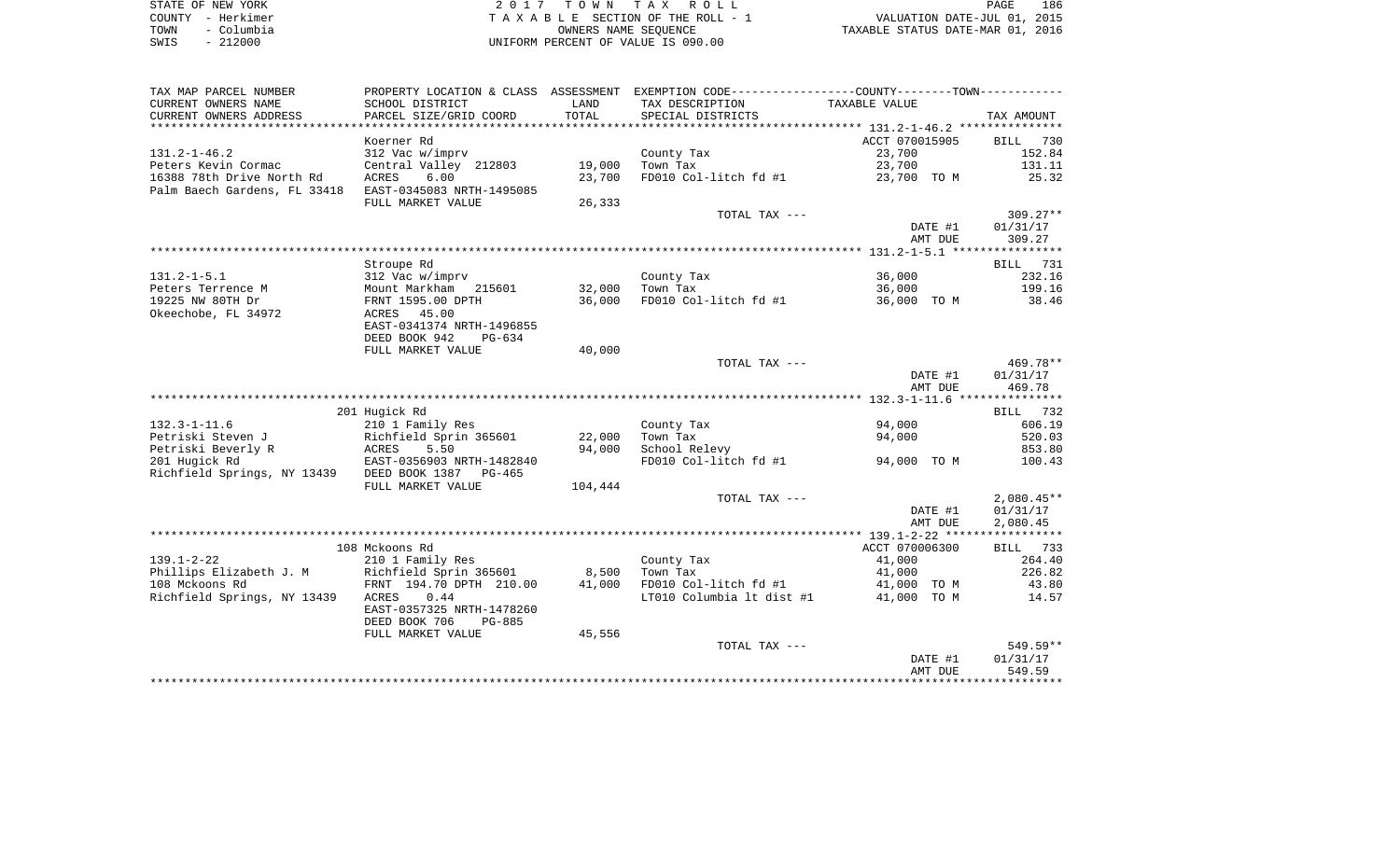| STATE OF NEW YORK  | 2017 TOWN TAX ROLL                 | 187<br><b>PAGE</b>               |
|--------------------|------------------------------------|----------------------------------|
| COUNTY - Herkimer  | TAXABLE SECTION OF THE ROLL - 1    | VALUATION DATE-JUL 01, 2015      |
| - Columbia<br>TOWN | OWNERS NAME SEOUENCE               | TAXABLE STATUS DATE-MAR 01, 2016 |
| $-212000$<br>SWIS  | UNIFORM PERCENT OF VALUE IS 090.00 |                                  |

| TAX MAP PARCEL NUMBER         | PROPERTY LOCATION & CLASS ASSESSMENT      |                | EXEMPTION CODE-----------------COUNTY-------TOWN-----------         |                     |                    |
|-------------------------------|-------------------------------------------|----------------|---------------------------------------------------------------------|---------------------|--------------------|
| CURRENT OWNERS NAME           | SCHOOL DISTRICT                           | LAND           | TAX DESCRIPTION                                                     | TAXABLE VALUE       |                    |
| CURRENT OWNERS ADDRESS        | PARCEL SIZE/GRID COORD                    | TOTAL          | SPECIAL DISTRICTS                                                   |                     | TAX AMOUNT         |
| ******************            | ******************                        | **********     | ************************************* 131.2-1-51.2 **************** |                     |                    |
|                               | 765 Jordanville Rd                        |                |                                                                     |                     | <b>BILL</b><br>734 |
| $131.2 - 1 - 51.2$            | 210 1 Family Res                          |                | County Tax                                                          | 122,000             | 786.76             |
| Phillips Leslie V Jr          | Mount Markham<br>215601                   | 19,400         | Town Tax                                                            | 122,000             | 674.93             |
| Jodi Lynn                     | <b>ACRES</b><br>3.90                      | 122,000        | FD010 Col-litch fd #1                                               | 122,000 TO M        | 130.35             |
| 765 Jordanville Rd            | EAST-0341047 NRTH-1493907                 |                |                                                                     |                     |                    |
| Ilion, NY 13357               | DEED BOOK 726<br>$PG-296$                 |                |                                                                     |                     |                    |
|                               | FULL MARKET VALUE                         | 135,556        |                                                                     |                     |                    |
|                               |                                           |                | TOTAL TAX ---                                                       |                     | 1,592.04**         |
|                               |                                           |                |                                                                     | DATE #1             | 01/31/17           |
|                               |                                           |                |                                                                     | AMT DUE             | 1,592.04           |
|                               | 1674 State Route 28                       |                |                                                                     | ACCT 070010890      | 735<br>BILL        |
| $126.3 - 2 - 59$              | 210 1 Family Res                          |                | County Tax                                                          | 129,600             | 835.77             |
| Phillips Susan                | Central Valley 212803                     | 21,900         | Town Tax                                                            | 129,600             | 716.97             |
| 1682 State Route 28           | ACRES<br>6.10                             | 129,600        | School Relevy                                                       |                     | 2,290.50           |
| Mohawk, NY 13407              | EAST-0354880 NRTH-1497669                 |                | FD010 Col-litch fd #1                                               | 129,600 TO M        | 138.47             |
|                               | DEED BOOK 853<br>$PG-132$                 |                |                                                                     |                     |                    |
|                               | FULL MARKET VALUE                         | 144,000        |                                                                     |                     |                    |
|                               |                                           |                | TOTAL TAX ---                                                       |                     | $3,981.71**$       |
|                               |                                           |                |                                                                     | DATE #1             | 01/31/17           |
|                               |                                           |                |                                                                     | AMT DUE             | 3,981.71           |
|                               |                                           |                |                                                                     |                     |                    |
|                               | Jordanville Rd                            |                |                                                                     | ACCT 070002970      | <b>BILL</b><br>736 |
| $131.30 - 2 - 23$             | 314 Rural vac<10                          |                | County Tax                                                          | 8,000               | 51.59              |
| Platts Hercules Francis       | Mount Markham<br>215601                   | 8,000          | Town Tax                                                            | 8,000               | 44.26              |
| 132 Richfield Hill Road       | FRNT 120.95 DPTH 156.75                   | 8,000          | School Relevy                                                       |                     | 179.44             |
| West Winfield, NY 13491       | 0.33<br>ACRES                             |                | FD010 Col-litch fd #1                                               | 8,000 TO M          | 8.55               |
|                               | EAST-0328267 NRTH-1493160                 |                |                                                                     |                     |                    |
|                               | DEED BOOK 753<br>$PG-177$                 |                |                                                                     |                     |                    |
|                               | FULL MARKET VALUE                         | 8,889          |                                                                     |                     |                    |
|                               |                                           |                | TOTAL TAX ---                                                       |                     | 283.84**           |
|                               |                                           |                |                                                                     | DATE #1             | 01/31/17           |
|                               |                                           |                |                                                                     | AMT DUE             | 283.84             |
|                               |                                           |                |                                                                     |                     |                    |
|                               | Stroupe Rd                                |                |                                                                     |                     | 737<br>BILL        |
| $125.4 - 1 - 46.16$           | 105 Vac farmland                          |                | County Tax                                                          | 8,200               | 52.88              |
| Polley Donald<br>Polley Linda | Central Valley 212803<br>FRNT 890.00 DPTH | 8,200<br>8,200 | Town Tax<br>FD010 Col-litch fd #1                                   | 8,200<br>8,200 TO M | 45.36<br>8.76      |
| 461 Stroupe Rd                | 28.20<br>ACRES                            |                |                                                                     |                     |                    |
| Ilion, NY 13357               | EAST-0343691 NRTH-1499514                 |                |                                                                     |                     |                    |
|                               | DEED BOOK 847<br>PG-183                   |                |                                                                     |                     |                    |
|                               | FULL MARKET VALUE                         | 9,111          |                                                                     |                     |                    |
|                               |                                           |                | TOTAL TAX ---                                                       |                     | $107.00**$         |
|                               |                                           |                |                                                                     | DATE #1             | 01/31/17           |
|                               |                                           |                |                                                                     | AMT DUE             | 107.00             |
|                               |                                           |                |                                                                     |                     |                    |
|                               |                                           |                |                                                                     |                     |                    |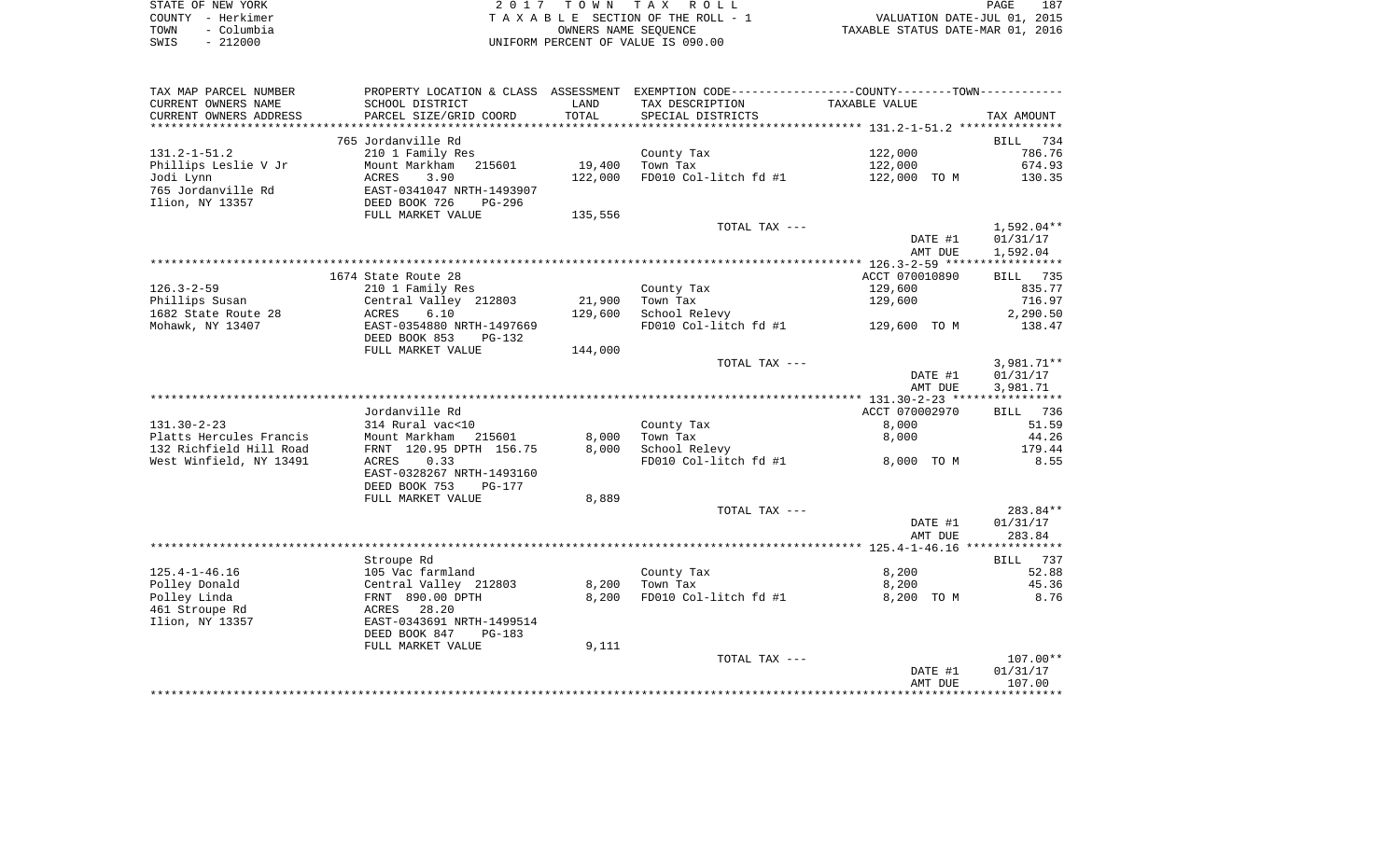| STATE OF NEW YORK  | 2017 TOWN TAX ROLL                 | 188<br>PAGE                      |
|--------------------|------------------------------------|----------------------------------|
| COUNTY - Herkimer  | TAXABLE SECTION OF THE ROLL - 1    | VALUATION DATE-JUL 01, 2015      |
| - Columbia<br>TOWN | OWNERS NAME SEOUENCE               | TAXABLE STATUS DATE-MAR 01, 2016 |
| SWIS<br>$-212000$  | UNIFORM PERCENT OF VALUE IS 090.00 |                                  |

| TAX MAP PARCEL NUMBER       | PROPERTY LOCATION & CLASS ASSESSMENT EXEMPTION CODE---------------COUNTY-------TOWN---------- |         |                       |                          |                    |
|-----------------------------|-----------------------------------------------------------------------------------------------|---------|-----------------------|--------------------------|--------------------|
| CURRENT OWNERS NAME         | SCHOOL DISTRICT                                                                               | LAND    | TAX DESCRIPTION       | TAXABLE VALUE            |                    |
| CURRENT OWNERS ADDRESS      | PARCEL SIZE/GRID COORD                                                                        | TOTAL   | SPECIAL DISTRICTS     |                          | TAX AMOUNT         |
|                             |                                                                                               |         |                       |                          |                    |
|                             | 461 Stroupe Rd                                                                                |         |                       | ACCT 070011550           | <b>BILL</b><br>738 |
| $125.4 - 1 - 47$            | 210 1 Family Res                                                                              |         | VET WAR C 41122       | 8,010<br>$\mathbf 0$     |                    |
| Polley Donald               | Central Valley 212803                                                                         |         | 9,000 VET WAR T 41123 | $\overline{0}$<br>10,680 |                    |
| Polley Linda                | merge w/ 46.3 & 46.12                                                                         | 112,000 | County Tax            | 103,990                  | 670.62             |
| 461 Stroupe Rd              | FRNT 461.00 DPTH                                                                              |         | Town Tax              | 101,320                  | 560.52             |
| Ilion, NY 13357             | ACRES<br>19.30 BANK<br>740                                                                    |         | FD010 Col-litch fd #1 | 112,000 TO M             | 119.66             |
|                             | EAST-0343216 NRTH-1498863                                                                     |         |                       |                          |                    |
|                             | DEED BOOK 00602 PG-00459                                                                      |         |                       |                          |                    |
|                             | FULL MARKET VALUE                                                                             | 124,444 |                       |                          |                    |
|                             |                                                                                               |         | TOTAL TAX ---         |                          | $1,350.80**$       |
|                             |                                                                                               |         |                       | DATE #1                  | 01/31/17           |
|                             |                                                                                               |         |                       | AMT DUE                  | 1,350.80           |
|                             |                                                                                               |         |                       |                          |                    |
|                             | Spohn Rd                                                                                      |         |                       | ACCT 070015720           | 739<br>BILL        |
| $125.4 - 1 - 34.1$          | 314 Rural vac<10                                                                              |         | County Tax            | 12,400                   | 79.97              |
| Polley Donald F             | Central Valley 212803                                                                         | 12,400  | Town Tax              | 12,400                   | 68.60              |
| Polley Linda                | ACRES<br>8.70 BANK<br>740                                                                     | 12,400  | FD010 Col-litch fd #1 | 12,400 TO M              | 13.25              |
| 461 Stroupe Rd              | EAST-0345362 NRTH-1499393                                                                     |         |                       |                          |                    |
| Ilion, NY 13357             | DEED BOOK 683<br>$PG-400$                                                                     |         |                       |                          |                    |
|                             | FULL MARKET VALUE                                                                             | 13,778  |                       |                          |                    |
|                             |                                                                                               |         | TOTAL TAX ---         |                          | 161.82**           |
|                             |                                                                                               |         |                       | DATE #1                  | 01/31/17           |
|                             |                                                                                               |         |                       | AMT DUE                  | 161.82             |
|                             |                                                                                               |         |                       |                          |                    |
|                             | 430 Brennan Rd                                                                                |         |                       | ACCT 198551              | 740<br>BILL        |
| $125.4 - 1 - 22.3$          | 210 1 Family Res                                                                              |         | County Tax            | 91,800                   | 592.01             |
| Polley Jeremy               | Central Valley 212803                                                                         | 22,000  | Town Tax              | 91,800                   | 507.86             |
| 430 Brennan Rd              | ACRES<br>5.20                                                                                 | 91,800  | FD010 Col-litch fd #1 | 91,800 TO M              | 98.08              |
| Ilion, NY 13357             | EAST-0344781 NRTH-1502324                                                                     |         |                       |                          |                    |
|                             | DEED BOOK 1609<br>$PG-362$                                                                    |         |                       |                          |                    |
| PRIOR OWNER ON<br>3/01/2016 | FULL MARKET VALUE                                                                             | 102,000 |                       |                          |                    |
| Mower James S               |                                                                                               |         |                       |                          |                    |
|                             |                                                                                               |         | TOTAL TAX ---         |                          | 1,197.95**         |
|                             |                                                                                               |         |                       | DATE #1                  | 01/31/17           |
|                             |                                                                                               |         |                       | AMT DUE                  | 1,197.95           |
|                             |                                                                                               |         |                       |                          |                    |
|                             | 356 Brennan Rd                                                                                |         |                       | ACCT 070010860           | <b>BILL</b> 741    |
| $125.4 - 1 - 26$            | 210 1 Family Res                                                                              |         | County Tax            | 62,600                   | 403.70             |
| Polley Jeremy E             | Central Valley 212803                                                                         | 17,600  | Town Tax              | 62,600                   | 346.32             |
| Polley Heather L            | Doublewide                                                                                    | 62,600  | FD010 Col-litch fd #1 | 62,600 TO M              | 66.88              |
| 356 Brennan Rd              | ACRES<br>3.10                                                                                 |         |                       |                          |                    |
| Ilion, NY 13357             | EAST-0343642 NRTH-1501969                                                                     |         |                       |                          |                    |
|                             |                                                                                               |         |                       |                          |                    |
|                             | DEED BOOK 941<br>$PG-379$                                                                     |         |                       |                          |                    |
|                             | FULL MARKET VALUE                                                                             | 69,556  |                       |                          |                    |
|                             |                                                                                               |         | TOTAL TAX ---         |                          | 816.90**           |
|                             |                                                                                               |         |                       | DATE #1                  | 01/31/17           |
|                             |                                                                                               |         |                       | AMT DUE                  | 816.90             |
|                             |                                                                                               |         |                       |                          |                    |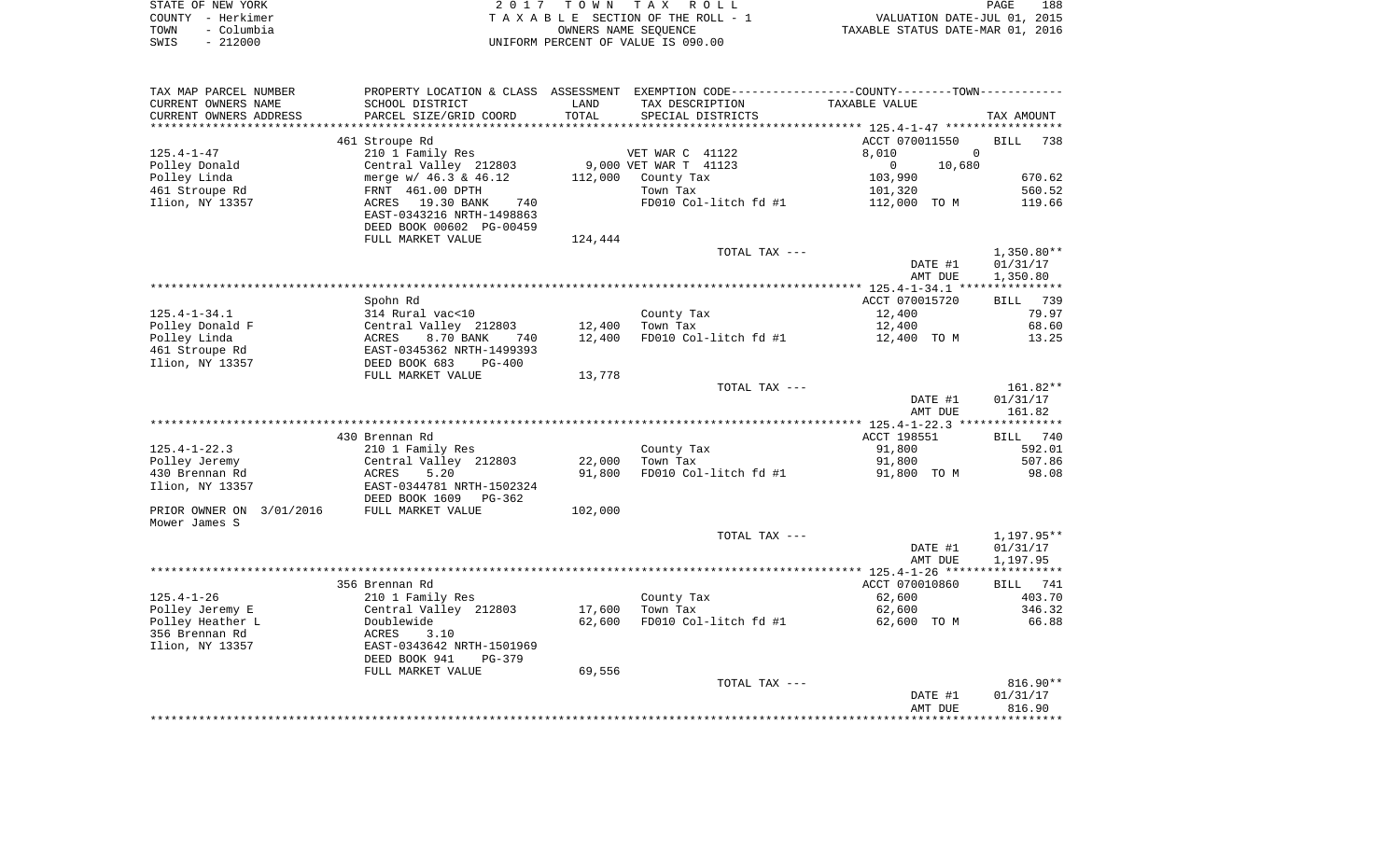| STATE OF NEW YORK  | 2017 TOWN TAX ROLL                 | 189<br><b>PAGE</b>               |
|--------------------|------------------------------------|----------------------------------|
| COUNTY - Herkimer  | TAXABLE SECTION OF THE ROLL - 1    | VALUATION DATE-JUL 01, 2015      |
| – Columbia<br>TOWN | OWNERS NAME SEOUENCE               | TAXABLE STATUS DATE-MAR 01, 2016 |
| $-212000$<br>SWIS  | UNIFORM PERCENT OF VALUE IS 090.00 |                                  |

| TAX MAP PARCEL NUMBER  |                                 |         | PROPERTY LOCATION & CLASS ASSESSMENT EXEMPTION CODE----------------COUNTY-------TOWN----------- |                       |                    |
|------------------------|---------------------------------|---------|-------------------------------------------------------------------------------------------------|-----------------------|--------------------|
| CURRENT OWNERS NAME    | SCHOOL DISTRICT                 | LAND    | TAX DESCRIPTION                                                                                 | TAXABLE VALUE         |                    |
| CURRENT OWNERS ADDRESS | PARCEL SIZE/GRID COORD          | TOTAL   | SPECIAL DISTRICTS                                                                               |                       | TAX AMOUNT         |
|                        |                                 |         |                                                                                                 |                       |                    |
|                        | 364 Brewer Rd                   |         |                                                                                                 | ACCT 070011580        | BILL<br>742        |
| $125.4 - 1 - 5$        | 210 1 Family Res                |         | VET WAR C 41122                                                                                 | 8,010                 | $\Omega$           |
| Polley Kenneth         | Central Valley 212803           |         | 14,300 VET WAR T 41123                                                                          | $\mathbf 0$<br>10,680 |                    |
| Polley Gloria          | ACRES<br>1.60                   | 80,900  | County Tax                                                                                      | 72,890                | 470.06             |
| 364 Brewer Rd          | EAST-0342148 NRTH-1504506       |         | Town Tax                                                                                        | 70,220                | 388.47             |
| Ilion, NY 13357        | DEED BOOK 00564 PG-00379        |         | FD010 Col-litch fd #1                                                                           | 80,900 TO M           | 86.43              |
|                        | FULL MARKET VALUE               | 89,889  |                                                                                                 |                       |                    |
|                        |                                 |         | TOTAL TAX ---                                                                                   |                       | 944.96**           |
|                        |                                 |         |                                                                                                 | DATE #1               | 01/31/17           |
|                        |                                 |         |                                                                                                 | AMT DUE               | 944.96             |
|                        |                                 |         |                                                                                                 |                       |                    |
|                        | 268 Brewer Rd                   |         |                                                                                                 | ACCT 165400           | BILL 743           |
| $125.2 - 2 - 61.3$     | 270 Mfg housing                 |         | County Tax                                                                                      | 21,300                | 137.36             |
| Polley Kenneth G       | Central Valley 212803           | 7,200   | Town Tax                                                                                        | 21,300                | 117.84             |
| 364 Brewer Rd          | FRNT 120.00 DPTH 108.00         | 21,300  | FD010 Col-litch fd #1                                                                           | 21,300 TO M           | 22.76              |
| Ilion, NY 13357        | 0.28<br>ACRES                   |         |                                                                                                 |                       |                    |
|                        | EAST-0340309 NRTH-1504941       |         |                                                                                                 |                       |                    |
|                        | DEED BOOK 1400<br><b>PG-701</b> |         |                                                                                                 |                       |                    |
|                        | FULL MARKET VALUE               | 23,667  |                                                                                                 |                       |                    |
|                        |                                 |         | TOTAL TAX ---                                                                                   |                       | $277.96**$         |
|                        |                                 |         |                                                                                                 | DATE #1               | 01/31/17           |
|                        |                                 |         |                                                                                                 | AMT DUE               | 277.96             |
|                        |                                 |         |                                                                                                 |                       |                    |
|                        | 707 Gage Rd                     |         |                                                                                                 | ACCT 176366           | BILL 744           |
| $125.4 - 1 - 46.11$    | 210 1 Family Res                |         | County Tax                                                                                      | 130,000               | 838.35             |
| Polley Kevin P         | Central Valley 212803           | 17,000  | Town Tax                                                                                        | 130,000               | 719.19             |
| Polley Jodi L          | Partial                         | 130,000 | FD010 Col-litch fd #1                                                                           | 130,000 TO M          | 138.89             |
| 707 Gage Rd            | ACRES<br>3.20                   |         |                                                                                                 |                       |                    |
| Ilion, NY 13357        | EAST-0342446 NRTH-1497793       |         |                                                                                                 |                       |                    |
|                        | DEED BOOK 1471<br><b>PG-300</b> |         |                                                                                                 |                       |                    |
|                        | FULL MARKET VALUE               | 144,444 |                                                                                                 |                       |                    |
|                        |                                 |         | TOTAL TAX ---                                                                                   |                       | $1,696.43**$       |
|                        |                                 |         |                                                                                                 | DATE #1               | 01/31/17           |
|                        |                                 |         |                                                                                                 | AMT DUE               | 1,696.43           |
|                        |                                 |         |                                                                                                 |                       |                    |
|                        | Koerner Rd                      |         |                                                                                                 | ACCT 070001020        | <b>BILL</b><br>745 |
| $131.2 - 2 - 12$       | 314 Rural vac<10                |         | County Tax                                                                                      | 17,600                | 113.50             |
| Postolowski Edward J   | Central Valley 212803           | 17,600  | Town Tax                                                                                        | 17,600                | 97.37              |
| Postolowski Dawn M     | SUB DIV LOT#12                  | 17,600  | FD010 Col-litch fd #1                                                                           | 17,600 TO M           | 18.80              |
| 139 Berry Rd           | 9.10<br>ACRES                   |         |                                                                                                 |                       |                    |
| Monroe, NY 10950       | EAST-0343713 NRTH-1495134       |         |                                                                                                 |                       |                    |
|                        | DEED BOOK 1096<br>PG-573        |         |                                                                                                 |                       |                    |
|                        | FULL MARKET VALUE               | 19,556  |                                                                                                 |                       |                    |
|                        |                                 |         | TOTAL TAX ---                                                                                   |                       | $229.67**$         |
|                        |                                 |         |                                                                                                 | DATE #1               | 01/31/17           |
|                        |                                 |         |                                                                                                 | AMT DUE               | 229.67             |
|                        |                                 |         |                                                                                                 |                       |                    |
|                        |                                 |         |                                                                                                 |                       |                    |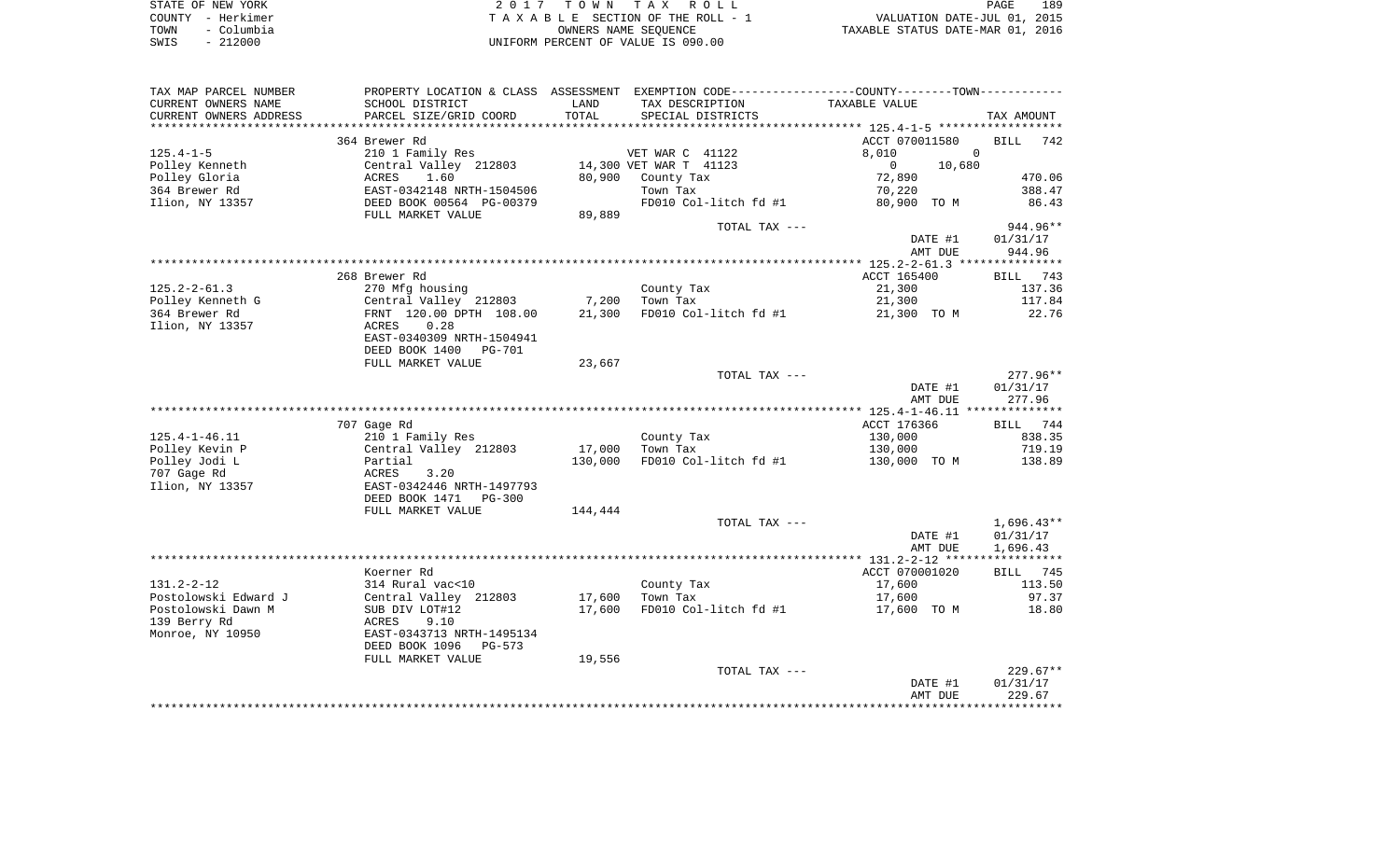|      | STATE OF NEW YORK | 2017 TOWN TAX ROLL                 | 190<br>PAGE                      |
|------|-------------------|------------------------------------|----------------------------------|
|      | COUNTY – Herkimer | TAXABLE SECTION OF THE ROLL - 1    | VALUATION DATE-JUL 01, 2015      |
| TOWN | - Columbia        | OWNERS NAME SEOUENCE               | TAXABLE STATUS DATE-MAR 01, 2016 |
| SWIS | $-212000$         | UNIFORM PERCENT OF VALUE IS 090.00 |                                  |

| TAX MAP PARCEL NUMBER         | PROPERTY LOCATION & CLASS ASSESSMENT EXEMPTION CODE---------------COUNTY--------TOWN---------- |         |                        |                  |                  |
|-------------------------------|------------------------------------------------------------------------------------------------|---------|------------------------|------------------|------------------|
| CURRENT OWNERS NAME           | SCHOOL DISTRICT                                                                                | LAND    | TAX DESCRIPTION        | TAXABLE VALUE    |                  |
| CURRENT OWNERS ADDRESS        | PARCEL SIZE/GRID COORD                                                                         | TOTAL   | SPECIAL DISTRICTS      |                  | TAX AMOUNT       |
|                               | 142 Jones Rd                                                                                   |         |                        | ACCT 070011670   | BILL 746         |
|                               |                                                                                                |         |                        |                  |                  |
| 131.1-1-26<br>Pratt William G | 210 1 Family Res<br>Mount Markham 215601                                                       | 22,700  | County Tax<br>Town Tax | 69,700<br>69,700 | 449.49<br>385.59 |
| Pratt Margaret W              |                                                                                                | 69,700  | FD010 Col-litch fd #1  | 69,700 TO M      | 74.47            |
| 142 Jones Rd                  |                                                                                                |         |                        |                  |                  |
| Ilion, NY 13357               | ACRES 5.70<br>EAST-0332565 NRTH-1492461<br>DEED BOOK 00597 PG-00645                            |         |                        |                  |                  |
|                               | FULL MARKET VALUE                                                                              | 77,444  |                        |                  |                  |
|                               |                                                                                                |         | TOTAL TAX ---          |                  | $909.55**$       |
|                               |                                                                                                |         |                        | DATE #1          | 01/31/17         |
|                               |                                                                                                |         |                        | AMT DUE          | 909.55           |
|                               |                                                                                                |         |                        |                  |                  |
|                               | Gage Rd                                                                                        |         |                        | ACCT 189261      | BILL 747         |
| $125.4 - 2 - 2$               | 314 Rural vac<10                                                                               |         | County Tax             | 17,000           | 109.63           |
| Preston Kevin L               |                                                                                                | 17,000  | Town Tax               | 17,000           | 94.05            |
| Preston Deborah A             | Mount Markham<br>Subdivision Cedar Knoll-2<br>EPNT 334 00 DPTH<br>Subdivision Cedar Knoll-2    | 17,000  | FD010 Col-litch fd #1  | 17,000 TO M      | 18.16            |
| 474 Brennan Rd                | FRNT 334.00 DPTH                                                                               |         |                        |                  |                  |
| Ilion, NY 13357               | ACRES<br>4.20                                                                                  |         |                        |                  |                  |
|                               | EAST-0340518 NRTH-1497766                                                                      |         |                        |                  |                  |
|                               | DEED BOOK 1551<br>PG-641                                                                       |         |                        |                  |                  |
|                               | FULL MARKET VALUE                                                                              | 18,889  |                        |                  |                  |
|                               |                                                                                                |         | TOTAL TAX ---          |                  | 221.84**         |
|                               |                                                                                                |         |                        | DATE #1          | 01/31/17         |
|                               |                                                                                                |         |                        | AMT DUE          | 221.84           |
|                               |                                                                                                |         |                        |                  |                  |
|                               | 620 Gage Rd                                                                                    |         |                        | ACCT 189262      | BILL 748         |
| 125.4-2-3                     | 210 1 Family Res                                                                               |         | County Tax             | 112,500          | 725.50           |
| Preston Kevin L               |                                                                                                | 21,000  | Town Tax               | 112,500          | 622.37           |
| Preston Deborah A             | Mount Markham 215601<br>Subdivision Cedar Knoll-2<br>FRNT 754.00 DPTH                          | 112,500 | FD010 Col-litch fd #1  | 112,500 TO M     | 120.20           |
| 620 Gage Rd                   |                                                                                                |         |                        |                  |                  |
| Ilion, NY 13357               | ACRES<br>8.40                                                                                  |         |                        |                  |                  |
|                               | EAST-0340910 NRTH-1497584                                                                      |         |                        |                  |                  |
|                               | DEED BOOK 1551 PG-644                                                                          |         |                        |                  |                  |
|                               | FULL MARKET VALUE                                                                              | 125,000 |                        |                  |                  |
|                               |                                                                                                |         | TOTAL TAX ---          |                  | 1,468.07**       |
|                               |                                                                                                |         |                        | DATE #1          | 01/31/17         |
|                               |                                                                                                |         |                        | AMT DUE          | 1,468.07         |
|                               | 1506 State Route 28                                                                            |         |                        | ACCT 150113      | BILL 749         |
| $132.1 - 1 - 8.2$             | 210 1 Family Res                                                                               |         | County Tax             | 110,000          | 709.38           |
| Preston Mark                  |                                                                                                | 9,200   | Town Tax               | 110,000          | 608.54           |
| Preston Pamela J              | Richfield Sprin 365601<br>FRNT 275.00 DPTH 248.00                                              | 110,000 | FD010 Col-litch fd #1  | 110,000 TO M     | 117.52           |
| 1506 State Route 28           | ACRES 0.53                                                                                     |         |                        |                  |                  |
| Mohawk, NY 13407              | EAST-0356826 NRTH-1494610                                                                      |         |                        |                  |                  |
|                               | DEED BOOK 1305<br>PG-289                                                                       |         |                        |                  |                  |
|                               | FULL MARKET VALUE                                                                              | 122,222 |                        |                  |                  |
|                               |                                                                                                |         | TOTAL TAX ---          |                  | 1,435.44**       |
|                               |                                                                                                |         |                        | DATE #1          | 01/31/17         |
|                               |                                                                                                |         |                        | AMT DUE          | 1,435.44         |
|                               |                                                                                                |         |                        |                  |                  |
|                               |                                                                                                |         |                        |                  |                  |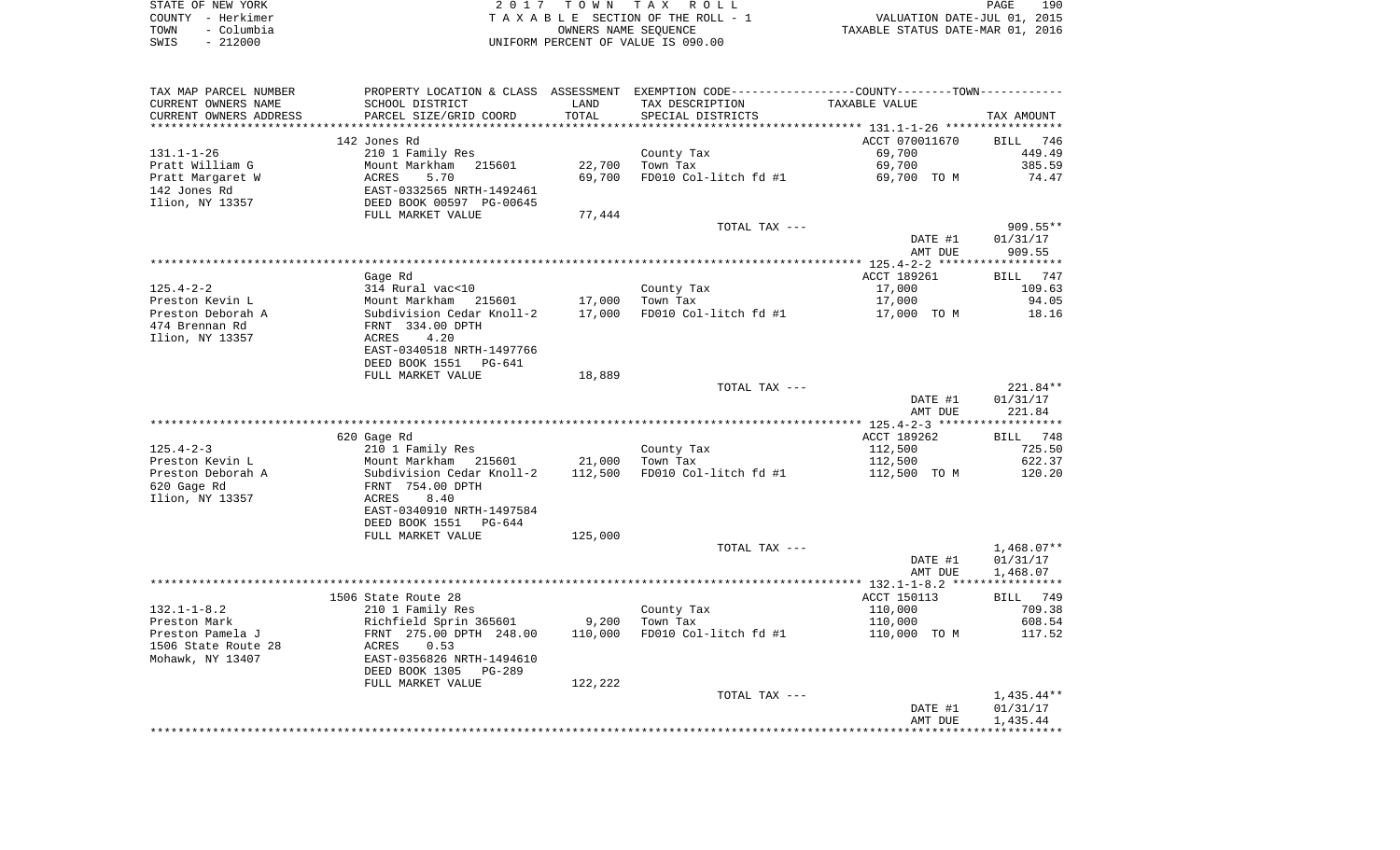|      | STATE OF NEW YORK | 2017 TOWN TAX ROLL                 | 191<br>PAGE                      |
|------|-------------------|------------------------------------|----------------------------------|
|      | COUNTY - Herkimer | TAXABLE SECTION OF THE ROLL - 1    | VALUATION DATE-JUL 01, 2015      |
| TOWN | – Columbia        | OWNERS NAME SEOUENCE               | TAXABLE STATUS DATE-MAR 01, 2016 |
| SWIS | $-212000$         | INIFORM PERCENT OF VALUE IS 090.00 |                                  |

| TAX MAP PARCEL NUMBER       |                           |        | PROPERTY LOCATION & CLASS ASSESSMENT EXEMPTION CODE---------------COUNTY-------TOWN---------- |                          |                    |
|-----------------------------|---------------------------|--------|-----------------------------------------------------------------------------------------------|--------------------------|--------------------|
| CURRENT OWNERS NAME         | SCHOOL DISTRICT           | LAND   | TAX DESCRIPTION                                                                               | TAXABLE VALUE            |                    |
| CURRENT OWNERS ADDRESS      | PARCEL SIZE/GRID COORD    | TOTAL  | SPECIAL DISTRICTS                                                                             |                          | TAX AMOUNT         |
|                             |                           |        |                                                                                               |                          |                    |
|                             | 289 Beebe Rd              |        |                                                                                               |                          | BILL<br>750        |
| $125.3 - 1 - 12.2$          | 210 1 Family Res          |        | County Tax                                                                                    | 80,000                   | 515.91             |
| Price Darrell               | Central Valley 212803     | 15,000 | Town Tax                                                                                      | 80,000                   | 442.58             |
| Price Brenda Lee            | FRNT 484.00 DPTH          | 80,000 | FD010 Col-litch fd #1                                                                         | 80,000 TO M              | 85.47              |
| 289 Beebe Road              | <b>ACRES</b><br>2.00      |        |                                                                                               |                          |                    |
| Ilion, NY 13357             | EAST-0033754 NRTH-1500793 |        |                                                                                               |                          |                    |
|                             | DEED BOOK 1189<br>PG-311  |        |                                                                                               |                          |                    |
|                             | FULL MARKET VALUE         | 88,889 |                                                                                               |                          |                    |
|                             |                           |        | TOTAL TAX ---                                                                                 |                          | 1,043.96**         |
|                             |                           |        |                                                                                               | DATE #1                  | 01/31/17           |
|                             |                           |        |                                                                                               | AMT DUE                  | 1,043.96           |
|                             |                           |        |                                                                                               |                          |                    |
|                             | 1109 Jordanville Rd       |        |                                                                                               | ACCT 184325              | BILL 751           |
| $131.2 - 1 - 42.3$          | 312 Vac w/imprv           |        | County Tax                                                                                    | 20,000                   | 128.98             |
| Price Darrell               | Central Valley 212803     | 9,500  | Town Tax                                                                                      | 20,000                   | 110.64             |
| 289 Beebe Rd                | ACRES<br>0.56             | 20,000 | FD010 Col-litch fd #1                                                                         | 20,000 TO M              | 21.37              |
|                             |                           |        |                                                                                               |                          |                    |
| Ilion, NY 13557             | EAST-0347886 NRTH-1494265 |        |                                                                                               |                          |                    |
|                             | DEED BOOK 1522<br>PG-172  |        |                                                                                               |                          |                    |
|                             | FULL MARKET VALUE         | 22,222 |                                                                                               |                          |                    |
|                             |                           |        | TOTAL TAX ---                                                                                 |                          | 260.99**           |
|                             |                           |        |                                                                                               | DATE #1                  | 01/31/17           |
|                             |                           |        |                                                                                               | AMT DUE                  | 260.99             |
|                             |                           |        |                                                                                               |                          |                    |
|                             | Osley Rd                  |        |                                                                                               |                          | <b>BILL</b><br>752 |
| $132.4 - 2 - 5$             | 105 Vac farmland          |        | AG MKTS L 41720                                                                               | $\Omega$<br>$\mathbf{0}$ |                    |
| Pronko Michael              | Richfield Sprin 365601    | 15,500 | County Tax                                                                                    | 15,500                   | 99.96              |
| 1160 State Route 167        | ACRES 34.30               | 15,500 | Town Tax                                                                                      | 15,500                   | 85.75              |
| Richfield Springs, NY 13439 | EAST-0361251 NRTH-1483501 |        | FD010 Col-litch fd #1                                                                         | 15,500 TO M              | 16.56              |
|                             | DEED BOOK 638<br>PG-321   |        |                                                                                               |                          |                    |
| MAY BE SUBJECT TO PAYMENT   | FULL MARKET VALUE         | 17,222 |                                                                                               |                          |                    |
| UNDER AGDIST LAW TIL 2020   |                           |        |                                                                                               |                          |                    |
|                             |                           |        | TOTAL TAX ---                                                                                 |                          | $202.27**$         |
|                             |                           |        |                                                                                               | DATE #1                  | 01/31/17           |
|                             |                           |        |                                                                                               | AMT DUE                  | 202.27             |
|                             |                           |        |                                                                                               |                          |                    |
|                             | Jordanville Rd            |        |                                                                                               |                          | 753<br>BILL        |
| $132.4 - 2 - 3.4$           | 105 Vac farmland          |        | AG MKTS L 41720                                                                               | 9,843<br>9,843           |                    |
| Pronko Steven               | Richfield Sprin 365601    | 25,300 | County Tax                                                                                    | 15,457                   | 99.68              |
| 1160 State Route 167        | FRNT 344.00 DPTH          | 25,300 | Town Tax                                                                                      | 15,457                   | 85.51              |
| Richfield Springs, NY 13439 | ACRES 27.60               |        | FD010 Col-litch fd #1                                                                         | 15,457 TO M              | 16.51              |
|                             | EAST-0362679 NRTH-1486600 |        | 9,843 EX                                                                                      |                          |                    |
| MAY BE SUBJECT TO PAYMENT   | DEED BOOK 1236<br>PG-306  |        |                                                                                               |                          |                    |
| UNDER AGDIST LAW TIL 2020   | FULL MARKET VALUE         | 28,111 |                                                                                               |                          |                    |
|                             |                           |        | TOTAL TAX ---                                                                                 |                          | 201.70**           |
|                             |                           |        |                                                                                               | DATE #1                  | 01/31/17           |
|                             |                           |        |                                                                                               | AMT DUE                  | 201.70             |
|                             |                           |        |                                                                                               |                          |                    |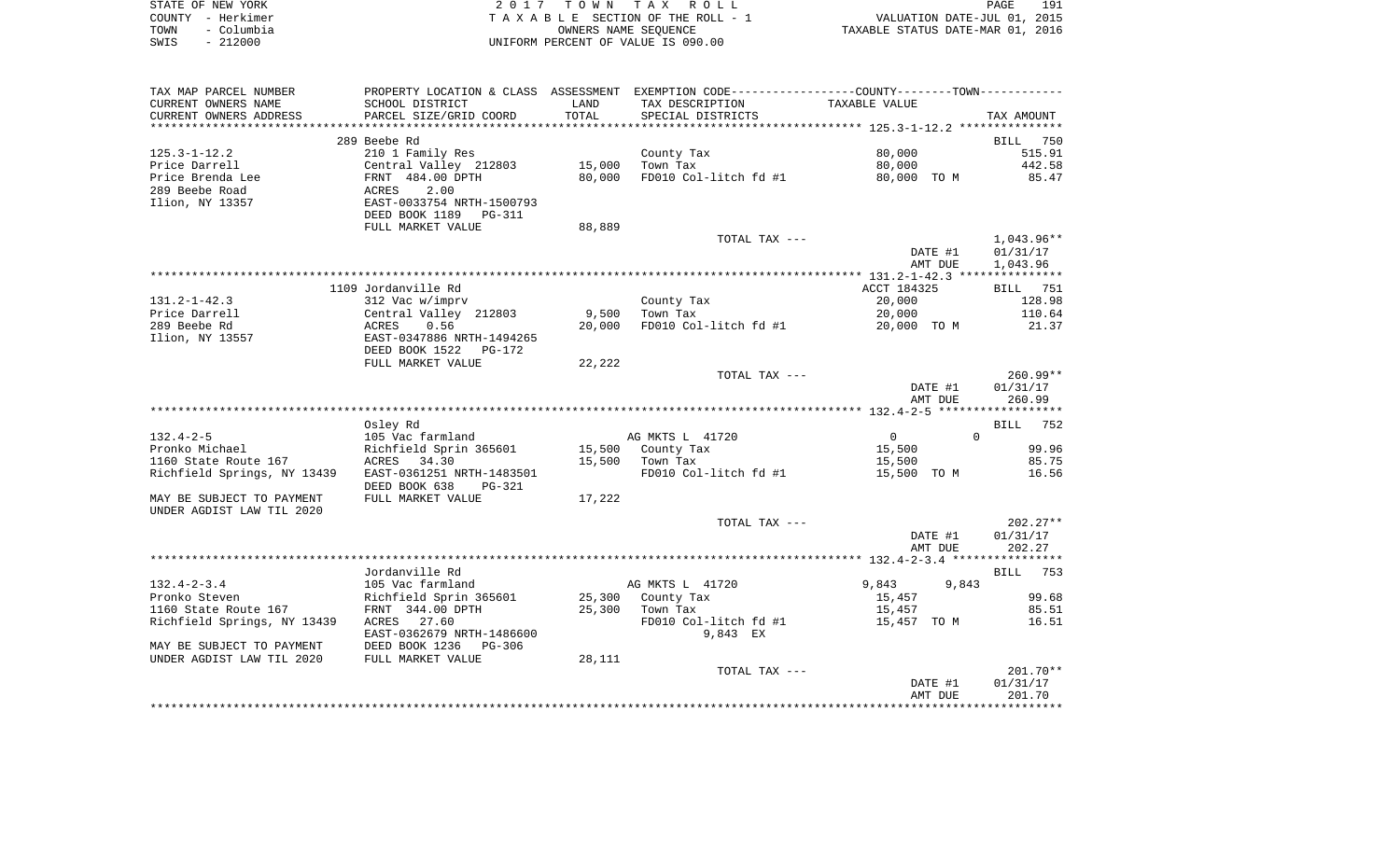| STATE OF NEW YORK  | 2017 TOWN TAX ROLL                 | 192<br>PAGE                      |
|--------------------|------------------------------------|----------------------------------|
| COUNTY – Herkimer  | TAXABLE SECTION OF THE ROLL - 1    | VALUATION DATE-JUL 01, 2015      |
| – Columbia<br>TOWN | OWNERS NAME SEOUENCE               | TAXABLE STATUS DATE-MAR 01, 2016 |
| $-212000$<br>SWIS  | UNIFORM PERCENT OF VALUE IS 090.00 |                                  |

| TAX MAP PARCEL NUMBER       | PROPERTY LOCATION & CLASS ASSESSMENT EXEMPTION CODE---------------COUNTY-------TOWN---------- |         |                       |               |                    |
|-----------------------------|-----------------------------------------------------------------------------------------------|---------|-----------------------|---------------|--------------------|
| CURRENT OWNERS NAME         | SCHOOL DISTRICT                                                                               | LAND    | TAX DESCRIPTION       | TAXABLE VALUE |                    |
| CURRENT OWNERS ADDRESS      | PARCEL SIZE/GRID COORD                                                                        | TOTAL   | SPECIAL DISTRICTS     |               | TAX AMOUNT         |
|                             |                                                                                               |         |                       |               |                    |
|                             | Yule Corners Rd                                                                               |         |                       |               | 754<br>BILL        |
| $132.4 - 2 - 4$             | 322 Rural vac>10                                                                              |         | AG MKTS L 41720       | 189<br>189    |                    |
| Pronko Steven               | Owen D Young<br>215001                                                                        | 15,200  | County Tax            | 15,011        | 96.80              |
| 1160 State Route 167        | 45.60<br>ACRES                                                                                | 15,200  | Town Tax              | 15,011        | 83.04              |
| Richfield Springs, NY 13439 | EAST-0361718 NRTH-1484677                                                                     |         | FD010 Col-litch fd #1 | 15,011 TO M   | 16.04              |
|                             | DEED BOOK 1236<br>PG-306                                                                      |         | 189 EX                |               |                    |
|                             |                                                                                               |         |                       |               |                    |
| MAY BE SUBJECT TO PAYMENT   | FULL MARKET VALUE                                                                             | 16,889  |                       |               |                    |
| UNDER AGDIST LAW TIL 2020   |                                                                                               |         |                       |               |                    |
|                             |                                                                                               |         | TOTAL TAX ---         |               | 195.88**           |
|                             |                                                                                               |         |                       | DATE #1       | 01/31/17           |
|                             |                                                                                               |         |                       | AMT DUE       | 195.88             |
|                             |                                                                                               |         |                       |               |                    |
|                             | Robinson Rd                                                                                   |         |                       | ACCT 160195   | 755<br><b>BILL</b> |
| $126.4 - 3 - 11$            | 322 Rural vac>10                                                                              |         | County Tax            | 100           | 0.64               |
| Puco Ralph                  | Owen D Young<br>215001                                                                        | 100     | Town Tax              | 100           | 0.55               |
| Puco Stephen A              | FRNT 190.00 DPTH 60.00                                                                        | 100     | FD010 Col-litch fd #1 | 100 TO M      | $\ldots$ 11        |
| 26 Andys Lane               | EAST-0366428 NRTH-1499145                                                                     |         |                       |               |                    |
| Eastport, NY 11941          | DEED BOOK 1366<br>PG-182                                                                      |         |                       |               |                    |
|                             | FULL MARKET VALUE                                                                             | 111     |                       |               |                    |
|                             |                                                                                               |         | TOTAL TAX ---         |               | $1.30**$           |
|                             |                                                                                               |         |                       | DATE #1       | 01/31/17           |
|                             |                                                                                               |         |                       | AMT DUE       | 1.30               |
|                             |                                                                                               |         |                       |               |                    |
|                             |                                                                                               |         |                       |               |                    |
|                             | Robinson Rd                                                                                   |         |                       | ACCT 160195   | BILL 756           |
| $126.4 - 3 - 12.2$          | 322 Rural vac>10                                                                              |         | County Tax            | 21,000        | 135.43             |
| Puco Ralph                  | Owen D Young<br>215001                                                                        | 21,000  | Town Tax              | 21,000        | 116.18             |
| Puco Stephen A              | FRNT 326.00 DPTH                                                                              | 21,000  | FD010 Col-litch fd #1 | 21,000 TO M   | 22.44              |
| 26 Andys Lane               | ACRES<br>26.00                                                                                |         |                       |               |                    |
| Eastport, NY 11941          | EAST-0365439 NRTH-1498081                                                                     |         |                       |               |                    |
|                             | DEED BOOK 1366<br>PG-182                                                                      |         |                       |               |                    |
|                             | FULL MARKET VALUE                                                                             | 23,333  |                       |               |                    |
|                             |                                                                                               |         | TOTAL TAX ---         |               | 274.05**           |
|                             |                                                                                               |         |                       | DATE #1       | 01/31/17           |
|                             |                                                                                               |         |                       | AMT DUE       | 274.05             |
|                             |                                                                                               |         |                       |               |                    |
|                             | 603 Gage Rd                                                                                   |         |                       | ACCT 187620   | BILL 757           |
| $125.4 - 2 - 5$             | 210 1 Family Res                                                                              |         | County Tax            | 151,000       | 973.78             |
| Purpura Michael             | Mount Markham 215601                                                                          | 24,000  | Town Tax              | 151,000       | 835.36             |
| Purpura Louise              | Subdivision Cedar Knoll-2                                                                     | 151,000 | FD010 Col-litch fd #1 | 151,000 TO M  | 161.33             |
| 603 Gage Road               | FRNT 900.00 DPTH                                                                              |         |                       |               |                    |
| Ilion, NY 13357             | 5.30<br>ACRES                                                                                 |         |                       |               |                    |
|                             |                                                                                               |         |                       |               |                    |
|                             | EAST-0340728 NRTH-1498171                                                                     |         |                       |               |                    |
|                             | DEED BOOK 1541<br>PG-635                                                                      |         |                       |               |                    |
|                             | FULL MARKET VALUE                                                                             | 167,778 |                       |               |                    |
|                             |                                                                                               |         | TOTAL TAX ---         |               | 1,970.47**         |
|                             |                                                                                               |         |                       | DATE #1       | 01/31/17           |
|                             |                                                                                               |         |                       | AMT DUE       | 1,970.47           |
|                             |                                                                                               |         |                       |               |                    |
|                             |                                                                                               |         |                       |               |                    |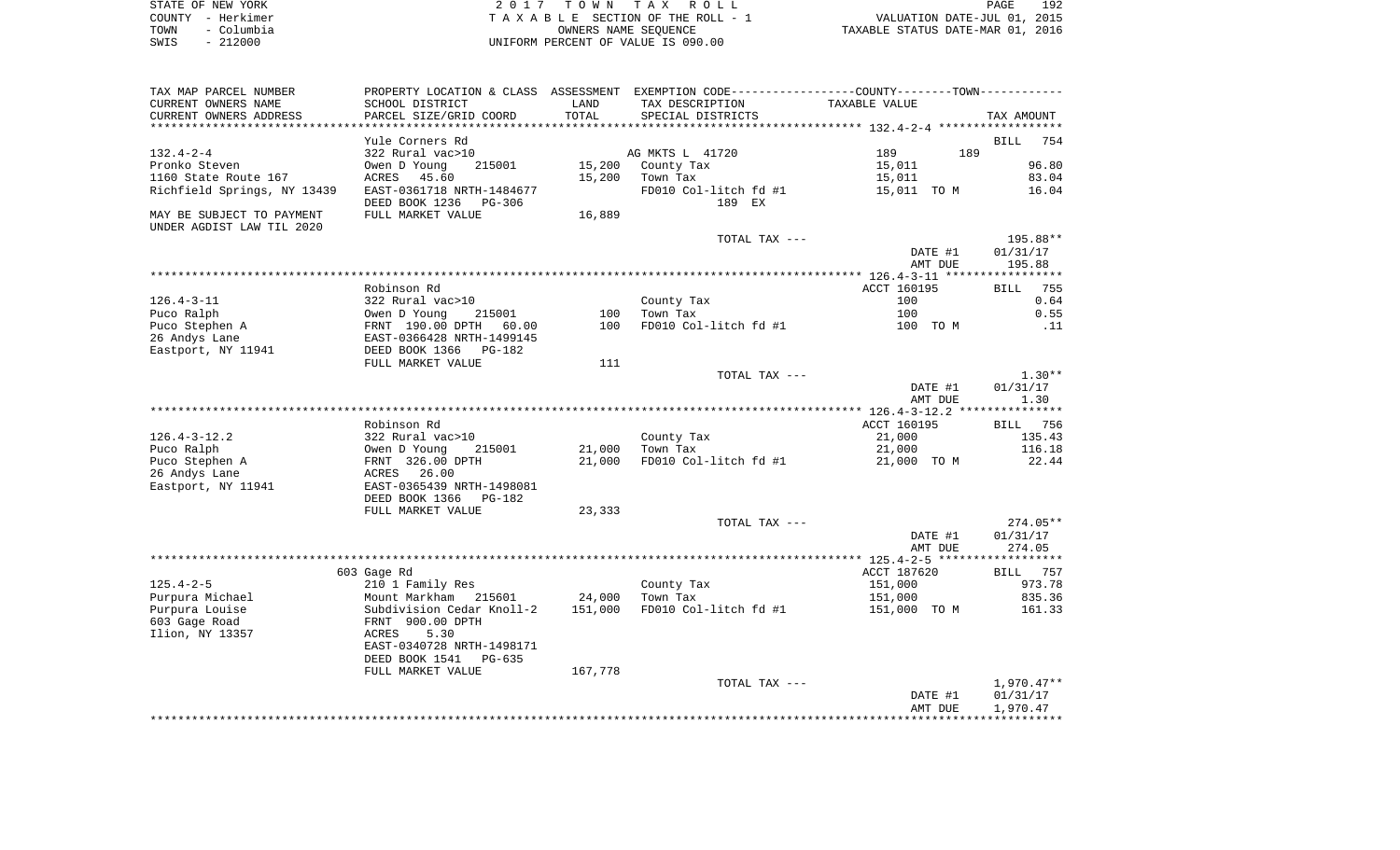|      | STATE OF NEW YORK | 2017 TOWN TAX ROLL                 | PAGE                             | 193 |
|------|-------------------|------------------------------------|----------------------------------|-----|
|      | COUNTY - Herkimer | TAXABLE SECTION OF THE ROLL - 1    | VALUATION DATE-JUL 01, 2015      |     |
| TOWN | - Columbia        | OWNERS NAME SEOUENCE               | TAXABLE STATUS DATE-MAR 01, 2016 |     |
| SWIS | - 212000          | UNIFORM PERCENT OF VALUE IS 090.00 |                                  |     |

| TAX MAP PARCEL NUMBER  |                                |         | PROPERTY LOCATION & CLASS ASSESSMENT EXEMPTION CODE----------------COUNTY--------TOWN-----------                                                                                                                                             |                          |              |
|------------------------|--------------------------------|---------|----------------------------------------------------------------------------------------------------------------------------------------------------------------------------------------------------------------------------------------------|--------------------------|--------------|
| CURRENT OWNERS NAME    | SCHOOL DISTRICT                | LAND    | TAX DESCRIPTION                                                                                                                                                                                                                              | TAXABLE VALUE            |              |
| CURRENT OWNERS ADDRESS | PARCEL SIZE/GRID COORD         | TOTAL   | SPECIAL DISTRICTS                                                                                                                                                                                                                            |                          | TAX AMOUNT   |
|                        |                                |         |                                                                                                                                                                                                                                              |                          |              |
|                        | 1577 State Route 28            |         |                                                                                                                                                                                                                                              |                          | BILL 758     |
| $132.1 - 1 - 7.3$      | 322 Rural vac>10               |         | County Tax                                                                                                                                                                                                                                   | 20,600                   | 132.85       |
| Ramirez Daniel         | Central Valley 212803          | 20,600  | Town Tax                                                                                                                                                                                                                                     | 20,600                   | 113.96       |
| Anstine Paul M JR      | FRNT 800.00 DPTH               | 20,600  | FD010 Col-litch fd #1                                                                                                                                                                                                                        | 20,600 TO M              | 22.01        |
| 9619 Woodland Circle   | ACRES<br>43.30                 |         |                                                                                                                                                                                                                                              |                          |              |
| Charlotte, NC 28216    | EAST-0355662 NRTH-1495581      |         |                                                                                                                                                                                                                                              |                          |              |
|                        | DEED BOOK 920<br>PG-574        |         |                                                                                                                                                                                                                                              |                          |              |
|                        | FULL MARKET VALUE              | 22,889  |                                                                                                                                                                                                                                              |                          |              |
|                        |                                |         | TOTAL TAX ---                                                                                                                                                                                                                                |                          | 268.82**     |
|                        |                                |         |                                                                                                                                                                                                                                              | DATE #1                  | 01/31/17     |
|                        |                                |         |                                                                                                                                                                                                                                              | AMT DUE                  | 268.82       |
|                        |                                |         |                                                                                                                                                                                                                                              |                          |              |
|                        | 1021 Jordanville Rd            |         |                                                                                                                                                                                                                                              | ACCT 180799              | BILL 759     |
| $131.2 - 2 - 4$        | 240 Rural res                  |         | VET COM C 41132                                                                                                                                                                                                                              | 13,350                   | $\Omega$     |
| Ramsey Merle M         | Central Valley 212803          |         | 24,000 VET COM T 41133                                                                                                                                                                                                                       | 17,800<br>$\overline{0}$ |              |
| Ramsey Sherry L        | SUB DIV LOT#4                  |         | 160,000 County Tax                                                                                                                                                                                                                           | 146,650                  | 945.73       |
| 1021 Jordanville Rd    | ACRES<br>12.00                 |         | Town Tax                                                                                                                                                                                                                                     | 142,200                  | 786.68       |
| Ilion, NY 13357        | EAST-0346382 NRTH-1494875      |         | FD010 Col-litch fd #1                                                                                                                                                                                                                        | 160,000 TO M             | 170.94       |
|                        | DEED BOOK 1500<br>PG-241       |         |                                                                                                                                                                                                                                              |                          |              |
|                        | FULL MARKET VALUE              | 177,778 |                                                                                                                                                                                                                                              |                          |              |
|                        |                                |         | TOTAL TAX ---                                                                                                                                                                                                                                |                          | $1,903.35**$ |
|                        |                                |         |                                                                                                                                                                                                                                              | DATE #1                  | 01/31/17     |
|                        |                                |         |                                                                                                                                                                                                                                              | AMT DUE                  | 1,903.35     |
|                        |                                |         |                                                                                                                                                                                                                                              |                          |              |
|                        | 928 State Route 51             |         |                                                                                                                                                                                                                                              | ACCT 195795              | BILL 760     |
| $131.30 - 2 - 18$      | 210 1 Family Res               |         | County Tax                                                                                                                                                                                                                                   | 59,700                   | 385.00       |
| Randall Timothy        | Mount Markham<br>215601        | 7,800   | en de la provincia de la provincia del provincia del provincia del provincia del provincia del provincia del p<br>En 1930, en 1930, en 1930, en 1930, en 1930, en 1930, en 1930, en 1930, en 1930, en 1930, en 1930, en 1930, en<br>Town Tax | 59,700                   | 330.27       |
| 928 State Route 51     | 75.00 DPTH 205.00<br>FRNT      | 59,700  | FD010 Col-litch fd #1                                                                                                                                                                                                                        | 59,700 TO M              | 63.78        |
| Ilion, NY 13357        | ACRES<br>0.35                  |         |                                                                                                                                                                                                                                              |                          |              |
|                        | EAST-0327968 NRTH-1492848      |         |                                                                                                                                                                                                                                              |                          |              |
|                        | DEED BOOK 1591<br>PG-693       |         |                                                                                                                                                                                                                                              |                          |              |
|                        | FULL MARKET VALUE              | 66,333  |                                                                                                                                                                                                                                              |                          |              |
|                        |                                |         | TOTAL TAX ---                                                                                                                                                                                                                                |                          | 779.05**     |
|                        |                                |         |                                                                                                                                                                                                                                              | DATE #1                  | 01/31/17     |
|                        |                                |         |                                                                                                                                                                                                                                              | AMT DUE                  | 779.05       |
|                        |                                |         |                                                                                                                                                                                                                                              |                          |              |
|                        | Brennan Rd                     |         |                                                                                                                                                                                                                                              | ACCT 070015090           | BILL 761     |
| $125.4 - 1 - 19.1$     | 910 Priv forest                |         | County Tax                                                                                                                                                                                                                                   | 20,600                   | 132.85       |
| Rankins James M        | Central Valley 212803          | 20,600  | Town Tax                                                                                                                                                                                                                                     | 20,600                   | 113.96       |
| Rankins Deborah A      | <b>ACRES</b><br>62.70          | 20,600  | FD010 Col-litch fd #1                                                                                                                                                                                                                        | 20,600 TO M              | 22.01        |
| 468 Brennan Rd         | EAST-0347045 NRTH-1502269      |         |                                                                                                                                                                                                                                              |                          |              |
| Ilion, NY 13357        | DEED BOOK 719<br><b>PG-152</b> |         |                                                                                                                                                                                                                                              |                          |              |
|                        | FULL MARKET VALUE              | 22,889  |                                                                                                                                                                                                                                              |                          |              |
|                        |                                |         | TOTAL TAX ---                                                                                                                                                                                                                                |                          | $268.82**$   |
|                        |                                |         |                                                                                                                                                                                                                                              | DATE #1                  | 01/31/17     |
|                        |                                |         |                                                                                                                                                                                                                                              | AMT DUE                  | 268.82       |
|                        |                                |         |                                                                                                                                                                                                                                              |                          |              |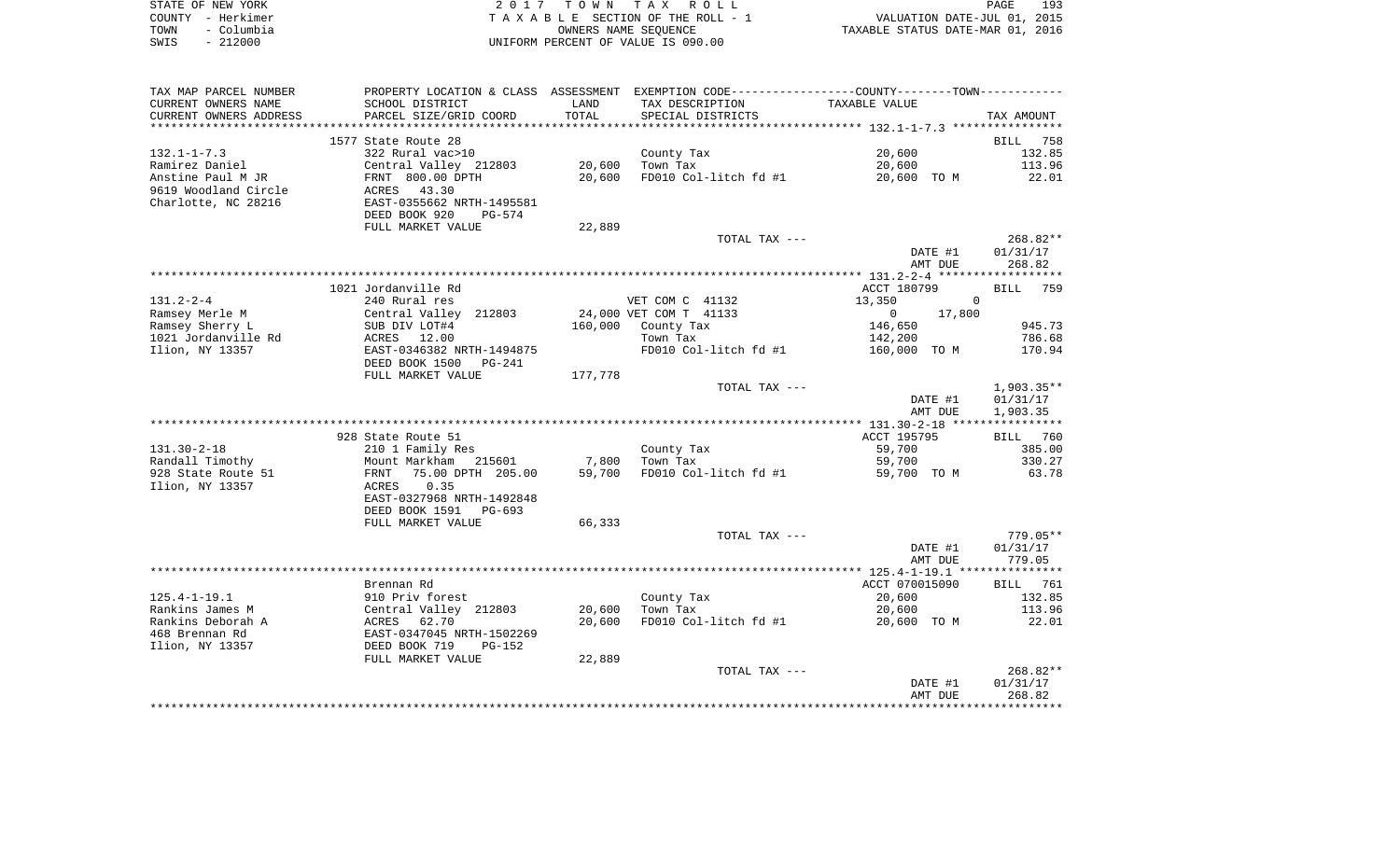| STATE OF NEW YORK |            | 2017 TOWN TAX ROLL                 | 194<br>PAGE                      |  |
|-------------------|------------|------------------------------------|----------------------------------|--|
| COUNTY - Herkimer |            | TAXABLE SECTION OF THE ROLL - 1    | VALUATION DATE-JUL 01, 2015      |  |
| TOWN              | - Columbia | OWNERS NAME SEOUENCE               | TAXABLE STATUS DATE-MAR 01, 2016 |  |
| SWIS              | $-212000$  | UNIFORM PERCENT OF VALUE IS 090.00 |                                  |  |

| TAX MAP PARCEL NUMBER   | PROPERTY LOCATION & CLASS ASSESSMENT EXEMPTION CODE---------------COUNTY-------TOWN---------- |        |                        |               |                |          |                    |
|-------------------------|-----------------------------------------------------------------------------------------------|--------|------------------------|---------------|----------------|----------|--------------------|
| CURRENT OWNERS NAME     | SCHOOL DISTRICT                                                                               | LAND   | TAX DESCRIPTION        |               | TAXABLE VALUE  |          |                    |
| CURRENT OWNERS ADDRESS  | PARCEL SIZE/GRID COORD                                                                        | TOTAL  | SPECIAL DISTRICTS      |               |                |          | TAX AMOUNT         |
| ******************      | ******************                                                                            |        |                        |               |                |          |                    |
|                         | 468 Brennan Rd                                                                                |        |                        |               | ACCT 070015060 |          | <b>BILL</b><br>762 |
| $125.4 - 1 - 20$        | 210 1 Family Res                                                                              |        | VET COM C 41132        |               | 13,350         | $\Omega$ |                    |
| Rankins James M         | Central Valley 212803                                                                         |        | 16,800 VET COM T 41133 |               | $\Omega$       | 17,800   |                    |
| Rankins Deborah A       | 8.00<br>ACRES                                                                                 |        | 78,000 VET DIS C 41142 |               | 19,500         | $\Omega$ |                    |
| 468 Brennan Rd          | EAST-0345517 NRTH-1502090                                                                     |        | VET DIS T 41143        |               | $\overline{0}$ | 19,500   |                    |
| Ilion, NY 13357         | DEED BOOK 719<br>$PG-152$                                                                     |        | County Tax             |               | 45,150         |          | 291.17             |
|                         | FULL MARKET VALUE                                                                             |        | 86,667 Town Tax        |               | 40,700         |          | 225.16             |
|                         |                                                                                               |        | FD010 Col-litch fd #1  |               | 78,000 TO M    |          | 83.34              |
|                         |                                                                                               |        |                        | TOTAL TAX --- |                |          | 599.67**           |
|                         |                                                                                               |        |                        |               |                | DATE #1  | 01/31/17           |
|                         |                                                                                               |        |                        |               |                | AMT DUE  | 599.67             |
|                         |                                                                                               |        |                        |               |                |          |                    |
|                         | 2035 State Route 28                                                                           |        |                        |               | ACCT 070011820 |          | 763<br>BILL        |
| $126.3 - 2 - 13$        | 210 1 Family Res                                                                              |        | County Tax             |               | 80,000         |          | 515.91             |
| Rankins Living          | Central Valley 212803                                                                         | 8,100  | Town Tax               |               | 80,000         |          | 442.58             |
| 2035 State Route 28     | FRNT 160.00 DPTH 107.00                                                                       | 80,000 | FD010 Col-litch fd #1  |               | 80,000 TO M    |          | 85.47              |
| Mohawk, NY 13407        | EAST-0353975 NRTH-1503515                                                                     |        |                        |               |                |          |                    |
|                         | DEED BOOK 899<br>$PG-231$                                                                     |        |                        |               |                |          |                    |
|                         | FULL MARKET VALUE                                                                             | 88,889 |                        |               |                |          |                    |
|                         |                                                                                               |        |                        | TOTAL TAX --- |                |          | $1,043.96**$       |
|                         |                                                                                               |        |                        |               |                | DATE #1  | 01/31/17           |
|                         |                                                                                               |        |                        |               |                | AMT DUE  | 1,043.96           |
|                         |                                                                                               |        |                        |               |                |          |                    |
|                         | 472 Polly Miller Rd                                                                           |        |                        |               | ACCT 070011880 |          | BILL 764           |
| $125.2 - 2 - 43$        | 210 1 Family Res                                                                              |        | County Tax             |               | 64,800         |          | 417.89             |
| Rankins Willis          | Central Valley 212803                                                                         | 20,500 | Town Tax               |               | 64,800         |          | 358.49             |
| Rankins June            | 4.40<br>ACRES                                                                                 | 64,800 | FD010 Col-litch fd #1  |               | 64,800 TO M    |          | 69.23              |
| Rankins Living Trust    | EAST-0347991 NRTH-1506266                                                                     |        |                        |               |                |          |                    |
| 472 Polly Miller Rd     | DEED BOOK 903<br>$PG-1$                                                                       |        |                        |               |                |          |                    |
| Mohawk, NY 13407        | FULL MARKET VALUE                                                                             | 72,000 |                        |               |                |          |                    |
|                         |                                                                                               |        |                        | TOTAL TAX --- |                |          | $845.61**$         |
|                         |                                                                                               |        |                        |               |                | DATE #1  | 01/31/17           |
|                         |                                                                                               |        |                        |               |                | AMT DUE  | 845.61             |
|                         |                                                                                               |        |                        |               |                |          |                    |
|                         | 384 Huxtable Rd                                                                               |        |                        |               | ACCT 155636    |          | 765<br>BILL        |
| $131.4 - 1 - 38$        | 210 1 Family Res                                                                              |        | County Tax             |               | 70,000         |          | 451.42             |
| Ray Beth A              | Mount Markham 215601                                                                          | 11,700 | Town Tax               |               | 70,000         |          | 387.25             |
| 384 Huxtable Rd         | FRNT 208.70 DPTH 190.00                                                                       | 70,000 | FD010 Col-litch fd #1  |               | 70,000 TO M    |          | 74.79              |
| West Winfield, NY 13491 | EAST-0336427 NRTH-1485608                                                                     |        |                        |               |                |          |                    |
|                         | DEED BOOK 1339 PG-470                                                                         |        |                        |               |                |          |                    |
|                         | FULL MARKET VALUE                                                                             | 77,778 |                        |               |                |          |                    |
|                         |                                                                                               |        |                        | TOTAL TAX --- |                |          | $913.46**$         |
|                         |                                                                                               |        |                        |               |                | DATE #1  | 01/31/17           |
|                         |                                                                                               |        |                        |               |                | AMT DUE  | 913.46             |
|                         |                                                                                               |        |                        |               |                |          |                    |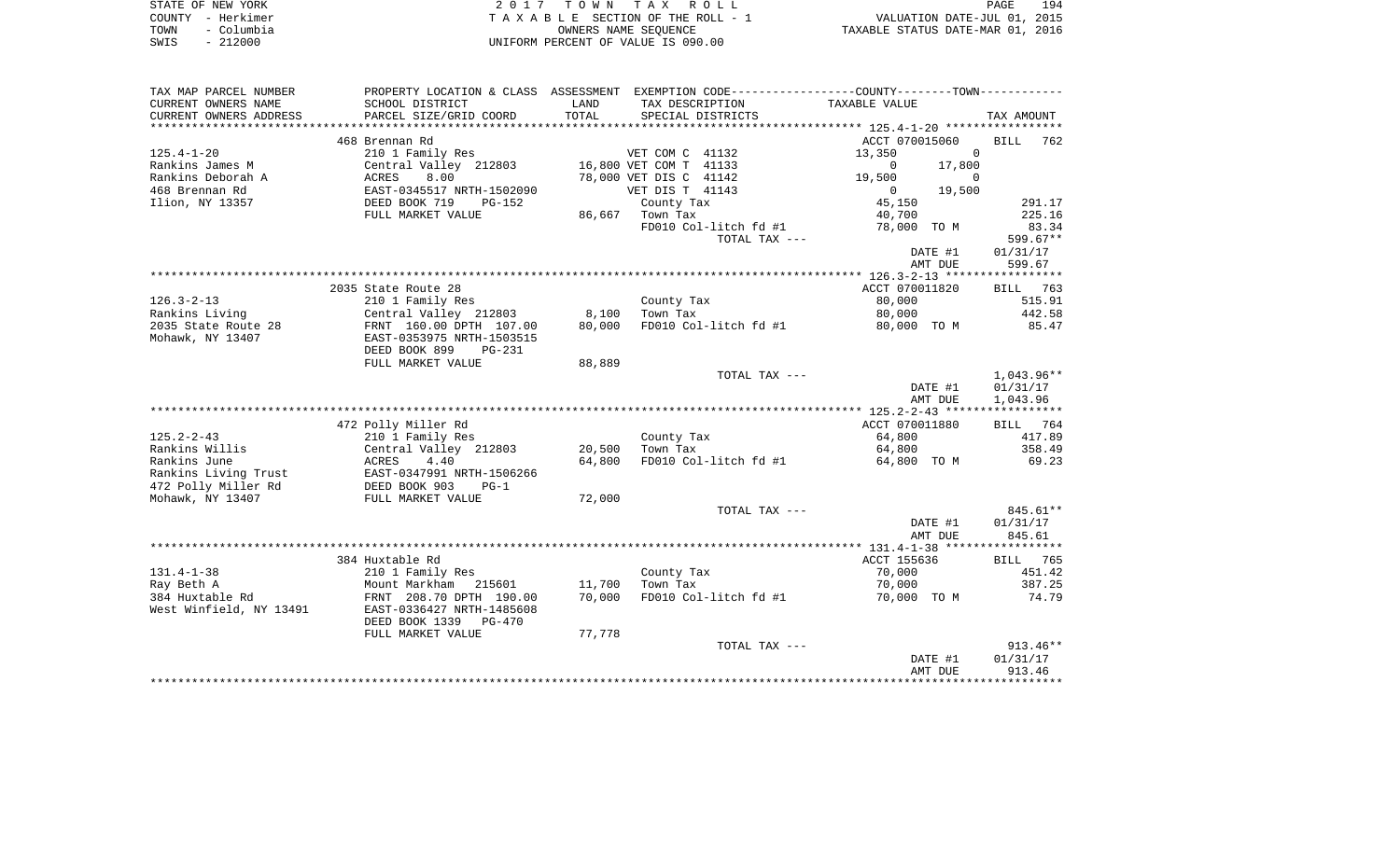| STATE OF NEW YORK  | 2017 TOWN TAX ROLL<br>PAGE                                     | 195 |
|--------------------|----------------------------------------------------------------|-----|
| COUNTY - Herkimer  | VALUATION DATE-JUL 01, 2015<br>TAXABLE SECTION OF THE ROLL - 1 |     |
| - Columbia<br>TOWN | TAXABLE STATUS DATE-MAR 01, 2016<br>OWNERS NAME SEOUENCE       |     |
| $-212000$<br>SWIS  | UNIFORM PERCENT OF VALUE IS 090.00                             |     |

| TAX MAP PARCEL NUMBER  |                                |         | PROPERTY LOCATION & CLASS ASSESSMENT EXEMPTION CODE----------------COUNTY-------TOWN---------- |                |                    |
|------------------------|--------------------------------|---------|------------------------------------------------------------------------------------------------|----------------|--------------------|
| CURRENT OWNERS NAME    | SCHOOL DISTRICT                | LAND    | TAX DESCRIPTION                                                                                | TAXABLE VALUE  |                    |
| CURRENT OWNERS ADDRESS | PARCEL SIZE/GRID COORD         | TOTAL   | SPECIAL DISTRICTS                                                                              |                | TAX AMOUNT         |
|                        |                                |         |                                                                                                |                |                    |
|                        | State Route 28                 |         |                                                                                                |                | <b>BILL</b><br>766 |
| $126.3 - 2 - 58.4$     | 323 Vacant rural               |         | County Tax                                                                                     | 1,500          | 9.67               |
| Reardon Mark A         | Central Valley 212803          | 1,500   | Town Tax                                                                                       | 1,500          | 8.30               |
| 1633 State Route 28    | ACRES 15.50                    | 1,500   | FD010 Col-litch fd #1                                                                          | 1,500 TO M     | 1.60               |
| Mohawk, NY 13407       | EAST-0356115 NRTH-1498387      |         |                                                                                                |                |                    |
|                        | FULL MARKET VALUE              | 1,667   |                                                                                                |                |                    |
|                        |                                |         | TOTAL TAX ---                                                                                  |                | $19.57**$          |
|                        |                                |         |                                                                                                | DATE #1        | 01/31/17           |
|                        |                                |         |                                                                                                | AMT DUE        | 19.57              |
|                        |                                |         |                                                                                                |                |                    |
|                        | 1633 State Route 28            |         |                                                                                                | ACCT 070005970 | BILL<br>767        |
| $132.1 - 1 - 6$        | 240 Rural res                  |         | County Tax                                                                                     | 102,600        | 661.65             |
| Reardon Mark A         | Central Valley 212803          | 44,500  | Town Tax                                                                                       | 102,600        | 567.60             |
| 1633 State Route 28    | UNFINISHED                     | 102,600 | FD010 Col-litch fd #1                                                                          | 102,600 TO M   | 109.62             |
| Mohawk, NY 13407       | 43.00<br>ACRES                 |         |                                                                                                |                |                    |
|                        | EAST-0354582 NRTH-1495920      |         |                                                                                                |                |                    |
|                        | DEED BOOK 782<br><b>PG-188</b> |         |                                                                                                |                |                    |
|                        | FULL MARKET VALUE              | 114,000 |                                                                                                |                |                    |
|                        |                                |         | TOTAL TAX ---                                                                                  |                | 1,338.87**         |
|                        |                                |         |                                                                                                | DATE #1        | 01/31/17           |
|                        |                                |         |                                                                                                | AMT DUE        | 1,338.87           |
|                        |                                |         |                                                                                                |                |                    |
|                        | Jordanville Rd                 |         |                                                                                                | ACCT 070008855 | BILL 768           |
| $132.3 - 1 - 6.1$      | 312 Vac w/imprv                |         | County Tax                                                                                     | 12,900         | 83.19              |
| Reardon Mark A         | Richfield Sprin 365601         | 9,500   | Town Tax                                                                                       | 12,900         | 71.37              |
| 1633 State Route 28    | FRNT 135.00 DPTH 180.00        | 12,900  | FD010 Col-litch fd #1                                                                          | 12,900 TO M    | 13.78              |
| Mohawk, NY 13457       | EAST-0357540 NRTH-1489104      |         |                                                                                                |                |                    |
|                        | DEED BOOK 863<br>PG-685        |         |                                                                                                |                |                    |
|                        | FULL MARKET VALUE              | 14,333  |                                                                                                |                |                    |
|                        |                                |         | TOTAL TAX ---                                                                                  |                | $168.34**$         |
|                        |                                |         |                                                                                                | DATE #1        | 01/31/17           |
|                        |                                |         |                                                                                                | AMT DUE        | 168.34             |
|                        |                                |         |                                                                                                |                |                    |
|                        | Jordanville Rd                 |         |                                                                                                | ACCT 070008885 | BILL 769           |
| $132.1 - 1 - 18.1$     | 312 Vac w/imprv                |         | County Tax                                                                                     | 9,300          | 59.97              |
| Reardon Mark Alexander | Richfield Sprin 365601         | 8,700   | Town Tax                                                                                       | 9,300          | 51.45              |
| 1633 Route 28          | Corrective Deed 5-26-83        | 9,300   | FD010 Col-litch fd #1                                                                          | 9,300 TO M     | 9.94               |
| Mohawk, NY 13407       | FRNT 190.00 DPTH 300.00        |         |                                                                                                |                |                    |
|                        | 1.30<br>ACRES                  |         |                                                                                                |                |                    |
|                        | EAST-0357207 NRTH-1489577      |         |                                                                                                |                |                    |
|                        | DEED BOOK 856<br>$PG-369$      |         |                                                                                                |                |                    |
|                        | FULL MARKET VALUE              | 10,333  |                                                                                                |                |                    |
|                        |                                |         | TOTAL TAX ---                                                                                  |                | $121.36**$         |
|                        |                                |         |                                                                                                | DATE #1        | 01/31/17           |
|                        |                                |         |                                                                                                | AMT DUE        | 121.36             |
|                        |                                |         |                                                                                                |                |                    |
|                        |                                |         |                                                                                                |                |                    |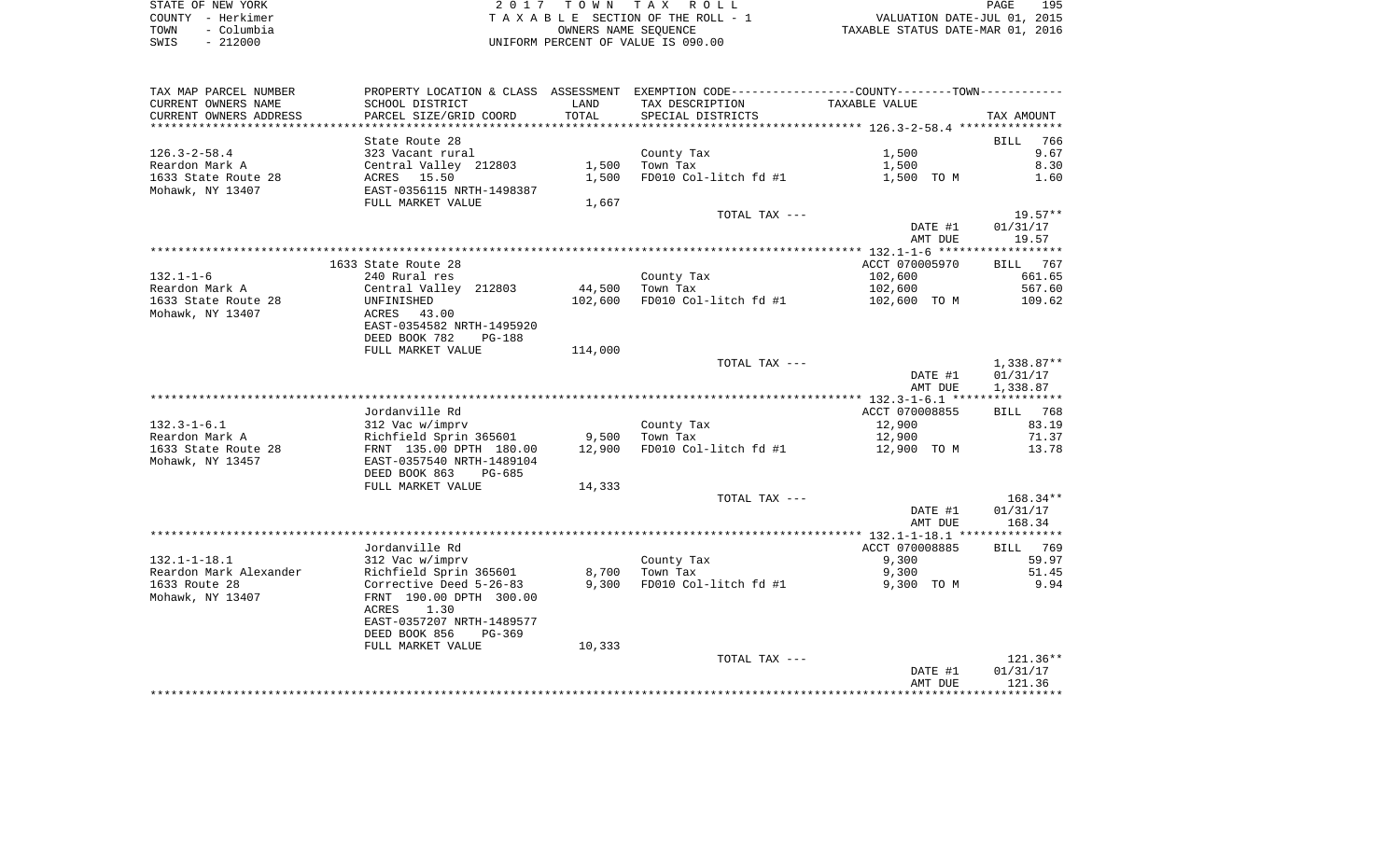| STATE OF NEW YORK  | 2017 TOWN TAX ROLL                 | 196<br>PAGE                      |
|--------------------|------------------------------------|----------------------------------|
| COUNTY - Herkimer  | TAXABLE SECTION OF THE ROLL - 1    | VALUATION DATE-JUL 01, 2015      |
| - Columbia<br>TOWN | OWNERS NAME SEOUENCE               | TAXABLE STATUS DATE-MAR 01, 2016 |
| $-212000$<br>SWIS  | UNIFORM PERCENT OF VALUE IS 090.00 |                                  |

TAX MAP PARCEL NUMBER PROPERTY LOCATION & CLASS ASSESSMENT EXEMPTION CODE------------------COUNTY--------TOWN------------

| CURRENT OWNERS NAME         | SCHOOL DISTRICT            | LAND    | TAX DESCRIPTION        | TAXABLE VALUE                           |              |
|-----------------------------|----------------------------|---------|------------------------|-----------------------------------------|--------------|
| CURRENT OWNERS ADDRESS      | PARCEL SIZE/GRID COORD     | TOTAL   | SPECIAL DISTRICTS      |                                         | TAX AMOUNT   |
|                             |                            |         |                        | **************** 131.4-2-4 ************ |              |
|                             | 331 House Rd               |         |                        | ACCT 070012723                          | 770<br>BILL  |
| $131.4 - 2 - 4$             | 210 1 Family Res           |         | County Tax             | 160,000                                 | 1,031.82     |
| Reed Harry E                | Richfield Sprin 365601     | 21,800  | Town Tax               | 160,000                                 | 885.15       |
| Reed Jennifer R             | 5.00<br>ACRES              | 160,000 | FD010 Col-litch fd #1  | 160,000 TO M                            | 170.94       |
| 331 House Rd                | EAST-0345162 NRTH-1487104  |         |                        |                                         |              |
| Richfield Springs, NY 13439 | DEED BOOK 1191<br>PG-269   |         |                        |                                         |              |
|                             | FULL MARKET VALUE          | 177,778 |                        |                                         |              |
|                             |                            |         | TOTAL TAX ---          |                                         | $2,087.91**$ |
|                             |                            |         |                        | DATE #1                                 | 01/31/17     |
|                             |                            |         |                        | AMT DUE                                 | 2,087.91     |
|                             |                            |         |                        |                                         |              |
|                             |                            |         |                        |                                         |              |
| $125.2 - 2 - 17$            | 126 No Columbia Rd         |         |                        | ACCT 070012060<br>$\Omega$              | BILL<br>771  |
|                             | 210 1 Family Res           |         | VET WAR C 41122        | 6,315                                   |              |
| Reed Roscoe & Patricia      | Central Valley 212803      |         | 10,700 VET WAR T 41123 | $\mathbf 0$<br>6,315                    |              |
| Reed Patrick                | FRNT 336.00 DPTH 135.00    | 42,100  | County Tax             | 35,785                                  | 230.77       |
| 126 No Columbia Rd          | ACRES<br>0.71              |         | Town Tax               | 35,785                                  | 197.97       |
| Ilion, NY 13357-4119        | EAST-0339808 NRTH-1510228  |         | FD010 Col-litch fd #1  | 42,100 TO M                             | 44.98        |
|                             | DEED BOOK 1289<br>$PG-843$ |         |                        |                                         |              |
|                             | FULL MARKET VALUE          | 46,778  |                        |                                         |              |
|                             |                            |         | TOTAL TAX ---          |                                         | 473.72**     |
|                             |                            |         |                        | DATE #1                                 | 01/31/17     |
|                             |                            |         |                        | AMT DUE                                 | 473.72       |
|                             |                            |         |                        |                                         |              |
|                             | 502 Elizabethtown Rd       |         |                        |                                         | 772<br>BILL  |
| $125.3 - 1 - 22.2$          | 210 1 Family Res           |         | County Tax             | 68,000                                  | 438.52       |
| Reile Ronald J Jr           | Central Valley 212803      | 21,800  | Town Tax               | 68,000                                  | 376.19       |
| Reile Molly                 | Doublewide                 | 68,000  | FD010 Col-litch fd #1  | 68,000 TO M                             | 72.65        |
| 502 Elizabethtown Rd        | FRNT 489.40 DPTH           |         |                        |                                         |              |
| Ilion, NY 13357             | 5.00 BANK<br>ACRES<br>184  |         |                        |                                         |              |
|                             | EAST-0332984 NRTH-1499024  |         |                        |                                         |              |
|                             | DEED BOOK 797<br>$PG-367$  |         |                        |                                         |              |
|                             | FULL MARKET VALUE          | 75,556  |                        |                                         |              |
|                             |                            |         | TOTAL TAX ---          |                                         | 887.36**     |
|                             |                            |         |                        | DATE #1                                 | 01/31/17     |
|                             |                            |         |                        | AMT DUE                                 | 887.36       |
|                             |                            |         |                        |                                         |              |
|                             | Elizabethtown Rd           |         |                        |                                         | 773<br>BILL  |
| $125.3 - 1 - 22.4$          | 314 Rural vac<10           |         | County Tax             | 12,400                                  | 79.97        |
| Reile Ronald J Jr           | Central Valley 212803      | 12,400  | Town Tax               | 12,400                                  | 68.60        |
|                             |                            |         |                        |                                         |              |
| Reile Molly                 | 4.50<br>ACRES              | 12,400  | FD010 Col-litch fd #1  | 12,400 TO M                             | 13.25        |
| 502 Elizabethtown Rd        | EAST-0332598 NRTH-1498490  |         |                        |                                         |              |
| Ilion, NY 13357             | DEED BOOK 797<br>PG-367    |         |                        |                                         |              |
|                             | FULL MARKET VALUE          | 13,778  |                        |                                         |              |
|                             |                            |         | TOTAL TAX ---          |                                         | 161.82**     |
|                             |                            |         |                        | DATE #1                                 | 01/31/17     |
|                             |                            |         |                        | AMT DUE                                 | 161.82       |
|                             |                            |         |                        |                                         |              |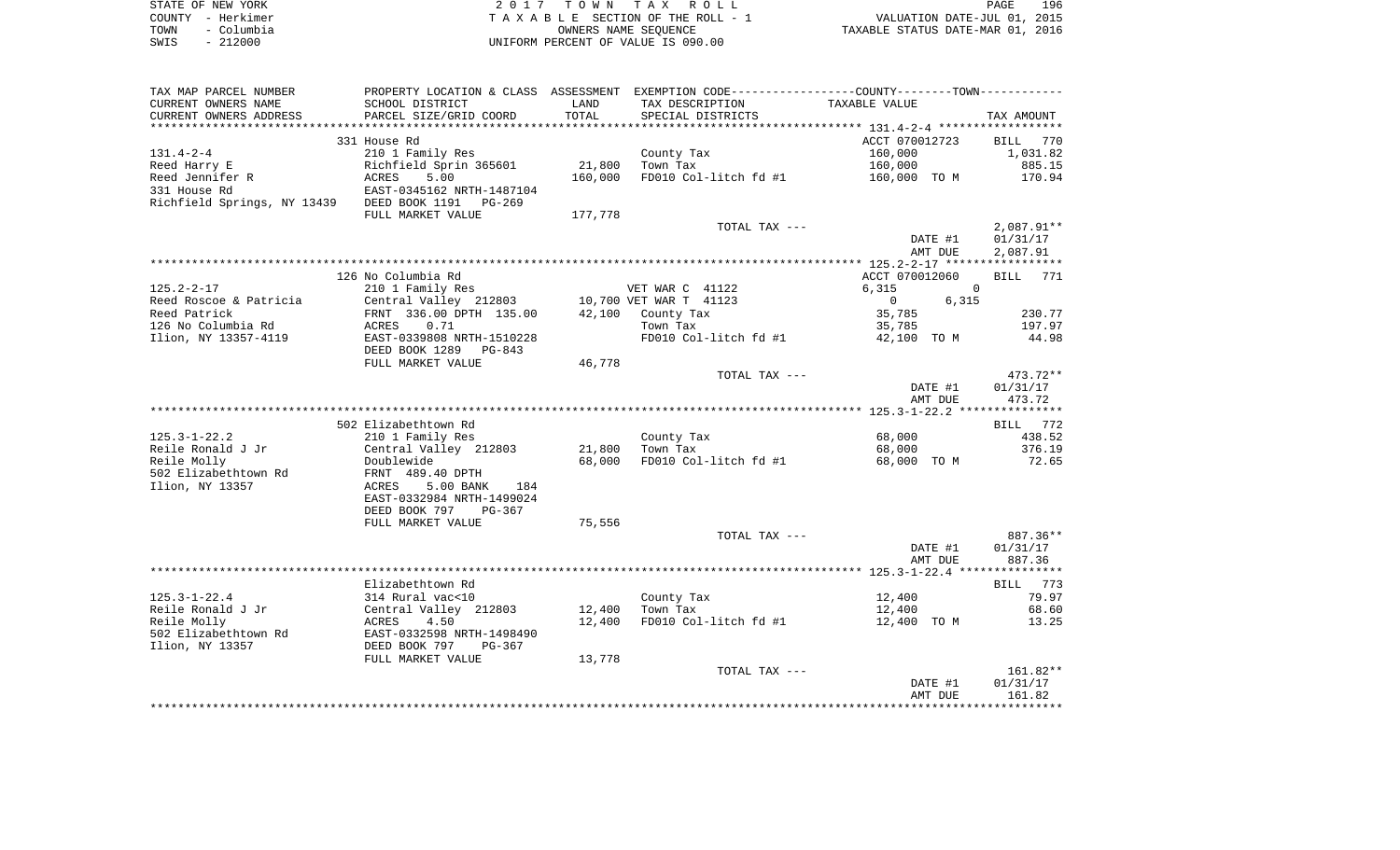|      | STATE OF NEW YORK | 2017 TOWN TAX ROLL                 | PAGE                             | 197 |
|------|-------------------|------------------------------------|----------------------------------|-----|
|      | COUNTY - Herkimer | TAXABLE SECTION OF THE ROLL - 1    | VALUATION DATE-JUL 01, 2015      |     |
| TOWN | - Columbia        | OWNERS NAME SEOUENCE               | TAXABLE STATUS DATE-MAR 01, 2016 |     |
| SWIS | - 212000          | UNIFORM PERCENT OF VALUE IS 090.00 |                                  |     |

| TAX MAP PARCEL NUMBER  |                           |        | PROPERTY LOCATION & CLASS ASSESSMENT EXEMPTION CODE---------------COUNTY-------TOWN--------- |                |                    |
|------------------------|---------------------------|--------|----------------------------------------------------------------------------------------------|----------------|--------------------|
| CURRENT OWNERS NAME    | SCHOOL DISTRICT           | LAND   | TAX DESCRIPTION                                                                              | TAXABLE VALUE  |                    |
| CURRENT OWNERS ADDRESS | PARCEL SIZE/GRID COORD    | TOTAL  | SPECIAL DISTRICTS                                                                            |                | TAX AMOUNT         |
|                        |                           |        |                                                                                              |                |                    |
|                        | 146 Robinson Rd           |        |                                                                                              |                | 774<br><b>BILL</b> |
| $126.3 - 2 - 19.3$     | 314 Rural vac<10          |        | County Tax                                                                                   | 1,000          | 6.45               |
| Rice K. Michael        | Central Valley 212803     | 1,000  | Town Tax                                                                                     | 1,000          | 5.53               |
| Rice Marcia            | 75.00 DPTH 120.00<br>FRNT | 1,000  | FD010 Col-litch fd #1                                                                        | 1,000 TO M     | 1.07               |
| 146 Robinson Rd        | BANK<br>135               |        |                                                                                              |                |                    |
| Mohawk, NY 13407       | EAST-0355255 NRTH-1503540 |        |                                                                                              |                |                    |
|                        | DEED BOOK 908<br>$PG-423$ |        |                                                                                              |                |                    |
|                        | FULL MARKET VALUE         | 1,111  |                                                                                              |                |                    |
|                        |                           |        | TOTAL TAX ---                                                                                |                | $13.05**$          |
|                        |                           |        |                                                                                              | DATE #1        | 01/31/17           |
|                        |                           |        |                                                                                              | AMT DUE        | 13.05              |
|                        |                           |        |                                                                                              |                |                    |
|                        | Robinson Rd               |        |                                                                                              | ACCT 192252    | BILL<br>775        |
| $126.3 - 2 - 19.4$     | 314 Rural vac<10          |        | County Tax                                                                                   | 1,000          | 6.45               |
| Rice Karl Michael      | Central Valley 212803     | 1,000  | Town Tax                                                                                     | 1,000          | 5.53               |
| 146 Robinson Rd        | 55.00 DPTH 120.00<br>FRNT | 1,000  | FD010 Col-litch fd #1                                                                        | 1,000 TO M     | 1.07               |
| Mohawk, NY 13407       | 0.06<br>ACRES             |        |                                                                                              |                |                    |
|                        | EAST-0355366 NRTH-1503492 |        |                                                                                              |                |                    |
|                        | DEED BOOK 1569<br>PG-741  |        |                                                                                              |                |                    |
|                        | FULL MARKET VALUE         | 1,111  |                                                                                              |                |                    |
|                        |                           |        | TOTAL TAX ---                                                                                |                | 13.05**            |
|                        |                           |        |                                                                                              | DATE #1        | 01/31/17           |
|                        |                           |        |                                                                                              | AMT DUE        | 13.05              |
|                        |                           |        |                                                                                              |                |                    |
|                        | Elizabethtown Rd          |        |                                                                                              | ACCT 070004601 | BILL 776           |
| $125.3 - 1 - 8.2$      | 311 Res vac land          |        | County Tax                                                                                   | 5,200          | 33.53              |
| Rice Kenneth A         | Central Valley 212803     | 5,200  | Town Tax                                                                                     | 5,200          | 28.77              |
| Rice Kolleen A         | ACRES<br>1.00             | 5,200  | FD010 Col-litch fd #1                                                                        | 5,200 TO M     | 5.56               |
| 632 Elizabethtown Rd   | EAST-0334737 NRTH-1501303 |        |                                                                                              |                |                    |
| Ilion, NY 13357        | DEED BOOK 729<br>PG-78    |        |                                                                                              |                |                    |
|                        | FULL MARKET VALUE         | 5,778  | TOTAL TAX ---                                                                                |                | $67.86**$          |
|                        |                           |        |                                                                                              | DATE #1        | 01/31/17           |
|                        |                           |        |                                                                                              | AMT DUE        | 67.86              |
|                        |                           |        |                                                                                              |                |                    |
|                        | 632 Elizabethtown Rd      |        |                                                                                              | ACCT 070004600 | BILL 777           |
| $125.3 - 1 - 9$        | 210 1 Family Res          |        | County Tax                                                                                   | 85,600         | 552.02             |
| Rice Kenneth A         | Central Valley 212803     | 12,700 | Town Tax                                                                                     | 85,600         | 473.56             |
| Rice Kolleen A         | FRNT 140.00 DPTH 300.00   | 85,600 | FD010 Col-litch fd #1                                                                        | 85,600 TO M    | 91.46              |
| 632 Elizabethtown Rd   | EAST-0334621 NRTH-1501286 |        |                                                                                              |                |                    |
| Ilion, NY 13357        | DEED BOOK 729<br>$PG-78$  |        |                                                                                              |                |                    |
|                        | FULL MARKET VALUE         | 95,111 |                                                                                              |                |                    |
|                        |                           |        | TOTAL TAX ---                                                                                |                | 1,117.04**         |
|                        |                           |        |                                                                                              | DATE #1        | 01/31/17           |
|                        |                           |        |                                                                                              | AMT DUE        | 1,117.04           |
|                        |                           |        |                                                                                              |                |                    |
|                        |                           |        |                                                                                              |                |                    |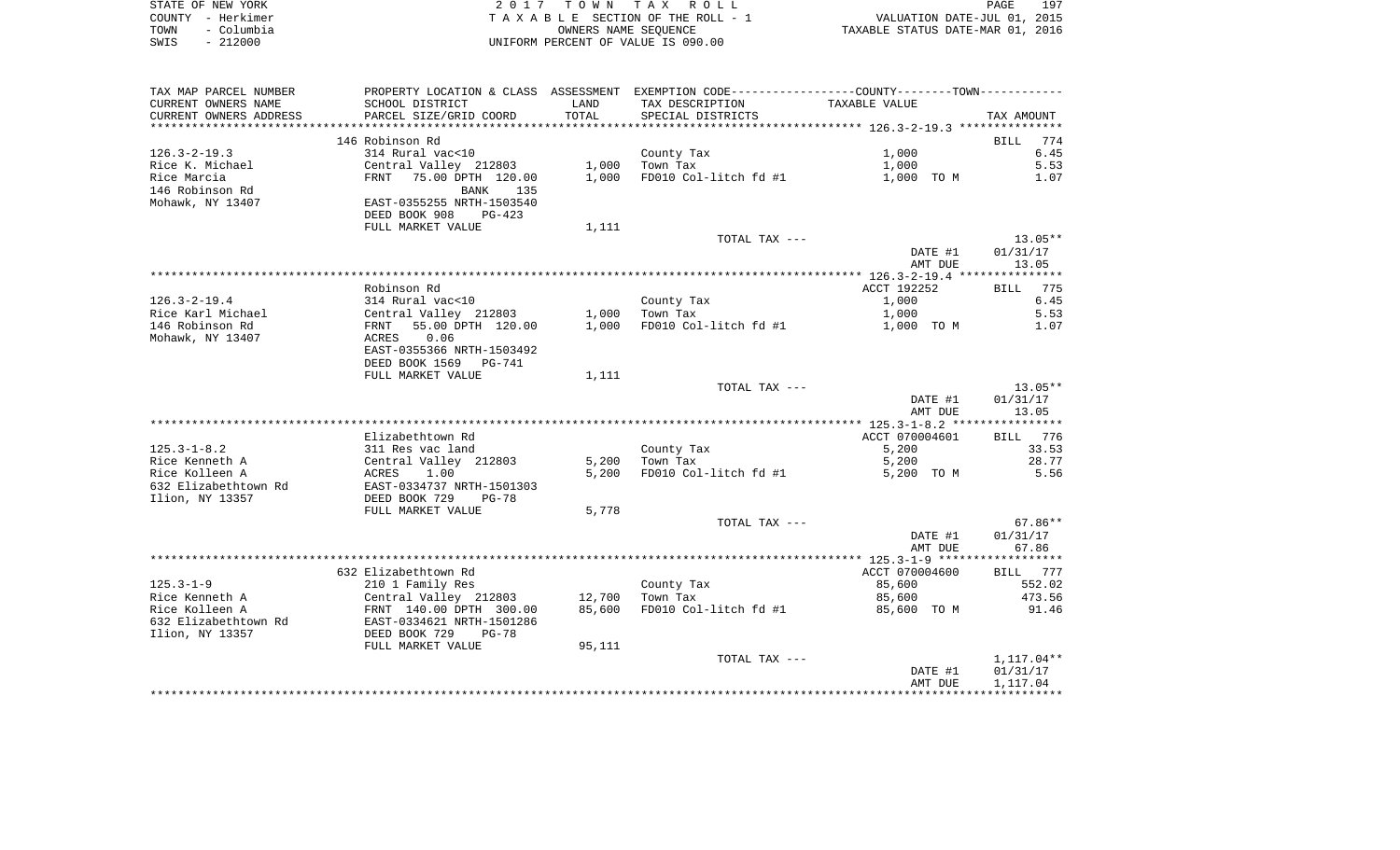| STATE OF NEW YORK |                   | 2017 TOWN TAX ROLL                 | 198<br>PAGE                      |
|-------------------|-------------------|------------------------------------|----------------------------------|
|                   | COUNTY - Herkimer | TAXABLE SECTION OF THE ROLL - 1    | VALUATION DATE-JUL 01, 2015      |
| TOWN              | - Columbia        | OWNERS NAME SEOUENCE               | TAXABLE STATUS DATE-MAR 01, 2016 |
| SWIS              | - 212000          | UNIFORM PERCENT OF VALUE IS 090.00 |                                  |

| TAX MAP PARCEL NUMBER    | PROPERTY LOCATION & CLASS ASSESSMENT EXEMPTION CODE---------------COUNTY-------TOWN---------- |        |                                   |                       |                           |
|--------------------------|-----------------------------------------------------------------------------------------------|--------|-----------------------------------|-----------------------|---------------------------|
| CURRENT OWNERS NAME      | SCHOOL DISTRICT                                                                               | LAND   | TAX DESCRIPTION                   | TAXABLE VALUE         |                           |
| CURRENT OWNERS ADDRESS   | PARCEL SIZE/GRID COORD                                                                        | TOTAL  | SPECIAL DISTRICTS                 |                       | TAX AMOUNT                |
| **********************   | ****************************                                                                  |        |                                   |                       |                           |
|                          | State Route 51                                                                                |        |                                   | ACCT 200726           | BILL<br>778               |
| 131.1-1-71               | 323 Vacant rural                                                                              |        | County Tax                        | 8,500                 | 54.82                     |
| Rice Kenneth A           | Mount Markham<br>215601                                                                       | 8,500  | Town Tax                          | 8,500                 | 47.02                     |
| Rice Kolleen A           | ACRES 13.00                                                                                   | 8,500  | FD010 Col-litch fd #1             | 8,500 TO M            | 9.08                      |
| 632 Elizabethtown Rd     | EAST-0325986 NRTH-1488704                                                                     |        |                                   |                       |                           |
| Ilion, NY 13357          | DEED BOOK 1623 PG-239                                                                         |        |                                   |                       |                           |
|                          | FULL MARKET VALUE                                                                             | 9,444  |                                   |                       |                           |
| PRIOR OWNER ON 3/01/2016 |                                                                                               |        |                                   |                       |                           |
| Reardon Mary             |                                                                                               |        |                                   |                       |                           |
|                          |                                                                                               |        | TOTAL TAX ---                     |                       | $110.92**$                |
|                          |                                                                                               |        |                                   | DATE #1               | 01/31/17                  |
|                          |                                                                                               |        |                                   | AMT DUE               | 110.92                    |
|                          |                                                                                               |        |                                   |                       |                           |
|                          | Robinson Rd                                                                                   |        |                                   |                       | BILL 779                  |
| 126.3-2-19.1             | 312 Vac w/imprv                                                                               |        | County Tax                        | 14,200                | 91.57                     |
| Rice Ronald K            | Central Valley 212803<br>FRNT 85.00 DPTH 160.00                                               |        | 2,500 Town Tax                    | 14,200                | 78.56                     |
| 1140 Spence Rd           |                                                                                               | 14,200 | FD010 Col-litch fd #1             | 14,200 TO M           | 15.17                     |
| Rutledge, TN 37861       | EAST-0354907 NRTH-1503696                                                                     |        |                                   |                       |                           |
|                          | DEED BOOK 693<br>PG-812                                                                       |        |                                   |                       |                           |
|                          | FULL MARKET VALUE                                                                             | 15,778 |                                   |                       |                           |
|                          |                                                                                               |        | TOTAL TAX ---                     |                       | 185.30**                  |
|                          |                                                                                               |        |                                   | DATE #1               | 01/31/17                  |
|                          |                                                                                               |        |                                   | AMT DUE               | 185.30                    |
|                          |                                                                                               |        |                                   |                       |                           |
|                          | Robinson Rd                                                                                   |        |                                   |                       | BILL 780                  |
| 126.3-2-19.5             | 314 Rural vac<10                                                                              |        | County Tax                        | 1,000                 | 6.45                      |
| Rice Ronald Keith        | Central Valley 212803<br>FRNT 120.00 DPTH 365.00                                              | 1,000  | Town Tax                          | 1,000                 | 5.53                      |
| 138 Robinson Rd          |                                                                                               | 1,000  | FD010 Col-litch fd #1             | 1,000 TO M            | 1.07                      |
| Mohawk, NY 13407         | ACRES<br>0.26                                                                                 |        |                                   |                       |                           |
|                          | EAST-0355141 NRTH-1503588                                                                     |        |                                   |                       |                           |
|                          | DEED BOOK 678<br>PG-984                                                                       |        |                                   |                       |                           |
|                          | FULL MARKET VALUE                                                                             | 1,111  |                                   |                       |                           |
|                          |                                                                                               |        | TOTAL TAX ---                     |                       | 13.05**                   |
|                          |                                                                                               |        |                                   | DATE #1               | 01/31/17                  |
|                          |                                                                                               |        |                                   | AMT DUE               | 13.05                     |
|                          |                                                                                               |        |                                   |                       |                           |
| $125.2 - 2 - 44.3$       | 543 Brewer Rd                                                                                 |        |                                   | ACCT 190050<br>80,500 | <b>BILL</b> 781<br>519.13 |
| Riesel Jason             | 210 1 Family Res                                                                              | 21,800 | County Tax                        | 80,500                | 445.34                    |
| Riesel Michelle          | Central Valley 212803<br>FRNT 425.00 DPTH<br>ACRES 5.00                                       | 80,500 | Town Tax<br>FD010 Col-litch fd #1 |                       |                           |
| 543 Brewer Rd            |                                                                                               |        |                                   | 80,500 TO M           | 86.01                     |
| Ilion, NY 13357          | EAST-0345365 NRTH-1505854                                                                     |        |                                   |                       |                           |
|                          | DEED BOOK 1556 PG-195                                                                         |        |                                   |                       |                           |
|                          |                                                                                               |        |                                   |                       |                           |
|                          | FULL MARKET VALUE                                                                             | 89,444 | TOTAL TAX ---                     |                       | $1,050.48**$              |
|                          |                                                                                               |        |                                   | DATE #1               |                           |
|                          |                                                                                               |        |                                   | AMT DUE               | 01/31/17<br>1,050.48      |
|                          |                                                                                               |        |                                   |                       |                           |
|                          |                                                                                               |        |                                   |                       |                           |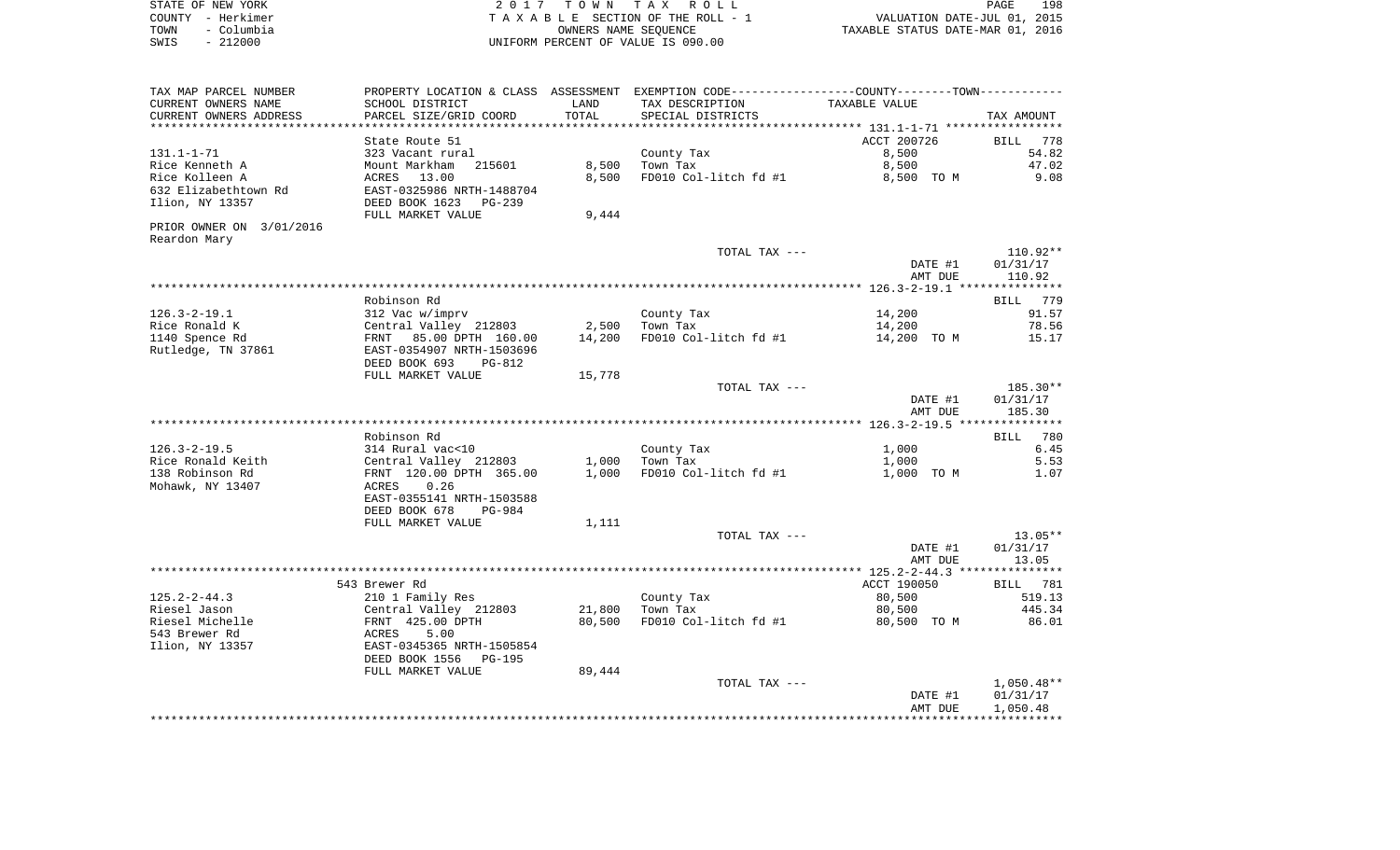| STATE OF NEW YORK |                   | 2017 TOWN TAX ROLL                 | 199<br><b>PAGE</b>               |
|-------------------|-------------------|------------------------------------|----------------------------------|
|                   | COUNTY - Herkimer | TAXABLE SECTION OF THE ROLL - 1    | VALUATION DATE-JUL 01, 2015      |
| TOWN              | - Columbia        | OWNERS NAME SEOUENCE               | TAXABLE STATUS DATE-MAR 01, 2016 |
| SWIS              | $-212000$         | UNIFORM PERCENT OF VALUE IS 090.00 |                                  |

| TAX MAP PARCEL NUMBER       |                               |         | PROPERTY LOCATION & CLASS ASSESSMENT EXEMPTION CODE----------------COUNTY--------TOWN----------- |                    |                    |
|-----------------------------|-------------------------------|---------|--------------------------------------------------------------------------------------------------|--------------------|--------------------|
| CURRENT OWNERS NAME         | SCHOOL DISTRICT               | LAND    | TAX DESCRIPTION                                                                                  | TAXABLE VALUE      |                    |
| CURRENT OWNERS ADDRESS      | PARCEL SIZE/GRID COORD        | TOTAL   | SPECIAL DISTRICTS                                                                                |                    | TAX AMOUNT         |
| **********************      | ***************************** |         |                                                                                                  |                    |                    |
|                             | 652 Brewer Rd                 |         |                                                                                                  | ACCT 070001560     | 782<br><b>BILL</b> |
| $125.2 - 2 - 40.1$          | 210 1 Family Res              |         | County Tax                                                                                       | 74,400             | 479.80             |
| Rinaldi Leopold J Jr        | Central Valley 212803         | 25,000  | Town Tax                                                                                         | 74,400             | 411.60             |
| Rinaldi Deborah J           | 7.60 BANK<br>ACRES<br>409     | 74,400  | FD010 Col-litch fd #1                                                                            | 74,400 TO M        | 79.49              |
| 652 Brewer Rd               | EAST-0347800 NRTH-1505919     |         |                                                                                                  |                    |                    |
| Ilion, NY 13357             | DEED BOOK 791<br>PG-589       |         |                                                                                                  |                    |                    |
|                             | FULL MARKET VALUE             | 82,667  |                                                                                                  |                    |                    |
|                             |                               |         | TOTAL TAX ---                                                                                    |                    | 970.89**           |
|                             |                               |         |                                                                                                  | DATE #1            | 01/31/17           |
|                             |                               |         |                                                                                                  | AMT DUE            | 970.89             |
|                             |                               |         |                                                                                                  |                    |                    |
|                             | 260 Hugick Rd                 |         |                                                                                                  | ACCT 070013320     | 783<br><b>BILL</b> |
| $132.3 - 1 - 16$            | 210 1 Family Res              |         | County Tax                                                                                       | 84,000             | 541.70             |
| Ritton Charles A            | Richfield Sprin 365601        | 13,400  | Town Tax                                                                                         | 84,000             | 464.70             |
| Ritton Janine E             | Doublewide                    | 84,000  | FD010 Col-litch fd #1                                                                            | 84,000 TO M        | 89.75              |
| 260 Hugick Rd               | ACRES<br>1.20                 |         |                                                                                                  |                    |                    |
| Richfield Springs, NY 13439 | EAST-0356732 NRTH-1483928     |         |                                                                                                  |                    |                    |
|                             | DEED BOOK 796<br>$PG-27$      |         |                                                                                                  |                    |                    |
|                             | FULL MARKET VALUE             | 93,333  |                                                                                                  |                    |                    |
|                             |                               |         | TOTAL TAX ---                                                                                    |                    | $1,096.15**$       |
|                             |                               |         |                                                                                                  | DATE #1<br>AMT DUE | 01/31/17           |
|                             |                               |         |                                                                                                  |                    | 1,096.15           |
|                             | 1309 State Route 28           |         |                                                                                                  | ACCT 070011730     | <b>BILL</b><br>784 |
| $132.1 - 1 - 17.1$          | 241 Rural res&ag              |         | AGRIC 10 Y 41700                                                                                 | 60,000<br>60,000   |                    |
| Robbins Charles J           | Richfield Sprin 365601        | 59,000  | County Tax                                                                                       | 225,000            | 1,450.99           |
| Robbins Nancy R             | 71.90<br><b>ACRES</b>         | 285,000 | Town Tax                                                                                         | 225,000            | 1,244.75           |
| 1309 State Route 28         | EAST-0357260 NRTH-1491341     |         | FD010 Col-litch fd #1                                                                            | 285,000 TO M       | 304.49             |
| Mohawk, NY 13407            | DEED BOOK 1256<br>PG-498      |         |                                                                                                  |                    |                    |
|                             | FULL MARKET VALUE             | 316,667 |                                                                                                  |                    |                    |
| MAY BE SUBJECT TO PAYMENT   |                               |         |                                                                                                  |                    |                    |
| UNDER AGDIST LAW TIL 2018   |                               |         |                                                                                                  |                    |                    |
|                             |                               |         | TOTAL TAX ---                                                                                    |                    | $3,000.23**$       |
|                             |                               |         |                                                                                                  | DATE #1            | 01/31/17           |
|                             |                               |         |                                                                                                  | AMT DUE            | 3,000.23           |
|                             |                               |         |                                                                                                  |                    |                    |
|                             | 271 Spohn Rd                  |         |                                                                                                  | ACCT 070009390     | 785<br>BILL        |
| $125.4 - 1 - 41$            | 210 1 Family Res              |         | County Tax                                                                                       | 82,700             | 533.32             |
| Roberts Daniel R            | Central Valley 212803         | 11,400  | Town Tax                                                                                         | 82,700             | 457.51             |
| Roberts Susan J             | FRNT 190.00 DPTH 185.00       | 82,700  | FD010 Col-litch fd #1                                                                            | 82,700 TO M        | 88.36              |
| 271 Spohn Rd                | EAST-0346480 NRTH-1497071     |         |                                                                                                  |                    |                    |
| Ilion, NY 13357             | DEED BOOK 816<br>$PG-271$     |         |                                                                                                  |                    |                    |
|                             | FULL MARKET VALUE             | 91,889  |                                                                                                  |                    |                    |
|                             |                               |         | TOTAL TAX ---                                                                                    |                    | $1,079.19**$       |
|                             |                               |         |                                                                                                  | DATE #1            | 01/31/17           |
|                             |                               |         |                                                                                                  | AMT DUE            | 1,079.19           |
|                             |                               |         |                                                                                                  |                    |                    |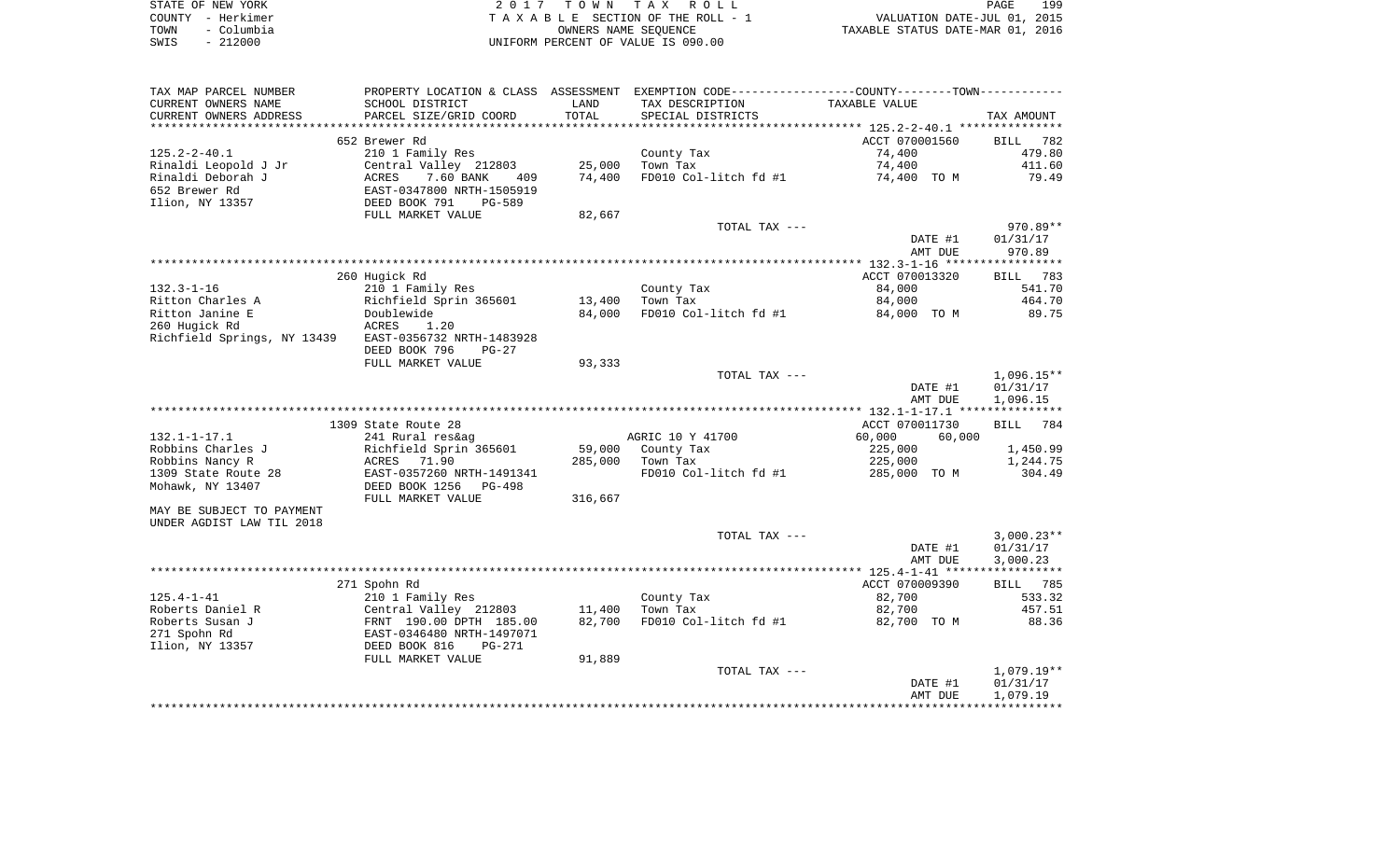| STATE OF NEW YORK |                   | 2017 TOWN TAX ROLL                 | PAGE                             | 200 |
|-------------------|-------------------|------------------------------------|----------------------------------|-----|
|                   | COUNTY - Herkimer | TAXABLE SECTION OF THE ROLL - 1    | VALUATION DATE-JUL 01, 2015      |     |
| TOWN              | – Columbia        | OWNERS NAME SEOUENCE               | TAXABLE STATUS DATE-MAR 01, 2016 |     |
| SWIS              | $-212000$         | UNIFORM PERCENT OF VALUE IS 090.00 |                                  |     |

| TAX MAP PARCEL NUMBER       |                                |         | PROPERTY LOCATION & CLASS ASSESSMENT EXEMPTION CODE---------------COUNTY-------TOWN---------- |                |                    |
|-----------------------------|--------------------------------|---------|-----------------------------------------------------------------------------------------------|----------------|--------------------|
| CURRENT OWNERS NAME         | SCHOOL DISTRICT                | LAND    | TAX DESCRIPTION                                                                               | TAXABLE VALUE  |                    |
| CURRENT OWNERS ADDRESS      | PARCEL SIZE/GRID COORD         | TOTAL   | SPECIAL DISTRICTS                                                                             |                | TAX AMOUNT         |
| ***********************     |                                |         |                                                                                               |                |                    |
|                             | 635 Dugan Rd                   |         |                                                                                               | ACCT 070000330 | 786<br><b>BILL</b> |
| $139.1 - 2 - 52.1$          | 240 Rural res                  |         | County Tax                                                                                    | 70,200         | 452.71             |
| Robertson David Alan        | Richfield Sprin 365601         | 30,000  | Town Tax                                                                                      | 70,200         | 388.36             |
| 635 Dugan Rd                | Doublewide                     | 70,200  | FD010 Col-litch fd #1                                                                         | 70,200 TO M    | 75.00              |
| Richfield Springs, NY 13439 | ACRES<br>14.00                 |         |                                                                                               |                |                    |
|                             | EAST-0356824 NRTH-1475260      |         |                                                                                               |                |                    |
|                             | DEED BOOK 843<br>$PG-450$      |         |                                                                                               |                |                    |
|                             | FULL MARKET VALUE              | 78,000  |                                                                                               |                |                    |
|                             |                                |         | TOTAL TAX ---                                                                                 |                | $916.07**$         |
|                             |                                |         |                                                                                               | DATE #1        | 01/31/17           |
|                             |                                |         |                                                                                               | AMT DUE        | 916.07             |
|                             |                                |         |                                                                                               |                |                    |
|                             | 666 State Route 28             |         |                                                                                               | ACCT 070012210 | BILL 787           |
| $139.1 - 2 - 12$            | 210 1 Family Res               |         | County Tax                                                                                    | 165,000        | 1,064.06           |
| Robinson George             | Richfield Sprin 365601         | 15,800  | Town Tax                                                                                      | 165,000        | 912.81             |
| Robinson Garrett G          | ACRES<br>2.25                  | 165,000 | FD010 Col-litch fd #1                                                                         | 165,000 TO M   | 176.29             |
| 666 State Route 28          | EAST-0357807 NRTH-1478145      |         | LT010 Columbia 1t dist #1                                                                     | 165,000 TO M   | 58.63              |
| Richfield Springs, NY 13439 | DEED BOOK 900<br>$PG-429$      |         |                                                                                               |                |                    |
|                             | FULL MARKET VALUE              | 183,333 |                                                                                               |                |                    |
|                             |                                |         | TOTAL TAX ---                                                                                 |                | $2,211.79**$       |
|                             |                                |         |                                                                                               | DATE #1        | 01/31/17           |
|                             |                                |         |                                                                                               | AMT DUE        | 2,211.79           |
|                             |                                |         |                                                                                               |                |                    |
|                             | 479 Spohn Rd                   |         |                                                                                               | ACCT 070014915 | BILL 788           |
| $125.4 - 1 - 33$            | 270 Mfg housing                |         | County Tax                                                                                    | 32,000         | 206.36             |
| Rood Kenneth                | Central Valley 212803          | 8,700   | Town Tax                                                                                      | 32,000         | 177.03             |
| Rood Esther                 | FRNT 200.00 DPTH 100.00        | 32,000  | School Relevy                                                                                 |                | 2.09               |
| 479 Spohn Rd                | EAST-0344786 NRTH-1500900      |         | FD010 Col-litch fd #1                                                                         | 32,000 TO M    | 34.19              |
| Ilion, NY 13357             | DEED BOOK 00629 PG-00931       |         |                                                                                               |                |                    |
|                             | FULL MARKET VALUE              | 35,556  |                                                                                               |                |                    |
|                             |                                |         | TOTAL TAX ---                                                                                 |                | $419.67**$         |
|                             |                                |         |                                                                                               | DATE #1        | 01/31/17           |
|                             |                                |         |                                                                                               | AMT DUE        | 419.67             |
|                             | 465 Stroupe Rd                 |         |                                                                                               |                | BILL 789           |
| $125.4 - 1 - 46.17$         | 210 1 Family Res               |         |                                                                                               | 54,000         | 348.24             |
| Rood Kenneth L Jr.          | Central Valley 212803          | 20,700  | County Tax<br>Town Tax                                                                        | 54,000         | 298.74             |
| Rood Jennifer L             | FRNT 588.00 DPTH               | 54,000  | School Relevy                                                                                 |                | 608.96             |
| 465 Spohn Rd                | 4.50<br>ACRES                  |         | FD010 Col-litch fd #1                                                                         | 54,000 TO M    | 57.69              |
| Ilion, NY 13357             | EAST-0344712 NRTH-1500653      |         |                                                                                               |                |                    |
|                             | DEED BOOK 913<br><b>PG-568</b> |         |                                                                                               |                |                    |
|                             | FULL MARKET VALUE              | 60,000  |                                                                                               |                |                    |
|                             |                                |         | TOTAL TAX ---                                                                                 |                | $1,313.63**$       |
|                             |                                |         |                                                                                               | DATE #1        | 01/31/17           |
|                             |                                |         |                                                                                               | AMT DUE        | 1,313.63           |
|                             |                                |         |                                                                                               |                |                    |
|                             |                                |         |                                                                                               |                |                    |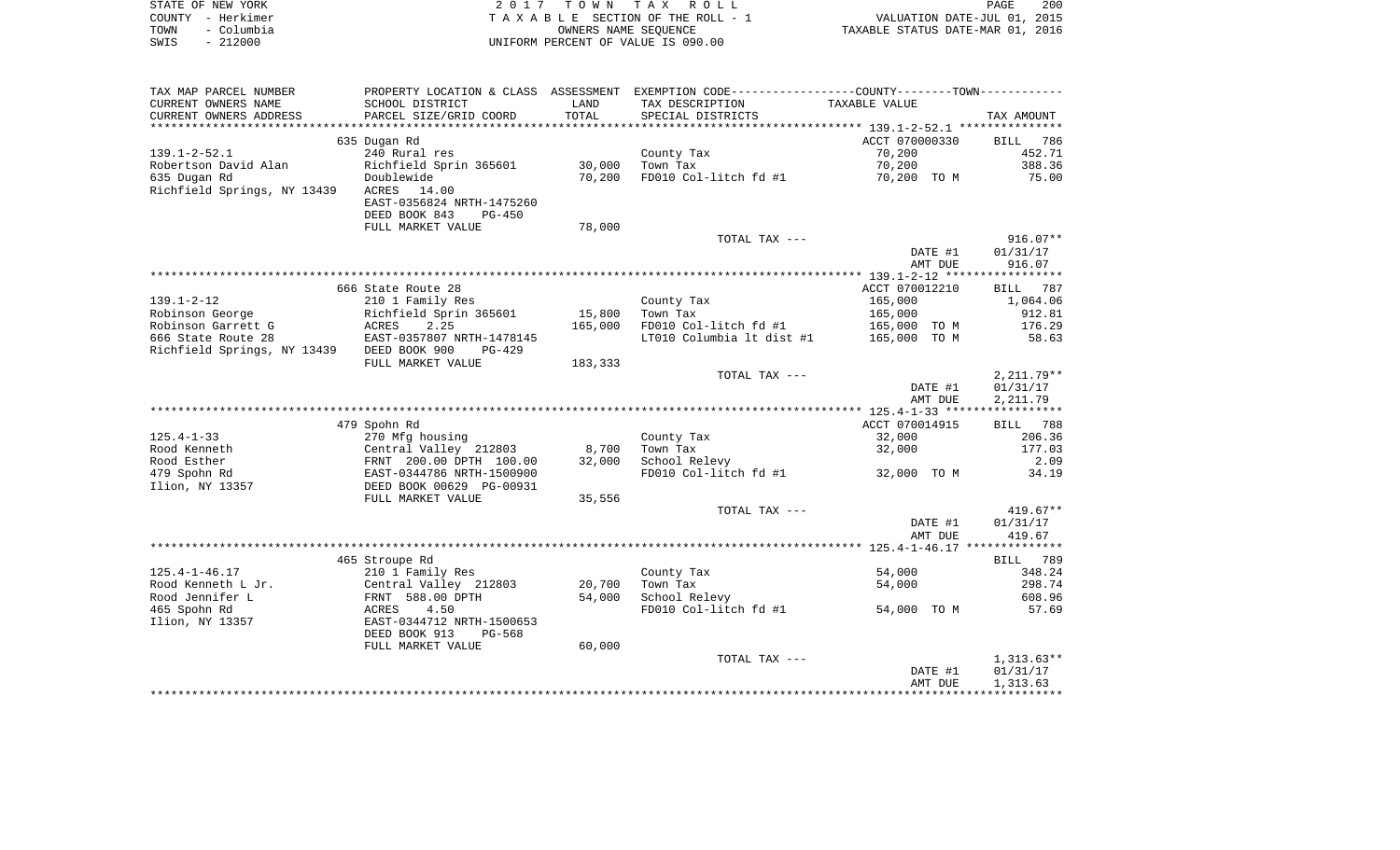| STATE OF NEW YORK  | 2017 TOWN TAX ROLL                 | 201<br>PAGE                      |
|--------------------|------------------------------------|----------------------------------|
| COUNTY – Herkimer  | TAXABLE SECTION OF THE ROLL - 1    | VALUATION DATE-JUL 01, 2015      |
| - Columbia<br>TOWN | OWNERS NAME SEOUENCE               | TAXABLE STATUS DATE-MAR 01, 2016 |
| $-212000$<br>SWIS  | UNIFORM PERCENT OF VALUE IS 090.00 |                                  |

| TAX MAP PARCEL NUMBER  | PROPERTY LOCATION & CLASS ASSESSMENT EXEMPTION CODE---------------COUNTY-------TOWN---------- |         |                       |                |              |
|------------------------|-----------------------------------------------------------------------------------------------|---------|-----------------------|----------------|--------------|
| CURRENT OWNERS NAME    | SCHOOL DISTRICT                                                                               | LAND    | TAX DESCRIPTION       | TAXABLE VALUE  |              |
| CURRENT OWNERS ADDRESS | PARCEL SIZE/GRID COORD                                                                        | TOTAL   | SPECIAL DISTRICTS     |                | TAX AMOUNT   |
| ********************** |                                                                                               |         |                       |                |              |
|                        | 716 Gage Rd                                                                                   |         |                       | ACCT 070015005 | BILL<br>790  |
| $125.4 - 1 - 50.2$     | 210 1 Family Res                                                                              |         | County Tax            | 65,000         | 419.18       |
| Rood Martin            | Central Valley 212803                                                                         | 18,500  | Town Tax              | 65,000         | 359.59       |
| 716 Gage Rd            | Doublewide                                                                                    | 65,000  | FD010 Col-litch fd #1 | 65,000 TO M    | 69.45        |
| Ilion, NY 13357        | 3.50<br>ACRES                                                                                 |         |                       |                |              |
|                        | EAST-0342707 NRTH-1497282                                                                     |         |                       |                |              |
|                        | DEED BOOK 1097<br>PG-637                                                                      |         |                       |                |              |
|                        | FULL MARKET VALUE                                                                             | 72,222  |                       |                |              |
|                        |                                                                                               |         | TOTAL TAX ---         |                | 848.22**     |
|                        |                                                                                               |         |                       | DATE #1        | 01/31/17     |
|                        |                                                                                               |         |                       | AMT DUE        | 848.22       |
|                        |                                                                                               |         |                       |                |              |
|                        | 415 Brewer Rd                                                                                 |         |                       | ACCT 194318    | BILL<br>791  |
| $125.2 - 2 - 52$       | 210 1 Family Res                                                                              |         | County Tax            | 58,300         | 375.97       |
| Rood Scott J           | Central Valley 212803                                                                         | 9,000   | Town Tax              | 58,300         | 322.53       |
| Rood Tracy L           | FRNT 175.00 DPTH 125.00                                                                       | 58,300  | FD010 Col-litch fd #1 | 58,300 TO M    | 62.29        |
| 415 Brewer Rd          | 0.50<br>ACRES                                                                                 |         |                       |                |              |
| Ilion, NY 13357        | EAST-0343176 NRTH-1504720                                                                     |         |                       |                |              |
|                        | DEED BOOK 1582<br>PG-297                                                                      |         |                       |                |              |
|                        | FULL MARKET VALUE                                                                             | 64,778  |                       |                |              |
|                        |                                                                                               |         | TOTAL TAX ---         |                | 760.79**     |
|                        |                                                                                               |         |                       | DATE #1        | 01/31/17     |
|                        |                                                                                               |         |                       | AMT DUE        | 760.79       |
|                        |                                                                                               |         |                       |                |              |
|                        | 175 Stroupe Rd                                                                                |         |                       | ACCT 070003335 | BILL 792     |
| $131.2 - 1 - 4.2$      | 210 1 Family Res                                                                              |         | County Tax            | 101,400        | 653.91       |
| Rose David M           | Mount Markham<br>215601                                                                       | 16,300  | Town Tax              | 101,400        | 560.97       |
| Rose Cynthia A         | ACRES<br>2.50                                                                                 | 101,400 | FD010 Col-litch fd #1 | 101,400 TO M   | 108.34       |
| 175 Stroupe Rd         | EAST-0340050 NRTH-1494725                                                                     |         |                       |                |              |
| Ilion, NY 13357        | DEED BOOK 673<br>$PG-350$                                                                     |         |                       |                |              |
|                        | FULL MARKET VALUE                                                                             | 112,667 |                       |                |              |
|                        |                                                                                               |         | TOTAL TAX ---         |                | 1,323.22**   |
|                        |                                                                                               |         |                       | DATE #1        | 01/31/17     |
|                        |                                                                                               |         |                       | AMT DUE        | 1,323.22     |
|                        |                                                                                               |         |                       |                |              |
|                        | 129 Gage Rd                                                                                   |         |                       | ACCT 070003455 | BILL 793     |
| $131.1 - 1 - 14.1$     | 210 1 Family Res                                                                              |         | County Tax            | 75,000         | 483.66       |
| Rose Edward            | Mount Markham<br>215601                                                                       | 16,700  | Town Tax              | 75,000         | 414.92       |
| Rose Lillian           | ACRES<br>2.70                                                                                 | 75,000  | School Relevy         |                | 388.50       |
| 129 Gage Rd            | EAST-0333451 NRTH-1493773                                                                     |         | FD010 Col-litch fd #1 | 75,000 TO M    | 80.13        |
| Ilion, NY 13357        | DEED BOOK 701<br>PG-372                                                                       |         |                       |                |              |
|                        | FULL MARKET VALUE                                                                             | 83,333  |                       |                |              |
|                        |                                                                                               |         | TOTAL TAX ---         |                | $1,367.21**$ |
|                        |                                                                                               |         |                       | DATE #1        | 01/31/17     |
|                        |                                                                                               |         |                       | AMT DUE        | 1,367.21     |
|                        |                                                                                               |         |                       |                |              |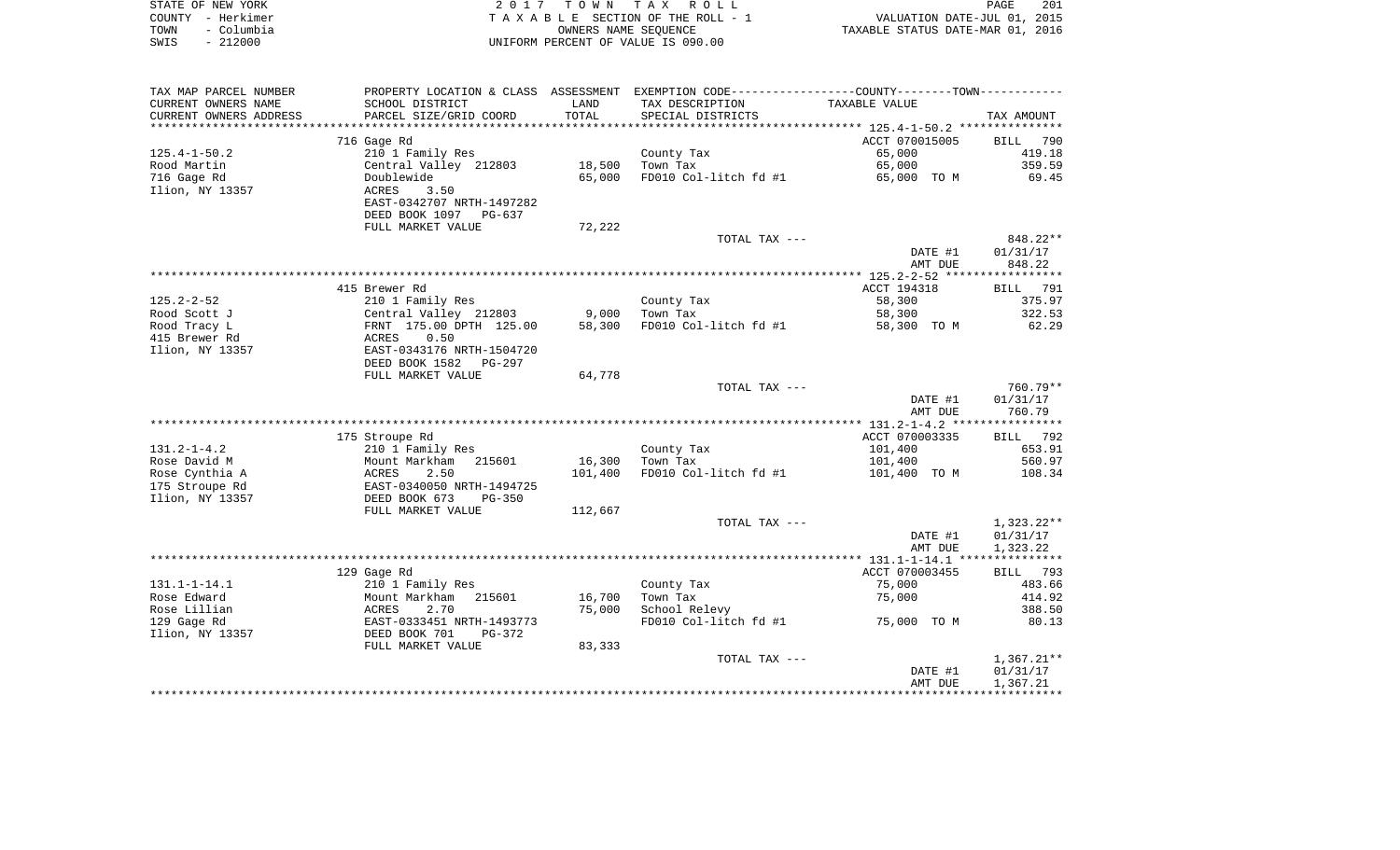|      | STATE OF NEW YORK | 2017 TOWN TAX ROLL                 | 202<br>PAGE                      |
|------|-------------------|------------------------------------|----------------------------------|
|      | COUNTY - Herkimer | TAXABLE SECTION OF THE ROLL - 1    | VALUATION DATE-JUL 01, 2015      |
| TOWN | – Columbia        | OWNERS NAME SEOUENCE               | TAXABLE STATUS DATE-MAR 01, 2016 |
| SWIS | $-212000$         | UNIFORM PERCENT OF VALUE IS 090.00 |                                  |

| TAX MAP PARCEL NUMBER                  |                                                       |                | PROPERTY LOCATION & CLASS ASSESSMENT EXEMPTION CODE---------------COUNTY-------TOWN---------- |                |                  |
|----------------------------------------|-------------------------------------------------------|----------------|-----------------------------------------------------------------------------------------------|----------------|------------------|
| CURRENT OWNERS NAME                    | SCHOOL DISTRICT                                       | LAND           | TAX DESCRIPTION                                                                               | TAXABLE VALUE  |                  |
| CURRENT OWNERS ADDRESS                 | PARCEL SIZE/GRID COORD                                | TOTAL          | SPECIAL DISTRICTS                                                                             |                | TAX AMOUNT       |
|                                        |                                                       | ************** |                                                                                               |                |                  |
|                                        | Jordanville Rd                                        |                |                                                                                               | ACCT 173974    | BILL 794         |
| $131.2 - 2 - 3$                        | 314 Rural vac<10                                      |                | County Tax                                                                                    | 18,500         | 119.30           |
| Rose Paul                              | Central Valley 212803                                 | 18,500         | Town Tax                                                                                      | 18,500         | 102.35           |
| 1051 Jordanville Rd                    | SUB DIV LOT#3                                         | 18,500         | FD010 Col-litch fd #1                                                                         | 18,500 TO M    | 19.77            |
| Ilion, NY 13357                        | ACRES 10.10                                           |                |                                                                                               |                |                  |
|                                        | EAST-0346811 NRTH-1494724                             |                |                                                                                               |                |                  |
|                                        | DEED BOOK 1455<br><b>PG-110</b>                       |                |                                                                                               |                |                  |
|                                        | FULL MARKET VALUE                                     | 20,556         |                                                                                               |                |                  |
|                                        |                                                       |                | TOTAL TAX ---                                                                                 |                | 241.42**         |
|                                        |                                                       |                |                                                                                               | DATE #1        | 01/31/17         |
|                                        |                                                       |                |                                                                                               | AMT DUE        | 241.42           |
|                                        | 1233 Elizabethtown Rd                                 |                |                                                                                               |                | 795              |
|                                        |                                                       |                |                                                                                               | ACCT 070002190 | BILL             |
| $125.2 - 2 - 5$                        | 210 1 Family Res                                      |                | County Tax                                                                                    | 61,600         | 397.25           |
| Rose Paul B                            | Central Valley 212803<br>ACRES                        | 13,000         | Town Tax                                                                                      | 61,600         | 340.78<br>778.03 |
| Rose Deanna L<br>1233 Elizabethtown Rd | 1.00<br>EAST-0338988 NRTH-1512194                     | 61,600         | School Relevy<br>FD010 Col-litch fd #1                                                        | 61,600 TO M    | 65.81            |
| Ilion, NY 13357                        | DEED BOOK 881<br><b>PG-148</b>                        |                |                                                                                               |                |                  |
|                                        | FULL MARKET VALUE                                     | 68,444         |                                                                                               |                |                  |
|                                        |                                                       |                | TOTAL TAX ---                                                                                 |                | $1,581.87**$     |
|                                        |                                                       |                |                                                                                               | DATE #1        | 01/31/17         |
|                                        |                                                       |                |                                                                                               | AMT DUE        | 1,581.87         |
|                                        |                                                       |                |                                                                                               |                |                  |
|                                        | 164 Casler Rd                                         |                |                                                                                               | ACCT 070000935 | BILL 796         |
| $131.1 - 1 - 34$                       | 210 1 Family Res                                      |                | County Tax                                                                                    | 160,000        | 1,031.82         |
| Rubin Bruce                            | Mount Markham<br>215601                               | 17,400         | Town Tax                                                                                      | 160,000        | 885.15           |
| Rubin Donna L                          | 3.00<br>ACRES                                         | 160,000        | FD010 Col-litch fd #1                                                                         | 160,000 TO M   | 170.94           |
| 164 Casler Rd                          | EAST-0336871 NRTH-1489921                             |                |                                                                                               |                |                  |
| W Winfield, NY 13491                   | DEED BOOK 1142<br>$PG-722$                            |                |                                                                                               |                |                  |
|                                        | FULL MARKET VALUE                                     | 177,778        |                                                                                               |                |                  |
|                                        |                                                       |                | TOTAL TAX ---                                                                                 |                | 2,087.91**       |
|                                        |                                                       |                |                                                                                               | DATE #1        | 01/31/17         |
|                                        |                                                       |                |                                                                                               | AMT DUE        | 2,087.91         |
|                                        |                                                       |                |                                                                                               |                |                  |
|                                        | 295 Saxon Rd                                          |                |                                                                                               | ACCT 199082    | BILL 797         |
| $131.1 - 1 - 25.1$                     | 270 Mfg housing                                       |                | County Tax                                                                                    | 45,400         | 292.78           |
| Rumble Lonnie                          | Mount Markham<br>215601                               | 14,300         | Town Tax                                                                                      | 45,400         | 251.16           |
| 295 Saxon Rd                           | ACRES<br>1.60                                         | 45,400         | School Relevy                                                                                 |                | 1,018.37         |
| Ilion, NY 13357                        | EAST-0331372 NRTH-1492715<br>DEED BOOK 1612<br>PG-541 |                | FD010 Col-litch fd #1                                                                         | 45,400 TO M    | 48.51            |
| PRIOR OWNER ON 3/01/2016               | FULL MARKET VALUE                                     | 50,444         |                                                                                               |                |                  |
| Durfee Jeremy                          |                                                       |                |                                                                                               |                |                  |
|                                        |                                                       |                | TOTAL TAX ---                                                                                 |                | $1,610.82**$     |
|                                        |                                                       |                |                                                                                               | DATE #1        | 01/31/17         |
|                                        |                                                       |                |                                                                                               | AMT DUE        | 1,610.82         |
|                                        |                                                       |                |                                                                                               |                |                  |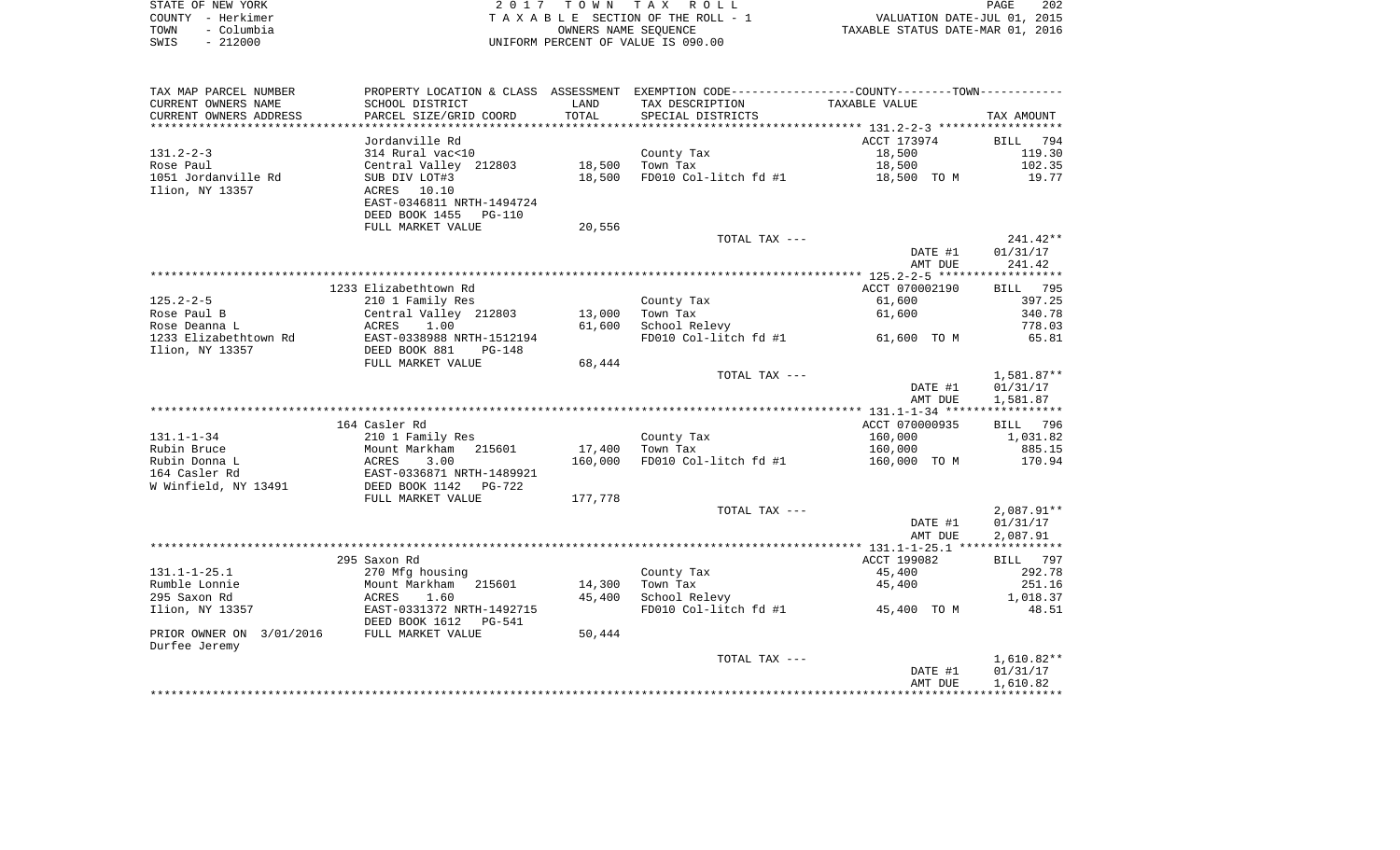| STATE OF NEW YORK  | 2017 TOWN TAX ROLL                 | PAGE                             | 203 |
|--------------------|------------------------------------|----------------------------------|-----|
| COUNTY - Herkimer  | TAXABLE SECTION OF THE ROLL - 1    | VALUATION DATE-JUL 01, 2015      |     |
| – Columbia<br>TOWN | OWNERS NAME SEOUENCE               | TAXABLE STATUS DATE-MAR 01, 2016 |     |
| $-212000$<br>SWIS  | INIFORM PERCENT OF VALUE IS 090.00 |                                  |     |

| TAX MAP PARCEL NUMBER                     |                                 |                  | PROPERTY LOCATION & CLASS ASSESSMENT EXEMPTION CODE---------------COUNTY-------TOWN---------- |                       |                    |
|-------------------------------------------|---------------------------------|------------------|-----------------------------------------------------------------------------------------------|-----------------------|--------------------|
| CURRENT OWNERS NAME                       | SCHOOL DISTRICT                 | LAND             | TAX DESCRIPTION                                                                               | TAXABLE VALUE         |                    |
| CURRENT OWNERS ADDRESS                    | PARCEL SIZE/GRID COORD          | TOTAL            | SPECIAL DISTRICTS                                                                             |                       | TAX AMOUNT         |
| * * * * * * * * * * * * * *               |                                 |                  |                                                                                               |                       |                    |
|                                           | 598 Spohn Rd                    |                  |                                                                                               |                       | BILL<br>798        |
| $125.4 - 1 - 8.3$                         | 210 1 Family Res                |                  | County Tax                                                                                    | 68,600                | 442.39             |
| Russell Larry E                           | Central Valley 212803           | 11,000           | Town Tax                                                                                      | 68,600                | 379.51             |
| 598 Spohn Rd                              | FRNT 100.00 DPTH 308.00         | 68,600           | FD010 Col-litch fd #1                                                                         | 68,600 TO M           | 73.29              |
| Ilion, NY 13357                           | 0.75<br>ACRES                   |                  |                                                                                               |                       |                    |
|                                           | EAST-0343146 NRTH-1502711       |                  |                                                                                               |                       |                    |
|                                           | DEED BOOK 684<br>PG-802         |                  |                                                                                               |                       |                    |
|                                           | FULL MARKET VALUE               | 76,222           |                                                                                               |                       |                    |
|                                           |                                 |                  | TOTAL TAX ---                                                                                 |                       | 895.19**           |
|                                           |                                 |                  |                                                                                               | DATE #1               | 01/31/17           |
|                                           |                                 |                  |                                                                                               | AMT DUE               | 895.19             |
|                                           |                                 |                  |                                                                                               |                       |                    |
| $125.4 - 1 - 8.2$                         | 606 Spohn Rd<br>270 Mfg housing |                  | County Tax                                                                                    | 48,600                | BILL 799<br>313.41 |
| Russell Larry Jr                          | Central Valley 212803           | 12,400           | Town Tax                                                                                      | 48,600                | 268.86             |
| 598 Spohn Rd                              | FRNT 210.00 DPTH 240.00         | 48,600           | School Relevy                                                                                 |                       | 1,081.00           |
| Ilion, NY 13357                           | ACRES<br>0.93                   |                  | FD010 Col-litch fd #1                                                                         | 48,600 TO M           | 51.92              |
|                                           | EAST-0343015 NRTH-1502759       |                  |                                                                                               |                       |                    |
|                                           | DEED BOOK 1187<br>PG-701        |                  |                                                                                               |                       |                    |
|                                           | FULL MARKET VALUE               | 54,000           |                                                                                               |                       |                    |
|                                           |                                 |                  | TOTAL TAX ---                                                                                 |                       | $1,715.19**$       |
|                                           |                                 |                  |                                                                                               | DATE #1               | 01/31/17           |
|                                           |                                 |                  |                                                                                               | AMT DUE               | 1,715.19           |
|                                           |                                 |                  |                                                                                               |                       |                    |
|                                           | Elizabethtown Rd                |                  |                                                                                               | ACCT 070011612        | BILL 800           |
| $125.3 - 1 - 24.2$                        | 311 Res vac land                |                  | County Tax                                                                                    | 9,300                 | 59.97              |
| Sabatino Richard                          | Mount Markham<br>215601         | 9,300            | Town Tax                                                                                      | 9,300                 | 51.45              |
| 117 Long Port Rd                          | ACRES<br>3.90                   | 9,300            | FD010 Col-litch fd #1                                                                         | 9,300 TO M            | 9.94               |
| Wayne, NJ 07470                           | EAST-0329976 NRTH-1496876       |                  |                                                                                               |                       |                    |
|                                           | DEED BOOK 918<br>$PG-232$       |                  |                                                                                               |                       |                    |
|                                           | FULL MARKET VALUE               | 10,333           |                                                                                               |                       |                    |
|                                           |                                 |                  | TOTAL TAX ---                                                                                 |                       | $121.36**$         |
|                                           |                                 |                  |                                                                                               | DATE #1               | 01/31/17           |
|                                           |                                 |                  |                                                                                               | AMT DUE               | 121.36             |
|                                           |                                 |                  |                                                                                               |                       |                    |
|                                           | Elizabethtown Rd                |                  |                                                                                               | ACCT 070011610        | BILL 801           |
| $125.3 - 1 - 24.1$                        | 322 Rural vac>10<br>215601      |                  | County Tax                                                                                    | 15,500                | 99.96<br>85.75     |
| Sabatino Richard Allen<br>117 Longport Rd | Mount Markham<br>ACRES 13.80    | 15,500<br>15,500 | Town Tax<br>FD010 Col-litch fd #1                                                             | 15,500<br>15,500 TO M | 16.56              |
| Wayne, NJ 07470                           | EAST-0330535 NRTH-1497809       |                  |                                                                                               |                       |                    |
|                                           | DEED BOOK 770<br>PG-565         |                  |                                                                                               |                       |                    |
|                                           | FULL MARKET VALUE               | 17,222           |                                                                                               |                       |                    |
|                                           |                                 |                  | TOTAL TAX ---                                                                                 |                       | $202.27**$         |
|                                           |                                 |                  |                                                                                               | DATE #1               | 01/31/17           |
|                                           |                                 |                  |                                                                                               | AMT DUE               | 202.27             |
|                                           |                                 |                  |                                                                                               |                       |                    |
|                                           |                                 |                  |                                                                                               |                       |                    |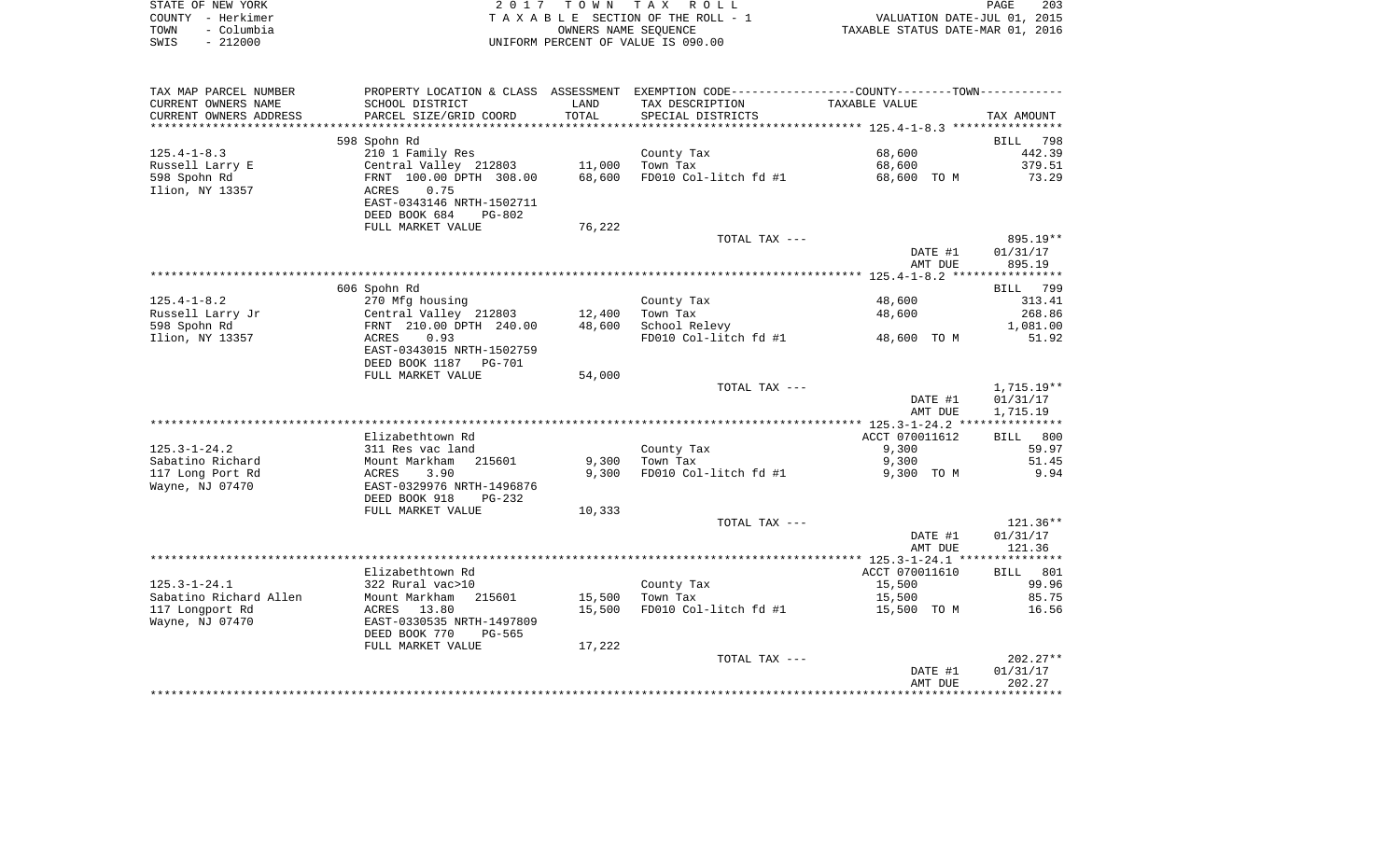|      | STATE OF NEW YORK | 2017 TOWN TAX ROLL                 | PAGE                             | 204 |
|------|-------------------|------------------------------------|----------------------------------|-----|
|      | COUNTY - Herkimer | TAXABLE SECTION OF THE ROLL - 1    | VALUATION DATE-JUL 01, 2015      |     |
| TOWN | – Columbia        | OWNERS NAME SEOUENCE               | TAXABLE STATUS DATE-MAR 01, 2016 |     |
| SWIS | $-212000$         | UNIFORM PERCENT OF VALUE IS 090.00 |                                  |     |

| TAX MAP PARCEL NUMBER              | PROPERTY LOCATION & CLASS ASSESSMENT EXEMPTION CODE----------------COUNTY-------TOWN---------- |        |                       |                          |                    |
|------------------------------------|------------------------------------------------------------------------------------------------|--------|-----------------------|--------------------------|--------------------|
| CURRENT OWNERS NAME                | SCHOOL DISTRICT                                                                                | LAND   | TAX DESCRIPTION       | TAXABLE VALUE            |                    |
| CURRENT OWNERS ADDRESS             | PARCEL SIZE/GRID COORD                                                                         | TOTAL  | SPECIAL DISTRICTS     |                          | TAX AMOUNT         |
| *************************          |                                                                                                |        |                       |                          |                    |
|                                    | Elizabethtown Rd                                                                               |        |                       | ACCT 070011620           | 802<br>BILL        |
| $125.3 - 1 - 24.6$                 | 311 Res vac land                                                                               |        | County Tax            | 8,200                    | 52.88              |
| Sabatino Richard Allen             | Mount Markham<br>215601                                                                        | 8,200  | Town Tax              | 8,200                    | 45.36              |
| 117 Longport Rd<br>Wayne, NJ 07470 | ACRES<br>3.90<br>EAST-0330161 NRTH-1497212                                                     | 8,200  | FD010 Col-litch fd #1 | 8,200 TO M               | 8.76               |
|                                    | DEED BOOK 770<br><b>PG-565</b>                                                                 |        |                       |                          |                    |
|                                    | FULL MARKET VALUE                                                                              | 9,111  |                       |                          |                    |
|                                    |                                                                                                |        | TOTAL TAX ---         |                          | $107.00**$         |
|                                    |                                                                                                |        |                       | DATE #1                  | 01/31/17           |
|                                    |                                                                                                |        |                       | AMT DUE                  | 107.00             |
|                                    |                                                                                                |        |                       |                          |                    |
| $125.3 - 1 - 24.5$                 | Elizabethtown Rd<br>323 Vacant rural                                                           |        | County Tax            | ACCT 070011618<br>22,700 | BILL 803<br>146.39 |
| Sabatino Richard J                 | Mount Markham<br>215601                                                                        | 22,700 | Town Tax              | 22,700                   | 125.58             |
| 117 Longport Rd                    | 21.40<br>ACRES                                                                                 | 22,700 | FD010 Col-litch fd #1 | 22,700 TO M              | 24.25              |
| Wayne, NJ 07470                    | EAST-0331268 NRTH-1498521                                                                      |        |                       |                          |                    |
|                                    | DEED BOOK 924<br>PG-342                                                                        |        |                       |                          |                    |
|                                    | FULL MARKET VALUE                                                                              | 25,222 |                       |                          |                    |
|                                    |                                                                                                |        | TOTAL TAX ---         |                          | $296.22**$         |
|                                    |                                                                                                |        |                       | DATE #1                  | 01/31/17           |
|                                    |                                                                                                |        |                       | AMT DUE                  | 296.22             |
|                                    |                                                                                                |        |                       |                          |                    |
|                                    | Robinson Rd                                                                                    |        |                       | ACCT 070000840           | BILL 804           |
| $126.4 - 3 - 12.1$                 | 910 Priv forest                                                                                |        | County Tax            | 49,000                   | 315.99             |
| Safflyn Herkimer LLC               | Owen D Young<br>215001                                                                         | 49,000 | Town Tax              | 49,000                   | 271.08             |
| 24321 Weller Ave                   | ACRES 87.30                                                                                    | 49,000 | FD010 Col-litch fd #1 | 49,000 TO M              | 52.35              |
| Rosedale, NY 11422                 | EAST-0364665 NRTH-1497127                                                                      |        |                       |                          |                    |
|                                    | DEED BOOK 1238<br>PG-937                                                                       |        |                       |                          |                    |
|                                    | FULL MARKET VALUE                                                                              | 54,444 |                       |                          |                    |
|                                    |                                                                                                |        | TOTAL TAX ---         |                          | 639.42**           |
|                                    |                                                                                                |        |                       | DATE #1                  | 01/31/17           |
|                                    |                                                                                                |        |                       | AMT DUE                  | 639.42             |
|                                    |                                                                                                |        |                       | ACCT 070006695           | 805<br>BILL        |
| $132.2 - 2 - 6.2$                  | Kingdom Rd<br>105 Vac farmland                                                                 |        | County Tax            | 15,500                   | 99.96              |
| Safflyn Herkimer LLC               | 215001<br>Owen D Young                                                                         | 15,500 | Town Tax              | 15,500                   | 85.75              |
| 24321 Weller Ave                   | ACRES 24.00                                                                                    | 15,500 | FD010 Col-litch fd #1 | 15,500 TO M              | 16.56              |
| Rosedale, NY 11422                 | EAST-0364892 NRTH-1495973                                                                      |        |                       |                          |                    |
|                                    | DEED BOOK 1238<br><b>PG-937</b>                                                                |        |                       |                          |                    |
|                                    | FULL MARKET VALUE                                                                              | 17,222 |                       |                          |                    |
|                                    |                                                                                                |        | TOTAL TAX ---         |                          | $202.27**$         |
|                                    |                                                                                                |        |                       | DATE #1                  | 01/31/17           |
|                                    |                                                                                                |        |                       | AMT DUE                  | 202.27             |
|                                    |                                                                                                |        |                       |                          |                    |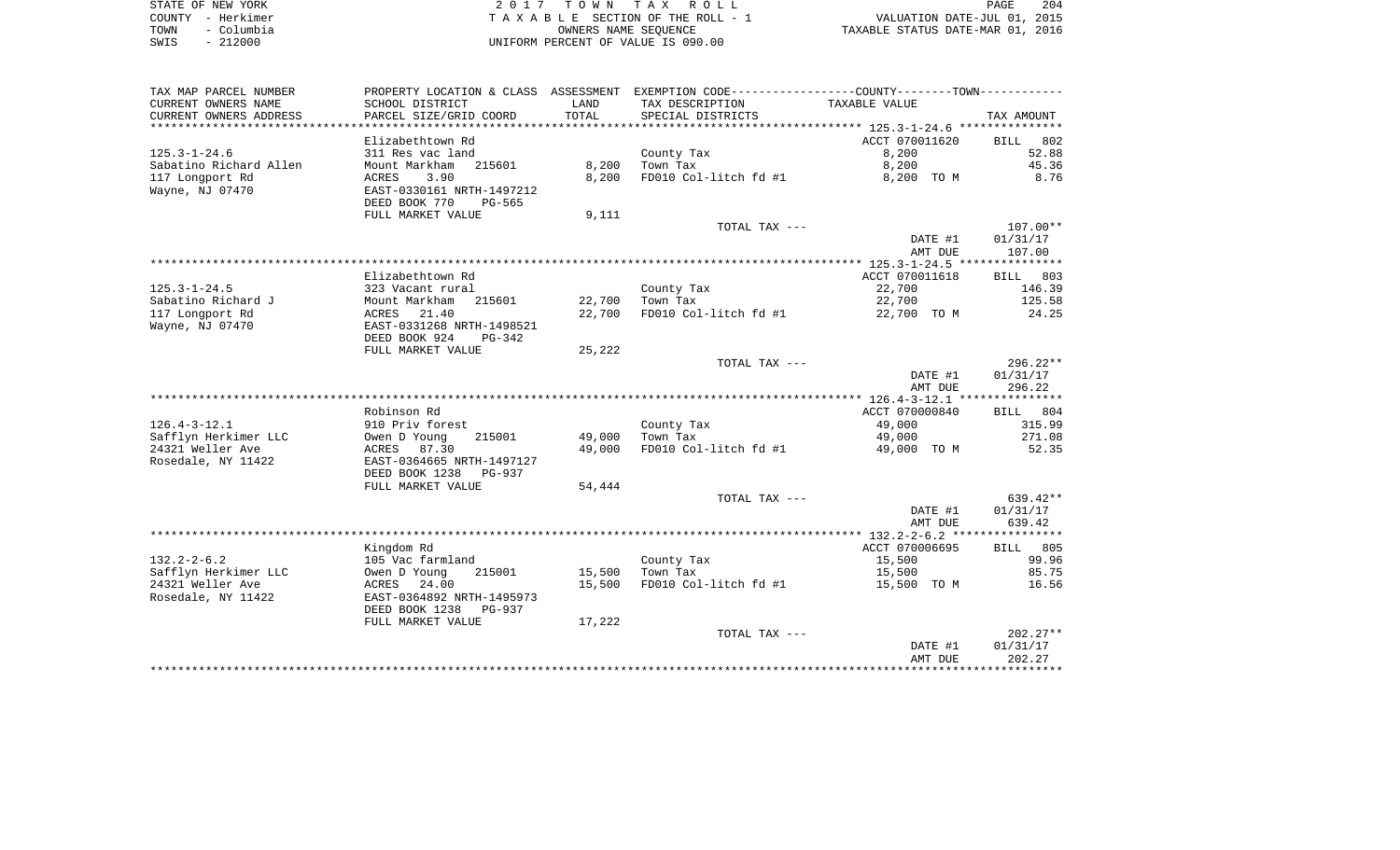|      | STATE OF NEW YORK | 2017 TOWN TAX ROLL                 | 205<br>PAGE                      |
|------|-------------------|------------------------------------|----------------------------------|
|      | COUNTY – Herkimer | TAXABLE SECTION OF THE ROLL - 1    | VALUATION DATE-JUL 01, 2015      |
| TOWN | - Columbia        | OWNERS NAME SEOUENCE               | TAXABLE STATUS DATE-MAR 01, 2016 |
| SWIS | $-212000$         | UNIFORM PERCENT OF VALUE IS 090.00 |                                  |

| TAX MAP PARCEL NUMBER                      |                                |         | PROPERTY LOCATION & CLASS ASSESSMENT EXEMPTION CODE---------------COUNTY-------TOWN---------- |                |                    |
|--------------------------------------------|--------------------------------|---------|-----------------------------------------------------------------------------------------------|----------------|--------------------|
| CURRENT OWNERS NAME                        | SCHOOL DISTRICT                | LAND    | TAX DESCRIPTION                                                                               | TAXABLE VALUE  |                    |
| CURRENT OWNERS ADDRESS                     | PARCEL SIZE/GRID COORD         | TOTAL   | SPECIAL DISTRICTS                                                                             |                | TAX AMOUNT         |
| ********************                       |                                |         |                                                                                               |                |                    |
|                                            | 607 Elizabethtown Rd           |         |                                                                                               | ACCT 070001680 | BILL 806           |
| $125.3 - 1 - 20.1$                         | 240 Rural res                  |         | County Tax                                                                                    | 124,200        | 800.95             |
| Sahley Ahmed                               | Central Valley 212803          | 64,500  | Town Tax                                                                                      | 124,200        | 687.10             |
| Bistyga Jennifer J                         | ACRES<br>74.00                 | 124,200 | FD010 Col-litch fd #1                                                                         | 124,200 TO M   | 132.70             |
| 281 Loughlin Rd                            | EAST-0332924 NRTH-1501146      |         |                                                                                               |                |                    |
| Oxford, CT 06478                           | DEED BOOK 905<br><b>PG-191</b> |         |                                                                                               |                |                    |
|                                            | FULL MARKET VALUE              | 138,000 |                                                                                               |                |                    |
|                                            |                                |         | TOTAL TAX ---                                                                                 |                | $1,620.75**$       |
|                                            |                                |         |                                                                                               | DATE #1        | 01/31/17           |
|                                            |                                |         |                                                                                               | AMT DUE        | 1,620.75           |
|                                            |                                |         |                                                                                               |                |                    |
|                                            | 1174 Elizabethtown Rd          |         |                                                                                               |                | BILL 807           |
| $125.2 - 2 - 20.5$                         | 210 1 Family Res               |         | County Tax                                                                                    | 75,000         | 483.66             |
| Sanborn James A                            | Central Valley 212803          | 22,000  | Town Tax                                                                                      | 75,000         | 414.92             |
| Sanborn Emily G                            | FRNT 331.00 DPTH               | 75,000  | FD010 Col-litch fd #1                                                                         | 75,000 TO M    | 80.13              |
| 1174 Elizabethtown Rd                      | ACRES<br>5.20                  |         |                                                                                               |                |                    |
| Ilion, NY 13357                            | EAST-0339502 NRTH-1511079      |         |                                                                                               |                |                    |
|                                            | DEED BOOK 1386<br>PG-681       |         |                                                                                               |                |                    |
|                                            | FULL MARKET VALUE              | 83,333  |                                                                                               |                |                    |
|                                            |                                |         | TOTAL TAX ---                                                                                 |                | 978.71**           |
|                                            |                                |         |                                                                                               | DATE #1        | 01/31/17           |
|                                            |                                |         |                                                                                               | AMT DUE        | 978.71             |
|                                            |                                |         |                                                                                               |                |                    |
|                                            | 1073 Jordanville Rd            |         |                                                                                               |                | <b>BILL</b><br>808 |
| $131.2 - 1 - 43.2$                         | 210 1 Family Res               |         | County Tax                                                                                    | 140,000        | 902.84             |
| Sanders Amy M                              | Central Valley 212803          | 22,600  | Town Tax                                                                                      | 140,000        | 774.51             |
| 1073 Jordanville Rd                        | FRNT 550.00 DPTH               | 140,000 | FD010 Col-litch fd #1                                                                         | 140,000 TO M   | 149.58             |
| Ilion, NY 13357                            | ACRES<br>9.70                  |         |                                                                                               |                |                    |
|                                            | EAST-0347245 NRTH-1494601      |         |                                                                                               |                |                    |
|                                            | DEED BOOK 1451<br>PG-622       |         |                                                                                               |                |                    |
|                                            | FULL MARKET VALUE              | 155,556 | TOTAL TAX ---                                                                                 |                | $1,826.93**$       |
|                                            |                                |         |                                                                                               | DATE #1        | 01/31/17           |
|                                            |                                |         |                                                                                               | AMT DUE        | 1,826.93           |
|                                            |                                |         |                                                                                               |                |                    |
|                                            | Mckoons Rd                     |         |                                                                                               |                | BILL 809           |
| $131.4 - 1 - 22.2$                         | 312 Vac w/imprv                |         | County Tax                                                                                    | 27,800         | 179.28             |
| Sarafin Caroline                           | Richfield Sprin 365601         | 22,000  | Town Tax                                                                                      | 27,800         | 153.80             |
| Ingo Carol                                 | ACRES<br>24.90                 | 27,800  | FD010 Col-litch fd #1                                                                         | 27,800 TO M    | 29.70              |
| 70 East James Street                       | EAST-0345180 NRTH-1482696      |         |                                                                                               |                |                    |
| Richfield Springs, NY 13439 DEED BOOK 1564 | PG-208                         |         |                                                                                               |                |                    |
|                                            | FULL MARKET VALUE              | 30,889  |                                                                                               |                |                    |
|                                            |                                |         | TOTAL TAX ---                                                                                 |                | $362.78**$         |
|                                            |                                |         |                                                                                               | DATE #1        | 01/31/17           |
|                                            |                                |         |                                                                                               | AMT DUE        | 362.78             |
|                                            |                                |         |                                                                                               |                |                    |
|                                            |                                |         |                                                                                               |                |                    |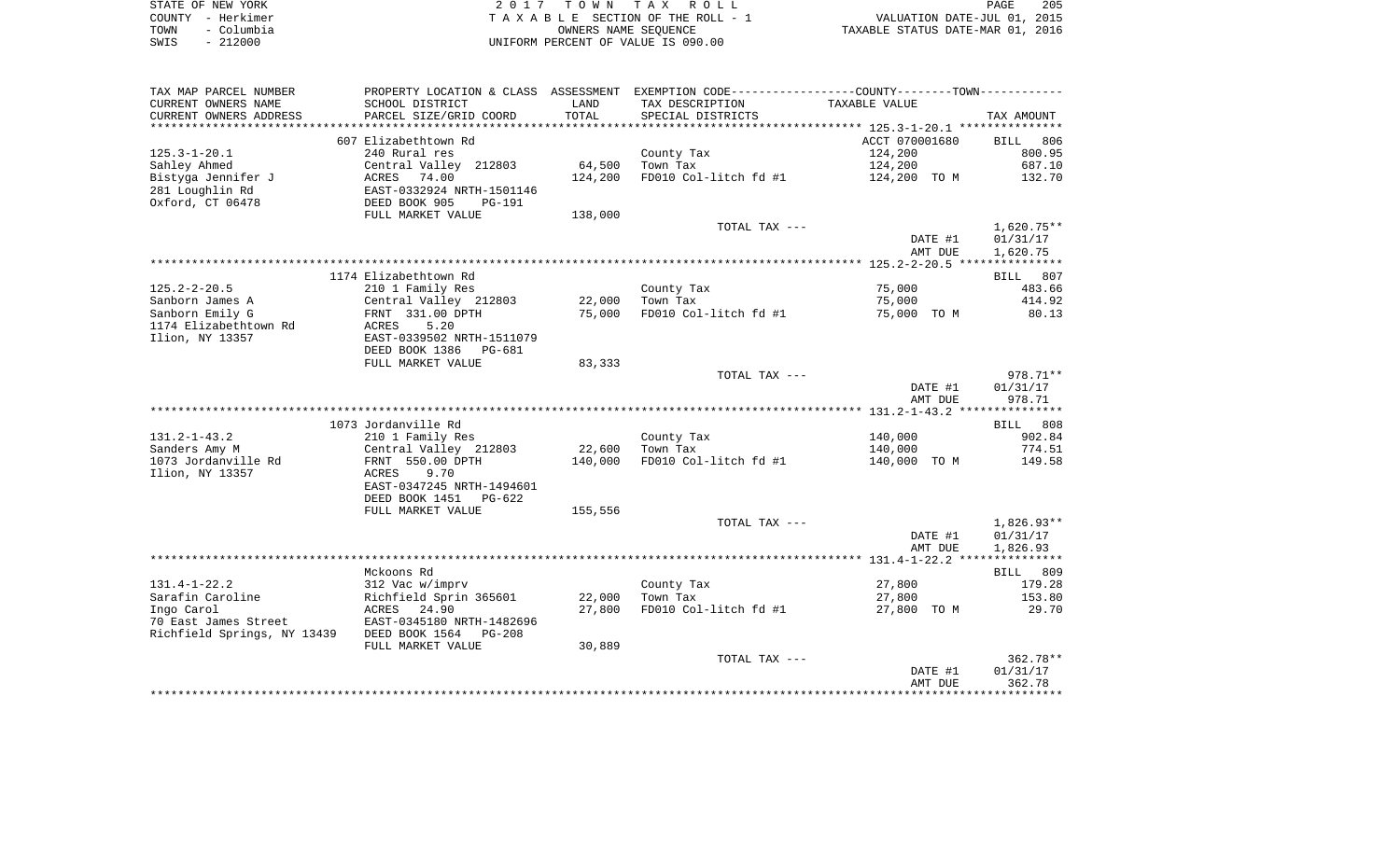|      | STATE OF NEW YORK | 2017 TOWN TAX ROLL                 | 206<br>PAGE                      |
|------|-------------------|------------------------------------|----------------------------------|
|      | COUNTY - Herkimer | TAXABLE SECTION OF THE ROLL - 1    | VALUATION DATE-JUL 01, 2015      |
| TOWN | - Columbia        | OWNERS NAME SEOUENCE               | TAXABLE STATUS DATE-MAR 01, 2016 |
| SWIS | $-212000$         | UNIFORM PERCENT OF VALUE IS 090.00 |                                  |

| TAX MAP PARCEL NUMBER                           |                                                    |                           | PROPERTY LOCATION & CLASS ASSESSMENT EXEMPTION CODE----------------COUNTY-------TOWN---------- |                |                           |
|-------------------------------------------------|----------------------------------------------------|---------------------------|------------------------------------------------------------------------------------------------|----------------|---------------------------|
| CURRENT OWNERS NAME                             | SCHOOL DISTRICT                                    | LAND                      | TAX DESCRIPTION                                                                                | TAXABLE VALUE  |                           |
| CURRENT OWNERS ADDRESS<br>********************* | PARCEL SIZE/GRID COORD<br>************************ | TOTAL<br>**************** | SPECIAL DISTRICTS                                                                              |                | TAX AMOUNT                |
|                                                 | Mckoons Rd                                         |                           |                                                                                                | ACCT 191345    | BILL<br>810               |
| $131.4 - 1 - 26$                                | 105 Vac farmland                                   |                           | County Tax                                                                                     | 51,500         | 332.12                    |
| Sarafin Caroline                                | Richfield Sprin 365601                             | 51,500                    | Town Tax                                                                                       | 51,500         | 284.91                    |
| Ingo Carol                                      | 85.90<br>ACRES                                     | 51,500                    | FD010 Col-litch fd #1                                                                          | 51,500 TO M    | 55.02                     |
| 70 East James Street                            | EAST-0344890 NRTH-1483519                          |                           |                                                                                                |                |                           |
| Richfield Springs, NY 13439                     | DEED BOOK 1564<br>PG-208                           |                           |                                                                                                |                |                           |
|                                                 | FULL MARKET VALUE                                  | 57,222                    |                                                                                                |                |                           |
|                                                 |                                                    |                           | TOTAL TAX ---                                                                                  |                | 672.05**                  |
|                                                 |                                                    |                           |                                                                                                | DATE #1        | 01/31/17                  |
|                                                 |                                                    |                           |                                                                                                | AMT DUE        | 672.05                    |
|                                                 |                                                    |                           |                                                                                                |                |                           |
|                                                 | 1744 Jordanville Rd                                |                           |                                                                                                | ACCT 169202    | BILL 811                  |
| $132.3 - 1 - 9$                                 | 283 Res w/Comuse                                   |                           | County Tax                                                                                     | 180,000        | 1,160.80                  |
| Sarafin Jeffrey P                               | Richfield Sprin 365601                             | 66,200                    | Town Tax                                                                                       | 180,000        | 995.80                    |
| Sarafin Joseph                                  | 94.50<br>ACRES                                     | 180,000                   | FD010 Col-litch fd #1                                                                          | 180,000 TO M   | 192.31                    |
| 1931 Jordanville Rd                             | EAST-0358228 NRTH-1487052                          |                           |                                                                                                |                |                           |
| Jordanville, NY 13361                           | DEED BOOK 1424<br>PG-610                           |                           |                                                                                                |                |                           |
|                                                 | FULL MARKET VALUE                                  | 200,000                   |                                                                                                |                |                           |
| PRIOR OWNER ON 3/01/2016                        |                                                    |                           |                                                                                                |                |                           |
| Sarafin Jeffrey P                               |                                                    |                           |                                                                                                |                |                           |
|                                                 |                                                    |                           | TOTAL TAX ---                                                                                  |                | $2,348.91**$              |
|                                                 |                                                    |                           |                                                                                                | DATE #1        | 01/31/17                  |
|                                                 |                                                    |                           |                                                                                                | AMT DUE        | 2,348.91                  |
|                                                 |                                                    |                           |                                                                                                |                | * * * * * * * * * * * * * |
|                                                 | Mckoons Rd                                         |                           |                                                                                                | ACCT 070007170 | <b>BILL</b><br>812        |
| $132.3 - 1 - 30$                                | 105 Vac farmland                                   |                           | County Tax                                                                                     | 3,100          | 19.99                     |
| Sarafin Jeffrey P                               | Richfield Sprin 365601                             | 3,100                     | Town Tax                                                                                       | 3,100          | 17.15                     |
| Sarafin Joseph                                  | ACRES<br>28.41                                     | 3,100                     | FD010 Col-litch fd #1                                                                          | 3,100 TO M     | 3.31                      |
| 1931 Jordanville Rd                             | EAST-0352476 NRTH-1482549                          |                           |                                                                                                |                |                           |
| Jordanville, NY 13361                           | DEED BOOK 1424<br><b>PG-610</b>                    |                           |                                                                                                |                |                           |
| PRIOR OWNER ON 3/01/2016                        | FULL MARKET VALUE                                  | 3,444                     |                                                                                                |                |                           |
| Sarafin Jeffrey P                               |                                                    |                           |                                                                                                |                |                           |
|                                                 |                                                    |                           | TOTAL TAX ---                                                                                  |                | $40.45**$                 |
|                                                 |                                                    |                           |                                                                                                | DATE #1        | 01/31/17                  |
|                                                 |                                                    |                           |                                                                                                | AMT DUE        | 40.45                     |
|                                                 |                                                    |                           |                                                                                                |                |                           |
|                                                 | Big Swamp                                          |                           |                                                                                                | ACCT 070012570 | <b>BILL</b><br>813        |
| $132.3 - 1 - 33$                                | 105 Vac farmland                                   |                           | County Tax                                                                                     | 3,100          | 19.99                     |
| Sarafin Jeffrey P                               | Richfield Sprin 365601                             | 3,100                     | Town Tax                                                                                       | 3,100          | 17.15                     |
| Sarafin Joseph                                  | 29.00<br>ACRES                                     | 3,100                     | FD010 Col-litch fd #1                                                                          | 3,100 TO M     | 3.31                      |
| 1931 Jordanville Rd                             | EAST-0351301 NRTH-1482139                          |                           |                                                                                                |                |                           |
| Jordanville, NY 13361                           | DEED BOOK 1424<br><b>PG-610</b>                    |                           |                                                                                                |                |                           |
|                                                 | FULL MARKET VALUE                                  | 3,444                     |                                                                                                |                |                           |
| PRIOR OWNER ON 3/01/2016                        |                                                    |                           |                                                                                                |                |                           |
| Sarafin Jeffrey P                               |                                                    |                           |                                                                                                |                |                           |
|                                                 |                                                    |                           | TOTAL TAX ---                                                                                  |                | $40.45**$                 |
|                                                 |                                                    |                           |                                                                                                | DATE #1        | 01/31/17                  |
|                                                 |                                                    |                           |                                                                                                | AMT DUE        | 40.45                     |
|                                                 |                                                    |                           |                                                                                                |                |                           |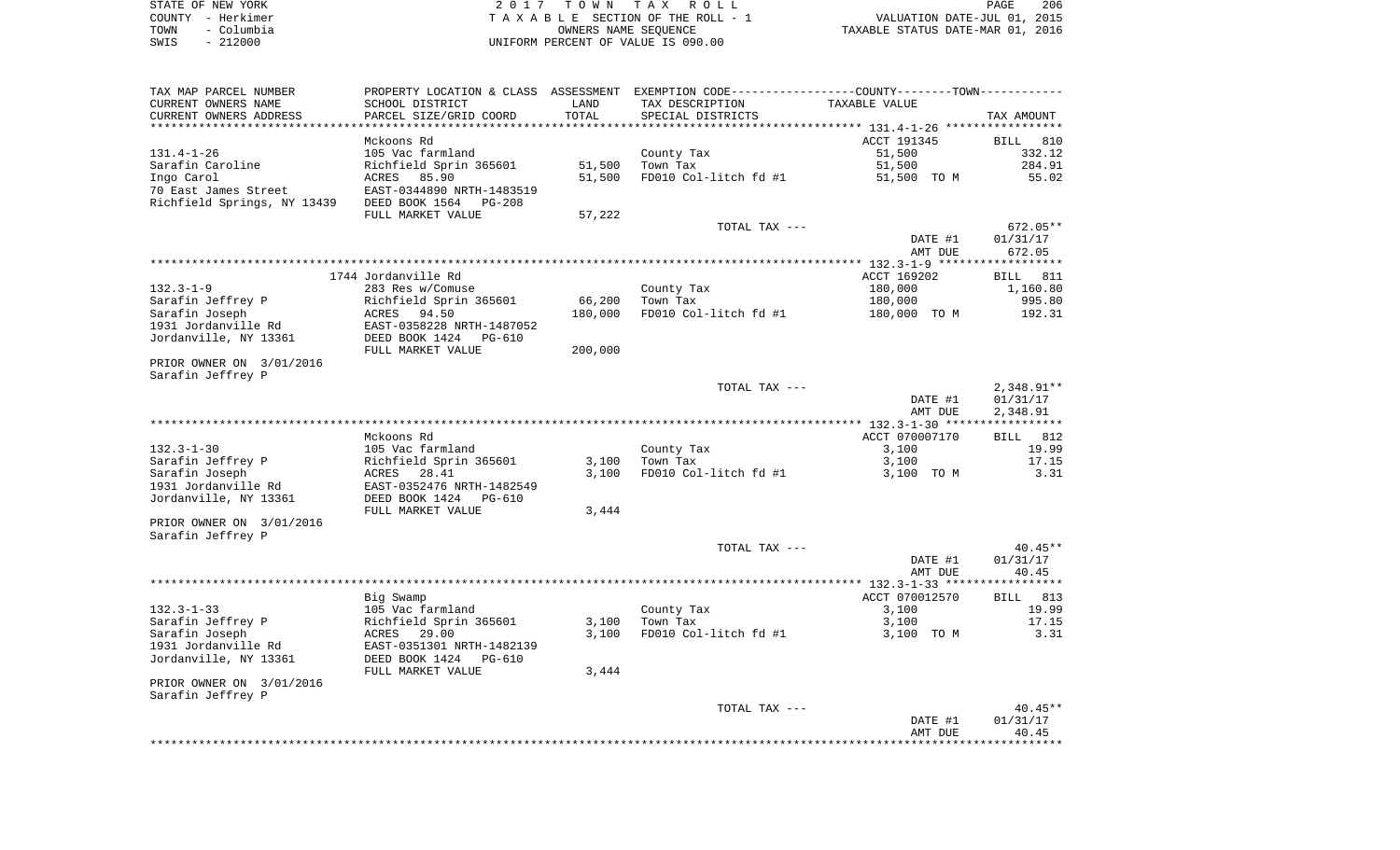| STATE OF NEW YORK  | 2017 TOWN TAX ROLL                 | 207<br><b>PAGE</b>               |
|--------------------|------------------------------------|----------------------------------|
| COUNTY - Herkimer  | TAXABLE SECTION OF THE ROLL - 1    | VALUATION DATE-JUL 01, 2015      |
| - Columbia<br>TOWN | OWNERS NAME SEOUENCE               | TAXABLE STATUS DATE-MAR 01, 2016 |
| $-212000$<br>SWIS  | UNIFORM PERCENT OF VALUE IS 090.00 |                                  |

| TAX MAP PARCEL NUMBER   | PROPERTY LOCATION & CLASS ASSESSMENT |         | EXEMPTION CODE-----------------COUNTY-------TOWN---------- |                |                 |
|-------------------------|--------------------------------------|---------|------------------------------------------------------------|----------------|-----------------|
| CURRENT OWNERS NAME     | SCHOOL DISTRICT                      | LAND    | TAX DESCRIPTION                                            | TAXABLE VALUE  |                 |
| CURRENT OWNERS ADDRESS  | PARCEL SIZE/GRID COORD               | TOTAL   | SPECIAL DISTRICTS                                          |                | TAX AMOUNT      |
|                         |                                      |         |                                                            |                |                 |
|                         | 1931 Jordanville Rd                  |         |                                                            |                | 814<br>BILL     |
| $132.4 - 2 - 3.2$       | 210 1 Family Res                     |         | County Tax                                                 | 96,100         | 619.74          |
| Sarafin Jeffrey P       | Richfield Sprin 365601               | 15,000  | Town Tax                                                   | 96,100         | 531.64          |
| 1931 Jordanville Rd     | ACRES<br>1.90 BANK<br>135            | 96,100  | FD010 Col-litch fd #1                                      | 96,100 TO M    | 102.67          |
| Jordanville, NY 13361   | EAST-0362507 NRTH-1487972            |         |                                                            |                |                 |
|                         | DEED BOOK 1163 PG-900                |         |                                                            |                |                 |
|                         |                                      |         |                                                            |                |                 |
|                         | FULL MARKET VALUE                    | 106,778 |                                                            |                |                 |
|                         |                                      |         | TOTAL TAX ---                                              |                | $1,254.05**$    |
|                         |                                      |         |                                                            | DATE #1        | 01/31/17        |
|                         |                                      |         |                                                            | AMT DUE        | 1,254.05        |
|                         |                                      |         |                                                            |                |                 |
|                         | 1050 State Route 28                  |         |                                                            | ACCT 070012455 | 815<br>BILL     |
| $132.3 - 1 - 19$        | 210 1 Family Res                     |         | County Tax                                                 | 91,800         | 592.01          |
| Sarafin Paul S          | Richfield Sprin 365601               | 16,300  | Town Tax                                                   | 91,800         | 507.86          |
| Sarafin Linda R         | ACRES<br>2.50                        | 91,800  | FD010 Col-litch fd #1                                      | 91,800 TO M    | 98.08           |
| 1050 State Route 28     | EAST-0357917 NRTH-1485468            |         |                                                            |                |                 |
| Jordanville, NY 13361   | DEED BOOK 00630 PG-00689             |         |                                                            |                |                 |
|                         | FULL MARKET VALUE                    | 102,000 |                                                            |                |                 |
|                         |                                      |         | TOTAL TAX ---                                              |                | 1,197.95**      |
|                         |                                      |         |                                                            | DATE #1        | 01/31/17        |
|                         |                                      |         |                                                            | AMT DUE        | 1,197.95        |
|                         |                                      |         |                                                            |                |                 |
|                         | Robinson Rd                          |         |                                                            | ACCT 070007260 | <b>BILL</b> 816 |
| $126.3 - 2 - 50$        | 910 Priv forest                      |         | County Tax                                                 | 1,000          | 6.45            |
| Sarafin Thomas          | Central Valley 212803                | 1,000   | Town Tax                                                   | 1,000          | 5.53            |
| 307 Joe Rd              | ACRES<br>3.20                        | 1,000   | School Relevy                                              |                | 22.25           |
| North Pitcher, NY 13124 | EAST-0360597 NRTH-1496261            |         | FD010 Col-litch fd #1                                      | 1,000 TO M     | 1.07            |
|                         | DEED BOOK 947<br>$PG-311$            |         |                                                            |                |                 |
|                         | FULL MARKET VALUE                    | 1,111   |                                                            |                |                 |
|                         |                                      |         | TOTAL TAX ---                                              |                | $35.30**$       |
|                         |                                      |         |                                                            | DATE #1        | 01/31/17        |
|                         |                                      |         |                                                            | AMT DUE        | 35.30           |
|                         |                                      |         |                                                            |                |                 |
|                         | Kingdom West Rd                      |         |                                                            | ACCT 070007380 | 817<br>BILL     |
| $132.1 - 1 - 12$        | 321 Abandoned ag                     |         | County Tax                                                 | 1,000          | 6.45            |
| Sarafin Thomas          | 215001<br>Owen D Young               | 1,000   | Town Tax                                                   | 1,000          | 5.53            |
| 307 Joe Rd              | Land Locked                          | 1,000   |                                                            |                |                 |
|                         |                                      |         | School Relevy                                              |                | 20.52           |
| North Pitcher, NY 13124 | ACRES<br>1.70                        |         | FD010 Col-litch fd #1                                      | 1,000 TO M     | 1.07            |
|                         | EAST-0361279 NRTH-1489794            |         |                                                            |                |                 |
|                         | DEED BOOK 947<br><b>PG-311</b>       |         |                                                            |                |                 |
|                         | FULL MARKET VALUE                    | 1,111   |                                                            |                |                 |
|                         |                                      |         | TOTAL TAX ---                                              |                | $33.57**$       |
|                         |                                      |         |                                                            | DATE #1        | 01/31/17        |
|                         |                                      |         |                                                            | AMT DUE        | 33.57           |
|                         |                                      |         |                                                            |                |                 |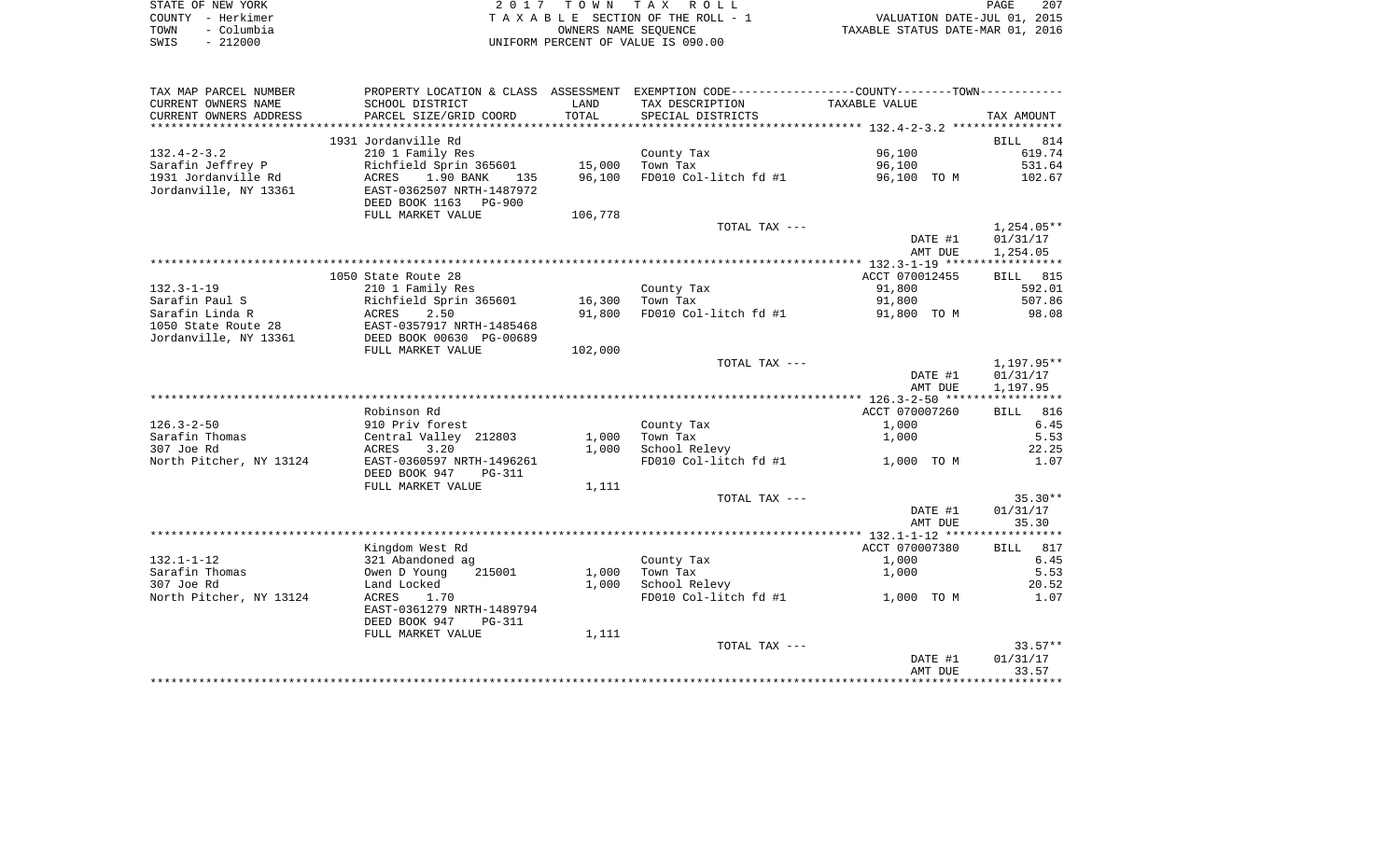| STATE OF NEW YORK  | 2017 TOWN TAX ROLL                 | 208<br>PAGE                      |
|--------------------|------------------------------------|----------------------------------|
| COUNTY - Herkimer  | TAXABLE SECTION OF THE ROLL - 1    | VALUATION DATE-JUL 01, 2015      |
| - Columbia<br>TOWN | OWNERS NAME SEOUENCE               | TAXABLE STATUS DATE-MAR 01, 2016 |
| $-212000$<br>SWIS  | UNIFORM PERCENT OF VALUE IS 090.00 |                                  |

| TAX MAP PARCEL NUMBER<br>CURRENT OWNERS NAME        | PROPERTY LOCATION & CLASS ASSESSMENT EXEMPTION CODE---------------COUNTY-------TOWN----------<br>SCHOOL DISTRICT | LAND    | TAX DESCRIPTION       | TAXABLE VALUE  |              |
|-----------------------------------------------------|------------------------------------------------------------------------------------------------------------------|---------|-----------------------|----------------|--------------|
| CURRENT OWNERS ADDRESS                              | PARCEL SIZE/GRID COORD                                                                                           | TOTAL   | SPECIAL DISTRICTS     |                | TAX AMOUNT   |
|                                                     |                                                                                                                  |         |                       |                |              |
|                                                     | Diehl Rd                                                                                                         |         |                       | ACCT 070012630 | BILL 818     |
| $126.3 - 2 - 75$                                    | 120 Field crops                                                                                                  |         | County Tax            | 71,100         | 458.51       |
| Saunders Gary E                                     | Central Valley 212803                                                                                            | 39,400  | Town Tax              | 71,100         | 393.34       |
| 38 Benedict Ave                                     | 50.50<br>ACRES                                                                                                   | 71,100  | FD010 Col-litch fd #1 | 71,100 TO M    | 75.96        |
| Ilion, NY 13357                                     | EAST-0349137 NRTH-1500904                                                                                        |         |                       |                |              |
|                                                     | DEED BOOK 00640 PG-00942                                                                                         |         |                       |                |              |
|                                                     | FULL MARKET VALUE                                                                                                | 79,000  |                       |                |              |
|                                                     |                                                                                                                  |         | TOTAL TAX ---         |                | 927.81**     |
|                                                     |                                                                                                                  |         |                       | DATE #1        | 01/31/17     |
|                                                     |                                                                                                                  |         |                       | AMT DUE        | 927.81       |
|                                                     |                                                                                                                  |         |                       |                |              |
|                                                     | 211 Diehl Rd                                                                                                     |         |                       | ACCT 171022    | BILL 819     |
| $126.3 - 2 - 76$                                    | 210 1 Family Res                                                                                                 |         | County Tax            | 105,800        | 682.29       |
| Saunders Irrev Trust Eugene & Central Valley 212803 |                                                                                                                  | 20,200  | Town Tax              | 105,800        | 585.31       |
| Holderby Bonnie J                                   |                                                                                                                  | 105,800 |                       |                |              |
|                                                     | INCLUDES-125.4-1-18.1                                                                                            |         | FD010 Col-litch fd #1 | 105,800 TO M   | 113.04       |
| 211 Diehl Rd                                        | FRNT 111.00 DPTH 265.00                                                                                          |         |                       |                |              |
| Mohawk, NY 13407                                    | 4.27<br>ACRES                                                                                                    |         |                       |                |              |
|                                                     | EAST-0349670 NRTH-1502493                                                                                        |         |                       |                |              |
|                                                     | DEED BOOK 1436<br>PG-563                                                                                         |         |                       |                |              |
|                                                     | FULL MARKET VALUE                                                                                                | 117,556 |                       |                |              |
|                                                     |                                                                                                                  |         | TOTAL TAX ---         |                | $1,380.64**$ |
|                                                     |                                                                                                                  |         |                       | DATE #1        | 01/31/17     |
|                                                     |                                                                                                                  |         |                       | AMT DUE        | 1,380.64     |
|                                                     |                                                                                                                  |         |                       |                |              |
|                                                     | 539 Stroupe Rd                                                                                                   |         |                       |                | BILL 820     |
| $125.4 - 1 - 46.14$                                 | 240 Rural res                                                                                                    |         | County Tax            | 135,000        | 870.60       |
| Saunders Michael G                                  | Central Valley 212803                                                                                            | 31,400  | Town Tax              | 135,000        | 746.85       |
| 539 Stroupe Rd                                      | ACRES 16.80                                                                                                      | 135,000 | FD010 Col-litch fd #1 | 135,000 TO M   | 144.23       |
| Ilion, NY 13357                                     | EAST-0344162 NRTH-1500200                                                                                        |         |                       |                |              |
|                                                     | DEED BOOK 823<br>$PG-70$                                                                                         |         |                       |                |              |
|                                                     | FULL MARKET VALUE                                                                                                | 150,000 |                       |                |              |
|                                                     |                                                                                                                  |         | TOTAL TAX ---         |                | 1,761.68**   |
|                                                     |                                                                                                                  |         |                       | DATE #1        | 01/31/17     |
|                                                     |                                                                                                                  |         |                       | AMT DUE        | 1,761.68     |
|                                                     |                                                                                                                  |         |                       |                |              |
|                                                     | 586 Gage Rd                                                                                                      |         |                       | ACCT 183562    | BILL 821     |
| 125.4-2-1                                           | 210 1 Family Res                                                                                                 |         | County Tax            | 145,000        | 935.09       |
| Sawicki Gregory P                                   | Mount Markham 215601                                                                                             | 22,000  | Town Tax              | 145,000        | 802.17       |
| Sawicki Rebekah A                                   | Subdivision Cedar Knoll-2                                                                                        | 145,000 | FD010 Col-litch fd #1 | 145,000 TO M   | 154.92       |
| 586 Gage Road                                       | FRNT 379.00 DPTH                                                                                                 |         |                       |                |              |
| Ilion, NY 13357                                     | ACRES<br>5.30                                                                                                    |         |                       |                |              |
|                                                     | EAST-0340196 NRTH-1497949                                                                                        |         |                       |                |              |
|                                                     | DEED BOOK 1517 PG-492                                                                                            |         |                       |                |              |
|                                                     | FULL MARKET VALUE                                                                                                | 161,111 |                       |                |              |
|                                                     |                                                                                                                  |         | TOTAL TAX ---         |                | 1,892.18**   |
|                                                     |                                                                                                                  |         |                       | DATE #1        | 01/31/17     |
|                                                     |                                                                                                                  |         |                       | AMT DUE        | 1,892.18     |
|                                                     |                                                                                                                  |         |                       |                |              |
|                                                     |                                                                                                                  |         |                       |                |              |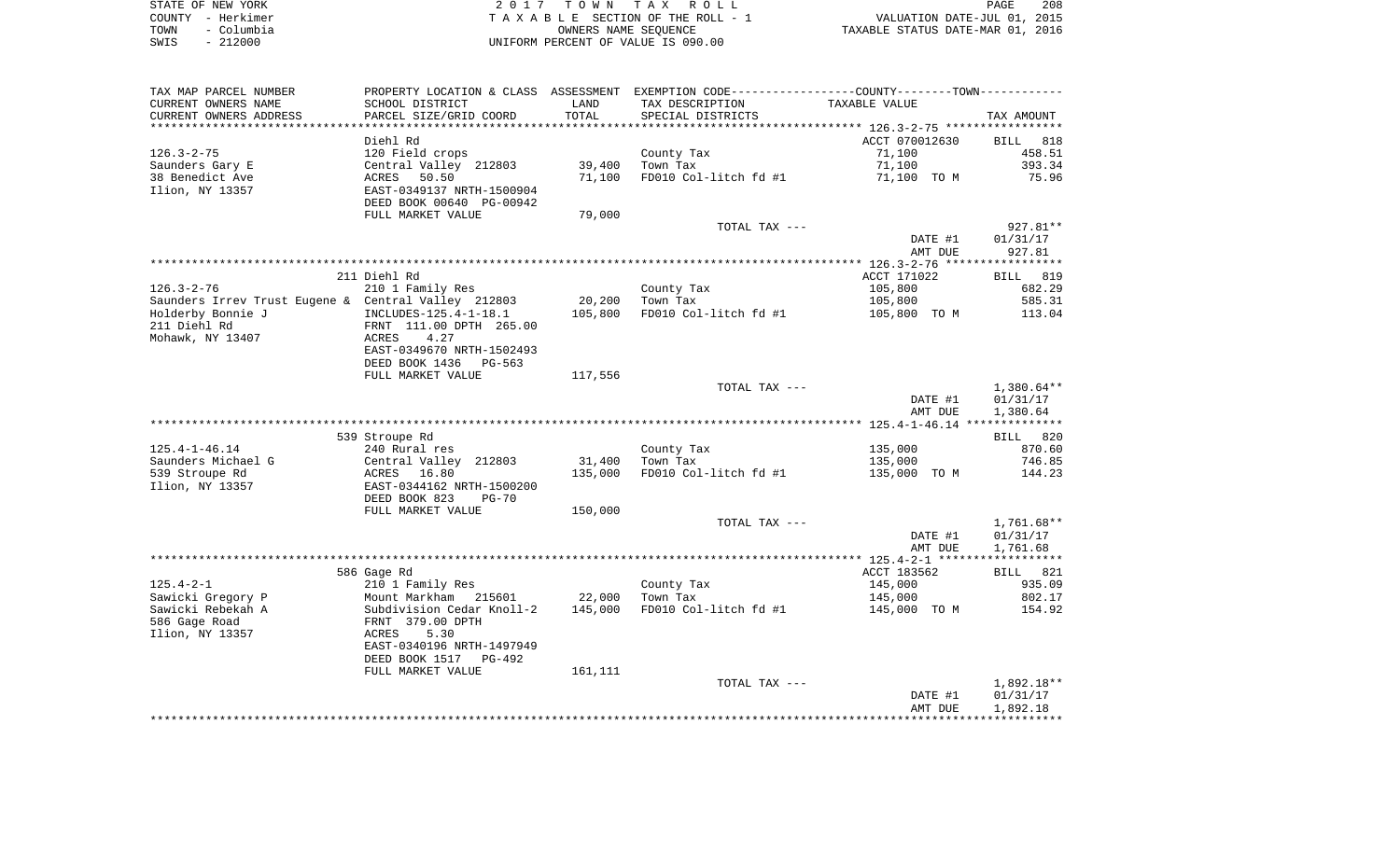| STATE OF NEW YORK |                   | 2017 TOWN TAX ROLL                 |                                  | PAGE | 209 |
|-------------------|-------------------|------------------------------------|----------------------------------|------|-----|
|                   | COUNTY - Herkimer | TAXABLE SECTION OF THE ROLL - 1    | VALUATION DATE-JUL 01, 2015      |      |     |
| TOWN              | - Columbia        | OWNERS NAME SEOUENCE               | TAXABLE STATUS DATE-MAR 01, 2016 |      |     |
| SWIS              | - 212000          | UNIFORM PERCENT OF VALUE IS 090.00 |                                  |      |     |

209<br>2015<br>2016

| TAX MAP PARCEL NUMBER<br>CURRENT OWNERS NAME          | PROPERTY LOCATION & CLASS ASSESSMENT EXEMPTION CODE----------------COUNTY--------TOWN-----------<br>SCHOOL DISTRICT | LAND    | TAX DESCRIPTION                                                                                 | TAXABLE VALUE  |                    |
|-------------------------------------------------------|---------------------------------------------------------------------------------------------------------------------|---------|-------------------------------------------------------------------------------------------------|----------------|--------------------|
| CURRENT OWNERS ADDRESS<br>***********************     | PARCEL SIZE/GRID COORD                                                                                              | TOTAL   | SPECIAL DISTRICTS                                                                               |                | TAX AMOUNT         |
|                                                       | Casler Rd                                                                                                           |         |                                                                                                 | ACCT 070003270 | BILL 822           |
| $131.1 - 1 - 41$                                      | 210 1 Family Res                                                                                                    |         | County Tax                                                                                      | 82,100         | 529.45             |
| Schaffer Edward W                                     | Mount Markham 215601                                                                                                |         | $6,000$ Town Tax                                                                                | 82,100         | 454.19             |
| Schaffer Rosemary M                                   | FRNT 250.00 DPTH 175.00                                                                                             |         | 82,100 FD010 Col-litch fd #1                                                                    | 82,100 TO M    | 87.72              |
| 35 Grace Ave                                          | 0.30<br>ACRES                                                                                                       |         |                                                                                                 |                |                    |
| Plattsburg, NY 12901                                  | EAST-0336561 NRTH-1489252                                                                                           |         |                                                                                                 |                |                    |
|                                                       | DEED BOOK 834<br>$PG-70$                                                                                            |         |                                                                                                 |                |                    |
|                                                       | FULL MARKET VALUE                                                                                                   | 91,222  |                                                                                                 |                |                    |
|                                                       |                                                                                                                     |         | TOTAL TAX ---                                                                                   |                | 1,071.36**         |
|                                                       |                                                                                                                     |         |                                                                                                 | DATE #1        | 01/31/17           |
|                                                       |                                                                                                                     |         |                                                                                                 | AMT DUE        | 1,071.36           |
|                                                       |                                                                                                                     |         |                                                                                                 |                |                    |
|                                                       | 1198 Mckoons Rd                                                                                                     |         |                                                                                                 | ACCT 189670    | BILL 823           |
| $132.3 - 1 - 41.1$                                    | 240 Rural res                                                                                                       |         | AG MKTS 41730                                                                                   | 3,943<br>3,943 |                    |
| Scheffler Rosemary                                    | Richfield Sprin 365601                                                                                              |         | 26,750 County Tax                                                                               | 107,257        | 691.69             |
| Scheffler Charles<br>1198 McKoons Road                | FRNT 300.00 DPTH<br>ACRES 25.51                                                                                     |         | 111,200 Town Tax                                                                                | 107,257        | 593.37             |
| Richfield Springs, NY 13439                           | EAST-0348493 NRTH-1486188                                                                                           |         | School Relevy<br>School Relevy<br>FD010 Col-litch fd #1                           111,200  TO M |                | 1,021.86<br>118.81 |
|                                                       | DEED BOOK 1553 PG-926                                                                                               |         |                                                                                                 |                |                    |
| MAY BE SUBJECT TO PAYMENT                             | FULL MARKET VALUE                                                                                                   | 123,556 |                                                                                                 |                |                    |
| UNDER AGDIST LAW TIL 2023                             |                                                                                                                     |         |                                                                                                 |                |                    |
|                                                       |                                                                                                                     |         | TOTAL TAX ---                                                                                   |                | $2,425.73**$       |
|                                                       |                                                                                                                     |         |                                                                                                 | DATE #1        | 01/31/17           |
|                                                       |                                                                                                                     |         |                                                                                                 | AMT DUE        | 2,425.73           |
|                                                       |                                                                                                                     |         |                                                                                                 |                |                    |
|                                                       | 253 Jones Rd                                                                                                        |         |                                                                                                 | ACCT 170971    | BILL 824           |
| $131.1 - 1 - 61.4$                                    | 210 1 Family Res                                                                                                    |         | County Tax                                                                                      | 60,000         | 386.93             |
| 131.1-1-61.4<br>Schimmelpfennig Heidi<br>253 Ieres Pd | Mount Markham 215601                                                                                                |         | 23,700 Town Tax                                                                                 | 60,000         | 331.93             |
| 253 Jones Rd                                          | FRNT 551.00 DPTH                                                                                                    |         | 60,000 FD010 Col-litch fd #1                                                                    | 60,000 TO M    | 64.10              |
| Ilion, NY 13357                                       | ACRES 6.50                                                                                                          |         |                                                                                                 |                |                    |
|                                                       | EAST-0334898 NRTH-1491723                                                                                           |         |                                                                                                 |                |                    |
|                                                       | DEED BOOK 1436 PG-180                                                                                               |         |                                                                                                 |                |                    |
|                                                       | FULL MARKET VALUE                                                                                                   | 66,667  |                                                                                                 |                |                    |
|                                                       |                                                                                                                     |         | TOTAL TAX ---                                                                                   |                | 782.96**           |
|                                                       |                                                                                                                     |         |                                                                                                 | DATE #1        | 01/31/17           |
|                                                       |                                                                                                                     |         |                                                                                                 | AMT DUE        | 782.96             |
|                                                       |                                                                                                                     |         |                                                                                                 |                |                    |
|                                                       | 203 Seckner Rd                                                                                                      |         |                                                                                                 | ACCT 178424    | BILL 825           |
| $125.3 - 1 - 13.2$                                    | 210 1 Family Res                                                                                                    |         | County Tax<br>17,000    Town Tax                                                                | 160,500        | 1,035.04           |
| Schlaepfer Michael W<br>203 Seckner Rd                | Central Valley 212803<br>3.10<br>ACRES                                                                              |         | 160,500 FD010 Col-litch fd #1 160,500 TO M                                                      | 160,500        | 887.92<br>171.48   |
| Ilion, NY 13357                                       | EAST-0335302 NRTH-1499279                                                                                           |         |                                                                                                 |                |                    |
|                                                       | DEED BOOK 1485 PG-149                                                                                               |         |                                                                                                 |                |                    |
|                                                       | FULL MARKET VALUE                                                                                                   | 178,333 |                                                                                                 |                |                    |
|                                                       |                                                                                                                     |         | TOTAL TAX ---                                                                                   |                | $2,094.44**$       |
|                                                       |                                                                                                                     |         |                                                                                                 | DATE #1        | 01/31/17           |
|                                                       |                                                                                                                     |         |                                                                                                 | AMT DUE        |                    |
|                                                       |                                                                                                                     |         |                                                                                                 |                | 2,094.44           |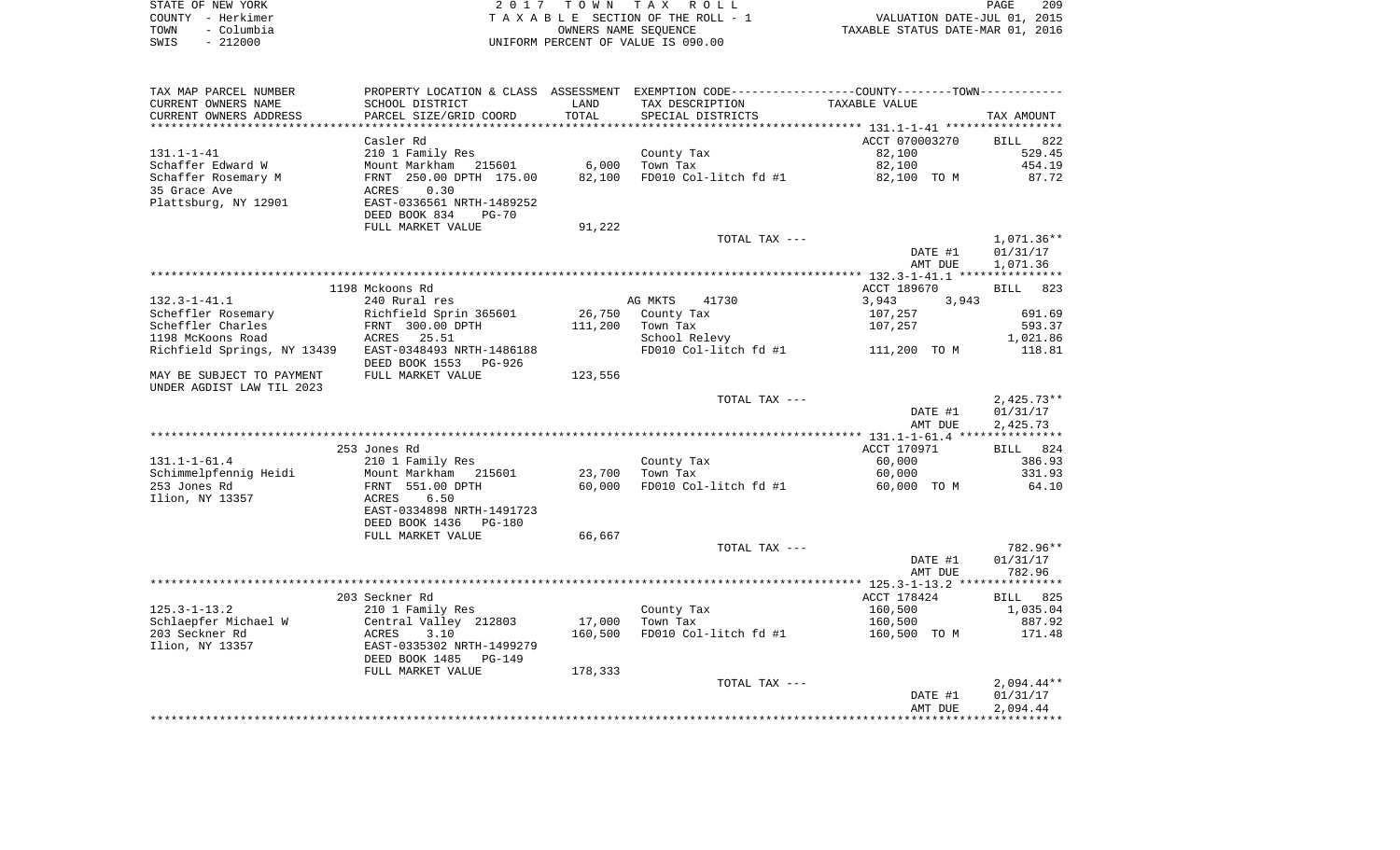|      | STATE OF NEW YORK | 2017 TOWN TAX ROLL                 | 210<br>PAGE                      |
|------|-------------------|------------------------------------|----------------------------------|
|      | COUNTY - Herkimer | TAXABLE SECTION OF THE ROLL - 1    | VALUATION DATE-JUL 01, 2015      |
| TOWN | - Columbia        | OWNERS NAME SEOUENCE               | TAXABLE STATUS DATE-MAR 01, 2016 |
| SWIS | $-212000$         | UNIFORM PERCENT OF VALUE IS 090.00 |                                  |

| TAX MAP PARCEL NUMBER  |                                |         | PROPERTY LOCATION & CLASS ASSESSMENT EXEMPTION CODE----------------COUNTY--------TOWN---------- |                |                    |
|------------------------|--------------------------------|---------|-------------------------------------------------------------------------------------------------|----------------|--------------------|
| CURRENT OWNERS NAME    | SCHOOL DISTRICT                | LAND    | TAX DESCRIPTION                                                                                 | TAXABLE VALUE  |                    |
| CURRENT OWNERS ADDRESS | PARCEL SIZE/GRID COORD         | TOTAL   | SPECIAL DISTRICTS                                                                               |                | TAX AMOUNT         |
|                        |                                |         |                                                                                                 |                |                    |
|                        | 315 Brennan Rd                 |         |                                                                                                 | ACCT 070009060 | <b>BILL</b><br>826 |
| $125.4 - 1 - 29$       | 240 Rural res                  |         | CW_15_VET/ 41162                                                                                | 8,010          | $\Omega$           |
| Schmidt Francis J      | Central Valley 212803          |         | 51,200 County Tax                                                                               | 76,190         | 491.34             |
| Schmidt Mary J         | 53.00<br>ACRES                 | 84,200  | Town Tax                                                                                        | 84,200         | 465.81             |
| 315 Brennan Rd         | EAST-0342825 NRTH-1501354      |         | FD010 Col-litch fd #1                                                                           | 84,200 TO M    | 89.96              |
| Ilion, NY 13357        | DEED BOOK 780<br><b>PG-116</b> |         |                                                                                                 |                |                    |
|                        | FULL MARKET VALUE              | 93,556  |                                                                                                 |                |                    |
|                        |                                |         | TOTAL TAX ---                                                                                   |                | $1,047.11**$       |
|                        |                                |         |                                                                                                 | DATE #1        | 01/31/17           |
|                        |                                |         |                                                                                                 | AMT DUE        | 1,047.11           |
|                        |                                |         |                                                                                                 |                |                    |
|                        | Spohn Rd                       |         |                                                                                                 | ACCT 070014914 | BILL 827           |
| $125.4 - 1 - 46.9$     | 322 Rural vac>10               |         | County Tax                                                                                      | 10,300         | 66.42              |
| Schmidt Francis Jesse  | Central Valley 212803          | 10,300  | Town Tax                                                                                        | 10,300         | 56.98              |
| Schmidt Mary J         | ACRES 19.80                    | 10,300  | FD010 Col-litch fd #1                                                                           | 10,300 TO M    | 11.00              |
| 315 Brennan Rd         | EAST-0343727 NRTH-1501013      |         |                                                                                                 |                |                    |
| Ilion, NY 13357        | DEED BOOK 784<br>PG-604        |         |                                                                                                 |                |                    |
|                        | FULL MARKET VALUE              | 11,444  |                                                                                                 |                |                    |
|                        |                                |         | TOTAL TAX ---                                                                                   |                | $134.40**$         |
|                        |                                |         |                                                                                                 | DATE #1        | 01/31/17           |
|                        |                                |         |                                                                                                 | AMT DUE        | 134.40             |
|                        |                                |         |                                                                                                 |                |                    |
|                        | 161 Gage Rd                    |         |                                                                                                 | ACCT 070003450 | BILL 828           |
| $131.1 - 1 - 9$        | 113 Cattle farm                |         | County Tax                                                                                      | 257,500        | 1,660.58           |
| Schonberg Arnold       | Mount Markham<br>215601        | 72,000  | Town Tax                                                                                        | 257,500        | 1,424.54           |
| Schonberg Charlotte M  | ACRES 124.50                   | 257,500 | FD010 Col-litch fd #1                                                                           | 257,500 TOM    | 275.11             |
| Jeffrey Schonberg      | EAST-0332190 NRTH-1495666      |         |                                                                                                 |                |                    |
| 149 Hop City Road      | DEED BOOK 908<br>$PG-233$      |         |                                                                                                 |                |                    |
| Ballston Spa, NY 12020 | FULL MARKET VALUE              | 286,111 |                                                                                                 |                |                    |
|                        |                                |         | TOTAL TAX ---                                                                                   |                | $3,360.23**$       |
|                        |                                |         |                                                                                                 | DATE #1        | 01/31/17           |
|                        |                                |         |                                                                                                 | AMT DUE        | 3,360.23           |
|                        |                                |         |                                                                                                 |                |                    |
|                        | Gage Road (West Of)            |         |                                                                                                 | ACCT 070015305 | 829<br>BILL        |
| $131.1 - 1 - 10$       | 105 Vac farmland               |         | County Tax                                                                                      | 7,200          | 46.43              |
| Schonberg Arnold       | 215601<br>Mount Markham        | 7,200   | Town Tax                                                                                        | 7,200          | 39.83              |
| Schonberg Charlotte M  | 14.50<br>ACRES                 | 7,200   | FD010 Col-litch fd #1                                                                           | 200 TO M       | $\ldots$ 21        |
| Jeffrey Schonberg      | EAST-0332532 NRTH-1496339      |         |                                                                                                 |                |                    |
| 149 Hop City Road      | DEED BOOK 908<br>$PG-239$      |         |                                                                                                 |                |                    |
| Ballston Spa, NY 12020 | FULL MARKET VALUE              | 8,000   |                                                                                                 |                |                    |
|                        |                                |         | TOTAL TAX ---                                                                                   |                | $86.47**$          |
|                        |                                |         |                                                                                                 | DATE #1        | 01/31/17           |
|                        |                                |         |                                                                                                 | AMT DUE        | 86.47              |
|                        |                                |         |                                                                                                 |                |                    |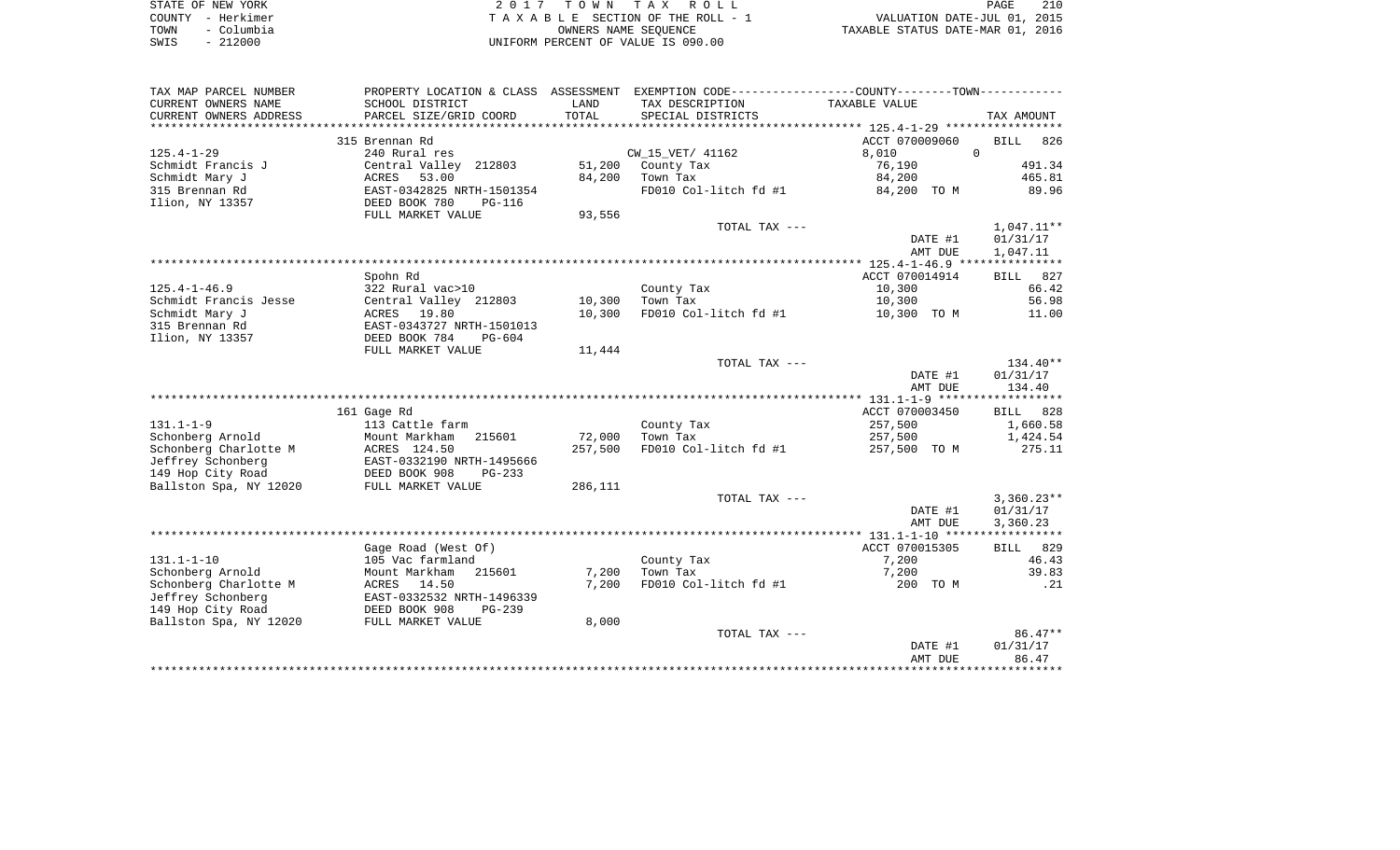| STATE OF NEW YORK  | 2017 TOWN TAX ROLL                 | 211<br><b>PAGE</b>               |
|--------------------|------------------------------------|----------------------------------|
| COUNTY - Herkimer  | TAXABLE SECTION OF THE ROLL - 1    | VALUATION DATE-JUL 01, 2015      |
| - Columbia<br>TOWN | OWNERS NAME SEOUENCE               | TAXABLE STATUS DATE-MAR 01, 2016 |
| $-212000$<br>SWIS  | UNIFORM PERCENT OF VALUE IS 090.00 |                                  |

| TAX MAP PARCEL NUMBER   |                                                        |        | PROPERTY LOCATION & CLASS ASSESSMENT EXEMPTION CODE---------------COUNTY-------TOWN---------- |                |                    |
|-------------------------|--------------------------------------------------------|--------|-----------------------------------------------------------------------------------------------|----------------|--------------------|
| CURRENT OWNERS NAME     | SCHOOL DISTRICT                                        | LAND   | TAX DESCRIPTION                                                                               | TAXABLE VALUE  |                    |
| CURRENT OWNERS ADDRESS  | PARCEL SIZE/GRID COORD                                 | TOTAL  | SPECIAL DISTRICTS                                                                             |                | TAX AMOUNT         |
|                         |                                                        |        |                                                                                               |                |                    |
|                         | Gage Rd                                                |        |                                                                                               | ACCT 070003460 | <b>BILL</b><br>830 |
| $131.1 - 1 - 14.2$      | 314 Rural vac<10                                       |        | County Tax                                                                                    | 5,600          | 36.11              |
| Schonberg Arnold        | Mount Markham<br>215601                                | 5,600  | Town Tax                                                                                      | 5,600          | 30.98              |
| Schonberg Charlotee M   | 80.00 DPTH 510.00<br>FRNT                              | 5,600  | FD010 Col-litch fd #1                                                                         | 5,600 TO M     | 5.98               |
| Jeffrey Schonberg       | 1.18<br>ACRES                                          |        |                                                                                               |                |                    |
| 149 Hop City Road       | EAST-0333507 NRTH-1494009                              |        |                                                                                               |                |                    |
| Ballston Spa, NY 12020  | DEED BOOK 908<br>$PG-242$                              | 6,222  |                                                                                               |                |                    |
|                         | FULL MARKET VALUE                                      |        | TOTAL TAX ---                                                                                 |                | $73.07**$          |
|                         |                                                        |        |                                                                                               | DATE #1        | 01/31/17           |
|                         |                                                        |        |                                                                                               | AMT DUE        | 73.07              |
|                         |                                                        |        |                                                                                               |                |                    |
|                         | 1137 Jordanville Rd                                    |        |                                                                                               | ACCT 070002520 | BILL 831           |
| $131.2 - 1 - 39.1$      | 220 2 Family Res                                       |        | County Tax                                                                                    | 32,400         | 208.94             |
| Schorer Peter A         | Central Valley 212803                                  | 8,400  | Town Tax                                                                                      | 32,400         | 179.24             |
| 1137 Jordanville Rd     | FRNT 180.00 DPTH 103.00                                | 32,400 | School Relevy                                                                                 |                | 720.62             |
| Ilion, NY 13357         | 0.43<br>ACRES                                          |        | FD010 Col-litch fd #1 32,400 TO M                                                             |                | 34.62              |
|                         | EAST-0348356 NRTH-1494041                              |        |                                                                                               |                |                    |
|                         | DEED BOOK 871<br>$PG-8$                                |        |                                                                                               |                |                    |
|                         | FULL MARKET VALUE                                      | 36,000 |                                                                                               |                |                    |
|                         |                                                        |        | TOTAL TAX ---                                                                                 |                | $1,143.42**$       |
|                         |                                                        |        |                                                                                               | DATE #1        | 01/31/17           |
|                         |                                                        |        |                                                                                               | AMT DUE        | 1,143.42           |
|                         |                                                        |        |                                                                                               |                |                    |
|                         | 566 Millers Mills Rd                                   |        |                                                                                               | ACCT 070004830 | BILL 832           |
| $131.3 - 1 - 8$         | 210 1 Family Res                                       |        | County Tax                                                                                    | 45,000         | 290.20             |
| Schorer William         | Mount Markham 215601                                   | 7,400  | Town Tax                                                                                      | 45,000         | 248.95             |
| Schorer Karen           | FRNT 165.00 DPTH 80.00                                 | 45,000 | FD010 Col-litch fd #1                                                                         | 45,000 TO M    | 48.08              |
| 566 Millers Mills Rd    | ACRES<br>0.30                                          |        |                                                                                               |                |                    |
| West Winfield, NY 13491 | EAST-0334991 NRTH-1487271<br>DEED BOOK 856<br>$PG-441$ |        |                                                                                               |                |                    |
|                         | FULL MARKET VALUE                                      | 50,000 |                                                                                               |                |                    |
|                         |                                                        |        | TOTAL TAX ---                                                                                 |                | 587.23**           |
|                         |                                                        |        |                                                                                               | DATE #1        | 01/31/17           |
|                         |                                                        |        |                                                                                               | AMT DUE        | 587.23             |
|                         |                                                        |        |                                                                                               |                |                    |
|                         | 132 Beebe Rd                                           |        |                                                                                               | ACCT 070005100 | BILL 833           |
| $125.4 - 1 - 63$        | 240 Rural res                                          |        | County Tax                                                                                    | 59,400         | 383.06             |
| Schroeder Richard       | Central Valley 212803                                  | 28,000 | Town Tax                                                                                      | 59,400         | 328.61             |
| Schroeder Eleanor       | 10.00<br>ACRES                                         | 59,400 | FD010 Col-litch fd #1                                                                         | 59,400 TO M    | 63.46              |
| 132 Beebe Rd            | EAST-0335897 NRTH-1503001                              |        |                                                                                               |                |                    |
| Ilion, NY 13357         | DEED BOOK 907<br>$PG-669$                              |        |                                                                                               |                |                    |
|                         | FULL MARKET VALUE                                      | 66,000 |                                                                                               |                |                    |
|                         |                                                        |        | TOTAL TAX ---                                                                                 |                | $775.13**$         |
|                         |                                                        |        |                                                                                               | DATE #1        | 01/31/17           |
|                         |                                                        |        |                                                                                               | AMT DUE        | 775.13             |
|                         |                                                        |        |                                                                                               |                |                    |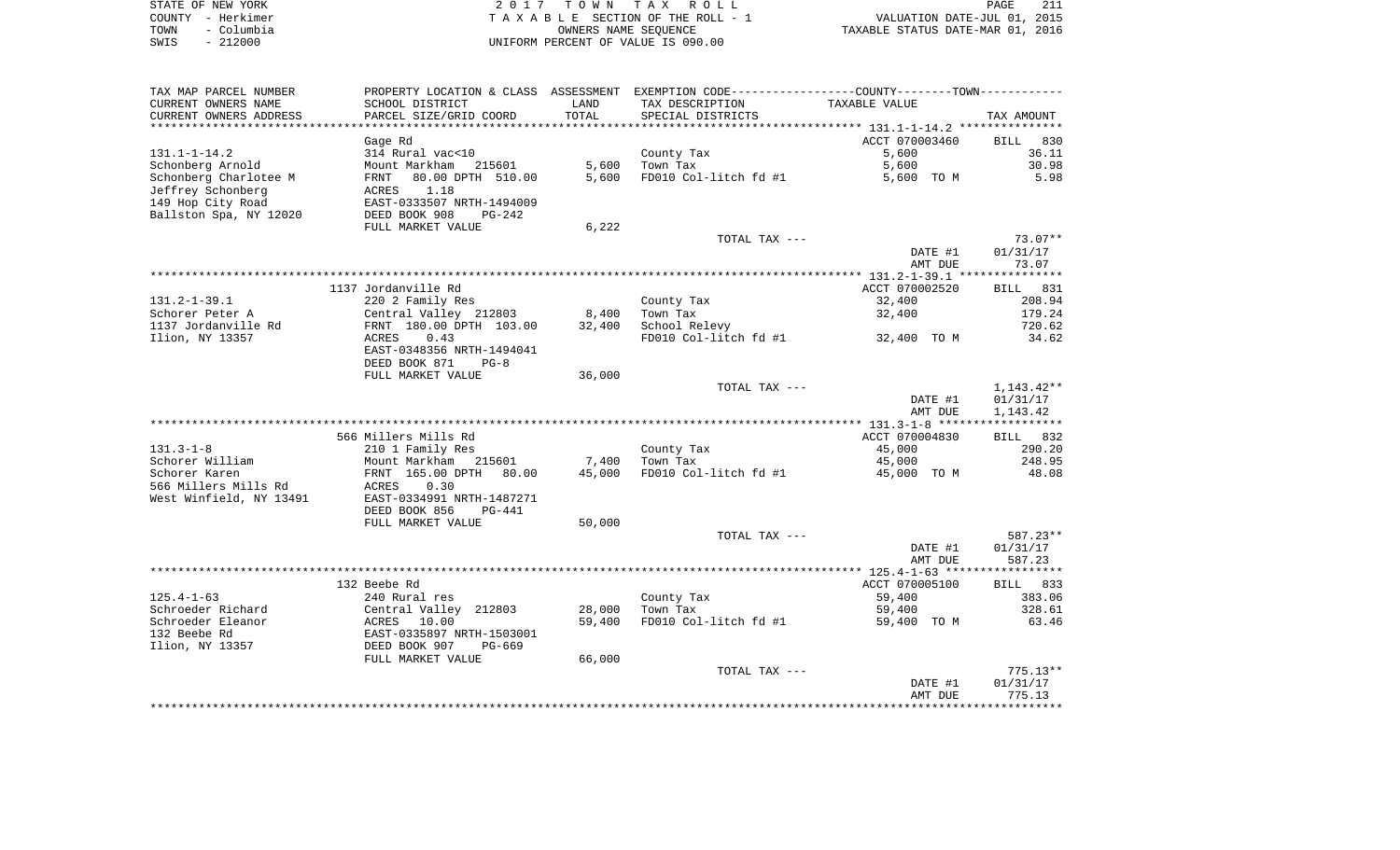| STATE OF NEW YORK  | 2017 TOWN TAX ROLL                 | PAGE                             |
|--------------------|------------------------------------|----------------------------------|
| COUNTY - Herkimer  | TAXABLE SECTION OF THE ROLL - 1    | VALUATION DATE-JUL 01, 2015      |
| - Columbia<br>TOWN | OWNERS NAME SEOUENCE               | TAXABLE STATUS DATE-MAR 01, 2016 |
| $-212000$<br>SWIS  | UNIFORM PERCENT OF VALUE IS 090.00 |                                  |

| TAX MAP PARCEL NUMBER       | PROPERTY LOCATION & CLASS ASSESSMENT EXEMPTION CODE---------------COUNTY--------TOWN---------- |                     |                                                                      |                |                    |
|-----------------------------|------------------------------------------------------------------------------------------------|---------------------|----------------------------------------------------------------------|----------------|--------------------|
| CURRENT OWNERS NAME         | SCHOOL DISTRICT                                                                                | LAND                | TAX DESCRIPTION                                                      | TAXABLE VALUE  |                    |
| CURRENT OWNERS ADDRESS      | PARCEL SIZE/GRID COORD                                                                         | TOTAL               | SPECIAL DISTRICTS                                                    |                | TAX AMOUNT         |
|                             |                                                                                                | * * * * * * * * * * | ************************************** 132.4-2-1.1 ***************** |                |                    |
|                             | Jordanville Rd                                                                                 |                     |                                                                      | ACCT 070015120 | <b>BILL</b><br>834 |
| $132.4 - 2 - 1.1$           | 322 Rural vac>10                                                                               |                     | County Tax                                                           | 14,400         | 92.86              |
| Schuler Michael A           | Richfield Sprin 365601                                                                         | 14,400              | Town Tax                                                             | 14,400         | 79.66              |
| Schuler Jennifer L          | 40.00<br>ACRES                                                                                 | 14,400              | School Relevy                                                        |                | 182.55             |
| 1887 Jordanville Road       | EAST-0362187 NRTH-1489269                                                                      |                     | FD010 Col-litch fd #1                                                | 14,400 TO M    | 15.39              |
| Jordanville, NY 13361       | DEED BOOK 879<br>PG-561                                                                        |                     |                                                                      |                |                    |
|                             | FULL MARKET VALUE                                                                              | 16,000              |                                                                      |                |                    |
|                             |                                                                                                |                     | TOTAL TAX ---                                                        |                | $370.46**$         |
|                             |                                                                                                |                     |                                                                      | DATE #1        | 01/31/17           |
|                             |                                                                                                |                     |                                                                      | AMT DUE        | 370.46             |
|                             |                                                                                                |                     |                                                                      |                |                    |
|                             | 1887 Jordanville Rd                                                                            |                     |                                                                      |                | BILL 835           |
| $132.4 - 2 - 1.4$           | 240 Rural res                                                                                  |                     | County Tax                                                           | 86,400         | 557.18             |
| Schuler Michael A           | Richfield Sprin 365601                                                                         | 29,400              | Town Tax                                                             | 86,400         | 477.98             |
| Schuler Jennifer L          | ACRES 12.80 BANK<br>023                                                                        | 86,400              | FD010 Col-litch fd #1                                                | 86,400 TO M    | 92.31              |
| PO Box 23                   | EAST-0362044 NRTH-1488472                                                                      |                     |                                                                      |                |                    |
| Jordanville, NY 13361       | DEED BOOK 879<br>$PG - 565$                                                                    |                     |                                                                      |                |                    |
|                             | FULL MARKET VALUE                                                                              | 96,000              | TOTAL TAX ---                                                        |                | 1,127.47**         |
|                             |                                                                                                |                     |                                                                      | DATE #1        | 01/31/17           |
|                             |                                                                                                |                     |                                                                      | AMT DUE        | 1,127.47           |
|                             |                                                                                                |                     |                                                                      |                |                    |
|                             | 106 Beebe Rd                                                                                   |                     |                                                                      | ACCT 177751    | BILL 836           |
| $125.4 - 1 - 60$            | 210 1 Family Res                                                                               |                     | County Tax                                                           | 40,000         | 257.95             |
| Seaman Sharon I             | Central Valley 212803                                                                          | 15,200              | Town Tax                                                             | 40,000         | 221.29             |
| 106 Beebe Rd                | 2.00<br>ACRES                                                                                  | 40,000              | FD010 Col-litch fd #1                                                | 40,000 TO M    | 42.74              |
| Ilion, NY 13357             | EAST-0337659 NRTH-1502450                                                                      |                     |                                                                      |                |                    |
|                             | DEED BOOK 1482<br>PG-130                                                                       |                     |                                                                      |                |                    |
|                             | FULL MARKET VALUE                                                                              | 44,444              |                                                                      |                |                    |
|                             |                                                                                                |                     | TOTAL TAX ---                                                        |                | 521.98**           |
|                             |                                                                                                |                     |                                                                      | DATE #1        | 01/31/17           |
|                             |                                                                                                |                     |                                                                      | AMT DUE        | 521.98             |
|                             |                                                                                                |                     |                                                                      |                |                    |
|                             | 1415 Jordanville Rd                                                                            |                     |                                                                      |                | BILL 837           |
| $132.1 - 1 - 4.2$           | 210 1 Family Res                                                                               |                     | County Tax                                                           | 160,000        | 1,031.82           |
| Seamon Jeremy W             | Richfield Sprin 365601                                                                         | 24,000              | Town Tax                                                             | 160,000        | 885.15             |
| Seamon Sarah E              | Includes 123.1-1-20.2                                                                          | 160,000             | FD010 Col-litch fd #1                                                | 160,000 TO M   | 170.94             |
| 1415 Jordanville Rd         | FRNT 832.00 DPTH                                                                               |                     |                                                                      |                |                    |
| Richfield Springs, NY 13439 | ACRES<br>6.50                                                                                  |                     |                                                                      |                |                    |
|                             | EAST-0353376 NRTH-1491250                                                                      |                     |                                                                      |                |                    |
|                             | DEED BOOK 1090<br>PG-66                                                                        |                     |                                                                      |                |                    |
|                             | FULL MARKET VALUE                                                                              | 177,778             |                                                                      |                |                    |
|                             |                                                                                                |                     | TOTAL TAX ---                                                        |                | $2,087.91**$       |
|                             |                                                                                                |                     |                                                                      | DATE #1        | 01/31/17           |
|                             |                                                                                                |                     |                                                                      | AMT DUE        | 2,087.91           |
|                             |                                                                                                |                     |                                                                      |                |                    |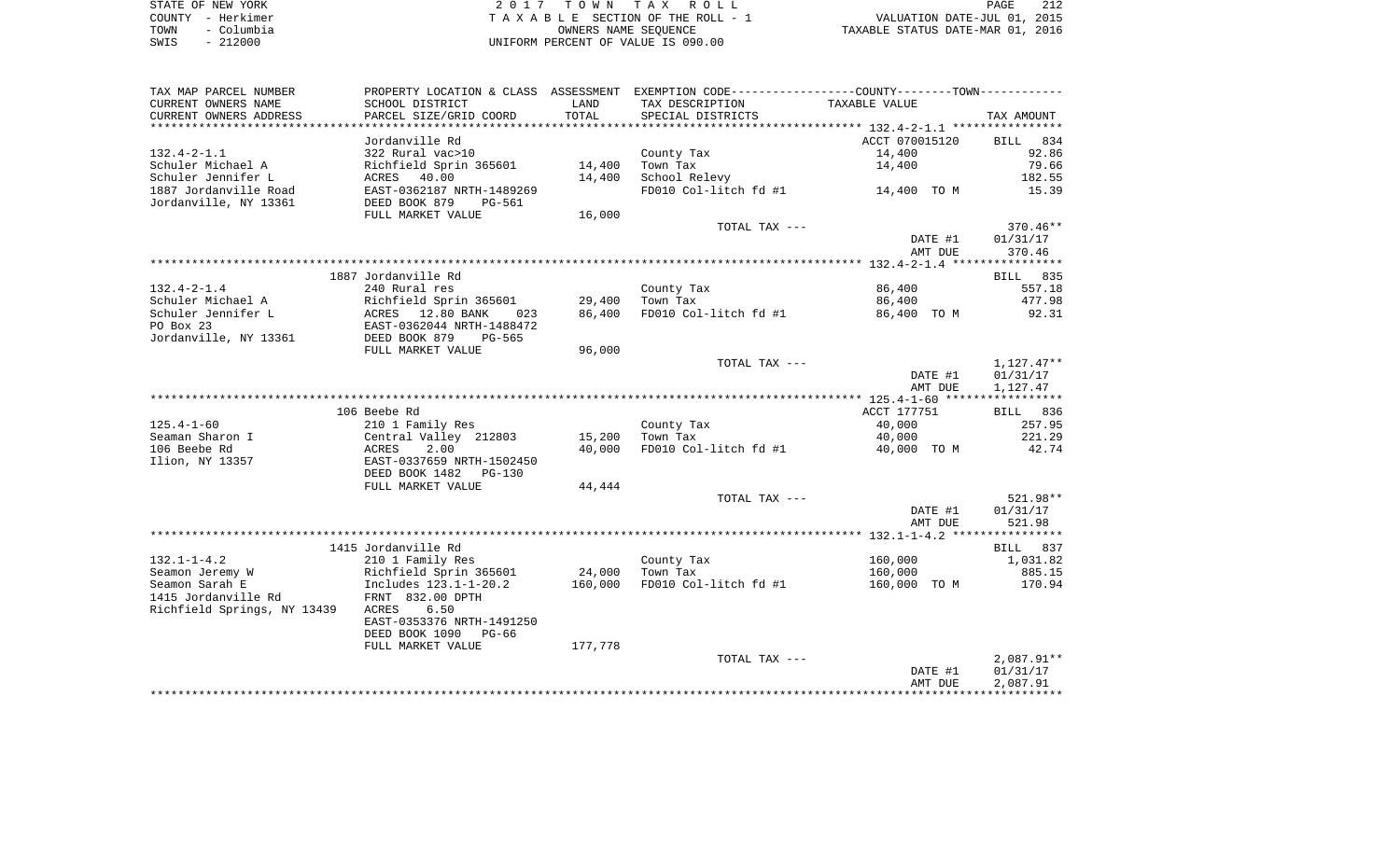| STATE OF NEW YORK  | 2017 TOWN TAX ROLL                 | 213<br>PAGE                      |
|--------------------|------------------------------------|----------------------------------|
| COUNTY - Herkimer  | TAXABLE SECTION OF THE ROLL - 1    | VALUATION DATE-JUL 01, 2015      |
| - Columbia<br>TOWN | OWNERS NAME SEOUENCE               | TAXABLE STATUS DATE-MAR 01, 2016 |
| - 212000<br>SWIS   | UNIFORM PERCENT OF VALUE IS 090.00 |                                  |

| TAX MAP PARCEL NUMBER                          | PROPERTY LOCATION & CLASS ASSESSMENT EXEMPTION CODE---------------COUNTY-------TOWN---------- |        |                       |                |                    |
|------------------------------------------------|-----------------------------------------------------------------------------------------------|--------|-----------------------|----------------|--------------------|
| CURRENT OWNERS NAME                            | SCHOOL DISTRICT                                                                               | LAND   | TAX DESCRIPTION       | TAXABLE VALUE  |                    |
| CURRENT OWNERS ADDRESS                         | PARCEL SIZE/GRID COORD                                                                        | TOTAL  | SPECIAL DISTRICTS     |                | TAX AMOUNT         |
| ***********************                        |                                                                                               |        |                       |                |                    |
|                                                | Stroupe Rd                                                                                    |        |                       | ACCT 198169    | <b>BILL</b><br>838 |
| $125.4 - 1 - 46.15$                            | 322 Rural vac>10                                                                              |        | County Tax            | 11,300         | 72.87              |
| Seamon Richard J Jr                            | Central Valley 212803                                                                         | 11,300 | Town Tax              | 11,300         | 62.51              |
| 403 Spohn Rd                                   | 20.40<br>ACRES                                                                                | 11,300 | FD010 Col-litch fd #1 | 11,300 TO M    | 12.07              |
| Ilion, NY 13357                                | EAST-0342982 NRTH-1498130<br>DEED BOOK 1606<br>PG-839                                         |        |                       |                |                    |
| PRIOR OWNER ON 3/01/2016<br>Coveny Patrick E   | FULL MARKET VALUE                                                                             | 12,556 |                       |                |                    |
|                                                |                                                                                               |        | TOTAL TAX ---         |                | $147.45**$         |
|                                                |                                                                                               |        |                       | DATE #1        | 01/31/17           |
|                                                |                                                                                               |        |                       | AMT DUE        | 147.45             |
|                                                |                                                                                               |        |                       |                |                    |
|                                                | 403 Spohn Rd                                                                                  |        |                       | ACCT 070015715 | BILL 839           |
| $125.4 - 1 - 34.2$                             | 270 Mfg housing                                                                               |        | County Tax            | 23,900         | 154.13             |
| Seamon Richard J Jr.                           | Central Valley 212803                                                                         | 13,400 | Town Tax              | 23,900         | 132.22             |
| 403 Spohn Rd                                   | ACRES<br>1.20                                                                                 | 23,900 | FD010 Col-litch fd #1 | 23,900 TO M    | 25.53              |
| Ilion, NY 13357                                | EAST-0345501 NRTH-1499541                                                                     |        |                       |                |                    |
|                                                | DEED BOOK 1172<br>PG-340                                                                      |        |                       |                |                    |
|                                                | FULL MARKET VALUE                                                                             | 26,556 |                       |                |                    |
|                                                |                                                                                               |        | TOTAL TAX ---         |                | 311.88**           |
|                                                |                                                                                               |        |                       | DATE #1        | 01/31/17           |
|                                                |                                                                                               |        |                       | AMT DUE        | 311.88             |
|                                                |                                                                                               |        |                       |                |                    |
|                                                | McKoons Rd                                                                                    |        |                       |                | BILL 840           |
| $131.4 - 1 - 20.2$                             | 314 Rural vac<10                                                                              |        | County Tax            | 1,500          | 9.67               |
| Seamon Samuel D                                | Richfield Sprin 365601                                                                        | 1,500  | Town Tax              | 1,500          | 8.30               |
| 1030 Mckoons Rd<br>Richfield Springs, NY 13439 | FRNT 127.00 DPTH 146.00<br>ACRES<br>0.46                                                      | 1,500  | FD010 Col-litch fd #1 | 1,500 TO M     | 1.60               |
|                                                | EAST-0346205 NRTH-1483587                                                                     |        |                       |                |                    |
|                                                | DEED BOOK 1353<br>PG-130                                                                      |        |                       |                |                    |
|                                                | FULL MARKET VALUE                                                                             | 1,667  |                       |                |                    |
|                                                |                                                                                               |        | TOTAL TAX ---         |                | $19.57**$          |
|                                                |                                                                                               |        |                       | DATE #1        | 01/31/17<br>19.57  |
|                                                |                                                                                               |        |                       | AMT DUE        |                    |
|                                                | 1030 Mckoons Rd                                                                               |        |                       | ACCT 158011    | BILL 841           |
| $131.4 - 1 - 25$                               | 210 1 Family Res                                                                              |        | County Tax            | 51,800         | 334.05             |
| Seamon Samuel D                                | Richfield Sprin 365601                                                                        | 8,800  | Town Tax              | 51,800         | 286.57             |
| 1030 Mckoons Rd                                | FRNT 155.00 DPTH 131.00                                                                       | 51,800 | FD010 Col-litch fd #1 | 51,800 TO M    | 55.34              |
| Richfield Springs, NY 13439                    | ACRES<br>0.47                                                                                 |        |                       |                |                    |
|                                                | EAST-0346147 NRTH-1483478                                                                     |        |                       |                |                    |
|                                                | DEED BOOK 1353<br>PG-130                                                                      |        |                       |                |                    |
|                                                | FULL MARKET VALUE                                                                             | 57,556 |                       |                |                    |
|                                                |                                                                                               |        | TOTAL TAX ---         |                | $675.96**$         |
|                                                |                                                                                               |        |                       | DATE #1        | 01/31/17           |
|                                                |                                                                                               |        |                       | AMT DUE        | 675.96             |
|                                                |                                                                                               |        |                       |                |                    |
|                                                |                                                                                               |        |                       |                |                    |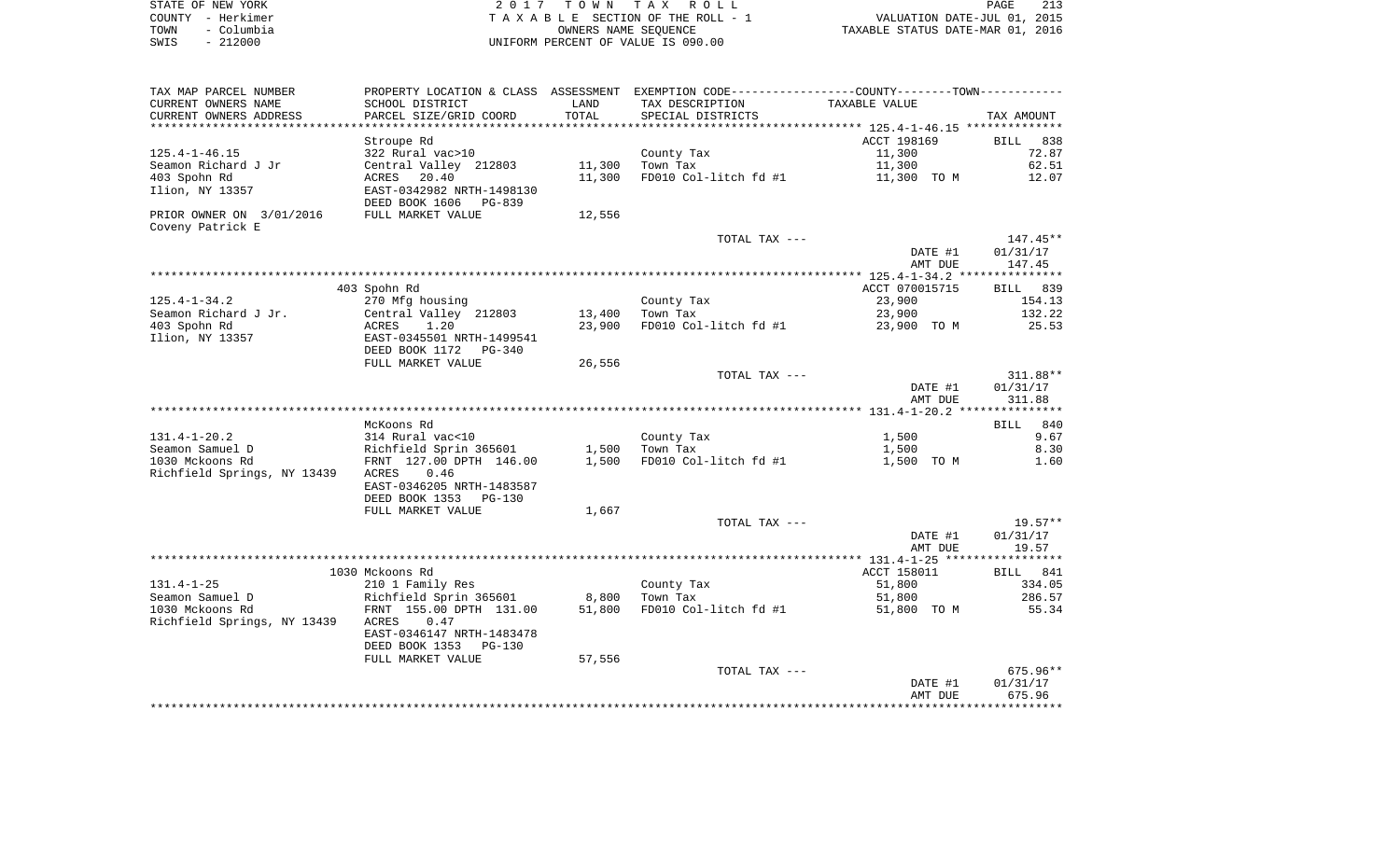|      | STATE OF NEW YORK | 2017 TOWN TAX ROLL                 | 214<br>PAGE                      |
|------|-------------------|------------------------------------|----------------------------------|
|      | COUNTY - Herkimer | TAXABLE SECTION OF THE ROLL - 1    | VALUATION DATE-JUL 01, 2015      |
| TOWN | - Columbia        | OWNERS NAME SEOUENCE               | TAXABLE STATUS DATE-MAR 01, 2016 |
| SWIS | $-212000$         | UNIFORM PERCENT OF VALUE IS 090.00 |                                  |

| TAX MAP PARCEL NUMBER       |                                 |         | PROPERTY LOCATION & CLASS ASSESSMENT EXEMPTION CODE---------------COUNTY-------TOWN---------- |                          |                    |
|-----------------------------|---------------------------------|---------|-----------------------------------------------------------------------------------------------|--------------------------|--------------------|
| CURRENT OWNERS NAME         | SCHOOL DISTRICT                 | LAND    | TAX DESCRIPTION                                                                               | TAXABLE VALUE            |                    |
| CURRENT OWNERS ADDRESS      | PARCEL SIZE/GRID COORD          | TOTAL   | SPECIAL DISTRICTS                                                                             |                          | TAX AMOUNT         |
| **********************      |                                 |         |                                                                                               |                          |                    |
|                             | 473 Sarafin Rd                  |         |                                                                                               | ACCT 185847              | 842<br><b>BILL</b> |
| $132.2 - 2 - 10.2$          | 314 Rural vac<10                |         | County Tax                                                                                    | 11,300                   | 72.87              |
| Seamon Schultz Renee        | Owen D Young<br>215001          | 11,300  | Town Tax                                                                                      | 11,300                   | 62.51              |
| 473 Sarafin Rd              | ACRES<br>4.00                   | 11,300  | FD010 Col-litch fd #1                                                                         | 11,300 TO M              | 12.07              |
| Mohawk, NY 13407            | EAST-0364440 NRTH-1492640       |         |                                                                                               |                          |                    |
|                             | DEED BOOK 1531<br>PG-213        |         |                                                                                               |                          |                    |
|                             | FULL MARKET VALUE               | 12,556  |                                                                                               |                          |                    |
|                             |                                 |         | TOTAL TAX ---                                                                                 |                          | 147.45**           |
|                             |                                 |         |                                                                                               | DATE #1                  | 01/31/17           |
|                             |                                 |         |                                                                                               | AMT DUE                  | 147.45             |
|                             |                                 |         |                                                                                               |                          |                    |
|                             | 199 Columbia Center             |         |                                                                                               | ACCT 162996              | BILL 843           |
| $131.2 - 1 - 13.2$          | 270 Mfg housing                 |         | County Tax                                                                                    | 35,000                   | 225.71             |
| Seamon Tammy Lynn           | Central Valley 212803           | 18,000  | Town Tax                                                                                      | 35,000                   | 193.63             |
| 492 South Road              | Partial 2012                    | 35,000  | School Relevy                                                                                 |                          | 778.48             |
| West Winfield, NY 13491     | ACRES<br>6.00                   |         | FD010 Col-litch fd #1                                                                         | 35,000 TO M              | 37.39              |
|                             | EAST-0349375 NRTH-1495961       |         |                                                                                               |                          |                    |
|                             | DEED BOOK 1385<br><b>PG-100</b> |         |                                                                                               |                          |                    |
|                             | FULL MARKET VALUE               | 38,889  |                                                                                               |                          |                    |
|                             |                                 |         | TOTAL TAX ---                                                                                 |                          | 1,235.21**         |
|                             |                                 |         |                                                                                               | DATE #1<br>AMT DUE       | 01/31/17           |
|                             |                                 |         |                                                                                               |                          | 1,235.21           |
|                             | 767 Elizabethtown Rd            |         |                                                                                               | ACCT 070006210           | BILL 844           |
| $125.3 - 1 - 4$             | 210 1 Family Res                |         | County Tax                                                                                    | 97,000                   | 625.54             |
| Seaton Glenn M              | Central Valley 212803           | 13,000  | Town Tax                                                                                      | 97,000                   | 536.62             |
| Seaton Andrea               | ACRES<br>1.00                   | 97,000  | FD010 Col-litch fd #1                                                                         | 97,000 TO M              | 103.64             |
| 767 Elizabethtown Rd        | EAST-0335723 NRTH-1503854       |         |                                                                                               |                          |                    |
| Ilion, NY 13357             | DEED BOOK 824<br>$PG-150$       |         |                                                                                               |                          |                    |
|                             | FULL MARKET VALUE               | 107,778 |                                                                                               |                          |                    |
|                             |                                 |         | TOTAL TAX ---                                                                                 |                          | $1,265.80**$       |
|                             |                                 |         |                                                                                               | DATE #1                  | 01/31/17           |
|                             |                                 |         |                                                                                               | AMT DUE                  | 1,265.80           |
|                             |                                 |         |                                                                                               |                          |                    |
|                             | 1194 Jordanville Rd             |         |                                                                                               |                          | BILL 845           |
| $132.1 - 1 - 39.2$          | 210 1 Family Res                |         | VET COM C 41132                                                                               | 13,350<br>$\mathbf 0$    |                    |
| Seelbach Pratoom II         | Central Valley 212803           |         | 14,800 VET COM T 41133                                                                        | 17,800<br>$\mathbf 0$    |                    |
| Seelbach Lyle W             | Doublewide                      |         | 84,000 VET DIS C 41142                                                                        | 26,700<br>0              |                    |
| 1194 Jordanville Rd         | ACRES<br>1.80                   |         | VET DIS T 41143                                                                               | 29,400<br>$\overline{0}$ |                    |
| Richfield Springs, NY 13439 | EAST-0349147 NRTH-1493188       |         | County Tax                                                                                    | 43,950                   | 283.43             |
|                             | DEED BOOK 806<br>PG-371         |         | Town Tax                                                                                      | 36,800                   | 203.59             |
|                             | FULL MARKET VALUE               |         | 93,333 FD010 Col-litch fd #1                                                                  | 84,000 TO M              | 89.75              |
|                             |                                 |         | TOTAL TAX ---                                                                                 |                          | $576.77**$         |
|                             |                                 |         |                                                                                               | DATE #1                  | 01/31/17           |
|                             |                                 |         |                                                                                               | AMT DUE                  | 576.77             |
|                             |                                 |         |                                                                                               |                          |                    |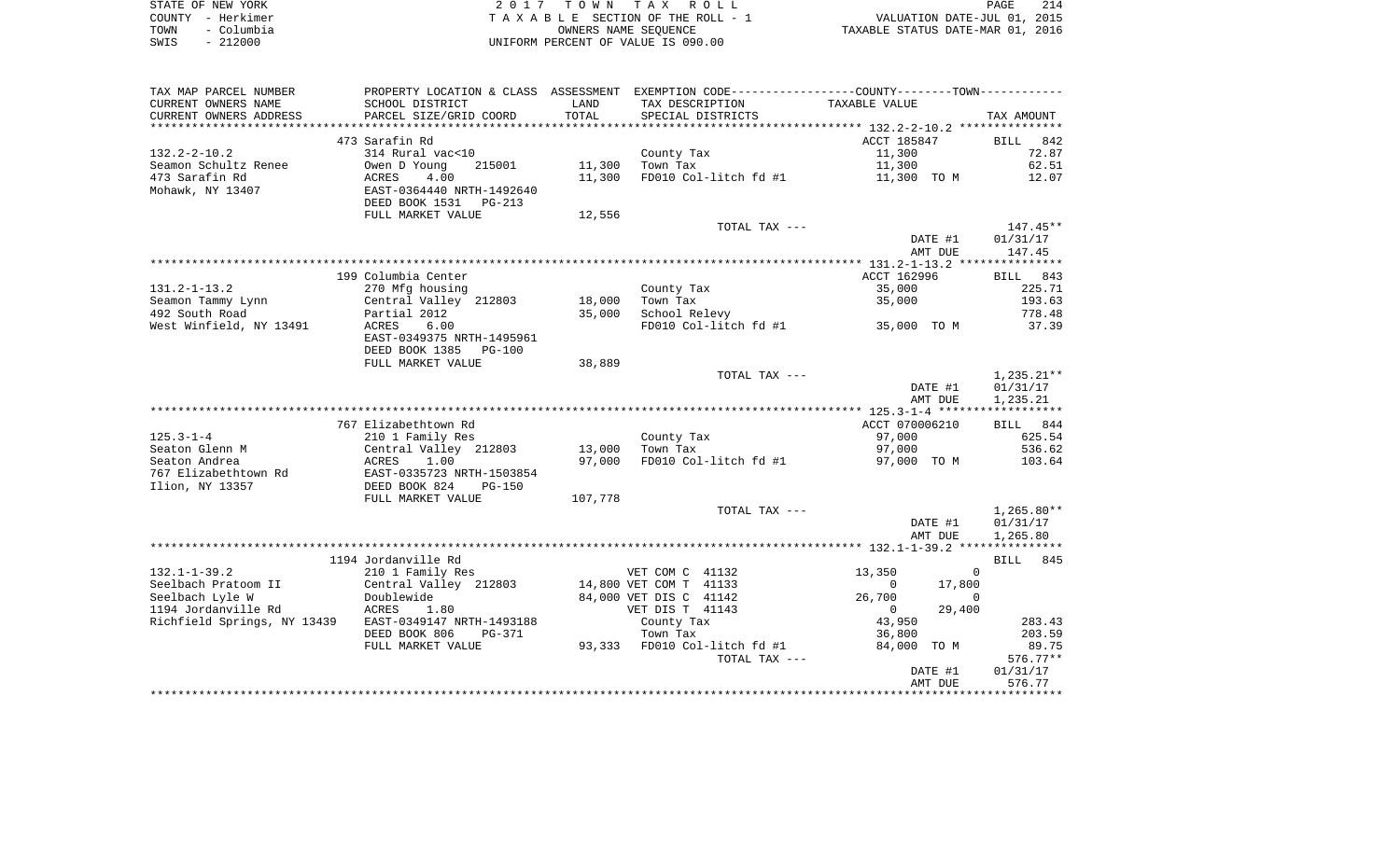| STATE OF NEW YORK  | 2017 TOWN TAX ROLL                 | 215<br>PAGE                      |
|--------------------|------------------------------------|----------------------------------|
| COUNTY - Herkimer  | TAXABLE SECTION OF THE ROLL - 1    | VALUATION DATE-JUL 01, 2015      |
| - Columbia<br>TOWN | OWNERS NAME SEOUENCE               | TAXABLE STATUS DATE-MAR 01, 2016 |
| $-212000$<br>SWIS  | UNIFORM PERCENT OF VALUE IS 090.00 |                                  |

| TAX MAP PARCEL NUMBER     |                           |         | PROPERTY LOCATION & CLASS ASSESSMENT EXEMPTION CODE----------------COUNTY--------TOWN---------- |                |              |
|---------------------------|---------------------------|---------|-------------------------------------------------------------------------------------------------|----------------|--------------|
| CURRENT OWNERS NAME       | SCHOOL DISTRICT           | LAND    | TAX DESCRIPTION                                                                                 | TAXABLE VALUE  |              |
| CURRENT OWNERS ADDRESS    | PARCEL SIZE/GRID COORD    | TOTAL   | SPECIAL DISTRICTS                                                                               |                | TAX AMOUNT   |
| ************************* |                           |         |                                                                                                 |                |              |
|                           | 830 Millers Mills Rd      |         |                                                                                                 | ACCT 070012815 | BILL 846     |
| $131.4 - 1 - 7.2$         | 210 1 Family Res          |         | County Tax                                                                                      | 180,000        | 1,160.80     |
| Segit David R             | 215601<br>Mount Markham   | 23,400  | Town Tax                                                                                        | 180,000        | 995.80       |
| Segit Christy L           | 6.30<br>ACRES             | 180,000 | FD010 Col-litch fd #1                                                                           | 180,000 TO M   | 192.31       |
| 7850 Patton Rd            | EAST-0339381 NRTH-1487845 |         |                                                                                                 |                |              |
| Somerset, TX 78069        | DEED BOOK 1078 PG-382     |         |                                                                                                 |                |              |
|                           | FULL MARKET VALUE         | 200,000 |                                                                                                 |                |              |
|                           |                           |         | TOTAL TAX ---                                                                                   |                | 2,348.91**   |
|                           |                           |         |                                                                                                 | DATE #1        | 01/31/17     |
|                           |                           |         |                                                                                                 | AMT DUE        | 2,348.91     |
|                           |                           |         |                                                                                                 |                |              |
|                           | 241 Huxtable Rd           |         |                                                                                                 | ACCT 070006870 | BILL 847     |
| $131.4 - 1 - 45$          | 210 1 Family Res          |         | County Tax                                                                                      | 85,300         | 550.09       |
| Senko James A             | 215601<br>Mount Markham   | 14,300  | Town Tax                                                                                        | 85,300         | 471.90       |
| 241 Huxtable Rd           | 1.60<br>ACRES             | 85,300  | FD010 Col-litch fd #1                                                                           | 85,300 TO M    | 91.13        |
| West Winfield, NY 13491   | EAST-0336977 NRTH-1483528 |         |                                                                                                 |                |              |
|                           | DEED BOOK 850<br>PG-292   |         |                                                                                                 |                |              |
|                           | FULL MARKET VALUE         | 94,778  |                                                                                                 |                |              |
|                           |                           |         | TOTAL TAX ---                                                                                   |                | $1,113.12**$ |
|                           |                           |         |                                                                                                 | DATE #1        | 01/31/17     |
|                           |                           |         |                                                                                                 | AMT DUE        | 1,113.12     |
|                           |                           |         |                                                                                                 |                |              |
|                           | Huxtable Rd               |         |                                                                                                 |                | BILL 848     |
| $131.4 - 1 - 46$          | 322 Rural vac>10          |         | County Tax                                                                                      | 4,100          | 26.44        |
| Senko James A             | Mount Markham<br>215601   | 4,100   | Town Tax                                                                                        | 4,100          | 22.68        |
| 241 Huxtable Rd           | ACRES 11.50               | 4,100   | FD010 Col-litch fd #1                                                                           | 4,100 TO M     | 4.38         |
| West Winfield, NY 13491   | EAST-0336410 NRTH-1483813 |         |                                                                                                 |                |              |
|                           | DEED BOOK 850<br>PG-292   |         |                                                                                                 |                |              |
|                           | FULL MARKET VALUE         | 4,556   |                                                                                                 |                |              |
|                           |                           |         | TOTAL TAX ---                                                                                   |                | $53.50**$    |
|                           |                           |         |                                                                                                 | DATE #1        | 01/31/17     |
|                           |                           |         |                                                                                                 | AMT DUE        | 53.50        |
|                           |                           |         |                                                                                                 |                |              |
|                           | 966 State Route 28        |         |                                                                                                 | ACCT 070005430 | BILL 849     |
| $132.3 - 1 - 11.1$        | 112 Dairy farm            |         | AGRIC 10 Y 42100                                                                                | 12,000 12,000  |              |
| Shafer Kenneth R          | Richfield Sprin 365601    |         | 104,400 County Tax                                                                              | 179,600        | 1,158.22     |
| 966 State Route 28        | ACRES 162.80              | 191,600 | Town Tax                                                                                        | 179,600        | 993.58       |
| Jordanville, NY 13361     | EAST-0358578 NRTH-1482588 |         | FD010 Col-litch fd #1                                                                           | 191,600 TO M   | 204.71       |
|                           | DEED BOOK 920<br>$PG-69$  |         |                                                                                                 |                |              |
|                           | FULL MARKET VALUE         | 212,889 |                                                                                                 |                |              |
|                           |                           |         | TOTAL TAX ---                                                                                   |                | $2,356.51**$ |
|                           |                           |         |                                                                                                 | DATE #1        | 01/31/17     |
|                           |                           |         |                                                                                                 | AMT DUE        | 2,356.51     |
|                           |                           |         |                                                                                                 |                |              |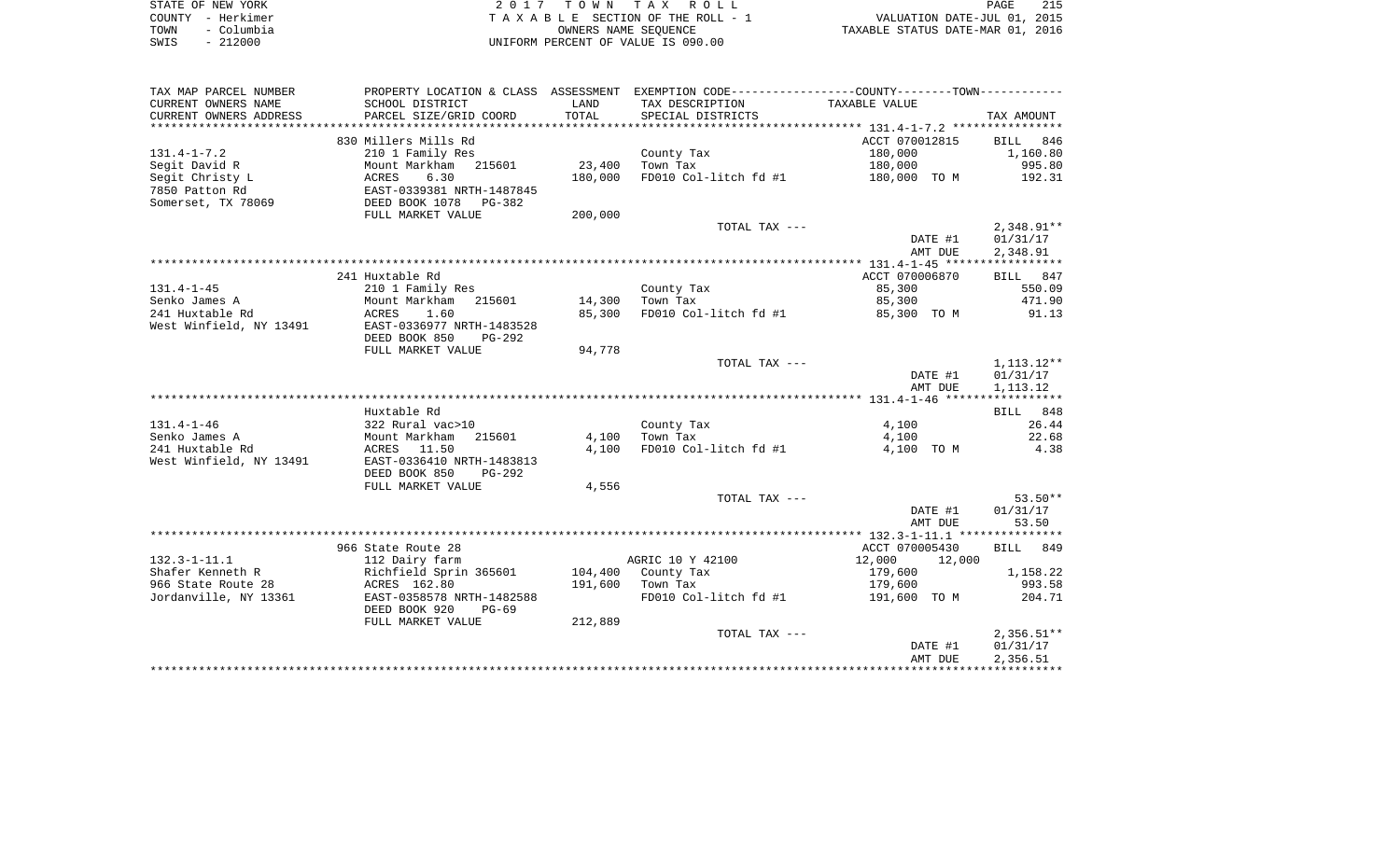| STATE OF NEW YORK  | 2017 TOWN TAX ROLL                 | 216<br>PAGE                      |
|--------------------|------------------------------------|----------------------------------|
| COUNTY - Herkimer  | TAXABLE SECTION OF THE ROLL - 1    | VALUATION DATE-JUL 01, 2015      |
| - Columbia<br>TOWN | OWNERS NAME SEOUENCE               | TAXABLE STATUS DATE-MAR 01, 2016 |
| $-212000$<br>SWIS  | UNIFORM PERCENT OF VALUE IS 090.00 |                                  |

| TAX MAP PARCEL NUMBER                               | PROPERTY LOCATION & CLASS ASSESSMENT EXEMPTION CODE----------------COUNTY--------TOWN---------- |         |                                     |                  |                 |
|-----------------------------------------------------|-------------------------------------------------------------------------------------------------|---------|-------------------------------------|------------------|-----------------|
| CURRENT OWNERS NAME                                 | SCHOOL DISTRICT                                                                                 | LAND    | TAX DESCRIPTION                     | TAXABLE VALUE    |                 |
| CURRENT OWNERS ADDRESS                              | PARCEL SIZE/GRID COORD                                                                          | TOTAL   | SPECIAL DISTRICTS                   |                  | TAX AMOUNT      |
|                                                     |                                                                                                 |         |                                     |                  |                 |
|                                                     | 1956 State Route 28                                                                             |         |                                     | ACCT 070005910   | BILL 850        |
| $126.3 - 2 - 26$                                    | 210 1 Family Res                                                                                |         | County Tax                          | 78,800           | 508.17          |
| Shaut Dennis W Jr                                   | Central Valley 212803                                                                           | 14,100  | Town Tax                            | 78,800           | 435.94          |
| Shaut Reagan L                                      | Doublewide                                                                                      | 78,800  | School Relevy                       |                  | 1,160.58        |
| 1956 State Route 28                                 | ACRES<br>1.50 BANK<br>291                                                                       |         | FD010 Col-litch fd $#1$ 78,800 TO M |                  | 84.19           |
| Mohawk, NY 13407                                    | EAST-0354697 NRTH-1502235                                                                       |         |                                     |                  |                 |
|                                                     | DEED BOOK 826<br>$PG-620$                                                                       |         |                                     |                  |                 |
|                                                     | FULL MARKET VALUE                                                                               | 87,556  |                                     |                  |                 |
|                                                     |                                                                                                 |         | TOTAL TAX ---                       |                  | $2,188.88**$    |
|                                                     |                                                                                                 |         |                                     | DATE #1          | 01/31/17        |
|                                                     |                                                                                                 |         |                                     | AMT DUE          | 2,188.88        |
|                                                     |                                                                                                 |         |                                     |                  |                 |
|                                                     | Jordanville Rd                                                                                  |         |                                     | ACCT 159385      | <b>BILL</b> 851 |
|                                                     |                                                                                                 |         |                                     |                  |                 |
| $132.1 - 1 - 3.1$                                   | 105 Vac farmland                                                                                |         | AG MKTS L 41720                     | 1,738<br>1,738   |                 |
| Shaw Family Revoc Trust 2010 Central Valley 212803  |                                                                                                 | 22,000  | County Tax                          | 20,262           | 130.67          |
| Shaw Jeffrey M                                      | FRNT 785.00 DPTH                                                                                | 22,000  | Town Tax                            | 20,262           | 112.09          |
| 1385 Jordanville Rd                                 | ACRES<br>32.00                                                                                  |         | FD010 Col-litch fd #1               | 20,262 TO M      | 21.65           |
| Richfield Springs, NY 13439                         | EAST-0350492 NRTH-1491985                                                                       |         | 1,738 EX                            |                  |                 |
|                                                     | DEED BOOK 1361<br>PG-335                                                                        |         |                                     |                  |                 |
| MAY BE SUBJECT TO PAYMENT                           | FULL MARKET VALUE                                                                               | 24,444  |                                     |                  |                 |
| UNDER AGDIST LAW TIL 2020                           |                                                                                                 |         |                                     |                  |                 |
|                                                     |                                                                                                 |         | TOTAL TAX ---                       |                  | 264.41**        |
|                                                     |                                                                                                 |         |                                     | DATE #1          | 01/31/17        |
|                                                     |                                                                                                 |         |                                     | AMT DUE          | 264.41          |
|                                                     |                                                                                                 |         |                                     |                  |                 |
|                                                     | 1385 Jordanville Rd                                                                             |         |                                     | ACCT 159386      | BILL 852        |
| $132.1 - 1 - 4.1$                                   | 112 Dairy farm                                                                                  |         | AG MKTS<br>41730                    | 16,266<br>16,266 |                 |
| Shaw Family Revoc Trust 2010 Richfield Sprin 365601 |                                                                                                 |         | 135,100 AGRIC 10 Y 42100            | 7,000<br>7,000   |                 |
| Shaw Jeffrey M                                      | ACRES 219.21                                                                                    | 252,400 | County Tax                          | 229,134          | 1,477.65        |
| 1385 Jordanville Rd                                 | EAST-0353296 NRTH-1493138                                                                       |         | Town Tax                            | 229,134          | 1,267.62        |
| Richfield Springs, NY 13439                         | DEED BOOK 1361<br>$PG-340$                                                                      |         | FD010 Col-litch fd #1 252,400 TO M  |                  | 269.66          |
|                                                     | FULL MARKET VALUE                                                                               | 280,444 |                                     |                  |                 |
| MAY BE SUBJECT TO PAYMENT                           |                                                                                                 |         |                                     |                  |                 |
| UNDER AGDIST LAW TIL 2023                           |                                                                                                 |         |                                     |                  |                 |
|                                                     |                                                                                                 |         | TOTAL TAX ---                       |                  | $3,014.93**$    |
|                                                     |                                                                                                 |         |                                     | DATE #1          | 01/31/17        |
|                                                     |                                                                                                 |         |                                     | AMT DUE          | 3,014.93        |
|                                                     |                                                                                                 |         |                                     |                  |                 |
|                                                     | 1248 Jordanville Rd                                                                             |         |                                     |                  | BILL 853        |
| $132.1 - 1 - 3.2$                                   | 210 1 Family Res                                                                                |         | County Tax                          | 94,000           | 606.19          |
| Shaw Gregory                                        | Central Valley 212803                                                                           | 23,000  | Town Tax                            | 94,000           | 520.03          |
| 1248 Jordanville Road                               | FRNT 350.00 DPTH                                                                                | 94,000  | FD010 Col-litch fd #1               | 94,000 TO M      | 100.43          |
| Richfield Springs, NY 13439                         | ACRES<br>6.00                                                                                   |         |                                     |                  |                 |
|                                                     | EAST-0350166 NRTH-1492439                                                                       |         |                                     |                  |                 |
|                                                     |                                                                                                 |         |                                     |                  |                 |
|                                                     | DEED BOOK 1239<br>PG-872                                                                        |         |                                     |                  |                 |
|                                                     | FULL MARKET VALUE                                                                               | 104,444 |                                     |                  |                 |
|                                                     |                                                                                                 |         | TOTAL TAX ---                       |                  | $1,226.65**$    |
|                                                     |                                                                                                 |         |                                     | DATE #1          | 01/31/17        |
|                                                     |                                                                                                 |         |                                     | AMT DUE          | 1,226.65        |
|                                                     |                                                                                                 |         |                                     |                  |                 |
|                                                     |                                                                                                 |         |                                     |                  |                 |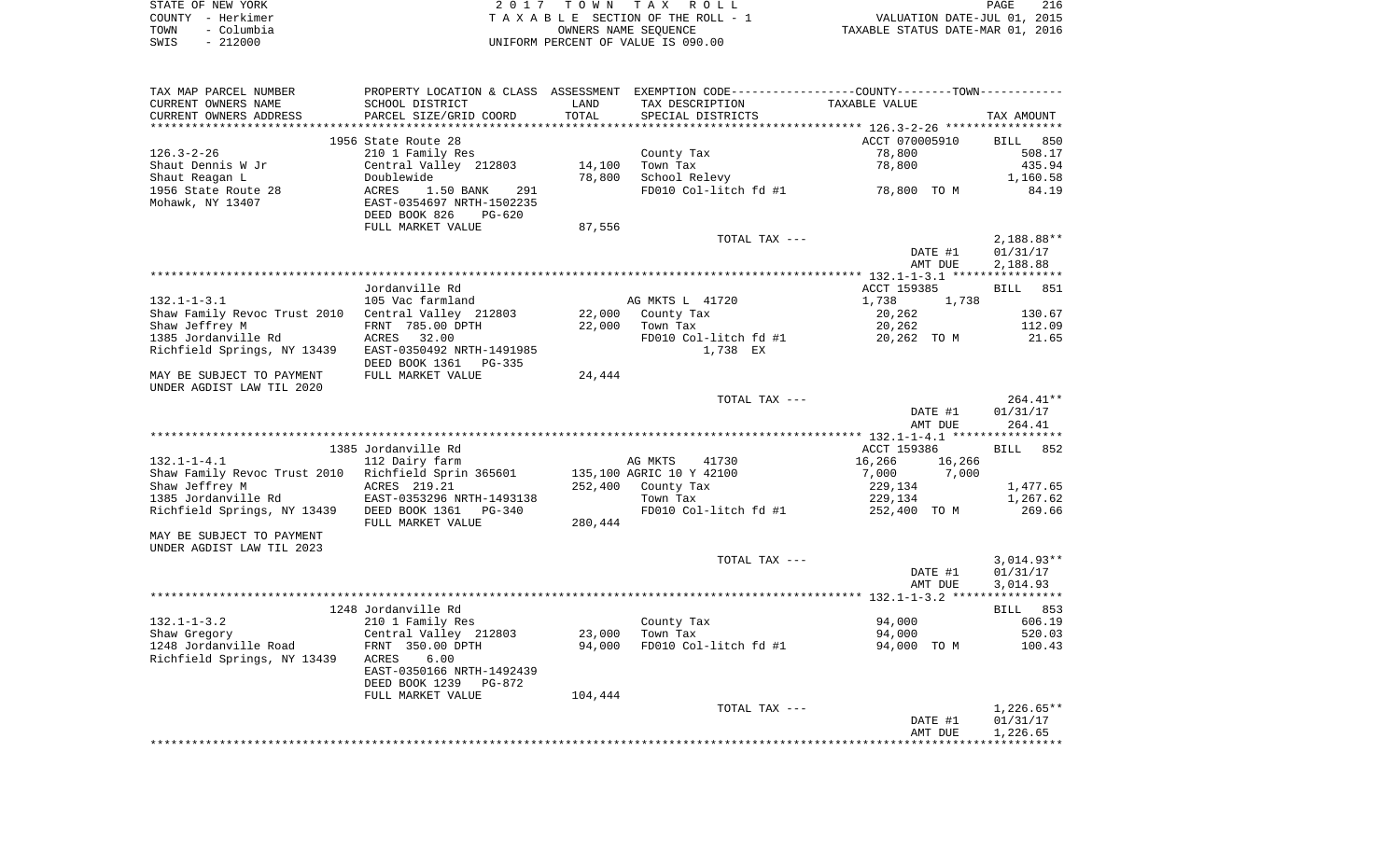|      | STATE OF NEW YORK | 2017 TOWN TAX ROLL                 | PAGE                             | 217 |
|------|-------------------|------------------------------------|----------------------------------|-----|
|      | COUNTY - Herkimer | TAXABLE SECTION OF THE ROLL - 1    | VALUATION DATE-JUL 01, 2015      |     |
| TOWN | - Columbia        | OWNERS NAME SEOUENCE               | TAXABLE STATUS DATE-MAR 01, 2016 |     |
| SWIS | - 212000          | UNIFORM PERCENT OF VALUE IS 090.00 |                                  |     |

| TAX MAP PARCEL NUMBER    | PROPERTY LOCATION & CLASS ASSESSMENT EXEMPTION CODE----------------COUNTY-------TOWN----------- |        |                       |                    |                   |
|--------------------------|-------------------------------------------------------------------------------------------------|--------|-----------------------|--------------------|-------------------|
| CURRENT OWNERS NAME      | SCHOOL DISTRICT                                                                                 | LAND   | TAX DESCRIPTION       | TAXABLE VALUE      |                   |
| CURRENT OWNERS ADDRESS   | PARCEL SIZE/GRID COORD                                                                          | TOTAL  | SPECIAL DISTRICTS     |                    | TAX AMOUNT        |
| **************           | *************************                                                                       |        |                       |                    |                   |
|                          | 105 Brewer Rd                                                                                   |        |                       | ACCT 184471        | BILL 854          |
| $125.2 - 2 - 67$         | 210 1 Family Res                                                                                |        | County Tax            | 81,500             | 525.58            |
| Shedd Jennifer A         | Central Valley 212803                                                                           | 13,100 | Town Tax              | 81,500             | 450.87            |
| 105 Brewer Rd            | FRNT 250.00 DPTH 180.00                                                                         | 81,500 | FD010 Col-litch fd #1 | 81,500 TO M        | 87.07             |
| Ilion, NY 13357          | 1.03<br>ACRES                                                                                   |        |                       |                    |                   |
|                          | EAST-0337369 NRTH-1506307                                                                       |        |                       |                    |                   |
|                          | DEED BOOK 1523<br>PG-42                                                                         |        |                       |                    |                   |
|                          | FULL MARKET VALUE                                                                               | 90,556 |                       |                    |                   |
|                          |                                                                                                 |        | TOTAL TAX ---         |                    | $1,063.52**$      |
|                          |                                                                                                 |        |                       | DATE #1            | 01/31/17          |
|                          |                                                                                                 |        |                       | AMT DUE            | 1,063.52          |
|                          |                                                                                                 |        |                       |                    |                   |
|                          | 1122 Jordanville Rd                                                                             |        |                       | ACCT 070006060     | <b>BILL</b> 855   |
| $131.2 - 1 - 34$         | 210 1 Family Res                                                                                |        | County Tax            | 85,300             | 550.09            |
| Shokey Joseph            | Central Valley 212803                                                                           | 12,000 | Town Tax              | 85,300             | 471.90            |
| Shokey Sherri L          | FRNT 272.00 DPTH 163.00                                                                         | 85,300 | FD010 Col-litch fd #1 | 85,300 TO M        | 91.13             |
| 1122 Jordanville Rd      | $0.87$ BANK<br>ACRES<br>184                                                                     |        |                       |                    |                   |
| Ilion, NY 13357          | EAST-0348089 NRTH-1493921                                                                       |        |                       |                    |                   |
|                          | DEED BOOK 789<br>$PG-205$                                                                       |        |                       |                    |                   |
|                          | FULL MARKET VALUE                                                                               | 94,778 |                       |                    |                   |
|                          |                                                                                                 |        | TOTAL TAX ---         |                    | $1,113.12**$      |
|                          |                                                                                                 |        |                       | DATE #1            | 01/31/17          |
|                          |                                                                                                 |        |                       | AMT DUE            | 1,113.12          |
|                          |                                                                                                 |        |                       |                    |                   |
|                          | Jordanville Rd                                                                                  |        |                       |                    | BILL 856          |
| $131.2 - 1 - 36.2$       | 314 Rural vac<10                                                                                |        | County Tax            | 1,000              | 6.45              |
| Shokey Joseph            | Central Valley 212803                                                                           | 1,000  | Town Tax              | 1,000              | 5.53              |
| Shokey Sherri L          | FRNT 171.00 DPTH 120.00                                                                         | 1,000  | FD010 Col-litch fd #1 | 1,000 TO M         | 1.07              |
| 1122 Jordanville Rd      | <b>BANK</b><br>184                                                                              |        |                       |                    |                   |
| Ilion, NY 13357          | EAST-0347953 NRTH-1493812                                                                       |        |                       |                    |                   |
|                          | DEED BOOK 789<br>$PG-205$                                                                       |        |                       |                    |                   |
|                          | FULL MARKET VALUE                                                                               | 1,111  |                       |                    |                   |
|                          |                                                                                                 |        | TOTAL TAX ---         |                    | $13.05**$         |
|                          |                                                                                                 |        |                       | DATE #1<br>AMT DUE | 01/31/17<br>13.05 |
|                          |                                                                                                 |        |                       |                    |                   |
|                          | Brewer Rd                                                                                       |        |                       | ACCT 070011970     | BILL 857          |
| $125.2 - 2 - 64$         | 105 Vac farmland                                                                                |        | County Tax            | 7,200              | 46.43             |
| Shottke Marcus W         | Central Valley 212803                                                                           | 7,200  | Town Tax              | 7,200              | 39.83             |
| Shottke Bodwell Amy Beth | ACRES<br>17.00                                                                                  | 7,200  | FD010 Col-litch fd #1 | 7,200 TO M         | 7.69              |
| 883 Elizabethtown Rd     | EAST-0338497 NRTH-1506782                                                                       |        |                       |                    |                   |
| Ilion, NY 13357          | DEED BOOK 1550<br>PG-131                                                                        |        |                       |                    |                   |
|                          | FULL MARKET VALUE                                                                               | 8,000  |                       |                    |                   |
|                          |                                                                                                 |        | TOTAL TAX ---         |                    | 93.95**           |
|                          |                                                                                                 |        |                       | DATE #1            | 01/31/17          |
|                          |                                                                                                 |        |                       |                    |                   |
|                          |                                                                                                 |        |                       | AMT DUE            | 93.95             |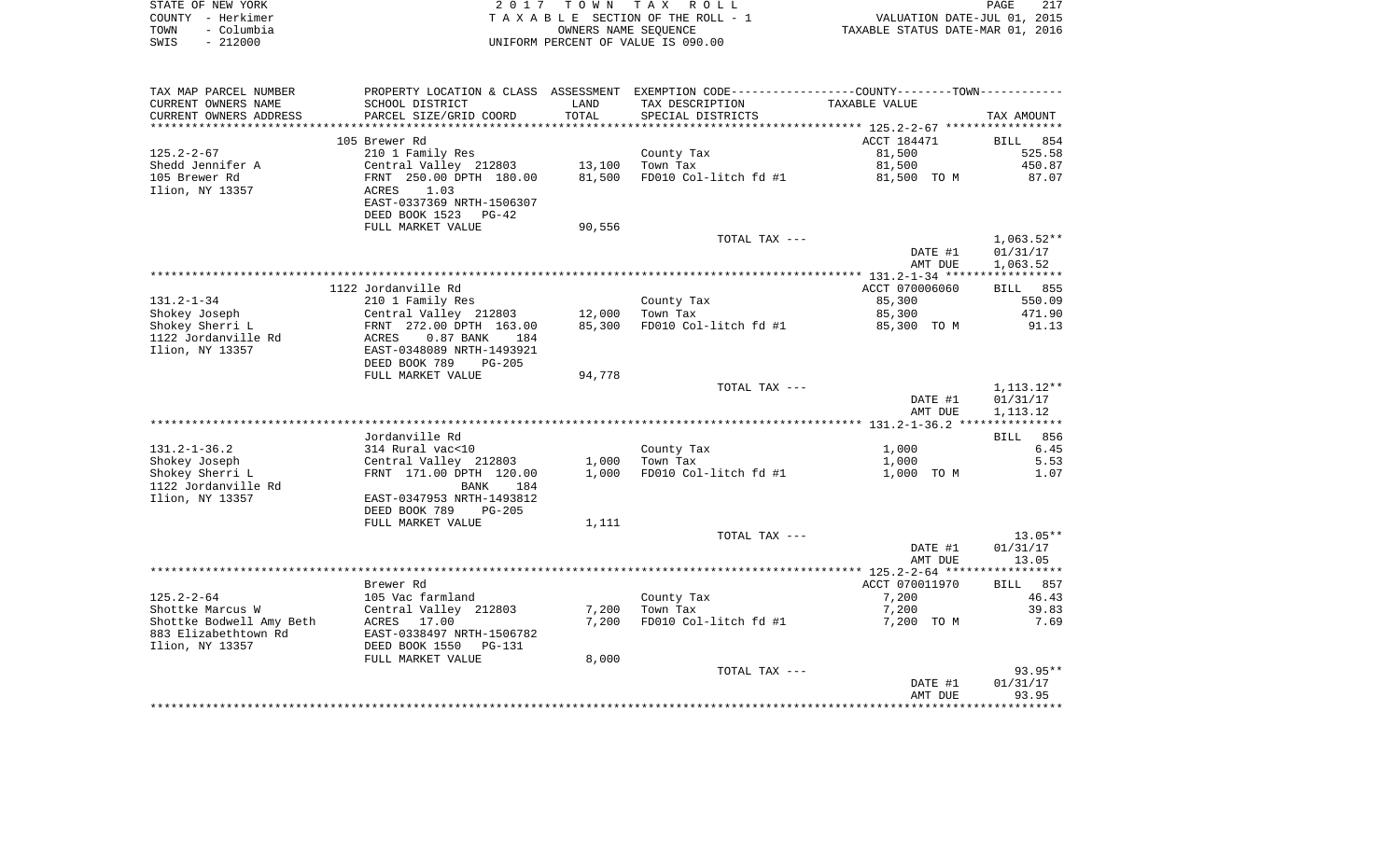|      | STATE OF NEW YORK | 2017 TOWN TAX ROLL                 | PAGE                             | 218 |
|------|-------------------|------------------------------------|----------------------------------|-----|
|      | COUNTY - Herkimer | TAXABLE SECTION OF THE ROLL - 1    | VALUATION DATE-JUL 01, 2015      |     |
| TOWN | - Columbia        | OWNERS NAME SEOUENCE               | TAXABLE STATUS DATE-MAR 01, 2016 |     |
| SWIS | - 212000          | UNIFORM PERCENT OF VALUE IS 090.00 |                                  |     |

| TAX MAP PARCEL NUMBER             |                                       |                  | PROPERTY LOCATION & CLASS ASSESSMENT EXEMPTION CODE---------------COUNTY-------TOWN---------- |                       |                |
|-----------------------------------|---------------------------------------|------------------|-----------------------------------------------------------------------------------------------|-----------------------|----------------|
| CURRENT OWNERS NAME               | SCHOOL DISTRICT                       | LAND             | TAX DESCRIPTION                                                                               | TAXABLE VALUE         |                |
| CURRENT OWNERS ADDRESS            | PARCEL SIZE/GRID COORD                | TOTAL            | SPECIAL DISTRICTS                                                                             |                       | TAX AMOUNT     |
|                                   |                                       |                  |                                                                                               |                       |                |
|                                   | Elizabethtown Rd                      |                  |                                                                                               | ACCT 070011910        | BILL 858       |
| $125.2 - 2 - 68.1$                | 105 Vac farmland                      |                  | County Tax                                                                                    | 17,000                | 109.63         |
| Shottke Marcus W                  | Central Valley 212803                 | 17,000 Town Tax  |                                                                                               | 17,000                | 94.05          |
| Shottke Bodwell Amy Beth          | FRNT 996.00 DPTH                      | 17,000           |                                                                                               |                       |                |
| 883 Elizabethtown Rd              | ACRES 14.90                           |                  |                                                                                               |                       |                |
| Ilion, NY 13357                   | EAST-0338167 NRTH-1507448             |                  |                                                                                               |                       |                |
|                                   | DEED BOOK 1550 PG-131                 |                  |                                                                                               |                       |                |
|                                   | FULL MARKET VALUE                     | 18,889           |                                                                                               |                       |                |
|                                   |                                       |                  | TOTAL TAX ---                                                                                 |                       | 221.84**       |
|                                   |                                       |                  |                                                                                               | DATE #1               | 01/31/17       |
|                                   |                                       |                  |                                                                                               | AMT DUE               | 221.84         |
|                                   |                                       |                  |                                                                                               |                       |                |
|                                   | Elizabethtown Rd                      |                  |                                                                                               | ACCT 189025           | BILL 859       |
| 125.2-2-68.3                      | 105 Vac farmland                      |                  | County Tax                                                                                    | 14,000                | 90.28          |
| Shottke Marcus W                  | Central Valley 212803                 | 14,000 Town Tax  |                                                                                               | 14,000                | 77.45          |
| Shottke Bodwell Amy Beth          | FRNT 114.00 DPTH                      | 14,000           | FD010 Col-litch fd $#1$ 14,000 TO M                                                           |                       | 14.96          |
| 883 Elizabethtown Rd              | ACRES 11.30                           |                  |                                                                                               |                       |                |
| Ilion, NY 13357                   | EAST-0337703 NRTH-1506572             |                  |                                                                                               |                       |                |
|                                   | DEED BOOK 1550 PG-131                 |                  |                                                                                               |                       |                |
|                                   | FULL MARKET VALUE                     | 15,556           |                                                                                               |                       |                |
|                                   |                                       |                  | TOTAL TAX ---                                                                                 |                       | 182.69**       |
|                                   |                                       |                  |                                                                                               | DATE #1               | 01/31/17       |
|                                   |                                       |                  |                                                                                               | AMT DUE               | 182.69         |
|                                   |                                       |                  |                                                                                               |                       |                |
|                                   | State Route 28                        |                  |                                                                                               | ACCT 070008465        | BILL 860       |
| 139.3–2–1                         | 105 Vac farmland                      |                  | County Tax                                                                                    | 12,400                | 79.97          |
| Shultz James C<br>Schultz Joyce N | Richfield Sprin 365601<br>ACRES 31.60 | 12,400<br>12,400 | Town Tax<br>FD010 Col-litch fd #1                                                             | 12,400<br>12,400 TO M | 68.60<br>13.25 |
| 150 Black Lake Run                | EAST-0356423 NRTH-1472296             |                  |                                                                                               |                       |                |
| Bensalem, PA 19020                | DEED BOOK 1278 PG-817                 |                  |                                                                                               |                       |                |
|                                   | FULL MARKET VALUE                     |                  |                                                                                               |                       |                |
|                                   |                                       | 13,778           | TOTAL TAX ---                                                                                 |                       | 161.82**       |
|                                   |                                       |                  |                                                                                               | DATE #1               | 01/31/17       |
|                                   |                                       |                  |                                                                                               | AMT DUE               | 161.82         |
|                                   |                                       |                  |                                                                                               |                       |                |
|                                   | State Route 28                        |                  |                                                                                               | ACCT 070008490        | BILL 861       |
| 139.3-2-2                         | 105 Vac farmland                      |                  | County Tax                                                                                    | 33,000                | 212.81         |
| Shultz James C                    | Richfield Sprin 365601                | 33,000           | Town Tax                                                                                      | 33,000                | 182.56         |
| Schultz Joyce N                   | ACRES 21.60                           | 33,000           | FD010 Col-litch fd #1 33,000 TO M                                                             |                       | 35.26          |
| 150 Black Lake Run                | EAST-0357535 NRTH-1471820             |                  |                                                                                               |                       |                |
| Bensalem, PA 19020                | DEED BOOK 1278 PG-817                 |                  |                                                                                               |                       |                |
|                                   | FULL MARKET VALUE                     | 36,667           |                                                                                               |                       |                |
|                                   |                                       |                  | TOTAL TAX ---                                                                                 |                       | $430.63**$     |
|                                   |                                       |                  |                                                                                               | DATE #1               | 01/31/17       |
|                                   |                                       |                  |                                                                                               | AMT DUE               | 430.63         |
|                                   |                                       |                  |                                                                                               |                       |                |
|                                   |                                       |                  |                                                                                               |                       |                |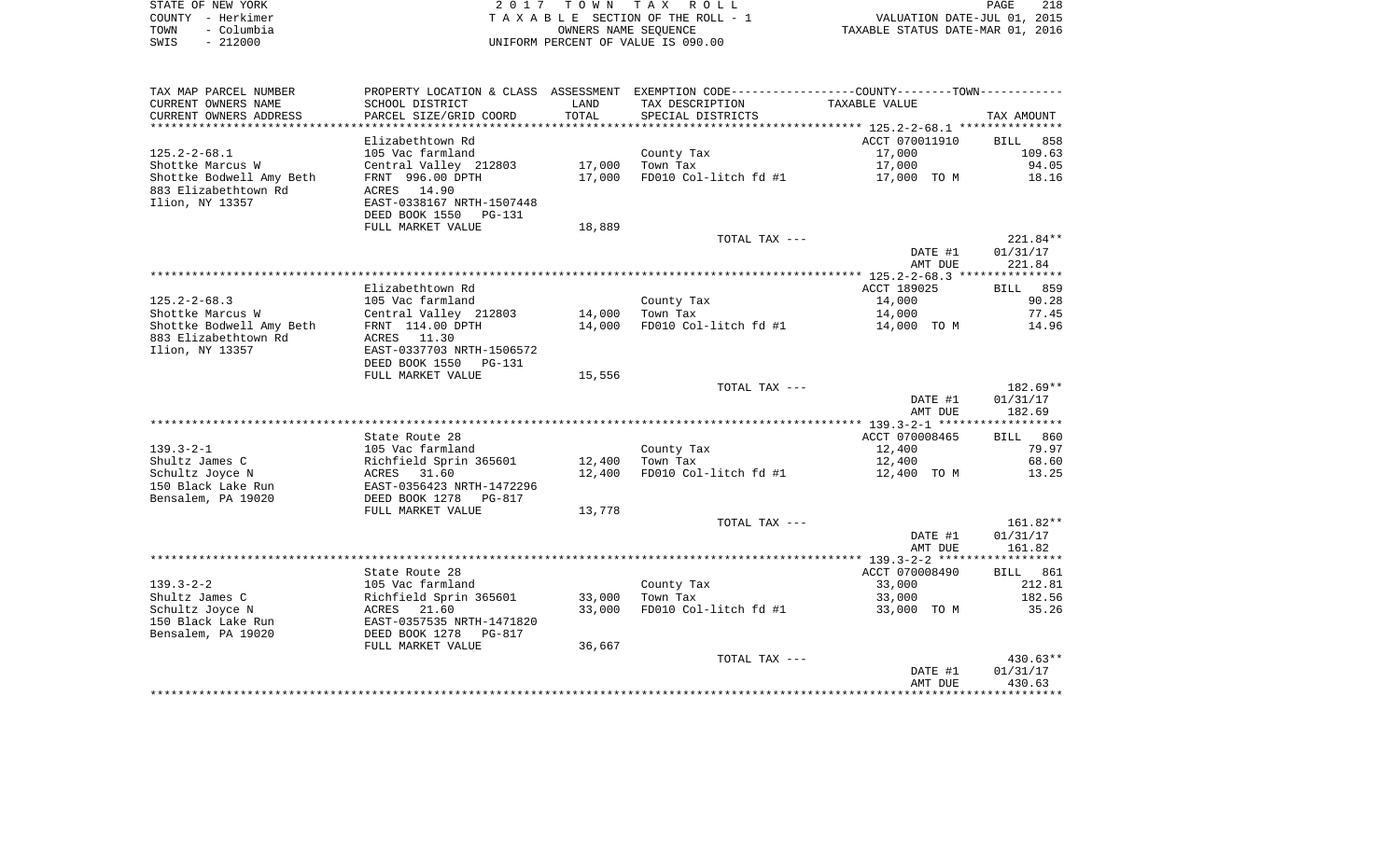|      | STATE OF NEW YORK | 2017 TOWN TAX ROLL                 | 219<br>PAGE                      |
|------|-------------------|------------------------------------|----------------------------------|
|      | COUNTY - Herkimer | TAXABLE SECTION OF THE ROLL - 1    | VALUATION DATE-JUL 01, 2015      |
| TOWN | – Columbia        | OWNERS NAME SEOUENCE               | TAXABLE STATUS DATE-MAR 01, 2016 |
| SWIS | - 212000          | UNIFORM PERCENT OF VALUE IS 090.00 |                                  |

| TAX MAP PARCEL NUMBER       |                                                       |                | PROPERTY LOCATION & CLASS ASSESSMENT EXEMPTION CODE---------------COUNTY-------TOWN--------- |                     |                    |
|-----------------------------|-------------------------------------------------------|----------------|----------------------------------------------------------------------------------------------|---------------------|--------------------|
| CURRENT OWNERS NAME         | SCHOOL DISTRICT                                       | LAND           | TAX DESCRIPTION                                                                              | TAXABLE VALUE       |                    |
| CURRENT OWNERS ADDRESS      | PARCEL SIZE/GRID COORD                                | TOTAL          | SPECIAL DISTRICTS                                                                            |                     | TAX AMOUNT         |
| *******************         | ***************************                           |                |                                                                                              |                     |                    |
|                             | 116 Jordanville Rd                                    |                |                                                                                              | ACCT 070015930      | 862<br>BILL        |
| $131.30 - 2 - 21$           | 210 1 Family Res                                      |                | County Tax                                                                                   | 75,000              | 483.66             |
| Sinclair Frederic J         | Mount Markham<br>215601                               | 13,400         | Town Tax                                                                                     | 75,000              | 414.92             |
| Sinclair Margaret L         | ACRES<br>1.20                                         | 75,000         | FD010 Col-litch fd #1                                                                        | 75,000 TO M         | 80.13              |
| 116 Jordanville Rd          | EAST-0328128 NRTH-1492918                             |                |                                                                                              |                     |                    |
| Ilion, NY 13357             | DEED BOOK 711<br><b>PG-331</b>                        |                |                                                                                              |                     |                    |
|                             | FULL MARKET VALUE                                     | 83,333         |                                                                                              |                     |                    |
|                             |                                                       |                | TOTAL TAX ---                                                                                |                     | 978.71**           |
|                             |                                                       |                |                                                                                              | DATE #1             | 01/31/17           |
|                             |                                                       |                |                                                                                              | AMT DUE             | 978.71             |
|                             |                                                       |                |                                                                                              |                     |                    |
|                             | Jordanville Rd                                        |                |                                                                                              | ACCT 070008860      | 863<br>BILL        |
| $132.3 - 1 - 6.2$           | 105 Vac farmland                                      |                | County Tax                                                                                   | 61,800              | 398.54             |
| Singh Sukhjit               | Richfield Sprin 365601                                | 56,650         | Town Tax                                                                                     | 61,800              | 341.89             |
| Kaur Surjit                 | 92.50<br>ACRES                                        | 61,800         | FD010 Col-litch fd #1                                                                        | 61,800 TO M         | 66.03              |
| 160 Drift Ave               | EAST-0356931 NRTH-1488225                             |                |                                                                                              |                     |                    |
| Lawrenceville, NJ 08648     | DEED BOOK 1228<br>PG-448                              |                |                                                                                              |                     |                    |
|                             | FULL MARKET VALUE                                     | 68,667         |                                                                                              |                     |                    |
| MAY BE SUBJECT TO PAYMENT   |                                                       |                |                                                                                              |                     |                    |
| UNDER AGDIST LAW TIL 2017   |                                                       |                |                                                                                              |                     |                    |
|                             |                                                       |                | TOTAL TAX ---                                                                                |                     | $806.46**$         |
|                             |                                                       |                |                                                                                              | DATE #1             | 01/31/17           |
|                             |                                                       |                |                                                                                              | AMT DUE             | 806.46             |
|                             |                                                       |                |                                                                                              |                     |                    |
|                             | Hazelton Rd                                           |                |                                                                                              | ACCT 070013470      | 864<br><b>BILL</b> |
| $132.3 - 1 - 39$            | 322 Rural vac>10                                      |                | County Tax                                                                                   | 3,500               | 22.57              |
| Skinner Brian C             | Richfield Sprin 365601<br>ACRES 10.00                 | 3,500<br>3,500 | Town Tax                                                                                     | 3,500<br>3,500 TO M | 19.36<br>3.74      |
| 779 Rolling Hill Drive      |                                                       |                | FD010 Col-litch fd #1                                                                        |                     |                    |
| Sebastian, FL 32958         | EAST-0349956 NRTH-1485338<br>DEED BOOK 676<br>$PG-70$ |                |                                                                                              |                     |                    |
|                             | FULL MARKET VALUE                                     | 3,889          |                                                                                              |                     |                    |
|                             |                                                       |                | TOTAL TAX ---                                                                                |                     | $45.67**$          |
|                             |                                                       |                |                                                                                              | DATE #1             | 01/31/17           |
|                             |                                                       |                |                                                                                              | AMT DUE             | 45.67              |
|                             |                                                       |                |                                                                                              |                     |                    |
|                             | Mckoons Rd                                            |                |                                                                                              | ACCT 070001475      | 865<br>BILL        |
| $131.2 - 1 - 56.2$          | 314 Rural vac<10                                      |                | County Tax                                                                                   | 2,400               | 15.48              |
| Skinner John M              | Central Valley 212803                                 | 2,400          | Town Tax                                                                                     | 2,400               | 13.28              |
| 1237 McKoons Road           | <b>ACRES</b><br>5.90                                  | 2,400          | FD010 Col-litch fd #1                                                                        | 2,400 TO M          | 2.56               |
| Richfield Springs, NY 13439 | EAST-0346676 NRTH-1488878                             |                |                                                                                              |                     |                    |
|                             | DEED BOOK 865<br>$PG-54$                              |                |                                                                                              |                     |                    |
|                             | FULL MARKET VALUE                                     | 2,667          |                                                                                              |                     |                    |
|                             |                                                       |                | TOTAL TAX ---                                                                                |                     | $31.32**$          |
|                             |                                                       |                |                                                                                              | DATE #1             | 01/31/17           |
|                             |                                                       |                |                                                                                              | AMT DUE             | 31.32              |
|                             |                                                       |                |                                                                                              |                     |                    |
|                             |                                                       |                |                                                                                              |                     |                    |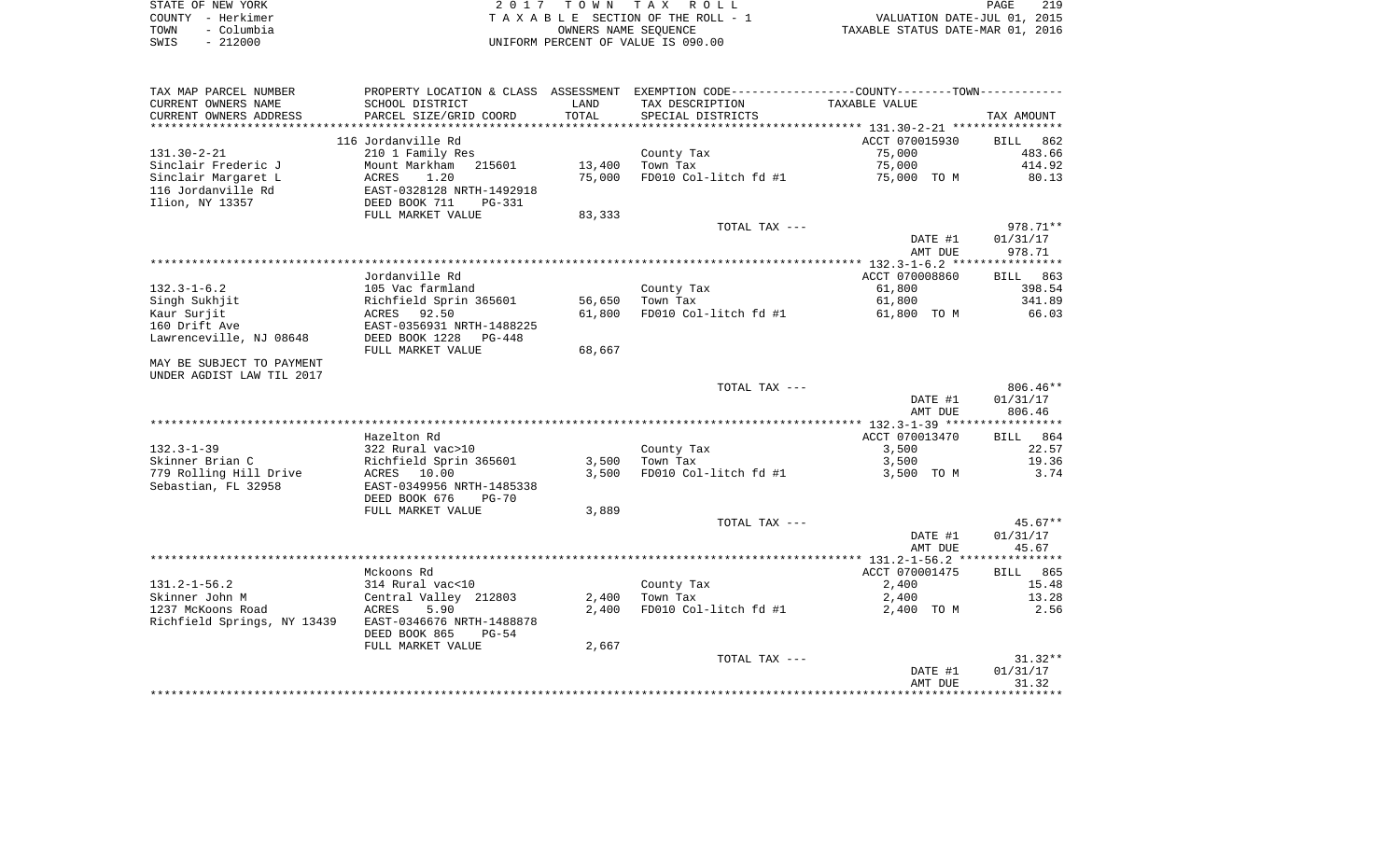| STATE OF NEW YORK  | 2017 TOWN TAX ROLL                 | 220<br>PAGE                      |
|--------------------|------------------------------------|----------------------------------|
| COUNTY – Herkimer  | TAXABLE SECTION OF THE ROLL - 1    | VALUATION DATE-JUL 01, 2015      |
| – Columbia<br>TOWN | OWNERS NAME SEOUENCE               | TAXABLE STATUS DATE-MAR 01, 2016 |
| $-212000$<br>SWIS  | UNIFORM PERCENT OF VALUE IS 090.00 |                                  |

| TAX MAP PARCEL NUMBER       |                           |         | PROPERTY LOCATION & CLASS ASSESSMENT EXEMPTION CODE---------------COUNTY-------TOWN---------- |                |                    |
|-----------------------------|---------------------------|---------|-----------------------------------------------------------------------------------------------|----------------|--------------------|
| CURRENT OWNERS NAME         | SCHOOL DISTRICT           | LAND    | TAX DESCRIPTION                                                                               | TAXABLE VALUE  |                    |
| CURRENT OWNERS ADDRESS      | PARCEL SIZE/GRID COORD    | TOTAL   | SPECIAL DISTRICTS                                                                             |                | TAX AMOUNT         |
|                             |                           |         |                                                                                               |                |                    |
|                             | Mckoons Rd                |         |                                                                                               | ACCT 070015840 | BILL<br>866        |
| $131.2 - 1 - 57.1$          | 322 Rural vac>10          |         | County Tax                                                                                    | 22,600         | 145.74             |
| Skinner John M              | Central Valley 212803     | 22,600  | Town Tax                                                                                      | 22,600         | 125.03             |
| 1237 McKoons Road           | FRNT 2700.00 DPTH         | 22,600  | FD010 Col-litch fd #1                                                                         | 22,600 TO M    | 24.15              |
| Richfield Springs, NY 13339 | ACRES<br>57.00            |         |                                                                                               |                |                    |
|                             | EAST-0349211 NRTH-1489665 |         |                                                                                               |                |                    |
|                             | DEED BOOK 1132 PG-862     |         |                                                                                               |                |                    |
|                             | FULL MARKET VALUE         | 25,111  |                                                                                               |                |                    |
|                             |                           |         | TOTAL TAX ---                                                                                 |                | $294.92**$         |
|                             |                           |         |                                                                                               | DATE #1        | 01/31/17<br>294.92 |
|                             |                           |         |                                                                                               | AMT DUE        |                    |
|                             | Mckoons Rd                |         |                                                                                               | ACCT 070013555 | BILL 867           |
| $131.4 - 1 - 12.2$          | 105 Vac farmland          |         | County Tax                                                                                    | 21,600         | 139.30             |
| Skinner John M              | Richfield Sprin 365601    | 21,600  | Town Tax                                                                                      | 21,600         | 119.50             |
| 1237 McKoons Road           | 22.70<br>ACRES            | 21,600  | FD010 Col-litch fd #1                                                                         | 21,600 TO M    | 23.08              |
| Richfield Springs, NY 13439 | EAST-0348090 NRTH-1489122 |         |                                                                                               |                |                    |
|                             | DEED BOOK 865<br>$PG-54$  |         |                                                                                               |                |                    |
|                             | FULL MARKET VALUE         | 24,000  |                                                                                               |                |                    |
|                             |                           |         | TOTAL TAX ---                                                                                 |                | 281.88**           |
|                             |                           |         |                                                                                               | DATE #1        | 01/31/17           |
|                             |                           |         |                                                                                               | AMT DUE        | 281.88             |
|                             |                           |         |                                                                                               |                |                    |
|                             | 1237 Mckoons Rd           |         |                                                                                               | ACCT 070013505 | BILL 868           |
| $131.4 - 1 - 16.2$          | 240 Rural res             |         | County Tax                                                                                    | 103,700        | 668.75             |
| Skinner John M              | Richfield Sprin 365601    | 30,800  | Town Tax                                                                                      | 103,700        | 573.69             |
| 1237 McKoons Rd             | 15.50<br>ACRES            | 103,700 | FD010 Col-litch fd #1                                                                         | 103,700 TO M   | 110.79             |
| Richfield Springs, NY 13439 | EAST-0347627 NRTH-1487414 |         |                                                                                               |                |                    |
|                             | DEED BOOK 860<br>$PG-313$ |         |                                                                                               |                |                    |
|                             | FULL MARKET VALUE         | 115,222 | TOTAL TAX ---                                                                                 |                | $1,353.23**$       |
|                             |                           |         |                                                                                               | DATE #1        | 01/31/17           |
|                             |                           |         |                                                                                               | AMT DUE        | 1,353.23           |
|                             |                           |         |                                                                                               |                |                    |
|                             | Mccoons Rd                |         |                                                                                               | ACCT 070013530 | BILL 869           |
| $131.4 - 1 - 19.1$          | 105 Vac farmland          |         | County Tax                                                                                    | 9,000          | 58.04              |
| Skinner Patricia B          | Richfield Sprin 365601    | 9,000   | Town Tax                                                                                      | 9,000          | 49.79              |
| 1066 Wall St                | ACRES<br>20.30            | 9.000   | FD010 Col-litch fd #1                                                                         | 9,000 TO M     | 9.62               |
| Ilion, NY 13357             | EAST-0347575 NRTH-1483626 |         |                                                                                               |                |                    |
|                             | DEED BOOK 766<br>PG-676   |         |                                                                                               |                |                    |
|                             | FULL MARKET VALUE         | 10,000  |                                                                                               |                |                    |
|                             |                           |         | TOTAL TAX ---                                                                                 |                | $117.45**$         |
|                             |                           |         |                                                                                               | DATE #1        | 01/31/17           |
|                             |                           |         |                                                                                               | AMT DUE        | 117.45             |
|                             |                           |         |                                                                                               |                |                    |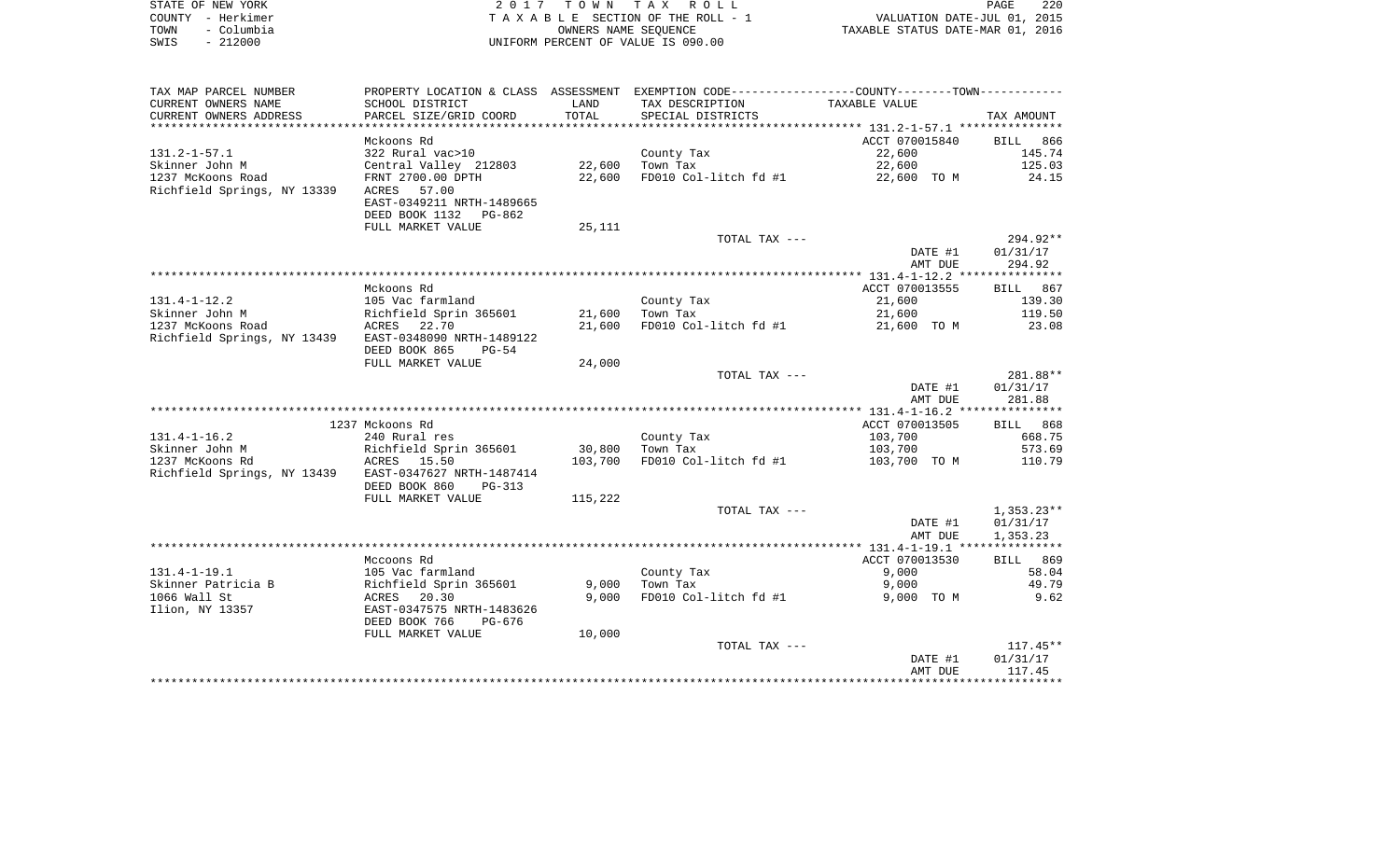| STATE OF NEW YORK |            | 2017 TOWN TAX ROLL                 | PAGE                             | 221 |
|-------------------|------------|------------------------------------|----------------------------------|-----|
| COUNTY - Herkimer |            | TAXABLE SECTION OF THE ROLL - 1    | VALUATION DATE-JUL 01, 2015      |     |
| TOWN              | – Columbia | OWNERS NAME SEOUENCE               | TAXABLE STATUS DATE-MAR 01, 2016 |     |
| SWIS              | $-212000$  | INIFORM PERCENT OF VALUE IS 090.00 |                                  |     |

| TAX MAP PARCEL NUMBER    |                                |        | PROPERTY LOCATION & CLASS ASSESSMENT EXEMPTION CODE---------------COUNTY-------TOWN---------- |                  |                    |
|--------------------------|--------------------------------|--------|-----------------------------------------------------------------------------------------------|------------------|--------------------|
| CURRENT OWNERS NAME      | SCHOOL DISTRICT                | LAND   | TAX DESCRIPTION                                                                               | TAXABLE VALUE    |                    |
| CURRENT OWNERS ADDRESS   | PARCEL SIZE/GRID COORD         | TOTAL  | SPECIAL DISTRICTS                                                                             |                  | TAX AMOUNT         |
| ************************ | ****************************** |        |                                                                                               |                  |                    |
|                          | 182 Brennan Rd                 |        |                                                                                               |                  | <b>BILL</b><br>870 |
| $125.4 - 1 - 51.4$       | 210 1 Family Res               |        | AGED-ALL 41800                                                                                | 35,000<br>35,000 |                    |
| Slowik Ann               | Mount Markham 215601           | 16,000 | County Tax                                                                                    | 35,000           | 225.71             |
| 182 Brennan Road         | FRNT 250.00 DPTH               | 70,000 | Town Tax                                                                                      | 35,000           | 193.63             |
| Ilion, NY 13357          | 2.70<br>ACRES                  |        | FD010 Col-litch fd #1                                                                         | 70,000 TO M      | 74.79              |
|                          | EAST-0341402 NRTH-1499421      |        |                                                                                               |                  |                    |
|                          | DEED BOOK 1362<br>PG-955       |        |                                                                                               |                  |                    |
|                          | FULL MARKET VALUE              | 77,778 |                                                                                               |                  |                    |
|                          |                                |        | TOTAL TAX ---                                                                                 |                  | $494.13**$         |
|                          |                                |        |                                                                                               | DATE #1          | 01/31/17           |
|                          |                                |        |                                                                                               | AMT DUE          | 494.13             |
|                          |                                |        |                                                                                               |                  |                    |
|                          | 572 Gage Rd                    |        |                                                                                               | ACCT 150802      | BILL 871           |
| $125.4 - 1 - 51.3$       | 270 Mfg housing                |        | AGED-CT<br>41801                                                                              | 17,500<br>17,500 |                    |
| Slowik Edward            | Mount Markham 215601           |        | 15,000 County Tax                                                                             | 17,500           | 112.86             |
| 572 Gage Road            | FRNT 350.00 DPTH               | 35,000 | Town Tax                                                                                      | 17,500           | 96.81              |
| Ilion, NY 13357          | ACRES<br>4.40                  |        | FD010 Col-litch fd #1                                                                         | 35,000 TO M      | 37.39              |
|                          | EAST-0339862 NRTH-1498144      |        |                                                                                               |                  |                    |
|                          | DEED BOOK 1310 PG-140          |        |                                                                                               |                  |                    |
|                          | FULL MARKET VALUE              | 38,889 |                                                                                               |                  |                    |
|                          |                                |        | TOTAL TAX ---                                                                                 |                  | $247.06**$         |
|                          |                                |        |                                                                                               | DATE #1          | 01/31/17           |
|                          |                                |        |                                                                                               | AMT DUE          | 247.06             |
|                          |                                |        |                                                                                               |                  |                    |
|                          | 323 Beebe Rd                   |        |                                                                                               |                  | BILL 872           |
| $125.4 - 1 - 58.9$       | 210 1 Family Res               |        | County Tax                                                                                    | 85,000           | 548.15             |
| Slowik Edward J Jr       | Mount Markham 215601           | 25,500 | Town Tax                                                                                      | 85,000           | 470.24             |
| Slowik Catherine M       | Doublewide                     | 85,000 | FD010 Col-litch fd #1                                                                         | 85,000 TO M      | 90.81              |
| 323 Beebe Rd             | ACRES<br>8.00                  |        |                                                                                               |                  |                    |
| Ilion, NY 13357          | EAST-0337797 NRTH-1499986      |        |                                                                                               |                  |                    |
|                          | DEED BOOK 832<br>$PG-184$      |        |                                                                                               |                  |                    |
|                          | FULL MARKET VALUE              | 94,444 |                                                                                               |                  |                    |
|                          |                                |        | TOTAL TAX ---                                                                                 |                  | $1,109.20**$       |
|                          |                                |        |                                                                                               | DATE #1          | 01/31/17           |
|                          |                                |        |                                                                                               | AMT DUE          | 1,109.20           |
|                          |                                |        |                                                                                               |                  |                    |
|                          | State Route 51 (Off)           |        |                                                                                               | ACCT 171855      | BILL 873           |
| $125.2 - 2 - 1.1$        | 314 Rural vac<10               |        | County Tax                                                                                    | 5,800            | 37.40              |
| Sluyter Scott            | Central Valley 212803          | 5,800  | Town Tax                                                                                      | 5,800            | 32.09              |
| Budine Patience M        | 7.10<br>ACRES                  | 5,800  | School Relevy                                                                                 |                  | 129.02             |
| 2240 State Route 51      | EAST-0337863 NRTH-1512833      |        | FD010 Col-litch fd #1                                                                         | 5,800 TO M       | 6.20               |
| Ilion, NY 13357          | DEED BOOK 1441 PG-868          |        |                                                                                               |                  |                    |
|                          | FULL MARKET VALUE              | 6,444  |                                                                                               |                  |                    |
|                          |                                |        | TOTAL TAX ---                                                                                 |                  | $204.71**$         |
|                          |                                |        |                                                                                               | DATE #1          | 01/31/17           |
|                          |                                |        |                                                                                               | AMT DUE          | 204.71             |
|                          |                                |        |                                                                                               |                  |                    |
|                          |                                |        |                                                                                               |                  |                    |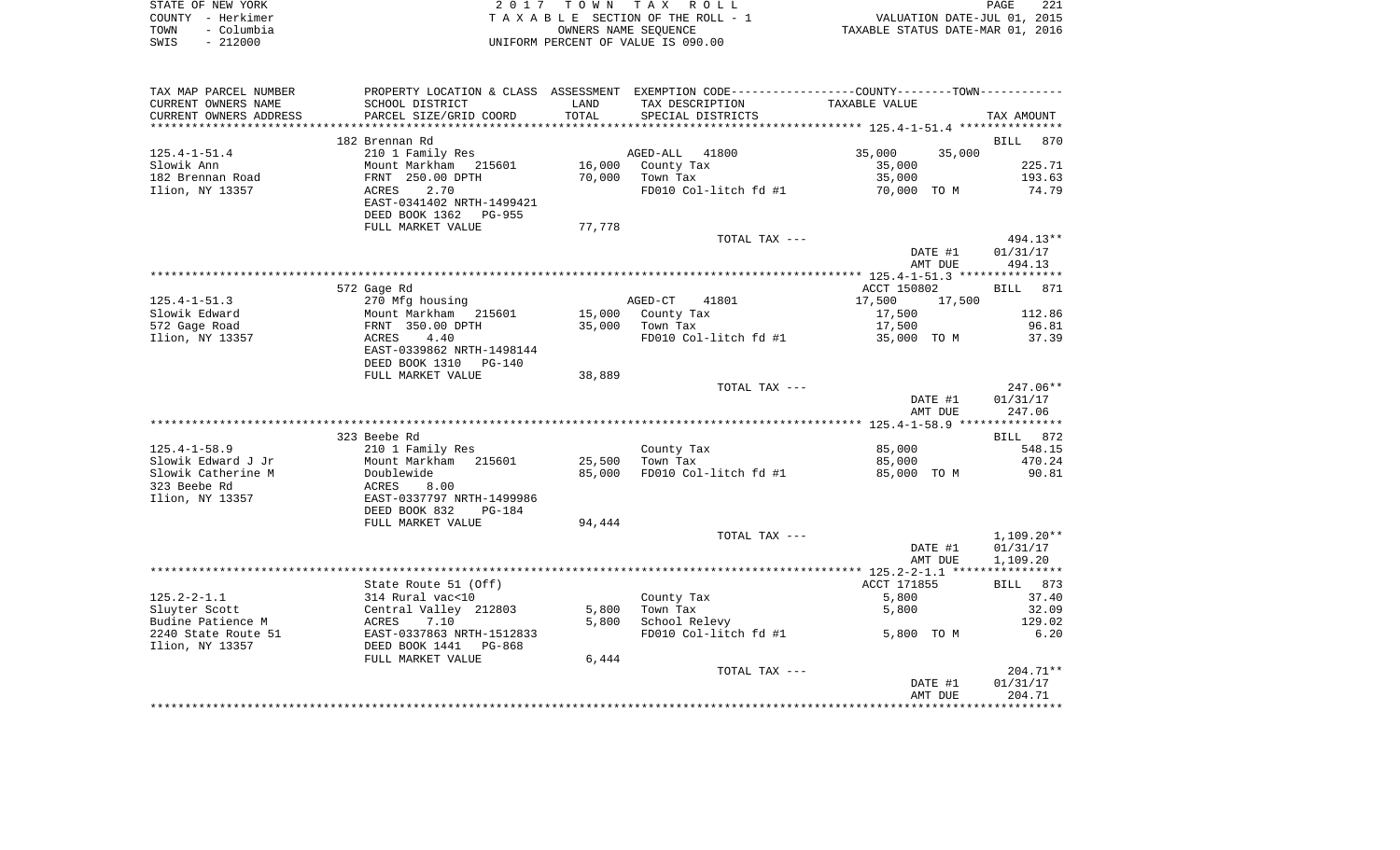| STATE OF NEW YORK |                   | 2017 TOWN TAX ROLL                 | PAGE                             | 222 |
|-------------------|-------------------|------------------------------------|----------------------------------|-----|
|                   | COUNTY - Herkimer | TAXABLE SECTION OF THE ROLL - 1    | VALUATION DATE-JUL 01, 2015      |     |
| TOWN              | - Columbia        | OWNERS NAME SEOUENCE               | TAXABLE STATUS DATE-MAR 01, 2016 |     |
| SWIS              | $-212000$         | UNIFORM PERCENT OF VALUE IS 090.00 |                                  |     |

| TAX MAP PARCEL NUMBER                |                                             |                  | PROPERTY LOCATION & CLASS ASSESSMENT EXEMPTION CODE---------------COUNTY-------TOWN---------- |                         |                    |
|--------------------------------------|---------------------------------------------|------------------|-----------------------------------------------------------------------------------------------|-------------------------|--------------------|
| CURRENT OWNERS NAME                  | SCHOOL DISTRICT                             | LAND             | TAX DESCRIPTION                                                                               | TAXABLE VALUE           |                    |
| CURRENT OWNERS ADDRESS               | PARCEL SIZE/GRID COORD                      | TOTAL            | SPECIAL DISTRICTS                                                                             |                         | TAX AMOUNT         |
| ************************             |                                             |                  |                                                                                               |                         |                    |
|                                      | 121 Purdy Rd                                |                  |                                                                                               | ACCT 070004050          | <b>BILL</b><br>874 |
| $126.3 - 2 - 42$                     | 210 1 Family Res                            |                  | County Tax                                                                                    | 65,000                  | 419.18             |
| Smith Alan W                         | Central Valley 212803                       | 16,700           | Town Tax                                                                                      | 65,000                  | 359.59             |
| 531 Renwick Ave                      | 2.68<br>ACRES                               | 65,000           | FD010 Col-litch fd #1                                                                         | 65,000 TO M             | 69.45              |
| Herkimer, NY 13350                   | EAST-0355337 NRTH-1500653<br>DEED BOOK 1117 |                  |                                                                                               |                         |                    |
|                                      | PG-590<br>FULL MARKET VALUE                 | 72,222           |                                                                                               |                         |                    |
|                                      |                                             |                  | TOTAL TAX ---                                                                                 |                         | 848.22**           |
|                                      |                                             |                  |                                                                                               | DATE #1                 | 01/31/17           |
|                                      |                                             |                  |                                                                                               | AMT DUE                 | 848.22             |
|                                      |                                             |                  |                                                                                               |                         |                    |
|                                      | 1178 Jordanville Rd                         |                  |                                                                                               | ACCT 194824             | 875<br>BILL        |
| $132.1 - 1 - 39.1$                   | 270 Mfg housing                             |                  | County Tax                                                                                    | 60,500                  | 390.16             |
| Smith James A Jr                     | Central Valley 212803                       | 23,900           | Town Tax                                                                                      | 60,500                  | 334.70             |
| Bawolak Jenna R                      | MF1654                                      | 60,500           | FD010 Col-litch fd #1                                                                         | 60,500 TO M             | 64.64              |
| 1178 Jordanville Rd                  | FRNT 641.00 DPTH                            |                  |                                                                                               |                         |                    |
| Richfield Springs, NY 13439          | 7.10<br>ACRES                               |                  |                                                                                               |                         |                    |
|                                      | EAST-0348704 NRTH-1493341<br>DEED BOOK 1585 |                  |                                                                                               |                         |                    |
|                                      | PG-621<br>FULL MARKET VALUE                 | 67,222           |                                                                                               |                         |                    |
|                                      |                                             |                  | TOTAL TAX ---                                                                                 |                         | 789.50**           |
|                                      |                                             |                  |                                                                                               | DATE #1                 | 01/31/17           |
|                                      |                                             |                  |                                                                                               | AMT DUE                 | 789.50             |
|                                      |                                             |                  |                                                                                               |                         |                    |
|                                      | 181 Smith Rd                                |                  |                                                                                               | ACCT 070015870          | <b>BILL</b><br>876 |
| $131.2 - 1 - 55.1$                   | 240 Rural res                               |                  | AG MKTS<br>41730                                                                              | 14,653<br>14,653        |                    |
| Smith Joseph A                       | Central Valley 212803                       | 67,100           | County Tax                                                                                    | 80,347                  | 518.15             |
| Smith Elizabeth<br>10 Hillview Drive | 88.20<br>ACRES<br>EAST-0346646 NRTH-1490687 | 95,000           | Town Tax<br>FD010 Col-litch fd #1                                                             | 80,347<br>95,000 TO M   | 444.50<br>101.50   |
| Mohawk, NY 13407                     | DEED BOOK 1204<br>PG-26                     |                  |                                                                                               |                         |                    |
|                                      | FULL MARKET VALUE                           | 105,556          |                                                                                               |                         |                    |
| MAY BE SUBJECT TO PAYMENT            |                                             |                  |                                                                                               |                         |                    |
| UNDER AGDIST LAW TIL 2023            |                                             |                  |                                                                                               |                         |                    |
|                                      |                                             |                  | TOTAL TAX ---                                                                                 |                         | 1,064.15**         |
|                                      |                                             |                  |                                                                                               | DATE #1                 | 01/31/17           |
|                                      |                                             |                  |                                                                                               | AMT DUE                 | 1,064.15           |
|                                      |                                             |                  |                                                                                               |                         |                    |
|                                      | Spohn Rd                                    |                  |                                                                                               | ACCT 070004410          | <b>BILL</b><br>877 |
| $125.4 - 1 - 10.1$                   | 105 Vac farmland                            |                  | AG MKTS<br>41730                                                                              | $\mathbf 0$<br>$\Omega$ |                    |
| Smith Parker C<br>Smith Jennifer D   | Central Valley 212803<br>34.90<br>ACRES     | 17,000<br>17,000 | County Tax<br>Town Tax                                                                        | 17,000<br>17,000        | 109.63<br>94.05    |
| 615 Spohn Road                       | EAST-0344437 NRTH-1503223                   |                  | FD010 Col-litch fd #1                                                                         | 17,000 TO M             | 18.16              |
| Ilion, NY 13357                      | DEED BOOK 1286<br>PG-546                    |                  |                                                                                               |                         |                    |
|                                      | FULL MARKET VALUE                           | 18,889           |                                                                                               |                         |                    |
| MAY BE SUBJECT TO PAYMENT            |                                             |                  |                                                                                               |                         |                    |
| UNDER AGDIST LAW TIL 2023            |                                             |                  |                                                                                               |                         |                    |
|                                      |                                             |                  | TOTAL TAX ---                                                                                 |                         | 221.84**           |
|                                      |                                             |                  |                                                                                               | DATE #1                 | 01/31/17           |
|                                      |                                             |                  |                                                                                               | AMT DUE                 | 221.84             |
|                                      |                                             |                  |                                                                                               |                         |                    |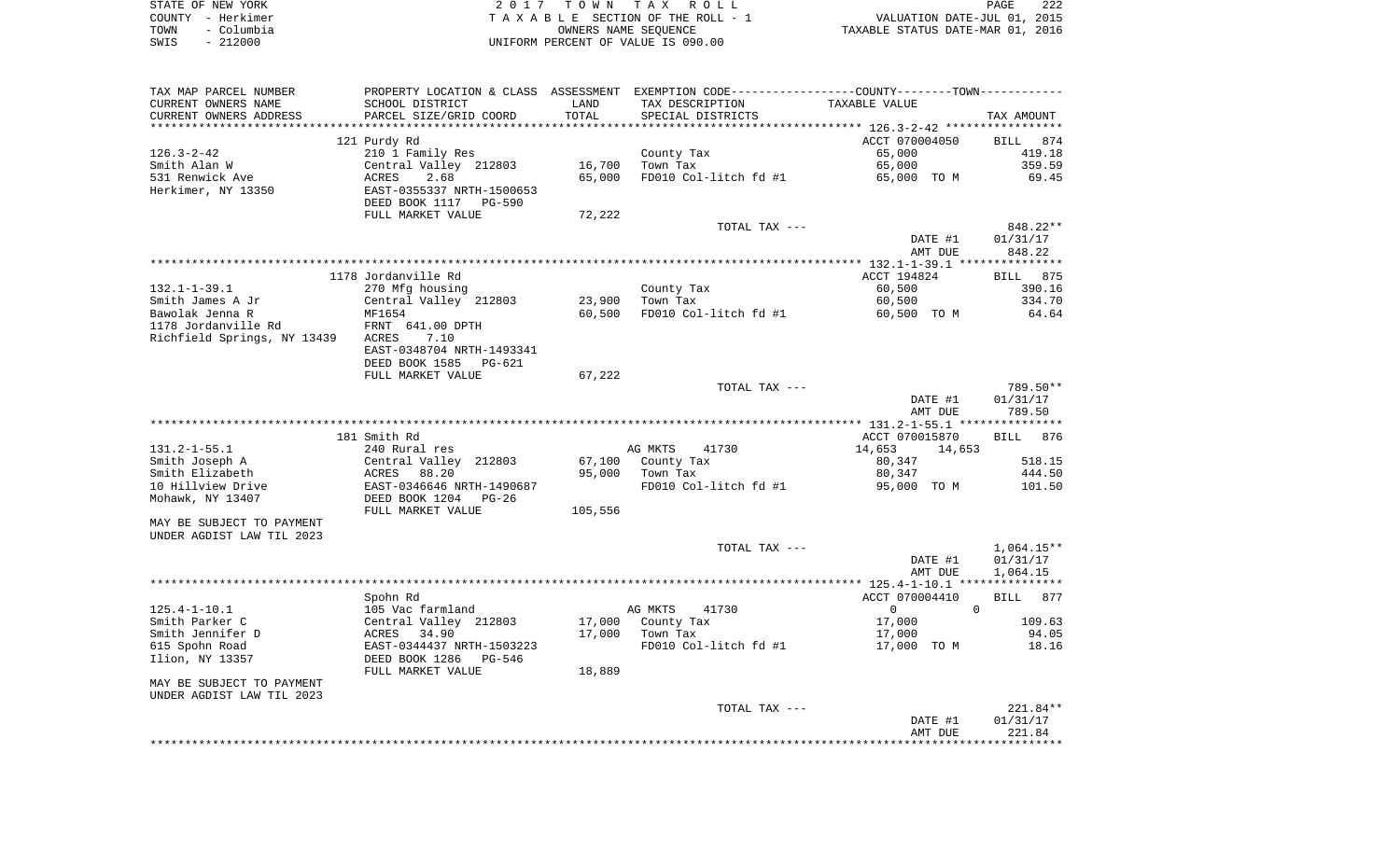|      | STATE OF NEW YORK | 2017 TOWN TAX ROLL                 | PAGE                             | 223 |
|------|-------------------|------------------------------------|----------------------------------|-----|
|      | COUNTY - Herkimer | TAXABLE SECTION OF THE ROLL - 1    | VALUATION DATE-JUL 01, 2015      |     |
| TOWN | - Columbia        | OWNERS NAME SEOUENCE               | TAXABLE STATUS DATE-MAR 01, 2016 |     |
| SWIS | $-212000$         | UNIFORM PERCENT OF VALUE IS 090.00 |                                  |     |

| TAX MAP PARCEL NUMBER     | PROPERTY LOCATION & CLASS ASSESSMENT EXEMPTION CODE----------------COUNTY--------TOWN---------- |         |                         |                  |                    |
|---------------------------|-------------------------------------------------------------------------------------------------|---------|-------------------------|------------------|--------------------|
| CURRENT OWNERS NAME       | SCHOOL DISTRICT                                                                                 | LAND    | TAX DESCRIPTION         | TAXABLE VALUE    |                    |
| CURRENT OWNERS ADDRESS    | PARCEL SIZE/GRID COORD                                                                          | TOTAL   | SPECIAL DISTRICTS       |                  | TAX AMOUNT         |
|                           |                                                                                                 |         |                         |                  |                    |
|                           | Spohn Rd                                                                                        |         |                         | ACCT 070004350   | BILL<br>878        |
| $125.4 - 1 - 27$          | 105 Vac farmland                                                                                |         | AG MKTS<br>41730        | $\Omega$         | $\Omega$           |
| Smith Parker C            | Central Valley 212803                                                                           | 13,400  | County Tax              | 13,400           | 86.41              |
| Smith Jennifer D          | 23.00<br>ACRES                                                                                  | 13,400  | Town Tax                | 13,400           | 74.13              |
| 615 Spohn Road            | EAST-0339995 NRTH-1501512                                                                       |         | FD010 Col-litch fd #1   | 13,400 TO M      | 14.32              |
| Ilion, NY 13357           | DEED BOOK 1286<br>PG-546                                                                        |         |                         |                  |                    |
|                           | FULL MARKET VALUE                                                                               | 14,889  |                         |                  |                    |
| MAY BE SUBJECT TO PAYMENT |                                                                                                 |         |                         |                  |                    |
| UNDER AGDIST LAW TIL 2023 |                                                                                                 |         |                         |                  |                    |
|                           |                                                                                                 |         | TOTAL TAX ---           |                  | $174.86**$         |
|                           |                                                                                                 |         |                         | DATE #1          | 01/31/17           |
|                           |                                                                                                 |         |                         | AMT DUE          | 174.86             |
|                           |                                                                                                 |         |                         |                  |                    |
|                           | 615 Spohn Rd                                                                                    |         |                         | ACCT 070004320   | <b>BILL</b><br>879 |
| $125.4 - 1 - 28.1$        | 112 Dairy farm                                                                                  |         | AG MKTS<br>41730        | $\mathbf 0$      | 0                  |
| Smith Parker C            | Central Valley 212803                                                                           |         | 69,300 AGRIC 10 Y 42100 | 15,000<br>15,000 |                    |
| Smith Jennifer D          | 99.40<br>ACRES                                                                                  | 160,000 | County Tax              | 145,000          | 935.09             |
| 615 Spohn Road            | EAST-0341368 NRTH-1502078                                                                       |         | Town Tax                | 145,000          | 802.17             |
| Ilion, NY 13357           | DEED BOOK 1286<br>PG-546                                                                        |         | FD010 Col-litch fd #1   | 160,000 TO M     | 170.94             |
|                           | FULL MARKET VALUE                                                                               | 177,778 |                         |                  |                    |
| MAY BE SUBJECT TO PAYMENT |                                                                                                 |         |                         |                  |                    |
| UNDER AGDIST LAW TIL 2023 |                                                                                                 |         |                         |                  |                    |
|                           |                                                                                                 |         | TOTAL TAX ---           |                  | $1,908.20**$       |
|                           |                                                                                                 |         |                         | DATE #1          | 01/31/17           |
|                           |                                                                                                 |         |                         | AMT DUE          | 1,908.20           |
|                           |                                                                                                 |         |                         |                  |                    |
|                           | Spohn Rd                                                                                        |         |                         | ACCT 070015690   | BILL 880           |
| $125.4 - 1 - 37.1$        | 105 Vac farmland                                                                                |         | AG MKTS<br>41730        | $\Omega$         | $\Omega$           |
| Smith Parker C            | Central Valley 212803                                                                           | 20,600  | County Tax              | 20,600           | 132.85             |
| Smith Jennifer D          | 43.10<br>ACRES                                                                                  | 20,600  | Town Tax                | 20,600           | 113.96             |
| 615 Spohn Road            | EAST-0346430 NRTH-1499075                                                                       |         | FD010 Col-litch fd #1   | 20,600 TO M      | 22.01              |
| Ilion, NY 13357           | DEED BOOK 1286<br>PG-546                                                                        |         |                         |                  |                    |
|                           | FULL MARKET VALUE                                                                               | 22,889  |                         |                  |                    |
| MAY BE SUBJECT TO PAYMENT |                                                                                                 |         |                         |                  |                    |
| UNDER AGDIST LAW TIL 2023 |                                                                                                 |         |                         |                  |                    |
|                           |                                                                                                 |         | TOTAL TAX ---           |                  | 268.82**           |
|                           |                                                                                                 |         |                         | DATE #1          | 01/31/17           |
|                           |                                                                                                 |         |                         | AMT DUE          | 268.82             |
|                           |                                                                                                 |         |                         |                  |                    |
|                           |                                                                                                 |         |                         |                  |                    |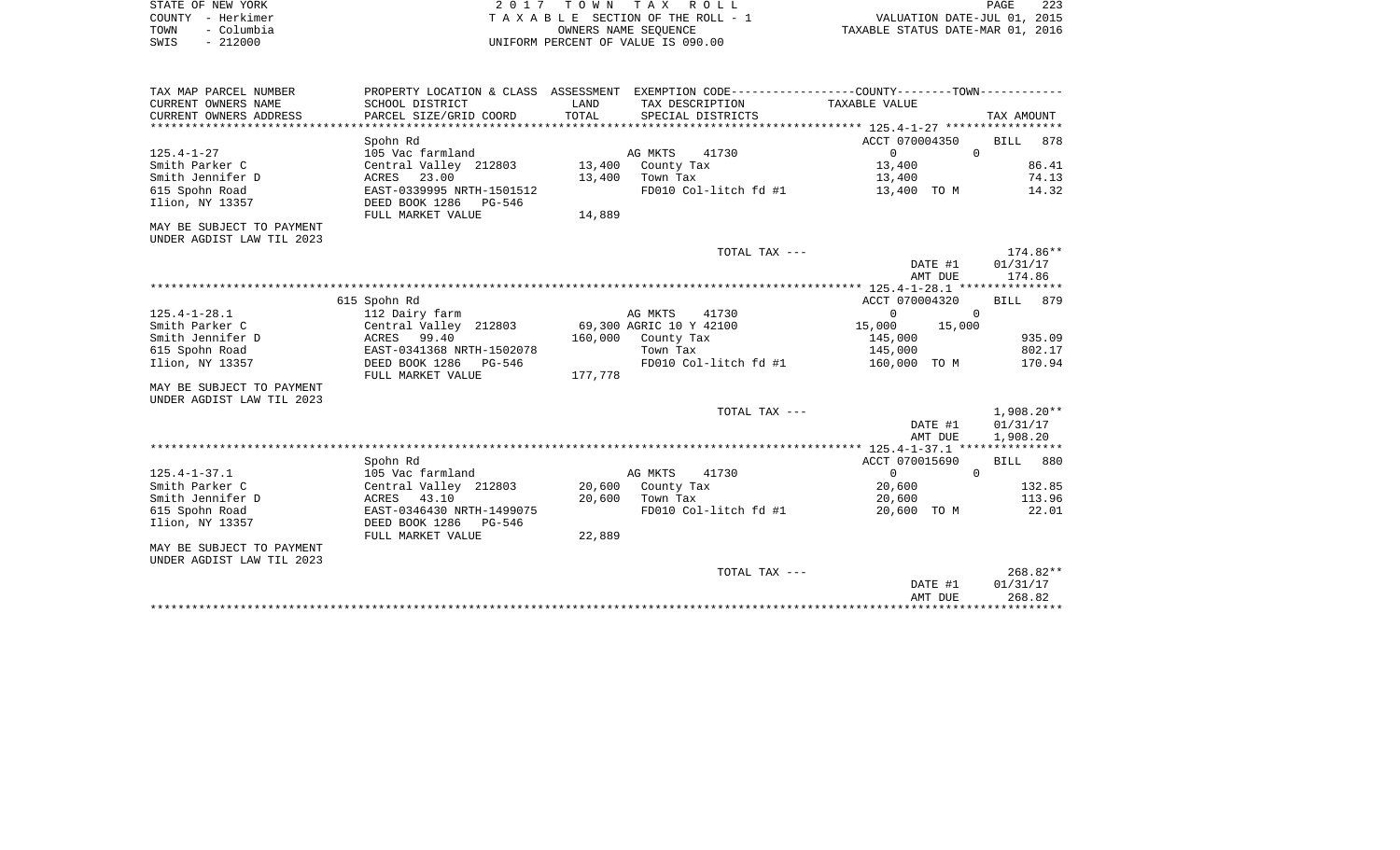| STATE OF NEW YORK  | 2017 TOWN TAX ROLL                 | 224<br>PAGE                      |
|--------------------|------------------------------------|----------------------------------|
| COUNTY - Herkimer  | TAXABLE SECTION OF THE ROLL - 1    | VALUATION DATE-JUL 01, 2015      |
| - Columbia<br>TOWN | OWNERS NAME SEOUENCE               | TAXABLE STATUS DATE-MAR 01, 2016 |
| - 212000<br>SWIS   | UNIFORM PERCENT OF VALUE IS 090.00 |                                  |

| TAX MAP PARCEL NUMBER                   | PROPERTY LOCATION & CLASS ASSESSMENT EXEMPTION CODE---------------COUNTY-------TOWN---------- |         |                                                                |                    |                      |
|-----------------------------------------|-----------------------------------------------------------------------------------------------|---------|----------------------------------------------------------------|--------------------|----------------------|
| CURRENT OWNERS NAME                     | SCHOOL DISTRICT                                                                               | LAND    | TAX DESCRIPTION                                                | TAXABLE VALUE      |                      |
| CURRENT OWNERS ADDRESS                  | PARCEL SIZE/GRID COORD                                                                        | TOTAL   | SPECIAL DISTRICTS                                              |                    | TAX AMOUNT           |
|                                         |                                                                                               |         | ********************************* 125.4-1-53.1 *************** |                    |                      |
|                                         | Brennan Rd                                                                                    |         |                                                                | ACCT 070014610     | <b>BILL</b><br>881   |
| $125.4 - 1 - 53.1$                      | 105 Vac farmland                                                                              |         | AG MKTS<br>41730                                               | $\mathbf{0}$       | 0                    |
| Smith Parker C                          | Mount Markham<br>215601                                                                       | 18,000  | County Tax                                                     | 18,000             | 116.08               |
| Smith Jennifer D                        | ACRES<br>51.60                                                                                | 18,000  | Town Tax                                                       | 18,000             | 99.58                |
| 615 Spohn Road                          | EAST-0342049 NRTH-1499847                                                                     |         | FD010 Col-litch fd #1                                          | 18,000 TO M        | 19.23                |
| Ilion, NY 13357                         | DEED BOOK 1286<br>PG-546<br>FULL MARKET VALUE                                                 | 20,000  |                                                                |                    |                      |
| MAY BE SUBJECT TO PAYMENT               |                                                                                               |         |                                                                |                    |                      |
| UNDER AGDIST LAW TIL 2023               |                                                                                               |         |                                                                |                    |                      |
|                                         |                                                                                               |         | TOTAL TAX ---                                                  |                    | 234.89**             |
|                                         |                                                                                               |         |                                                                | DATE #1            | 01/31/17             |
|                                         |                                                                                               |         |                                                                | AMT DUE            | 234.89               |
|                                         |                                                                                               |         |                                                                |                    |                      |
|                                         | No Columbia Rd                                                                                |         |                                                                | ACCT 070011490     | BILL 882             |
| $125.2 - 2 - 30$                        | 105 Vac farmland                                                                              |         | County Tax                                                     | 11,300             | 72.87                |
| Smith Sean C                            | Central Valley 212803                                                                         | 11,300  | Town Tax                                                       | 11,300             | 62.51                |
| 283 West End Road                       | 18.00<br>ACRES                                                                                | 11,300  | FD010 Col-litch fd #1                                          | 11,300 TO M        | 12.07                |
| Herkimer, NY 13350                      | EAST-0342592 NRTH-1508849                                                                     |         |                                                                |                    |                      |
|                                         | DEED BOOK 1226<br>PG-332                                                                      |         |                                                                |                    |                      |
|                                         | FULL MARKET VALUE                                                                             | 12,556  |                                                                |                    |                      |
|                                         |                                                                                               |         | TOTAL TAX ---                                                  |                    | $147.45**$           |
|                                         |                                                                                               |         |                                                                | DATE #1            | 01/31/17             |
|                                         |                                                                                               |         |                                                                | AMT DUE            | 147.45               |
|                                         |                                                                                               |         |                                                                |                    |                      |
|                                         | 376 No Columbia Rd                                                                            |         |                                                                |                    | BILL 883             |
| $125.2 - 2 - 33.3$                      | 312 Vac w/imprv                                                                               |         | County Tax                                                     | 60,000             | 386.93               |
| Smith Sean C                            | Central Valley 212803                                                                         | 50,000  | Town Tax                                                       | 60,000             | 331.93               |
| 283 West End Road<br>Herkimer, NY 13350 | FRNT 3425.00 DPTH<br>66.00<br>ACRES                                                           | 60,000  | FD010 Col-litch fd #1                                          | 60,000 TO M        | 64.10                |
|                                         | EAST-0344041 NRTH-1508945                                                                     |         |                                                                |                    |                      |
|                                         | DEED BOOK 1226<br>PG-332                                                                      |         |                                                                |                    |                      |
|                                         | FULL MARKET VALUE                                                                             | 66,667  |                                                                |                    |                      |
|                                         |                                                                                               |         | TOTAL TAX ---                                                  |                    | 782.96**             |
|                                         |                                                                                               |         |                                                                | DATE #1            | 01/31/17             |
|                                         |                                                                                               |         |                                                                | AMT DUE            | 782.96               |
|                                         |                                                                                               |         |                                                                |                    |                      |
|                                         | 350 Jordanville Rd                                                                            |         |                                                                | ACCT 159642        | BILL 884             |
| $131.1 - 1 - 18$                        | 210 1 Family Res                                                                              |         | County Tax                                                     | 105,800            | 682.29               |
| Smith Thomas & Della                    | 215601<br>Mount Markham                                                                       | 16,300  | Town Tax                                                       | 105,800            | 585.31               |
| Smith Thomas M                          | 2.50<br>ACRES                                                                                 | 105,800 | FD010 Col-litch fd #1                                          | 105,800 TO M       | 113.04               |
| 350 Jordanville Rd                      | EAST-0332929 NRTH-1493001                                                                     |         |                                                                |                    |                      |
| Ilion, NY 13357                         | DEED BOOK 1362<br>PG-804                                                                      |         |                                                                |                    |                      |
|                                         | FULL MARKET VALUE                                                                             | 117,556 | TOTAL TAX ---                                                  |                    |                      |
|                                         |                                                                                               |         |                                                                |                    | $1,380.64**$         |
|                                         |                                                                                               |         |                                                                | DATE #1<br>AMT DUE | 01/31/17<br>1,380.64 |
|                                         |                                                                                               |         |                                                                |                    |                      |
|                                         |                                                                                               |         |                                                                |                    |                      |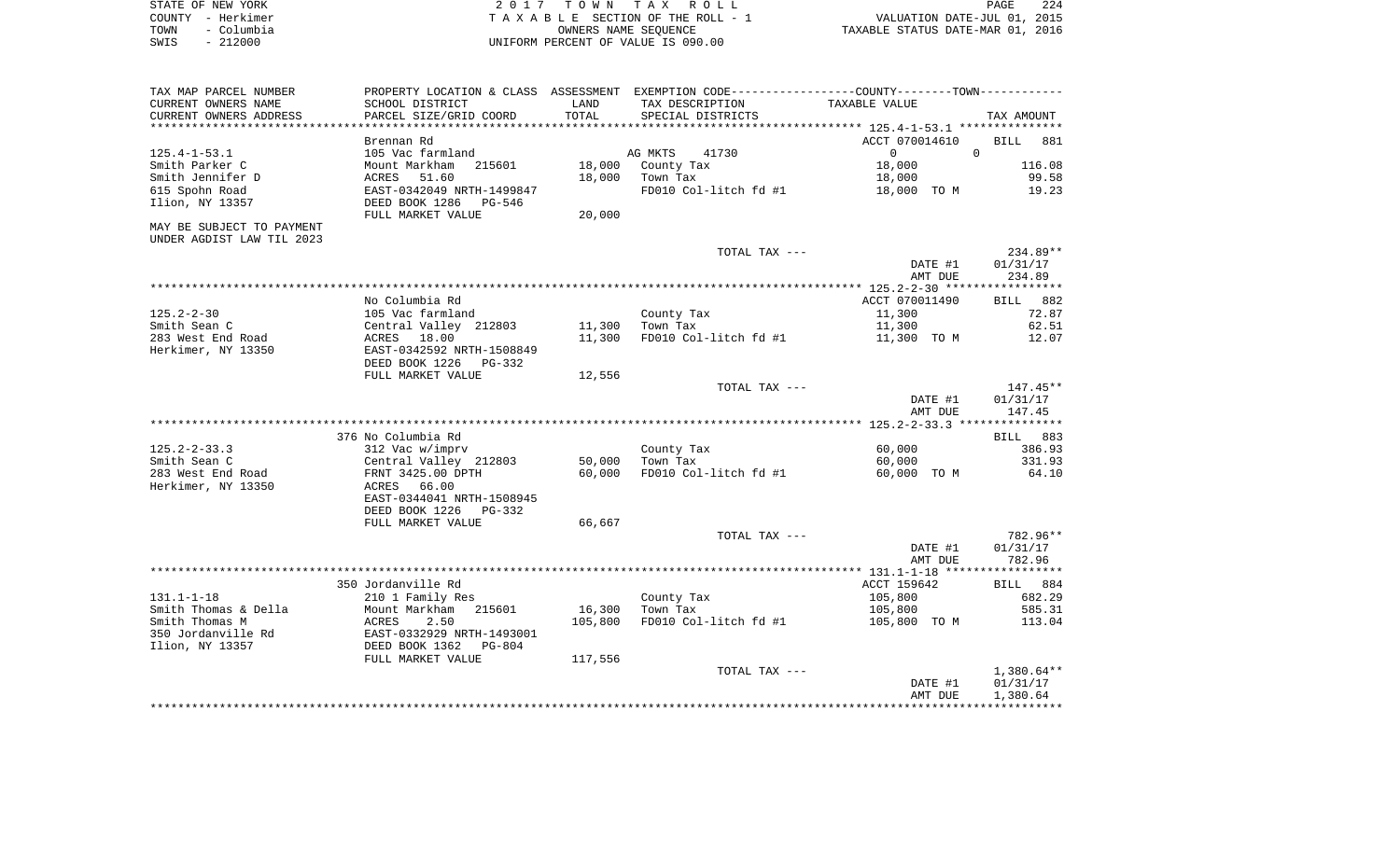| STATE OF NEW YORK  | 2017 TOWN TAX ROLL                 | 225<br>PAGE                      |
|--------------------|------------------------------------|----------------------------------|
| COUNTY – Herkimer  | TAXABLE SECTION OF THE ROLL - 1    | VALUATION DATE-JUL 01, 2015      |
| - Columbia<br>TOWN | OWNERS NAME SEOUENCE               | TAXABLE STATUS DATE-MAR 01, 2016 |
| $-212000$<br>SWIS  | UNIFORM PERCENT OF VALUE IS 090.00 |                                  |

| TAX MAP PARCEL NUMBER                               | PROPERTY LOCATION & CLASS ASSESSMENT EXEMPTION CODE----------------COUNTY--------TOWN--------- |        |                       |                |              |
|-----------------------------------------------------|------------------------------------------------------------------------------------------------|--------|-----------------------|----------------|--------------|
| CURRENT OWNERS NAME                                 | SCHOOL DISTRICT                                                                                | LAND   | TAX DESCRIPTION       | TAXABLE VALUE  |              |
| CURRENT OWNERS ADDRESS                              | PARCEL SIZE/GRID COORD                                                                         | TOTAL  | SPECIAL DISTRICTS     |                | TAX AMOUNT   |
|                                                     |                                                                                                |        |                       |                |              |
|                                                     | 1942 State Route 28                                                                            |        |                       | ACCT 165157    | BILL 885     |
| $126.3 - 2 - 33.3$                                  | 210 1 Family Res                                                                               |        | County Tax            | 68,000         | 438.52       |
| Smith Trust LaMott K & Yvonne Central Valley 212803 |                                                                                                | 17,200 | Town Tax              | 68,000         | 376.19       |
| Smith Lamott K Jr                                   | Doublewide                                                                                     | 68,000 | FD010 Col-litch fd #1 | 68,000 TO M    | 72.65        |
| 1942 State Route 28                                 | ACRES<br>2.90                                                                                  |        |                       |                |              |
| Mohawk, NY 13407                                    | EAST-0354970 NRTH-1502279                                                                      |        |                       |                |              |
|                                                     | DEED BOOK 1399 PG-691                                                                          |        |                       |                |              |
|                                                     | FULL MARKET VALUE                                                                              | 75,556 |                       |                |              |
|                                                     |                                                                                                |        | TOTAL TAX ---         |                | 887.36**     |
|                                                     |                                                                                                |        |                       | DATE #1        | 01/31/17     |
|                                                     |                                                                                                |        |                       | AMT DUE        | 887.36       |
|                                                     |                                                                                                |        |                       |                |              |
|                                                     | 1064 Jordanville Rd                                                                            |        |                       |                | BILL 886     |
| $131.2 - 1 - 44.2$                                  | 210 1 Family Res                                                                               |        | County Tax            | 82,000         | 528.81       |
| Smithson Aaron G                                    | Central Valley 212803                                                                          | 13,000 | Town Tax              | 82,000         | 453.64       |
| Smithson Mary Jane                                  | 1.00<br>ACRES                                                                                  | 82,000 | FD010 Col-litch fd #1 | 82,000 TO M    | 87.61        |
| 1064 Jordanville Rd                                 | EAST-0346989 NRTH-1494070                                                                      |        |                       |                |              |
| Ilion, NY 13357                                     | DEED BOOK 666<br>$PG-139$                                                                      |        |                       |                |              |
|                                                     | FULL MARKET VALUE                                                                              | 91,111 |                       |                |              |
|                                                     |                                                                                                |        | TOTAL TAX ---         |                | $1,070.06**$ |
|                                                     |                                                                                                |        |                       | DATE #1        | 01/31/17     |
|                                                     |                                                                                                |        |                       | AMT DUE        | 1,070.06     |
|                                                     |                                                                                                |        |                       |                |              |
|                                                     | 1592 Mckoons Rd                                                                                |        |                       | ACCT 070004170 | BILL 887     |
| $131.2 - 1 - 25$                                    | 210 1 Family Res                                                                               |        | County Tax            | 64,800         | 417.89       |
| Smithson Jay                                        | Central Valley 212803                                                                          | 11,200 | Town Tax              | 64,800         | 358.49       |
| 1592 Mckoons Rd                                     | FRNT 185.00 DPTH 240.00                                                                        | 64,800 | School Relevy         |                | 849.18       |
| Richfield Springs, NY 13439                         | ACRES<br>0.78                                                                                  |        | FD010 Col-litch fd #1 | 64,800 TO M    | 69.23        |
|                                                     | EAST-0348376 NRTH-1493631                                                                      |        |                       |                |              |
|                                                     | DEED BOOK 892<br>$PG-153$                                                                      |        |                       |                |              |
|                                                     | FULL MARKET VALUE                                                                              | 72,000 |                       |                |              |
|                                                     |                                                                                                |        | TOTAL TAX ---         |                | 1,694.79**   |
|                                                     |                                                                                                |        |                       | DATE #1        | 01/31/17     |
|                                                     |                                                                                                |        |                       | AMT DUE        | 1,694.79     |
|                                                     |                                                                                                |        |                       |                |              |
|                                                     | 193 Spohn Rd                                                                                   |        |                       | ACCT 070012000 | BILL 888     |
| $125.4 - 1 - 39$                                    | 210 1 Family Res                                                                               |        | County Tax            | 67,000         | 432.07       |
| Smithson Katherine                                  | Central Valley 212803                                                                          | 13,800 | Town Tax              | 67,000         | 370.66       |
| 193 Spohn Rd                                        | Irregular shaped                                                                               | 67,000 | FD010 Col-litch fd #1 | 67,000 TO M    | 71.58        |
| Ilion, NY 13357                                     | FRNT 400.00 DPTH 155.00                                                                        |        |                       |                |              |
|                                                     | EAST-0347376 NRTH-1495916                                                                      |        |                       |                |              |
|                                                     | DEED BOOK 1232 PG-696                                                                          |        |                       |                |              |
|                                                     | FULL MARKET VALUE                                                                              | 74,444 |                       |                |              |
|                                                     |                                                                                                |        | TOTAL TAX ---         |                | 874.31**     |
|                                                     |                                                                                                |        |                       | DATE #1        | 01/31/17     |
|                                                     |                                                                                                |        |                       | AMT DUE        | 874.31       |
|                                                     |                                                                                                |        |                       |                |              |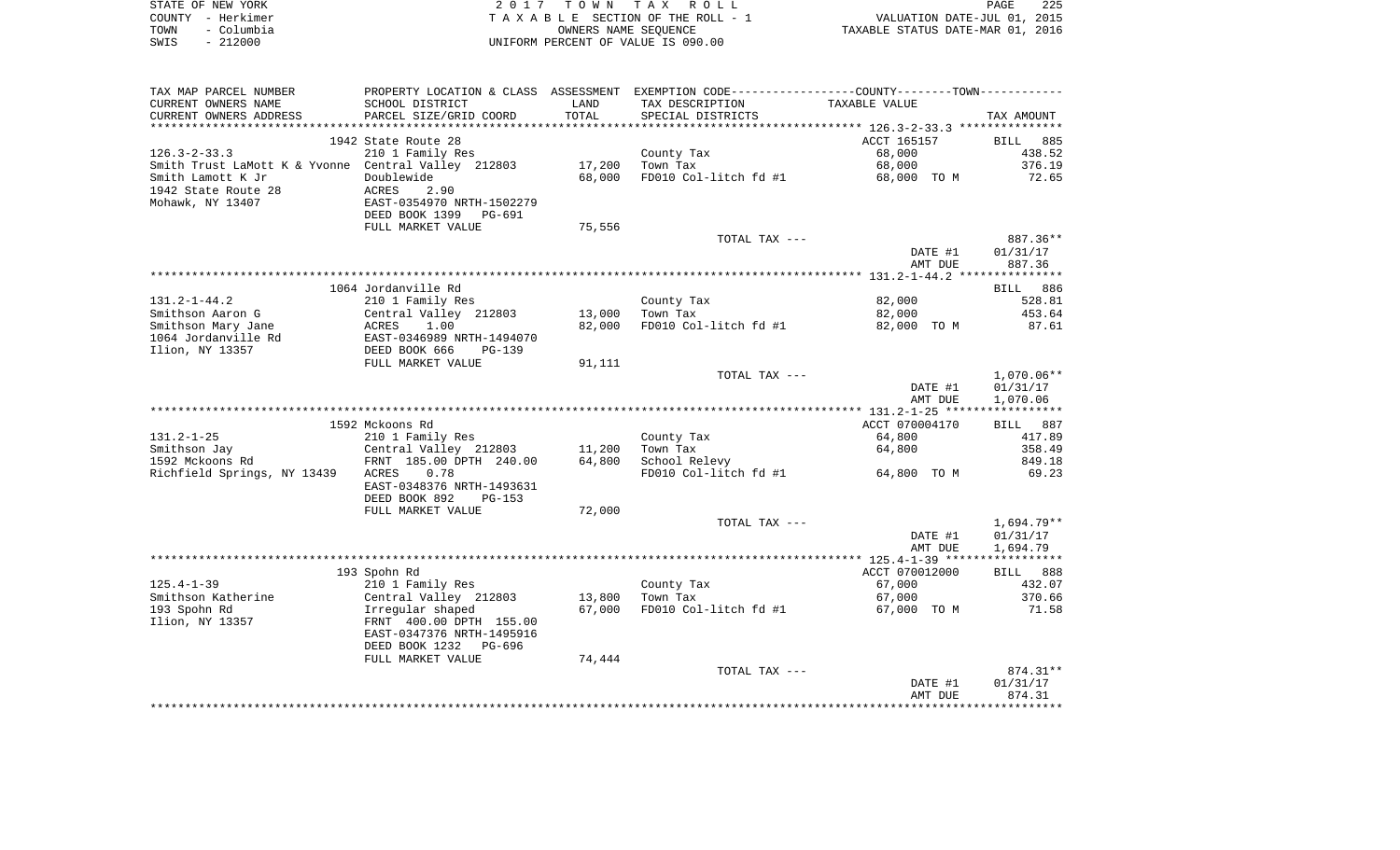| STATE OF NEW YORK  | 2017 TOWN TAX ROLL                 | 226<br><b>PAGE</b>               |
|--------------------|------------------------------------|----------------------------------|
| COUNTY - Herkimer  | TAXABLE SECTION OF THE ROLL - 1    | VALUATION DATE-JUL 01, 2015      |
| – Columbia<br>TOWN | OWNERS NAME SEOUENCE               | TAXABLE STATUS DATE-MAR 01, 2016 |
| $-212000$<br>SWIS  | UNIFORM PERCENT OF VALUE IS 090.00 |                                  |

| TAX MAP PARCEL NUMBER           |                                       |                  | PROPERTY LOCATION & CLASS ASSESSMENT EXEMPTION CODE---------------COUNTY-------TOWN---------- |                       |                 |
|---------------------------------|---------------------------------------|------------------|-----------------------------------------------------------------------------------------------|-----------------------|-----------------|
| CURRENT OWNERS NAME             | SCHOOL DISTRICT                       | LAND             | TAX DESCRIPTION                                                                               | TAXABLE VALUE         |                 |
| CURRENT OWNERS ADDRESS          | PARCEL SIZE/GRID COORD                | TOTAL            | SPECIAL DISTRICTS                                                                             |                       | TAX AMOUNT      |
|                                 |                                       |                  |                                                                                               |                       |                 |
|                                 | Spohn Rd                              |                  |                                                                                               | ACCT 070006150        | BILL 889        |
| $125.4 - 1 - 40$                | 314 Rural vac<10                      |                  | County Tax                                                                                    | 2,100                 | 13.54           |
| Smithson Katherine              | Central Valley 212803                 | 2,100            | Town Tax                                                                                      | 2,100                 | 11.62           |
| 193 Spohn Rd                    | FRNT 216.50 DPTH 230.00               | 2,100            | FD010 Col-litch fd #1                                                                         | 2,100 TO M            | 2.24            |
| Ilion, NY 13357                 | 0.92<br>ACRES                         |                  |                                                                                               |                       |                 |
|                                 | EAST-0347229 NRTH-1496062             |                  |                                                                                               |                       |                 |
|                                 | DEED BOOK 1232 PG-699                 |                  |                                                                                               |                       |                 |
|                                 | FULL MARKET VALUE                     | 2,333            |                                                                                               |                       | $27.40**$       |
|                                 |                                       |                  | TOTAL TAX ---                                                                                 | DATE #1               | 01/31/17        |
|                                 |                                       |                  |                                                                                               | AMT DUE               | 27.40           |
|                                 |                                       |                  |                                                                                               |                       |                 |
|                                 | 114 Robinson Rd                       |                  |                                                                                               | ACCT 186047           | BILL 890        |
| $126.3 - 2 - 18.1$              | 312 Vac w/imprv                       |                  | County Tax                                                                                    | 4,100                 | 26.44           |
| Snell Christine                 | Central Valley 212803                 | 1,300            | Town Tax                                                                                      | 4,100                 | 22.68           |
| 114 Robinson Rd                 | FRNT 130.00 DPTH 200.00               | 4,100            | FD010 Col-litch fd #1                                                                         | 4,100 TO M            | 4.38            |
| Mohawk, NY 13407                | ACRES<br>0.61                         |                  |                                                                                               |                       |                 |
|                                 | EAST-0354645 NRTH-1503798             |                  |                                                                                               |                       |                 |
|                                 | DEED BOOK 1532<br>PG-285              |                  |                                                                                               |                       |                 |
|                                 | FULL MARKET VALUE                     | 4,556            |                                                                                               |                       |                 |
|                                 |                                       |                  | TOTAL TAX ---                                                                                 |                       | $53.50**$       |
|                                 |                                       |                  |                                                                                               | DATE #1               | 01/31/17        |
|                                 |                                       |                  |                                                                                               | AMT DUE               | 53.50           |
|                                 |                                       |                  |                                                                                               |                       |                 |
|                                 | 279 Brewer Rd                         |                  |                                                                                               | ACCT 196219           | <b>BILL</b> 891 |
| $125.2 - 2 - 60$                | 210 1 Family Res                      |                  | County Tax                                                                                    | 92,000                | 593.30          |
| Snyder Linda M<br>279 Brewer Rd | Central Valley 212803                 | 10,200<br>92,000 | Town Tax<br>FD010 Col-litch fd #1                                                             | 92,000<br>92,000 TO M | 508.96<br>98.29 |
| Ilion, NY 13357                 | Doublewide<br>FRNT 173.00 DPTH 165.00 |                  |                                                                                               |                       |                 |
|                                 | ACRES<br>0.65                         |                  |                                                                                               |                       |                 |
|                                 | EAST-0340566 NRTH-1505060             |                  |                                                                                               |                       |                 |
|                                 | DEED BOOK 1594 PG-478                 |                  |                                                                                               |                       |                 |
|                                 | FULL MARKET VALUE                     | 102,222          |                                                                                               |                       |                 |
|                                 |                                       |                  | TOTAL TAX ---                                                                                 |                       | 1,200.55**      |
|                                 |                                       |                  |                                                                                               | DATE #1               | 01/31/17        |
|                                 |                                       |                  |                                                                                               | AMT DUE               | 1,200.55        |
|                                 |                                       |                  |                                                                                               |                       |                 |
|                                 | Brewer Rd                             |                  |                                                                                               | ACCT 150193           | BILL 892        |
| $125.2 - 2 - 58.6$              | 314 Rural vac<10                      |                  | County Tax                                                                                    | 1,500                 | 9.67            |
| Snyder Steven                   | Central Valley 212803                 | 1,500            | Town Tax                                                                                      | 1,500                 | 8.30            |
| Snyder Linda                    | 75.00 DPTH<br>FRNT                    | 1,500            | FD010 Col-litch fd #1                                                                         | 1,500 TO M            | 1.60            |
| 279 Brewer Road                 | 0.90<br>ACRES                         |                  |                                                                                               |                       |                 |
| Ilion, NY 13357                 | EAST-0340665 NRTH-1505154             |                  |                                                                                               |                       |                 |
|                                 | DEED BOOK 1305<br>PG-764              |                  |                                                                                               |                       |                 |
|                                 | FULL MARKET VALUE                     | 1,667            |                                                                                               |                       |                 |
|                                 |                                       |                  | TOTAL TAX ---                                                                                 |                       | $19.57**$       |
|                                 |                                       |                  |                                                                                               | DATE #1               | 01/31/17        |
|                                 |                                       |                  |                                                                                               | AMT DUE               | 19.57           |
|                                 |                                       |                  |                                                                                               |                       |                 |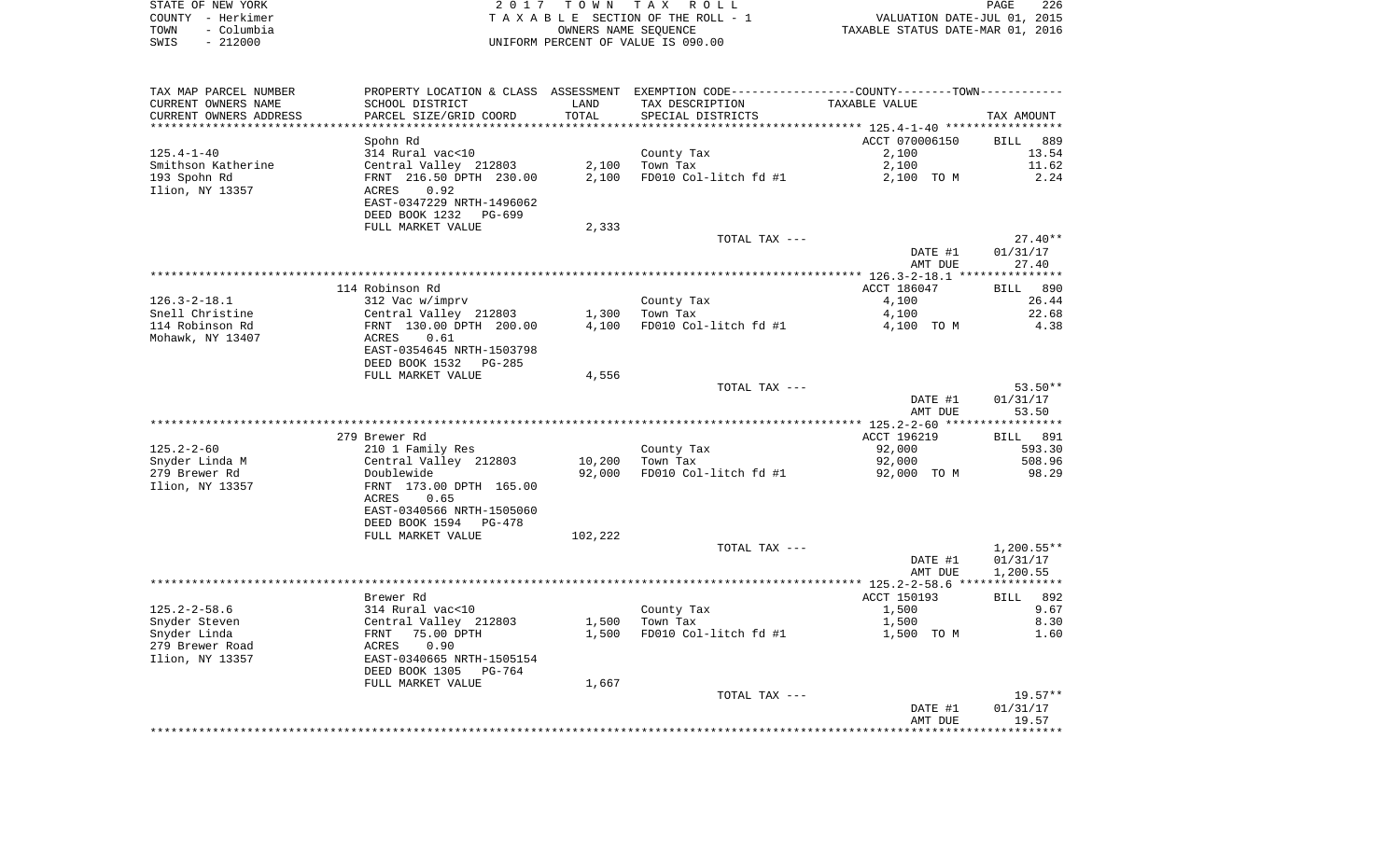| STATE OF NEW YORK  | 2017 TOWN TAX ROLL                 | 227<br>PAGE                      |
|--------------------|------------------------------------|----------------------------------|
| COUNTY - Herkimer  | TAXABLE SECTION OF THE ROLL - 1    | VALUATION DATE-JUL 01, 2015      |
| – Columbia<br>TOWN | OWNERS NAME SEOUENCE               | TAXABLE STATUS DATE-MAR 01, 2016 |
| $-212000$<br>SWIS  | UNIFORM PERCENT OF VALUE IS 090.00 |                                  |

| TAX MAP PARCEL NUMBER            |                                                   |        | PROPERTY LOCATION & CLASS ASSESSMENT EXEMPTION CODE----------------COUNTY--------TOWN---------- |                       |                    |
|----------------------------------|---------------------------------------------------|--------|-------------------------------------------------------------------------------------------------|-----------------------|--------------------|
| CURRENT OWNERS NAME              | SCHOOL DISTRICT                                   | LAND   | TAX DESCRIPTION                                                                                 | TAXABLE VALUE         |                    |
| CURRENT OWNERS ADDRESS           | PARCEL SIZE/GRID COORD                            | TOTAL  | SPECIAL DISTRICTS                                                                               |                       | TAX AMOUNT         |
| *******************              | ****************************                      |        |                                                                                                 |                       |                    |
|                                  | 924 State Route 51                                |        |                                                                                                 | ACCT 194970           | BILL<br>893        |
| $131.30 - 2 - 16$                | 210 1 Family Res                                  |        | County Tax                                                                                      | 70,000                | 451.42             |
| Sommer Robert F                  | Mount Markham 215601                              | 8,600  | Town Tax                                                                                        | 70,000                | 387.25             |
| 924 State Route 51               | INCLUDES 131.30-2-17                              | 70,000 | FD010 Col-litch fd #1                                                                           | 70,000 TO M           | 74.79              |
| Ilion, NY 13357                  | 65.00 DPTH 210.00<br>FRNT                         |        |                                                                                                 |                       |                    |
|                                  | 0.46<br>ACRES                                     |        |                                                                                                 |                       |                    |
|                                  | EAST-0328018 NRTH-1492740                         |        |                                                                                                 |                       |                    |
|                                  | DEED BOOK 1586<br>PG-545                          |        |                                                                                                 |                       |                    |
|                                  | FULL MARKET VALUE                                 | 77,778 |                                                                                                 |                       |                    |
|                                  |                                                   |        | TOTAL TAX ---                                                                                   |                       | $913.46**$         |
|                                  |                                                   |        |                                                                                                 | DATE #1               | 01/31/17           |
|                                  |                                                   |        |                                                                                                 | AMT DUE               | 913.46             |
|                                  |                                                   |        |                                                                                                 |                       |                    |
|                                  | Mckoons Rd                                        |        |                                                                                                 | ACCT 070007230        | 894<br><b>BILL</b> |
| $139.1 - 2 - 3$                  | 323 Vacant rural                                  |        | County Tax                                                                                      | 1,000                 | 6.45               |
| Sonwu Patrick                    | Richfield Sprin 365601                            | 1,000  | Town Tax                                                                                        | 1,000                 | 5.53               |
| PO Box 878                       | ACRES<br>3.39                                     | 1,000  | School Relevy                                                                                   |                       | 12.68              |
| Jamaica, NY 11433                | EAST-0351756 NRTH-1479195                         |        | FD010 Col-litch fd #1                                                                           | 1,000 TO M            | 1.07               |
|                                  | DEED BOOK 1201<br>PG-978                          |        |                                                                                                 |                       |                    |
|                                  | FULL MARKET VALUE                                 | 1,111  |                                                                                                 |                       |                    |
|                                  |                                                   |        | TOTAL TAX ---                                                                                   |                       | $25.73**$          |
|                                  |                                                   |        |                                                                                                 | DATE #1               | 01/31/17           |
|                                  |                                                   |        |                                                                                                 | AMT DUE               | 25.73              |
|                                  |                                                   |        |                                                                                                 |                       |                    |
|                                  | 1090 Millers Mills Rd                             |        |                                                                                                 | ACCT 070012720        | BILL 895           |
| $131.4 - 2 - 1$                  | 210 1 Family Res                                  |        | County Tax                                                                                      | 77,300                | 498.50             |
| Southard David G                 | Richfield Sprin 365601                            | 21,800 | Town Tax                                                                                        | 77,300                | 427.64             |
| Southard Jennifer M              | Doublewide                                        | 77,300 | FD010 Col-litch fd #1                                                                           | 77,300 TO M           | 82.59              |
| 1090 Millers Mills Rd            | <b>ACRES</b><br>5.00                              |        |                                                                                                 |                       |                    |
| Richfield Springs, NY 13439      | EAST-0344145 NRTH-1487053                         |        |                                                                                                 |                       |                    |
|                                  | FULL MARKET VALUE                                 | 85,889 |                                                                                                 |                       |                    |
|                                  |                                                   |        | TOTAL TAX ---                                                                                   |                       | $1,008.73**$       |
|                                  |                                                   |        |                                                                                                 | DATE #1               | 01/31/17           |
|                                  |                                                   |        |                                                                                                 | AMT DUE               | 1,008.73           |
|                                  | 686 State Route 28                                |        |                                                                                                 | ACCT 070006450        | BILL 896           |
| $139.1 - 2 - 14$                 |                                                   |        |                                                                                                 |                       | 417.89             |
|                                  | 210 1 Family Res                                  | 13,100 | County Tax<br>Town Tax                                                                          | 64,800                | 358.49             |
| Southard Gary<br>Southard Judith | Richfield Sprin 365601<br>FRNT 183.21 DPTH 330.00 | 64,800 | FD010 Col-litch fd #1                                                                           | 64,800<br>64,800 TO M | 69.23              |
| 686 State Route 28               | <b>ACRES</b><br>1.06                              |        |                                                                                                 | 64,800 TO M           | 23.03              |
| Richfield Springs, NY 13439      | EAST-0357804 NRTH-1478455                         |        | LT010 Columbia lt dist #1                                                                       |                       |                    |
|                                  | DEED BOOK 00614 PG-00603                          |        |                                                                                                 |                       |                    |
|                                  |                                                   | 72,000 |                                                                                                 |                       |                    |
|                                  | FULL MARKET VALUE                                 |        | TOTAL TAX ---                                                                                   |                       | 868.64**           |
|                                  |                                                   |        |                                                                                                 | DATE #1               | 01/31/17           |
|                                  |                                                   |        |                                                                                                 | AMT DUE               | 868.64             |
|                                  |                                                   |        |                                                                                                 |                       |                    |
|                                  |                                                   |        |                                                                                                 |                       |                    |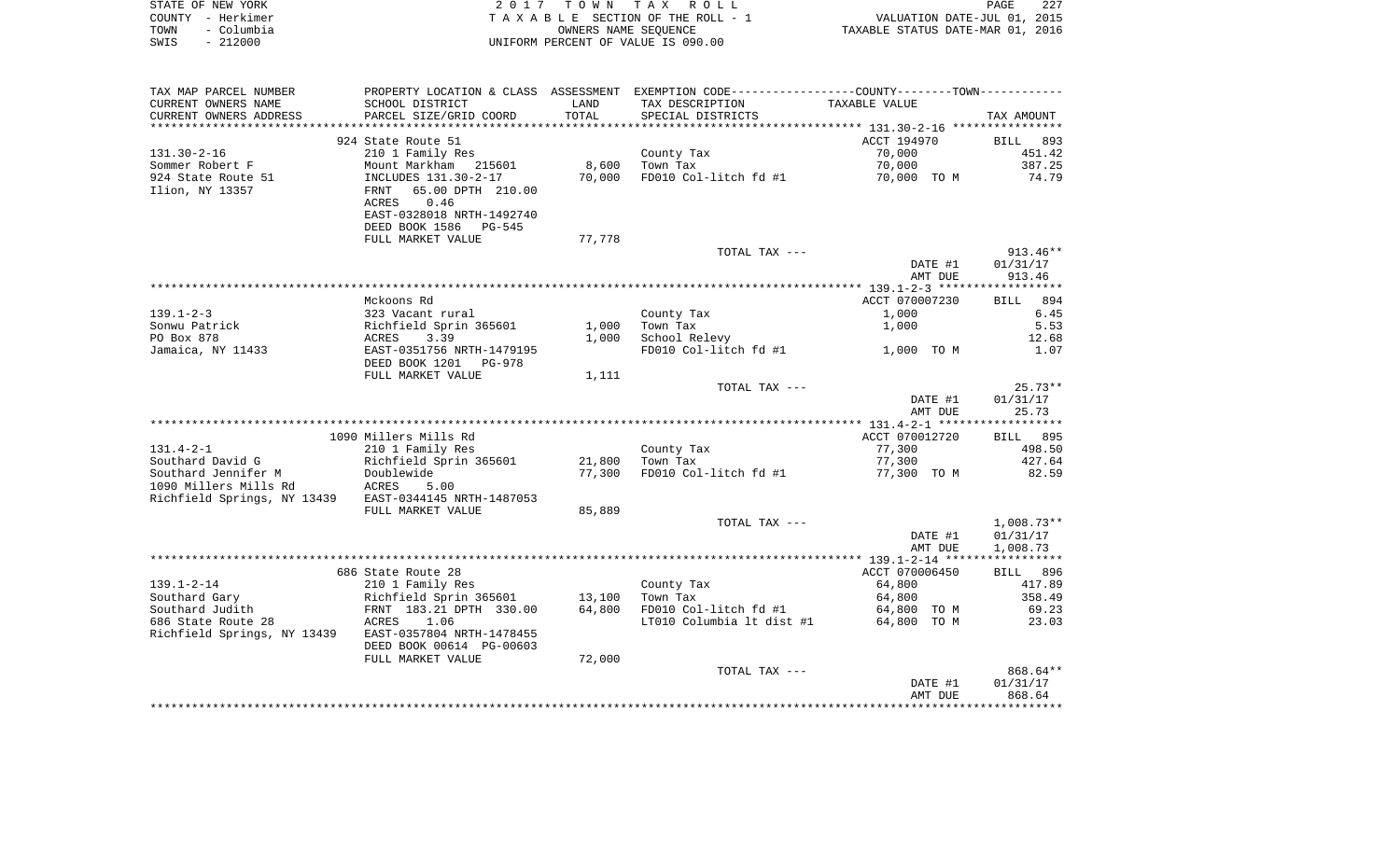|      | STATE OF NEW YORK | 2017 TOWN TAX ROLL                 | PAGE                             | 228 |
|------|-------------------|------------------------------------|----------------------------------|-----|
|      | COUNTY - Herkimer | TAXABLE SECTION OF THE ROLL - 1    | VALUATION DATE-JUL 01, 2015      |     |
| TOWN | - Columbia        | OWNERS NAME SEOUENCE               | TAXABLE STATUS DATE-MAR 01, 2016 |     |
| SWIS | - 212000          | UNIFORM PERCENT OF VALUE IS 090.00 |                                  |     |

| TAXABLE VALUE<br>CURRENT OWNERS NAME<br>SCHOOL DISTRICT<br>LAND<br>TAX DESCRIPTION<br>TOTAL<br>CURRENT OWNERS ADDRESS<br>PARCEL SIZE/GRID COORD<br>SPECIAL DISTRICTS<br>**************<br>*******************<br>240 No Columbia Rd<br>ACCT 070003720<br><b>BILL</b><br>$125.2 - 2 - 28$<br>120 Field crops<br>93,700<br>County Tax<br>Southwick Calvin III<br>Central Valley 212803<br>40,500<br>Town Tax<br>93,700<br>Southwick Jody L<br>INCLUDES 125.2-2-27.2<br>93,700<br>FD010 Col-litch fd #1<br>93,700 TO M<br>240 North Columbia Rd<br>ACRES<br>34.90<br>Ilion, NY 13357<br>EAST-0341891 NRTH-1509698<br>DEED BOOK 709<br>PG-846<br>FULL MARKET VALUE<br>104,111<br>TOTAL TAX ---<br>DATE #1<br>AMT DUE<br>Polly Miller Rd<br>ACCT 070016105<br><b>BILL</b><br>$126.3 - 2 - 5.2$<br>323 Vacant rural<br>11,500<br>County Tax<br>Spencer Stephen M<br>Central Valley 212803<br>11,500<br>Town Tax<br>11,500<br>5932 Dog Hollow Rd<br>ACRES 17.00<br>11,500<br>School Relevy<br>FD010 Col-litch fd #1<br>Cuyler, NY 13158<br>EAST-0350728 NRTH-1503075<br>11,500 TO M<br>DEED BOOK 1256<br>$PG-843$<br>FULL MARKET VALUE<br>12,778<br>TOTAL TAX ---<br>DATE #1<br>AMT DUE | TAX MAP PARCEL NUMBER | PROPERTY LOCATION & CLASS ASSESSMENT | EXEMPTION CODE-----------------COUNTY-------TOWN----------- |              |
|----------------------------------------------------------------------------------------------------------------------------------------------------------------------------------------------------------------------------------------------------------------------------------------------------------------------------------------------------------------------------------------------------------------------------------------------------------------------------------------------------------------------------------------------------------------------------------------------------------------------------------------------------------------------------------------------------------------------------------------------------------------------------------------------------------------------------------------------------------------------------------------------------------------------------------------------------------------------------------------------------------------------------------------------------------------------------------------------------------------------------------------------------------------------------------|-----------------------|--------------------------------------|-------------------------------------------------------------|--------------|
|                                                                                                                                                                                                                                                                                                                                                                                                                                                                                                                                                                                                                                                                                                                                                                                                                                                                                                                                                                                                                                                                                                                                                                                  |                       |                                      |                                                             |              |
|                                                                                                                                                                                                                                                                                                                                                                                                                                                                                                                                                                                                                                                                                                                                                                                                                                                                                                                                                                                                                                                                                                                                                                                  |                       |                                      |                                                             | TAX AMOUNT   |
|                                                                                                                                                                                                                                                                                                                                                                                                                                                                                                                                                                                                                                                                                                                                                                                                                                                                                                                                                                                                                                                                                                                                                                                  |                       |                                      |                                                             |              |
|                                                                                                                                                                                                                                                                                                                                                                                                                                                                                                                                                                                                                                                                                                                                                                                                                                                                                                                                                                                                                                                                                                                                                                                  |                       |                                      |                                                             | 897          |
|                                                                                                                                                                                                                                                                                                                                                                                                                                                                                                                                                                                                                                                                                                                                                                                                                                                                                                                                                                                                                                                                                                                                                                                  |                       |                                      |                                                             | 604.26       |
|                                                                                                                                                                                                                                                                                                                                                                                                                                                                                                                                                                                                                                                                                                                                                                                                                                                                                                                                                                                                                                                                                                                                                                                  |                       |                                      |                                                             | 518.37       |
|                                                                                                                                                                                                                                                                                                                                                                                                                                                                                                                                                                                                                                                                                                                                                                                                                                                                                                                                                                                                                                                                                                                                                                                  |                       |                                      |                                                             | 100.11       |
|                                                                                                                                                                                                                                                                                                                                                                                                                                                                                                                                                                                                                                                                                                                                                                                                                                                                                                                                                                                                                                                                                                                                                                                  |                       |                                      |                                                             |              |
|                                                                                                                                                                                                                                                                                                                                                                                                                                                                                                                                                                                                                                                                                                                                                                                                                                                                                                                                                                                                                                                                                                                                                                                  |                       |                                      |                                                             |              |
|                                                                                                                                                                                                                                                                                                                                                                                                                                                                                                                                                                                                                                                                                                                                                                                                                                                                                                                                                                                                                                                                                                                                                                                  |                       |                                      |                                                             |              |
|                                                                                                                                                                                                                                                                                                                                                                                                                                                                                                                                                                                                                                                                                                                                                                                                                                                                                                                                                                                                                                                                                                                                                                                  |                       |                                      |                                                             |              |
|                                                                                                                                                                                                                                                                                                                                                                                                                                                                                                                                                                                                                                                                                                                                                                                                                                                                                                                                                                                                                                                                                                                                                                                  |                       |                                      |                                                             | $1,222.74**$ |
|                                                                                                                                                                                                                                                                                                                                                                                                                                                                                                                                                                                                                                                                                                                                                                                                                                                                                                                                                                                                                                                                                                                                                                                  |                       |                                      |                                                             | 01/31/17     |
|                                                                                                                                                                                                                                                                                                                                                                                                                                                                                                                                                                                                                                                                                                                                                                                                                                                                                                                                                                                                                                                                                                                                                                                  |                       |                                      |                                                             | 1,222.74     |
|                                                                                                                                                                                                                                                                                                                                                                                                                                                                                                                                                                                                                                                                                                                                                                                                                                                                                                                                                                                                                                                                                                                                                                                  |                       |                                      |                                                             |              |
|                                                                                                                                                                                                                                                                                                                                                                                                                                                                                                                                                                                                                                                                                                                                                                                                                                                                                                                                                                                                                                                                                                                                                                                  |                       |                                      |                                                             | 898          |
|                                                                                                                                                                                                                                                                                                                                                                                                                                                                                                                                                                                                                                                                                                                                                                                                                                                                                                                                                                                                                                                                                                                                                                                  |                       |                                      |                                                             | 74.16        |
|                                                                                                                                                                                                                                                                                                                                                                                                                                                                                                                                                                                                                                                                                                                                                                                                                                                                                                                                                                                                                                                                                                                                                                                  |                       |                                      |                                                             | 63.62        |
|                                                                                                                                                                                                                                                                                                                                                                                                                                                                                                                                                                                                                                                                                                                                                                                                                                                                                                                                                                                                                                                                                                                                                                                  |                       |                                      |                                                             | 255.83       |
|                                                                                                                                                                                                                                                                                                                                                                                                                                                                                                                                                                                                                                                                                                                                                                                                                                                                                                                                                                                                                                                                                                                                                                                  |                       |                                      |                                                             | 12.29        |
|                                                                                                                                                                                                                                                                                                                                                                                                                                                                                                                                                                                                                                                                                                                                                                                                                                                                                                                                                                                                                                                                                                                                                                                  |                       |                                      |                                                             |              |
|                                                                                                                                                                                                                                                                                                                                                                                                                                                                                                                                                                                                                                                                                                                                                                                                                                                                                                                                                                                                                                                                                                                                                                                  |                       |                                      |                                                             |              |
|                                                                                                                                                                                                                                                                                                                                                                                                                                                                                                                                                                                                                                                                                                                                                                                                                                                                                                                                                                                                                                                                                                                                                                                  |                       |                                      |                                                             | 405.90**     |
|                                                                                                                                                                                                                                                                                                                                                                                                                                                                                                                                                                                                                                                                                                                                                                                                                                                                                                                                                                                                                                                                                                                                                                                  |                       |                                      |                                                             | 01/31/17     |
|                                                                                                                                                                                                                                                                                                                                                                                                                                                                                                                                                                                                                                                                                                                                                                                                                                                                                                                                                                                                                                                                                                                                                                                  |                       |                                      |                                                             | 405.90       |
|                                                                                                                                                                                                                                                                                                                                                                                                                                                                                                                                                                                                                                                                                                                                                                                                                                                                                                                                                                                                                                                                                                                                                                                  |                       |                                      |                                                             |              |
| Polly Miller Rd<br>ACCT 070016155<br>BILL                                                                                                                                                                                                                                                                                                                                                                                                                                                                                                                                                                                                                                                                                                                                                                                                                                                                                                                                                                                                                                                                                                                                        |                       |                                      |                                                             | 899          |
| $126.3 - 2 - 8.3$<br>20,000<br>312 Vac w/imprv<br>County Tax                                                                                                                                                                                                                                                                                                                                                                                                                                                                                                                                                                                                                                                                                                                                                                                                                                                                                                                                                                                                                                                                                                                     |                       |                                      |                                                             | 128.98       |
| Spencer Stephen M<br>12,000<br>Town Tax<br>20,000<br>Central Valley 212803                                                                                                                                                                                                                                                                                                                                                                                                                                                                                                                                                                                                                                                                                                                                                                                                                                                                                                                                                                                                                                                                                                       |                       |                                      |                                                             | 110.64       |
| 5932 Dog Hollow Rd<br>20,000<br>School Relevy<br>ACRES 15.00                                                                                                                                                                                                                                                                                                                                                                                                                                                                                                                                                                                                                                                                                                                                                                                                                                                                                                                                                                                                                                                                                                                     |                       |                                      |                                                             | 444.84       |
| Cuyler, NY 13158<br>EAST-0351218 NRTH-1502752<br>FD010 Col-litch fd #1<br>20,000 TO M                                                                                                                                                                                                                                                                                                                                                                                                                                                                                                                                                                                                                                                                                                                                                                                                                                                                                                                                                                                                                                                                                            |                       |                                      |                                                             | 21.37        |
| DEED BOOK 1256<br>PG-843                                                                                                                                                                                                                                                                                                                                                                                                                                                                                                                                                                                                                                                                                                                                                                                                                                                                                                                                                                                                                                                                                                                                                         |                       |                                      |                                                             |              |
| 22,222<br>FULL MARKET VALUE                                                                                                                                                                                                                                                                                                                                                                                                                                                                                                                                                                                                                                                                                                                                                                                                                                                                                                                                                                                                                                                                                                                                                      |                       |                                      |                                                             |              |
| TOTAL TAX ---                                                                                                                                                                                                                                                                                                                                                                                                                                                                                                                                                                                                                                                                                                                                                                                                                                                                                                                                                                                                                                                                                                                                                                    |                       |                                      |                                                             | 705.83**     |
| DATE #1                                                                                                                                                                                                                                                                                                                                                                                                                                                                                                                                                                                                                                                                                                                                                                                                                                                                                                                                                                                                                                                                                                                                                                          |                       |                                      |                                                             | 01/31/17     |
| AMT DUE                                                                                                                                                                                                                                                                                                                                                                                                                                                                                                                                                                                                                                                                                                                                                                                                                                                                                                                                                                                                                                                                                                                                                                          |                       |                                      |                                                             | 705.83       |
|                                                                                                                                                                                                                                                                                                                                                                                                                                                                                                                                                                                                                                                                                                                                                                                                                                                                                                                                                                                                                                                                                                                                                                                  |                       |                                      |                                                             |              |
| ACCT 070006630<br>Polly Miller Rd<br><b>BILL</b>                                                                                                                                                                                                                                                                                                                                                                                                                                                                                                                                                                                                                                                                                                                                                                                                                                                                                                                                                                                                                                                                                                                                 |                       |                                      |                                                             | 900          |
| $126.3 - 2 - 9$<br>314 Rural vac<10<br>County Tax<br>5,200                                                                                                                                                                                                                                                                                                                                                                                                                                                                                                                                                                                                                                                                                                                                                                                                                                                                                                                                                                                                                                                                                                                       |                       |                                      |                                                             | 33.53        |
| Spencer Stephen M<br>Central Valley 212803<br>5,200<br>Town Tax<br>5,200                                                                                                                                                                                                                                                                                                                                                                                                                                                                                                                                                                                                                                                                                                                                                                                                                                                                                                                                                                                                                                                                                                         |                       |                                      |                                                             | 28.77        |
| 5932 Dog Hollow Rd<br>5,200<br>School Relevy<br>ACRES<br>1.00                                                                                                                                                                                                                                                                                                                                                                                                                                                                                                                                                                                                                                                                                                                                                                                                                                                                                                                                                                                                                                                                                                                    |                       |                                      |                                                             | 115.65       |
| Cuyler, NY 13158<br>EAST-0351019 NRTH-1502099<br>FD010 Col-litch fd #1<br>5,200 TO M                                                                                                                                                                                                                                                                                                                                                                                                                                                                                                                                                                                                                                                                                                                                                                                                                                                                                                                                                                                                                                                                                             |                       |                                      |                                                             | 5.56         |
| DEED BOOK 1256<br>PG-843                                                                                                                                                                                                                                                                                                                                                                                                                                                                                                                                                                                                                                                                                                                                                                                                                                                                                                                                                                                                                                                                                                                                                         |                       |                                      |                                                             |              |
| 5,778<br>FULL MARKET VALUE                                                                                                                                                                                                                                                                                                                                                                                                                                                                                                                                                                                                                                                                                                                                                                                                                                                                                                                                                                                                                                                                                                                                                       |                       |                                      |                                                             |              |
| TOTAL TAX ---                                                                                                                                                                                                                                                                                                                                                                                                                                                                                                                                                                                                                                                                                                                                                                                                                                                                                                                                                                                                                                                                                                                                                                    |                       |                                      |                                                             | 183.51**     |
| DATE #1                                                                                                                                                                                                                                                                                                                                                                                                                                                                                                                                                                                                                                                                                                                                                                                                                                                                                                                                                                                                                                                                                                                                                                          |                       |                                      |                                                             | 01/31/17     |
| AMT DUE                                                                                                                                                                                                                                                                                                                                                                                                                                                                                                                                                                                                                                                                                                                                                                                                                                                                                                                                                                                                                                                                                                                                                                          |                       |                                      |                                                             | 183.51       |
|                                                                                                                                                                                                                                                                                                                                                                                                                                                                                                                                                                                                                                                                                                                                                                                                                                                                                                                                                                                                                                                                                                                                                                                  |                       |                                      |                                                             |              |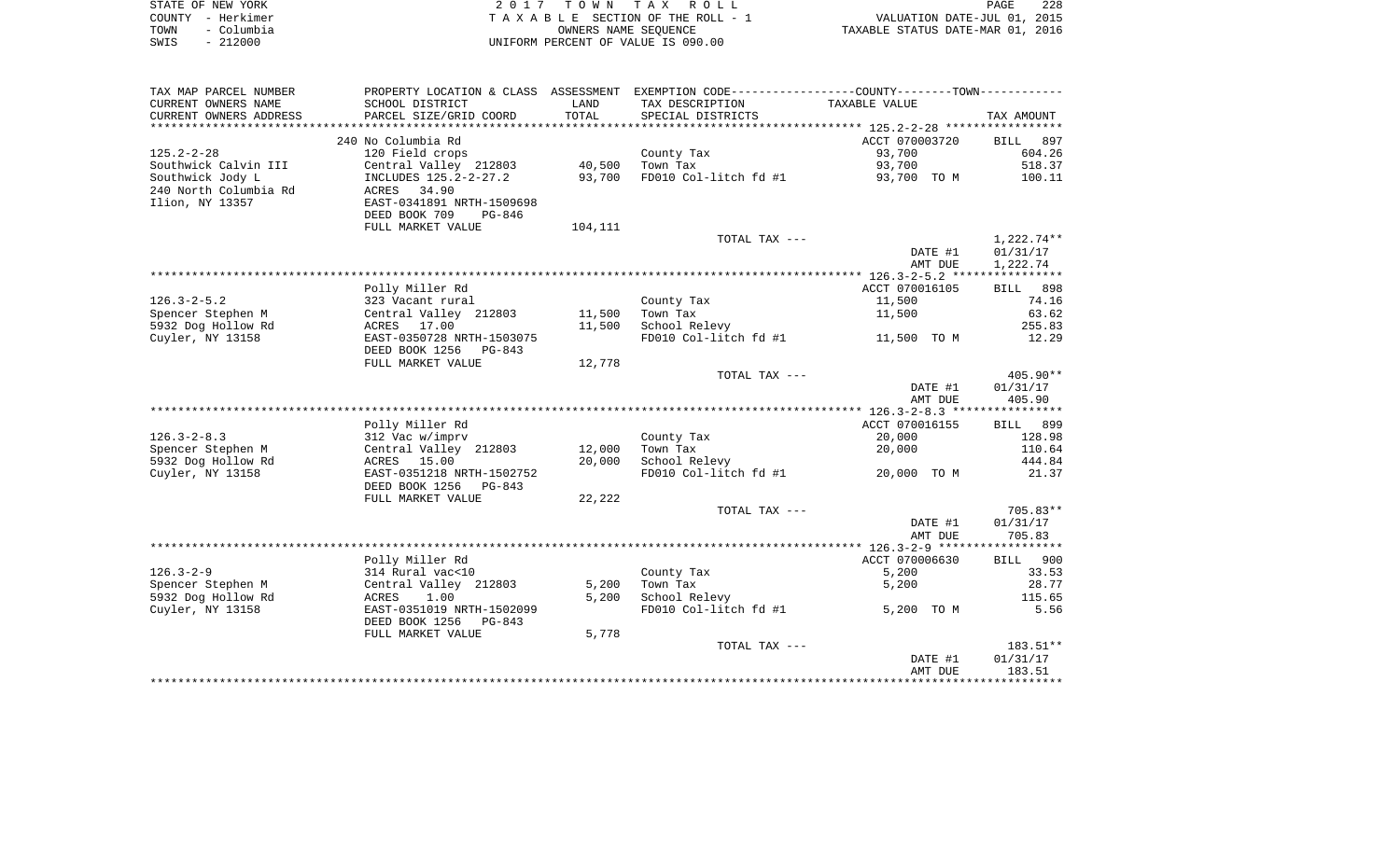| STATE OF NEW YORK  | 2017 TOWN TAX ROLL                 | 229<br>PAGE                      |
|--------------------|------------------------------------|----------------------------------|
| COUNTY - Herkimer  | TAXABLE SECTION OF THE ROLL - 1    | VALUATION DATE-JUL 01, 2015      |
| - Columbia<br>TOWN | OWNERS NAME SEOUENCE               | TAXABLE STATUS DATE-MAR 01, 2016 |
| $-212000$<br>SWIS  | UNIFORM PERCENT OF VALUE IS 090.00 |                                  |

| TAX MAP PARCEL NUMBER                                 | PROPERTY LOCATION & CLASS ASSESSMENT EXEMPTION CODE----------------COUNTY--------TOWN---------- |         |                                   |                                           |              |
|-------------------------------------------------------|-------------------------------------------------------------------------------------------------|---------|-----------------------------------|-------------------------------------------|--------------|
| CURRENT OWNERS NAME                                   | SCHOOL DISTRICT                                                                                 | LAND    | TAX DESCRIPTION                   | TAXABLE VALUE                             |              |
| CURRENT OWNERS ADDRESS                                | PARCEL SIZE/GRID COORD                                                                          | TOTAL   | SPECIAL DISTRICTS                 |                                           | TAX AMOUNT   |
|                                                       |                                                                                                 |         |                                   |                                           |              |
|                                                       | 198 Beebe Rd                                                                                    |         |                                   | ACCT 070014490                            | BILL<br>901  |
| 125.4-1-62                                            |                                                                                                 |         |                                   | $\overline{0}$<br>20,000                  |              |
| Squire Robert                                         | Central valley<br>Includes 125.4-1-61.1<br>FRNT 1330.00 DPTH<br>ACRES 16.20                     |         |                                   | 175,000                                   | 1,128.55     |
| Squire Vicki                                          |                                                                                                 |         |                                   | 155,000                                   | 857.49       |
| 198 Beebe Road                                        |                                                                                                 |         |                                   | FD010 Col-litch fd #1 175,000 TO M 186.97 |              |
| Ilion, NY 13357                                       |                                                                                                 |         |                                   |                                           |              |
|                                                       | EAST-0336751 NRTH-1502284                                                                       |         |                                   |                                           |              |
|                                                       | DEED BOOK 1286 PG-826                                                                           |         |                                   |                                           |              |
|                                                       | FULL MARKET VALUE                                                                               | 194,444 |                                   |                                           |              |
|                                                       |                                                                                                 |         | TOTAL TAX ---                     |                                           | $2,173.01**$ |
|                                                       |                                                                                                 |         |                                   | DATE #1                                   | 01/31/17     |
|                                                       |                                                                                                 |         |                                   | AMT DUE                                   | 2,173.01     |
|                                                       |                                                                                                 |         |                                   |                                           |              |
|                                                       | 1475 Jordanville Rd                                                                             |         |                                   | ACCT 070015155                            | BILL 902     |
| 132.1-1-20.1                                          | 240 Rural res                                                                                   |         | County Tax<br>Town Tax            | 91,800                                    | 592.01       |
| Steere Gordon L                                       | Richfield Sprin 365601 56,500<br>ACRES 93.80 91,800                                             |         | Town Tax                          | 91,800                                    | 507.86       |
| 1475 Jordanville Rd                                   |                                                                                                 |         | FD010 Col-litch fd #1             | 91,800 TO M                               | 98.08        |
| Richfield Springs, NY 13439 EAST-0354995 NRTH-1492234 |                                                                                                 |         |                                   |                                           |              |
|                                                       | DEED BOOK 799<br>PG-292                                                                         |         |                                   |                                           |              |
|                                                       | FULL MARKET VALUE                                                                               | 102,000 |                                   |                                           |              |
|                                                       |                                                                                                 |         | TOTAL TAX ---                     |                                           | 1,197.95**   |
|                                                       |                                                                                                 |         |                                   | DATE #1                                   | 01/31/17     |
|                                                       |                                                                                                 |         |                                   | AMT DUE                                   | 1,197.95     |
|                                                       |                                                                                                 |         |                                   |                                           |              |
|                                                       | 152 No Columbia Rd                                                                              |         |                                   | ACCT 070010500                            | BILL 903     |
| 125.2-2-74                                            | 210 1 Family Res                                                                                |         |                                   | 34,600                                    | 223.13       |
| Steere Mark                                           | Central Valley 212803 1,200<br>FRNT 129.00 DPTH 60.00 34,600                                    |         | County Tax<br>Town Tax            | 34,600                                    | 191.41       |
| 152 No Columbia Rd                                    |                                                                                                 |         | 34,600 FD010 Col-litch fd #1      | 34,600 TO M                               | 36.97        |
| Ilion, NY 13357                                       | 0.28<br>ACRES                                                                                   |         |                                   |                                           |              |
|                                                       | EAST-0340284 NRTH-1510155                                                                       |         |                                   |                                           |              |
|                                                       | DEED BOOK 927<br>PG-655                                                                         |         |                                   |                                           |              |
|                                                       | FULL MARKET VALUE                                                                               | 38,444  |                                   |                                           |              |
|                                                       |                                                                                                 |         | TOTAL TAX ---                     |                                           | 451.51**     |
|                                                       |                                                                                                 |         |                                   | DATE #1                                   | 01/31/17     |
|                                                       |                                                                                                 |         |                                   | AMT DUE                                   | 451.51       |
|                                                       |                                                                                                 |         |                                   |                                           |              |
|                                                       | 199 Brennan Rd                                                                                  |         |                                   | ACCT 178206                               | BILL 904     |
| 125.4-1-53.2                                          | 210 1 Family Res                                                                                |         | County Tax<br>Town Tax            | 76,800                                    | 495.27       |
| Stefanec Brian                                        |                                                                                                 |         | 18,500   Town Tax                 | 76,800                                    | 424.87       |
| 199 Brennan Rd                                        |                                                                                                 | 76,800  | FD010 Col-litch fd #1 76,800 TO M |                                           | 82.05        |
| Ilion, NY 13357                                       |                                                                                                 |         |                                   |                                           |              |
|                                                       | DEED BOOK 1483 PG-658                                                                           |         |                                   |                                           |              |
|                                                       | FULL MARKET VALUE                                                                               | 85,333  |                                   |                                           |              |
|                                                       |                                                                                                 |         | TOTAL TAX ---                     |                                           | $1,002.19**$ |
|                                                       |                                                                                                 |         |                                   | DATE #1                                   | 01/31/17     |
|                                                       |                                                                                                 |         |                                   | AMT DUE                                   | 1,002.19     |
|                                                       |                                                                                                 |         |                                   |                                           |              |
|                                                       |                                                                                                 |         |                                   |                                           |              |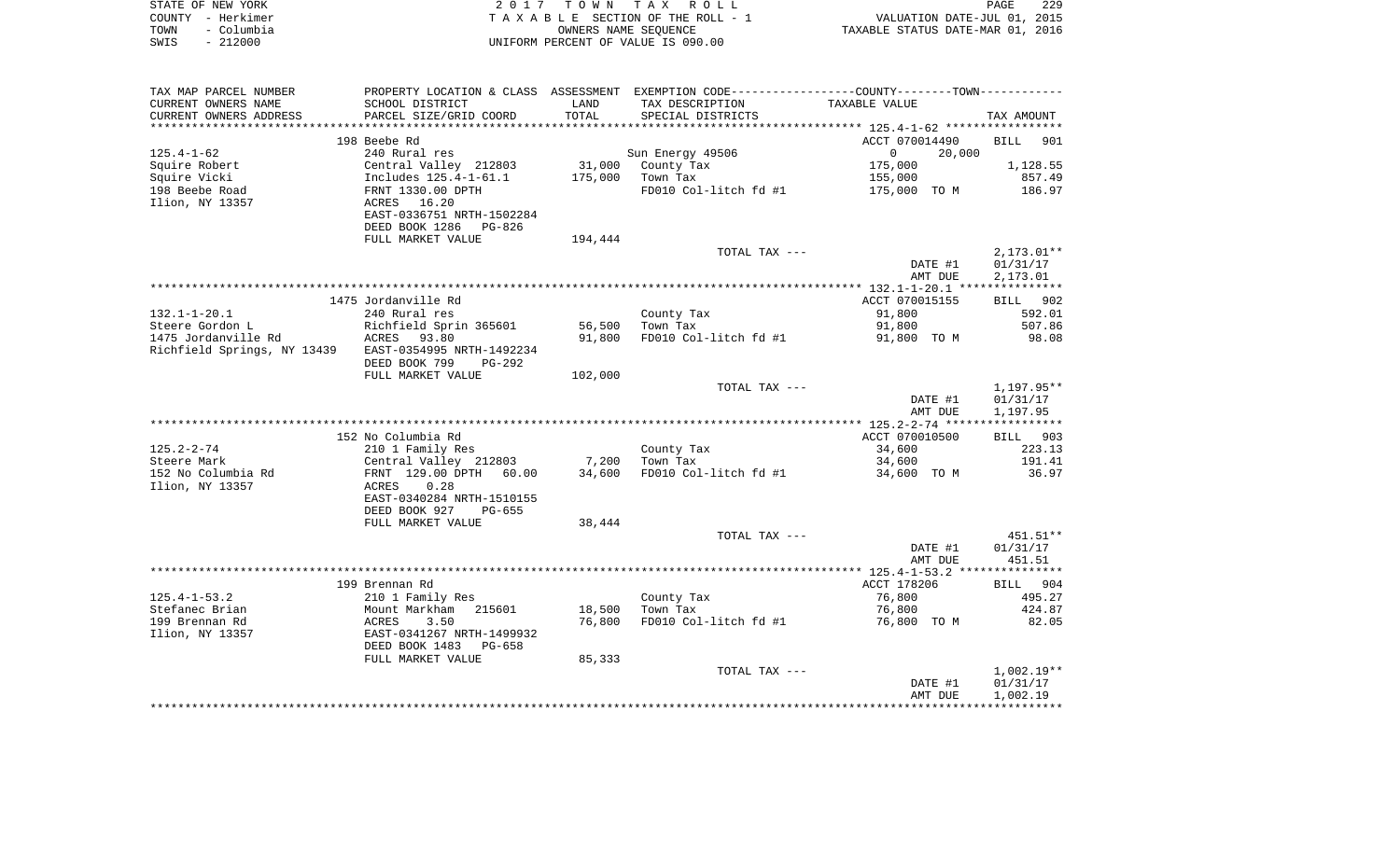| STATE OF NEW YORK  | 2017 TOWN TAX ROLL                 | 230<br>PAGE                      |
|--------------------|------------------------------------|----------------------------------|
| COUNTY - Herkimer  | TAXABLE SECTION OF THE ROLL - 1    | VALUATION DATE-JUL 01, 2015      |
| - Columbia<br>TOWN | OWNERS NAME SEOUENCE               | TAXABLE STATUS DATE-MAR 01, 2016 |
| $-212000$<br>SWIS  | UNIFORM PERCENT OF VALUE IS 090.00 |                                  |

| TAX MAP PARCEL NUMBER     |                                |        | PROPERTY LOCATION & CLASS ASSESSMENT EXEMPTION CODE----------------COUNTY--------TOWN----------- |                            |                    |
|---------------------------|--------------------------------|--------|--------------------------------------------------------------------------------------------------|----------------------------|--------------------|
| CURRENT OWNERS NAME       | SCHOOL DISTRICT                | LAND   | TAX DESCRIPTION                                                                                  | TAXABLE VALUE              |                    |
| CURRENT OWNERS ADDRESS    | PARCEL SIZE/GRID COORD         | TOTAL  | SPECIAL DISTRICTS                                                                                |                            | TAX AMOUNT         |
|                           |                                |        |                                                                                                  |                            |                    |
|                           | 180 Purdy Rd                   |        |                                                                                                  | ACCT 070012160             | <b>BILL</b><br>905 |
| $126.3 - 2 - 51.3$        | 210 1 Family Res               |        | County Tax                                                                                       | 67,900                     | 437.88             |
| Steffen William           | Central Valley 212803          | 8,400  | Town Tax                                                                                         | 67,900                     | 375.64             |
|                           |                                | 67,900 |                                                                                                  |                            | 72.54              |
| Steffen Melanie C         | FRNT 350.00 DPTH 180.00        |        | FD010 Col-litch fd #1                                                                            | 67,900 TO M                |                    |
| 180 Purdy Rd              | 0.42<br>ACRES                  |        |                                                                                                  |                            |                    |
| Mohawk, NY 13407          | EAST-0356215 NRTH-1500735      |        |                                                                                                  |                            |                    |
|                           | DEED BOOK 681<br><b>PG-762</b> |        |                                                                                                  |                            |                    |
|                           | FULL MARKET VALUE              | 75,444 |                                                                                                  |                            |                    |
|                           |                                |        | TOTAL TAX ---                                                                                    |                            | 886.06**           |
|                           |                                |        |                                                                                                  | DATE #1                    | 01/31/17           |
|                           |                                |        |                                                                                                  | AMT DUE                    | 886.06             |
|                           |                                |        |                                                                                                  |                            |                    |
|                           | 218 Gage Rd                    |        |                                                                                                  | ACCT 159646                | BILL<br>906        |
| $131.1 - 1 - 12.1$        | 240 Rural res                  |        | County Tax                                                                                       | 78,000                     | 503.01             |
| Sterling Iva G            | Mount Markham<br>215601        | 35,000 | Town Tax                                                                                         | 78,000                     | 431.51             |
| 218 Gage Rd               | INCLUDES DEED B-878 P-680      | 78,000 | FD010 Col-litch fd #1                                                                            | 78,000 TO M                | 83.34              |
| Ilion, NY 13357           | ACRES<br>24.50                 |        |                                                                                                  |                            |                    |
|                           | EAST-0334705 NRTH-1494802      |        |                                                                                                  |                            |                    |
|                           | DEED BOOK 1409<br>$PG-563$     |        |                                                                                                  |                            |                    |
|                           |                                |        |                                                                                                  |                            |                    |
|                           | FULL MARKET VALUE              | 86,667 |                                                                                                  |                            |                    |
|                           |                                |        | TOTAL TAX ---                                                                                    |                            | 1,017.86**         |
|                           |                                |        |                                                                                                  | DATE #1                    | 01/31/17           |
|                           |                                |        |                                                                                                  | AMT DUE                    | 1,017.86           |
|                           |                                |        |                                                                                                  |                            |                    |
|                           | 303 Eberline Rd                |        |                                                                                                  | ACCT 070014045             | <b>BILL</b><br>907 |
| $126.1 - 3 - 2$           | 210 1 Family Res               |        | VET WAR C 41122                                                                                  | 8,010<br>$\mathbf 0$       |                    |
| Sterling Lee              | Central Valley 212803          |        | 20,900 VET WAR T 41123                                                                           | $\Omega$<br>10,680         |                    |
| PO Box 565                | ACRES<br>4.60                  |        | 84,000 AG MKTS<br>41730                                                                          | 6,346<br>6,346             |                    |
| Ilion, NY 13357           | EAST-0351325 NRTH-1505673      |        | County Tax                                                                                       | 69,644                     | 449.12             |
|                           | DEED BOOK 00638 PG-01044       |        | Town Tax                                                                                         | 66,974                     | 370.51             |
| MAY BE SUBJECT TO PAYMENT | FULL MARKET VALUE              |        | 93,333 FD010 Col-litch fd #1                                                                     | 84,000 TO M                | 89.75              |
| UNDER AGDIST LAW TIL 2023 |                                |        |                                                                                                  |                            |                    |
|                           |                                |        | TOTAL TAX ---                                                                                    |                            | 909.38**           |
|                           |                                |        |                                                                                                  | DATE #1                    | 01/31/17           |
|                           |                                |        |                                                                                                  | AMT DUE                    | 909.38             |
|                           |                                |        |                                                                                                  |                            |                    |
|                           |                                |        |                                                                                                  |                            |                    |
|                           | Eberline Rd                    |        |                                                                                                  | ACCT 070014040<br>$\Omega$ | BILL<br>908        |
| $126.1 - 3 - 1$           | 314 Rural vac<10               |        | AG MKTS<br>41730                                                                                 | $\mathbf{0}$               |                    |
| Sterling Lee H            | Central Valley 212803          | 5,200  | County Tax                                                                                       | 5,200                      | 33.53              |
| PO Box 565                | ACRES<br>8.20                  | 5,200  | Town Tax                                                                                         | 5,200                      | 28.77              |
| Ilion, NY 13357           | EAST-0350598 NRTH-1506029      |        | FD010 Col-litch fd #1                                                                            | 5,200 TO M                 | 5.56               |
|                           | DEED BOOK 739<br><b>PG-301</b> |        |                                                                                                  |                            |                    |
| MAY BE SUBJECT TO PAYMENT | FULL MARKET VALUE              | 5,778  |                                                                                                  |                            |                    |
| UNDER AGDIST LAW TIL 2023 |                                |        |                                                                                                  |                            |                    |
|                           |                                |        | TOTAL TAX ---                                                                                    |                            | $67.86**$          |
|                           |                                |        |                                                                                                  | DATE #1                    | 01/31/17           |
|                           |                                |        |                                                                                                  | AMT DUE                    | 67.86              |
|                           |                                |        |                                                                                                  |                            |                    |
|                           |                                |        |                                                                                                  |                            |                    |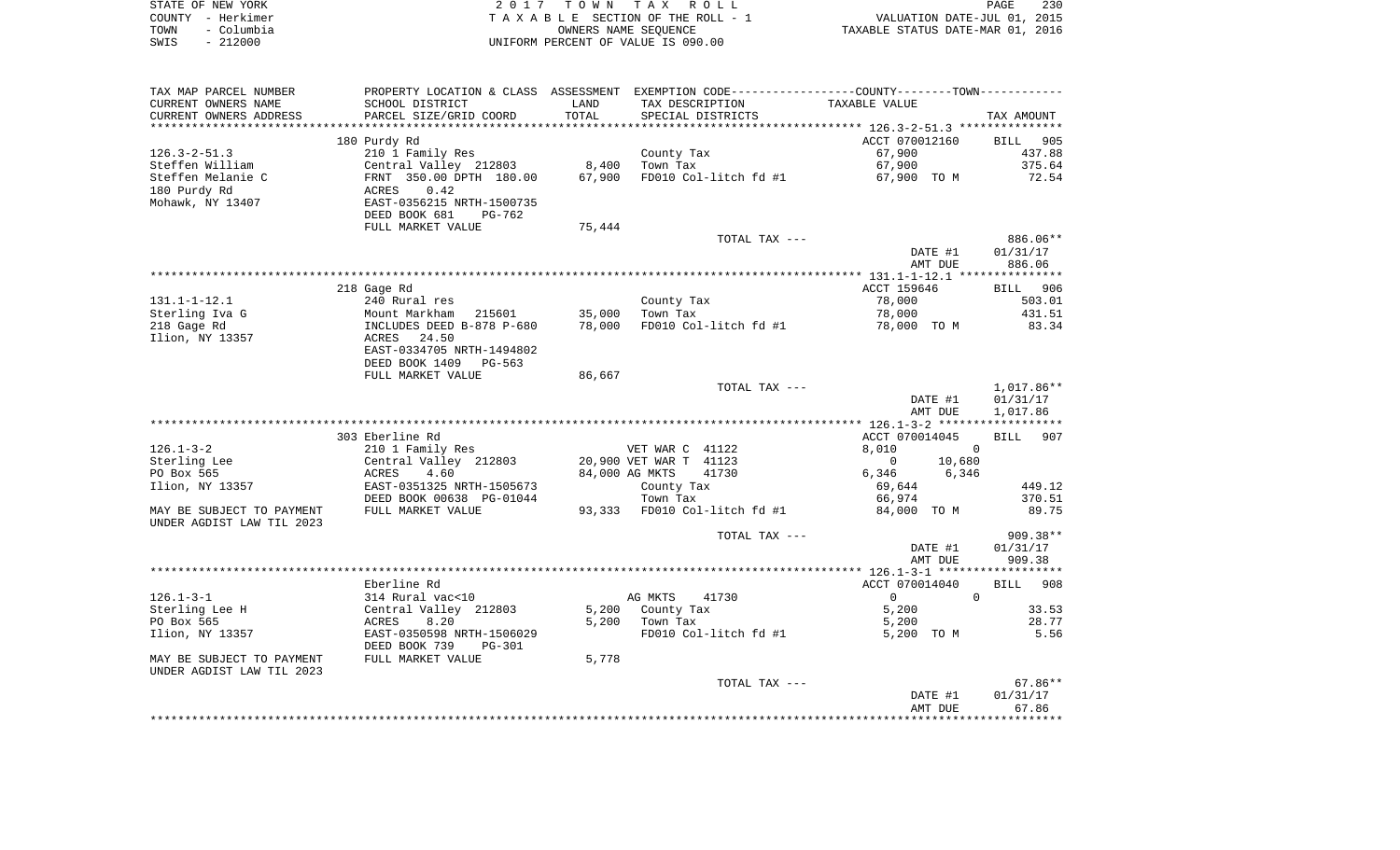|      | STATE OF NEW YORK | 2017 TOWN TAX ROLL                 | 231<br>PAGE                      |
|------|-------------------|------------------------------------|----------------------------------|
|      | COUNTY - Herkimer | TAXABLE SECTION OF THE ROLL - 1    | VALUATION DATE-JUL 01, 2015      |
| TOWN | - Columbia        | OWNERS NAME SEOUENCE               | TAXABLE STATUS DATE-MAR 01, 2016 |
| SWIS | $-212000$         | UNIFORM PERCENT OF VALUE IS 090.00 |                                  |

| TAX MAP PARCEL NUMBER                     |                           |        | PROPERTY LOCATION & CLASS ASSESSMENT EXEMPTION CODE---------------COUNTY-------TOWN---------- |                    |                    |
|-------------------------------------------|---------------------------|--------|-----------------------------------------------------------------------------------------------|--------------------|--------------------|
| CURRENT OWNERS NAME                       | SCHOOL DISTRICT           | LAND   | TAX DESCRIPTION                                                                               | TAXABLE VALUE      |                    |
| CURRENT OWNERS ADDRESS                    | PARCEL SIZE/GRID COORD    | TOTAL  | SPECIAL DISTRICTS                                                                             |                    | TAX AMOUNT         |
| **********************                    |                           |        |                                                                                               |                    |                    |
|                                           | 456 Spohn Rd              |        |                                                                                               | ACCT 169615        | <b>BILL</b><br>909 |
| $125.4 - 1 - 36.2$                        | 210 1 Family Res          |        | County Tax                                                                                    | 85,300             | 550.09             |
| Stewart Barry Lee                         | Central Valley 212803     | 26,500 | Town Tax                                                                                      | 85,300             | 471.90             |
| Stewart Susan Beth                        | 8.80<br>ACRES             | 85,300 | FD010 Col-litch fd #1                                                                         | 85,300 TO M        | 91.13              |
| 456 Spohn Rd                              | EAST-0345503 NRTH-1500841 |        |                                                                                               |                    |                    |
| Ilion, NY 13357                           | DEED BOOK 1427 PG-476     |        |                                                                                               |                    |                    |
|                                           | FULL MARKET VALUE         | 94,778 |                                                                                               |                    |                    |
|                                           |                           |        | TOTAL TAX ---                                                                                 |                    | 1,113.12**         |
|                                           |                           |        |                                                                                               | DATE #1            | 01/31/17           |
|                                           |                           |        |                                                                                               | AMT DUE            | 1,113.12           |
|                                           |                           |        |                                                                                               |                    |                    |
|                                           | 1460 Mckoons Rd           |        |                                                                                               |                    | BILL 910           |
| $131.2 - 1 - 28.5$                        | 270 Mfg housing           |        | County Tax                                                                                    | 65,200             | 420.47             |
| Stone Brian A                             | Central Valley 212803     | 30,200 | Town Tax                                                                                      | 65,200             | 360.70             |
| Stone Mary A                              | 14.30<br>ACRES            | 65,200 | FD010 Col-litch fd #1                                                                         | 65,200 TO M        | 69.66              |
| 1460 Mckoons Rd                           | EAST-0348914 NRTH-1491358 |        |                                                                                               |                    |                    |
| Richfield Springs, NY 13439 DEED BOOK 799 | <b>PG-460</b>             |        |                                                                                               |                    |                    |
|                                           | FULL MARKET VALUE         | 72,444 |                                                                                               |                    |                    |
|                                           |                           |        | TOTAL TAX ---                                                                                 |                    | 850.83**           |
|                                           |                           |        |                                                                                               | DATE #1<br>AMT DUE | 01/31/17<br>850.83 |
|                                           |                           |        |                                                                                               |                    |                    |
|                                           | 2004 State Route 28       |        |                                                                                               | ACCT 183873        | BILL 911           |
| $126.3 - 2 - 23$                          | 210 1 Family Res          |        | County Tax                                                                                    | 48,600             | 313.41             |
| Stone Terrence & Carol                    | Central Valley 212803     | 10,400 | Town Tax                                                                                      | 48,600             | 268.86             |
| Stone Shannon L                           | FRNT 155.00 DPTH          | 48,600 | FD010 Col-litch fd #1                                                                         | 48,600 TO M        | 51.92              |
| 2004 State Route 28                       | 0.67<br>ACRES             |        |                                                                                               |                    |                    |
| Mohawk, NY 13407                          | EAST-0354072 NRTH-1502960 |        |                                                                                               |                    |                    |
|                                           | DEED BOOK 1519<br>PG-603  |        |                                                                                               |                    |                    |
|                                           | FULL MARKET VALUE         | 54,000 |                                                                                               |                    |                    |
|                                           |                           |        | TOTAL TAX ---                                                                                 |                    | $634.19**$         |
|                                           |                           |        |                                                                                               | DATE #1            | 01/31/17           |
|                                           |                           |        |                                                                                               | AMT DUE            | 634.19             |
|                                           |                           |        |                                                                                               |                    |                    |
|                                           | 814 State Route 28        |        |                                                                                               |                    | BILL 912           |
| $132.3 - 1 - 11.2$                        | 210 1 Family Res          |        | County Tax                                                                                    | 84,200             | 542.99             |
| Stone Todd M                              | Richfield Sprin 365601    | 17,000 | Town Tax                                                                                      | 84,200             | 465.81             |
| Stone Brittany F                          | FRNT 659.00 DPTH          | 84,200 | FD010 Col-litch fd #1                                                                         | 84,200 TO M        | 89.96              |
| 814 State Route 28                        | ACRES<br>2.80 BANK<br>135 |        |                                                                                               |                    |                    |
| Richfield Springs, NY 13439               | EAST-0358199 NRTH-1480978 |        |                                                                                               |                    |                    |
|                                           | DEED BOOK 1292<br>PG-515  |        |                                                                                               |                    |                    |
|                                           | FULL MARKET VALUE         | 93,556 |                                                                                               |                    |                    |
|                                           |                           |        | TOTAL TAX ---                                                                                 |                    | 1,098.76**         |
|                                           |                           |        |                                                                                               | DATE #1            | 01/31/17           |
|                                           |                           |        |                                                                                               | AMT DUE            | 1,098.76           |
|                                           |                           |        |                                                                                               |                    |                    |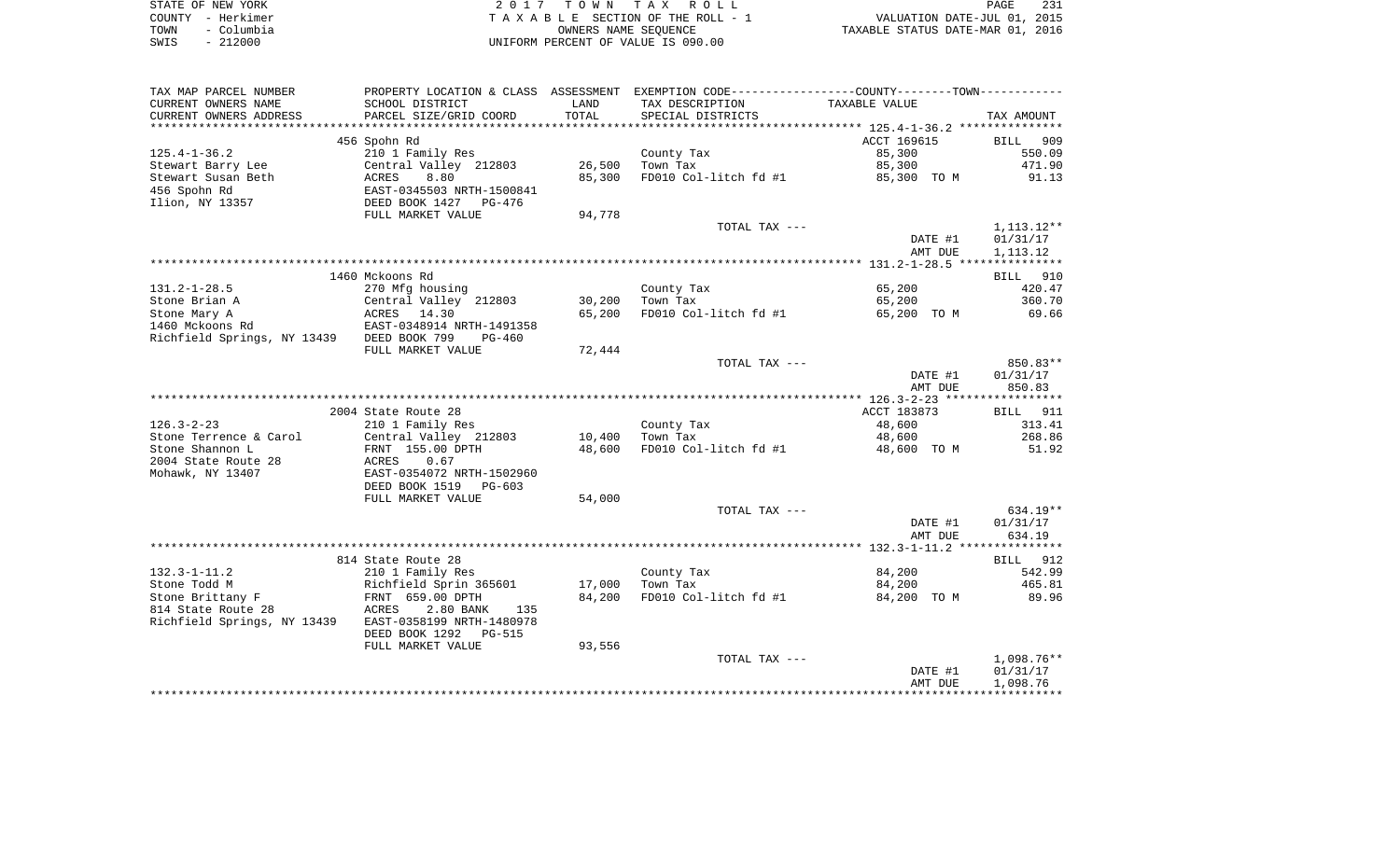|      | STATE OF NEW YORK | 2017 TOWN TAX ROLL                 | PAGE                             | 232 |
|------|-------------------|------------------------------------|----------------------------------|-----|
|      | COUNTY - Herkimer | TAXABLE SECTION OF THE ROLL - 1    | VALUATION DATE-JUL 01, 2015      |     |
| TOWN | – Columbia        | OWNERS NAME SEOUENCE               | TAXABLE STATUS DATE-MAR 01, 2016 |     |
| SWIS | - 212000          | UNIFORM PERCENT OF VALUE IS 090.00 |                                  |     |

| TAX MAP PARCEL NUMBER                       |                                            |                  | PROPERTY LOCATION & CLASS ASSESSMENT EXEMPTION CODE----------------COUNTY--------TOWN----------- |                  |                  |
|---------------------------------------------|--------------------------------------------|------------------|--------------------------------------------------------------------------------------------------|------------------|------------------|
| CURRENT OWNERS NAME                         | SCHOOL DISTRICT                            | LAND             | TAX DESCRIPTION                                                                                  | TAXABLE VALUE    |                  |
| CURRENT OWNERS ADDRESS<br>***************** | PARCEL SIZE/GRID COORD                     | TOTAL            | SPECIAL DISTRICTS                                                                                |                  | TAX AMOUNT       |
|                                             |                                            |                  |                                                                                                  |                  |                  |
|                                             | 281 No Columbia Rd                         |                  |                                                                                                  | ACCT 167464      | BILL 913         |
| $125.2 - 2 - 26.1$                          | 210 1 Family Res                           | 23,000           | County Tax<br>Town Tax                                                                           | 65,000<br>65,000 | 419.18<br>359.59 |
| Sudakow Daniel<br>Sudakow Phyllis           | Central Valley 212803<br>ACRES<br>6.70     | 65,000           | FD010 Col-litch fd #1                                                                            |                  | 69.45            |
| 281 No Columbia Rd                          | EAST-0342817 NRTH-1510445                  |                  |                                                                                                  | 65,000 TO M      |                  |
| Ilion, NY 13357                             | DEED BOOK 1413<br>PG-184                   |                  |                                                                                                  |                  |                  |
|                                             | FULL MARKET VALUE                          | 72,222           |                                                                                                  |                  |                  |
|                                             |                                            |                  | TOTAL TAX ---                                                                                    |                  | $848.22**$       |
|                                             |                                            |                  |                                                                                                  | DATE #1          | 01/31/17         |
|                                             |                                            |                  |                                                                                                  | AMT DUE          | 848.22           |
|                                             |                                            |                  |                                                                                                  |                  |                  |
|                                             | 104 No Columbia Rd                         |                  |                                                                                                  | ACCT 197206      | BILL 914         |
| $125.2 - 2 - 19$                            | 210 1 Family Res                           |                  | County Tax                                                                                       | 70,200           | 452.71           |
| Suhocki Myrtelle                            | Central Valley 212803                      | 7,700            | Town Tax                                                                                         | 70,200           | 388.36           |
| Suhocki Justin                              | FRNT 120.00 DPTH 250.00                    | 70,200           | School Relevy                                                                                    |                  | 1,561.40         |
| 104 N Columbia Rd                           | 0.34<br>ACRES                              |                  | FD010 Col-litch fd #1                                                                            | 70,200 TO M      | 75.00            |
| Ilion, NY 13357                             | EAST-0339374 NRTH-1510336                  |                  |                                                                                                  |                  |                  |
|                                             | DEED BOOK 1600<br>PG-576                   |                  |                                                                                                  |                  |                  |
|                                             | FULL MARKET VALUE                          | 78,000           |                                                                                                  |                  |                  |
|                                             |                                            |                  | TOTAL TAX ---                                                                                    |                  | $2,477.47**$     |
|                                             |                                            |                  |                                                                                                  | DATE #1          | 01/31/17         |
|                                             |                                            |                  |                                                                                                  | AMT DUE          | 2,477.47         |
|                                             |                                            |                  |                                                                                                  |                  |                  |
|                                             | 164 Purdy Rd                               |                  |                                                                                                  | ACCT 167346      | BILL 915         |
| $126.3 - 2 - 45$                            | 210 1 Family Res                           |                  | County Tax                                                                                       | 81,000           | 522.36           |
| Sullivan Caleb Andrew                       | Central Valley 212803                      | 13,400<br>81,000 | Town Tax                                                                                         | 81,000           | 448.11<br>86.54  |
| Sullivan Jacy Anne<br>164 Purdy Rd          | ACRES<br>1.20<br>EAST-0355955 NRTH-1500617 |                  | FD010 Col-litch fd #1                                                                            | 81,000 TO M      |                  |
| Mohawk, NY 13407                            | DEED BOOK 1412<br>PG-360                   |                  |                                                                                                  |                  |                  |
|                                             | FULL MARKET VALUE                          | 90,000           |                                                                                                  |                  |                  |
|                                             |                                            |                  | TOTAL TAX ---                                                                                    |                  | $1,057.01**$     |
|                                             |                                            |                  |                                                                                                  | DATE #1          | 01/31/17         |
|                                             |                                            |                  |                                                                                                  | AMT DUE          | 1,057.01         |
|                                             |                                            |                  |                                                                                                  |                  |                  |
|                                             | Brennan Rd                                 |                  |                                                                                                  | ACCT 159653      | BILL 916         |
| $125.4 - 2 - 7$                             | 314 Rural vac<10                           |                  | County Tax                                                                                       | 21,000           | 135.43           |
| Sullivan Kevin M                            | Mount Markham 215601                       | 21,000           | Town Tax                                                                                         | 21,000           | 116.18           |
| 691 Moul Rd                                 | Subdivision Cedar Knoll-2                  | 21,000           | FD010 Col-litch fd #1                                                                            | 21,000 TO M      | 22.44            |
| Hilton, NY 14468                            | FRNT 446.00 DPTH                           |                  |                                                                                                  |                  |                  |
|                                             | 8.80<br>ACRES                              |                  |                                                                                                  |                  |                  |
|                                             | EAST-0341282 NRTH-1498559                  |                  |                                                                                                  |                  |                  |
|                                             | DEED BOOK 1393<br>PG-331                   |                  |                                                                                                  |                  |                  |
|                                             | FULL MARKET VALUE                          | 23,333           |                                                                                                  |                  |                  |
|                                             |                                            |                  | TOTAL TAX ---                                                                                    |                  | $274.05**$       |
|                                             |                                            |                  |                                                                                                  | DATE #1          | 01/31/17         |
|                                             |                                            |                  |                                                                                                  | AMT DUE          | 274.05           |
|                                             |                                            |                  |                                                                                                  |                  |                  |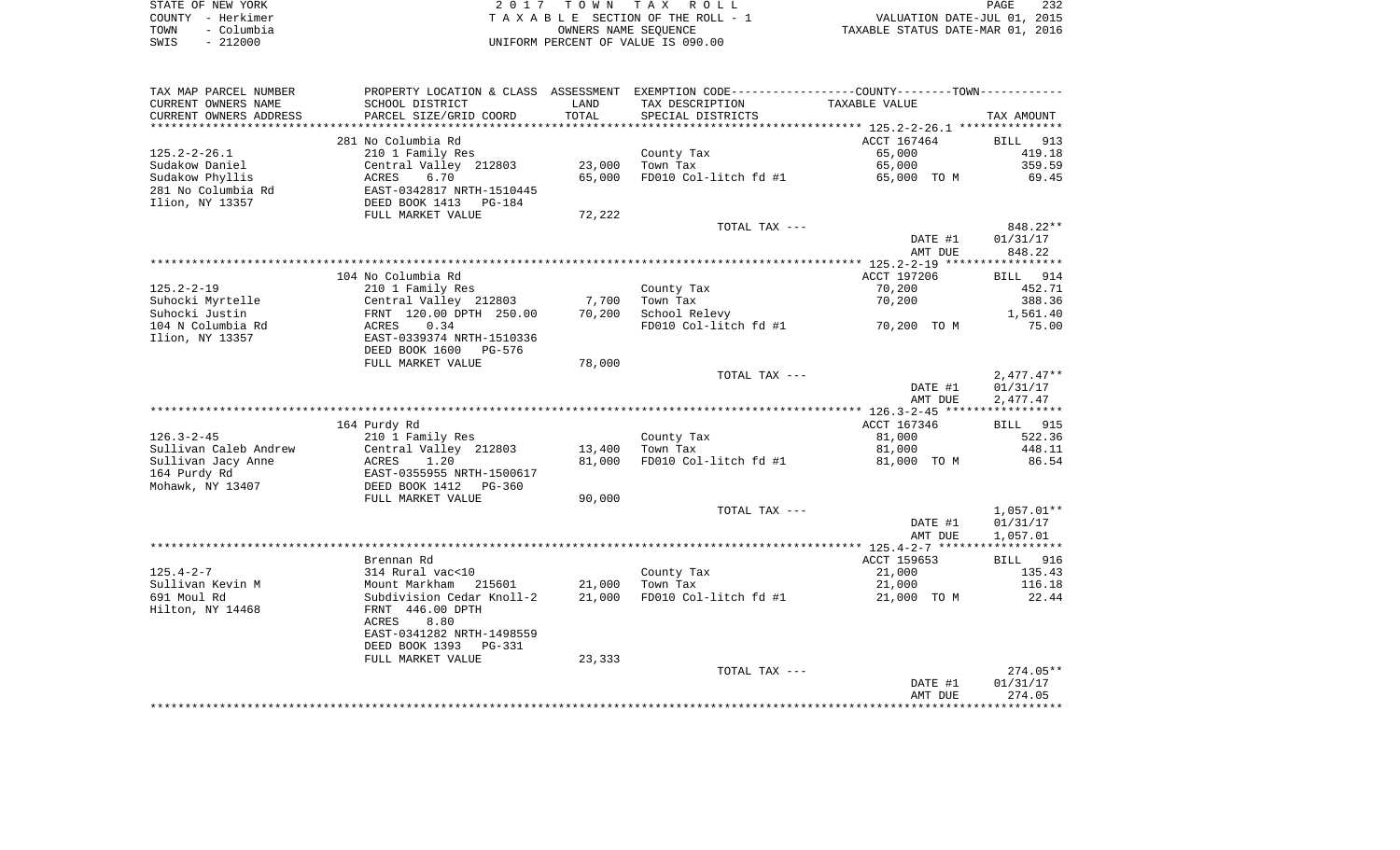| STATE OF NEW YORK  | 2017 TOWN TAX ROLL                 | 233<br>PAGE                      |
|--------------------|------------------------------------|----------------------------------|
| COUNTY - Herkimer  | TAXABLE SECTION OF THE ROLL - 1    | VALUATION DATE-JUL 01, 2015      |
| – Columbia<br>TOWN | OWNERS NAME SEOUENCE               | TAXABLE STATUS DATE-MAR 01, 2016 |
| $-212000$<br>SWIS  | UNIFORM PERCENT OF VALUE IS 090.00 |                                  |

| TAX MAP PARCEL NUMBER       | PROPERTY LOCATION & CLASS ASSESSMENT |        | EXEMPTION CODE-----------------COUNTY-------TOWN----------- |                |                    |
|-----------------------------|--------------------------------------|--------|-------------------------------------------------------------|----------------|--------------------|
| CURRENT OWNERS NAME         | SCHOOL DISTRICT                      | LAND   | TAX DESCRIPTION                                             | TAXABLE VALUE  |                    |
| CURRENT OWNERS ADDRESS      | PARCEL SIZE/GRID COORD               | TOTAL  | SPECIAL DISTRICTS                                           |                | TAX AMOUNT         |
|                             |                                      |        |                                                             |                |                    |
|                             | Jordanville Rd                       |        |                                                             | ACCT 070010780 | 917<br><b>BILL</b> |
| $131.2 - 1 - 6$             | 322 Rural vac>10                     |        | County Tax                                                  | 16,500         | 106.41             |
| Sumberaz Stephen            | Central Valley 212803                | 16,500 | Town Tax                                                    | 16,500         | 91.28              |
| Sumberaz Gerdie             | ACRES<br>28.60                       | 16,500 | FD010 Col-litch fd #1                                       | 16,500 TO M    | 17.63              |
| 11-08 147th St              | EAST-0342044 NRTH-1494442            |        |                                                             |                |                    |
| Whitestone, NY 11357        | DEED BOOK 00635 PG-00276             |        |                                                             |                |                    |
|                             | FULL MARKET VALUE                    | 18,333 |                                                             |                |                    |
|                             |                                      |        | TOTAL TAX ---                                               |                | $215.32**$         |
|                             |                                      |        |                                                             | DATE #1        | 01/31/17           |
|                             |                                      |        |                                                             | AMT DUE        | 215.32             |
|                             |                                      |        |                                                             |                |                    |
|                             | 105 No Columbia Rd                   |        |                                                             | ACCT 070009450 | BILL 918           |
| $125.2 - 2 - 20.1$          | 210 1 Family Res                     |        | County Tax                                                  | 83,300         | 537.19             |
| Supry Fred                  | Central Valley 212803                | 13,000 | Town Tax                                                    | 83,300         | 460.83             |
| Supry Michael               | ACRES<br>1.00                        | 83,300 | FD010 Col-litch fd #1                                       | 83,300 TO M    | 89.00              |
| 105 No Columbia Rd          | EAST-0339438 NRTH-1510564            |        |                                                             |                |                    |
| Ilion, NY 13357             | DEED BOOK 823<br>$PG-281$            |        |                                                             |                |                    |
|                             | FULL MARKET VALUE                    | 92,556 |                                                             |                |                    |
|                             |                                      |        | TOTAL TAX ---                                               |                | 1,087.02**         |
|                             |                                      |        |                                                             | DATE #1        | 01/31/17           |
|                             |                                      |        |                                                             | AMT DUE        | 1,087.02           |
|                             | 1307 Mckoons Rd                      |        |                                                             | ACCT 070004260 | 919<br>BILL        |
| $131.4 - 1 - 13$            | 210 1 Family Res                     |        | County Tax                                                  | 78,800         | 508.17             |
| Sutton Linda M              | Richfield Sprin 365601               | 18,500 | Town Tax                                                    | 78,800         | 435.94             |
| 1307 Mckoons Rd             | ACRES<br>3.50                        | 78,800 | FD010 Col-litch fd #1                                       | 78,800 TO M    | 84.19              |
| Richfield Springs, NY 13439 | EAST-0348528 NRTH-1488338            |        |                                                             |                |                    |
|                             | DEED BOOK 896<br>PG-173              |        |                                                             |                |                    |
|                             | FULL MARKET VALUE                    | 87,556 |                                                             |                |                    |
|                             |                                      |        | TOTAL TAX ---                                               |                | $1,028.30**$       |
|                             |                                      |        |                                                             | DATE #1        | 01/31/17           |
|                             |                                      |        |                                                             | AMT DUE        | 1,028.30           |
|                             |                                      |        |                                                             |                |                    |
|                             | 344 Depot Rd                         |        |                                                             | ACCT 187645    | 920<br>BILL        |
| $131.3 - 1 - 19$            | 210 1 Family Res                     |        | County Tax                                                  | 80,000         | 515.91             |
| Swanteson Shannon L         | Mount Markham<br>215601              | 17,600 | Town Tax                                                    | 80,000         | 442.58             |
| 344 Depot Rd                | <b>ACRES</b><br>3.60                 | 80,000 | FD010 Col-litch fd #1                                       | 80,000 TO M    | 85.47              |
| West Winfield, NY 13491     | EAST-0298012 NRTH-1062249            |        |                                                             |                |                    |
|                             | DEED BOOK 1541<br>PG-817             |        |                                                             |                |                    |
|                             | FULL MARKET VALUE                    | 88,889 |                                                             |                |                    |
|                             |                                      |        | TOTAL TAX ---                                               |                | $1,043.96**$       |
|                             |                                      |        |                                                             | DATE #1        | 01/31/17           |
|                             |                                      |        |                                                             | AMT DUE        | 1,043.96           |
|                             |                                      |        |                                                             |                |                    |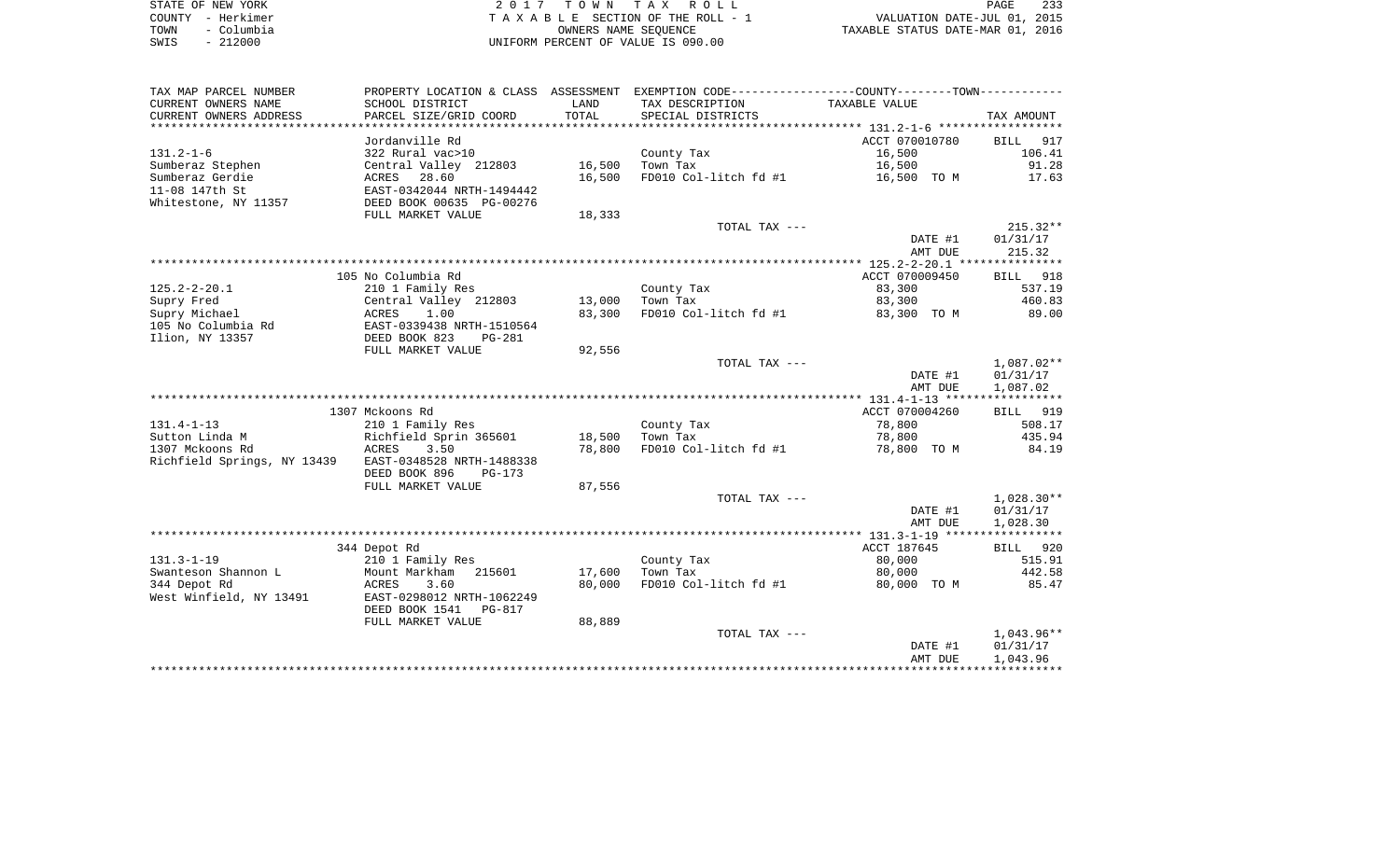|      | STATE OF NEW YORK | 2017 TOWN TAX ROLL                 | PAGE                             | 234 |
|------|-------------------|------------------------------------|----------------------------------|-----|
|      | COUNTY - Herkimer | TAXABLE SECTION OF THE ROLL - 1    | VALUATION DATE-JUL 01, 2015      |     |
| TOWN | – Columbia        | OWNERS NAME SEOUENCE               | TAXABLE STATUS DATE-MAR 01, 2016 |     |
| SWIS | $-212000$         | UNIFORM PERCENT OF VALUE IS 090.00 |                                  |     |

| TAX MAP PARCEL NUMBER       | PROPERTY LOCATION & CLASS ASSESSMENT |         |                              | EXEMPTION CODE-----------------COUNTY--------TOWN----------- |                    |
|-----------------------------|--------------------------------------|---------|------------------------------|--------------------------------------------------------------|--------------------|
| CURRENT OWNERS NAME         | SCHOOL DISTRICT                      | LAND    | TAX DESCRIPTION              | TAXABLE VALUE                                                |                    |
| CURRENT OWNERS ADDRESS      | PARCEL SIZE/GRID COORD               | TOTAL   | SPECIAL DISTRICTS            |                                                              | TAX AMOUNT         |
|                             |                                      |         |                              |                                                              |                    |
|                             | 1261 Millers Mills Rd                |         |                              | ACCT 070013565                                               | BILL<br>921        |
| $131.4 - 1 - 14$            | 210 1 Family Res                     |         | County Tax                   | 102,000                                                      | 657.78             |
| Swartout Timothy            | Richfield Sprin 365601               | 14,500  | Town Tax                     | 102,000                                                      | 564.28             |
| Swartout Norma              | ACRES<br>1.70                        | 102,000 | FD010 Col-litch fd #1        | 102,000 TO M                                                 | 108.98             |
| 1261 Millers Mills Rd       | EAST-0347624 NRTH-1487908            |         |                              |                                                              |                    |
| Richfield Springs, NY 13439 | DEED BOOK 791<br>$PG-358$            |         |                              |                                                              |                    |
|                             | FULL MARKET VALUE                    | 113,333 |                              |                                                              |                    |
|                             |                                      |         | TOTAL TAX ---                |                                                              | 1,331.04**         |
|                             |                                      |         |                              | DATE #1                                                      | 01/31/17           |
|                             |                                      |         |                              | AMT DUE                                                      | 1,331.04           |
|                             |                                      |         |                              |                                                              |                    |
|                             | 311 Columbia Center Road             |         |                              |                                                              | <b>BILL</b><br>922 |
| $126.3 - 2 - 78.2$          | 210 1 Family Res                     |         | VET COM C 41132              | $\mathbf 0$<br>13,350                                        |                    |
| Sweetman John K             | Central Valley 212803                |         | 15,000 VET COM T 41133       | $\Omega$<br>17,500                                           |                    |
| Sweetman Lorraine J         | FRNT 545.00 DPTH                     |         | 70,000 VET DIS C 41142       | 26,700<br>$\mathbf 0$                                        |                    |
| 311 Columbia Center Road    | 5.00<br>ACRES                        |         | VET DIS T 41143              | $\overline{0}$<br>28,000                                     |                    |
| Ilion, NY 13357             | EAST-0350414 NRTH-1497157            |         | County Tax                   | 29,950                                                       | 193.14             |
|                             | DEED BOOK 1304<br><b>PG-944</b>      |         | Town Tax                     | 24,500                                                       | 135.54             |
|                             | FULL MARKET VALUE                    |         | 77,778 FD010 Col-litch fd #1 | 70,000 TO M                                                  | 74.79              |
|                             |                                      |         | TOTAL TAX ---                |                                                              | $403.47**$         |
|                             |                                      |         |                              | DATE #1                                                      | 01/31/17           |
|                             |                                      |         |                              | AMT DUE                                                      | 403.47             |
|                             |                                      |         |                              |                                                              |                    |
|                             | 1106 Jordanville Rd                  |         |                              | ACCT 150570                                                  | BILL 923           |
| $131.2 - 1 - 38$            | 210 1 Family Res                     |         | County Tax                   | 48,000                                                       | 309.55             |
| Swezey Jason M              |                                      | 7,600   | Town Tax                     | 48,000                                                       | 265.55             |
|                             | Central Valley 212803                |         |                              |                                                              |                    |
| Swezey Nancy K              | FRNT<br>99.00 DPTH 140.00            | 48,000  | FD010 Col-litch fd #1        | 48,000 TO M                                                  | 51.28              |
| 1106 Jordanville Rd         | EAST-0347756 NRTH-1493988            |         |                              |                                                              |                    |
| Ilion, NY 13357             | DEED BOOK 1308<br>$PG-460$           |         |                              |                                                              |                    |
|                             | FULL MARKET VALUE                    | 53,333  |                              |                                                              |                    |
|                             |                                      |         | TOTAL TAX ---                |                                                              | 626.38**           |
|                             |                                      |         |                              | DATE #1                                                      | 01/31/17           |
|                             |                                      |         |                              | AMT DUE                                                      | 626.38             |
|                             |                                      |         |                              |                                                              |                    |
|                             | Saxon Rd                             |         |                              | ACCT 070014580                                               | BILL 924           |
| $131.1 - 1 - 23$            | 311 Res vac land                     |         | County Tax                   | 14,400                                                       | 92.86              |
| Talarico Francis J          | Mount Markham<br>215601              | 14,400  | Town Tax                     | 14,400                                                       | 79.66              |
| Talarico Georgia V          | 5.80<br>ACRES                        | 14,400  | FD010 Col-litch fd #1        | 14,400 TO M                                                  | 15.39              |
| 2310 Welsh Bush Rd          | EAST-0331579 NRTH-1491743            |         |                              |                                                              |                    |
| Frankfort, NY 13340         | DEED BOOK 00573 PG-00746             |         |                              |                                                              |                    |
|                             | FULL MARKET VALUE                    | 16,000  |                              |                                                              |                    |
|                             |                                      |         | TOTAL TAX ---                |                                                              | 187.91**           |
|                             |                                      |         |                              | DATE #1                                                      | 01/31/17           |
|                             |                                      |         |                              | AMT DUE                                                      | 187.91             |
|                             |                                      |         |                              |                                                              |                    |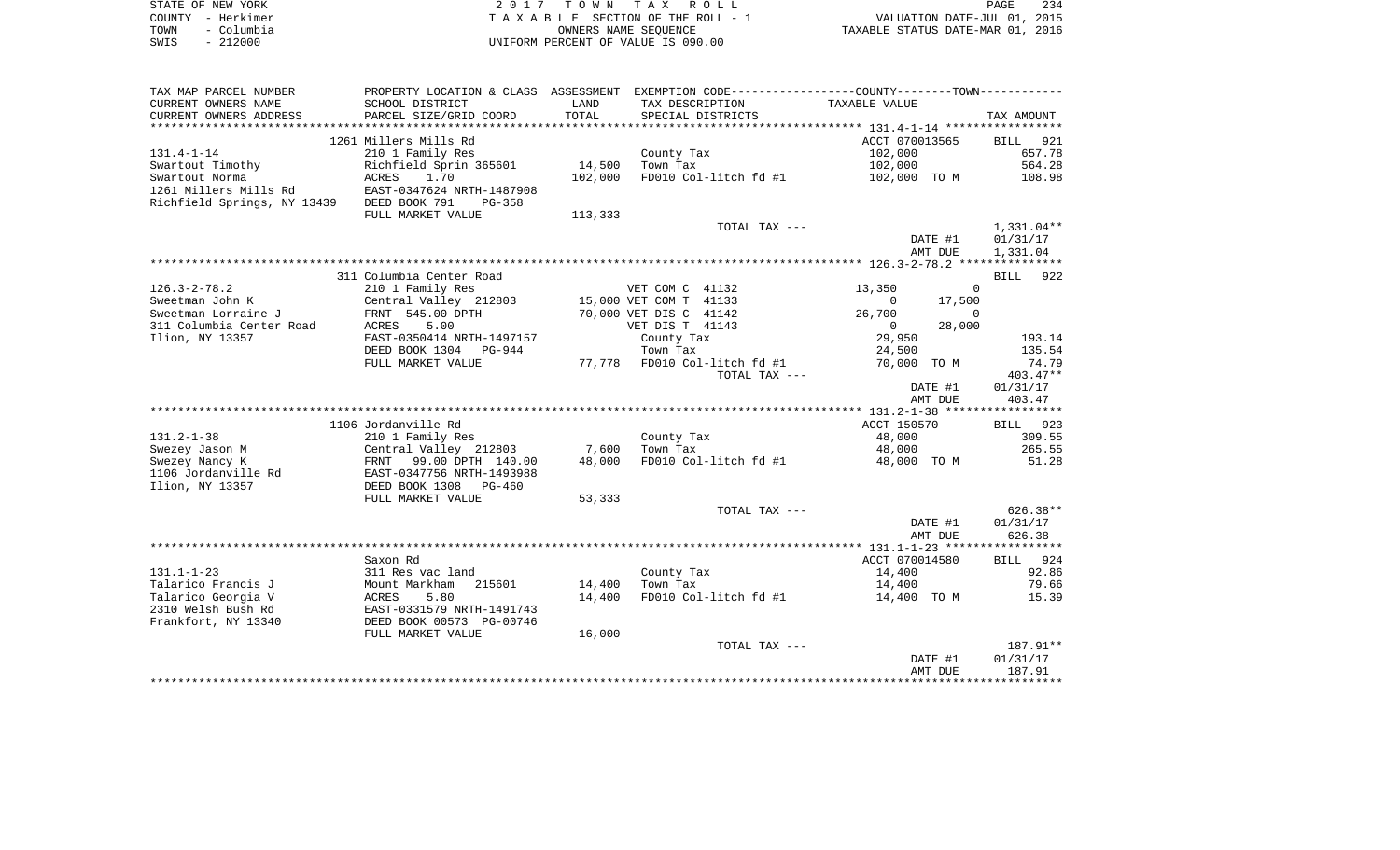| STATE OF NEW YORK |            | 2017 TOWN TAX ROLL                 | PAGE                             | 235 |
|-------------------|------------|------------------------------------|----------------------------------|-----|
| COUNTY - Herkimer |            | TAXABLE SECTION OF THE ROLL - 1    | VALUATION DATE-JUL 01, 2015      |     |
| TOWN              | - Columbia | OWNERS NAME SEOUENCE               | TAXABLE STATUS DATE-MAR 01, 2016 |     |
| SWIS              | $-212000$  | UNIFORM PERCENT OF VALUE IS 090.00 |                                  |     |

| TAX MAP PARCEL NUMBER       | PROPERTY LOCATION & CLASS ASSESSMENT EXEMPTION CODE---------------COUNTY-------TOWN---------- |         |                       |                |                    |
|-----------------------------|-----------------------------------------------------------------------------------------------|---------|-----------------------|----------------|--------------------|
| CURRENT OWNERS NAME         | SCHOOL DISTRICT                                                                               | LAND    | TAX DESCRIPTION       | TAXABLE VALUE  |                    |
| CURRENT OWNERS ADDRESS      | PARCEL SIZE/GRID COORD                                                                        | TOTAL   | SPECIAL DISTRICTS     |                | TAX AMOUNT         |
| ************************    | ***************************                                                                   |         |                       |                |                    |
|                             | 2023 State Route 28                                                                           |         |                       | ACCT 151699    | BILL 925           |
| $126.3 - 2 - 11$            | 270 Mfg housing                                                                               |         | County Tax            | 45,500         | 293.42             |
| Talbot Justin               | Central Valley 212803                                                                         | 15,200  | Town Tax              | 45,500         | 251.72             |
| 2023 State Route 28         | 46.40 DPTH 118.10<br>FRNT                                                                     | 45,500  | School Relevy         |                | 419.93             |
| Mohawk, NY 13407            | 2.00<br>ACRES                                                                                 |         | FD010 Col-litch fd #1 | 45,500 TO M    | 48.61              |
|                             | EAST-0353810 NRTH-1503510                                                                     |         |                       |                |                    |
|                             | DEED BOOK 1315<br>PG-545                                                                      |         |                       |                |                    |
|                             | FULL MARKET VALUE                                                                             | 50,556  |                       |                |                    |
|                             |                                                                                               |         | TOTAL TAX ---         |                | 1,013.68**         |
|                             |                                                                                               |         |                       | DATE #1        | 01/31/17           |
|                             |                                                                                               |         |                       | AMT DUE        | 1,013.68           |
|                             |                                                                                               |         |                       |                |                    |
|                             | 319 Jordanville Rd                                                                            |         |                       | ACCT 070009730 | BILL 926           |
| $131.1 - 1 - 76$            | 210 1 Family Res                                                                              |         | County Tax            | 56,200         | 362.43             |
| Tayler Alan L               | Mount Markham<br>215601                                                                       | 13,000  | Town Tax              | 56,200         | 310.91             |
| Tayler Susan F              | ACRES<br>1.00 BANK<br>184                                                                     | 56,200  | FD010 Col-litch fd #1 | 56,200 TO M    | 60.04              |
| 319 Jordanville Rd          | EAST-0332223 NRTH-1493188                                                                     |         |                       |                |                    |
| Ilion, NY 13357             | DEED BOOK 815<br>PG-245                                                                       |         |                       |                |                    |
|                             | FULL MARKET VALUE                                                                             | 62,444  |                       |                |                    |
|                             |                                                                                               |         | TOTAL TAX ---         |                | 733.38**           |
|                             |                                                                                               |         |                       | DATE #1        | 01/31/17           |
|                             |                                                                                               |         |                       | AMT DUE        | 733.38             |
|                             |                                                                                               |         |                       |                |                    |
|                             | 1568 Mckoons Rd                                                                               |         |                       | ACCT 192740    | BILL 927           |
| $131.2 - 1 - 27$            | 210 1 Family Res                                                                              |         | County Tax            | 60,500         | 390.16             |
| Taylor Irrev Trust 6/30/15  | Central Valley 212803                                                                         | 19,800  | Town Tax              | 60,500         | 334.70             |
| 1568 Mckoons Rd             | ACRES<br>4.10                                                                                 | 60,500  | FD010 Col-litch fd #1 | 60,500 TO M    | 64.64              |
| Richfield Springs, NY 13439 | EAST-0348132 NRTH-1493184                                                                     |         |                       |                |                    |
|                             | DEED BOOK 1572<br>PG-474                                                                      |         |                       |                |                    |
|                             | FULL MARKET VALUE                                                                             | 67,222  |                       |                |                    |
|                             |                                                                                               |         | TOTAL TAX ---         | DATE #1        | 789.50**           |
|                             |                                                                                               |         |                       | AMT DUE        | 01/31/17<br>789.50 |
|                             |                                                                                               |         |                       |                |                    |
|                             | 367 Dugan Rd                                                                                  |         |                       | ACCT 070007920 | BILL 928           |
| $139.1 - 2 - 63$            | 113 Cattle farm                                                                               |         | AGRIC 10 Y 42100      | 4,000<br>4,000 |                    |
| Teachout Scott              | Richfield Sprin 365601                                                                        | 70,800  | County Tax            | 126,800        | 817.72             |
| Teachout Heather            | INCLUDES>139.1-2-61                                                                           | 130,800 | Town Tax              | 126,800        | 701.48             |
| 367 Dugan Rd                | ACRES 100.00                                                                                  |         | FD010 Col-litch fd #1 | 130,800 TO M   | 139.75             |
| Richfield Springs, NY 13439 | EAST-0350995 NRTH-1474750                                                                     |         |                       |                |                    |
|                             | DEED BOOK 836<br>PG-222                                                                       |         |                       |                |                    |
|                             | FULL MARKET VALUE                                                                             | 145,333 |                       |                |                    |
|                             |                                                                                               |         | TOTAL TAX ---         |                | 1,658.95**         |
|                             |                                                                                               |         |                       | DATE #1        | 01/31/17           |
|                             |                                                                                               |         |                       | AMT DUE        | 1,658.95           |
|                             |                                                                                               |         |                       |                |                    |
|                             |                                                                                               |         |                       |                |                    |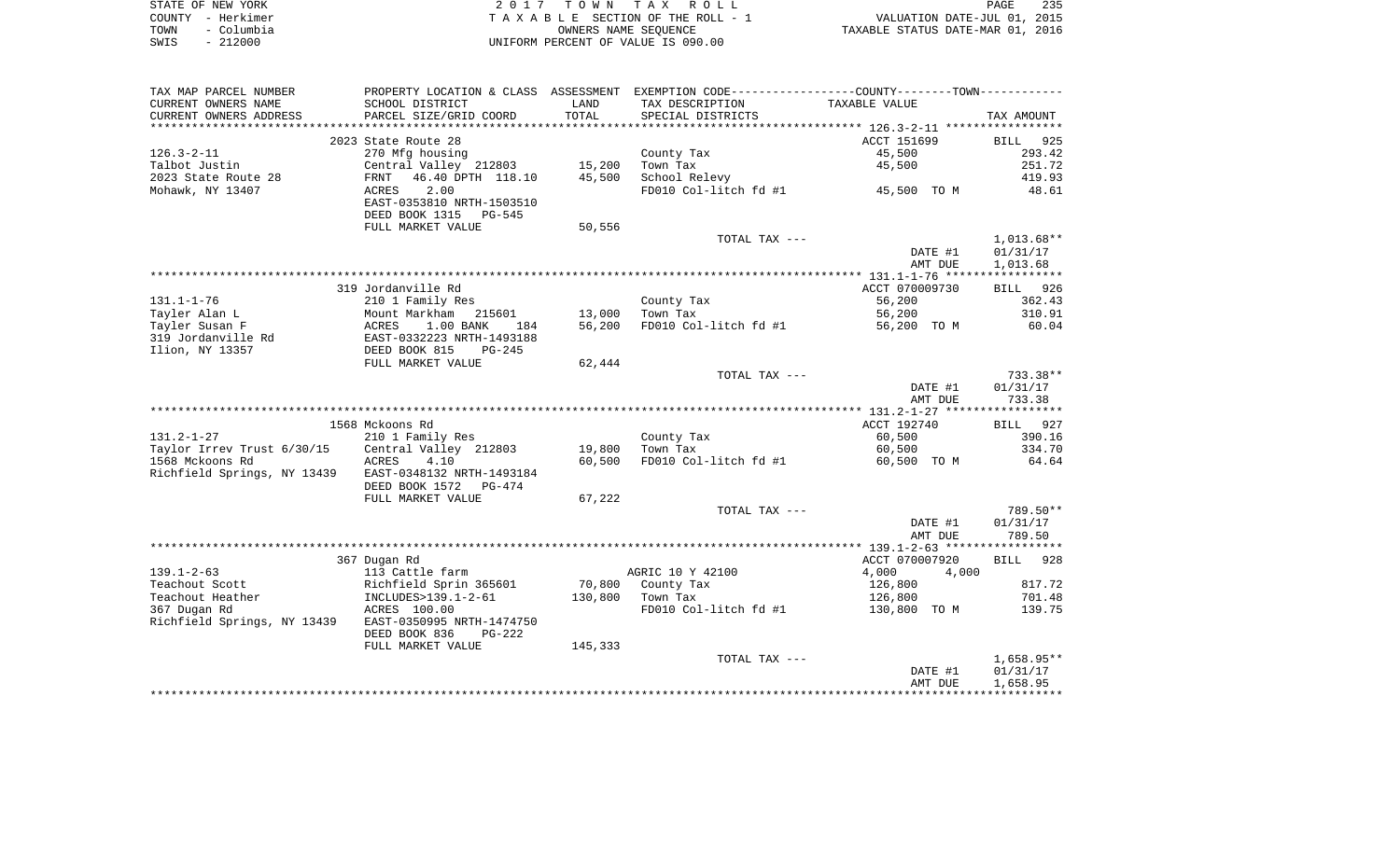| STATE OF NEW YORK  | 2017 TOWN TAX ROLL                 | 236<br>PAGE                      |
|--------------------|------------------------------------|----------------------------------|
| COUNTY - Herkimer  | TAXABLE SECTION OF THE ROLL - 1    | VALUATION DATE-JUL 01, 2015      |
| - Columbia<br>TOWN | OWNERS NAME SEOUENCE               | TAXABLE STATUS DATE-MAR 01, 2016 |
| $-212000$<br>SWIS  | UNIFORM PERCENT OF VALUE IS 090.00 |                                  |

| TAX MAP PARCEL NUMBER        | PROPERTY LOCATION & CLASS ASSESSMENT EXEMPTION CODE----------------COUNTY--------TOWN----------- |         |                       |                  |                    |
|------------------------------|--------------------------------------------------------------------------------------------------|---------|-----------------------|------------------|--------------------|
| CURRENT OWNERS NAME          | SCHOOL DISTRICT                                                                                  | LAND    | TAX DESCRIPTION       | TAXABLE VALUE    |                    |
| CURRENT OWNERS ADDRESS       | PARCEL SIZE/GRID COORD                                                                           | TOTAL   | SPECIAL DISTRICTS     |                  | TAX AMOUNT         |
|                              |                                                                                                  |         |                       |                  |                    |
|                              | Saxon Rd                                                                                         |         |                       | ACCT 070015400   | <b>BILL</b><br>929 |
| $131.1 - 1 - 21$             | 314 Rural vac<10                                                                                 |         | County Tax            | 4,200            | 27.09              |
| Tehan Timothy E Sr           | Mount Markham 215601                                                                             | 4,200   | Town Tax              | 4,200            | 23.24              |
| 277 Saxon Rd                 | FRNT 161.70 DPTH 212.60                                                                          | 4,200   | School Relevy         |                  | 94.21              |
| Ilion, NY 13357              | EAST-0331279 NRTH-1492193                                                                        |         | FD010 Col-litch fd #1 | 4,200 TO M       | 4.49               |
|                              | DEED BOOK 1516<br>PG-119                                                                         |         |                       |                  |                    |
|                              | FULL MARKET VALUE                                                                                | 4,667   |                       |                  |                    |
|                              |                                                                                                  |         | TOTAL TAX ---         |                  | 149.03**           |
|                              |                                                                                                  |         |                       | DATE #1          | 01/31/17           |
|                              |                                                                                                  |         |                       | AMT DUE          | 149.03             |
|                              |                                                                                                  |         |                       |                  |                    |
|                              | 277 Saxon Rd                                                                                     |         |                       | ACCT 183334      | BILL 930           |
| $131.1 - 1 - 22$             | 210 1 Family Res                                                                                 |         | County Tax            | 82,100           | 529.45             |
| Tehan Timothy E Sr           | Mount Markham<br>215601                                                                          | 15,200  | Town Tax              | 82,100           | 454.19             |
| 277 Saxon Rd                 | ACRES<br>2.00                                                                                    | 82,100  | School Relevy         |                  | 1,247.20           |
| Ilion, NY 13357              | EAST-0331341 NRTH-1492453                                                                        |         | FD010 Col-litch fd #1 | 82,100 TO M      | 87.72              |
|                              | DEED BOOK 1516<br><b>PG-119</b>                                                                  |         |                       |                  |                    |
|                              | FULL MARKET VALUE                                                                                | 91,222  |                       |                  |                    |
|                              |                                                                                                  |         | TOTAL TAX ---         |                  | $2,318.56**$       |
|                              |                                                                                                  |         |                       | DATE #1          | 01/31/17           |
|                              |                                                                                                  |         |                       | AMT DUE          | 2,318.56           |
|                              |                                                                                                  |         |                       |                  |                    |
|                              | 273 Depot Rd                                                                                     |         |                       | ACCT 070014640   | BILL 931           |
| $131.3 - 1 - 26$             | 113 Cattle farm                                                                                  |         | AG MKTS L 41720       | 13,940<br>13,940 |                    |
| Teletnick Grace              | 215601<br>Mount Markham                                                                          |         | 85,500 County Tax     | 126,160          | 813.59             |
| Teletnick Theodore B         | ACRES 116.00                                                                                     | 140,100 | Town Tax              | 126,160          | 697.94             |
| 273 Depot Rd                 | EAST-0332172 NRTH-1486251                                                                        |         | FD010 Col-litch fd #1 | 126,160 TO M     | 134.79             |
| West Winfield, NY 13491      | DEED BOOK 831<br>$PG-393$                                                                        |         | 13,940 EX             |                  |                    |
|                              | FULL MARKET VALUE                                                                                | 155,667 |                       |                  |                    |
| MAY BE SUBJECT TO PAYMENT    |                                                                                                  |         |                       |                  |                    |
| UNDER AGDIST LAW TIL 2020    |                                                                                                  |         |                       |                  |                    |
|                              |                                                                                                  |         | TOTAL TAX ---         |                  | $1,646.32**$       |
|                              |                                                                                                  |         |                       | DATE #1          | 01/31/17           |
|                              |                                                                                                  |         |                       | AMT DUE          | 1,646.32           |
|                              |                                                                                                  |         |                       |                  |                    |
|                              | Brennan Rd                                                                                       |         |                       | ACCT 160370      | BILL 932           |
| $125.4 - 2 - 10$             | 314 Rural vac<10                                                                                 |         | County Tax            | 21,000           | 135.43             |
| Thaler Karl                  | Mount Markham 215601                                                                             | 21,000  | Town Tax              | 21,000           | 116.18             |
| 970 Whispering Oak Circle Rd | Subdivision Cedar Knoll-2                                                                        | 21,000  | FD010 Col-litch fd #1 | 21,000 TO M      | 22.44              |
| Manahawkin, NJ 08050         | FRNT 300.00 DPTH                                                                                 |         |                       |                  |                    |
|                              | ACRES<br>6.30                                                                                    |         |                       |                  |                    |
|                              | EAST-0340698 NRTH-1499469                                                                        |         |                       |                  |                    |
|                              | DEED BOOK 1367<br>$PG-352$<br>FULL MARKET VALUE                                                  |         |                       |                  |                    |
|                              |                                                                                                  | 23,333  | TOTAL TAX ---         |                  | $274.05**$         |
|                              |                                                                                                  |         |                       | DATE #1          | 01/31/17           |
|                              |                                                                                                  |         |                       | AMT DUE          | 274.05             |
|                              |                                                                                                  |         |                       |                  |                    |
|                              |                                                                                                  |         |                       |                  |                    |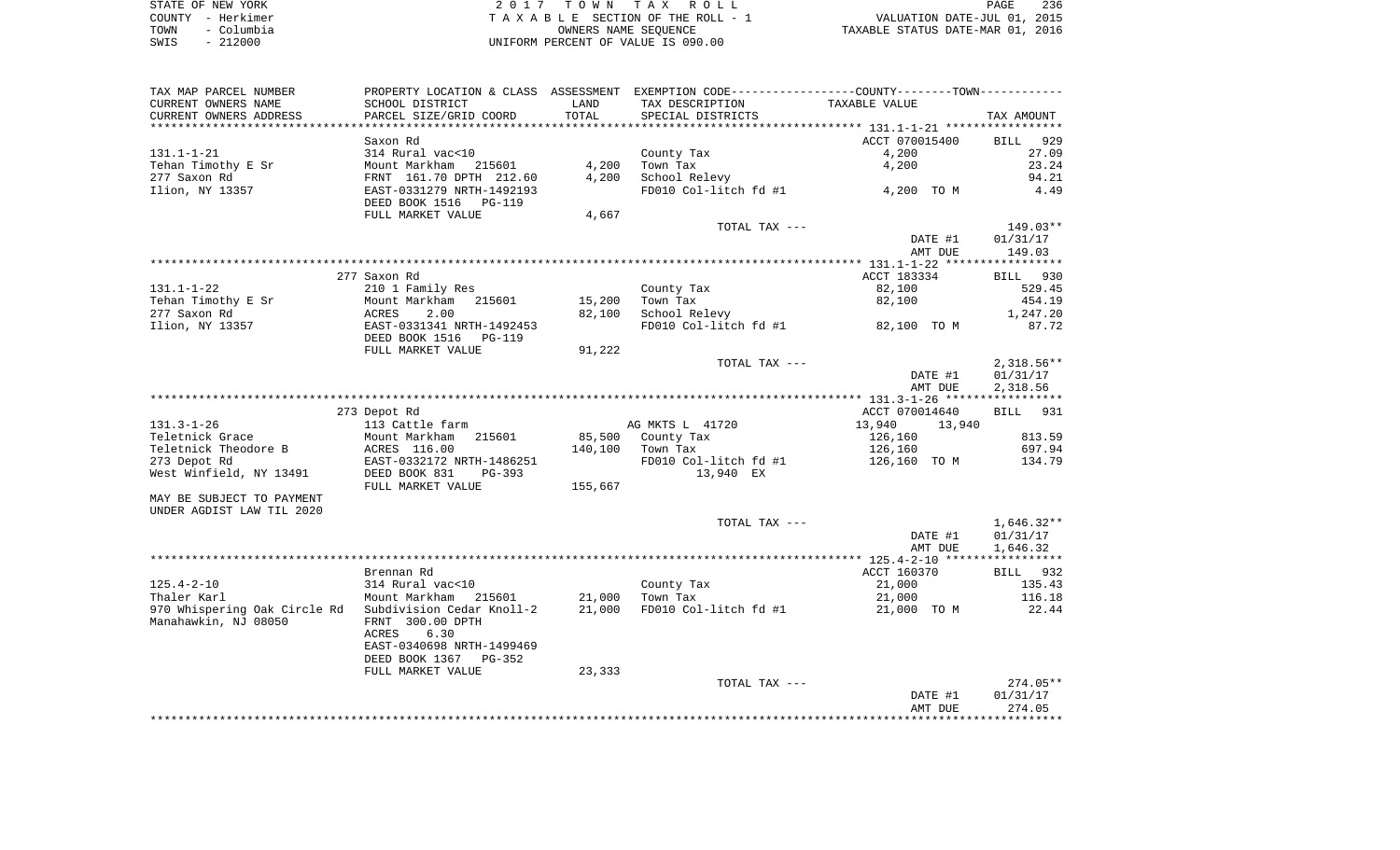| STATE OF NEW YORK |            | 2017 TOWN TAX ROLL                 | PAGE                             | 237 |
|-------------------|------------|------------------------------------|----------------------------------|-----|
| COUNTY - Herkimer |            | TAXABLE SECTION OF THE ROLL - 1    | VALUATION DATE-JUL 01, 2015      |     |
| TOWN              | – Columbia | OWNERS NAME SEOUENCE               | TAXABLE STATUS DATE-MAR 01, 2016 |     |
| SWIS              | $-212000$  | UNIFORM PERCENT OF VALUE IS 090.00 |                                  |     |

| TAX MAP PARCEL NUMBER                                 |                                          |         | PROPERTY LOCATION & CLASS ASSESSMENT EXEMPTION CODE----------------COUNTY--------TOWN---------- |                  |                  |
|-------------------------------------------------------|------------------------------------------|---------|-------------------------------------------------------------------------------------------------|------------------|------------------|
| CURRENT OWNERS NAME                                   | SCHOOL DISTRICT                          | LAND    | TAX DESCRIPTION                                                                                 | TAXABLE VALUE    |                  |
| CURRENT OWNERS ADDRESS<br>***********************     | PARCEL SIZE/GRID COORD                   | TOTAL   | SPECIAL DISTRICTS                                                                               |                  | TAX AMOUNT       |
|                                                       |                                          |         |                                                                                                 |                  |                  |
|                                                       | 466 Gage Rd                              |         |                                                                                                 | ACCT 190568      | BILL 933         |
| $125.4 - 1 - 58.12$                                   | 210 1 Family Res                         |         | County Tax                                                                                      | 90,400           | 582.98           |
| Thomas Dawn                                           | Mount Markham 215601                     | 18,900  | Town Tax                                                                                        | 90,400           | 500.11           |
| 466 Gage Rd                                           | FRNT 315.00 DPTH<br>3.70                 | 90,400  | FD010 Col-litch fd #1                                                                           | 90,400 TO M      | 96.58            |
| Ilion, NY 13357                                       | ACRES<br>EAST-0338063 NRTH-1498109       |         |                                                                                                 |                  |                  |
|                                                       | DEED BOOK 1559<br>PG-226                 |         |                                                                                                 |                  |                  |
|                                                       | FULL MARKET VALUE                        | 100,444 |                                                                                                 |                  |                  |
|                                                       |                                          |         | TOTAL TAX ---                                                                                   |                  | $1,179.67**$     |
|                                                       |                                          |         |                                                                                                 | DATE #1          | 01/31/17         |
|                                                       |                                          |         |                                                                                                 | AMT DUE          | 1,179.67         |
|                                                       |                                          |         |                                                                                                 |                  |                  |
|                                                       | 1151 Jordanville Rd                      |         |                                                                                                 | ACCT 070014100   | BILL 934         |
| $131.2 - 1 - 23$                                      | 210 1 Family Res                         |         | County Tax                                                                                      | 59,100           | 381.13           |
| Thomas Karen                                          | Central Valley 212803                    | 16,100  | Town Tax                                                                                        | 59,100           | 326.95           |
| 1151 Jordanville Rd                                   | ACRES<br>2.40                            | 59,100  | FD010 Col-litch fd #1                                                                           | 59,100 TO M      | 63.14            |
| Richfield Springs, NY 13439 EAST-0348712 NRTH-1493890 |                                          |         |                                                                                                 |                  |                  |
|                                                       | DEED BOOK 920<br>PG-645                  |         |                                                                                                 |                  |                  |
|                                                       | FULL MARKET VALUE                        | 65,667  |                                                                                                 |                  |                  |
|                                                       |                                          |         | TOTAL TAX ---                                                                                   |                  | $771.22**$       |
|                                                       |                                          |         |                                                                                                 | DATE #1          | 01/31/17         |
|                                                       |                                          |         |                                                                                                 | AMT DUE          | 771.22           |
|                                                       |                                          |         |                                                                                                 |                  |                  |
|                                                       | Elizabethtown Rd                         |         |                                                                                                 | ACCT 070014670   | BILL 935         |
| $131.30 - 2 - 8$                                      | 311 Res vac land                         |         | County Tax                                                                                      | 2,100            | 13.54            |
| Tillson Russell C                                     | Mount Markham 215601                     | 2,100   | Town Tax                                                                                        | 2,100            | 11.62            |
| 135 Elizabethtown Rd                                  | FRNT 100.00 DPTH<br>72.00                | 2,100   | FD010 Col-litch fd #1                                                                           | 2,100 TO M       | 2.24             |
| Ilion, NY 13357                                       | ACRES<br>0.17                            |         |                                                                                                 |                  |                  |
|                                                       | EAST-0328311 NRTH-1493883                |         |                                                                                                 |                  |                  |
|                                                       | DEED BOOK 00578 PG-00358                 |         |                                                                                                 |                  |                  |
|                                                       | FULL MARKET VALUE                        | 2,333   |                                                                                                 |                  |                  |
|                                                       |                                          |         | TOTAL TAX ---                                                                                   |                  | $27.40**$        |
|                                                       |                                          |         |                                                                                                 | DATE #1          | 01/31/17         |
|                                                       |                                          |         |                                                                                                 | AMT DUE          | 27.40            |
|                                                       |                                          |         |                                                                                                 | ACCT 070014700   |                  |
|                                                       | 135 Elizabethtown Rd                     |         |                                                                                                 |                  | BILL 936         |
| $131.30 - 2 - 9$<br>Tillson Russell C                 | 210 1 Family Res<br>Mount Markham 215601 | 5,800   | County Tax<br>Town Tax                                                                          | 35,400<br>35,400 | 228.29<br>195.84 |
| 135 Elizabethtown Rd                                  | FRNT<br>66.00 DPTH 65.00                 | 35,400  | FD010 Col-litch fd #1                                                                           | 35,400 TO M      | 37.82            |
| Ilion, NY 13357                                       | 0.10<br>ACRES                            |         |                                                                                                 |                  |                  |
|                                                       | EAST-0328273 NRTH-1493812                |         |                                                                                                 |                  |                  |
|                                                       | DEED BOOK 00578 PG-00358                 |         |                                                                                                 |                  |                  |
|                                                       | FULL MARKET VALUE                        | 39,333  |                                                                                                 |                  |                  |
|                                                       |                                          |         | TOTAL TAX ---                                                                                   |                  | 461.95**         |
|                                                       |                                          |         |                                                                                                 | DATE #1          | 01/31/17         |
|                                                       |                                          |         |                                                                                                 | AMT DUE          | 461.95           |
|                                                       |                                          |         |                                                                                                 |                  |                  |
|                                                       |                                          |         |                                                                                                 |                  |                  |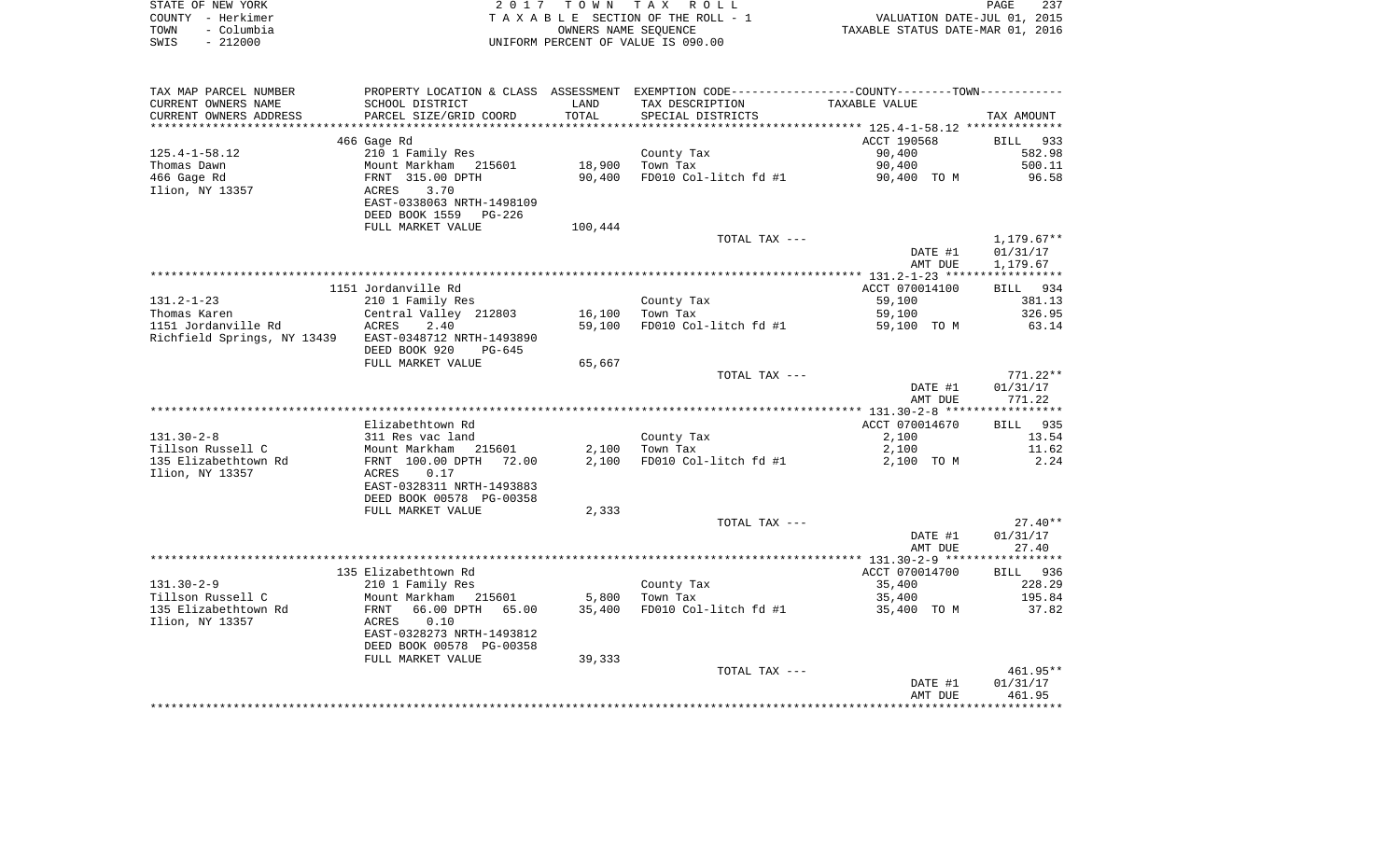| STATE OF NEW YORK  | 2017 TOWN TAX ROLL                 | 238<br>PAGE                      |
|--------------------|------------------------------------|----------------------------------|
| COUNTY - Herkimer  | TAXABLE SECTION OF THE ROLL - 1    | VALUATION DATE-JUL 01, 2015      |
| - Columbia<br>TOWN | OWNERS NAME SEOUENCE               | TAXABLE STATUS DATE-MAR 01, 2016 |
| - 212000<br>SWIS   | UNIFORM PERCENT OF VALUE IS 090.00 |                                  |

| TAX MAP PARCEL NUMBER<br>CURRENT OWNERS NAME          | SCHOOL DISTRICT                                          | LAND            | PROPERTY LOCATION & CLASS ASSESSMENT EXEMPTION CODE----------------COUNTY-------TOWN----------<br>TAX DESCRIPTION | TAXABLE VALUE      |                                                   |
|-------------------------------------------------------|----------------------------------------------------------|-----------------|-------------------------------------------------------------------------------------------------------------------|--------------------|---------------------------------------------------|
|                                                       |                                                          | TOTAL           |                                                                                                                   |                    |                                                   |
| CURRENT OWNERS ADDRESS                                | PARCEL SIZE/GRID COORD                                   |                 | SPECIAL DISTRICTS                                                                                                 |                    | TAX AMOUNT                                        |
|                                                       | 2012 State Route 28                                      |                 |                                                                                                                   | ACCT 174988        | BILL<br>937                                       |
| $126.3 - 2 - 22$                                      |                                                          |                 |                                                                                                                   |                    |                                                   |
|                                                       | 210 1 Family Res<br>Central Valley 212803 7,200 Town Tax |                 | County Tax                                                                                                        | 41,900<br>41,900   | 270.21<br>231.80                                  |
| Tooker Michael                                        |                                                          |                 |                                                                                                                   |                    |                                                   |
| 2012 State Route 28                                   | FRNT 135.00 DPTH 110.00                                  |                 | 41,900 FD010 Col-litch fd #1                                                                                      | 41,900 TO M        | 44.77                                             |
| Mohawk, NY 13407                                      | 0.28<br>ACRES<br>EAST-0354013 NRTH-1503092               |                 |                                                                                                                   |                    |                                                   |
|                                                       | DEED BOOK 146<br>$PG-32$                                 |                 |                                                                                                                   |                    |                                                   |
|                                                       |                                                          |                 |                                                                                                                   |                    |                                                   |
|                                                       | FULL MARKET VALUE                                        | 46,556          | TOTAL TAX ---                                                                                                     |                    | 546.78**                                          |
|                                                       |                                                          |                 |                                                                                                                   | DATE #1            | 01/31/17                                          |
|                                                       |                                                          |                 |                                                                                                                   | AMT DUE            | 546.78                                            |
|                                                       |                                                          |                 |                                                                                                                   |                    |                                                   |
|                                                       | State Route 51                                           |                 |                                                                                                                   | ACCT 070010290     | 938<br><b>BILL</b>                                |
| $131.30 - 2 - 13$                                     | 311 Res vac land                                         |                 | County Tax                                                                                                        | 1,000              | 6.45                                              |
| Trask Robert G                                        | Mount Markham 215601                                     |                 |                                                                                                                   |                    | 5.53                                              |
| 985 Nolte Dr W                                        | FRNT 12.00 DPTH 233.00                                   |                 | $1,000$ Town Tax<br>$1,000$ FD010 Col-litch fd #1                                                                 | 1,000              | 1.07                                              |
|                                                       |                                                          |                 |                                                                                                                   | 1,000 TO M         |                                                   |
| Colorado Springs, CO 80916                            | ACRES<br>0.11<br>EAST-0328015 NRTH-1493342               |                 |                                                                                                                   |                    |                                                   |
|                                                       | DEED BOOK 679<br>PG-971                                  |                 |                                                                                                                   |                    |                                                   |
|                                                       |                                                          |                 |                                                                                                                   |                    |                                                   |
|                                                       | FULL MARKET VALUE                                        | 1,111           | TOTAL TAX ---                                                                                                     |                    |                                                   |
|                                                       |                                                          |                 |                                                                                                                   |                    | 13.05**                                           |
|                                                       |                                                          |                 |                                                                                                                   |                    |                                                   |
|                                                       |                                                          |                 |                                                                                                                   | DATE #1            | 01/31/17                                          |
|                                                       |                                                          |                 |                                                                                                                   | AMT DUE            | 13.05                                             |
|                                                       |                                                          |                 |                                                                                                                   |                    |                                                   |
|                                                       | 1162 Elizabethtown Rd                                    |                 |                                                                                                                   | ACCT 070009451     | BILL 939                                          |
| $125.2 - 2 - 20.4$                                    | 210 1 Family Res                                         |                 | County Tax                                                                                                        | 75,000             |                                                   |
| Travis Robert C                                       | Central Valley 212803                                    | 16,000 Town Tax |                                                                                                                   | 75,000             |                                                   |
| Travis Grace L                                        | split w/20.5 2011                                        |                 | 75,000 FD010 Col-litch fd #1                                                                                      | 75,000 TO M        |                                                   |
| 448 Otsego Street                                     | FRNT 251.00 DPTH                                         |                 |                                                                                                                   |                    |                                                   |
| Ilion, NY 13357                                       | 2.40<br>ACRES                                            |                 |                                                                                                                   |                    | 483.66<br>414.92<br>80.13                         |
|                                                       | EAST-0339452 NRTH-1510756                                |                 |                                                                                                                   |                    |                                                   |
|                                                       | DEED BOOK 786<br>$PG-283$                                |                 |                                                                                                                   |                    |                                                   |
|                                                       | FULL MARKET VALUE                                        | 83,333          |                                                                                                                   |                    |                                                   |
|                                                       |                                                          |                 | TOTAL TAX ---                                                                                                     |                    | 978.71**                                          |
|                                                       |                                                          |                 |                                                                                                                   | DATE #1            |                                                   |
|                                                       |                                                          |                 |                                                                                                                   | AMT DUE            | 01/31/17<br>978.71                                |
|                                                       |                                                          |                 |                                                                                                                   |                    |                                                   |
|                                                       | 107 Millers Mills Rd                                     |                 |                                                                                                                   | ACCT 174755        |                                                   |
| $131.1 - 1 - 69$                                      | 210 1 Family Res                                         |                 | County Tax                                                                                                        | 76,100             |                                                   |
| Treen Barbara A                                       | Mount Markham 215601                                     | 10,000          | Town Tax                                                                                                          | 76,100             |                                                   |
|                                                       | FRNT 170.00 DPTH 180.00                                  |                 | 76,100 FD010 Col-litch fd #1                                                                                      | 76,100 TO M        |                                                   |
| 107 Millers Mills Road Lot<br>West Winfield, NY 13491 | EAST-0326524 NRTH-1489276                                |                 |                                                                                                                   |                    |                                                   |
|                                                       | DEED BOOK 1460 PG-527                                    |                 |                                                                                                                   |                    |                                                   |
|                                                       | FULL MARKET VALUE                                        | 84,556          |                                                                                                                   |                    |                                                   |
|                                                       |                                                          |                 | TOTAL TAX ---                                                                                                     |                    | BILL 940<br>490.76<br>421.00<br>81.31<br>993.07** |
|                                                       |                                                          |                 |                                                                                                                   | DATE #1<br>AMT DUE | 01/31/17<br>993.07                                |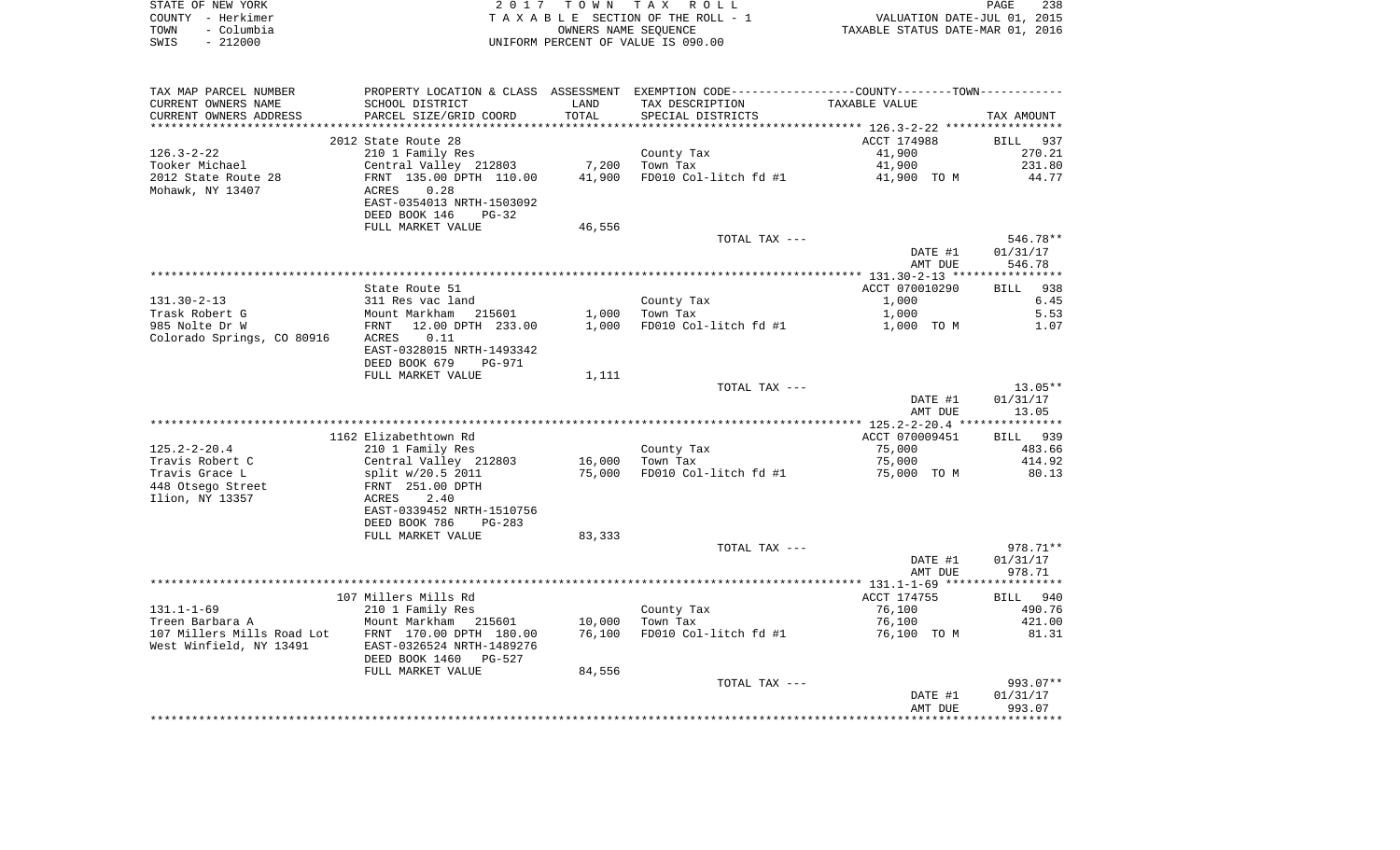|      | STATE OF NEW YORK | 2017 TOWN TAX ROLL                 | 239<br>PAGE                      |
|------|-------------------|------------------------------------|----------------------------------|
|      | COUNTY - Herkimer | TAXABLE SECTION OF THE ROLL - 1    | VALUATION DATE-JUL 01, 2015      |
| TOWN | – Columbia        | OWNERS NAME SEOUENCE               | TAXABLE STATUS DATE-MAR 01, 2016 |
| SWIS | $-212000$         | UNIFORM PERCENT OF VALUE IS 090.00 |                                  |

| TAX MAP PARCEL NUMBER             | PROPERTY LOCATION & CLASS ASSESSMENT EXEMPTION CODE---------------COUNTY-------TOWN---------- |                   |                                   |                         |                  |
|-----------------------------------|-----------------------------------------------------------------------------------------------|-------------------|-----------------------------------|-------------------------|------------------|
| CURRENT OWNERS NAME               | SCHOOL DISTRICT                                                                               | LAND              | TAX DESCRIPTION                   | TAXABLE VALUE           |                  |
| CURRENT OWNERS ADDRESS            | PARCEL SIZE/GRID COORD                                                                        | TOTAL             | SPECIAL DISTRICTS                 |                         | TAX AMOUNT       |
|                                   |                                                                                               |                   |                                   |                         |                  |
|                                   | 312 Jones Rd                                                                                  |                   |                                   | ACCT 070014760          | BILL 941         |
| 131.1-1-58                        | 210 1 Family Res                                                                              |                   | County Tax                        | 76,500                  | 493.34           |
| Treen Fred G                      | Mount Markham 215601                                                                          | 11,100            | Town Tax                          | 76,500                  | 423.21           |
| Treen Jean M                      | FRNT 140.00 DPTH 238.00<br>EAST-0335650 NRTH-1490652                                          | 76,500            | FD010 Col-litch fd #1             | 76,500 TO M             | 81.73            |
| 312 Jones Rd                      |                                                                                               |                   |                                   |                         |                  |
| Ilion, NY 13357                   | DEED BOOK 00607 PG-00400                                                                      |                   |                                   |                         |                  |
|                                   | FULL MARKET VALUE                                                                             | 85,000            |                                   |                         |                  |
|                                   |                                                                                               |                   | TOTAL TAX ---                     |                         | 998.28**         |
|                                   |                                                                                               |                   |                                   | DATE #1                 | 01/31/17         |
|                                   |                                                                                               |                   |                                   | AMT DUE                 | 998.28           |
|                                   | 306 Jones Rd                                                                                  |                   |                                   | ACCT 070014790          | BILL 942         |
| 131.1-1-60                        | 210 1 Family Res                                                                              |                   | County Tax                        | 76,000                  | 490.11           |
| Treen Fred G                      | Mount Markham    215601                                                                       | 21,400            | Town Tax                          | 76,000                  | 420.45           |
| 312 Jones Rd                      | ACRES<br>4.80                                                                                 | 76,000            | FD010 Col-litch fd #1 76,000 TO M |                         | 81.20            |
| Ilion, NY 13357                   | EAST-0335302 NRTH-1490447                                                                     |                   |                                   |                         |                  |
|                                   | DEED BOOK 795<br>PG-629                                                                       |                   |                                   |                         |                  |
|                                   | FULL MARKET VALUE                                                                             | 84,444            |                                   |                         |                  |
|                                   |                                                                                               |                   | TOTAL TAX ---                     |                         | 991.76**         |
|                                   |                                                                                               |                   |                                   | DATE #1                 | 01/31/17         |
|                                   |                                                                                               |                   |                                   | AMT DUE                 | 991.76           |
|                                   |                                                                                               |                   |                                   |                         |                  |
|                                   | 565 Millers Mills Rd                                                                          |                   |                                   | ACCT 070001535          | BILL 943         |
| 131.3-1-7.3                       | 210 1 Family Res                                                                              |                   | County Tax                        | 57,200                  | 368.88           |
| Treen Fred G                      | Mount Markham 215601                                                                          | 14,100            | Town Tax                          | 57,200                  | 316.44           |
| 312 Jones Rd                      | ACRES<br>1.50                                                                                 | 57,200            | FD010 Col-litch fd #1             | 57,200 TO M             | 61.11            |
| Ilion, NY 13356                   | EAST-0334857 NRTH-1487469                                                                     |                   |                                   |                         |                  |
|                                   | DEED BOOK 829<br>PG-366                                                                       |                   |                                   |                         |                  |
|                                   | FULL MARKET VALUE                                                                             | 63,556            |                                   |                         |                  |
|                                   |                                                                                               |                   | TOTAL TAX ---                     |                         | $746.43**$       |
|                                   |                                                                                               |                   |                                   | DATE #1                 | 01/31/17         |
|                                   |                                                                                               |                   |                                   | AMT DUE                 | 746.43           |
|                                   |                                                                                               |                   |                                   |                         |                  |
|                                   | 289 Jones Rd                                                                                  |                   |                                   | ACCT 070017765          | BILL 944         |
| 131.1-1-29                        | 210 1 Family Res<br>Mount Markham 215601                                                      |                   | County Tax<br>Town Tax            | 103,700                 | 668.75<br>573.69 |
| Treen George J Jr<br>289 Jones Rd |                                                                                               | 18,000<br>103,700 | FD010 Col-litch fd #1             | 103,700<br>103,700 TO M | 110.79           |
| Ilion, NY 13357                   | ACRES 3.25<br>EAST-0335500 NRTH-1491252                                                       |                   |                                   |                         |                  |
|                                   | DEED BOOK 796<br>$PG-21$                                                                      |                   |                                   |                         |                  |
|                                   | FULL MARKET VALUE                                                                             | 115,222           |                                   |                         |                  |
|                                   |                                                                                               |                   | TOTAL TAX ---                     |                         | $1,353.23**$     |
|                                   |                                                                                               |                   |                                   | DATE #1                 | 01/31/17         |
|                                   |                                                                                               |                   |                                   | AMT DUE                 | 1,353.23         |
|                                   |                                                                                               |                   |                                   |                         |                  |
|                                   |                                                                                               |                   |                                   |                         |                  |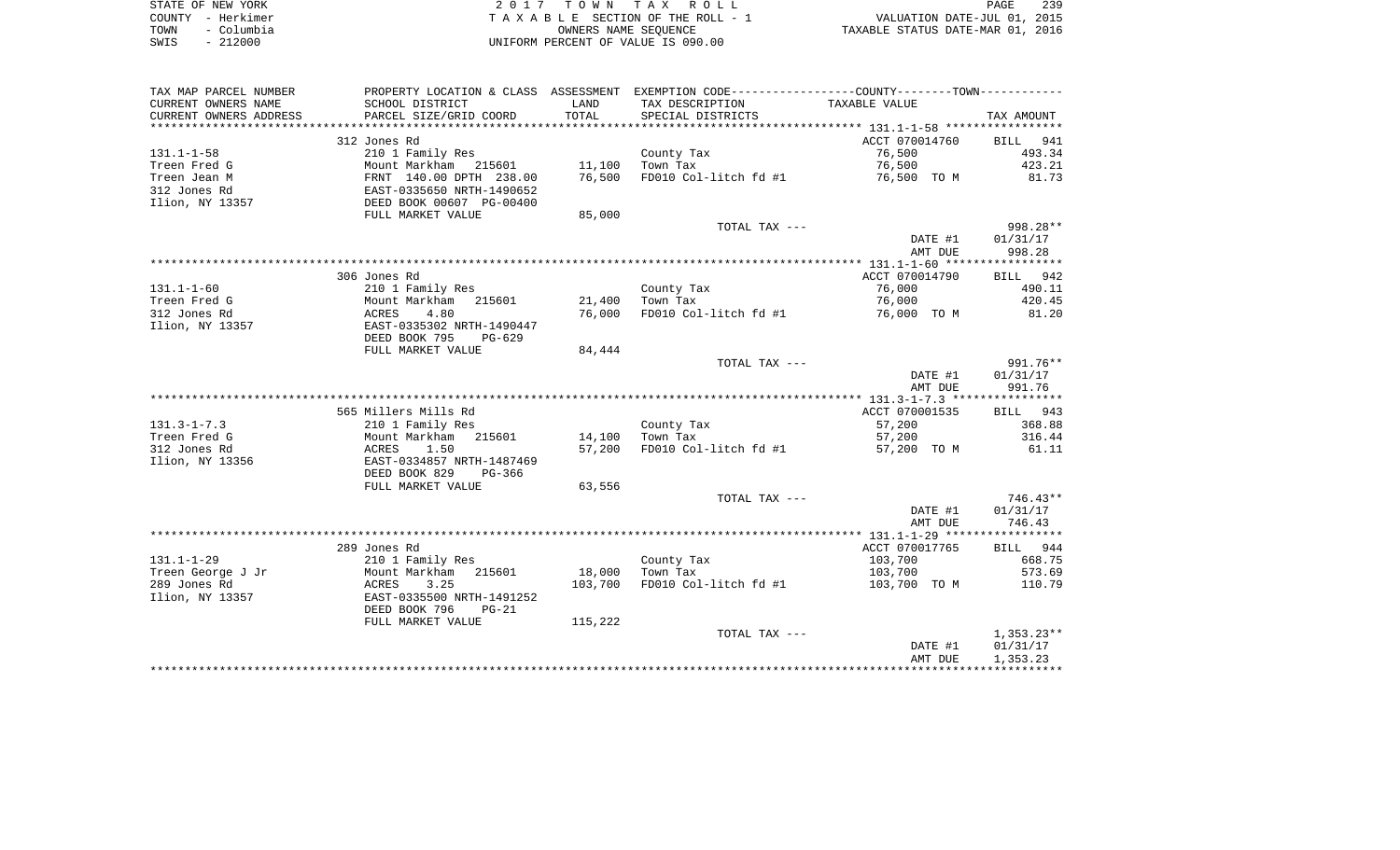| STATE OF NEW YORK  | 2017 TOWN TAX ROLL                 | 240<br><b>PAGE</b>               |
|--------------------|------------------------------------|----------------------------------|
| COUNTY - Herkimer  | TAXABLE SECTION OF THE ROLL - 1    | VALUATION DATE-JUL 01, 2015      |
| – Columbia<br>TOWN | OWNERS NAME SEOUENCE               | TAXABLE STATUS DATE-MAR 01, 2016 |
| $-212000$<br>SWIS  | UNIFORM PERCENT OF VALUE IS 090.00 |                                  |

| TAX MAP PARCEL NUMBER  | PROPERTY LOCATION & CLASS ASSESSMENT EXEMPTION CODE---------------COUNTY-------TOWN---------- |         |                       |                |              |
|------------------------|-----------------------------------------------------------------------------------------------|---------|-----------------------|----------------|--------------|
| CURRENT OWNERS NAME    | SCHOOL DISTRICT                                                                               | LAND    | TAX DESCRIPTION       | TAXABLE VALUE  |              |
| CURRENT OWNERS ADDRESS | PARCEL SIZE/GRID COORD                                                                        | TOTAL   | SPECIAL DISTRICTS     |                | TAX AMOUNT   |
|                        |                                                                                               |         |                       |                |              |
|                        | Jones Rd                                                                                      |         |                       | ACCT 163581    | BILL 945     |
| $131.1 - 1 - 61.5$     | 322 Rural vac>10                                                                              |         | County Tax            | 40,000         | 257.95       |
| Treen George J Jr      | Mount Markham<br>215601                                                                       | 40,000  | Town Tax              | 40,000         | 221.29       |
| Treen Reece S          | FRNT 932.00 DPTH                                                                              | 40,000  | FD010 Col-litch fd #1 | 40,000 TO M    | 42.74        |
| 289 Jones Rd           | 62.50<br>ACRES                                                                                |         |                       |                |              |
| Ilion, NY 13357        | EAST-0333867 NRTH-1490366                                                                     |         |                       |                |              |
|                        | DEED BOOK 1389<br>PG-26                                                                       |         |                       |                |              |
|                        | FULL MARKET VALUE                                                                             | 44,444  |                       |                |              |
|                        |                                                                                               |         | TOTAL TAX ---         |                | 521.98**     |
|                        |                                                                                               |         |                       | DATE #1        | 01/31/17     |
|                        |                                                                                               |         |                       | AMT DUE        | 521.98       |
|                        |                                                                                               |         |                       |                |              |
|                        | 309 Beebe Rd                                                                                  |         |                       |                | BILL 946     |
| $125.4 - 1 - 58.8$     | 240 Rural res                                                                                 |         | County Tax            | 112,300        | 724.21       |
| Treen Reece S          | Mount Markham<br>215601                                                                       | 35,500  | Town Tax              | 112,300        | 621.27       |
| Treen Roberta L        | 25.00<br>ACRES                                                                                | 112,300 | FD010 Col-litch fd #1 | 112,300 TO M   | 119.98       |
| 309 Bebee Rd           | EAST-0338123 NRTH-1500687                                                                     |         |                       |                |              |
| Ilion, NY 13357        | DEED BOOK 802<br>PG-308                                                                       |         |                       |                |              |
|                        | FULL MARKET VALUE                                                                             | 124,778 |                       |                |              |
|                        |                                                                                               |         | TOTAL TAX ---         |                | $1,465.46**$ |
|                        |                                                                                               |         |                       | DATE #1        | 01/31/17     |
|                        |                                                                                               |         |                       | AMT DUE        | 1,465.46     |
|                        |                                                                                               |         |                       |                |              |
|                        | 316 Jones Rd                                                                                  |         |                       | ACCT 070014795 | BILL 947     |
| $131.1 - 1 - 59$       | 210 1 Family Res                                                                              |         | County Tax            | 84,300         | 543.64       |
| Treen Roger P          | Mount Markham 215601                                                                          | 15,200  | Town Tax              | 84,300         | 466.36       |
| Treen Martha L         | ACRES<br>2.00                                                                                 | 84,300  | FD010 Col-litch fd #1 | 84,300 TO M    | 90.07        |
| 316 Jones Rd           | EAST-0335578 NRTH-1490409                                                                     |         |                       |                |              |
| Ilion, NY 13357        | DEED BOOK 00639 PG-00562                                                                      |         |                       |                |              |
|                        | FULL MARKET VALUE                                                                             | 93,667  |                       |                |              |
|                        |                                                                                               |         | TOTAL TAX ---         |                | $1,100.07**$ |
|                        |                                                                                               |         |                       | DATE #1        | 01/31/17     |
|                        |                                                                                               |         |                       | AMT DUE        | 1,100.07     |
|                        |                                                                                               |         |                       |                |              |
|                        | 149 Elizabethtown Rd                                                                          |         |                       | ACCT 155688    | BILL 948     |
| $131.30 - 2 - 7$       | 210 1 Family Res                                                                              |         | County Tax            | 50,000         | 322.44       |
| Trevor Jacob           | Mount Markham 215601                                                                          | 8,700   | Town Tax              | 50,000         | 276.61       |
| 1946 State Route 51    | FRNT 240.00 DPTH 96.00                                                                        | 50,000  | School Relevy         |                | 1,121.54     |
| Ilion, NY 13357        | 0.46<br>ACRES                                                                                 |         | FD010 Col-litch fd #1 | 50,000 TO M    | 53.42        |
|                        | EAST-0328404 NRTH-1494033                                                                     |         |                       |                |              |
|                        | DEED BOOK 1339<br>PG-831                                                                      |         |                       |                |              |
|                        | FULL MARKET VALUE                                                                             | 55,556  |                       |                |              |
|                        |                                                                                               |         | TOTAL TAX ---         |                | 1,774.01**   |
|                        |                                                                                               |         |                       | DATE #1        | 01/31/17     |
|                        |                                                                                               |         |                       | AMT DUE        | 1,774.01     |
|                        |                                                                                               |         |                       |                |              |
|                        |                                                                                               |         |                       |                |              |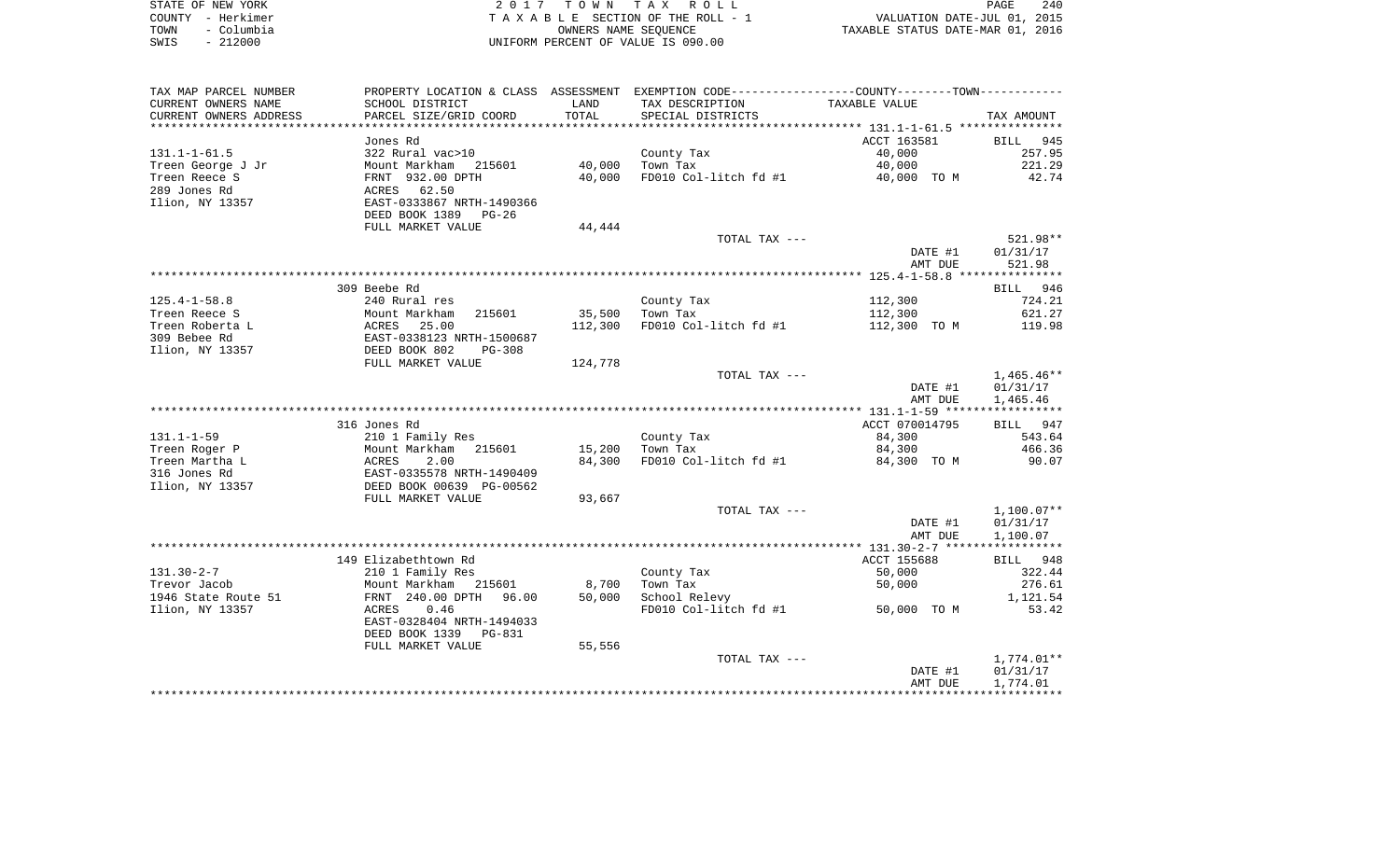| STATE OF NEW YORK  | 2017 TOWN TAX ROLL                 | 241<br>PAGE                      |
|--------------------|------------------------------------|----------------------------------|
| COUNTY - Herkimer  | TAXABLE SECTION OF THE ROLL - 1    | VALUATION DATE-JUL 01, 2015      |
| – Columbia<br>TOWN | OWNERS NAME SEOUENCE               | TAXABLE STATUS DATE-MAR 01, 2016 |
| $-212000$<br>SWIS  | UNIFORM PERCENT OF VALUE IS 090.00 |                                  |

| TAX MAP PARCEL NUMBER                                  |                           |         | PROPERTY LOCATION & CLASS ASSESSMENT EXEMPTION CODE----------------COUNTY--------TOWN---------- |                |                    |
|--------------------------------------------------------|---------------------------|---------|-------------------------------------------------------------------------------------------------|----------------|--------------------|
| CURRENT OWNERS NAME                                    | SCHOOL DISTRICT           | LAND    | TAX DESCRIPTION                                                                                 | TAXABLE VALUE  |                    |
| CURRENT OWNERS ADDRESS                                 | PARCEL SIZE/GRID COORD    | TOTAL   | SPECIAL DISTRICTS                                                                               |                | TAX AMOUNT         |
|                                                        |                           |         |                                                                                                 |                |                    |
|                                                        | 181 Mckoons Rd            |         |                                                                                                 | ACCT 070012965 | 949<br><b>BILL</b> |
| $139.1 - 2 - 35.2$                                     | 210 1 Family Res          |         | County Tax                                                                                      | 47,500         | 306.32             |
| Tripple Jacob                                          | Richfield Sprin 365601    | 7,100   | Town Tax                                                                                        | 47,500         | 262.78             |
| 181 Mckoons Rd                                         | FRNT 80.00 DPTH 144.00    | 47,500  | School Relevy                                                                                   |                | 264.29             |
| Richfield Springs, NY 13439                            | EAST-0355808 NRTH-1478101 |         | FD010 Col-litch fd #1                                                                           | 47,500 TO M    | 50.75              |
|                                                        | DEED BOOK 1160<br>PG-961  |         | LT010 Columbia 1t dist #1                                                                       | 47,500 TO M    | 16.88              |
|                                                        | FULL MARKET VALUE         | 52,778  |                                                                                                 |                |                    |
|                                                        |                           |         | TOTAL TAX ---                                                                                   |                | $901.02**$         |
|                                                        |                           |         |                                                                                                 | DATE #1        | 01/31/17           |
|                                                        |                           |         |                                                                                                 | AMT DUE        | 901.02             |
|                                                        |                           |         |                                                                                                 |                |                    |
|                                                        | State Route 28            |         |                                                                                                 | ACCT 172665    | BILL 950           |
| $139.1 - 2 - 19$                                       | 312 Vac w/imprv           |         | County Tax                                                                                      | 12,400         | 79.97              |
| Tripple Michael P                                      | Richfield Sprin 365601    | 8,990   | Town Tax                                                                                        | 12,400         | 68.60              |
| Tripple Jocob                                          | ACRES 19.00               | 12,400  | School Relevy                                                                                   |                | 157.20             |
| 181 McKoons Road                                       | EAST-0357064 NRTH-1479080 |         | FD010 Col-litch fd #1                                                                           | 12,400 TO M    | 13.25              |
| Richfield Springs, NY 13439                            | DEED BOOK 1446<br>PG-886  |         | LT010 Columbia 1t dist #1                                                                       | 12,400 TO M    | 4.41               |
|                                                        | FULL MARKET VALUE         | 13,778  |                                                                                                 |                |                    |
|                                                        |                           |         | TOTAL TAX ---                                                                                   |                | $323.43**$         |
|                                                        |                           |         |                                                                                                 | DATE #1        | 01/31/17           |
|                                                        |                           |         |                                                                                                 | AMT DUE        | 323.43             |
|                                                        |                           |         |                                                                                                 |                |                    |
|                                                        | 117 Jones Rd              |         |                                                                                                 | ACCT 070011190 | BILL 951           |
| $131.1 - 1 - 19$                                       | 210 1 Family Res          |         | County Tax                                                                                      | 98,000         | 631.99             |
| Tucker Nathaniel                                       | Mount Markham<br>215601   | 19,500  | Town Tax                                                                                        | 98,000         | 542.16             |
| Tucker Shelley                                         | ACRES<br>3.90             | 98,000  | FD010 Col-litch fd #1                                                                           | 98,000 TO M    | 104.70             |
| 117 Jones Road                                         | EAST-0332624 NRTH-1492975 |         |                                                                                                 |                |                    |
| Ilion, NY 13357                                        | DEED BOOK 1289<br>PG-993  |         |                                                                                                 |                |                    |
|                                                        | FULL MARKET VALUE         | 108,889 |                                                                                                 |                |                    |
|                                                        |                           |         | TOTAL TAX ---                                                                                   |                | 1,278.85**         |
|                                                        |                           |         |                                                                                                 | DATE #1        | 01/31/17           |
|                                                        |                           |         |                                                                                                 | AMT DUE        | 1,278.85           |
|                                                        |                           |         |                                                                                                 |                |                    |
|                                                        | Elizabethtown Rd          |         |                                                                                                 | ACCT 199905    | BILL 952           |
| $125.2 - 2 - 68.2$                                     | 105 Vac farmland          |         | County Tax                                                                                      | 20,000         | 128.98             |
| Turner Benjamin M                                      | Central Valley 212803     | 20,000  | Town Tax                                                                                        | 20,000         | 110.64             |
| 244 Lafayette St                                       | FRNT 1210.00 DPTH         | 20,000  | FD010 Col-litch fd #1                                                                           | 20,000 TO M    | 21.37              |
| Louisville, CO 80027                                   | 16.20<br>ACRES            |         |                                                                                                 |                |                    |
|                                                        | EAST-0338716 NRTH-1508378 |         |                                                                                                 |                |                    |
| PRIOR OWNER ON 3/01/2016                               | DEED BOOK 1617<br>PG-691  |         |                                                                                                 |                |                    |
| Knight Laura                                           | FULL MARKET VALUE         | 22,222  |                                                                                                 |                |                    |
|                                                        |                           |         |                                                                                                 |                |                    |
| MAY BE SUBJECT TO PAYMENT<br>UNDER AGDIST LAW TIL 2021 |                           |         |                                                                                                 |                |                    |
|                                                        |                           |         | TOTAL TAX ---                                                                                   |                | $260.99**$         |
|                                                        |                           |         |                                                                                                 | DATE #1        | 01/31/17           |
|                                                        |                           |         |                                                                                                 | AMT DUE        | 260.99             |
|                                                        |                           |         |                                                                                                 |                |                    |
|                                                        |                           |         |                                                                                                 |                |                    |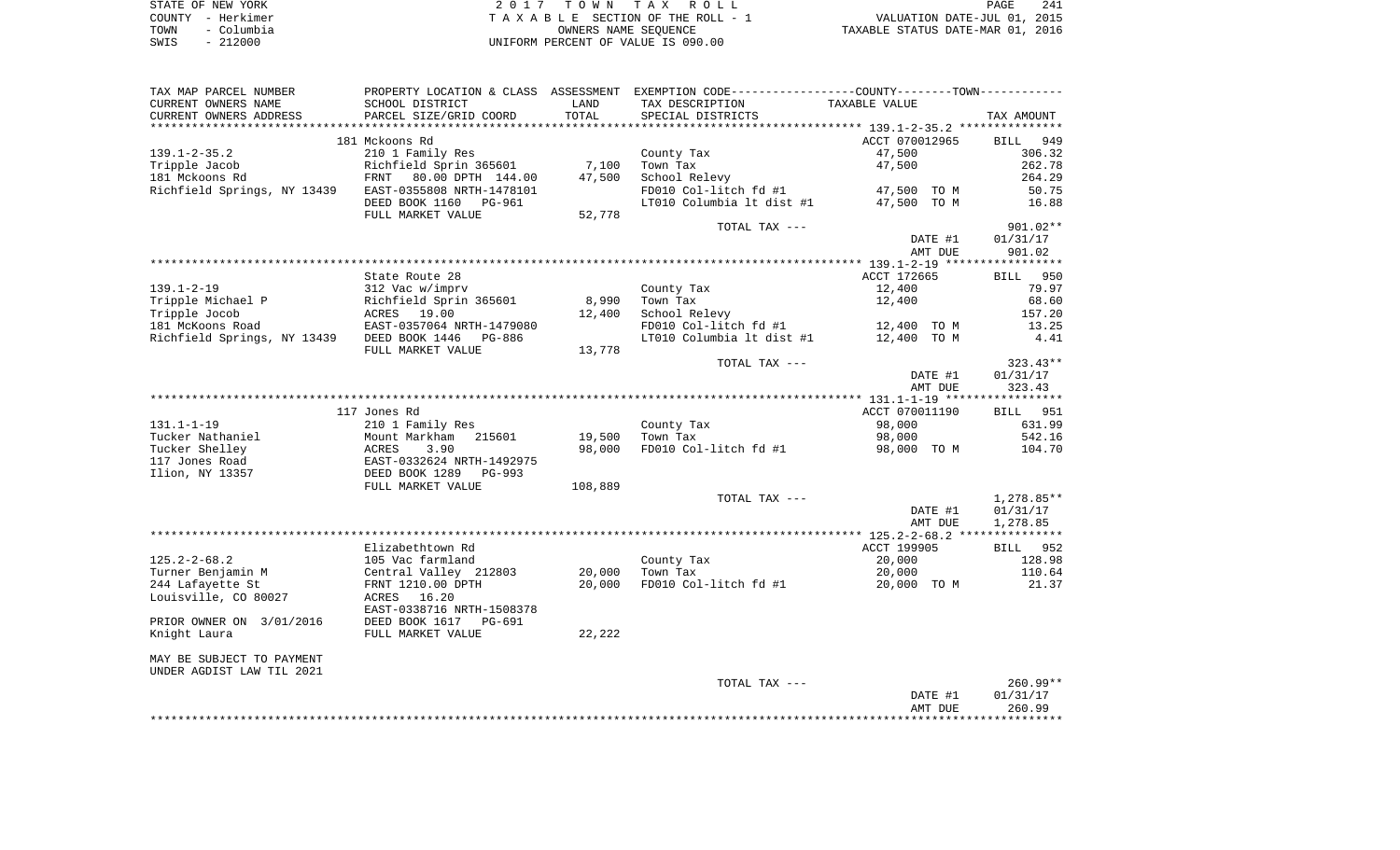| STATE OF NEW YORK            |                               |         | 2017 TOWN TAX ROLL                                                                                                   |                    | PAGE<br>242                                                                                |
|------------------------------|-------------------------------|---------|----------------------------------------------------------------------------------------------------------------------|--------------------|--------------------------------------------------------------------------------------------|
| COUNTY - Herkimer            |                               |         | TAXABLE SECTION OF THE ROLL - 1 VALUATION DATE-JUL 01, 2015<br>OWNERS NAME SEQUENCE TAXABLE STATUS DATE-MAR 01, 2016 |                    |                                                                                            |
| - Columbia<br>TOWN           |                               |         |                                                                                                                      |                    |                                                                                            |
| $-212000$<br>SWIS            |                               |         | UNIFORM PERCENT OF VALUE IS 090.00                                                                                   |                    |                                                                                            |
|                              |                               |         |                                                                                                                      |                    |                                                                                            |
| TAX MAP PARCEL NUMBER        |                               |         | PROPERTY LOCATION & CLASS ASSESSMENT EXEMPTION CODE---------------COUNTY-------TOWN----------                        |                    |                                                                                            |
| CURRENT OWNERS NAME          | SCHOOL DISTRICT               | LAND    | TAX DESCRIPTION                                                                                                      | TAXABLE VALUE      |                                                                                            |
| CURRENT OWNERS ADDRESS       | PARCEL SIZE/GRID COORD        | TOTAL   | SPECIAL DISTRICTS                                                                                                    |                    | TAX AMOUNT                                                                                 |
|                              | 1057 Elizabethtown Rd         |         |                                                                                                                      | ACCT 199905        | BILL 953                                                                                   |
| $125.2 - 2 - 69$             | 112 Dairy farm                |         | AGRIC 10 Y 41700                                                                                                     | 40,000<br>40,000   |                                                                                            |
| Turner Benjamin M            | Central Valley 212803         |         | 71,000 AGRIC 10 Y 42100                                                                                              | 4,800<br>4,800     |                                                                                            |
| 244 Lafayette St             | ACRES 87.80                   |         | 250,000 County Tax                                                                                                   | 205,200            | 1,323.31                                                                                   |
| Louisville, CO 80027         | EAST-0337006 NRTH-1509228     |         | Town Tax                                                                                                             | 205,200            | 1,135.21                                                                                   |
|                              | DEED BOOK 1617 PG-691         |         | FD010 Col-litch fd #1                                                                                                | 250,000 TO M       | 267.10                                                                                     |
| PRIOR OWNER ON 3/01/2016     | FULL MARKET VALUE             | 277,778 |                                                                                                                      |                    |                                                                                            |
| Knight Laura                 |                               |         |                                                                                                                      |                    |                                                                                            |
| MAY BE SUBJECT TO PAYMENT    |                               |         |                                                                                                                      |                    |                                                                                            |
| UNDER RPTL483 UNTIL 2024     |                               |         |                                                                                                                      |                    |                                                                                            |
|                              |                               |         | TOTAL TAX ---                                                                                                        |                    | $2,725.62**$                                                                               |
|                              |                               |         |                                                                                                                      | DATE #1            | 01/31/17                                                                                   |
|                              |                               |         |                                                                                                                      | AMT DUE            | 2,725.62                                                                                   |
|                              | 115 Mckoons Rd                |         |                                                                                                                      | ACCT 070006390     | BILL 954                                                                                   |
| $139.1 - 2 - 38.2$           | 441 Fuel Store&D              |         | County Tax                                                                                                           | 16,000             | 103.18                                                                                     |
| Utica Chenango               | Richfield Sprin 365601        | 16,000  | Town Tax                                                                                                             |                    | 88.52                                                                                      |
|                              |                               |         |                                                                                                                      |                    |                                                                                            |
|                              |                               |         |                                                                                                                      | 16,000             |                                                                                            |
| 256 Brighton Rd              | FRNT 190.00 DPTH              | 16,000  | FD010 Col-litch fd #1                                                                                                | 16,000 TO M        |                                                                                            |
| Richfield Springs, NY 13439  | 2.40<br>ACRES                 |         | LT010 Columbia 1t dist #1                                                                                            | 16,000 TO M        |                                                                                            |
|                              | EAST-0356449 NRTH-1478063     |         |                                                                                                                      |                    |                                                                                            |
|                              | DEED BOOK 1099 PG-778         |         |                                                                                                                      |                    |                                                                                            |
|                              | FULL MARKET VALUE             | 17,778  |                                                                                                                      |                    |                                                                                            |
|                              |                               |         | TOTAL TAX ---                                                                                                        |                    |                                                                                            |
|                              |                               |         |                                                                                                                      | DATE #1            | 01/31/17                                                                                   |
|                              |                               |         |                                                                                                                      | AMT DUE            | 214.48                                                                                     |
|                              | Mckoons Rd                    |         |                                                                                                                      | ACCT 152340        |                                                                                            |
| $139.1 - 2 - 36$             | 312 Vac w/imprv               |         | County Tax                                                                                                           | 20,600             |                                                                                            |
| Utica, Chenango & Susquehana | Richfield Sprin 365601 11,600 |         | Town Tax                                                                                                             | 20,600             |                                                                                            |
| 256 Brighton Rd              | FRNT 180.00 DPTH 250.00       | 20,600  | FD010 Col-litch fd #1                                                                                                | 20,600 TO M        |                                                                                            |
| Richfield Springs, NY 13439  | ACRES<br>0.83                 |         | LT010 Columbia 1t dist #1                                                                                            | 20,600 TO M        |                                                                                            |
|                              | EAST-0356265 NRTH-1478112     |         |                                                                                                                      |                    |                                                                                            |
|                              | DEED BOOK 1319 PG-412         |         |                                                                                                                      |                    |                                                                                            |
|                              | FULL MARKET VALUE             | 22,889  |                                                                                                                      |                    |                                                                                            |
|                              |                               |         | TOTAL TAX ---                                                                                                        |                    | 17.09<br>5.69<br>$214.48**$<br>BILL 955<br>132.85<br>113.96<br>22.01<br>7.32<br>$276.14**$ |
|                              |                               |         |                                                                                                                      | DATE #1<br>AMT DUE | 01/31/17<br>276.14                                                                         |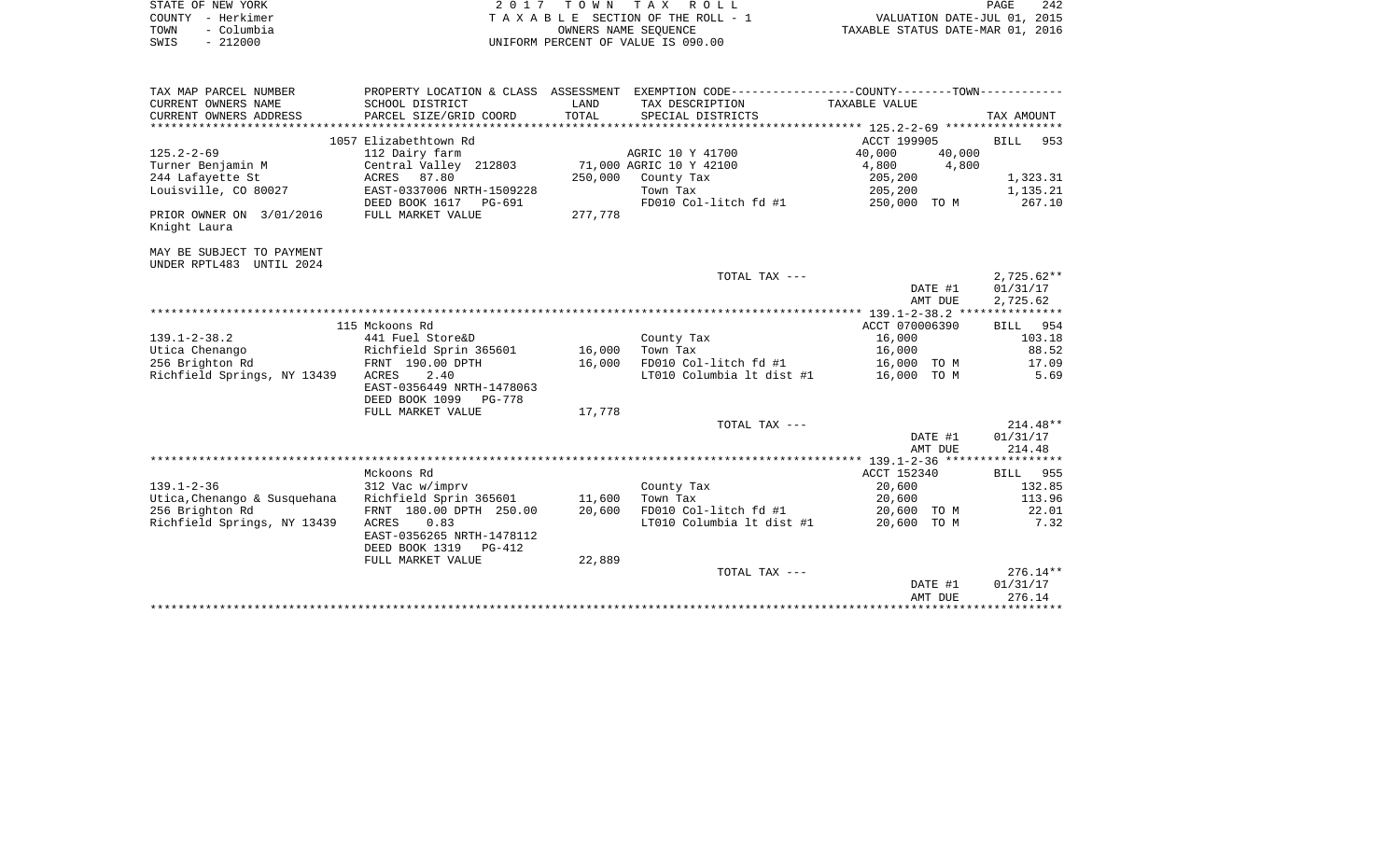|      | STATE OF NEW YORK | 2017 TOWN TAX ROLL                 | PAGE                             | 243 |
|------|-------------------|------------------------------------|----------------------------------|-----|
|      | COUNTY - Herkimer | TAXABLE SECTION OF THE ROLL - 1    | VALUATION DATE-JUL 01, 2015      |     |
| TOWN | - Columbia        | OWNERS NAME SEOUENCE               | TAXABLE STATUS DATE-MAR 01, 2016 |     |
| SWIS | - 212000          | UNIFORM PERCENT OF VALUE IS 090.00 |                                  |     |

| TAX MAP PARCEL NUMBER                                 |                           |         | PROPERTY LOCATION & CLASS ASSESSMENT EXEMPTION CODE---------------COUNTY--------TOWN---------- |                      |             |
|-------------------------------------------------------|---------------------------|---------|------------------------------------------------------------------------------------------------|----------------------|-------------|
| CURRENT OWNERS NAME                                   | SCHOOL DISTRICT           | LAND    | TAX DESCRIPTION                                                                                | <b>TAXABLE VALUE</b> |             |
| CURRENT OWNERS ADDRESS                                | PARCEL SIZE/GRID COORD    | TOTAL   | SPECIAL DISTRICTS                                                                              |                      | TAX AMOUNT  |
|                                                       |                           |         |                                                                                                |                      |             |
|                                                       | Columbia                  |         |                                                                                                | ACCT 151116          | BILL<br>956 |
| $131.3 - 1 - 31$                                      | 320 Rural vacant          |         | County Tax                                                                                     | 9,800                | 63.20       |
| Utica,Chenango & Susquehana Va Mount Markham          | 215601                    | 9,800   | Town Tax                                                                                       | 9,800                | 54.22       |
| 256 Brighton Road                                     | VAC. RAILROAD BED         | 9,800   | FD010 Col-litch fd #1                                                                          | 9,800 TO M           | 10.47       |
| Richfield Springs, NY 13439 ACRES 14.20               |                           |         | LT010 Columbia lt dist #1                                                                      | 9,800 TO M           | 3.48        |
|                                                       | EAST-0334406 NRTH-1484993 |         |                                                                                                |                      |             |
|                                                       | DEED BOOK 1311 PG-977     |         |                                                                                                |                      |             |
|                                                       | FULL MARKET VALUE         | 10,889  |                                                                                                |                      |             |
|                                                       |                           |         | TOTAL TAX ---                                                                                  |                      | $131.37**$  |
|                                                       |                           |         |                                                                                                | DATE #1              | 01/31/17    |
|                                                       |                           |         |                                                                                                | AMT DUE              | 131.37      |
|                                                       |                           |         |                                                                                                |                      |             |
|                                                       | Columbia                  |         |                                                                                                | ACCT 070300210       | BILL 957    |
| 131.4-1-23                                            | 312 Vac w/imprv           |         | County Tax                                                                                     | 41,800               | 269.56      |
| Utica,Chenango & Susquehana Va Richfield Sprin 365601 |                           | 22,900  | Town Tax                                                                                       | 41,800               | 231.25      |
| 256 Brighton Road                                     | VAC. RAIL ROAD BED        | 41,800  | FD010 Col-litch fd #1                                                                          | 41,800 TO M          | 44.66       |
| Richfield Springs, NY 13439 ACRES 42.80               |                           |         |                                                                                                |                      |             |
|                                                       | EAST-0347259 NRTH-1480584 |         |                                                                                                |                      |             |
|                                                       | DEED BOOK 1311 PG-977     |         |                                                                                                |                      |             |
|                                                       | FULL MARKET VALUE         | 46,444  |                                                                                                |                      |             |
|                                                       |                           |         | TOTAL TAX ---                                                                                  |                      | 545.47**    |
|                                                       |                           |         |                                                                                                | DATE #1              | 01/31/17    |
|                                                       |                           |         |                                                                                                | AMT DUE              | 545.47      |
|                                                       |                           |         |                                                                                                |                      |             |
|                                                       | Brennan Rd                |         |                                                                                                | ACCT 199904          | BILL 958    |
| $125.4 - 2 - 9$                                       | 322 Rural vac>10          |         | County Tax                                                                                     | 33,000               | 212.81      |
| Valentine Joseph T                                    | Mount Markham 215601      | 33,000  | Town Tax                                                                                       | 33,000               | 182.56      |
| White Alice                                           | Subdivision Cedar Knoll-2 | 33,000  | School Relevy                                                                                  |                      | 740.23      |
| 10 Jackson Ave                                        | FRNT 265.00 DPTH          |         | FD010 Col-litch fd #1                                                                          | 33,000 TO M          | 35.26       |
| Oneonta, NY 13820                                     | ACRES 17.10               |         |                                                                                                |                      |             |
|                                                       | EAST-0341851 NRTH-1499037 |         |                                                                                                |                      |             |
| PRIOR OWNER ON 3/01/2016                              | DEED BOOK 1617 PG-686     |         |                                                                                                |                      |             |
| Mistry Bhavesh                                        | FULL MARKET VALUE         | 36,667  |                                                                                                |                      |             |
|                                                       |                           |         | TOTAL TAX ---                                                                                  |                      | 1,170.86**  |
|                                                       |                           |         |                                                                                                | DATE #1              | 01/31/17    |
|                                                       |                           |         |                                                                                                | AMT DUE              | 1,170.86    |
|                                                       |                           |         |                                                                                                |                      |             |
|                                                       | 123 Hoffman Rd            |         |                                                                                                | ACCT 153261          | BILL 959    |
| $139.1 - 2 - 51.2$                                    | 210 1 Family Res          |         | County Tax                                                                                     | 132,000              | 851.25      |
| Valentine Lisa                                        | Richfield Sprin 365601    | 19,000  | Town Tax                                                                                       | 132,000              | 730.25      |
| Longaker David                                        | FRNT 820.00 DPTH          | 132,000 | FD010 Col-litch fd #1                                                                          | 132,000 TO M         | 141.03      |
| 123 Hoffman Road                                      | 3.80<br>ACRES             |         |                                                                                                |                      |             |
| Richfield Springs, NY 13439 EAST-0357141 NRTH-1476404 |                           |         |                                                                                                |                      |             |
|                                                       | DEED BOOK 1331<br>PG-435  |         |                                                                                                |                      |             |
|                                                       | FULL MARKET VALUE         | 146,667 |                                                                                                |                      |             |
|                                                       |                           |         | TOTAL TAX ---                                                                                  |                      | 1,722.53**  |
|                                                       |                           |         |                                                                                                | DATE #1              | 01/31/17    |
|                                                       |                           |         |                                                                                                | AMT DUE              | 1,722.53    |
|                                                       |                           |         |                                                                                                |                      |             |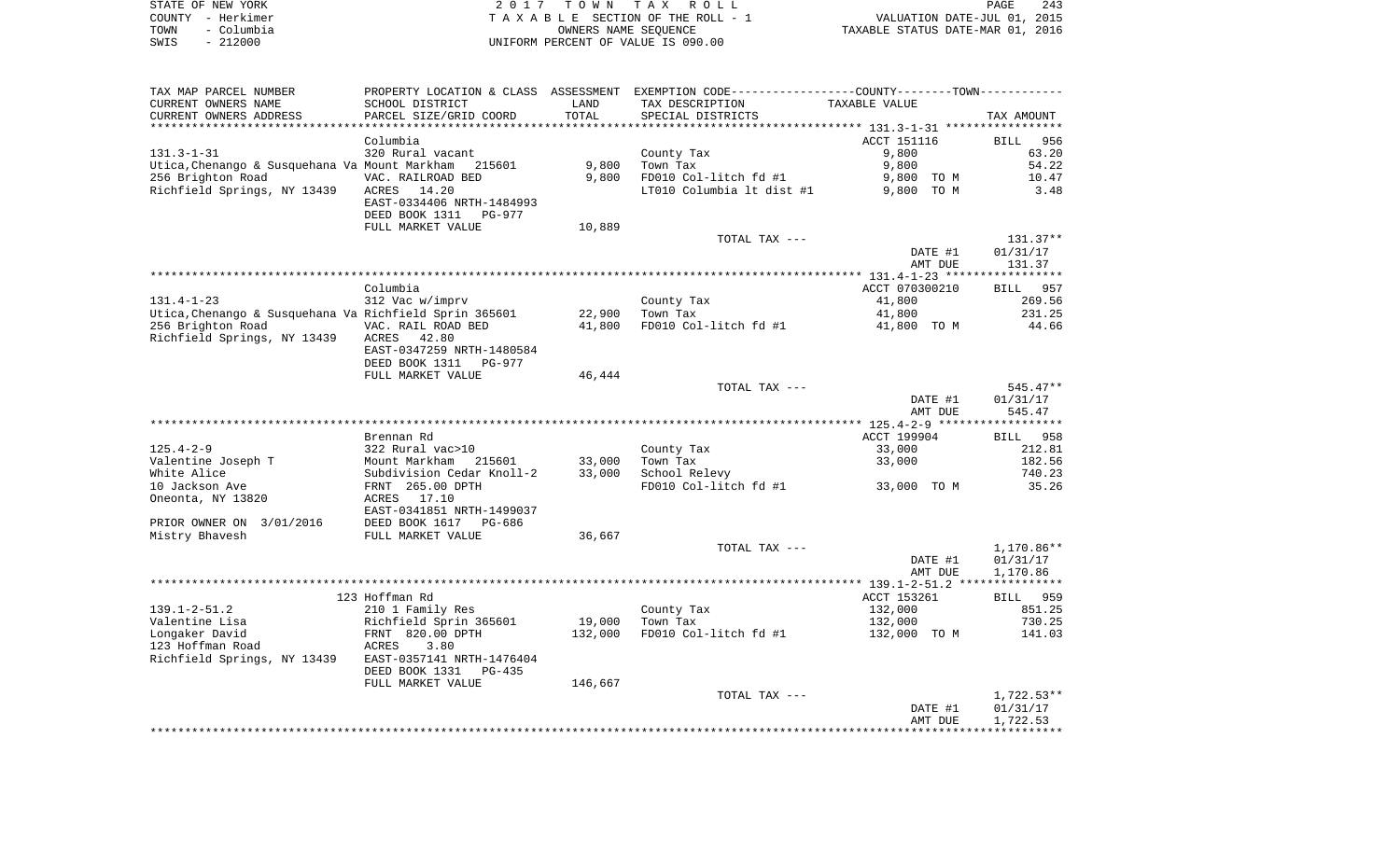| STATE OF NEW YORK  | 2017 TOWN TAX ROLL                 | 244<br>PAGE                      |
|--------------------|------------------------------------|----------------------------------|
| COUNTY - Herkimer  | TAXABLE SECTION OF THE ROLL - 1    | VALUATION DATE-JUL 01, 2015      |
| - Columbia<br>TOWN | OWNERS NAME SEOUENCE               | TAXABLE STATUS DATE-MAR 01, 2016 |
| $-212000$<br>SWIS  | UNIFORM PERCENT OF VALUE IS 090.00 |                                  |

| TAX MAP PARCEL NUMBER<br>CURRENT OWNERS NAME | PROPERTY LOCATION & CLASS ASSESSMENT<br>SCHOOL DISTRICT                     | LAND              | EXEMPTION CODE----------------COUNTY-------TOWN----------<br>TAX DESCRIPTION | TAXABLE VALUE              |                             |
|----------------------------------------------|-----------------------------------------------------------------------------|-------------------|------------------------------------------------------------------------------|----------------------------|-----------------------------|
| CURRENT OWNERS ADDRESS                       | PARCEL SIZE/GRID COORD                                                      | TOTAL             | SPECIAL DISTRICTS                                                            |                            | TAX AMOUNT                  |
|                                              | Columbia Center Rd<br>314 Rural vac<10                                      |                   |                                                                              | ACCT 070012250             | <b>BILL</b><br>960<br>52.88 |
| $131.2 - 1 - 14$<br>Van Nort Keith           | Central Valley 212803                                                       | 8,200             | County Tax<br>Town Tax                                                       | 8,200<br>8,200             | 45.36                       |
| Van Nort Anna                                | ACRES<br>2.20                                                               | 8,200             | FD010 Col-litch fd #1                                                        | 8,200 TO M                 | 8.76                        |
| 122 Spohn Hill Rd<br>Ilion, NY 13357         | EAST-0348936 NRTH-1495113<br>DEED BOOK 937<br>$PG-388$<br>FULL MARKET VALUE |                   |                                                                              |                            |                             |
|                                              |                                                                             | 9,111             | TOTAL TAX ---                                                                |                            | 107.00**                    |
|                                              |                                                                             |                   |                                                                              | DATE #1<br>AMT DUE         | 01/31/17<br>107.00          |
|                                              |                                                                             |                   |                                                                              |                            |                             |
|                                              | 1454 Jordanville Rd                                                         |                   |                                                                              | ACCT 070000385             | <b>BILL</b><br>961          |
| $132.1 - 1 - 29.2$                           | 210 1 Family Res                                                            |                   | CW_15_VET/ 41162                                                             | 8,010                      | 0                           |
| Vanburen John M<br>Vanburen Penny A          | Richfield Sprin 365601<br>Doublewide                                        | 15,600<br>81,000  | County Tax<br>Town Tax                                                       | 72,990<br>81,000           | 470.70<br>448.11            |
| 1454 Jordanville Rd                          | ACRES<br>2.20                                                               |                   | School Relevy                                                                |                            | 688.98                      |
| Richfield Springs, NY 13439                  | EAST-0353588 NRTH-1490711                                                   |                   | FD010 Col-litch fd #1                                                        | 81,000 TO M                | 86.54                       |
|                                              | DEED BOOK 763<br>$PG-625$                                                   |                   |                                                                              |                            |                             |
|                                              | FULL MARKET VALUE                                                           | 90,000            |                                                                              |                            |                             |
|                                              |                                                                             |                   | TOTAL TAX ---                                                                |                            | $1,694.33**$                |
|                                              |                                                                             |                   |                                                                              | DATE #1<br>AMT DUE         | 01/31/17<br>1,694.33        |
|                                              |                                                                             |                   |                                                                              |                            |                             |
|                                              | 905 Kingdom Rd                                                              |                   |                                                                              |                            | <b>BILL</b><br>962          |
| $132.2 - 2 - 2.5$                            | 240 Rural res                                                               |                   | County Tax                                                                   | 165,000                    | 1,064.06                    |
| Vandergroef Ronald E                         | Owen D Young<br>215001                                                      | 33,000            | Town Tax                                                                     | 165,000                    | 912.81                      |
| Vandergroef Donna M                          | ACRES<br>34.30                                                              | 165,000           | FD010 Col-litch fd #1                                                        | 165,000 TO M               | 176.29                      |
| 905 Kingdom Rd                               | EAST-0361472 NRTH-1495520                                                   |                   |                                                                              |                            |                             |
| Mohawk, NY 13407                             | DEED BOOK 825<br>$PG-286$<br>FULL MARKET VALUE                              | 183,333           |                                                                              |                            |                             |
|                                              |                                                                             |                   | TOTAL TAX ---                                                                |                            | $2,153.16**$                |
|                                              |                                                                             |                   |                                                                              | DATE #1                    | 01/31/17                    |
|                                              |                                                                             |                   |                                                                              | AMT DUE                    | 2,153.16                    |
|                                              |                                                                             |                   |                                                                              |                            |                             |
|                                              | 109 Mckoons Rd                                                              |                   |                                                                              | ACCT 070003240             | 963<br>BILL                 |
| $139.1 - 2 - 38.1$                           | 283 Res w/Comuse                                                            |                   | County Tax                                                                   | 129,600                    | 835.77                      |
| Vanderwey Donald<br>Vanderwey Martha         | Richfield Sprin 365601<br>Bed & Breakfast                                   | 27,300<br>129,600 | Town Tax<br>FD010 Col-litch fd #1                                            | 129,600<br>129,600<br>TO M | 716.97<br>138.47            |
| 109 Mckoons Rd                               | FRNT 804.00 DPTH                                                            |                   | LT010 Columbia 1t dist #1                                                    | 129,600 TO M               | 46.05                       |
| Richfield Springs, NY 13439                  | ACRES<br>9.40<br>EAST-0356818 NRTH-1477855                                  |                   |                                                                              |                            |                             |
|                                              | DEED BOOK 845<br><b>PG-516</b>                                              |                   |                                                                              |                            |                             |
|                                              | FULL MARKET VALUE                                                           | 144,000           |                                                                              |                            |                             |
|                                              |                                                                             |                   | TOTAL TAX ---                                                                |                            | 1,737.26**                  |
|                                              |                                                                             |                   |                                                                              | DATE #1                    | 01/31/17                    |
|                                              |                                                                             |                   |                                                                              | AMT DUE                    | 1,737.26                    |
|                                              |                                                                             |                   |                                                                              |                            |                             |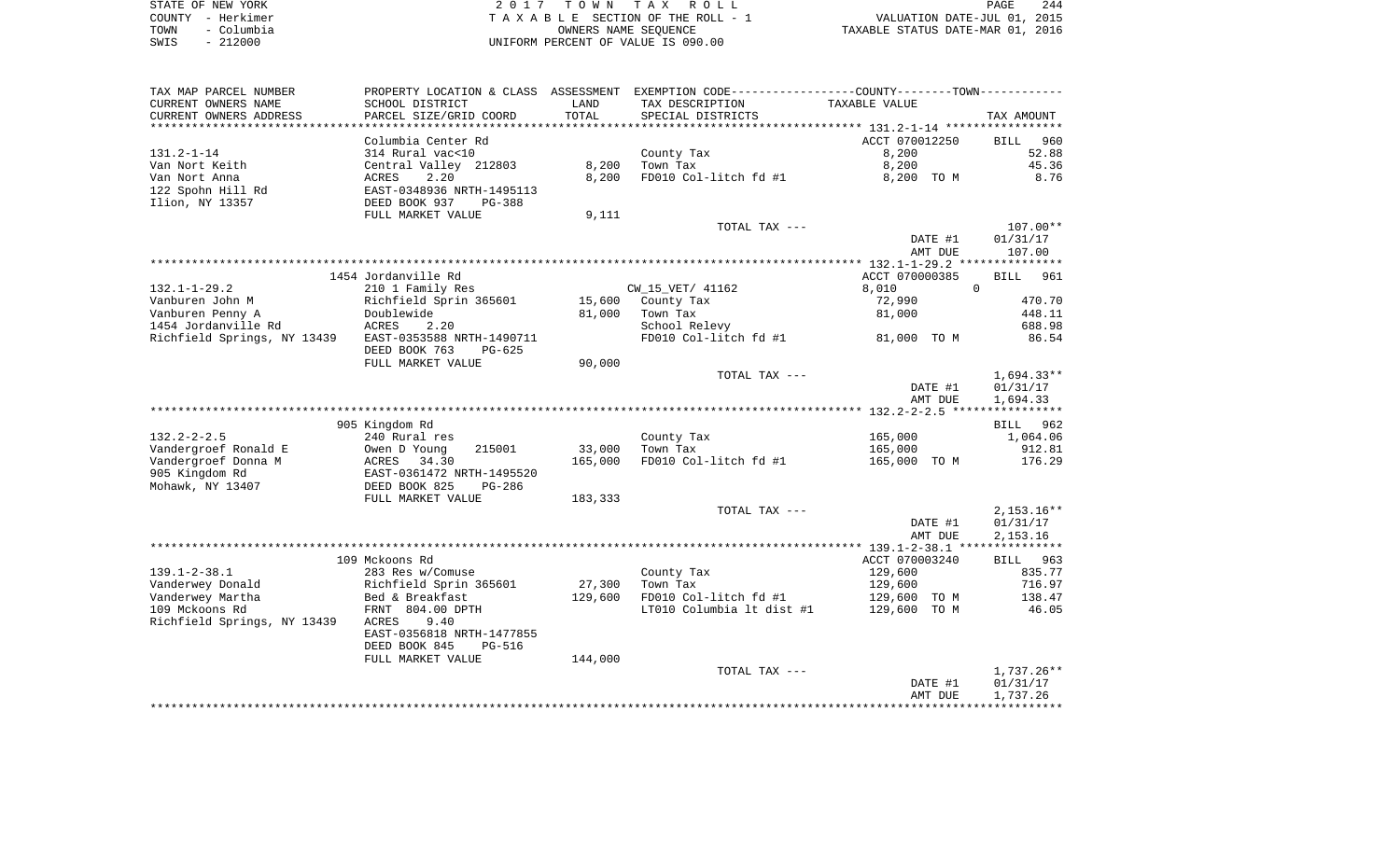| STATE OF NEW YORK |                   | 2017 TOWN TAX ROLL                 | PAGE                             | 245 |
|-------------------|-------------------|------------------------------------|----------------------------------|-----|
|                   | COUNTY - Herkimer | TAXABLE SECTION OF THE ROLL - 1    | VALUATION DATE-JUL 01, 2015      |     |
| TOWN              | - Columbia        | OWNERS NAME SEOUENCE               | TAXABLE STATUS DATE-MAR 01, 2016 |     |
| SWIS              | $-212000$         | UNIFORM PERCENT OF VALUE IS 090.00 |                                  |     |

| CURRENT OWNERS NAME<br>SCHOOL DISTRICT<br>LAND<br>TAX DESCRIPTION<br>TAXABLE VALUE<br>TOTAL<br>PARCEL SIZE/GRID COORD<br>CURRENT OWNERS ADDRESS<br>SPECIAL DISTRICTS<br>TAX AMOUNT<br>122 Spohn Rd<br>ACCT 070011015<br>964<br>BILL<br>210 1 Family Res<br>County Tax<br>64,800<br>417.89<br>7,600<br>64,800<br>358.49<br>Central Valley 212803<br>Town Tax<br>69.23<br>95.00 DPTH 150.00<br>64,800<br>FD010 Col-litch fd #1<br>64,800 TO M<br>FRNT<br>0.33<br>ACRES<br>EAST-0348572 NRTH-1495173<br>Ilion, NY 13357<br>DEED BOOK 685<br>$PG-710$<br>FULL MARKET VALUE<br>72,000<br>845.61**<br>TOTAL TAX ---<br>01/31/17<br>DATE #1<br>845.61<br>AMT DUE<br>187 Columbia Center Rd<br>ACCT 161958<br>965<br><b>BILL</b><br>County Tax<br>30,000<br>193.47<br>210 1 Family Res<br>30,000<br>165.97<br>VanNort Keith G<br>Central Valley 212803<br>14,000<br>Town Tax<br>30,000<br>FD010 Col-litch fd #1<br>32.05<br>ACRES<br>2.40<br>30,000 TO M<br>EAST-0349091 NRTH-1495428<br>122 Spohn Road<br>Ilion, NY 13357<br>DEED BOOK 1377<br>PG-831<br>FULL MARKET VALUE<br>33,333<br>$391.49**$<br>TOTAL TAX ---<br>DATE #1<br>01/31/17<br>391.49<br>AMT DUE<br>Mckoons Rd<br>ACCT 070005790<br>966<br>BILL<br>10,300<br>66.42<br>$139.1 - 2 - 20$<br>314 Rural vac<10<br>County Tax<br>56.98<br>VanSlyke Vickie<br>Richfield Sprin 365601<br>10,300<br>Town Tax<br>10,300<br>Holdridge Dean E Sr<br>ACRES<br>5.00<br>10,300<br>FD010 Col-litch fd #1<br>10,300 TO M<br>11.00<br>134 Mckoons Rd<br>EAST-0356814 NRTH-1478657<br>LT010 Columbia 1t dist #1<br>3.66<br>10,300 TO M<br>Richfield Springs, NY 13439<br>DEED BOOK 1159<br>$PG-614$<br>FULL MARKET VALUE<br>11,444<br>TOTAL TAX ---<br>138.06**<br>DATE #1<br>01/31/17<br>AMT DUE<br>138.06<br>134 Mckoons Rd<br>ACCT 070005760<br>BILL 967<br>$139.1 - 2 - 24$<br>60,500<br>390.16<br>210 1 Family Res<br>County Tax<br>VanSlyke Vickie<br>Richfield Sprin 365601<br>12,000<br>Town Tax<br>334.70<br>60,500<br>FD010 Col-litch fd #1<br>Holdridge Dean E Sr<br>FRNT 138.50 DPTH 288.50<br>60,500<br>60,500 TO M<br>64.64<br>134 Mckoons Rd<br>0.87<br>LT010 Columbia 1t dist #1<br>60,500 TO M<br>21.50<br>ACRES<br>Richfield Springs, NY 13439<br>EAST-0356852 NRTH-1478356<br>DEED BOOK 1159<br>PG-614<br>67,222<br>FULL MARKET VALUE<br>$811.00**$<br>TOTAL TAX ---<br>DATE #1<br>01/31/17<br>811.00<br>AMT DUE | TAX MAP PARCEL NUMBER | PROPERTY LOCATION & CLASS ASSESSMENT | EXEMPTION CODE-----------------COUNTY-------TOWN----------- |  |
|---------------------------------------------------------------------------------------------------------------------------------------------------------------------------------------------------------------------------------------------------------------------------------------------------------------------------------------------------------------------------------------------------------------------------------------------------------------------------------------------------------------------------------------------------------------------------------------------------------------------------------------------------------------------------------------------------------------------------------------------------------------------------------------------------------------------------------------------------------------------------------------------------------------------------------------------------------------------------------------------------------------------------------------------------------------------------------------------------------------------------------------------------------------------------------------------------------------------------------------------------------------------------------------------------------------------------------------------------------------------------------------------------------------------------------------------------------------------------------------------------------------------------------------------------------------------------------------------------------------------------------------------------------------------------------------------------------------------------------------------------------------------------------------------------------------------------------------------------------------------------------------------------------------------------------------------------------------------------------------------------------------------------------------------------------------------------------------------------------------------------------------------------------------------------------------------------------------------------------------------------------------------------------------------------------------------------------------------------------------------------|-----------------------|--------------------------------------|-------------------------------------------------------------|--|
|                                                                                                                                                                                                                                                                                                                                                                                                                                                                                                                                                                                                                                                                                                                                                                                                                                                                                                                                                                                                                                                                                                                                                                                                                                                                                                                                                                                                                                                                                                                                                                                                                                                                                                                                                                                                                                                                                                                                                                                                                                                                                                                                                                                                                                                                                                                                                                           |                       |                                      |                                                             |  |
|                                                                                                                                                                                                                                                                                                                                                                                                                                                                                                                                                                                                                                                                                                                                                                                                                                                                                                                                                                                                                                                                                                                                                                                                                                                                                                                                                                                                                                                                                                                                                                                                                                                                                                                                                                                                                                                                                                                                                                                                                                                                                                                                                                                                                                                                                                                                                                           |                       |                                      |                                                             |  |
|                                                                                                                                                                                                                                                                                                                                                                                                                                                                                                                                                                                                                                                                                                                                                                                                                                                                                                                                                                                                                                                                                                                                                                                                                                                                                                                                                                                                                                                                                                                                                                                                                                                                                                                                                                                                                                                                                                                                                                                                                                                                                                                                                                                                                                                                                                                                                                           |                       |                                      |                                                             |  |
|                                                                                                                                                                                                                                                                                                                                                                                                                                                                                                                                                                                                                                                                                                                                                                                                                                                                                                                                                                                                                                                                                                                                                                                                                                                                                                                                                                                                                                                                                                                                                                                                                                                                                                                                                                                                                                                                                                                                                                                                                                                                                                                                                                                                                                                                                                                                                                           |                       |                                      |                                                             |  |
|                                                                                                                                                                                                                                                                                                                                                                                                                                                                                                                                                                                                                                                                                                                                                                                                                                                                                                                                                                                                                                                                                                                                                                                                                                                                                                                                                                                                                                                                                                                                                                                                                                                                                                                                                                                                                                                                                                                                                                                                                                                                                                                                                                                                                                                                                                                                                                           | $131.2 - 1 - 17$      |                                      |                                                             |  |
|                                                                                                                                                                                                                                                                                                                                                                                                                                                                                                                                                                                                                                                                                                                                                                                                                                                                                                                                                                                                                                                                                                                                                                                                                                                                                                                                                                                                                                                                                                                                                                                                                                                                                                                                                                                                                                                                                                                                                                                                                                                                                                                                                                                                                                                                                                                                                                           | VanNort Keith         |                                      |                                                             |  |
|                                                                                                                                                                                                                                                                                                                                                                                                                                                                                                                                                                                                                                                                                                                                                                                                                                                                                                                                                                                                                                                                                                                                                                                                                                                                                                                                                                                                                                                                                                                                                                                                                                                                                                                                                                                                                                                                                                                                                                                                                                                                                                                                                                                                                                                                                                                                                                           | VanNort Anna          |                                      |                                                             |  |
|                                                                                                                                                                                                                                                                                                                                                                                                                                                                                                                                                                                                                                                                                                                                                                                                                                                                                                                                                                                                                                                                                                                                                                                                                                                                                                                                                                                                                                                                                                                                                                                                                                                                                                                                                                                                                                                                                                                                                                                                                                                                                                                                                                                                                                                                                                                                                                           | 122 Spohn Rd          |                                      |                                                             |  |
|                                                                                                                                                                                                                                                                                                                                                                                                                                                                                                                                                                                                                                                                                                                                                                                                                                                                                                                                                                                                                                                                                                                                                                                                                                                                                                                                                                                                                                                                                                                                                                                                                                                                                                                                                                                                                                                                                                                                                                                                                                                                                                                                                                                                                                                                                                                                                                           |                       |                                      |                                                             |  |
|                                                                                                                                                                                                                                                                                                                                                                                                                                                                                                                                                                                                                                                                                                                                                                                                                                                                                                                                                                                                                                                                                                                                                                                                                                                                                                                                                                                                                                                                                                                                                                                                                                                                                                                                                                                                                                                                                                                                                                                                                                                                                                                                                                                                                                                                                                                                                                           |                       |                                      |                                                             |  |
|                                                                                                                                                                                                                                                                                                                                                                                                                                                                                                                                                                                                                                                                                                                                                                                                                                                                                                                                                                                                                                                                                                                                                                                                                                                                                                                                                                                                                                                                                                                                                                                                                                                                                                                                                                                                                                                                                                                                                                                                                                                                                                                                                                                                                                                                                                                                                                           |                       |                                      |                                                             |  |
|                                                                                                                                                                                                                                                                                                                                                                                                                                                                                                                                                                                                                                                                                                                                                                                                                                                                                                                                                                                                                                                                                                                                                                                                                                                                                                                                                                                                                                                                                                                                                                                                                                                                                                                                                                                                                                                                                                                                                                                                                                                                                                                                                                                                                                                                                                                                                                           |                       |                                      |                                                             |  |
|                                                                                                                                                                                                                                                                                                                                                                                                                                                                                                                                                                                                                                                                                                                                                                                                                                                                                                                                                                                                                                                                                                                                                                                                                                                                                                                                                                                                                                                                                                                                                                                                                                                                                                                                                                                                                                                                                                                                                                                                                                                                                                                                                                                                                                                                                                                                                                           |                       |                                      |                                                             |  |
|                                                                                                                                                                                                                                                                                                                                                                                                                                                                                                                                                                                                                                                                                                                                                                                                                                                                                                                                                                                                                                                                                                                                                                                                                                                                                                                                                                                                                                                                                                                                                                                                                                                                                                                                                                                                                                                                                                                                                                                                                                                                                                                                                                                                                                                                                                                                                                           |                       |                                      |                                                             |  |
|                                                                                                                                                                                                                                                                                                                                                                                                                                                                                                                                                                                                                                                                                                                                                                                                                                                                                                                                                                                                                                                                                                                                                                                                                                                                                                                                                                                                                                                                                                                                                                                                                                                                                                                                                                                                                                                                                                                                                                                                                                                                                                                                                                                                                                                                                                                                                                           |                       |                                      |                                                             |  |
|                                                                                                                                                                                                                                                                                                                                                                                                                                                                                                                                                                                                                                                                                                                                                                                                                                                                                                                                                                                                                                                                                                                                                                                                                                                                                                                                                                                                                                                                                                                                                                                                                                                                                                                                                                                                                                                                                                                                                                                                                                                                                                                                                                                                                                                                                                                                                                           |                       |                                      |                                                             |  |
|                                                                                                                                                                                                                                                                                                                                                                                                                                                                                                                                                                                                                                                                                                                                                                                                                                                                                                                                                                                                                                                                                                                                                                                                                                                                                                                                                                                                                                                                                                                                                                                                                                                                                                                                                                                                                                                                                                                                                                                                                                                                                                                                                                                                                                                                                                                                                                           | $131.2 - 1 - 13.1$    |                                      |                                                             |  |
|                                                                                                                                                                                                                                                                                                                                                                                                                                                                                                                                                                                                                                                                                                                                                                                                                                                                                                                                                                                                                                                                                                                                                                                                                                                                                                                                                                                                                                                                                                                                                                                                                                                                                                                                                                                                                                                                                                                                                                                                                                                                                                                                                                                                                                                                                                                                                                           |                       |                                      |                                                             |  |
|                                                                                                                                                                                                                                                                                                                                                                                                                                                                                                                                                                                                                                                                                                                                                                                                                                                                                                                                                                                                                                                                                                                                                                                                                                                                                                                                                                                                                                                                                                                                                                                                                                                                                                                                                                                                                                                                                                                                                                                                                                                                                                                                                                                                                                                                                                                                                                           | VanNort Anna M        |                                      |                                                             |  |
|                                                                                                                                                                                                                                                                                                                                                                                                                                                                                                                                                                                                                                                                                                                                                                                                                                                                                                                                                                                                                                                                                                                                                                                                                                                                                                                                                                                                                                                                                                                                                                                                                                                                                                                                                                                                                                                                                                                                                                                                                                                                                                                                                                                                                                                                                                                                                                           |                       |                                      |                                                             |  |
|                                                                                                                                                                                                                                                                                                                                                                                                                                                                                                                                                                                                                                                                                                                                                                                                                                                                                                                                                                                                                                                                                                                                                                                                                                                                                                                                                                                                                                                                                                                                                                                                                                                                                                                                                                                                                                                                                                                                                                                                                                                                                                                                                                                                                                                                                                                                                                           |                       |                                      |                                                             |  |
|                                                                                                                                                                                                                                                                                                                                                                                                                                                                                                                                                                                                                                                                                                                                                                                                                                                                                                                                                                                                                                                                                                                                                                                                                                                                                                                                                                                                                                                                                                                                                                                                                                                                                                                                                                                                                                                                                                                                                                                                                                                                                                                                                                                                                                                                                                                                                                           |                       |                                      |                                                             |  |
|                                                                                                                                                                                                                                                                                                                                                                                                                                                                                                                                                                                                                                                                                                                                                                                                                                                                                                                                                                                                                                                                                                                                                                                                                                                                                                                                                                                                                                                                                                                                                                                                                                                                                                                                                                                                                                                                                                                                                                                                                                                                                                                                                                                                                                                                                                                                                                           |                       |                                      |                                                             |  |
|                                                                                                                                                                                                                                                                                                                                                                                                                                                                                                                                                                                                                                                                                                                                                                                                                                                                                                                                                                                                                                                                                                                                                                                                                                                                                                                                                                                                                                                                                                                                                                                                                                                                                                                                                                                                                                                                                                                                                                                                                                                                                                                                                                                                                                                                                                                                                                           |                       |                                      |                                                             |  |
|                                                                                                                                                                                                                                                                                                                                                                                                                                                                                                                                                                                                                                                                                                                                                                                                                                                                                                                                                                                                                                                                                                                                                                                                                                                                                                                                                                                                                                                                                                                                                                                                                                                                                                                                                                                                                                                                                                                                                                                                                                                                                                                                                                                                                                                                                                                                                                           |                       |                                      |                                                             |  |
|                                                                                                                                                                                                                                                                                                                                                                                                                                                                                                                                                                                                                                                                                                                                                                                                                                                                                                                                                                                                                                                                                                                                                                                                                                                                                                                                                                                                                                                                                                                                                                                                                                                                                                                                                                                                                                                                                                                                                                                                                                                                                                                                                                                                                                                                                                                                                                           |                       |                                      |                                                             |  |
|                                                                                                                                                                                                                                                                                                                                                                                                                                                                                                                                                                                                                                                                                                                                                                                                                                                                                                                                                                                                                                                                                                                                                                                                                                                                                                                                                                                                                                                                                                                                                                                                                                                                                                                                                                                                                                                                                                                                                                                                                                                                                                                                                                                                                                                                                                                                                                           |                       |                                      |                                                             |  |
|                                                                                                                                                                                                                                                                                                                                                                                                                                                                                                                                                                                                                                                                                                                                                                                                                                                                                                                                                                                                                                                                                                                                                                                                                                                                                                                                                                                                                                                                                                                                                                                                                                                                                                                                                                                                                                                                                                                                                                                                                                                                                                                                                                                                                                                                                                                                                                           |                       |                                      |                                                             |  |
|                                                                                                                                                                                                                                                                                                                                                                                                                                                                                                                                                                                                                                                                                                                                                                                                                                                                                                                                                                                                                                                                                                                                                                                                                                                                                                                                                                                                                                                                                                                                                                                                                                                                                                                                                                                                                                                                                                                                                                                                                                                                                                                                                                                                                                                                                                                                                                           |                       |                                      |                                                             |  |
|                                                                                                                                                                                                                                                                                                                                                                                                                                                                                                                                                                                                                                                                                                                                                                                                                                                                                                                                                                                                                                                                                                                                                                                                                                                                                                                                                                                                                                                                                                                                                                                                                                                                                                                                                                                                                                                                                                                                                                                                                                                                                                                                                                                                                                                                                                                                                                           |                       |                                      |                                                             |  |
|                                                                                                                                                                                                                                                                                                                                                                                                                                                                                                                                                                                                                                                                                                                                                                                                                                                                                                                                                                                                                                                                                                                                                                                                                                                                                                                                                                                                                                                                                                                                                                                                                                                                                                                                                                                                                                                                                                                                                                                                                                                                                                                                                                                                                                                                                                                                                                           |                       |                                      |                                                             |  |
|                                                                                                                                                                                                                                                                                                                                                                                                                                                                                                                                                                                                                                                                                                                                                                                                                                                                                                                                                                                                                                                                                                                                                                                                                                                                                                                                                                                                                                                                                                                                                                                                                                                                                                                                                                                                                                                                                                                                                                                                                                                                                                                                                                                                                                                                                                                                                                           |                       |                                      |                                                             |  |
|                                                                                                                                                                                                                                                                                                                                                                                                                                                                                                                                                                                                                                                                                                                                                                                                                                                                                                                                                                                                                                                                                                                                                                                                                                                                                                                                                                                                                                                                                                                                                                                                                                                                                                                                                                                                                                                                                                                                                                                                                                                                                                                                                                                                                                                                                                                                                                           |                       |                                      |                                                             |  |
|                                                                                                                                                                                                                                                                                                                                                                                                                                                                                                                                                                                                                                                                                                                                                                                                                                                                                                                                                                                                                                                                                                                                                                                                                                                                                                                                                                                                                                                                                                                                                                                                                                                                                                                                                                                                                                                                                                                                                                                                                                                                                                                                                                                                                                                                                                                                                                           |                       |                                      |                                                             |  |
|                                                                                                                                                                                                                                                                                                                                                                                                                                                                                                                                                                                                                                                                                                                                                                                                                                                                                                                                                                                                                                                                                                                                                                                                                                                                                                                                                                                                                                                                                                                                                                                                                                                                                                                                                                                                                                                                                                                                                                                                                                                                                                                                                                                                                                                                                                                                                                           |                       |                                      |                                                             |  |
|                                                                                                                                                                                                                                                                                                                                                                                                                                                                                                                                                                                                                                                                                                                                                                                                                                                                                                                                                                                                                                                                                                                                                                                                                                                                                                                                                                                                                                                                                                                                                                                                                                                                                                                                                                                                                                                                                                                                                                                                                                                                                                                                                                                                                                                                                                                                                                           |                       |                                      |                                                             |  |
|                                                                                                                                                                                                                                                                                                                                                                                                                                                                                                                                                                                                                                                                                                                                                                                                                                                                                                                                                                                                                                                                                                                                                                                                                                                                                                                                                                                                                                                                                                                                                                                                                                                                                                                                                                                                                                                                                                                                                                                                                                                                                                                                                                                                                                                                                                                                                                           |                       |                                      |                                                             |  |
|                                                                                                                                                                                                                                                                                                                                                                                                                                                                                                                                                                                                                                                                                                                                                                                                                                                                                                                                                                                                                                                                                                                                                                                                                                                                                                                                                                                                                                                                                                                                                                                                                                                                                                                                                                                                                                                                                                                                                                                                                                                                                                                                                                                                                                                                                                                                                                           |                       |                                      |                                                             |  |
|                                                                                                                                                                                                                                                                                                                                                                                                                                                                                                                                                                                                                                                                                                                                                                                                                                                                                                                                                                                                                                                                                                                                                                                                                                                                                                                                                                                                                                                                                                                                                                                                                                                                                                                                                                                                                                                                                                                                                                                                                                                                                                                                                                                                                                                                                                                                                                           |                       |                                      |                                                             |  |
|                                                                                                                                                                                                                                                                                                                                                                                                                                                                                                                                                                                                                                                                                                                                                                                                                                                                                                                                                                                                                                                                                                                                                                                                                                                                                                                                                                                                                                                                                                                                                                                                                                                                                                                                                                                                                                                                                                                                                                                                                                                                                                                                                                                                                                                                                                                                                                           |                       |                                      |                                                             |  |
|                                                                                                                                                                                                                                                                                                                                                                                                                                                                                                                                                                                                                                                                                                                                                                                                                                                                                                                                                                                                                                                                                                                                                                                                                                                                                                                                                                                                                                                                                                                                                                                                                                                                                                                                                                                                                                                                                                                                                                                                                                                                                                                                                                                                                                                                                                                                                                           |                       |                                      |                                                             |  |
|                                                                                                                                                                                                                                                                                                                                                                                                                                                                                                                                                                                                                                                                                                                                                                                                                                                                                                                                                                                                                                                                                                                                                                                                                                                                                                                                                                                                                                                                                                                                                                                                                                                                                                                                                                                                                                                                                                                                                                                                                                                                                                                                                                                                                                                                                                                                                                           |                       |                                      |                                                             |  |
|                                                                                                                                                                                                                                                                                                                                                                                                                                                                                                                                                                                                                                                                                                                                                                                                                                                                                                                                                                                                                                                                                                                                                                                                                                                                                                                                                                                                                                                                                                                                                                                                                                                                                                                                                                                                                                                                                                                                                                                                                                                                                                                                                                                                                                                                                                                                                                           |                       |                                      |                                                             |  |
|                                                                                                                                                                                                                                                                                                                                                                                                                                                                                                                                                                                                                                                                                                                                                                                                                                                                                                                                                                                                                                                                                                                                                                                                                                                                                                                                                                                                                                                                                                                                                                                                                                                                                                                                                                                                                                                                                                                                                                                                                                                                                                                                                                                                                                                                                                                                                                           |                       |                                      |                                                             |  |
|                                                                                                                                                                                                                                                                                                                                                                                                                                                                                                                                                                                                                                                                                                                                                                                                                                                                                                                                                                                                                                                                                                                                                                                                                                                                                                                                                                                                                                                                                                                                                                                                                                                                                                                                                                                                                                                                                                                                                                                                                                                                                                                                                                                                                                                                                                                                                                           |                       |                                      |                                                             |  |
|                                                                                                                                                                                                                                                                                                                                                                                                                                                                                                                                                                                                                                                                                                                                                                                                                                                                                                                                                                                                                                                                                                                                                                                                                                                                                                                                                                                                                                                                                                                                                                                                                                                                                                                                                                                                                                                                                                                                                                                                                                                                                                                                                                                                                                                                                                                                                                           |                       |                                      |                                                             |  |
|                                                                                                                                                                                                                                                                                                                                                                                                                                                                                                                                                                                                                                                                                                                                                                                                                                                                                                                                                                                                                                                                                                                                                                                                                                                                                                                                                                                                                                                                                                                                                                                                                                                                                                                                                                                                                                                                                                                                                                                                                                                                                                                                                                                                                                                                                                                                                                           |                       |                                      |                                                             |  |
|                                                                                                                                                                                                                                                                                                                                                                                                                                                                                                                                                                                                                                                                                                                                                                                                                                                                                                                                                                                                                                                                                                                                                                                                                                                                                                                                                                                                                                                                                                                                                                                                                                                                                                                                                                                                                                                                                                                                                                                                                                                                                                                                                                                                                                                                                                                                                                           |                       |                                      |                                                             |  |
|                                                                                                                                                                                                                                                                                                                                                                                                                                                                                                                                                                                                                                                                                                                                                                                                                                                                                                                                                                                                                                                                                                                                                                                                                                                                                                                                                                                                                                                                                                                                                                                                                                                                                                                                                                                                                                                                                                                                                                                                                                                                                                                                                                                                                                                                                                                                                                           |                       |                                      |                                                             |  |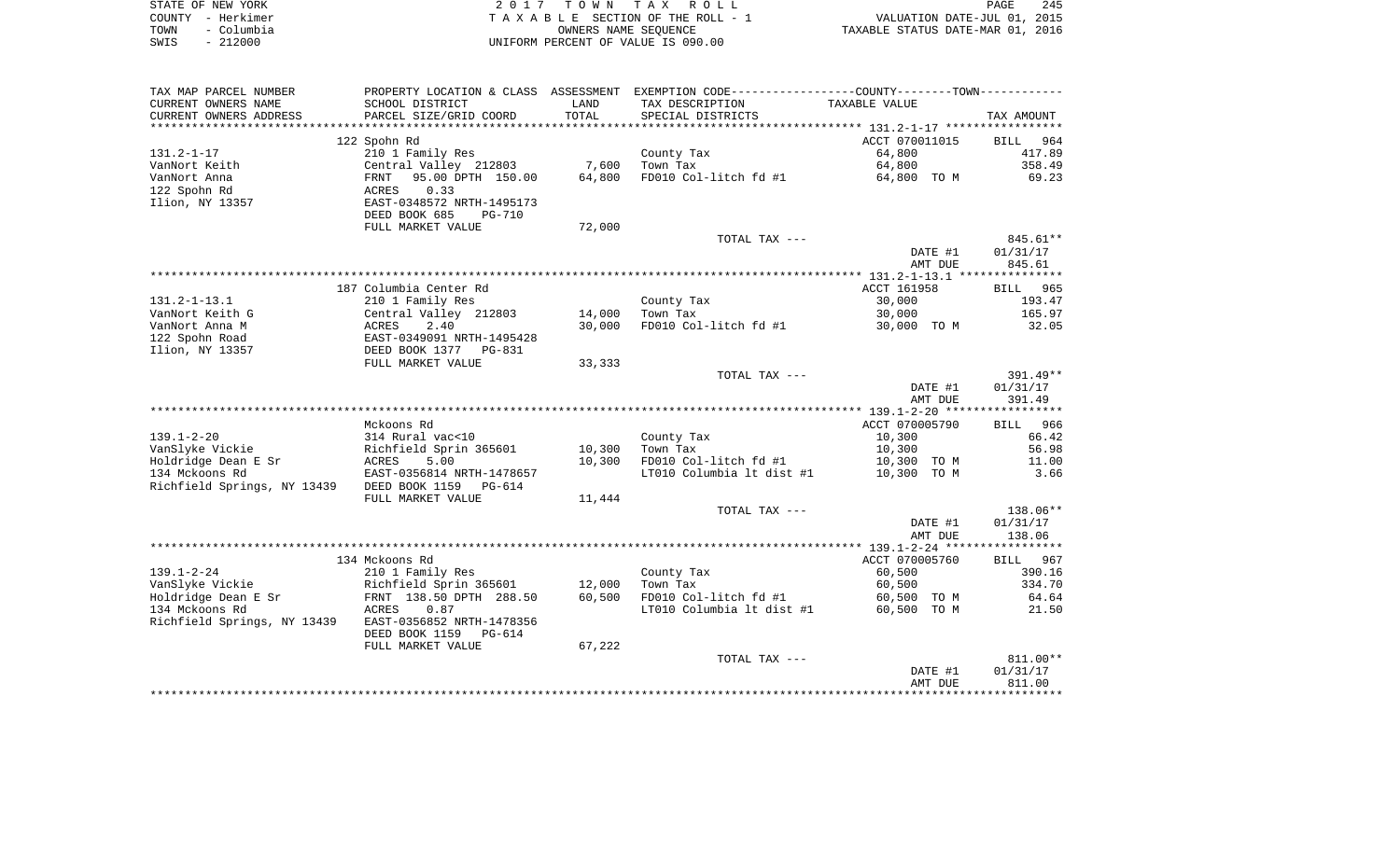| STATE OF NEW YORK  | 2017 TOWN TAX ROLL                 | 246<br>PAGE                      |
|--------------------|------------------------------------|----------------------------------|
| COUNTY - Herkimer  | TAXABLE SECTION OF THE ROLL - 1    | VALUATION DATE-JUL 01, 2015      |
| - Columbia<br>TOWN | OWNERS NAME SEOUENCE               | TAXABLE STATUS DATE-MAR 01, 2016 |
| SWIS<br>$-212000$  | UNIFORM PERCENT OF VALUE IS 090.00 |                                  |

| TAX MAP PARCEL NUMBER                                  |                                          |        |                                       | PROPERTY LOCATION & CLASS ASSESSMENT EXEMPTION CODE---------------COUNTY-------TOWN---------- |            |
|--------------------------------------------------------|------------------------------------------|--------|---------------------------------------|-----------------------------------------------------------------------------------------------|------------|
| CURRENT OWNERS NAME                                    | SCHOOL DISTRICT                          | LAND   | TAX DESCRIPTION                       | TAXABLE VALUE                                                                                 |            |
| CURRENT OWNERS ADDRESS                                 | PARCEL SIZE/GRID COORD                   | TOTAL  | SPECIAL DISTRICTS                     |                                                                                               | TAX AMOUNT |
|                                                        |                                          |        |                                       |                                                                                               |            |
|                                                        | 874 Kingdom Rd                           |        |                                       | ACCT 070010450                                                                                | BILL 968   |
| $132.2 - 2 - 2.3$                                      | 240 Rural res                            |        | VET COM C 41132                       | 13,350<br>$\Omega$                                                                            |            |
| Vercz Paul                                             | Owen D Young 215001                      |        | 33,200 VET COM T 41133                | 17,800<br>$\overline{0}$                                                                      |            |
| 874 Kingdom Rd                                         | INCLUDES 132.2-2-2.2                     |        | 95,700 VET DIS C 41142                | 26,700<br>$\overline{0}$                                                                      |            |
| Mohawk, NY 13407                                       | -<br>ACRES<br>20.35 BANK<br>291          |        | VET DIS T 41143                       | 35,600<br>$\overline{0}$                                                                      |            |
|                                                        | EAST-0362671 NRTH-1495986                |        | County Tax                            | 55,650                                                                                        | 358.88     |
|                                                        | DEED BOOK 770<br>PG-293                  |        | Town Tax                              | 42,300                                                                                        | 234.01     |
|                                                        | FULL MARKET VALUE                        |        | 106,333 FD010 Col-litch fd #1         | 95,700 TO M                                                                                   | 102.25     |
|                                                        |                                          |        | TOTAL TAX ---                         |                                                                                               | 695.14**   |
|                                                        |                                          |        |                                       | DATE #1                                                                                       | 01/31/17   |
|                                                        |                                          |        |                                       | AMT DUE                                                                                       | 695.14     |
|                                                        |                                          |        |                                       |                                                                                               |            |
|                                                        | Brennan Rd                               |        |                                       | ACCT 160725                                                                                   | BILL 969   |
| $125.4 - 2 - 8$                                        | 314 Rural vac<10                         |        | County Tax                            | 21,000                                                                                        | 135.43     |
| Veridiano Leon Ira                                     | Mount Markham 215601                     |        | 21,000 Town Tax                       | 21,000                                                                                        | 116.18     |
| 101 West 81st Street Apt 706 Subdivision Cedar Knoll-2 |                                          | 21,000 | FD010 Col-litch $fd$ #1 $21,000$ TO M |                                                                                               | 22.44      |
| New York, NY 10024                                     | FRNT 280.00 DPTH                         |        |                                       |                                                                                               |            |
|                                                        | ACRES<br>6.70                            |        |                                       |                                                                                               |            |
|                                                        | EAST-0341344 NRTH-1498865                |        |                                       |                                                                                               |            |
|                                                        | DEED BOOK 1369<br>PG-547                 |        |                                       |                                                                                               |            |
|                                                        | FULL MARKET VALUE                        | 23,333 |                                       |                                                                                               |            |
|                                                        |                                          |        | TOTAL TAX ---                         |                                                                                               | 274.05**   |
|                                                        |                                          |        |                                       | DATE #1                                                                                       | 01/31/17   |
|                                                        |                                          |        |                                       | AMT DUE                                                                                       | 274.05     |
|                                                        |                                          |        |                                       |                                                                                               |            |
|                                                        | State Route 28 (Off)                     |        |                                       | ACCT 070001080                                                                                | BILL 970   |
| $139.3 - 2 - 8$                                        | 322 Rural vac>10                         |        | County Tax                            | 6,200                                                                                         | 39.98      |
| Vickerson James V Jr                                   |                                          | 6,200  | Town Tax                              | 6,200                                                                                         | 34.30      |
| 2941 Us Highway 20                                     | Richfield Sprin 365601<br>ACRES 35.30    | 6,200  | School Relevy                         |                                                                                               | 78.60      |
| Richfield Springs, NY 13439 EAST-0356195 NRTH-1471300  |                                          |        |                                       | FD010 Col-litch fd #1 6,200 TO M                                                              | 6.62       |
|                                                        | DEED BOOK 857<br>PG-613                  |        |                                       |                                                                                               |            |
|                                                        | FULL MARKET VALUE                        | 6,889  |                                       |                                                                                               |            |
|                                                        |                                          |        | TOTAL TAX ---                         |                                                                                               | 159.50**   |
|                                                        |                                          |        |                                       | DATE #1                                                                                       | 01/31/17   |
|                                                        |                                          |        |                                       | AMT DUE                                                                                       | 159.50     |
|                                                        |                                          |        |                                       |                                                                                               |            |
|                                                        | Jordanville Rd                           |        |                                       | ACCT 197762                                                                                   | BILL 971   |
| $132.1 - 1 - 24$                                       | 105 Vac farmland                         |        | AG MKTS L 41720                       | $\Omega$<br>$\overline{0}$                                                                    |            |
| Vigh Werner                                            | Richfield Sprin 365601                   |        | 24,700 County Tax                     | 24,700                                                                                        | 159.29     |
| Vigh Ingrid                                            | ACRES 40.80<br>EAST-0352794 NRTH-1489289 |        | 24,700 Town Tax                       | 24,700                                                                                        | 136.65     |
| 851 Hayner Rd                                          |                                          |        | School Relevy                         |                                                                                               | 313.12     |
| Richfield Springs, NY 13439 DEED BOOK 1604 PG-57       |                                          |        |                                       | FD010 Col-litch $f d$ #1 24,700 TO M                                                          | 26.39      |
|                                                        | FULL MARKET VALUE                        | 27,444 |                                       |                                                                                               |            |
| PRIOR OWNER ON 3/01/2016                               |                                          |        |                                       |                                                                                               |            |
| Guzik Joseph S                                         |                                          |        |                                       |                                                                                               |            |
|                                                        |                                          |        |                                       |                                                                                               |            |
| MAY BE SUBJECT TO PAYMENT                              |                                          |        |                                       |                                                                                               |            |
| UNDER AGDIST LAW TIL 2020                              |                                          |        |                                       |                                                                                               |            |
|                                                        |                                          |        | TOTAL TAX ---                         |                                                                                               | $635.45**$ |
|                                                        |                                          |        |                                       | DATE #1                                                                                       | 01/31/17   |
|                                                        |                                          |        |                                       | AMT DUE                                                                                       | 635.45     |
|                                                        |                                          |        |                                       |                                                                                               |            |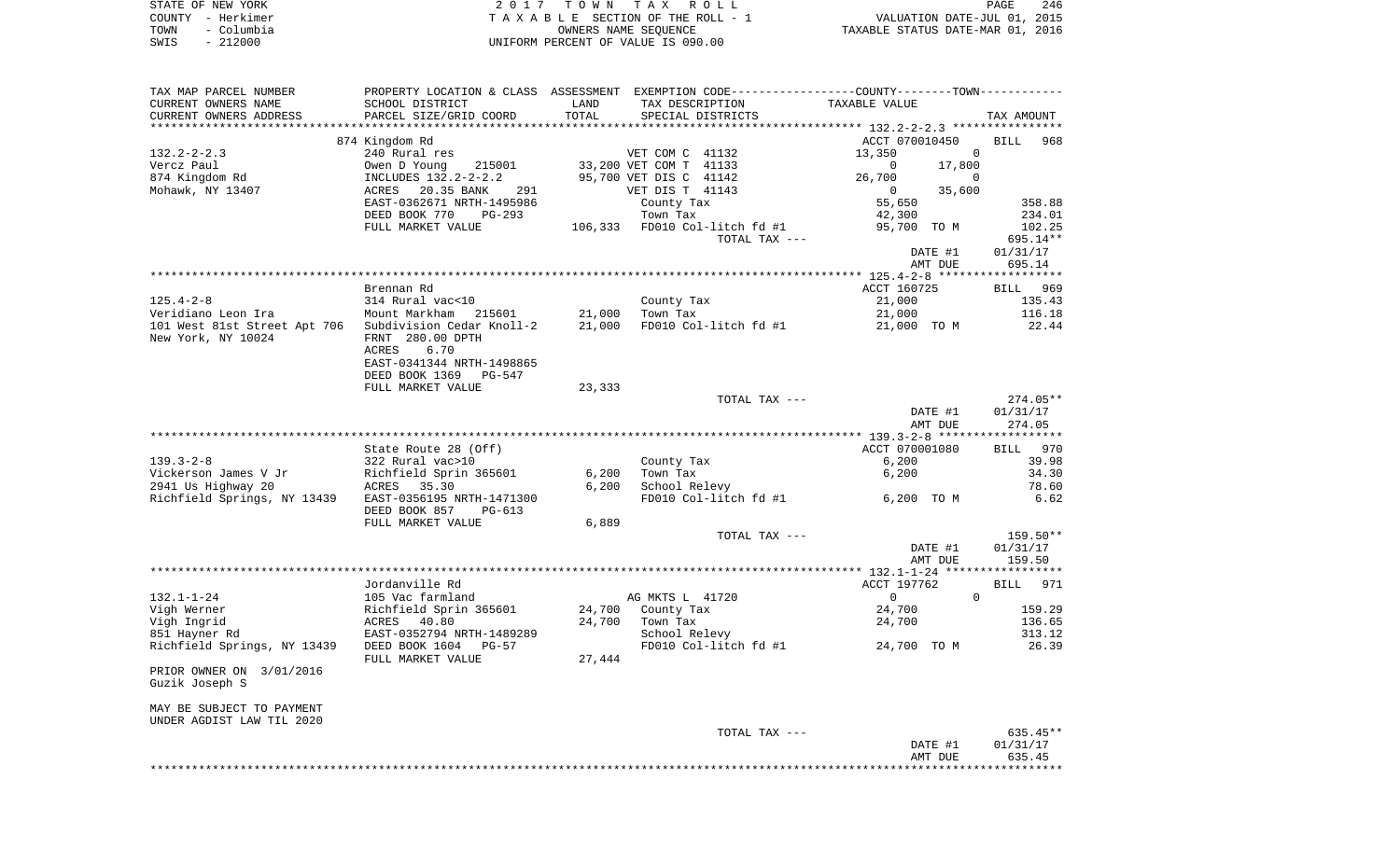|      | STATE OF NEW YORK | 2017 TOWN TAX ROLL                 | PAGE                             | 247 |
|------|-------------------|------------------------------------|----------------------------------|-----|
|      | COUNTY - Herkimer | TAXABLE SECTION OF THE ROLL - 1    | VALUATION DATE-JUL 01, 2015      |     |
| TOWN | - Columbia        | OWNERS NAME SEOUENCE               | TAXABLE STATUS DATE-MAR 01, 2016 |     |
| SWIS | $-212000$         | UNIFORM PERCENT OF VALUE IS 090.00 |                                  |     |

| TAX MAP PARCEL NUMBER<br>CURRENT OWNERS NAME | SCHOOL DISTRICT                                       | LAND              | PROPERTY LOCATION & CLASS ASSESSMENT EXEMPTION CODE---------------COUNTY-------TOWN---------<br>TAX DESCRIPTION | TAXABLE VALUE                                   |                    |
|----------------------------------------------|-------------------------------------------------------|-------------------|-----------------------------------------------------------------------------------------------------------------|-------------------------------------------------|--------------------|
| CURRENT OWNERS ADDRESS                       | PARCEL SIZE/GRID COORD                                | TOTAL<br>******** | SPECIAL DISTRICTS                                                                                               |                                                 | TAX AMOUNT         |
|                                              |                                                       |                   |                                                                                                                 | ***************** 132.3-1-35.1 **************** |                    |
|                                              | Hayner Rd                                             |                   |                                                                                                                 | ACCT 070015600                                  | 972<br><b>BILL</b> |
| $132.3 - 1 - 35.1$                           | 105 Vac farmland                                      |                   | AG MKTS<br>41730                                                                                                | 13,623<br>13,623                                |                    |
| Vigh Werner                                  | Richfield Sprin 365601                                | 115,000           | County Tax                                                                                                      | 116,377                                         | 750.50             |
| Vigh Ingrid                                  | split w/35.3 2009                                     | 130,000           | Town Tax                                                                                                        | 116,377                                         | 643.82             |
| 851 Hayner Road                              | FRNT 3080.00 DPTH                                     |                   | School Relevy                                                                                                   |                                                 | 1,475.35           |
| Richfield Springs, NY 13439                  | ACRES 196.70 BANK<br>023<br>EAST-0350934 NRTH-1483987 |                   | FD010 Col-litch fd #1                                                                                           | 130,000 TO M                                    | 138.89             |
| MAY BE SUBJECT TO PAYMENT                    | DEED BOOK 1271<br>PG-731                              |                   |                                                                                                                 |                                                 |                    |
| UNDER AGDIST LAW TIL 2023                    | FULL MARKET VALUE                                     | 144,444           |                                                                                                                 |                                                 |                    |
|                                              |                                                       |                   | TOTAL TAX ---                                                                                                   |                                                 | $3,008.56**$       |
|                                              |                                                       |                   |                                                                                                                 | DATE #1                                         | 01/31/17           |
|                                              |                                                       |                   |                                                                                                                 | AMT DUE                                         | 3,008.56           |
|                                              |                                                       |                   |                                                                                                                 |                                                 |                    |
|                                              | Hayner Rd                                             |                   |                                                                                                                 |                                                 | <b>BILL</b><br>973 |
| $132.3 - 1 - 35.2$                           | 105 Vac farmland                                      |                   | AG MKTS<br>41730                                                                                                | 18,321<br>18,321                                |                    |
| Vigh Werner                                  | Richfield Sprin 365601                                | 30,000            | County Tax                                                                                                      | 11,679                                          | 75.32              |
| Vigh Ingrid                                  | FRNT 880.00 DPTH                                      | 30,000            | Town Tax                                                                                                        | 11,679                                          | 64.61              |
| 851 Hayner Rd                                | 28.80<br>ACRES                                        |                   | School Relevy                                                                                                   |                                                 | 148.06             |
| Richfield Springs, NY 13439                  | EAST-0351636 NRTH-1485892                             |                   | FD010 Col-litch fd #1                                                                                           | 30,000 TO M                                     | 32.05              |
|                                              | DEED BOOK 1274<br>PG-167                              |                   |                                                                                                                 |                                                 |                    |
| MAY BE SUBJECT TO PAYMENT                    | FULL MARKET VALUE                                     | 33,333            |                                                                                                                 |                                                 |                    |
| UNDER AGDIST LAW TIL 2023                    |                                                       |                   |                                                                                                                 |                                                 |                    |
|                                              |                                                       |                   | TOTAL TAX ---                                                                                                   |                                                 | 320.04**           |
|                                              |                                                       |                   |                                                                                                                 | DATE #1                                         | 01/31/17           |
|                                              |                                                       |                   |                                                                                                                 | AMT DUE                                         | 320.04             |
|                                              |                                                       |                   |                                                                                                                 |                                                 |                    |
|                                              | 643 Hayner Rd                                         |                   |                                                                                                                 | ACCT 070015605                                  | BILL<br>974        |
| $132.3 - 1 - 37$                             | 210 1 Family Res                                      |                   | County Tax                                                                                                      | 71,900                                          | 463.67             |
| Vigh Werner                                  | Richfield Sprin 365601                                | 10,200            | Town Tax                                                                                                        | 71,900                                          | 397.77             |
| Vigh Ingrid                                  | 1.10<br>ACRES                                         | 71,900            | School Relevy                                                                                                   |                                                 | 911.50             |
| 851 Hayner Rd                                | EAST-0351919 NRTH-1485654                             |                   | FD010 Col-litch fd #1                                                                                           | 71,900 TO M                                     | 76.82              |
| Richfield Springs, NY 13491                  | DEED BOOK 1274<br>PG-167                              |                   |                                                                                                                 |                                                 |                    |
|                                              | FULL MARKET VALUE                                     | 79,889            |                                                                                                                 |                                                 |                    |
|                                              |                                                       |                   | TOTAL TAX ---                                                                                                   |                                                 | $1,849.76**$       |
|                                              |                                                       |                   |                                                                                                                 | DATE #1                                         | 01/31/17           |
|                                              |                                                       |                   |                                                                                                                 | AMT DUE                                         | 1,849.76           |
|                                              |                                                       |                   |                                                                                                                 |                                                 |                    |
|                                              | Hayner Rd                                             |                   |                                                                                                                 | ACCT 070015540                                  | <b>BILL</b><br>975 |
| $132.3 - 1 - 40.1$                           | 105 Vac farmland                                      |                   | AG MKTS<br>41730                                                                                                | 7,035<br>7,035                                  |                    |
| Vigh Werner                                  | Richfield Sprin 365601                                | 18,000            | County Tax                                                                                                      | 10,965                                          | 70.71              |
| Vigh Ingrid                                  | ACRES<br>20.60 BANK<br>023                            | 18,000            | Town Tax                                                                                                        | 10,965                                          | 60.66              |
| 851 Hayner Road                              | EAST-0348408 NRTH-1483393                             |                   | School Relevy                                                                                                   |                                                 | 139.00             |
| Richfield Springs, NY 13439                  | DEED BOOK 1271<br>PG-731<br>FULL MARKET VALUE         | 20,000            | FD010 Col-litch fd #1                                                                                           | 18,000 TO M                                     | 19.23              |
| MAY BE SUBJECT TO PAYMENT                    |                                                       |                   |                                                                                                                 |                                                 |                    |
| UNDER AGDIST LAW TIL 2023                    |                                                       |                   |                                                                                                                 |                                                 |                    |
|                                              |                                                       |                   | TOTAL TAX ---                                                                                                   |                                                 | 289.60**           |
|                                              |                                                       |                   |                                                                                                                 | DATE #1                                         | 01/31/17           |
|                                              |                                                       |                   |                                                                                                                 | AMT DUE                                         | 289.60             |
|                                              |                                                       |                   |                                                                                                                 |                                                 | ************       |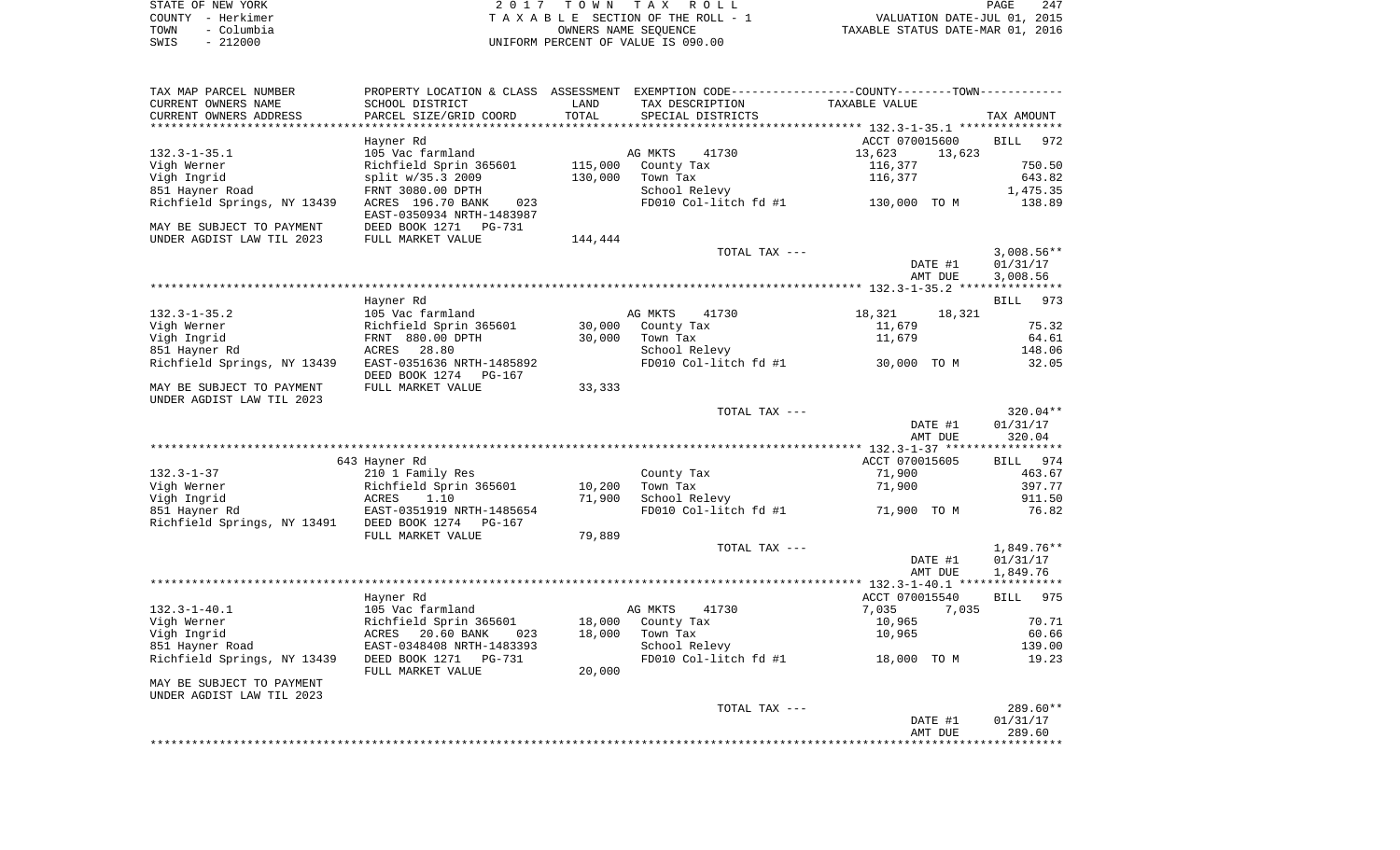|      | STATE OF NEW YORK | 2017 TOWN TAX ROLL                 | PAGE                             | 248 |
|------|-------------------|------------------------------------|----------------------------------|-----|
|      | COUNTY - Herkimer | TAXABLE SECTION OF THE ROLL - 1    | VALUATION DATE-JUL 01, 2015      |     |
| TOWN | – Columbia        | OWNERS NAME SEOUENCE               | TAXABLE STATUS DATE-MAR 01, 2016 |     |
| SWIS | $-212000$         | UNIFORM PERCENT OF VALUE IS 090.00 |                                  |     |

| TAX MAP PARCEL NUMBER  | PROPERTY LOCATION & CLASS ASSESSMENT EXEMPTION CODE--------------COUNTY-------TOWN--------- |         |                       |                |                          |
|------------------------|---------------------------------------------------------------------------------------------|---------|-----------------------|----------------|--------------------------|
| CURRENT OWNERS NAME    | SCHOOL DISTRICT                                                                             | LAND    | TAX DESCRIPTION       | TAXABLE VALUE  |                          |
| CURRENT OWNERS ADDRESS | PARCEL SIZE/GRID COORD                                                                      | TOTAL   | SPECIAL DISTRICTS     |                | TAX AMOUNT               |
|                        |                                                                                             |         |                       |                |                          |
|                        | 673 Elizabethtown Rd                                                                        |         |                       | ACCT 070004592 | BILL 976                 |
| $125.3 - 1 - 8.6$      | 210 1 Family Res                                                                            |         | County Tax            | 75,600         | 487.53                   |
| Vore Diane G           | Central Valley 212803                                                                       | 13,000  | Town Tax              | 75,600         | 418.23                   |
| 673 Elizabethtown Rd   | Doublewide                                                                                  | 75,600  | FD010 Col-litch fd #1 | 75,600 TO M    | 80.77                    |
| Ilion, NY 13357        | ACRES<br>1.00                                                                               |         |                       |                |                          |
|                        | EAST-0334747 NRTH-1502091                                                                   |         |                       |                |                          |
|                        | DEED BOOK 1091 PG-292                                                                       |         |                       |                |                          |
|                        | FULL MARKET VALUE                                                                           | 84,000  |                       |                |                          |
|                        |                                                                                             |         | TOTAL TAX ---         |                | 986.53**                 |
|                        |                                                                                             |         |                       | DATE #1        | 01/31/17                 |
|                        |                                                                                             |         |                       | AMT DUE        | 986.53                   |
|                        |                                                                                             |         |                       |                |                          |
|                        | 209 No Columbia Rd                                                                          |         |                       |                | BILL 977                 |
| $125.2 - 2 - 26.2$     | 210 1 Family Res                                                                            |         | County Tax            | 162,000        | 1,044.72                 |
| Wadsworth Gary A       | Central Valley 212803                                                                       | 20,900  | Town Tax              | 162,000        | 896.22                   |
| Wadsworth Sandra I     | ACRES<br>4.60                                                                               | 162,000 | FD010 Col-litch fd #1 | 162,000 TO M   | 173.08                   |
| 209 N Columbia Rd      | EAST-0341511 NRTH-1510310                                                                   |         |                       |                |                          |
| ILION, NY 13357        | DEED BOOK 896<br>PG-195                                                                     |         |                       |                |                          |
|                        | FULL MARKET VALUE                                                                           | 180,000 |                       |                |                          |
|                        |                                                                                             |         | TOTAL TAX ---         |                | $2,114.02**$             |
|                        |                                                                                             |         |                       | DATE #1        | 01/31/17                 |
|                        |                                                                                             |         |                       | AMT DUE        | 2,114.02                 |
|                        |                                                                                             |         |                       |                |                          |
|                        | 370 Columbia Center Rd                                                                      |         |                       |                | BILL 978                 |
| $126.3 - 2 - 70.7$     | 240 Rural res                                                                               |         | County Tax            | 240,000        | 1,547.73                 |
| Waite Richard G        | Central Valley 212803                                                                       | 23,800  | Town Tax              | 240,000        | 1,327.73                 |
| Waite Georgia L        | FRNT 999.00 DPTH                                                                            | 240,000 | FD010 Col-litch fd #1 | 240,000 TO M   | 256.42                   |
| 370 Columbia Center Rd | ACRES 11.40                                                                                 |         |                       |                |                          |
| Ilion, NY 13357        | EAST-0350644 NRTH-1498717                                                                   |         |                       |                |                          |
|                        | DEED BOOK 865<br>PG-277                                                                     |         |                       |                |                          |
|                        | FULL MARKET VALUE                                                                           | 266,667 |                       |                |                          |
|                        |                                                                                             |         | TOTAL TAX ---         |                | $3,131.88**$             |
|                        |                                                                                             |         |                       | DATE #1        | 01/31/17                 |
|                        |                                                                                             |         |                       | AMT DUE        | 3,131.88                 |
|                        |                                                                                             |         |                       |                |                          |
|                        | 277 Jones Rd                                                                                |         |                       | ACCT 172877    | BILL 979                 |
| $131.1 - 1 - 28$       | 210 1 Family Res                                                                            |         | County Tax            | 141,500        | 912.51                   |
| Walker Laura M         | Mount Markham 215601                                                                        | 25,900  | Town Tax              | 141,500        | 782.81                   |
| Walker Jeffrey A       |                                                                                             | 141,500 | FD010 Col-litch fd #1 |                | 151.18                   |
| 277 Jones Rd           | ACRES 8.30<br>EAST-0335275 NRTH-1491712                                                     |         |                       | 141,500 TO M   |                          |
| Ilion, NY 13357        | DEED BOOK 1448<br>PG-56                                                                     |         |                       |                |                          |
|                        |                                                                                             |         |                       |                |                          |
|                        | FULL MARKET VALUE                                                                           | 157,222 | TOTAL TAX ---         |                |                          |
|                        |                                                                                             |         |                       | DATE #1        | $1,846.50**$<br>01/31/17 |
|                        |                                                                                             |         |                       |                | 1,846.50                 |
|                        |                                                                                             |         |                       | AMT DUE        |                          |
|                        |                                                                                             |         |                       |                |                          |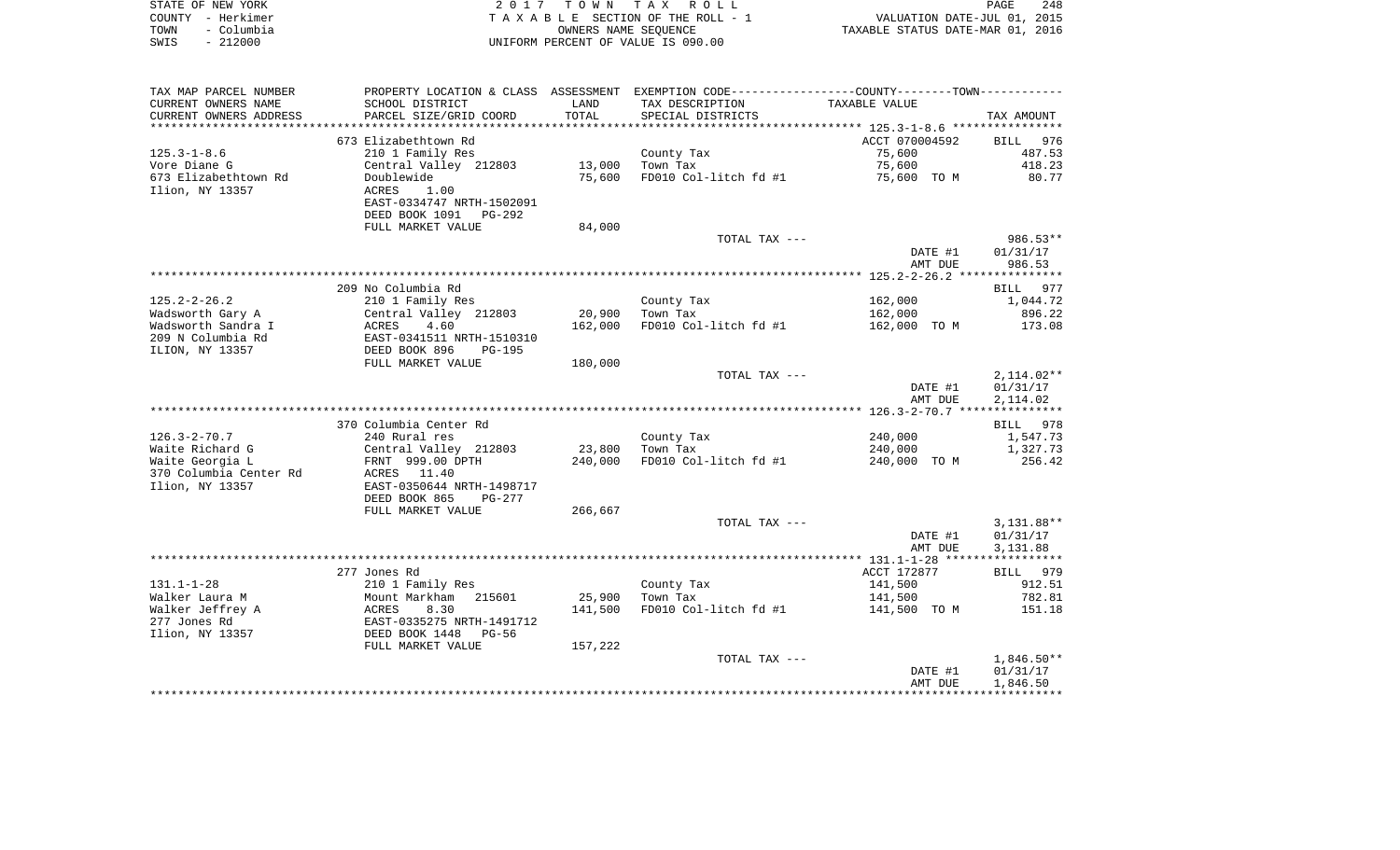|      | STATE OF NEW YORK | 2017 TOWN TAX ROLL                 | <b>PAGE</b>                      | 249 |
|------|-------------------|------------------------------------|----------------------------------|-----|
|      | COUNTY - Herkimer | TAXABLE SECTION OF THE ROLL - 1    | VALUATION DATE-JUL 01, 2015      |     |
| TOWN | - Columbia        | OWNERS NAME SEOUENCE               | TAXABLE STATUS DATE-MAR 01, 2016 |     |
| SWIS | - 212000          | UNIFORM PERCENT OF VALUE IS 090.00 |                                  |     |

| TAX MAP PARCEL NUMBER           |                                                        |         | PROPERTY LOCATION & CLASS ASSESSMENT EXEMPTION CODE---------------COUNTY-------TOWN---------- |                      |                      |
|---------------------------------|--------------------------------------------------------|---------|-----------------------------------------------------------------------------------------------|----------------------|----------------------|
| CURRENT OWNERS NAME             | SCHOOL DISTRICT                                        | LAND    | TAX DESCRIPTION                                                                               | TAXABLE VALUE        |                      |
| CURRENT OWNERS ADDRESS          | PARCEL SIZE/GRID COORD                                 | TOTAL   | SPECIAL DISTRICTS                                                                             |                      | TAX AMOUNT           |
|                                 |                                                        |         |                                                                                               |                      |                      |
|                                 | 112 Beebe Rd                                           |         |                                                                                               | ACCT 070001320       | 980<br>BILL          |
| $125.4 - 1 - 1.1$               | 210 1 Family Res                                       |         | County Tax                                                                                    | 43,000               | 277.30               |
| Ward Jeffery A                  | Central Valley 212803                                  | 17,400  | Town Tax                                                                                      | 43,000               | 237.88               |
| Ward Theresa L                  | 3.00 BANK<br>ACRES<br>035                              | 43,000  | FD010 Col-litch fd #1                                                                         | 43,000 TO M          | 45.94                |
| 112 Beebe Rd<br>Ilion, NY 13357 | EAST-0335802 NRTH-1503378<br>DEED BOOK 838<br>$PG-275$ |         |                                                                                               |                      |                      |
|                                 | FULL MARKET VALUE                                      | 47,778  |                                                                                               |                      |                      |
|                                 |                                                        |         | TOTAL TAX ---                                                                                 |                      | 561.12**             |
|                                 |                                                        |         |                                                                                               | DATE #1              | 01/31/17             |
|                                 |                                                        |         |                                                                                               | AMT DUE              | 561.12               |
|                                 |                                                        |         |                                                                                               |                      |                      |
|                                 | 1584 State Route 28                                    |         |                                                                                               | ACCT 070009331       | <b>BILL</b> 981      |
| $132.1 - 1 - 7.2$               | 240 Rural res                                          |         | County Tax                                                                                    | 145,000              | 935.09               |
| Watkins Charles W               | Central Valley 212803                                  | 37,400  | Town Tax                                                                                      | 145,000              | 802.17               |
| Watkins Linda S                 | ACRES<br>28.70                                         | 145,000 | FD010 Col-litch fd #1                                                                         | 145,000 TO M         | 154.92               |
| 1584 State Route 28             | EAST-0356075 NRTH-1496645                              |         |                                                                                               |                      |                      |
| Mohawk, NY 13407                | DEED BOOK 882<br>PG-272                                |         |                                                                                               |                      |                      |
|                                 | FULL MARKET VALUE                                      | 161,111 |                                                                                               |                      |                      |
|                                 |                                                        |         | TOTAL TAX ---                                                                                 |                      | $1,892.18**$         |
|                                 |                                                        |         |                                                                                               | DATE #1<br>AMT DUE   | 01/31/17<br>1,892.18 |
|                                 |                                                        |         |                                                                                               |                      |                      |
|                                 | Dugan Rd                                               |         |                                                                                               | ACCT 164611          | BILL 982             |
| $139.1 - 2 - 60$                | 105 Vac farmland                                       |         | County Tax                                                                                    | 16,500               | 106.41               |
| Weaver David                    | Richfield Sprin 365601                                 | 16,500  | Town Tax                                                                                      | 16,500               | 91.28                |
| Weaver Olivia                   | ACRES<br>25.70                                         | 16,500  | FD010 Col-litch fd #1                                                                         | 16,500 TO M          | 17.63                |
| 453 Brighton Road               | EAST-0352823 NRTH-1473101                              |         |                                                                                               |                      |                      |
| Richfield Springs, NY 13439     | DEED BOOK 1395<br>PG-383                               |         |                                                                                               |                      |                      |
|                                 | FULL MARKET VALUE                                      | 18,333  |                                                                                               |                      |                      |
|                                 |                                                        |         | TOTAL TAX ---                                                                                 |                      | $215.32**$           |
|                                 |                                                        |         |                                                                                               | DATE #1              | 01/31/17             |
|                                 |                                                        |         |                                                                                               | AMT DUE              | 215.32               |
|                                 |                                                        |         |                                                                                               |                      |                      |
| $139.1 - 2 - 74$                | Dugan (Off) Rd<br>314 Rural vac<10                     |         | County Tax                                                                                    | ACCT 164611<br>2,000 | 983<br>BILL<br>12.90 |
| Weaver David                    | Richfield Sprin 365601                                 | 2,000   | Town Tax                                                                                      | 2,000                | 11.06                |
| Weaver Olivia                   | 1.90<br>ACRES                                          | 2,000   | FD010 Col-litch fd #1                                                                         | 2,000 TO M           | 2.14                 |
| 453 Brighton Road               | EAST-0351061 NRTH-1473701                              |         |                                                                                               |                      |                      |
| Richfield Springs, NY 13439     | DEED BOOK 1395<br>$PG-383$                             |         |                                                                                               |                      |                      |
|                                 | FULL MARKET VALUE                                      | 2,222   |                                                                                               |                      |                      |
|                                 |                                                        |         | TOTAL TAX ---                                                                                 |                      | $26.10**$            |
|                                 |                                                        |         |                                                                                               | DATE #1              | 01/31/17             |
|                                 |                                                        |         |                                                                                               | AMT DUE              | 26.10                |
|                                 |                                                        |         |                                                                                               |                      |                      |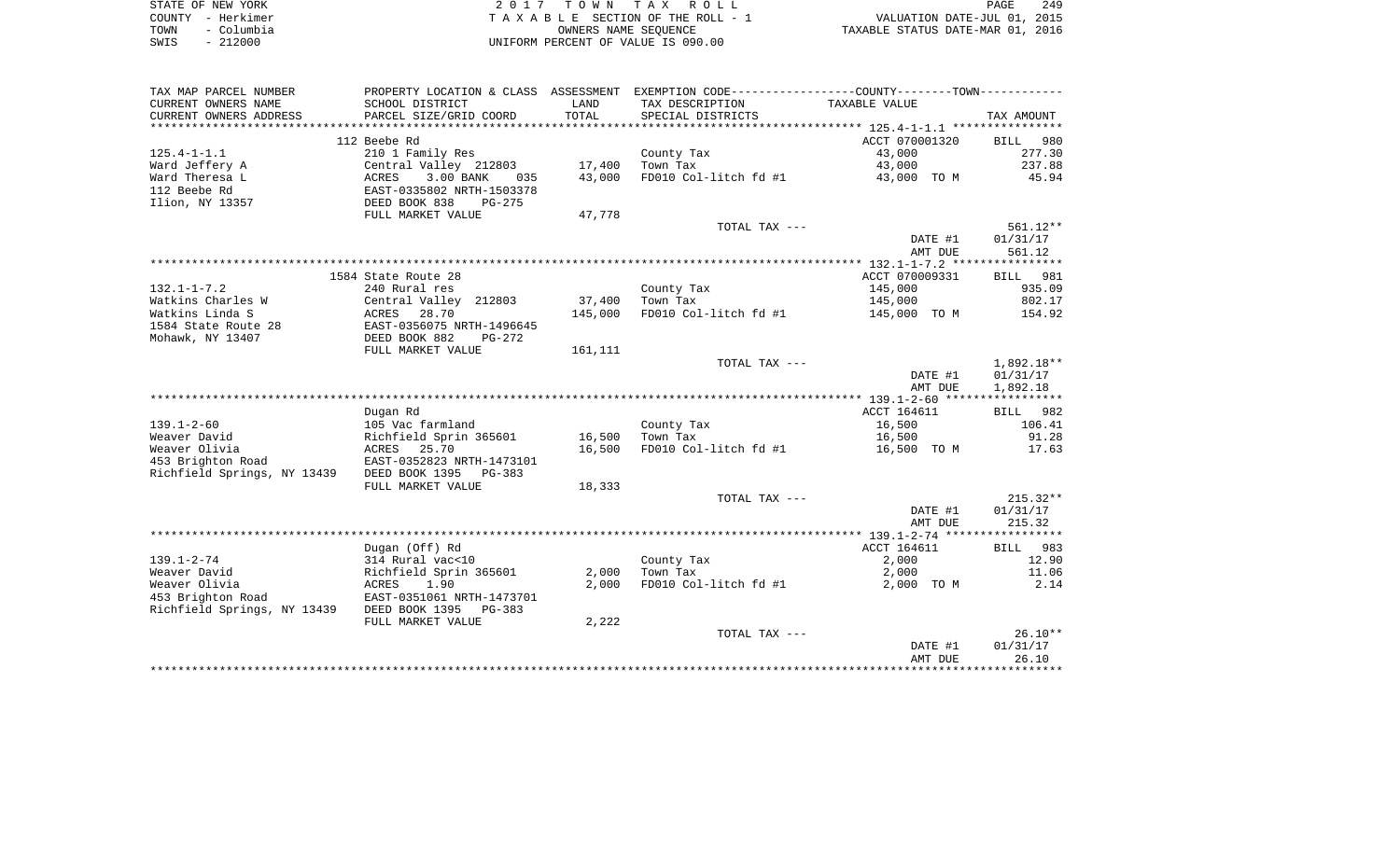| STATE OF NEW YORK  | 2017 TOWN TAX ROLL                 | 250<br>PAGE                      |
|--------------------|------------------------------------|----------------------------------|
| COUNTY - Herkimer  | TAXABLE SECTION OF THE ROLL - 1    | VALUATION DATE-JUL 01, 2015      |
| – Columbia<br>TOWN | OWNERS NAME SEOUENCE               | TAXABLE STATUS DATE-MAR 01, 2016 |
| $-212000$<br>SWIS  | UNIFORM PERCENT OF VALUE IS 090.00 |                                  |

| TAX MAP PARCEL NUMBER     |                           |         |                       | PROPERTY LOCATION & CLASS ASSESSMENT EXEMPTION CODE----------------COUNTY--------TOWN----------- |                    |
|---------------------------|---------------------------|---------|-----------------------|--------------------------------------------------------------------------------------------------|--------------------|
| CURRENT OWNERS NAME       | SCHOOL DISTRICT           | LAND    | TAX DESCRIPTION       | TAXABLE VALUE                                                                                    |                    |
| CURRENT OWNERS ADDRESS    | PARCEL SIZE/GRID COORD    | TOTAL   | SPECIAL DISTRICTS     |                                                                                                  | TAX AMOUNT         |
| ***********************   |                           |         |                       |                                                                                                  |                    |
|                           | Jordanville Off Rd        |         |                       | ACCT 192133                                                                                      | BILL<br>984        |
| $132.2 - 2 - 14.2$        | 105 Vac farmland          |         | County Tax            | 15,500                                                                                           | 99.96              |
| Weaver Enos Lamar         | 215001<br>Owen D Young    | 15,500  | Town Tax              | 15,500                                                                                           | 85.75              |
| Weaver Jemima Ruth        | ACRES<br>25.10            | 15,500  | School Relevy         |                                                                                                  | 317.98             |
| 1963 Jordanville Rd       | EAST-0363156 NRTH-1488751 |         | FD010 Col-litch fd #1 | 15,500 TO M                                                                                      | 16.56              |
| Jordanville, NY 13361     | DEED BOOK 1569<br>PG-141  |         |                       |                                                                                                  |                    |
|                           | FULL MARKET VALUE         | 17,222  |                       |                                                                                                  |                    |
|                           |                           |         | TOTAL TAX ---         |                                                                                                  | 520.25**           |
|                           |                           |         |                       | DATE #1                                                                                          | 01/31/17           |
|                           |                           |         |                       | AMT DUE                                                                                          | 520.25             |
|                           |                           |         |                       |                                                                                                  |                    |
|                           | Jordanville Rd            |         |                       | ACCT 159170                                                                                      | <b>BILL</b> 985    |
| $132.4 - 2 - 3.1$         | 105 Vac farmland          |         | County Tax            | 8,200                                                                                            | 52.88              |
| Weaver Enos Lamar         | Richfield Sprin 365601    | 1,025   | Town Tax              | 8,200                                                                                            | 45.36              |
| Weaver Jemima Ruth        | 1.80<br>ACRES             | 8,200   | School Relevy         |                                                                                                  | 103.95             |
| 1963 Jordanville Rd       | EAST-0362930 NRTH-1487735 |         | FD010 Col-litch fd #1 | 8,200 TO M                                                                                       | 8.76               |
| Jordanville, NY 13361     | DEED BOOK 1569<br>PG-141  |         |                       |                                                                                                  |                    |
|                           | FULL MARKET VALUE         | 9,111   |                       |                                                                                                  |                    |
|                           |                           |         | TOTAL TAX ---         |                                                                                                  | $210.95**$         |
|                           |                           |         |                       | DATE #1                                                                                          | 01/31/17           |
|                           |                           |         |                       | AMT DUE                                                                                          | 210.95             |
|                           |                           |         |                       |                                                                                                  |                    |
|                           | 159 Sarafin Rd            |         |                       | ACCT 176136                                                                                      | BILL 986           |
| $132.1 - 1 - 10$          | 112 Dairy farm            |         | AG MKTS L 41720       | $\overline{0}$<br>$\Omega$                                                                       |                    |
| Weaver Philip N           | Richfield Sprin 365601    | 112,500 | County Tax            | 233,800                                                                                          | 1,507.74           |
| Weaver Rebekah N          | ACRES 192.00              | 233,800 | Town Tax              | 233,800                                                                                          | 1,293.43           |
| 159 Sarafin Rd            | EAST-0359497 NRTH-1493739 |         | FD010 Col-litch fd #1 | 233,800 TO M                                                                                     | 249.79             |
| Mohawk, NY 13407          | DEED BOOK 1570<br>PG-772  |         |                       |                                                                                                  |                    |
|                           | FULL MARKET VALUE         | 259,778 |                       |                                                                                                  |                    |
| MAY BE SUBJECT TO PAYMENT |                           |         |                       |                                                                                                  |                    |
| UNDER AGDIST LAW TIL 2020 |                           |         |                       |                                                                                                  |                    |
|                           |                           |         | TOTAL TAX ---         |                                                                                                  | $3,050.96**$       |
|                           |                           |         |                       | DATE #1                                                                                          | 01/31/17           |
|                           |                           |         |                       | AMT DUE                                                                                          | 3,050.96           |
|                           |                           |         |                       |                                                                                                  |                    |
|                           | State Route 28            |         |                       | ACCT 070012420                                                                                   | <b>BILL</b><br>987 |
| $132.1 - 1 - 16$          | 105 Vac farmland          |         | AG MKTS L 41720       | 2,088<br>2,088                                                                                   |                    |
| Weaver Philip N           | Richfield Sprin 365601    | 12,400  | County Tax            | 10,312                                                                                           | 66.50              |
| Weaver Rebekah N          | ACRES<br>20.00            | 12,400  | Town Tax              | 10,312                                                                                           | 57.05              |
| 159 Sarafin Rd            | EAST-0358225 NRTH-1490465 |         | FD010 Col-litch fd #1 | 10,312 TO M                                                                                      | 11.02              |
| Mohawk, NY 13407          | DEED BOOK 1570<br>PG-772  |         | 2,088 EX              |                                                                                                  |                    |
|                           | FULL MARKET VALUE         | 13,778  |                       |                                                                                                  |                    |
| MAY BE SUBJECT TO PAYMENT |                           |         |                       |                                                                                                  |                    |
| UNDER AGDIST LAW TIL 2020 |                           |         |                       |                                                                                                  |                    |
|                           |                           |         | TOTAL TAX ---         |                                                                                                  | 134.57**           |
|                           |                           |         |                       | DATE #1                                                                                          | 01/31/17           |
|                           |                           |         |                       | AMT DUE                                                                                          | 134.57             |
|                           |                           |         |                       |                                                                                                  |                    |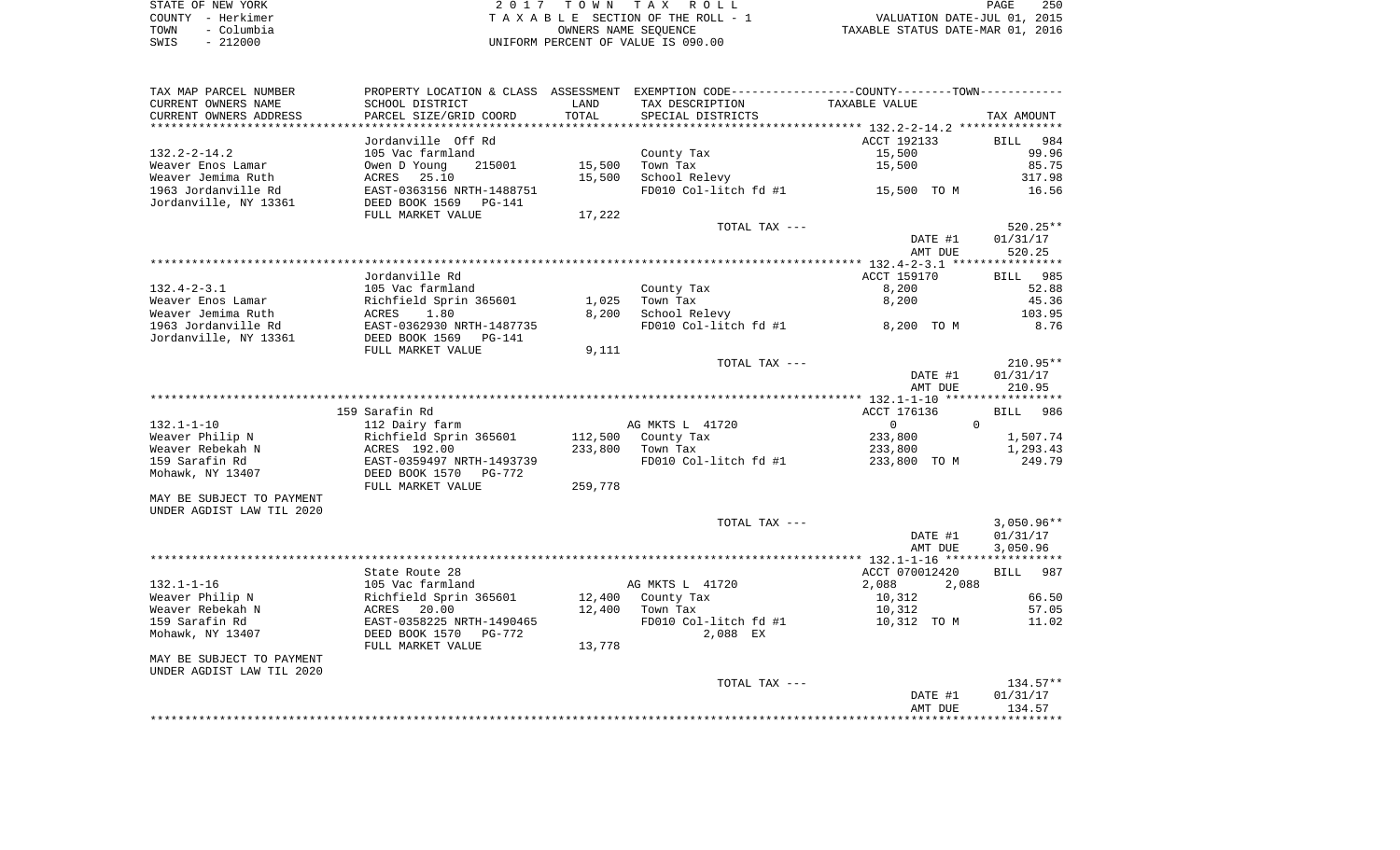| STATE OF NEW YORK  | 2017 TOWN TAX ROLL                 | 251<br>PAGE                      |
|--------------------|------------------------------------|----------------------------------|
| COUNTY - Herkimer  | TAXABLE SECTION OF THE ROLL - 1    | VALUATION DATE-JUL 01, 2015      |
| - Columbia<br>TOWN | OWNERS NAME SEOUENCE               | TAXABLE STATUS DATE-MAR 01, 2016 |
| $-212000$<br>SWIS  | UNIFORM PERCENT OF VALUE IS 090.00 |                                  |

| TAX MAP PARCEL NUMBER       |                                |         | PROPERTY LOCATION & CLASS ASSESSMENT EXEMPTION CODE----------------COUNTY--------TOWN----------- |                        |                    |
|-----------------------------|--------------------------------|---------|--------------------------------------------------------------------------------------------------|------------------------|--------------------|
| CURRENT OWNERS NAME         | SCHOOL DISTRICT                | LAND    | TAX DESCRIPTION                                                                                  | TAXABLE VALUE          |                    |
| CURRENT OWNERS ADDRESS      | PARCEL SIZE/GRID COORD         | TOTAL   | SPECIAL DISTRICTS                                                                                |                        | TAX AMOUNT         |
| ***********************     | ****************************** |         |                                                                                                  |                        |                    |
|                             | 1092 Kingdom Rd                |         |                                                                                                  |                        | <b>BILL</b><br>988 |
| $126.3 - 2 - 49.4$          | 112 Dairy farm                 |         | County Tax                                                                                       | 152,400                | 982.81             |
| Weeks Jeffrey A             | Central Valley 212803          | 86,400  | Town Tax                                                                                         | 152,400                | 843.11             |
| Jaycox-Weeks Dawn           | Includes Sbl 126.3-2-49.6      | 152,400 | FD010 Col-litch fd #1                                                                            | 152,400 TO M           | 162.82             |
| 1092 Kingdom Rd             | ACRES 108.30                   |         |                                                                                                  |                        |                    |
| Mohawk, NY 13407            | EAST-0360891 NRTH-1498998      |         |                                                                                                  |                        |                    |
|                             | DEED BOOK 890<br><b>PG-104</b> |         |                                                                                                  |                        |                    |
|                             | FULL MARKET VALUE              | 169,333 |                                                                                                  |                        |                    |
|                             |                                |         | TOTAL TAX ---                                                                                    |                        | 1,988.74**         |
|                             |                                |         |                                                                                                  | DATE #1                | 01/31/17           |
|                             |                                |         |                                                                                                  | AMT DUE                | 1,988.74           |
|                             |                                |         |                                                                                                  |                        |                    |
|                             | 1088 Kingdom Rd                |         |                                                                                                  | ACCT 070001290         | BILL 989           |
| $126.4 - 3 - 1$             | 210 1 Family Res               |         | County Tax                                                                                       | 52,900                 | 341.14             |
| Weeks Jeffrey K             | Central Valley 212803          | 14,500  | Town Tax                                                                                         | 52,900                 | 292.65             |
| Weeks Dawn E                | ACRES<br>2.20                  | 52,900  | FD010 Col-litch fd #1                                                                            | 52,900 TO M            | 56.52              |
| 1092 Kingdom Rd             | EAST-0362070 NRTH-1499549      |         |                                                                                                  |                        |                    |
| Mohawk, NY 13407            | DEED BOOK 938<br><b>PG-528</b> |         |                                                                                                  |                        |                    |
|                             | FULL MARKET VALUE              | 58,778  |                                                                                                  |                        |                    |
|                             |                                |         | TOTAL TAX ---                                                                                    |                        | 690.31**           |
|                             |                                |         |                                                                                                  | DATE #1                | 01/31/17           |
|                             |                                |         |                                                                                                  | AMT DUE                | 690.31             |
|                             |                                |         |                                                                                                  |                        |                    |
|                             | 1088 Kingdom Rd                |         |                                                                                                  | ACCT 070001270         | BILL 990           |
| $126.4 - 3 - 2.2$           | 312 Vac w/imprv                |         | County Tax                                                                                       | 1,000                  | 6.45               |
| Weeks Jeffrey K             | Central Valley 212803          | 1,000   | Town Tax                                                                                         | 1,000                  | 5.53               |
| Weeks Dawn E                | 95.00 DPTH 175.00<br>FRNT      | 1,000   | FD010 Col-litch fd #1                                                                            | 1,000 TO M             | 1.07               |
| 1092 Kingdom Rd             | 0.38<br>ACRES                  |         |                                                                                                  |                        |                    |
| Mohawk, NY 13407            | EAST-0362090 NRTH-1499261      |         |                                                                                                  |                        |                    |
|                             | DEED BOOK 938<br>PG-528        |         |                                                                                                  |                        |                    |
|                             | FULL MARKET VALUE              | 1,111   |                                                                                                  |                        |                    |
|                             |                                |         | TOTAL TAX ---                                                                                    |                        | $13.05**$          |
|                             |                                |         |                                                                                                  | DATE #1                | 01/31/17           |
|                             |                                |         |                                                                                                  | AMT DUE                | 13.05              |
|                             |                                |         |                                                                                                  |                        |                    |
|                             | 1096 Richfield Hill Rd         |         |                                                                                                  | ACCT 164652            | 991<br>BILL        |
| $138.2 - 1 - 3.1$           | 112 Dairy farm                 |         | VET COM C 41132                                                                                  | $\mathbf{0}$<br>13,350 |                    |
| Weiss Bernice A             | Richfield Sprin 365601         |         | 130,000 VET COM T 41133                                                                          | 17,800<br>$\mathbf{0}$ |                    |
| Weiss George W              | FRNT11781.00 DPTH              |         | 375,000 AGRIC 10 Y 42100                                                                         | 35,000<br>35,000       |                    |
| 1096 Richfield Hill Rd      | ACRES 234.90                   |         | County Tax                                                                                       | 326,650                | 2,106.52           |
| Richfield Springs, NY 13439 | EAST-0344609 NRTH-1479639      |         | Town Tax                                                                                         | 322,200                | 1,782.48           |
|                             | DEED BOOK 1395<br>PG-705       |         | FD010 Col-litch fd #1                                                                            | 375,000 TO M           | 400.65             |
|                             | FULL MARKET VALUE              | 416,667 |                                                                                                  |                        |                    |
|                             |                                |         | TOTAL TAX ---                                                                                    |                        | $4,289.65**$       |
|                             |                                |         |                                                                                                  | DATE #1                | 01/31/17           |
|                             |                                |         |                                                                                                  | AMT DUE                | 4,289.65           |
|                             |                                |         |                                                                                                  |                        |                    |
|                             |                                |         |                                                                                                  |                        |                    |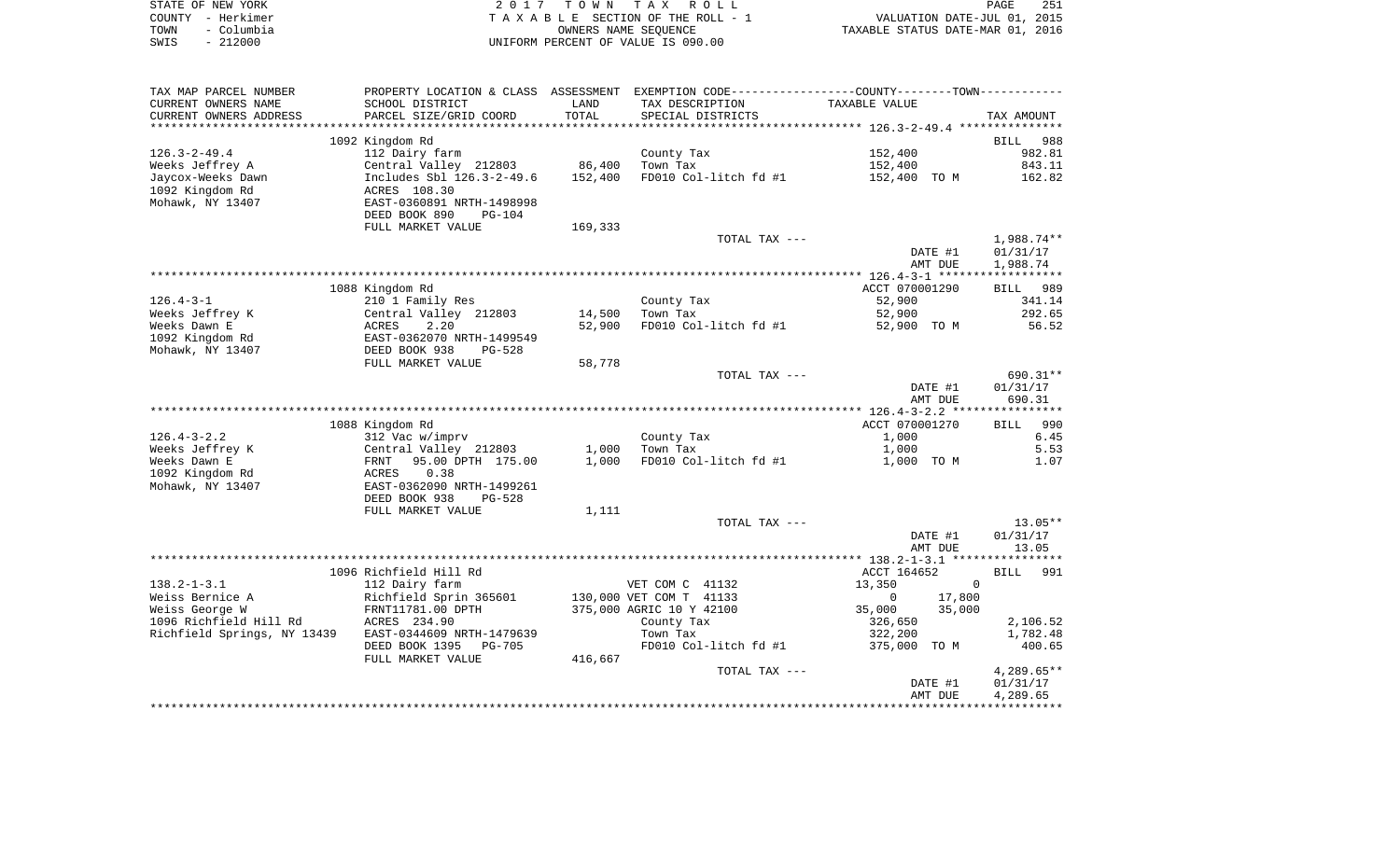|      | STATE OF NEW YORK | 2017 TOWN TAX ROLL                 | 252<br><b>PAGE</b>               |
|------|-------------------|------------------------------------|----------------------------------|
|      | COUNTY - Herkimer | TAXABLE SECTION OF THE ROLL - 1    | VALUATION DATE-JUL 01, 2015      |
| TOWN | - Columbia        | OWNERS NAME SEOUENCE               | TAXABLE STATUS DATE-MAR 01, 2016 |
| SWIS | - 212000          | UNIFORM PERCENT OF VALUE IS 090.00 |                                  |

| TAX MAP PARCEL NUMBER                                    | PROPERTY LOCATION & CLASS ASSESSMENT EXEMPTION CODE----------------COUNTY--------TOWN----------- |         |                       |                |              |
|----------------------------------------------------------|--------------------------------------------------------------------------------------------------|---------|-----------------------|----------------|--------------|
| CURRENT OWNERS NAME                                      | SCHOOL DISTRICT                                                                                  | LAND    | TAX DESCRIPTION       | TAXABLE VALUE  |              |
| CURRENT OWNERS ADDRESS                                   | PARCEL SIZE/GRID COORD                                                                           | TOTAL   | SPECIAL DISTRICTS     |                | TAX AMOUNT   |
|                                                          |                                                                                                  |         |                       |                |              |
|                                                          | 444 Prey Hill Rd                                                                                 |         |                       | ACCT 189618    | BILL 992     |
| 138.2-1-9                                                | 210 1 Family Res                                                                                 |         | County Tax            | 40,000         | 257.95       |
| Weiss David                                              | Richfield Sprin 365601                                                                           | 22,500  | Town Tax              | 40,000         | 221.29       |
| Weiss Lori Ann                                           | ACRES<br>5.60                                                                                    | 40,000  | FD010 Col-litch fd #1 | 40,000 TO M    | 42.74        |
| 624 McKoons Rd                                           | EAST-0345073 NRTH-1478522                                                                        |         |                       |                |              |
| Richfield Springs, NY 13439 DEED BOOK 1553 PG-585        |                                                                                                  |         |                       |                |              |
|                                                          | FULL MARKET VALUE                                                                                | 44,444  |                       |                |              |
|                                                          |                                                                                                  |         | TOTAL TAX ---         |                | 521.98**     |
|                                                          |                                                                                                  |         |                       | DATE #1        | 01/31/17     |
|                                                          |                                                                                                  |         |                       | AMT DUE        | 521.98       |
|                                                          |                                                                                                  |         |                       |                |              |
|                                                          | 624 Mckoons Rd                                                                                   |         |                       |                | BILL 993     |
| 138.2-1-3.3                                              | 210 1 Family Res                                                                                 |         | County Tax            | 120,000        | 773.86       |
| Weiss David R                                            | Richfield Sprin 365601                                                                           | 29,400  | Town Tax              | 120,000        | 663.86       |
| Weiss Lori A                                             | FRNT 637.00 DPTH                                                                                 | 120,000 | FD010 Col-litch fd #1 | 120,000 TO M   | 128.21       |
| 624 McKoons Road                                         | ACRES 12.80                                                                                      |         |                       |                |              |
| Richfield Springs, NY 13439 EAST-0347118 NRTH-0197908    |                                                                                                  |         |                       |                |              |
|                                                          | DEED BOOK 1222 PG-369                                                                            |         |                       |                |              |
|                                                          | FULL MARKET VALUE                                                                                | 133,333 |                       |                |              |
|                                                          |                                                                                                  |         | TOTAL TAX ---         |                | 1,565.93**   |
|                                                          |                                                                                                  |         |                       | DATE #1        | 01/31/17     |
|                                                          |                                                                                                  |         |                       | AMT DUE        | 1,565.93     |
|                                                          |                                                                                                  |         |                       |                |              |
|                                                          | Hayner Rd                                                                                        |         |                       | ACCT 070006780 | BILL 994     |
| 131.4-1-27                                               | 105 Vac farmland                                                                                 |         | AG MKTS L 41720       | $\overline{0}$ | $\Omega$     |
| Weiss George                                             | Richfield Sprin 365601<br>ACRES 146.10                                                           | 74,000  | County Tax            | 79,300         | 511.39       |
| Hugick Priscilla W                                       |                                                                                                  | 79,300  | Town Tax              | 79,300         | 438.70       |
| 851 Mc Koons Rd                                          | EAST-0342587 NRTH-1483481                                                                        |         | FD010 Col-litch fd #1 | 79,300 TO M    | 84.72        |
| Richfield Springs, NY 13439                              | DEED BOOK 781<br>$PG-38$                                                                         |         |                       |                |              |
|                                                          | FULL MARKET VALUE                                                                                | 88,111  |                       |                |              |
| MAY BE SUBJECT TO PAYMENT                                |                                                                                                  |         |                       |                |              |
| UNDER AGDIST LAW TIL 2020                                |                                                                                                  |         |                       |                |              |
|                                                          |                                                                                                  |         | TOTAL TAX ---         |                | 1,034.81**   |
|                                                          |                                                                                                  |         |                       | DATE #1        | 01/31/17     |
|                                                          |                                                                                                  |         |                       | AMT DUE        | 1,034.81     |
|                                                          |                                                                                                  |         |                       |                |              |
|                                                          | 851 McKoons Rd                                                                                   |         |                       | ACCT 164653    | BILL 995     |
| $138.2 - 1 - 3.4$                                        | 210 1 Family Res                                                                                 |         | County Tax            | 85,000         | 548.15       |
| Weiss George                                             | Richfield Sprin 365601                                                                           | 20,000  | Town Tax              | 85,000         | 470.24       |
| Kane Elyse M                                             | FRNT 500.00 DPTH                                                                                 | 85,000  | FD010 Col-litch fd #1 | 85,000 TO M    | 90.81        |
| 851 McKoons Road                                         | ACRES<br>4.60                                                                                    |         |                       |                |              |
| Richfield Springs, NY 13439    EAST-0353979 NRTH-1480289 |                                                                                                  |         |                       |                |              |
|                                                          | DEED BOOK 1395<br>PG-711                                                                         |         |                       |                |              |
|                                                          | FULL MARKET VALUE                                                                                | 94,444  |                       |                |              |
|                                                          |                                                                                                  |         | TOTAL TAX ---         |                | $1,109.20**$ |
|                                                          |                                                                                                  |         |                       | DATE #1        | 01/31/17     |
|                                                          |                                                                                                  |         |                       | AMT DUE        | 1,109.20     |
|                                                          |                                                                                                  |         |                       |                |              |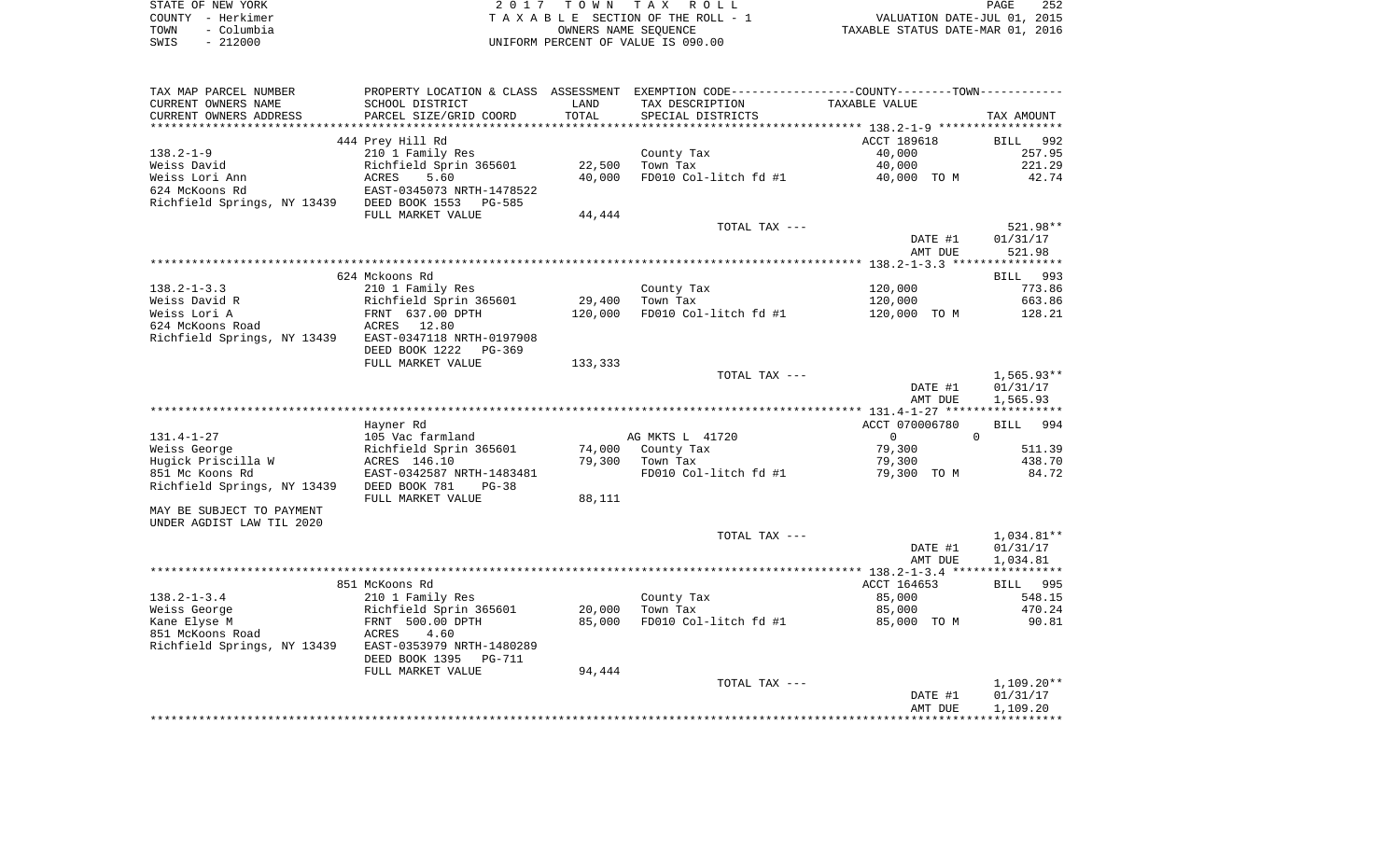| STATE OF NEW YORK  | 2017 TOWN TAX ROLL                 | PAGE                             | 253 |
|--------------------|------------------------------------|----------------------------------|-----|
| COUNTY - Herkimer  | TAXABLE SECTION OF THE ROLL - 1    | VALUATION DATE-JUL 01, 2015      |     |
| – Columbia<br>TOWN | OWNERS NAME SEOUENCE               | TAXABLE STATUS DATE-MAR 01, 2016 |     |
| $-212000$<br>SWIS  | UNIFORM PERCENT OF VALUE IS 090.00 |                                  |     |

| TAX MAP PARCEL NUMBER<br>CURRENT OWNERS NAME           | SCHOOL DISTRICT                                              | LAND    | PROPERTY LOCATION & CLASS ASSESSMENT EXEMPTION CODE---------------COUNTY-------TOWN----------<br>TAX DESCRIPTION | TAXABLE VALUE      |                    |
|--------------------------------------------------------|--------------------------------------------------------------|---------|------------------------------------------------------------------------------------------------------------------|--------------------|--------------------|
| CURRENT OWNERS ADDRESS                                 | PARCEL SIZE/GRID COORD                                       | TOTAL   | SPECIAL DISTRICTS                                                                                                |                    | TAX AMOUNT         |
|                                                        |                                                              |         |                                                                                                                  |                    |                    |
|                                                        | Mckoons Rd                                                   |         |                                                                                                                  | ACCT 070002760     | <b>BILL</b><br>996 |
| $132.3 - 1 - 28$                                       | 105 Vac farmland                                             |         | AG MKTS L 41720                                                                                                  | 1,670<br>1,670     |                    |
| Weiss George W                                         | Richfield Sprin 365601                                       | 5,200   | County Tax                                                                                                       | 3,530              | 22.76              |
| Weiss David M                                          | WASTE LAND                                                   | 5,200   | Town Tax                                                                                                         | 3,530              | 19.53              |
| 1096 Richfield Hill Rd                                 | ACRES<br>20.00                                               |         | FD010 Col-litch fd #1                                                                                            | 3,530 TO M         | 3.77               |
| Richfield Springs, NY 13439                            | EAST-0351644 NRTH-1483203<br>DEED BOOK 1395<br>PG-705        |         | 1,670 EX                                                                                                         |                    |                    |
| MAY BE SUBJECT TO PAYMENT<br>UNDER AGDIST LAW TIL 2020 | FULL MARKET VALUE                                            | 5,778   |                                                                                                                  |                    |                    |
|                                                        |                                                              |         | TOTAL TAX ---                                                                                                    |                    | $46.06**$          |
|                                                        |                                                              |         |                                                                                                                  | DATE #1            | 01/31/17           |
|                                                        |                                                              |         |                                                                                                                  | AMT DUE            | 46.06              |
|                                                        |                                                              |         |                                                                                                                  |                    |                    |
|                                                        | 387 Prey Hill Rd                                             |         |                                                                                                                  | ACCT 070003810     | <b>BILL</b><br>997 |
| $138.2 - 1 - 8.1$                                      | 210 1 Family Res                                             |         | County Tax                                                                                                       | 64,000             | 412.73             |
| Weiss John P                                           | Richfield Sprin 365601                                       | 13,400  | Town Tax                                                                                                         | 64,000             | 354.06             |
| 387 Prey Hill Rd                                       | Doublewide                                                   | 64,000  | FD010 Col-litch fd #1                                                                                            | 64,000 TO M        | 68.38              |
| Richfield Springs, NY 13439                            | FRNT 285.00 DPTH 155.00<br>ACRES<br>1.20                     |         |                                                                                                                  |                    |                    |
|                                                        | EAST-0344662 NRTH-1477458                                    |         |                                                                                                                  |                    |                    |
|                                                        | DEED BOOK 1295<br>$PG-1$                                     |         |                                                                                                                  |                    |                    |
|                                                        | FULL MARKET VALUE                                            | 71,111  |                                                                                                                  |                    |                    |
|                                                        |                                                              |         | TOTAL TAX ---                                                                                                    |                    | 835.17**           |
|                                                        |                                                              |         |                                                                                                                  | DATE #1<br>AMT DUE | 01/31/17<br>835.17 |
|                                                        |                                                              |         |                                                                                                                  |                    |                    |
|                                                        | Prey Hill Rd                                                 |         |                                                                                                                  | ACCT 070003820     | 998<br><b>BILL</b> |
| $138.2 - 1 - 8.2$                                      | 105 Vac farmland                                             |         | AG MKTS L 41720                                                                                                  | 1,155<br>1,155     |                    |
| Weiss John P                                           | Richfield Sprin 365601                                       | 54,600  | County Tax                                                                                                       | 53,445             | 344.66             |
| 1096 Richfield Hill Road                               | ACRES 88.10                                                  | 54,600  | Town Tax                                                                                                         | 53,445             | 295.67             |
| Richfield Springs, NY 13439                            | EAST-0346583 NRTH-1476805<br>DEED BOOK 1222<br>$PG-373$      |         | FD010 Col-litch fd #1<br>1,155 EX                                                                                | 53,445 TO M        | 57.10              |
| MAY BE SUBJECT TO PAYMENT<br>UNDER AGDIST LAW TIL 2020 | FULL MARKET VALUE                                            | 60,667  |                                                                                                                  |                    |                    |
|                                                        |                                                              |         | TOTAL TAX ---                                                                                                    |                    | 697.43**           |
|                                                        |                                                              |         |                                                                                                                  | DATE #1            | 01/31/17           |
|                                                        |                                                              |         |                                                                                                                  | AMT DUE            | 697.43             |
|                                                        |                                                              |         |                                                                                                                  |                    |                    |
|                                                        | 616 Mckoons Rd                                               |         |                                                                                                                  | ACCT 155951        | BILL 999           |
| $138.2 - 1 - 4.2$                                      | 210 1 Family Res                                             |         | County Tax                                                                                                       | 124,000            | 799.66             |
| Weiss Michael                                          | Richfield Sprin 365601                                       | 23,000  | Town Tax                                                                                                         | 124,000            | 685.99             |
| 616 Mckoons Rd                                         | 5.80<br>ACRES                                                | 124,000 | FD010 Col-litch fd #1                                                                                            | 124,000 TO M       | 132.48             |
| Richfield Springs, NY 13439                            | EAST-0347577 NRTH-1479044<br>DEED BOOK 1341<br><b>PG-160</b> |         |                                                                                                                  |                    |                    |
|                                                        | FULL MARKET VALUE                                            | 137,778 |                                                                                                                  |                    |                    |
|                                                        |                                                              |         | TOTAL TAX ---                                                                                                    |                    | $1,618.13**$       |
|                                                        |                                                              |         |                                                                                                                  | DATE #1            | 01/31/17           |
|                                                        |                                                              |         |                                                                                                                  | AMT DUE            | 1,618.13           |
|                                                        |                                                              |         |                                                                                                                  |                    |                    |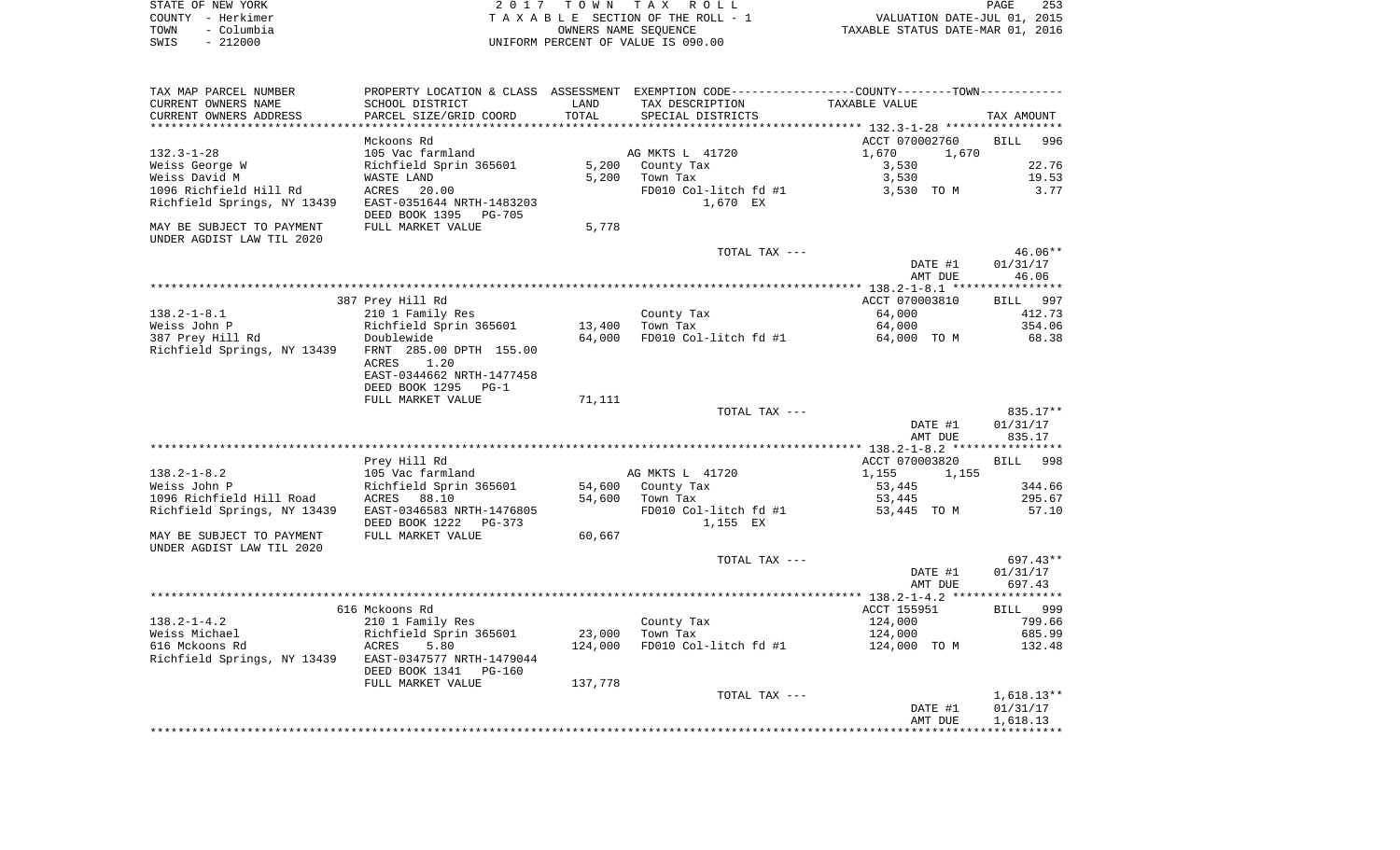| STATE OF NEW YORK  | 2017 TOWN TAX ROLL                 | 254<br>PAGE                      |
|--------------------|------------------------------------|----------------------------------|
| COUNTY - Herkimer  | TAXABLE SECTION OF THE ROLL - 1    | VALUATION DATE-JUL 01, 2015      |
| - Columbia<br>TOWN | OWNERS NAME SEOUENCE               | TAXABLE STATUS DATE-MAR 01, 2016 |
| - 212000<br>SWIS   | UNIFORM PERCENT OF VALUE IS 090.00 |                                  |

254<br>2015<br>2016

| TAX MAP PARCEL NUMBER<br>CURRENT OWNERS NAME        | SCHOOL DISTRICT                                                                         | LAND<br>TOTAL   | PROPERTY LOCATION & CLASS ASSESSMENT EXEMPTION CODE----------------COUNTY-------TOWN----------<br>TAX DESCRIPTION | TAXABLE VALUE            |                            |
|-----------------------------------------------------|-----------------------------------------------------------------------------------------|-----------------|-------------------------------------------------------------------------------------------------------------------|--------------------------|----------------------------|
| CURRENT OWNERS ADDRESS<br>************************* | PARCEL SIZE/GRID COORD                                                                  |                 | SPECIAL DISTRICTS                                                                                                 |                          | TAX AMOUNT                 |
| $126.3 - 2 - 36$                                    | 653 Columbia Center Rd<br>270 Mfg housing                                               |                 | County Tax                                                                                                        | ACCT 070015967<br>20,600 | <b>BILL</b> 1000<br>132.85 |
| Wells Charlene<br>105 West Main Street              | Central Valley 212803<br>FRNT 80.00 DPTH 135.00                                         | 7,000<br>20,600 | Town Tax<br>FD010 Col-litch fd #1                                                                                 | 20,600<br>20,600 TO M    | 113.96<br>22.01            |
| Eureka, NC 27830                                    | EAST-0354360 NRTH-1500225<br>DEED BOOK 1179 PG-765                                      |                 |                                                                                                                   |                          |                            |
|                                                     | FULL MARKET VALUE                                                                       | 22,889          | TOTAL TAX ---                                                                                                     |                          | 268.82**                   |
|                                                     |                                                                                         |                 |                                                                                                                   | DATE #1<br>AMT DUE       | 01/31/17<br>268.82         |
|                                                     | Brennan Rd                                                                              |                 |                                                                                                                   | ACCT 160881              | <b>BILL</b> 1001           |
| $125.4 - 2 - 11$                                    | 314 Rural vac<10                                                                        |                 | County Tax                                                                                                        | 19,000                   | 122.53                     |
| Welsh Brian P                                       | Mount Markham 215601                                                                    | 19,000          | Town Tax                                                                                                          | 19,000                   | 105.11                     |
| 19 Frank Street                                     | Subdivision Cedar Knoll-2                                                               | 19,000          | School Relevy                                                                                                     |                          | 426.18                     |
| Lindenhurst, NY 11757                               | FRNT 365.00 DPTH<br>5.10<br>ACRES<br>EAST-0340571 NRTH-1499105                          |                 | FD010 Col-litch fd #1                                                                                             | 19,000 TO M              | 20.30                      |
|                                                     | DEED BOOK 1370<br>PG-642<br>FULL MARKET VALUE                                           |                 |                                                                                                                   |                          |                            |
|                                                     |                                                                                         | 21,111          | TOTAL TAX ---                                                                                                     |                          | $674.12**$                 |
|                                                     |                                                                                         |                 |                                                                                                                   | DATE #1<br>AMT DUE       | 01/31/17<br>674.12         |
|                                                     |                                                                                         |                 |                                                                                                                   |                          | BILL 1002                  |
| $132.2 - 2 - 10.9$                                  | Yules Corner Rd<br>314 Rural vac<10                                                     |                 | County Tax                                                                                                        | 10,000                   | 64.49                      |
| Wengenack George                                    | Owen D Young<br>215001                                                                  |                 | 10,000 Town Tax                                                                                                   | 10,000                   | 55.32                      |
| 254 County Highway 155<br>Gloversville, NY 12078    | FRNT 199.00 DPTH<br>2.00<br>ACRES<br>EAST-0363855 NRTH-1492376<br>DEED BOOK 1304 PG-285 |                 | 10,000 FD010 Col-litch fd #1                                                                                      | 10,000 TO M              | 10.68                      |
|                                                     | FULL MARKET VALUE                                                                       | 11,111          |                                                                                                                   |                          |                            |
|                                                     |                                                                                         |                 | TOTAL TAX ---                                                                                                     |                          | $130.49**$                 |
|                                                     |                                                                                         |                 |                                                                                                                   | DATE #1<br>AMT DUE       | 01/31/17<br>130.49         |
|                                                     |                                                                                         |                 |                                                                                                                   |                          |                            |
| $132.2 - 2 - 11$                                    | 429 Sarafin Rd<br>210 1 Family Res                                                      |                 | County Tax                                                                                                        | ACCT 070012930<br>29,600 | BILL 1003<br>190.89        |
| Wengenack George                                    | Owen D Young<br>215001                                                                  | 6,500           | Town Tax                                                                                                          | 29,600                   | 163.75                     |
| 254 County Highway 155<br>Gloversville, NY 12078    | FRNT 104.00 DPTH<br>80.00<br>EAST-0363766 NRTH-1492235                                  | 29,600          | FD010 Col-litch fd #1                                                                                             | 29,600 TO M              | 31.62                      |
|                                                     | DEED BOOK 1296 PG-640                                                                   |                 |                                                                                                                   |                          |                            |
|                                                     | FULL MARKET VALUE                                                                       | 32,889          |                                                                                                                   |                          |                            |
|                                                     |                                                                                         |                 | TOTAL TAX ---                                                                                                     | DATE #1                  | 386.26**<br>01/31/17       |
|                                                     |                                                                                         |                 |                                                                                                                   | AMT DUE                  | 386.26                     |
|                                                     |                                                                                         |                 |                                                                                                                   |                          |                            |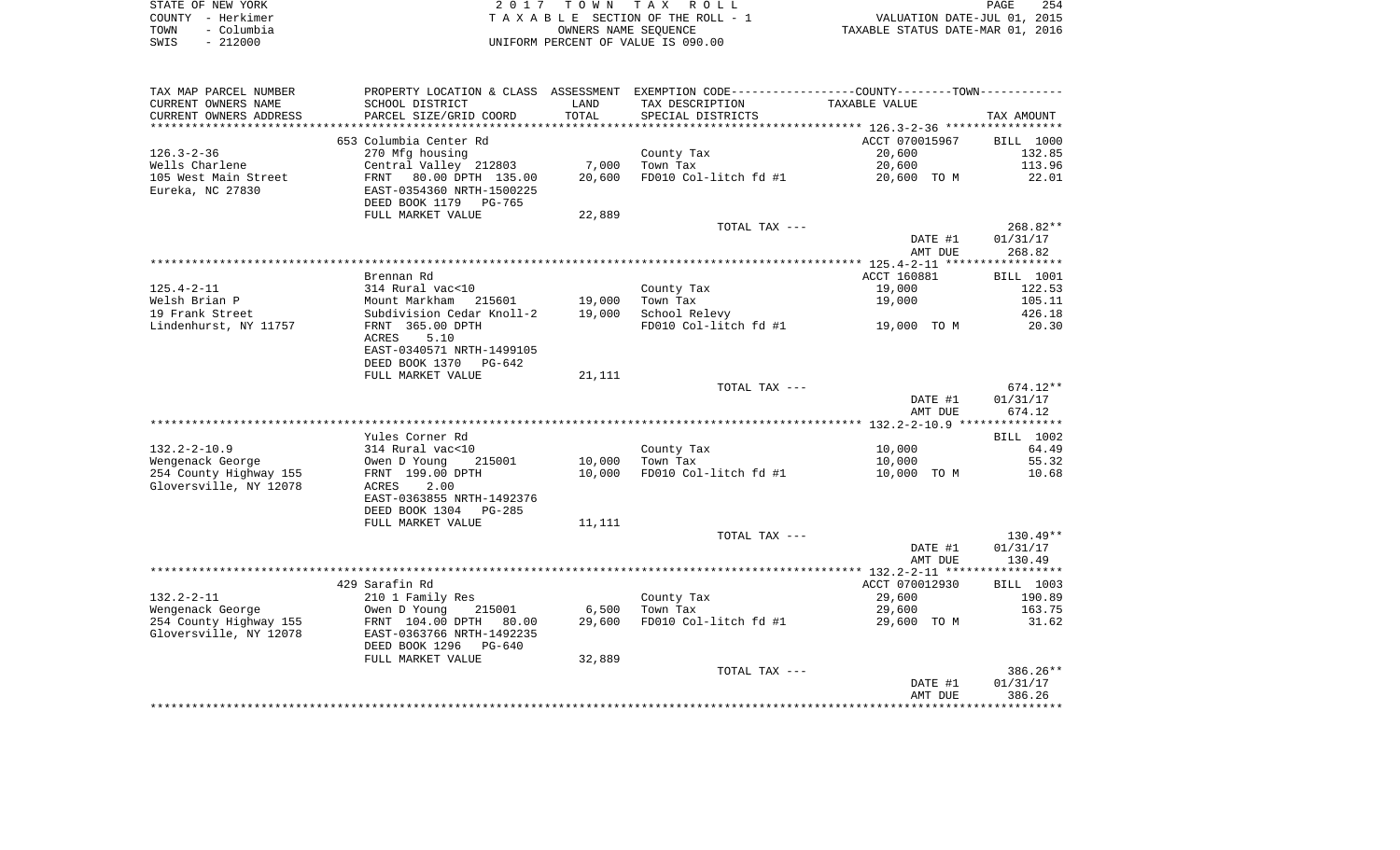|      | STATE OF NEW YORK | 2017 TOWN TAX ROLL                 |                                  | <b>PAGE</b> | 255 |
|------|-------------------|------------------------------------|----------------------------------|-------------|-----|
|      | COUNTY - Herkimer | TAXABLE SECTION OF THE ROLL - 1    | VALUATION DATE-JUL 01, 2015      |             |     |
| TOWN | - Columbia        | OWNERS NAME SEOUENCE               | TAXABLE STATUS DATE-MAR 01, 2016 |             |     |
| SWIS | - 212000          | UNIFORM PERCENT OF VALUE IS 090.00 |                                  |             |     |

| TAX MAP PARCEL NUMBER   | PROPERTY LOCATION & CLASS ASSESSMENT |         | EXEMPTION CODE-----------------COUNTY--------TOWN----------- |                         |                    |
|-------------------------|--------------------------------------|---------|--------------------------------------------------------------|-------------------------|--------------------|
| CURRENT OWNERS NAME     | SCHOOL DISTRICT                      | LAND    | TAX DESCRIPTION                                              | TAXABLE VALUE           |                    |
| CURRENT OWNERS ADDRESS  | PARCEL SIZE/GRID COORD               | TOTAL   | SPECIAL DISTRICTS                                            |                         | TAX AMOUNT         |
|                         |                                      |         |                                                              |                         |                    |
|                         | 157 Elizabethtown Rd                 |         |                                                              | ACCT 070013920          | BILL 1004          |
| $131.30 - 2 - 5$        | 210 1 Family Res                     |         | County Tax                                                   | 65,300                  | 421.11             |
| Wheelock Brett M        | Mount Markham 215601                 | 6,400   | Town Tax                                                     | 65,300                  | 361.25             |
| 157 Elizabethtown Rd    | Partially In Litchfield              | 65,300  | FD010 Col-litch fd #1                                        | 65,300 TO M             | 69.77              |
| Ilion, NY 13357         | Sbl 131.30-1-5                       |         |                                                              |                         |                    |
|                         | 75.00 DPTH<br>FRNT<br>98.00          |         |                                                              |                         |                    |
|                         | ACRES<br>$0.17$ BANK<br>135          |         |                                                              |                         |                    |
|                         | EAST-0328502 NRTH-1494216            |         |                                                              |                         |                    |
|                         | DEED BOOK 1241<br><b>PG-271</b>      |         |                                                              |                         |                    |
|                         | FULL MARKET VALUE                    | 72,556  |                                                              |                         |                    |
|                         |                                      |         | TOTAL TAX ---                                                |                         | 852.13**           |
|                         |                                      |         |                                                              | DATE #1                 | 01/31/17           |
|                         |                                      |         |                                                              | AMT DUE                 | 852.13             |
|                         |                                      |         |                                                              |                         |                    |
|                         |                                      |         |                                                              |                         |                    |
| $131.30 - 2 - 6$        | Elizabethtown Rd                     |         |                                                              | ACCT 070016890<br>3,300 | BILL 1005<br>21.28 |
|                         | 311 Res vac land                     |         | County Tax                                                   |                         |                    |
| Wheelock Brett M        | Mount Markham<br>215601              | 3,300   | Town Tax                                                     | 3,300                   | 18.26              |
| 157 Elizabethtown Rd    | 60.00 DPTH<br>97.00<br>FRNT          | 3,300   | School Relevy                                                |                         | 74.03              |
| Ilion, NY 13357         | ACRES<br>0.13                        |         | FD010 Col-litch fd #1                                        | 3,300 TO M              | 3.53               |
|                         | EAST-0328469 NRTH-1494152            |         |                                                              |                         |                    |
|                         | DEED BOOK 1241<br>PG-271             |         |                                                              |                         |                    |
|                         | FULL MARKET VALUE                    | 3,667   |                                                              |                         |                    |
|                         |                                      |         | TOTAL TAX ---                                                |                         | $117.10**$         |
|                         |                                      |         |                                                              | DATE #1                 | 01/31/17           |
|                         |                                      |         |                                                              | AMT DUE                 | 117.10             |
|                         |                                      |         |                                                              |                         |                    |
|                         | Huxtable Rd                          |         |                                                              |                         | BILL 1006          |
| $131.4 - 1 - 36.2$      | 312 Vac w/imprv                      |         | County Tax                                                   | 29,000                  | 187.02             |
| Wheelock Ronald J       | Mount Markham 215601                 | 12,800  | Town Tax                                                     | 29,000                  | 160.43             |
| Wheelock Kathleen C     | FRNT<br>60.00 DPTH                   | 29,000  | FD010 Col-litch fd #1                                        | 29,000 TO M             | 30.98              |
| 250 Huxtable Rd         | 3.20<br>ACRES                        |         |                                                              |                         |                    |
| PO Box 285              | EAST-0337545 NRTH-1483336            |         |                                                              |                         |                    |
| West Winfield, NY 13491 | DEED BOOK 876<br>$PG-407$            |         |                                                              |                         |                    |
|                         | FULL MARKET VALUE                    | 32,222  |                                                              |                         |                    |
|                         |                                      |         | TOTAL TAX ---                                                |                         | $378.43**$         |
|                         |                                      |         |                                                              | DATE #1                 | 01/31/17           |
|                         |                                      |         |                                                              | AMT DUE                 | 378.43             |
|                         |                                      |         |                                                              |                         |                    |
|                         | 250 Huxtable Rd                      |         |                                                              | ACCT 070006965          | BILL 1007          |
| $131.4 - 1 - 44$        | 210 1 Family Res                     |         | County Tax                                                   | 101,500                 | 654.56             |
| Wheelock Ronald J       | Mount Markham<br>215601              | 12,600  | Town Tax                                                     | 101,500                 | 561.52             |
| Wheelock Kathleen C     | FRNT 250.00 DPTH 165.00              | 101,500 | FD010 Col-litch fd #1                                        | 101,500 TO M            | 108.44             |
| 250 Huxtable Rd         | 0.95<br>ACRES                        |         |                                                              |                         |                    |
| PO Box 285              | EAST-0337215 NRTH-1483507            |         |                                                              |                         |                    |
| West Winfield, NY 13491 | DEED BOOK 876<br>PG-408              |         |                                                              |                         |                    |
|                         | FULL MARKET VALUE                    | 112,778 |                                                              |                         |                    |
|                         |                                      |         | TOTAL TAX ---                                                |                         | $1,324.52**$       |
|                         |                                      |         |                                                              | DATE #1                 | 01/31/17           |
|                         |                                      |         |                                                              | AMT DUE                 | 1,324.52           |
|                         |                                      |         |                                                              |                         |                    |
|                         |                                      |         |                                                              |                         |                    |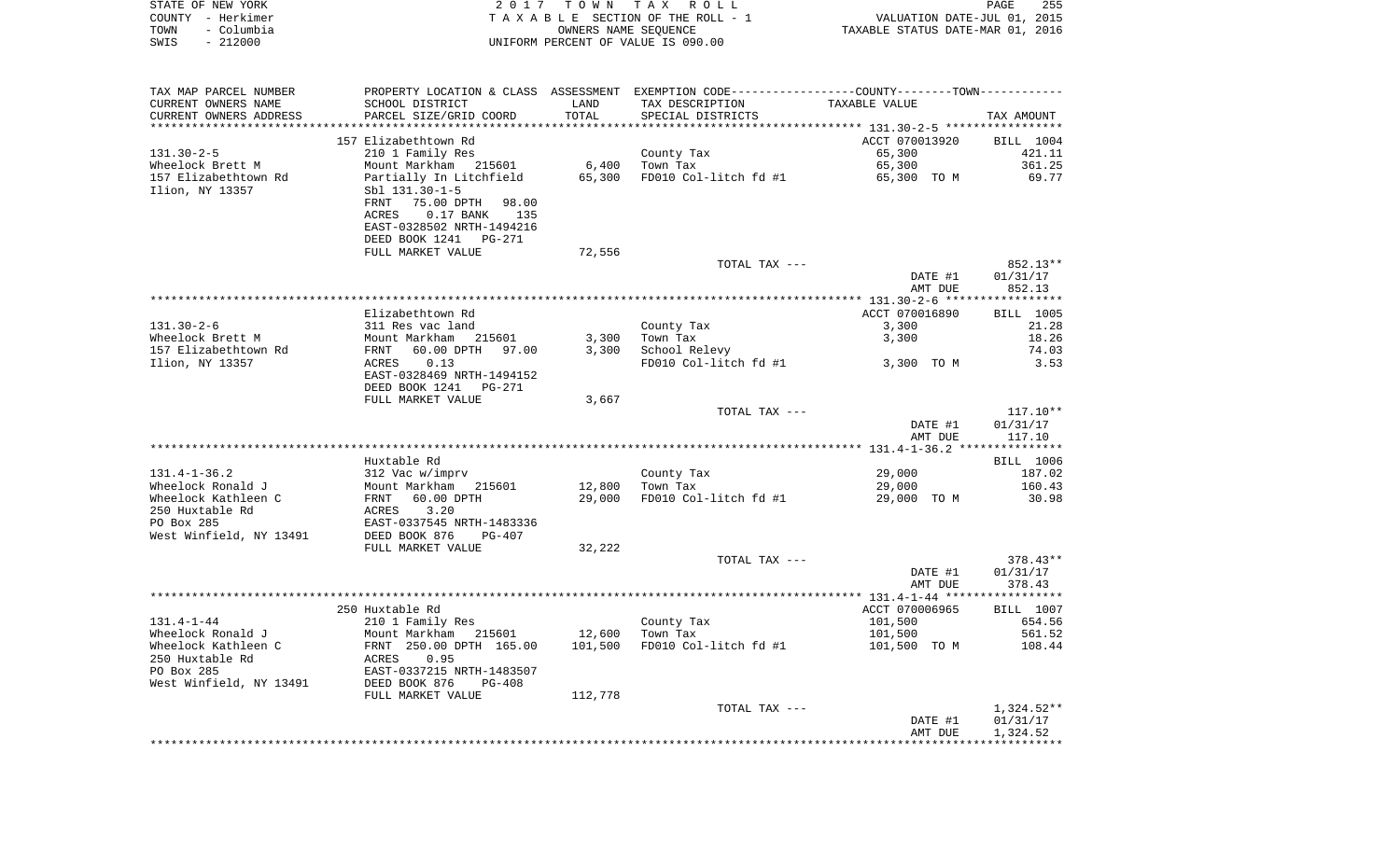| STATE OF NEW YORK  | 2017 TOWN TAX ROLL                 | 256<br>PAGE                      |
|--------------------|------------------------------------|----------------------------------|
| COUNTY - Herkimer  | TAXABLE SECTION OF THE ROLL - 1    | VALUATION DATE-JUL 01, 2015      |
| - Columbia<br>TOWN | OWNERS NAME SEOUENCE               | TAXABLE STATUS DATE-MAR 01, 2016 |
| $-212000$<br>SWIS  | UNIFORM PERCENT OF VALUE IS 090.00 |                                  |

| TAX MAP PARCEL NUMBER       |                                                        |         | PROPERTY LOCATION & CLASS ASSESSMENT EXEMPTION CODE---------------COUNTY-------TOWN---------- |                    |                    |
|-----------------------------|--------------------------------------------------------|---------|-----------------------------------------------------------------------------------------------|--------------------|--------------------|
| CURRENT OWNERS NAME         | SCHOOL DISTRICT                                        | LAND    | TAX DESCRIPTION                                                                               | TAXABLE VALUE      |                    |
| CURRENT OWNERS ADDRESS      | PARCEL SIZE/GRID COORD                                 | TOTAL   | SPECIAL DISTRICTS                                                                             |                    | TAX AMOUNT         |
|                             |                                                        |         |                                                                                               |                    |                    |
|                             | 126 Saxon Rd                                           |         |                                                                                               | ACCT 070006660     | BILL 1008          |
| $131.1 - 1 - 66$            | 270 Mfg housing                                        |         | County Tax                                                                                    | 31,600             | 203.78             |
| Wilcox Mildred              | Mount Markham 215601                                   | 8,700   | Town Tax                                                                                      | 31,600             | 174.82             |
| 126 Saxon Rd                | FRNT 100.00 DPTH 200.00                                | 31,600  | School Relevy                                                                                 |                    | 114.45             |
| West Winfield, NY 13491     | EAST-0329816 NRTH-1489934<br>DEED BOOK 810<br>$PG-271$ |         | FD010 Col-litch fd #1                                                                         | 31,600 TO M        | 33.76              |
|                             | FULL MARKET VALUE                                      | 35,111  |                                                                                               |                    |                    |
|                             |                                                        |         | TOTAL TAX ---                                                                                 |                    | 526.81**           |
|                             |                                                        |         |                                                                                               | DATE #1            | 01/31/17           |
|                             |                                                        |         |                                                                                               | AMT DUE            | 526.81             |
|                             |                                                        |         |                                                                                               |                    |                    |
|                             | 1248 Mckoons Rd                                        |         |                                                                                               | ACCT 193630        | BILL 1009          |
| $132.3 - 1 - 2$             | 240 Rural res                                          |         | CW_15_VET/ 41162                                                                              | 8,010              | $\Omega$           |
| Willemsen Frank P Jr        | Richfield Sprin 365601                                 | 39,800  | County Tax                                                                                    | 97,290             | 627.41             |
| Willemsen Theresa M         | ACRES 33.50                                            | 105,300 | Town Tax                                                                                      | 105,300            | 582.54             |
| 1248 Mckoons Rd             | EAST-0349068 NRTH-1487638                              |         | FD010 Col-litch fd #1                                                                         | 105,300 TO M       | 112.50             |
| Richfield Springs, NY 13439 | DEED BOOK 1577 PG-903                                  |         |                                                                                               |                    |                    |
|                             | FULL MARKET VALUE                                      | 117,000 |                                                                                               |                    |                    |
|                             |                                                        |         | TOTAL TAX ---                                                                                 |                    | $1,322.45**$       |
|                             |                                                        |         |                                                                                               | DATE #1            | 01/31/17           |
|                             |                                                        |         |                                                                                               | AMT DUE            | 1,322.45           |
|                             |                                                        |         |                                                                                               |                    |                    |
| $132.3 - 1 - 45$            | Off Hayner Rd                                          |         |                                                                                               | 5,300              | BILL 1010<br>34.18 |
| Willemsen Frank P Jr        | 322 Rural vac>10<br>Richfield Sprin 365601             | 5,300   | County Tax<br>Town Tax                                                                        | 5,300              | 29.32              |
| Willemsen Theresa M         | ACRES 10.00                                            | 5,300   | FD010 Col-litch fd #1                                                                         | 5,300 TO M         | 5.66               |
| 1248 Mckoons Rd             | EAST-0349449 NRTH-1485618                              |         |                                                                                               |                    |                    |
| Richfield Springs, NY 13439 | DEED BOOK 1577 PG-903                                  |         |                                                                                               |                    |                    |
|                             | FULL MARKET VALUE                                      | 5,889   |                                                                                               |                    |                    |
|                             |                                                        |         | TOTAL TAX ---                                                                                 |                    | 69.16**            |
|                             |                                                        |         |                                                                                               | DATE #1<br>AMT DUE | 01/31/17<br>69.16  |
|                             |                                                        |         |                                                                                               |                    |                    |
|                             | 331 Polly Miller Rd                                    |         |                                                                                               | ACCT 070000030     | BILL 1011          |
| $126.3 - 2 - 4$             | 210 1 Family Res                                       |         | County Tax                                                                                    | 60,500             | 390.16             |
| Williams Roger L            | Central Valley 212803                                  | 19,400  | Town Tax                                                                                      | 60,500             | 334.70             |
| 331 Polly Miller Rd         | 3.90<br>ACRES                                          | 60,500  | FD010 Col-litch fd #1                                                                         | 60,500 TO M        | 64.64              |
| Mohawk, NY 13407            | EAST-0349710 NRTH-1503812<br>DEED BOOK 883<br>$PG-324$ |         |                                                                                               |                    |                    |
|                             | FULL MARKET VALUE                                      | 67,222  |                                                                                               |                    |                    |
|                             |                                                        |         | TOTAL TAX ---                                                                                 |                    | 789.50**           |
|                             |                                                        |         |                                                                                               | DATE #1            | 01/31/17           |
|                             |                                                        |         |                                                                                               | AMT DUE            | 789.50             |
|                             |                                                        |         |                                                                                               |                    |                    |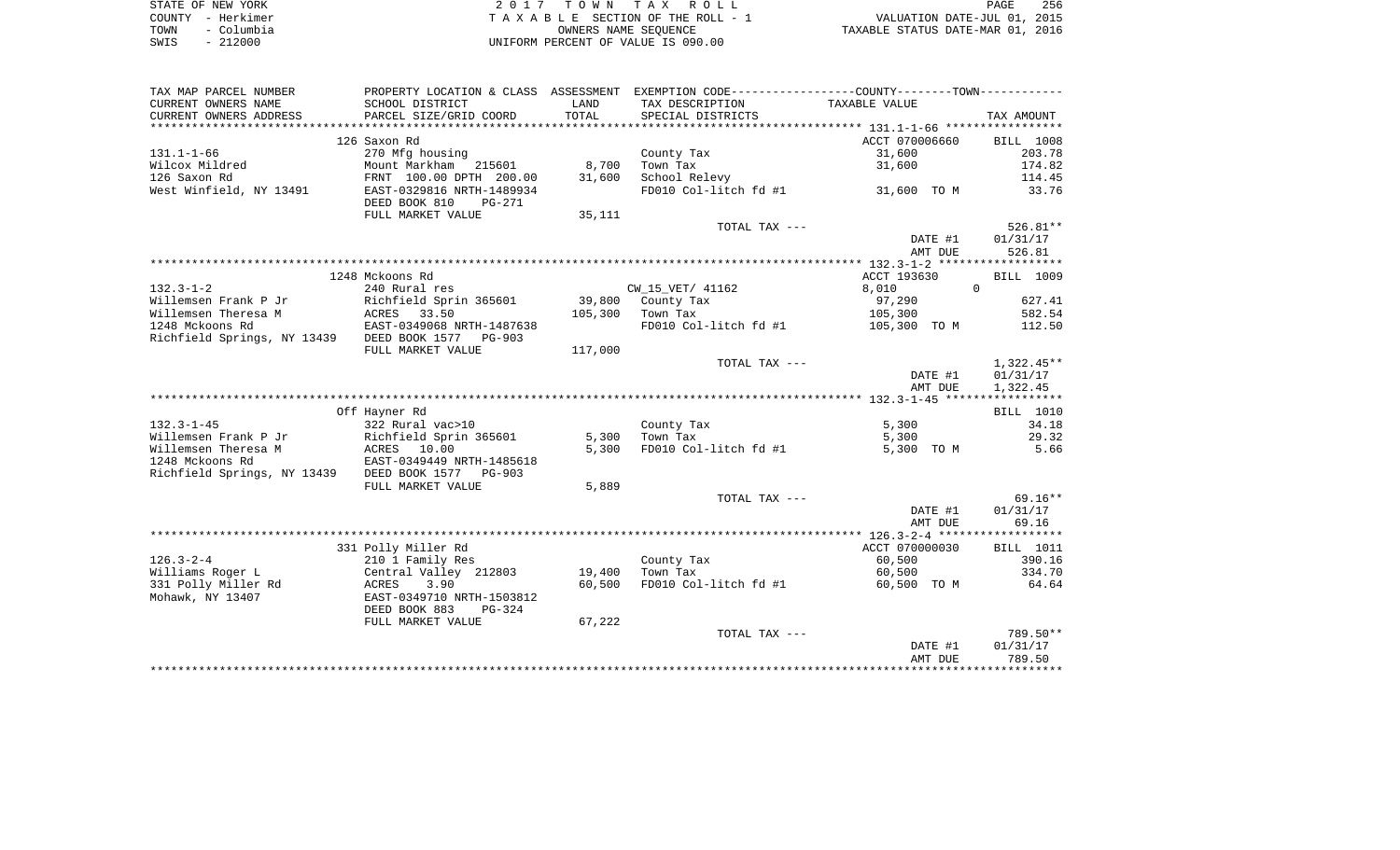| STATE OF NEW YORK  | 2017 TOWN TAX ROLL                 | 257<br>PAGE                      |
|--------------------|------------------------------------|----------------------------------|
| COUNTY – Herkimer  | TAXABLE SECTION OF THE ROLL - 1    | VALUATION DATE-JUL 01, 2015      |
| – Columbia<br>TOWN | OWNERS NAME SEOUENCE               | TAXABLE STATUS DATE-MAR 01, 2016 |
| $-212000$<br>SWIS  | UNIFORM PERCENT OF VALUE IS 090.00 |                                  |

| TAX MAP PARCEL NUMBER<br>CURRENT OWNERS NAME  | PROPERTY LOCATION & CLASS ASSESSMENT<br>SCHOOL DISTRICT     | LAND   | EXEMPTION CODE-----------------COUNTY-------TOWN-----------<br>TAX DESCRIPTION | TAXABLE VALUE  |              |
|-----------------------------------------------|-------------------------------------------------------------|--------|--------------------------------------------------------------------------------|----------------|--------------|
| CURRENT OWNERS ADDRESS<br>******************* | PARCEL SIZE/GRID COORD                                      | TOTAL  | SPECIAL DISTRICTS                                                              |                | TAX AMOUNT   |
|                                               | 1215 Elizabethtown Rd                                       |        |                                                                                | ACCT 070008405 | BILL 1012    |
| $125.2 - 2 - 8.2$                             | 210 1 Family Res                                            |        | County Tax                                                                     | 85,200         | 549.44       |
| Willoughby Roger                              | Central Valley 212803                                       | 34,300 | Town Tax                                                                       | 85,200         | 471.34       |
| 1215 Elizabethtown Rd                         | 22.50<br>ACRES                                              | 85,200 | FD010 Col-litch fd #1                                                          | 85,200 TO M    | 91.03        |
| Ilion, NY 13357                               | EAST-0338537 NRTH-1511924<br>DEED BOOK 848<br><b>PG-502</b> |        |                                                                                |                |              |
|                                               | FULL MARKET VALUE                                           | 94,667 |                                                                                |                |              |
|                                               |                                                             |        | TOTAL TAX ---                                                                  |                | $1,111.81**$ |
|                                               |                                                             |        |                                                                                | DATE #1        | 01/31/17     |
|                                               |                                                             |        |                                                                                | AMT DUE        | 1,111.81     |
|                                               |                                                             |        |                                                                                |                |              |
|                                               | 210 Gage Rd                                                 |        |                                                                                | ACCT 180277    | BILL 1013    |
| $131.1 - 1 - 12.2$                            | 270 Mfg housing                                             |        | County Tax                                                                     | 40,000         | 257.95       |
| Winn Christopher P                            | Mount Markham<br>215601                                     | 15,000 | Town Tax                                                                       | 40,000         | 221.29       |
| 210 Gage Rd                                   | FRNT 300.00 DPTH                                            | 40,000 | FD010 Col-litch fd #1                                                          | 40,000 TO M    | 42.74        |
| Ilion, NY 13357                               | ACRES<br>2.10                                               |        |                                                                                |                |              |
|                                               | EAST-0334474 NRTH-1495129                                   |        |                                                                                |                |              |
|                                               | DEED BOOK 1476<br>$PG-720$                                  | 44,444 |                                                                                |                |              |
|                                               | FULL MARKET VALUE                                           |        | TOTAL TAX ---                                                                  |                | 521.98**     |
|                                               |                                                             |        |                                                                                | DATE #1        | 01/31/17     |
|                                               |                                                             |        |                                                                                | AMT DUE        | 521.98       |
|                                               |                                                             |        |                                                                                |                |              |
|                                               | 111 Koerner Rd                                              |        |                                                                                | ACCT 070015901 | BILL 1014    |
| $131.2 - 2 - 15$                              | 312 Vac w/imprv                                             |        | County Tax                                                                     | 19,600         | 126.40       |
| Winslow Larry E                               | Central Valley 212803                                       | 12,200 | Town Tax                                                                       | 19,600         | 108.43       |
| Winslow Michele K                             | NEW BLOCK131.2-2 FROM131.                                   | 19,600 | FD010 Col-litch fd #1                                                          | 19,600 TO M    | 20.94        |
| 643 State Route 28                            | ACRES<br>2.90                                               |        |                                                                                |                |              |
| Richfield Springs, NY 13439                   | EAST-0345276 NRTH-1494482                                   |        |                                                                                |                |              |
|                                               | DEED BOOK 907<br>PG-424                                     |        |                                                                                |                |              |
|                                               | FULL MARKET VALUE                                           | 21,778 |                                                                                |                |              |
|                                               |                                                             |        | TOTAL TAX ---                                                                  |                | $255.77**$   |
|                                               |                                                             |        |                                                                                | DATE #1        | 01/31/17     |
|                                               |                                                             |        |                                                                                | AMT DUE        | 255.77       |
|                                               |                                                             |        |                                                                                |                |              |
|                                               | 643 State Route 28                                          |        |                                                                                | ACCT 070008100 | BILL 1015    |
| $139.1 - 2 - 40$                              | 210 1 Family Res                                            |        | County Tax                                                                     | 83,500         | 538.48       |
| Winslow Larry E                               | Richfield Sprin 365601                                      | 20,700 | Town Tax                                                                       | 83,500         | 461.94       |
| Winslow Michele K                             | ACRES<br>4.50                                               | 83,500 | FD010 Col-litch fd #1                                                          | 83,500 TO M    | 89.21        |
| 643 State Route 28                            | EAST-0357184 NRTH-1477677                                   |        | LT010 Columbia 1t dist #1                                                      | 83,500 TO M    | 29.67        |
| Richfield Springs, NY                         | DEED BOOK 1097<br><b>PG-857</b>                             |        |                                                                                |                |              |
|                                               | 13439-3743 FULL MARKET VALUE                                | 92,778 |                                                                                |                |              |
|                                               |                                                             |        | TOTAL TAX ---                                                                  |                | 1,119.30**   |
|                                               |                                                             |        |                                                                                | DATE #1        | 01/31/17     |
|                                               |                                                             |        |                                                                                | AMT DUE        | 1,119.30     |
|                                               |                                                             |        |                                                                                |                |              |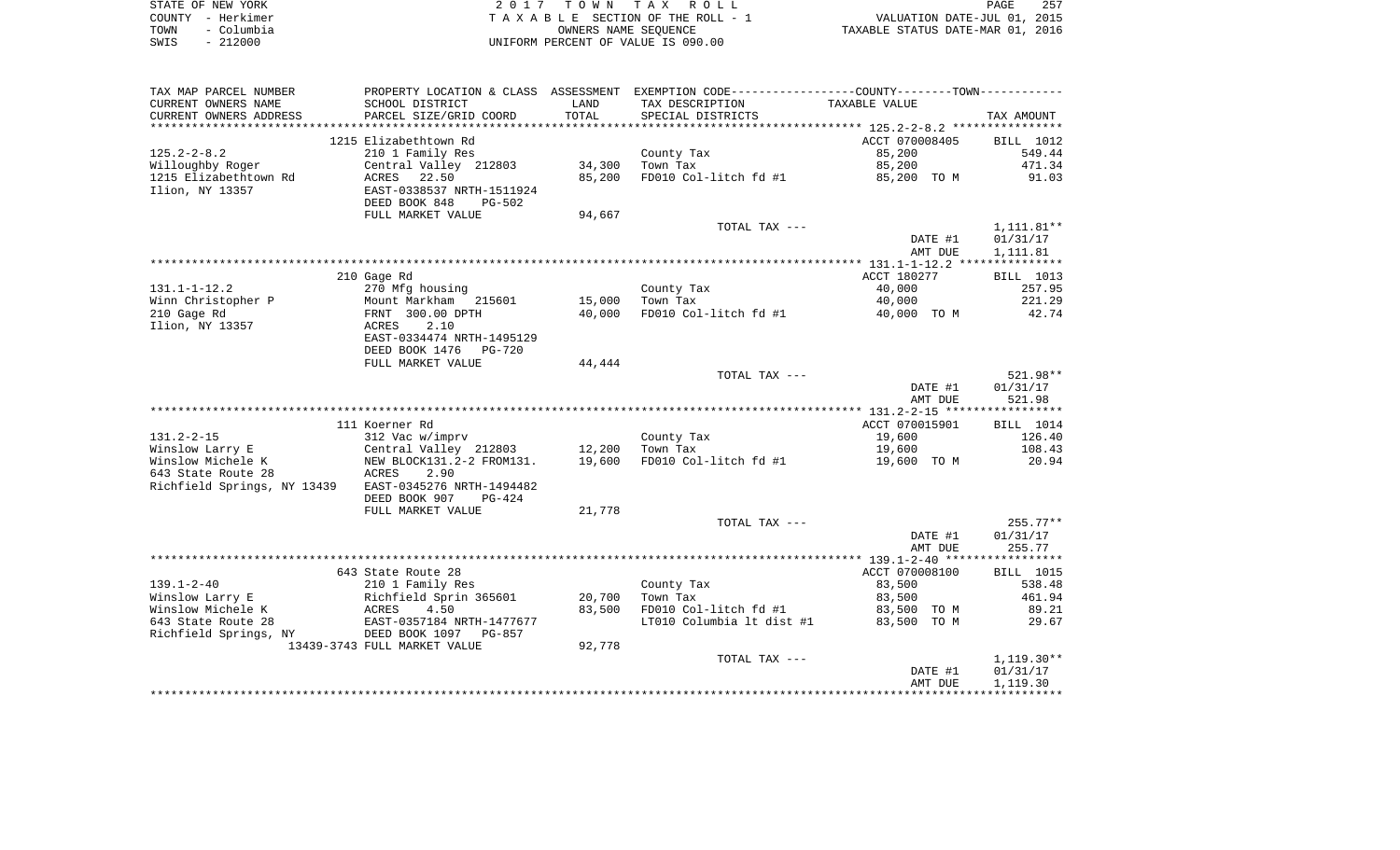| STATE OF NEW YORK |                   | 2017 TOWN TAX ROLL                 | <b>PAGE</b>                      | 258 |
|-------------------|-------------------|------------------------------------|----------------------------------|-----|
|                   | COUNTY - Herkimer | TAXABLE SECTION OF THE ROLL - 1    | VALUATION DATE-JUL 01, 2015      |     |
| TOWN              | - Columbia        | OWNERS NAME SEOUENCE               | TAXABLE STATUS DATE-MAR 01, 2016 |     |
| SWIS              | - 212000          | UNIFORM PERCENT OF VALUE IS 090.00 |                                  |     |

| TAX MAP PARCEL NUMBER  |                            |         | PROPERTY LOCATION & CLASS ASSESSMENT EXEMPTION CODE---------------COUNTY-------TOWN---------- |                |            |
|------------------------|----------------------------|---------|-----------------------------------------------------------------------------------------------|----------------|------------|
| CURRENT OWNERS NAME    | SCHOOL DISTRICT            | LAND    | TAX DESCRIPTION                                                                               | TAXABLE VALUE  |            |
| CURRENT OWNERS ADDRESS | PARCEL SIZE/GRID COORD     | TOTAL   | SPECIAL DISTRICTS                                                                             |                | TAX AMOUNT |
|                        |                            |         |                                                                                               |                |            |
|                        | Purdy Rd                   |         |                                                                                               |                | BILL 1016  |
| $126.3 - 2 - 55.3$     | 314 Rural vac<10           |         | County Tax                                                                                    | 7,500          | 48.37      |
| Wollaber Daniel        | Central Valley 212803      | 7,500   | Town Tax                                                                                      | 7,500          | 41.49      |
| 1832 State Route 28    | $2.15$ cal                 | 7,500   | School Relevy                                                                                 |                | 166.85     |
| Mohawk, NY 13407       | ACRES<br>3.30              |         | FD010 Col-litch fd #1                                                                         | 7,500 TO M     | 8.01       |
|                        | EAST-0355365 NRTH-1500124  |         |                                                                                               |                |            |
|                        | DEED BOOK 927<br>$PG-625$  |         |                                                                                               |                |            |
|                        | FULL MARKET VALUE          | 8,333   |                                                                                               |                |            |
|                        |                            |         | TOTAL TAX ---                                                                                 |                | 264.72**   |
|                        |                            |         |                                                                                               | DATE #1        | 01/31/17   |
|                        |                            |         |                                                                                               | AMT DUE        | 264.72     |
|                        |                            |         |                                                                                               |                |            |
|                        | State Route 28             |         |                                                                                               | ACCT 070016055 | BILL 1017  |
| $126.3 - 2 - 56$       | 271 Mfg housings           |         | County Tax                                                                                    | 40,500         | 261.18     |
| Wollaber Daniel A      | Central Valley 212803      | 14,000  | Town Tax                                                                                      | 40,500         | 224.05     |
| 1832 State Route 28    | 2.75<br>ACRES              | 40,500  | School Relevy                                                                                 |                | 900.83     |
| Mohawk, NY 13407       | EAST-0354571 NRTH-1499589  |         | FD010 Col-litch fd #1                                                                         | 40,500 TO M    | 43.27      |
|                        | DEED BOOK 707<br>PG-988    |         |                                                                                               |                |            |
|                        | FULL MARKET VALUE          | 45,000  |                                                                                               |                |            |
|                        |                            |         | TOTAL TAX ---                                                                                 |                | 1,429.33** |
|                        |                            |         |                                                                                               | DATE #1        | 01/31/17   |
|                        |                            |         |                                                                                               | AMT DUE        | 1,429.33   |
|                        |                            |         |                                                                                               |                |            |
|                        | 1832 State Route 28        |         |                                                                                               | ACCT 070016056 | BILL 1018  |
| $126.3 - 2 - 55.4$     | 240 Rural res              |         | County Tax                                                                                    | 74,500         | 480.44     |
| Wollaber Daniel B      | Central Valley 212803      | 31,800  | Town Tax                                                                                      | 74,500         | 412.15     |
| 1832 State Route 28    | ACRES 17.50                | 74,500  | School Relevy                                                                                 |                | 1,064.95   |
| Mohawk, NY 13407       | EAST-0355112 NRTH-1499557  |         | FD010 Col-litch fd #1                                                                         | 74,500 TO M    | 79.60      |
|                        | DEED BOOK 809<br>$PG-504$  |         |                                                                                               |                |            |
|                        | FULL MARKET VALUE          | 82,778  |                                                                                               |                |            |
|                        |                            |         | TOTAL TAX ---                                                                                 |                | 2,037.14** |
|                        |                            |         |                                                                                               | DATE #1        | 01/31/17   |
|                        |                            |         |                                                                                               | AMT DUE        | 2,037.14   |
|                        |                            |         |                                                                                               |                |            |
|                        | 282 Polly Miller Rd        |         |                                                                                               | ACCT 188373    | BILL 1019  |
| $126.3 - 2 - 3$        | 210 1 Family Res           |         | County Tax                                                                                    | 122,000        | 786.76     |
| Wood Michael C         | Central Valley 212803      | 16,700  | Town Tax                                                                                      | 122,000        | 674.93     |
| Chester Corrine M      | Includes $Sbl:126.3-2-2.3$ | 122,000 | FD010 Col-litch fd #1                                                                         | 122,000 TO M   | 130.35     |
| 282 Polly Miller Rd    | ACRES<br>2.70              |         |                                                                                               |                |            |
| Mohawk, NY 13407       | EAST-0349943 NRTH-1503320  |         |                                                                                               |                |            |
|                        | DEED BOOK 1546<br>PG-196   |         |                                                                                               |                |            |
|                        | FULL MARKET VALUE          | 135,556 |                                                                                               |                |            |
|                        |                            |         | TOTAL TAX ---                                                                                 |                | 1,592.04** |
|                        |                            |         |                                                                                               | DATE #1        | 01/31/17   |
|                        |                            |         |                                                                                               | AMT DUE        | 1,592.04   |
|                        |                            |         |                                                                                               |                |            |
|                        |                            |         |                                                                                               |                |            |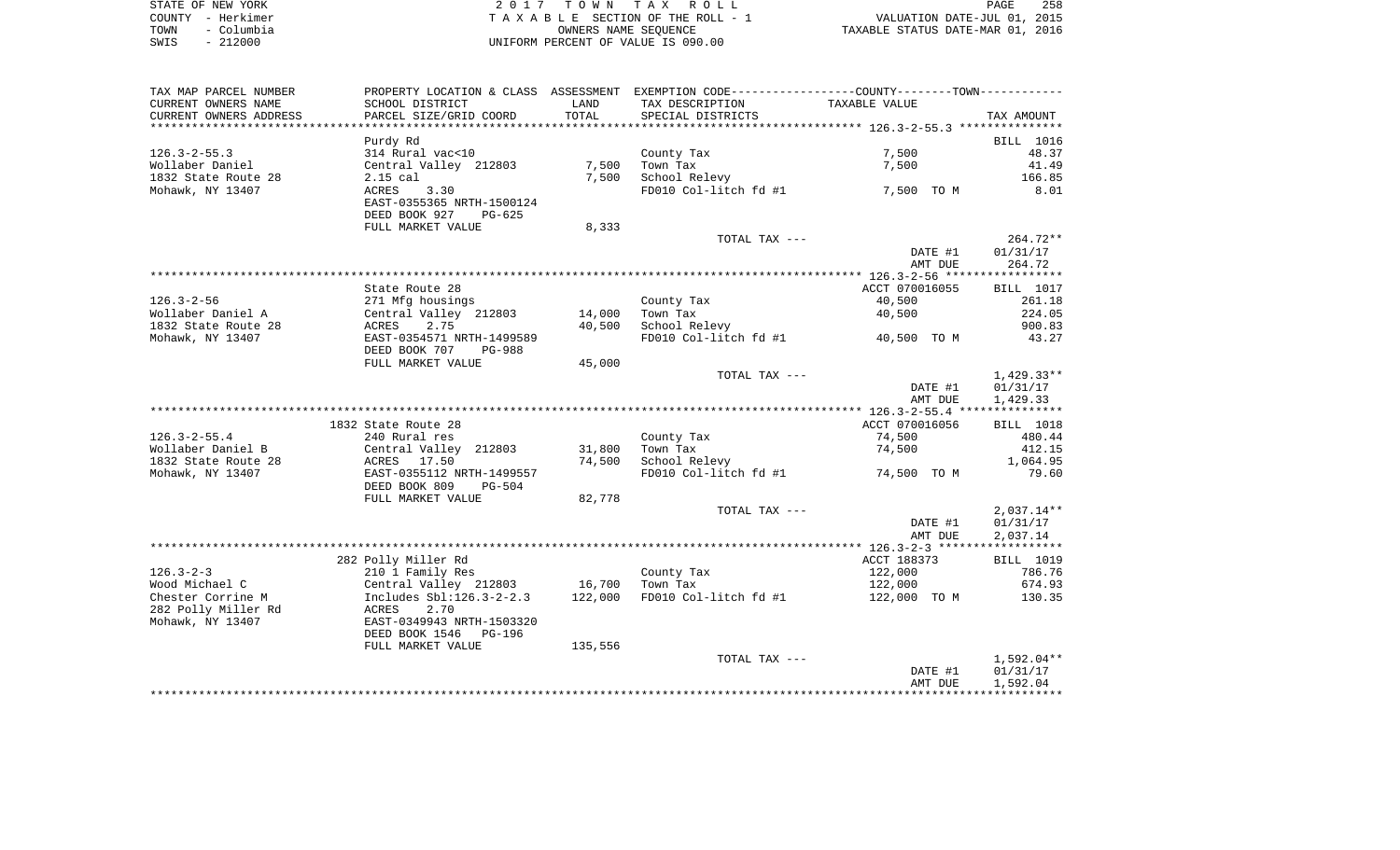| STATE OF NEW YORK  | 2017 TOWN TAX ROLL                 | 259<br>PAGE                      |
|--------------------|------------------------------------|----------------------------------|
| COUNTY - Herkimer  | TAXABLE SECTION OF THE ROLL - 1    | VALUATION DATE-JUL 01, 2015      |
| – Columbia<br>TOWN | OWNERS NAME SEOUENCE               | TAXABLE STATUS DATE-MAR 01, 2016 |
| $-212000$<br>SWIS  | UNIFORM PERCENT OF VALUE IS 090.00 |                                  |

| TAXABLE VALUE<br>SCHOOL DISTRICT<br>LAND<br>TAX DESCRIPTION<br>TOTAL<br>PARCEL SIZE/GRID COORD<br>SPECIAL DISTRICTS<br>TAX AMOUNT<br>**********************<br>Polly Miller Rd<br>BILL 1020<br>3,500<br>22.57<br>$126.3 - 2 - 5.3$<br>323 Vacant rural<br>County Tax<br>3,500<br>19.36<br>Wood Michael C<br>Central Valley 212803<br>Town Tax<br>3,500<br>Chester Corrine M<br>3,500<br>FD010 Col-litch fd #1<br>3.74<br>ACRES 11.30<br>3,500 TO M<br>282 Polly Miller Rd<br>EAST-0350318 NRTH-1503228<br>Mohawk, NY 13407<br>DEED BOOK 1546<br>PG-196<br>FULL MARKET VALUE<br>3,889<br>$45.67**$<br>TOTAL TAX ---<br>DATE #1<br>01/31/17<br>AMT DUE<br>45.67<br>1196 Mckoons Rd<br>ACCT 191735<br>BILL 1021<br>43,200<br>278.59<br>$132.3 - 1 - 41.2$<br>210 1 Family Res<br>County Tax<br>Richfield Sprin 365601<br>9,000<br>238.99<br>Wood Stephanie<br>Town Tax<br>43,200<br>1196 Mckoons Rd<br>FRNT 100.00 DPTH 200.00<br>School Relevy<br>547.67<br>43,200<br>43,200 TO M<br>PO Box 1884<br>ACRES<br>0.50<br>FD010 Col-litch fd #1<br>46.16<br>Richfield Springs, NY 13439 EAST-0347841 NRTH-1486316<br>DEED BOOK 1566<br>PG-667<br>FULL MARKET VALUE<br>48,000<br>TOTAL TAX ---<br>1,111.41**<br>DATE #1<br>01/31/17<br>AMT DUE<br>1,111.41<br>1664 State Route 28<br>ACCT 070016025<br>BILL 1022<br>County Tax<br>135,000<br>870.60<br>210 1 Family Res<br>Woodruff Norman C<br>Central Valley 212803<br>746.85<br>24,000<br>Town Tax<br>135,000<br>Woodruff Diane L<br>6.80<br>135,000<br>FD010 Col-litch fd #1<br>ACRES<br>135,000 TO M<br>144.23<br>1664 State Route 28<br>EAST-0355234 NRTH-1497476<br>Mohawk, NY 13407<br>DEED BOOK 666<br>PG-351<br>FULL MARKET VALUE<br>150,000<br>TOTAL TAX ---<br>$1,761.68**$<br>DATE #1<br>01/31/17<br>AMT DUE<br>1,761.68<br>1532 Jordanville Rd<br>ACCT 185044<br>BILL 1023<br>$132.1 - 1 - 22.1$<br>322 Rural vac>10<br>20,600<br>132.85<br>County Tax<br>Worobey Thomas<br>20,600<br>Town Tax<br>20,600<br>113.96<br>Richfield Sprin 365601<br>FD010 Col-litch fd #1<br>Worobey Amy<br>FRNT 293.00 DPTH<br>20,600<br>20,600 TO M<br>22.01<br>1254 State Route 28<br>ACRES 15.90<br>Jordanville, NY 13361<br>EAST-0354487 NRTH-1489909<br>DEED BOOK 1526<br>PG-625<br>22,889<br>FULL MARKET VALUE | TAX MAP PARCEL NUMBER  | PROPERTY LOCATION & CLASS ASSESSMENT EXEMPTION CODE---------------COUNTY--------TOWN---------- |               |          |
|---------------------------------------------------------------------------------------------------------------------------------------------------------------------------------------------------------------------------------------------------------------------------------------------------------------------------------------------------------------------------------------------------------------------------------------------------------------------------------------------------------------------------------------------------------------------------------------------------------------------------------------------------------------------------------------------------------------------------------------------------------------------------------------------------------------------------------------------------------------------------------------------------------------------------------------------------------------------------------------------------------------------------------------------------------------------------------------------------------------------------------------------------------------------------------------------------------------------------------------------------------------------------------------------------------------------------------------------------------------------------------------------------------------------------------------------------------------------------------------------------------------------------------------------------------------------------------------------------------------------------------------------------------------------------------------------------------------------------------------------------------------------------------------------------------------------------------------------------------------------------------------------------------------------------------------------------------------------------------------------------------------------------------------------------------------------------------------------------------------------------------------------------------------------------------------------------------------------------------------------------------|------------------------|------------------------------------------------------------------------------------------------|---------------|----------|
|                                                                                                                                                                                                                                                                                                                                                                                                                                                                                                                                                                                                                                                                                                                                                                                                                                                                                                                                                                                                                                                                                                                                                                                                                                                                                                                                                                                                                                                                                                                                                                                                                                                                                                                                                                                                                                                                                                                                                                                                                                                                                                                                                                                                                                                         | CURRENT OWNERS NAME    |                                                                                                |               |          |
|                                                                                                                                                                                                                                                                                                                                                                                                                                                                                                                                                                                                                                                                                                                                                                                                                                                                                                                                                                                                                                                                                                                                                                                                                                                                                                                                                                                                                                                                                                                                                                                                                                                                                                                                                                                                                                                                                                                                                                                                                                                                                                                                                                                                                                                         | CURRENT OWNERS ADDRESS |                                                                                                |               |          |
|                                                                                                                                                                                                                                                                                                                                                                                                                                                                                                                                                                                                                                                                                                                                                                                                                                                                                                                                                                                                                                                                                                                                                                                                                                                                                                                                                                                                                                                                                                                                                                                                                                                                                                                                                                                                                                                                                                                                                                                                                                                                                                                                                                                                                                                         |                        |                                                                                                |               |          |
|                                                                                                                                                                                                                                                                                                                                                                                                                                                                                                                                                                                                                                                                                                                                                                                                                                                                                                                                                                                                                                                                                                                                                                                                                                                                                                                                                                                                                                                                                                                                                                                                                                                                                                                                                                                                                                                                                                                                                                                                                                                                                                                                                                                                                                                         |                        |                                                                                                |               |          |
|                                                                                                                                                                                                                                                                                                                                                                                                                                                                                                                                                                                                                                                                                                                                                                                                                                                                                                                                                                                                                                                                                                                                                                                                                                                                                                                                                                                                                                                                                                                                                                                                                                                                                                                                                                                                                                                                                                                                                                                                                                                                                                                                                                                                                                                         |                        |                                                                                                |               |          |
|                                                                                                                                                                                                                                                                                                                                                                                                                                                                                                                                                                                                                                                                                                                                                                                                                                                                                                                                                                                                                                                                                                                                                                                                                                                                                                                                                                                                                                                                                                                                                                                                                                                                                                                                                                                                                                                                                                                                                                                                                                                                                                                                                                                                                                                         |                        |                                                                                                |               |          |
|                                                                                                                                                                                                                                                                                                                                                                                                                                                                                                                                                                                                                                                                                                                                                                                                                                                                                                                                                                                                                                                                                                                                                                                                                                                                                                                                                                                                                                                                                                                                                                                                                                                                                                                                                                                                                                                                                                                                                                                                                                                                                                                                                                                                                                                         |                        |                                                                                                |               |          |
|                                                                                                                                                                                                                                                                                                                                                                                                                                                                                                                                                                                                                                                                                                                                                                                                                                                                                                                                                                                                                                                                                                                                                                                                                                                                                                                                                                                                                                                                                                                                                                                                                                                                                                                                                                                                                                                                                                                                                                                                                                                                                                                                                                                                                                                         |                        |                                                                                                |               |          |
|                                                                                                                                                                                                                                                                                                                                                                                                                                                                                                                                                                                                                                                                                                                                                                                                                                                                                                                                                                                                                                                                                                                                                                                                                                                                                                                                                                                                                                                                                                                                                                                                                                                                                                                                                                                                                                                                                                                                                                                                                                                                                                                                                                                                                                                         |                        |                                                                                                |               |          |
|                                                                                                                                                                                                                                                                                                                                                                                                                                                                                                                                                                                                                                                                                                                                                                                                                                                                                                                                                                                                                                                                                                                                                                                                                                                                                                                                                                                                                                                                                                                                                                                                                                                                                                                                                                                                                                                                                                                                                                                                                                                                                                                                                                                                                                                         |                        |                                                                                                |               |          |
|                                                                                                                                                                                                                                                                                                                                                                                                                                                                                                                                                                                                                                                                                                                                                                                                                                                                                                                                                                                                                                                                                                                                                                                                                                                                                                                                                                                                                                                                                                                                                                                                                                                                                                                                                                                                                                                                                                                                                                                                                                                                                                                                                                                                                                                         |                        |                                                                                                |               |          |
|                                                                                                                                                                                                                                                                                                                                                                                                                                                                                                                                                                                                                                                                                                                                                                                                                                                                                                                                                                                                                                                                                                                                                                                                                                                                                                                                                                                                                                                                                                                                                                                                                                                                                                                                                                                                                                                                                                                                                                                                                                                                                                                                                                                                                                                         |                        |                                                                                                |               |          |
|                                                                                                                                                                                                                                                                                                                                                                                                                                                                                                                                                                                                                                                                                                                                                                                                                                                                                                                                                                                                                                                                                                                                                                                                                                                                                                                                                                                                                                                                                                                                                                                                                                                                                                                                                                                                                                                                                                                                                                                                                                                                                                                                                                                                                                                         |                        |                                                                                                |               |          |
|                                                                                                                                                                                                                                                                                                                                                                                                                                                                                                                                                                                                                                                                                                                                                                                                                                                                                                                                                                                                                                                                                                                                                                                                                                                                                                                                                                                                                                                                                                                                                                                                                                                                                                                                                                                                                                                                                                                                                                                                                                                                                                                                                                                                                                                         |                        |                                                                                                |               |          |
|                                                                                                                                                                                                                                                                                                                                                                                                                                                                                                                                                                                                                                                                                                                                                                                                                                                                                                                                                                                                                                                                                                                                                                                                                                                                                                                                                                                                                                                                                                                                                                                                                                                                                                                                                                                                                                                                                                                                                                                                                                                                                                                                                                                                                                                         |                        |                                                                                                |               |          |
|                                                                                                                                                                                                                                                                                                                                                                                                                                                                                                                                                                                                                                                                                                                                                                                                                                                                                                                                                                                                                                                                                                                                                                                                                                                                                                                                                                                                                                                                                                                                                                                                                                                                                                                                                                                                                                                                                                                                                                                                                                                                                                                                                                                                                                                         |                        |                                                                                                |               |          |
|                                                                                                                                                                                                                                                                                                                                                                                                                                                                                                                                                                                                                                                                                                                                                                                                                                                                                                                                                                                                                                                                                                                                                                                                                                                                                                                                                                                                                                                                                                                                                                                                                                                                                                                                                                                                                                                                                                                                                                                                                                                                                                                                                                                                                                                         |                        |                                                                                                |               |          |
|                                                                                                                                                                                                                                                                                                                                                                                                                                                                                                                                                                                                                                                                                                                                                                                                                                                                                                                                                                                                                                                                                                                                                                                                                                                                                                                                                                                                                                                                                                                                                                                                                                                                                                                                                                                                                                                                                                                                                                                                                                                                                                                                                                                                                                                         |                        |                                                                                                |               |          |
|                                                                                                                                                                                                                                                                                                                                                                                                                                                                                                                                                                                                                                                                                                                                                                                                                                                                                                                                                                                                                                                                                                                                                                                                                                                                                                                                                                                                                                                                                                                                                                                                                                                                                                                                                                                                                                                                                                                                                                                                                                                                                                                                                                                                                                                         |                        |                                                                                                |               |          |
|                                                                                                                                                                                                                                                                                                                                                                                                                                                                                                                                                                                                                                                                                                                                                                                                                                                                                                                                                                                                                                                                                                                                                                                                                                                                                                                                                                                                                                                                                                                                                                                                                                                                                                                                                                                                                                                                                                                                                                                                                                                                                                                                                                                                                                                         |                        |                                                                                                |               |          |
|                                                                                                                                                                                                                                                                                                                                                                                                                                                                                                                                                                                                                                                                                                                                                                                                                                                                                                                                                                                                                                                                                                                                                                                                                                                                                                                                                                                                                                                                                                                                                                                                                                                                                                                                                                                                                                                                                                                                                                                                                                                                                                                                                                                                                                                         |                        |                                                                                                |               |          |
|                                                                                                                                                                                                                                                                                                                                                                                                                                                                                                                                                                                                                                                                                                                                                                                                                                                                                                                                                                                                                                                                                                                                                                                                                                                                                                                                                                                                                                                                                                                                                                                                                                                                                                                                                                                                                                                                                                                                                                                                                                                                                                                                                                                                                                                         |                        |                                                                                                |               |          |
|                                                                                                                                                                                                                                                                                                                                                                                                                                                                                                                                                                                                                                                                                                                                                                                                                                                                                                                                                                                                                                                                                                                                                                                                                                                                                                                                                                                                                                                                                                                                                                                                                                                                                                                                                                                                                                                                                                                                                                                                                                                                                                                                                                                                                                                         |                        |                                                                                                |               |          |
|                                                                                                                                                                                                                                                                                                                                                                                                                                                                                                                                                                                                                                                                                                                                                                                                                                                                                                                                                                                                                                                                                                                                                                                                                                                                                                                                                                                                                                                                                                                                                                                                                                                                                                                                                                                                                                                                                                                                                                                                                                                                                                                                                                                                                                                         |                        |                                                                                                |               |          |
|                                                                                                                                                                                                                                                                                                                                                                                                                                                                                                                                                                                                                                                                                                                                                                                                                                                                                                                                                                                                                                                                                                                                                                                                                                                                                                                                                                                                                                                                                                                                                                                                                                                                                                                                                                                                                                                                                                                                                                                                                                                                                                                                                                                                                                                         |                        |                                                                                                |               |          |
|                                                                                                                                                                                                                                                                                                                                                                                                                                                                                                                                                                                                                                                                                                                                                                                                                                                                                                                                                                                                                                                                                                                                                                                                                                                                                                                                                                                                                                                                                                                                                                                                                                                                                                                                                                                                                                                                                                                                                                                                                                                                                                                                                                                                                                                         |                        |                                                                                                |               |          |
|                                                                                                                                                                                                                                                                                                                                                                                                                                                                                                                                                                                                                                                                                                                                                                                                                                                                                                                                                                                                                                                                                                                                                                                                                                                                                                                                                                                                                                                                                                                                                                                                                                                                                                                                                                                                                                                                                                                                                                                                                                                                                                                                                                                                                                                         | $126.3 - 2 - 58.1$     |                                                                                                |               |          |
|                                                                                                                                                                                                                                                                                                                                                                                                                                                                                                                                                                                                                                                                                                                                                                                                                                                                                                                                                                                                                                                                                                                                                                                                                                                                                                                                                                                                                                                                                                                                                                                                                                                                                                                                                                                                                                                                                                                                                                                                                                                                                                                                                                                                                                                         |                        |                                                                                                |               |          |
|                                                                                                                                                                                                                                                                                                                                                                                                                                                                                                                                                                                                                                                                                                                                                                                                                                                                                                                                                                                                                                                                                                                                                                                                                                                                                                                                                                                                                                                                                                                                                                                                                                                                                                                                                                                                                                                                                                                                                                                                                                                                                                                                                                                                                                                         |                        |                                                                                                |               |          |
|                                                                                                                                                                                                                                                                                                                                                                                                                                                                                                                                                                                                                                                                                                                                                                                                                                                                                                                                                                                                                                                                                                                                                                                                                                                                                                                                                                                                                                                                                                                                                                                                                                                                                                                                                                                                                                                                                                                                                                                                                                                                                                                                                                                                                                                         |                        |                                                                                                |               |          |
|                                                                                                                                                                                                                                                                                                                                                                                                                                                                                                                                                                                                                                                                                                                                                                                                                                                                                                                                                                                                                                                                                                                                                                                                                                                                                                                                                                                                                                                                                                                                                                                                                                                                                                                                                                                                                                                                                                                                                                                                                                                                                                                                                                                                                                                         |                        |                                                                                                |               |          |
|                                                                                                                                                                                                                                                                                                                                                                                                                                                                                                                                                                                                                                                                                                                                                                                                                                                                                                                                                                                                                                                                                                                                                                                                                                                                                                                                                                                                                                                                                                                                                                                                                                                                                                                                                                                                                                                                                                                                                                                                                                                                                                                                                                                                                                                         |                        |                                                                                                |               |          |
|                                                                                                                                                                                                                                                                                                                                                                                                                                                                                                                                                                                                                                                                                                                                                                                                                                                                                                                                                                                                                                                                                                                                                                                                                                                                                                                                                                                                                                                                                                                                                                                                                                                                                                                                                                                                                                                                                                                                                                                                                                                                                                                                                                                                                                                         |                        |                                                                                                |               |          |
|                                                                                                                                                                                                                                                                                                                                                                                                                                                                                                                                                                                                                                                                                                                                                                                                                                                                                                                                                                                                                                                                                                                                                                                                                                                                                                                                                                                                                                                                                                                                                                                                                                                                                                                                                                                                                                                                                                                                                                                                                                                                                                                                                                                                                                                         |                        |                                                                                                |               |          |
|                                                                                                                                                                                                                                                                                                                                                                                                                                                                                                                                                                                                                                                                                                                                                                                                                                                                                                                                                                                                                                                                                                                                                                                                                                                                                                                                                                                                                                                                                                                                                                                                                                                                                                                                                                                                                                                                                                                                                                                                                                                                                                                                                                                                                                                         |                        |                                                                                                |               |          |
|                                                                                                                                                                                                                                                                                                                                                                                                                                                                                                                                                                                                                                                                                                                                                                                                                                                                                                                                                                                                                                                                                                                                                                                                                                                                                                                                                                                                                                                                                                                                                                                                                                                                                                                                                                                                                                                                                                                                                                                                                                                                                                                                                                                                                                                         |                        |                                                                                                |               |          |
|                                                                                                                                                                                                                                                                                                                                                                                                                                                                                                                                                                                                                                                                                                                                                                                                                                                                                                                                                                                                                                                                                                                                                                                                                                                                                                                                                                                                                                                                                                                                                                                                                                                                                                                                                                                                                                                                                                                                                                                                                                                                                                                                                                                                                                                         |                        |                                                                                                |               |          |
|                                                                                                                                                                                                                                                                                                                                                                                                                                                                                                                                                                                                                                                                                                                                                                                                                                                                                                                                                                                                                                                                                                                                                                                                                                                                                                                                                                                                                                                                                                                                                                                                                                                                                                                                                                                                                                                                                                                                                                                                                                                                                                                                                                                                                                                         |                        |                                                                                                |               |          |
|                                                                                                                                                                                                                                                                                                                                                                                                                                                                                                                                                                                                                                                                                                                                                                                                                                                                                                                                                                                                                                                                                                                                                                                                                                                                                                                                                                                                                                                                                                                                                                                                                                                                                                                                                                                                                                                                                                                                                                                                                                                                                                                                                                                                                                                         |                        |                                                                                                |               |          |
|                                                                                                                                                                                                                                                                                                                                                                                                                                                                                                                                                                                                                                                                                                                                                                                                                                                                                                                                                                                                                                                                                                                                                                                                                                                                                                                                                                                                                                                                                                                                                                                                                                                                                                                                                                                                                                                                                                                                                                                                                                                                                                                                                                                                                                                         |                        |                                                                                                |               |          |
|                                                                                                                                                                                                                                                                                                                                                                                                                                                                                                                                                                                                                                                                                                                                                                                                                                                                                                                                                                                                                                                                                                                                                                                                                                                                                                                                                                                                                                                                                                                                                                                                                                                                                                                                                                                                                                                                                                                                                                                                                                                                                                                                                                                                                                                         |                        |                                                                                                |               |          |
|                                                                                                                                                                                                                                                                                                                                                                                                                                                                                                                                                                                                                                                                                                                                                                                                                                                                                                                                                                                                                                                                                                                                                                                                                                                                                                                                                                                                                                                                                                                                                                                                                                                                                                                                                                                                                                                                                                                                                                                                                                                                                                                                                                                                                                                         |                        |                                                                                                |               |          |
|                                                                                                                                                                                                                                                                                                                                                                                                                                                                                                                                                                                                                                                                                                                                                                                                                                                                                                                                                                                                                                                                                                                                                                                                                                                                                                                                                                                                                                                                                                                                                                                                                                                                                                                                                                                                                                                                                                                                                                                                                                                                                                                                                                                                                                                         |                        |                                                                                                |               |          |
|                                                                                                                                                                                                                                                                                                                                                                                                                                                                                                                                                                                                                                                                                                                                                                                                                                                                                                                                                                                                                                                                                                                                                                                                                                                                                                                                                                                                                                                                                                                                                                                                                                                                                                                                                                                                                                                                                                                                                                                                                                                                                                                                                                                                                                                         |                        |                                                                                                | TOTAL TAX --- | 268.82** |
| 01/31/17<br>DATE #1                                                                                                                                                                                                                                                                                                                                                                                                                                                                                                                                                                                                                                                                                                                                                                                                                                                                                                                                                                                                                                                                                                                                                                                                                                                                                                                                                                                                                                                                                                                                                                                                                                                                                                                                                                                                                                                                                                                                                                                                                                                                                                                                                                                                                                     |                        |                                                                                                |               |          |
| 268.82<br>AMT DUE                                                                                                                                                                                                                                                                                                                                                                                                                                                                                                                                                                                                                                                                                                                                                                                                                                                                                                                                                                                                                                                                                                                                                                                                                                                                                                                                                                                                                                                                                                                                                                                                                                                                                                                                                                                                                                                                                                                                                                                                                                                                                                                                                                                                                                       |                        |                                                                                                |               |          |
|                                                                                                                                                                                                                                                                                                                                                                                                                                                                                                                                                                                                                                                                                                                                                                                                                                                                                                                                                                                                                                                                                                                                                                                                                                                                                                                                                                                                                                                                                                                                                                                                                                                                                                                                                                                                                                                                                                                                                                                                                                                                                                                                                                                                                                                         |                        |                                                                                                |               |          |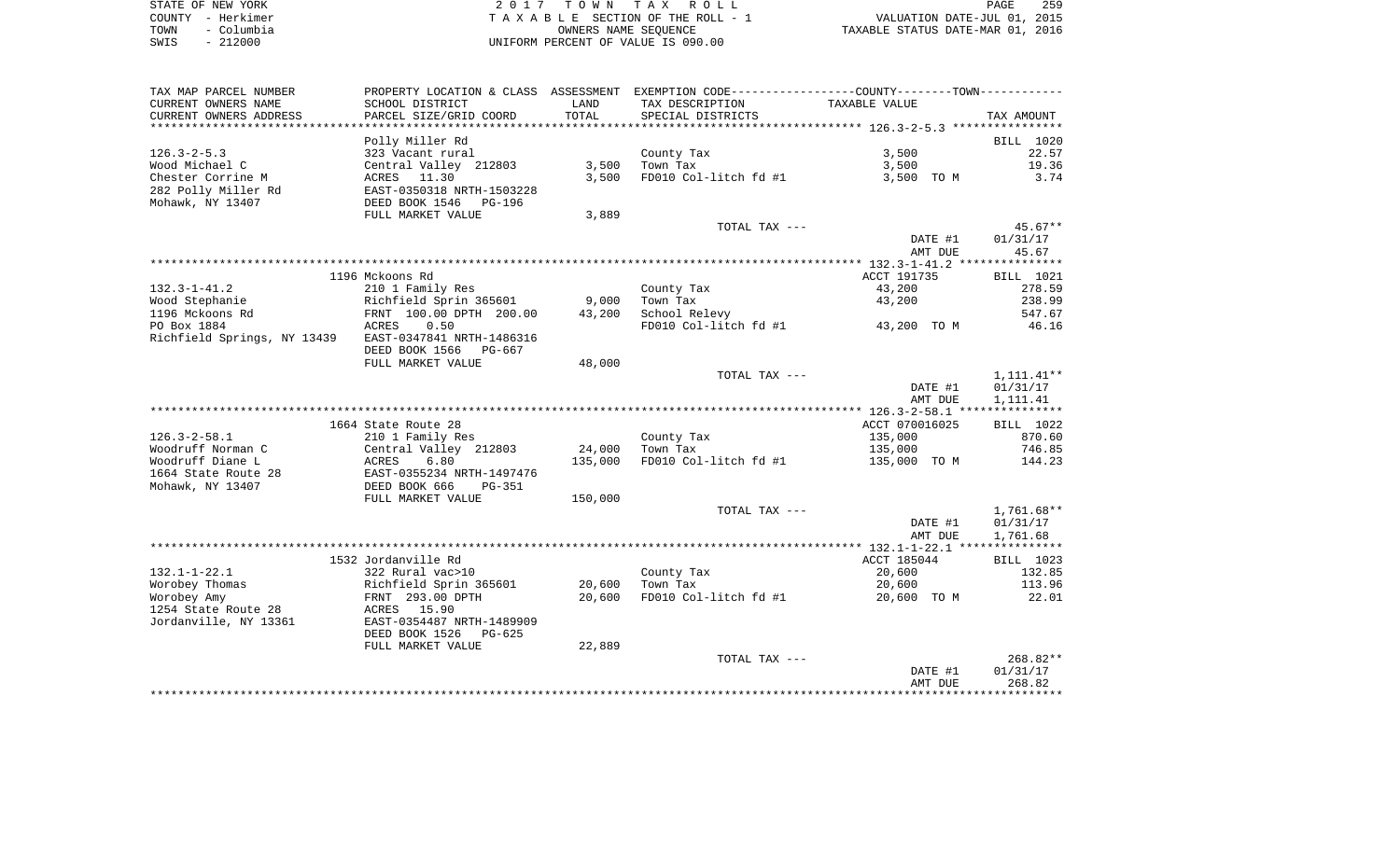| STATE OF NEW YORK  | 2017 TOWN TAX ROLL                 |                      |                                  | PAGE | 260 |
|--------------------|------------------------------------|----------------------|----------------------------------|------|-----|
| COUNTY – Herkimer  | TAXABLE SECTION OF THE ROLL - 1    |                      | VALUATION DATE-JUL 01, 2015      |      |     |
| - Columbia<br>TOWN |                                    | OWNERS NAME SEOUENCE | TAXABLE STATUS DATE-MAR 01, 2016 |      |     |
| $-212000$<br>SWIS  | UNIFORM PERCENT OF VALUE IS 090.00 |                      |                                  |      |     |

| TAX MAP PARCEL NUMBER<br>CURRENT OWNERS NAME<br>CURRENT OWNERS ADDRESS<br>************************ | PROPERTY LOCATION & CLASS<br>SCHOOL DISTRICT<br>PARCEL SIZE/GRID COORD          | ASSESSMENT<br>LAND<br>TOTAL | EXEMPTION CODE-----------------COUNTY-------TOWN-----------<br>TAX DESCRIPTION<br>SPECIAL DISTRICTS | TAXABLE VALUE                                                              | TAX AMOUNT                           |
|----------------------------------------------------------------------------------------------------|---------------------------------------------------------------------------------|-----------------------------|-----------------------------------------------------------------------------------------------------|----------------------------------------------------------------------------|--------------------------------------|
|                                                                                                    |                                                                                 |                             |                                                                                                     |                                                                            |                                      |
| $132.1 - 1 - 15$<br>Worobey Thomas N<br>Worobey Amy N                                              | 1254 State Route 28<br>112 Dairy farm<br>Richfield Sprin 365601<br>ACRES 120.00 |                             | AGRIC 10 Y 41700<br>82,000 AGRIC 10 Y 41700<br>375,000 AGRIC 10 Y 41700                             | ACCT 070012360<br>29,000<br>29,000<br>70,000<br>70,000<br>50,000<br>50,000 | BILL 1024                            |
| 1254 State Route 28                                                                                | EAST-0359153 NRTH-1489292                                                       |                             | AGRIC 10 Y 41700                                                                                    | 20,000<br>20,000                                                           |                                      |
| Jordanville, NY 13361                                                                              | DEED BOOK 861<br><b>PG-511</b>                                                  |                             | County Tax                                                                                          | 206,000                                                                    | 1,328.47                             |
|                                                                                                    | FULL MARKET VALUE                                                               | 416,667                     | Town Tax                                                                                            | 206,000                                                                    | 1,139.63                             |
| MAY BE SUBJECT TO PAYMENT                                                                          |                                                                                 |                             | FD010 Col-litch fd #1                                                                               | 375,000 TO M                                                               | 400.65                               |
| UNDER RPTL483 UNTIL 2021                                                                           |                                                                                 |                             |                                                                                                     |                                                                            |                                      |
|                                                                                                    |                                                                                 |                             | TOTAL TAX ---                                                                                       | DATE #1<br>AMT DUE                                                         | $2,868.75**$<br>01/31/17<br>2,868.75 |
|                                                                                                    |                                                                                 |                             |                                                                                                     |                                                                            |                                      |
|                                                                                                    | Jordanville Rd                                                                  |                             |                                                                                                     | ACCT 070008890                                                             | BILL 1025                            |
| $132.1 - 1 - 18.2$                                                                                 | 105 Vac farmland                                                                |                             | County Tax                                                                                          | 13,400                                                                     | 86.41                                |
| Worobey Thomas N                                                                                   | Richfield Sprin 365601                                                          | 13,400                      | Town Tax                                                                                            | 13,400                                                                     | 74.13                                |
| Worobey Amy N                                                                                      | 21.50<br>ACRES                                                                  | 13,400                      | FD010 Col-litch fd #1                                                                               | 13,400 TO M                                                                | 14.32                                |
| 1254 State Route 28<br>Jordanville, NY 13361                                                       | EAST-0356825 NRTH-1490005<br>DEED BOOK 1123<br>$PG-258$                         |                             |                                                                                                     |                                                                            |                                      |
|                                                                                                    | FULL MARKET VALUE                                                               | 14,889                      |                                                                                                     |                                                                            |                                      |
|                                                                                                    |                                                                                 |                             | TOTAL TAX ---                                                                                       |                                                                            | 174.86**                             |
|                                                                                                    |                                                                                 |                             |                                                                                                     | DATE #1<br>AMT DUE                                                         | 01/31/17<br>174.86                   |
|                                                                                                    |                                                                                 |                             |                                                                                                     |                                                                            |                                      |
|                                                                                                    | Jordanville Rd                                                                  |                             |                                                                                                     | ACCT 070008880                                                             | BILL 1026                            |
| $132.1 - 1 - 19.1$                                                                                 | 120 Field crops                                                                 |                             | AGRIC 10 Y 41700                                                                                    | 60,000<br>60,000                                                           |                                      |
| Worobey Thomas N                                                                                   | Richfield Sprin 365601                                                          | 44,300                      | County Tax                                                                                          | 44,000                                                                     | 283.75                               |
| Worobey Amy N                                                                                      | 64.80<br>ACRES                                                                  | 104,000                     | Town Tax                                                                                            | 44,000                                                                     | 243.42                               |
| 1254 State Route 28                                                                                | EAST-0355759 NRTH-1491336                                                       |                             | FD010 Col-litch fd #1                                                                               | 104,000 TO M                                                               | 111.11                               |
| Jordanville, NY 13361                                                                              | DEED BOOK 884<br><b>PG-158</b><br>FULL MARKET VALUE                             | 115,556                     |                                                                                                     |                                                                            |                                      |
| MAY BE SUBJECT TO PAYMENT<br>UNDER RPTL483 UNTIL 2024                                              |                                                                                 |                             |                                                                                                     |                                                                            |                                      |
|                                                                                                    |                                                                                 |                             | TOTAL TAX ---                                                                                       |                                                                            | 638.28**                             |
|                                                                                                    |                                                                                 |                             |                                                                                                     | DATE #1<br>AMT DUE                                                         | 01/31/17<br>638.28                   |
|                                                                                                    |                                                                                 |                             |                                                                                                     | ******** 139.1-2-46.2 ***************                                      |                                      |
| $139.1 - 2 - 46.2$                                                                                 | State Route 28<br>105 Vac farmland                                              |                             | AG MKTS<br>41730                                                                                    | ACCT 070014470<br>2,325<br>2,325                                           | BILL 1027                            |
| Woytowich P. Trust 6/16/15                                                                         | Richfield Sprin 365601                                                          | 43,100                      | County Tax                                                                                          | 40,775                                                                     | 262.95                               |
| Woytowich Patricia A                                                                               | ACRES<br>69.00                                                                  | 43,100                      | Town Tax                                                                                            | 40,775                                                                     | 225.58                               |
| 156 Hoffman Rd                                                                                     | EAST-0358020 NRTH-1475529                                                       |                             | FD010 Col-litch fd #1                                                                               | 43,100 TO M                                                                | 46.05                                |
| Richfield Springs, NY 13439                                                                        | DEED BOOK 1592<br><b>PG-984</b><br>FULL MARKET VALUE                            | 47,889                      |                                                                                                     |                                                                            |                                      |
| MAY BE SUBJECT TO PAYMENT<br>UNDER AGDIST LAW TIL 2023                                             |                                                                                 |                             |                                                                                                     |                                                                            |                                      |
|                                                                                                    |                                                                                 |                             |                                                                                                     |                                                                            | 534.58**                             |
|                                                                                                    |                                                                                 |                             | TOTAL TAX ---                                                                                       |                                                                            |                                      |
|                                                                                                    |                                                                                 |                             |                                                                                                     | DATE #1<br>AMT DUE                                                         | 01/31/17<br>534.58                   |
|                                                                                                    |                                                                                 |                             |                                                                                                     |                                                                            |                                      |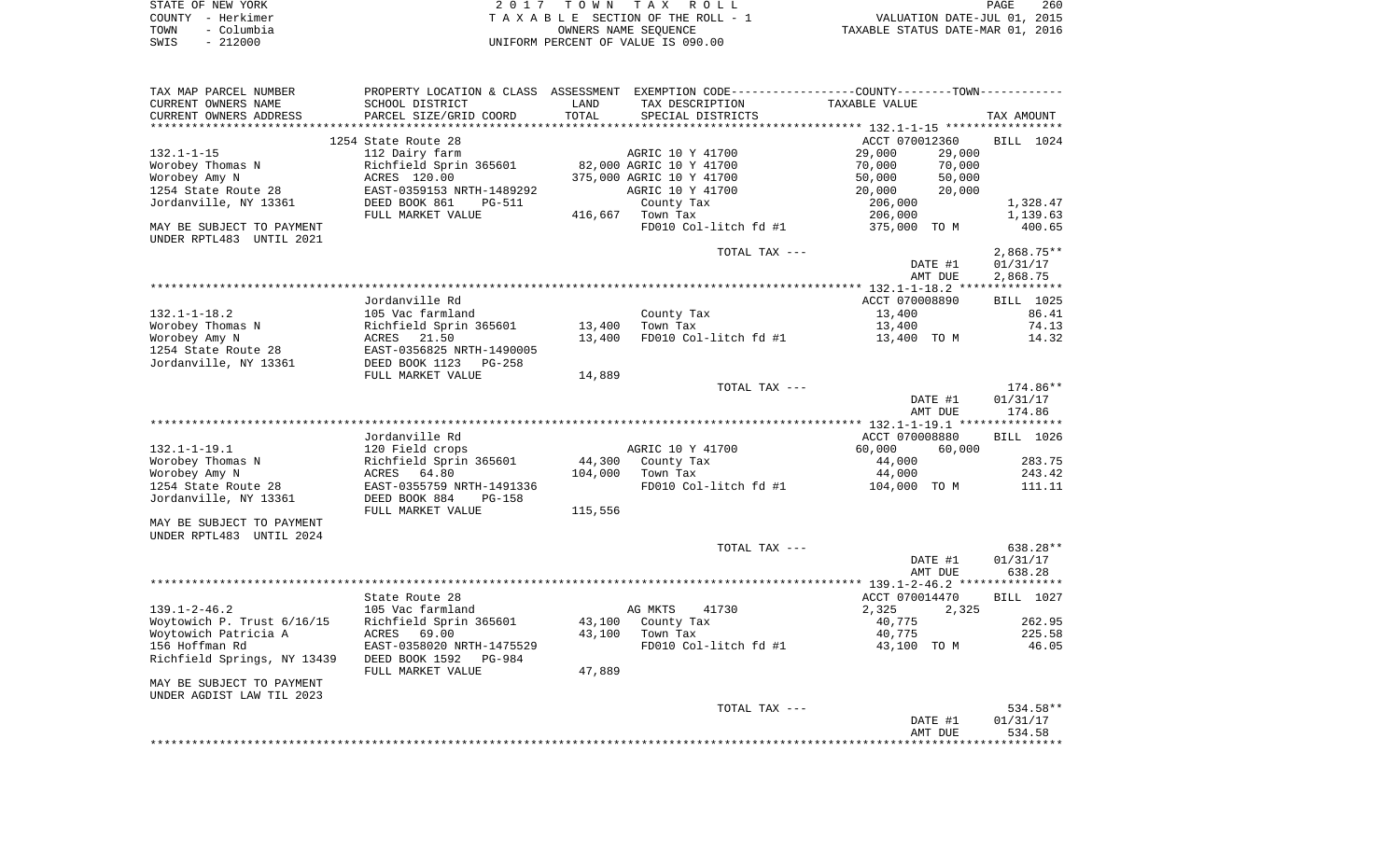| STATE OF NEW YORK  | 2017 TOWN TAX ROLL                 | PAGE                             | 261 |
|--------------------|------------------------------------|----------------------------------|-----|
| COUNTY - Herkimer  | TAXABLE SECTION OF THE ROLL - 1    | VALUATION DATE-JUL 01, 2015      |     |
| – Columbia<br>TOWN | OWNERS NAME SEOUENCE               | TAXABLE STATUS DATE-MAR 01, 2016 |     |
| $-212000$<br>SWIS  | INIFORM PERCENT OF VALUE IS 090.00 |                                  |     |

| TAX MAP PARCEL NUMBER                                  |                                                         |                   |                                   | PROPERTY LOCATION & CLASS ASSESSMENT EXEMPTION CODE---------------COUNTY-------TOWN---------- |                    |
|--------------------------------------------------------|---------------------------------------------------------|-------------------|-----------------------------------|-----------------------------------------------------------------------------------------------|--------------------|
| CURRENT OWNERS NAME                                    | SCHOOL DISTRICT                                         | LAND              | TAX DESCRIPTION                   | TAXABLE VALUE                                                                                 |                    |
| CURRENT OWNERS ADDRESS                                 | PARCEL SIZE/GRID COORD<br>***************************** | TOTAL             | SPECIAL DISTRICTS                 |                                                                                               | TAX AMOUNT         |
| **********************                                 |                                                         |                   |                                   |                                                                                               |                    |
|                                                        | 156 Hoffman Rd                                          |                   |                                   | ACCT 195974                                                                                   | BILL 1028          |
| $139.1 - 2 - 51.1$                                     | 112 Dairy farm                                          |                   | AG MKTS<br>41730                  | $\Omega$<br>$\Omega$                                                                          |                    |
| Woytowich P. Trust 6/16/15                             | Richfield Sprin 365601<br>FRNT 1590.00 DPTH             | 190,000           | 58,000 AGRIC 10 Y 42100           | 10,000<br>10,000                                                                              |                    |
| Woytowich Patricia A<br>156 Hoffman Rd                 | <b>ACRES</b><br>84.20                                   |                   | County Tax<br>Town Tax            | 180,000<br>180,000                                                                            | 1,160.80<br>995.80 |
| Richfield Springs, NY 13439                            | EAST-0355160 NRTH-1475935                               |                   | FD010 Col-litch fd #1             | 190,000 TO M                                                                                  | 203.00             |
|                                                        | DEED BOOK 1592<br>PG-984                                |                   |                                   |                                                                                               |                    |
| MAY BE SUBJECT TO PAYMENT                              | FULL MARKET VALUE                                       | 211,111           |                                   |                                                                                               |                    |
| UNDER AGDIST LAW TIL 2023                              |                                                         |                   |                                   |                                                                                               |                    |
|                                                        |                                                         |                   | TOTAL TAX ---                     |                                                                                               | $2,359.60**$       |
|                                                        |                                                         |                   |                                   | DATE #1                                                                                       | 01/31/17           |
|                                                        |                                                         |                   |                                   | AMT DUE                                                                                       | 2,359.60           |
|                                                        |                                                         |                   |                                   |                                                                                               |                    |
|                                                        | Dugan Rd                                                |                   |                                   | ACCT 070000335                                                                                | BILL 1029          |
| $139.1 - 2 - 52.2$                                     | 105 Vac farmland                                        |                   | 41730<br>AG MKTS                  | $\overline{0}$<br>$\Omega$                                                                    |                    |
| Woytowich P. Trust 6/16/15                             | Richfield Sprin 365601                                  | 16,500            | County Tax                        | 16,500                                                                                        | 106.41             |
| Woytowich Patricia A                                   | ACRES<br>32.00                                          | 16,500            | Town Tax                          | 16,500                                                                                        | 91.28              |
| 156 Hoffman Rd                                         | EAST-0356190 NRTH-1475280                               |                   | FD010 Col-litch fd #1             | 16,500 TO M                                                                                   | 17.63              |
| Richfield Springs, NY 13439                            | DEED BOOK 1592<br>PG-984                                |                   |                                   |                                                                                               |                    |
|                                                        | FULL MARKET VALUE                                       | 18,333            |                                   |                                                                                               |                    |
| MAY BE SUBJECT TO PAYMENT<br>UNDER AGDIST LAW TIL 2023 |                                                         |                   |                                   |                                                                                               |                    |
|                                                        |                                                         |                   | TOTAL TAX ---                     |                                                                                               | $215.32**$         |
|                                                        |                                                         |                   |                                   | DATE #1                                                                                       | 01/31/17           |
|                                                        |                                                         |                   |                                   | AMT DUE                                                                                       | 215.32             |
|                                                        |                                                         |                   |                                   |                                                                                               |                    |
|                                                        | 400 Eberline Rd                                         |                   |                                   | ACCT 070016160                                                                                | BILL 1030          |
| $126.3 - 2 - 8.4$                                      | 240 Rural res                                           |                   | County Tax                        | 129,600                                                                                       | 835.77             |
| Wrisley Frank R<br>400 Eberline Rd                     | Central Valley 212803<br>24.10                          | 32,000<br>129,600 | Town Tax<br>FD010 Col-litch fd #1 | 129,600<br>129,600 TO M                                                                       | 716.97<br>138.47   |
| Mohawk, NY 13407                                       | ACRES<br>EAST-0352019 NRTH-1504239                      |                   |                                   |                                                                                               |                    |
|                                                        | DEED BOOK 796<br>$PG-653$                               |                   |                                   |                                                                                               |                    |
|                                                        | FULL MARKET VALUE                                       | 144,000           |                                   |                                                                                               |                    |
|                                                        |                                                         |                   | TOTAL TAX ---                     |                                                                                               | $1,691.21**$       |
|                                                        |                                                         |                   |                                   | DATE #1                                                                                       | 01/31/17           |
|                                                        |                                                         |                   |                                   | AMT DUE                                                                                       | 1,691.21           |
|                                                        |                                                         |                   |                                   |                                                                                               |                    |
|                                                        | 435 Hugick Rd                                           |                   |                                   | ACCT 192629                                                                                   | <b>BILL</b> 1031   |
| $132.3 - 1 - 36.1$                                     | 120 Field crops                                         |                   | County Tax                        | 128,800                                                                                       | 830.61             |
| Yaworski Eileen M                                      | Richfield Sprin 365601                                  | 74,200            | Town Tax                          | 128,800                                                                                       | 712.55             |
| 435 Hugick Rd                                          | ACRES 123.50                                            | 128,800           | FD010 Col-litch fd #1             | 128,800 TO M                                                                                  | 137.61             |
| Richfield Springs, NY 13439                            | EAST-0354010 NRTH-1485209                               |                   |                                   |                                                                                               |                    |
|                                                        | DEED BOOK 1571<br>PG-815                                |                   |                                   |                                                                                               |                    |
|                                                        | FULL MARKET VALUE                                       | 143,111           |                                   |                                                                                               |                    |
|                                                        |                                                         |                   | TOTAL TAX ---                     |                                                                                               | $1,680.77**$       |
|                                                        |                                                         |                   |                                   | DATE #1                                                                                       | 01/31/17           |
|                                                        |                                                         |                   |                                   | AMT DUE                                                                                       | 1,680.77           |
|                                                        |                                                         |                   |                                   |                                                                                               |                    |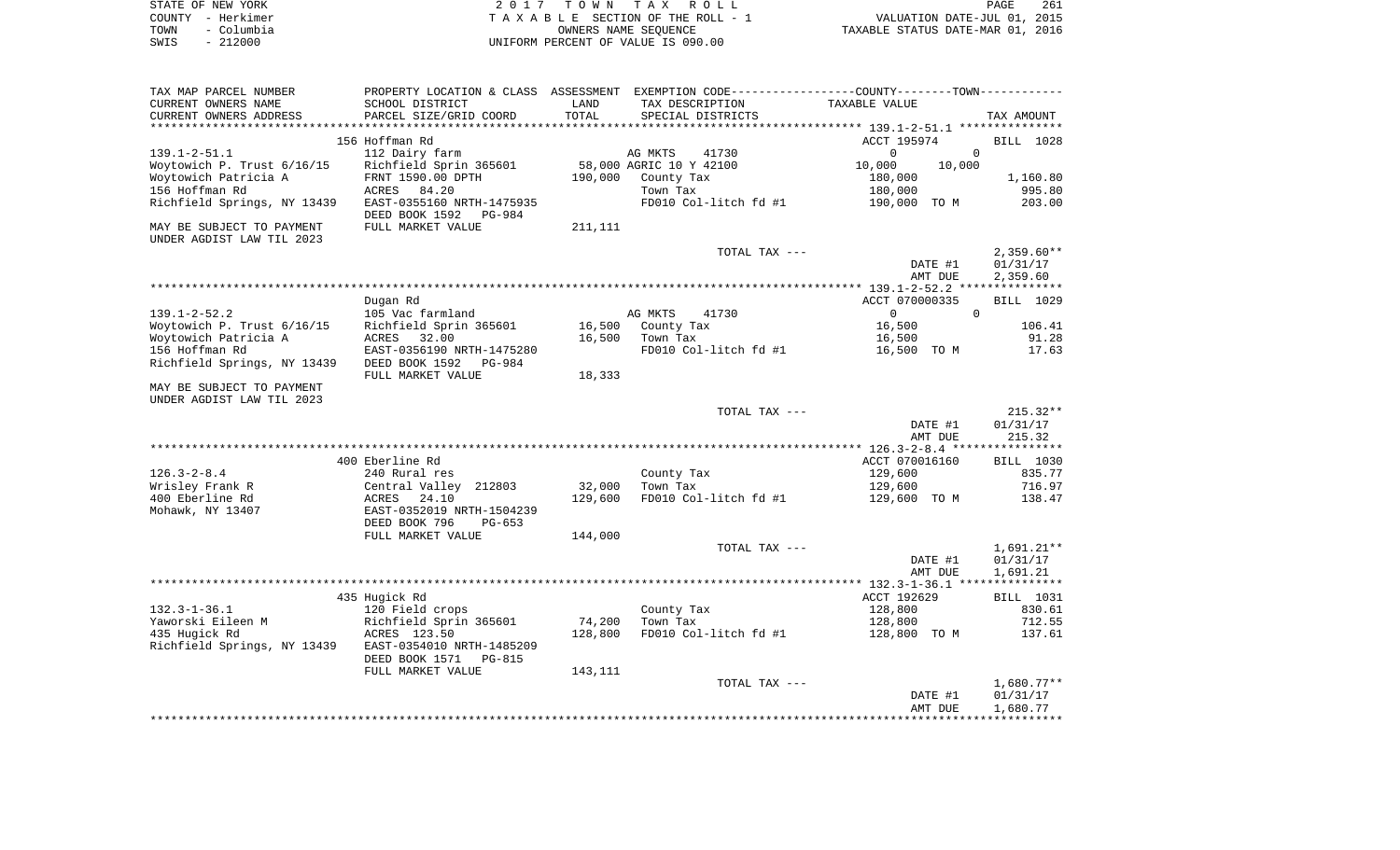|      | STATE OF NEW YORK | 2017 TOWN TAX ROLL                 | PAGE                             | 262 |
|------|-------------------|------------------------------------|----------------------------------|-----|
|      | COUNTY - Herkimer | TAXABLE SECTION OF THE ROLL - 1    | VALUATION DATE-JUL 01, 2015      |     |
| TOWN | – Columbia        | OWNERS NAME SEOUENCE               | TAXABLE STATUS DATE-MAR 01, 2016 |     |
| SWIS | $-212000$         | UNIFORM PERCENT OF VALUE IS 090.00 |                                  |     |

| TAX MAP PARCEL NUMBER  |                                |         | PROPERTY LOCATION & CLASS ASSESSMENT EXEMPTION CODE---------------COUNTY-------TOWN--------- |                   |              |
|------------------------|--------------------------------|---------|----------------------------------------------------------------------------------------------|-------------------|--------------|
| CURRENT OWNERS NAME    | SCHOOL DISTRICT                | LAND    | TAX DESCRIPTION                                                                              | TAXABLE VALUE     |              |
| CURRENT OWNERS ADDRESS | PARCEL SIZE/GRID COORD         | TOTAL   | SPECIAL DISTRICTS                                                                            |                   | TAX AMOUNT   |
|                        |                                |         |                                                                                              |                   |              |
|                        | 2011 State Route 28            |         |                                                                                              | ACCT 163913       | BILL 1032    |
| $126.3 - 2 - 10.6$     | 210 1 Family Res               |         | County Tax                                                                                   | 130,000           | 838.35       |
| Young Albert D         | Central Valley 212803          | 20,000  | Town Tax                                                                                     | 130,000           | 719.19       |
| Young Nancy A          | FRNT 251.00 DPTH               | 130,000 | FD010 Col-litch fd #1                                                                        | 130,000 TO M      | 138.89       |
| 2011 State Route 28    | 5.10<br>ACRES                  |         |                                                                                              |                   |              |
| Mohawk, NY 13407       | EAST-0353575 NRTH-1503045      |         |                                                                                              |                   |              |
|                        | DEED BOOK 1391 PG-276          |         |                                                                                              |                   |              |
|                        |                                |         |                                                                                              |                   |              |
|                        | FULL MARKET VALUE              | 144,444 |                                                                                              |                   |              |
|                        |                                |         | TOTAL TAX ---                                                                                |                   | $1,696.43**$ |
|                        |                                |         |                                                                                              | DATE #1           | 01/31/17     |
|                        |                                |         |                                                                                              | AMT DUE           | 1,696.43     |
|                        |                                |         |                                                                                              |                   |              |
|                        | 267 Beebe Rd                   |         | 49 PCT OF VALUE USED FOR EXEMPTION PURPOSES ACCT 070004740                                   |                   | BILL 1033    |
| $125.3 - 1 - 12.1$     | 281 Multiple res               |         | VET WAR C 41122                                                                              | 8,010<br>$\Omega$ |              |
| Young Jack             | Central Valley 212803          |         | 22,000 VET WAR T 41123                                                                       | 8,453<br>$\circ$  |              |
| Young Jeanette         | FRNT 125.00 DPTH               |         | $115,000$ County Tax                                                                         | 106,990           | 689.96       |
| 267 Beebe Rd           | ACRES<br>5.60                  |         | Town Tax                                                                                     | 106,547           | 589.44       |
| Ilion, NY 13357        | EAST-0337656 NRTH-1501209      |         | School Relevy                                                                                |                   | 1,268.92     |
|                        | DEED BOOK 00503 PG-00349       |         | FD010 Col-litch fd #1 115,000 TO M                                                           |                   | 122.87       |
|                        | FULL MARKET VALUE              | 127,778 |                                                                                              |                   |              |
|                        |                                |         | TOTAL TAX ---                                                                                |                   | $2,671.19**$ |
|                        |                                |         |                                                                                              | DATE #1           | 01/31/17     |
|                        |                                |         |                                                                                              | AMT DUE           | 2,671.19     |
|                        |                                |         |                                                                                              |                   |              |
|                        | 479 Brennan Rd                 |         |                                                                                              | ACCT 070004420    | BILL 1034    |
|                        |                                |         |                                                                                              |                   |              |
| $125.4 - 1 - 10.5$     | 210 1 Family Res               |         | County Tax                                                                                   | 99,400            | 641.02       |
| Young John             | Central Valley 212803          | 12,500  | Town Tax                                                                                     | 99,400            | 549.90       |
| 479 Brennan Rd         | Doublewide                     | 99,400  | School Relevy                                                                                |                   | 1,618.72     |
| Ilion, NY 13357        | FRNT 340.00 DPTH 240.00        |         | FD010 Col-litch fd #1 99,400 TO M                                                            |                   | 106.20       |
|                        | ACRES<br>0.94                  |         |                                                                                              |                   |              |
|                        | EAST-0345761 NRTH-1502962      |         |                                                                                              |                   |              |
|                        | DEED BOOK 796<br><b>PG-301</b> |         |                                                                                              |                   |              |
|                        | FULL MARKET VALUE              | 110,444 |                                                                                              |                   |              |
|                        |                                |         | TOTAL TAX ---                                                                                |                   | $2,915.84**$ |
|                        |                                |         |                                                                                              | DATE #1           | 01/31/17     |
|                        |                                |         |                                                                                              | AMT DUE           | 2,915.84     |
|                        |                                |         |                                                                                              |                   |              |
|                        | 857 Kingdom Rd                 |         |                                                                                              | ACCT 070016500    | BILL 1035    |
| $132.2 - 2 - 4$        | 210 1 Family Res               |         | County Tax                                                                                   | 30,000            | 193.47       |
| Youngs William H       | Owen D Young<br>215001         | 13,200  | Town Tax                                                                                     | 30,000            | 165.97       |
| Hectus Leo             | 1.10<br>ACRES                  | 30,000  | School Relevy                                                                                |                   | 615.44       |
| PO Box 61              | EAST-0363319 NRTH-1495124      |         | FD010 Col-litch $fd$ #1 30,000 TO M                                                          |                   | 32.05        |
| Jordanville, NY 13361  | DEED BOOK 00350 PG-00069       |         |                                                                                              |                   |              |
|                        |                                |         |                                                                                              |                   |              |
|                        | FULL MARKET VALUE              | 33,333  |                                                                                              |                   |              |
|                        |                                |         | TOTAL TAX ---                                                                                |                   | $1,006.93**$ |
|                        |                                |         |                                                                                              | DATE #1           | 01/31/17     |
|                        |                                |         |                                                                                              | AMT DUE           | 1,006.93     |
|                        |                                |         |                                                                                              |                   |              |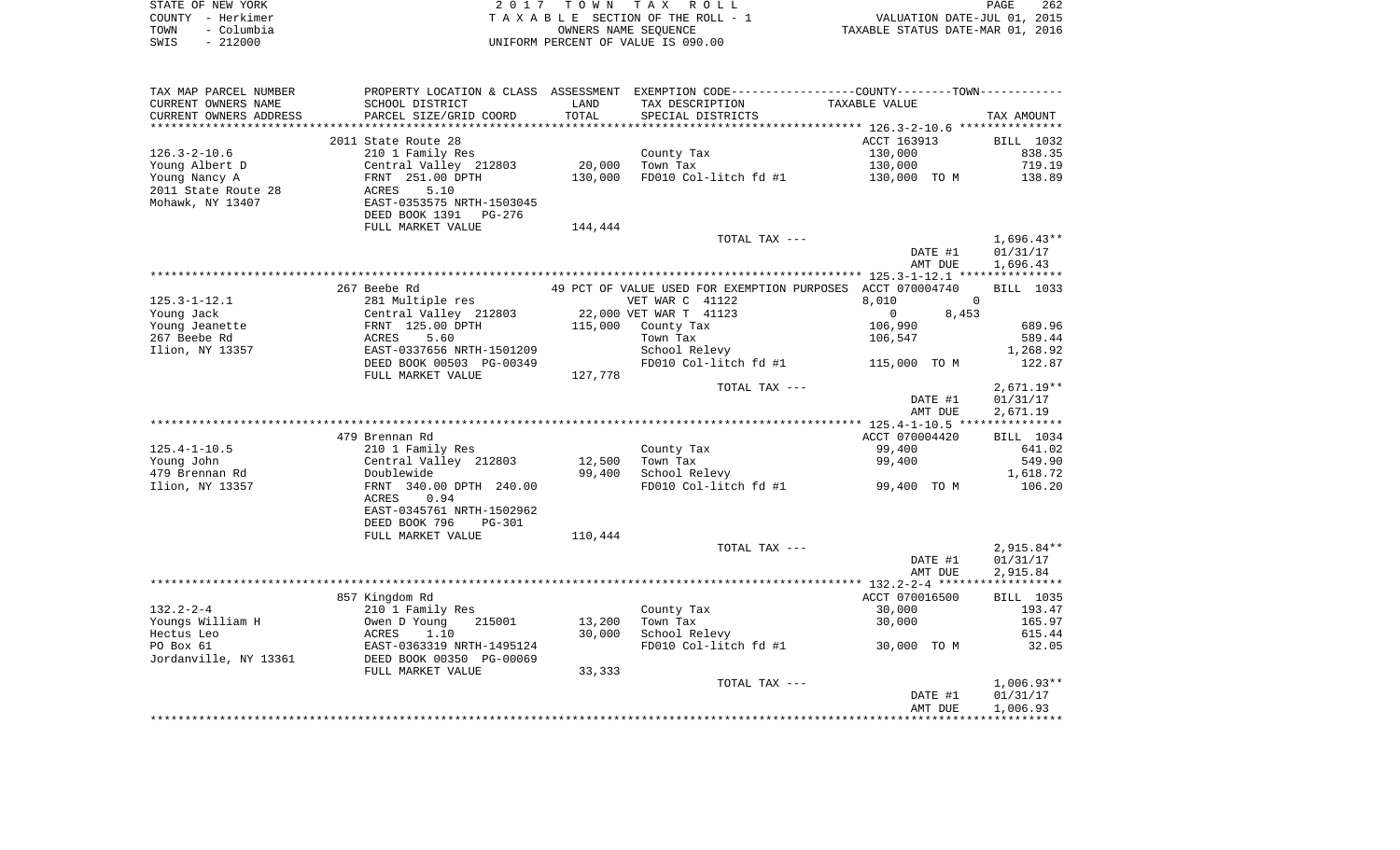| STATE OF NEW YORK  | 2017 TOWN TAX ROLL                 | 263<br>PAGE                      |
|--------------------|------------------------------------|----------------------------------|
| COUNTY - Herkimer  | TAXABLE SECTION OF THE ROLL - 1    | VALUATION DATE-JUL 01, 2015      |
| – Columbia<br>TOWN | OWNERS NAME SEOUENCE               | TAXABLE STATUS DATE-MAR 01, 2016 |
| $-212000$<br>SWIS  | UNIFORM PERCENT OF VALUE IS 090.00 |                                  |

| TAX MAP PARCEL NUMBER     | PROPERTY LOCATION & CLASS ASSESSMENT EXEMPTION CODE---------------COUNTY-------TOWN---------- |        |                       |                  |            |
|---------------------------|-----------------------------------------------------------------------------------------------|--------|-----------------------|------------------|------------|
| CURRENT OWNERS NAME       | SCHOOL DISTRICT                                                                               | LAND   | TAX DESCRIPTION       | TAXABLE VALUE    |            |
| CURRENT OWNERS ADDRESS    | PARCEL SIZE/GRID COORD                                                                        | TOTAL  | SPECIAL DISTRICTS     |                  | TAX AMOUNT |
|                           |                                                                                               |        |                       |                  |            |
|                           | Stroupe Rd                                                                                    |        |                       | ACCT 070014913   | BILL 1036  |
| $125.4 - 1 - 46.8$        | 314 Rural vac<10                                                                              |        | County Tax            | 8,200            | 52.88      |
| Zahniser Brian P          | Central Valley 212803                                                                         | 8,200  | Town Tax              | 8,200            | 45.36      |
| 116 E Main Street         | 5.50<br>ACRES                                                                                 | 8,200  | FD010 Col-litch fd #1 | 8,200 TO M       | 8.76       |
| Frankfort, NY 13340       | EAST-0344318 NRTH-1500521<br>DEED BOOK 781<br>PG-661                                          |        |                       |                  |            |
|                           | FULL MARKET VALUE                                                                             | 9,111  |                       |                  |            |
|                           |                                                                                               |        | TOTAL TAX ---         |                  | $107.00**$ |
|                           |                                                                                               |        |                       | DATE #1          | 01/31/17   |
|                           |                                                                                               |        |                       | AMT DUE          | 107.00     |
|                           |                                                                                               |        |                       |                  |            |
|                           | Kingdom Rd                                                                                    |        |                       | ACCT 070012540   | BILL 1037  |
| $132.2 - 2 - 9$           | 105 Vac farmland                                                                              |        | AG MKTS L 41720       | 18,321<br>18,321 |            |
| Zimmerman LeRoy Z         | Owen D Young<br>215001                                                                        |        | 82,000 County Tax     | 64,079           | 413.24     |
| Zimmerman Dorcas H        | ACRES 126.80                                                                                  | 82,400 | Town Tax              | 64,079           | 354.50     |
| 237 Stackstown Rd         | EAST-0362641 NRTH-1493446                                                                     |        | FD010 Col-litch fd #1 | 64,079 TO M      | 68.46      |
| Marietta, PA 17547        | DEED BOOK 1469<br>PG-790                                                                      |        | 18,321 EX             |                  |            |
|                           | FULL MARKET VALUE                                                                             | 91,556 |                       |                  |            |
| MAY BE SUBJECT TO PAYMENT |                                                                                               |        |                       |                  |            |
| UNDER AGDIST LAW TIL 2020 |                                                                                               |        |                       |                  |            |
|                           |                                                                                               |        | TOTAL TAX ---         |                  | 836.20**   |
|                           |                                                                                               |        |                       | DATE #1          | 01/31/17   |
|                           |                                                                                               |        |                       | AMT DUE          | 836.20     |
|                           |                                                                                               |        |                       |                  |            |
|                           | 102 Finger Ave                                                                                |        |                       | ACCT 153098      | BILL 1038  |
| $131.1 - 1 - 53.1$        | 210 1 Family Res                                                                              |        | County Tax            | 77,000           | 496.56     |
| Zimpel Karla B            | Mount Markham 215601                                                                          | 20,000 | Town Tax              | 77,000           | 425.98     |
| 102 Finger Ave            | ACRES<br>4.50                                                                                 | 77,000 | FD010 Col-litch fd #1 | 77,000 TO M      | 82.27      |
| West Winfield, NY 13491   | EAST-0336403 NRTH-1490066<br>DEED BOOK 1324 PG-107                                            |        |                       |                  |            |
|                           | FULL MARKET VALUE                                                                             | 85,556 |                       |                  |            |
|                           |                                                                                               |        | TOTAL TAX ---         |                  | 1,004.81** |
|                           |                                                                                               |        |                       | DATE #1          | 01/31/17   |
|                           |                                                                                               |        |                       | AMT DUE          | 1,004.81   |
|                           |                                                                                               |        |                       |                  |            |
|                           | Millers Mills Rd                                                                              |        |                       | ACCT 153098      | BILL 1039  |
| $131.1 - 1 - 54$          | 314 Rural vac<10                                                                              |        | County Tax            | 1,000            | 6.45       |
| Zimpel Karla B            | Mount Markham 215601                                                                          | 1,000  | Town Tax              | 1,000            | 5.53       |
| 102 Finger Ave            | FRNT 18.00 DPTH 50.00                                                                         | 1,000  | FD010 Col-litch fd #1 | 1,000 TO M       | 1.07       |
| West Winfield, NY 13491   | EAST-0336467 NRTH-1489889                                                                     |        |                       |                  |            |
|                           | DEED BOOK 1324 PG-107                                                                         |        |                       |                  |            |
|                           | FULL MARKET VALUE                                                                             | 1,111  |                       |                  |            |
|                           |                                                                                               |        | TOTAL TAX ---         |                  | $13.05**$  |
|                           |                                                                                               |        |                       | DATE #1          | 01/31/17   |
|                           |                                                                                               |        |                       | AMT DUE          | 13.05      |
|                           |                                                                                               |        |                       |                  |            |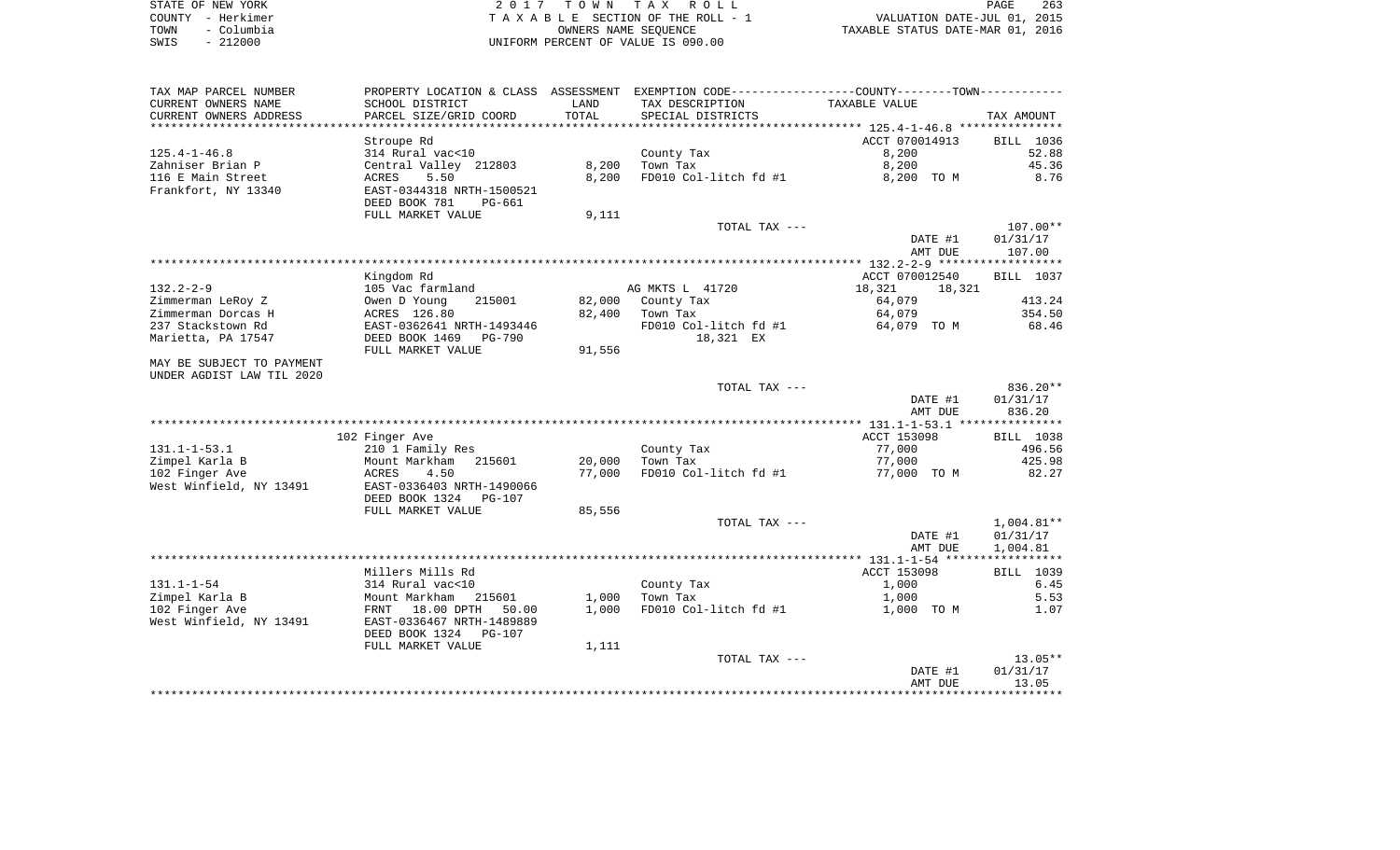| STATE OF NEW YORK  | 2017 TOWN TAX ROLL                 | 264<br>PAGE                      |
|--------------------|------------------------------------|----------------------------------|
| COUNTY - Herkimer  | TAXABLE SECTION OF THE ROLL - 1    | VALUATION DATE-JUL 01, 2015      |
| - Columbia<br>TOWN | OWNERS NAME SEOUENCE               | TAXABLE STATUS DATE-MAR 01, 2016 |
| $-212000$<br>SWIS  | UNIFORM PERCENT OF VALUE IS 090.00 |                                  |

| TAX MAP PARCEL NUMBER  | PROPERTY LOCATION & CLASS ASSESSMENT |        |                       |                |            |
|------------------------|--------------------------------------|--------|-----------------------|----------------|------------|
| CURRENT OWNERS NAME    | SCHOOL DISTRICT                      | LAND   | TAX DESCRIPTION       | TAXABLE VALUE  |            |
| CURRENT OWNERS ADDRESS | PARCEL SIZE/GRID COORD               | TOTAL  | SPECIAL DISTRICTS     |                | TAX AMOUNT |
|                        |                                      |        |                       |                |            |
|                        | 1159 Kingdom Rd                      |        |                       | ACCT 192448    | BILL 1040  |
| $126.3 - 2 - 48$       | 210 1 Family Res                     |        | County Tax            | 76,100         | 490.76     |
| Zobrist Douglas        | Central Valley 212803                | 15,400 | Town Tax              | 76,100         | 421.00     |
| 1159 Kingdom Rd        | 2.10<br>ACRES                        | 76,100 | FD010 Col-litch fd #1 | 76,100 TO M    | 81.31      |
| Mohawk, NY 13407       | EAST-0360262 NRTH-1499483            |        |                       |                |            |
|                        | DEED BOOK 1570 PG-813                |        |                       |                |            |
|                        | FULL MARKET VALUE                    | 84,556 |                       |                |            |
|                        |                                      |        | TOTAL TAX ---         |                | 993.07**   |
|                        |                                      |        |                       | DATE #1        | 01/31/17   |
|                        |                                      |        |                       | AMT DUE        | 993.07     |
|                        |                                      |        |                       |                |            |
|                        | 463 No Columbia Rd                   |        |                       | ACCT 070011280 | BILL 1041  |
| $125.2 - 2 - 36.1$     | 210 1 Family Res                     |        | County Tax            | 67,000         | 432.07     |
| Zuis Kenneth J         | Central Valley 212803                | 26,900 | Town Tax              | 67,000         | 370.66     |
| 463 N Columbia Rd      | Doublewide                           | 67,000 | FD010 Col-litch fd #1 | 67,000 TO M    | 71.58      |
| Ilion, NY 13357        | 9.10 BANK<br>ACRES<br>635            |        |                       |                |            |
|                        | EAST-0345743 NRTH-1508838            |        |                       |                |            |
|                        | DEED BOOK 1135<br>PG-637             |        |                       |                |            |
|                        | FULL MARKET VALUE                    | 74,444 |                       |                |            |
|                        |                                      |        | TOTAL TAX ---         |                | $874.31**$ |
|                        |                                      |        |                       | DATE #1        | 01/31/17   |
|                        |                                      |        |                       | AMT DUE        | 874.31     |
|                        |                                      |        |                       |                |            |
|                        |                                      |        |                       |                |            |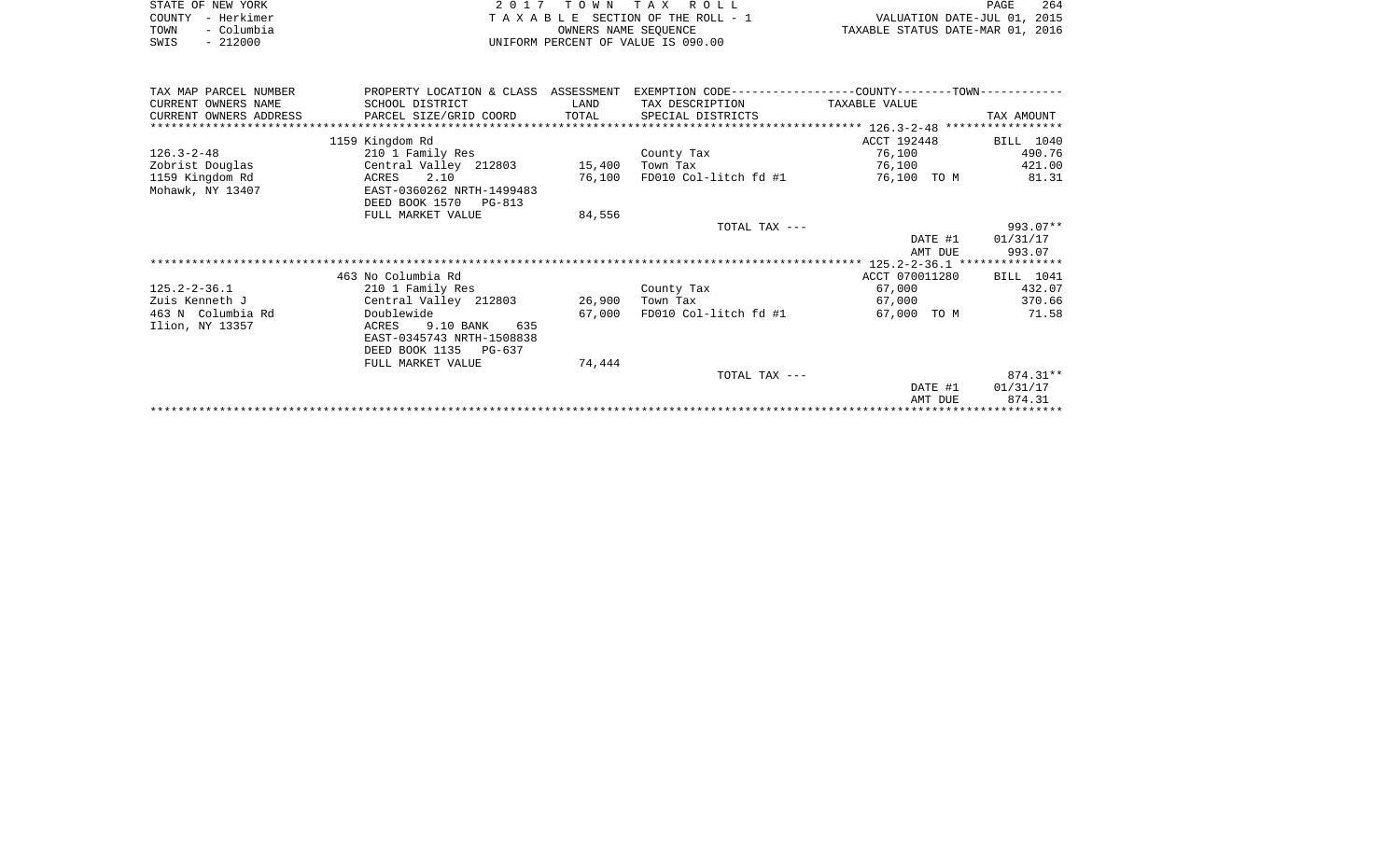|      | STATE OF NEW YORK | 2017 TOWN TAX ROLL                 | PAGE                             | 265 |
|------|-------------------|------------------------------------|----------------------------------|-----|
|      | COUNTY - Herkimer | TAXABLE SECTION OF THE ROLL - 1    | VALUATION DATE-JUL 01, 2015      |     |
| TOWN | - Columbia        |                                    | TAXABLE STATUS DATE-MAR 01, 2016 |     |
| SWIS | $-212000$         | UNIFORM PERCENT OF VALUE IS 090.00 | RPS155/V04/L015                  |     |
|      |                   |                                    | CURRENT DATE 12/14/2016          |     |

#### R O L L S U B S E C T I O N - - T O T A L S

#### \*\*\* S P E C I A L D I S T R I C T S U M M A R Y \*\*\*

| TOTAL<br>CODE<br>DISTRICT NAME<br>PARCELS                  | EXTENSION<br>TYPE | EXTENSION<br>VALUE | AD VALOREM<br>VALUE   | EXEMPT<br>AMOUNT | TAXABLE<br>VALUE      | TOTAL<br>TAX        |
|------------------------------------------------------------|-------------------|--------------------|-----------------------|------------------|-----------------------|---------------------|
| FD010 Col-litch fd # 1,041 TOTAL M<br>LT010 Columbia lt di | 32 TOTAL M        |                    | 68593,250<br>1969,900 | 129,461          | 68463,789<br>1969,900 | 73,146.93<br>700.01 |

#### \*\*\* S C H O O L D I S T R I C T S U M M A R Y \*\*\*

| CODE   | DISTRICT NAME                    | TOTAL<br>PARCELS | ASSESSED<br>LAND | ASSESSED<br>TOTAL | <b>EXEMPT</b><br>AMOUNT | TOTAL<br>TAXABLE |
|--------|----------------------------------|------------------|------------------|-------------------|-------------------------|------------------|
|        |                                  |                  |                  |                   | STAR AMOUNT             | STAR TAXABLE     |
|        | Central Valley Cntrl             | 482              | 9710,188         | 30078,350         | 440,624                 | 29,637,726       |
| 212803 |                                  |                  |                  |                   | 7860,008                | 21,777,718       |
|        | Owen D Young                     | 37               | 743,741          | 1678,800          | 24,039                  | 1,654,761        |
| 215001 |                                  |                  |                  |                   | 303,140                 | 1,351,621        |
|        | Mount Markham                    | 267              | 5319,000         | 17609,000         | 222,735                 | 17,386,265       |
| 215601 |                                  |                  |                  |                   | 3909,477                | 13,476,788       |
|        | Richfield Springs                | 255              | 6916,336         | 19304,100         | 900,221                 | 18,403,879       |
| 365601 |                                  |                  |                  |                   | 4017,100                | 14,386,779       |
|        | SUB-TOTAL                        | 1041             | 22689,265        | 68670,250         | 1587,619                | 67,082,631       |
|        | $S \cup B - T \cup T A L (CONT)$ |                  |                  |                   | 16089,725               | 50,992,906       |
|        |                                  |                  |                  |                   |                         |                  |
|        | TOTAL                            | 1041             | 22689,265        | 68670,250         | 1587,619                | 67,082,631       |
|        | TO TAL (CONT)                    |                  |                  |                   | 16089,725               | 50,992,906       |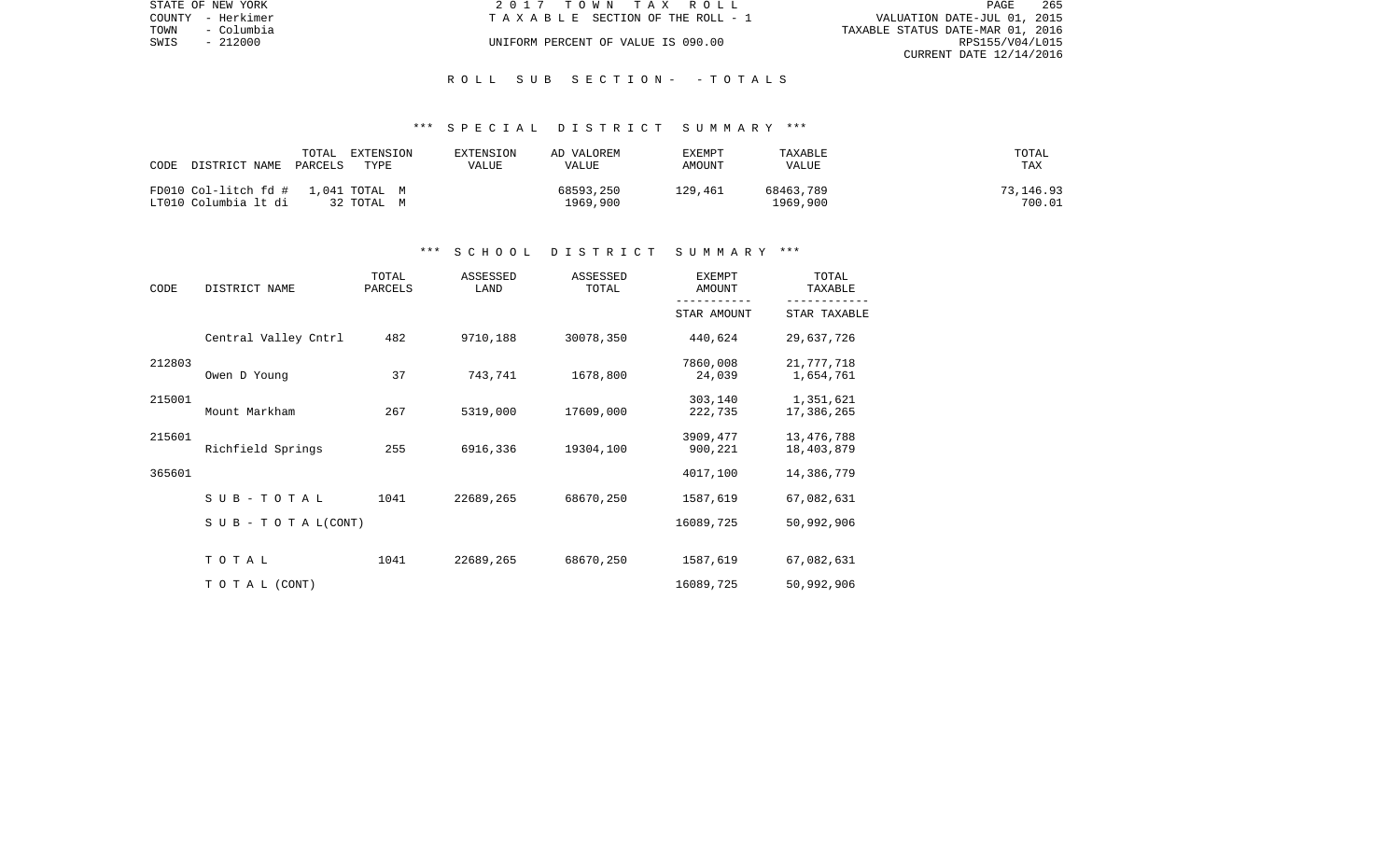|                                  | PAGE                        | 266 |
|----------------------------------|-----------------------------|-----|
|                                  | VALUATION DATE-JUL 01, 2015 |     |
| TAXABLE STATUS DATE-MAR 01, 2016 |                             |     |
|                                  | RPS155/V04/L015             |     |
|                                  | CURRENT DATE 12/14/2016     |     |

STATE OF NEW YORK **2017** TOWN TAX ROLL COUNTY - Herkimer  $T A X A B L E$  SECTION OF THE ROLL - 1

UNIFORM PERCENT OF VALUE IS 090.00

### R O L L S U B S E C T I O N - - T O T A L S

## \*\*\* S Y S T E M C O D E S S U M M A R Y \*\*\*

#### NO SYSTEM EXEMPTIONS AT THIS LEVEL

# \*\*\* E X E M P T I O N S U M M A R Y \*\*\*

|       |              | TOTAL        |          |          |
|-------|--------------|--------------|----------|----------|
| CODE  | DESCRIPTION  | PARCELS      | COUNTY   | TOWN     |
| 41101 | VETFUND CT   | 1            | 1,050    | 1,050    |
| 41122 | VET WAR C    | 25           | 189,645  |          |
| 41123 | VET WAR T    | 25           |          | 237,093  |
| 41132 | VET COM C    | 24           | 309,611  |          |
| 41133 | VET COM T    | 24           |          | 396,411  |
| 41142 | VET DIS C    | 10           | 196,725  |          |
| 41143 | VET DIS T    | 10           |          | 218,525  |
| 41162 | $CW_15_VET/$ | 6            | 48,060   |          |
| 41172 | CW DISBLD    | 1            | 24,750   |          |
| 41700 | AGRIC 10 Y   | 7            | 411,500  | 411,500  |
| 41720 | AG MKTS L    | 40           | 129,461  | 129,461  |
| 41730 | AG MKTS      | 80           | 348,003  | 348,003  |
| 41800 | AGED-ALL     | 4            | 118,950  | 118,248  |
| 41801 | AGED-CT      | 1            | 17,500   | 17,500   |
| 41802 | AGED-CNTY    | $\mathbf{1}$ | 23,200   |          |
| 42100 | AGRIC 10 Y   | 31           | 530,700  | 530,700  |
| 49506 | Sun Energy   | 3            |          | 45,000   |
|       | TOTAL        | 293          | 2349,155 | 2453,491 |
|       |              |              |          |          |

| ROLL<br><b>SEC</b> | DESCRIPTION | TOTAL<br>PARCELS | ASSESSED<br>LAND | ASSESSED<br>TOTAL | EXEMPT<br>AMOUNT           | TOTAL<br>TAXABLE | TOTAL<br>TAX |
|--------------------|-------------|------------------|------------------|-------------------|----------------------------|------------------|--------------|
|                    |             |                  |                  |                   | -----------<br>STAR AMOUNT | STAR TAXABLE     |              |
|                    | County Tax  |                  | 22689,265        | 68670,250         | 2,349,155                  | 66,321,095       | 427,695.47   |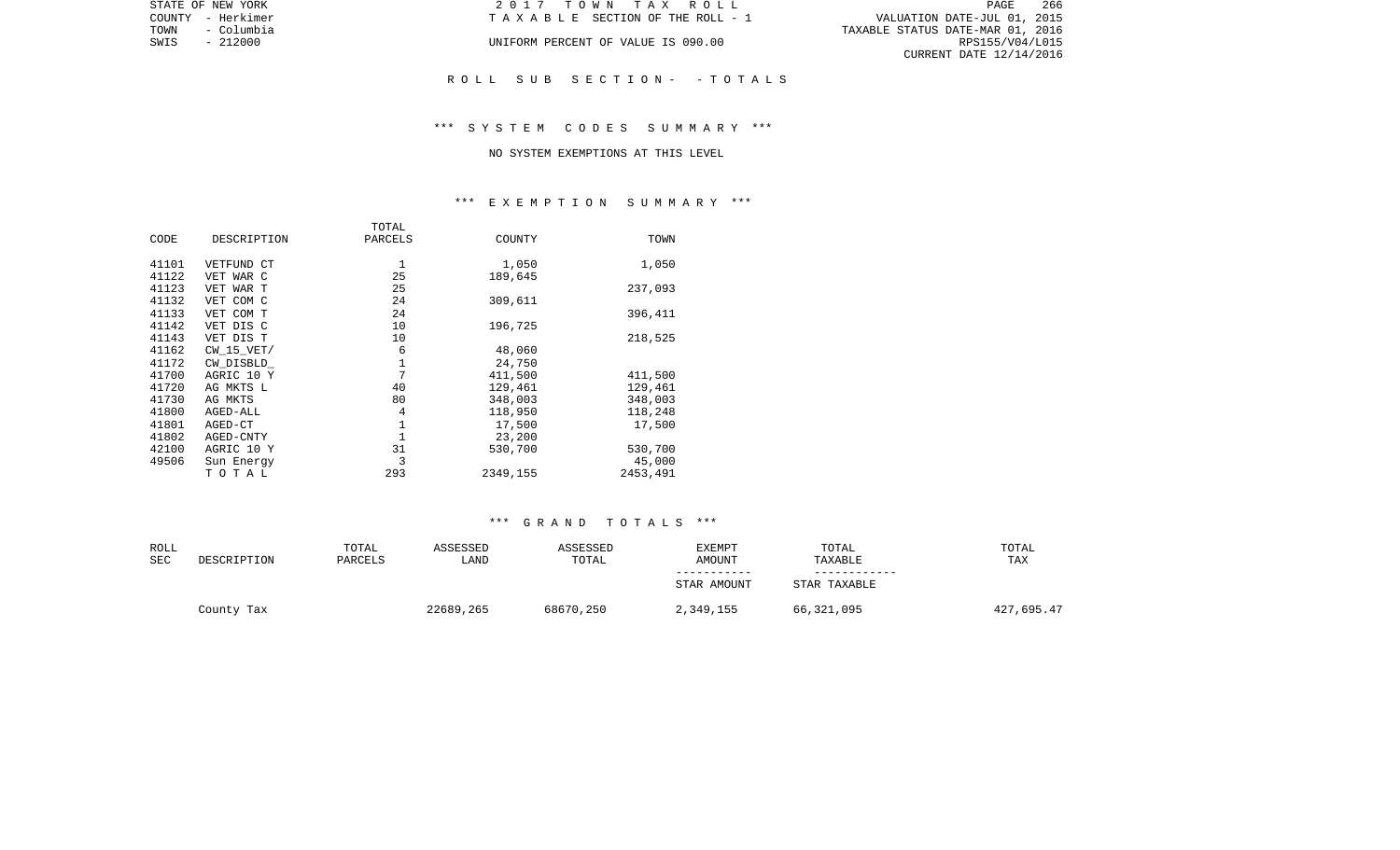|      | STATE OF NEW YORK | 2017 TOWN TAX ROLL                 |                                  | PAGE            | - 267 |
|------|-------------------|------------------------------------|----------------------------------|-----------------|-------|
|      | COUNTY - Herkimer | TAXABLE SECTION OF THE ROLL - 1    | VALUATION DATE-JUL 01, 2015      |                 |       |
| TOWN | - Columbia        |                                    | TAXABLE STATUS DATE-MAR 01, 2016 |                 |       |
| SWIS | - 212000          | UNIFORM PERCENT OF VALUE IS 090.00 |                                  | RPS155/V04/L015 |       |
|      |                   |                                    | CURRENT DATE 12/14/2016          |                 |       |

### R O L L S U B S E C T I O N - - T O T A L S

| ROLL |                           | TOTAL   | ASSESSED  | ASSESSED  | EXEMPT      | TOTAL        | TOTAL       |
|------|---------------------------|---------|-----------|-----------|-------------|--------------|-------------|
| SEC  | DESCRIPTION               | PARCELS | LAND      | TOTAL     | AMOUNT      | TAXABLE      | TAX         |
|      |                           |         |           |           |             |              |             |
|      |                           |         |           |           | STAR AMOUNT | STAR TAXABLE |             |
|      | Town Tax<br>School Relevy |         | 22689,265 | 68670,250 | 2,453,491   | 66,216,759   | 366,324.36  |
|      |                           |         |           |           |             |              | 162,256.55  |
|      | SPEC DIST TAXES           |         |           |           |             |              | 73,846.94   |
|      | TAXABLE                   | 1,041   |           |           |             |              | 1030,123.32 |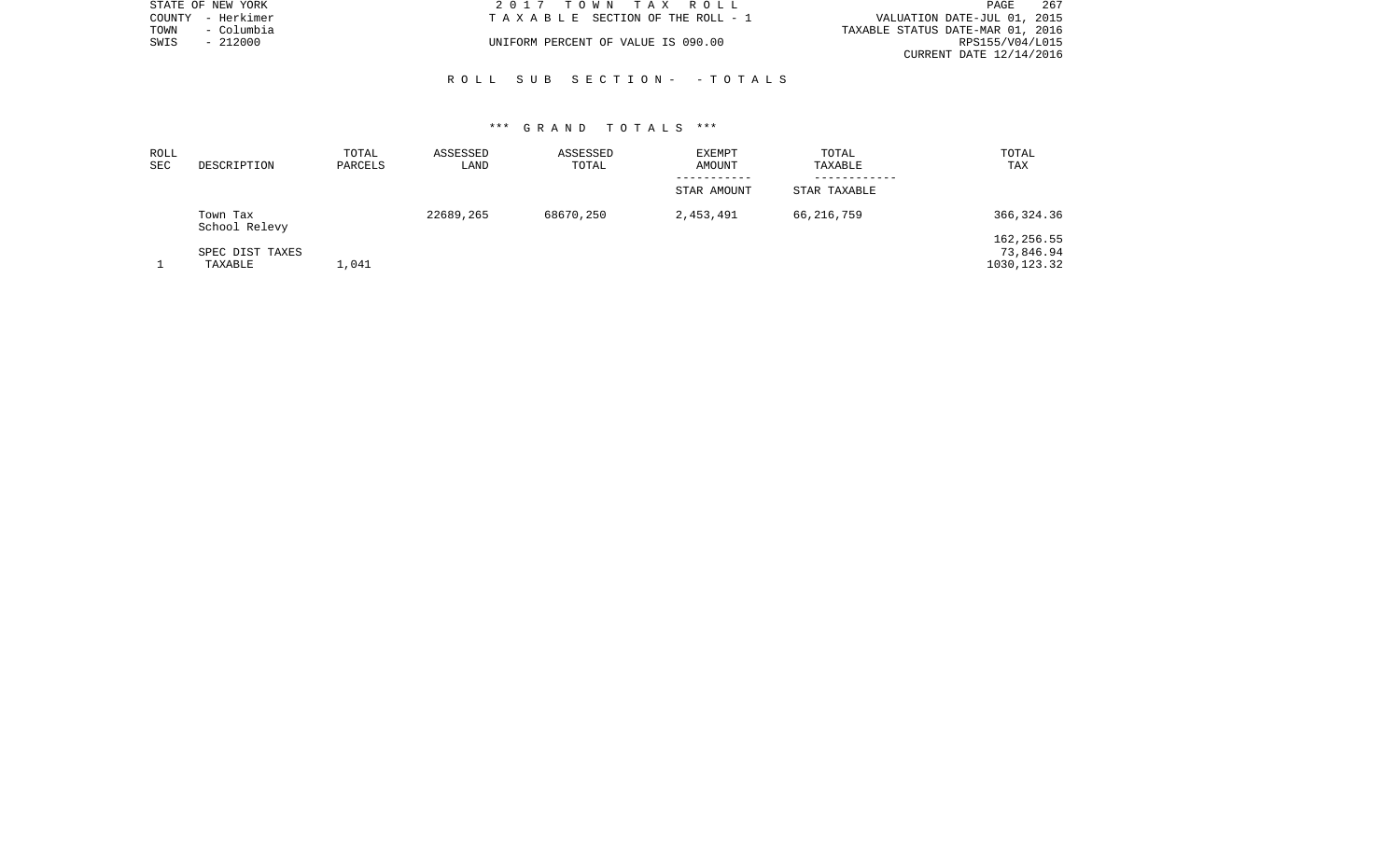|      | STATE OF NEW YORK | 2017 TOWN TAX ROLL                 |                                  | PAGE            | - 268 |
|------|-------------------|------------------------------------|----------------------------------|-----------------|-------|
|      | COUNTY - Herkimer | TAXABLE SECTION OF THE ROLL - 1    | VALUATION DATE-JUL 01, 2015      |                 |       |
| TOWN | - Columbia        |                                    | TAXABLE STATUS DATE-MAR 01, 2016 |                 |       |
| SWIS | - 212000          | UNIFORM PERCENT OF VALUE IS 090.00 |                                  | RPS155/V04/L015 |       |
|      |                   |                                    | CURRENT DATE 12/14/2016          |                 |       |

#### R O L L S E C T I O N T O T A L S

#### \*\*\* S P E C I A L D I S T R I C T S U M M A R Y \*\*\*

| CODE<br>DISTRICT NAME                                      | TOTAL<br>EXTENSION<br>PARCELS<br>TYPE | EXTENSION<br>VALUE | AD VALOREM<br>VALUE   | EXEMPT<br>AMOUNT | TAXABLE<br>VALUE      | TOTAL<br>TAX        |
|------------------------------------------------------------|---------------------------------------|--------------------|-----------------------|------------------|-----------------------|---------------------|
| FD010 Col-litch fd # 1,041 TOTAL M<br>LT010 Columbia lt di | 32 TOTAL M                            |                    | 68593,250<br>1969,900 | 129.461          | 68463,789<br>1969.900 | 73,146.93<br>700.01 |

#### \*\*\* S C H O O L D I S T R I C T S U M M A R Y \*\*\*

| CODE<br>DISTRICT NAME |                            | TOTAL<br>PARCELS | ASSESSED<br>LAND | ASSESSED<br>TOTAL | <b>EXEMPT</b><br>AMOUNT | TOTAL<br>TAXABLE         |
|-----------------------|----------------------------|------------------|------------------|-------------------|-------------------------|--------------------------|
|                       |                            |                  |                  |                   | STAR AMOUNT             | STAR TAXABLE             |
|                       | Central Valley Cntrl       | 482              | 9710,188         | 30078,350         | 440,624                 | 29,637,726               |
| 212803                | Owen D Young               | 37               | 743,741          | 1678,800          | 7860,008<br>24,039      | 21,777,718<br>1,654,761  |
| 215001                | Mount Markham              | 267              | 5319,000         | 17609,000         | 303,140<br>222,735      | 1,351,621<br>17,386,265  |
| 215601                | Richfield Springs          | 255              | 6916,336         | 19304,100         | 3909,477<br>900,221     | 13,476,788<br>18,403,879 |
| 365601                |                            |                  |                  |                   | 4017,100                | 14,386,779               |
|                       | $S$ U B - T O T A L        | 1041             | 22689,265        | 68670,250         | 1587,619                | 67,082,631               |
|                       | S U B - T O T A $L$ (CONT) |                  |                  |                   | 16089,725               | 50,992,906               |
|                       | TOTAL                      | 1041             | 22689,265        | 68670,250         | 1587,619                | 67,082,631               |
|                       | TO TAL (CONT)              |                  |                  |                   | 16089,725               | 50,992,906               |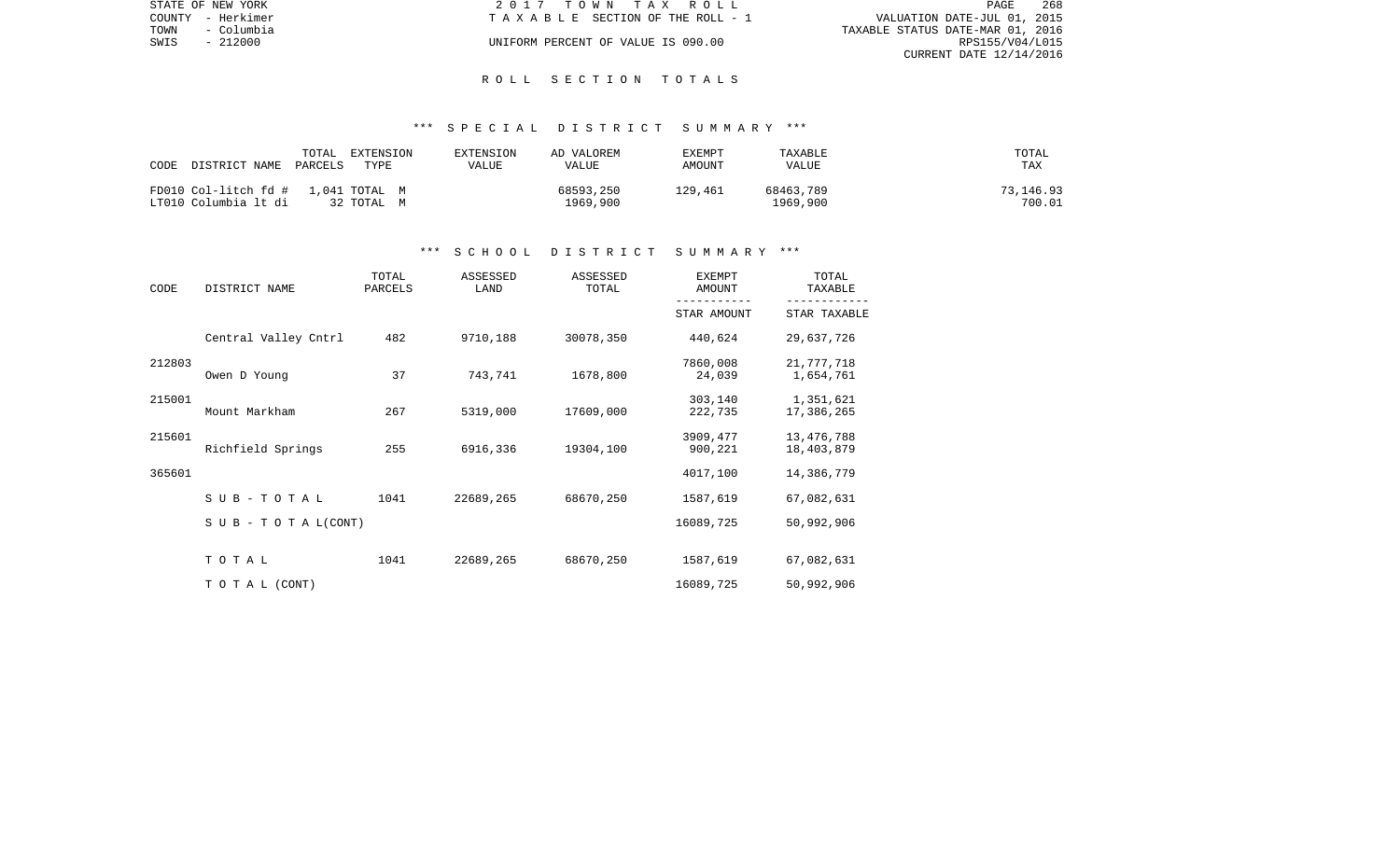|      | STATE OF NEW YORK | 2017 TOWN TAX ROLL                 | 269<br>PAGE                      |
|------|-------------------|------------------------------------|----------------------------------|
|      | COUNTY - Herkimer | TAXABLE SECTION OF THE ROLL - 1    | VALUATION DATE-JUL 01, 2015      |
| TOWN | – Columbia        |                                    | TAXABLE STATUS DATE-MAR 01, 2016 |
| SWIS | $-212000$         | UNIFORM PERCENT OF VALUE IS 090.00 | RPS155/V04/L015                  |
|      |                   |                                    | CURRENT DATE 12/14/2016          |
|      |                   |                                    |                                  |
|      |                   | ROLL SECTION TOTALS                |                                  |

# \*\*\* S Y S T E M C O D E S S U M M A R Y \*\*\*

#### NO SYSTEM EXEMPTIONS AT THIS LEVEL

# \*\*\* E X E M P T I O N S U M M A R Y \*\*\*

|       |                | TOTAL        |          |          |
|-------|----------------|--------------|----------|----------|
| CODE  | DESCRIPTION    | PARCELS      | COUNTY   | TOWN     |
| 41101 | VETFUND CT     | 1            | 1,050    | 1,050    |
| 41122 | VET WAR C      | 25           | 189,645  |          |
| 41123 | VET WAR T      | 25           |          | 237,093  |
| 41132 | VET COM C      | 24           | 309,611  |          |
| 41133 | VET COM T      | 24           |          | 396,411  |
| 41142 | VET DIS C      | 10           | 196,725  |          |
| 41143 | VET DIS T      | 10           |          | 218,525  |
| 41162 | $CW$ 15 $VET/$ | 6            | 48,060   |          |
| 41172 | CW DISBLD      | 1            | 24,750   |          |
| 41700 | AGRIC 10 Y     | 7            | 411,500  | 411,500  |
| 41720 | AG MKTS L      | 40           | 129,461  | 129,461  |
| 41730 | AG MKTS        | 80           | 348,003  | 348,003  |
| 41800 | AGED-ALL       | 4            | 118,950  | 118,248  |
| 41801 | AGED-CT        | 1            | 17,500   | 17,500   |
| 41802 | AGED-CNTY      | $\mathbf{1}$ | 23,200   |          |
| 42100 | AGRIC 10 Y     | 31           | 530,700  | 530,700  |
| 49506 | Sun Energy     | 3            |          | 45,000   |
|       | TOTAL          | 293          | 2349,155 | 2453,491 |
|       |                |              |          |          |

| ROLL<br><b>SEC</b> | DESCRIPTION | TOTAL<br>ASSESSED<br>PARCELS |           | ASSESSED<br>TOTAL | <b>EXEMPT</b><br>AMOUNT | TOTAL<br>TAXABLE | TOTAL<br>TAX |
|--------------------|-------------|------------------------------|-----------|-------------------|-------------------------|------------------|--------------|
|                    |             |                              |           |                   | STAR AMOUNT             | STAR TAXABLE     |              |
|                    | County Tax  |                              | 22689,265 | 68670,250         | 2,349,155               | 66,321,095       | 427,695.47   |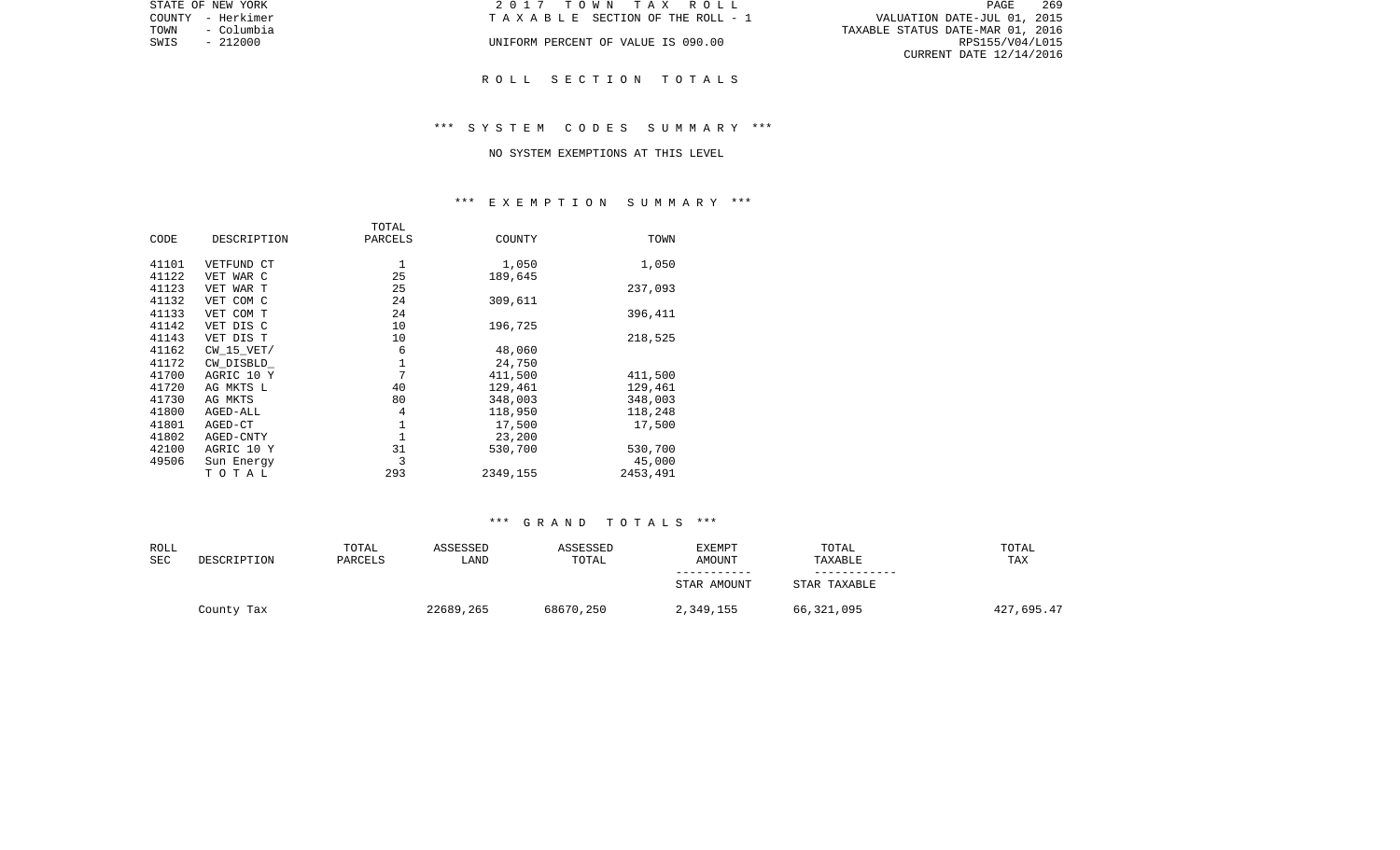|      | STATE OF NEW YORK | 2017 TOWN TAX ROLL                 | PAGE                             | 270 |
|------|-------------------|------------------------------------|----------------------------------|-----|
|      | COUNTY - Herkimer | TAXABLE SECTION OF THE ROLL - 1    | VALUATION DATE-JUL 01, 2015      |     |
| TOWN | – Columbia        |                                    | TAXABLE STATUS DATE-MAR 01, 2016 |     |
| SWIS | - 212000          | UNIFORM PERCENT OF VALUE IS 090.00 | RPS155/V04/L015                  |     |
|      |                   |                                    | CURRENT DATE 12/14/2016          |     |

### R O L L S E C T I O N T O T A L S

| ROLL<br>SEC | DESCRIPTION                | TOTAL<br>PARCELS | ASSESSED<br>LAND | ASSESSED<br>TOTAL |                            | TOTAL<br>TAXABLE | TOTAL<br>TAX                            |
|-------------|----------------------------|------------------|------------------|-------------------|----------------------------|------------------|-----------------------------------------|
|             |                            |                  |                  |                   | -----------<br>STAR AMOUNT | STAR TAXABLE     |                                         |
|             | Town Tax<br>School Relevy  |                  | 22689,265        | 68670,250         | 2,453,491                  | 66,216,759       | 366, 324.36                             |
|             | SPEC DIST TAXES<br>TAXABLE | 1,041            |                  |                   |                            |                  | 162,256.55<br>73,846.94<br>1030, 123.32 |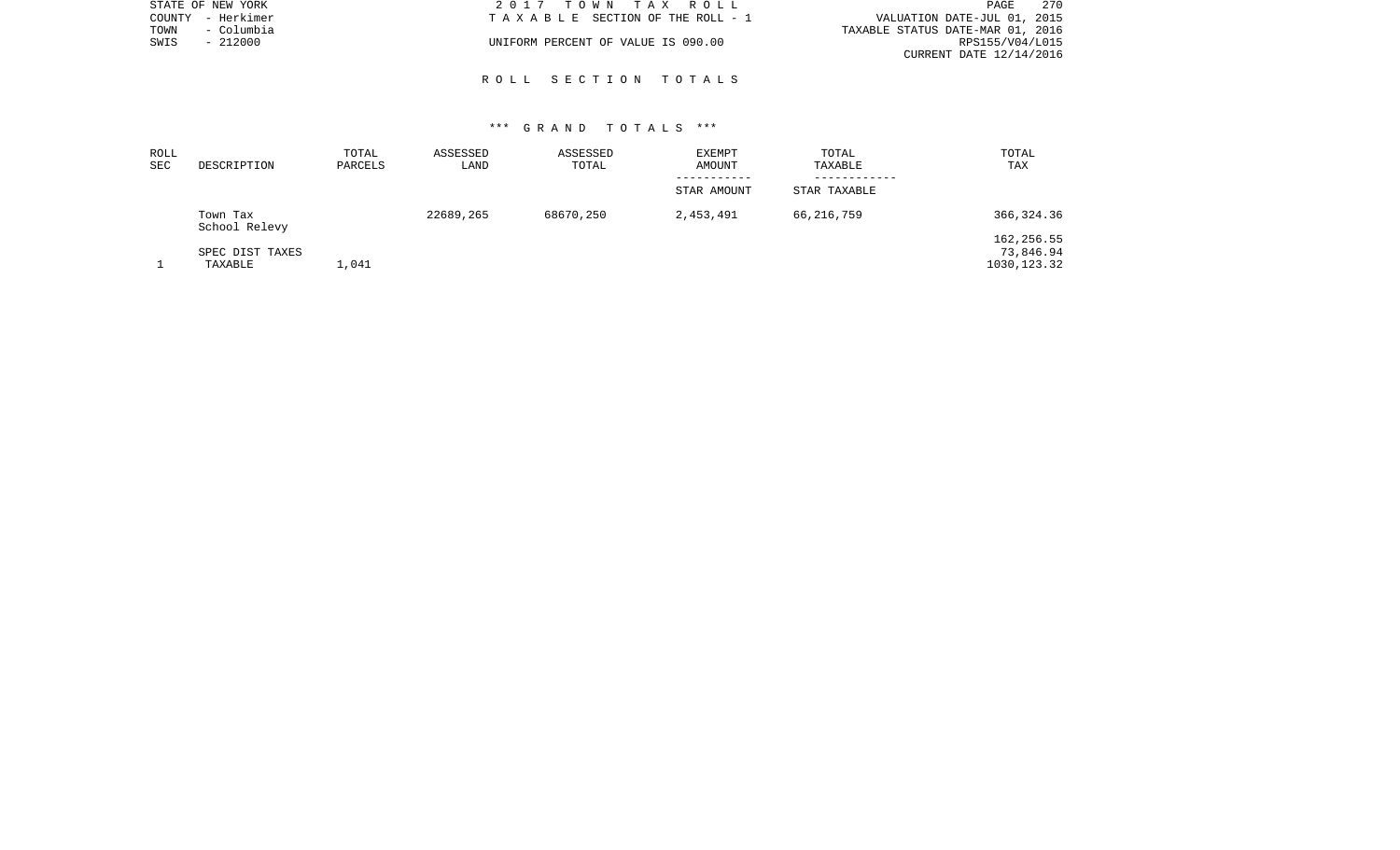|      | STATE OF NEW YORK                  |                                                            | 2017 TOWN TAX ROLL |  |                      |  |  |  |                                                                                   |  |                                  | PAGE | 271 |
|------|------------------------------------|------------------------------------------------------------|--------------------|--|----------------------|--|--|--|-----------------------------------------------------------------------------------|--|----------------------------------|------|-----|
|      | COUNTY - Herkimer                  |                                                            |                    |  |                      |  |  |  | STATE OWNED LAND SECTION OF THE ROLL - 3 SUB-SECT - A VALUATION DATE-JUL 01, 2015 |  |                                  |      |     |
| TOWN | - Columbia                         | ROLL SUB-SECT - A- SECTION 532-A RPTL WILD OR FOREST LANDS |                    |  |                      |  |  |  |                                                                                   |  | TAXABLE STATUS DATE-MAR 01, 2016 |      |     |
| SWIS | - 212000                           |                                                            |                    |  | OWNERS NAME SEOUENCE |  |  |  |                                                                                   |  |                                  |      |     |
|      | UNIFORM PERCENT OF VALUE IS 090.00 |                                                            |                    |  |                      |  |  |  |                                                                                   |  |                                  |      |     |

| TAX MAP PARCEL NUMBER  | PROPERTY LOCATION & CLASS ASSESSMENT           |                                            |                               | EXEMPTION CODE-----------------COUNTY-------TOWN----------- |                  |
|------------------------|------------------------------------------------|--------------------------------------------|-------------------------------|-------------------------------------------------------------|------------------|
| CURRENT OWNERS NAME    | SCHOOL DISTRICT                                | <b>EXAMPLE THE STATE OF STATE OF STATE</b> | TAX DESCRIPTION TAXABLE VALUE |                                                             |                  |
| CURRENT OWNERS ADDRESS | PARCEL SIZE/GRID COORD TOTAL SPECIAL DISTRICTS |                                            |                               |                                                             | TAX AMOUNT       |
|                        |                                                |                                            |                               |                                                             |                  |
|                        | Millers Mills Rd                               |                                            |                               | ACCT 0110001                                                |                  |
| $131.4 - 1 - 6$        | 941 SOL reforest                               |                                            | County Tax                    | 10,800                                                      | 69.65            |
| New York State         | Mount Markham 215601                           | 10,800                                     | Town Tax                      | 10,800                                                      | 59.75            |
| Albany, NY 12236       | ACRES 50.00 BANK<br>984                        | 10,800                                     | FD010 Col-litch fd #1         | 10,800 TO M                                                 | 11.54            |
|                        | EAST-0339333 NRTH-1486051                      |                                            |                               |                                                             |                  |
|                        | FULL MARKET VALUE                              | 12,000                                     |                               |                                                             |                  |
|                        |                                                |                                            | TOTAL TAX ---                 |                                                             | 140.94**         |
|                        |                                                |                                            |                               |                                                             | DATE #1 01/31/17 |
|                        |                                                |                                            |                               | AMT DUE                                                     | 140.94           |
|                        |                                                |                                            |                               |                                                             |                  |
|                        |                                                |                                            |                               | ACCT 0100001                                                |                  |
| $333. -1 - 1$          | 990 Taxabl state                               |                                            | County Tax                    | 2,700                                                       | 17.41            |
| New York State         | Mount Markham 215601                           | 2,700                                      | Town Tax                      | 2,700                                                       | 14.94            |
| Albany, NY 12236       | $0.50$ BANK<br>984<br>ACRES                    | 2,700                                      | FD010 Col-litch fd #1         | 2,700 TO M                                                  | 2.88             |
|                        | DEED BOOK 00000                                |                                            |                               |                                                             |                  |
|                        | FULL MARKET VALUE                              | 3,000                                      |                               |                                                             |                  |
|                        |                                                |                                            | TOTAL TAX ---                 |                                                             | $35.23**$        |
|                        |                                                |                                            |                               |                                                             | DATE #1 01/31/17 |
|                        |                                                |                                            |                               | AMT DUE                                                     | 35.23            |
|                        |                                                |                                            |                               |                                                             |                  |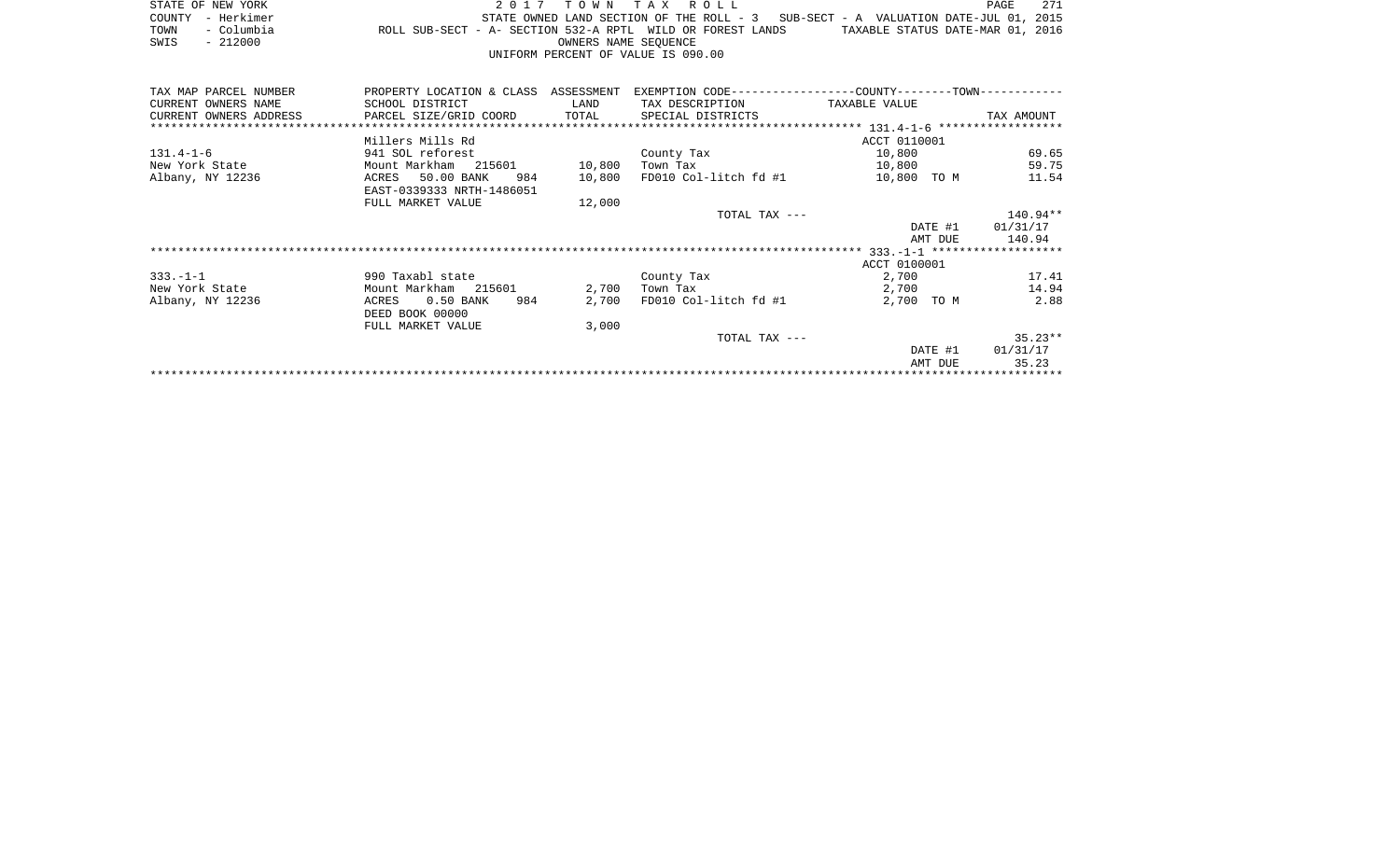|      | STATE OF NEW YORK |                                                            |                                    |  |  | 2017 TOWN TAX ROLL |                                                                                   |                                  | <b>PAGE</b>     | -272 |
|------|-------------------|------------------------------------------------------------|------------------------------------|--|--|--------------------|-----------------------------------------------------------------------------------|----------------------------------|-----------------|------|
|      | COUNTY - Herkimer |                                                            |                                    |  |  |                    | STATE OWNED LAND SECTION OF THE ROLL - 3 SUB-SECT - A VALUATION DATE-JUL 01, 2015 |                                  |                 |      |
| TOWN | - Columbia        | ROLL SUB-SECT - A- SECTION 532-A RPTL WILD OR FOREST LANDS |                                    |  |  |                    |                                                                                   | TAXABLE STATUS DATE-MAR 01, 2016 |                 |      |
| SWIS | - 212000          |                                                            |                                    |  |  |                    |                                                                                   |                                  | RPS155/V04/L015 |      |
|      |                   |                                                            | UNIFORM PERCENT OF VALUE IS 090.00 |  |  |                    |                                                                                   | CURRENT DATE 12/14/2016          |                 |      |

### R O L L S U B S E C T I O N - A - T O T A L S

## \*\*\* S P E C I A L D I S T R I C T S U M M A R Y \*\*\*

| CODE | DISTRICT NAME        | TOTAL<br>PARCELS | EXTENSION<br>TYPE | <b>EXTENSION</b><br>VALUE | AD VALOREM<br>VALUE | <b>EXEMPT</b><br>AMOUNT | TAXABLE<br><b>VALUE</b> | TOTAL<br>TAX |
|------|----------------------|------------------|-------------------|---------------------------|---------------------|-------------------------|-------------------------|--------------|
|      | FD010 Col-litch fd # |                  | TOTAL M           |                           | 13,500              |                         | 13,500                  | 14.42        |

# \*\*\* S C H O O L D I S T R I C T S U M M A R Y \*\*\*

| CODE   | DISTRICT NAME                    | TOTAL<br>PARCELS | ASSESSED<br>LAND |        | EXEMPT<br>AMOUNT | TOTAL<br>TAXABLE |
|--------|----------------------------------|------------------|------------------|--------|------------------|------------------|
|        |                                  |                  |                  |        | STAR AMOUNT      | STAR TAXABLE     |
|        | Mount Markham                    | 2                | 13,500           | 13,500 |                  | 13,500           |
| 215601 |                                  |                  |                  |        |                  | 13,500           |
|        | SUB-TOTAL                        | 2                | 13,500           | 13,500 |                  | 13,500           |
|        | $S \cup B - T \cup T A L (CONT)$ |                  |                  |        |                  | 13,500           |
|        |                                  |                  |                  |        |                  |                  |
|        | TOTAL                            | 2                | 13,500           | 13,500 |                  | 13,500           |
|        | T O T A L (CONT)                 |                  |                  |        |                  | 13,500           |

\*\*\* S Y S T E M C O D E S S U M M A R Y \*\*\*

#### NO SYSTEM EXEMPTIONS AT THIS LEVEL

\*\*\* E X E M P T I O N S U M M A R Y \*\*\*

NO EXEMPTIONS AT THIS LEVEL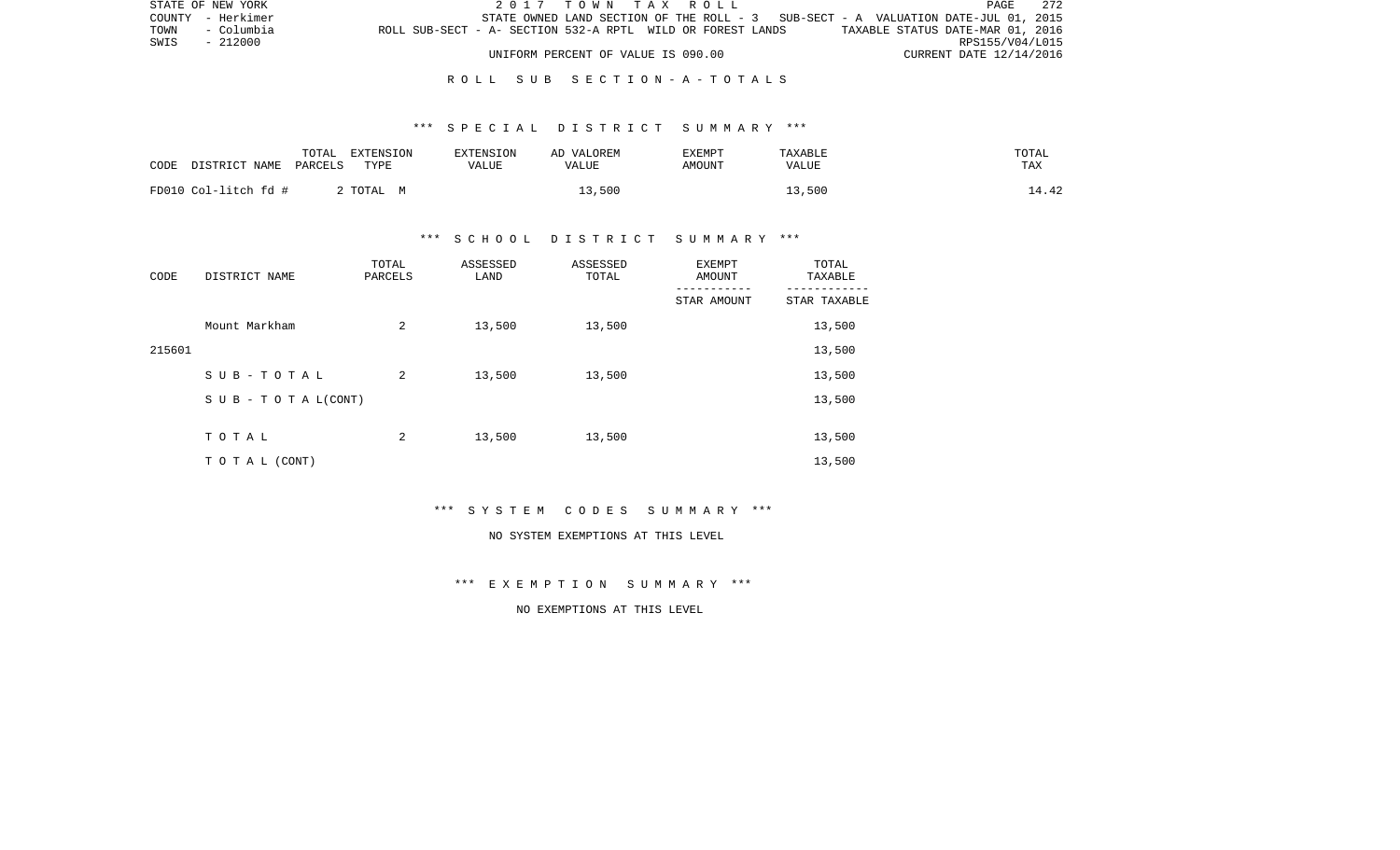|      | STATE OF NEW YORK |                                                            | 2017 TOWN TAX ROLL                                                                |  |  |  |  |                                  |                         | PAGE            | - 273 |
|------|-------------------|------------------------------------------------------------|-----------------------------------------------------------------------------------|--|--|--|--|----------------------------------|-------------------------|-----------------|-------|
|      | COUNTY - Herkimer |                                                            | STATE OWNED LAND SECTION OF THE ROLL - 3 SUB-SECT - A VALUATION DATE-JUL 01, 2015 |  |  |  |  |                                  |                         |                 |       |
| TOWN | - Columbia        | ROLL SUB-SECT - A- SECTION 532-A RPTL WILD OR FOREST LANDS |                                                                                   |  |  |  |  | TAXABLE STATUS DATE-MAR 01, 2016 |                         |                 |       |
| SWIS | - 212000          |                                                            |                                                                                   |  |  |  |  |                                  |                         | RPS155/V04/L015 |       |
|      |                   |                                                            | UNIFORM PERCENT OF VALUE IS 090.00                                                |  |  |  |  |                                  | CURRENT DATE 12/14/2016 |                 |       |

## R O L L S U B S E C T I O N - A - T O T A L S

| ROLL<br>SEC | DESCRIPTION      | TOTAL<br>PARCELS | ASSESSED<br>LAND | ASSESSED<br>TOTAL | <b>EXEMPT</b><br>AMOUNT | TOTAL<br>TAXABLE | TOTAL<br>TAX |
|-------------|------------------|------------------|------------------|-------------------|-------------------------|------------------|--------------|
|             |                  |                  |                  |                   | STAR AMOUNT             | STAR TAXABLE     |              |
|             | County Tax       |                  | 13,500           | 13,500            |                         | 13,500           | 87.06        |
|             | Town Tax         |                  | 13,500           | 13,500            |                         | 13,500           | 74.69        |
|             | SPEC DIST TAXES  |                  |                  |                   |                         |                  | 14.42        |
|             | STATE OWNED LAND |                  |                  |                   |                         |                  | 176.17       |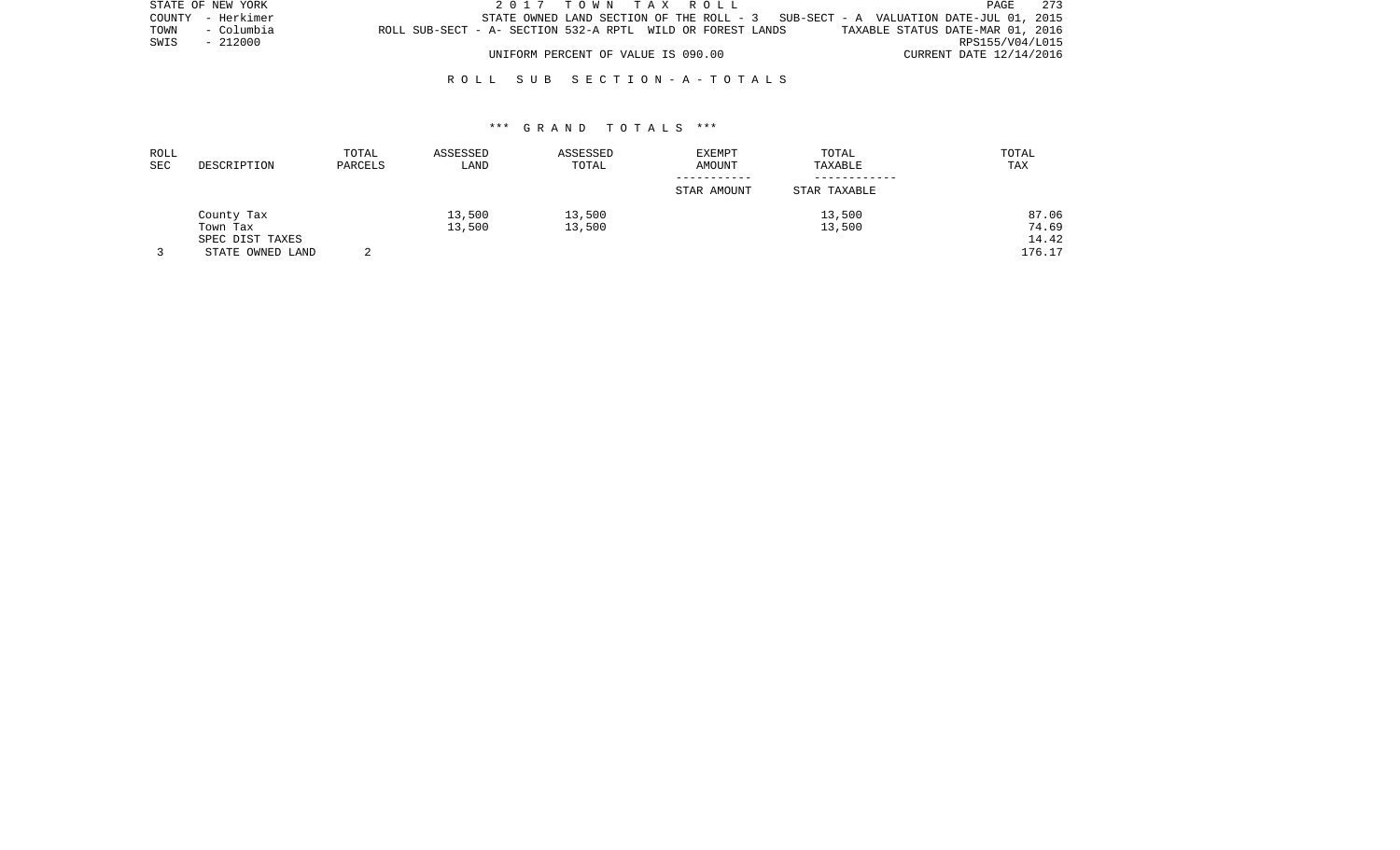| 274<br>TOWN TAX ROLL<br>STATE OF NEW YORK<br>2017<br>PAGE |                                                            |            |                                                                                |               |                                  |  |
|-----------------------------------------------------------|------------------------------------------------------------|------------|--------------------------------------------------------------------------------|---------------|----------------------------------|--|
| – Herkimer<br>COUNTY                                      |                                                            |            | STATE OWNED LAND SECTION OF THE ROLL - $3$ SUB-SECT - Y VALUATION DATE-JUL 01, |               | 2015                             |  |
| - Columbia<br>TOWN                                        | ROLL SUB-SECT - Y- SECTION 545 RPTL TRANSITION ASSESSMENTS |            |                                                                                |               | TAXABLE STATUS DATE-MAR 01, 2016 |  |
| SWIS<br>$-212000$                                         | OWNERS NAME SEOUENCE                                       |            |                                                                                |               |                                  |  |
|                                                           |                                                            |            | UNIFORM PERCENT OF VALUE IS 090.00                                             |               |                                  |  |
|                                                           |                                                            |            |                                                                                |               |                                  |  |
| TAX MAP PARCEL NUMBER                                     | PROPERTY LOCATION & CLASS                                  | ASSESSMENT | EXEMPTION CODE-----------------COUNTY-------TOWN-----------                    |               |                                  |  |
| CURRENT OWNERS NAME                                       | SCHOOL DISTRICT                                            | LAND       | TAX DESCRIPTION                                                                | TAXABLE VALUE |                                  |  |
| CURRENT OWNERS ADDRESS                                    | PARCEL SIZE/GRID COORD TOTAL SPECIAL DISTRICTS             |            |                                                                                |               | TAX AMOUNT                       |  |
|                                                           |                                                            |            |                                                                                |               |                                  |  |
|                                                           | 50 Wolf Rd                                                 |            |                                                                                |               |                                  |  |
| $333. - 1 - 1.2$                                          | 993 Transition t                                           |            | County Tax                                                                     | 0.00          | 0.00                             |  |
| New York State                                            | Mount Markham 215601                                       |            | Town Tax                                                                       | 0.00          | 0.00                             |  |
| 50 Wolf Rd                                                |                                                            |            | FD010 Col-litch fd #1                                                          | $0$ TOM       |                                  |  |
| Albany, NY 12233                                          | FULL MARKET VALUE                                          |            |                                                                                |               |                                  |  |
|                                                           |                                                            |            | TOTAL TAX $---$                                                                |               | $0.00**$                         |  |
|                                                           |                                                            |            |                                                                                |               |                                  |  |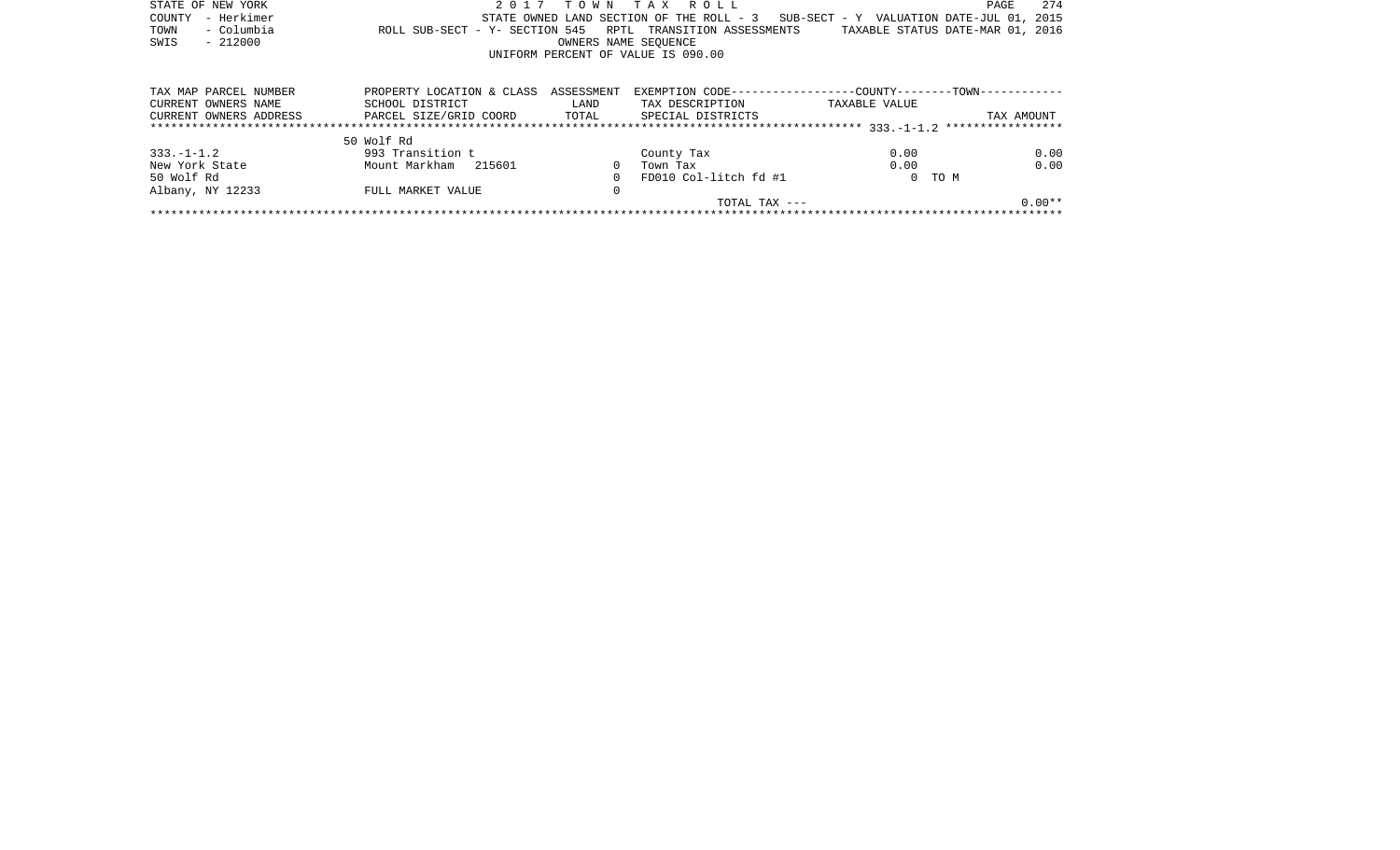| STATE OF NEW YORK |            |                                                            |  | 2017 TOWN TAX ROLL                 |  |                                                                                   |                                  |                         | <b>PAGE</b> | 275 |
|-------------------|------------|------------------------------------------------------------|--|------------------------------------|--|-----------------------------------------------------------------------------------|----------------------------------|-------------------------|-------------|-----|
| COUNTY - Herkimer |            |                                                            |  |                                    |  | STATE OWNED LAND SECTION OF THE ROLL - 3 SUB-SECT - Y VALUATION DATE-JUL 01, 2015 |                                  |                         |             |     |
| TOWN              | - Columbia | ROLL SUB-SECT - Y- SECTION 545 RPTL TRANSITION ASSESSMENTS |  |                                    |  |                                                                                   | TAXABLE STATUS DATE-MAR 01, 2016 |                         |             |     |
| SWIS              | - 212000   |                                                            |  |                                    |  |                                                                                   |                                  | RPS155/V04/L015         |             |     |
|                   |            |                                                            |  | UNIFORM PERCENT OF VALUE IS 090.00 |  |                                                                                   |                                  | CURRENT DATE 12/14/2016 |             |     |

## R O L L S U B S E C T I O N - Y - T O T A L S

# \*\*\* S P E C I A L D I S T R I C T S U M M A R Y \*\*\*

|      |                   | <b>TOTA</b><br>TATAT | <b>TON</b><br>---<br>- יה דאים יו <sub>י</sub> |        | $\triangleright$ | $\rightarrow$<br>دونها بر<br>- ۱۰۲۰ تا ۱۰ |       | ™UTAL              |
|------|-------------------|----------------------|------------------------------------------------|--------|------------------|-------------------------------------------|-------|--------------------|
| CODE | NTAM <sup>T</sup> | ، ب ۱۵ ب             | $m \times r$                                   | ת טעב. |                  | MOUN'                                     | ′ALU⊥ | $m \times r$<br>∸⊷ |

FD010 Col-litch fd # 1 TOTAL M

\*\*\* S C H O O L D I S T R I C T S U M M A R Y \*\*\*

| CODE | DISTRICT NAME | TOTAL<br>PARCELS | ASSESSED<br>∟AND | ASSESSED<br>TOTAL | EXEMPT<br>AMOUNT           | TOTAL<br>TAXABLE |
|------|---------------|------------------|------------------|-------------------|----------------------------|------------------|
|      |               |                  |                  |                   | -----------<br>STAR AMOUNT | STAR TAXABLE     |

Mount Markham 1

215601

| SUB-TOTAL                        |  |
|----------------------------------|--|
| $S \cup B - T \cup T A L (CONT)$ |  |
|                                  |  |
| тотаь                            |  |
|                                  |  |

T O T A L (CONT)

# \*\*\* S Y S T E M C O D E S S U M M A R Y \*\*\*

NO SYSTEM EXEMPTIONS AT THIS LEVEL

\*\*\* E X E M P T I O N S U M M A R Y \*\*\*

NO EXEMPTIONS AT THIS LEVEL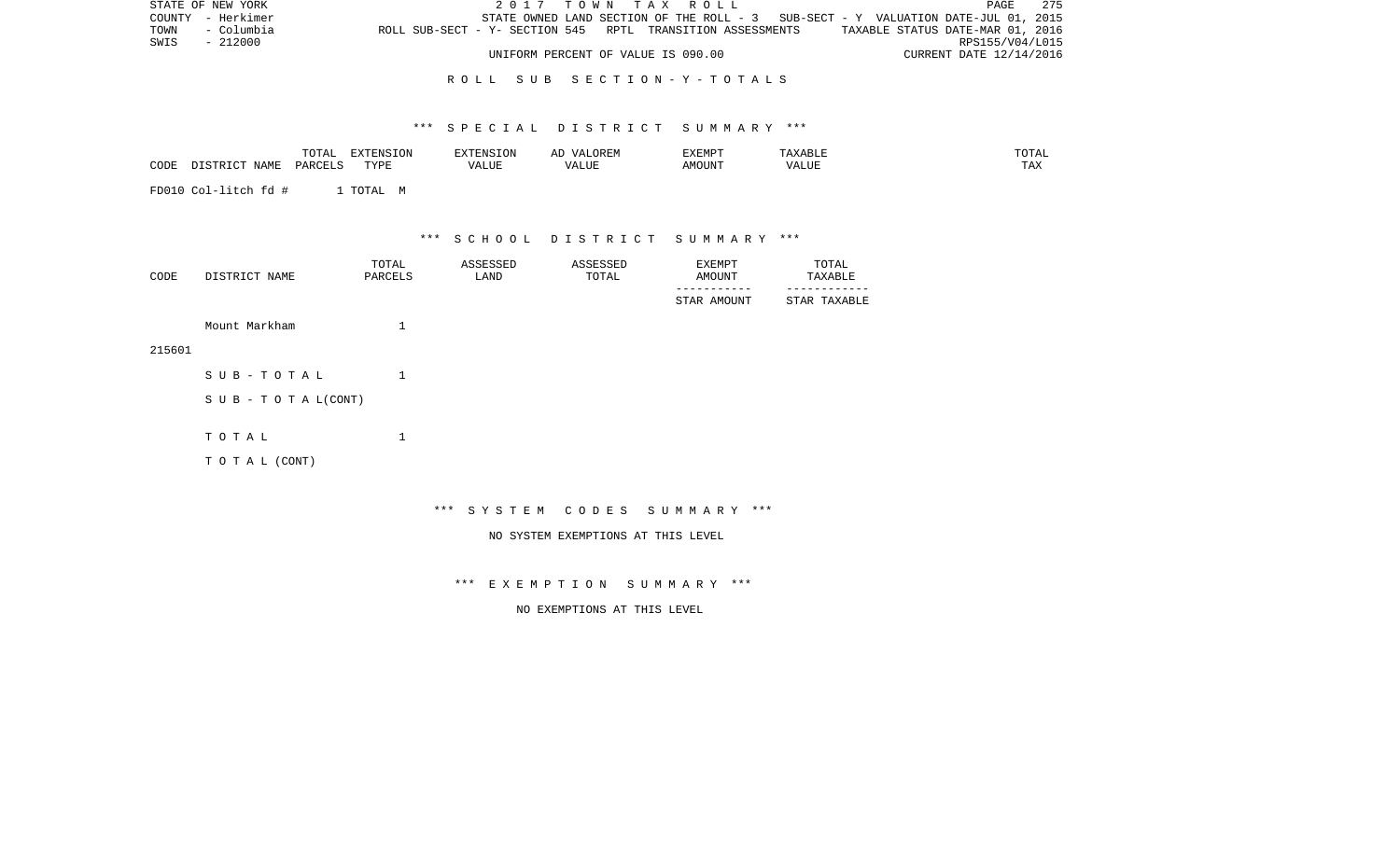|      | STATE OF NEW YORK |                                                            | 2017 TOWN TAX ROLL                                                                |  |  |  |                                  | PAGE                    | 276 |
|------|-------------------|------------------------------------------------------------|-----------------------------------------------------------------------------------|--|--|--|----------------------------------|-------------------------|-----|
|      | COUNTY - Herkimer |                                                            | STATE OWNED LAND SECTION OF THE ROLL - 3 SUB-SECT - Y VALUATION DATE-JUL 01, 2015 |  |  |  |                                  |                         |     |
| TOWN | - Columbia        | ROLL SUB-SECT - Y- SECTION 545 RPTL TRANSITION ASSESSMENTS |                                                                                   |  |  |  | TAXABLE STATUS DATE-MAR 01, 2016 |                         |     |
| SWIS | - 212000          |                                                            |                                                                                   |  |  |  |                                  | RPS155/V04/L015         |     |
|      |                   |                                                            | UNIFORM PERCENT OF VALUE IS 090.00                                                |  |  |  |                                  | CURRENT DATE 12/14/2016 |     |

### R O L L S U B S E C T I O N - Y - T O T A L S

#### \*\*\* G R A N D T O T A L S \*\*\*

| ROLL |               | TOTAL   | ASSESSED | ASSESSED | EXEMPT      | TOTAL        | TOTAL |
|------|---------------|---------|----------|----------|-------------|--------------|-------|
| SEC  | DESCRIPTION   | PARCELS | LAND     | TOTAL    | AMOUNT      | TAXABLE      | TAX   |
|      |               |         |          |          |             |              |       |
|      |               |         |          |          | STAR AMOUNT | STAR TAXABLE |       |
|      | 3 TOTAL<br>RS |         |          |          |             |              |       |

SPEC DIST TAXES

3 STATE OWNED LAND 1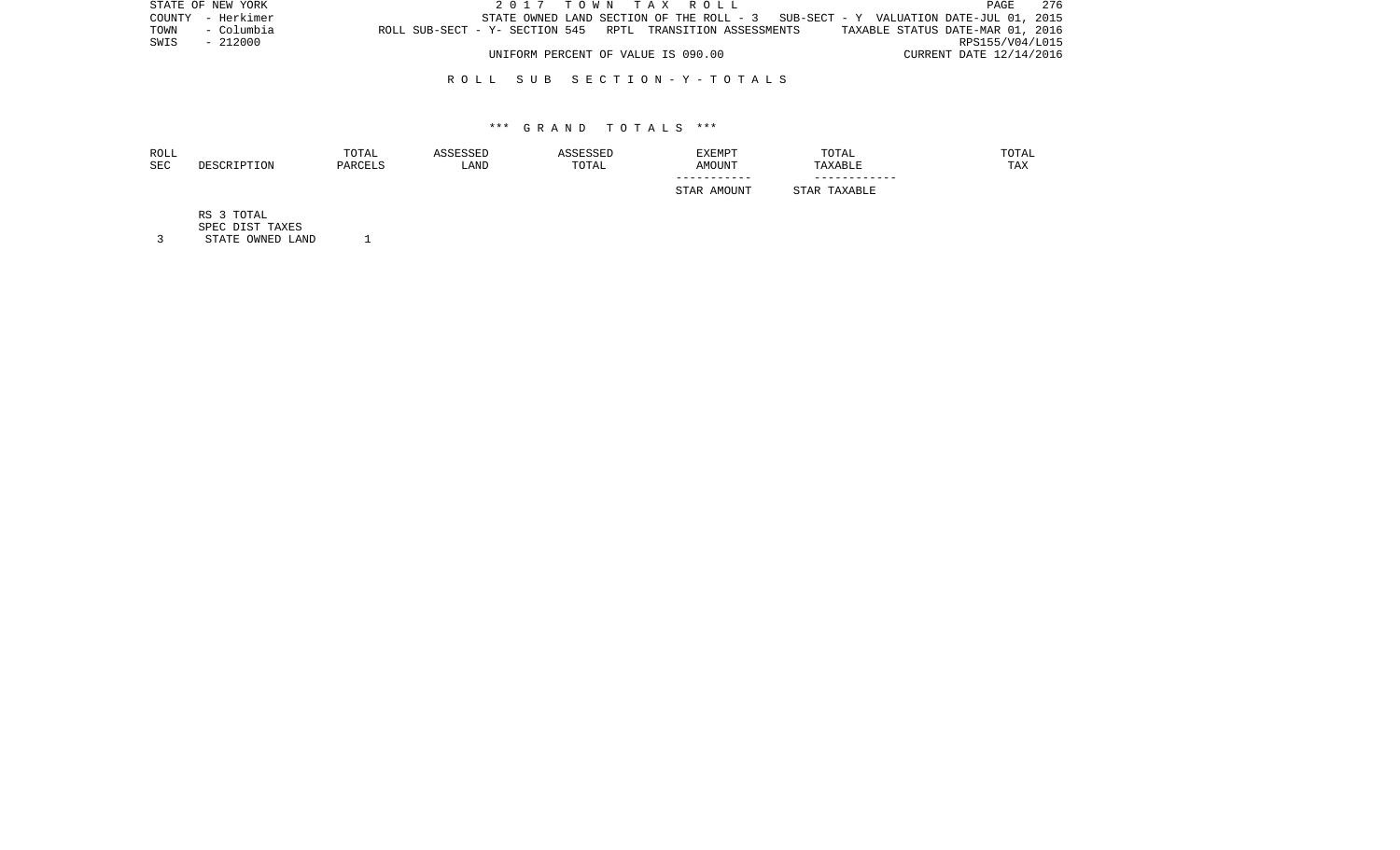|      | STATE OF NEW YORK | 2017 TOWN TAX ROLL                       | 2.77<br>PAGE                     |
|------|-------------------|------------------------------------------|----------------------------------|
|      | COUNTY - Herkimer | STATE OWNED LAND SECTION OF THE ROLL - 3 | VALUATION DATE-JUL 01, 2015      |
| TOWN | - Columbia        |                                          | TAXABLE STATUS DATE-MAR 01, 2016 |
| SWIS | $-212000$         |                                          | RPS155/V04/L015                  |
|      |                   | UNIFORM PERCENT OF VALUE IS 090.00       | CURRENT DATE 12/14/2016          |
|      |                   |                                          |                                  |

#### R O L L S E C T I O N T O T A L S

# \*\*\* S P E C I A L D I S T R I C T S U M M A R Y \*\*\*

| CODE<br>DISTRICT NAME | TOTAL<br>EXTENSION<br>PARCELS<br>TYPE | EXTENSION<br>VALUE | AD VALOREM<br>VALUE | <b>EXEMPT</b><br>AMOUNT | TAXABLE<br>VALUE | TOTAL<br>TAX |
|-----------------------|---------------------------------------|--------------------|---------------------|-------------------------|------------------|--------------|
| FD010 Col-litch fd #  | 3 TOTAL M                             |                    | 13,500              |                         | 13,500           | 14.42        |

# \*\*\* S C H O O L D I S T R I C T S U M M A R Y \*\*\*

| CODE   | DISTRICT NAME                    | TOTAL<br>PARCELS | ASSESSED<br>LAND | ASSESSED<br>TOTAL | EXEMPT<br>AMOUNT | TOTAL<br>TAXABLE |
|--------|----------------------------------|------------------|------------------|-------------------|------------------|------------------|
|        |                                  |                  |                  |                   | STAR AMOUNT      | STAR TAXABLE     |
|        | Mount Markham                    | 3                | 13,500           | 13,500            |                  | 13,500           |
| 215601 |                                  |                  |                  |                   |                  | 13,500           |
|        | SUB-TOTAL                        | 3                | 13,500           | 13,500            |                  | 13,500           |
|        | $S \cup B - T \cup T A L (CONT)$ |                  |                  |                   |                  | 13,500           |
|        |                                  |                  |                  |                   |                  |                  |
|        | TOTAL                            | 3                | 13,500           | 13,500            |                  | 13,500           |
|        | T O T A L (CONT)                 |                  |                  |                   |                  | 13,500           |

\*\*\* S Y S T E M C O D E S S U M M A R Y \*\*\*

#### NO SYSTEM EXEMPTIONS AT THIS LEVEL

\*\*\* E X E M P T I O N S U M M A R Y \*\*\*

NO EXEMPTIONS AT THIS LEVEL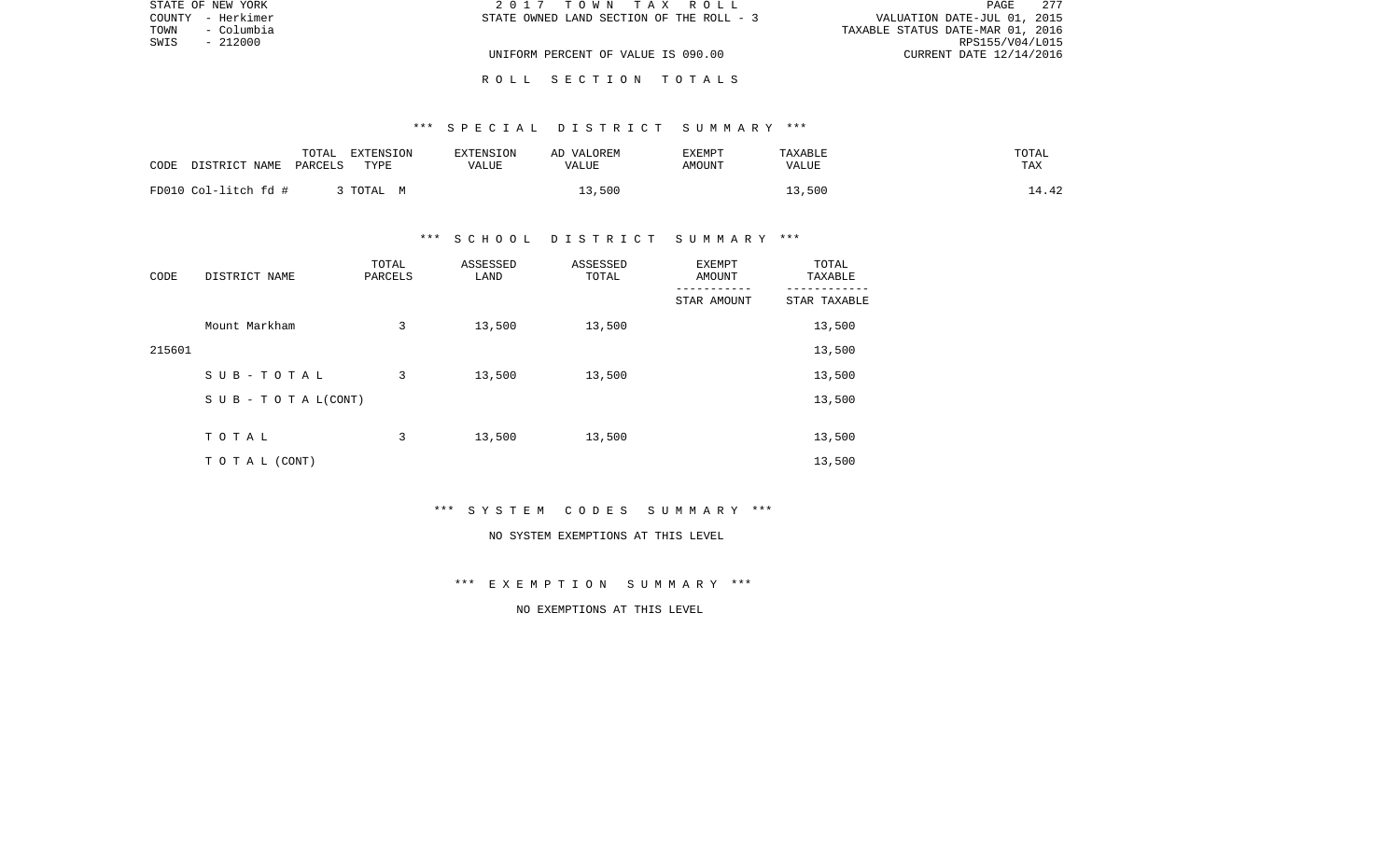| STATE OF NEW YORK    | 2017 TOWN TAX ROLL                       | 278<br>PAGE                      |
|----------------------|------------------------------------------|----------------------------------|
| – Herkimer<br>COUNTY | STATE OWNED LAND SECTION OF THE ROLL - 3 | VALUATION DATE-JUL 01, 2015      |
| - Columbia<br>TOWN   |                                          | TAXABLE STATUS DATE-MAR 01, 2016 |
| $-212000$<br>SWIS    |                                          | RPS155/V04/L015                  |
|                      | UNIFORM PERCENT OF VALUE IS 090.00       | CURRENT DATE 12/14/2016          |
|                      |                                          |                                  |

# \*\*\* G R A N D T O T A L S \*\*\*

R O L L S E C T I O N T O T A L S

| ROLL |                  | TOTAL   | ASSESSED | ASSESSED | EXEMPT      | TOTAL        | TOTAL  |
|------|------------------|---------|----------|----------|-------------|--------------|--------|
| SEC  | DESCRIPTION      | PARCELS | LAND     | TOTAL    | AMOUNT      | TAXABLE      | TAX    |
|      |                  |         |          |          | STAR AMOUNT | STAR TAXABLE |        |
|      | County Tax       |         | 13,500   | 13,500   |             | 13,500       | 87.06  |
|      | Town Tax         |         | 13,500   | 13,500   |             | 13,500       | 74.69  |
|      | SPEC DIST TAXES  |         |          |          |             |              | 14.42  |
|      | STATE OWNED LAND |         |          |          |             |              | 176.17 |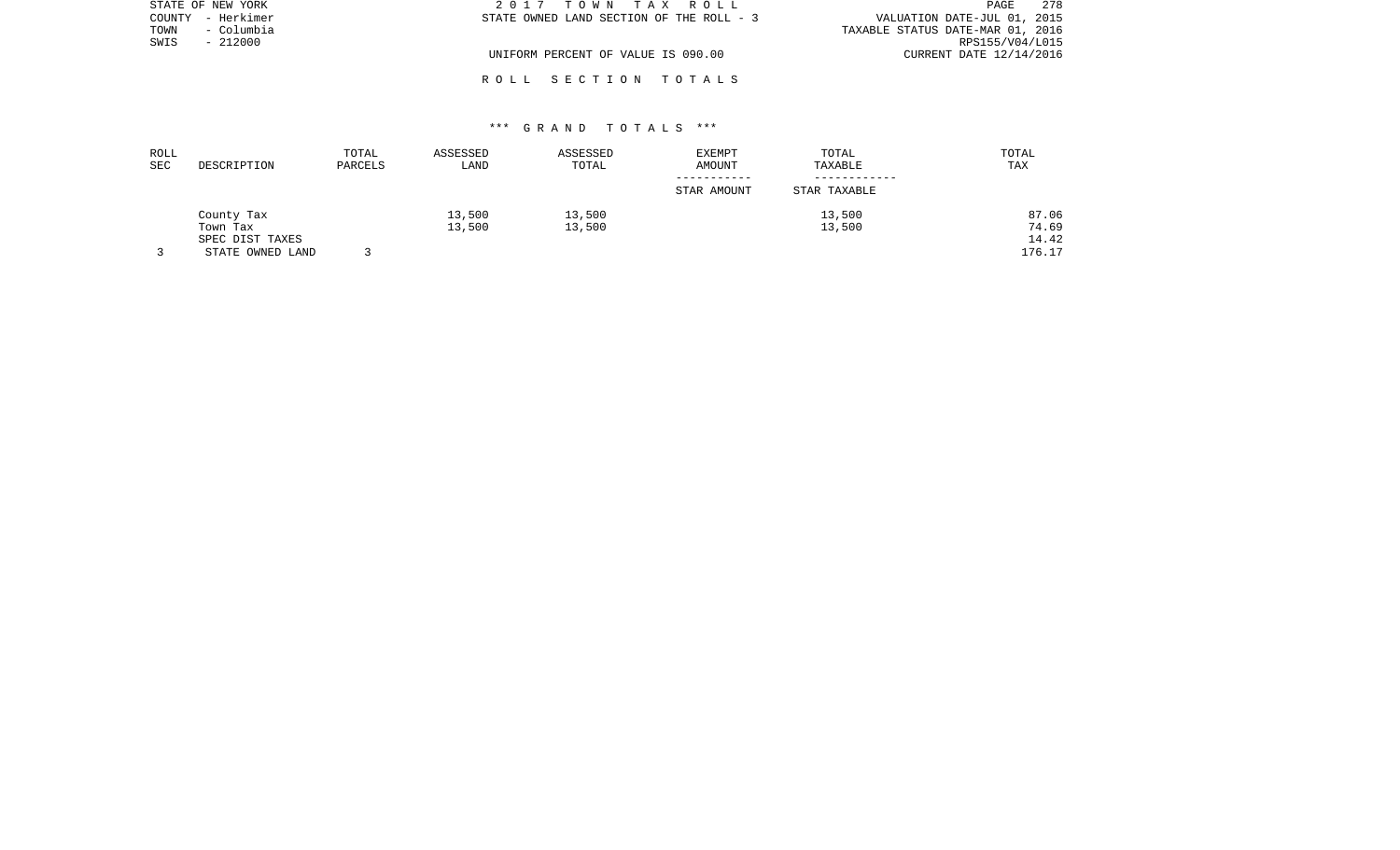|      | STATE OF NEW YORK | 2017 TOWN TAX ROLL                        | PAGE                             | 279 |
|------|-------------------|-------------------------------------------|----------------------------------|-----|
|      | COUNTY - Herkimer | SPECIAL FRANCHISE SECTION OF THE ROLL - 5 | VALUATION DATE-JUL 01, 2015      |     |
| TOWN | – Columbia        | OWNERS NAME SEOUENCE                      | TAXABLE STATUS DATE-MAR 01, 2016 |     |
| SWIS | - 212000          | UNIFORM PERCENT OF VALUE IS 090.00        |                                  |     |

| TAX MAP PARCEL NUMBER                                       | PROPERTY LOCATION & CLASS ASSESSMENT EXEMPTION CODE----------------COUNTY--------TOWN----------                |                |                                           |                           |                  |
|-------------------------------------------------------------|----------------------------------------------------------------------------------------------------------------|----------------|-------------------------------------------|---------------------------|------------------|
| CURRENT OWNERS NAME                                         | SCHOOL DISTRICT                                                                                                | LAND           | TAX DESCRIPTION TAXABLE VALUE             |                           |                  |
| CURRENT OWNERS ADDRESS                                      | PARCEL SIZE/GRID COORD                                                                                         | TOTAL          | SPECIAL DISTRICTS                         |                           | TAX AMOUNT       |
|                                                             |                                                                                                                |                |                                           |                           |                  |
|                                                             | Columbia                                                                                                       |                |                                           |                           | BILL 1042        |
| $555. - 9 - 1$                                              | 866 Telephone                                                                                                  |                | County Tax                                | 12,833<br>12,833<br>70.99 |                  |
| Citizens Communications                                     | Richfield Sprin 365601 0 Town Tax                                                                              |                |                                           |                           |                  |
| 3 Highridge Park                                            | ACRES 0.01 BANK                                                                                                | 984 12,833     | FD010 Col-litch fd $#1$ 12,833 TO M       |                           | 13.71            |
| Stamford, CT 06905                                          | FULL MARKET VALUE                                                                                              | 14,259         |                                           |                           |                  |
|                                                             |                                                                                                                |                | TOTAL TAX ---                             |                           | $167.46**$       |
|                                                             |                                                                                                                |                |                                           |                           | DATE #1 01/31/17 |
|                                                             |                                                                                                                |                |                                           | AMT DUE                   | 167.46           |
|                                                             |                                                                                                                |                |                                           |                           |                  |
|                                                             |                                                                                                                |                |                                           | ACCT 070500060            | BILL 1043        |
| $555. - 7 - 1.1$                                            | 861 Elec & gas                                                                                                 |                | County Tax                                | 589,972                   | 3,804.65         |
| National Grid                                               |                                                                                                                |                | Town Tax                                  | 589,972                   | 3,263.84         |
| Attn: Real Estate Tax Dept                                  | Central Valley 212803 0<br>App For School(98.99%) 589,972                                                      | 589,972        | FD010 Col-litch fd #1 589,972 TO M 630.33 |                           |                  |
| 300 Erie Blvd West                                          | <b>EXAMPLE AND READ PROPERTY</b><br>984                                                                        |                |                                           |                           |                  |
| Syracuse, NY 13202                                          | DEED BOOK 00000                                                                                                |                |                                           |                           |                  |
|                                                             | FULL MARKET VALUE                                                                                              | 655,524        |                                           |                           |                  |
|                                                             |                                                                                                                |                | TOTAL TAX ---                             |                           | 7,698.82**       |
|                                                             |                                                                                                                |                |                                           | DATE #1                   | 01/31/17         |
|                                                             |                                                                                                                |                |                                           | AMT DUE                   | 7,698.82         |
|                                                             |                                                                                                                |                |                                           |                           |                  |
|                                                             |                                                                                                                |                |                                           | ACCT 070500060            | BILL 1044        |
| $555. - 7 - 1.2$                                            | 861 Elec & gas                                                                                                 |                | County Tax                                | 6,019                     | 38.82            |
| National Grid                                               | Owen D Young 215001                                                                                            | $\overline{0}$ | Town Tax                                  | 6,019                     | 33.30            |
| Attn: Real Estate Tax Dept                                  | App For School(1.01%)                                                                                          | 6,019          | FD010 Col-litch fd #1                     | 6,019 TO M                | 6.43             |
| 300 Erie Blvd West<br>Syracuse, NY 13202 FULL MARKET        | BANK<br>984                                                                                                    | 6,688          |                                           |                           |                  |
|                                                             | FULL MARKET VALUE                                                                                              |                | TOTAL TAX ---                             |                           | 78.55**          |
|                                                             |                                                                                                                |                |                                           | DATE #1                   | 01/31/17         |
|                                                             |                                                                                                                |                |                                           | AMT DUE                   | 78.55            |
|                                                             |                                                                                                                |                |                                           |                           |                  |
|                                                             |                                                                                                                |                |                                           | ACCT 070500030            | BILL 1045        |
| $555. - 5 - 1.1$                                            | 861 Elec & gas                                                                                                 |                |                                           |                           | 548.17           |
| <b>NYSEG</b>                                                | Example 1988 and 1989 and 1999 and 1999 and 1999 and 1999 and 1999 and 1999 and 1999 and 1999 and 1999 and 199 |                | County Tax<br>Town Tax                    | 85,003<br>85,003          | 470.25           |
| Attn: UTILITY SHARED SERVICES App For School(59.00%) 85,003 |                                                                                                                |                | FD010 Col-litch fd #1 85,003 TO M 90.82   |                           |                  |
| LOCAL TAX DEPT-FREEPORT BLDG                                | Electric & Gas                                                                                                 |                |                                           |                           |                  |
| 70 FARMVIEW Dr                                              | 984<br>BANK                                                                                                    |                |                                           |                           |                  |
| NEW GLOUCESTER, ME 04260                                    | DEED BOOK 00000                                                                                                |                |                                           |                           |                  |
|                                                             | FULL MARKET VALUE                                                                                              | 94,448         |                                           |                           |                  |
|                                                             |                                                                                                                |                | TOTAL TAX ---                             |                           | 1,109.24**       |
|                                                             |                                                                                                                |                |                                           | DATE #1                   | 01/31/17         |
|                                                             |                                                                                                                |                |                                           | AMT DUE                   | 1,109.24         |
|                                                             |                                                                                                                |                |                                           |                           |                  |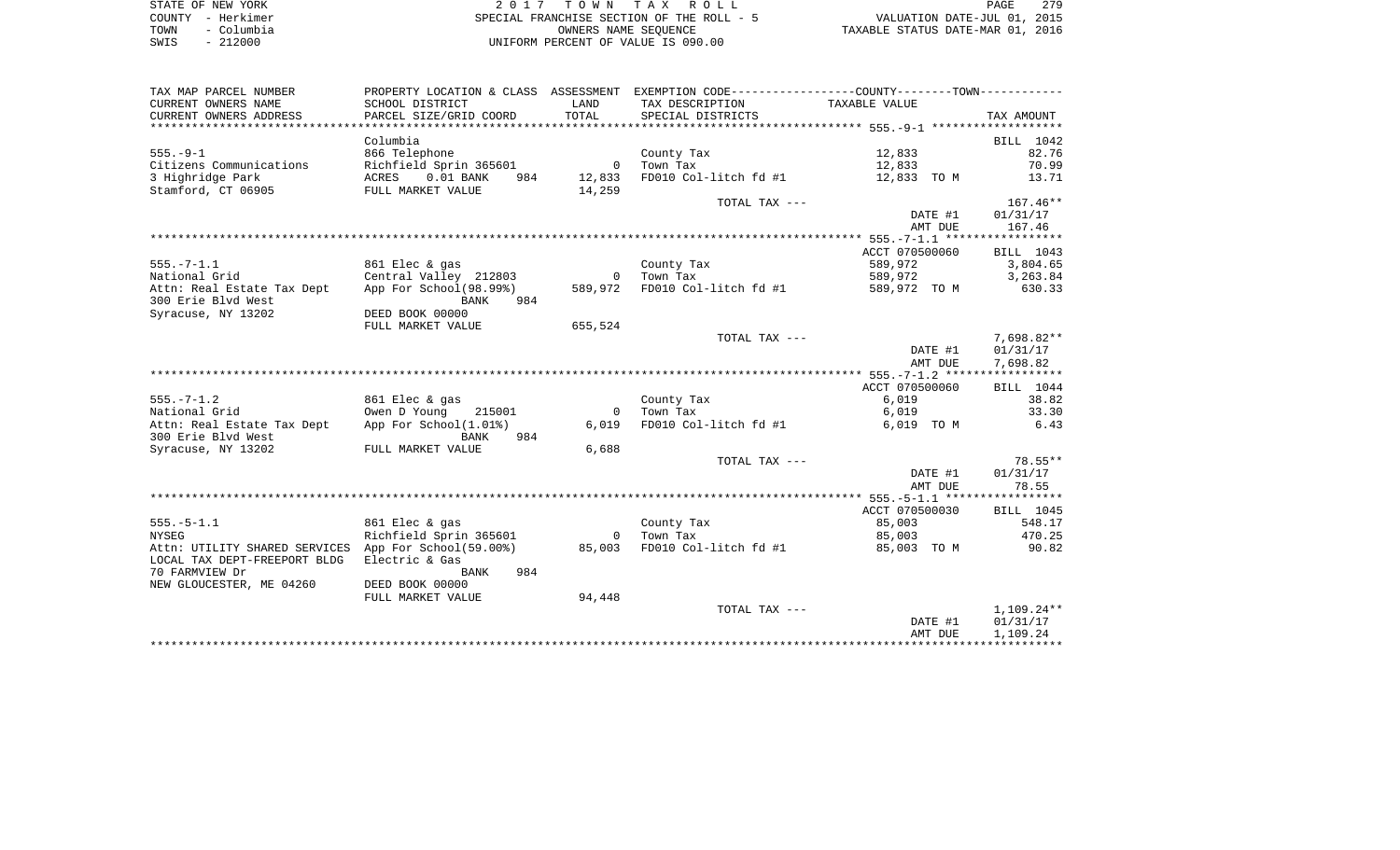|      | STATE OF NEW YORK | 2017 TOWN TAX ROLL                        |                                  | PAGE | 280 |
|------|-------------------|-------------------------------------------|----------------------------------|------|-----|
|      | COUNTY - Herkimer | SPECIAL FRANCHISE SECTION OF THE ROLL - 5 | VALUATION DATE-JUL 01, 2015      |      |     |
| TOWN | - Columbia        | OWNERS NAME SEOUENCE                      | TAXABLE STATUS DATE-MAR 01, 2016 |      |     |
| SWIS | $-212000$         | UNIFORM PERCENT OF VALUE IS 090.00        |                                  |      |     |
|      |                   |                                           |                                  |      |     |

| TAX MAP PARCEL NUMBER<br>CURRENT OWNERS NAME | PROPERTY LOCATION & CLASS ASSESSMENT<br>SCHOOL DISTRICT | LAND           | EXEMPTION CODE-----------------COUNTY-------TOWN-----------<br>TAX DESCRIPTION | TAXABLE VALUE  |            |
|----------------------------------------------|---------------------------------------------------------|----------------|--------------------------------------------------------------------------------|----------------|------------|
| CURRENT OWNERS ADDRESS                       | PARCEL SIZE/GRID COORD                                  | TOTAL          | SPECIAL DISTRICTS                                                              |                | TAX AMOUNT |
|                                              |                                                         |                |                                                                                | ACCT 070500030 | BILL 1046  |
| $555. - 5 - 1.2$                             | 861 Elec & gas                                          |                | County Tax                                                                     | 31,696         | 204.40     |
| <b>NYSEG</b>                                 | 215601<br>Mount Markham                                 |                | 0 Town Tax                                                                     | 31,696         | 175.35     |
| Attn: UTILITY SHARED SERVICES                | App For School(22.00%)                                  |                | 31,696 FD010 Col-litch fd #1                                                   | 31,696 TO M    | 33.86      |
| LOCAL TAX DEPT-FREEPORT BLDG                 | Electric & Gas                                          |                |                                                                                |                |            |
| 70 FARMVIEW Dr                               | BANK<br>984                                             |                |                                                                                |                |            |
| NEW GLOUCESTER, ME 04260                     | FULL MARKET VALUE                                       | 35,218         |                                                                                |                |            |
|                                              |                                                         |                | TOTAL TAX ---                                                                  |                | $413.61**$ |
|                                              |                                                         |                |                                                                                | DATE #1        | 01/31/17   |
|                                              |                                                         |                |                                                                                | AMT DUE        | 413.61     |
|                                              |                                                         |                |                                                                                | ACCT 070500030 | BILL 1047  |
| $555. - 5 - 1.3$                             | 861 Elec & gas                                          |                | County Tax                                                                     | 27,374         | 176.53     |
| <b>NYSEG</b>                                 | Central Valley 212803                                   |                | 0 Town Tax                                                                     | 27,374         | 151.44     |
| Attn: UTILITY SHARED SERVICES                | App For School(19.00%)                                  |                | 27,374 FD010 Col-litch fd #1                                                   | 27,374 TO M    | 29.25      |
| LOCAL TAX DEPT-FREEPORT BLDG                 | Electric & Gas                                          |                |                                                                                |                |            |
| 70 FARM VIEW Dr                              | BANK<br>984                                             |                |                                                                                |                |            |
| NEW GLOUCESTER, ME 04260                     | FULL MARKET VALUE                                       | 30,416         |                                                                                |                |            |
|                                              |                                                         |                | TOTAL TAX ---                                                                  |                | $357.22**$ |
|                                              |                                                         |                |                                                                                | DATE #1        | 01/31/17   |
|                                              |                                                         |                |                                                                                | AMT DUE        | 357.22     |
|                                              |                                                         |                |                                                                                |                |            |
|                                              |                                                         |                |                                                                                | ACCT 070500090 | BILL 1048  |
| $555. - 8 - 1$                               | 861 Elec & gas                                          |                | County Tax                                                                     | 2,930          | 18.90      |
| Otsego Electric Coop Inc                     | Richfield Sprin 365601                                  | $\overline{0}$ | Town Tax                                                                       | 2,930          | 16.21      |
| PO Box 128<br>Hartwick, NY 13348             | Electric & Gas                                          | 2,930          | FD010 Col-litch fd #1                                                          | 2,930 TO M     | 3.13       |
|                                              | App For School<br>BANK<br>984                           |                |                                                                                |                |            |
|                                              | DEED BOOK 00000                                         |                |                                                                                |                |            |
|                                              | FULL MARKET VALUE                                       | 3,256          |                                                                                |                |            |
|                                              |                                                         |                | TOTAL TAX ---                                                                  |                | 38.24 **   |
|                                              |                                                         |                |                                                                                | DATE #1        | 01/31/17   |
|                                              |                                                         |                |                                                                                | AMT DUE        | 38.24      |
|                                              |                                                         |                |                                                                                |                |            |
|                                              | Columbia                                                |                |                                                                                |                | BILL 1049  |
| $555. - 10 - 1$                              | 835 Cable tv                                            |                | County Tax                                                                     | 32,929         | 212.35     |
| Time Warner Cable                            | Mount Markham<br>215601                                 | $\overline{0}$ | Town Tax                                                                       | 32,929         | 182.17     |
| Attn: Tax Dept                               |                                                         | 32,929         | FD010 Col-litch fd #1                                                          | 32,929 TO M    | 35.18      |
| PO Box 7467                                  | FULL MARKET VALUE                                       | 36,588         |                                                                                |                |            |
| Charlotte, NC 28421                          |                                                         |                |                                                                                |                |            |
|                                              |                                                         |                | TOTAL TAX ---                                                                  |                | 429.70**   |
|                                              |                                                         |                |                                                                                | DATE #1        | 01/31/17   |
|                                              |                                                         |                |                                                                                | AMT DUE        | 429.70     |
|                                              |                                                         |                |                                                                                |                |            |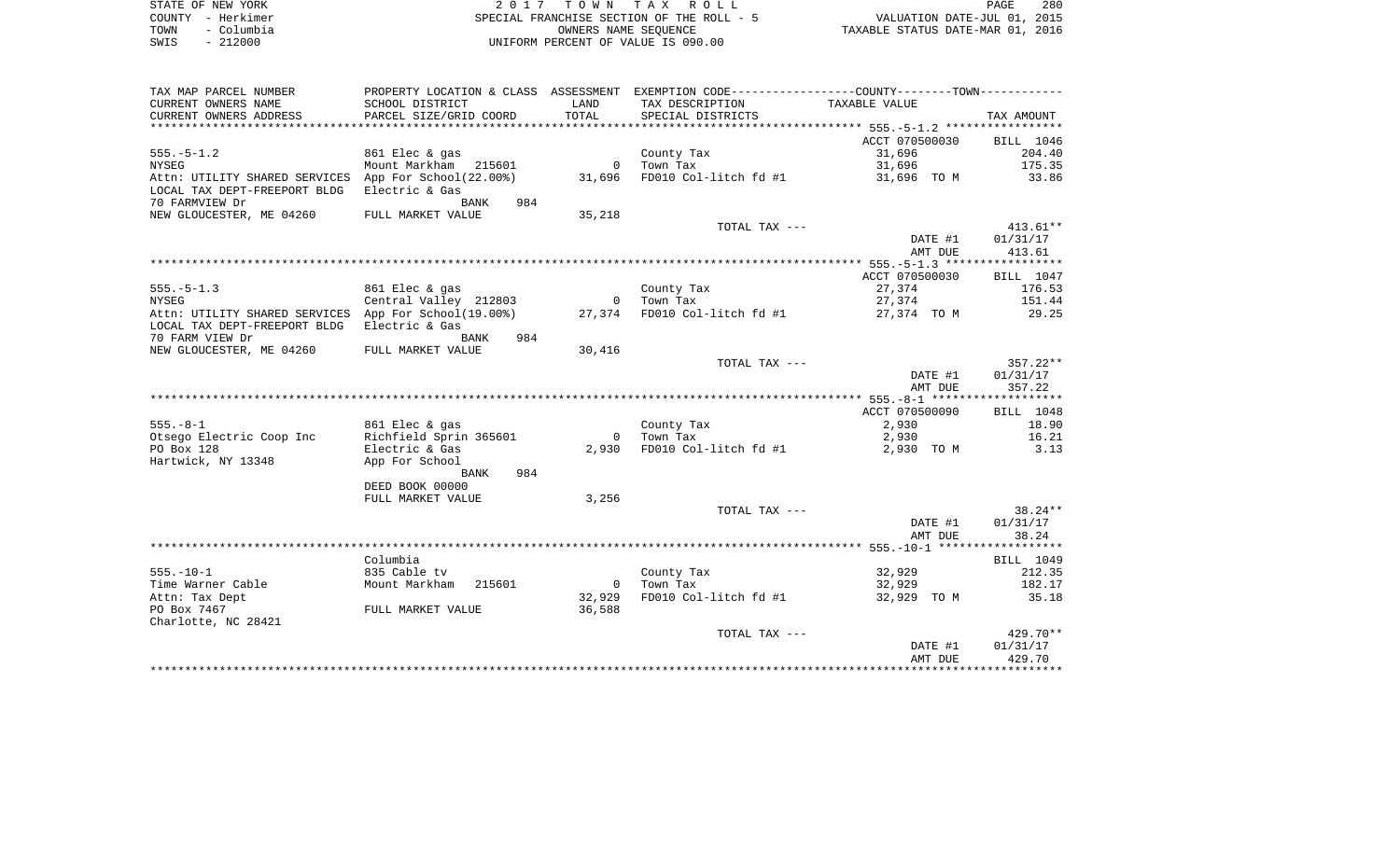| 2017 TOWN TAX ROLL<br>PAGE<br>STATE OF NEW YORK                                               | 281 |
|-----------------------------------------------------------------------------------------------|-----|
| COUNTY - Herkimer<br>VALUATION DATE-JUL 01, 2015<br>SPECIAL FRANCHISE SECTION OF THE ROLL - 5 |     |
| - Columbia<br>TOWN<br>TAXABLE STATUS DATE-MAR 01, 2016<br>OWNERS NAME SEOUENCE                |     |
| UNIFORM PERCENT OF VALUE IS 090.00<br>SWIS<br>$-212000$                                       |     |
|                                                                                               |     |
|                                                                                               |     |

| TAX MAP PARCEL NUMBER   | PROPERTY LOCATION & CLASS ASSESSMENT |                | EXEMPTION CODE------------------COUNTY--------TOWN----------- |                |                  |
|-------------------------|--------------------------------------|----------------|---------------------------------------------------------------|----------------|------------------|
| CURRENT OWNERS NAME     | SCHOOL DISTRICT                      | LAND           | TAX DESCRIPTION TAXABLE VALUE                                 |                |                  |
| CURRENT OWNERS ADDRESS  | PARCEL SIZE/GRID COORD               | TOTAL          | SPECIAL DISTRICTS                                             |                | TAX AMOUNT       |
|                         |                                      |                |                                                               |                |                  |
|                         |                                      |                |                                                               | ACCT 070500150 | BILL 1050        |
| $555. - 6 - 1.1$        | 866 Telephone                        |                | County Tax                                                    | 59,459         | 383.44           |
| Verizon New York Inc    | Central Valley 212803                | $\overline{0}$ | Town Tax                                                      | 59,459         | 328.94           |
| $c/O$ Duff & Phelps     | App For School (51.00%)              | 59,459         | FD010 Col-litch fd #1                                         | 59,459 TO M    | 63.53            |
| PO Box 2749             | 984<br>BANK                          |                |                                                               |                |                  |
| Addison, TX 75001       | FULL MARKET VALUE                    |                |                                                               |                |                  |
|                         |                                      | 66,066         |                                                               |                |                  |
|                         |                                      |                | TOTAL TAX ---                                                 |                | $775.91**$       |
|                         |                                      |                |                                                               | DATE #1        | 01/31/17         |
|                         |                                      |                |                                                               | AMT DUE        | 775.91           |
|                         |                                      |                |                                                               |                |                  |
|                         |                                      |                |                                                               | ACCT 070500150 | <b>BILL</b> 1051 |
| $555. - 6 - 1.2$        | 866 Telephone                        |                | County Tax                                                    | 57,127         | 368.40           |
| Verizon New York Inc    | Richfield Sprin 365601               | $\overline{0}$ | Town Tax                                                      | 57,127         | 316.04           |
| $c/O$ Duff & Phelps     | App For School(49.00%)               | 57,127         | FD010 Col-litch fd #1                                         | 57,127 TO M    | 61.03            |
| PO Box 2749             | <b>BANK</b><br>984                   |                |                                                               |                |                  |
| Addison, TX 75001       | FULL MARKET VALUE                    | 63,474         |                                                               |                |                  |
|                         |                                      |                | TOTAL TAX ---                                                 |                | $745.47**$       |
|                         |                                      |                |                                                               | DATE #1        | 01/31/17         |
|                         |                                      |                |                                                               | AMT DUE        | 745.47           |
|                         |                                      |                |                                                               |                |                  |
|                         |                                      |                |                                                               | ACCT 070500120 | <b>BILL</b> 1052 |
| $555. - 4 - 1$          | 866 Telephone                        |                | County Tax                                                    | 228,350        | 1,472.60         |
| Windstream New York Inc | Mount Markham 215601                 | $\Omega$       | Town Tax                                                      | 228,350        | 1,263.28         |
| Rash#503-32-1430        | Poles & Wires                        | 228,350        | FD010 Col-litch fd #1                                         | 228,350 TO M   | 243.97           |
| St                      | 62900 2120                           |                |                                                               |                |                  |
| PO Box 260888           | Midstate                             |                |                                                               |                |                  |
| Plano, TX 75026         | 984<br><b>BANK</b>                   |                |                                                               |                |                  |
|                         | DEED BOOK 00000                      |                |                                                               |                |                  |
|                         | FULL MARKET VALUE                    | 253,722        |                                                               |                |                  |
|                         |                                      |                | TOTAL TAX ---                                                 |                | $2,979.85**$     |
|                         |                                      |                |                                                               |                |                  |
|                         |                                      |                |                                                               | DATE #1        | 01/31/17         |
|                         |                                      |                |                                                               | AMT DUE        | 2,979.85         |
|                         |                                      |                |                                                               |                |                  |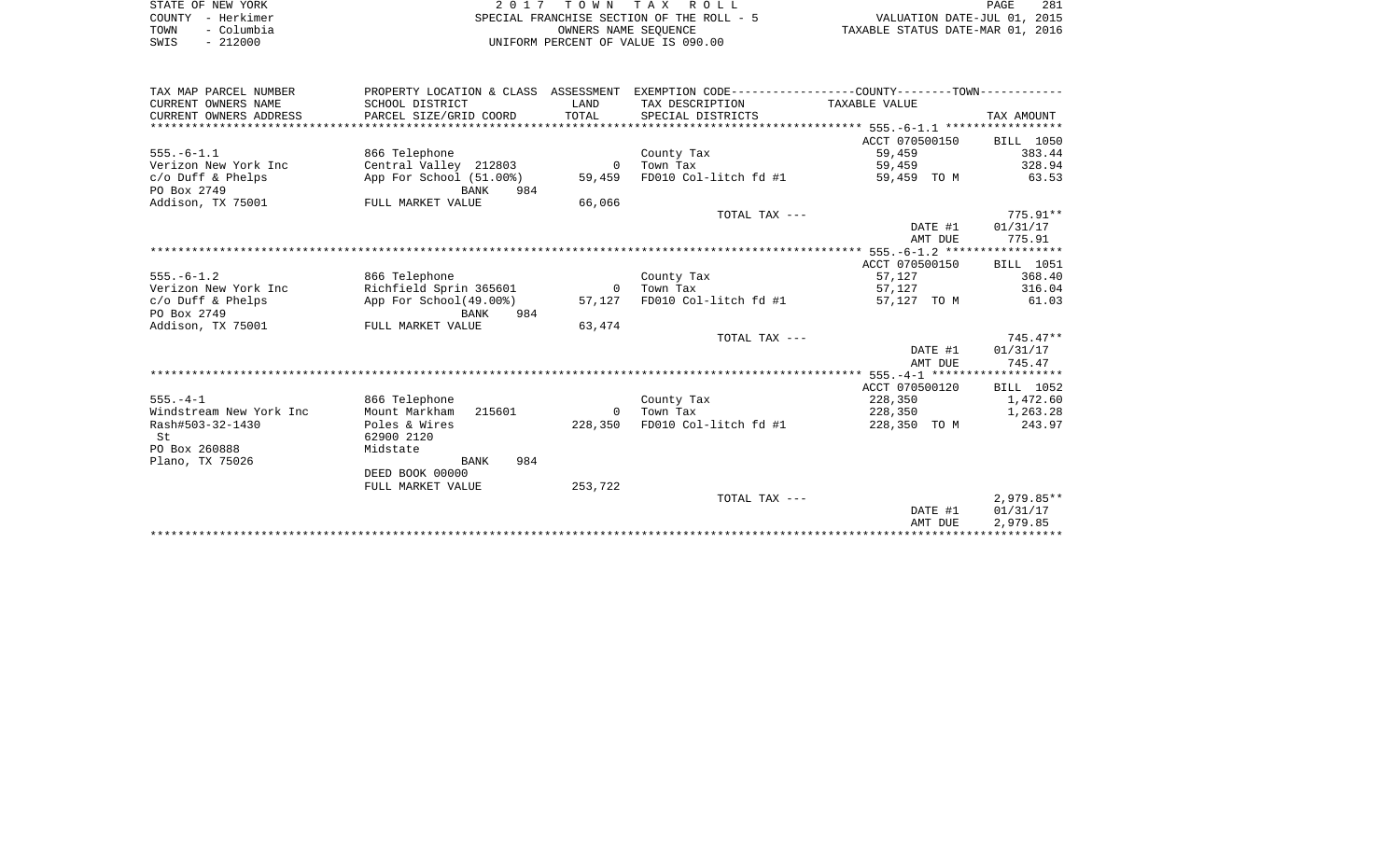PAGE 282 TOWN - Columbia TAXABLE STATUS DATE-MAR 01, 2016 CURRENT DATE 12/14/2016

STATE OF NEW YORK 2 0 1 7 T O W N T A X R O L L PAGE 282COUNTY - Herkimer SPECIAL FRANCHISE SECTION OF THE ROLL - 5

 $SWIS$  - 212000

### R O L L S U B S E C T I O N - - T O T A L S

# \*\*\* S P E C I A L D I S T R I C T S U M M A R Y \*\*\*

| CODE                 | TOTAL   | EXTENSION | EXTENSION | AD VALOREM | <b>EXEMPT</b> | TAXABLE  | TOTAL   |
|----------------------|---------|-----------|-----------|------------|---------------|----------|---------|
| DISTRICT NAME        | PARCELS | TYPE      | VALUE     | VALUE      | AMOUNT        | VALUE    | TAX     |
| FD010 Col-litch fd # |         | TOTAL M   |           | 1133,692   |               | 1133,692 | .211.24 |

# \*\*\* S C H O O L D I S T R I C T S U M M A R Y \*\*\*

| CODE   | DISTRICT NAME             | TOTAL<br>PARCELS | ASSESSED<br>LAND | ASSESSED<br>TOTAL | <b>EXEMPT</b><br>AMOUNT | TOTAL<br>TAXABLE   |
|--------|---------------------------|------------------|------------------|-------------------|-------------------------|--------------------|
|        |                           |                  |                  |                   | STAR AMOUNT             | STAR TAXABLE       |
|        | Central Valley Cntrl      | 3                |                  | 676,805           |                         | 676,805            |
| 212803 | Owen D Young              | 1                |                  | 6,019             |                         | 676,805<br>6,019   |
| 215001 | Mount Markham             | 3                |                  | 292,975           |                         | 6,019<br>292,975   |
| 215601 | Richfield Springs         | 4                |                  | 157,893           |                         | 292,975<br>157,893 |
| 365601 |                           |                  |                  |                   |                         | 157,893            |
|        | $S$ U B - T O T A L       | 11               |                  | 1133,692          |                         | 1,133,692          |
|        | S U B - T O T A $L(CONT)$ |                  |                  |                   |                         | 1,133,692          |
|        | TOTAL                     | 11               |                  | 1133,692          |                         | 1,133,692          |
|        | TO TAL (CONT)             |                  |                  |                   |                         | 1,133,692          |

\*\*\* S Y S T E M C O D E S S U M M A R Y \*\*\*

NO SYSTEM EXEMPTIONS AT THIS LEVEL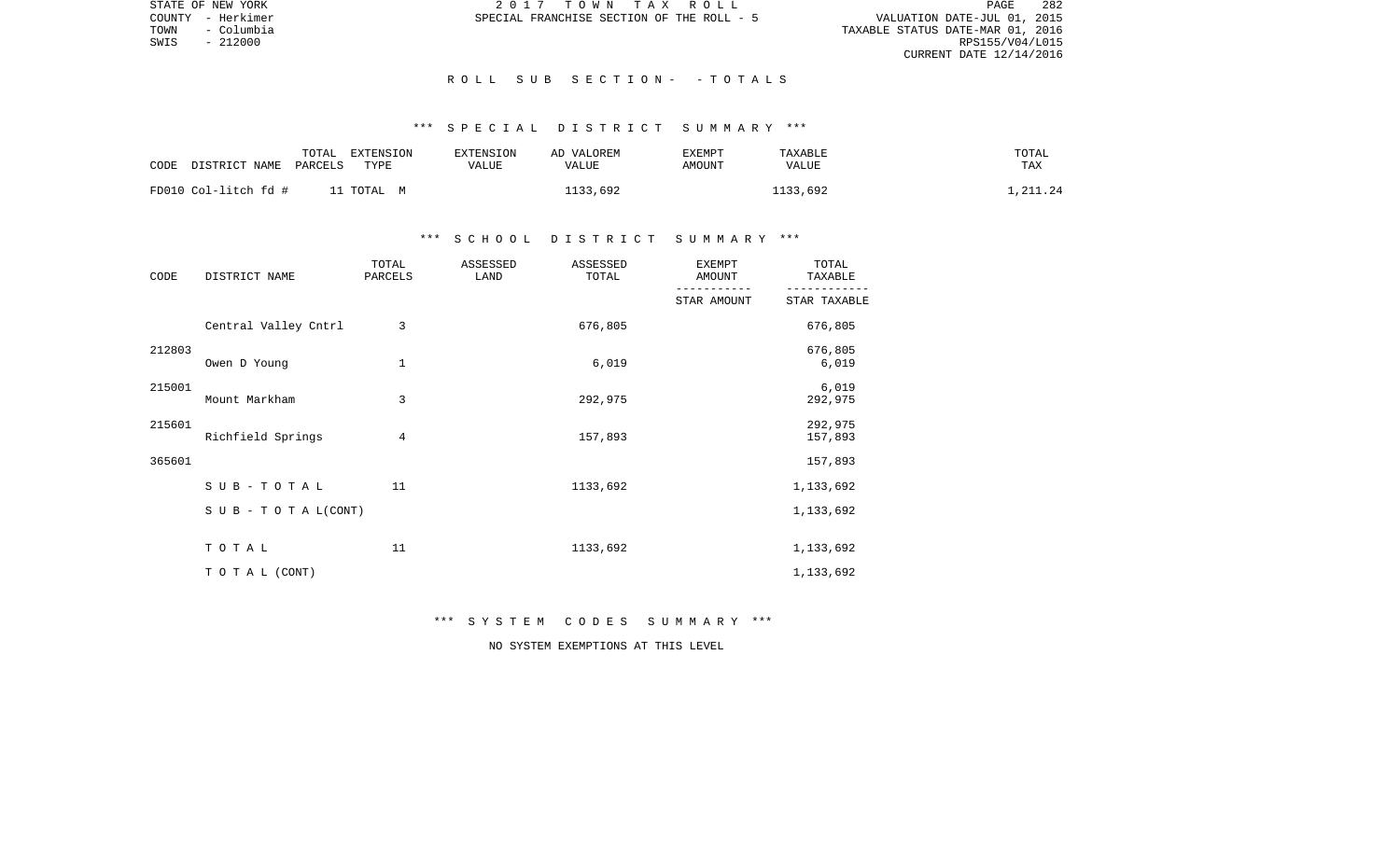STATE OF NEW YORK 2 0 1 7 T O W N T A X R O L L PAGE 283VALUATION DATE-JUL 01, 2015 TOWN - Columbia TAXABLE STATUS DATE-MAR 01, 2016 CURRENT DATE 12/14/2016

COUNTY - Herkimer SPECIAL FRANCHISE SECTION OF THE ROLL - 5

 $SWIS$  - 212000

#### R O L L S U B S E C T I O N - - T O T A L S

# \*\*\* E X E M P T I O N S U M M A R Y \*\*\*

#### NO EXEMPTIONS AT THIS LEVEL

| ROLL |                   | TOTAL   | ASSESSED | ASSESSED | <b>EXEMPT</b> | TOTAL        | TOTAL     |
|------|-------------------|---------|----------|----------|---------------|--------------|-----------|
| SEC  | DESCRIPTION       | PARCELS | LAND     | TOTAL    | AMOUNT        | TAXABLE      | TAX       |
|      |                   |         |          |          |               |              |           |
|      |                   |         |          |          | STAR AMOUNT   | STAR TAXABLE |           |
|      | County Tax        |         |          | 1133,692 |               | 1,133,692    | 7,311.02  |
|      | Town Tax          |         |          | 1133,692 |               | 1,133,692    | 6,271.81  |
|      | SPEC DIST TAXES   |         |          |          |               |              | 1,211.24  |
|      | SPECIAL FRANCHISE |         |          |          |               |              | 14,794.07 |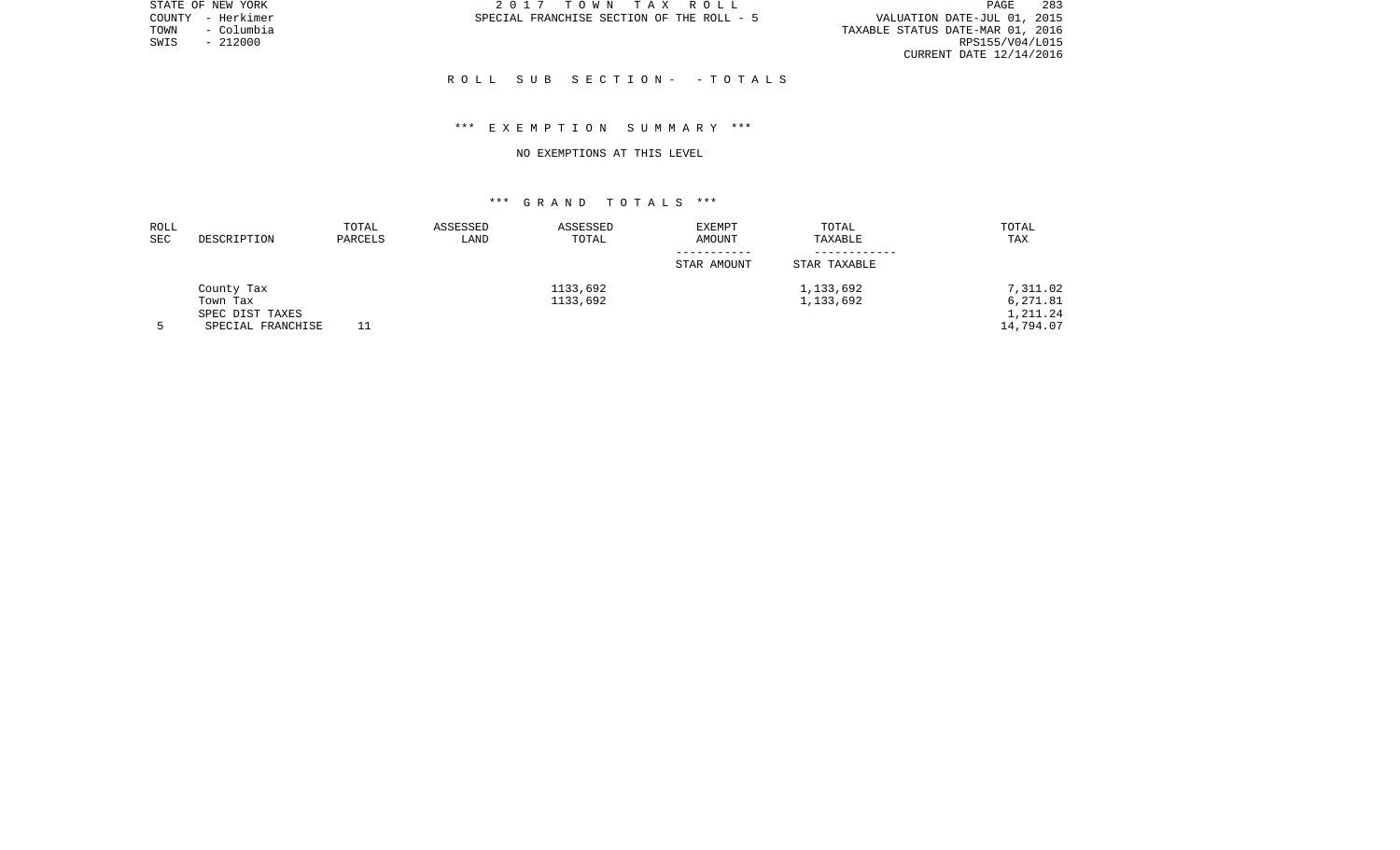PAGE 284 TOWN - Herkimer (1991) SPECIAL FRANCHISE SECTION OF THE ROLL - 5 WALUATION DATE-JUL 01, 2015<br>TOWN - Columbia (1991) SPECIAL FRANCHISE SECTION OF THE ROLL - 5 WALUATION DATE-MAR 01, 2016<br>SWIS - 212000 RPS155/V04/L015 CURRENT DATE 12/14/2016

STATE OF NEW YORK **2017 TOWN TAX ROLL** COUNTY - Herkimer SPECIAL FRANCHISE SECTION OF THE ROLL - 5

 $SWIS$  - 212000

#### R O L L S E C T I O N T O T A L S

# \*\*\* S P E C I A L D I S T R I C T S U M M A R Y \*\*\*

| CODE                 | TOTAL   | EXTENSION | EXTENSION | AD VALOREM | EXEMPT | TAXABLE  | TOTAL      |
|----------------------|---------|-----------|-----------|------------|--------|----------|------------|
| DISTRICT NAME        | PARCELS | TYPE      | VALUE     | VALUE      | AMOUNT | VALUE    | <b>TAX</b> |
| FD010 Col-litch fd # |         | TOTAL M   |           | 1133,692   |        | 1133,692 | .211.24    |

# \*\*\* S C H O O L D I S T R I C T S U M M A R Y \*\*\*

| CODE   | DISTRICT NAME             | TOTAL<br>PARCELS | ASSESSED<br>LAND | ASSESSED<br>TOTAL | <b>EXEMPT</b><br>AMOUNT | TOTAL<br>TAXABLE   |
|--------|---------------------------|------------------|------------------|-------------------|-------------------------|--------------------|
|        |                           |                  |                  |                   | STAR AMOUNT             | STAR TAXABLE       |
|        | Central Valley Cntrl      | 3                |                  | 676,805           |                         | 676,805            |
| 212803 | Owen D Young              | 1                |                  | 6,019             |                         | 676,805<br>6,019   |
| 215001 | Mount Markham             | 3                |                  | 292,975           |                         | 6,019<br>292,975   |
| 215601 | Richfield Springs         | 4                |                  | 157,893           |                         | 292,975<br>157,893 |
| 365601 |                           |                  |                  |                   |                         | 157,893            |
|        | SUB-TOTAL                 | 11               |                  | 1133,692          |                         | 1,133,692          |
|        | S U B - T O T A $L(CONT)$ |                  |                  |                   |                         | 1,133,692          |
|        | TOTAL                     | 11               |                  | 1133,692          |                         | 1,133,692          |
|        | TO TAL (CONT)             |                  |                  |                   |                         | 1,133,692          |

\*\*\* S Y S T E M C O D E S S U M M A R Y \*\*\*

NO SYSTEM EXEMPTIONS AT THIS LEVEL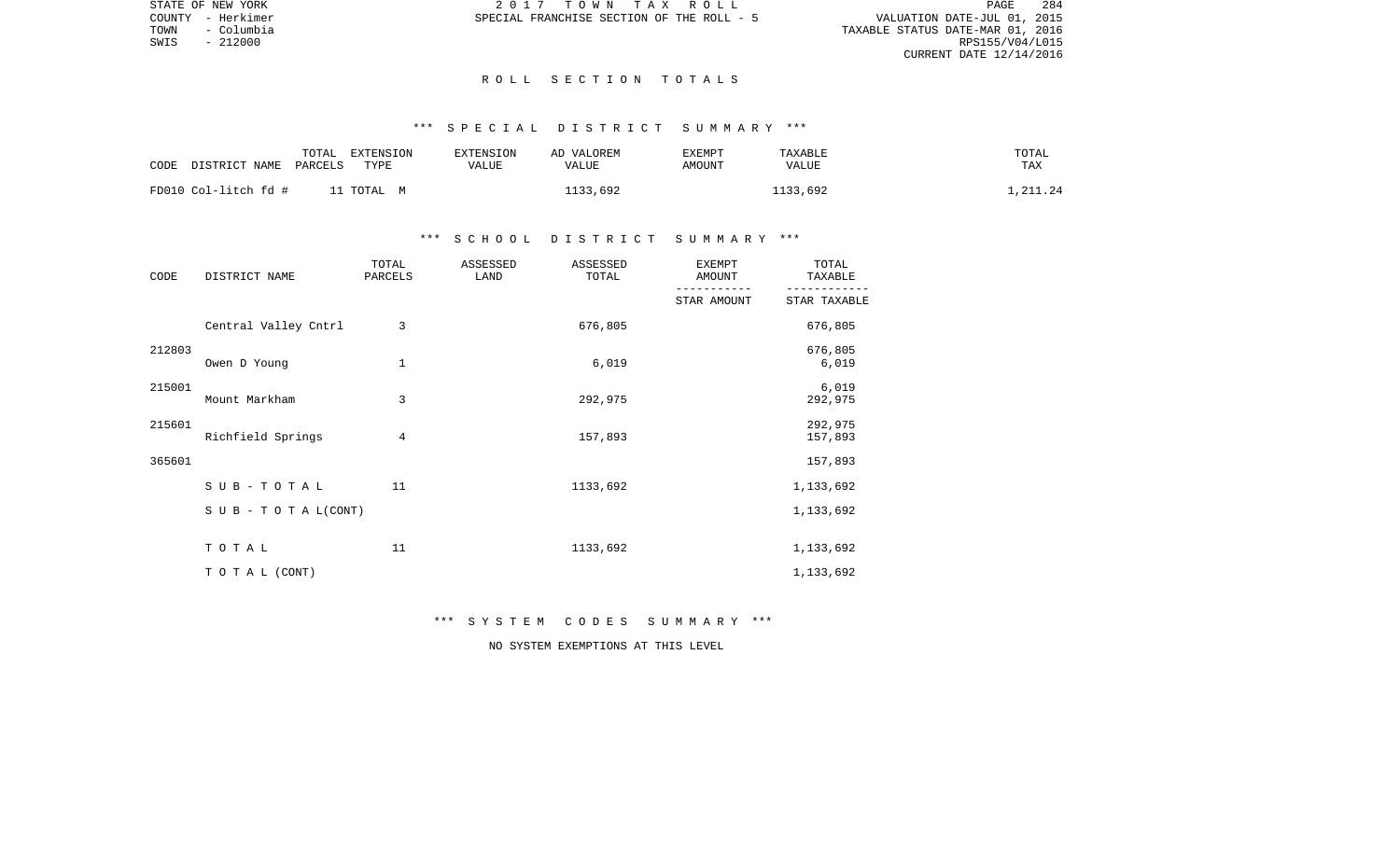STATE OF NEW YORK 2 0 1 7 T O W N T A X R O L L PAGE 285VALUATION DATE-JUL 01, 2015 TOWN - Columbia TAXABLE STATUS DATE-MAR 01, 2016 CURRENT DATE 12/14/2016

COUNTY - Herkimer SPECIAL FRANCHISE SECTION OF THE ROLL - 5

 $SWIS$  - 212000

#### R O L L S E C T I O N T O T A L S

# \*\*\* E X E M P T I O N S U M M A R Y \*\*\*

#### NO EXEMPTIONS AT THIS LEVEL

| ROLL |                   | TOTAL   | ASSESSED | ASSESSED | <b>EXEMPT</b> | TOTAL        | TOTAL     |
|------|-------------------|---------|----------|----------|---------------|--------------|-----------|
| SEC  | DESCRIPTION       | PARCELS | LAND     | TOTAL    | AMOUNT        | TAXABLE      | TAX       |
|      |                   |         |          |          |               |              |           |
|      |                   |         |          |          | STAR AMOUNT   | STAR TAXABLE |           |
|      | County Tax        |         |          | 1133,692 |               | 1,133,692    | 7,311.02  |
|      | Town Tax          |         |          | 1133,692 |               | 1,133,692    | 6,271.81  |
|      | SPEC DIST TAXES   |         |          |          |               |              | 1,211.24  |
|      | SPECIAL FRANCHISE |         |          |          |               |              | 14,794.07 |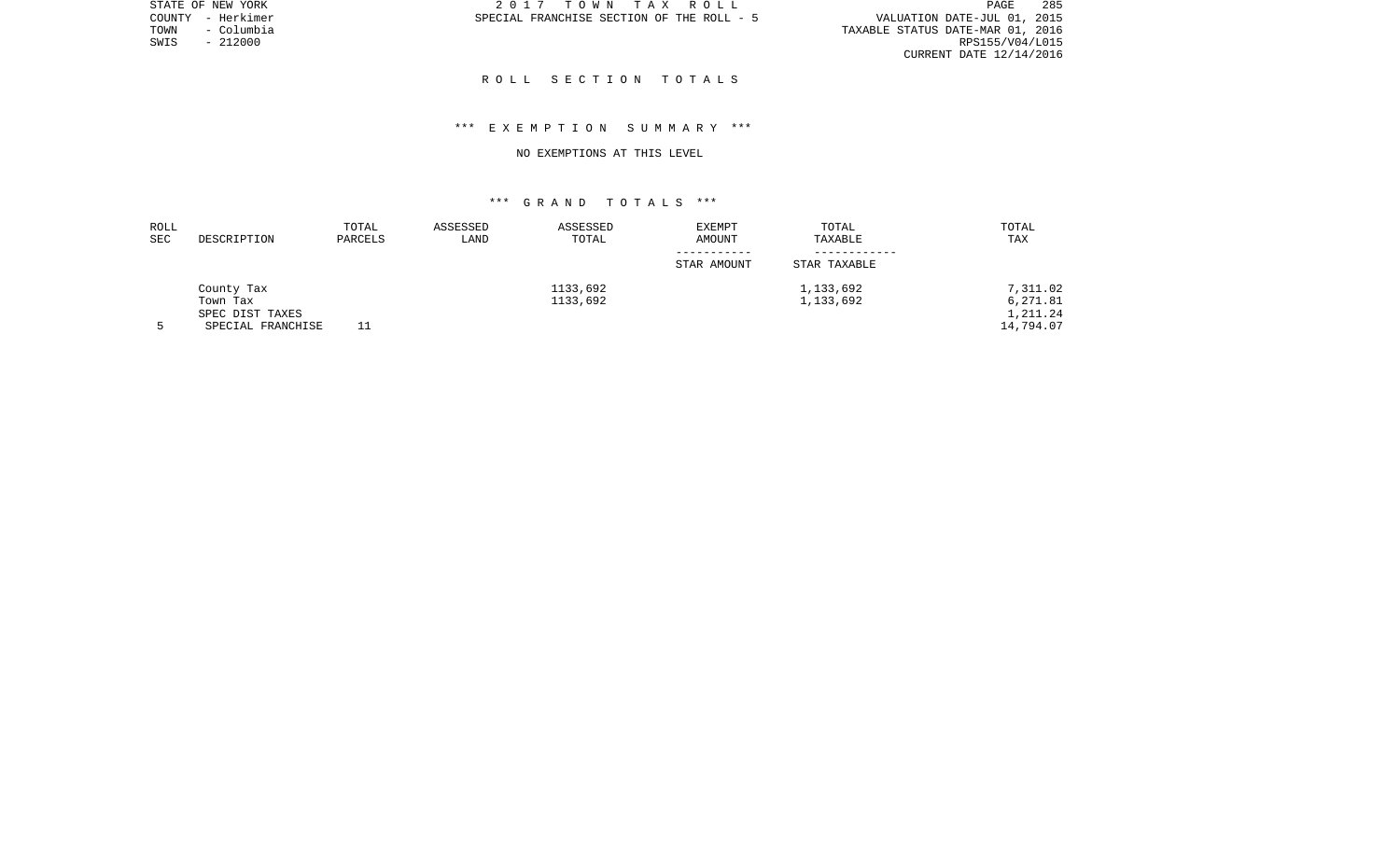|      | STATE OF NEW YORK | 2017 TOWN TAX ROLL                     | 286<br>PAGE                      |
|------|-------------------|----------------------------------------|----------------------------------|
|      | COUNTY - Herkimer | UTILITY & R.R. SECTION OF THE ROLL - 6 | VALUATION DATE-JUL 01, 2015      |
| TOWN | - Columbia        | OWNERS NAME SEOUENCE                   | TAXABLE STATUS DATE-MAR 01, 2016 |
| SWIS | $-212000$         | UNIFORM PERCENT OF VALUE IS 090.00     |                                  |

| TAX MAP PARCEL NUMBER                                 | PROPERTY LOCATION & CLASS ASSESSMENT EXEMPTION CODE---------------COUNTY-------TOWN---------- |              |                        |                       |                |
|-------------------------------------------------------|-----------------------------------------------------------------------------------------------|--------------|------------------------|-----------------------|----------------|
| CURRENT OWNERS NAME                                   | SCHOOL DISTRICT                                                                               | LAND         | TAX DESCRIPTION        | TAXABLE VALUE         |                |
| CURRENT OWNERS ADDRESS                                | PARCEL SIZE/GRID COORD                                                                        | TOTAL        | SPECIAL DISTRICTS      |                       | TAX AMOUNT     |
|                                                       |                                                                                               |              |                        |                       |                |
|                                                       | Outside Plant                                                                                 |              |                        |                       | BILL 1053      |
| 620. - 9999 - 618. 75 - 1881                          | 836 Telecom. eq.                                                                              | $\Omega$     | County Tax<br>Town Tax | 15,239                | 98.27          |
| Citizens Communications<br>Attn: c/o Stefan Peleschuk | Central Valley 212803<br>Outside Plant                                                        | 15,239       | FD010 Col-litch fd #1  | 15,239<br>15,239 TO M | 84.31<br>16.28 |
| Three High Ridge Park                                 | Location No 888888 App 1                                                                      |              |                        |                       |                |
| Stamford, CT 06905                                    | Poles Wires Cables                                                                            |              |                        |                       |                |
|                                                       | FULL MARKET VALUE                                                                             | 16,932       |                        |                       |                |
|                                                       |                                                                                               |              | TOTAL TAX ---          |                       | 198.86**       |
|                                                       |                                                                                               |              |                        | DATE #1               | 01/31/17       |
|                                                       |                                                                                               |              |                        | AMT DUE               | 198.86         |
|                                                       |                                                                                               |              |                        |                       |                |
|                                                       |                                                                                               |              |                        | ACCT 070300150        | BILL 1054      |
| 620.000-9999-810.800-2001                             | 883 Gas Trans Impr                                                                            |              | County Tax             | 43,614                | 281.26         |
| Dominion Transmission Corp                            | Central Valley 212803                                                                         | 1,000        | Town Tax               | 43,614                | 241.28         |
| Tax Department                                        | Gas Trans                                                                                     | 43,614       | FD010 Col-litch fd #1  | 43,614 TO M           | 46.60          |
| PO Box 27026                                          | Location No 888888 App 1                                                                      |              |                        |                       |                |
| Richmond, VA 23261                                    | Gas Long Trans Line                                                                           |              |                        |                       |                |
|                                                       | DEED BOOK 00000                                                                               |              |                        |                       |                |
|                                                       | FULL MARKET VALUE                                                                             | 48,460       |                        |                       |                |
|                                                       |                                                                                               |              | TOTAL TAX ---          |                       | 569.14**       |
|                                                       |                                                                                               |              |                        | DATE #1               | 01/31/17       |
|                                                       |                                                                                               |              |                        | AMT DUE               | 569.14         |
|                                                       |                                                                                               |              |                        | ACCT 070300270        | BILL 1055      |
| 620.000-9999-132.350-1881                             | 882 Elec Trans Imp                                                                            |              | County Tax             | 121,191               | 781.54         |
| National Grid                                         | Central Valley 212803                                                                         | $\Omega$     | Town Tax               | 121,191               | 670.45         |
| 300 Erie Blyd West                                    | Outside Plant                                                                                 | 121,191      | FD010 Col-litch fd #1  | 121,191 TO M          | 129.48         |
| Syracuse, NY 13202                                    | Location No 888888                                                                            |              |                        |                       |                |
|                                                       | Poles Wires Cables                                                                            |              |                        |                       |                |
|                                                       | 984<br>BANK                                                                                   |              |                        |                       |                |
|                                                       | FULL MARKET VALUE                                                                             | 134,657      |                        |                       |                |
|                                                       |                                                                                               |              | TOTAL TAX ---          |                       | 1,581.47**     |
|                                                       |                                                                                               |              |                        | DATE #1               | 01/31/17       |
|                                                       |                                                                                               |              |                        | AMT DUE               | 1,581.47       |
|                                                       |                                                                                               |              |                        |                       |                |
|                                                       |                                                                                               |              |                        | ACCT 070300270        | BILL 1056      |
| 620. - 9999 - 132. 35 - 1882                          | 882 Elec Trans Imp                                                                            |              | County Tax             | 6,510                 | 41.98          |
| National Grid                                         | Owen D Young<br>215001                                                                        | $\mathbf{0}$ | Town Tax               | 6,510                 | 36.01          |
| 300 Erie Blvd West                                    | Outside Plant                                                                                 | 6,510        | FD010 Col-litch fd #1  | 6,510 TO M            | 6.96           |
| Syracuse, NY 13202                                    | Location No 888888                                                                            |              |                        |                       |                |
|                                                       | Poles Wires Cables                                                                            |              |                        |                       |                |
|                                                       | 984<br>BANK                                                                                   |              |                        |                       |                |
|                                                       | DEED BOOK 00000                                                                               |              |                        |                       |                |
|                                                       | FULL MARKET VALUE                                                                             | 7,233        | TOTAL TAX ---          |                       | 84.95**        |
|                                                       |                                                                                               |              |                        | DATE #1               | 01/31/17       |
|                                                       |                                                                                               |              |                        | AMT DUE               | 84.95          |
|                                                       |                                                                                               |              |                        |                       |                |
|                                                       |                                                                                               |              |                        |                       |                |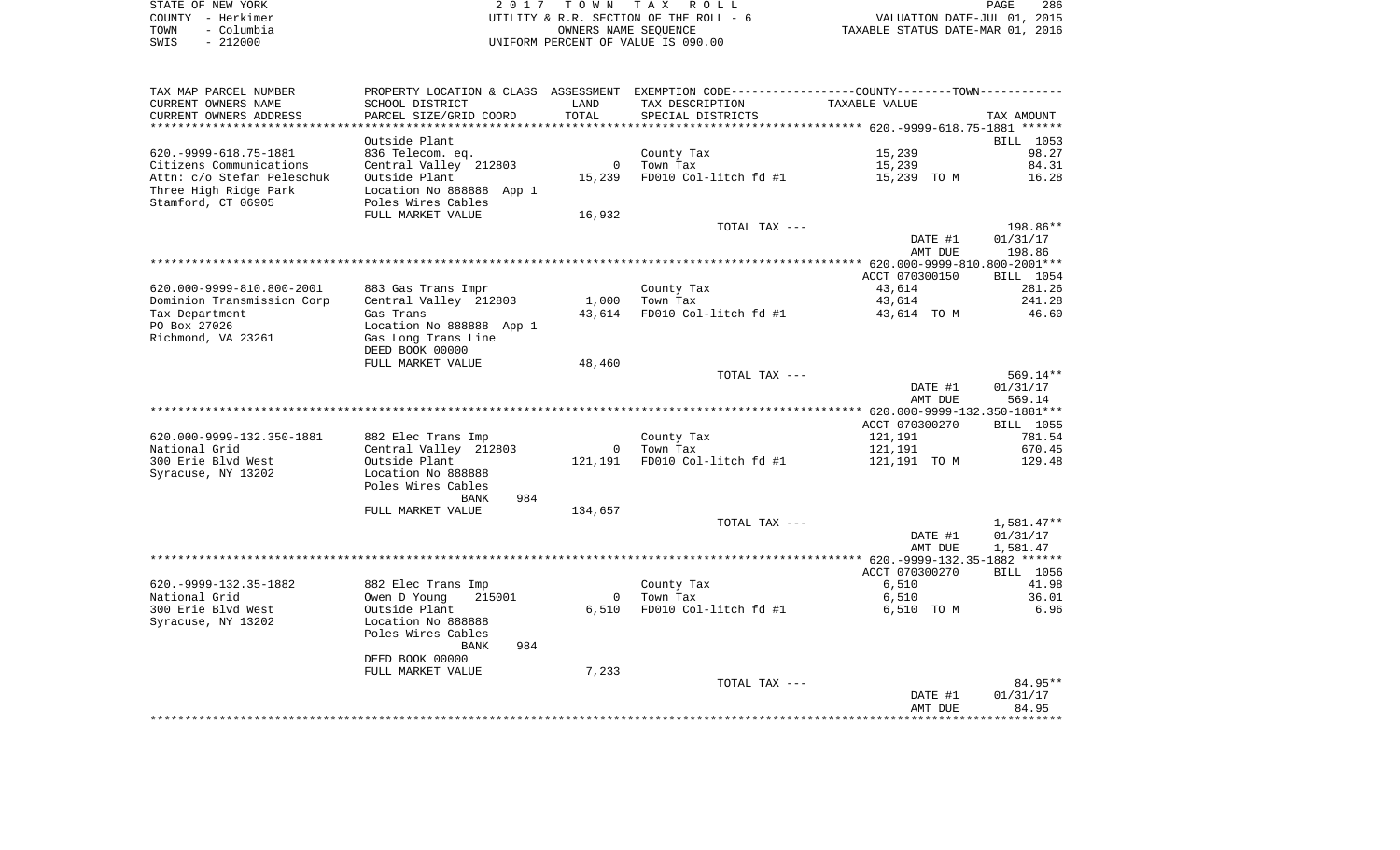| STATE OF NEW YORK                           |                                          | 2017 TOWN                                                  | TAX ROLL                                                                                       | 287<br>PAGE<br>VALUATION DATE-JUL 01, 2015    |                   |  |
|---------------------------------------------|------------------------------------------|------------------------------------------------------------|------------------------------------------------------------------------------------------------|-----------------------------------------------|-------------------|--|
| COUNTY - Herkimer<br>TOWN<br>- Columbia     | UTILITY & R.R. SECTION OF THE ROLL - 6   |                                                            |                                                                                                | TAXABLE STATUS DATE-MAR 01, 2016              |                   |  |
| $-212000$<br>SWIS                           |                                          | OWNERS NAME SEOUENCE<br>UNIFORM PERCENT OF VALUE IS 090.00 |                                                                                                |                                               |                   |  |
|                                             |                                          |                                                            |                                                                                                |                                               |                   |  |
| TAX MAP PARCEL NUMBER                       |                                          |                                                            | PROPERTY LOCATION & CLASS ASSESSMENT EXEMPTION CODE----------------COUNTY-------TOWN---------- |                                               |                   |  |
| CURRENT OWNERS NAME                         | SCHOOL DISTRICT                          | LAND                                                       | TAX DESCRIPTION                                                                                | TAXABLE VALUE                                 |                   |  |
| CURRENT OWNERS ADDRESS                      | PARCEL SIZE/GRID COORD                   | TOTAL                                                      | SPECIAL DISTRICTS                                                                              |                                               | TAX AMOUNT        |  |
|                                             |                                          |                                                            |                                                                                                |                                               |                   |  |
|                                             |                                          |                                                            |                                                                                                | ACCT 070300270                                | BILL 1057         |  |
| 620. - 9999 - 132. 35 - 1884                | 882 Elec Trans Imp                       |                                                            | County Tax                                                                                     | 71,988                                        | 464.24            |  |
| National Grid                               | Richfield Sprin 365601                   | $\overline{0}$                                             | Town Tax                                                                                       | 71,988                                        | 398.25            |  |
| 300 Erie Blvd West                          | Outside Plant<br>Location No 888888      | 71,988                                                     | FD010 Col-litch fd #1                                                                          | 71,988 TO M                                   | 76.91             |  |
| Syracuse, NY 13202                          | Poles Wires Cables<br>984<br><b>BANK</b> |                                                            |                                                                                                |                                               |                   |  |
|                                             | FULL MARKET VALUE                        | 79,987                                                     |                                                                                                |                                               |                   |  |
|                                             |                                          |                                                            | TOTAL TAX ---                                                                                  |                                               | 939.40**          |  |
|                                             |                                          |                                                            |                                                                                                | DATE #1                                       | 01/31/17          |  |
|                                             |                                          |                                                            |                                                                                                | AMT DUE                                       | 939.40            |  |
|                                             |                                          |                                                            |                                                                                                |                                               |                   |  |
|                                             | Electric Distribution                    |                                                            |                                                                                                | ACCT 070300240                                | BILL 1058         |  |
| 620.000-9999-131.600-1881                   | 882 Elec Trans Imp                       |                                                            | County Tax                                                                                     | 169,082                                       | 1,090.39          |  |
| <b>NYSEG</b>                                | Central Valley 212803                    | 1,000                                                      | Town Tax                                                                                       | 169,082                                       | 935.40            |  |
| Attn: Util Shared Srvcs/Local Outside Plant |                                          | 169,082                                                    | FD010 Col-litch fd #1                                                                          | 169,082 TO M                                  | 180.65            |  |
| FREEPORT BLDG                               | Location No 888888                       |                                                            |                                                                                                |                                               |                   |  |
| 70 Farm View Dr                             | Poles Wires Cables                       |                                                            |                                                                                                |                                               |                   |  |
| New Gloucester, ME 04260                    | <b>BANK</b><br>984                       |                                                            |                                                                                                |                                               |                   |  |
|                                             | FULL MARKET VALUE                        | 187,869                                                    | TOTAL TAX ---                                                                                  |                                               | $2,206.44**$      |  |
|                                             |                                          |                                                            |                                                                                                | DATE #1                                       | 01/31/17          |  |
|                                             |                                          |                                                            |                                                                                                | AMT DUE                                       | 2,206.44          |  |
|                                             |                                          |                                                            |                                                                                                |                                               |                   |  |
|                                             | Gas Distribution                         |                                                            |                                                                                                |                                               | BILL 1059         |  |
| $620.-9999-131.6-2881$                      | 885 Gas Outside Pla                      |                                                            | County Tax                                                                                     | 2,386                                         | 15.39             |  |
| <b>NYSEG</b>                                | Central Valley 212803                    | $\overline{0}$                                             | Town Tax                                                                                       | 2,386                                         | 13.20             |  |
| Attn: Util Shared Srvcs/Local Gas Dist      |                                          | 2,386                                                      | FD010 Col-litch fd #1                                                                          | 2,386 TO M                                    | 2.55              |  |
| FREEPORT BLDG                               | Location No 888888 App 1                 |                                                            |                                                                                                |                                               |                   |  |
| 70 Farm View Dr                             | Gas Dist Mains                           |                                                            |                                                                                                |                                               |                   |  |
| New Gloucester, ME 04260                    | FULL MARKET VALUE                        | 2,651                                                      |                                                                                                |                                               |                   |  |
|                                             |                                          |                                                            | TOTAL TAX ---                                                                                  |                                               | $31.14**$         |  |
|                                             |                                          |                                                            |                                                                                                | DATE #1<br>AMT DUE                            | 01/31/17<br>31.14 |  |
| *********************                       |                                          |                                                            |                                                                                                | **************** 620.-9999-131.6-1883 ******* |                   |  |
|                                             | Electric Distribution                    |                                                            |                                                                                                | ACCT 070300240                                | BILL 1060         |  |
| 620. - 9999 - 131. 6 - 1883                 | 882 Elec Trans Imp                       |                                                            | County Tax                                                                                     | 93,898                                        | 605.54            |  |
| <b>NYSEG</b>                                | Mount Markham 215601                     | 1,000                                                      | Town Tax                                                                                       | 93,898                                        | 519.46            |  |
| Attn: Util Shared Srvcs/Local Outside Plant |                                          | 93,898                                                     | FD010 Col-litch fd #1                                                                          | 93,898 TO M                                   | 100.32            |  |
| FREEPORT BLDG                               | Location No 888888                       |                                                            |                                                                                                |                                               |                   |  |
| 70 Farm View Dr                             | Poles Wires Cables                       |                                                            |                                                                                                |                                               |                   |  |
| New Gloucester, ME 04260                    | 984<br><b>BANK</b>                       |                                                            |                                                                                                |                                               |                   |  |

| FULL MARKET VALUE | 104,331 |               |         |              |
|-------------------|---------|---------------|---------|--------------|
|                   |         | TOTAL TAX --- |         | $1,225.32**$ |
|                   |         |               | DATE #1 | 01/31/17     |
|                   |         |               | AMT DUE | .225.32      |
|                   |         |               |         |              |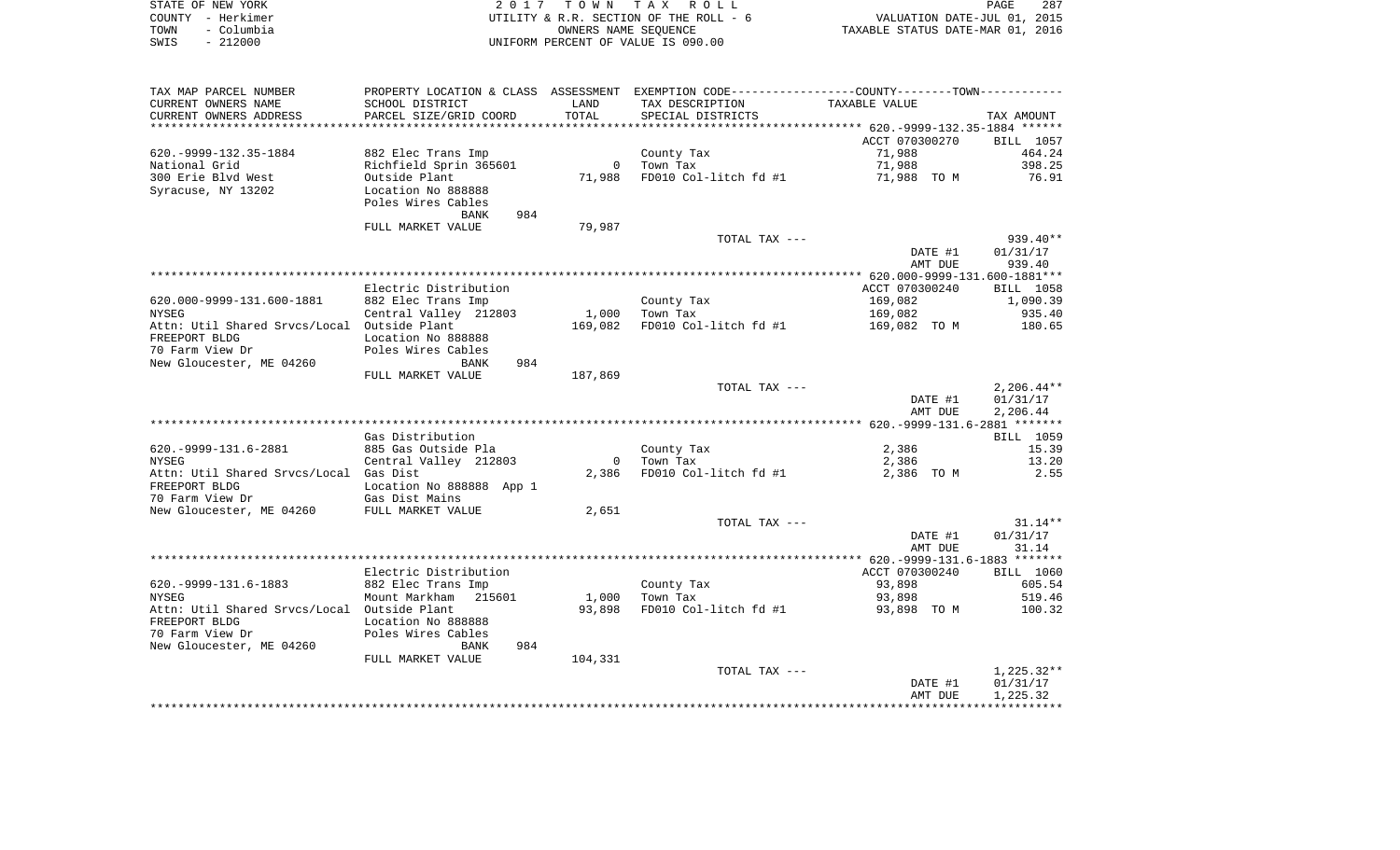| STATE OF NEW YORK<br>COUNTY - Herkimer<br>- Columbia<br>TOWN<br>$-212000$<br>SWIS |                                                      | OWNERS NAME SEOUENCE | 2017 TOWN TAX ROLL<br>UTILITY & R.R. SECTION OF THE ROLL - 6<br>UNIFORM PERCENT OF VALUE IS 090.00 | PAGE<br>288<br>VALUATION DATE-JUL 01, 2015<br>TAXABLE STATUS DATE-MAR 01, 2016 |                    |  |
|-----------------------------------------------------------------------------------|------------------------------------------------------|----------------------|----------------------------------------------------------------------------------------------------|--------------------------------------------------------------------------------|--------------------|--|
| TAX MAP PARCEL NUMBER                                                             |                                                      |                      | PROPERTY LOCATION & CLASS ASSESSMENT EXEMPTION CODE---------------COUNTY-------TOWN----------      |                                                                                |                    |  |
| CURRENT OWNERS NAME                                                               | SCHOOL DISTRICT                                      | LAND                 | TAX DESCRIPTION                                                                                    | TAXABLE VALUE                                                                  |                    |  |
| CURRENT OWNERS ADDRESS                                                            | PARCEL SIZE/GRID COORD                               | TOTAL                | SPECIAL DISTRICTS                                                                                  |                                                                                | TAX AMOUNT         |  |
|                                                                                   |                                                      |                      |                                                                                                    |                                                                                |                    |  |
|                                                                                   | Electric Distribution                                |                      |                                                                                                    | ACCT 070300240                                                                 | BILL 1061          |  |
| 620. - 9999 - 131. 6 - 1884                                                       | 882 Elec Trans Imp                                   |                      | County Tax                                                                                         | 100,403                                                                        | 647.49             |  |
| <b>NYSEG</b>                                                                      | Richfield Sprin 365601                               | 1,000                | Town Tax                                                                                           | 100,403                                                                        | 555.45             |  |
| Attn: Util Shared Srvcs/Local                                                     | Outside Plant                                        | 100,403              | FD010 Col-litch fd #1                                                                              | 100,403 TO M                                                                   | 107.27             |  |
| FREEPORT BLDG<br>70 Farm View Dr                                                  | Location No 888888<br>Poles Wires Cables             |                      |                                                                                                    |                                                                                |                    |  |
| New Gloucester, ME 04260                                                          | 984<br><b>BANK</b>                                   |                      |                                                                                                    |                                                                                |                    |  |
|                                                                                   | DEED BOOK 00000                                      |                      |                                                                                                    |                                                                                |                    |  |
|                                                                                   | FULL MARKET VALUE                                    | 111,559              |                                                                                                    |                                                                                |                    |  |
|                                                                                   |                                                      |                      | TOTAL TAX ---                                                                                      |                                                                                | $1,310.21**$       |  |
|                                                                                   |                                                      |                      |                                                                                                    | DATE #1                                                                        | 01/31/17           |  |
|                                                                                   |                                                      |                      |                                                                                                    | AMT DUE                                                                        | 1,310.21           |  |
|                                                                                   |                                                      |                      |                                                                                                    |                                                                                |                    |  |
|                                                                                   |                                                      |                      |                                                                                                    | ACCT 070300300                                                                 | BILL 1062          |  |
| 620.000-9999-134.600-1884                                                         | 882 Elec Trans Imp                                   |                      | County Tax                                                                                         | 205,603                                                                        | 1,325.91           |  |
| Otsego Electric Coop Inc                                                          | Richfield Sprin 365601                               | 1,000                | Town Tax                                                                                           | 205,603                                                                        | 1,137.44           |  |
| PO Box 128                                                                        | Outside Plant                                        | 205,603              | FD010 Col-litch fd #1                                                                              | 205,603 TO M                                                                   | 219.67             |  |
| Hartwick, NY 13348                                                                | Location No 888888 App 1                             |                      |                                                                                                    |                                                                                |                    |  |
|                                                                                   | Poles Wires Cables                                   |                      |                                                                                                    |                                                                                |                    |  |
|                                                                                   | BANK<br>984                                          |                      |                                                                                                    |                                                                                |                    |  |
|                                                                                   | DEED BOOK 00000                                      |                      |                                                                                                    |                                                                                |                    |  |
|                                                                                   | FULL MARKET VALUE                                    | 228,448              |                                                                                                    |                                                                                |                    |  |
|                                                                                   |                                                      |                      | TOTAL TAX ---                                                                                      |                                                                                | $2,683.02**$       |  |
|                                                                                   |                                                      |                      |                                                                                                    | DATE #1                                                                        | 01/31/17           |  |
|                                                                                   |                                                      |                      |                                                                                                    | AMT DUE                                                                        | 2,683.02           |  |
|                                                                                   |                                                      |                      |                                                                                                    |                                                                                |                    |  |
|                                                                                   |                                                      |                      |                                                                                                    | ACCT 070300090                                                                 | BILL 1063          |  |
| 620.000-9999-844.750-2004                                                         | 883 Gas Trans Impr                                   |                      | County Tax                                                                                         | 465,839                                                                        | 3,004.13           |  |
| Tennessee Gas Pipeline Co                                                         | Richfield Sprin 365601                               | 1,000<br>465,839     | Town Tax                                                                                           | 465,839                                                                        | 2,577.11<br>497.70 |  |
| Attn: Tenneco Gas-Property<br>PO Box 4372                                         | Gas Trans Merge 666.-9-2<br>Location No 888888 App 1 |                      | FD010 Col-litch fd #1                                                                              | 465,839 TO M                                                                   |                    |  |
| Houston, TX 77210-9874                                                            | Gas Long Trans Line                                  |                      |                                                                                                    |                                                                                |                    |  |
|                                                                                   | <b>BANK</b><br>984                                   |                      |                                                                                                    |                                                                                |                    |  |
|                                                                                   | DEED BOOK 00000                                      |                      |                                                                                                    |                                                                                |                    |  |
|                                                                                   | FULL MARKET VALUE                                    | 517,599              |                                                                                                    |                                                                                |                    |  |
|                                                                                   |                                                      |                      | TOTAL TAX ---                                                                                      |                                                                                | $6,078.94**$       |  |
|                                                                                   |                                                      |                      |                                                                                                    | DATE #1                                                                        | 01/31/17           |  |
|                                                                                   |                                                      |                      |                                                                                                    | AMT DUE                                                                        | 6,078.94           |  |
|                                                                                   |                                                      |                      |                                                                                                    |                                                                                |                    |  |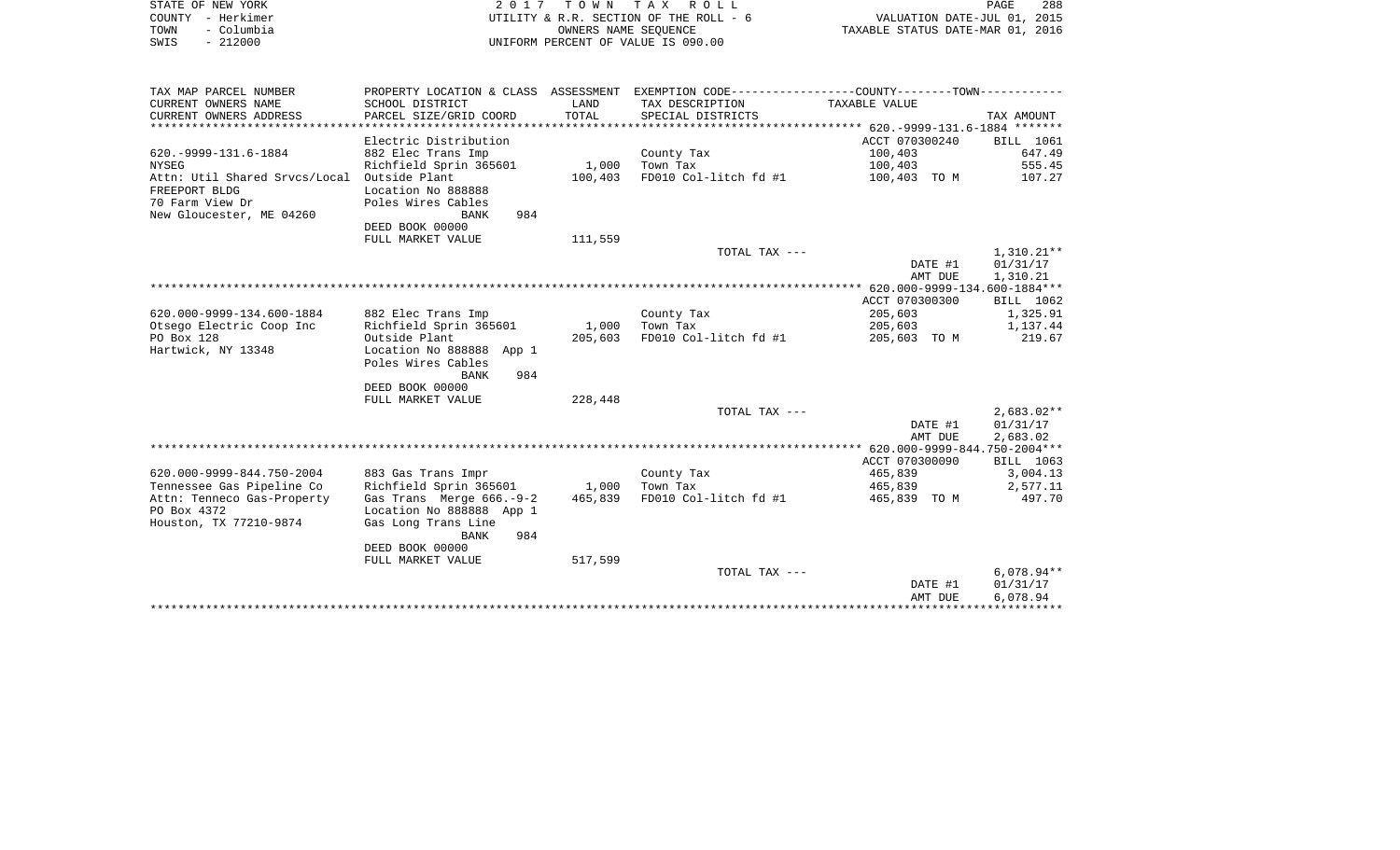| COUNTY - Herkimer<br>TOWN                                                                                                                                                                                 |                                                           |        | UTILITY & R.R. SECTION OF THE ROLL - 6                                                        | VALUATION DATE-JUL 01, 2015<br>TAXABLE STATUS DATE-MAR 01, 2016 |         |                    |  |
|-----------------------------------------------------------------------------------------------------------------------------------------------------------------------------------------------------------|-----------------------------------------------------------|--------|-----------------------------------------------------------------------------------------------|-----------------------------------------------------------------|---------|--------------------|--|
| - Columbia<br>SWIS<br>$-212000$                                                                                                                                                                           |                                                           |        | OWNERS NAME SEQUENCE<br>UNIFORM PERCENT OF VALUE IS 090.00                                    |                                                                 |         |                    |  |
|                                                                                                                                                                                                           |                                                           |        |                                                                                               |                                                                 |         |                    |  |
| TAX MAP PARCEL NUMBER                                                                                                                                                                                     |                                                           |        | PROPERTY LOCATION & CLASS ASSESSMENT EXEMPTION CODE---------------COUNTY-------TOWN---------- |                                                                 |         |                    |  |
| CURRENT OWNERS NAME                                                                                                                                                                                       | SCHOOL DISTRICT                                           | LAND   | TAX DESCRIPTION                                                                               | TAXABLE VALUE                                                   |         |                    |  |
| CURRENT OWNERS ADDRESS                                                                                                                                                                                    | PARCEL SIZE/GRID COORD                                    | TOTAL  | SPECIAL DISTRICTS                                                                             |                                                                 |         | TAX AMOUNT         |  |
|                                                                                                                                                                                                           |                                                           |        |                                                                                               | ACCT 070300060                                                  |         | BILL 1064          |  |
| 620.000-0000-631.900-1881                                                                                                                                                                                 | 836 Telecom. eq.                                          |        | Mass Telec 47100                                                                              | 8,422 8,422                                                     |         |                    |  |
| Verizon New York Inc                                                                                                                                                                                      | Central Valley 212803                                     |        | 1,000 County Tax                                                                              | 54,636                                                          |         | 352.34             |  |
| c/o Duff & Phelps                                                                                                                                                                                         | Outside Plant                                             |        | 63,058 Town Tax                                                                               | 54,636                                                          |         | 302.26             |  |
| PO Box 2749                                                                                                                                                                                               | Location 888888<br>Poles Wires Cables                     |        | FD010 Col-litch fd #1                                                                         | 54,636 TO M                                                     |         | 58.37              |  |
| Addison, TX 75001                                                                                                                                                                                         |                                                           |        | 8,422 EX                                                                                      |                                                                 |         |                    |  |
|                                                                                                                                                                                                           | 984<br>BANK                                               |        |                                                                                               |                                                                 |         |                    |  |
|                                                                                                                                                                                                           | FULL MARKET VALUE                                         | 70,064 |                                                                                               |                                                                 |         |                    |  |
|                                                                                                                                                                                                           |                                                           |        | TOTAL TAX ---                                                                                 |                                                                 |         | $712.97**$         |  |
|                                                                                                                                                                                                           |                                                           |        |                                                                                               |                                                                 | DATE #1 | 01/31/17           |  |
|                                                                                                                                                                                                           |                                                           |        |                                                                                               |                                                                 | AMT DUE | 712.97             |  |
|                                                                                                                                                                                                           |                                                           |        |                                                                                               |                                                                 |         |                    |  |
|                                                                                                                                                                                                           |                                                           |        |                                                                                               | ACCT 070300060<br>350 350                                       |         | BILL 1065          |  |
| 620.000-0000-631.900-1882 836 Telecom. eq.<br>Verizon New York Inc                                                                                                                                        | 215001                                                    |        | Mass Telec 47100<br>1,000 County Tax                                                          | 3,040                                                           |         | 19.60              |  |
| c/o Duff & Phelps                                                                                                                                                                                         | Owen D Young<br>Outside Plant                             | 3,390  | Town Tax                                                                                      | 3,040                                                           |         | 16.82              |  |
| PO Box 2749                                                                                                                                                                                               |                                                           |        | FD010 Col-litch fd #1                                                                         | 3,040 TO M                                                      |         | 3.25               |  |
| Addison, TX 75001                                                                                                                                                                                         | Outside Plant<br>Location No 888888<br>Poles Wires Cables |        | 350 EX                                                                                        |                                                                 |         |                    |  |
|                                                                                                                                                                                                           | 984<br>BANK                                               |        |                                                                                               |                                                                 |         |                    |  |
|                                                                                                                                                                                                           | FULL MARKET VALUE                                         | 3,767  |                                                                                               |                                                                 |         |                    |  |
|                                                                                                                                                                                                           |                                                           |        | TOTAL TAX ---                                                                                 |                                                                 |         | $39.67**$          |  |
|                                                                                                                                                                                                           |                                                           |        |                                                                                               |                                                                 | DATE #1 | 01/31/17           |  |
|                                                                                                                                                                                                           |                                                           |        |                                                                                               |                                                                 | AMT DUE | 39.67              |  |
|                                                                                                                                                                                                           |                                                           |        |                                                                                               |                                                                 |         |                    |  |
| 620.000-0000-631.900-1883<br>Verizon New York Inc Mount Markham 215601<br>C/o Duff & Phelps Outside Plant<br>PO Box 2749 Location No 888888<br>Addison, TX 75001 Poles Wires Cables<br>Poles Wires Cables | Outside Plant                                             |        |                                                                                               |                                                                 |         | BILL 1066          |  |
|                                                                                                                                                                                                           |                                                           |        | Mass Telec 47100                                                                              | 3,058                                                           | 3,058   |                    |  |
|                                                                                                                                                                                                           |                                                           |        | 0 County Tax                                                                                  | 31,965                                                          |         | 206.14             |  |
|                                                                                                                                                                                                           |                                                           |        | 35,023 Town Tax                                                                               | 31,965                                                          |         | 176.84             |  |
|                                                                                                                                                                                                           |                                                           |        | FD010 Col-litch fd #1                                                                         | 31,965 TO M                                                     |         | 34.15              |  |
|                                                                                                                                                                                                           |                                                           |        | 3,058 EX                                                                                      |                                                                 |         |                    |  |
|                                                                                                                                                                                                           | FULL MARKET VALUE                                         | 38,914 |                                                                                               |                                                                 |         |                    |  |
|                                                                                                                                                                                                           |                                                           |        | TOTAL TAX ---                                                                                 |                                                                 |         | $417.13**$         |  |
|                                                                                                                                                                                                           |                                                           |        |                                                                                               |                                                                 | DATE #1 | 01/31/17<br>417.13 |  |
|                                                                                                                                                                                                           |                                                           |        |                                                                                               |                                                                 | AMT DUE |                    |  |
|                                                                                                                                                                                                           |                                                           |        |                                                                                               | ACCT 070300060                                                  |         | BILL 1067          |  |
|                                                                                                                                                                                                           | 836 Telecom. eq.                                          |        | Mass Telec 47100                                                                              | 3,007 3,007                                                     |         |                    |  |
| $620.000 - 0000 - 631.900 - 1884$<br>Verizon New York Inc                                                                                                                                                 | Richfield Sprin 365601                                    |        | 1,000 County Tax                                                                              | 34,447                                                          |         | 222.14             |  |
| c/o Duff & Phelps                                                                                                                                                                                         | Outside Plane                                             |        | 37,454 Town Tax                                                                               | 34,447                                                          |         | 190.57             |  |
| PO Box 2749                                                                                                                                                                                               | Location No 888888                                        |        | FD010 Col-litch fd #1                                                                         | 34,447 TO M                                                     |         | 36.80              |  |
| Addison, TX 75001                                                                                                                                                                                         | Docation No 000000                                        |        | 3,007 EX                                                                                      |                                                                 |         |                    |  |
|                                                                                                                                                                                                           | 984<br>BANK                                               |        |                                                                                               |                                                                 |         |                    |  |
|                                                                                                                                                                                                           | DEED BOOK 00000                                           |        |                                                                                               |                                                                 |         |                    |  |
|                                                                                                                                                                                                           | FULL MARKET VALUE                                         | 41,616 |                                                                                               |                                                                 |         |                    |  |
|                                                                                                                                                                                                           |                                                           |        | TOTAL TAX ---                                                                                 |                                                                 |         | 449.51**           |  |
|                                                                                                                                                                                                           |                                                           |        |                                                                                               |                                                                 | DATE #1 | 01/31/17           |  |
|                                                                                                                                                                                                           |                                                           |        |                                                                                               |                                                                 | AMT DUE | 449.51             |  |
|                                                                                                                                                                                                           |                                                           |        |                                                                                               |                                                                 |         | ************       |  |

PAGE 289

STATE OF NEW YORK **EXECUTE:**  $2017$  TOWN TAX ROLL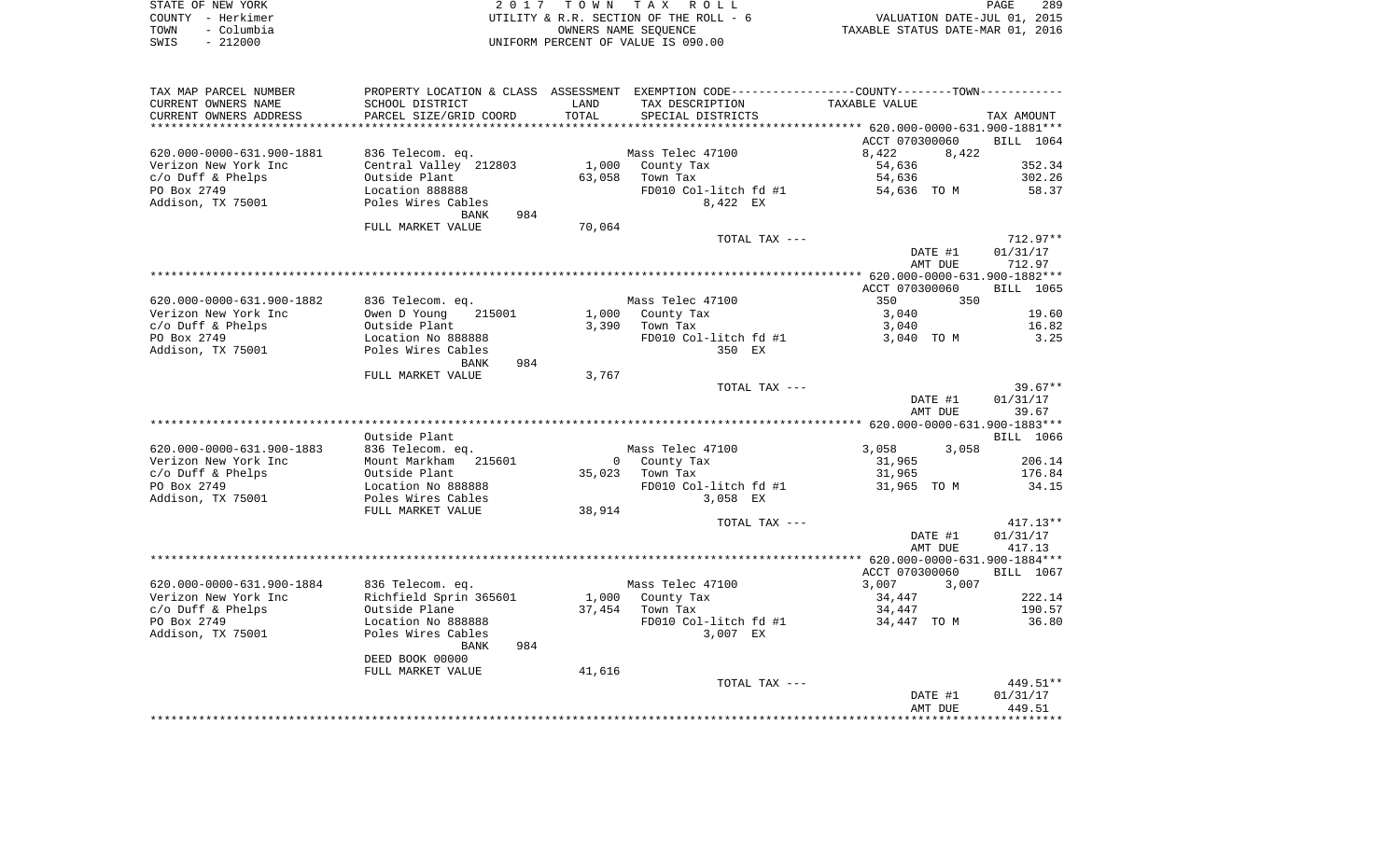| STATE OF NEW YORK<br>COUNTY - Herkimer | 2017                     | T O W N      | T A X<br>R O L L<br>UTILITY & R.R. SECTION OF THE ROLL - 6                                     |                                                                 |                     | 290<br>PAGE         |
|----------------------------------------|--------------------------|--------------|------------------------------------------------------------------------------------------------|-----------------------------------------------------------------|---------------------|---------------------|
| TOWN<br>- Columbia                     |                          |              | OWNERS NAME SEQUENCE                                                                           | VALUATION DATE-JUL 01, 2015<br>TAXABLE STATUS DATE-MAR 01, 2016 |                     |                     |
| $-212000$<br>SWIS                      |                          |              | UNIFORM PERCENT OF VALUE IS 090.00                                                             |                                                                 |                     |                     |
|                                        |                          |              |                                                                                                |                                                                 |                     |                     |
| TAX MAP PARCEL NUMBER                  |                          |              | PROPERTY LOCATION & CLASS ASSESSMENT EXEMPTION CODE----------------COUNTY-------TOWN---------- |                                                                 |                     |                     |
| CURRENT OWNERS NAME                    | SCHOOL DISTRICT          | LAND         | TAX DESCRIPTION                                                                                | TAXABLE VALUE                                                   |                     |                     |
| CURRENT OWNERS ADDRESS                 | PARCEL SIZE/GRID COORD   | TOTAL        | SPECIAL DISTRICTS                                                                              |                                                                 |                     | TAX AMOUNT          |
|                                        |                          | **********   |                                                                                                |                                                                 |                     |                     |
|                                        | Outside Plant            |              |                                                                                                |                                                                 |                     | BILL 1068           |
| 620.000-0000-629.000-1881              | 836 Telecom. eq.         |              | Mass Telec 47100                                                                               | 11,019                                                          | 11,019              |                     |
| Windstream New York Inc                | Central Valley 212803    | $\circ$      | County Tax                                                                                     | 88,842                                                          |                     | 572.93              |
| RASH #503-32-1430                      | Outside Plant            | 99,861       | Town Tax                                                                                       | 88,842                                                          |                     | 491.49              |
| PO Box 260888                          | Location No 888888 App.  |              | FD010 Col-litch fd #1                                                                          | 88,842 TO M                                                     |                     | 94.92               |
| PLANO, TX 75026                        | Poles Wires Cables       |              | 11,019 EX                                                                                      |                                                                 |                     |                     |
|                                        | BANK<br>984              | 110,957      |                                                                                                |                                                                 |                     |                     |
|                                        | FULL MARKET VALUE        |              | TOTAL TAX ---                                                                                  |                                                                 |                     | 1,159.34**          |
|                                        |                          |              |                                                                                                |                                                                 | DATE #1             | 01/31/17            |
|                                        |                          |              |                                                                                                |                                                                 | AMT DUE             | 1,159.34            |
|                                        |                          |              |                                                                                                |                                                                 |                     |                     |
|                                        | Outside Plant            |              |                                                                                                |                                                                 |                     | BILL 1069           |
| 620.000-0000-629.000-1882              | 836 Telecom. eq.         |              | Mass Telec 47100                                                                               | 613                                                             | 613                 |                     |
| Windstream New York Inc                | Owen D Young<br>215001   | $\mathbf{0}$ | County Tax                                                                                     | 4,944                                                           |                     | 31.88               |
| RASH #503-32-1430                      | Outside Plant            | 5,557        | Town Tax                                                                                       | 4,944                                                           |                     | 27.35               |
| PO Box 260888                          | Location No 888888 App.0 |              | FD010 Col-litch fd #1                                                                          | 4,944 TO M                                                      |                     | 5.28                |
| PLANO, TX 75026                        | Poles Wires Cables       |              | 613 EX                                                                                         |                                                                 |                     |                     |
|                                        | 984<br>BANK              |              |                                                                                                |                                                                 |                     |                     |
|                                        | FULL MARKET VALUE        | 6,174        |                                                                                                |                                                                 |                     |                     |
|                                        |                          |              | TOTAL TAX ---                                                                                  |                                                                 | DATE #1             | 64.51**<br>01/31/17 |
|                                        |                          |              |                                                                                                |                                                                 | AMT DUE             | 64.51               |
|                                        |                          |              |                                                                                                |                                                                 |                     |                     |
|                                        | Outside Plant            |              |                                                                                                |                                                                 |                     | BILL 1070           |
| 620.000-0000-629.000-1883              | 836 Telecom. eq.         |              | Mass Telec 47100                                                                               | 6,447                                                           | 6,447               |                     |
| Windstream New York Inc                | Mount Markham<br>215601  | $\mathbf{0}$ | County Tax                                                                                     | 51,977                                                          |                     | 335.19              |
| RASH #503-32-1430                      | Outside Plant            |              | 58,424 Town Tax                                                                                | 51,977                                                          |                     | 287.55              |
| PO Box 260888                          | Location No 888888 App.2 |              | FD010 Col-litch fd #1                                                                          | 51,977 TO M                                                     |                     | 55.53               |
| PLANO, TX 75026                        | Poles Wires Cables       |              | 6,447 EX                                                                                       |                                                                 |                     |                     |
|                                        | 984<br>BANK              |              |                                                                                                |                                                                 |                     |                     |
|                                        | FULL MARKET VALUE        | 64,916       |                                                                                                |                                                                 |                     |                     |
|                                        |                          |              | TOTAL TAX ---                                                                                  |                                                                 |                     | $678.27**$          |
|                                        |                          |              |                                                                                                |                                                                 | DATE #1<br>AMT DUE  | 01/31/17<br>678.27  |
|                                        |                          |              |                                                                                                |                                                                 |                     |                     |
|                                        | Outside Plant            |              |                                                                                                |                                                                 |                     | BILL 1071           |
| 620.000-0000-629.000-1884              | 836 Telecom. eq.         |              | Mass Telec 47100                                                                               | 6,948                                                           | 6,948               |                     |
| Windstream New York Inc                | Richfield Sprin 365601   | $\mathbf 0$  | County Tax                                                                                     | 56,013                                                          |                     | 361.22              |
| RASH #503-32-1430                      | Outside Plant            | 62,961       | Town Tax                                                                                       | 56,013                                                          |                     | 309.88              |
| PO Box 260888                          | Location No 888888 App.2 |              | FD010 Col-litch fd #1                                                                          | 56,013 TO M                                                     |                     | 59.84               |
| PLANO, TX 75026                        | Poles Wires Cables       |              | 6,948 EX                                                                                       |                                                                 |                     |                     |
|                                        | <b>BANK</b><br>984       |              |                                                                                                |                                                                 |                     |                     |
|                                        | FULL MARKET VALUE        | 69,957       |                                                                                                |                                                                 |                     |                     |
|                                        |                          |              | TOTAL TAX ---                                                                                  |                                                                 |                     | 730.94**            |
|                                        |                          |              |                                                                                                |                                                                 | DATE #1             | 01/31/17            |
|                                        |                          |              |                                                                                                |                                                                 | AMT DUE<br>******** | 730.94<br>********* |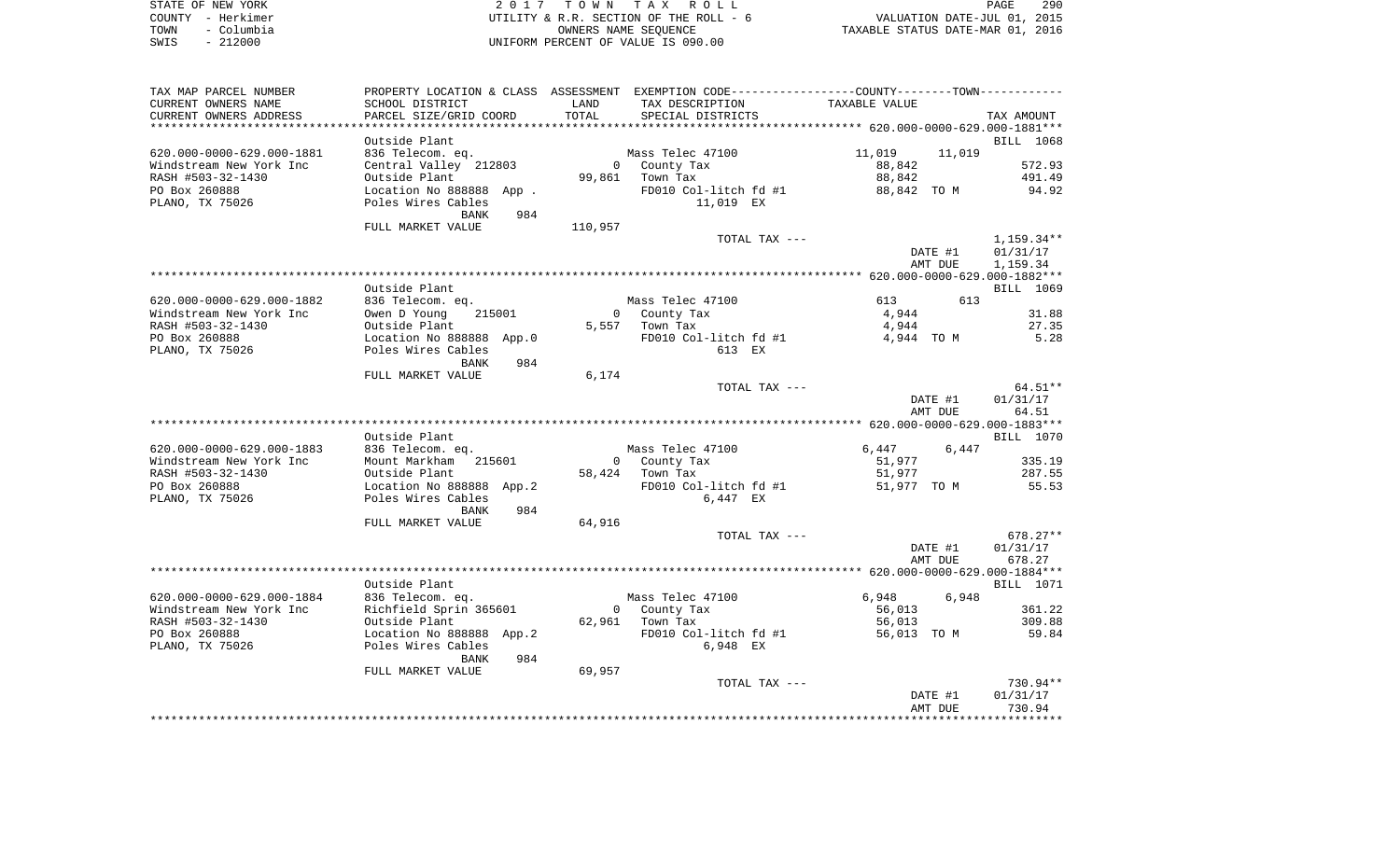| STATE OF NEW YORK  | 2017 TOWN TAX ROLL                     | 291<br>PAGE                      |
|--------------------|----------------------------------------|----------------------------------|
| COUNTY - Herkimer  | UTILITY & R.R. SECTION OF THE ROLL - 6 | VALUATION DATE-JUL 01, 2015      |
| TOWN<br>– Columbia |                                        | TAXABLE STATUS DATE-MAR 01, 2016 |
| SWIS<br>- 212000   | UNIFORM PERCENT OF VALUE IS 090.00     | RPS155/V04/L015                  |
|                    |                                        | CURRENT DATE 12/14/2016          |

## R O L L S U B S E C T I O N - - T O T A L S

## \*\*\* S P E C I A L D I S T R I C T S U M M A R Y \*\*\*

| CODE                 | TOTAL   | EXTENSION  | EXTENSION | AD VALOREM | <b>EXEMPT</b> | TAXABLE  | TOTAL   |
|----------------------|---------|------------|-----------|------------|---------------|----------|---------|
| DISTRICT NAME        | PARCELS | TYPE       | VALUE     | VALUE      | AMOUNT        | VALUE    | TAX     |
| FD010 Col-litch fd # |         | 19 TOTAL M |           | 1661.481   | 39,864        | 1621,617 | ,732.53 |

## \*\*\* S C H O O L D I S T R I C T S U M M A R Y \*\*\*

| CODE   | DISTRICT NAME                    | TOTAL<br>PARCELS | ASSESSED<br>LAND | ASSESSED<br>TOTAL | <b>EXEMPT</b><br>AMOUNT | TOTAL<br>TAXABLE   |
|--------|----------------------------------|------------------|------------------|-------------------|-------------------------|--------------------|
|        |                                  |                  |                  |                   | STAR AMOUNT             | STAR TAXABLE       |
|        | Central Valley Cntrl             | 7                | 3,000            | 514,431           | 19,441                  | 494,990            |
| 212803 | Owen D Young                     | 3                | 1,000            | 15,457            | 963                     | 494,990<br>14,494  |
| 215001 | Mount Markham                    | 3                | 1,000            | 187,345           | 9,505                   | 14,494<br>177,840  |
| 215601 | Richfield Springs                | 6                | 4,000            | 944,248           | 9,955                   | 177,840<br>934,293 |
| 365601 |                                  |                  |                  |                   |                         | 934,293            |
|        | SUB-TOTAL                        | 19               | 9,000            | 1661,481          | 39,864                  | 1,621,617          |
|        | $S \cup B - T \cup T A L (CONT)$ |                  |                  |                   |                         | 1,621,617          |
|        | TOTAL                            | 19               | 9,000            | 1661,481          | 39,864                  | 1,621,617          |
|        | TO TAL (CONT)                    |                  |                  |                   |                         | 1,621,617          |

\*\*\* S Y S T E M C O D E S S U M M A R Y \*\*\*

NO SYSTEM EXEMPTIONS AT THIS LEVEL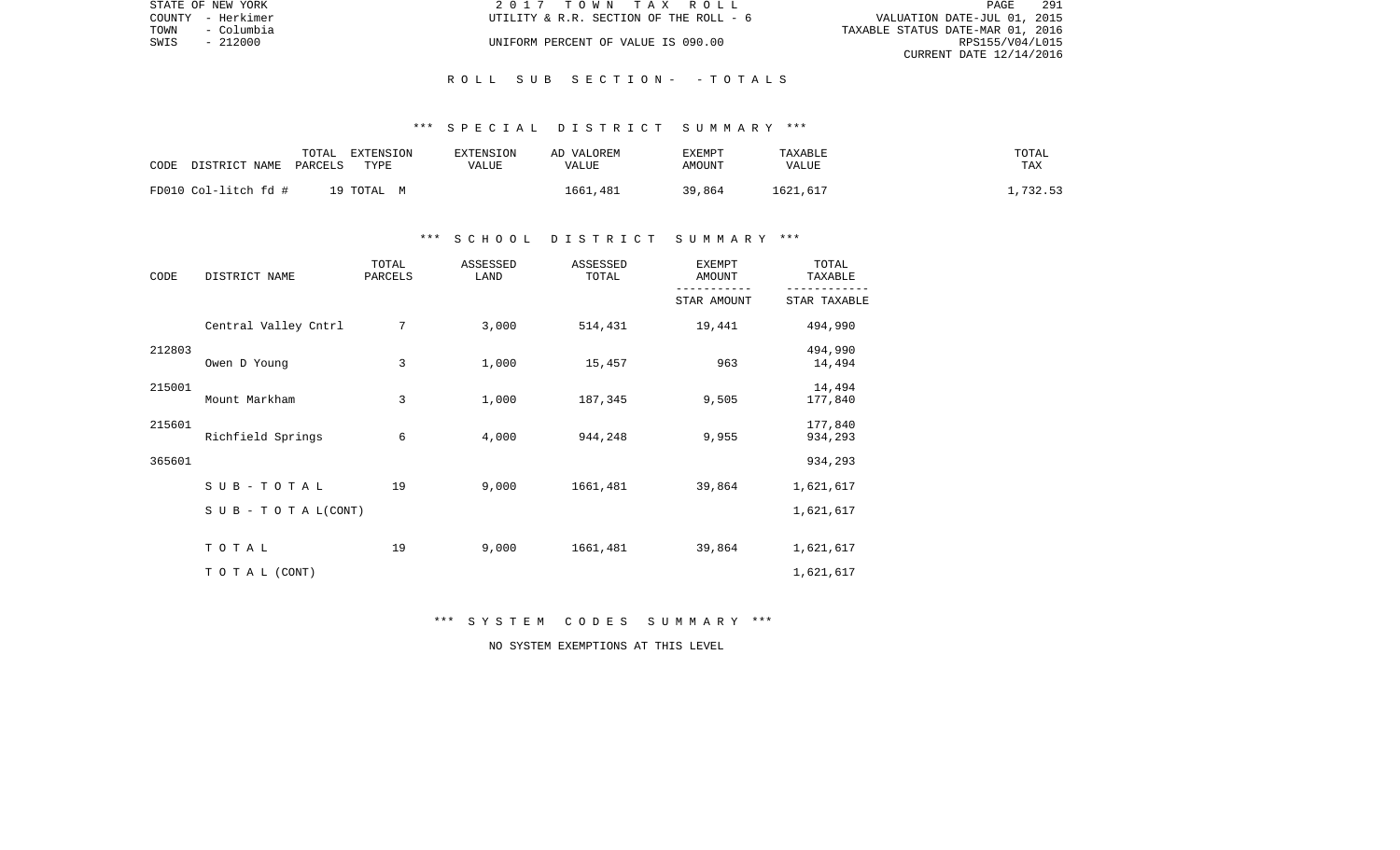|      | STATE OF NEW YORK | 2017 TOWN TAX ROLL                     | 292<br>PAGE                      |
|------|-------------------|----------------------------------------|----------------------------------|
|      | COUNTY - Herkimer | UTILITY & R.R. SECTION OF THE ROLL - 6 | VALUATION DATE-JUL 01, 2015      |
| TOWN | - Columbia        |                                        | TAXABLE STATUS DATE-MAR 01, 2016 |
| SWIS | - 212000          | UNIFORM PERCENT OF VALUE IS 090.00     | RPS155/V04/L015                  |
|      |                   |                                        | CURRENT DATE 12/14/2016          |

## R O L L S U B S E C T I O N - - T O T A L S

## \*\*\* E X E M P T I O N S U M M A R Y \*\*\*

| CODE  | DESCRIPTION         | TOTAL<br>PARCELS | COUNTY           | TOWN             |
|-------|---------------------|------------------|------------------|------------------|
| 47100 | Mass Telec<br>тотаь |                  | 39,864<br>39,864 | 39,864<br>39,864 |

| ROLL<br><b>SEC</b> | DESCRIPTION      | TOTAL<br>PARCELS | ASSESSED<br>LAND | ASSESSED<br>TOTAL | <b>EXEMPT</b><br>AMOUNT | TOTAL<br>TAXABLE | TOTAL<br>TAX |
|--------------------|------------------|------------------|------------------|-------------------|-------------------------|------------------|--------------|
|                    |                  |                  |                  |                   | STAR AMOUNT             | STAR TAXABLE     |              |
|                    | County Tax       |                  | 9,000            | 1661,481          | 39,864                  | 1,621,617        | 10,457.58    |
|                    | Town Tax         |                  | 9.000            | 1661,481          | 39,864                  | 1,621,617        | 8,971.12     |
|                    | SPEC DIST TAXES  |                  |                  |                   |                         |                  | 1,732.53     |
| 6                  | UTILITIES & N.C. | 19               |                  |                   |                         |                  | 21,161.23    |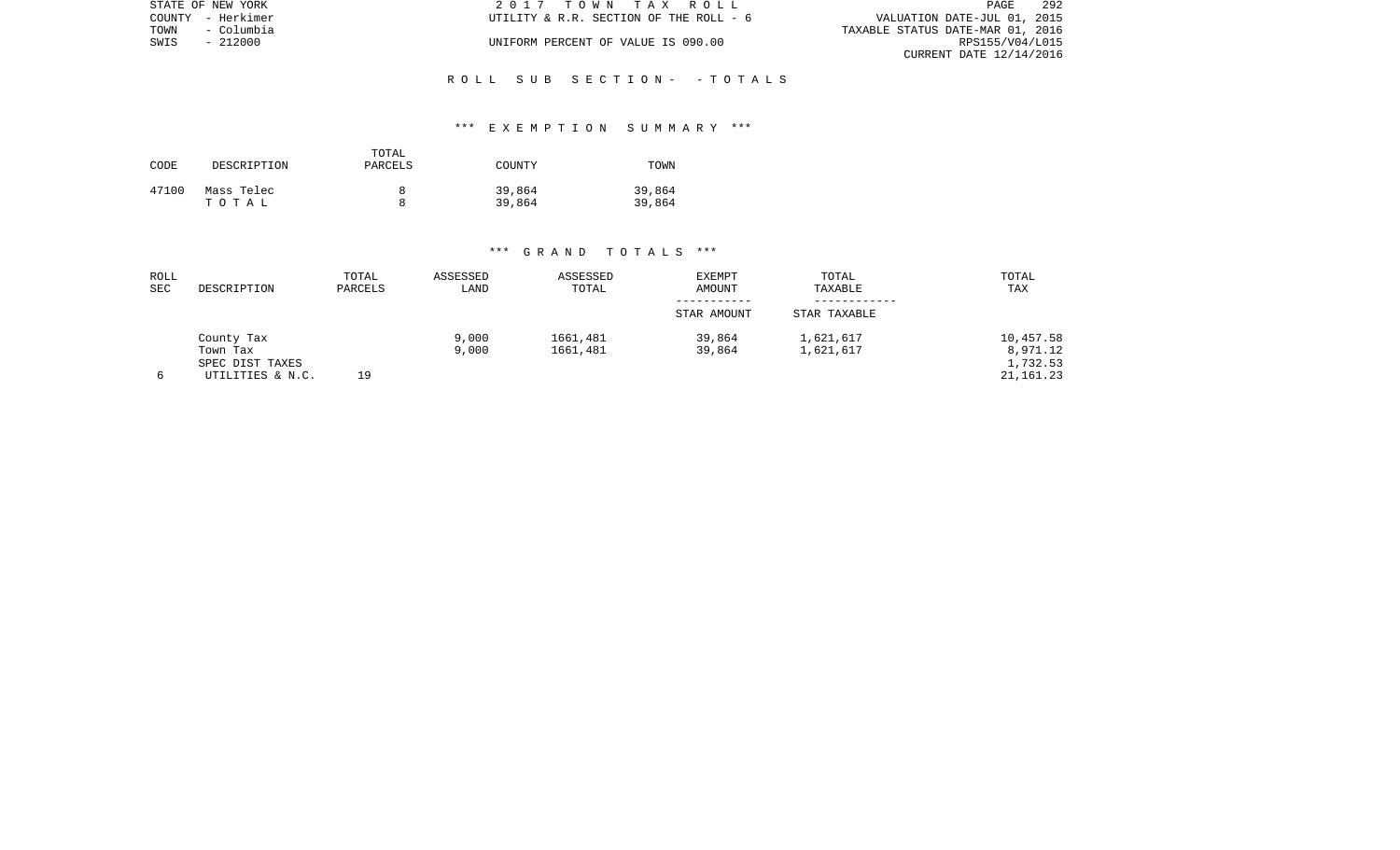|      | STATE OF NEW YORK | 2017 TOWN TAX ROLL                     | PAGE                             | 293 |
|------|-------------------|----------------------------------------|----------------------------------|-----|
|      | COUNTY - Herkimer | UTILITY & R.R. SECTION OF THE ROLL - 6 | VALUATION DATE-JUL 01, 2015      |     |
| TOWN | - Columbia        |                                        | TAXABLE STATUS DATE-MAR 01, 2016 |     |
| SWIS | - 212000          | UNIFORM PERCENT OF VALUE IS 090.00     | RPS155/V04/L015                  |     |
|      |                   |                                        | CURRENT DATE 12/14/2016          |     |

#### R O L L S E C T I O N T O T A L S

## \*\*\* S P E C I A L D I S T R I C T S U M M A R Y \*\*\*

| CODE                 | TOTAL   | EXTENSION  | <b>EXTENSION</b> | AD VALOREM | <b>EXEMPT</b> | TAXABLE  | TOTAL   |
|----------------------|---------|------------|------------------|------------|---------------|----------|---------|
| DISTRICT NAME        | PARCELS | TYPE       | VALUE            | VALUE      | AMOUNT        | VALUE    | TAX     |
| FD010 Col-litch fd # |         | 19 ТОТАL М |                  | 1661.481   | 39,864        | 1621,617 | ,732.53 |

## \*\*\* S C H O O L D I S T R I C T S U M M A R Y \*\*\*

| CODE   | DISTRICT NAME                    | TOTAL<br>PARCELS | ASSESSED<br>LAND | ASSESSED<br>TOTAL | <b>EXEMPT</b><br>AMOUNT | TOTAL<br>TAXABLE   |
|--------|----------------------------------|------------------|------------------|-------------------|-------------------------|--------------------|
|        |                                  |                  |                  |                   | STAR AMOUNT             | STAR TAXABLE       |
|        | Central Valley Cntrl             | 7                | 3,000            | 514,431           | 19,441                  | 494,990            |
| 212803 | Owen D Young                     | 3                | 1,000            | 15,457            | 963                     | 494,990<br>14,494  |
| 215001 | Mount Markham                    | 3                | 1,000            | 187,345           | 9,505                   | 14,494<br>177,840  |
| 215601 | Richfield Springs                | 6                | 4,000            | 944,248           | 9,955                   | 177,840<br>934,293 |
| 365601 |                                  |                  |                  |                   |                         | 934,293            |
|        | SUB-TOTAL                        | 19               | 9,000            | 1661,481          | 39,864                  | 1,621,617          |
|        | $S \cup B - T \cup T A L (CONT)$ |                  |                  |                   |                         | 1,621,617          |
|        | TOTAL                            | 19               | 9,000            | 1661,481          | 39,864                  | 1,621,617          |
|        | TO TAL (CONT)                    |                  |                  |                   |                         | 1,621,617          |

\*\*\* S Y S T E M C O D E S S U M M A R Y \*\*\*

NO SYSTEM EXEMPTIONS AT THIS LEVEL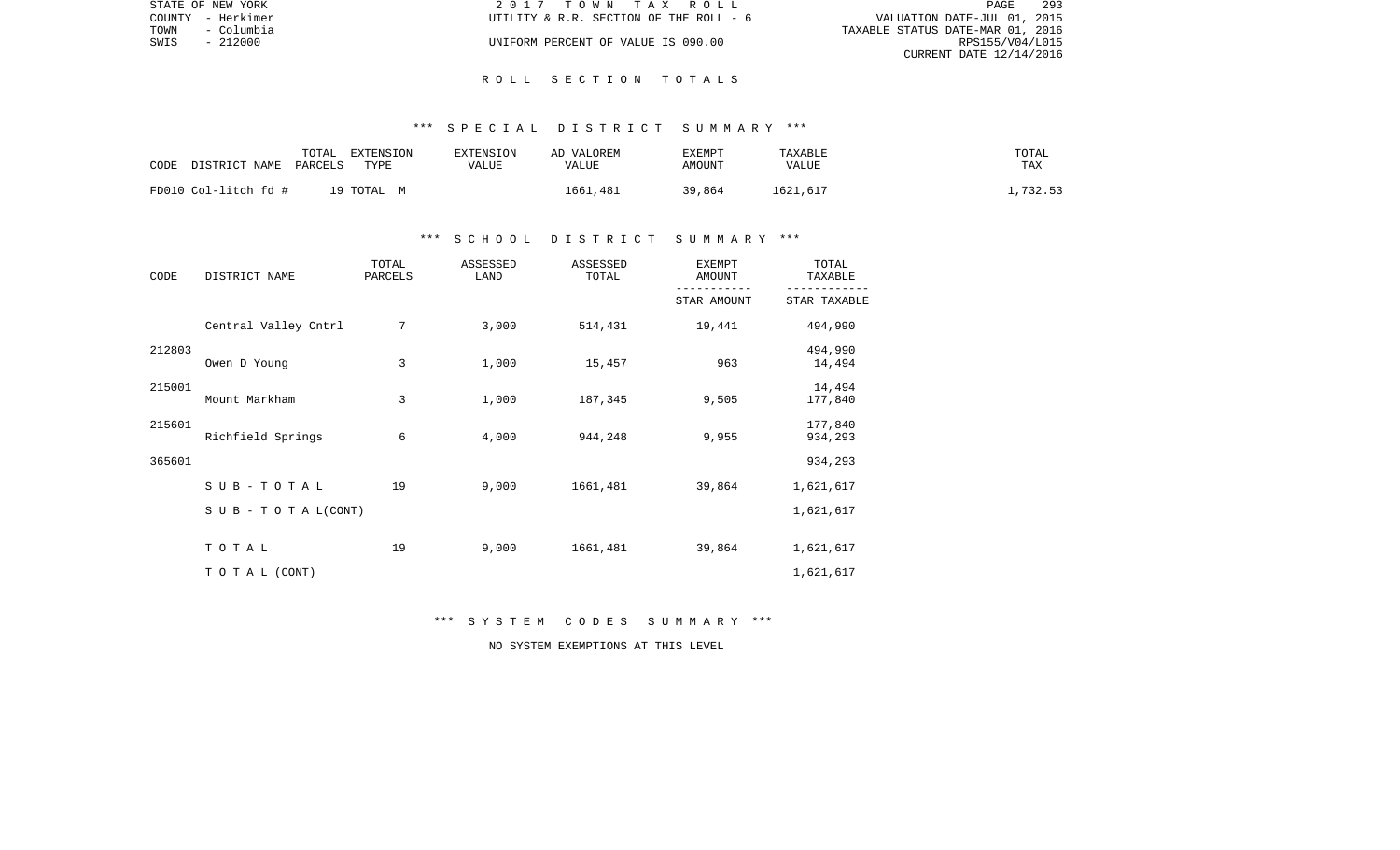|      | STATE OF NEW YORK | 2017 TOWN TAX ROLL                     | PAGE                             | 294 |
|------|-------------------|----------------------------------------|----------------------------------|-----|
|      | COUNTY - Herkimer | UTILITY & R.R. SECTION OF THE ROLL - 6 | VALUATION DATE-JUL 01, 2015      |     |
| TOWN | - Columbia        |                                        | TAXABLE STATUS DATE-MAR 01, 2016 |     |
| SWIS | $-212000$         | UNIFORM PERCENT OF VALUE IS 090.00     | RPS155/V04/L015                  |     |
|      |                   |                                        | CURRENT DATE 12/14/2016          |     |

#### R O L L S E C T I O N T O T A L S

## \*\*\* E X E M P T I O N S U M M A R Y \*\*\*

| CODE  | DESCRIPTION         | TOTAL<br>PARCELS | COUNTY           | TOWN             |
|-------|---------------------|------------------|------------------|------------------|
| 47100 | Mass Telec<br>тотаь |                  | 39,864<br>39,864 | 39,864<br>39,864 |

| ROLL<br>SEC | DESCRIPTION                                                   | TOTAL<br>PARCELS | ASSESSED<br>LAND | ASSESSED<br>TOTAL    | <b>EXEMPT</b><br>AMOUNT<br>STAR AMOUNT | TOTAL<br>TAXABLE<br>STAR TAXABLE | TOTAL<br>TAX                                     |
|-------------|---------------------------------------------------------------|------------------|------------------|----------------------|----------------------------------------|----------------------------------|--------------------------------------------------|
| 6           | County Tax<br>Town Tax<br>SPEC DIST TAXES<br>UTILITIES & N.C. | 19               | 9,000<br>9,000   | 1661,481<br>1661,481 | 39,864<br>39,864                       | 1,621,617<br>1,621,617           | 10,457.58<br>8,971.12<br>1,732.53<br>21, 161. 23 |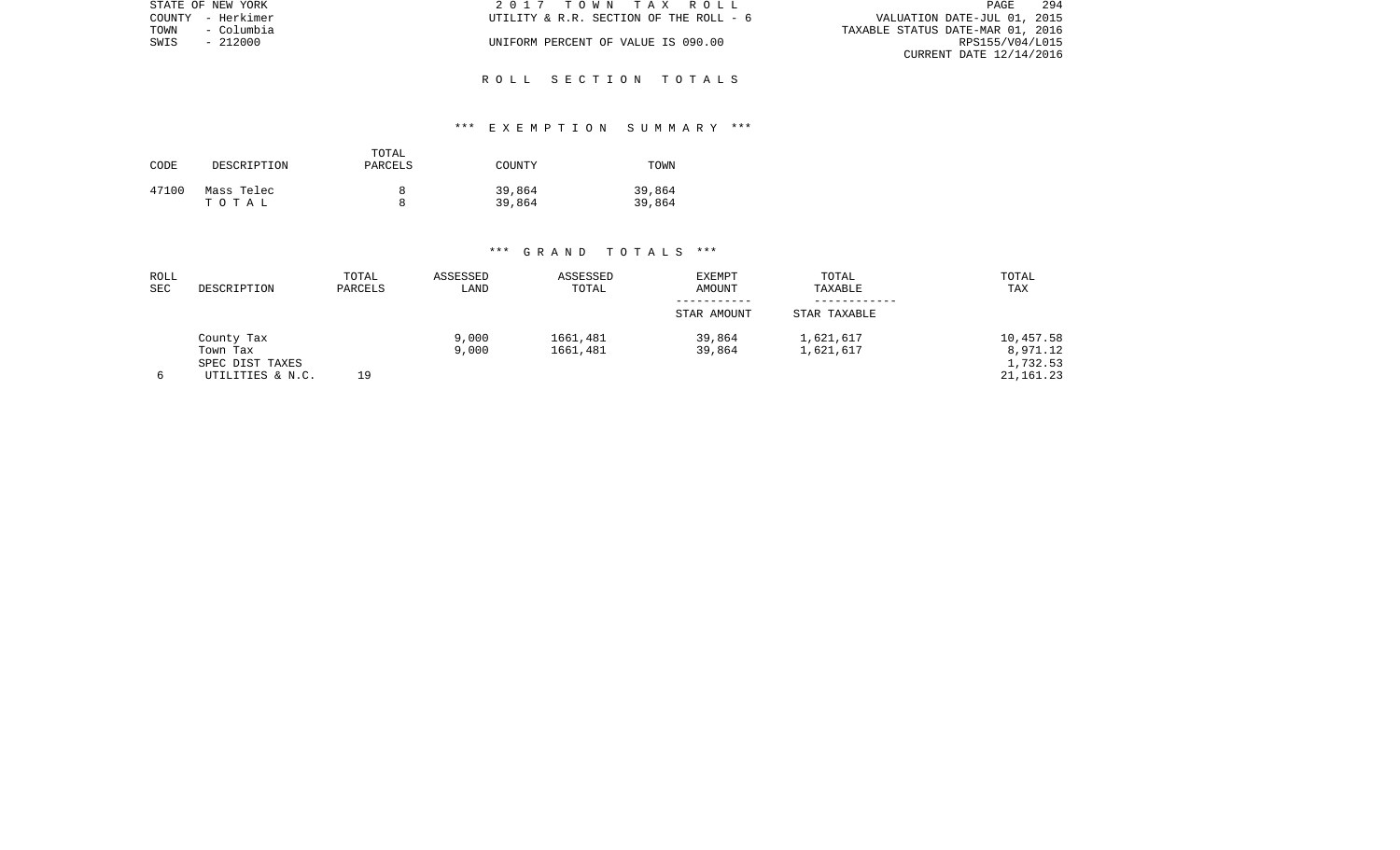STATE OF NEW YORK **EXECUTE:**  $2017$  TOWN TAX ROLL COUNTY - Herkimer (COUNTY - Herkimer ) and the state of the ROLL - 8 VALUATION OF THE ROLL - 8 VALUATION DATES<br>TOWN - Columbia (COUNTY - 212000 ) and the state of value is 090.00 TOWN - Columbia OWNERS NAME SEQUENCE TAXABLE STATUS DATE-MAR 01, 2016 SWIS - 212000 UNIFORM PERCENT OF VALUE IS 090.00

| TAX MAP PARCEL NUMBER                                               | PROPERTY LOCATION & CLASS ASSESSMENT EXEMPTION CODE---------------COUNTY-------TOWN---------- |         |                       |                 |            |
|---------------------------------------------------------------------|-----------------------------------------------------------------------------------------------|---------|-----------------------|-----------------|------------|
| CURRENT OWNERS NAME                                                 | SCHOOL DISTRICT                                                                               | LAND    | TAX DESCRIPTION       | TAXABLE VALUE   |            |
| CURRENT OWNERS ADDRESS                                              | PARCEL SIZE/GRID COORD                                                                        | TOTAL   | SPECIAL DISTRICTS     |                 | TAX AMOUNT |
|                                                                     |                                                                                               |         |                       |                 |            |
|                                                                     | Elizabethtown Rd                                                                              |         |                       | ACCT 070013680  |            |
| $125.2 - 2 - 14$                                                    | 311 Res vac land                                                                              |         | NON PROF 9 25300      | 8,200           | 8,200      |
| Cemetery                                                            | Central Valley 212803 8,200 County Tax                                                        |         |                       | 0.00            | 0.00       |
| Wollaber Vernon A                                                   | FRNT 125.00 DPTH 175.00                                                                       |         | 8,200 Town Tax        | 0.00            | 0.00       |
| Attn: Albert Wollaber                                               | ACRES 0.50                                                                                    |         | FD010 Col-litch fd #1 |                 | 0 TO M     |
| RD2 Box 334                                                         | EAST-0339281 NRTH-1509838                                                                     |         | 8,200 EX              |                 |            |
| Ilion, NY 13357                                                     | DEED BOOK 808<br>PG-557                                                                       |         |                       |                 |            |
|                                                                     | FULL MARKET VALUE                                                                             | 9,111   |                       |                 |            |
|                                                                     |                                                                                               |         | TOTAL TAX ---         |                 | $0.00**$   |
|                                                                     |                                                                                               |         |                       |                 |            |
|                                                                     | 114 Columbia Center Rd                                                                        |         |                       | ACCT 174289     |            |
| $131.2 - 1 - 21$                                                    | 620 Religious                                                                                 |         | N/P-RELIG 25110       | 117,400 117,400 |            |
| Columbia Center Community Ch Central Valley 212803 7,000 County Tax |                                                                                               |         |                       | 0.00            | 0.00       |
| 114 Columbia Center Rd                                              | FRNT 65.00 DPTH 80.00 117,400 Town Tax                                                        |         |                       | 0.00            | 0.00       |
| Ilion, NY 13357                                                     | ACRES 0.11                                                                                    |         | FD010 Col-litch fd #1 | 0 TO M          |            |
|                                                                     | EAST-0348567 NRTH-1494090                                                                     |         | 117,400 EX            |                 |            |
|                                                                     | DEED BOOK 1457 PG-324                                                                         |         |                       |                 |            |
|                                                                     |                                                                                               |         |                       |                 |            |
|                                                                     | FULL MARKET VALUE                                                                             | 130,444 | TOTAL TAX ---         |                 | $0.00**$   |
|                                                                     |                                                                                               |         |                       |                 |            |
|                                                                     |                                                                                               |         |                       |                 |            |
| $132.1 - 1 - 27$                                                    | Jordanville Rd                                                                                |         |                       | ACCT 070016710  |            |
|                                                                     | 330 Vacant comm                                                                               |         | N/P-RELIG 25110       | 9,300           | 9,300      |
| Columbia Dutch Reformed                                             | Richfield Sprin 365601                                                                        |         | 9,300 County Tax      | 0.00            | 0.00       |
| Church Cemetery Assoc                                               | ACRES<br>1.60                                                                                 |         | $9,300$ Town Tax      | 0.00            | 0.00       |
| Box 185                                                             | EAST-0354109 NRTH-1490516                                                                     |         | FD010 Col-litch fd #1 | $0$ TOM         |            |
| Richfield Springs, NY 13439                                         | DEED BOOK 839 PG-373                                                                          |         | 9,300 EX              |                 |            |
|                                                                     | FULL MARKET VALUE                                                                             | 10,333  |                       |                 |            |
|                                                                     |                                                                                               |         | TOTAL TAX ---         |                 | $0.00**$   |
|                                                                     |                                                                                               |         |                       |                 |            |
|                                                                     | 648 Millers Mills Rd                                                                          |         |                       | ACCT 070016770  |            |
| $131.4 - 1 - 1$                                                     | 210 1 Family Res                                                                              |         | $N/P-RELLIG$ 25110    | 55,900 55,900   |            |
| Community Baptist Church of                                         | Mount Markham 215601                                                                          |         | 9,200 County Tax      | 0.00            | 0.00       |
| 648 Millers Mill Rd                                                 | Parsonage                                                                                     |         | 55,900 Town Tax       | 0.00            | 0.00       |
| West Winfield, NY 13491                                             | FRNT 155.00 DPTH 165.00                                                                       |         | FD010 Col-litch fd #1 |                 | 0 TO M     |
|                                                                     | EAST-0336330 NRTH-1488126                                                                     |         | 55,900 EX             |                 |            |
|                                                                     | DEED BOOK 00119 PG-00160                                                                      |         |                       |                 |            |
|                                                                     | FULL MARKET VALUE                                                                             | 62,111  |                       |                 |            |
|                                                                     |                                                                                               |         | TOTAL TAX ---         |                 | $0.00**$   |
|                                                                     |                                                                                               |         |                       |                 |            |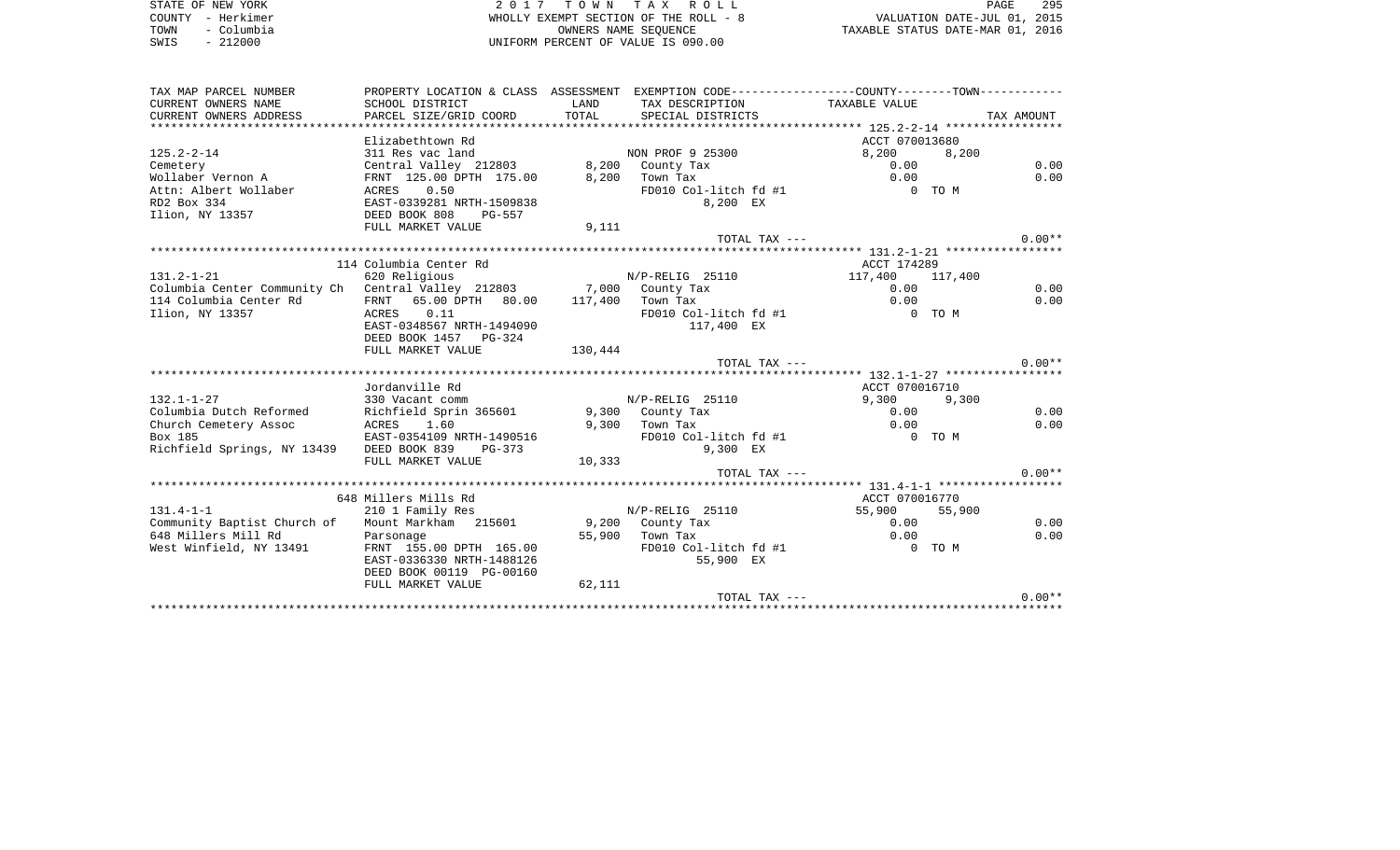| STATE OF NEW YORK<br>COUNTY - Herkimer<br>- Columbia<br>TOWN |                                                                                               |               | 2017 TOWN TAX ROLL<br>WHOLLY EXEMPT SECTION OF THE ROLL - 8<br>OWNERS NAME SEQUENCE | TAXABLE STATUS DATE-MAR 01, 2016       | PAGE<br>VALUATION DATE-JUL 01, 2015 | 296        |
|--------------------------------------------------------------|-----------------------------------------------------------------------------------------------|---------------|-------------------------------------------------------------------------------------|----------------------------------------|-------------------------------------|------------|
| $-212000$<br>SWIS                                            |                                                                                               |               | UNIFORM PERCENT OF VALUE IS 090.00                                                  |                                        |                                     |            |
| TAX MAP PARCEL NUMBER                                        | PROPERTY LOCATION & CLASS ASSESSMENT EXEMPTION CODE---------------COUNTY-------TOWN---------- |               |                                                                                     |                                        |                                     |            |
| CURRENT OWNERS NAME<br>CURRENT OWNERS ADDRESS                | SCHOOL DISTRICT<br>PARCEL SIZE/GRID COORD                                                     | LAND<br>TOTAL | TAX DESCRIPTION<br>SPECIAL DISTRICTS                                                | TAXABLE VALUE                          |                                     | TAX AMOUNT |
|                                                              | Millers Mills Rd                                                                              |               |                                                                                     |                                        |                                     |            |
| $131.1 - 1 - 43.4$                                           | 695 Cemetery                                                                                  |               | N/P-RELIG 25110                                                                     | 2,100                                  | 2,100                               |            |
| Community Baptist Church/                                    | Mount Markham 215601                                                                          |               | 2,100 County Tax                                                                    | 0.00                                   |                                     | 0.00       |
| Millers Mills Cemetery                                       | FRNT 166.00 DPTH 164.00                                                                       |               | $2,100$ Town Tax                                                                    | 0.00                                   |                                     | 0.00       |
| Millers Mills Rd                                             | ACRES 0.55                                                                                    |               | FD010 Col-litch fd #1                                                               |                                        | $0$ TOM                             |            |
| West Winfield, NY 13491                                      | EAST-0336029 NRTH-1488438                                                                     |               | 2,100 EX                                                                            |                                        |                                     |            |
|                                                              | DEED BOOK 828<br>PG-129                                                                       |               |                                                                                     |                                        |                                     |            |
|                                                              | FULL MARKET VALUE                                                                             | 2,333         |                                                                                     |                                        |                                     | $0.00**$   |
|                                                              |                                                                                               |               | TOTAL TAX ---                                                                       |                                        |                                     |            |
|                                                              | Millers Mills Rd                                                                              |               |                                                                                     | ACCT 070016625                         |                                     |            |
| $131.1 - 1 - 45$                                             | 695 Cemetery                                                                                  |               | N/P-RELIG 25110                                                                     | 5,200                                  | 5,200                               |            |
| Free Baptist Cemetery                                        | Mount Markham 215601                                                                          |               | 5,200 County Tax                                                                    | 0.00                                   |                                     | 0.00       |
| West Winfield, NY 13491                                      | ACRES<br>1.70                                                                                 | 5,200         | Town Tax                                                                            | 0.00                                   |                                     | 0.00       |
|                                                              | EAST-0336069 NRTH-1488292                                                                     |               | FD010 Col-litch fd #1                                                               | 0 TO M                                 |                                     |            |
|                                                              | FULL MARKET VALUE                                                                             | 5,778         | 5,200 EX                                                                            |                                        |                                     |            |
|                                                              |                                                                                               |               | TOTAL TAX ---                                                                       |                                        |                                     | $0.00**$   |
|                                                              |                                                                                               |               |                                                                                     |                                        |                                     |            |
|                                                              | Millers Mills Rd                                                                              |               |                                                                                     | ACCT 070016620                         |                                     |            |
| $131.1 - 1 - 46$                                             | 620 Religious                                                                                 |               | N/P-RELIG 25110                                                                     | 286,300<br>0.00                        | 286,300                             | 0.00       |
| Free Baptist Church<br>West Winfield, NY 13491               | Mount Markham<br>215601<br>FRNT 165.00 DPTH 107.00                                            |               | 8,300 County Tax<br>286,300 Town Tax                                                | 0.00                                   |                                     | 0.00       |
|                                                              | 0.41<br>ACRES                                                                                 |               | FD010 Col-litch fd #1                                                               |                                        | 0 TO M                              |            |
|                                                              | EAST-0336137 NRTH-1488179                                                                     |               | 286,300 EX                                                                          |                                        |                                     |            |
|                                                              | FULL MARKET VALUE                                                                             | 318,111       |                                                                                     |                                        |                                     |            |
|                                                              |                                                                                               |               | TOTAL TAX ---                                                                       |                                        |                                     | $0.00**$   |
|                                                              |                                                                                               |               |                                                                                     |                                        |                                     |            |
|                                                              | Elizabethtown Rd                                                                              |               |                                                                                     | ACCT 070020000                         |                                     |            |
| $125.2 - 2 - 10$                                             | 620 Religious                                                                                 |               | NON PROF 9 25300                                                                    | 270,900                                | 270,900                             |            |
| Jesus Never Fails Community Ch Central Valley 212803         |                                                                                               |               | 7,400 County Tax                                                                    | 0.00                                   |                                     | 0.00       |
| 446 Spohn Road                                               | includes $9.2$ & 72                                                                           | 270,900       | Town Tax                                                                            | 0.00                                   |                                     | 0.00       |
| Ilion, NY 13357                                              | FRNT 184.00 DPTH<br>ACRES<br>2.50                                                             |               | FD010 Col-litch fd #1<br>270,900 EX                                                 | $0$ TOM                                |                                     |            |
|                                                              | EAST-0339015 NRTH-1510634                                                                     |               |                                                                                     |                                        |                                     |            |
|                                                              | DEED BOOK 1457 PG-314                                                                         |               |                                                                                     |                                        |                                     |            |
|                                                              | FULL MARKET VALUE                                                                             | 301,000       |                                                                                     |                                        |                                     |            |
|                                                              |                                                                                               |               | TOTAL TAX ---                                                                       |                                        |                                     | $0.00**$   |
|                                                              |                                                                                               |               |                                                                                     | ************************************** |                                     |            |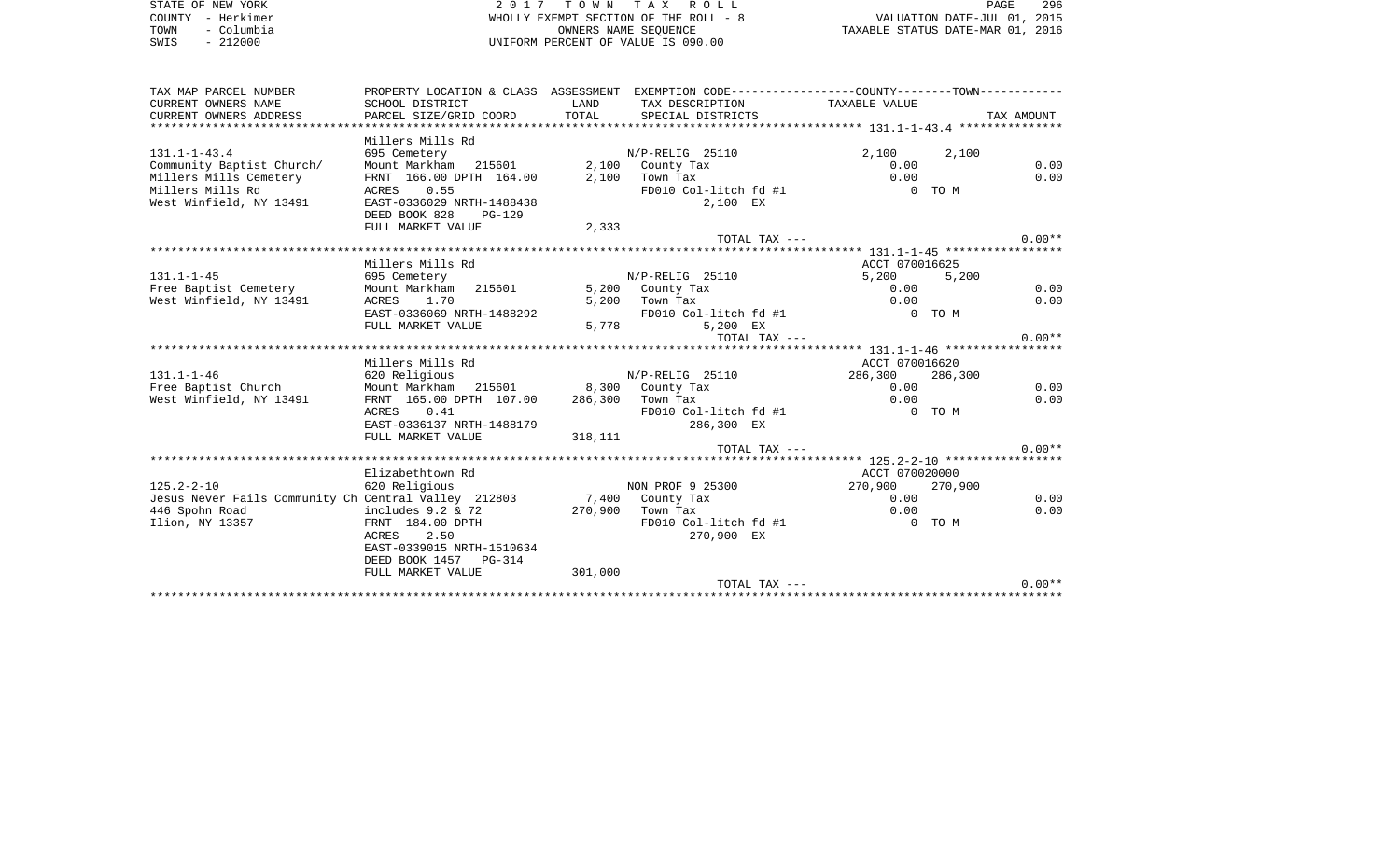STATE OF NEW YORK 2 0 1 7 T O W N T A X R O L L PAGE 297COUNTY - Herkimer WHOLLY EXEMPT SECTION OF THE ROLL - 8 VALUATION DATE-JUL 01, 2015 TOWN - Columbia OWNERS NAME SEQUENCE TAXABLE STATUS DATE-MAR 01, 2016 SWIS - 212000 UNIFORM PERCENT OF VALUE IS 090.00

TAX MAP PARCEL NUMBER PROPERTY LOCATION & CLASS ASSESSMENT EXEMPTION CODE------------------COUNTY--------TOWN------------ CURRENT OWNERS NAME SCHOOL DISTRICT LAND TAX DESCRIPTION TAXABLE VALUECURRENT OWNERS ADDRESS PARCEL SIZE/GRID COORD TOTAL SPECIAL DISTRICTS TAX AMOUNT \*\*\*\*\*\*\*\*\*\*\*\*\*\*\*\*\*\*\*\*\*\*\*\*\*\*\*\*\*\*\*\*\*\*\*\*\*\*\*\*\*\*\*\*\*\*\*\*\*\*\*\*\*\*\*\*\*\*\*\*\*\*\*\*\*\*\*\*\*\*\*\*\*\*\*\*\*\*\*\*\*\*\*\*\*\*\*\*\*\*\*\*\*\*\*\*\*\*\*\*\*\*\* 131.1-1-51 \*\*\*\*\*\*\*\*\*\*\*\*\*\*\*\*\*Finger Ave ACCT 070016860 131.1-1-51 534 Social org. N/P-RELIG 25110 184,400 184,400 Millers Mills Grange Mount Markham 215601 7,000 County Tax 0.00 0.00 0.00 0.00 West Winfield, NY 13491 merged w/53.2 184,400 Town Tax 0.00 0.00 FRNT 97.00 DPTH FD010 Col-litch fd #1 0 TO M ACRES 0.14 184,400 EX EAST-0336319 NRTH-1489670FULL MARKET VALUE 204,889 TOTAL TAX  $---$  0.00\*\* \*\*\*\*\*\*\*\*\*\*\*\*\*\*\*\*\*\*\*\*\*\*\*\*\*\*\*\*\*\*\*\*\*\*\*\*\*\*\*\*\*\*\*\*\*\*\*\*\*\*\*\*\*\*\*\*\*\*\*\*\*\*\*\*\*\*\*\*\*\*\*\*\*\*\*\*\*\*\*\*\*\*\*\*\*\*\*\*\*\*\*\*\*\*\*\*\*\*\*\*\*\*\* 131.1-1-20 \*\*\*\*\*\*\*\*\*\*\*\*\*\*\*\*\*Jordanville Rd **ACCT** 070006570 131.1-1-20 314 Rural vac<10 NON PROF 9 25300 14,800 14,800 Nys Power Authority and Mount Markham 215601 14,800 County Tax 0.00 0.00 0.00 0.00 10 Columbus Cir ACRES 6.40 14,800 Town Tax 0.00 0.00 New York, NY 10019 **EAST-0332012 NRTH-1492756** FD010 Col-litch fd #1 0 TO M DEED BOOK 720 PG-329 14,800 EX FULL MARKET VALUE 16,444 TOTAL TAX  $---$  0.00\*\* \*\*\*\*\*\*\*\*\*\*\*\*\*\*\*\*\*\*\*\*\*\*\*\*\*\*\*\*\*\*\*\*\*\*\*\*\*\*\*\*\*\*\*\*\*\*\*\*\*\*\*\*\*\*\*\*\*\*\*\*\*\*\*\*\*\*\*\*\*\*\*\*\*\*\*\*\*\*\*\*\*\*\*\*\*\*\*\*\*\*\*\*\*\*\*\*\*\*\*\*\*\*\* 125.4-1-22.1 \*\*\*\*\*\*\*\*\*\*\*\*\*\*\* Spohn Rd ACCT 070015035 125.4-1-22.1 240 Rural res N/P-RELIG 25110 100,000 100,000 Panayia Of The Mountains Central Valley 212803 34,800 County Tax 0.00 0.00 0.00 0.00 387 Benton Hollow Rd ACRES 19.00 100,000 Town Tax 0.00 0.00 Livingston Manor, NY 12758 EAST-0344943 NRTH-1501587 FD010 Col-litch fd #1 0 TO M<br>DEED BOOK 855 PG-525 100.000 EX DEED BOOK 855 PG-525 FULL MARKET VALUE 111,111 TOTAL TAX  $---$  0.00\*\* \*\*\*\*\*\*\*\*\*\*\*\*\*\*\*\*\*\*\*\*\*\*\*\*\*\*\*\*\*\*\*\*\*\*\*\*\*\*\*\*\*\*\*\*\*\*\*\*\*\*\*\*\*\*\*\*\*\*\*\*\*\*\*\*\*\*\*\*\*\*\*\*\*\*\*\*\*\*\*\*\*\*\*\*\*\*\*\*\*\*\*\*\*\*\*\*\*\*\*\*\*\*\* 132.1-1-26 \*\*\*\*\*\*\*\*\*\*\*\*\*\*\*\*\*Jordanville Rd and Accredit Research Contract of the ACCT 070016715 132.1-1-26 695 Cemetery 695 Cemetery 17,500 N/P-RELIG 25110 17,500 17,500<br>Reformed Church Cemetery Richfield Sprin 365601 17,500 County Tax 0.00 Reformed Church Cemetery and Richfield Sprin 365601 17,500 County Tax 0.00 0.00 0.00 0.00 Richfield Spa, NY 13439 ACRES 3.60 17,500 Town Tax 0.00 0.00 0.00 EAST-0354068 NRTH-1490243 FD010 Col-litch fd #1 0 TO M FULL MARKET VALUE 19,444 17,500 EX TOTAL TAX --- 0.00\*\* \*\*\*\*\*\*\*\*\*\*\*\*\*\*\*\*\*\*\*\*\*\*\*\*\*\*\*\*\*\*\*\*\*\*\*\*\*\*\*\*\*\*\*\*\*\*\*\*\*\*\*\*\*\*\*\*\*\*\*\*\*\*\*\*\*\*\*\*\*\*\*\*\*\*\*\*\*\*\*\*\*\*\*\*\*\*\*\*\*\*\*\*\*\*\*\*\*\*\*\*\*\*\* 131.2-1-18 \*\*\*\*\*\*\*\*\*\*\*\*\*\*\*\*\* 147 Columbia Center Rd131.2-1-18 651 Highway gar TOWN-GEN 13500 275,000 275,000 Town of Columbia Central Valley 212803 14,500 County Tax 0.00 0.00 Columbia Center Rd ACRES 1.60 275,000 Town Tax 0.00 0.00 Columbia, NY EAST-0348729 NRTH-1494792 FD010 Col-litch fd #1 0 TO M FULL MARKET VALUE 305,556 275,000 EX TOTAL TAX  $---$  0.00\*\* \*\*\*\*\*\*\*\*\*\*\*\*\*\*\*\*\*\*\*\*\*\*\*\*\*\*\*\*\*\*\*\*\*\*\*\*\*\*\*\*\*\*\*\*\*\*\*\*\*\*\*\*\*\*\*\*\*\*\*\*\*\*\*\*\*\*\*\*\*\*\*\*\*\*\*\*\*\*\*\*\*\*\*\*\*\*\*\*\*\*\*\*\*\*\*\*\*\*\*\*\*\*\*\*\*\*\*\*\*\*\*\*\*\*\*\*\*\*\*\*\*\*\*\*\*\*\*\*\*\*\*\*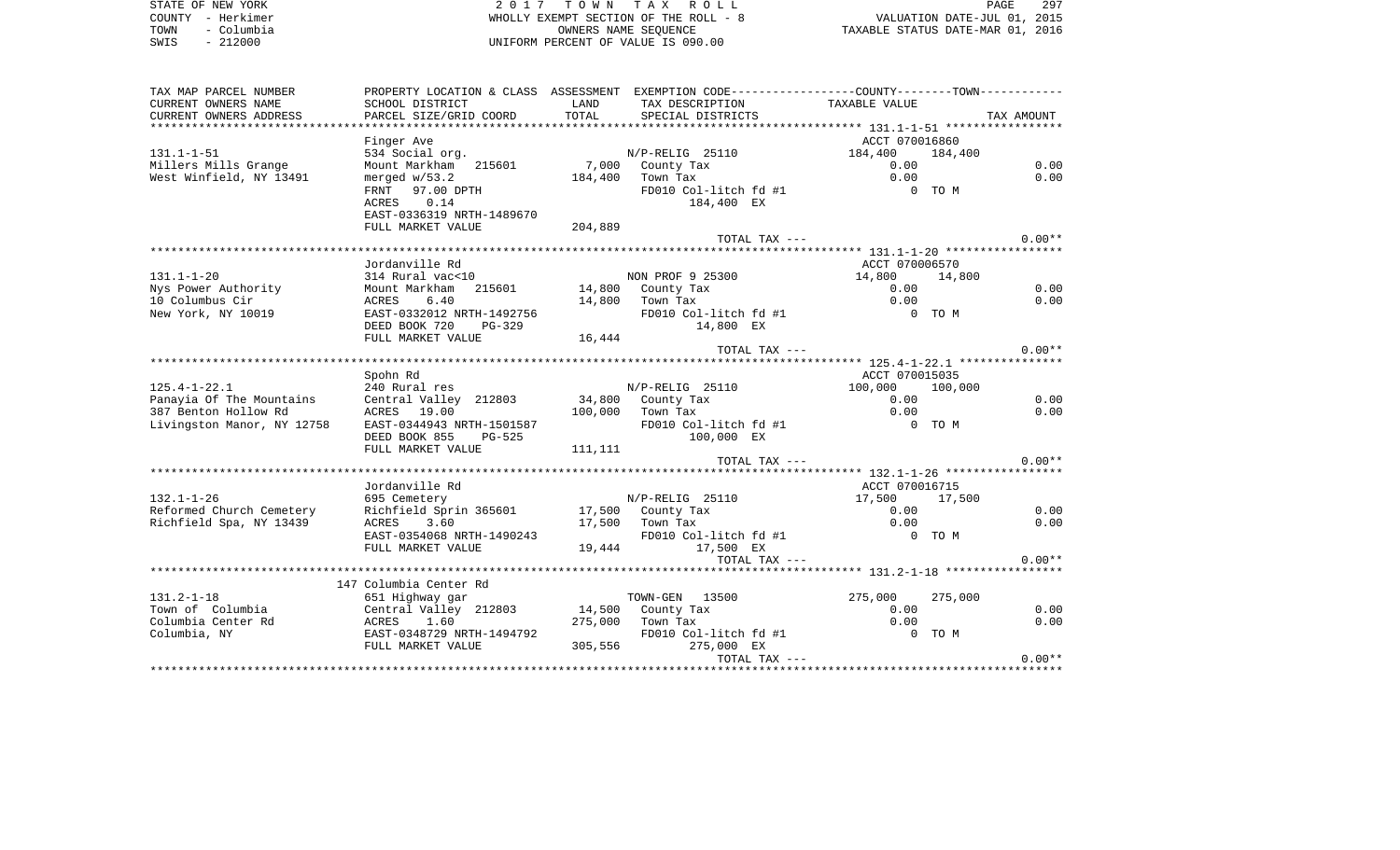| STATE OF NEW YORK<br>- Herkimer<br>COUNTY<br>- Columbia<br>TOWN<br>$-212000$<br>SWIS                                                                                                                                                                                                                                                                                                                                                                                                             | 2017                                                                                                                             | T O W N     | R O L L<br>T A X<br>WHOLLY EXEMPT SECTION OF THE ROLL - 8<br>OWNERS NAME SEOUENCE<br>UNIFORM PERCENT OF VALUE IS 090.00 |                                 | PAGE<br>VALUATION DATE-JUL 01, 2015<br>TAXABLE STATUS DATE-MAR 01, 2016 | 298          |
|--------------------------------------------------------------------------------------------------------------------------------------------------------------------------------------------------------------------------------------------------------------------------------------------------------------------------------------------------------------------------------------------------------------------------------------------------------------------------------------------------|----------------------------------------------------------------------------------------------------------------------------------|-------------|-------------------------------------------------------------------------------------------------------------------------|---------------------------------|-------------------------------------------------------------------------|--------------|
| TAX MAP PARCEL NUMBER<br>CURRENT OWNERS NAME<br>$\begin{tabular}{lllll} \textbf{CURENT} & \textbf{OWNERS} & \textbf{PARCEL SIZE/GRID COORD & \textbf{TOTAL} & \textbf{SPECIAL DISTRICTS} & \textbf{TAS} & \textbf{MOUNT} \\ & \textbf{****}{\textbf{****}} & \textbf{0.999} & \textbf{****}{\textbf{****}} & \textbf{0.999} & \textbf{****}{\textbf{****}} & \textbf{0.999} & \textbf{****}{\textbf{****}} & \textbf{0.999} & \textbf{0.999} & \textbf{0.999} & \textbf{0.999} & \textbf{0.999}$ | PROPERTY LOCATION & CLASS ASSESSMENT<br>SCHOOL DISTRICT                                                                          | <b>LAND</b> | EXEMPTION CODE-----------------COUNTY--------TOWN-----------<br>TAX DESCRIPTION                                         | TAXABLE VALUE                   |                                                                         |              |
|                                                                                                                                                                                                                                                                                                                                                                                                                                                                                                  | Spohn Rd                                                                                                                         |             |                                                                                                                         |                                 |                                                                         |              |
| $125.4 - 1 - 68.999$<br>Town of Columbia<br>Pence Janis<br>132 Spohn Road<br>Ilion, NY 13357                                                                                                                                                                                                                                                                                                                                                                                                     | 837 Cell Tower<br>Central Valley 212803 10,000<br>911 Cell Tower<br>FRNT 1731.00 DPTH<br>ACRES 1.00<br>EAST-0346560 NRTH-1497982 | 135,000     | MUN OWNED 13100<br>County Tax<br>Town Tax<br>FD010 Col-litch fd #1<br>135,000 EX                                        | 135,000 135,000<br>0.00<br>0.00 | 0 TO M                                                                  | 0.00<br>0.00 |
|                                                                                                                                                                                                                                                                                                                                                                                                                                                                                                  | FULL MARKET VALUE                                                                                                                | 150,000     |                                                                                                                         |                                 |                                                                         |              |
|                                                                                                                                                                                                                                                                                                                                                                                                                                                                                                  |                                                                                                                                  |             | TOTAL TAX $---$                                                                                                         |                                 |                                                                         | $0.00**$     |
|                                                                                                                                                                                                                                                                                                                                                                                                                                                                                                  | Jordanville Rd                                                                                                                   |             |                                                                                                                         |                                 |                                                                         |              |
| $131.2 - 1 - 47$<br>Town of Columbia                                                                                                                                                                                                                                                                                                                                                                                                                                                             | 651 Highway gar<br>Central Valley 212803 11,300 County Tax                                                                       |             | TOWN-GEN 13500                                                                                                          | 11,300<br>0.00                  | 11,300                                                                  | 0.00         |

| Town of Columbia      | Central Valley<br>212803  | 11,300 | County Tax            | 0.00 |        | 0.00     |
|-----------------------|---------------------------|--------|-----------------------|------|--------|----------|
| Jordanville Rd        | SAND STORAGE              | 11,300 | Town Tax              | 0.00 |        | 0.00     |
| Richfield Springs, NY | 2.70<br>ACRES             |        | FD010 Col-litch fd #1 |      | 0 TO M |          |
|                       | EAST-0344346 NRTH-1493942 |        | 11,300 EX             |      |        |          |
|                       | FULL MARKET VALUE         | 12,556 |                       |      |        |          |
|                       |                           |        | TOTAL TAX ---         |      |        | $0.00**$ |
|                       |                           |        |                       |      |        |          |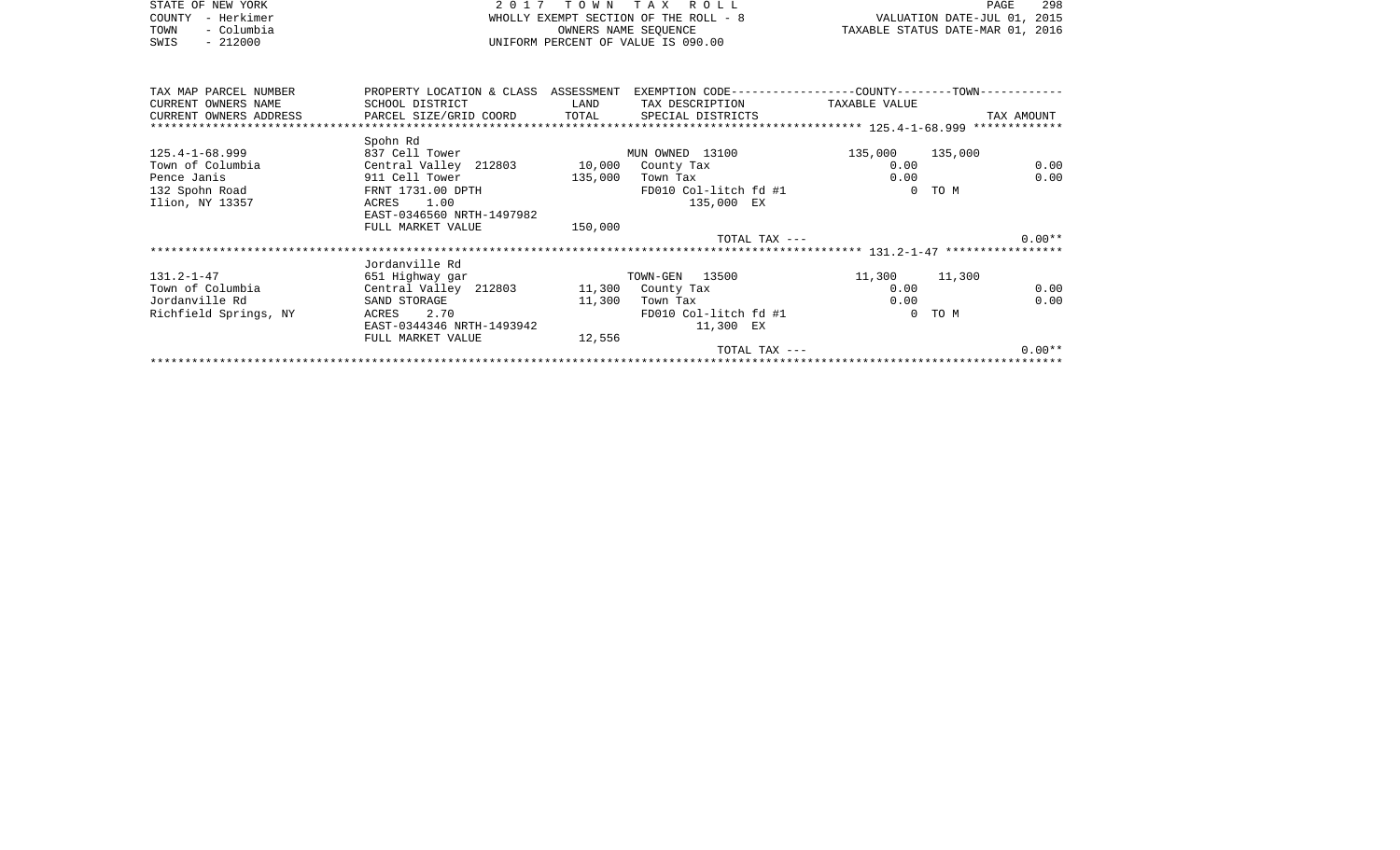| STATE OF NEW YORK  | 2017 TOWN TAX ROLL                    | 299<br>PAGE                      |
|--------------------|---------------------------------------|----------------------------------|
| COUNTY - Herkimer  | WHOLLY EXEMPT SECTION OF THE ROLL - 8 | VALUATION DATE-JUL 01, 2015      |
| TOWN<br>- Columbia |                                       | TAXABLE STATUS DATE-MAR 01, 2016 |
| SWIS<br>- 212000   | UNIFORM PERCENT OF VALUE IS 090.00    | RPS155/V04/L015                  |
|                    |                                       | CURRENT DATE 12/14/2016          |

## R O L L S U B S E C T I O N - - T O T A L S

#### \*\*\* S P E C I A L D I S T R I C T S U M M A R Y \*\*\*

| CODE | DISTRICT NAME        | TOTAL<br>PARCELS | EXTENSION<br><b>TYPE</b> | EXTENSION<br>VALUE | AD VALOREM<br>VALUE | EXEMPT<br>AMOUNT | TAXABLE<br>VALUE | TOTAL<br>TAX |
|------|----------------------|------------------|--------------------------|--------------------|---------------------|------------------|------------------|--------------|
|      | FD010 Col-litch fd # |                  | 15 TOTAL                 |                    | 1493,300            | 1493,300         |                  |              |

## \*\*\* S C H O O L D I S T R I C T S U M M A R Y \*\*\*

| CODE   | DISTRICT NAME             | TOTAL<br>PARCELS | ASSESSED<br>LAND | ASSESSED<br>TOTAL | <b>EXEMPT</b><br>AMOUNT | TOTAL<br>TAXABLE |
|--------|---------------------------|------------------|------------------|-------------------|-------------------------|------------------|
|        |                           |                  |                  |                   | STAR AMOUNT             | STAR TAXABLE     |
|        | Central Valley Cntrl      | 7                | 93,200           | 917,800           | 917,800                 |                  |
| 212803 | Mount Markham             | 6                | 46,600           | 548,700           | 548,700                 |                  |
| 215601 | Richfield Springs         | 2                | 26,800           | 26,800            | 26,800                  |                  |
| 365601 |                           |                  |                  |                   |                         |                  |
|        | $SUB - TO T AL$           | 15               | 166,600          | 1493,300          | 1493,300                |                  |
|        | S U B - T O T A $L(CONT)$ |                  |                  |                   |                         |                  |
|        | TOTAL                     | 15               | 166,600          | 1493,300          | 1493,300                |                  |
|        | TO TAL (CONT)             |                  |                  |                   |                         |                  |

\*\*\* S Y S T E M C O D E S S U M M A R Y \*\*\*

NO SYSTEM EXEMPTIONS AT THIS LEVEL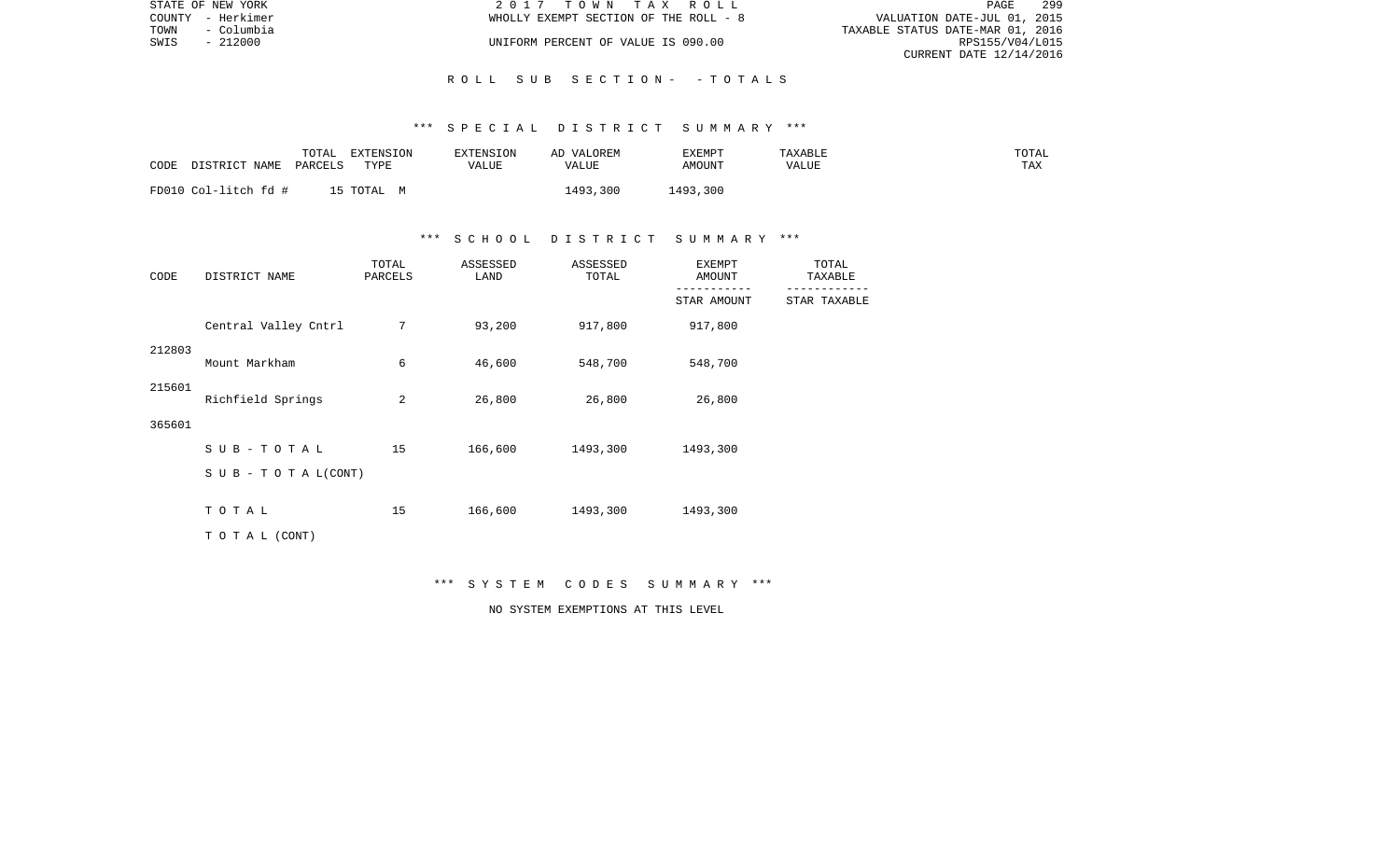| STATE OF NEW YORK  | 2017 TOWN TAX ROLL                    | 300<br>PAGE                      |
|--------------------|---------------------------------------|----------------------------------|
| COUNTY - Herkimer  | WHOLLY EXEMPT SECTION OF THE ROLL - 8 | VALUATION DATE-JUL 01, 2015      |
| – Columbia<br>TOWN |                                       | TAXABLE STATUS DATE-MAR 01, 2016 |
| - 212000<br>SWIS   | UNIFORM PERCENT OF VALUE IS 090.00    | RPS155/V04/L015                  |
|                    |                                       | CURRENT DATE 12/14/2016          |
|                    |                                       |                                  |

## R O L L S U B S E C T I O N - - T O T A L S

## \*\*\* E X E M P T I O N S U M M A R Y \*\*\*

|             | TOTAL   |          |          |
|-------------|---------|----------|----------|
| DESCRIPTION | PARCELS | COUNTY   | TOWN     |
|             |         |          |          |
| MUN OWNED   |         |          | 135,000  |
| TOWN-GEN    |         | 286,300  | 286,300  |
| $N/P-RELIG$ |         | 778,100  | 778,100  |
| NON PROF 9  |         | 293,900  | 293,900  |
| TOTAL       | 15      | 1493,300 | 1493,300 |
|             |         |          | 135,000  |

## \*\*\* G R A N D T O T A L S \*\*\*

| ROLL<br>SEC | DESCRIPTION                                    | TOTAL<br>PARCELS | ASSESSED<br>LAND | ASSESSED<br>TOTAL | <b>EXEMPT</b><br><b>AMOUNT</b> | TOTAL<br>TAXABLE | TOTAL<br>TAX |
|-------------|------------------------------------------------|------------------|------------------|-------------------|--------------------------------|------------------|--------------|
|             |                                                |                  |                  |                   | STAR AMOUNT                    | STAR TAXABLE     |              |
| $\Omega$    | RS 8 TOTAL<br>SPEC DIST TAXES<br>WHOLLY FYFMDT | ь                | 166,600          | 1493,300          | 1,493,300                      |                  |              |

8 WHOLLY EXEMPT 15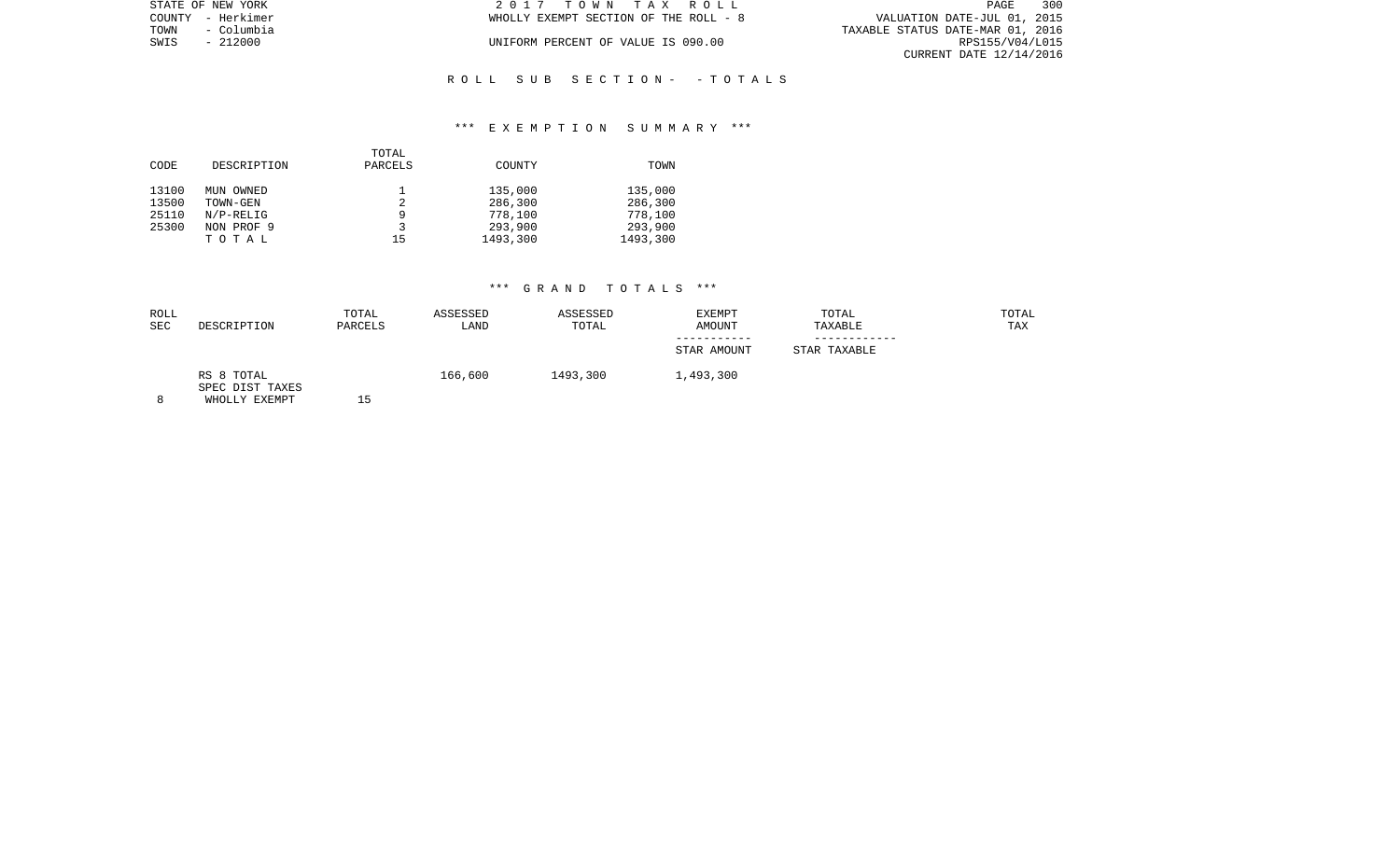|      | STATE OF NEW YORK | 2017 TOWN TAX ROLL                    | PAGE                             | 301 |
|------|-------------------|---------------------------------------|----------------------------------|-----|
|      | COUNTY - Herkimer | WHOLLY EXEMPT SECTION OF THE ROLL - 8 | VALUATION DATE-JUL 01, 2015      |     |
| TOWN | - Columbia        |                                       | TAXABLE STATUS DATE-MAR 01, 2016 |     |
| SWIS | - 212000          | UNIFORM PERCENT OF VALUE IS 090.00    | RPS155/V04/L015                  |     |
|      |                   |                                       | CURRENT DATE 12/14/2016          |     |

## R O L L S E C T I O N T O T A L S

## \*\*\* S P E C I A L D I S T R I C T S U M M A R Y \*\*\*

| CODE | DISTRICT NAME        | TOTAL<br>PARCELS | EXTENSION<br><b>TYPE</b> | EXTENSION<br>VALUE | AD VALOREM<br>VALUE | EXEMPT<br>AMOUNT | TAXABLE<br>VALUE | TOTAL<br>TAX |
|------|----------------------|------------------|--------------------------|--------------------|---------------------|------------------|------------------|--------------|
|      | FD010 Col-litch fd # |                  | 15 TOTAL                 |                    | 1493,300            | 1493,300         |                  |              |

## \*\*\* S C H O O L D I S T R I C T S U M M A R Y \*\*\*

| CODE   | DISTRICT NAME             | TOTAL<br>PARCELS | ASSESSED<br>LAND | ASSESSED<br>TOTAL | <b>EXEMPT</b><br>AMOUNT | TOTAL<br>TAXABLE |  |
|--------|---------------------------|------------------|------------------|-------------------|-------------------------|------------------|--|
|        |                           |                  |                  |                   | STAR AMOUNT             | STAR TAXABLE     |  |
|        | Central Valley Cntrl      | 7                | 93,200           | 917,800           | 917,800                 |                  |  |
| 212803 | Mount Markham             | 6                | 46,600           | 548,700           | 548,700                 |                  |  |
| 215601 | Richfield Springs         | 2                | 26,800           | 26,800            | 26,800                  |                  |  |
| 365601 |                           |                  |                  |                   |                         |                  |  |
|        | SUB-TOTAL                 | 15               | 166,600          | 1493,300          | 1493,300                |                  |  |
|        | S U B - T O T A $L(CONT)$ |                  |                  |                   |                         |                  |  |
|        | TOTAL                     | 15               | 166,600          | 1493,300          | 1493,300                |                  |  |
|        | TO TAL (CONT)             |                  |                  |                   |                         |                  |  |

\*\*\* S Y S T E M C O D E S S U M M A R Y \*\*\*

NO SYSTEM EXEMPTIONS AT THIS LEVEL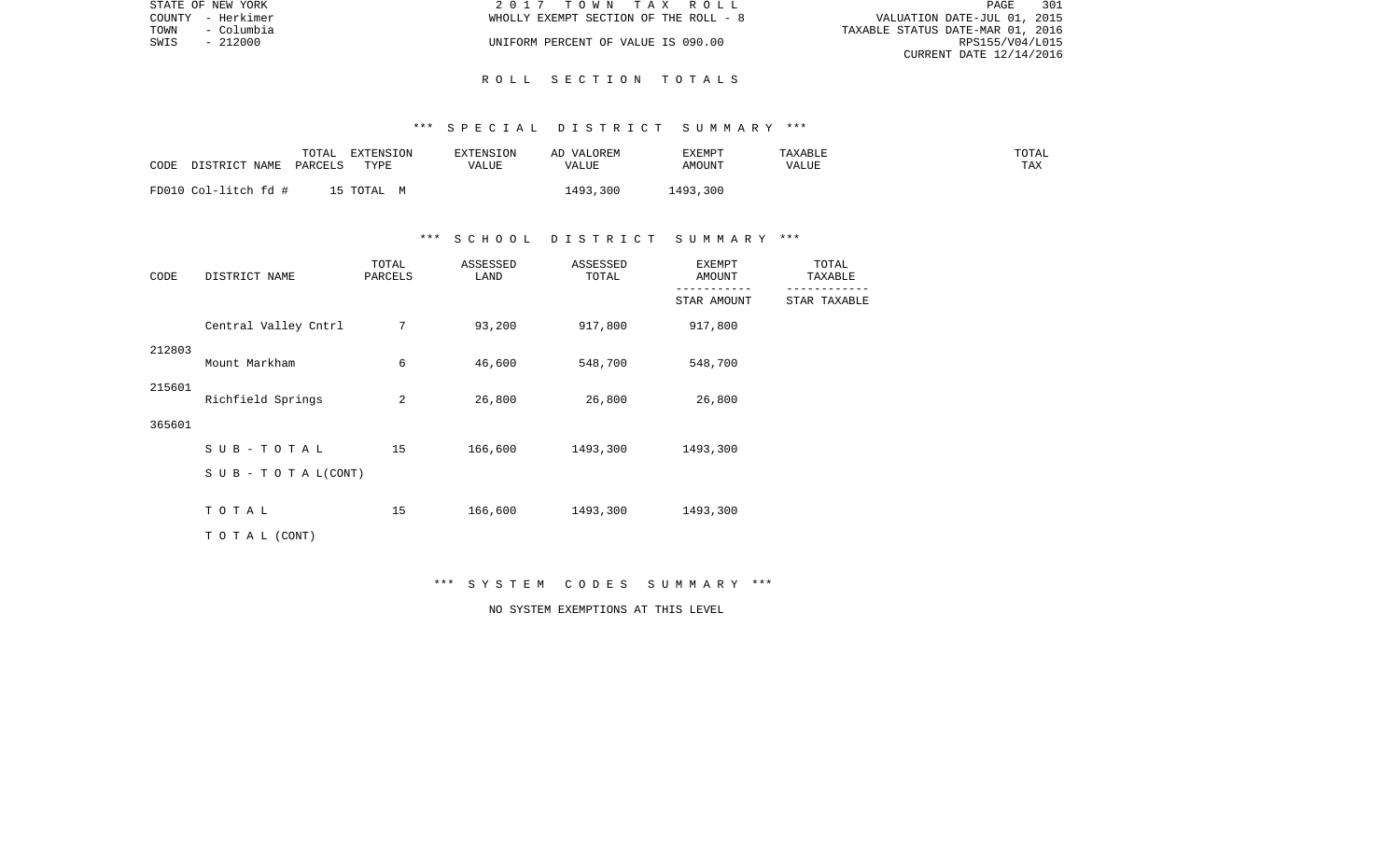| STATE OF NEW YORK  | 2017 TOWN TAX ROLL                    | 302<br>PAGE                      |
|--------------------|---------------------------------------|----------------------------------|
| COUNTY - Herkimer  | WHOLLY EXEMPT SECTION OF THE ROLL - 8 | VALUATION DATE-JUL 01, 2015      |
| – Columbia<br>TOWN |                                       | TAXABLE STATUS DATE-MAR 01, 2016 |
| - 212000<br>SWIS   | UNIFORM PERCENT OF VALUE IS 090.00    | RPS155/V04/L015                  |
|                    |                                       | CURRENT DATE 12/14/2016          |

## R O L L S E C T I O N T O T A L S

## \*\*\* E X E M P T I O N S U M M A R Y \*\*\*

|       |              | TOTAL   |          |          |
|-------|--------------|---------|----------|----------|
| CODE  | DESCRIPTION  | PARCELS | COUNTY   | TOWN     |
| 13100 | MUN OWNED    |         | 135,000  | 135,000  |
| 13500 | TOWN-GEN     | 2       | 286,300  | 286,300  |
| 25110 | $N/P-RELLIG$ | 9       | 778,100  | 778,100  |
| 25300 | NON PROF 9   |         | 293,900  | 293,900  |
|       | TOTAL        | 15      | 1493,300 | 1493,300 |

## \*\*\* G R A N D T O T A L S \*\*\*

| ROLL<br><b>SEC</b> | DESCRIPTION                                    | TOTAL<br>PARCELS | ASSESSED<br>LAND | ASSESSED<br>TOTAL | EXEMPT<br><b>AMOUNT</b> | TOTAL<br>TAXABLE | TOTAL<br>TAX |
|--------------------|------------------------------------------------|------------------|------------------|-------------------|-------------------------|------------------|--------------|
|                    |                                                |                  |                  |                   | STAR AMOUNT             | STAR TAXABLE     |              |
|                    | RS 8 TOTAL<br>SPEC DIST TAXES<br>WHOLLY FYFMOT | ' ⊏              | 166,600          | 1493,300          | 1,493,300               |                  |              |

8 WHOLLY EXEMPT 15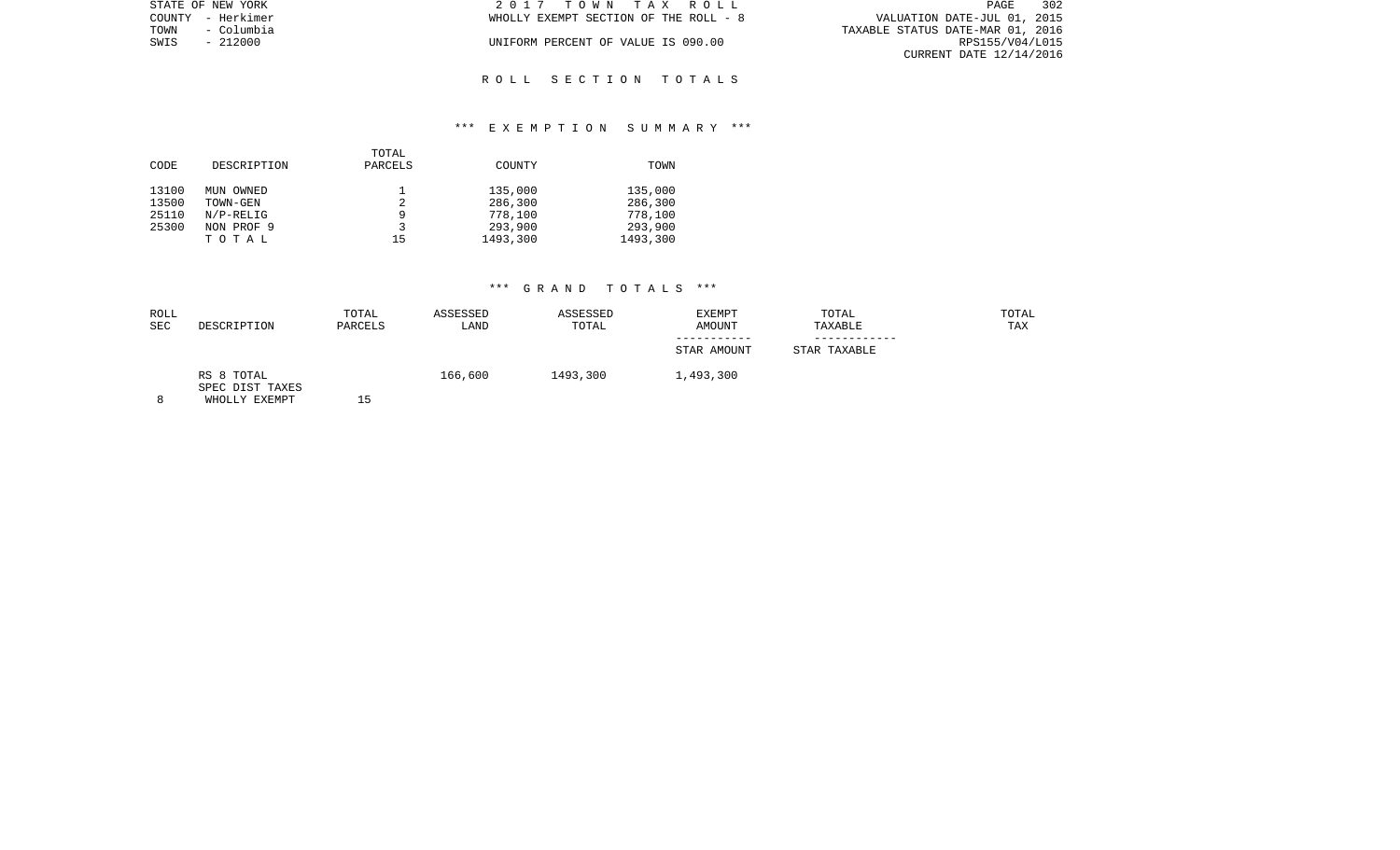| STATE OF NEW YORK  | 2017 TOWN TAX ROLL | 303<br>PAGE                      |
|--------------------|--------------------|----------------------------------|
| COUNTY - Herkimer  |                    | VALUATION DATE-JUL 01, 2015      |
| TOWN<br>- Columbia | SWIS TOTALS        | TAXABLE STATUS DATE-MAR 01, 2016 |
| SWIS<br>$-212000$  |                    | RPS155/V04/L015                  |
|                    |                    | CURRENT DATE 12/14/2016          |
|                    |                    |                                  |
|                    |                    |                                  |

## \*\*\* S P E C I A L D I S T R I C T S U M M A R Y \*\*\*

| TOTAL<br>CODE<br>DISTRICT NAME PARCELS                                      | EXTENSION<br>EXTENSION<br>TYPE.<br>VALUE | AD VALOREM<br>VALUE   | EXEMPT<br>AMOUNT | TAXABLE<br><b>VALUE</b> | TAX<br>RATE        | TOTAL<br>TAX        |
|-----------------------------------------------------------------------------|------------------------------------------|-----------------------|------------------|-------------------------|--------------------|---------------------|
| FD010 Col-litch fd #<br>1,089 TOTAL M<br>LT010 Columbia lt di<br>32 TOTAL M |                                          | 72895,223<br>1969.900 | 1662,625         | 71232,598<br>1969,900   | 1.068403<br>355348 | 76,105.12<br>700.01 |

## \*\*\* S C H O O L D I S T R I C T S U M M A R Y \*\*\*

| CODE   | DISTRICT NAME                    | TOTAL<br>PARCELS | ASSESSED<br>LAND | ASSESSED<br>TOTAL | <b>EXEMPT</b><br>AMOUNT | TOTAL<br>TAXABLE         |  |
|--------|----------------------------------|------------------|------------------|-------------------|-------------------------|--------------------------|--|
|        |                                  |                  |                  |                   | STAR AMOUNT             | STAR TAXABLE             |  |
|        | Central Valley Cntrl             | 499              | 9806,388         | 32187,386         | 1377,865                | 30,809,521               |  |
| 212803 | Owen D Young                     | 41               | 744,741          | 1700,276          | 7860,008<br>25,002      | 22,949,513<br>1,675,274  |  |
| 215001 | Mount Markham                    | 282              | 5380,100         | 18651,520         | 303,140<br>780,940      | 1,372,134<br>17,870,580  |  |
| 215601 | Richfield Springs                | 267              | 6947,136         | 20433,041         | 3909,477<br>936,976     | 13,961,103<br>19,496,065 |  |
| 365601 |                                  |                  |                  |                   | 4017,100                | 15,478,965               |  |
|        | SUB-TOTAL                        | 1089             | 22878,365        | 72972,223         | 3120,783                | 69,851,440               |  |
|        | $S \cup B - T \cup T A L (CONT)$ |                  |                  |                   | 16089,725               | 53,761,715               |  |
|        | TOTAL                            | 1089             | 22878,365        | 72972,223         | 3120,783                | 69,851,440               |  |
|        | T O T A L (CONT)                 |                  |                  |                   | 16089,725               | 53,761,715               |  |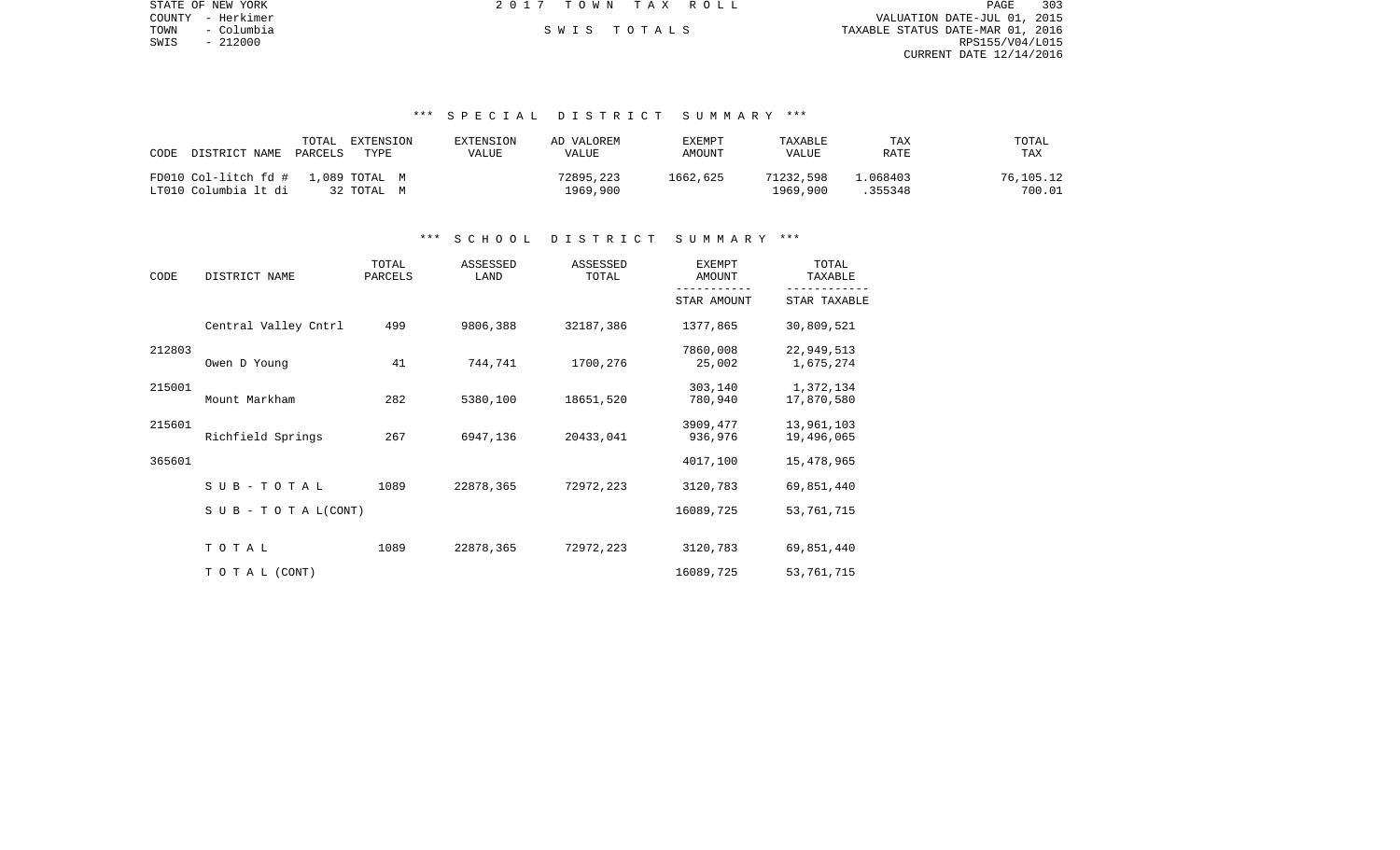PAGE 304 COUNTY - Herkimer VALUATION DATE-JUL 01, 2015 TOWN - Columbia S W I S T O T A L S TAXABLE STATUS DATE-MAR 01, 2016 CURRENT DATE 12/14/2016

STATE OF NEW YORK **2017 TOWN TAX ROLL** 

# \*\*\* S Y S T E M C O D E S S U M M A R Y \*\*\*

#### NO SYSTEM EXEMPTIONS AT THIS LEVEL

## \*\*\* E X E M P T I O N S U M M A R Y \*\*\*

|       |             | TOTAL         |          |          |
|-------|-------------|---------------|----------|----------|
| CODE  | DESCRIPTION | PARCELS       | COUNTY   | TOWN     |
| 13100 | MUN OWNED   | $\mathbf{1}$  | 135,000  | 135,000  |
| 13500 | TOWN-GEN    | $\sqrt{2}$    | 286,300  | 286,300  |
| 25110 | $N/P-RELIG$ |               | 778,100  | 778,100  |
| 25300 | NON PROF 9  | $\frac{9}{3}$ | 293,900  | 293,900  |
| 41101 | VETFUND CT  | $\mathbf{1}$  | 1,050    | 1,050    |
| 41122 | VET WAR C   | 25            | 189,645  |          |
| 41123 | VET WAR T   | 25            |          | 237,093  |
| 41132 | VET COM C   | 24            | 309,611  |          |
| 41133 | VET COM T   | 24            |          | 396,411  |
| 41142 | VET DIS C   | 10            | 196,725  |          |
| 41143 | VET DIS T   | 10            |          | 218,525  |
| 41162 | CW 15 VET/  | 6             | 48,060   |          |
| 41172 | CW DISBLD   | $\mathbf{1}$  | 24,750   |          |
| 41700 | AGRIC 10 Y  | 7             | 411,500  | 411,500  |
| 41720 | AG MKTS L   | 40            | 129,461  | 129,461  |
| 41730 | AG MKTS     | 80            | 348,003  | 348,003  |
| 41800 | AGED-ALL    | 4             | 118,950  | 118,248  |
| 41801 | AGED-CT     | $\mathbf 1$   | 17,500   | 17,500   |
| 41802 | AGED-CNTY   | $1\,$         | 23,200   |          |
| 42100 | AGRIC 10 Y  | 31            | 530,700  | 530,700  |
| 47100 | Mass Telec  | 8             | 39,864   | 39,864   |
| 49506 | Sun Energy  | 3             |          | 45,000   |
|       | TOTAL       | 316           | 3882,319 | 3986,655 |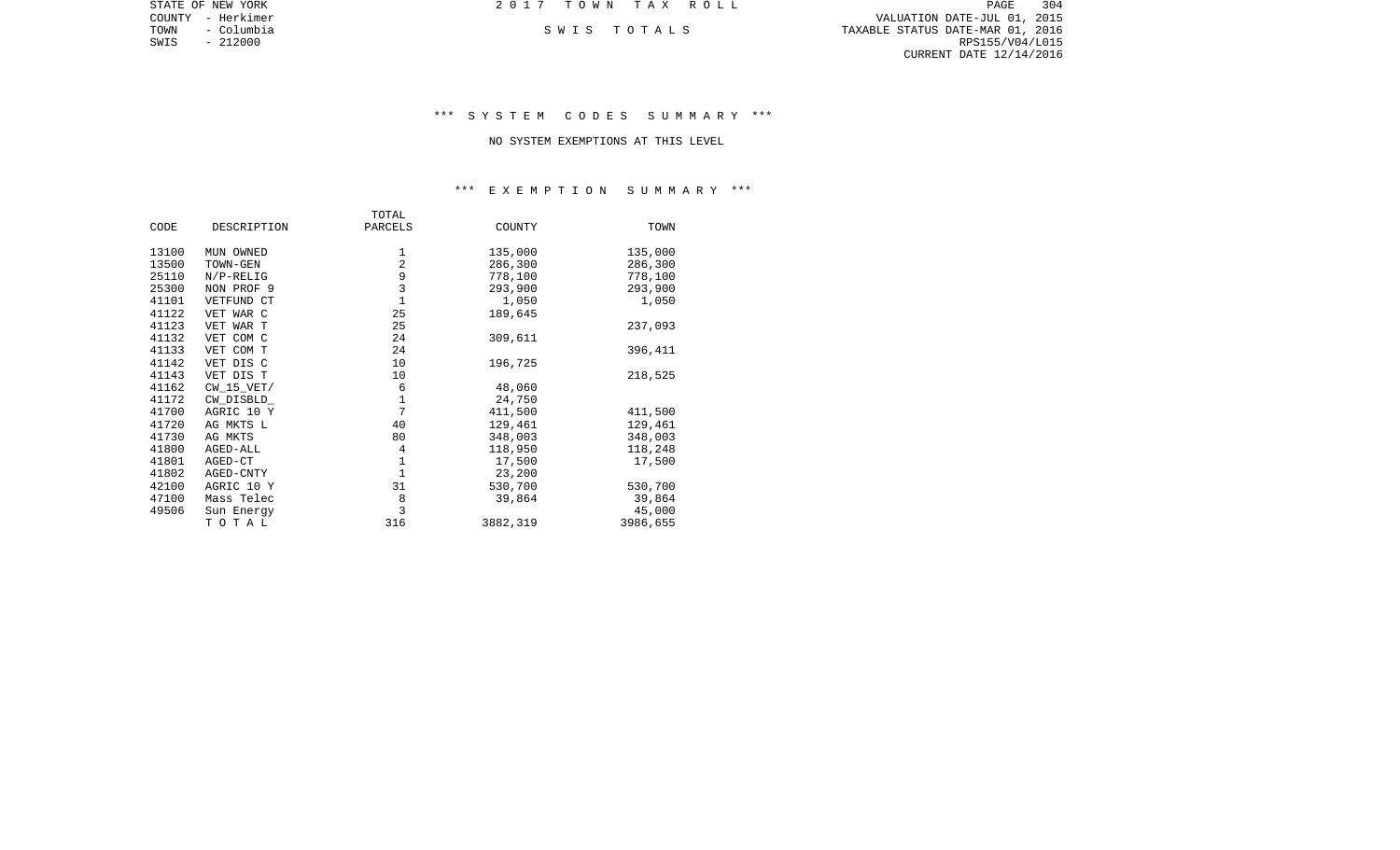COUNTY - Herkimer VALUATION DATE-JUL 01, 2015 TOWN - Columbia S W I S T O T A L S TAXABLE STATUS DATE-MAR 01, 2016 SWIS - 212000<br>SWIS - 212000<br>SWIS - 212000 RPS155/V04/L015 CURRENT DATE 12/14/2016

STATE OF NEW YORK **EXECUTE:**  $2017$  TOWN TAX ROLL

| <b>ROLL</b><br>SEC | DESCRIPTION                                                           | TOTAL<br>PARCELS | ASSESSED<br>LAND       | ASSESSED<br>TOTAL      | <b>EXEMPT</b><br><b>AMOUNT</b> | TOTAL<br>TAXABLE             |                      |                                                                       |
|--------------------|-----------------------------------------------------------------------|------------------|------------------------|------------------------|--------------------------------|------------------------------|----------------------|-----------------------------------------------------------------------|
|                    |                                                                       |                  |                        |                        | STAR AMOUNT                    | STAR TAXABLE                 | TAX<br><b>RATE</b>   |                                                                       |
| 1                  | County Tax<br>Town Tax<br>School Relevy<br>SPEC DIST TAXES<br>TAXABLE | 1,041            | 22689,265<br>22689,265 | 68670,250<br>68670,250 | 2,349,155<br>2,453,491         | 66, 321, 095<br>66, 216, 759 | 6.448864<br>5.532201 | 427,695.47<br>366, 324.36<br>162, 256.55<br>73,846.94<br>1030, 123.32 |
| $\overline{3}$     | County Tax<br>Town Tax<br>SPEC DIST TAXES<br>STATE OWNED LAND         | 3                | 13,500<br>13,500       | 13,500<br>13,500       |                                | 13,500<br>13,500             | 6.448864<br>5.532201 | 87.06<br>74.69<br>14.42<br>176.17                                     |
| 5                  | County Tax<br>Town Tax<br>SPEC DIST TAXES<br>SPECIAL FRANCHISE        | 11               |                        | 1133,692<br>1133,692   |                                | 1,133,692<br>1,133,692       | 6.448864<br>5.532201 | 7,311.02<br>6,271.81<br>1,211.24<br>14,794.07                         |
| 6                  | County Tax<br>Town Tax<br>SPEC DIST TAXES<br>UTILITIES & N.C.         | 19               | 9,000<br>9,000         | 1661,481<br>1661,481   | 39,864<br>39,864               | 1,621,617<br>1,621,617       | 6.448864<br>5.532201 | 10,457.58<br>8,971.12<br>1,732.53<br>21, 161. 23                      |
| 8                  | RS 8 TOTAL<br>SPEC DIST TAXES<br>WHOLLY EXEMPT                        | 15               | 166,600                | 1493,300               | 1,493,300                      |                              |                      |                                                                       |
|                    | County Tax<br>Town Tax<br>School Relevy<br>SPEC DIST TAXES            |                  | 22878,365<br>22878,365 | 72972,223<br>72972,223 | 3,882,319<br>3,986,655         | 69,089,904<br>68,985,568     | 6.448864<br>5.532201 | 445,551.13<br>381,641.98<br>162,256.55<br>76,805.13                   |
| $\ast$             | SUB TOTAL                                                             | 1,089            |                        |                        |                                |                              |                      | 1066, 254.79                                                          |
|                    | County Tax                                                            |                  | 22878,365              | 72972,223              | 3,882,319                      | 69,089,904                   | 6.448864             | 445,551.13                                                            |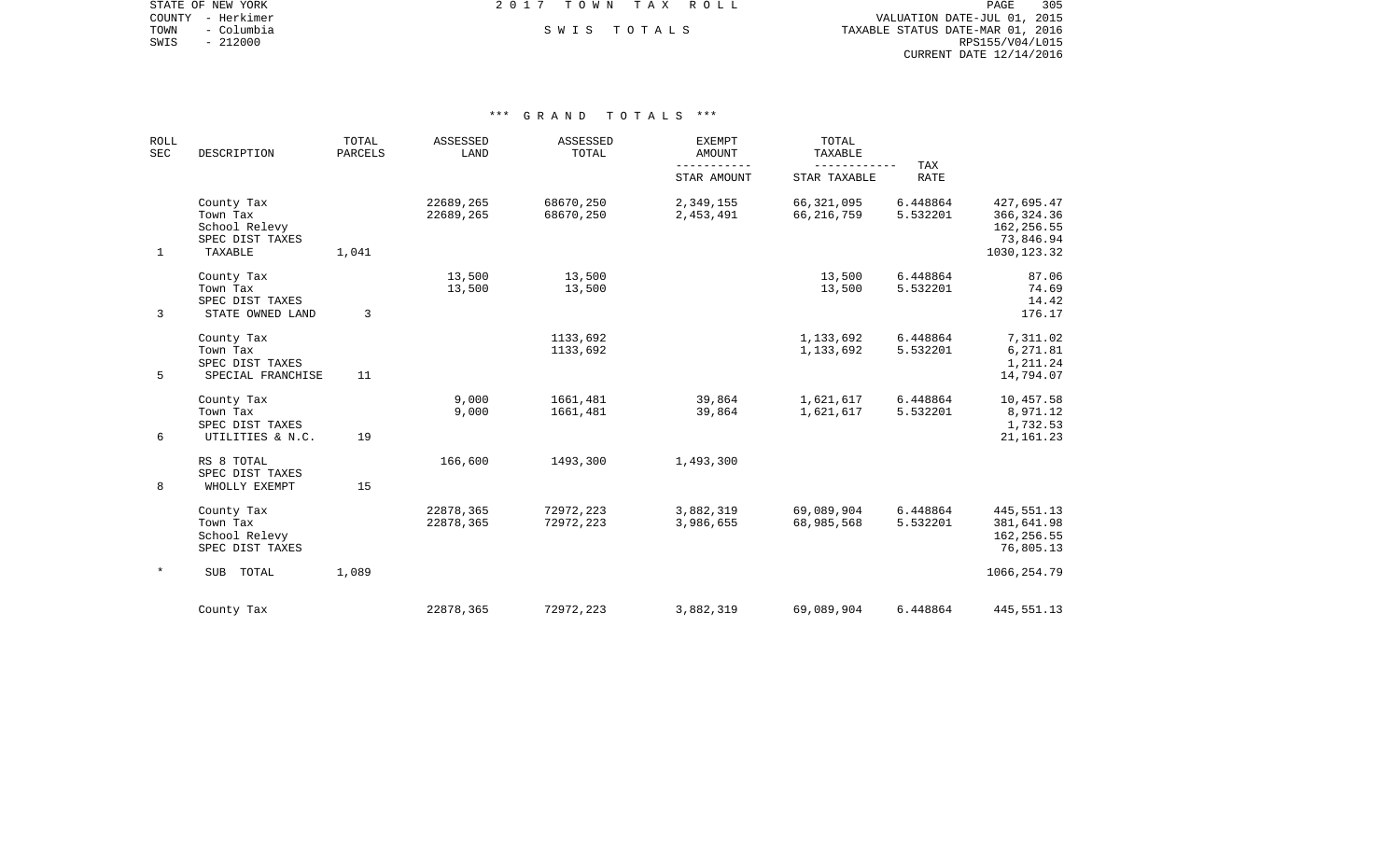|      | STATE OF NEW YORK | 2017 TOWN TAX ROLL |  | PAGE                             | 306 |
|------|-------------------|--------------------|--|----------------------------------|-----|
|      | COUNTY - Herkimer |                    |  | VALUATION DATE-JUL 01, 2015      |     |
| TOWN | – Columbia        | SWIS TOTALS        |  | TAXABLE STATUS DATE-MAR 01, 2016 |     |
| SWIS | $-212000$         |                    |  | RPS155/V04/L015                  |     |
|      |                   |                    |  | CURRENT DATE 12/14/2016          |     |
|      |                   |                    |  |                                  |     |

| ROLL<br><b>SEC</b> | DESCRIPTION                                  | TOTAL<br>PARCELS | ASSESSED<br>LAND | ASSESSED<br>TOTAL | <b>EXEMPT</b><br>AMOUNT<br>-----------<br>STAR AMOUNT | TOTAL<br>TAXABLE<br>------------<br>STAR TAXABLE | <b>TAX</b><br>RATE |                                       |
|--------------------|----------------------------------------------|------------------|------------------|-------------------|-------------------------------------------------------|--------------------------------------------------|--------------------|---------------------------------------|
|                    | Town Tax<br>School Relevy<br>SPEC DIST TAXES |                  | 22878,365        | 72972,223         | 3,986,655                                             | 68,985,568                                       | 5.532201           | 381,641.98<br>162,256.55<br>76,805.13 |
| $* *$              | GRAND TOTAL                                  | 1,089            |                  |                   |                                                       |                                                  |                    | 1066,254.79                           |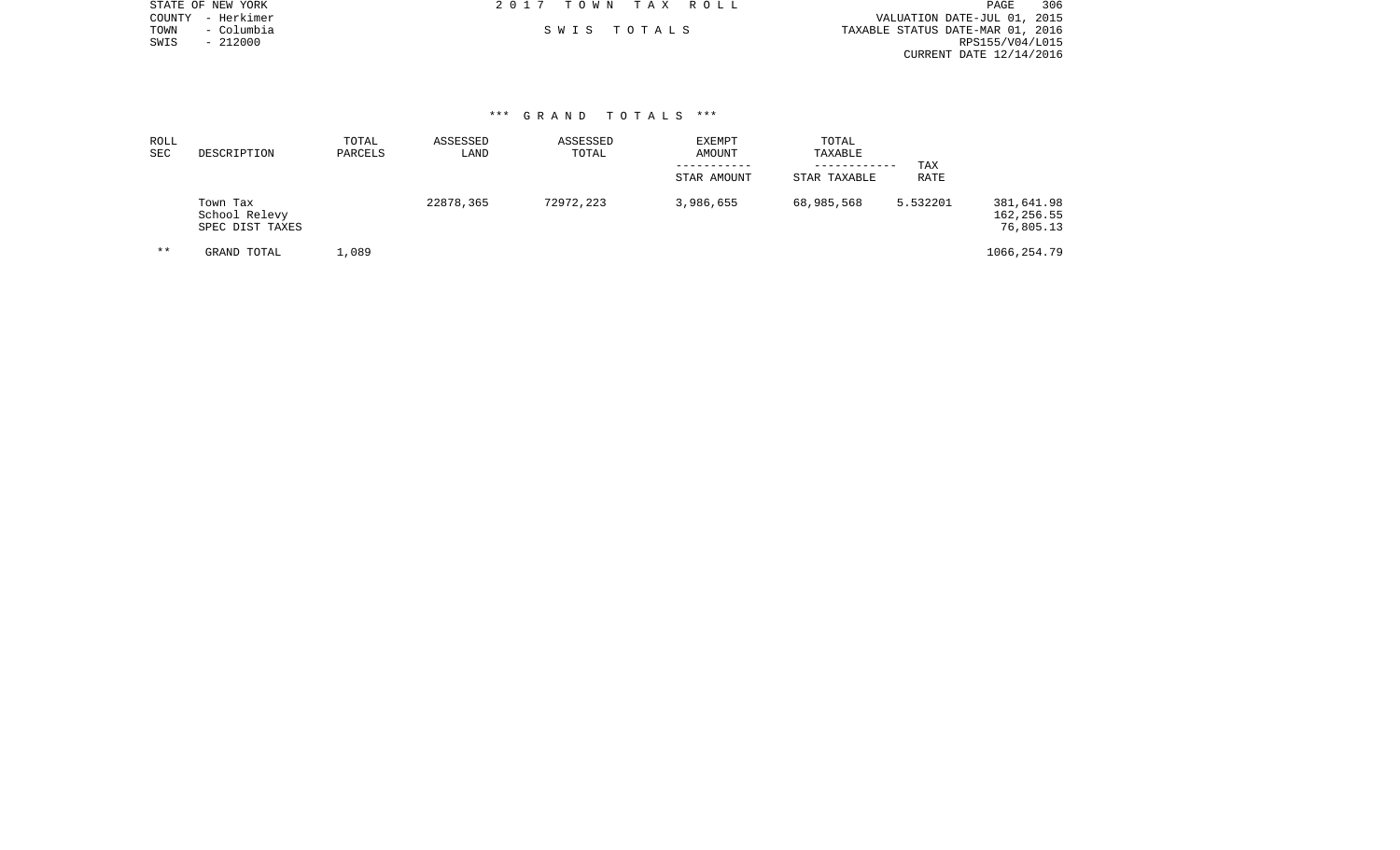TOWN - Columbia TAXABLE STATUS DATE-MAR 01, 2016 SWIS - 2120<br>SWIS - 2120<br>SWIS - 2120<br>RPS155/V04/L015 CURRENT DATE 12/14/2016

STATE OF NEW YORK 2 0 1 7 T O W N T A X R O L L PAGE 307COUNTY - Herkimer T O W N T O T A L S VALUATION DATE-JUL 01, 2015

# \*\*\* S P E C I A L D I S T R I C T S U M M A R Y \*\*\*

| DISTRICT NAME<br>CODE                        | TOTAL<br>EXTENSION<br>TYPE<br>PARCELS | EXTENSION<br>VALUE | AD VALOREM<br>VALUE   | EXEMPT<br>AMOUNT | TAXABLE<br>VALUE      | TOTAL<br>TAX        |
|----------------------------------------------|---------------------------------------|--------------------|-----------------------|------------------|-----------------------|---------------------|
| FD010 Col-litch fd #<br>LT010 Columbia lt di | 1,089 TOTAL M<br>32 ТОТАЬ М           |                    | 72895,223<br>1969,900 | 1662,625         | 71232,598<br>1969.900 | 76,105.12<br>700.01 |

## \*\*\* S C H O O L D I S T R I C T S U M M A R Y \*\*\*

| CODE   | DISTRICT NAME                    | TOTAL<br>PARCELS | ASSESSED<br>LAND | ASSESSED<br>TOTAL | <b>EXEMPT</b><br>AMOUNT | TOTAL<br>TAXABLE         |
|--------|----------------------------------|------------------|------------------|-------------------|-------------------------|--------------------------|
|        |                                  |                  |                  |                   | STAR AMOUNT             | STAR TAXABLE             |
|        | Central Valley Cntrl             | 499              | 9806,388         | 32187,386         | 1377,865                | 30,809,521               |
| 212803 | Owen D Young                     | 41               | 744,741          | 1700,276          | 7860,008<br>25,002      | 22,949,513<br>1,675,274  |
| 215001 | Mount Markham                    | 282              | 5380,100         | 18651,520         | 303,140<br>780,940      | 1,372,134<br>17,870,580  |
| 215601 | Richfield Springs                | 267              | 6947,136         | 20433,041         | 3909,477<br>936,976     | 13,961,103<br>19,496,065 |
| 365601 |                                  |                  |                  |                   | 4017,100                | 15,478,965               |
|        | $SUB - TO T AL$                  | 1089             | 22878,365        | 72972,223         | 3120,783                | 69,851,440               |
|        | $S \cup B - T \cup T A L (CONT)$ |                  |                  |                   | 16089,725               | 53,761,715               |
|        | TOTAL                            | 1089             | 22878,365        | 72972,223         | 3120,783                | 69,851,440               |
|        | TO TAL (CONT)                    |                  |                  |                   | 16089,725               | 53,761,715               |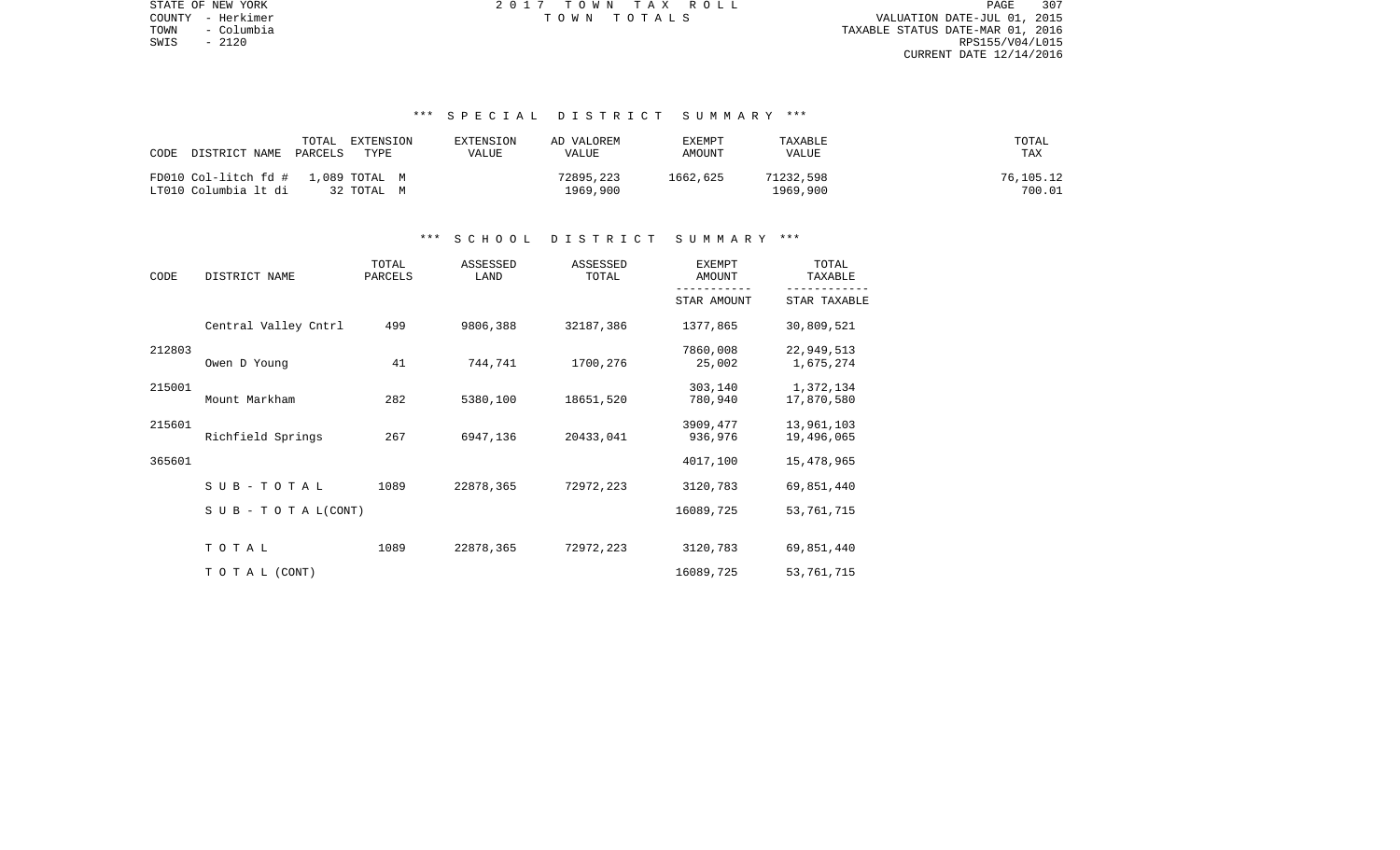PAGE 308 TOWN - Columbia TAXABLE STATUS DATE-MAR 01, 2016 RPS155/V04/L015 CURRENT DATE 12/14/2016

STATE OF NEW YORK **EXECUTE:** TOWN TAX ROLL COUNTY - Herkimer T O W N T O T A L S VALUATION DATE-JUL 01, 2015

# \*\*\* S Y S T E M C O D E S S U M M A R Y \*\*\*

#### NO SYSTEM EXEMPTIONS AT THIS LEVEL

## \*\*\* E X E M P T I O N S U M M A R Y \*\*\*

|       |              | TOTAL          |          |          |
|-------|--------------|----------------|----------|----------|
| CODE  | DESCRIPTION  | PARCELS        | COUNTY   | TOWN     |
| 13100 | MUN OWNED    | 1              | 135,000  | 135,000  |
| 13500 | TOWN-GEN     | $\mathbf 2$    | 286,300  | 286,300  |
| 25110 | $N/P-RELIG$  |                | 778,100  | 778,100  |
| 25300 | NON PROF 9   | $\frac{9}{3}$  | 293,900  | 293,900  |
| 41101 | VETFUND CT   | $\mathbf{1}$   | 1,050    | 1,050    |
| 41122 | VET WAR C    | 25             | 189,645  |          |
| 41123 | VET WAR T    | 25             |          | 237,093  |
| 41132 | VET COM C    | 24             | 309,611  |          |
| 41133 | VET COM T    | 24             |          | 396,411  |
| 41142 | VET DIS C    | 10             | 196,725  |          |
| 41143 | VET DIS T    | 10             |          | 218,525  |
| 41162 | $CW_15_VET/$ | 6              | 48,060   |          |
| 41172 | CW DISBLD    | $\mathbf 1$    | 24,750   |          |
| 41700 | AGRIC 10 Y   | $\overline{7}$ | 411,500  | 411,500  |
| 41720 | AG MKTS L    | 40             | 129,461  | 129,461  |
| 41730 | AG MKTS      | 80             | 348,003  | 348,003  |
| 41800 | AGED-ALL     | 4              | 118,950  | 118,248  |
| 41801 | AGED-CT      | $\mathbf 1$    | 17,500   | 17,500   |
| 41802 | AGED-CNTY    | $1\,$          | 23,200   |          |
| 42100 | AGRIC 10 Y   | 31             | 530,700  | 530,700  |
| 47100 | Mass Telec   | 8              | 39,864   | 39,864   |
| 49506 | Sun Energy   | 3              |          | 45,000   |
|       | TOTAL        | 316            | 3882,319 | 3986,655 |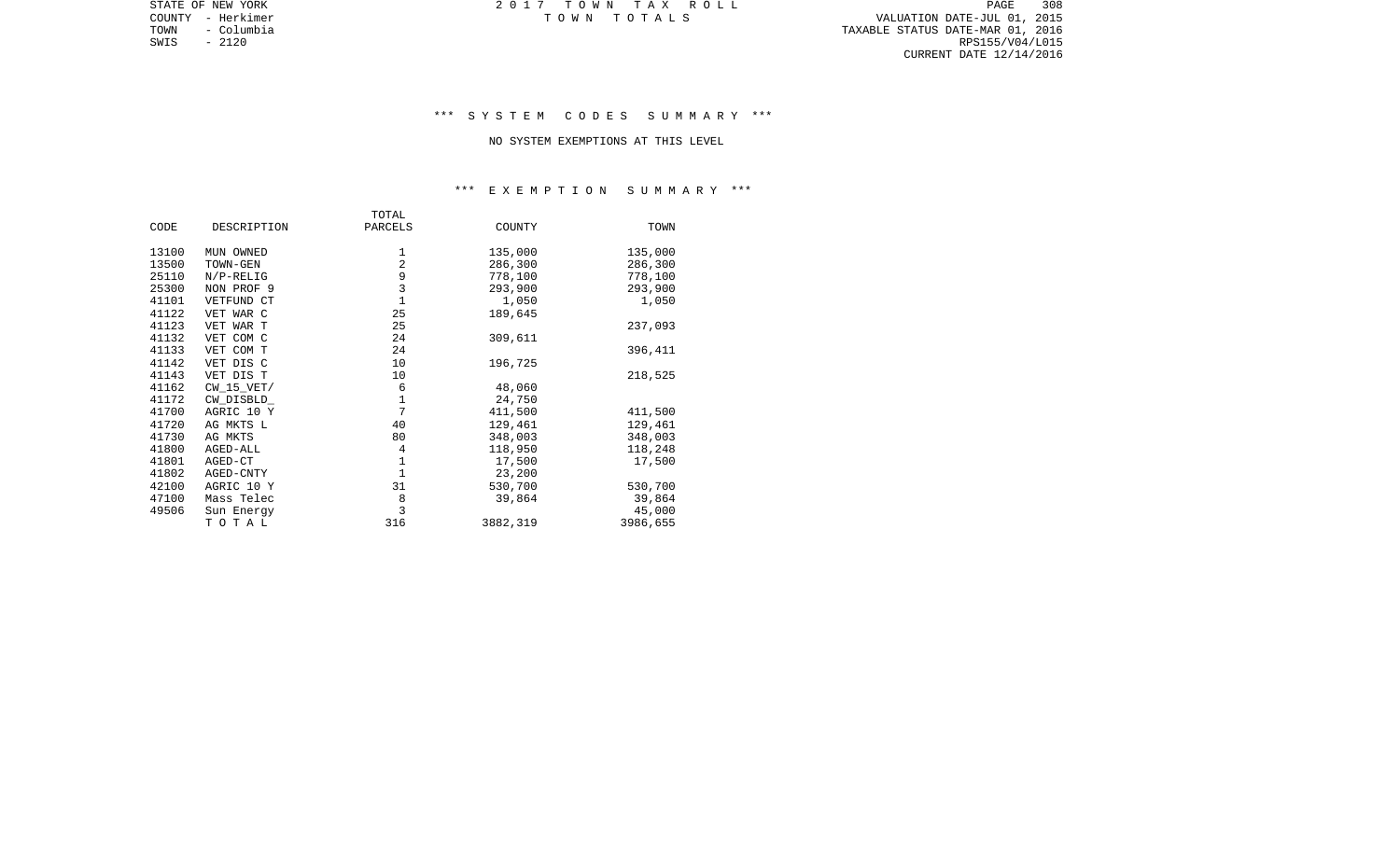STATE OF NEW YORK **EXECUTE:** A 2 0 1 7 T O W N T A X R O L L COUNTY - Herkimer T O W N T O T A L S VALUATION DATE-JUL 01, 2015

TOWN - Columbia TAXABLE STATUS DATE-MAR 01, 2016 SWIS - 2120<br>
SWIS - 2120<br>
SWIS - 2120<br>
RPS155/V04/L015 CURRENT DATE 12/14/2016

| ROLL<br>SEC  | DESCRIPTION                                                           | TOTAL<br><b>PARCELS</b> | ASSESSED<br>LAND       | ASSESSED<br>TOTAL      | <b>EXEMPT</b><br>AMOUNT<br>---------- | TOTAL<br>TAXABLE<br>------------ | TAX         | TOTAL<br>TAX                                                         |
|--------------|-----------------------------------------------------------------------|-------------------------|------------------------|------------------------|---------------------------------------|----------------------------------|-------------|----------------------------------------------------------------------|
|              |                                                                       |                         |                        |                        | STAR AMOUNT                           | STAR TAXABLE                     | <b>RATE</b> |                                                                      |
| $\mathbf{1}$ | County Tax<br>Town Tax<br>School Relevy<br>SPEC DIST TAXES<br>TAXABLE | 1,041                   | 22689,265<br>22689,265 | 68670,250<br>68670,250 | 2,349,155<br>2,453,491                | 66, 321, 095<br>66,216,759       |             | 427,695.47<br>366, 324.36<br>162,256.55<br>73,846.94<br>1030, 123.32 |
| 3            | County Tax<br>Town Tax<br>SPEC DIST TAXES<br>STATE OWNED LAND         | 3                       | 13,500<br>13,500       | 13,500<br>13,500       |                                       | 13,500<br>13,500                 |             | 87.06<br>74.69<br>14.42<br>176.17                                    |
| 5            | County Tax<br>Town Tax<br>SPEC DIST TAXES<br>SPECIAL FRANCHISE        | 11                      |                        | 1133,692<br>1133,692   |                                       | 1,133,692<br>1,133,692           |             | 7,311.02<br>6,271.81<br>1,211.24<br>14,794.07                        |
| 6            | County Tax<br>Town Tax<br>SPEC DIST TAXES<br>UTILITIES & N.C.         | 19                      | 9,000<br>9,000         | 1661,481<br>1661,481   | 39,864<br>39,864                      | 1,621,617<br>1,621,617           |             | 10,457.58<br>8,971.12<br>1,732.53<br>21, 161. 23                     |
| 8            | RS 8 TOTAL<br>SPEC DIST TAXES<br>WHOLLY EXEMPT                        | 15                      | 166,600                | 1493,300               | 1,493,300                             |                                  |             |                                                                      |
|              | County Tax<br>Town Tax<br>School Relevy<br>SPEC DIST TAXES            |                         | 22878,365<br>22878,365 | 72972,223<br>72972,223 | 3,882,319<br>3,986,655                | 69,089,904<br>68,985,568         |             | 445,551.13<br>381,641.98<br>162,256.55<br>76,805.13                  |
| $\star$      | TOTAL<br><b>SUB</b>                                                   | 1,089                   |                        |                        |                                       |                                  |             | 1066, 254.79                                                         |
|              | County Tax                                                            |                         | 22878,365              | 72972,223              | 3,882,319                             | 69,089,904                       |             | 445,551.13                                                           |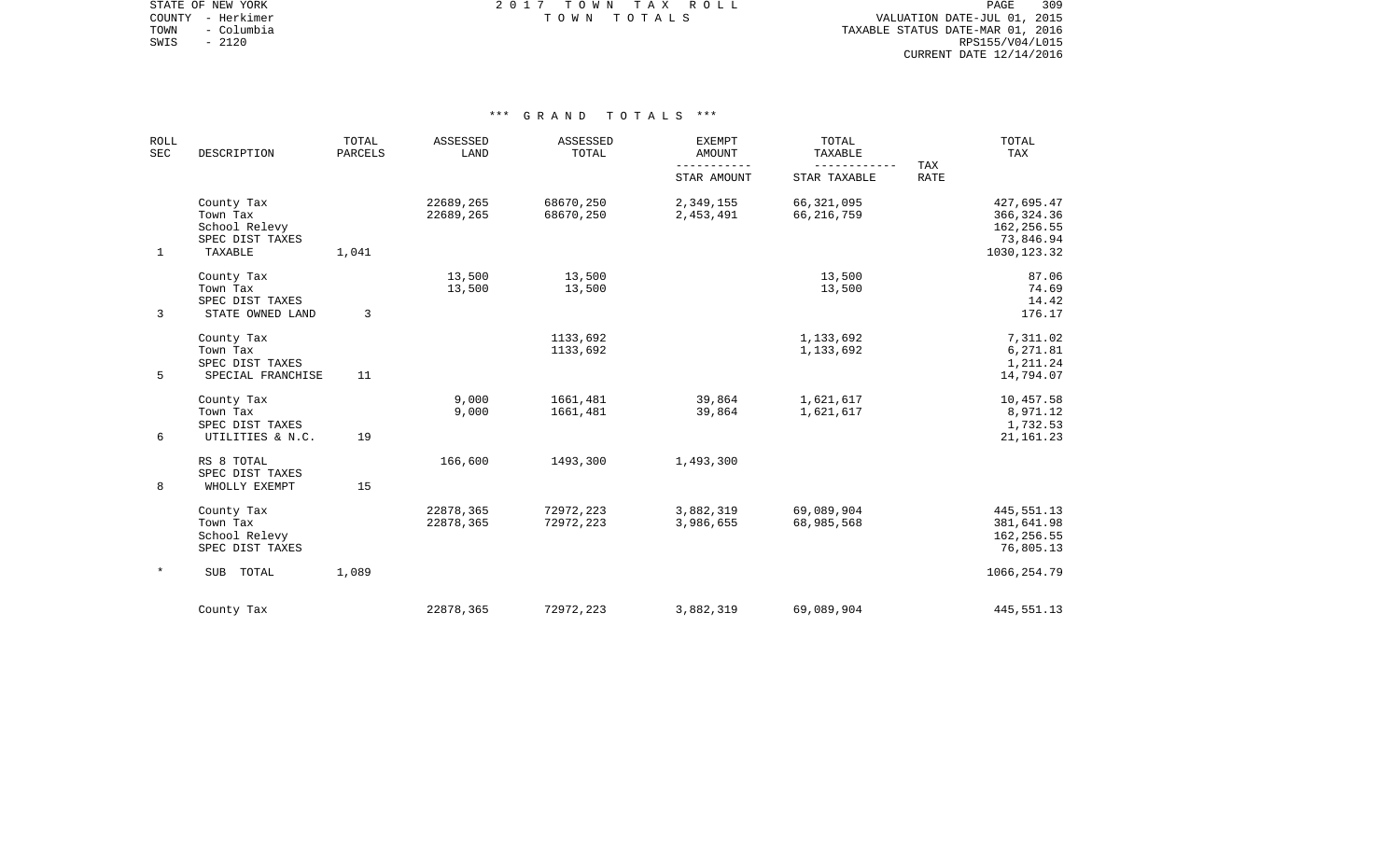| STATE OF NEW YORK  | 2017 TOWN TAX ROLL | 310<br>PAGE                      |
|--------------------|--------------------|----------------------------------|
| COUNTY - Herkimer  | TOWN TOTALS        | VALUATION DATE-JUL 01, 2015      |
| TOWN<br>- Columbia |                    | TAXABLE STATUS DATE-MAR 01, 2016 |
| SWIS<br>$-2120$    |                    | RPS155/V04/L015                  |
|                    |                    | CURRENT DATE 12/14/2016          |
|                    |                    |                                  |
|                    |                    |                                  |

| ROLL<br><b>SEC</b> | DESCRIPTION                                  | TOTAL<br>PARCELS | ASSESSED<br>LAND | ASSESSED<br>TOTAL | <b>EXEMPT</b><br>AMOUNT<br>STAR AMOUNT | TOTAL<br>TAXABLE<br>STAR TAXABLE | TAX<br>RATE | TOTAL<br>TAX                          |
|--------------------|----------------------------------------------|------------------|------------------|-------------------|----------------------------------------|----------------------------------|-------------|---------------------------------------|
|                    | Town Tax<br>School Relevy<br>SPEC DIST TAXES |                  | 22878,365        | 72972,223         | 3,986,655                              | 68,985,568                       |             | 381,641.98<br>162,256.55<br>76,805.13 |
| $* *$              | GRAND TOTAL                                  | .,089            |                  |                   |                                        |                                  |             | 1066,254.79                           |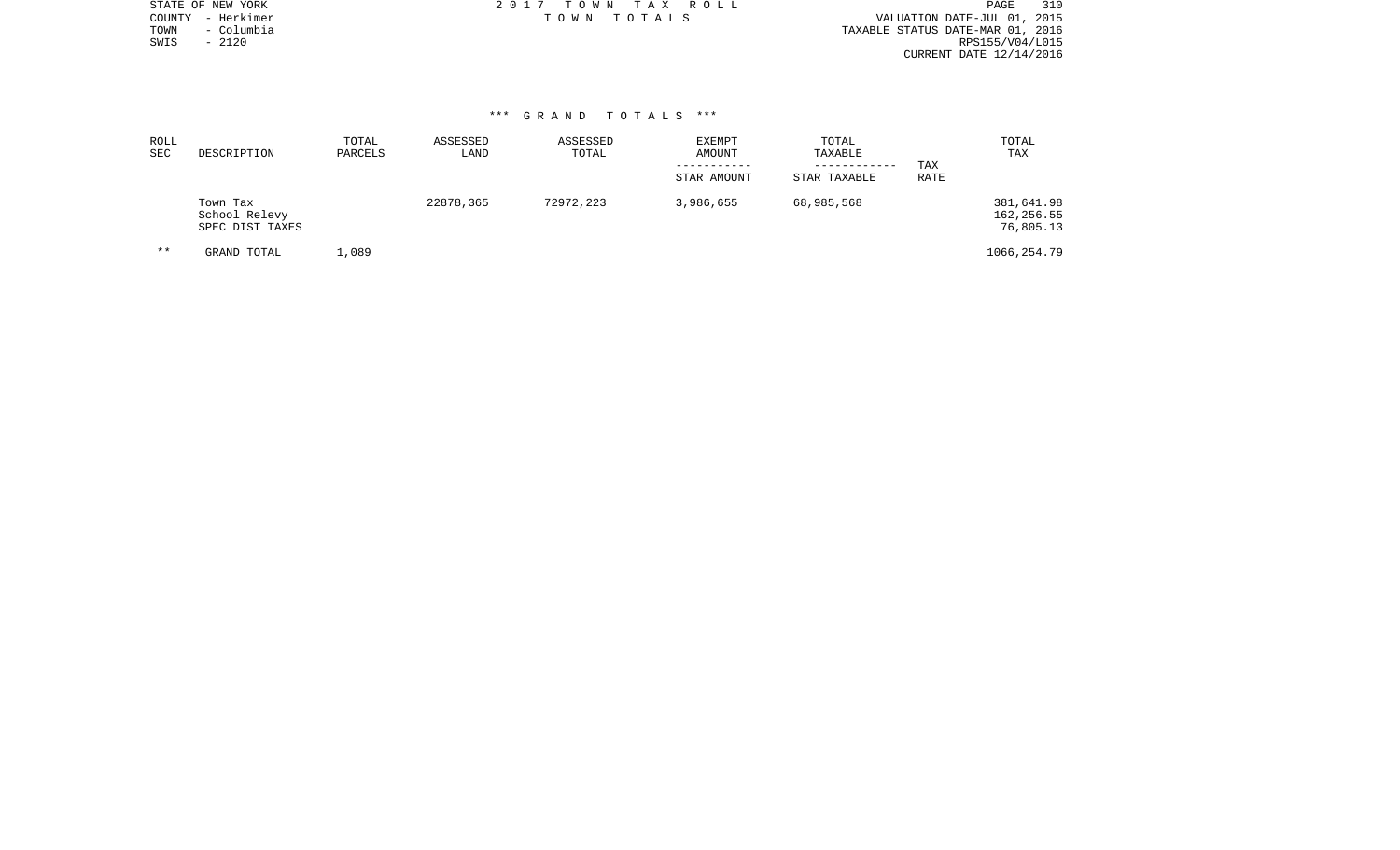|      | STATE OF NEW YORK |                                                            | 2017 TOWN TAX ROLL                 |                      |  |  |  |                                                                                   | PAGE |  |
|------|-------------------|------------------------------------------------------------|------------------------------------|----------------------|--|--|--|-----------------------------------------------------------------------------------|------|--|
|      | COUNTY - Herkimer |                                                            |                                    |                      |  |  |  | STATE OWNED LAND SECTION OF THE ROLL - 3 SUB-SECT - A VALUATION DATE-JUL 01, 2015 |      |  |
| TOWN | - Columbia        | ROLL SUB-SECT - A- SECTION 532-A RPTL WILD OR FOREST LANDS |                                    |                      |  |  |  | TAXABLE STATUS DATE-MAR 01, 2016                                                  |      |  |
| SWIS | - 212000          |                                                            |                                    | OWNERS NAME SEOUENCE |  |  |  |                                                                                   |      |  |
|      |                   |                                                            | UNIFORM PERCENT OF VALUE IS 090.00 |                      |  |  |  |                                                                                   |      |  |

| TAX MAP PARCEL NUMBER  | PROPERTY LOCATION & CLASS ASSESSMENT           |                                            |                               | EXEMPTION CODE-----------------COUNTY-------TOWN----------- |                  |
|------------------------|------------------------------------------------|--------------------------------------------|-------------------------------|-------------------------------------------------------------|------------------|
| CURRENT OWNERS NAME    | SCHOOL DISTRICT                                | <b>EXAMPLE THE STATE OF STATE OF STATE</b> | TAX DESCRIPTION TAXABLE VALUE |                                                             |                  |
| CURRENT OWNERS ADDRESS | PARCEL SIZE/GRID COORD TOTAL SPECIAL DISTRICTS |                                            |                               |                                                             | TAX AMOUNT       |
|                        |                                                |                                            |                               |                                                             |                  |
|                        | Millers Mills Rd                               |                                            |                               | ACCT 0110001                                                |                  |
| $131.4 - 1 - 6$        | 941 SOL reforest                               |                                            | County Tax                    | 10,800                                                      | 69.65            |
| New York State         | Mount Markham 215601                           | 10,800                                     | Town Tax                      | 10,800                                                      | 59.75            |
| Albany, NY 12236       | ACRES 50.00 BANK<br>984                        | 10,800                                     | FD010 Col-litch fd #1         | 10,800 TO M                                                 | 11.54            |
|                        | EAST-0339333 NRTH-1486051                      |                                            |                               |                                                             |                  |
|                        | FULL MARKET VALUE                              | 12,000                                     |                               |                                                             |                  |
|                        |                                                |                                            | TOTAL TAX ---                 |                                                             | 140.94**         |
|                        |                                                |                                            |                               |                                                             | DATE #1 01/31/17 |
|                        |                                                |                                            |                               | AMT DUE                                                     | 140.94           |
|                        |                                                |                                            |                               |                                                             |                  |
|                        |                                                |                                            |                               | ACCT 0100001                                                |                  |
| $333. - 1 - 1$         | 990 Taxabl state                               |                                            | County Tax                    | 2,700                                                       | 17.41            |
| New York State         | Mount Markham 215601                           | 2,700                                      | Town Tax                      | 2,700                                                       | 14.94            |
| Albany, NY 12236       | $0.50$ BANK<br>984<br>ACRES                    | 2,700                                      | FD010 Col-litch fd #1         | 2,700 TO M                                                  | 2.88             |
|                        | DEED BOOK 00000                                |                                            |                               |                                                             |                  |
|                        | FULL MARKET VALUE                              | 3,000                                      |                               |                                                             |                  |
|                        |                                                |                                            | TOTAL TAX ---                 |                                                             | $35.23**$        |
|                        |                                                |                                            |                               |                                                             | DATE #1 01/31/17 |
|                        |                                                |                                            |                               | AMT DUE                                                     | 35.23            |
|                        |                                                |                                            |                               |                                                             |                  |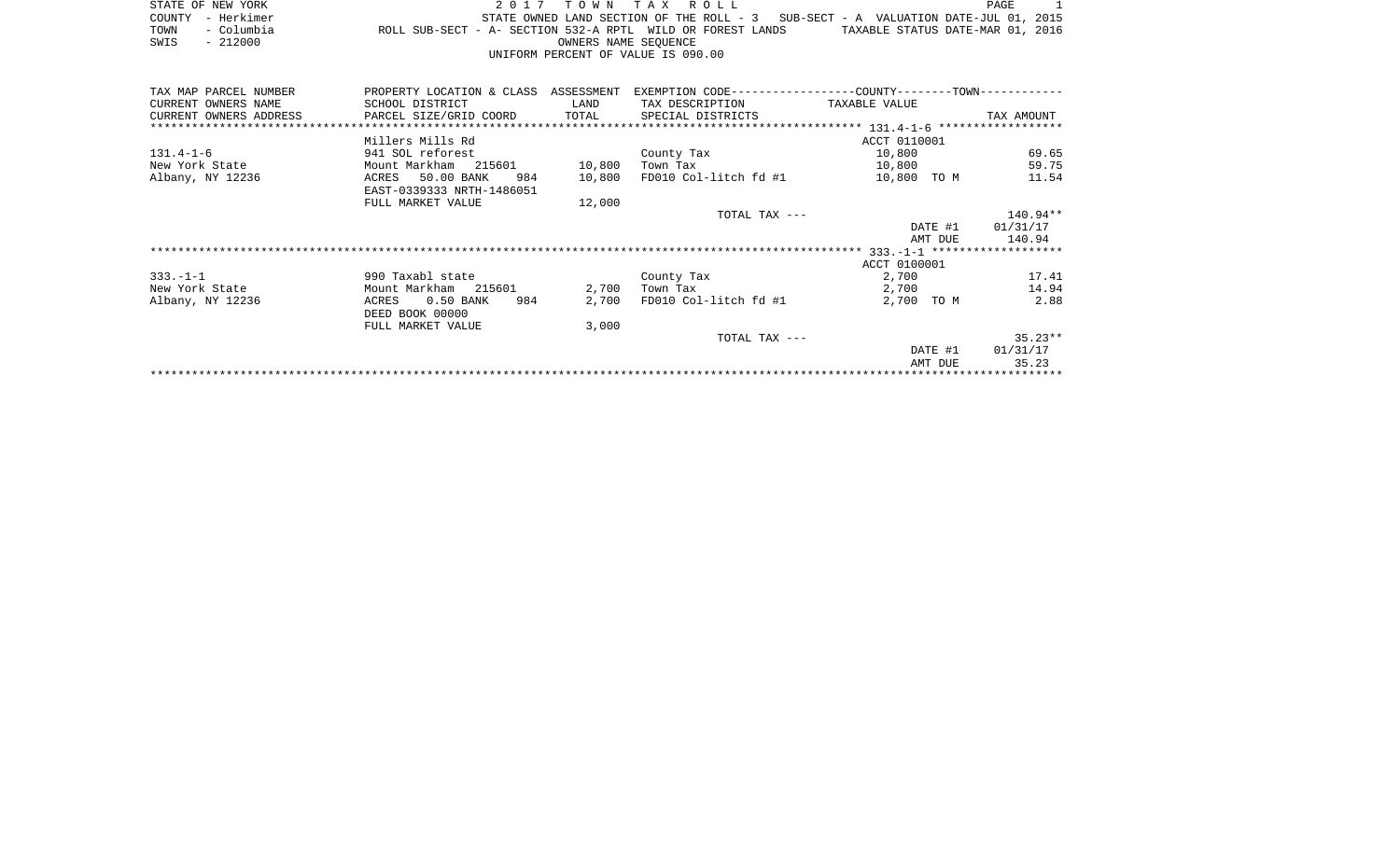|      | STATE OF NEW YORK |                                                            | 2017 TOWN TAX ROLL                 |  |  |                                                                                   | PAGE                    |  |
|------|-------------------|------------------------------------------------------------|------------------------------------|--|--|-----------------------------------------------------------------------------------|-------------------------|--|
|      | COUNTY - Herkimer |                                                            |                                    |  |  | STATE OWNED LAND SECTION OF THE ROLL - 3 SUB-SECT - A VALUATION DATE-JUL 01, 2015 |                         |  |
| TOWN | - Columbia        | ROLL SUB-SECT - A- SECTION 532-A RPTL WILD OR FOREST LANDS |                                    |  |  | TAXABLE STATUS DATE-MAR 01, 2016                                                  |                         |  |
| SWIS | $-212000$         |                                                            |                                    |  |  |                                                                                   | RPS155/V04/L015         |  |
|      |                   |                                                            | UNIFORM PERCENT OF VALUE IS 090.00 |  |  |                                                                                   | CURRENT DATE 12/14/2016 |  |

## R O L L S U B S E C T I O N - A - T O T A L S

## \*\*\* S P E C I A L D I S T R I C T S U M M A R Y \*\*\*

| CODE<br>DISTRICT NAME | TOTAL<br>EXTENSION<br>PARCELS<br>TYPE | <b>EXTENSION</b><br>VALUE | AD VALOREM<br>VALUE | EXEMPT<br>AMOUNT | TAXABLE<br>VALUE | TOTAL<br><b>TAX</b> |
|-----------------------|---------------------------------------|---------------------------|---------------------|------------------|------------------|---------------------|
| FD010 Col-litch fd #  | 2 ТОТАL М                             |                           | 13,500              |                  | 13,500           | L4.42               |

## \*\*\* S C H O O L D I S T R I C T S U M M A R Y \*\*\*

| CODE   | DISTRICT NAME                    | TOTAL<br>PARCELS | ASSESSED<br>LAND | ASSESSED<br>TOTAL | <b>EXEMPT</b><br>AMOUNT<br>--------- | TOTAL<br>TAXABLE |
|--------|----------------------------------|------------------|------------------|-------------------|--------------------------------------|------------------|
|        |                                  |                  |                  |                   | STAR AMOUNT                          | STAR TAXABLE     |
|        | Mount Markham                    | 2                | 13,500           | 13,500            |                                      | 13,500           |
| 215601 |                                  |                  |                  |                   |                                      | 13,500           |
|        | SUB-TOTAL                        | 2                | 13,500           | 13,500            |                                      | 13,500           |
|        | $S \cup B - T \cup T A L (CONT)$ |                  |                  |                   |                                      | 13,500           |
|        | TOTAL                            |                  |                  |                   |                                      |                  |
|        |                                  | 2                | 13,500           | 13,500            |                                      | 13,500           |
|        | T O T A L (CONT)                 |                  |                  |                   |                                      | 13,500           |

\*\*\* S Y S T E M C O D E S S U M M A R Y \*\*\*

#### NO SYSTEM EXEMPTIONS AT THIS LEVEL

\*\*\* E X E M P T I O N S U M M A R Y \*\*\*

NO EXEMPTIONS AT THIS LEVEL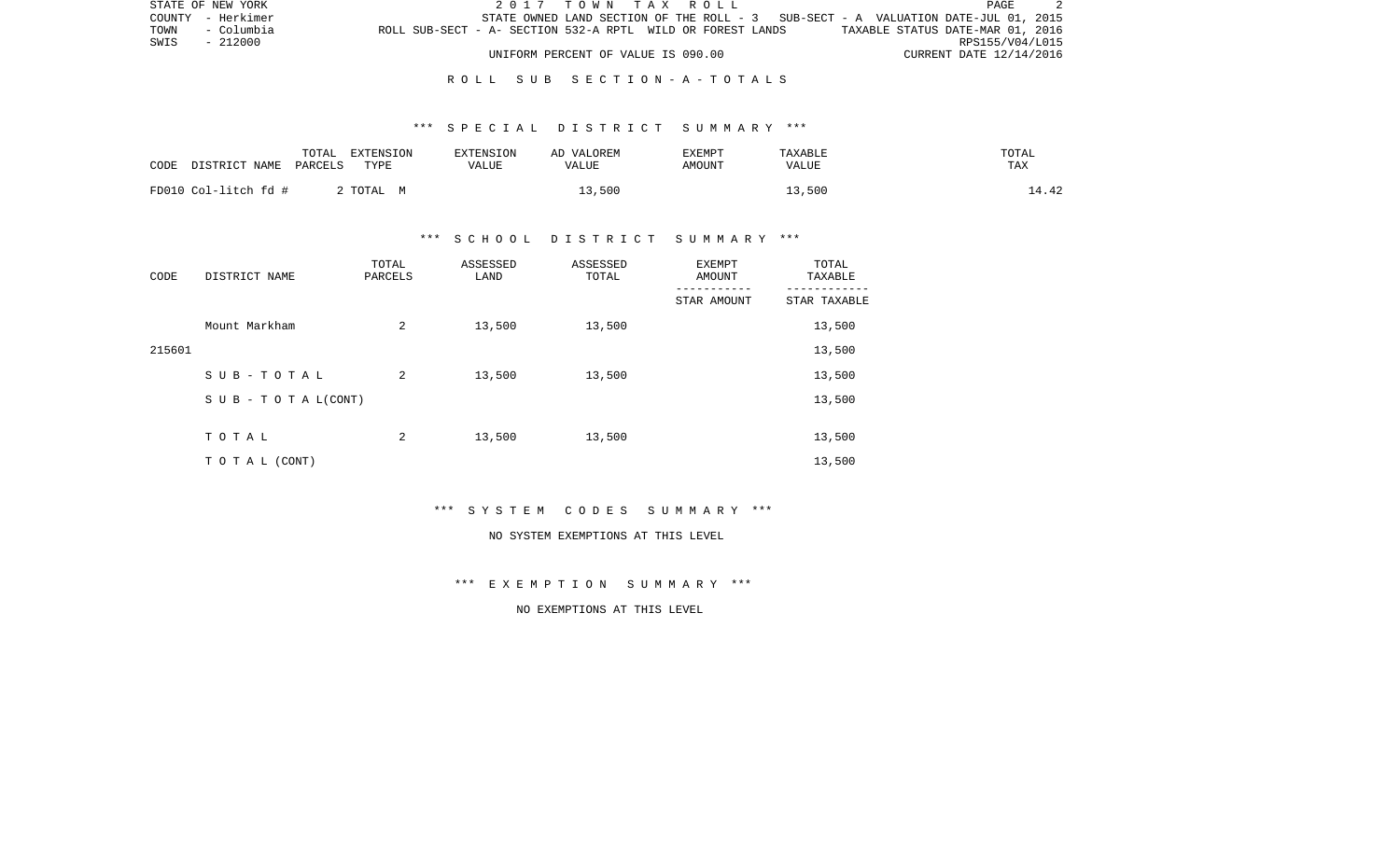|      | STATE OF NEW YORK |                                                            |  | 2017 TOWN TAX ROLL                 |  |  |                                                                                   |  |                                  | PAGE |  |
|------|-------------------|------------------------------------------------------------|--|------------------------------------|--|--|-----------------------------------------------------------------------------------|--|----------------------------------|------|--|
|      | COUNTY - Herkimer |                                                            |  |                                    |  |  | STATE OWNED LAND SECTION OF THE ROLL - 3 SUB-SECT - A VALUATION DATE-JUL 01, 2015 |  |                                  |      |  |
| TOWN | - Columbia        | ROLL SUB-SECT - A- SECTION 532-A RPTL WILD OR FOREST LANDS |  |                                    |  |  |                                                                                   |  | TAXABLE STATUS DATE-MAR 01, 2016 |      |  |
| SWIS | $-212000$         |                                                            |  |                                    |  |  |                                                                                   |  | RPS155/V04/L015                  |      |  |
|      |                   |                                                            |  | UNIFORM PERCENT OF VALUE IS 090.00 |  |  |                                                                                   |  | CURRENT DATE 12/14/2016          |      |  |

## R O L L S U B S E C T I O N - A - T O T A L S

| ROLL |                  | TOTAL   | ASSESSED | ASSESSED | <b>EXEMPT</b> | TOTAL        |      | TOTAL  |
|------|------------------|---------|----------|----------|---------------|--------------|------|--------|
| SEC  | DESCRIPTION      | PARCELS | LAND     | TOTAL    | AMOUNT        | TAXABLE      |      | TAX    |
|      |                  |         |          |          |               | ------------ | TAX  |        |
|      |                  |         |          |          | STAR AMOUNT   | STAR TAXABLE | RATE |        |
|      | County Tax       |         | 13,500   | 13,500   |               | 13,500       |      | 87.06  |
|      | Town Tax         |         | 13,500   | 13,500   |               | 13,500       |      | 74.69  |
|      | SPEC DIST TAXES  |         |          |          |               |              |      | 14.42  |
|      | STATE OWNED LAND |         |          |          |               |              |      | 176.17 |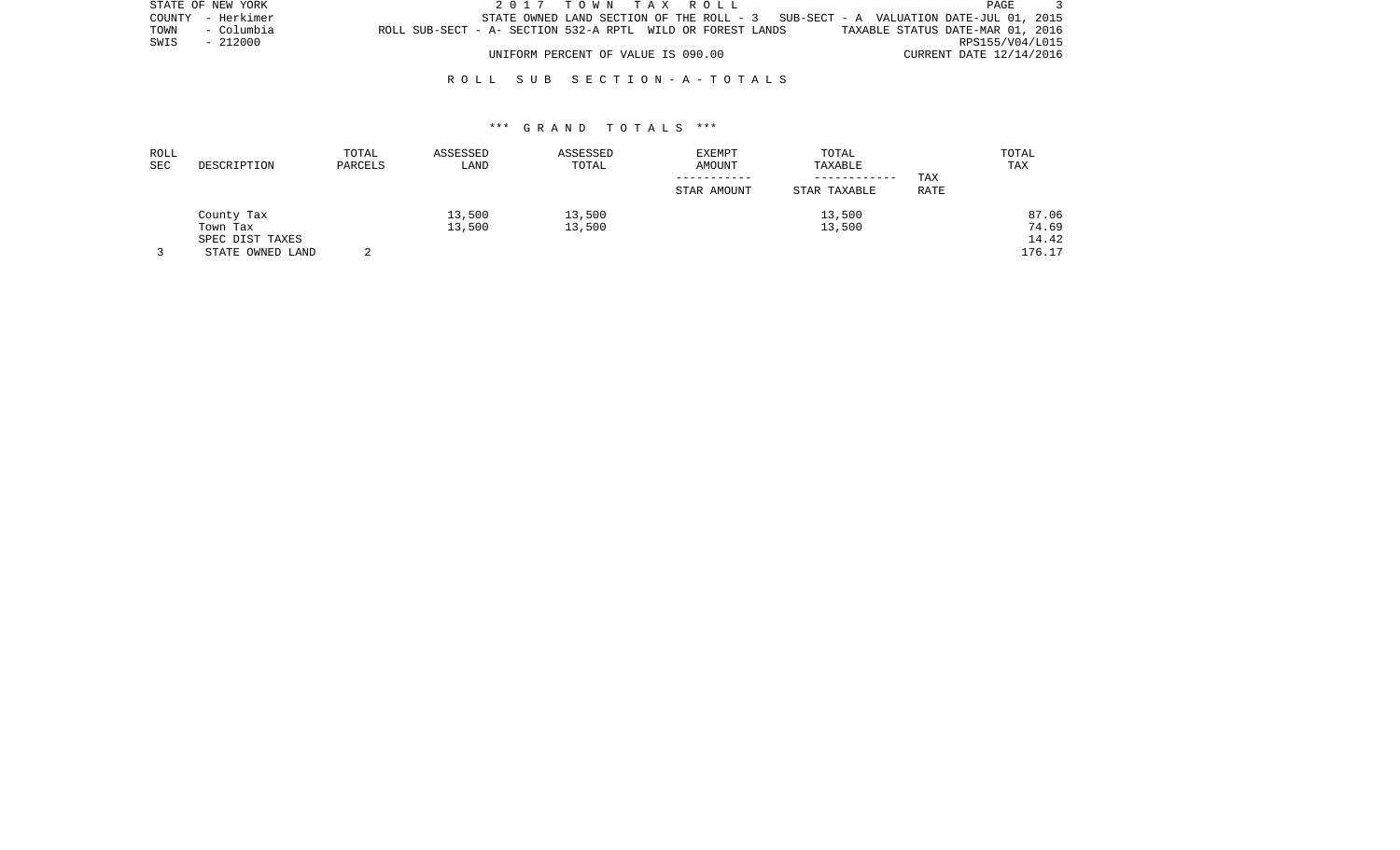| STATE OF NEW YORK      | 2017                                           | T O W N              | TAX ROLL                                                                          |               | PAGE                             |
|------------------------|------------------------------------------------|----------------------|-----------------------------------------------------------------------------------|---------------|----------------------------------|
| - Herkimer<br>COUNTY   |                                                |                      | STATE OWNED LAND SECTION OF THE ROLL - 3 SUB-SECT - Y VALUATION DATE-JUL 01, 2015 |               |                                  |
| - Columbia<br>TOWN     | ROLL SUB-SECT - Y- SECTION 545                 |                      | RPTL TRANSITION ASSESSMENTS                                                       |               | TAXABLE STATUS DATE-MAR 01, 2016 |
| $-212000$<br>SWIS      |                                                | OWNERS NAME SEOUENCE |                                                                                   |               |                                  |
|                        |                                                |                      | UNIFORM PERCENT OF VALUE IS 090.00                                                |               |                                  |
|                        |                                                |                      |                                                                                   |               |                                  |
| TAX MAP PARCEL NUMBER  | PROPERTY LOCATION & CLASS                      | ASSESSMENT           | EXEMPTION CODE-----------------COUNTY-------TOWN----------                        |               |                                  |
| CURRENT OWNERS NAME    | SCHOOL DISTRICT                                | LAND                 | TAX DESCRIPTION                                                                   | TAXABLE VALUE |                                  |
| CURRENT OWNERS ADDRESS | PARCEL SIZE/GRID COORD TOTAL SPECIAL DISTRICTS |                      |                                                                                   |               | TAX AMOUNT                       |
|                        |                                                |                      |                                                                                   |               |                                  |
|                        | 50 Wolf Rd                                     |                      |                                                                                   |               |                                  |
| $333. - 1 - 1.2$       | 993 Transition t                               |                      | County Tax                                                                        | 0.00          | 0.00                             |
| New York State         | Mount Markham 215601                           |                      | Town Tax                                                                          | 0.00          | 0.00                             |
| 50 Wolf Rd             |                                                |                      | FD010 Col-litch fd #1                                                             | 0 TO M        |                                  |
| Albany, NY 12233       | FULL MARKET VALUE                              | 0                    |                                                                                   |               |                                  |
|                        |                                                |                      | TOTAL TAX $---$                                                                   |               | $0.00**$                         |
|                        |                                                |                      |                                                                                   |               |                                  |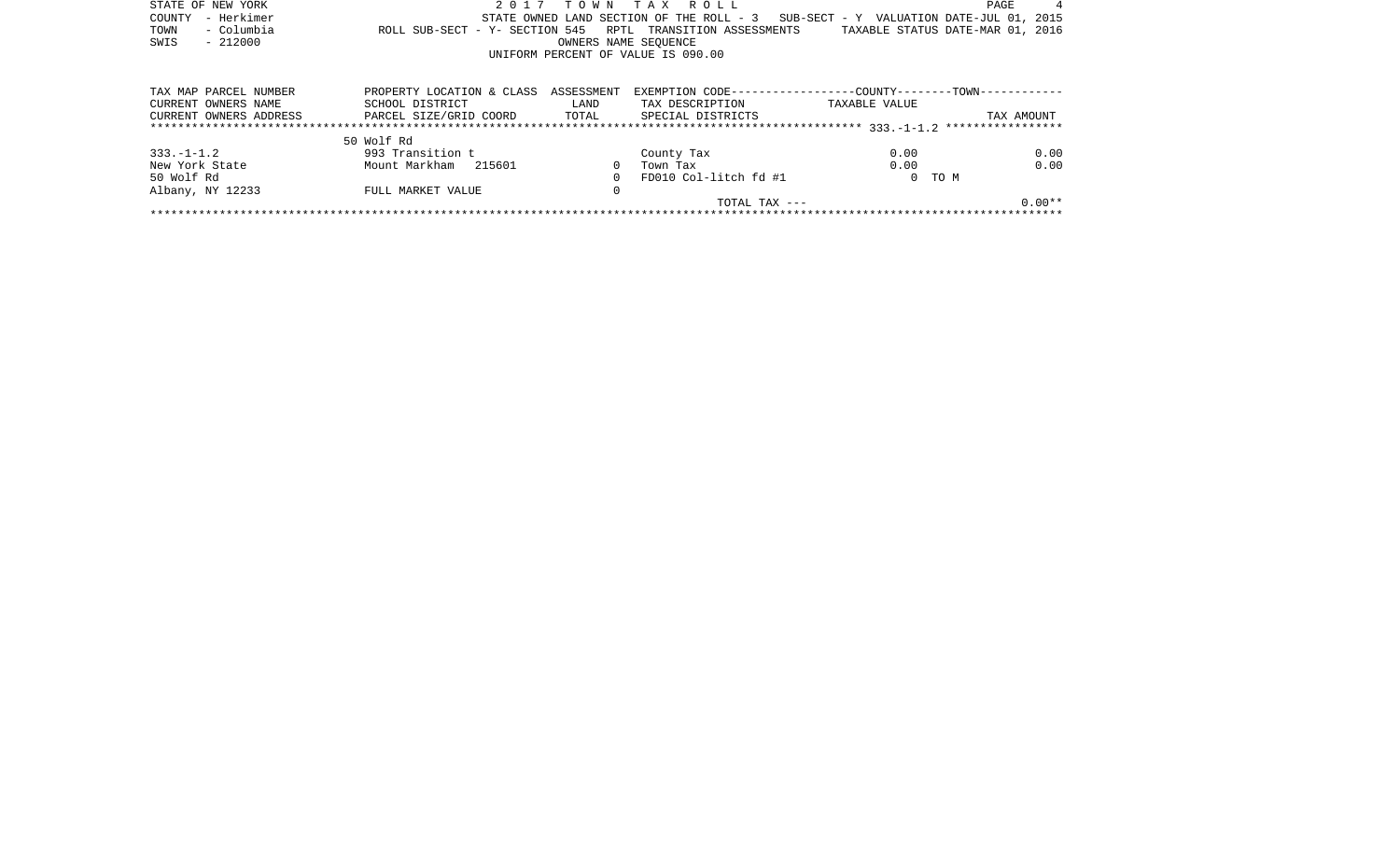| STATE OF NEW YORK | 2017 TOWN TAX ROLL                                         |                                                                                   | PAGE                             |
|-------------------|------------------------------------------------------------|-----------------------------------------------------------------------------------|----------------------------------|
| COUNTY - Herkimer |                                                            | STATE OWNED LAND SECTION OF THE ROLL - 3 SUB-SECT - Y VALUATION DATE-JUL 01, 2015 |                                  |
| TOWN - Columbia   | ROLL SUB-SECT - Y- SECTION 545 RPTL TRANSITION ASSESSMENTS |                                                                                   | TAXABLE STATUS DATE-MAR 01, 2016 |
| SWIS<br>- 212000  |                                                            |                                                                                   | RPS155/V04/L015                  |
|                   | UNIFORM PERCENT OF VALUE IS 090.00                         |                                                                                   | CURRENT DATE 12/14/2016          |

## R O L L S U B S E C T I O N - Y - T O T A L S

## \*\*\* S P E C I A L D I S T R I C T S U M M A R Y \*\*\*

|                          | $- - -$<br>$\overline{\phantom{a}}$<br>◡∸⊷                                                | $\sim$ $\sim$ $\sim$<br><b>DIVER</b><br>$\cdots$ | ENSION | $\lambda$<br>ᇊ | <b>YFMDT</b><br>. |              |                    |
|--------------------------|-------------------------------------------------------------------------------------------|--------------------------------------------------|--------|----------------|-------------------|--------------|--------------------|
| C <sub>CDE</sub><br>ישט- | $\overline{D}$ $\overline{D}$ $\overline{D}$ $\overline{D}$ $\overline{D}$ $\overline{D}$ | <b>TVDL</b><br>.                                 | VALUL  | / △            | <b>MOUNT</b>      | - ---<br>, Δ | $- - - -$<br>L H.A |

FD010 Col-litch fd # 1 TOTAL M

\*\*\* S C H O O L D I S T R I C T S U M M A R Y \*\*\*

| CODE | DISTRICT NAME | TOTAL<br>PARCELS | ASSESSED<br>LAND | ASSESSED<br>TOTAL | EXEMPT<br>AMOUNT | TOTAL<br>TAXABLE |
|------|---------------|------------------|------------------|-------------------|------------------|------------------|
|      |               |                  |                  |                   | STAR AMOUNT      | STAR TAXABLE     |

215601

| SUB-TOTAL                 |  |
|---------------------------|--|
| S U B - T O T A $L(CONT)$ |  |
| тотаь                     |  |

Mount Markham 1

T O T A L (CONT)

\*\*\* S Y S T E M C O D E S S U M M A R Y \*\*\*

NO SYSTEM EXEMPTIONS AT THIS LEVEL

\*\*\* E X E M P T I O N S U M M A R Y \*\*\*

NO EXEMPTIONS AT THIS LEVEL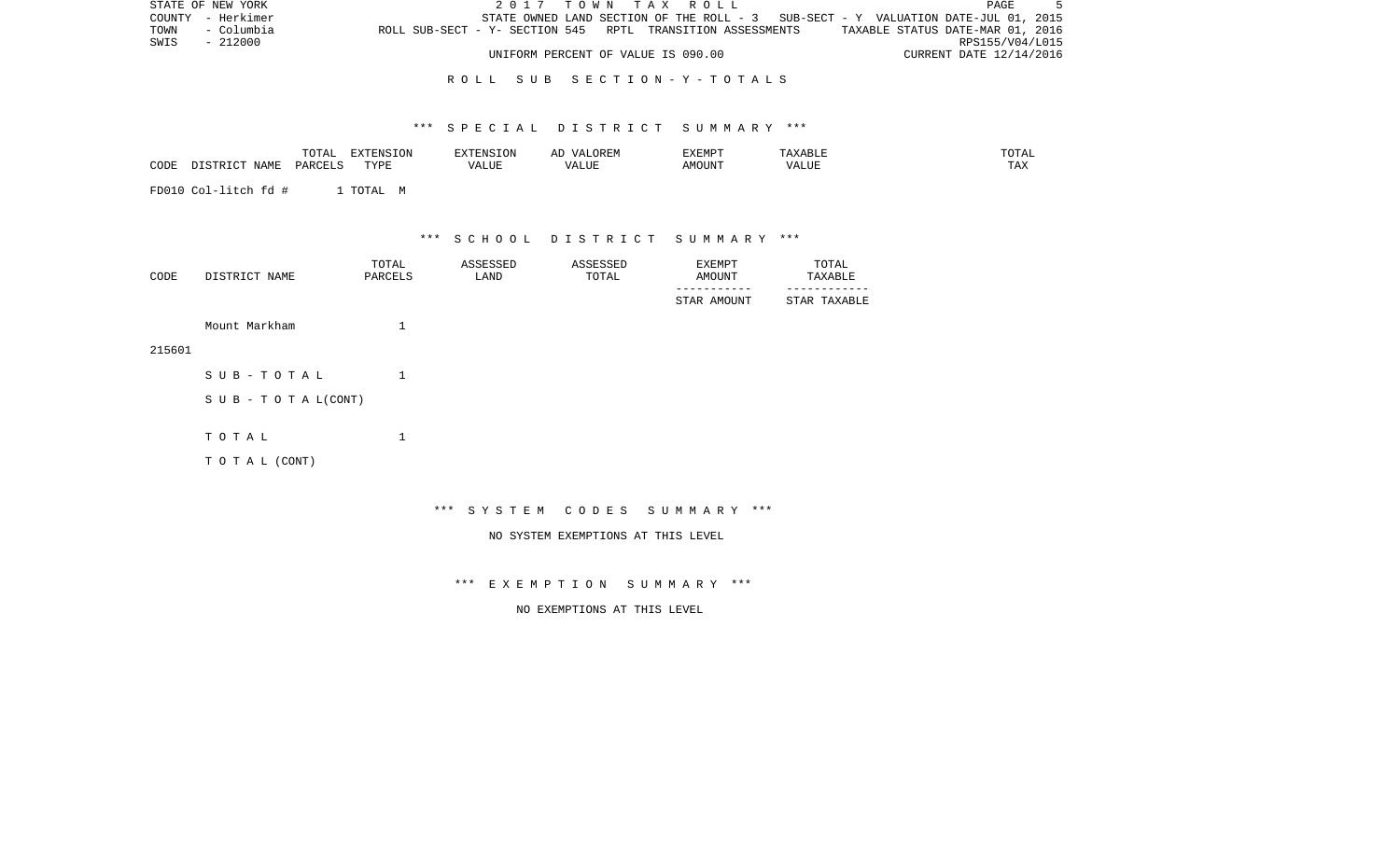|      | STATE OF NEW YORK |                                                            | 2017 TOWN TAX ROLL                 |  |  |  |  | PAGE                                                                               |  |
|------|-------------------|------------------------------------------------------------|------------------------------------|--|--|--|--|------------------------------------------------------------------------------------|--|
|      | COUNTY - Herkimer |                                                            |                                    |  |  |  |  | STATE OWNED LAND SECTION OF THE ROLL $-3$ SUB-SECT - Y VALUATION DATE-JUL 01, 2015 |  |
| TOWN | - Columbia        | ROLL SUB-SECT - Y- SECTION 545 RPTL TRANSITION ASSESSMENTS |                                    |  |  |  |  | TAXABLE STATUS DATE-MAR 01, 2016                                                   |  |
| SWIS | - 212000          |                                                            |                                    |  |  |  |  | RPS155/V04/L015                                                                    |  |
|      |                   |                                                            | UNIFORM PERCENT OF VALUE IS 090.00 |  |  |  |  | CURRENT DATE 12/14/2016                                                            |  |

## R O L L S U B S E C T I O N - Y - T O T A L S

### \*\*\* G R A N D T O T A L S \*\*\*

| ROLL |             | TOTAL   | ASSESSED | <b>SSESSED</b> | <b>EXEMPT</b>  | TOTAL           |      | TOTAL |
|------|-------------|---------|----------|----------------|----------------|-----------------|------|-------|
| SEC  | DESCRIPTION | PARCELS | LAND     | TOTAL          | <b>AMOUNT</b>  | TAXABLE         |      | TAX   |
|      |             |         |          |                | -----------    | ------------    | TAX  |       |
|      |             |         |          |                | AMOUNT<br>STAR | TAXABLE<br>STAR | RATE |       |
|      |             |         |          |                |                |                 |      |       |

RS 3 TOTAL

SPEC DIST TAXES

3 STATE OWNED LAND 1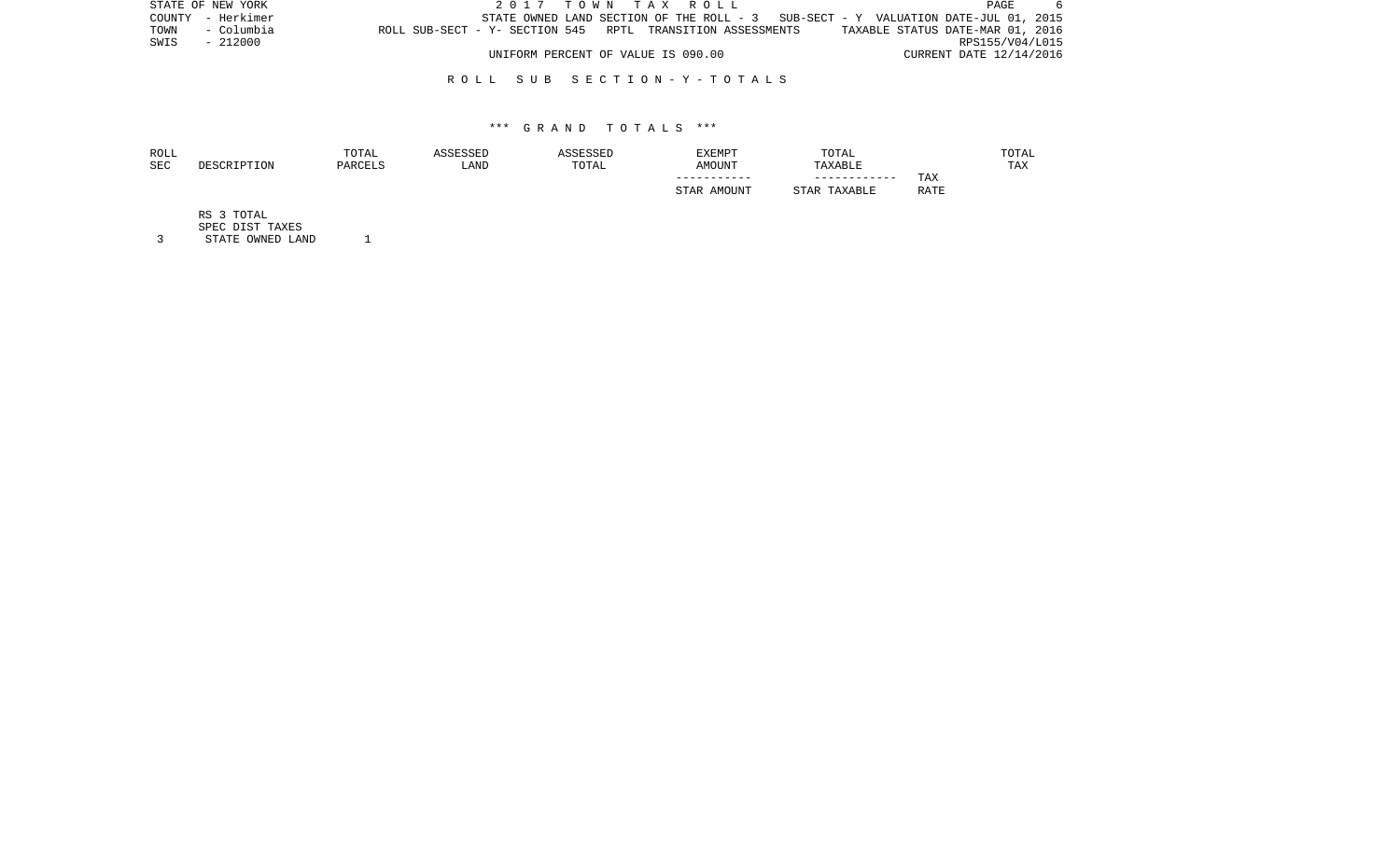| STATE OF NEW YORK  | 2017 TOWN TAX ROLL                       | PAGE                             |
|--------------------|------------------------------------------|----------------------------------|
| COUNTY - Herkimer  | STATE OWNED LAND SECTION OF THE ROLL - 3 | VALUATION DATE-JUL 01, 2015      |
| TOWN<br>- Columbia |                                          | TAXABLE STATUS DATE-MAR 01, 2016 |
| SWIS<br>- 212000   |                                          | RPS155/V04/L015                  |
|                    | UNIFORM PERCENT OF VALUE IS 090.00       | CURRENT DATE 12/14/2016          |
|                    |                                          |                                  |

# R O L L S E C T I O N T O T A L S

#### \*\*\* S P E C I A L D I S T R I C T S U M M A R Y \*\*\*

| CODE<br>DISTRICT NAME | TOTAL<br>EXTENSION<br>PARCELS<br>TYPE | EXTENSION<br>VALUE | AD VALOREM<br>VALUE | EXEMPT<br>AMOUNT | TAXABLE<br>VALUE | TOTAL<br>TAX |
|-----------------------|---------------------------------------|--------------------|---------------------|------------------|------------------|--------------|
| FD010 Col-litch fd #  | TOTAL M                               |                    | 13,500              |                  | 13,500           | 14.42        |

## \*\*\* S C H O O L D I S T R I C T S U M M A R Y \*\*\*

| CODE   | DISTRICT NAME                    | TOTAL<br>PARCELS | ASSESSED<br>LAND | ASSESSED<br>TOTAL | <b>EXEMPT</b><br>AMOUNT | TOTAL<br>TAXABLE |
|--------|----------------------------------|------------------|------------------|-------------------|-------------------------|------------------|
|        |                                  |                  |                  |                   | STAR AMOUNT             | STAR TAXABLE     |
|        | Mount Markham                    | 3                | 13,500           | 13,500            |                         | 13,500           |
| 215601 |                                  |                  |                  |                   |                         | 13,500           |
|        | SUB-TOTAL                        | 3                | 13,500           | 13,500            |                         | 13,500           |
|        | $S \cup B - T \cup T A L (CONT)$ |                  |                  |                   |                         | 13,500           |
|        |                                  |                  |                  |                   |                         |                  |
|        | TOTAL                            | 3                | 13,500           | 13,500            |                         | 13,500           |
|        | T O T A L (CONT)                 |                  |                  |                   |                         | 13,500           |

\*\*\* S Y S T E M C O D E S S U M M A R Y \*\*\*

#### NO SYSTEM EXEMPTIONS AT THIS LEVEL

\*\*\* E X E M P T I O N S U M M A R Y \*\*\*

NO EXEMPTIONS AT THIS LEVEL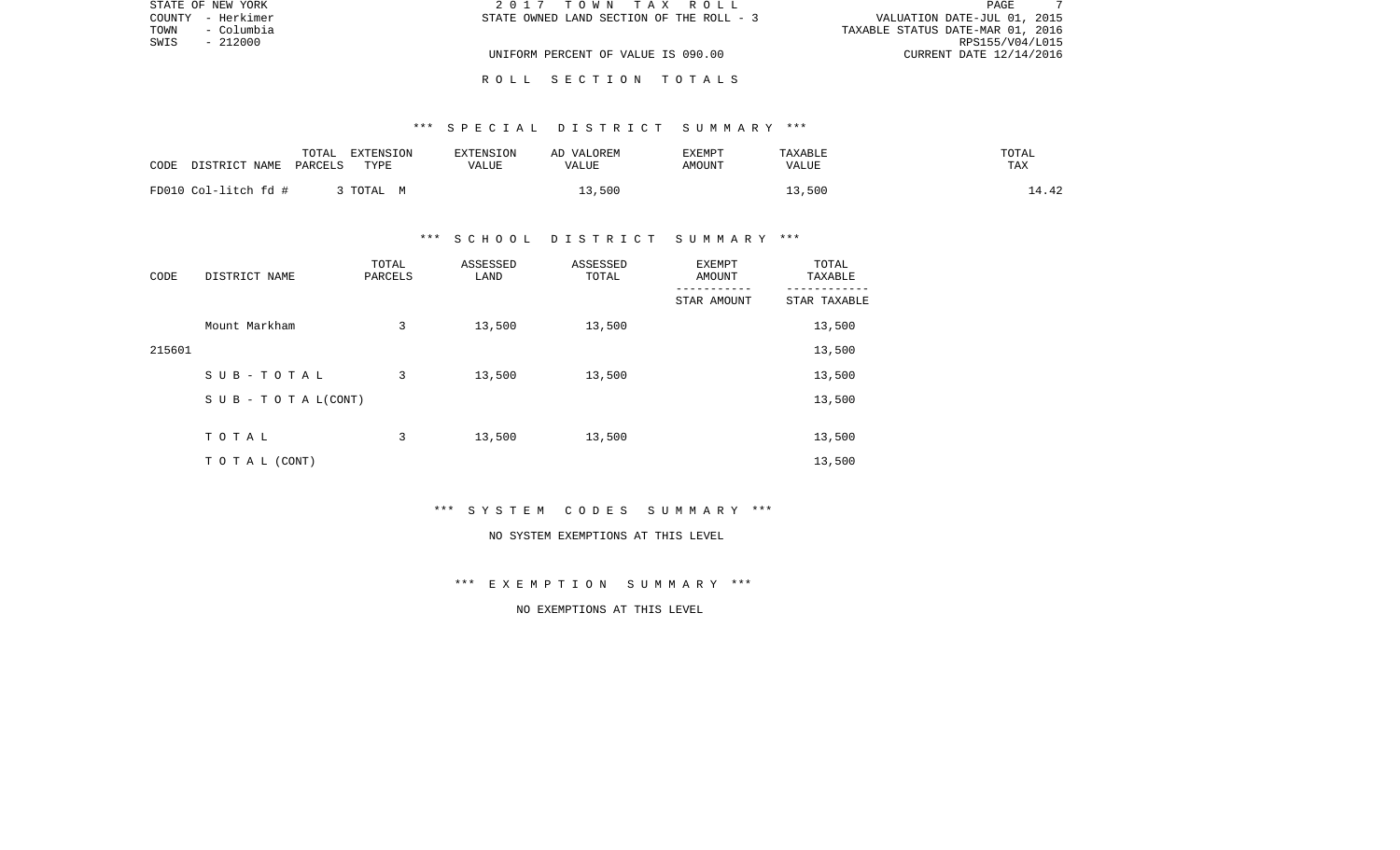| STATE OF NEW YORK  | 2017 TOWN TAX ROLL                       | PAGE                             |
|--------------------|------------------------------------------|----------------------------------|
| COUNTY - Herkimer  | STATE OWNED LAND SECTION OF THE ROLL - 3 | VALUATION DATE-JUL 01, 2015      |
| – Columbia<br>TOWN |                                          | TAXABLE STATUS DATE-MAR 01, 2016 |
| SWIS<br>- 212000   |                                          | RPS155/V04/L015                  |
|                    | UNIFORM PERCENT OF VALUE IS 090.00       | CURRENT DATE 12/14/2016          |
|                    |                                          |                                  |

# \*\*\* G R A N D T O T A L S \*\*\*

R O L L S E C T I O N T O T A L S

| ROLL<br>SEC | DESCRIPTION                                                   | TOTAL<br>PARCELS | ASSESSED<br>LAND | ASSESSED<br>TOTAL | <b>EXEMPT</b><br><b>AMOUNT</b><br>STAR AMOUNT | TOTAL<br>TAXABLE<br>------------<br>STAR TAXABLE | TAX<br><b>RATE</b> | TOTAL<br>TAX                      |
|-------------|---------------------------------------------------------------|------------------|------------------|-------------------|-----------------------------------------------|--------------------------------------------------|--------------------|-----------------------------------|
|             | County Tax<br>Town Tax<br>SPEC DIST TAXES<br>STATE OWNED LAND |                  | 13,500<br>13,500 | 13,500<br>13,500  |                                               | 13,500<br>13,500                                 |                    | 87.06<br>74.69<br>14.42<br>176.17 |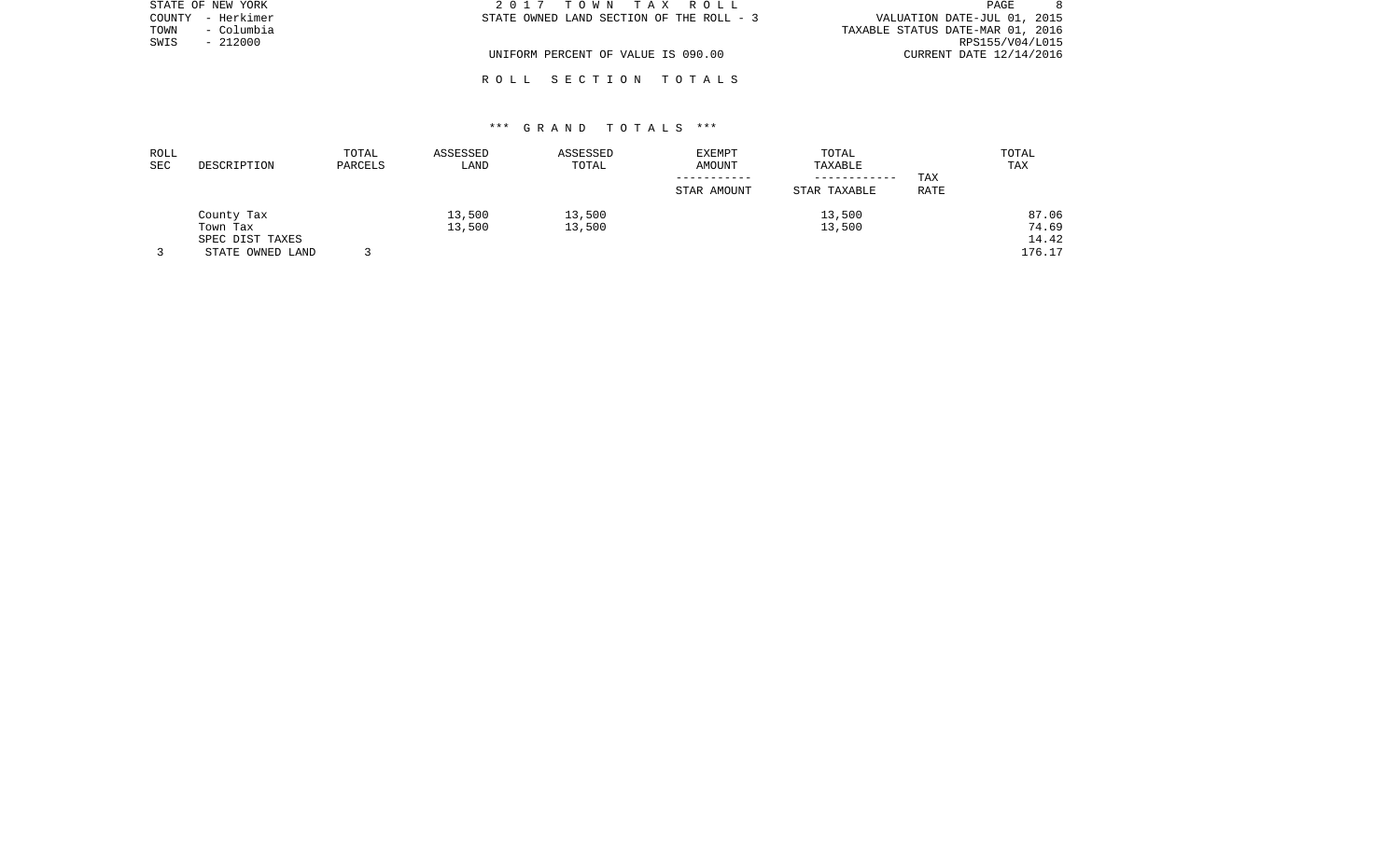|      | STATE OF NEW YORK | 2017 TOWN TAX ROLL |  |                                  | PAGE            |  |
|------|-------------------|--------------------|--|----------------------------------|-----------------|--|
|      | COUNTY - Herkimer |                    |  | VALUATION DATE-JUL 01, 2015      |                 |  |
| TOWN | - Columbia        |                    |  | TAXABLE STATUS DATE-MAR 01, 2016 |                 |  |
| SWIS | - 212000          | SWIS TOTALS        |  |                                  | RPS155/V04/L015 |  |
|      |                   |                    |  | CURRENT DATE 12/14/2016          |                 |  |

# \*\*\* S P E C I A L D I S T R I C T S U M M A R Y \*\*\*

| CODE<br>DISTRICT NAME | TOTAL<br>EXTENSION<br>PARCELS<br>TYPE | <b>EXTENSION</b><br>VALUE | AD VALOREM<br>VALUE | <b>EXEMPT</b><br>AMOUNT | TAXABLE<br>VALUE | TAX<br>RATE | TOTAL<br><b>TAX</b> |
|-----------------------|---------------------------------------|---------------------------|---------------------|-------------------------|------------------|-------------|---------------------|
| FD010 Col-litch fd #  | 3 ТОТАL М                             |                           | 13,500              |                         | 13,500           | .068403     | 14.42               |

#### \*\*\* S C H O O L D I S T R I C T S U M M A R Y \*\*\*

| CODE   | DISTRICT NAME      | TOTAL<br>PARCELS | ASSESSED<br>LAND | ASSESSED<br>TOTAL | <b>EXEMPT</b><br>AMOUNT | TOTAL<br>TAXABLE |  |
|--------|--------------------|------------------|------------------|-------------------|-------------------------|------------------|--|
|        |                    |                  |                  |                   | STAR AMOUNT             | STAR TAXABLE     |  |
|        | Mount Markham      | 3                | 13,500           | 13,500            |                         | 13,500           |  |
| 215601 |                    |                  |                  |                   |                         | 13,500           |  |
|        | SUB-TOTAL          | 3                | 13,500           | 13,500            |                         | 13,500           |  |
|        | SUB - TO TAL(CONT) |                  |                  |                   |                         | 13,500           |  |
|        |                    |                  |                  |                   |                         |                  |  |
|        | TOTAL              | 3                | 13,500           | 13,500            |                         | 13,500           |  |
|        | T O T A L (CONT)   |                  |                  |                   |                         | 13,500           |  |

## \*\*\* S Y S T E M C O D E S S U M M A R Y \*\*\*

# NO SYSTEM EXEMPTIONS AT THIS LEVEL

## \*\*\* E X E M P T I O N S U M M A R Y \*\*\*

# NO EXEMPTIONS AT THIS LEVEL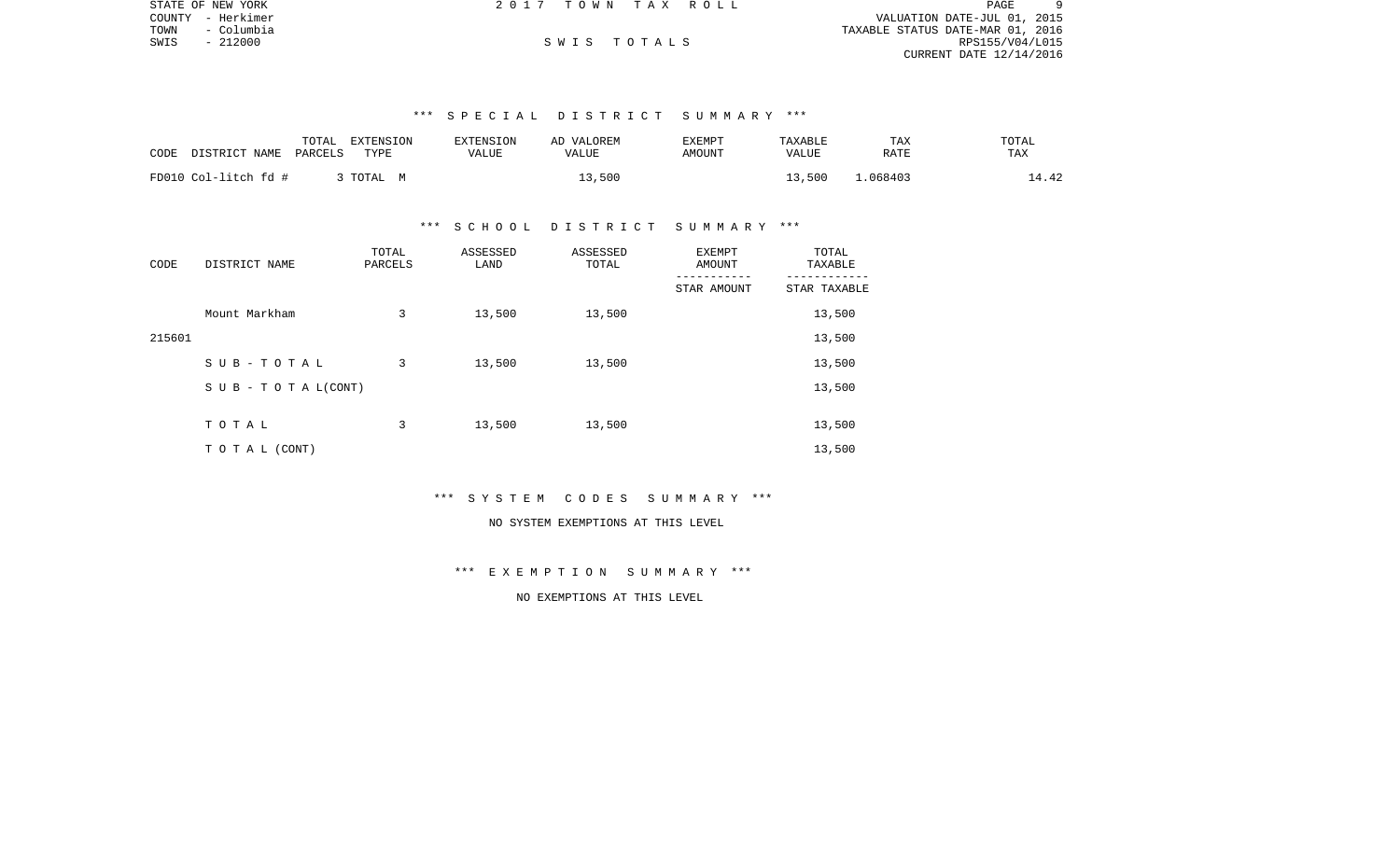|      | STATE OF NEW YORK | 2017 TOWN TAX ROLL |             | PAGE                             | 10 |
|------|-------------------|--------------------|-------------|----------------------------------|----|
|      | COUNTY - Herkimer |                    |             | VALUATION DATE-JUL 01, 2015      |    |
| TOWN | - Columbia        |                    |             | TAXABLE STATUS DATE-MAR 01, 2016 |    |
| SWIS | $-212000$         |                    | SWIS TOTALS | RPS155/V04/L015                  |    |
|      |                   |                    |             | CURRENT DATE 12/14/2016          |    |

| ROLL<br>SEC | DESCRIPTION                                                   | TOTAL<br>PARCELS | ASSESSED<br>LAND | ASSESSED<br>TOTAL | <b>EXEMPT</b><br>AMOUNT | TOTAL<br>TAXABLE |                      |                                   |
|-------------|---------------------------------------------------------------|------------------|------------------|-------------------|-------------------------|------------------|----------------------|-----------------------------------|
|             |                                                               |                  |                  |                   | STAR AMOUNT             | STAR TAXABLE     | TAX<br><b>RATE</b>   |                                   |
| 3           | County Tax<br>Town Tax<br>SPEC DIST TAXES<br>STATE OWNED LAND | 3                | 13,500<br>13,500 | 13,500<br>13,500  |                         | 13,500<br>13,500 | 6.448864<br>5.532201 | 87.06<br>74.69<br>14.42<br>176.17 |
|             | County Tax<br>Town Tax<br>SPEC DIST TAXES                     |                  | 13,500<br>13,500 | 13,500<br>13,500  |                         | 13,500<br>13,500 | 6.448864<br>5.532201 | 87.06<br>74.69<br>14.42           |
| $\ast$      | TOTAL<br><b>SUB</b>                                           | 3                |                  |                   |                         |                  |                      | 176.17                            |
|             | County Tax<br>Town Tax<br>SPEC DIST TAXES                     |                  | 13,500<br>13,500 | 13,500<br>13,500  |                         | 13,500<br>13,500 | 6.448864<br>5.532201 | 87.06<br>74.69<br>14.42           |
| $* *$       | GRAND TOTAL                                                   | 3                |                  |                   |                         |                  |                      | 176.17                            |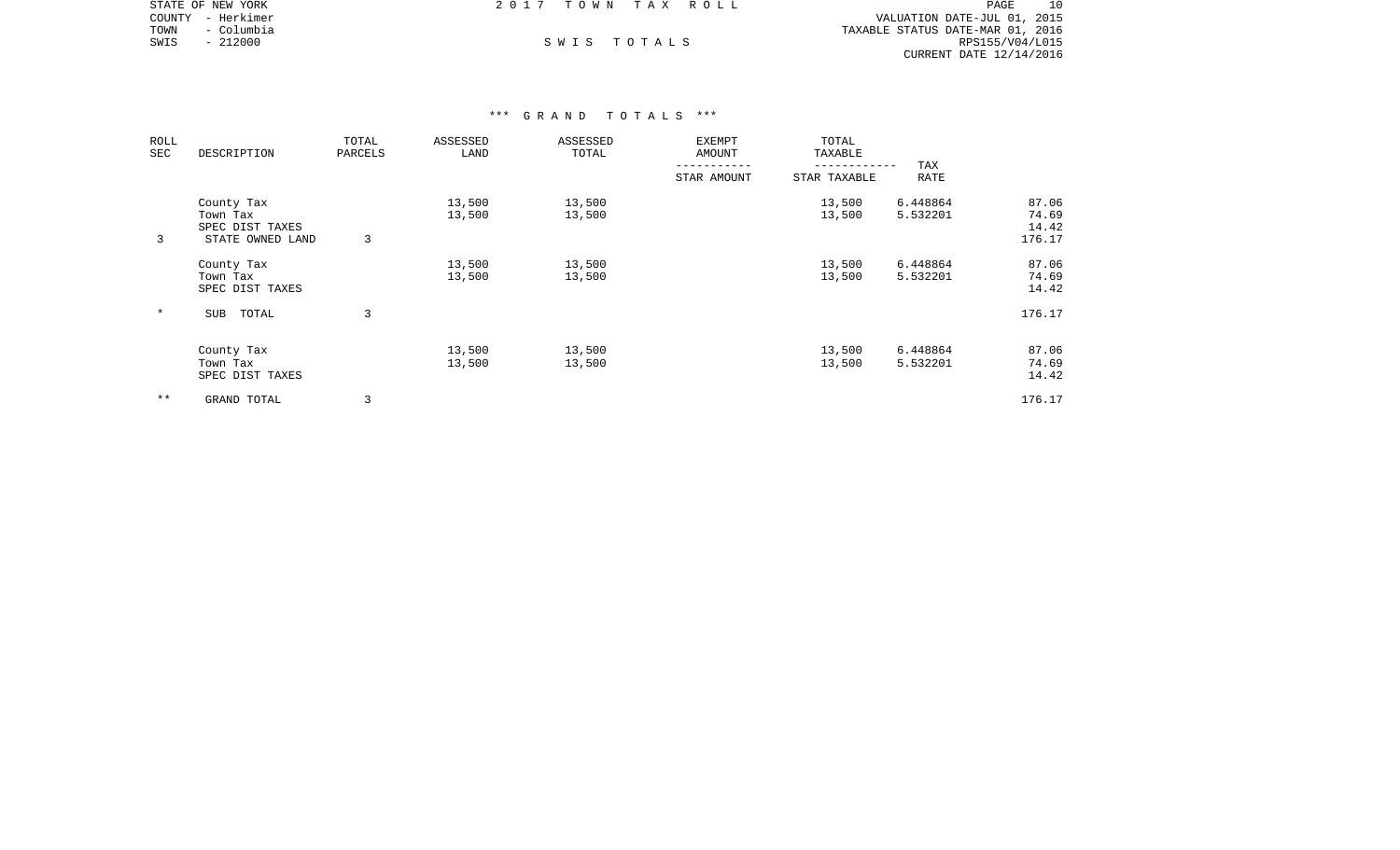PAGE 11 COUNTY - Herkimer T O W N T O T A L S VALUATION DATE-JUL 01, 2015 TAXABLE STATUS DATE-MAR 01, 2016 SWIS - 2120 RPS155/V04/L015 CURRENT DATE 12/14/2016

STATE OF NEW YORK **EXECUTE:**  $2017$  TOWN TAX ROLL

# \*\*\* S P E C I A L D I S T R I C T S U M M A R Y \*\*\*

| CODE<br>DISTRICT NAME | TOTAL<br>EXTENSION<br>PARCELS<br>TYPE | EXTENSION<br>VALUE | AD VALOREM<br>VALUE | <b>EXEMPT</b><br>AMOUNT | TAXABLE<br><b>VALUE</b> | TOTAL<br>TAX |
|-----------------------|---------------------------------------|--------------------|---------------------|-------------------------|-------------------------|--------------|
| FD010 Col-litch fd #  | 3 TOTAL M                             |                    | 13,500              |                         | 13,500                  | 14.42        |

#### \*\*\* S C H O O L D I S T R I C T S U M M A R Y \*\*\*

| CODE   | DISTRICT NAME      | TOTAL<br>PARCELS | ASSESSED<br>LAND | ASSESSED<br>TOTAL | EXEMPT<br>AMOUNT | TOTAL<br>TAXABLE |  |
|--------|--------------------|------------------|------------------|-------------------|------------------|------------------|--|
|        |                    |                  |                  |                   | STAR AMOUNT      | STAR TAXABLE     |  |
|        | Mount Markham      | 3                | 13,500           | 13,500            |                  | 13,500           |  |
| 215601 |                    |                  |                  |                   |                  | 13,500           |  |
|        | SUB-TOTAL          | 3                | 13,500           | 13,500            |                  | 13,500           |  |
|        | SUB - TO TAL(CONT) |                  |                  |                   |                  | 13,500           |  |
|        |                    |                  |                  |                   |                  |                  |  |
|        | TOTAL              | 3                | 13,500           | 13,500            |                  | 13,500           |  |
|        | T O T A L (CONT)   |                  |                  |                   |                  | 13,500           |  |

\*\*\* S Y S T E M C O D E S S U M M A R Y \*\*\*

NO SYSTEM EXEMPTIONS AT THIS LEVEL

\*\*\* E X E M P T I O N S U M M A R Y \*\*\*

NO EXEMPTIONS AT THIS LEVEL